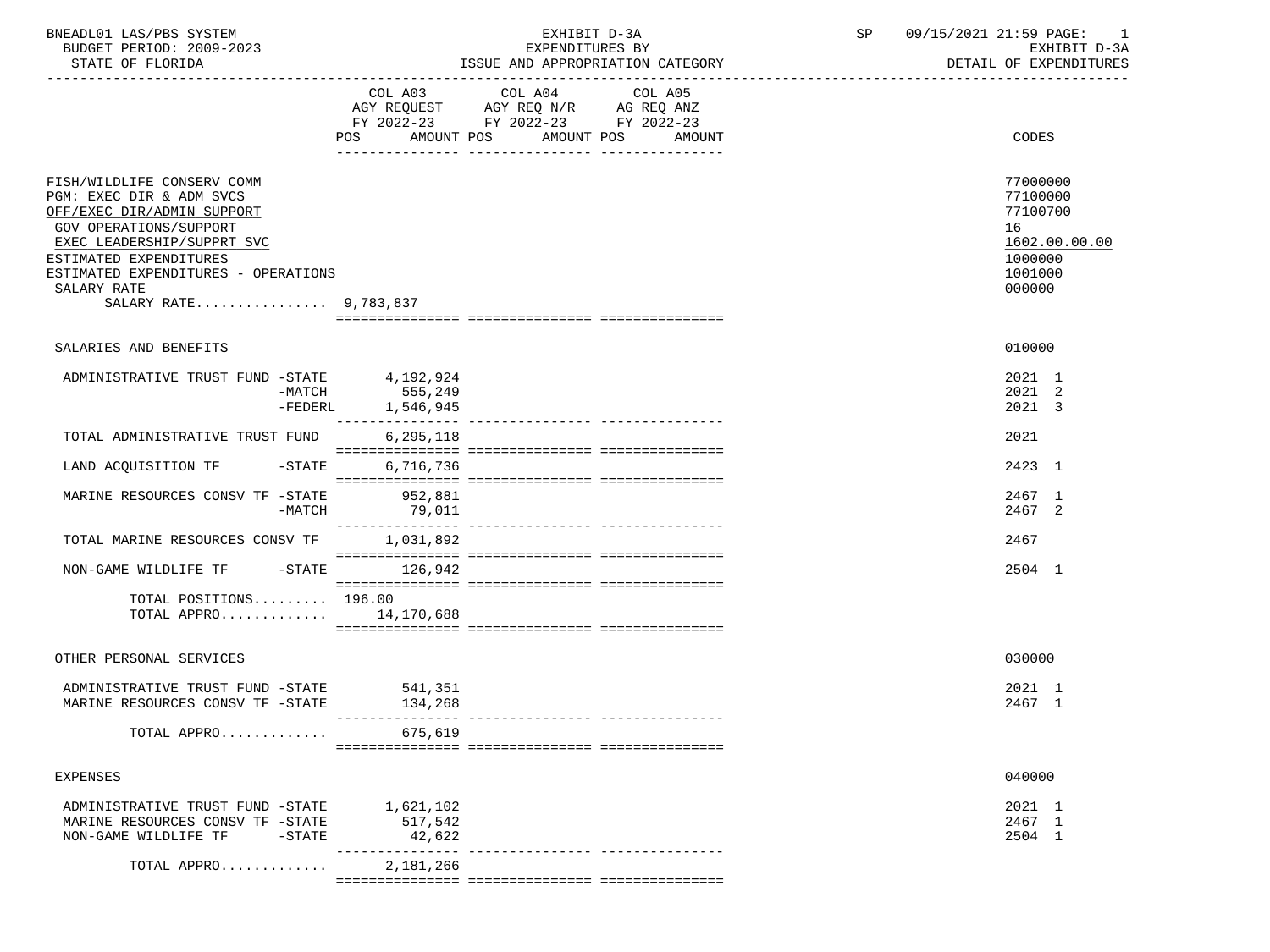| BNEADL01 LAS/PBS SYSTEM<br>BUDGET PERIOD: 2009-2023<br>STATE OF FLORIDA                                                                                                                                                                                           |                                           | EXHIBIT D-3A<br>EXPENDITURES BY<br>ISSUE AND APPROPRIATION CATEGORY                                                          | SP | 09/15/2021 21:59 PAGE:<br>EXHIBIT D-3A<br>DETAIL OF EXPENDITURES                                  |
|-------------------------------------------------------------------------------------------------------------------------------------------------------------------------------------------------------------------------------------------------------------------|-------------------------------------------|------------------------------------------------------------------------------------------------------------------------------|----|---------------------------------------------------------------------------------------------------|
|                                                                                                                                                                                                                                                                   | AMOUNT POS<br>POS                         | COL A03 COL A04<br>COL A05<br>AGY REQUEST AGY REQ N/R AG REQ ANZ<br>FY 2022-23 FY 2022-23 FY 2022-23<br>AMOUNT POS<br>AMOUNT |    | CODES                                                                                             |
| FISH/WILDLIFE CONSERV COMM<br>PGM: EXEC DIR & ADM SVCS<br>OFF/EXEC DIR/ADMIN SUPPORT<br>GOV OPERATIONS/SUPPORT<br>EXEC LEADERSHIP/SUPPRT SVC<br>ESTIMATED EXPENDITURES<br>ESTIMATED EXPENDITURES - OPERATIONS<br>SPECIAL CATEGORIES<br>YOUTH HUNTING/FISHING PROG |                                           |                                                                                                                              |    | 77000000<br>77100000<br>77100700<br>16<br>1602.00.00.00<br>1000000<br>1001000<br>100000<br>100105 |
| MARINE RESOURCES CONSV TF -STATE 134,000<br>STATE GAME TRUST FUND -STATE 1,001,255                                                                                                                                                                                |                                           |                                                                                                                              |    | 2467 1<br>2672 1                                                                                  |
| TOTAL APPRO 1,135,255                                                                                                                                                                                                                                             |                                           |                                                                                                                              |    |                                                                                                   |
| NON-CARL WILDLIFE MGMT                                                                                                                                                                                                                                            |                                           |                                                                                                                              |    | 100340                                                                                            |
| LAND ACQUISITION TF -STATE 72,205                                                                                                                                                                                                                                 |                                           |                                                                                                                              |    | 2423 1                                                                                            |
| TRANS TO DIV ADM HEARINGS                                                                                                                                                                                                                                         |                                           |                                                                                                                              |    | 100565                                                                                            |
| ADMINISTRATIVE TRUST FUND -STATE                                                                                                                                                                                                                                  | 57,441                                    |                                                                                                                              |    | 2021 1                                                                                            |
| CONTRACTED SERVICES                                                                                                                                                                                                                                               |                                           |                                                                                                                              |    | 100777                                                                                            |
| ADMINISTRATIVE TRUST FUND -STATE 346,057<br>MARINE RESOURCES CONSV TF -STATE<br>NON-GAME WILDLIFE TF -STATE<br>$-STATE$<br>STATE GAME TRUST FUND<br>TOTAL APPRO                                                                                                   | 91,491<br>1,685<br>2,754,188<br>3,193,421 |                                                                                                                              |    | 2021 1<br>2467 1<br>2504 1<br>2672 1                                                              |
| FLAIR SYSTEM REPLACEMENT                                                                                                                                                                                                                                          |                                           |                                                                                                                              |    | 100781                                                                                            |
| ADMINISTRATIVE TRUST FUND -STATE                                                                                                                                                                                                                                  | 350,000                                   |                                                                                                                              |    | 2021 1                                                                                            |
|                                                                                                                                                                                                                                                                   |                                           |                                                                                                                              |    |                                                                                                   |
| RISK MANAGEMENT INSURANCE                                                                                                                                                                                                                                         |                                           |                                                                                                                              |    | 103241                                                                                            |
| ADMINISTRATIVE TRUST FUND -STATE<br>LAND ACQUISITION TF<br>$-$ STATE<br>MARINE RESOURCES CONSV TF -STATE<br>STATE GAME TRUST FUND<br>$-$ STATE                                                                                                                    | 123,179<br>5,867<br>14,131<br>30,555      |                                                                                                                              |    | 2021 1<br>2423 1<br>2467 1<br>2672 1                                                              |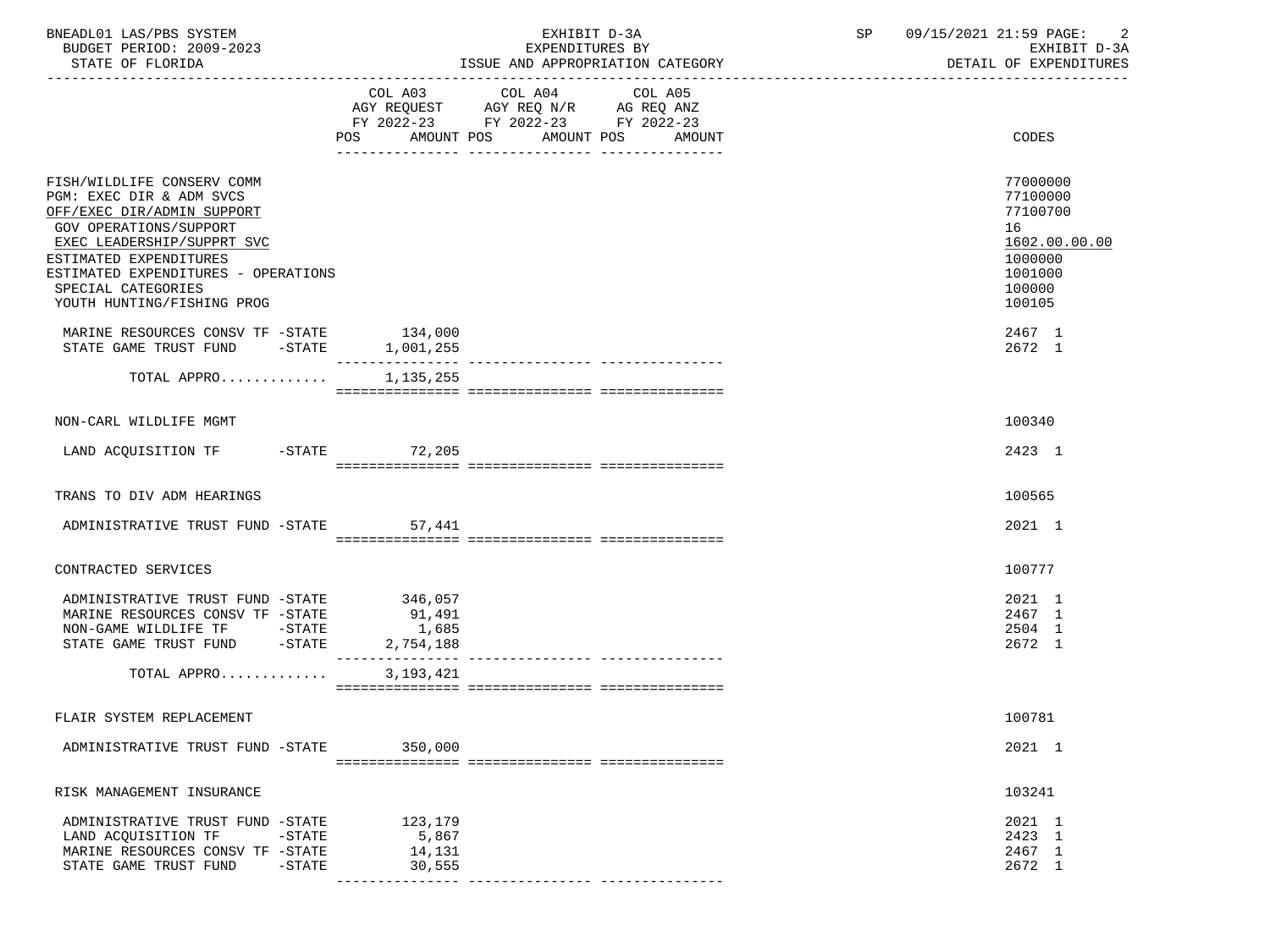| BNEADL01 LAS/PBS SYSTEM<br>BUDGET PERIOD: 2009-2023<br>STATE OF FLORIDA                                                                                                                                                                                                                          |                                                                          | EXHIBIT D-3A<br>EXPENDITURES BY<br>ISSUE AND APPROPRIATION CATEGORY                                                              | SP | 09/15/2021 21:59 PAGE:<br>3<br>EXHIBIT D-3A<br>DETAIL OF EXPENDITURES                             |  |
|--------------------------------------------------------------------------------------------------------------------------------------------------------------------------------------------------------------------------------------------------------------------------------------------------|--------------------------------------------------------------------------|----------------------------------------------------------------------------------------------------------------------------------|----|---------------------------------------------------------------------------------------------------|--|
|                                                                                                                                                                                                                                                                                                  | COL A03                                                                  | COL A04<br>COL A05<br>AGY REQUEST AGY REQ N/R AG REQ ANZ<br>FY 2022-23 FY 2022-23 FY 2022-23<br>POS AMOUNT POS AMOUNT POS AMOUNT |    | CODES                                                                                             |  |
| FISH/WILDLIFE CONSERV COMM<br>PGM: EXEC DIR & ADM SVCS<br>OFF/EXEC DIR/ADMIN SUPPORT<br><b>GOV OPERATIONS/SUPPORT</b><br>EXEC LEADERSHIP/SUPPRT SVC<br>ESTIMATED EXPENDITURES<br>ESTIMATED EXPENDITURES - OPERATIONS<br>SPECIAL CATEGORIES<br>RISK MANAGEMENT INSURANCE<br>TOTAL APPRO $173,732$ |                                                                          |                                                                                                                                  |    | 77000000<br>77100000<br>77100700<br>16<br>1602.00.00.00<br>1000000<br>1001000<br>100000<br>103241 |  |
| SALARY INCENTIVE PAYMENTS                                                                                                                                                                                                                                                                        |                                                                          |                                                                                                                                  |    | 103290                                                                                            |  |
| ADMINISTRATIVE TRUST FUND -STATE                                                                                                                                                                                                                                                                 | 6,828                                                                    |                                                                                                                                  |    | 2021 1                                                                                            |  |
| FINAL NRDR-DWH OIL SPILL                                                                                                                                                                                                                                                                         |                                                                          |                                                                                                                                  |    | 105030                                                                                            |  |
| GRANTS AND DONATIONS TF -STATE 750,000                                                                                                                                                                                                                                                           |                                                                          |                                                                                                                                  |    | 2339 1                                                                                            |  |
| TENANT BROKER COMMISSIONS                                                                                                                                                                                                                                                                        |                                                                          |                                                                                                                                  |    | 105084                                                                                            |  |
| ADMINISTRATIVE TRUST FUND -STATE 34,731                                                                                                                                                                                                                                                          |                                                                          |                                                                                                                                  |    | 2021 1                                                                                            |  |
| GULF COAST RESTORATION                                                                                                                                                                                                                                                                           |                                                                          |                                                                                                                                  |    | 106020                                                                                            |  |
| GRANTS AND DONATIONS TF -STATE 425,510                                                                                                                                                                                                                                                           |                                                                          |                                                                                                                                  |    | 2339 1                                                                                            |  |
| RESTORE/DEEPWATER HORIZON                                                                                                                                                                                                                                                                        |                                                                          |                                                                                                                                  |    | 107030                                                                                            |  |
| FEDERAL GRANTS TRUST FUND -FEDERL 4,000                                                                                                                                                                                                                                                          |                                                                          |                                                                                                                                  |    | 2261 3                                                                                            |  |
| TR/DMS/HR SVCS/STW CONTRCT                                                                                                                                                                                                                                                                       |                                                                          |                                                                                                                                  |    | 107040                                                                                            |  |
| ADMINISTRATIVE TRUST FUND -STATE 64,860<br>MARINE RESOURCES CONSV TF -STATE                                                                                                                                                                                                                      | $\begin{array}{c} 7,054 \\ -- -- -- -- -- -- -- -- -- -- -- \end{array}$ |                                                                                                                                  |    | 2021 1<br>2467 1                                                                                  |  |
| TOTAL APPRO                                                                                                                                                                                                                                                                                      | 71,914                                                                   |                                                                                                                                  |    |                                                                                                   |  |
|                                                                                                                                                                                                                                                                                                  |                                                                          |                                                                                                                                  |    |                                                                                                   |  |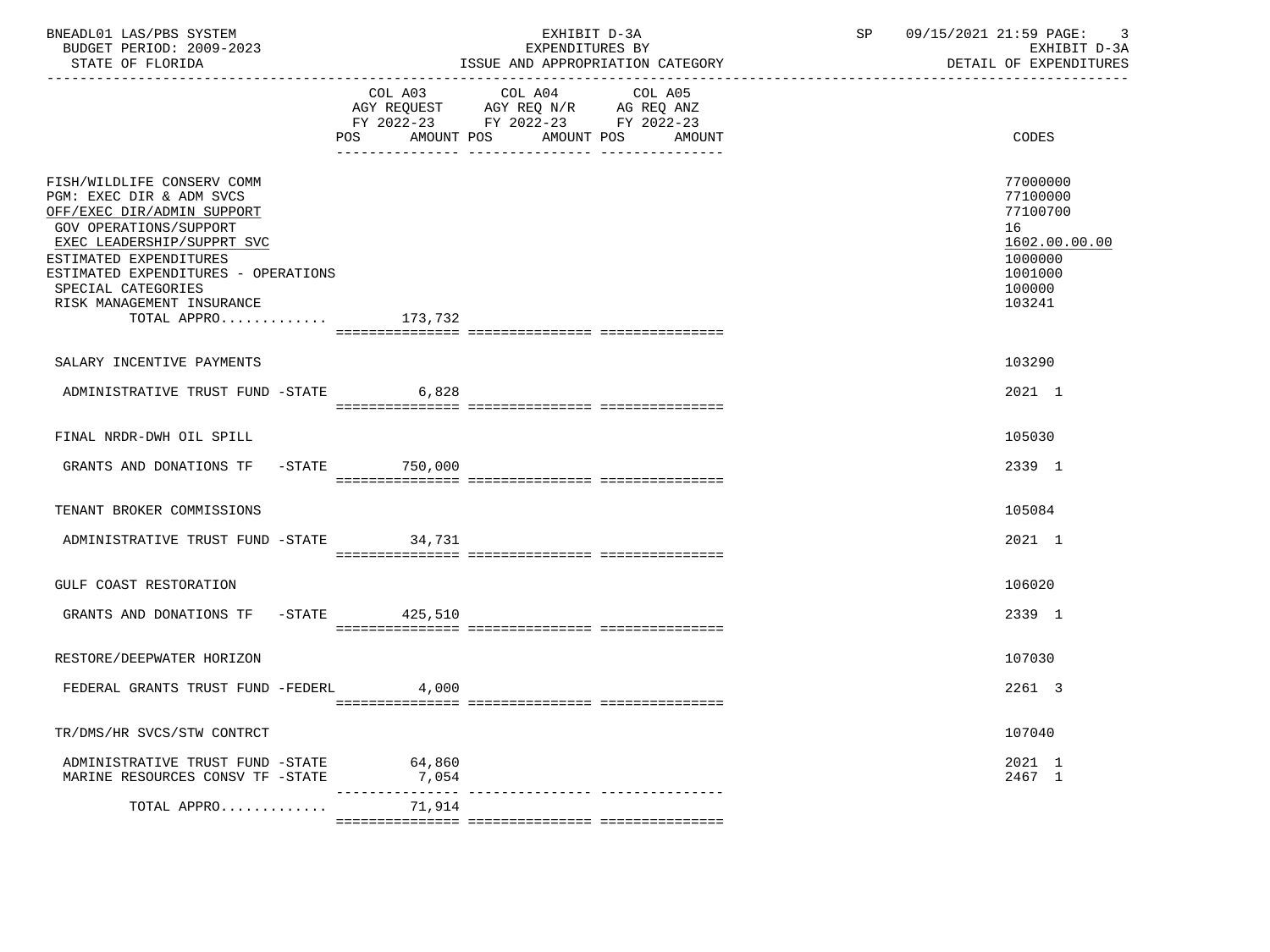| BNEADL01 LAS/PBS SYSTEM<br>BUDGET PERIOD: 2009-2023<br>STATE OF FLORIDA                                                                                                                                                                                                | EXHIBIT D-3A<br>EXPENDITURES BY<br>ISSUE AND APPROPRIATION CATEGORY |                                                                                             |  |  | SP 09/15/2021 21:59 PAGE: 4<br>EXHIBIT D-3A<br>DETAIL OF EXPENDITURES                             |
|------------------------------------------------------------------------------------------------------------------------------------------------------------------------------------------------------------------------------------------------------------------------|---------------------------------------------------------------------|---------------------------------------------------------------------------------------------|--|--|---------------------------------------------------------------------------------------------------|
|                                                                                                                                                                                                                                                                        | POS FOR                                                             | COL A03 COL A04 COL A05<br>FY 2022-23 FY 2022-23 FY 2022-23<br>AMOUNT POS AMOUNT POS AMOUNT |  |  | CODES                                                                                             |
| FISH/WILDLIFE CONSERV COMM<br>PGM: EXEC DIR & ADM SVCS<br>OFF/EXEC DIR/ADMIN SUPPORT<br><b>GOV OPERATIONS/SUPPORT</b><br>EXEC LEADERSHIP/SUPPRT SVC<br>ESTIMATED EXPENDITURES<br>ESTIMATED EXPENDITURES - OPERATIONS<br>SPECIAL CATEGORIES<br>G/A-DEEPWATER HORIZON/SO |                                                                     |                                                                                             |  |  | 77000000<br>77100000<br>77100700<br>16<br>1602.00.00.00<br>1000000<br>1001000<br>100000<br>108037 |
| GRANTS AND DONATIONS TF -STATE 115,000                                                                                                                                                                                                                                 |                                                                     |                                                                                             |  |  | 2339 1                                                                                            |
| CONTRACT & GRANT REIMB ACT                                                                                                                                                                                                                                             |                                                                     |                                                                                             |  |  | 109940                                                                                            |
| ADMINISTRATIVE TRUST FUND -FEDERL 693,200                                                                                                                                                                                                                              |                                                                     |                                                                                             |  |  | 2021 3                                                                                            |
| TOTAL: ESTIMATED EXPENDITURES - OPERATIONS<br>TOTAL POSITIONS 196.00<br>TOTAL ISSUE 24, 110, 810<br>TOTAL SALARY RATE 9,783,837                                                                                                                                        |                                                                     |                                                                                             |  |  | 1001000                                                                                           |
|                                                                                                                                                                                                                                                                        |                                                                     |                                                                                             |  |  |                                                                                                   |
| AGENCY ISSUE NARRATIVE:                                                                                                                                                                                                                                                |                                                                     |                                                                                             |  |  |                                                                                                   |

 2022-2023 BUDGET YEAR NARRATIVE: IT COMPONENT? NO Special Categories: Non-CARL Wildlife Management (100340)

 The funds in this special category are used to cover expenditures strictly for activities related to enhanced wildlife management and/or authorized in the Water and Land Conservation Constitutional amendment 1 that includes among other things, restoration and improvement of conservation lands including wetlands and forests, fish and wildlife habitat, lands protecting significant water resources, and outdoor recreational lands. Types of expenditures include OPS, Expense, OCO, Acquisition and Replacement of Motor Vehicles, and Acquisition and Replacement of Boats, Motors and Trailers. Purchases from these special categories may include motor vehicles, ATV's, swamp buggies, heavy equipment (such as tractors, backhoes, dump trucks, etc.), boats, motors, and trailers. Expenditures may also include prescribed burning, exotic vegetation control, plant and animal surveys, wildlife food plot plantings, check stations, road maintenance, wildlife viewing facilities, bridges, culverts, signage, habitat improvement projects, public recreation access improvement, site security, and trail development.

Special Category: FWC Youth Hunting and Fishing Programs (100105)

 The funds in this special category are used for expenditures associated with youth hunting and fishing programs in coordination with other government, non-government, university, private and commercial groups that have similar interests in achieving these public benefits which include OPS, Expense, OCO, Acquisition and Replacement of Motor Vehicles, Acquisition and Replacement of Boats, Motors, and Trailers, and Contracted Services. Purchases from this special category may also include motor vehicles, ATV's, swamp buggies, heavy equipment (such as tractors, backhoes, dump trucks, etc.), boats, motors, and trailers. Expenditures may also include youth camp operations, staff and volunteer trainings, public recreation access improvement, storage buildings, road maintenance, youth camp facilities, signage, and site security.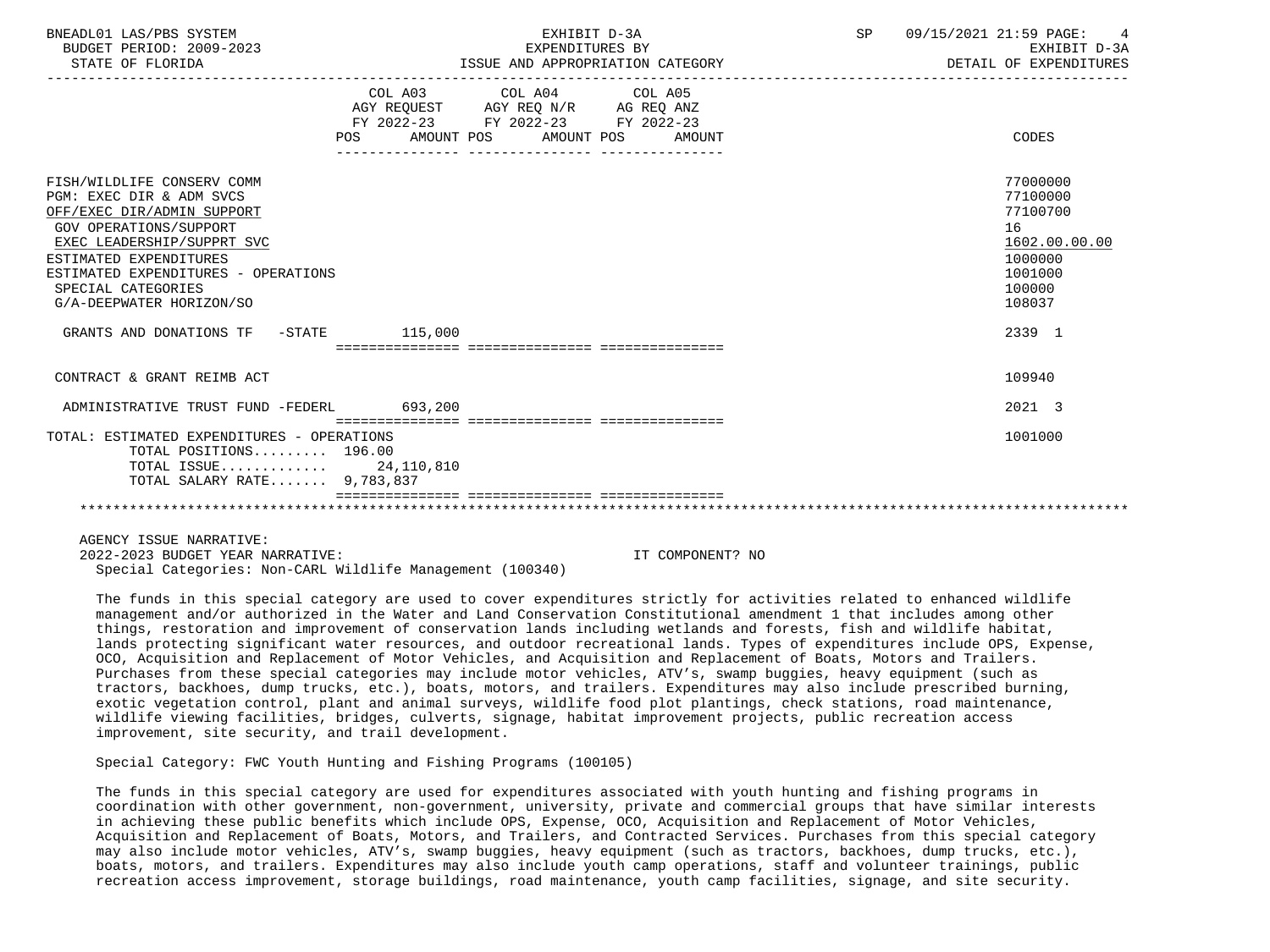| BNEADL01 LAS/PBS SYSTEM<br>BUDGET PERIOD: 2009-2023<br>STATE OF FLORIDA | EXHIBIT D-3A<br>EXPENDITURES BY<br>ISSUE AND APPROPRIATION CATEGORY                                                                                     | SP | 09/15/2021 21:59 PAGE:<br>$5^{\circ}$<br>EXHIBIT D-3A<br>DETAIL OF EXPENDITURES |
|-------------------------------------------------------------------------|---------------------------------------------------------------------------------------------------------------------------------------------------------|----|---------------------------------------------------------------------------------|
|                                                                         | COL A03<br>COL A04<br>COL A05<br>AGY REOUEST<br>AGY REQ N/R<br>AG REQ ANZ<br>FY 2022-23 FY 2022-23 FY 2022-23<br>AMOUNT POS AMOUNT POS<br>POS<br>AMOUNT |    | CODES                                                                           |
| FISH/WILDLIFE CONSERV COMM                                              |                                                                                                                                                         |    | 77000000                                                                        |
| PGM: EXEC DIR & ADM SVCS                                                |                                                                                                                                                         |    | 77100000                                                                        |
| OFF/EXEC DIR/ADMIN SUPPORT                                              |                                                                                                                                                         |    | 77100700                                                                        |
| GOV OPERATIONS/SUPPORT                                                  |                                                                                                                                                         |    | 16                                                                              |
| EXEC LEADERSHIP/SUPPRT SVC                                              |                                                                                                                                                         |    | 1602.00.00.00                                                                   |
| ESTIMATED EXPENDITURES                                                  |                                                                                                                                                         |    | 1000000                                                                         |
| ESTIMATED EXPENDITURES - OPERATIONS                                     |                                                                                                                                                         |    | 1001000                                                                         |

Special Category: Final Natural Resource Damage Restoration - Deepwater Horizon Oil Spill (105030)

 The funds in this special category are used to cover expenditures strictly for contracts and grants for which 100% reimbursement will be received from the Final Settlement for the Deepwater Horizon oil spill Natural Resource Damage Assessment. Expenditures may include OPS, Expense, OCO, Acquisition and Replacement of Motor Vehicles, Acquisition and Replacement of Boats, Motors and Trailers, and Contracted Services. Purchases from this special category may include motor vehicles, ATV's, swamp buggies, heavy equipment (such as tractors, backhoes, dump trucks, etc.), boats, motors, and trailers.

Special Category: Gulf Coast Restoration (106020)

 The funds in this special category are used to cover expenditures strictly for contracts and grants for which 100% reimbursement will be received from the National Fish and Wildlife Foundation/Deepwater Horizon oil spill settlement. Expenditures may include OPS, Expense, OCO, Acquisition and Replacement of Motor Vehicles, Acquisition and Replacement of Boats, Motors and Trailers, and Contracted Services. Purchases from this special category may include motor vehicles, ATV's, swamp buggies, heavy equipment (such as tractors, backhoes, dump trucks, etc.), boats, motors, and trailers.

Special Category: Grants and Aids - Restore/Deepwater Horizon (107030)

 The funds in this special category are used to cover expenditures strictly for contracts and grants for which 100% reimbursement will be received through the RESTORE Act and administered by NOAA, the Treasury, and the Gulf Coast Ecosystem Restoration Council. Expenditures may include OPS, Expense, OCO, Acquisition and Replacement of Motor Vehicles, Acquisition and Replacement of Boats, Motors and Trailers, and Contracted Services. Purchases from this special category may include motor vehicles, ATV's, swamp buggies, heavy equipment (such as tractors, backhoes, dump trucks, etc.), boats, motors, and trailers.

Special Category: Grants and Aids - Deepwater Horizon (108037)

 The funds in this special category are used to cover expenditures strictly for contracts and grants for which 100% reimbursement will be received from the NOAA/Natural Resource Damage Assessment/Deepwater Horizon oil spill. Expenditures may include OPS, Expense, OCO, Acquisition and Replacement of Motor Vehicles, Acquisition and Replacement of Boats, Motors and Trailers, and Contracted Services. Purchases from this special category may include motor vehicles, ATV's, swamp buggies, heavy equipment (such as tractors, backhoes, dump trucks, etc.), boats, motors, and trailers.

Special Category: Contract and Grant Reimbursed Activities (109940)

The funds in this special category are used to cover expenditures strictly for contracts and grants for which 100%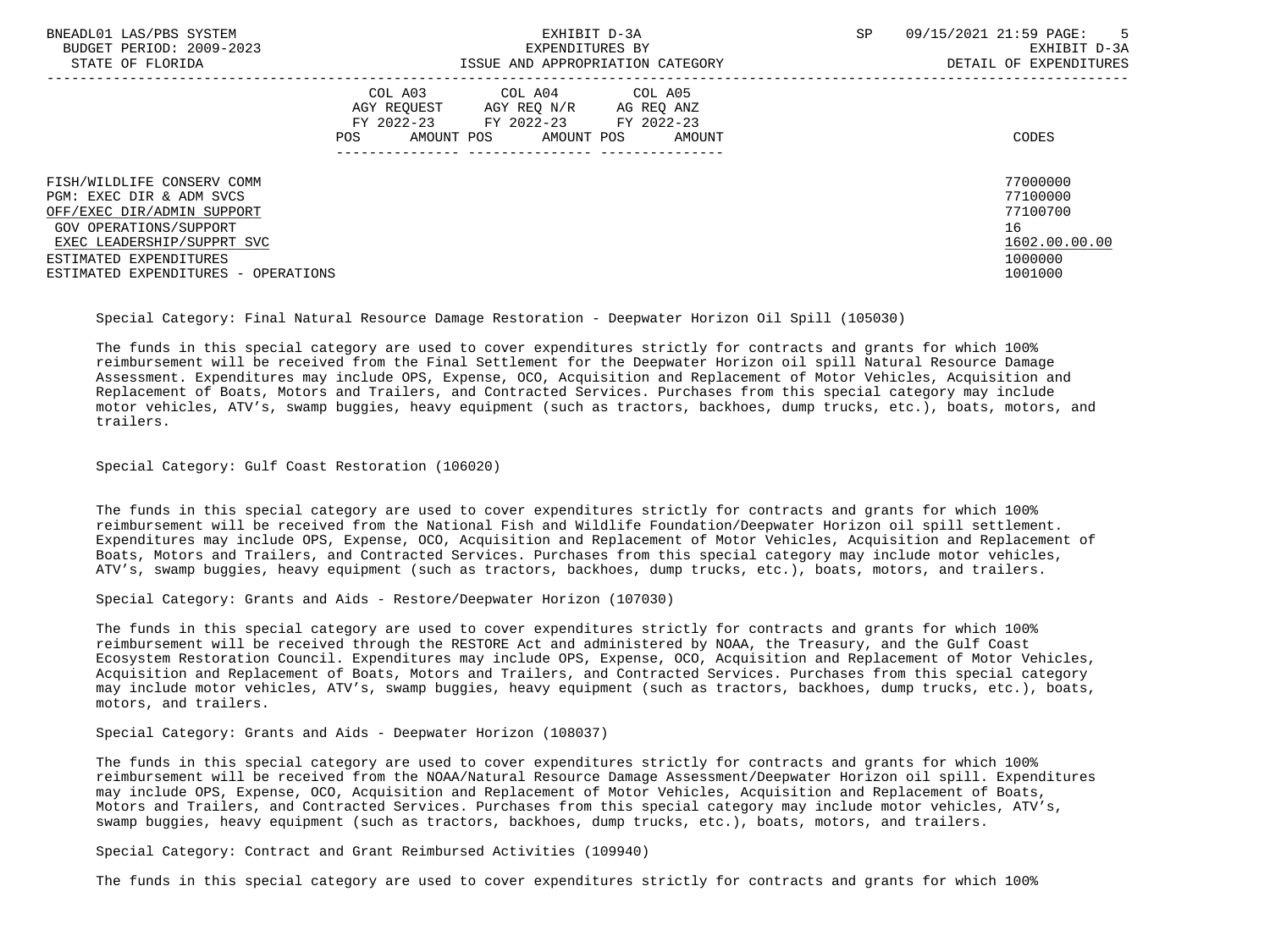| BNEADL01 LAS/PBS SYSTEM             | EXHIBIT D-3A                     |                                                                                          |                                  | SP | 09/15/2021 21:59 PAGE:<br>6 |
|-------------------------------------|----------------------------------|------------------------------------------------------------------------------------------|----------------------------------|----|-----------------------------|
| BUDGET PERIOD: 2009-2023            |                                  | EXPENDITURES BY                                                                          |                                  |    | EXHIBIT D-3A                |
| STATE OF FLORIDA                    |                                  |                                                                                          | ISSUE AND APPROPRIATION CATEGORY |    | DETAIL OF EXPENDITURES      |
|                                     | AGY REOUEST<br>AMOUNT POS<br>POS | COL A03 COL A04 COL A05<br>AGY REO N/R<br>FY 2022-23 FY 2022-23 FY 2022-23<br>AMOUNT POS | AG REQ ANZ<br>AMOUNT             |    | CODES                       |
| FISH/WILDLIFE CONSERV COMM          |                                  |                                                                                          |                                  |    | 77000000                    |
| PGM: EXEC DIR & ADM SVCS            |                                  |                                                                                          |                                  |    | 77100000                    |
| OFF/EXEC DIR/ADMIN SUPPORT          |                                  |                                                                                          |                                  |    | 77100700                    |
| GOV OPERATIONS/SUPPORT              |                                  |                                                                                          |                                  |    | 16                          |
| EXEC LEADERSHIP/SUPPRT SVC          |                                  |                                                                                          |                                  |    | 1602.00.00.00               |
| ESTIMATED EXPENDITURES              |                                  |                                                                                          |                                  |    | 1000000                     |
| ESTIMATED EXPENDITURES - OPERATIONS |                                  |                                                                                          |                                  |    | 1001000                     |

 reimbursement will be received. Expenditures may include OPS, Expense, OCO, Acquisition and Replacement of Motor Vehicles, and Acquisition and Replacement of Boats, Motors and Trailers. Purchases from this special category may include motor vehicles, ATV's, swamp buggies, heavy equipment (such as tractors, backhoes, dump trucks, etc.), boats, motors, and trailers.

 Pursuant to section 11.061, Florida Statutes, the following employee positions are designated as being used during a portion of the fiscal year for lobbying: #00001 Executive Director, #00003 Assistant Executive Director, #00202 Chief of Staff, #00123 Director of Legal Office, #71721 Deputy General Counsel, #00706 Chief Financial Officer/Senior Advisor, #71780 Planning & Budgeting Manager, #00436 Director of Legislative Affairs, #70007 Deputy Legislative Affairs Director and #00006, #0009, #00014, #00017, #00023 Regional Directors. \*\*\*\*\*\*\*\*\*\*\*\*\*\*\*\*\*\*\*\*\*\*\*\*\*\*\*\*\*\*\*\*\*\*\*\*\*\*\*\*\*\*\*\*\*\*\*\*\*\*\*\*\*\*\*\*\*\*\*\*\*\*\*\*\*\*\*\*\*\*\*\*\*\*\*\*\*\*\*\*\*\*\*\*\*\*\*\*\*\*\*\*\*\*\*\*\*\*\*\*\*\*\*\*\*\*\*\*\*\*\*\*\*\*\*\*\*\*\*\*\*\*\*\*\*\*\*

| SALARY INCREASES FOR FY 2021-22 -<br>STATE EMPLOYEE MINIMUM WAGE<br>INCREASE - EFFECTIVE 7/1/2021<br>SALARY RATE<br>SALARY RATE 14,921 |                       | 1001030<br>000000          |  |
|----------------------------------------------------------------------------------------------------------------------------------------|-----------------------|----------------------------|--|
| SALARIES AND BENEFITS                                                                                                                  |                       | 010000                     |  |
| ADMINISTRATIVE TRUST FUND -STATE<br>$-MATCH$<br>$-FEDERL$                                                                              | 5,232<br>693<br>1,930 | 2021 1<br>2021 2<br>2021 3 |  |
| TOTAL ADMINISTRATIVE TRUST FUND                                                                                                        | 7,855                 | 2021                       |  |
| LAND ACQUISITION TF<br>$-$ STATE                                                                                                       | 8,381                 | 2423 1                     |  |
| MARINE RESOURCES CONSV TF -STATE<br>$-MATCH$                                                                                           | 1,188<br>99           | 2467 1<br>2467 2           |  |
| TOTAL MARINE RESOURCES CONSV TF                                                                                                        | 1,287                 | 2467                       |  |
| NON-GAME WILDLIFE TF<br>$-$ STATE                                                                                                      | 159                   | 2504 1                     |  |
| TOTAL APPRO                                                                                                                            | 17,682                |                            |  |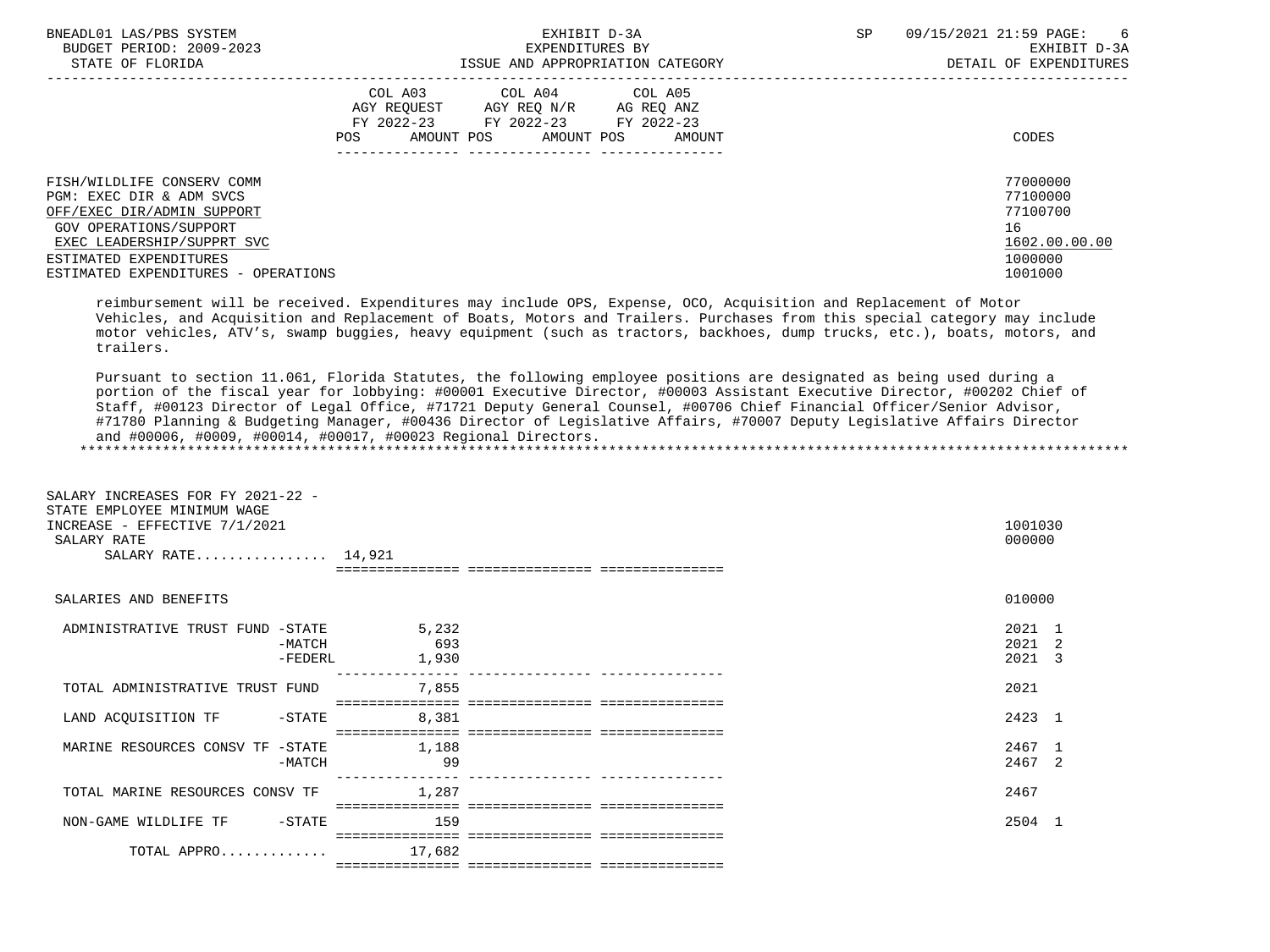| BNEADL01 LAS/PBS SYSTEM<br>BUDGET PERIOD: 2009-2023<br>STATE OF FLORIDA                                                                                                                                                                    |                             | EXHIBIT D-3A<br>EXPENDITURES BY<br>ISSUE AND APPROPRIATION CATEGORY                                                                         | SP | 09/15/2021 21:59 PAGE: 7<br>EXHIBIT D-3A<br>DETAIL OF EXPENDITURES |
|--------------------------------------------------------------------------------------------------------------------------------------------------------------------------------------------------------------------------------------------|-----------------------------|---------------------------------------------------------------------------------------------------------------------------------------------|----|--------------------------------------------------------------------|
|                                                                                                                                                                                                                                            |                             | COL A03 COL A04<br>COL A05<br>AGY REQUEST AGY REQ N/R AG REQ ANZ<br>FY 2022-23 FY 2022-23 FY 2022-23<br>POS AMOUNT POS AMOUNT POS<br>AMOUNT |    | CODES                                                              |
| FISH/WILDLIFE CONSERV COMM<br>PGM: EXEC DIR & ADM SVCS<br>OFF/EXEC DIR/ADMIN SUPPORT<br>GOV OPERATIONS/SUPPORT<br>EXEC LEADERSHIP/SUPPRT SVC<br>ESTIMATED EXPENDITURES<br>SALARY INCREASES FOR FY 2021-22 -<br>STATE EMPLOYEE MINIMUM WAGE |                             |                                                                                                                                             |    | 77000000<br>77100000<br>77100700<br>16<br>1602.00.00.00<br>1000000 |
| INCREASE - EFFECTIVE 7/1/2021<br>OTHER PERSONAL SERVICES                                                                                                                                                                                   |                             |                                                                                                                                             |    | 1001030<br>030000                                                  |
| ADMINISTRATIVE TRUST FUND -STATE 31,573<br>MARINE RESOURCES CONSV TF -STATE                                                                                                                                                                | 7,830                       |                                                                                                                                             |    | 2021 1<br>2467 1                                                   |
| TOTAL APPRO                                                                                                                                                                                                                                | 39,403                      |                                                                                                                                             |    |                                                                    |
| TOTAL: SALARY INCREASES FOR FY 2021-22 -<br>STATE EMPLOYEE MINIMUM WAGE<br>INCREASE - EFFECTIVE 7/1/2021<br>TOTAL ISSUE<br>TOTAL SALARY RATE 14,921                                                                                        | 57,085                      |                                                                                                                                             |    | 1001030                                                            |
| FLORIDA RETIREMENT SYSTEM<br>ADJUSTMENT - FY 2021-22 - NORMAL<br>COST AND UNFUNDED ACTUARIAL                                                                                                                                               |                             |                                                                                                                                             |    |                                                                    |
| LIABILITY<br>SALARIES AND BENEFITS                                                                                                                                                                                                         |                             |                                                                                                                                             |    | 1001070<br>010000                                                  |
| ADMINISTRATIVE TRUST FUND -STATE 29,566<br>$-MATCH$<br>-FEDERL                                                                                                                                                                             | 3,915<br>10,906             |                                                                                                                                             |    | 2021 1<br>2021 2<br>2021 3                                         |
| TOTAL ADMINISTRATIVE TRUST FUND                                                                                                                                                                                                            | 44,387                      |                                                                                                                                             |    | 2021                                                               |
| LAND ACQUISITION TF -STATE 47,365                                                                                                                                                                                                          |                             |                                                                                                                                             |    | 2423 1                                                             |
| MARINE RESOURCES CONSV TF -STATE<br>$-MATCH$                                                                                                                                                                                               | 6,718<br>557<br>----------- |                                                                                                                                             |    | 2467 1<br>2467 2                                                   |
| TOTAL MARINE RESOURCES CONSV TF                                                                                                                                                                                                            | 7,275                       |                                                                                                                                             |    | 2467                                                               |
| NON-GAME WILDLIFE TF<br>$-$ STATE                                                                                                                                                                                                          | 899                         |                                                                                                                                             |    | 2504 1                                                             |
| TOTAL APPRO                                                                                                                                                                                                                                | 99,926                      |                                                                                                                                             |    |                                                                    |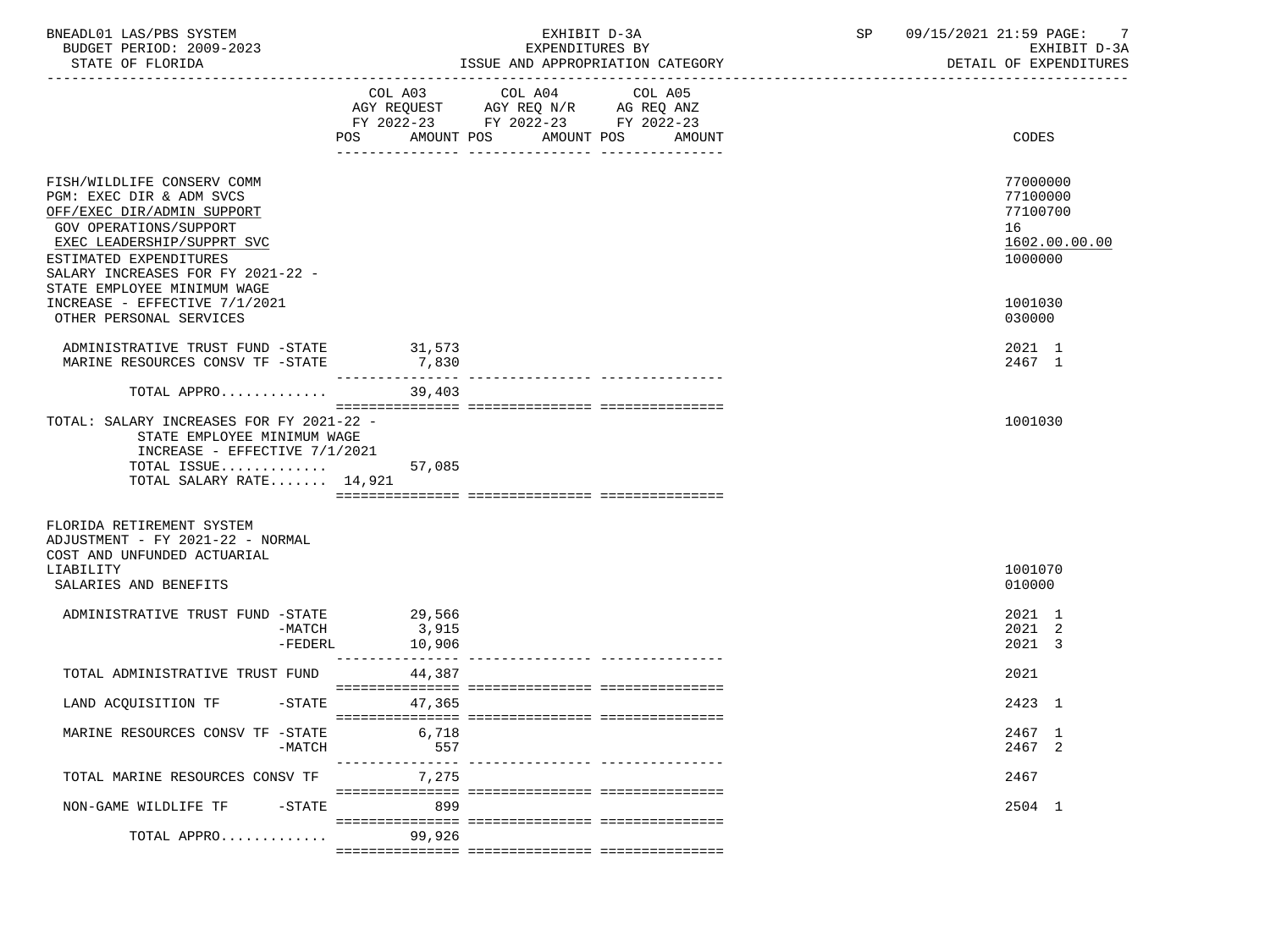| BNEADL01 LAS/PBS SYSTEM<br>BUDGET PERIOD: 2009-2023<br>STATE OF FLORIDA                                                                                                                                                                  | EXHIBIT D-3A<br>EXPENDITURES BY<br>ISSUE AND APPROPRIATION CATEGORY                                                                                                                                                                     | SP                                                                                                                                     | 09/15/2021 21:59 PAGE:<br>-8<br>EXHIBIT D-3A<br>DETAIL OF EXPENDITURES                  |
|------------------------------------------------------------------------------------------------------------------------------------------------------------------------------------------------------------------------------------------|-----------------------------------------------------------------------------------------------------------------------------------------------------------------------------------------------------------------------------------------|----------------------------------------------------------------------------------------------------------------------------------------|-----------------------------------------------------------------------------------------|
|                                                                                                                                                                                                                                          | COL A03<br>COL A04<br>AGY REQUEST AGY REQ N/R AG REQ ANZ<br>FY 2022-23 FY 2022-23 FY 2022-23<br>POS FOR THE POST OF THE STATE STATE STATE STATE STATE STATE STATE STATE STATE STATE STATE STATE STATE STATE ST<br>AMOUNT POS AMOUNT POS | COL A05<br>AMOUNT                                                                                                                      | CODES                                                                                   |
| FISH/WILDLIFE CONSERV COMM<br>PGM: EXEC DIR & ADM SVCS<br>OFF/EXEC DIR/ADMIN SUPPORT<br>GOV OPERATIONS/SUPPORT<br>EXEC LEADERSHIP/SUPPRT SVC<br>ESTIMATED EXPENDITURES<br>CASUALTY INSURANCE PREMIUM<br>ADJUSTMENT<br>SPECIAL CATEGORIES |                                                                                                                                                                                                                                         |                                                                                                                                        | 77000000<br>77100000<br>77100700<br>16<br>1602.00.00.00<br>1000000<br>1001090<br>100000 |
| RISK MANAGEMENT INSURANCE<br>ADMINISTRATIVE TRUST FUND -STATE 19,000-<br>STATE GAME TRUST FUND -STATE 6,572-                                                                                                                             |                                                                                                                                                                                                                                         |                                                                                                                                        | 103241<br>2021 1<br>2672 1                                                              |
| TOTAL APPRO $\ldots \ldots \ldots$                                                                                                                                                                                                       |                                                                                                                                                                                                                                         |                                                                                                                                        |                                                                                         |
| REALLOCATION OF HUMAN RESOURCES<br>OUTSOURCING<br>SPECIAL CATEGORIES<br>TR/DMS/HR SVCS/STW CONTRCT                                                                                                                                       |                                                                                                                                                                                                                                         |                                                                                                                                        | 1005900<br>100000<br>107040                                                             |
| ADMINISTRATIVE TRUST FUND -STATE 11,687-<br>MARINE RESOURCES CONSV TF -STATE                                                                                                                                                             |                                                                                                                                                                                                                                         |                                                                                                                                        | 2021 1<br>2467 1                                                                        |
| TOTAL APPRO $12,958-$                                                                                                                                                                                                                    |                                                                                                                                                                                                                                         |                                                                                                                                        |                                                                                         |
| INTRA-AGENCY REORGANIZATIONS<br>TRANSFER ONE FULL TIME EQUIVALENT<br>(FTE) FROM THE OFFICE OF EXECUTIVE<br>DIRECTION TO HABITAT AND SPECIES                                                                                              |                                                                                                                                                                                                                                         |                                                                                                                                        | 1800000                                                                                 |
| CONSERVATION - BACK OUT<br>SALARIES AND BENEFITS                                                                                                                                                                                         | $1.00 -$                                                                                                                                                                                                                                |                                                                                                                                        | 1800040<br>010000                                                                       |
|                                                                                                                                                                                                                                          |                                                                                                                                                                                                                                         |                                                                                                                                        |                                                                                         |
| AGENCY ISSUE NARRATIVE:<br>2022-2023 BUDGET YEAR NARRATIVE:<br>Request:<br>Division of Habitat and Species Conservation.                                                                                                                 |                                                                                                                                                                                                                                         | IT COMPONENT? NO<br>This issue request to transfer one (1) full time equivalent position from the Office of Executive Direction to the |                                                                                         |
| Current Situation:                                                                                                                                                                                                                       |                                                                                                                                                                                                                                         |                                                                                                                                        |                                                                                         |

 The current classification, annual salary and responsibilities for this position, we were unable to fill it because of the lack of qualified applicants, even after several attempts. The agency was forced to undertake a re-evaluation of our business processes to address the issue. As a result of this re-evaluation, we have redistributed work load within the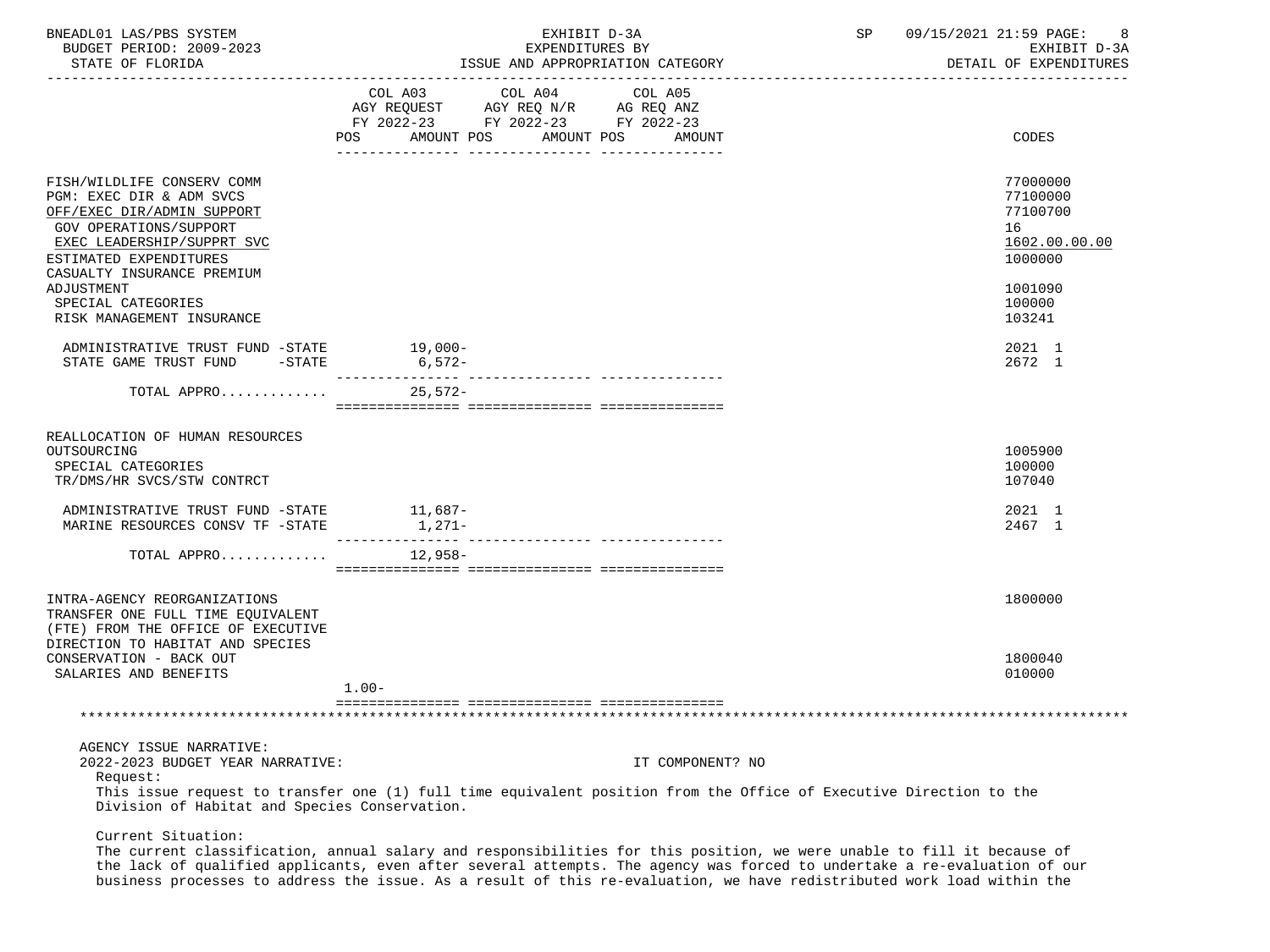| BNEADL01 LAS/PBS SYSTEM<br>BUDGET PERIOD: 2009-2023<br>STATE OF FLORIDA                                                                                                      | EXHIBIT D-3A<br>EXPENDITURES BY<br>ISSUE AND APPROPRIATION CATEGORY                                                                            | SP<br>$\overline{9}$<br>09/15/2021 21:59 PAGE:<br>EXHIBIT D-3A<br>DETAIL OF EXPENDITURES |
|------------------------------------------------------------------------------------------------------------------------------------------------------------------------------|------------------------------------------------------------------------------------------------------------------------------------------------|------------------------------------------------------------------------------------------|
|                                                                                                                                                                              | COL A03 COL A04 COL A05<br>AGY REQUEST AGY REQ N/R<br>AG REQ ANZ<br>FY 2022-23 FY 2022-23 FY 2022-23<br>AMOUNT POS AMOUNT POS<br>POS<br>AMOUNT | CODES                                                                                    |
| FISH/WILDLIFE CONSERV COMM<br>PGM: EXEC DIR & ADM SVCS<br>OFF/EXEC DIR/ADMIN SUPPORT<br>GOV OPERATIONS/SUPPORT<br>EXEC LEADERSHIP/SUPPRT SVC<br>INTRA-AGENCY REORGANIZATIONS |                                                                                                                                                | 77000000<br>77100000<br>77100700<br>16<br>1602.00.00.00<br>1800000                       |
| TRANSFER ONE FULL TIME EOUIVALENT<br>(FTE) FROM THE OFFICE OF EXECUTIVE<br>DIRECTION TO HABITAT AND SPECIES<br>CONSERVATION - BACK OUT                                       |                                                                                                                                                | 1800040                                                                                  |

 Office of Licensing and Permitting. This has provided the agency with the opportunity to address another high priority agency need by transferring the position to a division that has available grant funding.

 This position would be used to support, coordinate, guide, and expand the FWC Climate Change Adaptation Program (CCAP) in close coordination with the Landscape Conservation Strategic Initiative (LCSI). This position would function as an Adaptation & Landscape Specialist and will incorporate components of the CCAP and LCSI into ongoing agency programs for long-range strategic planning for resiliency and future conditions, and build external partnerships for resiliency and landscape planning to support the agency's mission.

Explanation of Costs:

| Division                                     | Position    |
|----------------------------------------------|-------------|
| Office of Executive Direction                | $(1.0$ FTE) |
| Division of Habitat and Species Conservation | $1.0$ FTE   |

 Please reference corresponding issue #1800030 in the Division of Habitat and Species Conservation budget entity associated with this request.

 Activity: ACT1000 - Executive Direction

 Strategic Plan for Economic Development: 6.1 - Create and sustain vibrant, safe, healthy and resilient communities that attract workers, residents, businesses and visitors. \*\*\*\*\*\*\*\*\*\*\*\*\*\*\*\*\*\*\*\*\*\*\*\*\*\*\*\*\*\*\*\*\*\*\*\*\*\*\*\*\*\*\*\*\*\*\*\*\*\*\*\*\*\*\*\*\*\*\*\*\*\*\*\*\*\*\*\*\*\*\*\*\*\*\*\*\*\*\*\*\*\*\*\*\*\*\*\*\*\*\*\*\*\*\*\*\*\*\*\*\*\*\*\*\*\*\*\*\*\*\*\*\*\*\*\*\*\*\*\*\*\*\*\*\*\*\*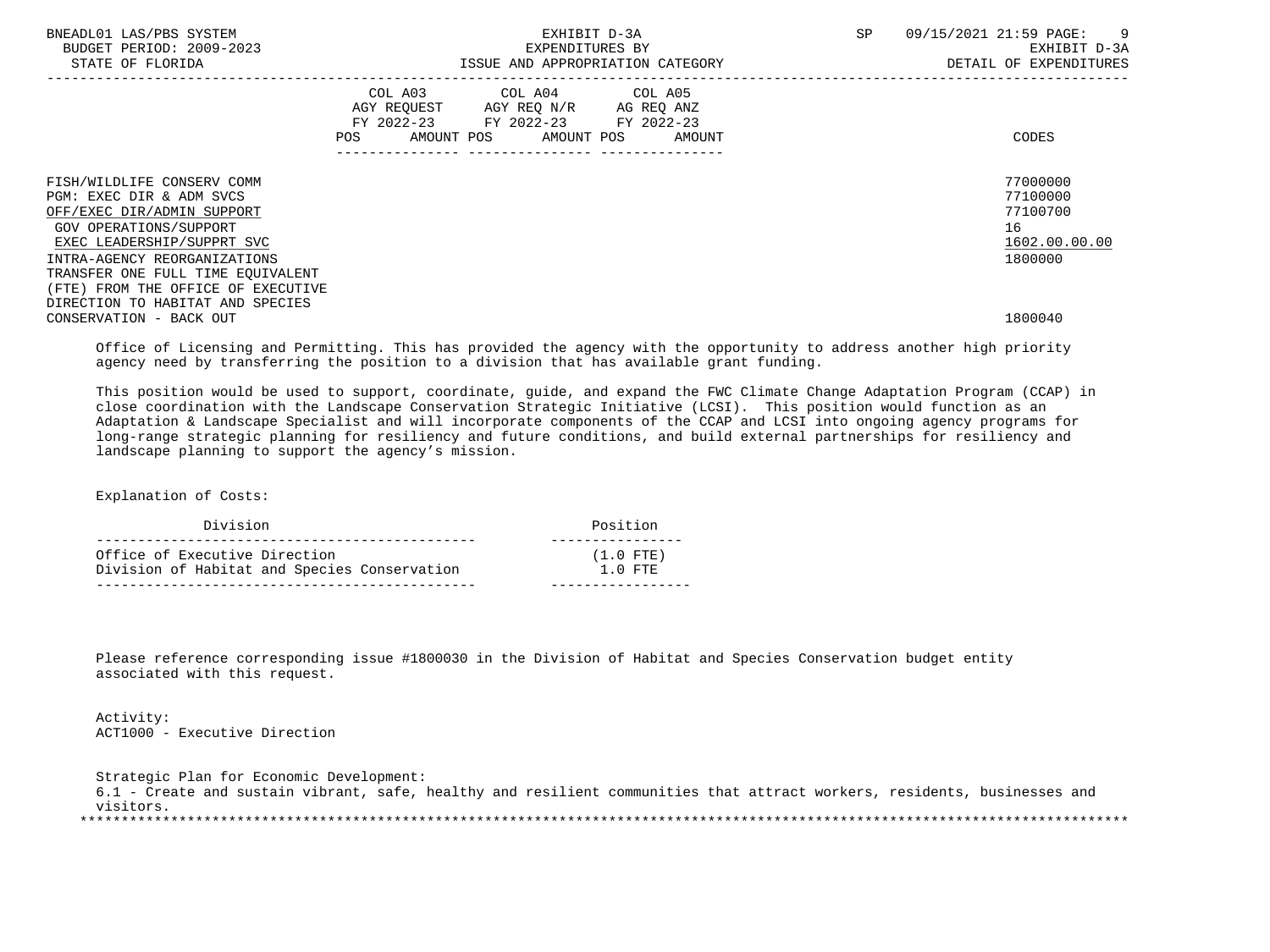| BNEADL01 LAS/PBS SYSTEM                                                                                                    |         |                                    | EXHIBIT D-3A                                      |                  | 09/15/2021 21:59 PAGE: 10<br>SP |       |                          |
|----------------------------------------------------------------------------------------------------------------------------|---------|------------------------------------|---------------------------------------------------|------------------|---------------------------------|-------|--------------------------|
| BUDGET PERIOD: 2009-2023                                                                                                   |         |                                    | EXPENDITURES BY                                   |                  |                                 |       | EXHIBIT D-3A             |
| STATE OF FLORIDA                                                                                                           |         |                                    | ISSUE AND APPROPRIATION CATEGORY<br>------------- |                  |                                 |       | DETAIL OF EXPENDITURES   |
|                                                                                                                            | COL A03 | COL A04                            | COL A05                                           |                  |                                 |       |                          |
|                                                                                                                            |         | AGY REQUEST AGY REQ N/R AG REQ ANZ |                                                   |                  |                                 |       |                          |
|                                                                                                                            |         | FY 2022-23 FY 2022-23 FY 2022-23   |                                                   |                  |                                 |       |                          |
|                                                                                                                            | POS     | AMOUNT POS                         | AMOUNT POS<br>AMOUNT                              |                  |                                 |       | CODES                    |
|                                                                                                                            |         |                                    |                                                   |                  |                                 |       |                          |
| FISH/WILDLIFE CONSERV COMM                                                                                                 |         |                                    |                                                   |                  |                                 |       | 77000000                 |
| PGM: EXEC DIR & ADM SVCS                                                                                                   |         |                                    |                                                   |                  |                                 |       | 77100000                 |
| OFF/EXEC DIR/ADMIN SUPPORT                                                                                                 |         |                                    |                                                   |                  |                                 |       | 77100700                 |
| GOV OPERATIONS/SUPPORT                                                                                                     |         |                                    |                                                   |                  |                                 |       | 16                       |
| EXEC LEADERSHIP/SUPPRT SVC<br>INTRA-AGENCY REORGANIZATIONS                                                                 |         |                                    |                                                   |                  |                                 |       | 1602.00.00.00<br>1800000 |
| TRANSFER ONE FULL TIME EQUIVALENT                                                                                          |         |                                    |                                                   |                  |                                 |       |                          |
| (FTE) FROM THE OFFICE OF EXECUTIVE                                                                                         |         |                                    |                                                   |                  |                                 |       |                          |
| DIRECTION TO HABITAT AND SPECIES                                                                                           |         |                                    |                                                   |                  |                                 |       |                          |
| CONSERVATION - BACK OUT                                                                                                    |         |                                    |                                                   |                  |                                 |       | 1800040                  |
| POSITION DETAIL OF SALARIES AND BENEFITS:                                                                                  |         |                                    |                                                   |                  |                                 |       |                          |
|                                                                                                                            |         |                                    |                                                   |                  |                                 |       | LAPSE LAPSED SALARIES    |
|                                                                                                                            | FTE     | BASE RATE                          | ADDITIVES                                         | BENEFITS         | SUBTOTAL                        | ာ အော | AND BENEFITS             |
|                                                                                                                            |         |                                    |                                                   |                  |                                 |       |                          |
| A03 - AGY REQUEST FY 2022-23                                                                                               |         |                                    |                                                   |                  |                                 |       |                          |
| CHANGES TO CURRENTLY AUTHORIZED POSITIONS                                                                                  |         |                                    |                                                   |                  |                                 |       |                          |
| 2209 OPERATIONS ANALYST I                                                                                                  |         |                                    |                                                   |                  |                                 |       |                          |
| 01117 001                                                                                                                  | $1.00-$ |                                    |                                                   |                  |                                 | 0.00  |                          |
|                                                                                                                            |         |                                    |                                                   |                  |                                 |       |                          |
| TOTALS FOR ISSUE BY FUND                                                                                                   |         |                                    |                                                   |                  |                                 |       |                          |
|                                                                                                                            |         |                                    |                                                   |                  |                                 |       |                          |
|                                                                                                                            | $1.00-$ |                                    |                                                   |                  |                                 |       |                          |
|                                                                                                                            |         |                                    |                                                   |                  |                                 |       | ==============           |
|                                                                                                                            |         |                                    |                                                   |                  |                                 |       |                          |
|                                                                                                                            |         |                                    |                                                   |                  |                                 |       |                          |
| REALLOCATE SPECIAL CATEGORY BUDGET                                                                                         |         |                                    |                                                   |                  |                                 |       |                          |
| FOR YOUTH HUNTING AND FISHING                                                                                              |         |                                    |                                                   |                  |                                 |       |                          |
| PROGRAMS - ADD BACK                                                                                                        |         |                                    |                                                   |                  |                                 |       | 1800200                  |
| SPECIAL CATEGORIES                                                                                                         |         |                                    |                                                   |                  |                                 |       | 100000                   |
| YOUTH HUNTING/FISHING PROG                                                                                                 |         |                                    |                                                   |                  |                                 |       | 100105                   |
| MARINE RESOURCES CONSV TF -STATE                                                                                           | 25,000  |                                    |                                                   |                  |                                 |       | 2467 1                   |
|                                                                                                                            |         |                                    |                                                   |                  |                                 |       |                          |
|                                                                                                                            |         |                                    |                                                   |                  |                                 |       |                          |
| AGENCY ISSUE NARRATIVE:<br>2022-2023 BUDGET YEAR NARRATIVE:                                                                |         |                                    |                                                   | IT COMPONENT? NO |                                 |       |                          |
| Request:                                                                                                                   |         |                                    |                                                   |                  |                                 |       |                          |
| This request is to transfer Marine Resource Conservation Trust Fund Category 100105 (Youth Hunt/Fishing Program)           |         |                                    |                                                   |                  |                                 |       |                          |
| appropriation in the amount of \$25,000 from the Division of Marine Fisheries Management (DMFM) to the Office of Executive |         |                                    |                                                   |                  |                                 |       |                          |
| Direction (OED). The funds are dedicated to the funding of a full-time OPS position at Suncoast Youth Conservation Center  |         |                                    |                                                   |                  |                                 |       |                          |
| (SYCC). This request is recurring.                                                                                         |         |                                    |                                                   |                  |                                 |       |                          |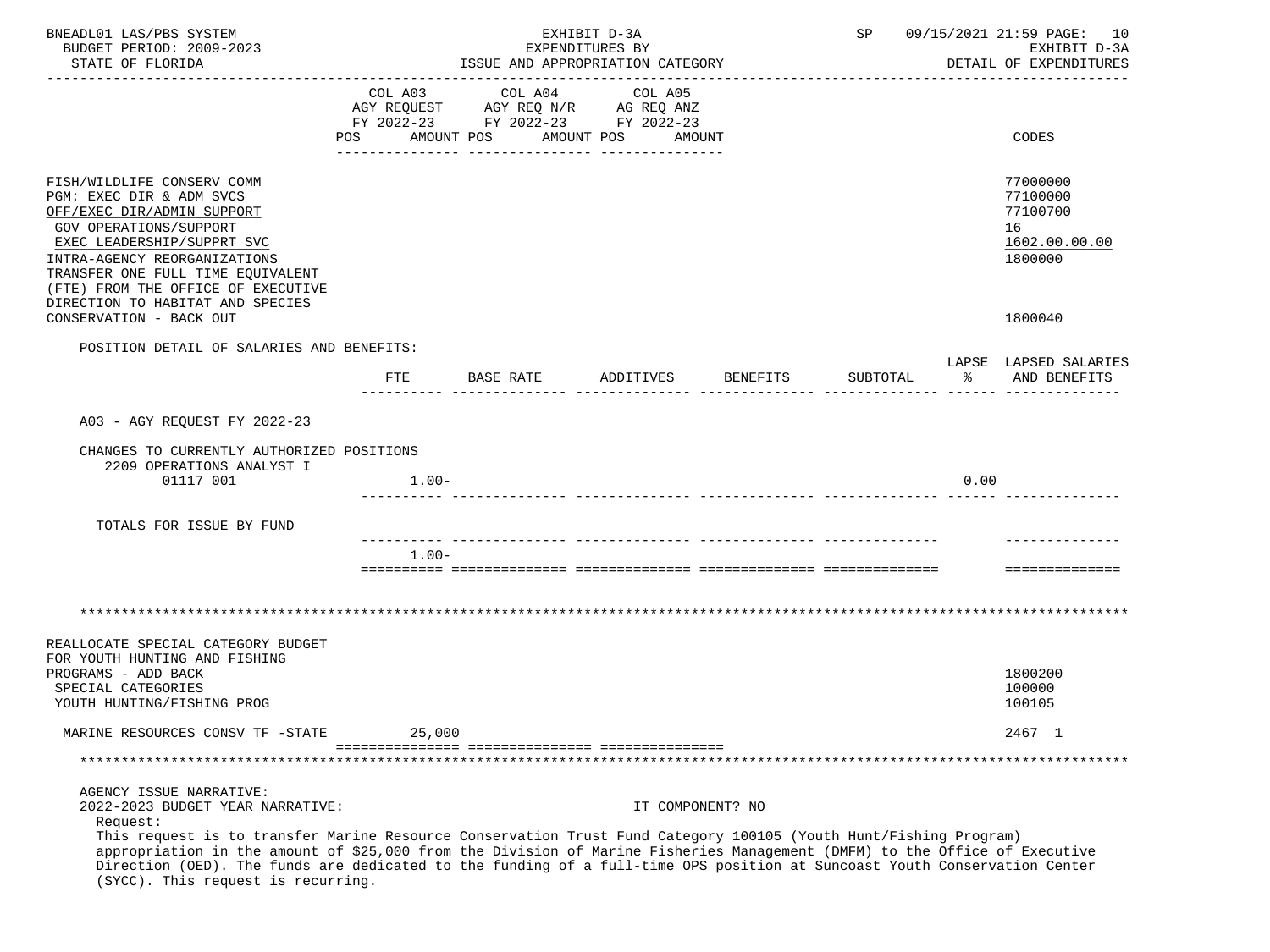| BNEADL01 LAS/PBS SYSTEM<br>BUDGET PERIOD: 2009-2023<br>STATE OF FLORIDA                                                                                                                                                                             | EXHIBIT D-3A<br>EXPENDITURES BY<br>ISSUE AND APPROPRIATION CATEGORY                                                                      | SP<br>09/15/2021 21:59 PAGE:<br>11<br>EXHIBIT D-3A<br>DETAIL OF EXPENDITURES |
|-----------------------------------------------------------------------------------------------------------------------------------------------------------------------------------------------------------------------------------------------------|------------------------------------------------------------------------------------------------------------------------------------------|------------------------------------------------------------------------------|
|                                                                                                                                                                                                                                                     | COL A03 COL A04 COL A05<br>AGY REQUEST AGY REQ N/R AG REQ ANZ<br>FY 2022-23 FY 2022-23 FY 2022-23<br>AMOUNT POS AMOUNT POS AMOUNT<br>POS | CODES                                                                        |
| FISH/WILDLIFE CONSERV COMM<br>PGM: EXEC DIR & ADM SVCS<br>OFF/EXEC DIR/ADMIN SUPPORT<br>GOV OPERATIONS/SUPPORT<br>EXEC LEADERSHIP/SUPPRT SVC<br>INTRA-AGENCY REORGANIZATIONS<br>REALLOCATE SPECIAL CATEGORY BUDGET<br>FOR YOUTH HUNTING AND FISHING |                                                                                                                                          | 77000000<br>77100000<br>77100700<br>16<br>1602.00.00.00<br>1800000           |
| PROGRAMS - ADD BACK                                                                                                                                                                                                                                 |                                                                                                                                          | 1800200                                                                      |

Current Situation:

 Currently the full-time OPS employee at SYCC is working under the supervision of an OED supervisor and is paid out of DMFM's budget in MRCTF Category 100105. Moving the funds to the Florida Youth Conservation Centers Network will make administering this position and tracking the budget for this funding more streamlined and efficient, as well as provide in-person marine resource conservation and saltwater fishing programs to Florida's youth.

Explanation of Costs:

| 'und                                     |                                         |          |  |
|------------------------------------------|-----------------------------------------|----------|--|
| Marine Resources Conservation Trust Fund | FWCC Youth Hunting and Fishing Programs | \$25.000 |  |

 Please reference corresponding issue #180030 in the Division of Marine Fisheries Management budget entity associated with this request.

# Activity:

ACT1000 - Executive Direction

Strategic Plan for Economic Development:

 6.1 - Create and sustain vibrant, safe, healthy and resilient communities that attract workers, residents, businesses and visitors. \*\*\*\*\*\*\*\*\*\*\*\*\*\*\*\*\*\*\*\*\*\*\*\*\*\*\*\*\*\*\*\*\*\*\*\*\*\*\*\*\*\*\*\*\*\*\*\*\*\*\*\*\*\*\*\*\*\*\*\*\*\*\*\*\*\*\*\*\*\*\*\*\*\*\*\*\*\*\*\*\*\*\*\*\*\*\*\*\*\*\*\*\*\*\*\*\*\*\*\*\*\*\*\*\*\*\*\*\*\*\*\*\*\*\*\*\*\*\*\*\*\*\*\*\*\*\*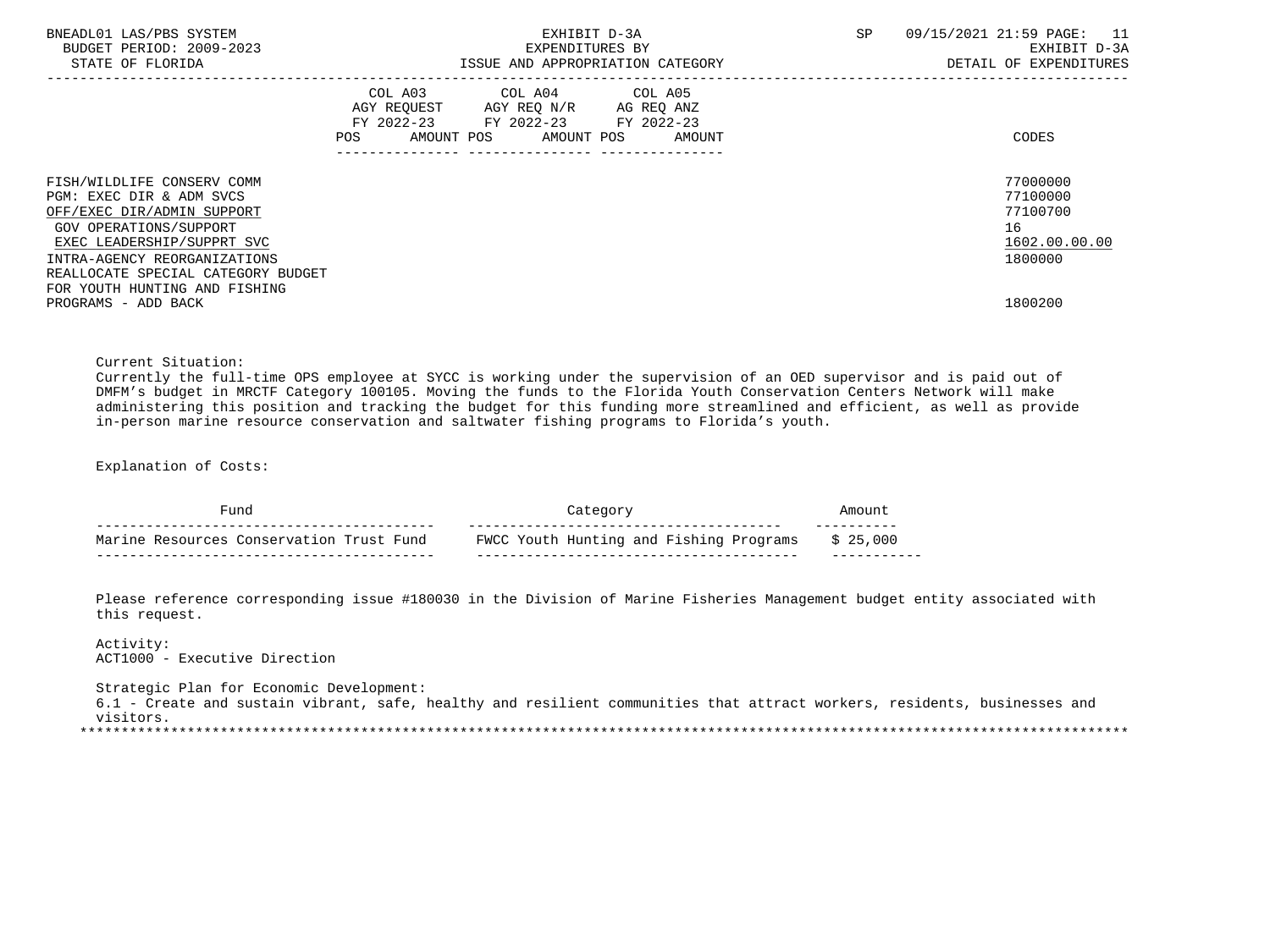| BNEADL01 LAS/PBS SYSTEM<br>BUDGET PERIOD: 2009-2023<br>STATE OF FLORIDA                                                                                                                                                                                                                                | EXHIBIT D-3A<br>EXPENDITURES BY<br>ISSUE AND APPROPRIATION CATEGORY |                                                                                                   |                                  | SP | 09/15/2021 21:59 PAGE: 12<br>EXHIBIT D-3A<br>DETAIL OF EXPENDITURES                               |
|--------------------------------------------------------------------------------------------------------------------------------------------------------------------------------------------------------------------------------------------------------------------------------------------------------|---------------------------------------------------------------------|---------------------------------------------------------------------------------------------------|----------------------------------|----|---------------------------------------------------------------------------------------------------|
|                                                                                                                                                                                                                                                                                                        |                                                                     | COL A03 COL A04 COL A05<br>AGY REQUEST AGY REQ N/R AG REQ ANZ<br>FY 2022-23 FY 2022-23 FY 2022-23 | POS AMOUNT POS AMOUNT POS AMOUNT |    | CODES                                                                                             |
| FISH/WILDLIFE CONSERV COMM<br>PGM: EXEC DIR & ADM SVCS<br>OFF/EXEC DIR/ADMIN SUPPORT<br>GOV OPERATIONS/SUPPORT<br>EXEC LEADERSHIP/SUPPRT SVC<br>NONRECURRING EXPENDITURES<br>FLORIDA PLANNING, ACCOUNTING, AND<br>LEDGER MANAGEMENT (PALM) READINESS<br>SPECIAL CATEGORIES<br>FLAIR SYSTEM REPLACEMENT |                                                                     |                                                                                                   |                                  |    | 77000000<br>77100000<br>77100700<br>16<br>1602.00.00.00<br>2100000<br>2103096<br>100000<br>100781 |
| ADMINISTRATIVE TRUST FUND -STATE 350.000-                                                                                                                                                                                                                                                              |                                                                     |                                                                                                   |                                  |    | 2021 1                                                                                            |
| EOUIPMENT NEEDS<br>REPLACEMENT OF MOTOR VEHICLES<br>SPECIAL CATEGORIES<br>ACQUISITION/MOTOR VEHICLES                                                                                                                                                                                                   |                                                                     |                                                                                                   |                                  |    | 2400000<br>2401500<br>100000<br>100021                                                            |
| ADMINISTRATIVE TRUST FUND -STATE 69,000 69,000                                                                                                                                                                                                                                                         |                                                                     |                                                                                                   |                                  |    | 2021 1                                                                                            |
|                                                                                                                                                                                                                                                                                                        |                                                                     |                                                                                                   |                                  |    |                                                                                                   |

AGENCY ISSUE NARRATIVE:

2022-2023 BUDGET YEAR NARRATIVE: IT COMPONENT? NO

 The Office of the Executive Director requests to replace two (2) Office of Regional Operations vehicles for which there is a most critical need for replacement. Replacement of these vehicles would increase program efficiency and reduce annual repair costs. These vehicles are critical to the Region's mission and are used to conduct field work associated with property inventory and facility inspections.

 Please list any vehicles, by funding source, which are in critical need of replacement in FY 2022-23 based on the following criteria:

- a. It has been wrecked or become otherwise inoperable, or
- b. It has a history of chronic and costly repair problems, or
- c. It is unsafe to operate and requires major costly repairs, or
- d. It is a vehicle with over 150,000 miles and shows signs of needing costly repairs very soon.

| Description                                 | Property<br>Number | Model<br>Year | Actual<br>06/30/21<br>Mileage | Estimated<br>06/30/22<br>Mileage | Replacement<br>Cost | Fund | Criteria |
|---------------------------------------------|--------------------|---------------|-------------------------------|----------------------------------|---------------------|------|----------|
| Chevrolet Impala                            | 111213             | 2003          | 179,505                       | 179,505                          | \$35,000            | ATF  | a,b,c,d  |
| Chevrolet Blazer                            | 045072             | 1999          | 130,185                       | 130,185                          | \$34.000            | ATF  | а        |
| Total Vehicle Request Costs ATF (2) vehicle |                    |               |                               |                                  | \$69.000            |      |          |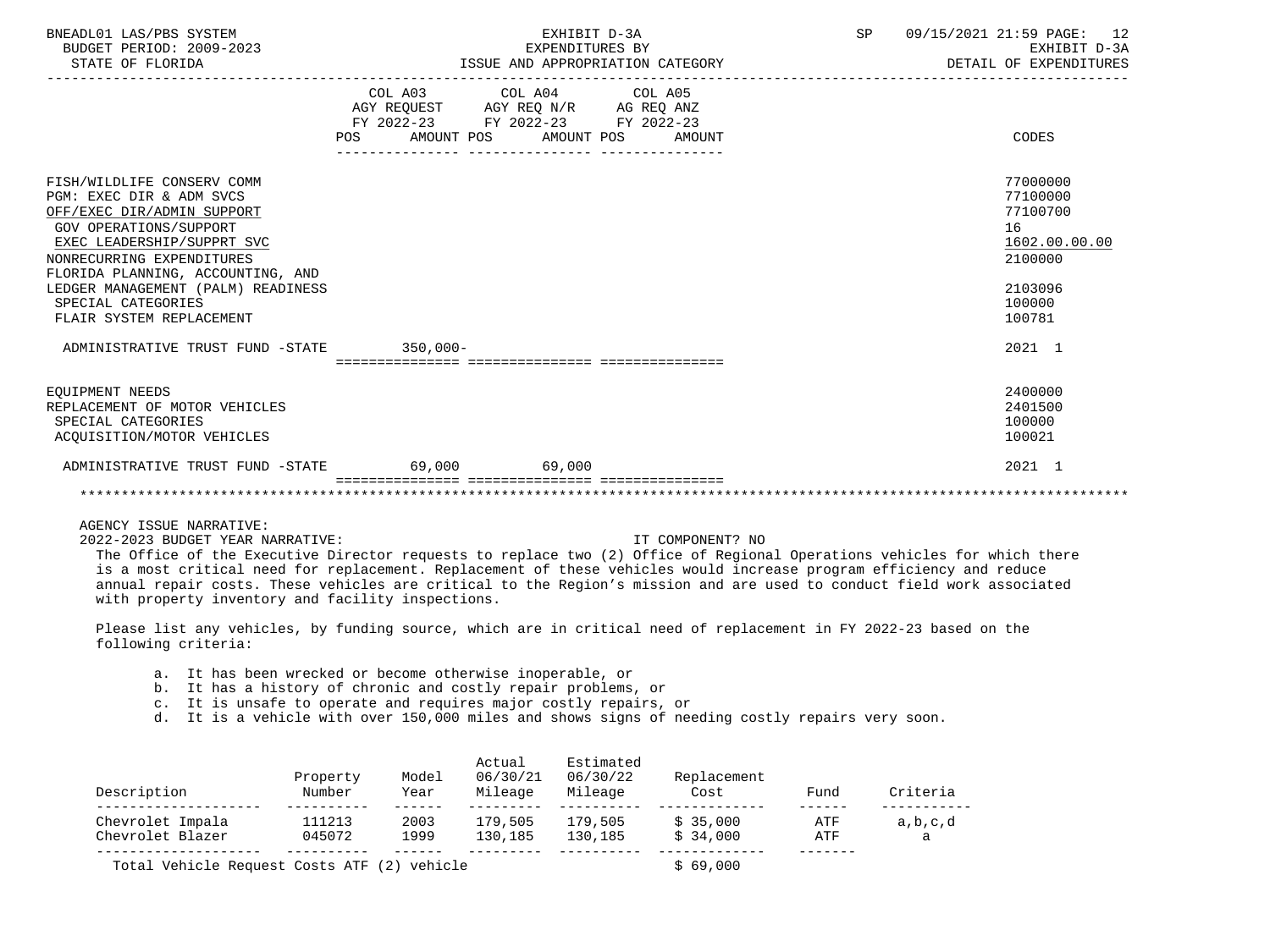| BNEADL01 LAS/PBS SYSTEM<br>BUDGET PERIOD: 2009-2023<br>STATE OF FLORIDA<br>--------------------                                                                                                                                                                                                                                                                                                                                                                                                                                                                                                                           |                                                                                           | EXHIBIT D-3A<br>EXPENDITURES BY | EXPENDITURES BY<br>ISSUE AND APPROPRIATION CATEGORY | SP | 09/15/2021 21:59 PAGE: 13<br>EXHIBIT D-3A<br>DETAIL OF EXPENDITURES           |
|---------------------------------------------------------------------------------------------------------------------------------------------------------------------------------------------------------------------------------------------------------------------------------------------------------------------------------------------------------------------------------------------------------------------------------------------------------------------------------------------------------------------------------------------------------------------------------------------------------------------------|-------------------------------------------------------------------------------------------|---------------------------------|-----------------------------------------------------|----|-------------------------------------------------------------------------------|
|                                                                                                                                                                                                                                                                                                                                                                                                                                                                                                                                                                                                                           | COL A03 COL A04<br>AGY REQUEST AGY REQ N/R AG REQ ANZ<br>FY 2022-23 FY 2022-23 FY 2022-23 |                                 | COL A05                                             |    |                                                                               |
|                                                                                                                                                                                                                                                                                                                                                                                                                                                                                                                                                                                                                           | AMOUNT POS<br>POS                                                                         |                                 | AMOUNT POS<br>AMOUNT                                |    | CODES                                                                         |
| FISH/WILDLIFE CONSERV COMM<br>PGM: EXEC DIR & ADM SVCS<br>OFF/EXEC DIR/ADMIN SUPPORT<br><b>GOV OPERATIONS/SUPPORT</b><br>EXEC LEADERSHIP/SUPPRT SVC<br>EOUIPMENT NEEDS<br>REPLACEMENT OF MOTOR VEHICLES                                                                                                                                                                                                                                                                                                                                                                                                                   |                                                                                           |                                 |                                                     |    | 77000000<br>77100000<br>77100700<br>16<br>1602.00.00.00<br>2400000<br>2401500 |
| Activity:<br>ACT0010 - Executive Direction                                                                                                                                                                                                                                                                                                                                                                                                                                                                                                                                                                                |                                                                                           |                                 |                                                     |    |                                                                               |
| Strategic Plan for Economic Development:<br>5.2 - Improve the efficiency and effectiveness of government agencies at all levels.                                                                                                                                                                                                                                                                                                                                                                                                                                                                                          |                                                                                           |                                 |                                                     |    |                                                                               |
| NEW INFORMATION RESOURCE MANAGEMENT<br>INFRASTRUCTURE PROJECT                                                                                                                                                                                                                                                                                                                                                                                                                                                                                                                                                             |                                                                                           |                                 |                                                     |    | 3600000                                                                       |
| FLORIDA PLANNING, ACCOUNTING, AND<br>LEDGER MANAGEMENT (PALM) READINESS<br>SPECIAL CATEGORIES<br>FLAIR SYSTEM REPLACEMENT                                                                                                                                                                                                                                                                                                                                                                                                                                                                                                 |                                                                                           |                                 |                                                     |    | 3600PC0<br>100000<br>100781                                                   |
| ADMINISTRATIVE TRUST FUND -STATE 350,000 350,000                                                                                                                                                                                                                                                                                                                                                                                                                                                                                                                                                                          |                                                                                           |                                 |                                                     |    | 2021 1                                                                        |
|                                                                                                                                                                                                                                                                                                                                                                                                                                                                                                                                                                                                                           |                                                                                           |                                 |                                                     |    |                                                                               |
| AGENCY ISSUE NARRATIVE:<br>2022-2023 BUDGET YEAR NARRATIVE:<br>Request:                                                                                                                                                                                                                                                                                                                                                                                                                                                                                                                                                   |                                                                                           |                                 | IT COMPONENT? YES                                   |    |                                                                               |
| This issue requests non-recurring budget authority in the Other Personal Services (OPS) appropriation category, in the<br>amount of \$350,000 in the Administrative Trust Fund (ATF), to provide for temporary part-time staffing resources to<br>backfill financial processing functions so that other staff can be directed to work on implementing the transition from<br>the Department of Financial Services (DFS) Florida Accounting Information Resource (FLAIR) to the Florida Planning,<br>Accounting, and Ledger Management (PALM) solution. This issue was funded as non-recurring in the Fiscal Year 2021-22. |                                                                                           |                                 |                                                     |    |                                                                               |
| Current Situation:<br>As a result of replacing the Cash Management System (CMS) and FLAIR components over time, agency business systems will<br>need to be analyzed to determine if they need to be either modified, retired, or if they will be unimpacted. The Fish and<br>Wildlife Conservation Commission (FWC) has twelve business systems that exchange data with FLAIR and CMS today. Analysis                                                                                                                                                                                                                     |                                                                                           |                                 |                                                     |    |                                                                               |

 of current business system usage and anticipated action (modification, retirement, or none) will require the use of existing personnel resources, which would result in a deficit related to ongoing business and financial activities associated with day-to-day operations within the agency.

Explanation of Costs: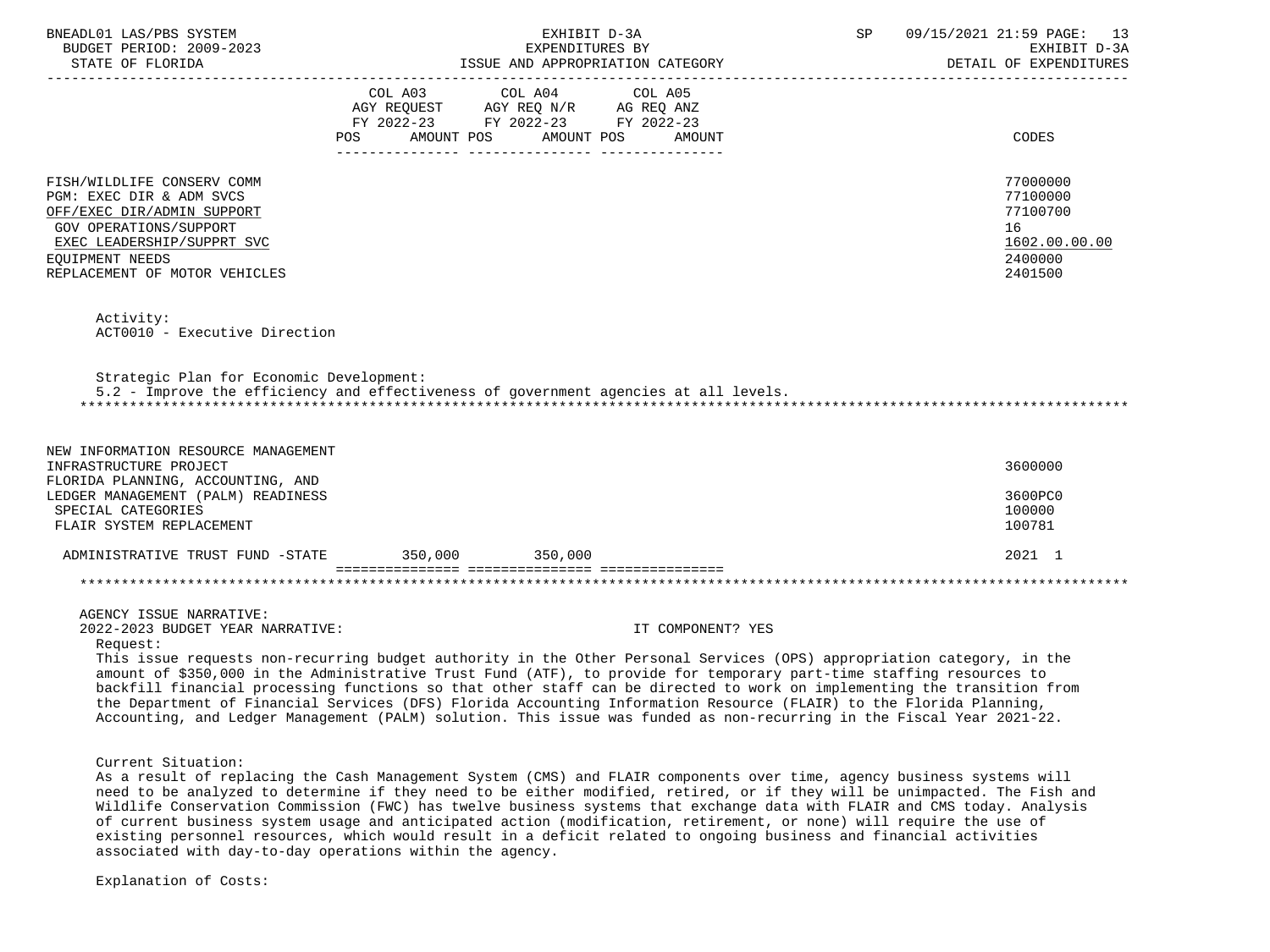| BNEADL01 LAS/PBS SYSTEM<br>BUDGET PERIOD: 2009-2023<br>STATE OF FLORIDA                                                                                                                                                                                                                  | EXHIBIT D-3A<br>EXPENDITURES BY<br>ISSUE AND APPROPRIATION CATEGORY |                                                                                                   |                                  | SP | 09/15/2021 21:59 PAGE: 14<br>EXHIBIT D-3A<br>DETAIL OF EXPENDITURES           |
|------------------------------------------------------------------------------------------------------------------------------------------------------------------------------------------------------------------------------------------------------------------------------------------|---------------------------------------------------------------------|---------------------------------------------------------------------------------------------------|----------------------------------|----|-------------------------------------------------------------------------------|
|                                                                                                                                                                                                                                                                                          | ---------------- ----------------                                   | COL A03 COL A04 COL A05<br>AGY REQUEST AGY REQ N/R AG REQ ANZ<br>FY 2022-23 FY 2022-23 FY 2022-23 | POS AMOUNT POS AMOUNT POS AMOUNT |    | CODES                                                                         |
| FISH/WILDLIFE CONSERV COMM<br>PGM: EXEC DIR & ADM SVCS<br>OFF/EXEC DIR/ADMIN SUPPORT<br>GOV OPERATIONS/SUPPORT<br>EXEC LEADERSHIP/SUPPRT SVC<br>NEW INFORMATION RESOURCE MANAGEMENT<br>INFRASTRUCTURE PROJECT<br>FLORIDA PLANNING, ACCOUNTING, AND<br>LEDGER MANAGEMENT (PALM) READINESS |                                                                     |                                                                                                   |                                  |    | 77000000<br>77100000<br>77100700<br>16<br>1602.00.00.00<br>3600000<br>3600PC0 |
|                                                                                                                                                                                                                                                                                          |                                                                     |                                                                                                   |                                  |    |                                                                               |

| Func'                     |                         | Amount       | N∩n–F           |
|---------------------------|-------------------------|--------------|-----------------|
| Administrative Trust Fund | Other Personal Services | \$350,000    | ,000<br>\$ 350. |
|                           |                         | ------------ |                 |

Benefits:

 This issue would provide support for day-to-day business and financial processing functions during implementation of transitional activities related to Florida PALM.

 Please reference corresponding issue #3600PC00 in the Office of Executive Direction Budget Entity Program Component 1603.00.00.00 related to this issue.

Activity:

ACT0010 - Executive Direction

Strategic Plan for Economic Development:

 5.2 - Improve the efficiency and effectiveness of government agencies at all levels. \*\*\*\*\*\*\*\*\*\*\*\*\*\*\*\*\*\*\*\*\*\*\*\*\*\*\*\*\*\*\*\*\*\*\*\*\*\*\*\*\*\*\*\*\*\*\*\*\*\*\*\*\*\*\*\*\*\*\*\*\*\*\*\*\*\*\*\*\*\*\*\*\*\*\*\*\*\*\*\*\*\*\*\*\*\*\*\*\*\*\*\*\*\*\*\*\*\*\*\*\*\*\*\*\*\*\*\*\*\*\*\*\*\*\*\*\*\*\*\*\*\*\*\*\*\*\*

| PROTECTION OF NATURAL SYSTEMS<br>YOUTH CONSERVATION EDUCATION<br>DONATIONS<br>SPECIAL CATEGORIES<br>YOUTH HUNTING/FISHING PROG |           |         |         | 4400000<br>4404100<br>100000<br>100105 |
|--------------------------------------------------------------------------------------------------------------------------------|-----------|---------|---------|----------------------------------------|
| STATE GAME TRUST FUND                                                                                                          | $-$ STATE | 250,000 | 250,000 | 2672 1                                 |
|                                                                                                                                |           |         |         |                                        |

AGENCY ISSUE NARRATIVE:

2022-2023 BUDGET YEAR NARRATIVE: IT COMPONENT? NO

Request:

 This issue requests budget authority, in the amount of \$250,000 in the State Game Trust Fund, to provide for disbursements associated with the receipt of revenue from donations to the Agency for the promotion of youth hunting and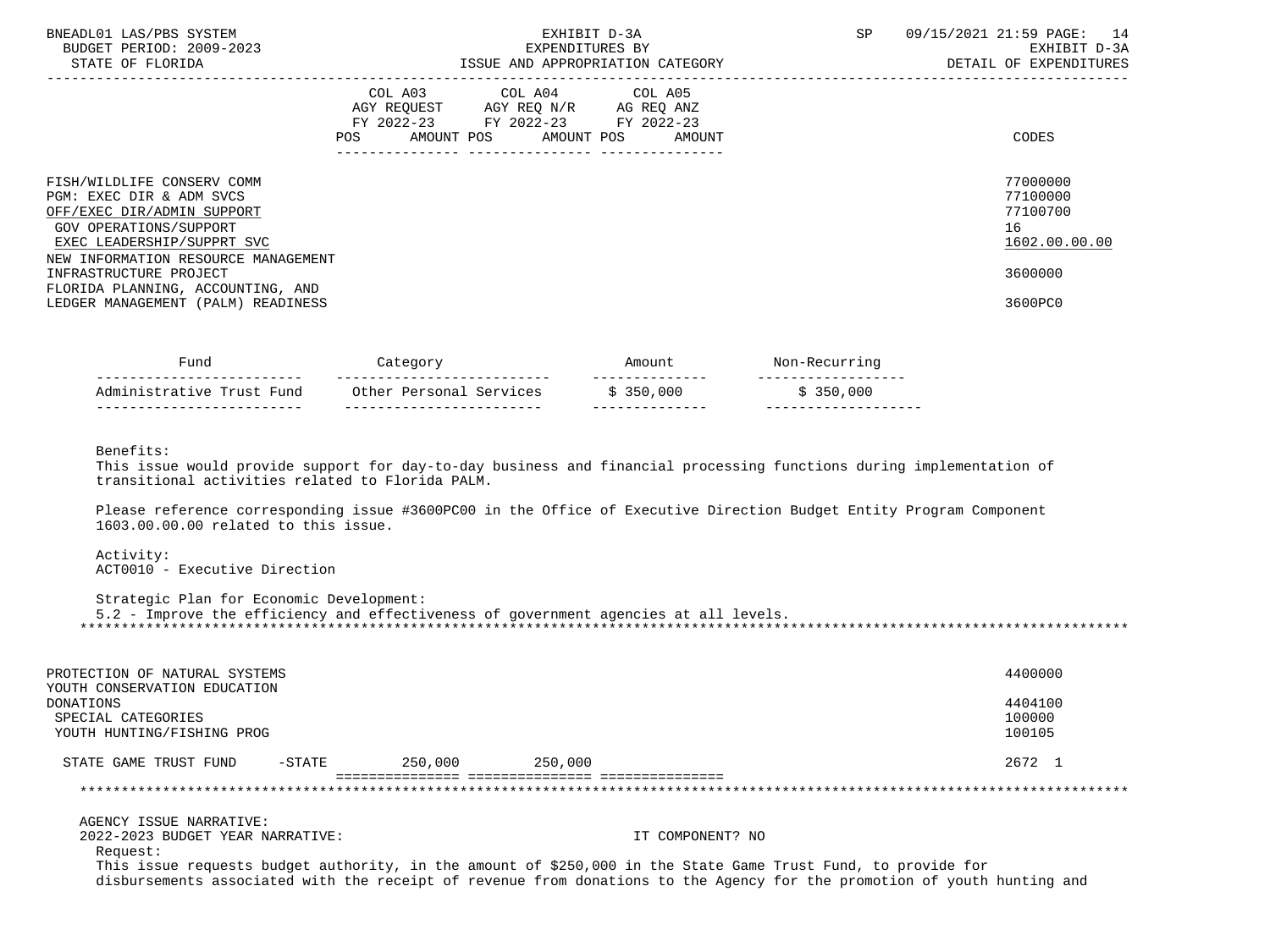| BNEADL01 LAS/PBS SYSTEM<br>BUDGET PERIOD: 2009-2023<br>STATE OF FLORIDA                     | EXHIBIT D-3A<br>EXPENDITURES BY<br>ISSUE AND APPROPRIATION CATEGORY                                                                      | <b>SP</b><br>09/15/2021 21:59 PAGE:<br>15<br>EXHIBIT D-3A<br>DETAIL OF EXPENDITURES |
|---------------------------------------------------------------------------------------------|------------------------------------------------------------------------------------------------------------------------------------------|-------------------------------------------------------------------------------------|
|                                                                                             | COL A03 COL A04 COL A05<br>AGY REOUEST AGY REO N/R AG REO ANZ<br>FY 2022-23 FY 2022-23 FY 2022-23<br>AMOUNT POS AMOUNT POS AMOUNT<br>POS | CODES                                                                               |
| FISH/WILDLIFE CONSERV COMM<br>PGM: EXEC DIR & ADM SVCS                                      |                                                                                                                                          | 77000000<br>77100000                                                                |
| OFF/EXEC DIR/ADMIN SUPPORT                                                                  |                                                                                                                                          | 77100700                                                                            |
| GOV OPERATIONS/SUPPORT                                                                      |                                                                                                                                          | 16                                                                                  |
| EXEC LEADERSHIP/SUPPRT SVC<br>PROTECTION OF NATURAL SYSTEMS<br>YOUTH CONSERVATION EDUCATION |                                                                                                                                          | 1602.00.00.00<br>4400000                                                            |
| DONATIONS                                                                                   |                                                                                                                                          | 4404100                                                                             |

 fishing programs. Current Situation: In 2007 the Florida Legislature passed legislation that established a method for citizens to make a donation, at the time of the purchase of their recreational hunting or fishing license, toward the promotion of youth hunting and fishing programs. The Fish and Wildlife Conservation Commission's (FWC) existing budget authority, established for revenue from voluntary donations, is currently \$250,000. However, yearly revenues have exceeded that amount and additional budget authority is necessary to spend the revenue as intended. However, due to increased marketing campaigns associated with these donations, the revenues from these donations in Fiscal Year 2020-21 totaled \$600,000 and are anticipated to increase in subsequent years. This request is to provide additional budget authority in the amount of \$250,000 based on revenues that have been received to date and sustained increases in anticipated revenues in subsequent fiscal years.

# Explanation of Costs:

| State Game Trust Fund                            | Amount      |
|--------------------------------------------------|-------------|
| Revenues Projected from FYCCN Donations          | \$500,000   |
| Current Recurring Spending Authority             | \$250.000   |
| Spending Authority Shortfall Compared to Revenue | (\$250,000) |
| Total Request this Issue                         | \$250.000   |

 Benefits: The use of this funding is consistent with the FWC's strategic initiative of expanding participation in conservation for youth and families in Florida's diverse communities. Getting youth interested in fish and wildlife resources is critical to the future of conservation in Florida. FWC's Florida Youth Conservation Centers Network (FYCCN) coordinates these efforts with other government, non-government, university, private, and commercial groups that have similar interests in providing youth with opportunities to learn safe, sustainable ways to enjoy Florida's life-time hunting and fishing traditions. Funds will be used to implement youth hunting and fishing programs; teaching safety, conservation, and encouraging youth to cherish and conserve the fish and wildlife resources of this State.

 Approval of this issue will provide for disbursements in an amount consistent with revenue received from donations in support of youth hunting and fishing programs.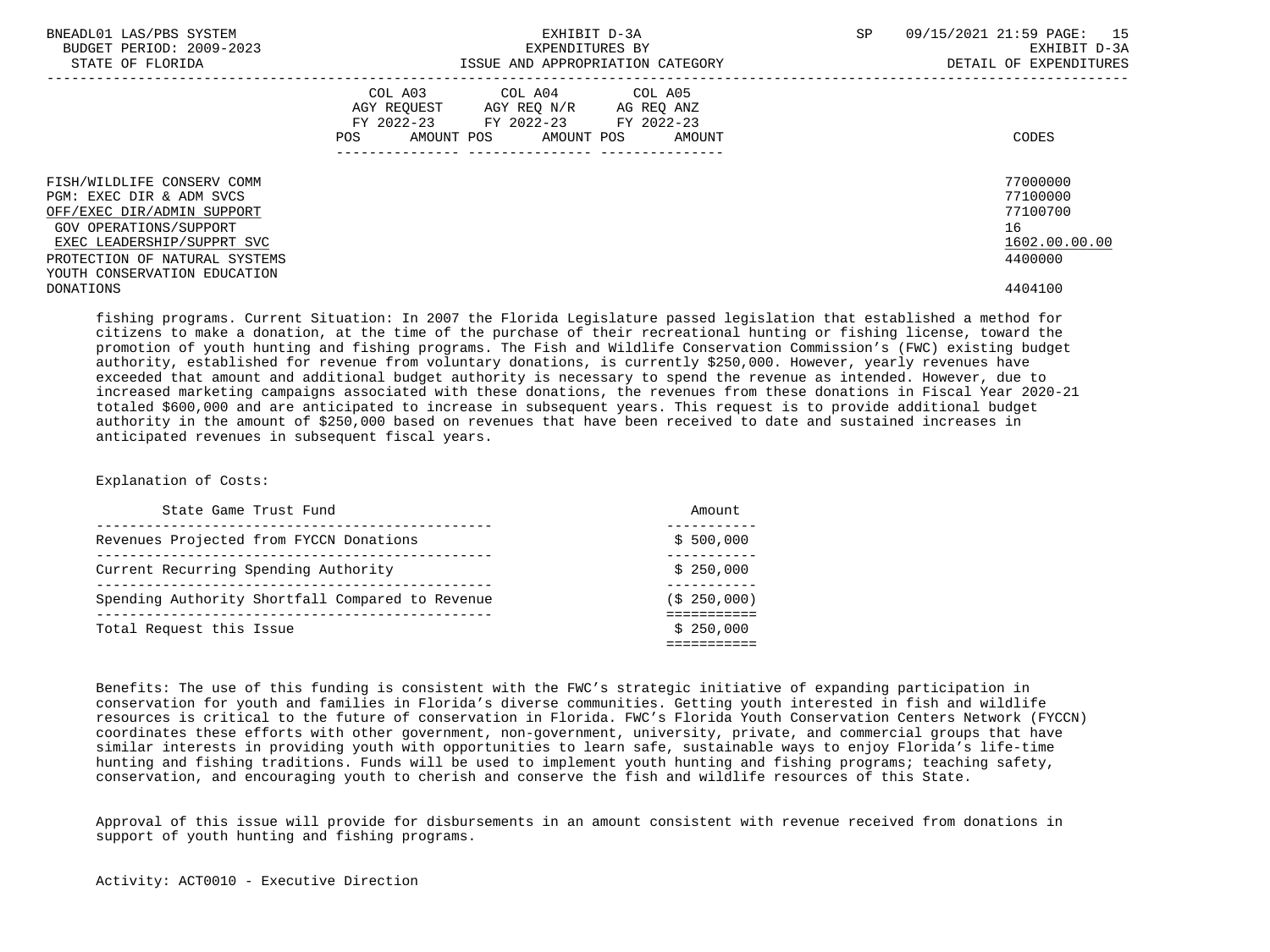| BNEADL01 LAS/PBS SYSTEM<br>BUDGET PERIOD: 2009-2023                                                                                                                                                           | EXHIBIT D-3A<br>EXPENDITURES BY<br>STATE OF FLORIDA <b>1999</b><br>TSSUE AND APPROPRIATION CATEGORY DETAIL OF EXPENDIT DETAIL OF EXPENDIT                                                                                                                                                                                                                                                                                                                                                                                                                                                                                                                                                                                    | 09/15/2021 21:59 PAGE: 16<br>SP<br>EXHIBIT D-3A<br>DETAIL OF EXPENDITURES |
|---------------------------------------------------------------------------------------------------------------------------------------------------------------------------------------------------------------|------------------------------------------------------------------------------------------------------------------------------------------------------------------------------------------------------------------------------------------------------------------------------------------------------------------------------------------------------------------------------------------------------------------------------------------------------------------------------------------------------------------------------------------------------------------------------------------------------------------------------------------------------------------------------------------------------------------------------|---------------------------------------------------------------------------|
|                                                                                                                                                                                                               | COL A03 COL A04 COL A05<br>$\begin{tabular}{lllllllll} \bf AGY & \bf REQUEST & \bf AGY & \bf REQ & \tt N/R & \tt AG & \tt REQ & \tt ANZ \\ \bf FY & \tt 2022-23 & \tt FY & \tt 2022-23 & \tt FY & \tt 2022-23 \\ \end{tabular}$<br>AMOUNT POS AMOUNT POS<br>AMOUNT<br>POS                                                                                                                                                                                                                                                                                                                                                                                                                                                    | CODES                                                                     |
|                                                                                                                                                                                                               |                                                                                                                                                                                                                                                                                                                                                                                                                                                                                                                                                                                                                                                                                                                              |                                                                           |
| FISH/WILDLIFE CONSERV COMM<br>PGM: EXEC DIR & ADM SVCS<br>OFF/EXEC DIR/ADMIN SUPPORT<br>GOV OPERATIONS/SUPPORT<br>EXEC LEADERSHIP/SUPPRT SVC<br>PROTECTION OF NATURAL SYSTEMS<br>YOUTH CONSERVATION EDUCATION |                                                                                                                                                                                                                                                                                                                                                                                                                                                                                                                                                                                                                                                                                                                              | 77000000<br>77100000<br>77100700<br>16<br>1602.00.00.00<br>4400000        |
| DONATIONS                                                                                                                                                                                                     |                                                                                                                                                                                                                                                                                                                                                                                                                                                                                                                                                                                                                                                                                                                              | 4404100                                                                   |
| Strategic Plan for Economic Development:<br>OFFICE OF EXECUTIVE DIRECTOR AND<br>ADMINISTRATIVE SUPPORT SERVICES                                                                                               | 5.2 - Improve the efficiency and effectiveness of government agencies at all levels.                                                                                                                                                                                                                                                                                                                                                                                                                                                                                                                                                                                                                                         |                                                                           |
| PROGRAMS                                                                                                                                                                                                      |                                                                                                                                                                                                                                                                                                                                                                                                                                                                                                                                                                                                                                                                                                                              | 8500000                                                                   |
| AUDIT WORKLOAD SUPPORT<br>OTHER PERSONAL SERVICES                                                                                                                                                             |                                                                                                                                                                                                                                                                                                                                                                                                                                                                                                                                                                                                                                                                                                                              | 8508000<br>030000                                                         |
| ADMINISTRATIVE TRUST FUND -STATE 120,000                                                                                                                                                                      |                                                                                                                                                                                                                                                                                                                                                                                                                                                                                                                                                                                                                                                                                                                              | 2021 1                                                                    |
|                                                                                                                                                                                                               |                                                                                                                                                                                                                                                                                                                                                                                                                                                                                                                                                                                                                                                                                                                              |                                                                           |
|                                                                                                                                                                                                               |                                                                                                                                                                                                                                                                                                                                                                                                                                                                                                                                                                                                                                                                                                                              |                                                                           |
| AGENCY ISSUE NARRATIVE:<br>2022-2023 BUDGET YEAR NARRATIVE:<br>Request:                                                                                                                                       | IT COMPONENT? NO                                                                                                                                                                                                                                                                                                                                                                                                                                                                                                                                                                                                                                                                                                             |                                                                           |
|                                                                                                                                                                                                               | This issue requests recurring budget authority in the Other Personal Services (OPS) appropriation category, in the amount<br>of \$120,000 in the Administrative Trust Fund (ATF), to provide for temporary part-time staffing resources to preform risk<br>based compliance audits for the Office of the Inspector General (OIG).                                                                                                                                                                                                                                                                                                                                                                                            |                                                                           |
| Current Situation:                                                                                                                                                                                            | In 2021, section 287.163(2), F.S., was adopted and requires, beginning October 1, 2021, and every 3 years thereafter,<br>agency inspectors general to complete a risk based compliance audit of all contracts executed by the agency for the<br>preceding 3 fiscal years (517 contracts). Subsequent to the passage of this provision, the Chief Inspector General's<br>office developed guidance on how to implement this new provision. Based on this guidance and the fact that FWC executes,<br>on average, approximately 172 contracts in any given fiscal year, additional resources are necessary to comply with this<br>statutory requirement. This request will provide for 2 full time OPS auditors (2 x \$60,000) |                                                                           |
| Explanation of Costs:                                                                                                                                                                                         |                                                                                                                                                                                                                                                                                                                                                                                                                                                                                                                                                                                                                                                                                                                              |                                                                           |
| Fund<br>-------------------------                                                                                                                                                                             | Amount<br>Category<br>-------------------------<br>--------------                                                                                                                                                                                                                                                                                                                                                                                                                                                                                                                                                                                                                                                            |                                                                           |

 Administrative Trust Fund Other Personal Services \$ 120,000 ---------------------------- ------------------------- ---------------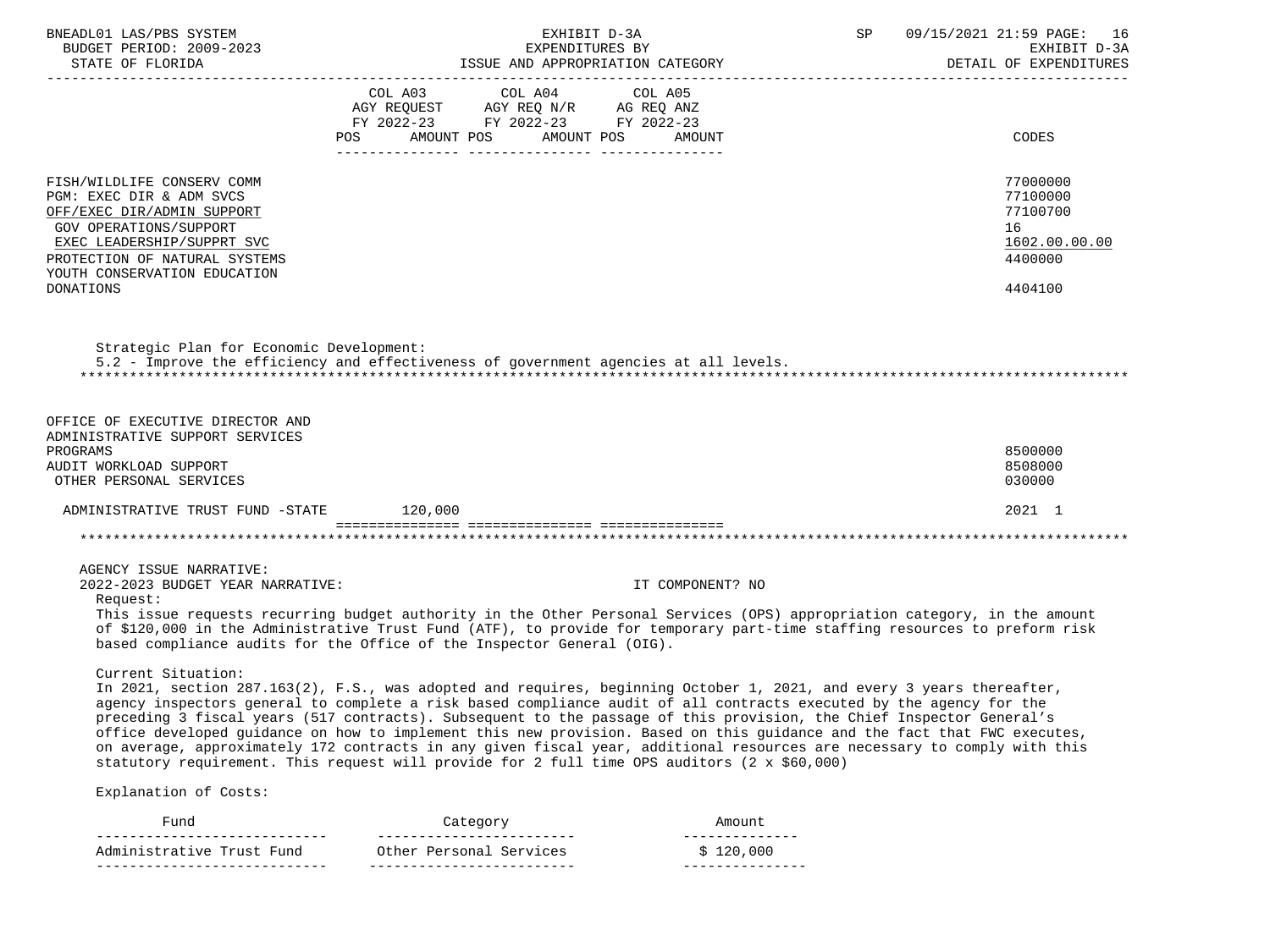| BNEADL01 LAS/PBS SYSTEM<br>EXHIBIT D-3A<br>BUDGET PERIOD: 2009-2023<br>EXPENDITURES BY                                                                                                                                                                                                                                                                                                                                                                                                                                                  |                          |                                                                                                                 |        | 09/15/2021 21:59 PAGE: 17<br>SP<br>EXHIBIT D-3A<br>DETAIL OF EXPENDITURES |                                                                               |  |
|-----------------------------------------------------------------------------------------------------------------------------------------------------------------------------------------------------------------------------------------------------------------------------------------------------------------------------------------------------------------------------------------------------------------------------------------------------------------------------------------------------------------------------------------|--------------------------|-----------------------------------------------------------------------------------------------------------------|--------|---------------------------------------------------------------------------|-------------------------------------------------------------------------------|--|
|                                                                                                                                                                                                                                                                                                                                                                                                                                                                                                                                         | AMOUNT POS<br>POS        | COL A03 COL A04 COL A05<br>AGY REQUEST AGY REQ N/R AG REQ ANZ<br>FY 2022-23 FY 2022-23 FY 2022-23<br>AMOUNT POS | AMOUNT |                                                                           | CODES                                                                         |  |
| FISH/WILDLIFE CONSERV COMM<br>PGM: EXEC DIR & ADM SVCS<br>OFF/EXEC DIR/ADMIN SUPPORT<br><b>GOV OPERATIONS/SUPPORT</b><br>EXEC LEADERSHIP/SUPPRT SVC<br>OFFICE OF EXECUTIVE DIRECTOR AND<br>ADMINISTRATIVE SUPPORT SERVICES<br>PROGRAMS<br>AUDIT WORKLOAD SUPPORT                                                                                                                                                                                                                                                                        |                          |                                                                                                                 |        |                                                                           | 77000000<br>77100000<br>77100700<br>16<br>1602.00.00.00<br>8500000<br>8508000 |  |
| Benefits:<br>This issue would provide for support to comply with statutory requirements for audits to be preformed on all agency<br>contacts for the preceding 3 fiscal years.<br>Activity: ACT0010 - Executive Direction<br>Strategic Plan for Economic Development:<br>5.2 - Improve the efficiency and effectiveness of government agencies at all levels.                                                                                                                                                                           |                          |                                                                                                                 |        |                                                                           |                                                                               |  |
| CAPITAL IMPROVEMENT PLAN<br>DEFERRED BUILDING MAINTENANCE<br>FIXED CAPITAL OUTLAY<br>FACILITIES REPAIR & MAINT                                                                                                                                                                                                                                                                                                                                                                                                                          |                          |                                                                                                                 |        |                                                                           | 9900000<br>990Z000<br>080000<br>080956                                        |  |
| GENERAL REVENUE FUND                                                                                                                                                                                                                                                                                                                                                                                                                                                                                                                    | $-STATE$ 278,000 278,000 |                                                                                                                 |        |                                                                           | 1000 1                                                                        |  |
|                                                                                                                                                                                                                                                                                                                                                                                                                                                                                                                                         |                          |                                                                                                                 |        |                                                                           |                                                                               |  |
| AGENCY NARRATIVE:<br>2022-2023 BUDGET YEAR NARRATIVE: FACILITIES REPAIR & MAINT TT COMPONENT? NO<br>Request:<br>This issue request \$278,000 in Fixed Capital Outlay funding from General Revenue for four construction projects at 3<br>unique FWC facilities.                                                                                                                                                                                                                                                                         |                          |                                                                                                                 |        |                                                                           |                                                                               |  |
| Current Situation:<br>FWC maintains five regional offices throughout the state to ensure world-class service to the public while ensuring the<br>sustainability of Florida's fish and wildlife populations and providing residents and visitors with quality opportunities<br>to enjoy our resources. Along with this, the safety of our employees is paramount. There are critical safety needs in<br>several of our regional facilities. Addressing these safety needs will also increase the energy efficiency of the<br>facilities. |                          |                                                                                                                 |        |                                                                           |                                                                               |  |
| Explanation of Costs:                                                                                                                                                                                                                                                                                                                                                                                                                                                                                                                   |                          |                                                                                                                 |        |                                                                           |                                                                               |  |
| Location                                                                                                                                                                                                                                                                                                                                                                                                                                                                                                                                | Fund                     | Project Description                                                                                             |        | Amount                                                                    |                                                                               |  |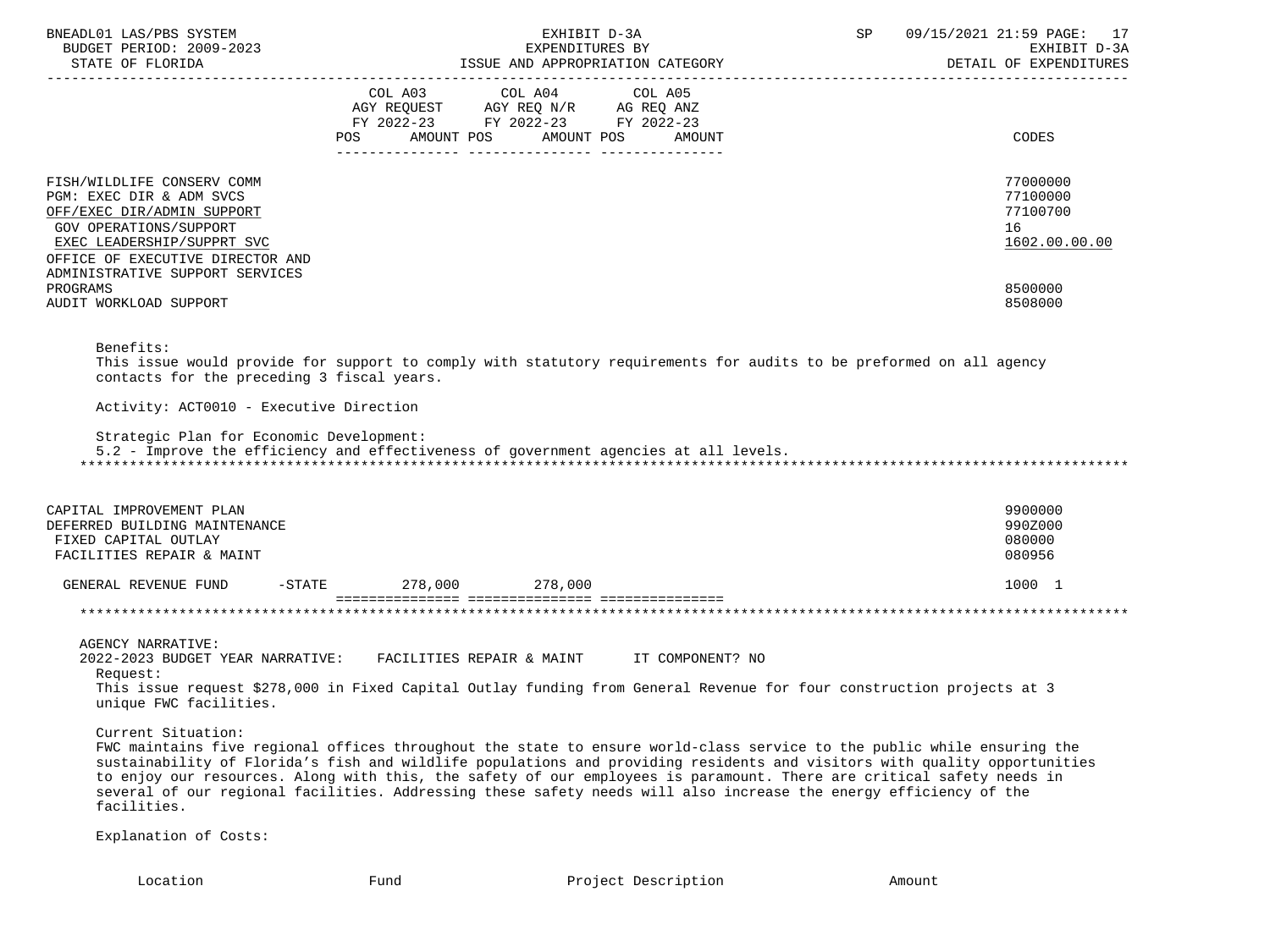| BNEADL01 LAS/PBS SYSTEM<br>BUDGET PERIOD: 2009-2023<br>STATE OF FLORIDA                                                                                                                                   |                                                                                                                | EXHIBIT D-3A<br>EXPENDITURES BY<br>ISSUE AND APPROPRIATION CATEGORY                                                               | SP <sub>2</sub>                               | 09/15/2021 21:59 PAGE: 18<br>EXHIBIT D-3A<br>DETAIL OF EXPENDITURES           |
|-----------------------------------------------------------------------------------------------------------------------------------------------------------------------------------------------------------|----------------------------------------------------------------------------------------------------------------|-----------------------------------------------------------------------------------------------------------------------------------|-----------------------------------------------|-------------------------------------------------------------------------------|
|                                                                                                                                                                                                           | POS FOR THE POST OF THE STATE STATE STATE STATE STATE STATE STATE STATE STATE STATE STATE STATE STATE STATE ST | COL A03 COL A04 COL A05<br>AGY REQUEST AGY REQ N/R AG REQ ANZ<br>FY 2022-23 FY 2022-23 FY 2022-23<br>AMOUNT POS AMOUNT POS AMOUNT |                                               | CODES                                                                         |
| FISH/WILDLIFE CONSERV COMM<br>PGM: EXEC DIR & ADM SVCS<br>OFF/EXEC DIR/ADMIN SUPPORT<br>GOV OPERATIONS/SUPPORT<br>EXEC LEADERSHIP/SUPPRT SVC<br>CAPITAL IMPROVEMENT PLAN<br>DEFERRED BUILDING MAINTENANCE |                                                                                                                |                                                                                                                                   |                                               | 77000000<br>77100000<br>77100700<br>16<br>1602.00.00.00<br>9900000<br>990Z000 |
| Lakeland Regional Office General Revenue<br>Lakeland Regional Office General Revenue<br>Ocala Office Hanger Building<br>Ocala Regional Office 6 General Revenue                                           | General Revenue                                                                                                | ---------------------------<br>Windows Replacement<br>Fire Alarm System Replacement<br>Roof Replacement<br>Windows Replacement    | \$134,000<br>\$70,000<br>\$60,000<br>\$14,000 |                                                                               |
| ---------------------------<br>Total Issue                                                                                                                                                                | -----------------                                                                                              | _________________________________                                                                                                 | \$278,000<br>============                     |                                                                               |

# Benefits:

 This project will improve the safety and security of the regional offices, it will lower operational costs, and provide a stable environment. Additional benefits are associated with cost savings as a result of more efficient utilities and the improvement of comfort among staff who work in the building.

 Activity: ACT0210 - Fixed Capital Outlay ACT0010 - Executive Direction

 Strategic Plan for Economic Development: 5.2 - Improve the efficiency and effectiveness of government agencies at all levels. \*\*\*\*\*\*\*\*\*\*\*\*\*\*\*\*\*\*\*\*\*\*\*\*\*\*\*\*\*\*\*\*\*\*\*\*\*\*\*\*\*\*\*\*\*\*\*\*\*\*\*\*\*\*\*\*\*\*\*\*\*\*\*\*\*\*\*\*\*\*\*\*\*\*\*\*\*\*\*\*\*\*\*\*\*\*\*\*\*\*\*\*\*\*\*\*\*\*\*\*\*\*\*\*\*\*\*\*\*\*\*\*\*\*\*\*\*\*\*\*\*\*\*\*\*\*\*

| TOTAL: EXEC LEADERSHIP/SUPPRT SVC |            |         | 1602.00.00.00 |
|-----------------------------------|------------|---------|---------------|
| BY FUND TYPE                      |            |         |               |
| GENERAL REVENUE FUND              | 278,000    | 278,000 | 1000          |
| TRUST FUNDS                       | 24,693,291 | 669,000 | 2000          |
| TOTAL POSITIONS $195.00$          |            |         |               |
| TOTAL PROG COMP $24,971,291$      |            | 947,000 |               |
| TOTAL SALARY RATE 9,798,758       |            |         |               |
|                                   |            |         |               |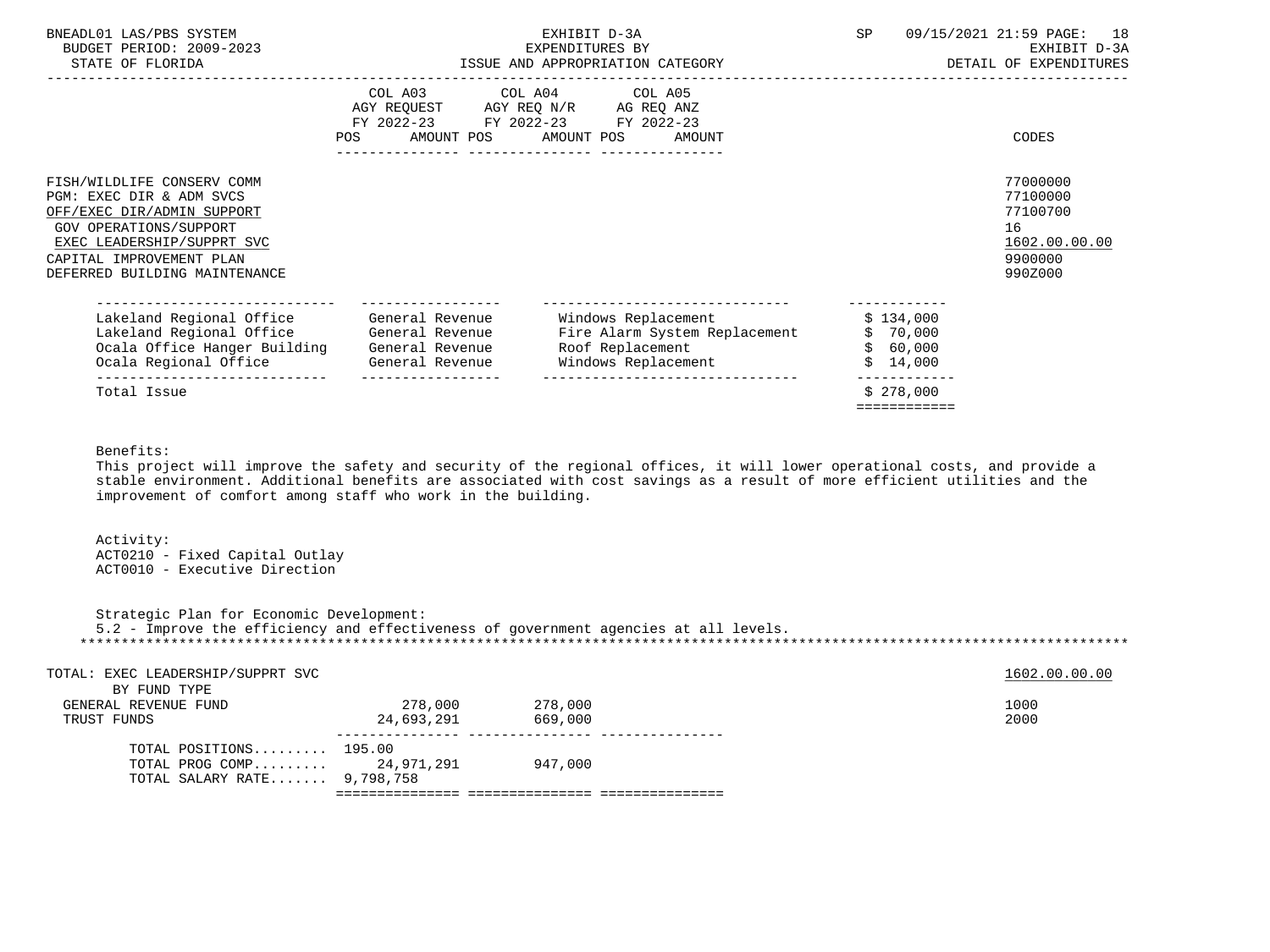| BNEADL01 LAS/PBS SYSTEM<br>BUDGET PERIOD: 2009-2023<br>STATE OF FLORIDA                                                                                                                                                                                  | EXHIBIT D-3A<br>EXPENDITURES BY<br>ISSUE AND APPROPRIATION CATEGORY |                                                           | SP     | 09/15/2021 21:59 PAGE: 19<br>EXHIBIT D-3A<br>DETAIL OF EXPENDITURES |                                                                                         |
|----------------------------------------------------------------------------------------------------------------------------------------------------------------------------------------------------------------------------------------------------------|---------------------------------------------------------------------|-----------------------------------------------------------|--------|---------------------------------------------------------------------|-----------------------------------------------------------------------------------------|
|                                                                                                                                                                                                                                                          | POS                                                                 | FY 2022-23 FY 2022-23 FY 2022-23<br>AMOUNT POS AMOUNT POS | AMOUNT |                                                                     | CODES                                                                                   |
| FISH/WILDLIFE CONSERV COMM<br>PGM: EXEC DIR & ADM SVCS<br>OFF/EXEC DIR/ADMIN SUPPORT<br><b>GOV OPERATIONS/SUPPORT</b><br>INFORMATION TECHNOLOGY<br>ESTIMATED EXPENDITURES<br>ESTIMATED EXPENDITURES - OPERATIONS<br>SALARY RATE<br>SALARY RATE 1,188,331 |                                                                     |                                                           |        |                                                                     | 77000000<br>77100000<br>77100700<br>16<br>1603.00.00.00<br>1000000<br>1001000<br>000000 |
| SALARIES AND BENEFITS                                                                                                                                                                                                                                    |                                                                     |                                                           |        |                                                                     | 010000                                                                                  |
| ADMINISTRATIVE TRUST FUND -STATE 1,663,731<br>-FEDERL                                                                                                                                                                                                    | 3,062                                                               |                                                           |        |                                                                     | 2021 1<br>2021 3                                                                        |
| TOTAL ADMINISTRATIVE TRUST FUND 1,666,793                                                                                                                                                                                                                |                                                                     |                                                           |        |                                                                     | 2021                                                                                    |
| TOTAL POSITIONS 22.00<br>TOTAL APPRO 1,666,793                                                                                                                                                                                                           |                                                                     |                                                           |        |                                                                     |                                                                                         |
| OTHER PERSONAL SERVICES                                                                                                                                                                                                                                  |                                                                     |                                                           |        |                                                                     | 030000                                                                                  |
| ADMINISTRATIVE TRUST FUND -STATE 984,559                                                                                                                                                                                                                 |                                                                     |                                                           |        |                                                                     | 2021 1                                                                                  |
| <b>EXPENSES</b>                                                                                                                                                                                                                                          |                                                                     |                                                           |        |                                                                     | 040000                                                                                  |
| ADMINISTRATIVE TRUST FUND -STATE 2,973,419                                                                                                                                                                                                               |                                                                     |                                                           |        |                                                                     | 2021 1                                                                                  |
| OPERATING CAPITAL OUTLAY                                                                                                                                                                                                                                 |                                                                     |                                                           |        |                                                                     | 060000                                                                                  |
| ADMINISTRATIVE TRUST FUND -STATE                                                                                                                                                                                                                         | 40,000<br>a a de de de de de                                        | := ================ ===============                       |        |                                                                     | 2021 1                                                                                  |
| SPECIAL CATEGORIES<br>CONTRACTED SERVICES                                                                                                                                                                                                                |                                                                     |                                                           |        |                                                                     | 100000<br>100777                                                                        |
| ADMINISTRATIVE TRUST FUND -STATE                                                                                                                                                                                                                         | 1,740,915                                                           |                                                           |        |                                                                     | 2021 1                                                                                  |
| FLAIR SYSTEM REPLACEMENT                                                                                                                                                                                                                                 |                                                                     |                                                           |        |                                                                     | 100781                                                                                  |
| ADMINISTRATIVE TRUST FUND -STATE                                                                                                                                                                                                                         | 415,360                                                             |                                                           |        |                                                                     | 2021 1                                                                                  |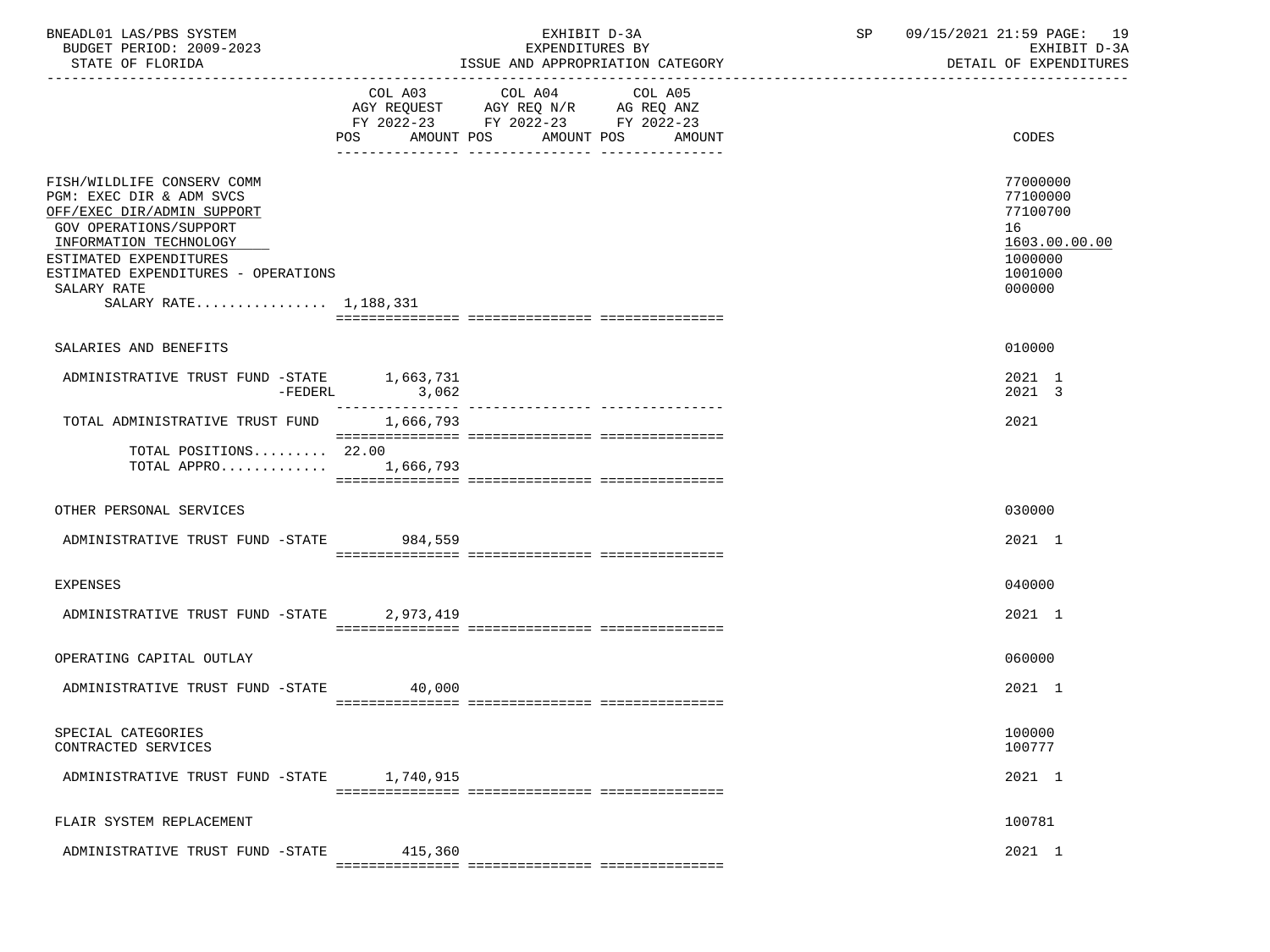| BNEADL01 LAS/PBS SYSTEM<br>BUDGET PERIOD: 2009-2023<br>STATE OF FLORIDA                                                                                                                                                                                                                                 |                              | EXHIBIT D-3A<br>EXPENDITURES BY                                                                 | ISSUE AND APPROPRIATION CATEGORY | SP | 09/15/2021 21:59 PAGE:<br>20<br>EXHIBIT D-3A<br>DETAIL OF EXPENDITURES                                      |
|---------------------------------------------------------------------------------------------------------------------------------------------------------------------------------------------------------------------------------------------------------------------------------------------------------|------------------------------|-------------------------------------------------------------------------------------------------|----------------------------------|----|-------------------------------------------------------------------------------------------------------------|
|                                                                                                                                                                                                                                                                                                         | COL A03<br>AMOUNT POS<br>POS | COL A04<br>AGY REQUEST AGY REQ N/R AG REQ ANZ<br>FY 2022-23 FY 2022-23 FY 2022-23<br>AMOUNT POS | COL A05<br>AMOUNT                |    | CODES                                                                                                       |
| FISH/WILDLIFE CONSERV COMM<br>PGM: EXEC DIR & ADM SVCS<br>OFF/EXEC DIR/ADMIN SUPPORT<br>GOV OPERATIONS/SUPPORT<br>INFORMATION TECHNOLOGY<br>ESTIMATED EXPENDITURES<br>ESTIMATED EXPENDITURES - OPERATIONS<br>SPECIAL CATEGORIES<br>RISK MANAGEMENT INSURANCE<br>ADMINISTRATIVE TRUST FUND -STATE 11,770 |                              |                                                                                                 |                                  |    | 77000000<br>77100000<br>77100700<br>16<br>1603.00.00.00<br>1000000<br>1001000<br>100000<br>103241<br>2021 1 |
| TR/DMS/HR SVCS/STW CONTRCT                                                                                                                                                                                                                                                                              |                              |                                                                                                 |                                  |    | 107040                                                                                                      |
| ADMINISTRATIVE TRUST FUND -STATE 8,153                                                                                                                                                                                                                                                                  |                              |                                                                                                 |                                  |    | 2021 1                                                                                                      |
| CONTRACT & GRANT REIMB ACT                                                                                                                                                                                                                                                                              |                              |                                                                                                 |                                  |    | 109940                                                                                                      |
| ADMINISTRATIVE TRUST FUND -FEDERL<br>GRANTS AND DONATIONS TF -STATE                                                                                                                                                                                                                                     | 206,800<br>18,168            |                                                                                                 |                                  |    | 2021 3<br>2339 1                                                                                            |
| TOTAL APPRO                                                                                                                                                                                                                                                                                             | 224,968                      |                                                                                                 |                                  |    |                                                                                                             |
| DATA PROCESSING SERVICES<br>DP ASSESSMENT (DMS)                                                                                                                                                                                                                                                         |                              |                                                                                                 |                                  |    | 210000<br>210004                                                                                            |
| ADMINISTRATIVE TRUST FUND -STATE 305,650                                                                                                                                                                                                                                                                |                              |                                                                                                 |                                  |    | 2021 1                                                                                                      |
| TOTAL: ESTIMATED EXPENDITURES - OPERATIONS<br>TOTAL POSITIONS 22.00<br>TOTAL ISSUE 8,371,587<br>TOTAL SALARY RATE 1,188,331                                                                                                                                                                             |                              |                                                                                                 |                                  |    | 1001000                                                                                                     |
| SALARY INCREASES FOR FY 2021-22 -<br>STATE EMPLOYEE MINIMUM WAGE<br>INCREASE - EFFECTIVE 7/1/2021<br>SALARY RATE<br>SALARY RATE 22,225                                                                                                                                                                  |                              |                                                                                                 |                                  |    | 1001030<br>000000                                                                                           |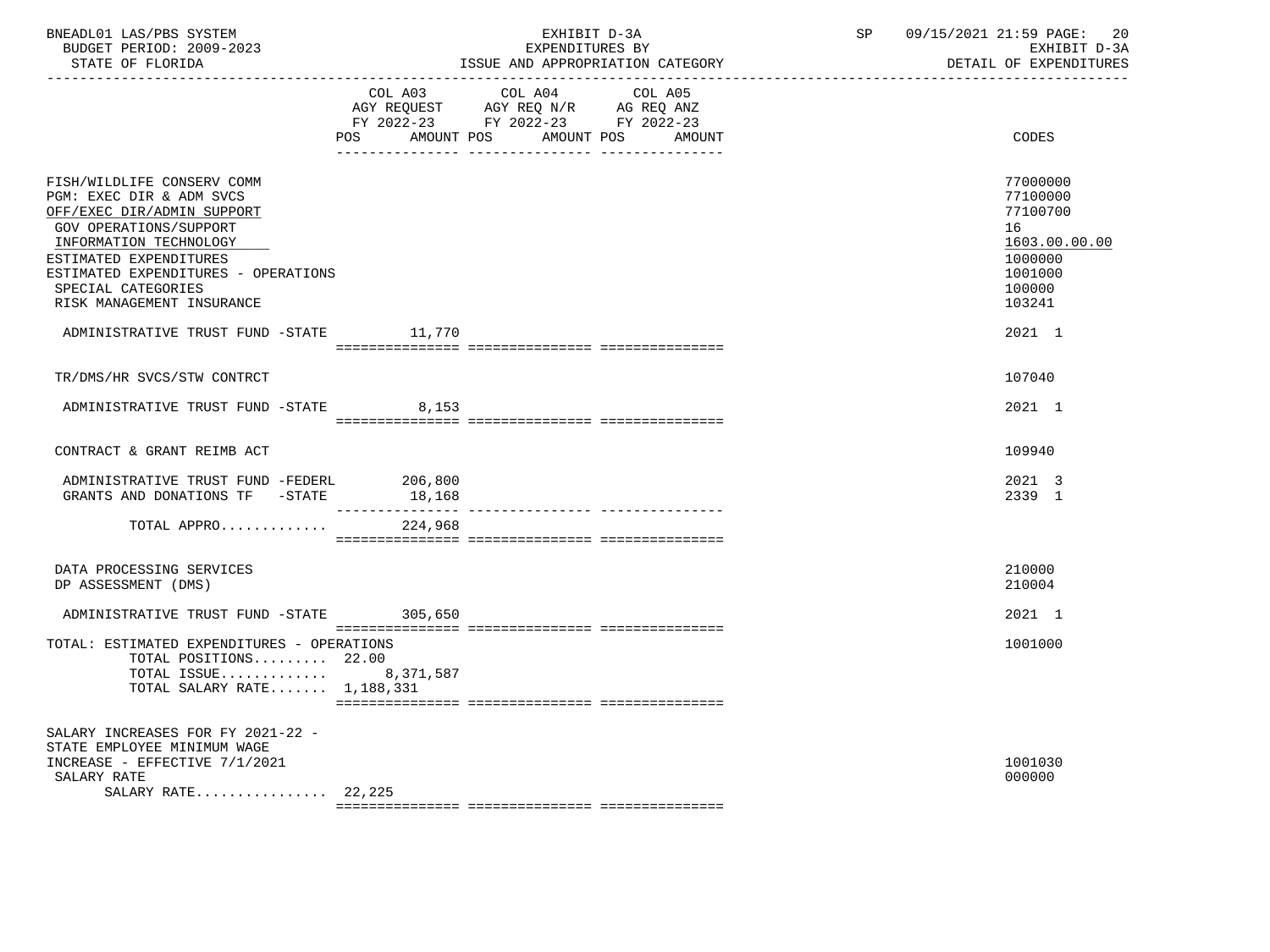| BNEADL01 LAS/PBS SYSTEM<br>BUDGET PERIOD: 2009-2023<br>STATE OF FLORIDA                                                                                                                                                                | EXHIBIT D-3A<br>EXPENDITURES BY<br>ISSUE AND APPROPRIATION CATEGORY |                                                                                                         |                          | SP | 09/15/2021 21:59 PAGE: 21<br>EXHIBIT D-3A<br>DETAIL OF EXPENDITURES |
|----------------------------------------------------------------------------------------------------------------------------------------------------------------------------------------------------------------------------------------|---------------------------------------------------------------------|---------------------------------------------------------------------------------------------------------|--------------------------|----|---------------------------------------------------------------------|
|                                                                                                                                                                                                                                        | AMOUNT POS<br>POS                                                   | COL A03 COL A04<br>AGY REQUEST AGY REQ N/R AG REQ ANZ<br>FY 2022-23 FY 2022-23 FY 2022-23<br>AMOUNT POS | COL A05<br><b>AMOUNT</b> |    | CODES                                                               |
| FISH/WILDLIFE CONSERV COMM<br>PGM: EXEC DIR & ADM SVCS<br>OFF/EXEC DIR/ADMIN SUPPORT<br>GOV OPERATIONS/SUPPORT<br>INFORMATION TECHNOLOGY<br>ESTIMATED EXPENDITURES<br>SALARY INCREASES FOR FY 2021-22 -<br>STATE EMPLOYEE MINIMUM WAGE |                                                                     |                                                                                                         |                          |    | 77000000<br>77100000<br>77100700<br>16<br>1603.00.00.00<br>1000000  |
| INCREASE - EFFECTIVE 7/1/2021<br>SALARIES AND BENEFITS                                                                                                                                                                                 |                                                                     |                                                                                                         |                          |    | 1001030<br>010000                                                   |
| ADMINISTRATIVE TRUST FUND -STATE 22,185<br>-FEDERL                                                                                                                                                                                     | 40                                                                  |                                                                                                         |                          |    | 2021 1<br>2021 3                                                    |
| TOTAL ADMINISTRATIVE TRUST FUND                                                                                                                                                                                                        | ________________<br>22,225                                          |                                                                                                         |                          |    | 2021                                                                |
| TOTAL APPRO                                                                                                                                                                                                                            | 22,225                                                              |                                                                                                         |                          |    |                                                                     |
| OTHER PERSONAL SERVICES                                                                                                                                                                                                                |                                                                     |                                                                                                         |                          |    | 030000                                                              |
| ADMINISTRATIVE TRUST FUND -STATE 57,422                                                                                                                                                                                                |                                                                     |                                                                                                         |                          |    | 2021 1                                                              |
| TOTAL: SALARY INCREASES FOR FY 2021-22 -<br>STATE EMPLOYEE MINIMUM WAGE<br>INCREASE - EFFECTIVE $7/1/2021$<br>TOTAL ISSUE<br>TOTAL SALARY RATE 22,225                                                                                  | 79,647                                                              |                                                                                                         |                          |    | 1001030                                                             |
| FLORIDA RETIREMENT SYSTEM<br>ADJUSTMENT - FY 2021-22 - NORMAL<br>COST AND UNFUNDED ACTUARIAL                                                                                                                                           |                                                                     |                                                                                                         |                          |    |                                                                     |
| LIABILITY<br>SALARIES AND BENEFITS                                                                                                                                                                                                     |                                                                     |                                                                                                         |                          |    | 1001070<br>010000                                                   |
| ADMINISTRATIVE TRUST FUND -STATE<br>$-FEDERL$                                                                                                                                                                                          | 10.971<br>20                                                        |                                                                                                         |                          |    | 2021 1<br>2021 3                                                    |
| TOTAL ADMINISTRATIVE TRUST FUND                                                                                                                                                                                                        | 10,991                                                              |                                                                                                         |                          |    | 2021                                                                |
| TOTAL APPRO                                                                                                                                                                                                                            | 10,991                                                              |                                                                                                         |                          |    |                                                                     |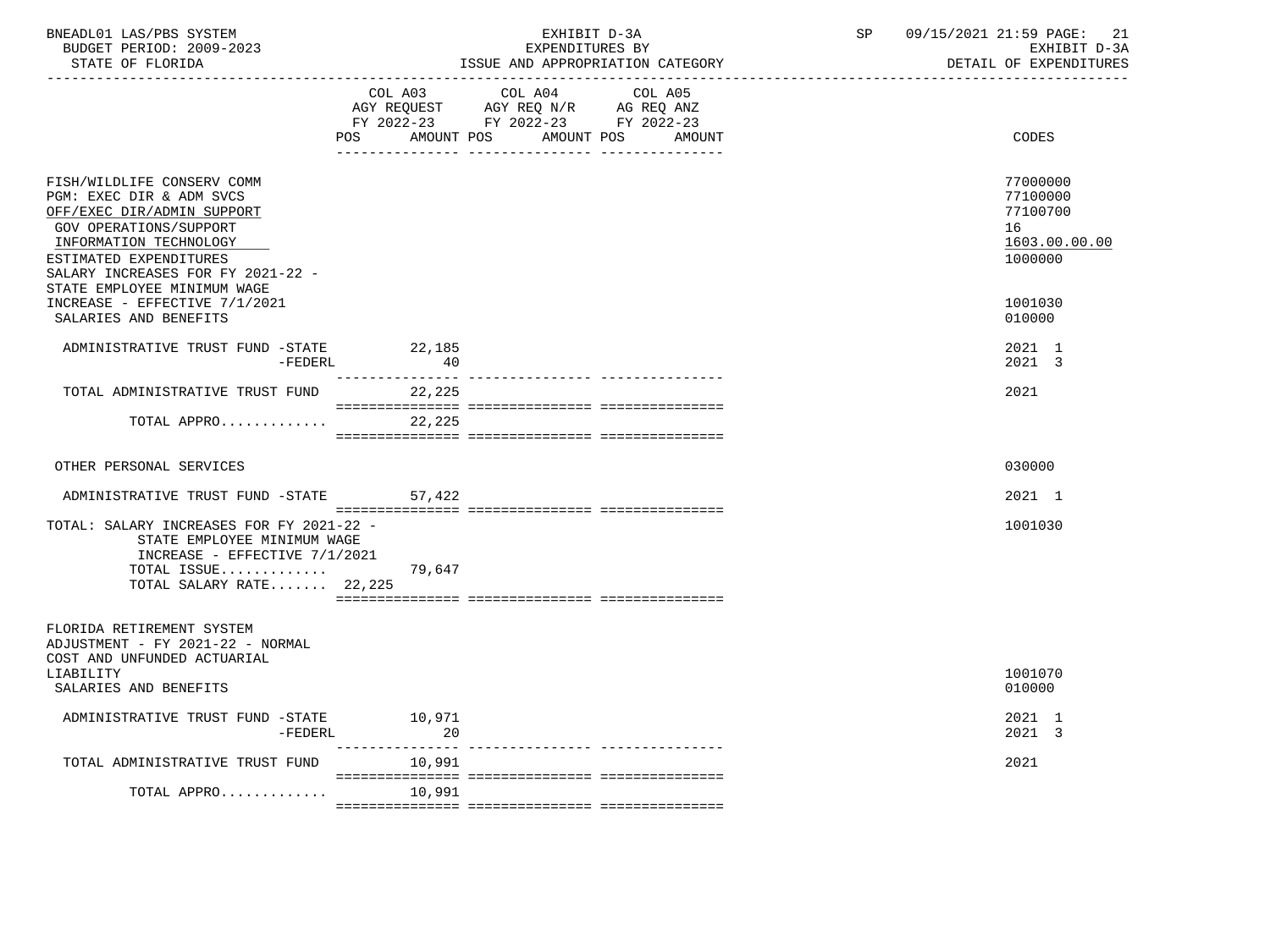| BNEADL01 LAS/PBS SYSTEM |                  |                          | EXHIBIT D-3A                     |
|-------------------------|------------------|--------------------------|----------------------------------|
|                         |                  | BUDGET PERIOD: 2009-2023 | EXPENDITURES BY                  |
|                         | STATE OF FLORIDA |                          | ISSUE AND APPROPRIATION CATEGORY |

|                                                                                                                                                                                                 |          | $\begin{tabular}{lllllllllll} \multicolumn{4}{l} \multicolumn{4}{c}{} & \multicolumn{4}{c}{} & \multicolumn{4}{c}{} & \multicolumn{4}{c}{} & \multicolumn{4}{c}{} & \multicolumn{4}{c}{} & \multicolumn{4}{c}{} & \multicolumn{4}{c}{} & \multicolumn{4}{c}{} & \multicolumn{4}{c}{} & \multicolumn{4}{c}{} & \multicolumn{4}{c}{} & \multicolumn{4}{c}{} & \multicolumn{4}{c}{} & \multicolumn{4}{c}{} & \multicolumn{4}{c}{} & \multicolumn{4}{c}{} & \multicolumn{4}{c}{} &$ |                      |                                                                    |
|-------------------------------------------------------------------------------------------------------------------------------------------------------------------------------------------------|----------|---------------------------------------------------------------------------------------------------------------------------------------------------------------------------------------------------------------------------------------------------------------------------------------------------------------------------------------------------------------------------------------------------------------------------------------------------------------------------------|----------------------|--------------------------------------------------------------------|
|                                                                                                                                                                                                 | POS      | FY 2022-23 FY 2022-23 FY 2022-23<br>AMOUNT POS                                                                                                                                                                                                                                                                                                                                                                                                                                  | AMOUNT POS<br>AMOUNT | CODES                                                              |
| FISH/WILDLIFE CONSERV COMM<br>PGM: EXEC DIR & ADM SVCS<br>OFF/EXEC DIR/ADMIN SUPPORT<br>GOV OPERATIONS/SUPPORT<br>INFORMATION TECHNOLOGY<br>ESTIMATED EXPENDITURES<br>FLORIDA RETIREMENT SYSTEM |          |                                                                                                                                                                                                                                                                                                                                                                                                                                                                                 |                      | 77000000<br>77100000<br>77100700<br>16<br>1603.00.00.00<br>1000000 |
| ADJUSTMENT - FY 2021-22 - NORMAL<br>COST AND UNFUNDED ACTUARIAL<br>LIABILITY<br>DATA PROCESSING SERVICES<br>DP ASSESSMENT (DMS)                                                                 |          |                                                                                                                                                                                                                                                                                                                                                                                                                                                                                 |                      | 1001070<br>210000<br>210004                                        |
| ADMINISTRATIVE TRUST FUND -STATE                                                                                                                                                                | 1,210    |                                                                                                                                                                                                                                                                                                                                                                                                                                                                                 |                      | 2021 1                                                             |
| TOTAL: FLORIDA RETIREMENT SYSTEM<br>ADJUSTMENT - FY 2021-22 - NORMAL<br>COST AND UNFUNDED ACTUARIAL<br>LIABILITY<br>TOTAL ISSUE                                                                 | 12,201   |                                                                                                                                                                                                                                                                                                                                                                                                                                                                                 |                      | 1001070                                                            |
|                                                                                                                                                                                                 |          |                                                                                                                                                                                                                                                                                                                                                                                                                                                                                 |                      |                                                                    |
| CASUALTY INSURANCE PREMIUM<br>ADJUSTMENT<br>SPECIAL CATEGORIES<br>RISK MANAGEMENT INSURANCE                                                                                                     |          |                                                                                                                                                                                                                                                                                                                                                                                                                                                                                 |                      | 1001090<br>100000<br>103241                                        |
| ADMINISTRATIVE TRUST FUND -STATE                                                                                                                                                                | $1,000-$ |                                                                                                                                                                                                                                                                                                                                                                                                                                                                                 |                      | 2021 1                                                             |
|                                                                                                                                                                                                 |          |                                                                                                                                                                                                                                                                                                                                                                                                                                                                                 |                      |                                                                    |
| REALLOCATION OF HUMAN RESOURCES<br>OUTSOURCING<br>SPECIAL CATEGORIES<br>TR/DMS/HR SVCS/STW CONTRCT                                                                                              |          |                                                                                                                                                                                                                                                                                                                                                                                                                                                                                 |                      | 1005900<br>100000<br>107040                                        |
| ADMINISTRATIVE TRUST FUND -STATE                                                                                                                                                                | $1,469-$ |                                                                                                                                                                                                                                                                                                                                                                                                                                                                                 |                      | 2021 1                                                             |
|                                                                                                                                                                                                 |          |                                                                                                                                                                                                                                                                                                                                                                                                                                                                                 |                      |                                                                    |
| STATE ENTERPRISE INFORMATION<br>TECHNOLOGY DISTRIBUTION<br>DATA PROCESSING SERVICES<br>DP ASSESSMENT (DMS)                                                                                      |          |                                                                                                                                                                                                                                                                                                                                                                                                                                                                                 |                      | 1006600<br>210000<br>210004                                        |
| ADMINISTRATIVE TRUST FUND -STATE                                                                                                                                                                | 14,522-  |                                                                                                                                                                                                                                                                                                                                                                                                                                                                                 |                      | 2021 1                                                             |

=============== =============== ===============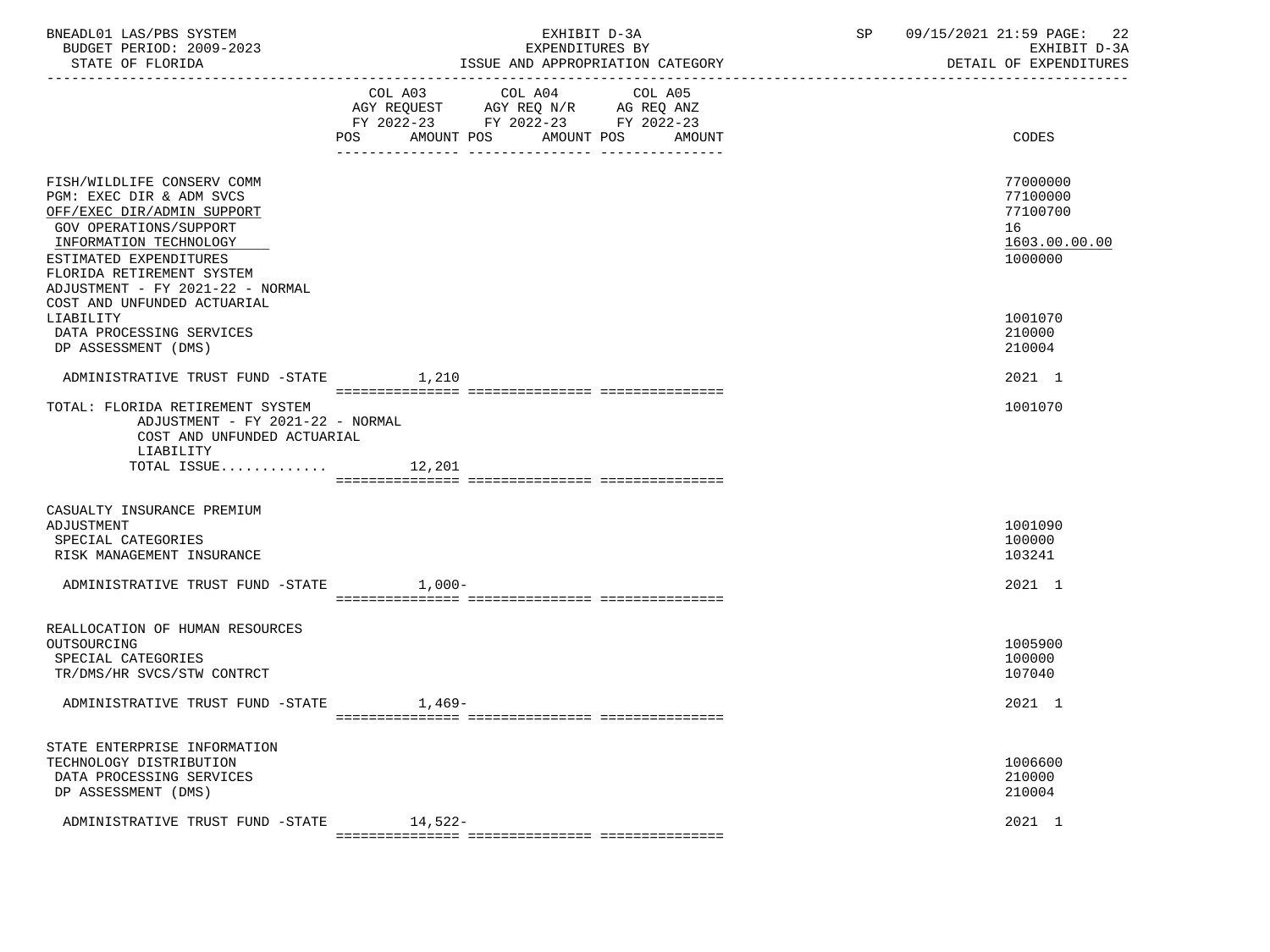| BNEADL01 LAS/PBS SYSTEM<br>BUDGET PERIOD: 2009-2023<br>STATE OF FLORIDA                                                                                                                               | EXHIBIT D-3A<br>SP<br>EXPENDITURES BY<br>ISSUE AND APPROPRIATION CATEGORY                                                                                                                                                                                                                                                                                                    | 09/15/2021 21:59 PAGE:<br>23<br>EXHIBIT D-3A<br>DETAIL OF EXPENDITURES |
|-------------------------------------------------------------------------------------------------------------------------------------------------------------------------------------------------------|------------------------------------------------------------------------------------------------------------------------------------------------------------------------------------------------------------------------------------------------------------------------------------------------------------------------------------------------------------------------------|------------------------------------------------------------------------|
|                                                                                                                                                                                                       | FY 2022-23 FY 2022-23 FY 2022-23<br>AMOUNT POS AMOUNT POS<br>POS<br>AMOUNT                                                                                                                                                                                                                                                                                                   | CODES                                                                  |
| FISH/WILDLIFE CONSERV COMM<br>PGM: EXEC DIR & ADM SVCS<br>OFF/EXEC DIR/ADMIN SUPPORT<br>GOV OPERATIONS/SUPPORT<br>INFORMATION TECHNOLOGY<br>ESTIMATED EXPENDITURES<br>DATA PROCESSING ASSESSMENT BASE |                                                                                                                                                                                                                                                                                                                                                                              | 77000000<br>77100000<br>77100700<br>16<br>1603.00.00.00<br>1000000     |
| BUDGET ADJUSTMENT<br>DATA PROCESSING SERVICES<br>DP ASSESSMENT (DMS)                                                                                                                                  |                                                                                                                                                                                                                                                                                                                                                                              | 1006800<br>210000<br>210004                                            |
| ADMINISTRATIVE TRUST FUND -STATE 435,521                                                                                                                                                              |                                                                                                                                                                                                                                                                                                                                                                              | 2021 1                                                                 |
| ADJUSTMENTS TO CURRENT YEAR<br>ESTIMATED EXPENDITURES<br>REALIGNMENT OF AGENCY SPENDING<br>AUTHORITY FOR DATA CENTER BILLING -                                                                        |                                                                                                                                                                                                                                                                                                                                                                              | 1600000                                                                |
| <b>DEDUCT</b><br>DATA PROCESSING SERVICES<br>DP ASSESSMENT (DMS)                                                                                                                                      |                                                                                                                                                                                                                                                                                                                                                                              | 160E470<br>210000<br>210004                                            |
| ADMINISTRATIVE TRUST FUND -STATE                                                                                                                                                                      | 219,455-                                                                                                                                                                                                                                                                                                                                                                     | 2021 1                                                                 |
|                                                                                                                                                                                                       |                                                                                                                                                                                                                                                                                                                                                                              |                                                                        |
| AGENCY ISSUE NARRATIVE:<br>2022-2023 BUDGET YEAR NARRATIVE:<br>Request:                                                                                                                               | IT COMPONENT? YES<br>This issue requests to transfer \$219,455 in funding from the Data Processing Assessment category to the Expenses category                                                                                                                                                                                                                              |                                                                        |
|                                                                                                                                                                                                       | to fund the continued move from the State Data Center to cloud-based providers. Cloud services leverage large economies<br>of scale to provide high availability, dependable service, and add additional value and features. This transfer in<br>funding will allow for the migration of all remaining servers and applications from the State Data Center to the cloud.     |                                                                        |
| Current Situation:                                                                                                                                                                                    | In Fiscal Year 2019-2020 FWC made legislative budget requests to support cloud migrations and submitted our Cloud First<br>Strategic Plan. As outlined in the plan, FWC successfully migrated or implemented over 30 servers and corresponding<br>applications to the cloud - this comprises approximately one third of FWC's footprint in the State Data Center.            |                                                                        |
| budget authority.                                                                                                                                                                                     | For Fiscal Year 2021-2022 FWC will complete migration of our application platform as well as ancillary supporting systems<br>from the state data center to the cloud except for Division of Law Enforcement (DLE)applications co-located with The<br>Florida Department of Highway Safety and Motor Vehicles (DHSMV). This will be implemented through realignment of agency |                                                                        |
|                                                                                                                                                                                                       | For Fiscal Year 2022-2023 FWC has a goal of completing migration from the state data center to the cloud by migrating the<br>DLE applications and systems currently co-located with DHSMV.                                                                                                                                                                                   |                                                                        |
|                                                                                                                                                                                                       | This issue also supports the cloud first policy (section 282.206, Florida Statutes).                                                                                                                                                                                                                                                                                         |                                                                        |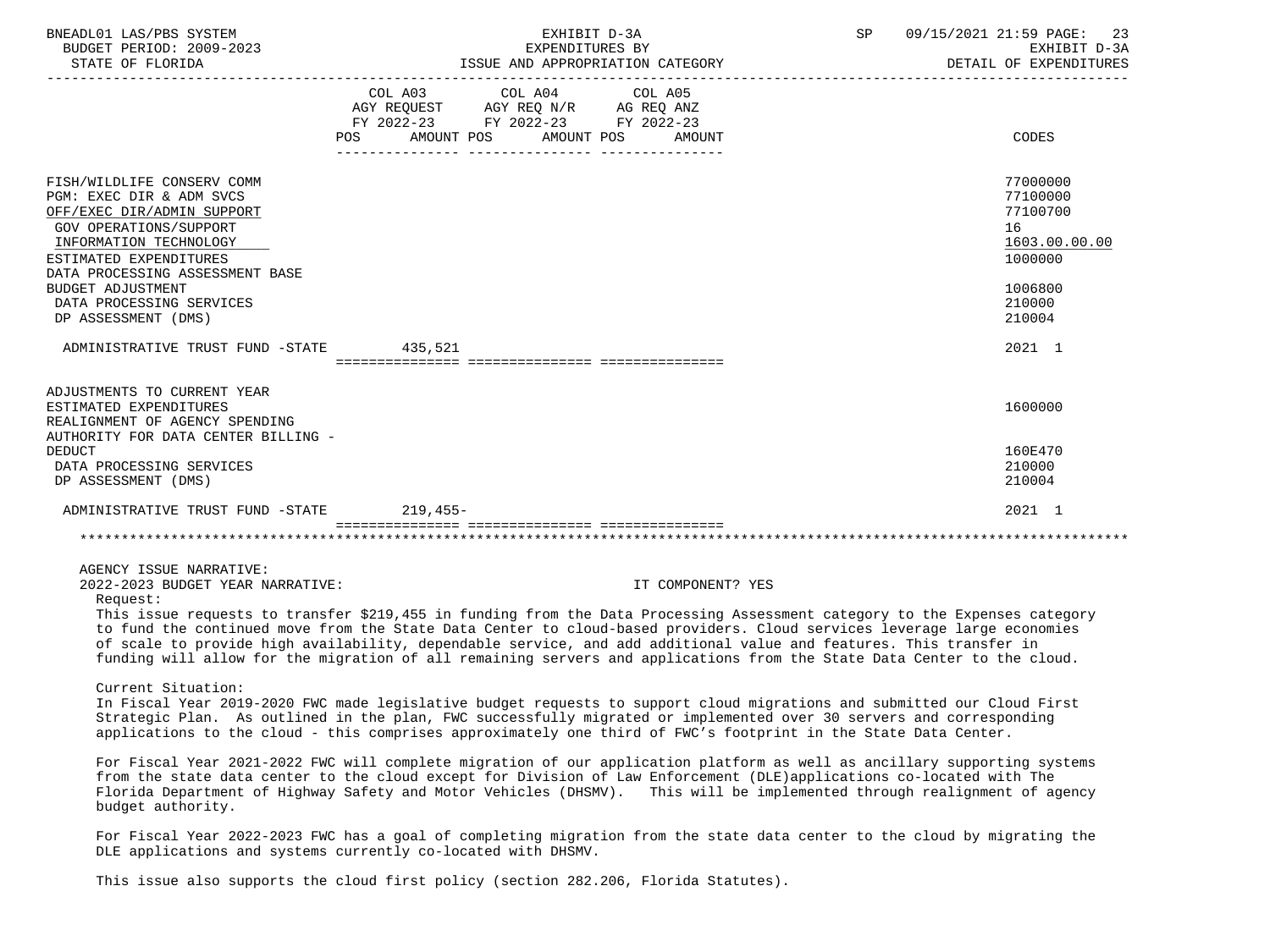| BNEADL01 LAS/PBS SYSTEM<br>BUDGET PERIOD: 2009-2023<br>STATE OF FLORIDA                                                                                                 |                    | EXPENDITURES BY                                                                                                | EXHIBIT D-3A<br>ISSUE AND APPROPRIATION CATEGORY | <b>SP</b> | 09/15/2021 21:59 PAGE: 24<br>EXHIBIT D-3A<br>DETAIL OF EXPENDITURES |
|-------------------------------------------------------------------------------------------------------------------------------------------------------------------------|--------------------|----------------------------------------------------------------------------------------------------------------|--------------------------------------------------|-----------|---------------------------------------------------------------------|
|                                                                                                                                                                         | AGY REQUEST<br>POS | COL A03 COL A04 COL A05<br>AGY REQ N/R AG REQ ANZ<br>FY 2022-23 FY 2022-23 FY 2022-23<br>AMOUNT POS AMOUNT POS | AMOUNT                                           |           | CODES                                                               |
| FISH/WILDLIFE CONSERV COMM<br>PGM: EXEC DIR & ADM SVCS<br>OFF/EXEC DIR/ADMIN SUPPORT<br>GOV OPERATIONS/SUPPORT<br>INFORMATION TECHNOLOGY<br>ADJUSTMENTS TO CURRENT YEAR |                    |                                                                                                                |                                                  |           | 77000000<br>77100000<br>77100700<br>16<br>1603.00.00.00             |
| ESTIMATED EXPENDITURES<br>REALIGNMENT OF AGENCY SPENDING<br>AUTHORITY FOR DATA CENTER BILLING -                                                                         |                    |                                                                                                                |                                                  |           | 1600000                                                             |
| <b>DEDUCT</b>                                                                                                                                                           |                    |                                                                                                                |                                                  |           | 160E470                                                             |

## Explanation of Costs:

| Server ID          | Annual Costs    | Server ID                          | Annual Costs   |
|--------------------|-----------------|------------------------------------|----------------|
| FWC-WTDB002        | \$3,565.92      | FWC-WPDC001                        | 3,560.52<br>\$ |
| FWC-WTDB001        | \$15,567.96     | FWC-WDDB001                        | 3,183.60       |
| FWC-WTAP001        | \$3,018.00      | FWC-TLSW3                          | 1,750.68       |
| FWC-WPXX004        | \$2,353.56      | FWC-TLSO2                          | 9,380.28       |
| FWC-WPXX003        | \$1,294.56      | FWCTL2FA-A                         | 9,380.28       |
| FWC-WPXX002        | \$1,294.56      | ROUNDING                           | 0.04           |
| FWC-WPXX001        | \$2,353.56      | Server Subtotal                    | \$116,455.00   |
| FWC-WPTS002        | \$4,055.76      | Azure Government Express Route     | \$48,000.00    |
| FWC-WPTS001        | \$2,609.16      | Azure Backup                       | \$30,000.00    |
| FWC-WPDC003        | \$5,713.56      | Storage                            | \$25,000.00    |
| FWC-WPDC002        | \$2,389.56      |                                    |                |
|                    |                 |                                    |                |
| Total Server Costs | \$219,455.00    |                                    |                |
| Total Deduct Issue | (S 219, 455.00) | From Appropriation Category 210004 |                |
| Total Add Issue    | \$219,455.00    | To Appropriation Category 040000   |                |
| Net Fiscal Impact  | $S - 0 -$       |                                    |                |

# Benefits:

 By moving applications and services to the cloud Florida's information technology (IT) infrastructure is enabled to become more scalable by leveraging dynamic capacity, more flexible by choosing from multiple tiers of service, more agile by having the ability to rapidly stand up and bring down services without capital investment and will have built-in redundancy and disaster recovery capabilities.

 The most efficient and effective means of providing quality data processing services is through the use of cloud computing. Therefore, the FWC has adopted a cloud first policy. FWC now shows a preference for cloud-computing solutions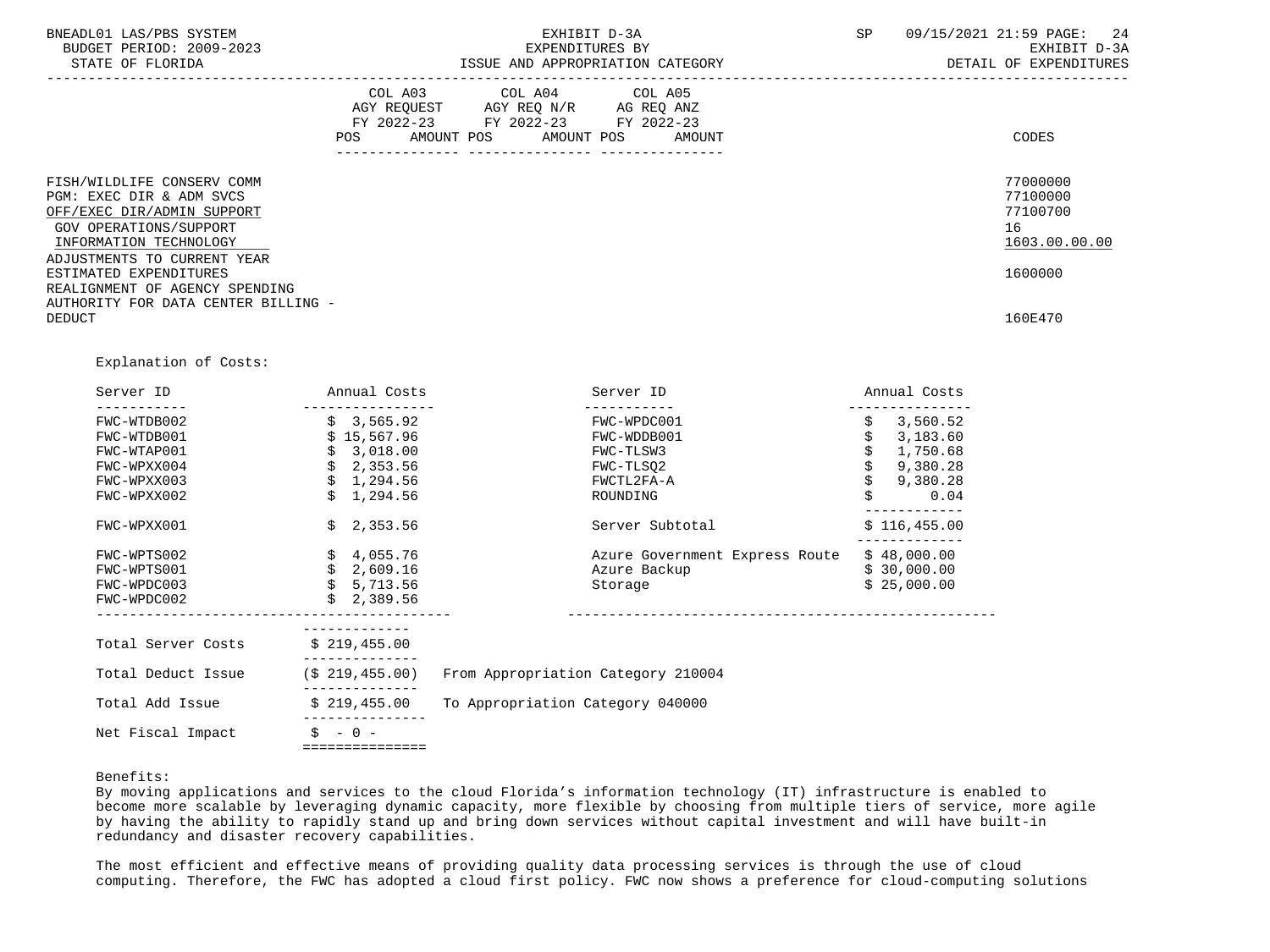| BNEADL01 LAS/PBS SYSTEM<br>BUDGET PERIOD: 2009-2023<br>STATE OF FLORIDA                                                                                                 | EXHIBIT D-3A<br>SP<br>EXPENDITURES BY<br>ISSUE AND APPROPRIATION CATEGORY<br>ISSUE AND APPROPRIATION CATEGORY                               | 09/15/2021 21:59 PAGE: 25<br>EXHIBIT D-3A<br>DETAIL OF EXPENDITURES |  |
|-------------------------------------------------------------------------------------------------------------------------------------------------------------------------|---------------------------------------------------------------------------------------------------------------------------------------------|---------------------------------------------------------------------|--|
|                                                                                                                                                                         | COL A03 COL A04 COL A05<br>AGY REQUEST AGY REQ N/R AG REQ ANZ<br>FY 2022-23 FY 2022-23 FY 2022-23<br>AMOUNT POS AMOUNT POS<br>POS<br>AMOUNT | CODES                                                               |  |
| FISH/WILDLIFE CONSERV COMM<br>PGM: EXEC DIR & ADM SVCS<br>OFF/EXEC DIR/ADMIN SUPPORT<br>GOV OPERATIONS/SUPPORT<br>INFORMATION TECHNOLOGY<br>ADJUSTMENTS TO CURRENT YEAR |                                                                                                                                             | 77000000<br>77100000<br>77100700<br>16<br>1603.00.00.00             |  |
| ESTIMATED EXPENDITURES<br>REALIGNMENT OF AGENCY SPENDING<br>AUTHORITY FOR DATA CENTER BILLING -                                                                         |                                                                                                                                             | 1600000                                                             |  |
| <b>DEDUCT</b>                                                                                                                                                           | that minimize or do not require the use of the State Data Center when applicable. Cloud services leverage large economies                   | 160E470                                                             |  |
| result in a net zero infrastructure cost change.                                                                                                                        | of scale to provide high availability, dependable service, and add additional value and features. This migration will                       |                                                                     |  |

 Please reference corresponding issue #160E480 in the Office of Executive Direction budget entity associated with this request.

Activity:

ACT0320 - Information Technology - Application Development/Support

 Strategic Plan for Economic Development: 5.2 - Improve the efficiency and effectiveness of government agencies at all levels. \*\*\*\*\*\*\*\*\*\*\*\*\*\*\*\*\*\*\*\*\*\*\*\*\*\*\*\*\*\*\*\*\*\*\*\*\*\*\*\*\*\*\*\*\*\*\*\*\*\*\*\*\*\*\*\*\*\*\*\*\*\*\*\*\*\*\*\*\*\*\*\*\*\*\*\*\*\*\*\*\*\*\*\*\*\*\*\*\*\*\*\*\*\*\*\*\*\*\*\*\*\*\*\*\*\*\*\*\*\*\*\*\*\*\*\*\*\*\*\*\*\*\*\*\*\*\*

 REALIGNMENT OF AGENCY SPENDING AUTHORITY FOR DATA CENTER BILLING - ADD 160E480 EXPENSES 040000 ADMINISTRATIVE TRUST FUND -STATE 219.455 2021 1 =============== =============== =============== \*\*\*\*\*\*\*\*\*\*\*\*\*\*\*\*\*\*\*\*\*\*\*\*\*\*\*\*\*\*\*\*\*\*\*\*\*\*\*\*\*\*\*\*\*\*\*\*\*\*\*\*\*\*\*\*\*\*\*\*\*\*\*\*\*\*\*\*\*\*\*\*\*\*\*\*\*\*\*\*\*\*\*\*\*\*\*\*\*\*\*\*\*\*\*\*\*\*\*\*\*\*\*\*\*\*\*\*\*\*\*\*\*\*\*\*\*\*\*\*\*\*\*\*\*\*\*

AGENCY ISSUE NARRATIVE:

2022-2023 BUDGET YEAR NARRATIVE: IT COMPONENT? YES

Request:

 This issue requests to transfer \$219,455 in funding from the Data Processing Assessment appropriation category to the Expenses category to fund the continued move from the State Data Center to cloud-based providers. Cloud services leverage large economies of scale to provide high availability, dependable service, and add additional value and features. This transfer in funding will allow for the migration of all remaining servers and applications from the State Data Center to the cloud.

Current Situation:

 In Fiscal Year 2019-2020 FWC made legislative budget requests to support cloud migrations and submitted our Cloud First Strategic Plan. As outlined in the plan, FWC successfully migrated or implemented over 30 servers and corresponding applications to the cloud - this comprises approximately one third of FWC's footprint in the State Data Center.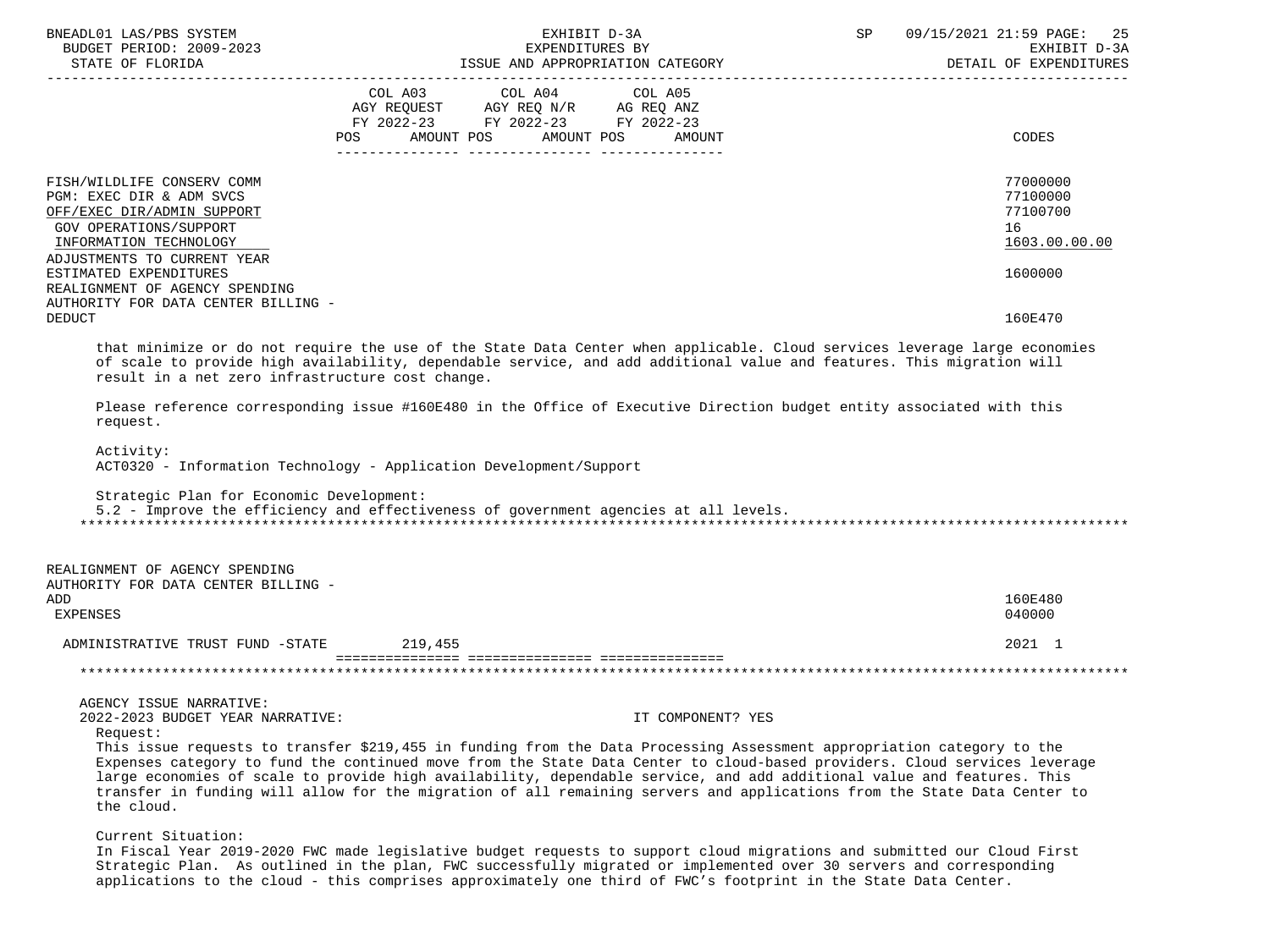| BNEADL01 LAS/PBS SYSTEM<br>BUDGET PERIOD: 2009-2023<br>STATE OF FLORIDA                                                                                                 | EXHIBIT D-3A<br>EXPENDITURES BY<br>ISSUE AND APPROPRIATION CATEGORY                                                                               | SP<br>09/15/2021 21:59 PAGE:<br>26<br>EXHIBIT D-3A<br>DETAIL OF EXPENDITURES |
|-------------------------------------------------------------------------------------------------------------------------------------------------------------------------|---------------------------------------------------------------------------------------------------------------------------------------------------|------------------------------------------------------------------------------|
|                                                                                                                                                                         | COL A03 COL A04 COL A05<br>AGY REQUEST<br>AGY REQ N/R<br>AG REQ ANZ<br>FY 2022-23 FY 2022-23 FY 2022-23<br>AMOUNT POS AMOUNT POS<br>POS<br>AMOUNT | CODES                                                                        |
| FISH/WILDLIFE CONSERV COMM<br>PGM: EXEC DIR & ADM SVCS<br>OFF/EXEC DIR/ADMIN SUPPORT<br>GOV OPERATIONS/SUPPORT<br>INFORMATION TECHNOLOGY<br>ADJUSTMENTS TO CURRENT YEAR |                                                                                                                                                   | 77000000<br>77100000<br>77100700<br>16<br>1603.00.00.00                      |
| ESTIMATED EXPENDITURES<br>REALIGNMENT OF AGENCY SPENDING<br>AUTHORITY FOR DATA CENTER BILLING -<br>ADD                                                                  |                                                                                                                                                   | 1600000<br>160E480                                                           |

 For Fiscal Year 2021-2022 FWC will complete migration of our application platform as well as ancillary supporting systems from the state data center to the cloud except for Division of Law Enforcement (DLE)applications co-located with The Florida Department of Highway Safety and Motor Vehicles (DHSMV). This will be implemented through realignment of agency budget authority.

 For Fiscal Year 2022-2023 FWC has a goal of completing migration from the state data center to the cloud by migrating the DLE applications and systems currently co-located with DHSMV.

This issue also supports the cloud first policy (section 282.206, Florida Statutes).

Explanation of Costs:

| Server ID          | Annual Costs       | Server ID                          | Annual Costs |  |
|--------------------|--------------------|------------------------------------|--------------|--|
|                    |                    |                                    |              |  |
| FWC-WTDB002        | \$3,565.92         | FWC-WPDC001                        | 3,560.52     |  |
| FWC-WTDB001        | \$15,567.96        | FWC-WDDB001                        | 3,183.60     |  |
| FWC-WTAP001        | \$3,018.00         | FWC-TLSW3                          | 1,750.68     |  |
| FWC-WPXX004        | \$2,353.56         | FWC-TLSO2                          | 9,380.28     |  |
| FWC-WPXX003        | \$1,294.56         | FWCTL2FA-A                         | 9,380.28     |  |
| FWC-WPXX002        | \$1,294.56         | ROUNDING                           | 0.04         |  |
| FWC-WPXX001        | \$2,353.56         | Server Subtotal                    | \$116,455.00 |  |
| FWC-WPTS002        | \$4,055.76         | Azure Government Express Route     | \$48,000.00  |  |
| FWC-WPTS001        | \$2,609.16         | Azure Backup                       | \$30,000.00  |  |
| FWC-WPDC003        | \$5,713.56         | Storage                            | \$25,000.00  |  |
| FWC-WPDC002        | \$2,389.56         |                                    |              |  |
|                    |                    |                                    |              |  |
| Total Server Costs | \$219,455.00       |                                    |              |  |
| Total Deduct Issue | $($ \$ 219,455.00) | From Appropriation Category 210004 |              |  |
| Total Add Issue    | \$219,455.00       | To Appropriation Category 040000   |              |  |
| Net Fiscal Impact  | $$ - 0 -$          |                                    |              |  |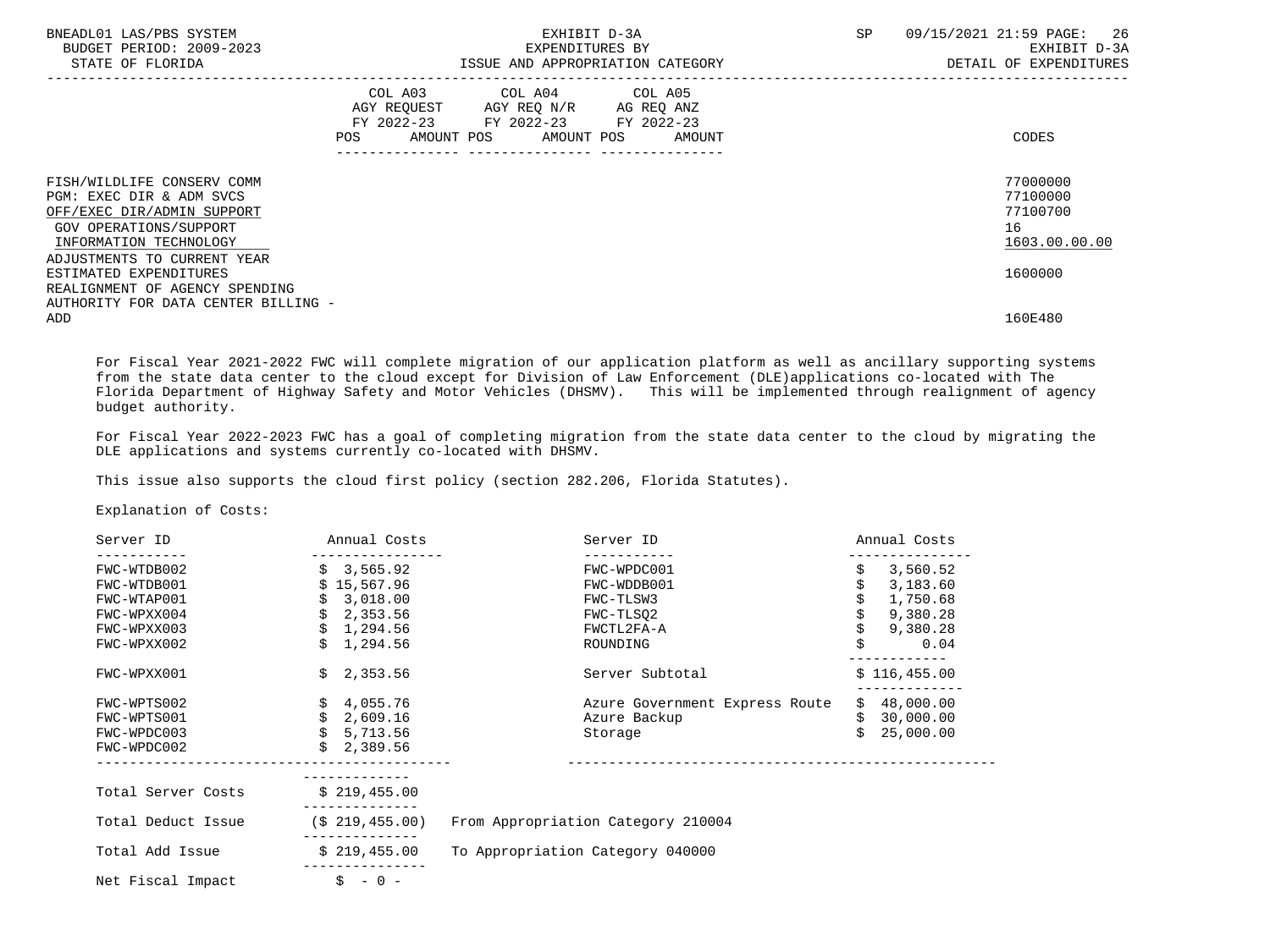| BNEADL01 LAS/PBS SYSTEM<br>BUDGET PERIOD: 2009-2023<br>STATE OF FLORIDA                                                                                                 |                                      | EXHIBIT D-3A<br>EXPENDITURES BY<br>ISSUE AND APPROPRIATION CATEGORY                                                               | SP | 09/15/2021 21:59 PAGE: 27<br>EXHIBIT D-3A<br>DETAIL OF EXPENDITURES |
|-------------------------------------------------------------------------------------------------------------------------------------------------------------------------|--------------------------------------|-----------------------------------------------------------------------------------------------------------------------------------|----|---------------------------------------------------------------------|
|                                                                                                                                                                         | POS FOR THE POST OF THE STATE STATES | COL A03 COL A04 COL A05<br>AGY REQUEST AGY REQ N/R AG REQ ANZ<br>FY 2022-23 FY 2022-23 FY 2022-23<br>AMOUNT POS AMOUNT POS AMOUNT |    | CODES                                                               |
| FISH/WILDLIFE CONSERV COMM<br>PGM: EXEC DIR & ADM SVCS<br>OFF/EXEC DIR/ADMIN SUPPORT<br>GOV OPERATIONS/SUPPORT<br>INFORMATION TECHNOLOGY<br>ADJUSTMENTS TO CURRENT YEAR |                                      |                                                                                                                                   |    | 77000000<br>77100000<br>77100700<br>16<br>1603.00.00.00             |
| ESTIMATED EXPENDITURES<br>REALIGNMENT OF AGENCY SPENDING<br>AUTHORITY FOR DATA CENTER BILLING -                                                                         |                                      |                                                                                                                                   |    | 1600000                                                             |
| ADD                                                                                                                                                                     |                                      |                                                                                                                                   |    | 160E480                                                             |

==============

Benefits:

 By moving applications and services to the cloud Florida's information technology (IT) infrastructure is enabled to become more scalable by leveraging dynamic capacity, more flexible by choosing from multiple tiers of service, more agile by having the ability to rapidly stand up and bring down services without capital investment and will have built-in redundancy and disaster recovery capabilities.

 The most efficient and effective means of providing quality data processing services is through the use of cloud computing. Therefore, the FWC has adopted a cloud first policy. FWC now shows a preference for cloud-computing solutions that minimize or do not require the use of the State Data Center when applicable. Cloud services leverage large economies of scale to provide high availability, dependable service, and add additional value and features. This migration will result in a net zero infrastructure cost change.

 Please reference corresponding issue #160E470 in the Office of Executive Direction budget entity associated with this request.

 Activity: ACT0320 - Information Technology - Application Development/Support

 Strategic Plan for Economic Development: 5.2 - Improve the efficiency and effectiveness of government agencies at all levels. \*\*\*\*\*\*\*\*\*\*\*\*\*\*\*\*\*\*\*\*\*\*\*\*\*\*\*\*\*\*\*\*\*\*\*\*\*\*\*\*\*\*\*\*\*\*\*\*\*\*\*\*\*\*\*\*\*\*\*\*\*\*\*\*\*\*\*\*\*\*\*\*\*\*\*\*\*\*\*\*\*\*\*\*\*\*\*\*\*\*\*\*\*\*\*\*\*\*\*\*\*\*\*\*\*\*\*\*\*\*\*\*\*\*\*\*\*\*\*\*\*\*\*\*\*\*\*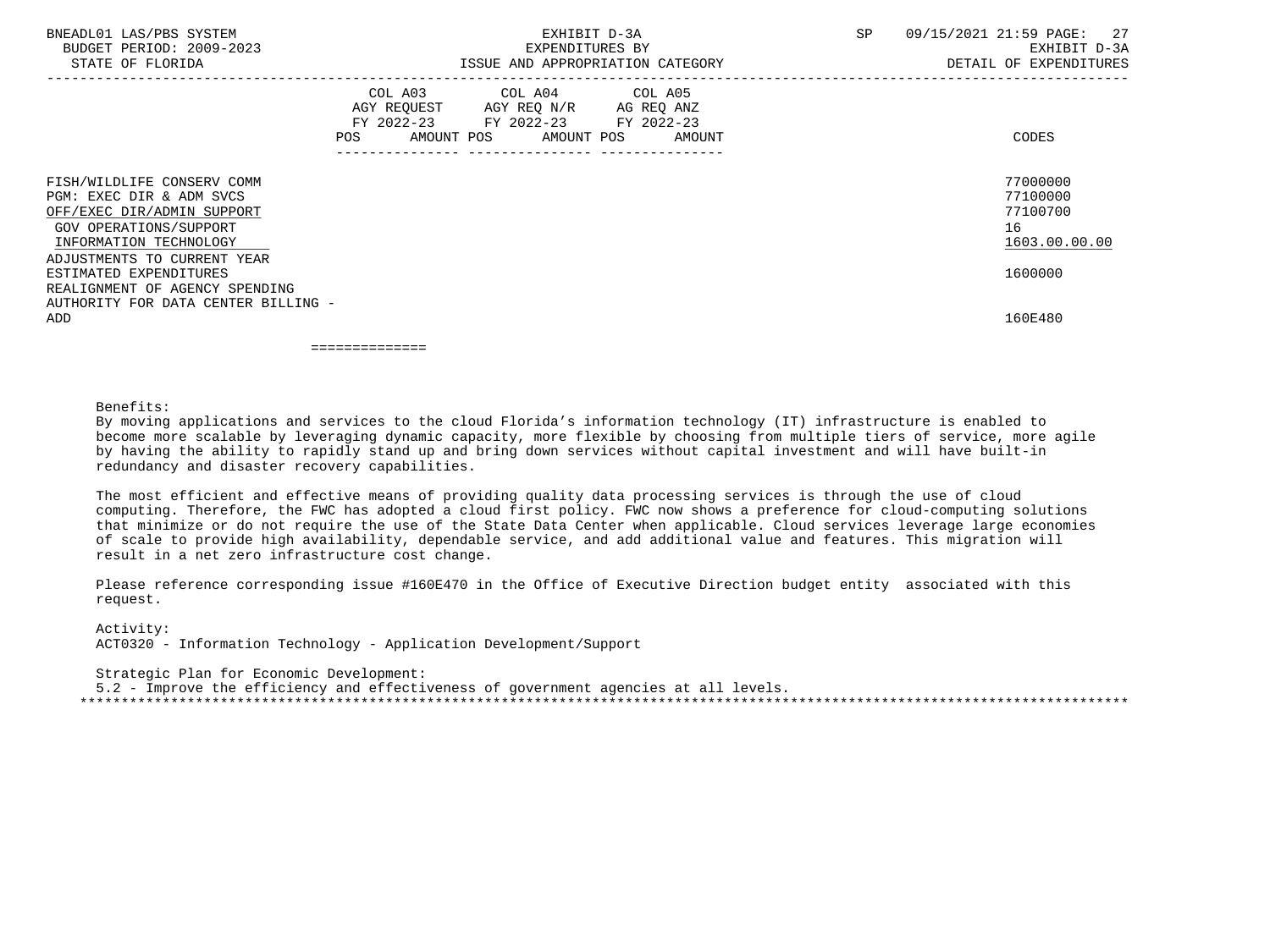| BNEADL01 LAS/PBS SYSTEM<br>BUDGET PERIOD: 2009-2023<br>STATE OF FLORIDA                                                                                                                                                                                                                            | EXHIBIT D-3A<br>EXPENDITURES BY<br>ISSUE AND APPROPRIATION CATEGORY                               | SP                               | 09/15/2021 21:59 PAGE: 28<br>EXHIBIT D-3A<br>DETAIL OF EXPENDITURES |                                                                                                   |
|----------------------------------------------------------------------------------------------------------------------------------------------------------------------------------------------------------------------------------------------------------------------------------------------------|---------------------------------------------------------------------------------------------------|----------------------------------|---------------------------------------------------------------------|---------------------------------------------------------------------------------------------------|
|                                                                                                                                                                                                                                                                                                    | COL A03 COL A04 COL A05<br>AGY REQUEST AGY REQ N/R AG REQ ANZ<br>FY 2022-23 FY 2022-23 FY 2022-23 | POS AMOUNT POS AMOUNT POS AMOUNT |                                                                     | CODES                                                                                             |
| FISH/WILDLIFE CONSERV COMM<br>PGM: EXEC DIR & ADM SVCS<br>OFF/EXEC DIR/ADMIN SUPPORT<br>GOV OPERATIONS/SUPPORT<br>INFORMATION TECHNOLOGY<br>NONRECURRING EXPENDITURES<br>FLORIDA PLANNING, ACCOUNTING, AND<br>LEDGER MANAGEMENT (PALM) READINESS<br>SPECIAL CATEGORIES<br>FLAIR SYSTEM REPLACEMENT |                                                                                                   |                                  |                                                                     | 77000000<br>77100000<br>77100700<br>16<br>1603.00.00.00<br>2100000<br>2103096<br>100000<br>100781 |
| ADMINISTRATIVE TRUST FUND -STATE 415,360-                                                                                                                                                                                                                                                          |                                                                                                   |                                  |                                                                     | 2021 1                                                                                            |
| NEW INFORMATION RESOURCE MANAGEMENT<br>INFRASTRUCTURE PROJECT<br>FLORIDA PLANNING, ACCOUNTING, AND<br>LEDGER MANAGEMENT (PALM) READINESS<br>SPECIAL CATEGORIES<br>FLAIR SYSTEM REPLACEMENT                                                                                                         |                                                                                                   |                                  |                                                                     | 3600000<br>3600PC0<br>100000<br>100781                                                            |
| ADMINISTRATIVE TRUST FUND -STATE 415,360 415,360                                                                                                                                                                                                                                                   |                                                                                                   |                                  |                                                                     | 2021 1                                                                                            |
|                                                                                                                                                                                                                                                                                                    |                                                                                                   |                                  |                                                                     |                                                                                                   |

AGENCY ISSUE NARRATIVE:

2022-2023 BUDGET YEAR NARRATIVE: IT COMPONENT? YES

Request:

 This issue requests non-recurring budget authority in the Contracted Services appropriation category, in the amount of \$415,360 in the Administrative Trust Fund (ATF), to secure Project Management and Information Technology consulting staff to augment the existing software development resources maintaining the Fish and Wildlife Conservation Commission (FWC) finance and accounting systems. These additional resources will be needed to address the system changes required to support the transition from the Department of Financial Services (DFS) Florida Accounting Information Resource (FLAIR) to the DFS Planning, Accounting and Ledger Management (PALM) system. We estimate requiring, one part-time project manager and two full-time staff augmentation consultants to supplement the existing team of FWC Office of Information Technology (OIT) staff.

## Current Situation:

 As part of Florida PALM's implementation approach, the Project Team maintains a Master Readiness Workplan for agencies to complete tasks and requests organizations identify members of the Change Champion Network within their own organizations to support their transition. Each organization was asked to assign Change Champion roles. One of these roles is known as the Agency Liaison and serves as the primary point of contact between Florida PALM and our organization. They attend multiple meetings per week, help break down the organization tasks to a lower level of detail, monitor progress of the organization's readiness activities, and report on status of agency business system remediation and interface development work. This is an individual who should have strong project management skills. The requested budget authority would fund one part-time staff augmentation individual whose primary function would be to supplement the roles of the Change Champions within our organization.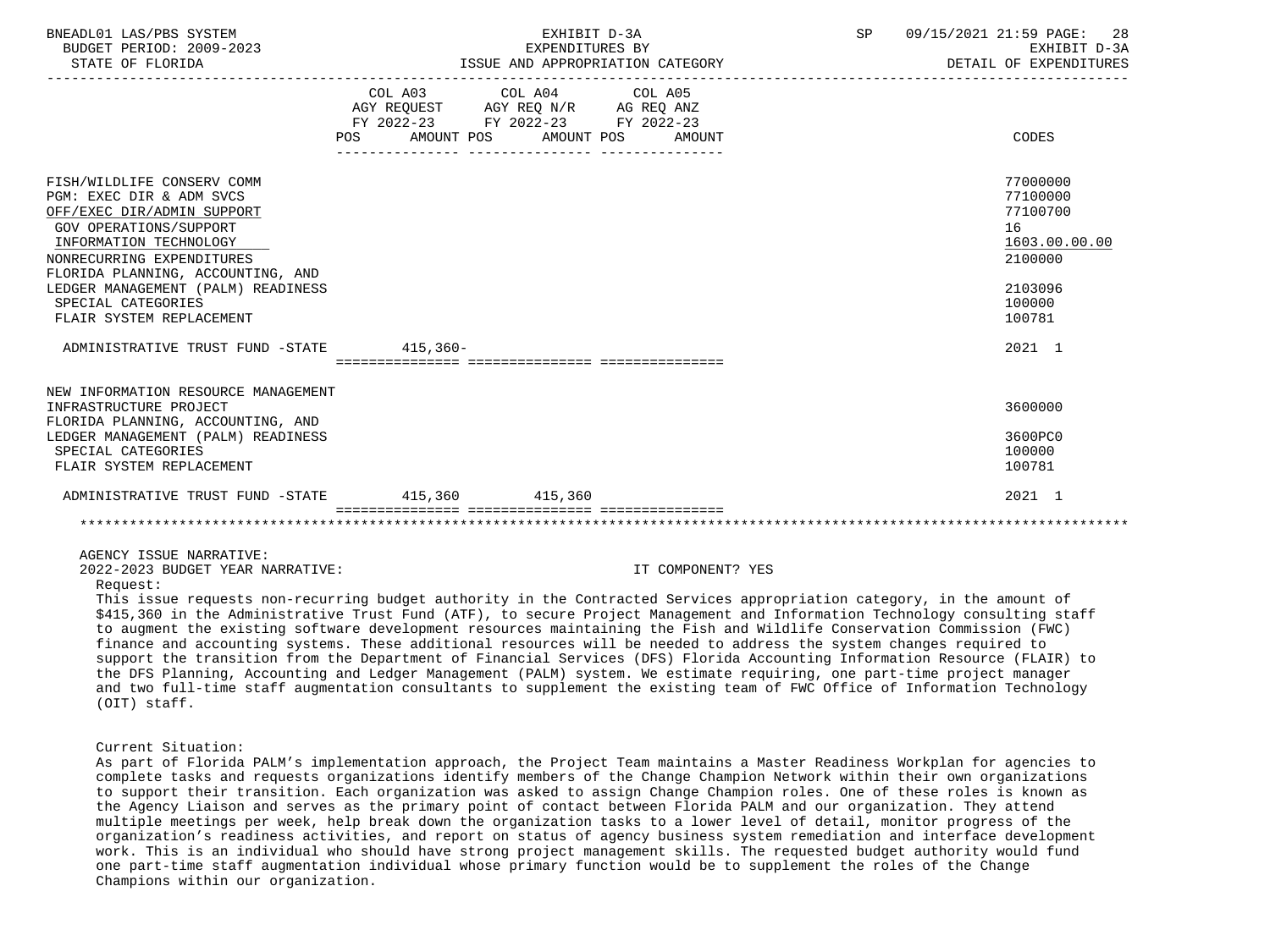| BNEADL01 LAS/PBS SYSTEM<br>BUDGET PERIOD: 2009-2023<br>STATE OF FLORIDA                           | EXHIBIT D-3A<br>EXPENDITURES BY                                                                                                       | ISSUE AND APPROPRIATION CATEGORY | SP. | 09/15/2021 21:59 PAGE: 29<br>EXHIBIT D-3A<br>DETAIL OF EXPENDITURES |
|---------------------------------------------------------------------------------------------------|---------------------------------------------------------------------------------------------------------------------------------------|----------------------------------|-----|---------------------------------------------------------------------|
|                                                                                                   | COL A03 COL A04 COL A05<br>AGY REQUEST AGY REQ N/R AG REQ ANZ<br>FY 2022-23 FY 2022-23 FY 2022-23<br>POS AMOUNT POS AMOUNT POS AMOUNT |                                  |     | CODES                                                               |
| FISH/WILDLIFE CONSERV COMM<br>PGM: EXEC DIR & ADM SVCS<br>OFF/EXEC DIR/ADMIN SUPPORT              |                                                                                                                                       |                                  |     | 77000000<br>77100000<br>77100700                                    |
| GOV OPERATIONS/SUPPORT<br>INFORMATION TECHNOLOGY<br>NEW INFORMATION RESOURCE MANAGEMENT           |                                                                                                                                       |                                  |     | 16<br>1603.00.00.00                                                 |
| INFRASTRUCTURE PROJECT<br>FLORIDA PLANNING, ACCOUNTING, AND<br>LEDGER MANAGEMENT (PALM) READINESS |                                                                                                                                       |                                  |     | 3600000<br>3600PC0                                                  |

 As a result of replacing the Central and Departmental FLAIR components, agency business systems will need to be analyzed to determine if they need to be either modified, retired, or if they will be unimpacted. The FWC has twelve business systems that exchange data with FLAIR. The requested budget authority would fund an analysis of current business system usage and anticipated action (modification, retirement, or none). The Chart of Accounts, maintained by the Chief Financial Officer, is designed to change with the implementation of Florida PALM. As a result, business systems within FWC will need to be updated to either incorporate the new Chart of Accounts or to crosswalk from/to current/legacy values.

 Florida PALM will be offering a number of standardized interfaces to exchange data with agency-maintained applications that will still be needed to support critical agency functions. The requested budget authority would fund the FWC's efforts to connect twenty-four interfaces with Florida PALM. FLAIR currently uses an antiquated batching system to exchange data with agency business systems. However, Florida PALM will offer a modern Application Program Interface (API) to process data inputs and outputs. This improved interface approach will require development within the Florida Fish and Wildlife Conservation Commission interface architecture, including software licenses and hardware. The requested budget authority would fund two full-time staff augmentation individuals whose primary function would be to supplement the existing team of FWC OIT staff.

| Explanation of Costs:     |         |               |
|---------------------------|---------|---------------|
| Administrative Trust Fund | Amount  | Non-recurring |
|                           |         |               |
| FLAIR System Replacement  | 415,360 | 415,360       |
|                           |         |               |

# Benefits:

 By moving applications and services to the cloud Florida's information technology (IT) infrastructure is enabled to become more scalable by leveraging dynamic capacity, more flexible by choosing from multiple tiers of service, more agile by having the ability to rapidly stand up and bring down services without capital investment and will have built-in redundancy and disaster recovery capabilities.

 The most efficient and effective means of providing quality data processing services is through the use of cloud computing. Therefore, the FWC has adopted a cloud first policy. FWC now shows a preference for cloud-computing solutions that minimize or do not require the use of the State Data Center when applicable. Cloud services leverage large economies of scale to provide high availability, dependable service, and add additional value and features. This migration will result in a net zero infrastructure cost change.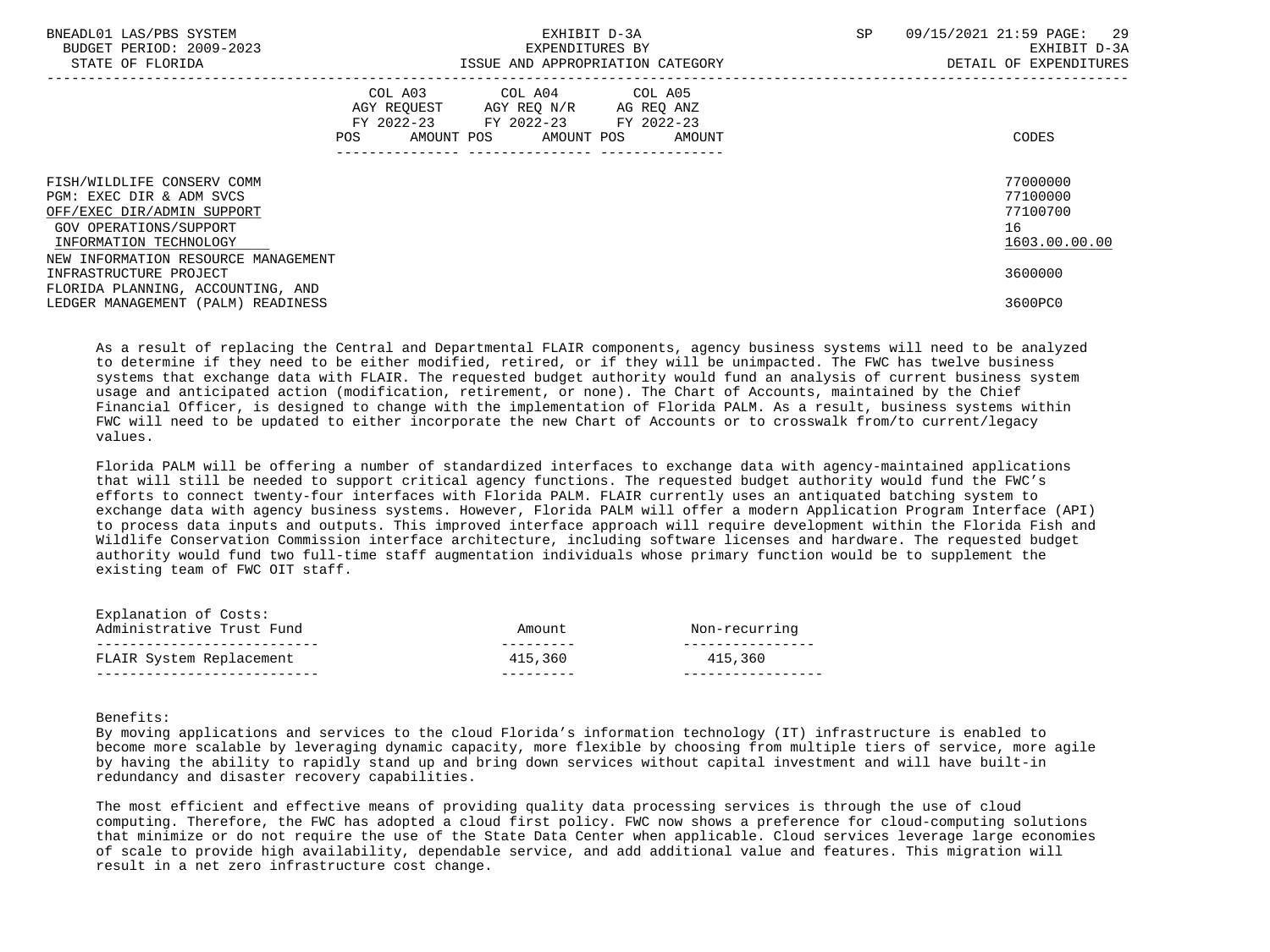| BNEADL01 LAS/PBS SYSTEM<br>BUDGET PERIOD: 2009-2023<br>STATE OF FLORIDA                                                                                                         | EXHIBIT D-3A<br>EXPENDITURES BY<br>ISSUE AND APPROPRIATION CATEGORY |                                                                                                                    | SP | 09/15/2021 21:59 PAGE:<br>30<br>EXHIBIT D-3A<br>DETAIL OF EXPENDITURES |
|---------------------------------------------------------------------------------------------------------------------------------------------------------------------------------|---------------------------------------------------------------------|--------------------------------------------------------------------------------------------------------------------|----|------------------------------------------------------------------------|
|                                                                                                                                                                                 | AMOUNT POS<br><b>POS</b>                                            | AMOUNT POS<br><b>AMOUNT</b>                                                                                        |    | CODES                                                                  |
| FISH/WILDLIFE CONSERV COMM<br>PGM: EXEC DIR & ADM SVCS<br>OFF/EXEC DIR/ADMIN SUPPORT<br>GOV OPERATIONS/SUPPORT<br>INFORMATION TECHNOLOGY<br>NEW INFORMATION RESOURCE MANAGEMENT |                                                                     |                                                                                                                    |    | 77000000<br>77100000<br>77100700<br>16<br>1603.00.00.00                |
| INFRASTRUCTURE PROJECT<br>FLORIDA PLANNING, ACCOUNTING, AND<br>LEDGER MANAGEMENT (PALM) READINESS                                                                               |                                                                     |                                                                                                                    |    | 3600000<br>3600PC0                                                     |
| 1602.00.00.00 related to this issue.                                                                                                                                            |                                                                     | Please reference corresponding issue #3600PC0 in the Office of Executive Direction budget entity Program Component |    |                                                                        |
| Activity:<br>ACT0010 - Executive Direction<br>Strategic Plan for Economic Development:                                                                                          |                                                                     | 5.2 - Improve the efficiency and effectiveness of government agencies at all levels.                               |    |                                                                        |
| AGENCY-WIDE INFORMATION TECHNOLOGY<br>TECHNOLOGY INFRASTRUCTURE SUPPORT<br><b>EXPENSES</b>                                                                                      |                                                                     |                                                                                                                    |    | 3620000<br>36220C0<br>040000                                           |
| ADMINISTRATIVE TRUST FUND -STATE 259,000 120,000                                                                                                                                |                                                                     |                                                                                                                    |    | 2021 1                                                                 |
| SPECIAL CATEGORIES<br>CONTRACTED SERVICES                                                                                                                                       |                                                                     |                                                                                                                    |    | 100000<br>100777                                                       |
| ADMINISTRATIVE TRUST FUND -STATE 120,000                                                                                                                                        |                                                                     |                                                                                                                    |    | 2021 1                                                                 |
| TOTAL: TECHNOLOGY INFRASTRUCTURE SUPPORT<br>TOTAL ISSUE 379,000 120,000                                                                                                         |                                                                     |                                                                                                                    |    | 36220C0                                                                |
| TOTAL: INFORMATION TECHNOLOGY<br>BY FUND TYPE                                                                                                                                   |                                                                     |                                                                                                                    |    | 1603.00.00.00                                                          |
| SALARY RATE 1,210,556                                                                                                                                                           | 22.00                                                               |                                                                                                                    |    | 2000                                                                   |
|                                                                                                                                                                                 |                                                                     |                                                                                                                    |    |                                                                        |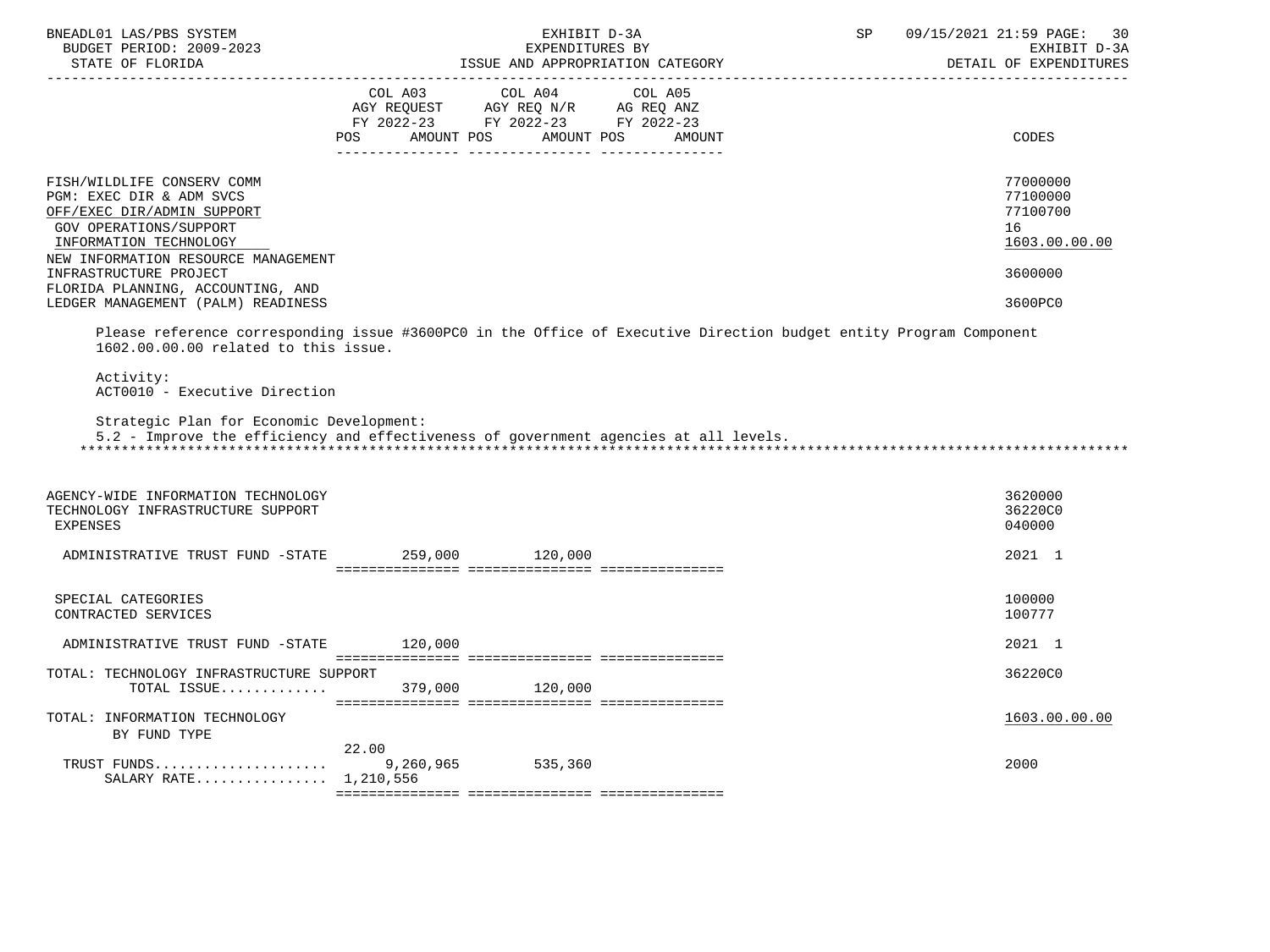| BNEADL01 LAS/PBS SYSTEM<br>BUDGET PERIOD: 2009-2023<br>STATE OF FLORIDA                           |                                         | EXHIBIT D-3A<br>EXPENDITURES BY<br>ISSUE AND APPROPRIATION CATEGORY                                                               | <b>SP</b> | 09/15/2021 21:59 PAGE: 31<br>EXHIBIT D-3A<br>DETAIL OF EXPENDITURES |
|---------------------------------------------------------------------------------------------------|-----------------------------------------|-----------------------------------------------------------------------------------------------------------------------------------|-----------|---------------------------------------------------------------------|
|                                                                                                   | POS                                     | COL A03 COL A04 COL A05<br>AGY REQUEST AGY REQ N/R AG REQ ANZ<br>FY 2022-23 FY 2022-23 FY 2022-23<br>AMOUNT POS AMOUNT POS AMOUNT |           | CODES                                                               |
| FISH/WILDLIFE CONSERV COMM<br>PGM: EXEC DIR & ADM SVCS<br>OFF/EXEC DIR/ADMIN SUPPORT              |                                         |                                                                                                                                   |           | 77000000<br>77100000<br>77100700                                    |
| TOTAL: OFF/EXEC DIR/ADMIN SUPPORT<br>BY FUND TYPE                                                 |                                         |                                                                                                                                   |           | 77100700                                                            |
| GENERAL REVENUE FUND<br>TRUST FUNDS                                                               | 278,000 278,000<br>33,954,256 1,204,360 |                                                                                                                                   |           | 1000<br>2000                                                        |
| TOTAL POSITIONS $217.00$<br>TOTAL BUREAU $34,232,256$ 1,482,360<br>TOTAL SALARY RATE $11,009,314$ |                                         |                                                                                                                                   |           |                                                                     |

=============== =============== ===============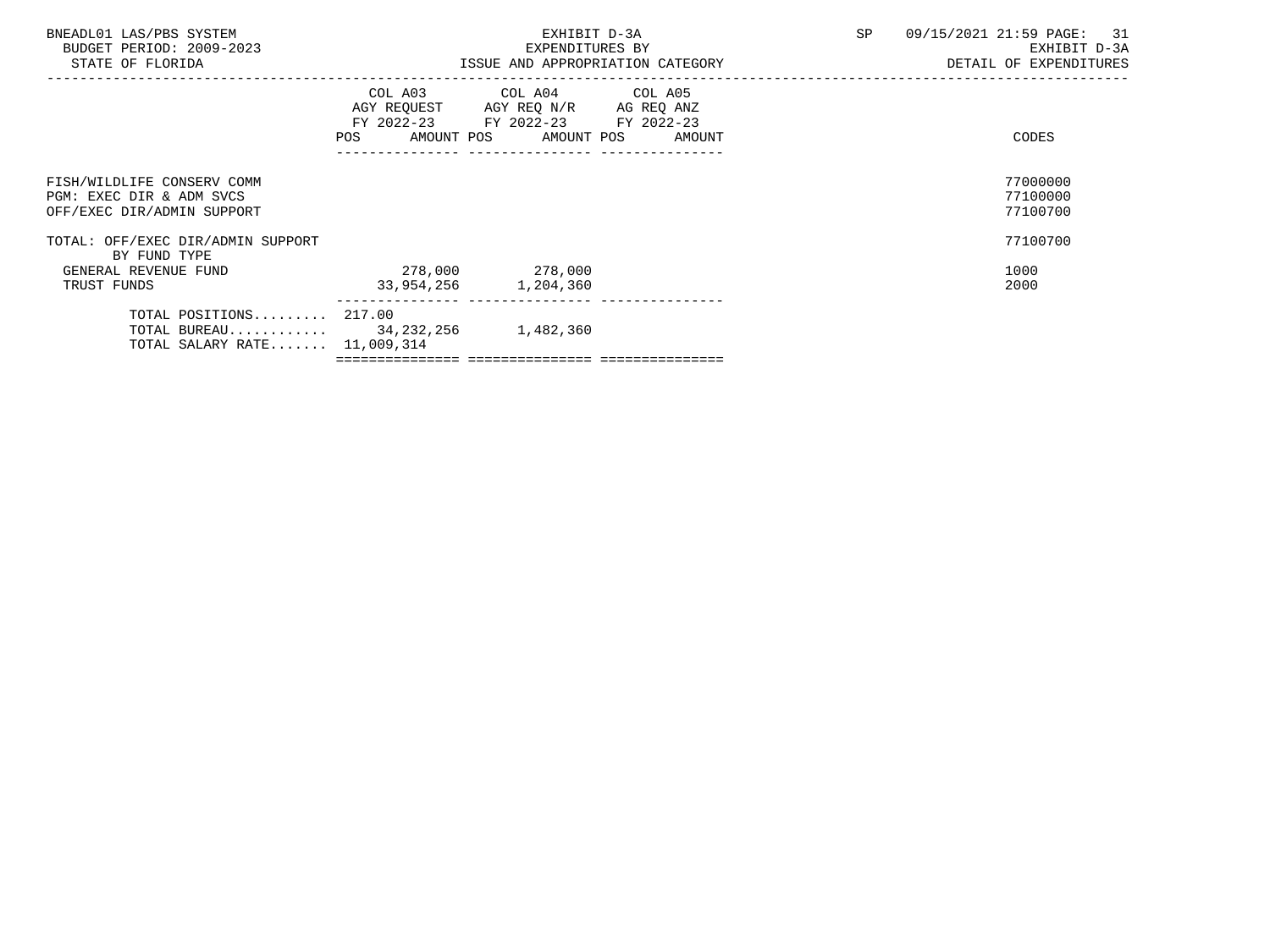| BNEADL01 LAS/PBS SYSTEM |                  |                          | EXHIBIT D-3A                     |
|-------------------------|------------------|--------------------------|----------------------------------|
|                         |                  | BUDGET PERIOD: 2009-2023 | EXPENDITURES BY                  |
|                         | STATE OF FLORIDA |                          | ISSUE AND APPROPRIATION CATEGORY |

|                                                                                                                                                                                                                                    |           | POS AMOUNT POS<br>---------------- -------------- | COL A03 COL A04 COL A05<br>AGY REQUEST AGY REQ N/R AG REQ ANZ<br>FY 2022-23 FY 2022-23 FY 2022-23 | AMOUNT POS AMOUNT | CODES                                                                               |               |
|------------------------------------------------------------------------------------------------------------------------------------------------------------------------------------------------------------------------------------|-----------|---------------------------------------------------|---------------------------------------------------------------------------------------------------|-------------------|-------------------------------------------------------------------------------------|---------------|
| FISH/WILDLIFE CONSERV COMM<br>PGM: LAW ENFORCEMENT<br>FISH/WILDLIFE/BOAT ENFRCMT<br>PUBLIC PROTECTION<br>LAW ENFORCEMENT<br>ESTIMATED EXPENDITURES<br>ESTIMATED EXPENDITURES - OPERATIONS<br>SALARY RATE<br>SALARY RATE 56,421,050 |           |                                                   |                                                                                                   |                   | 77000000<br>77200000<br>77200100<br>12 <sub>2</sub><br>1000000<br>1001000<br>000000 | 1202.00.00.00 |
| SALARIES AND BENEFITS                                                                                                                                                                                                              |           |                                                   |                                                                                                   |                   | 010000                                                                              |               |
| GENERAL REVENUE FUND                                                                                                                                                                                                               |           | -STATE 29.765.692                                 |                                                                                                   |                   | 1000 1                                                                              |               |
| FEDERAL GRANTS TRUST FUND -FEDERL 4,369,182                                                                                                                                                                                        |           |                                                   |                                                                                                   |                   | 2261 3                                                                              |               |
| LAND ACQUISITION TF                                                                                                                                                                                                                | $-$ STATE | 17,139,178                                        |                                                                                                   |                   | 2423 1                                                                              |               |
| MARINE RESOURCES CONSV TF -STATE                                                                                                                                                                                                   | $-MATCH$  | 27,815,654<br>6,597,028                           |                                                                                                   |                   | 2467 1<br>2467 2                                                                    |               |
| TOTAL MARINE RESOURCES CONSV TF                                                                                                                                                                                                    |           | ---------------<br>34, 412, 682                   |                                                                                                   |                   | 2467                                                                                |               |
| NON-GAME WILDLIFE TF                                                                                                                                                                                                               |           | -STATE 795,467                                    |                                                                                                   |                   | 2504 1                                                                              |               |
| STATE GAME TRUST FUND                                                                                                                                                                                                              | -MATCH    | $-STATE$ 1,030,857<br>532,357                     |                                                                                                   |                   | 2672 1<br>2672 2                                                                    |               |
| TOTAL STATE GAME TRUST FUND                                                                                                                                                                                                        |           | 1,563,214                                         |                                                                                                   |                   | 2672                                                                                |               |
| TOTAL POSITIONS 1,043.00<br>TOTAL APPRO 88,045,415                                                                                                                                                                                 |           |                                                   |                                                                                                   |                   |                                                                                     |               |
| OTHER PERSONAL SERVICES                                                                                                                                                                                                            |           |                                                   |                                                                                                   |                   | 030000                                                                              |               |
| GENERAL REVENUE FUND                                                                                                                                                                                                               | $-$ STATE | 272,060                                           |                                                                                                   |                   | 1000 1                                                                              |               |
| FEDERAL GRANTS TRUST FUND -STATE                                                                                                                                                                                                   | $-FEDERL$ | 15,439<br>58,768                                  |                                                                                                   |                   | 2261 1<br>2261 3                                                                    |               |
| TOTAL FEDERAL GRANTS TRUST FUND                                                                                                                                                                                                    |           | -----------<br>74,207                             |                                                                                                   |                   | 2261                                                                                |               |
| MARINE RESOURCES CONSV TF -STATE                                                                                                                                                                                                   | $-MATCH$  | 249,564<br>151,987                                |                                                                                                   |                   | 2467 1<br>2467 2                                                                    |               |
| TOTAL MARINE RESOURCES CONSV TF                                                                                                                                                                                                    |           | ------------<br>401,551                           |                                                                                                   |                   | 2467                                                                                |               |
|                                                                                                                                                                                                                                    |           |                                                   |                                                                                                   |                   |                                                                                     |               |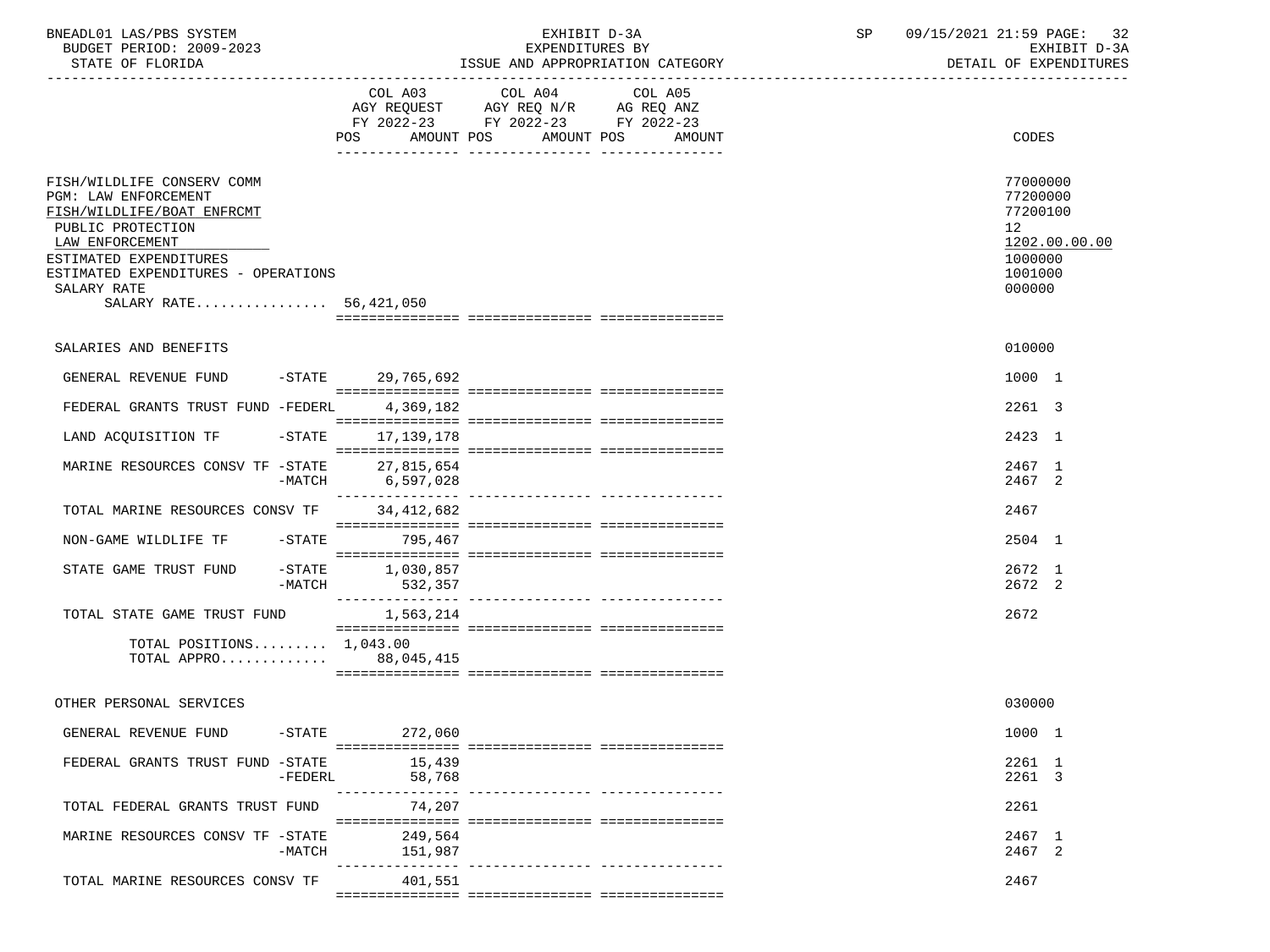| BNEADL01 LAS/PBS SYSTEM |                  |                          | EXHIBIT D-3A                     |
|-------------------------|------------------|--------------------------|----------------------------------|
|                         |                  | BUDGET PERIOD: 2009-2023 | EXPENDITURES BY                  |
|                         | STATE OF FLORIDA |                          | ISSUE AND APPROPRIATION CATEGORY |

BUDGET PERIOD: 2009-2023 EXPENDITURES BY EXHIBIT D-3A

|                                                                                                                                                                                                                                               |                       |                              | COL A03 COL A04 COL A05<br>AGY REQUEST AGY REQ N/R AG REQ ANZ<br>FY 2022-23 FY 2022-23 FY 2022-23 |                                   |                                                                                                                          |
|-----------------------------------------------------------------------------------------------------------------------------------------------------------------------------------------------------------------------------------------------|-----------------------|------------------------------|---------------------------------------------------------------------------------------------------|-----------------------------------|--------------------------------------------------------------------------------------------------------------------------|
|                                                                                                                                                                                                                                               |                       | POS<br>AMOUNT POS            | AMOUNT POS                                                                                        | AMOUNT                            | CODES                                                                                                                    |
|                                                                                                                                                                                                                                               |                       |                              |                                                                                                   |                                   |                                                                                                                          |
| FISH/WILDLIFE CONSERV COMM<br>PGM: LAW ENFORCEMENT<br>FISH/WILDLIFE/BOAT ENFRCMT<br>PUBLIC PROTECTION<br>LAW ENFORCEMENT<br>ESTIMATED EXPENDITURES<br>ESTIMATED EXPENDITURES - OPERATIONS<br>OTHER PERSONAL SERVICES<br>STATE GAME TRUST FUND | -STATE<br>$-MATCH$    | 207,242<br>9,806             |                                                                                                   |                                   | 77000000<br>77200000<br>77200100<br>12 <sup>°</sup><br>1202.00.00.00<br>1000000<br>1001000<br>030000<br>2672 1<br>2672 2 |
| TOTAL STATE GAME TRUST FUND                                                                                                                                                                                                                   |                       | ---------------<br>217,048   |                                                                                                   |                                   | 2672                                                                                                                     |
|                                                                                                                                                                                                                                               |                       |                              |                                                                                                   |                                   |                                                                                                                          |
| TOTAL APPRO                                                                                                                                                                                                                                   |                       | 964,866                      |                                                                                                   |                                   |                                                                                                                          |
|                                                                                                                                                                                                                                               |                       |                              |                                                                                                   |                                   |                                                                                                                          |
| <b>EXPENSES</b>                                                                                                                                                                                                                               |                       |                              |                                                                                                   |                                   | 040000                                                                                                                   |
| GENERAL REVENUE FUND                                                                                                                                                                                                                          |                       | $-STATE$ 1,920,004           |                                                                                                   |                                   | 1000 1                                                                                                                   |
| FEDERAL GRANTS TRUST FUND -FEDERL                                                                                                                                                                                                             |                       | 6,083,693                    |                                                                                                   |                                   | 2261 3                                                                                                                   |
| LAND ACQUISITION TF                                                                                                                                                                                                                           | $-$ STATE             | 422,585                      |                                                                                                   |                                   | 2423 1                                                                                                                   |
| MARINE RESOURCES CONSV TF -STATE                                                                                                                                                                                                              |                       | 1,198,917                    |                                                                                                   |                                   | 2467 1                                                                                                                   |
|                                                                                                                                                                                                                                               | -MATCH                | 1,779,763<br>--------------- |                                                                                                   |                                   | 2467 2                                                                                                                   |
| TOTAL MARINE RESOURCES CONSV TF                                                                                                                                                                                                               |                       | 2,978,680                    |                                                                                                   |                                   | 2467                                                                                                                     |
| STATE GAME TRUST FUND                                                                                                                                                                                                                         | $-$ STATE<br>$-MATCH$ | 1,640,912                    |                                                                                                   |                                   | 2672 1<br>2672 2                                                                                                         |
|                                                                                                                                                                                                                                               |                       | 111,620                      |                                                                                                   |                                   |                                                                                                                          |
| TOTAL STATE GAME TRUST FUND                                                                                                                                                                                                                   |                       | 1,752,532                    |                                                                                                   |                                   | 2672                                                                                                                     |
| TOTAL APPRO                                                                                                                                                                                                                                   |                       | 13,157,494                   |                                                                                                   |                                   |                                                                                                                          |
| OPERATING CAPITAL OUTLAY                                                                                                                                                                                                                      |                       |                              |                                                                                                   |                                   | 060000                                                                                                                   |
| GENERAL REVENUE FUND                                                                                                                                                                                                                          | $-$ STATE             | 15,584                       |                                                                                                   |                                   | 1000 1                                                                                                                   |
| LAND ACQUISITION TF                                                                                                                                                                                                                           | $-$ STATE             | 62,500                       |                                                                                                   |                                   | 2423 1                                                                                                                   |
| MARINE RESOURCES CONSV TF -STATE                                                                                                                                                                                                              |                       | 41,891                       |                                                                                                   |                                   | 2467 1                                                                                                                   |
|                                                                                                                                                                                                                                               | $-MATCH$              | 100,000                      |                                                                                                   | ---------------- ---------------- | 2467 2                                                                                                                   |
| TOTAL MARINE RESOURCES CONSV TF                                                                                                                                                                                                               |                       | 141,891                      |                                                                                                   |                                   | 2467                                                                                                                     |
| STATE GAME TRUST FUND                                                                                                                                                                                                                         | $-$ STATE             | 74,257                       |                                                                                                   |                                   | 2672 1                                                                                                                   |
|                                                                                                                                                                                                                                               |                       |                              |                                                                                                   |                                   |                                                                                                                          |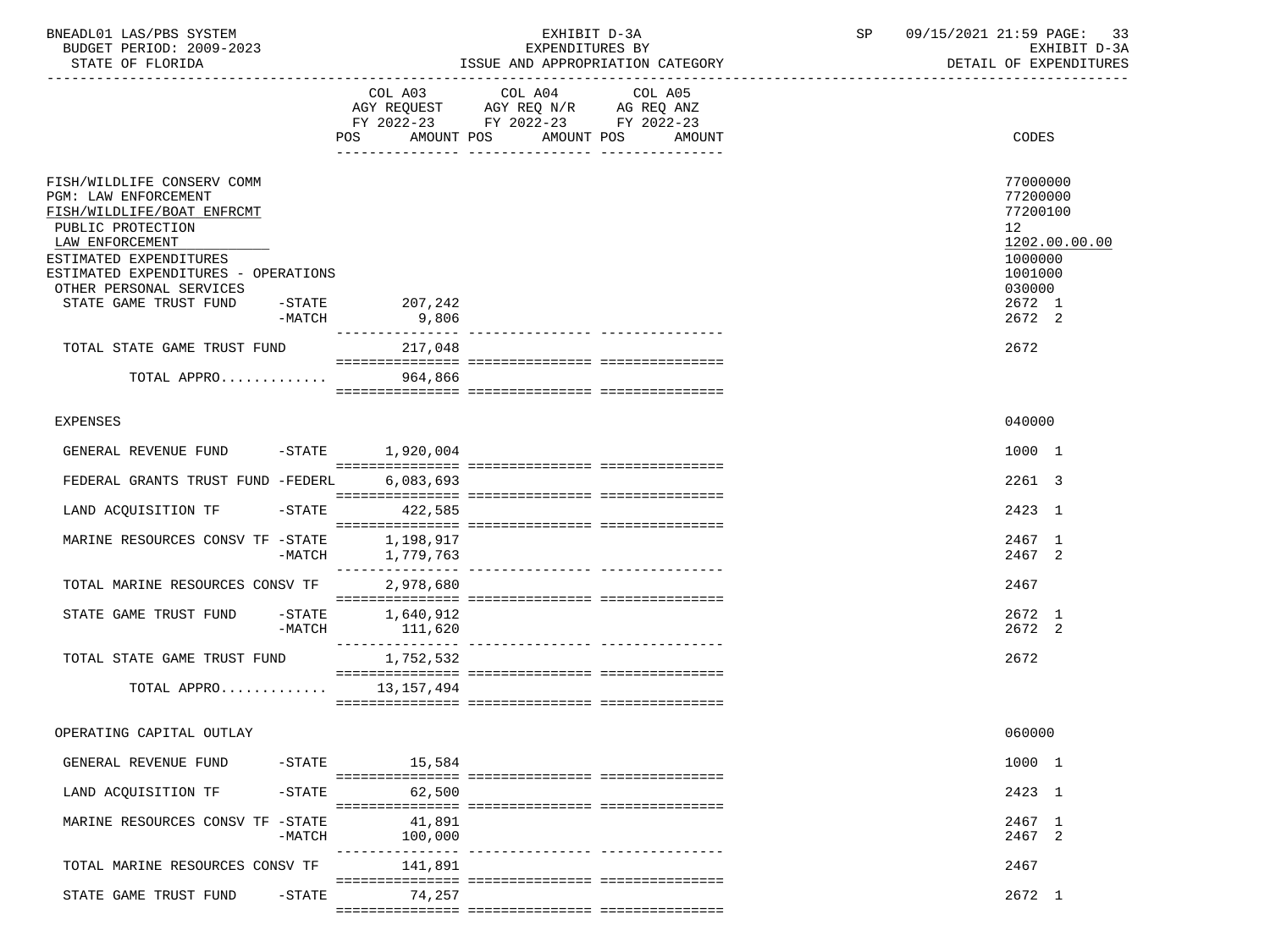| BNEADL01 LAS/PBS SYSTEM<br>BUDGET PERIOD: 2009-2023<br>STATE OF FLORIDA                                                                                                                                                                        |                  | EXHIBIT D-3A<br>EXPENDITURES BY<br>ISSUE AND APPROPRIATION CATEGORY                                                                         | SP | 09/15/2021 21:59 PAGE:<br>-34<br>EXHIBIT D-3A<br>DETAIL OF EXPENDITURES                              |
|------------------------------------------------------------------------------------------------------------------------------------------------------------------------------------------------------------------------------------------------|------------------|---------------------------------------------------------------------------------------------------------------------------------------------|----|------------------------------------------------------------------------------------------------------|
|                                                                                                                                                                                                                                                |                  | COL A03 COL A04<br>COL A05<br>AGY REQUEST AGY REQ N/R AG REQ ANZ<br>FY 2022-23 FY 2022-23 FY 2022-23<br>POS AMOUNT POS AMOUNT POS<br>AMOUNT |    | CODES                                                                                                |
| FISH/WILDLIFE CONSERV COMM<br>PGM: LAW ENFORCEMENT<br>FISH/WILDLIFE/BOAT ENFRCMT<br>PUBLIC PROTECTION<br>LAW ENFORCEMENT<br>ESTIMATED EXPENDITURES<br>ESTIMATED EXPENDITURES - OPERATIONS<br>OPERATING CAPITAL OUTLAY<br>TOTAL APPRO $294,232$ |                  |                                                                                                                                             |    | 77000000<br>77200000<br>77200100<br>12 <sup>°</sup><br>1202.00.00.00<br>1000000<br>1001000<br>060000 |
| SPECIAL CATEGORIES<br>ACQ & REPLACE PATROL VEH                                                                                                                                                                                                 |                  |                                                                                                                                             |    | 100000<br>100014                                                                                     |
| GENERAL REVENUE FUND -STATE<br>STATE GAME TRUST FUND -STATE 1,400,000                                                                                                                                                                          | 2,100,000        |                                                                                                                                             |    | 1000 1<br>2672 1                                                                                     |
| TOTAL APPRO                                                                                                                                                                                                                                    | 3,500,000        |                                                                                                                                             |    |                                                                                                      |
| ACQ & REPL BOAT/MOT/TRAIL                                                                                                                                                                                                                      |                  |                                                                                                                                             |    | 100052                                                                                               |
| GENERAL REVENUE FUND -STATE 890,000<br>STATE GAME TRUST FUND -STATE 900,000                                                                                                                                                                    |                  |                                                                                                                                             |    | 1000 1<br>2672 1                                                                                     |
| TOTAL APPRO $1,790,000$                                                                                                                                                                                                                        |                  |                                                                                                                                             |    |                                                                                                      |
| ENHANCED WILDLIFE MGMT                                                                                                                                                                                                                         |                  |                                                                                                                                             |    | 100228                                                                                               |
| LAND ACQUISITION TF -STATE 272,166                                                                                                                                                                                                             |                  |                                                                                                                                             |    | 2423 1                                                                                               |
| 800 MHZ EQUIP/MAINTENANCE                                                                                                                                                                                                                      |                  |                                                                                                                                             |    | 100261                                                                                               |
| MARINE RESOURCES CONSV TF -STATE<br>-MATCH                                                                                                                                                                                                     | 20,760<br>24,000 | --------------- -----------------                                                                                                           |    | 2467 1<br>2467 2                                                                                     |
| TOTAL MARINE RESOURCES CONSV TF                                                                                                                                                                                                                | 44,760           |                                                                                                                                             |    | 2467                                                                                                 |
| TOTAL APPRO                                                                                                                                                                                                                                    | 44,760           |                                                                                                                                             |    |                                                                                                      |
| NUISANCE WILDLIFE CONTROL                                                                                                                                                                                                                      |                  |                                                                                                                                             |    | 100406                                                                                               |
| LAND ACQUISITION TF<br>$-$ STATE                                                                                                                                                                                                               | 150,000          |                                                                                                                                             |    | 2423 1                                                                                               |

 $=$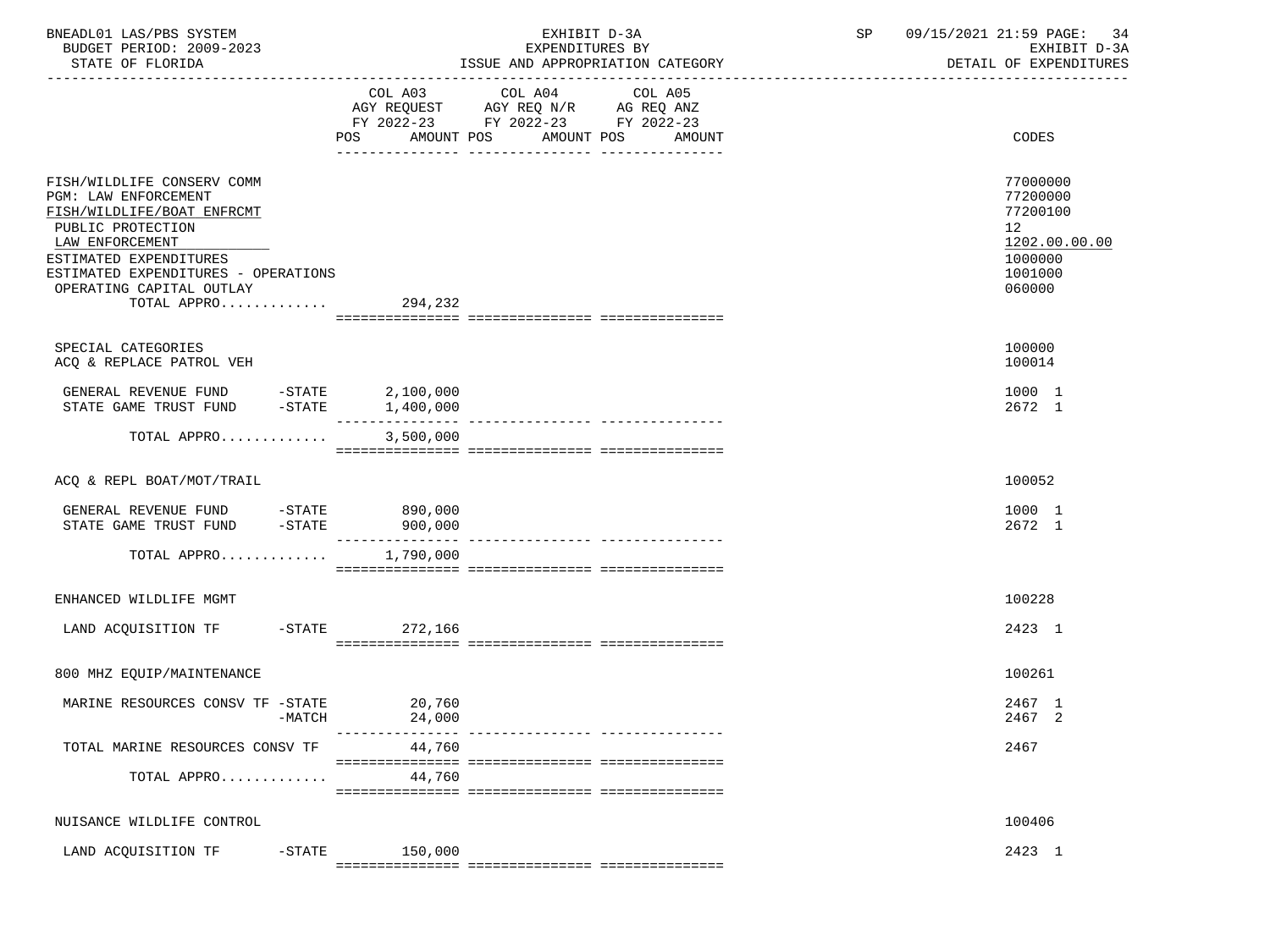| BNEADL01 LAS/PBS SYSTEM |                  |                          |  | EXHIBIT D-3A                     |  |
|-------------------------|------------------|--------------------------|--|----------------------------------|--|
|                         |                  | BUDGET PERIOD: 2009-2023 |  | EXPENDITURES BY                  |  |
|                         | STATE OF FLORIDA |                          |  | ISSUE AND APPROPRIATION CATEGORY |  |

BUDGET PERIOD: 2009-2023 EXPENDITURES BY EXHIBIT D-3A

|                                                                                                                                                                                                                                        |          | COL A03<br>POS        | COL A04<br>AGY REQUEST AGY REQ N/R AG REQ ANZ<br>FY 2022-23 FY 2022-23 FY 2022-23<br>AMOUNT POS<br>AMOUNT POS | COL A05<br>AMOUNT |    | <b>CODES</b>                                                                                |
|----------------------------------------------------------------------------------------------------------------------------------------------------------------------------------------------------------------------------------------|----------|-----------------------|---------------------------------------------------------------------------------------------------------------|-------------------|----|---------------------------------------------------------------------------------------------|
| FISH/WILDLIFE CONSERV COMM<br>PGM: LAW ENFORCEMENT<br>FISH/WILDLIFE/BOAT ENFRCMT<br>PUBLIC PROTECTION<br>LAW ENFORCEMENT<br>ESTIMATED EXPENDITURES<br>ESTIMATED EXPENDITURES - OPERATIONS<br>SPECIAL CATEGORIES<br>CONTRACTED SERVICES |          |                       |                                                                                                               |                   | 12 | 77000000<br>77200000<br>77200100<br>1202.00.00.00<br>1000000<br>1001000<br>100000<br>100777 |
| GENERAL REVENUE FUND                                                                                                                                                                                                                   |          | $-$ STATE $1,360,204$ |                                                                                                               |                   |    | 1000 1                                                                                      |
| LAND ACQUISITION TF                                                                                                                                                                                                                    |          | $-STATE$ 1,500        |                                                                                                               |                   |    | 2423 1                                                                                      |
| MARINE RESOURCES CONSV TF -STATE                                                                                                                                                                                                       | $-MATCH$ | 314,663<br>564,000    |                                                                                                               |                   |    | 2467 1<br>2467 2                                                                            |
| TOTAL MARINE RESOURCES CONSV TF                                                                                                                                                                                                        |          | 878,663               |                                                                                                               |                   |    | 2467                                                                                        |
| TOTAL APPRO                                                                                                                                                                                                                            |          | 2,240,367             |                                                                                                               |                   |    |                                                                                             |
| BOAT RAMP                                                                                                                                                                                                                              |          |                       |                                                                                                               |                   |    | 102228                                                                                      |
| FEDERAL GRANTS TRUST FUND -FEDERL 359,466<br>MARINE RESOURCES CONSV TF -MATCH<br>STATE GAME TRUST FUND -MATCH                                                                                                                          |          | 67,048<br>143,750     |                                                                                                               |                   |    | 2261 3<br>2467 2<br>2672 2                                                                  |
| TOTAL APPRO                                                                                                                                                                                                                            |          | 570,264               |                                                                                                               |                   |    |                                                                                             |
| OVERTIME                                                                                                                                                                                                                               |          |                       |                                                                                                               |                   |    | 102331                                                                                      |
| GENERAL REVENUE FUND -STATE 1,118,383                                                                                                                                                                                                  |          |                       |                                                                                                               |                   |    | 1000 1                                                                                      |
| MARINE RESOURCES CONSV TF -STATE                                                                                                                                                                                                       | $-MATCH$ | 657,710<br>1,167,208  |                                                                                                               |                   |    | 2467 1<br>2467 2                                                                            |
| TOTAL MARINE RESOURCES CONSV TF                                                                                                                                                                                                        |          | 1,824,918             |                                                                                                               |                   |    | 2467                                                                                        |
| STATE GAME TRUST FUND                                                                                                                                                                                                                  |          | $-$ STATE 41,804      |                                                                                                               |                   |    | 2672 1                                                                                      |
| TOTAL APPRO                                                                                                                                                                                                                            |          | 2,985,105             |                                                                                                               |                   |    |                                                                                             |
|                                                                                                                                                                                                                                        |          |                       |                                                                                                               |                   |    |                                                                                             |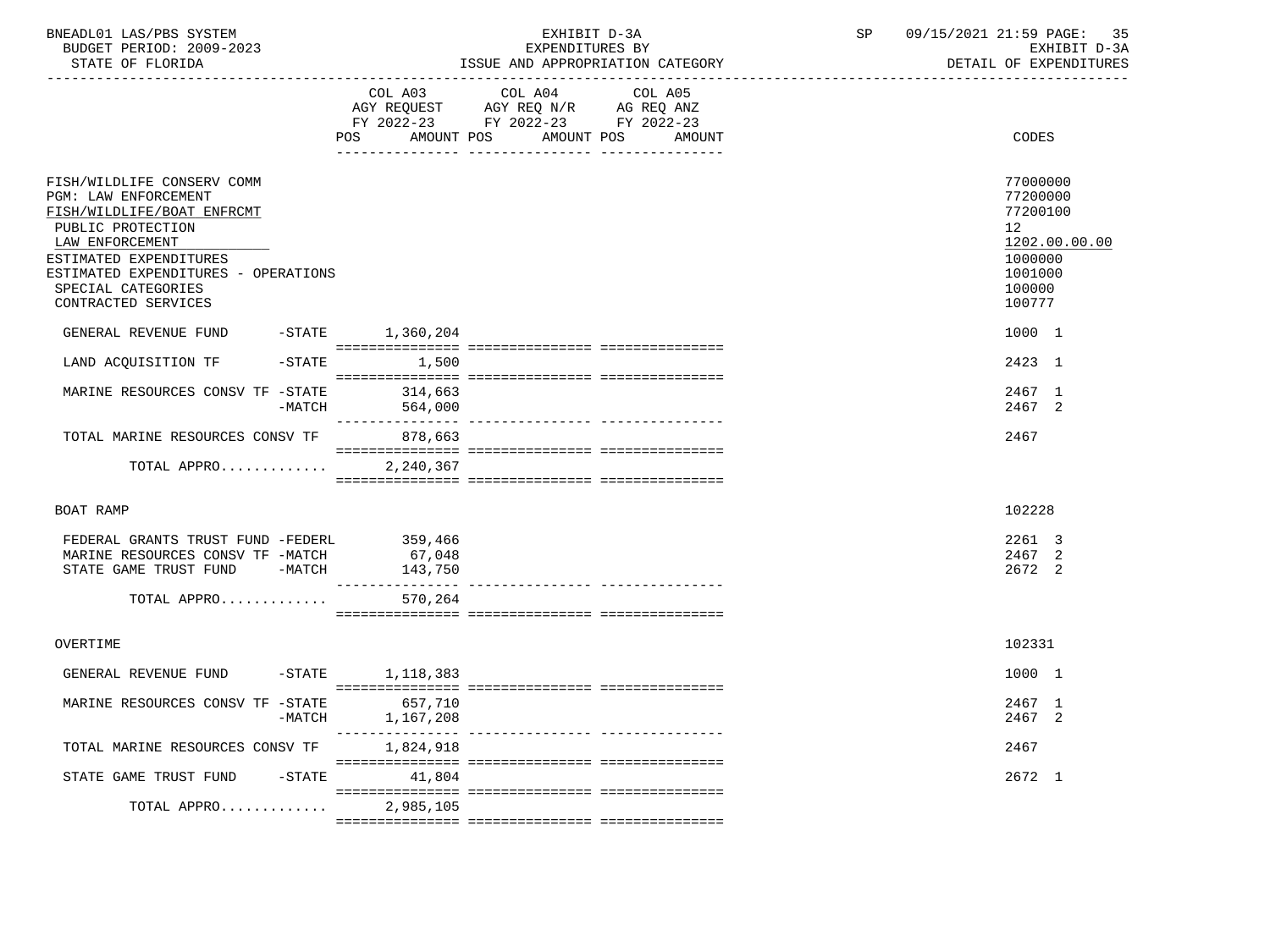| BNEADL01<br>LAS/PBS SYSTEM     |                                                    | SD | 21:59<br>36<br>$\mathtt{PAGE}$ :<br>$215/2021$ $\ldots$<br>09. |
|--------------------------------|----------------------------------------------------|----|----------------------------------------------------------------|
| 2009-2023<br>PERIOD:<br>BUDGET | RV<br>EXPENDITURES                                 |    | $\sqrt{2}$<br><b>TDTM</b><br>EXH.<br>$11 - 31$<br>.            |
| גתדת היה הם החגחם              | MOODDIADIONI OLUMPOOLI<br>T O OTTE<br><b>7.3TD</b> |    | $\cap$ ה היוחד היוחדות הא<br>יד גההה                           |

STATE OF FLORIDA **ISSUE AND APPROPRIATION CATEGORY ISSUE AND APPROPRIATION** CATEGORY

|                                                                                                                                                                                                                                              |                       | COL A03            | COL A04<br>AGY REQUEST AGY REQ N/R AG REQ ANZ                | COL A05 |                 |                                                                                             |
|----------------------------------------------------------------------------------------------------------------------------------------------------------------------------------------------------------------------------------------------|-----------------------|--------------------|--------------------------------------------------------------|---------|-----------------|---------------------------------------------------------------------------------------------|
|                                                                                                                                                                                                                                              |                       | POS                | FY 2022-23 FY 2022-23 FY 2022-23<br>AMOUNT POS<br>AMOUNT POS | AMOUNT  |                 | CODES                                                                                       |
|                                                                                                                                                                                                                                              |                       |                    |                                                              |         |                 |                                                                                             |
| FISH/WILDLIFE CONSERV COMM<br>PGM: LAW ENFORCEMENT<br>FISH/WILDLIFE/BOAT ENFRCMT<br>PUBLIC PROTECTION<br>LAW ENFORCEMENT<br>ESTIMATED EXPENDITURES<br>ESTIMATED EXPENDITURES - OPERATIONS<br>SPECIAL CATEGORIES<br>RISK MANAGEMENT INSURANCE |                       |                    |                                                              |         | 12 <sup>°</sup> | 77000000<br>77200000<br>77200100<br>1202.00.00.00<br>1000000<br>1001000<br>100000<br>103241 |
| GENERAL REVENUE FUND                                                                                                                                                                                                                         |                       | -STATE 294,701     |                                                              |         |                 | 1000 1                                                                                      |
| FEDERAL GRANTS TRUST FUND -STATE                                                                                                                                                                                                             | $-FEDERL$             | 76,752<br>31,146   |                                                              |         |                 | 2261 1<br>2261 3                                                                            |
| TOTAL FEDERAL GRANTS TRUST FUND                                                                                                                                                                                                              |                       | 107,898            |                                                              |         | 2261            |                                                                                             |
| MARINE RESOURCES CONSV TF -STATE                                                                                                                                                                                                             |                       | 1,070,153          |                                                              |         |                 | 2467 1                                                                                      |
| STATE GAME TRUST FUND                                                                                                                                                                                                                        | $-$ STATE             | 1,397,635          |                                                              |         |                 | 2672 1                                                                                      |
| TOTAL APPRO                                                                                                                                                                                                                                  |                       | 2,870,387          |                                                              |         |                 |                                                                                             |
| SALARY INCENTIVE PAYMENTS                                                                                                                                                                                                                    |                       |                    |                                                              |         |                 | 103290                                                                                      |
| GENERAL REVENUE FUND                                                                                                                                                                                                                         |                       | -STATE 168,719     |                                                              |         |                 | 1000 1                                                                                      |
| FEDERAL GRANTS TRUST FUND -FEDERL                                                                                                                                                                                                            |                       | 14.926             |                                                              |         |                 | 2261 3                                                                                      |
| LAND ACQUISITION TF                                                                                                                                                                                                                          | $-$ STATE             | 20,160             |                                                              |         |                 | 2423 1                                                                                      |
| MARINE RESOURCES CONSV TF -STATE                                                                                                                                                                                                             | $-MATCH$              | 123,298<br>300,000 |                                                              |         |                 | 2467 1<br>2467 2                                                                            |
| TOTAL MARINE RESOURCES CONSV TF                                                                                                                                                                                                              |                       | 423,298            |                                                              |         | 2467            |                                                                                             |
| STATE GAME TRUST FUND                                                                                                                                                                                                                        | $-$ STATE<br>$-MATCH$ | 224,562<br>30,000  |                                                              |         |                 | 2672 1<br>2672 2                                                                            |
| TOTAL STATE GAME TRUST FUND                                                                                                                                                                                                                  |                       | 254,562            |                                                              |         | 2672            |                                                                                             |
| TOTAL APPRO                                                                                                                                                                                                                                  |                       | 881,665            |                                                              |         |                 |                                                                                             |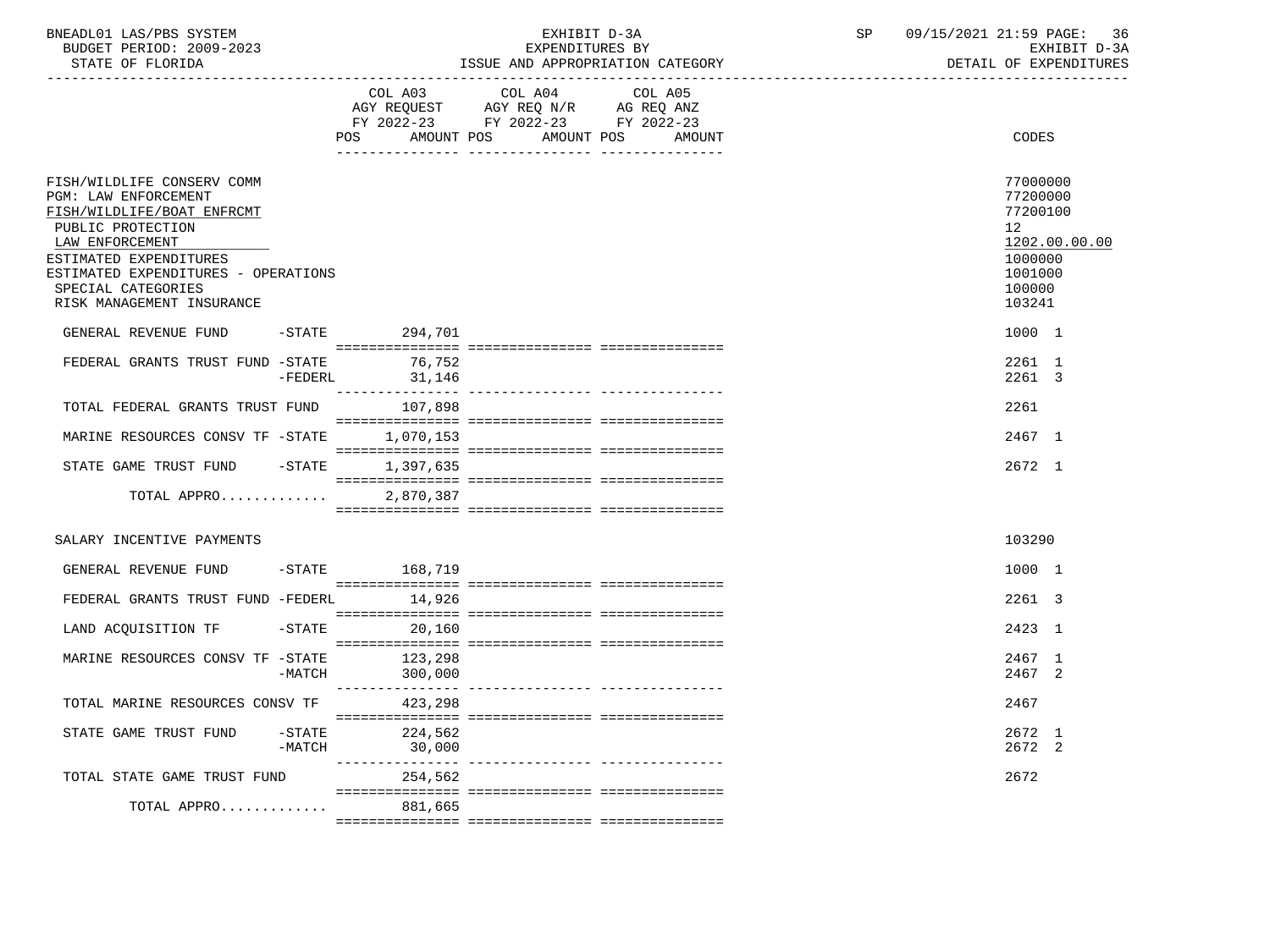| BNEADL01 LAS/PBS SYSTEM<br>BUDGET PERIOD: 2009-2023<br>STATE OF FLORIDA                                                                                                                                                                       |                                                                            | EXHIBIT D-3A<br>EXPENDITURES BY<br>ISSUE AND APPROPRIATION CATEGORY                                                                     | 09/15/2021 21:59 PAGE: 37<br>SP<br>EXHIBIT D-3A<br>DETAIL OF EXPENDITURES                         |
|-----------------------------------------------------------------------------------------------------------------------------------------------------------------------------------------------------------------------------------------------|----------------------------------------------------------------------------|-----------------------------------------------------------------------------------------------------------------------------------------|---------------------------------------------------------------------------------------------------|
|                                                                                                                                                                                                                                               | POS                                                                        | COL A03 COL A04 COL A05<br>AGY REQUEST AGY REQ N/R AG REQ ANZ<br>FY 2022-23 FY 2022-23 FY 2022-23<br>AMOUNT POS<br>AMOUNT POS<br>AMOUNT | CODES                                                                                             |
| FISH/WILDLIFE CONSERV COMM<br>PGM: LAW ENFORCEMENT<br>FISH/WILDLIFE/BOAT ENFRCMT<br>PUBLIC PROTECTION<br>LAW ENFORCEMENT<br>ESTIMATED EXPENDITURES<br>ESTIMATED EXPENDITURES - OPERATIONS<br>SPECIAL CATEGORIES<br>BOATING/WATERWAYS ACTIVITY |                                                                            |                                                                                                                                         | 77000000<br>77200000<br>77200100<br>12<br>1202.00.00.00<br>1000000<br>1001000<br>100000<br>104080 |
| MARINE RESOURCES CONSV TF -STATE 1,126,025<br>-MATCH                                                                                                                                                                                          | 500,000                                                                    |                                                                                                                                         | 2467 1<br>2467 2                                                                                  |
| TOTAL MARINE RESOURCES CONSV TF 1,626,025                                                                                                                                                                                                     |                                                                            |                                                                                                                                         | 2467                                                                                              |
| TOTAL APPRO                                                                                                                                                                                                                                   | 1,626,025                                                                  |                                                                                                                                         |                                                                                                   |
| AIRCRAFT MAINT/REPAIR                                                                                                                                                                                                                         |                                                                            |                                                                                                                                         | 104512                                                                                            |
| GENERAL REVENUE FUND                                                                                                                                                                                                                          | -STATE 257,162                                                             |                                                                                                                                         | 1000 1                                                                                            |
| FINAL NRDR-DWH OIL SPILL                                                                                                                                                                                                                      |                                                                            |                                                                                                                                         | 105030                                                                                            |
| GRANTS AND DONATIONS TF -STATE 125,000                                                                                                                                                                                                        |                                                                            |                                                                                                                                         | 2339 1                                                                                            |
| COVID-19 - ST OPS                                                                                                                                                                                                                             |                                                                            |                                                                                                                                         | 105153                                                                                            |
| FEDERAL GRANTS TRUST FUND -RECPNT                                                                                                                                                                                                             | 2,162,260                                                                  |                                                                                                                                         | 2261 9                                                                                            |
| TR/DMS/HR SVCS/STW CONTRCT                                                                                                                                                                                                                    |                                                                            |                                                                                                                                         | 107040                                                                                            |
| GENERAL REVENUE FUND<br>FEDERAL GRANTS TRUST FUND -FEDERL<br>LAND ACQUISITION TF<br>$-\mathtt{STATE}$<br>MARINE RESOURCES CONSV TF -STATE<br>STATE GAME TRUST FUND<br>-STATE                                                                  | $-STATE$ 60,388<br>7,836<br>11,675<br>249,828<br>45,742<br>--------------- |                                                                                                                                         | 1000 1<br>2261 3<br>2423 1<br>2467 1<br>2672 1                                                    |
| TOTAL APPRO                                                                                                                                                                                                                                   | 375,469                                                                    |                                                                                                                                         |                                                                                                   |
| CONTRACT & GRANT REIMB ACT                                                                                                                                                                                                                    |                                                                            |                                                                                                                                         | 109940                                                                                            |
| FEDERAL GRANTS TRUST FUND -FEDERL 7,510,830<br>MARINE RESOURCES CONSV TF -STATE<br>STATE GAME TRUST FUND<br>-STATE                                                                                                                            | 136,450<br>908,989                                                         |                                                                                                                                         | 2261 3<br>2467 1<br>2672 1                                                                        |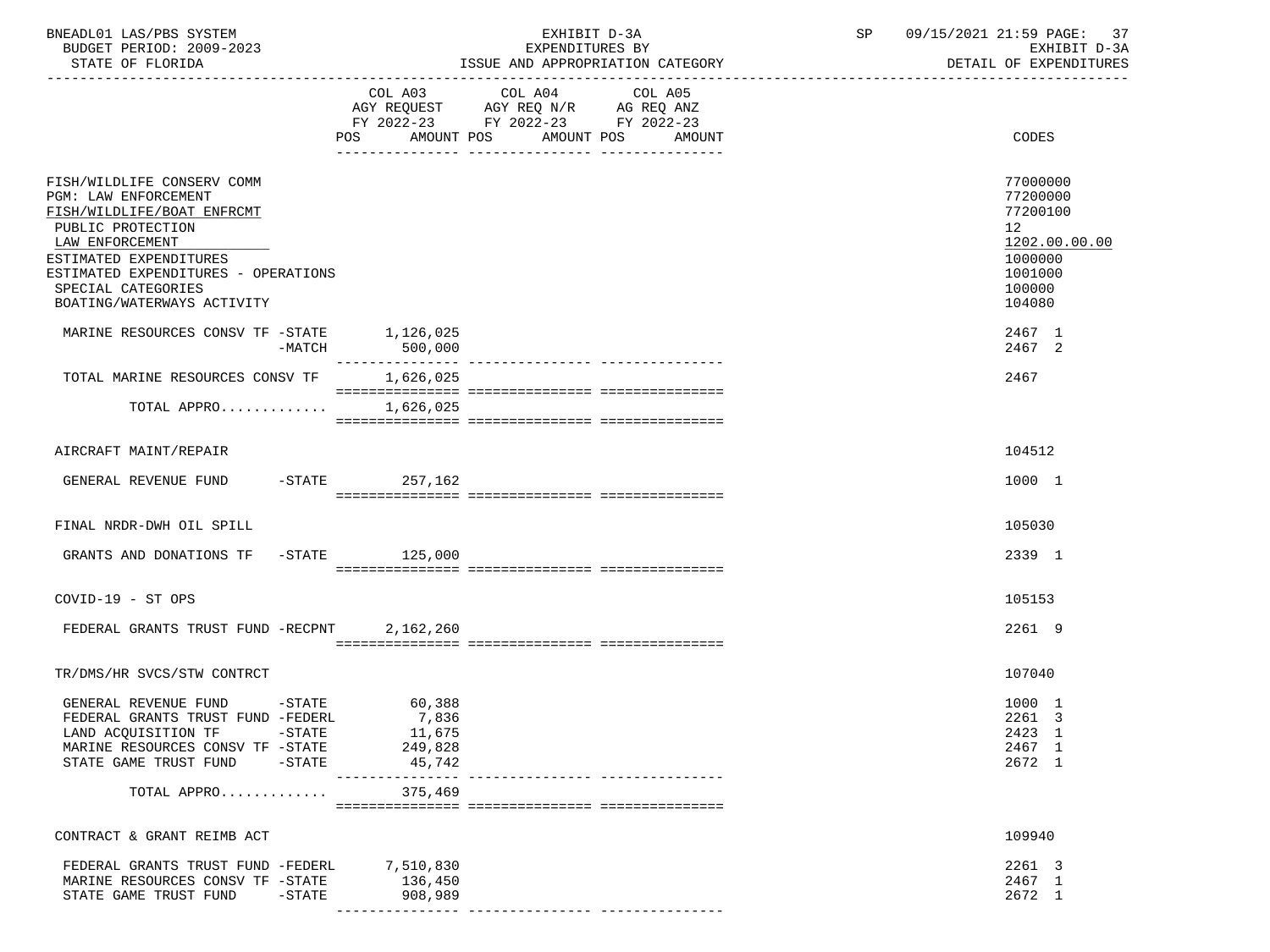| BNEADL01 LAS/PBS SYSTEM<br>BUDGET PERIOD: 2009-2023<br>STATE OF FLORIDA                                                                                                                                                                                                       |         | EXHIBIT D-3A<br>EXPENDITURES BY<br>ISSUE AND APPROPRIATION CATEGORY                                                        | SP 09/15/2021 21:59 PAGE: 38<br>EXHIBIT D-3A<br>DETAIL OF EXPENDITURES |                                                                                                   |
|-------------------------------------------------------------------------------------------------------------------------------------------------------------------------------------------------------------------------------------------------------------------------------|---------|----------------------------------------------------------------------------------------------------------------------------|------------------------------------------------------------------------|---------------------------------------------------------------------------------------------------|
|                                                                                                                                                                                                                                                                               | POS DO  | COL A03 COL A04 COL A05<br>AGY REQUEST AGY REQ N/R AG REQ ANZ<br>FY 2022-23 FY 2022-23 FY 2022-23<br>AMOUNT POS AMOUNT POS | AMOUNT                                                                 | CODES                                                                                             |
| FISH/WILDLIFE CONSERV COMM<br><b>PGM: LAW ENFORCEMENT</b><br>FISH/WILDLIFE/BOAT ENFRCMT<br>PUBLIC PROTECTION<br>LAW ENFORCEMENT<br>ESTIMATED EXPENDITURES<br>ESTIMATED EXPENDITURES - OPERATIONS<br>SPECIAL CATEGORIES<br>CONTRACT & GRANT REIMB ACT<br>TOTAL APPRO 8,556,269 |         |                                                                                                                            |                                                                        | 77000000<br>77200000<br>77200100<br>12<br>1202.00.00.00<br>1000000<br>1001000<br>100000<br>109940 |
| BOATING SAFETY EDUC PROG                                                                                                                                                                                                                                                      |         |                                                                                                                            |                                                                        | 109951                                                                                            |
| MARINE RESOURCES CONSV TF -STATE 75,000<br>-MATCH                                                                                                                                                                                                                             | 550,650 |                                                                                                                            |                                                                        | 2467 1<br>2467 2                                                                                  |
| TOTAL MARINE RESOURCES CONSV TF                                                                                                                                                                                                                                               | 625,650 |                                                                                                                            |                                                                        | 2467                                                                                              |
| TOTAL APPRO $\ldots \ldots \ldots$                                                                                                                                                                                                                                            |         |                                                                                                                            |                                                                        |                                                                                                   |
| TOTAL: ESTIMATED EXPENDITURES - OPERATIONS<br>TOTAL POSITIONS $1,043.00$<br>TOTAL ISSUE 131,494,556<br>TOTAL SALARY RATE 56,421,050                                                                                                                                           |         |                                                                                                                            |                                                                        | 1001000                                                                                           |
| AGENCY ISSUE NARRATIVE:<br>2022-2023 BUDGET YEAR NARRATIVE:                                                                                                                                                                                                                   |         |                                                                                                                            | IT COMPONENT? NO                                                       |                                                                                                   |

Special Category: Enhanced Wildlife Management (100228)

 The funds in this special category are used to cover expenditures strictly for enhanced wildlife management activities (CARL and Non-CARL) which include OPS, Expense, OCO, Acquisition and Replacement of Patrol Vehicles, Acquisition and Replacement of Boats, Motors and Trailers, Contracted Services, and Law Enforcement Overtime. Purchases from this special category may include patrol vehicles, ATV's, swamp buggies, boats, motors, and trailers.

Special Category: Hurricane Irma Marine Fisheries Disaster Recovery (101080)

 The funds in this special category are used to cover expenditures strictly for the NOAA Hurricane Irma Marine Fisheries Disaster Recovery grant for which 100% reimbursement will be received. Expenditures may include OPS, Expense, OCO, Acquisition and Replacement of Boats, Motors and Trailers, and Contracted Services. Purchases from this special category may include ATV's swamp buggies, heavy equipment (such as tractors, backhoes, dump truck, etc.) boats, motors, and trailers, and may support other costs identified in the grant's outline of activities.

Special Categories: Boat Ramp Maintenance (102228)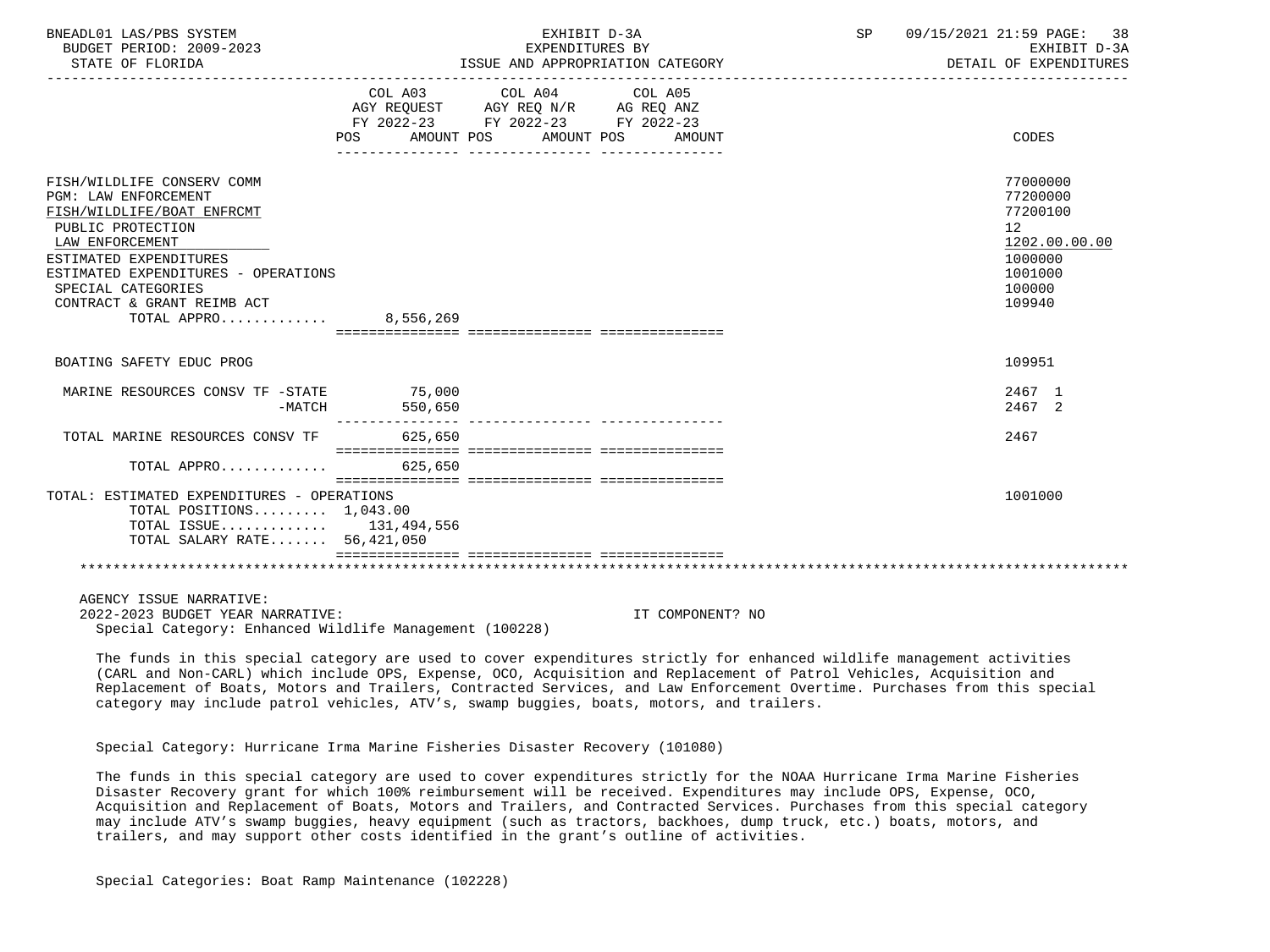| BNEADL01 LAS/PBS SYSTEM             | EXHIBIT D-3A                                                                                                                    | <b>SP</b>            | 09/15/2021 21:59 PAGE: 39 |
|-------------------------------------|---------------------------------------------------------------------------------------------------------------------------------|----------------------|---------------------------|
| BUDGET PERIOD: 2009-2023            | EXPENDITURES BY                                                                                                                 |                      | EXHIBIT D-3A              |
| STATE OF FLORIDA                    | ISSUE AND APPROPRIATION CATEGORY                                                                                                |                      | DETAIL OF EXPENDITURES    |
|                                     | COL A03 COL A04 COL A05<br>AGY REOUEST<br>AGY REO N/R<br>AG REO ANZ<br>FY 2022-23 FY 2022-23<br>AMOUNT POS<br>AMOUNT POS<br>POS | FY 2022-23<br>AMOUNT | CODES                     |
| FISH/WILDLIFE CONSERV COMM          |                                                                                                                                 |                      | 77000000                  |
| PGM: LAW ENFORCEMENT                |                                                                                                                                 |                      | 77200000                  |
| FISH/WILDLIFE/BOAT ENFRCMT          |                                                                                                                                 |                      | 77200100                  |
| PUBLIC PROTECTION                   |                                                                                                                                 |                      | 12                        |
| LAW ENFORCEMENT                     |                                                                                                                                 |                      | 1202.00.00.00             |
| ESTIMATED EXPENDITURES              |                                                                                                                                 |                      | 1000000                   |
| ESTIMATED EXPENDITURES - OPERATIONS |                                                                                                                                 |                      | 1001000                   |

 The funds in this special category are used to cover expenditures strictly for the construction and maintenance of boat ramps and other boating related facilities, as well as the support and coordination for the Florida Boating Improvement Program and Boating Infrastructure Grant Program. The expenditures may include OPS, Expense, OCO, Acquisition and Replacement of Vehicles, Acquisition and Replacement of Boats, Motors and Trailers, and Contracted Services. Purchases from this special category may include motor vehicles, heavy equipment (such as tractors, backhoes, dump trucks, etc.),boats, motors, and trailers.

# Special Category: Boating and Waterways Activities (104080)

 The funds in this special category are used to cover expenditures for the administration and support of boating and waterway related activities that include Boating Safety, Waterway Management, and Boating Access. These funds are used for the purchase of goods and services that may include OPS, Expense, OCO, Acquisition and Replacement of Patrol Vehicles, Acquisition and Replacement of Boats, Motors and Trailers, and Contracted Services. Purchases from this special category may include heavy equipment, evidence and boat storage facilities as well as vehicles, patrol vehicles, boats, motors, and trailers.

### Special Category: Contract and Grant Reimbursed Activities (109940)

 The funds in this special category are used to cover expenditures strictly for contracts and grants for which 100% reimbursement will be received. Expenditures may include OPS, Expense, OCO, Acquisition and Replacement of Patrol Vehicles, Acquisition and Replacement of Motor Vehicles, Acquisition and Replacement of Boats, Motors and Trailers, Contracted Services, and Law Enforcement Overtime. Purchases from this special category may include heavy equipment, evidence and boat storage facilities, patrol vehicles, vehicles, ATV's, swamp buggies, boats, motors, and trailers.

 Pursuant to section 11.061, Florida Statutes, the following employee positions are designated as being used during a portion of the fiscal year for lobbying: #00254, Director of Law Enforcement, #00259, Deputy Director of Law Enforcement, #73010, Law Enforcement Program Administrator, and #72328, Boating and Waterways Section Leader. \*\*\*\*\*\*\*\*\*\*\*\*\*\*\*\*\*\*\*\*\*\*\*\*\*\*\*\*\*\*\*\*\*\*\*\*\*\*\*\*\*\*\*\*\*\*\*\*\*\*\*\*\*\*\*\*\*\*\*\*\*\*\*\*\*\*\*\*\*\*\*\*\*\*\*\*\*\*\*\*\*\*\*\*\*\*\*\*\*\*\*\*\*\*\*\*\*\*\*\*\*\*\*\*\*\*\*\*\*\*\*\*\*\*\*\*\*\*\*\*\*\*\*\*\*\*\*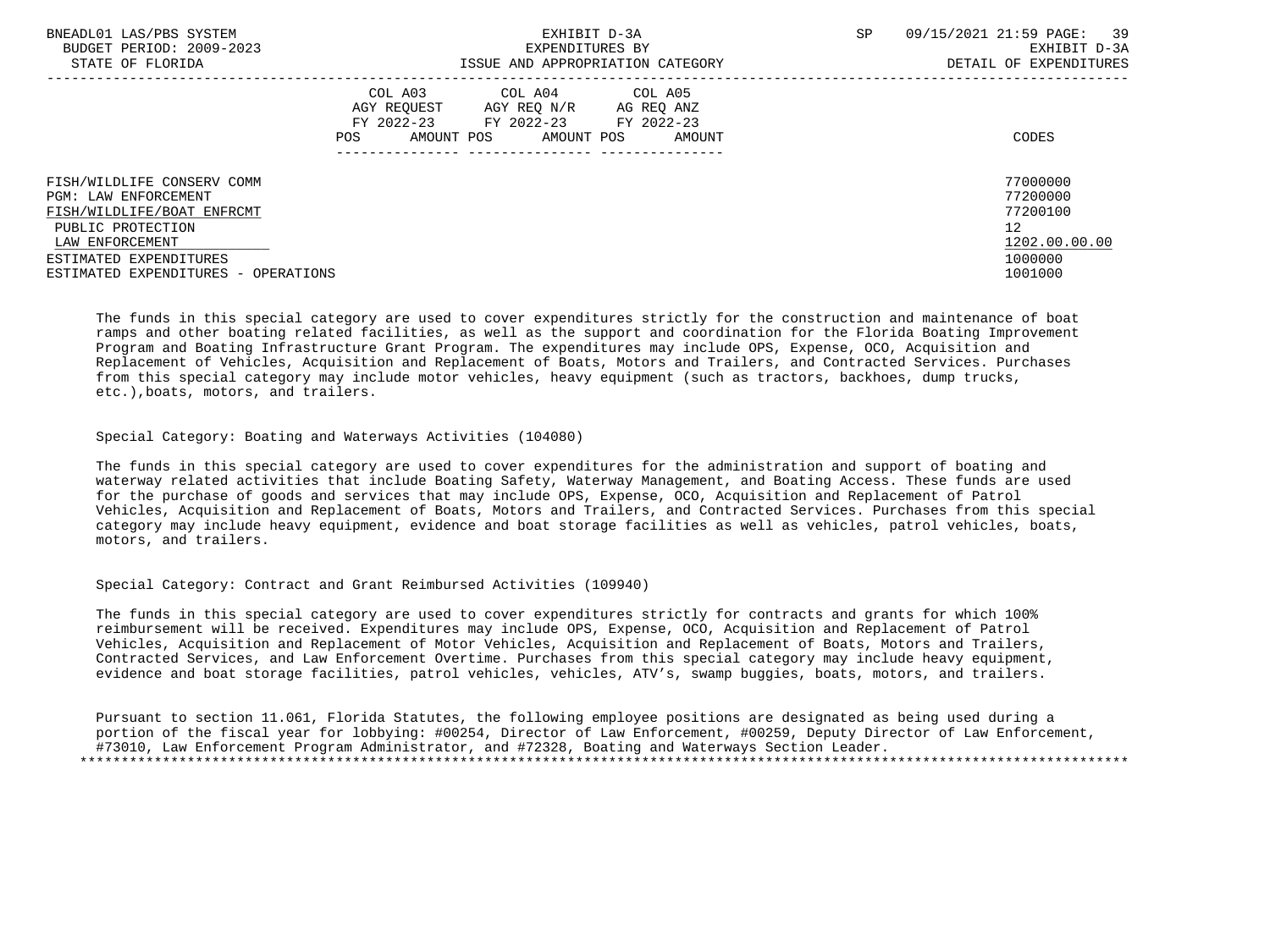| BNEADL01 LAS/PBS SYSTEM<br>BUDGET PERIOD: 2009-2023<br>STATE OF FLORIDA                                                                                                                 |                       | EXHIBIT D-3A<br>EXPENDITURES BY<br>ISSUE AND APPROPRIATION CATEGORY |                                                                                                                               |         |  | 09/15/2021 21:59 PAGE: 40<br>SP |                                                                | EXHIBIT D-3A<br>DETAIL OF EXPENDITURES |
|-----------------------------------------------------------------------------------------------------------------------------------------------------------------------------------------|-----------------------|---------------------------------------------------------------------|-------------------------------------------------------------------------------------------------------------------------------|---------|--|---------------------------------|----------------------------------------------------------------|----------------------------------------|
|                                                                                                                                                                                         |                       |                                                                     | COL A03 COL A04<br>AGY REQUEST AGY REQ N/R AG REQ ANZ<br>FY 2022-23 FY 2022-23 FY 2022-23<br>POS AMOUNT POS AMOUNT POS AMOUNT | COL A05 |  |                                 | CODES                                                          |                                        |
| FISH/WILDLIFE CONSERV COMM<br>PGM: LAW ENFORCEMENT<br>FISH/WILDLIFE/BOAT ENFRCMT<br>PUBLIC PROTECTION<br>LAW ENFORCEMENT<br>ESTIMATED EXPENDITURES<br>SALARY INCREASES FOR FY 2021-22 - |                       |                                                                     |                                                                                                                               |         |  |                                 | 77000000<br>77200000<br>77200100<br>12 <sup>°</sup><br>1000000 | 1202.00.00.00                          |
| STATE EMPLOYEE MINIMUM WAGE<br>INCREASE - EFFECTIVE 7/1/2021<br>SALARY RATE<br>SALARY RATE $63.416$                                                                                     |                       |                                                                     |                                                                                                                               |         |  |                                 | 1001030<br>000000                                              |                                        |
| SALARIES AND BENEFITS                                                                                                                                                                   |                       |                                                                     |                                                                                                                               |         |  |                                 | 010000                                                         |                                        |
| GENERAL REVENUE FUND                                                                                                                                                                    |                       | -STATE 25,379                                                       |                                                                                                                               |         |  |                                 | 1000 1                                                         |                                        |
| FEDERAL GRANTS TRUST FUND -FEDERL 3,724                                                                                                                                                 |                       |                                                                     |                                                                                                                               |         |  |                                 | 2261 3                                                         |                                        |
| LAND ACQUISITION TF                                                                                                                                                                     |                       | $-STATE$ 14,619                                                     |                                                                                                                               |         |  |                                 | 2423 1                                                         |                                        |
| MARINE RESOURCES CONSV TF -STATE 23,724                                                                                                                                                 | $-MATCH$              | 5,626                                                               |                                                                                                                               |         |  |                                 | 2467 1<br>2467 2                                               |                                        |
| TOTAL MARINE RESOURCES CONSV TF                                                                                                                                                         |                       | 29,350                                                              |                                                                                                                               |         |  |                                 | 2467                                                           |                                        |
| NON-GAME WILDLIFE TF                                                                                                                                                                    |                       | $-STATE$ 676                                                        |                                                                                                                               |         |  |                                 | 2504 1                                                         |                                        |
| STATE GAME TRUST FUND                                                                                                                                                                   | $-$ STATE<br>$-MATCH$ | 881<br>455                                                          |                                                                                                                               |         |  |                                 | 2672 1<br>2672 2                                               |                                        |
| TOTAL STATE GAME TRUST FUND                                                                                                                                                             |                       | 1,336                                                               |                                                                                                                               |         |  |                                 | 2672                                                           |                                        |
| TOTAL APPRO                                                                                                                                                                             |                       | 75,084                                                              |                                                                                                                               |         |  |                                 |                                                                |                                        |
| OTHER PERSONAL SERVICES                                                                                                                                                                 |                       |                                                                     |                                                                                                                               |         |  |                                 | 030000                                                         |                                        |
| GENERAL REVENUE FUND -STATE 15,867                                                                                                                                                      |                       |                                                                     |                                                                                                                               |         |  |                                 | 1000 1                                                         |                                        |
| FEDERAL GRANTS TRUST FUND -STATE                                                                                                                                                        | $-FEDERL$             | 900<br>3,427<br>----------------                                    |                                                                                                                               |         |  |                                 | 2261 1<br>2261 3                                               |                                        |
| TOTAL FEDERAL GRANTS TRUST FUND                                                                                                                                                         |                       | 4,327                                                               |                                                                                                                               |         |  |                                 | 2261                                                           |                                        |
| MARINE RESOURCES CONSV TF -STATE                                                                                                                                                        | -MATCH                | 14,555<br>8,864                                                     |                                                                                                                               |         |  |                                 | 2467 1<br>2467 2                                               |                                        |
| TOTAL MARINE RESOURCES CONSV TF                                                                                                                                                         |                       | ---------------<br>23,419                                           |                                                                                                                               |         |  |                                 | 2467                                                           |                                        |
|                                                                                                                                                                                         |                       |                                                                     |                                                                                                                               |         |  |                                 |                                                                |                                        |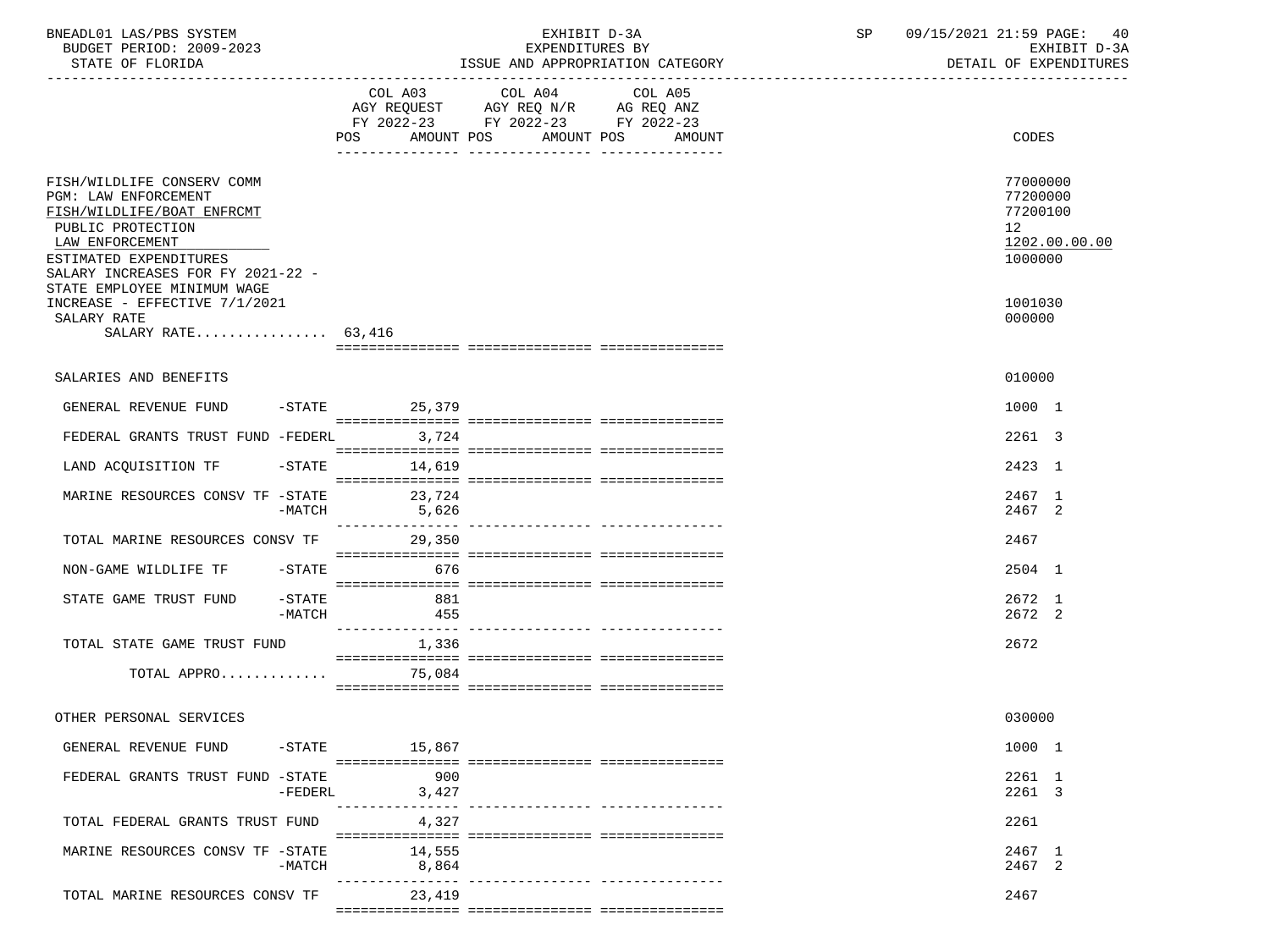| BNEADL01 LAS/PBS SYSTEM<br>BUDGET PERIOD: 2009-2023<br>STATE OF FLORIDA                                                                                                                        |                      | EXHIBIT D-3A<br>EXPENDITURES BY<br>ISSUE AND APPROPRIATION CATEGORY |                |                                                                                                                        |         | 09/15/2021 21:59 PAGE: 41<br>SP<br>DETAIL OF EXPENDITURES<br>_____________________________________ |  |  | EXHIBIT D-3A                                                   |               |
|------------------------------------------------------------------------------------------------------------------------------------------------------------------------------------------------|----------------------|---------------------------------------------------------------------|----------------|------------------------------------------------------------------------------------------------------------------------|---------|----------------------------------------------------------------------------------------------------|--|--|----------------------------------------------------------------|---------------|
|                                                                                                                                                                                                |                      |                                                                     |                | COL A03 COL A04<br>AGY REQUEST AGY REQ N/R AG REQ ANZ<br>FY 2022-23 FY 2022-23 FY 2022-23<br>POS AMOUNT POS AMOUNT POS | COL A05 | AMOUNT                                                                                             |  |  | CODES                                                          |               |
|                                                                                                                                                                                                |                      |                                                                     |                |                                                                                                                        |         |                                                                                                    |  |  |                                                                |               |
| FISH/WILDLIFE CONSERV COMM<br><b>PGM: LAW ENFORCEMENT</b><br>FISH/WILDLIFE/BOAT ENFRCMT<br>PUBLIC PROTECTION<br>LAW ENFORCEMENT<br>ESTIMATED EXPENDITURES<br>SALARY INCREASES FOR FY 2021-22 - |                      |                                                                     |                |                                                                                                                        |         |                                                                                                    |  |  | 77000000<br>77200000<br>77200100<br>12 <sup>°</sup><br>1000000 | 1202.00.00.00 |
| STATE EMPLOYEE MINIMUM WAGE<br>INCREASE - EFFECTIVE 7/1/2021<br>OTHER PERSONAL SERVICES<br>STATE GAME TRUST FUND                                                                               | -MATCH               | $-$ STATE $12,086$                                                  | 571            |                                                                                                                        |         |                                                                                                    |  |  | 1001030<br>030000<br>2672 1<br>2672 2                          |               |
| TOTAL STATE GAME TRUST FUND                                                                                                                                                                    |                      |                                                                     | 12,657         |                                                                                                                        |         |                                                                                                    |  |  | 2672                                                           |               |
| TOTAL APPRO                                                                                                                                                                                    |                      |                                                                     | 56,270         |                                                                                                                        |         |                                                                                                    |  |  |                                                                |               |
| TOTAL: SALARY INCREASES FOR FY 2021-22 -<br>STATE EMPLOYEE MINIMUM WAGE<br>INCREASE - EFFECTIVE 7/1/2021<br>TOTAL ISSUE $131,354$<br>TOTAL SALARY RATE 63,416<br>FLORIDA RETIREMENT SYSTEM     |                      |                                                                     |                |                                                                                                                        |         |                                                                                                    |  |  | 1001030                                                        |               |
| ADJUSTMENT - FY 2021-22 - NORMAL<br>COST AND UNFUNDED ACTUARIAL<br>LIABILITY<br>SALARIES AND BENEFITS                                                                                          |                      |                                                                     |                |                                                                                                                        |         |                                                                                                    |  |  | 1001070<br>010000                                              |               |
| GENERAL REVENUE FUND                                                                                                                                                                           |                      | -STATE 246,071                                                      |                |                                                                                                                        |         |                                                                                                    |  |  | 1000 1                                                         |               |
| FEDERAL GRANTS TRUST FUND -FEDERL 36,110                                                                                                                                                       |                      |                                                                     |                |                                                                                                                        |         |                                                                                                    |  |  | 2261 3                                                         |               |
| LAND ACQUISITION TF -STATE 141,746                                                                                                                                                             |                      |                                                                     |                |                                                                                                                        |         |                                                                                                    |  |  | 2423 1                                                         |               |
| MARINE RESOURCES CONSV TF -STATE                                                                                                                                                               | $-MATCH$             | 230,028<br>------------                                             | 54,555         | ________________________________                                                                                       |         |                                                                                                    |  |  | 2467 1<br>2467 2                                               |               |
| TOTAL MARINE RESOURCES CONSV TF                                                                                                                                                                |                      |                                                                     | 284,583        |                                                                                                                        |         |                                                                                                    |  |  | 2467                                                           |               |
| NON-GAME WILDLIFE TF                                                                                                                                                                           | $-$ STATE            |                                                                     | 6,552          |                                                                                                                        |         |                                                                                                    |  |  | 2504 1                                                         |               |
| STATE GAME TRUST FUND                                                                                                                                                                          | $-STATE$<br>$-MATCH$ |                                                                     | 8,545<br>4,414 |                                                                                                                        |         |                                                                                                    |  |  | 2672 1<br>2672 2                                               |               |
| TOTAL STATE GAME TRUST FUND                                                                                                                                                                    |                      |                                                                     | 12,959         |                                                                                                                        |         |                                                                                                    |  |  | 2672                                                           |               |
|                                                                                                                                                                                                |                      |                                                                     |                |                                                                                                                        |         |                                                                                                    |  |  |                                                                |               |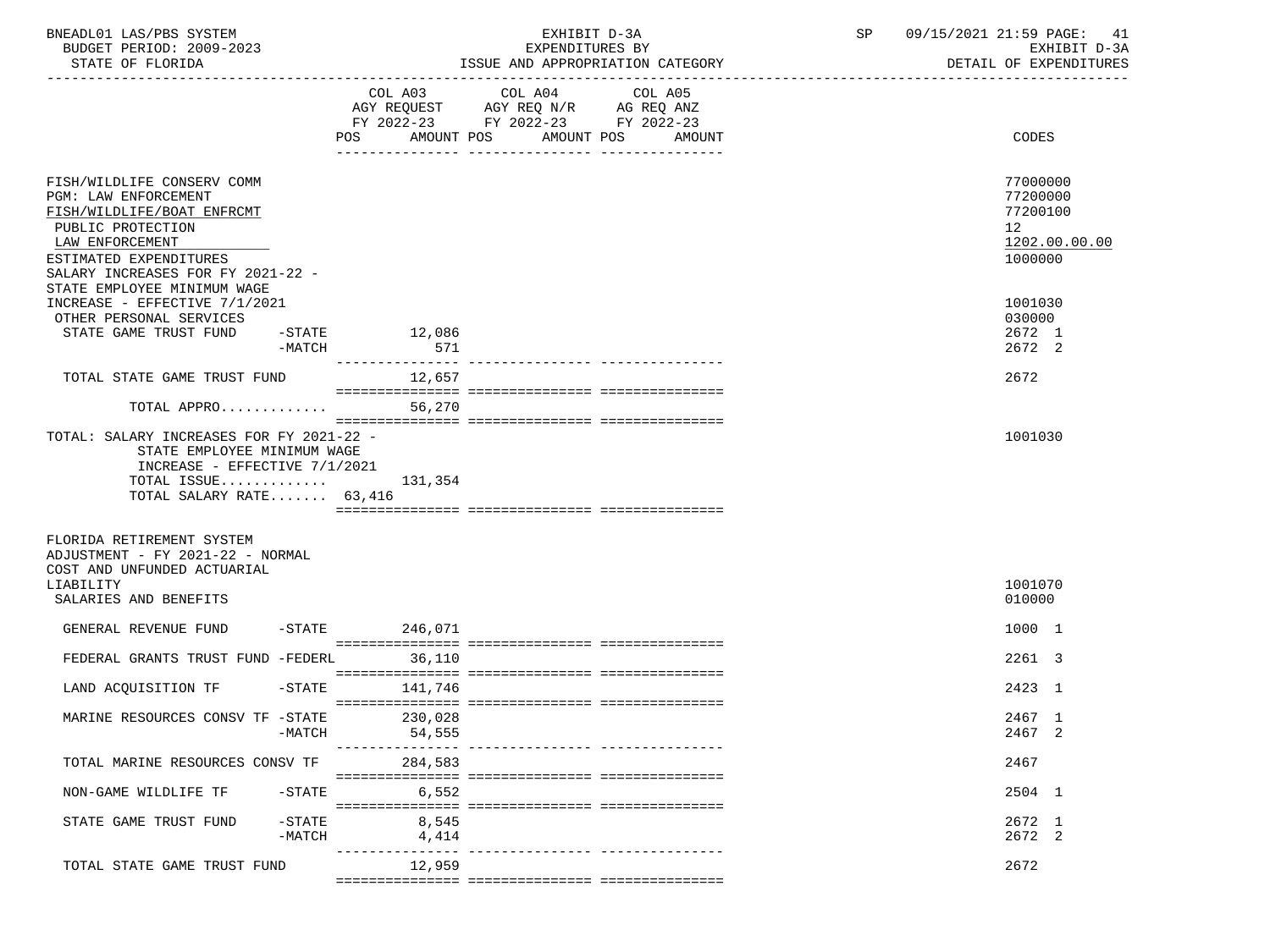| BNEADL01 LAS/PBS SYSTEM<br>BUDGET PERIOD: 2009-2023<br>STATE OF FLORIDA                                                                                                                                             | EXHIBIT D-3A<br>EXPENDITURES BY<br>ISSUE AND APPROPRIATION CATEGORY                                                                                                                                                                | 09/15/2021 21:59 PAGE:<br>SP<br>42<br>EXHIBIT D-3A<br>DETAIL OF EXPENDITURES    |
|---------------------------------------------------------------------------------------------------------------------------------------------------------------------------------------------------------------------|------------------------------------------------------------------------------------------------------------------------------------------------------------------------------------------------------------------------------------|---------------------------------------------------------------------------------|
|                                                                                                                                                                                                                     | COL A03 COL A04 COL A05<br>$\begin{tabular}{lllllll} \bf AGY & \bf REQUEST & \bf AGY & \bf REQ & \bf N/R & \bf AG & \bf REQ & \bf ANZ \\ \end{tabular}$<br>FY 2022-23 FY 2022-23 FY 2022-23<br>POS AMOUNT POS AMOUNT POS<br>AMOUNT | CODES                                                                           |
| FISH/WILDLIFE CONSERV COMM<br>PGM: LAW ENFORCEMENT<br>FISH/WILDLIFE/BOAT ENFRCMT<br>PUBLIC PROTECTION<br>LAW ENFORCEMENT<br>ESTIMATED EXPENDITURES<br>FLORIDA RETIREMENT SYSTEM<br>ADJUSTMENT - FY 2021-22 - NORMAL |                                                                                                                                                                                                                                    | 77000000<br>77200000<br>77200100<br>12 <sub>2</sub><br>1202.00.00.00<br>1000000 |
| COST AND UNFUNDED ACTUARIAL<br>LIABILITY<br>SALARIES AND BENEFITS<br>TOTAL APPRO 728,021                                                                                                                            |                                                                                                                                                                                                                                    | 1001070<br>010000                                                               |
| CASUALTY INSURANCE PREMIUM<br>ADJUSTMENT<br>SPECIAL CATEGORIES<br>RISK MANAGEMENT INSURANCE                                                                                                                         |                                                                                                                                                                                                                                    | 1001090<br>100000<br>103241                                                     |
| MARINE RESOURCES CONSV TF -STATE 196,235<br>STATE GAME TRUST FUND -STATE                                                                                                                                            | 196,235                                                                                                                                                                                                                            | 2467 1<br>2672 1                                                                |
| TOTAL APPRO                                                                                                                                                                                                         | 392,470                                                                                                                                                                                                                            |                                                                                 |
| REALLOCATION OF HUMAN RESOURCES<br>OUTSOURCING<br>SPECIAL CATEGORIES<br>TR/DMS/HR SVCS/STW CONTRCT                                                                                                                  |                                                                                                                                                                                                                                    | 1005900<br>100000<br>107040                                                     |
| GENERAL REVENUE FUND -STATE 10,881-<br>FEDERAL GRANTS TRUST FUND -FEDERL<br>LAND ACQUISITION TF -STATE<br>MARINE RESOURCES CONSV TF -STATE<br>STATE GAME TRUST FUND -STATE                                          | 1,412-<br>2,104-<br>45,016-<br>$8,242-$                                                                                                                                                                                            | 1000 1<br>2261 3<br>2423 1<br>2467 1<br>2672 1                                  |
| TOTAL APPRO                                                                                                                                                                                                         | __________________<br>67,655-                                                                                                                                                                                                      |                                                                                 |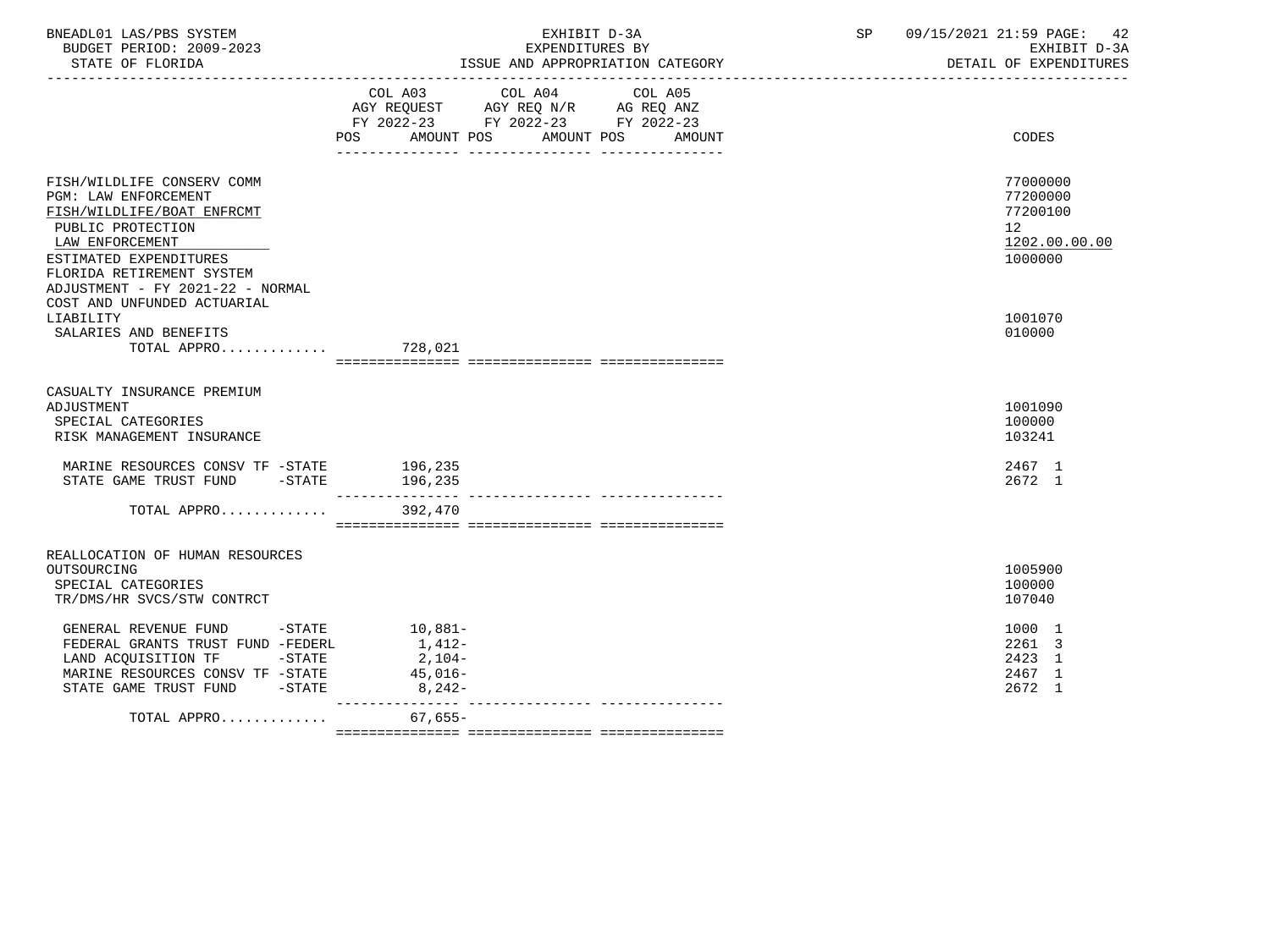| BNEADL01 LAS/PBS SYSTEM |                  |                          |  | EXHIBIT D-3A                     |  |
|-------------------------|------------------|--------------------------|--|----------------------------------|--|
|                         |                  | BUDGET PERIOD: 2009-2023 |  | EXPENDITURES BY                  |  |
|                         | STATE OF FLORIDA |                          |  | ISSUE AND APPROPRIATION CATEGORY |  |

|                                                                                                                                                                                         | COL A03 COL A04 COL A05<br>AGY REQUEST AGY REQ N/R AG REQ ANZ<br>FY 2022-23 FY 2022-23 FY 2022-23 |                                |                                                                    |
|-----------------------------------------------------------------------------------------------------------------------------------------------------------------------------------------|---------------------------------------------------------------------------------------------------|--------------------------------|--------------------------------------------------------------------|
|                                                                                                                                                                                         | POS AMOUNT POS<br>AMOUNT POS<br>-- --------------                                                 | AMOUNT                         | CODES                                                              |
| FISH/WILDLIFE CONSERV COMM<br>PGM: LAW ENFORCEMENT<br>FISH/WILDLIFE/BOAT ENFRCMT<br>PUBLIC PROTECTION<br>LAW ENFORCEMENT<br>NONRECURRING EXPENDITURES<br>REPLACEMENT EQUIPMENT - BOATS, |                                                                                                   |                                | 77000000<br>77200000<br>77200100<br>12<br>1202.00.00.00<br>2100000 |
| MOTORS, AND TRAILERS<br>SPECIAL CATEGORIES<br>ACQ & REPL BOAT/MOT/TRAIL                                                                                                                 |                                                                                                   |                                | 2103011<br>100000<br>100052                                        |
| GENERAL REVENUE FUND -STATE 890,000-<br>STATE GAME TRUST FUND<br>$-\mathtt{STATE}$                                                                                                      | $900,000-$<br>_________________                                                                   | ------------- ---------------  | 1000 1<br>2672 1                                                   |
| TOTAL APPRO                                                                                                                                                                             | $1,790,000 -$                                                                                     |                                |                                                                    |
| REPLACEMENT OF PATROL VEHICLES<br>SPECIAL CATEGORIES<br>ACQ & REPLACE PATROL VEH                                                                                                        |                                                                                                   |                                | 2103054<br>100000<br>100014                                        |
| GENERAL REVENUE FUND $-$ STATE 2,100,000-<br>STATE GAME TRUST FUND $-$ STATE 1,400,000-                                                                                                 | ____________                                                                                      | ------------- ---------------- | 1000 1<br>2672 1                                                   |
| TOTAL APPRO                                                                                                                                                                             | $3,500,000 -$                                                                                     |                                |                                                                    |
| INCREASE FUNDING FOR CRIMINAL<br>JUSTICE INCENTIVE PAY<br>SPECIAL CATEGORIES<br>SALARY INCENTIVE PAYMENTS                                                                               |                                                                                                   |                                | 2103097<br>100000<br>103290                                        |
| STATE GAME TRUST FUND                                                                                                                                                                   | -STATE 100,000-                                                                                   |                                | 2672 1                                                             |
| LAW ENFORCEMENT CONTRACTS AND<br><b>GRANTS</b><br>SPECIAL CATEGORIES<br>COVID-19 - ST OPS                                                                                               |                                                                                                   |                                | 2103098<br>100000<br>105153                                        |
| FEDERAL GRANTS TRUST FUND -RECPNT                                                                                                                                                       | 2,162,260-                                                                                        |                                | 2261 9                                                             |

=============== =============== ===============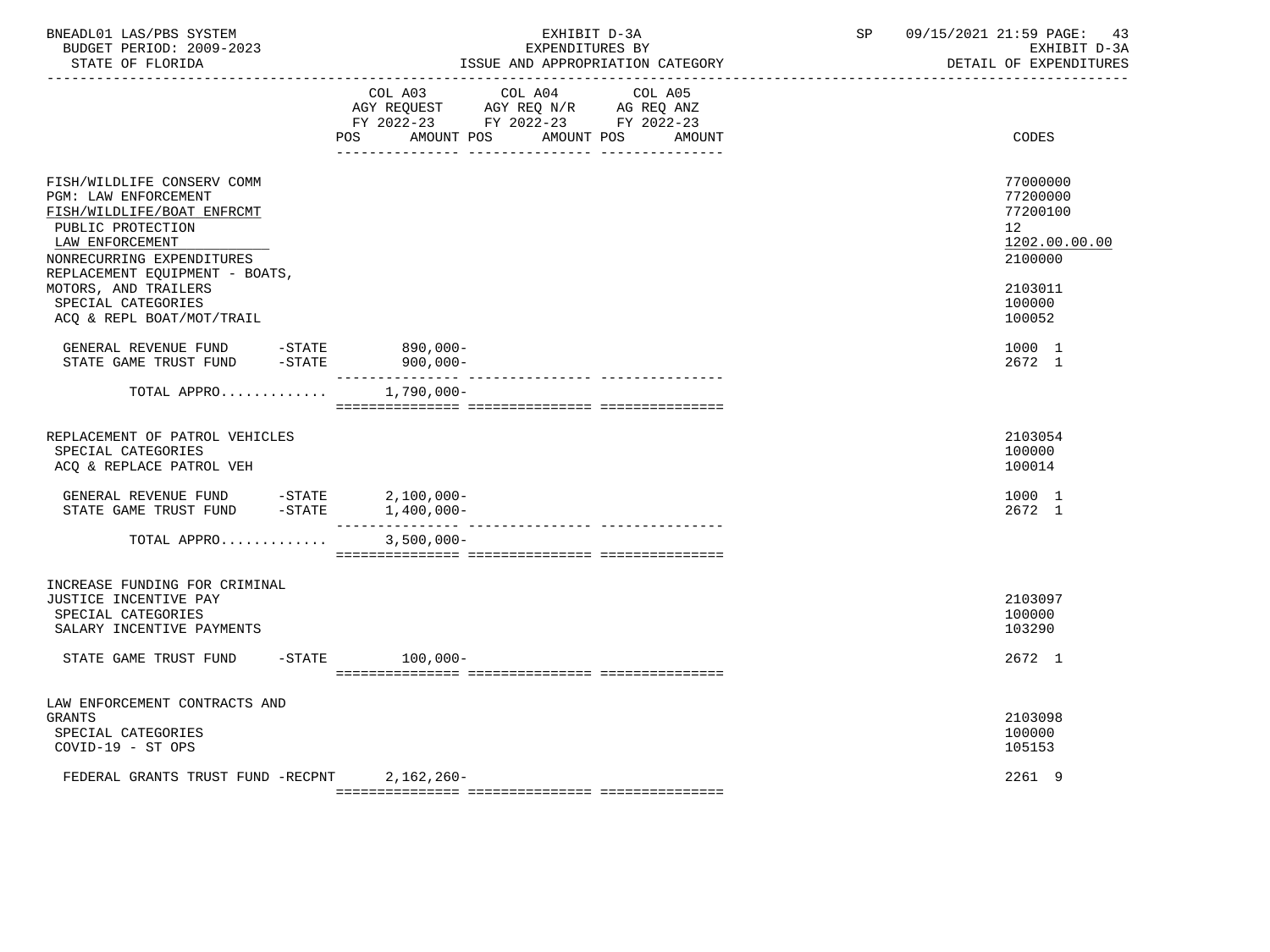| BNEADL01 LAS/PBS SYSTEM<br>BUDGET PERIOD: 2009-2023<br>STATE OF FLORIDA                                                                                                                                                                                                                                                                             |                      | EXHIBIT D-3A<br>EXPENDITURES BY                                                                                    | ISSUE AND APPROPRIATION CATEGORY | SP | 09/15/2021 21:59 PAGE:<br>44<br>EXHIBIT D-3A<br>DETAIL OF EXPENDITURES          |
|-----------------------------------------------------------------------------------------------------------------------------------------------------------------------------------------------------------------------------------------------------------------------------------------------------------------------------------------------------|----------------------|--------------------------------------------------------------------------------------------------------------------|----------------------------------|----|---------------------------------------------------------------------------------|
|                                                                                                                                                                                                                                                                                                                                                     |                      | COL A03 COL A04<br>AGY REQUEST AGY REQ N/R AG REQ ANZ<br>FY 2022-23 FY 2022-23 FY 2022-23<br>AMOUNT POS AMOUNT POS | COL A05<br>AMOUNT                |    | CODES                                                                           |
| FISH/WILDLIFE CONSERV COMM<br>PGM: LAW ENFORCEMENT<br>FISH/WILDLIFE/BOAT ENFRCMT<br>PUBLIC PROTECTION<br>LAW ENFORCEMENT<br>NONRECURRING EXPENDITURES<br>INCREASE FUNDING FOR DIVISION OF                                                                                                                                                           |                      |                                                                                                                    |                                  |    | 77000000<br>77200000<br>77200100<br>12 <sup>°</sup><br>1202.00.00.00<br>2100000 |
| LAW ENFORCEMENT LEAVE PAYOUTS<br>SALARIES AND BENEFITS                                                                                                                                                                                                                                                                                              |                      |                                                                                                                    |                                  |    | 2103102<br>010000                                                               |
| STATE GAME TRUST FUND -STATE 500,000-                                                                                                                                                                                                                                                                                                               |                      |                                                                                                                    |                                  |    | 2672 1                                                                          |
| FINAL NATURAL RESOURCE DAMAGE<br>RESTORATION - DEEPWATER HORIZON OIL<br>SPILL<br>SPECIAL CATEGORIES<br>FINAL NRDR-DWH OIL SPILL                                                                                                                                                                                                                     |                      |                                                                                                                    |                                  |    | 2103103<br>100000<br>105030                                                     |
| GRANTS AND DONATIONS TF                                                                                                                                                                                                                                                                                                                             | $-$ STATE $125,000-$ |                                                                                                                    |                                  |    | 2339 1                                                                          |
| LAW ENFORCEMENT FIELD OFFICERS<br>LAPTOP COMPUTERS<br>EXPENSES                                                                                                                                                                                                                                                                                      |                      |                                                                                                                    |                                  |    | 2103111<br>040000                                                               |
| STATE GAME TRUST FUND -STATE                                                                                                                                                                                                                                                                                                                        | $500,000 -$          |                                                                                                                    |                                  |    | 2672 1                                                                          |
| EQUIPMENT NEEDS<br>REPLACEMENT EQUIPMENT - CONDUCTED<br>ELECTRICAL WEAPONS<br>SPECIAL CATEGORIES<br>CONTRACTED SERVICES                                                                                                                                                                                                                             |                      |                                                                                                                    |                                  |    | 2400000<br>2401030<br>100000<br>100777                                          |
| GENERAL REVENUE FUND -STATE 3,148,983 3,148,983                                                                                                                                                                                                                                                                                                     |                      |                                                                                                                    |                                  |    | 1000 1                                                                          |
|                                                                                                                                                                                                                                                                                                                                                     |                      |                                                                                                                    |                                  |    |                                                                                 |
| AGENCY ISSUE NARRATIVE:<br>2022-2023 BUDGET YEAR NARRATIVE:<br>Request:<br>The Florida Fish and Wildlife Conservation Commission (FWC) Division of Law Enforcement (DLE) is requesting \$3,148,983<br>non-recurring from the General Revenue to replace the 900 current Conducted Electrical Weapons (CEWs). That are currently<br>out of warranty. |                      |                                                                                                                    | IT COMPONENT? NO                 |    |                                                                                 |

Current Situation: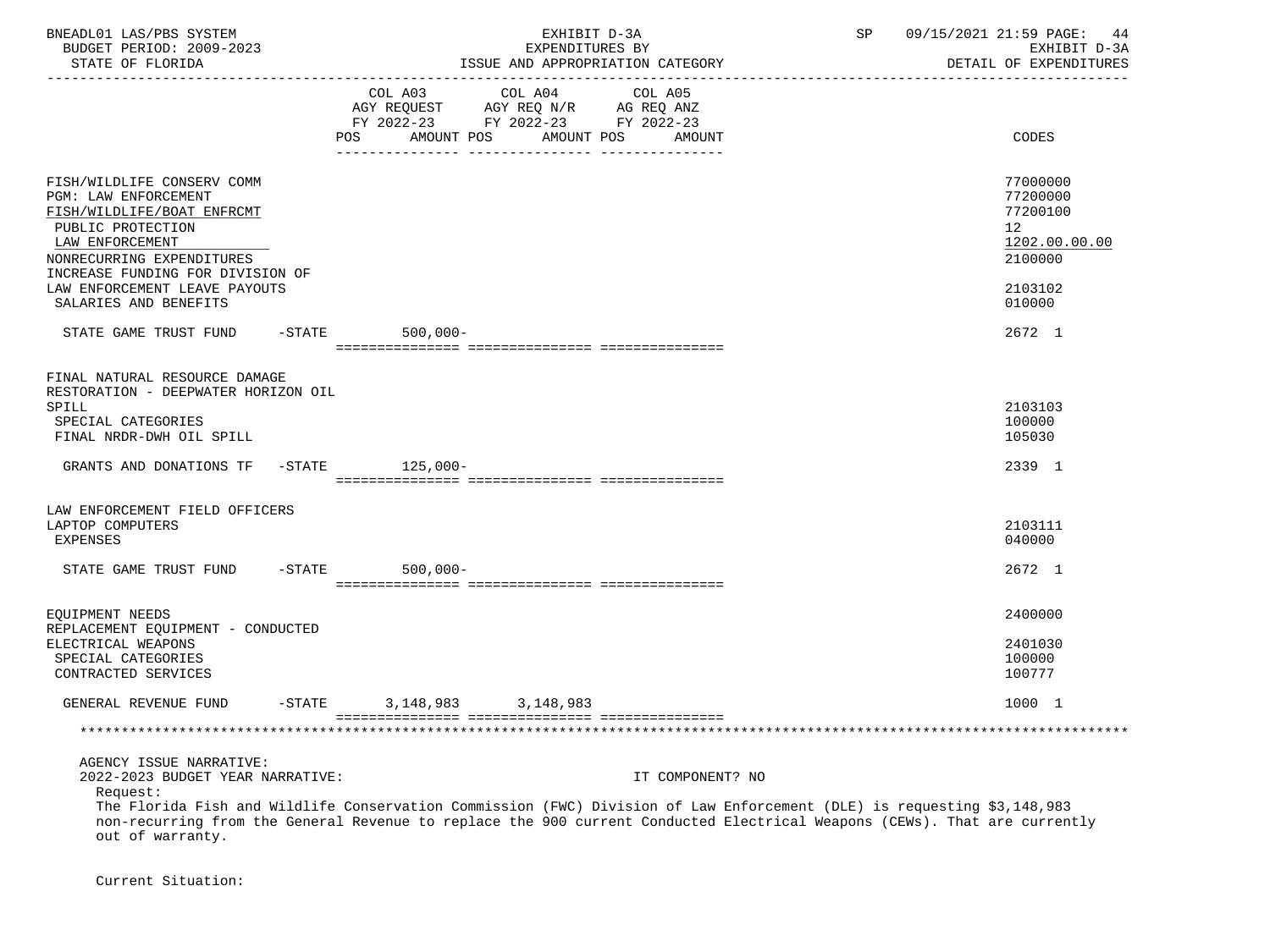| BNEADL01 LAS/PBS SYSTEM<br>BUDGET PERIOD: 2009-2023<br>STATE OF FLORIDA                                                                                                                 | EXHIBIT D-3A<br>EXPENDITURES BY<br>ISSUE AND APPROPRIATION CATEGORY                                                                         | SP<br>09/15/2021 21:59 PAGE: 45<br>EXHIBIT D-3A<br>DETAIL OF EXPENDITURES       |
|-----------------------------------------------------------------------------------------------------------------------------------------------------------------------------------------|---------------------------------------------------------------------------------------------------------------------------------------------|---------------------------------------------------------------------------------|
|                                                                                                                                                                                         | COL A03 COL A04 COL A05<br>AGY REQUEST AGY REQ N/R AG REQ ANZ<br>FY 2022-23 FY 2022-23 FY 2022-23<br>AMOUNT POS AMOUNT POS<br>POS<br>AMOUNT | CODES                                                                           |
| FISH/WILDLIFE CONSERV COMM<br><b>PGM: LAW ENFORCEMENT</b><br>FISH/WILDLIFE/BOAT ENFRCMT<br>PUBLIC PROTECTION<br>LAW ENFORCEMENT<br>EOUIPMENT NEEDS<br>REPLACEMENT EQUIPMENT - CONDUCTED |                                                                                                                                             | 77000000<br>77200000<br>77200100<br>12 <sup>°</sup><br>1202.00.00.00<br>2400000 |
| ELECTRICAL WEAPONS                                                                                                                                                                      |                                                                                                                                             | 2401030                                                                         |

 Conducted Electrical Weapons (CEWs), commonly known as TASERs, are important pieces of law enforcement equipment. CEWs provide a less lethal option for officers presented with a potentially violent, aggressive, or resisting subject. Often, simply the visual presence of a CEW deters resistance and de-escalates violent situations without further use of force. CEWs also reduce the chance of potential harm to the public in comparison to bullets and chemical sprays, which may spread from the source. The use of CEWs minimizes injury to both officers and the public during use of force encounters.

 All 848 sworn FWC personnel are required to carry a CEW. The current model of CEW that FWC uses is no longer being manufactured/warrantied and is being phased out of production. This request would allow FWC to provide the new model (Taser7) to all sworn personnel. Additionally, this new model will be under warranty for 5 years. (DLE)

| Description of Cost          | Category             | Amount       | Non-Recurring |  |
|------------------------------|----------------------|--------------|---------------|--|
| Conducted Electrical Weapons | Contractual Services | \$ 3,148,983 | \$3,148,983   |  |

Benefits:

 The funding of this issue will allow the FWC to continue the Conducted Electrical Weapons (CEWs) use/carry and warranty the new models for a 5 year period.

 Activity: ACT2010 - Uniform Patrol and Investigation

 Strategic Plan for Economic Development: 6.1 - Create and sustain vibrant, safe, healthy and resilient communities that attract workers, residents, businesses and visitors.<br>\*\*\*\*\*\*\*\*\*\*\*\*\*\*\*\*\*\*\*\*\* \*\*\*\*\*\*\*\*\*\*\*\*\*\*\*\*\*\*\*\*\*\*\*\*\*\*\*\*\*\*\*\*\*\*\*\*\*\*\*\*\*\*\*\*\*\*\*\*\*\*\*\*\*\*\*\*\*\*\*\*\*\*\*\*\*\*\*\*\*\*\*\*\*\*\*\*\*\*\*\*\*\*\*\*\*\*\*\*\*\*\*\*\*\*\*\*\*\*\*\*\*\*\*\*\*\*\*\*\*\*\*\*\*\*\*\*\*\*\*\*\*\*\*\*\*\*\*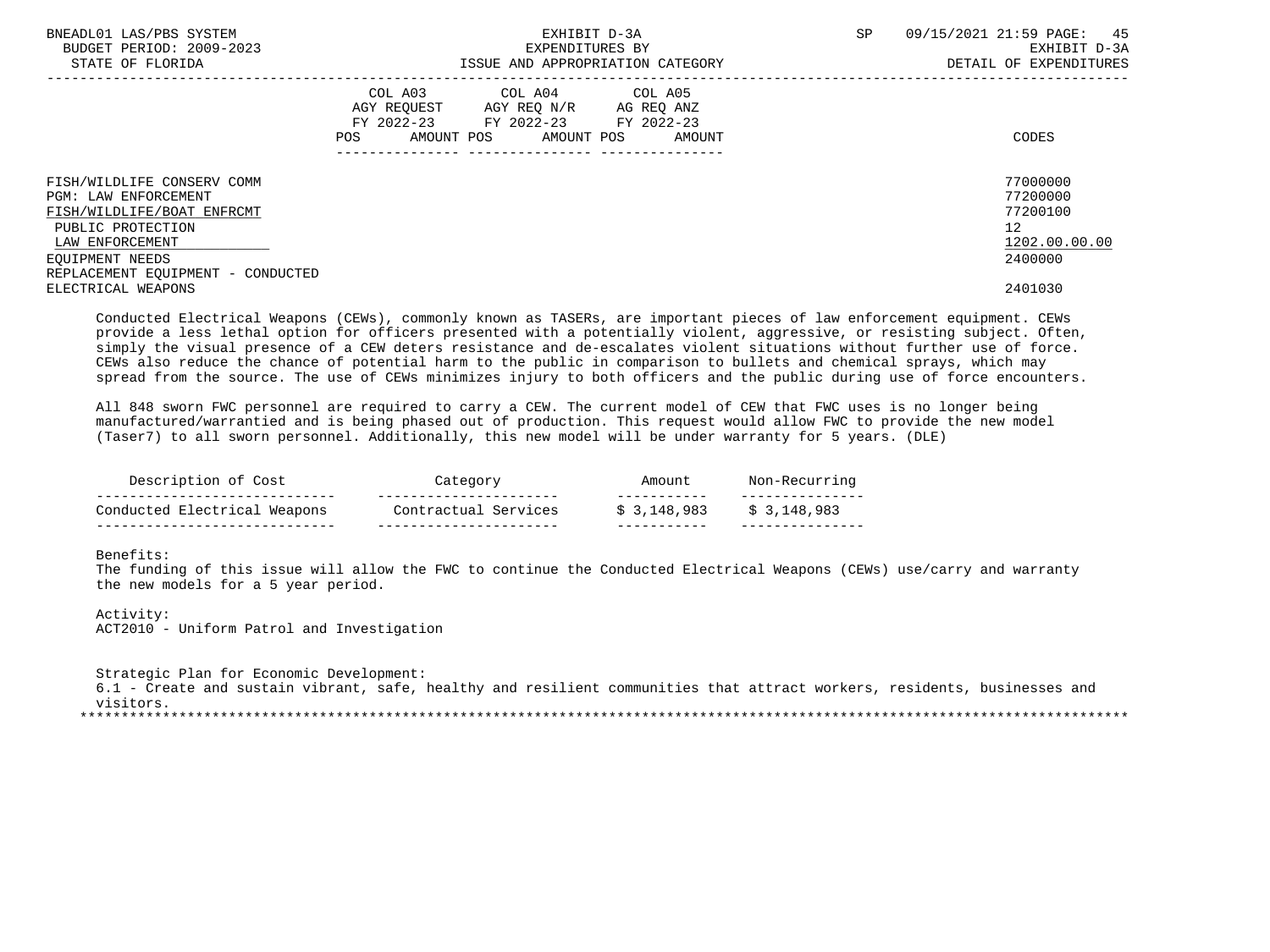| BNEADL01 LAS/PBS SYSTEM<br>BUDGET PERIOD: 2009-2023<br>STATE OF FLORIDA                                                                                                              |                                                                                                                | EXHIBIT D-3A<br>EXPENDITURES BY<br>ISSUE AND APPROPRIATION CATEGORY                                                               | - 46<br>SP<br>09/15/2021 21:59 PAGE:<br>EXHIBIT D-3A<br>DETAIL OF EXPENDITURES |
|--------------------------------------------------------------------------------------------------------------------------------------------------------------------------------------|----------------------------------------------------------------------------------------------------------------|-----------------------------------------------------------------------------------------------------------------------------------|--------------------------------------------------------------------------------|
|                                                                                                                                                                                      | POS FOR THE POST OF THE STATE STATE STATE STATE STATE STATE STATE STATE STATE STATE STATE STATE STATE STATE ST | COL A03 COL A04 COL A05<br>AGY REQUEST AGY REQ N/R AG REQ ANZ<br>FY 2022-23 FY 2022-23 FY 2022-23<br>AMOUNT POS AMOUNT POS AMOUNT | CODES                                                                          |
| FISH/WILDLIFE CONSERV COMM<br><b>PGM: LAW ENFORCEMENT</b><br>FISH/WILDLIFE/BOAT ENFRCMT<br>PUBLIC PROTECTION<br>LAW ENFORCEMENT<br>EOUIPMENT NEEDS<br>REPLACEMENT EOUIPMENT - BOATS, |                                                                                                                |                                                                                                                                   | 77000000<br>77200000<br>77200100<br>12<br>1202.00.00.00<br>2400000             |
| MOTORS, AND TRAILERS<br>SPECIAL CATEGORIES<br>ACO & REPL BOAT/MOT/TRAIL                                                                                                              |                                                                                                                |                                                                                                                                   | 2402500<br>100000<br>100052                                                    |
| GENERAL REVENUE FUND<br>$-$ STATE                                                                                                                                                    | 2,000,000 2,000,000                                                                                            |                                                                                                                                   | 1000 1                                                                         |
|                                                                                                                                                                                      |                                                                                                                |                                                                                                                                   |                                                                                |

### AGENCY ISSUE NARRATIVE:

2022-2023 BUDGET YEAR NARRATIVE: IT COMPONENT? NO

Request:

 This issue requests non-recurring budget authority, in the amount of \$2,000,000 for the replacement of boats, motors and trailers for the Division of Law Enforcement.

### Current Situation:

 The Department of Management Services (DMS) replacement criteria utilized in determining the vessels eligible for replacement stipulates that vessels 6 years or older may be requested to be replaced. Of the nearly 600 patrol vessels within the DLE, 338 vessels will meet the DMS eligibility requirements for trade. The DLE typically purchases vessels that range in size from 16 to 28 feet in length. Depending on the type of vessel and the size of motor and trailer, the average cost per unit can vary. Fish and Wildlife Conservation Commission (FWC) law enforcement water patrol activities take a heavy toll on vessels. Patrol vessels used by law enforcement experience much greater wear and tear than normal boats and are often used in weather conditions that most boaters would avoid. The constant exposure to the marine environment and natural elements causes a vessel to deteriorate over time. Also, patrol vessels are required to get on and off plane constantly throughout the work shift which is harder on the boat because of constant starting and stopping. Because law enforcement patrol vessels are operated in conditions that place higher demand on the unit than a routine boater, many of our vessels need to be replaced when they become eligible.

### Explanation of Costs:

| Description                                                 | Fund | Amount | Non-Recurring             |
|-------------------------------------------------------------|------|--------|---------------------------|
| Acq./Replacement of Boats, Motors, Trailers General Revenue |      |        | $$2,000,000$ $$2,000,000$ |
| Total                                                       |      |        | $$2,000,000$ $$2,000,000$ |

 Depending on the size and make of the vessel package, acquisition costs range from approximately \$57,000 to \$235,000. Rigging costs per vessel are \$9,000 each.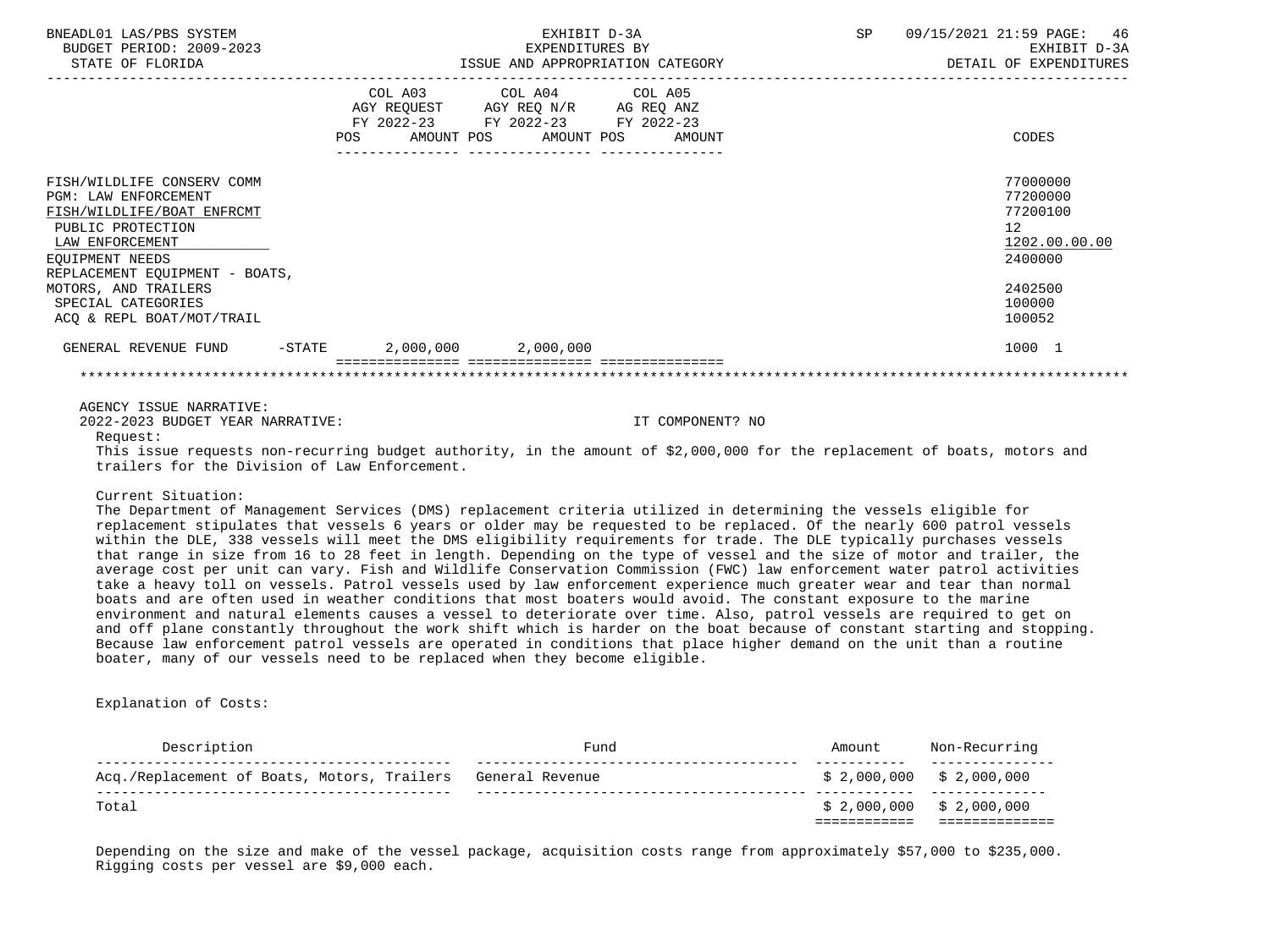| BNEADL01 LAS/PBS SYSTEM<br>BUDGET PERIOD: 2009-2023                                                                                         |                                                                                                                                  | EXHIBIT D-3A<br>EXPENDITURES BY                                                                                                                                                                                                                                                                                                                                                                                                                                                                                                                                                                                              | SP | 09/15/2021 21:59 PAGE:<br>47<br>EXHIBIT D-3A                       |
|---------------------------------------------------------------------------------------------------------------------------------------------|----------------------------------------------------------------------------------------------------------------------------------|------------------------------------------------------------------------------------------------------------------------------------------------------------------------------------------------------------------------------------------------------------------------------------------------------------------------------------------------------------------------------------------------------------------------------------------------------------------------------------------------------------------------------------------------------------------------------------------------------------------------------|----|--------------------------------------------------------------------|
| STATE OF FLORIDA                                                                                                                            |                                                                                                                                  | ISSUE AND APPROPRIATION CATEGORY                                                                                                                                                                                                                                                                                                                                                                                                                                                                                                                                                                                             |    | DETAIL OF EXPENDITURES                                             |
|                                                                                                                                             | COL A03<br>COL A04<br>AGY REQUEST AGY REQ N/R AG REQ ANZ<br>FY 2022-23 FY 2022-23 FY 2022-23<br>POS AMOUNT POS AMOUNT POS AMOUNT | COL A05                                                                                                                                                                                                                                                                                                                                                                                                                                                                                                                                                                                                                      |    | CODES                                                              |
|                                                                                                                                             |                                                                                                                                  |                                                                                                                                                                                                                                                                                                                                                                                                                                                                                                                                                                                                                              |    |                                                                    |
| FISH/WILDLIFE CONSERV COMM<br>PGM: LAW ENFORCEMENT<br>FISH/WILDLIFE/BOAT ENFRCMT<br>PUBLIC PROTECTION<br>LAW ENFORCEMENT<br>EQUIPMENT NEEDS |                                                                                                                                  |                                                                                                                                                                                                                                                                                                                                                                                                                                                                                                                                                                                                                              |    | 77000000<br>77200000<br>77200100<br>12<br>1202.00.00.00<br>2400000 |
| REPLACEMENT EQUIPMENT - BOATS,<br>MOTORS, AND TRAILERS                                                                                      |                                                                                                                                  |                                                                                                                                                                                                                                                                                                                                                                                                                                                                                                                                                                                                                              |    | 2402500                                                            |
| Activity:<br>ACT2010 - Uniform Patrol and Investigations<br>Strategic Plan for Economic Development:<br>visitors.                           | vessels would also reduce high repair costs associated with older vessels.                                                       | the DLE to be able to provide law enforcement services to protect the resources and the public throughout the state. New<br>5.2 - Improve the efficiency and effectiveness of government agencies at all levels.<br>6.1 - Create and sustain vibrant, safe, healthy and resilient communities that attract workers, residents, businesses and                                                                                                                                                                                                                                                                                |    |                                                                    |
| REPLACEMENT OF PATROL VEHICLES<br>SPECIAL CATEGORIES<br>ACQ & REPLACE PATROL VEH                                                            |                                                                                                                                  |                                                                                                                                                                                                                                                                                                                                                                                                                                                                                                                                                                                                                              |    | 2403000<br>100000<br>100014                                        |
| GENERAL REVENUE FUND                                                                                                                        | $-STATE$ 3,500,000 3,500,000                                                                                                     |                                                                                                                                                                                                                                                                                                                                                                                                                                                                                                                                                                                                                              |    | 1000 1                                                             |
|                                                                                                                                             |                                                                                                                                  |                                                                                                                                                                                                                                                                                                                                                                                                                                                                                                                                                                                                                              |    |                                                                    |
| AGENCY ISSUE NARRATIVE:<br>2022-2023 BUDGET YEAR NARRATIVE:<br>Request:                                                                     |                                                                                                                                  | IT COMPONENT? NO                                                                                                                                                                                                                                                                                                                                                                                                                                                                                                                                                                                                             |    |                                                                    |
|                                                                                                                                             |                                                                                                                                  | This issue requests non-recurring budget authority, in the amount of \$3,500,000 in the General Revenue Fund (GR), to<br>provide for the acquisition and replacement of patrol vehicles for the Division of Law Enforcement (DLE).                                                                                                                                                                                                                                                                                                                                                                                           |    |                                                                    |
| Current Situation:                                                                                                                          |                                                                                                                                  | Fish and Wildlife Conservation Commission (FWC) law enforcement patrol activities take a heavy toll on vehicles. The<br>rough terrain of most rural areas of the state make high mileage vehicles a liability to officers, which increases the<br>priority of replacing vehicles that operate in these conditions. The replacement of these vehicles mitigates safety<br>concerns for law enforcement officers and ensures dependable transportation to and from remote areas of the state where<br>no other law enforcement entities patrol. Patrol vehicles are the primary mode of transportation for the FWC's 848 sworn |    |                                                                    |

 law enforcement officers. Replacing these vehicles when they are no longer serviceable is a priority of the DLE. Vehicles that have reached ten years in age or 120,000 miles meet the criteria stipulating eligibility for replacement. Of the nearly 1,000 patrol vehicles within the DLE, 196 meet the Department of Management Services (DMS) eligibility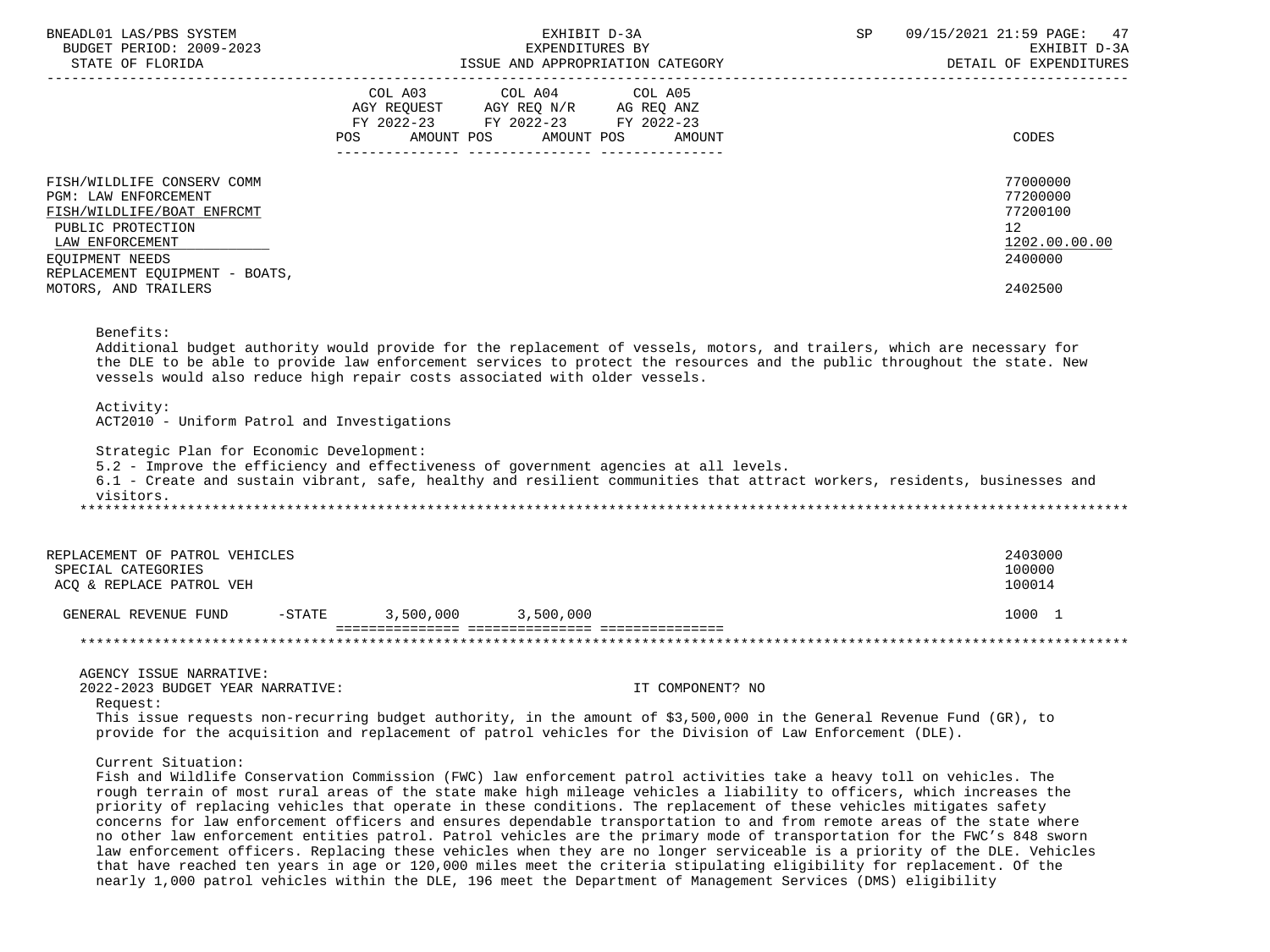| BNEADL01 LAS/PBS SYSTEM<br>BUDGET PERIOD: 2009-2023                | EXHIBIT D-3A<br>EXPENDITURES BY                                                                                                                   | 09/15/2021 21:59 PAGE:<br>48<br>SP<br>EXHIBIT D-3A |
|--------------------------------------------------------------------|---------------------------------------------------------------------------------------------------------------------------------------------------|----------------------------------------------------|
| STATE OF FLORIDA                                                   | ISSUE AND APPROPRIATION CATEGORY                                                                                                                  | DETAIL OF EXPENDITURES                             |
|                                                                    | COL A03 COL A04 COL A05<br>AGY REOUEST<br>AGY REO N/R<br>AG REO ANZ<br>FY 2022-23 FY 2022-23 FY 2022-23<br>AMOUNT POS AMOUNT POS<br>AMOUNT<br>POS | CODES                                              |
| FISH/WILDLIFE CONSERV COMM<br><b>PGM: LAW ENFORCEMENT</b>          |                                                                                                                                                   | 77000000<br>77200000<br>77200100                   |
| FISH/WILDLIFE/BOAT ENFRCMT<br>PUBLIC PROTECTION<br>LAW ENFORCEMENT |                                                                                                                                                   | 12<br>1202.00.00.00                                |
| EOUIPMENT NEEDS<br>REPLACEMENT OF PATROL VEHICLES                  |                                                                                                                                                   | 2400000<br>2403000                                 |

 requirements for trade. This issue requests budget authority to provide for the replacement of vehicles that have been wrecked or have become otherwise inoperable, have a history of chronic and costly repair problems, or are unsafe to operate without major costly repairs.

### Explanation of Costs:

 The primary vehicles used for DLE patrol are the Ford F-150 and F-250, the average cost to replace each unit is approximately \$43,500, which includes the costs of outfitting the vehicle for law enforcement use. In addition to those vehicles that meet the replacement standard this request also includes funding to replace 10 vehicles that have become inoperable.

Explanation of Costs:

| General Revenue Fund                       | Amount       | Non-Recurring |
|--------------------------------------------|--------------|---------------|
| Acquisition/Replacement of Patrol Vehicles | \$ 3,500,000 | \$3,500,000   |

Benefits:

 The replacement of high mileage vehicles is essential for the DLE to be able to provide law enforcement services to protect the resources and the public throughout the state and would result in additional benefits realized through increased program efficiencies and reductions in annual repair costs.

 Activity: ACT2010 - Uniform Patrol and Investigations

Strategic Plan for Economic Development:

5.2 - Improve the efficiency and effectiveness of government agencies at all levels.

 6.1 - Create and sustain vibrant, safe, healthy and resilient communities that attract workers, residents, businesses and visitors.

\*\*\*\*\*\*\*\*\*\*\*\*\*\*\*\*\*\*\*\*\*\*\*\*\*\*\*\*\*\*\*\*\*\*\*\*\*\*\*\*\*\*\*\*\*\*\*\*\*\*\*\*\*\*\*\*\*\*\*\*\*\*\*\*\*\*\*\*\*\*\*\*\*\*\*\*\*\*\*\*\*\*\*\*\*\*\*\*\*\*\*\*\*\*\*\*\*\*\*\*\*\*\*\*\*\*\*\*\*\*\*\*\*\*\*\*\*\*\*\*\*\*\*\*\*\*\*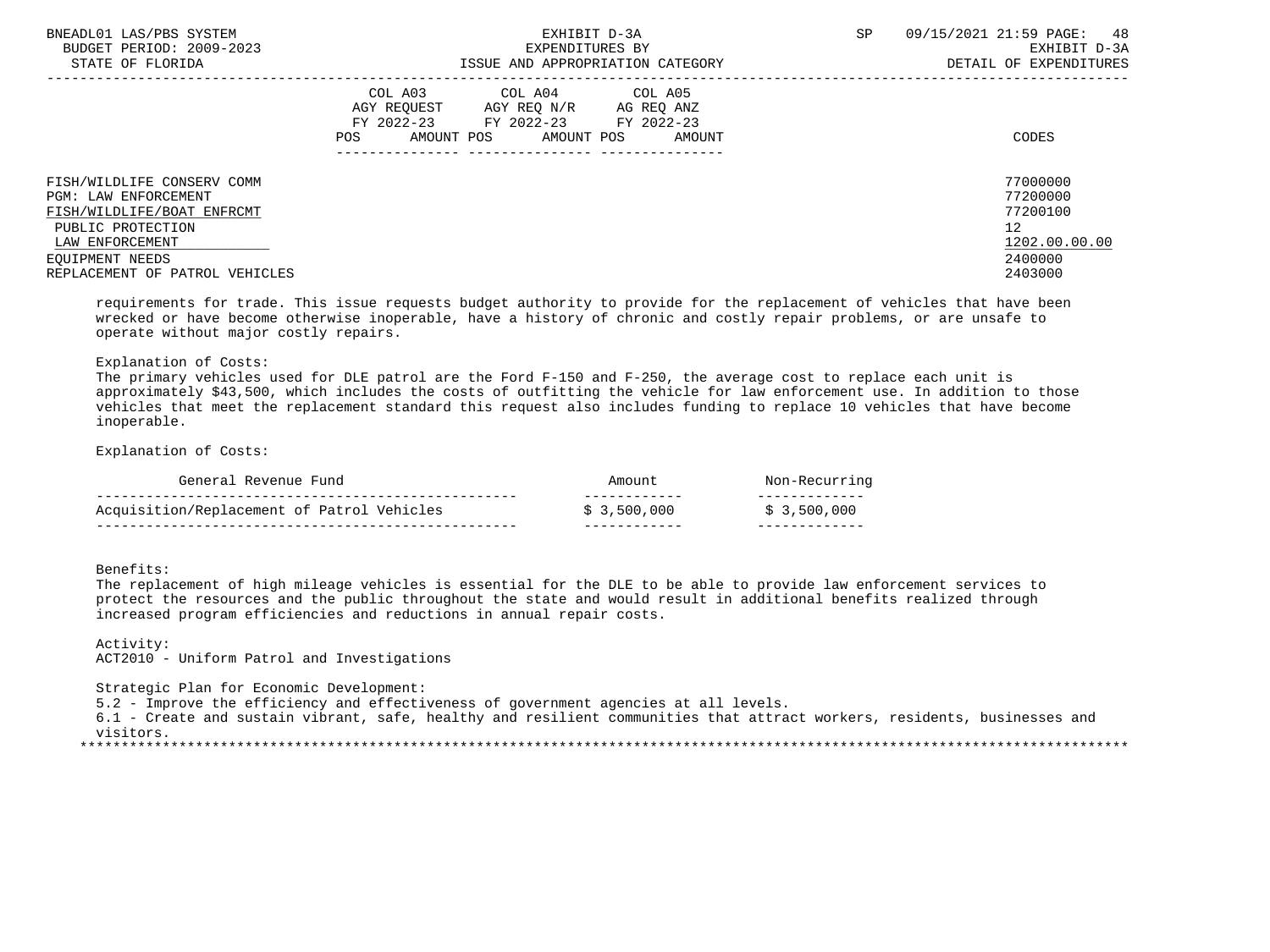| BNEADL01 LAS/PBS SYSTEM<br>BUDGET PERIOD: 2009-2023<br>STATE OF FLORIDA                                                                                                                                                                                                                                                                                                                                                                                                                                                                                                                                                                                                                                                                                                                                                  |                        | EXHIBIT D-3A<br>EXPENDITURES BY                                                                                       | ISSUE AND APPROPRIATION CATEGORY | 09/15/2021 21:59 PAGE:<br>SP<br>49<br>EXHIBIT D-3A<br>DETAIL OF EXPENDITURES  |
|--------------------------------------------------------------------------------------------------------------------------------------------------------------------------------------------------------------------------------------------------------------------------------------------------------------------------------------------------------------------------------------------------------------------------------------------------------------------------------------------------------------------------------------------------------------------------------------------------------------------------------------------------------------------------------------------------------------------------------------------------------------------------------------------------------------------------|------------------------|-----------------------------------------------------------------------------------------------------------------------|----------------------------------|-------------------------------------------------------------------------------|
|                                                                                                                                                                                                                                                                                                                                                                                                                                                                                                                                                                                                                                                                                                                                                                                                                          | COL A03<br>POS FOR     | COL A04<br>COL A05<br>AGY REQUEST AGY REQ N/R AG REQ ANZ<br>FY 2022-23 FY 2022-23 FY 2022-23<br>AMOUNT POS AMOUNT POS | AMOUNT                           | <b>CODES</b>                                                                  |
| FISH/WILDLIFE CONSERV COMM<br><b>PGM: LAW ENFORCEMENT</b><br>FISH/WILDLIFE/BOAT ENFRCMT<br>PUBLIC PROTECTION<br>LAW ENFORCEMENT<br>PROGRAM OR SERVICE-LEVEL<br>INFORMATION TECHNOLOGY<br>LAW ENFORCEMENT FIELD OFFICERS<br>LAPTOP COMPUTERS                                                                                                                                                                                                                                                                                                                                                                                                                                                                                                                                                                              |                        |                                                                                                                       |                                  | 77000000<br>77200000<br>77200100<br>12<br>1202.00.00.00<br>3630000<br>36344C0 |
| <b>EXPENSES</b><br>GENERAL REVENUE FUND                                                                                                                                                                                                                                                                                                                                                                                                                                                                                                                                                                                                                                                                                                                                                                                  | -STATE 750,000 750,000 |                                                                                                                       |                                  | 040000<br>1000 1                                                              |
|                                                                                                                                                                                                                                                                                                                                                                                                                                                                                                                                                                                                                                                                                                                                                                                                                          |                        |                                                                                                                       |                                  |                                                                               |
| AGENCY ISSUE NARRATIVE:<br>2022-2023 BUDGET YEAR NARRATIVE:<br>Request:<br>This issue requests non-recurring budget authority, in the amount of \$750,000 in General Revenue Fund within the Division<br>of Law Enforcement (DLE) budget entity to provide for the replacement of out-of-warranty laptops for the uniform patrol.                                                                                                                                                                                                                                                                                                                                                                                                                                                                                        |                        |                                                                                                                       | IT COMPONENT? YES                |                                                                               |
| Current Situation:<br>Laptop computers are a necessary tool for law enforcement officers. Officers use computers during patrol to print<br>citations and warnings, check for warrants, research intelligence, investigate violations and other critical law<br>enforcement activities. Laptops are also one method by which officer location is tracked while in the field which is<br>vital for officer safety. The laptops currently in use by officers are reaching the end of their productive lifespan and<br>need to be replaced. This request will continue the process of replacing all laptops currently assigned to officers. This<br>is the second year of a three-year replacement program (we received \$500,000 in FY 2021/22) and will allow replacement of<br>248 laptops at approximately \$3,025 each. |                        |                                                                                                                       |                                  |                                                                               |
| Explanation of Costs:<br>This issue is based on the cost of one GETAC V110 G6 Rugged Laptop, which is currently priced at \$3,078 per unit.                                                                                                                                                                                                                                                                                                                                                                                                                                                                                                                                                                                                                                                                              |                        |                                                                                                                       |                                  |                                                                               |
| General Revenue Fund                                                                                                                                                                                                                                                                                                                                                                                                                                                                                                                                                                                                                                                                                                                                                                                                     | Category               | Amount                                                                                                                | Non-Recurring                    |                                                                               |
| _______________________________<br>GETAC V110 G6 Rugged Laptops                                                                                                                                                                                                                                                                                                                                                                                                                                                                                                                                                                                                                                                                                                                                                          | -----------<br>Expense | -----------<br>\$750.000                                                                                              | ----------------<br>\$750,000    |                                                                               |

Benefits:

 If funded this issue would allow for the replace of approximately 248 laptops. Allowing Officers to continue to print citations and warnings, check for warrants, research intelligence, investigate violations and other critical law enforcement activities. The laptops are also one method by which officer location is tracked while in the field which is vital or officer safety.

---------------------------- ---------- ---------- ---------------

 Activity: ACT2600 - Field Services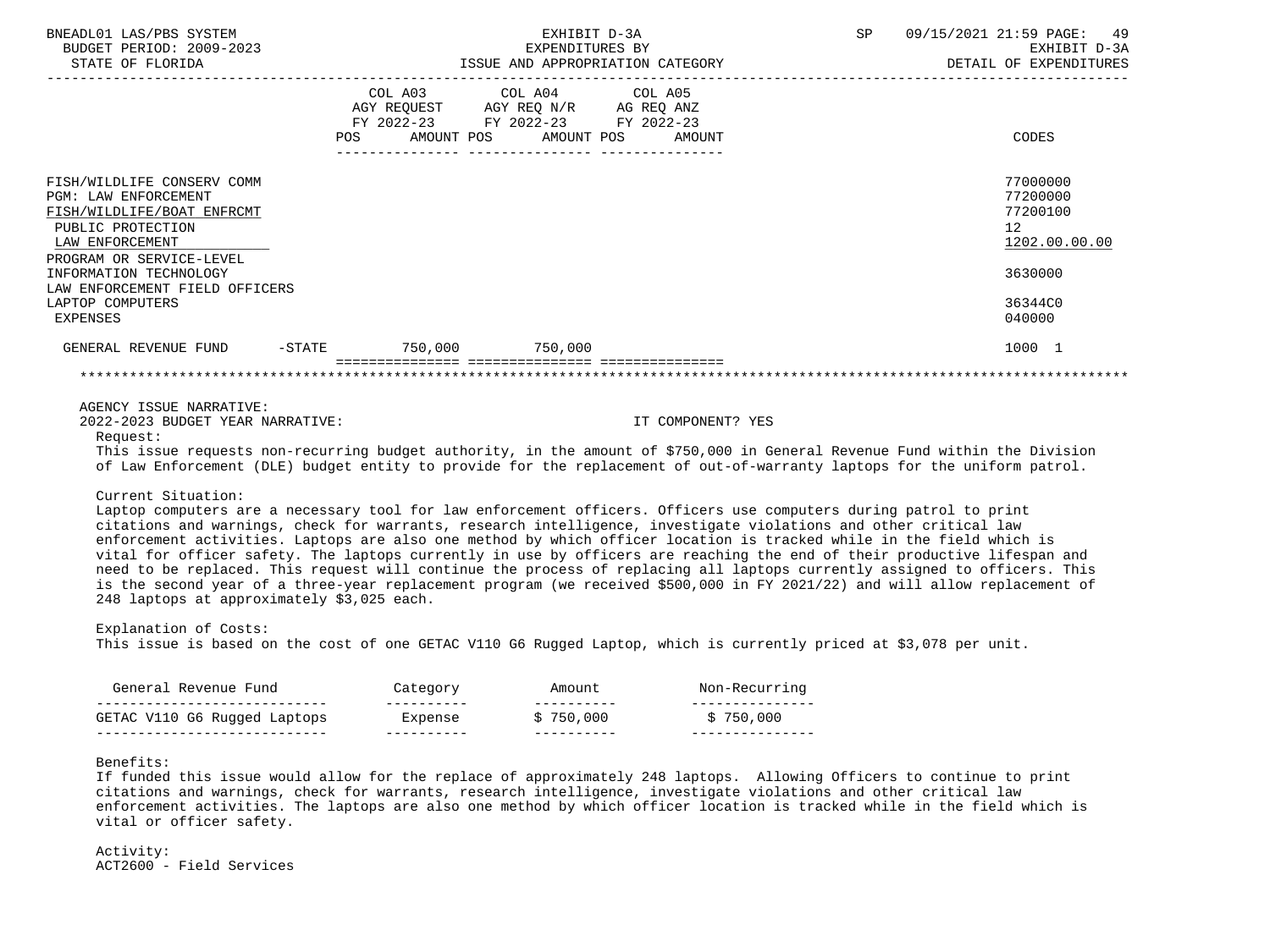| BNEADL01 LAS/PBS SYSTEM<br>BUDGET PERIOD: 2009-2023                                                                                                  | EXHIBIT D-3A<br>EXPENDITURES BY                                                                                                                                                                                                                                                                                                                                                                                                                                                                                                                                                                                                                                                                                                                                                                                        |                          | 09/15/2021 21:59 PAGE: 50<br>SP<br>EXHIBIT D-3A<br>DETAIL OF EXPENDITURES |
|------------------------------------------------------------------------------------------------------------------------------------------------------|------------------------------------------------------------------------------------------------------------------------------------------------------------------------------------------------------------------------------------------------------------------------------------------------------------------------------------------------------------------------------------------------------------------------------------------------------------------------------------------------------------------------------------------------------------------------------------------------------------------------------------------------------------------------------------------------------------------------------------------------------------------------------------------------------------------------|--------------------------|---------------------------------------------------------------------------|
|                                                                                                                                                      | COL A03 COL A04 COL A05<br>AGY REQUEST AGY REQ N/R AG REQ ANZ<br>FY 2022-23 FY 2022-23 FY 2022-23<br>AMOUNT POS<br>AMOUNT POS<br>POS                                                                                                                                                                                                                                                                                                                                                                                                                                                                                                                                                                                                                                                                                   | AMOUNT                   | CODES                                                                     |
| FISH/WILDLIFE CONSERV COMM<br>PGM: LAW ENFORCEMENT<br>FISH/WILDLIFE/BOAT ENFRCMT<br>PUBLIC PROTECTION<br>LAW ENFORCEMENT<br>PROGRAM OR SERVICE-LEVEL |                                                                                                                                                                                                                                                                                                                                                                                                                                                                                                                                                                                                                                                                                                                                                                                                                        |                          | 77000000<br>77200000<br>77200100<br>12<br>1202.00.00.00                   |
| INFORMATION TECHNOLOGY<br>LAW ENFORCEMENT FIELD OFFICERS<br>LAPTOP COMPUTERS                                                                         |                                                                                                                                                                                                                                                                                                                                                                                                                                                                                                                                                                                                                                                                                                                                                                                                                        |                          | 3630000<br>36344C0                                                        |
| Strategic Plan for Economic Development:                                                                                                             | 5.2 - Improve the efficiency and effectiveness of government agencies at all levels.                                                                                                                                                                                                                                                                                                                                                                                                                                                                                                                                                                                                                                                                                                                                   |                          |                                                                           |
| LAW ENFORCEMENT FIELD OFFICERS<br>SMART PHONES<br>SPECIAL CATEGORIES<br>CONTRACTED SERVICES                                                          |                                                                                                                                                                                                                                                                                                                                                                                                                                                                                                                                                                                                                                                                                                                                                                                                                        |                          | 36345C0<br>100000<br>100777                                               |
| GENERAL REVENUE FUND -STATE 380,000                                                                                                                  |                                                                                                                                                                                                                                                                                                                                                                                                                                                                                                                                                                                                                                                                                                                                                                                                                        |                          | 1000 1                                                                    |
|                                                                                                                                                      |                                                                                                                                                                                                                                                                                                                                                                                                                                                                                                                                                                                                                                                                                                                                                                                                                        |                          |                                                                           |
| AGENCY ISSUE NARRATIVE:<br>2022-2023 BUDGET YEAR NARRATIVE:<br>Request:                                                                              | This issue requests recurring budget authority, in the amount of \$380,000 in the General Revenue Fund, to transition all<br>sworn members (848) from their current agency-issued flip phones to CJIS-compliant smart phones.                                                                                                                                                                                                                                                                                                                                                                                                                                                                                                                                                                                          | IT COMPONENT? YES        |                                                                           |
| Current Situation:                                                                                                                                   | In today's workforce, smart phones are an essential technology. The FWC Division of Law Enforcement has relatively few<br>smartphones deployed. Not only do smart phones extend an officer's resources beyond the patrol vehicle or vessel, but<br>they supplement radios and provide additional resources to field officers such as high-resolution photography of<br>evidence; on-scene information collection, recording and note taking; timely, mission-critical data retrieval; query of<br>criminal justice databases; officer-specific geolocation and messaging; submission of electronic citations when away from<br>a vehicle; and basic on-site language translation. This request will transition all sworn members (848) from their<br>current agency-issued flip phones to CJIS-compliant smart phones. |                          |                                                                           |
| Explanation of Costs                                                                                                                                 |                                                                                                                                                                                                                                                                                                                                                                                                                                                                                                                                                                                                                                                                                                                                                                                                                        |                          |                                                                           |
| Description of Costs                                                                                                                                 | Category                                                                                                                                                                                                                                                                                                                                                                                                                                                                                                                                                                                                                                                                                                                                                                                                               | Amount<br>----------     |                                                                           |
| CJIS-Compliant Smart Phones<br>-----------------------------                                                                                         | Contracted Services<br>-----------------------                                                                                                                                                                                                                                                                                                                                                                                                                                                                                                                                                                                                                                                                                                                                                                         | \$380,000<br>----------- |                                                                           |

Benefits: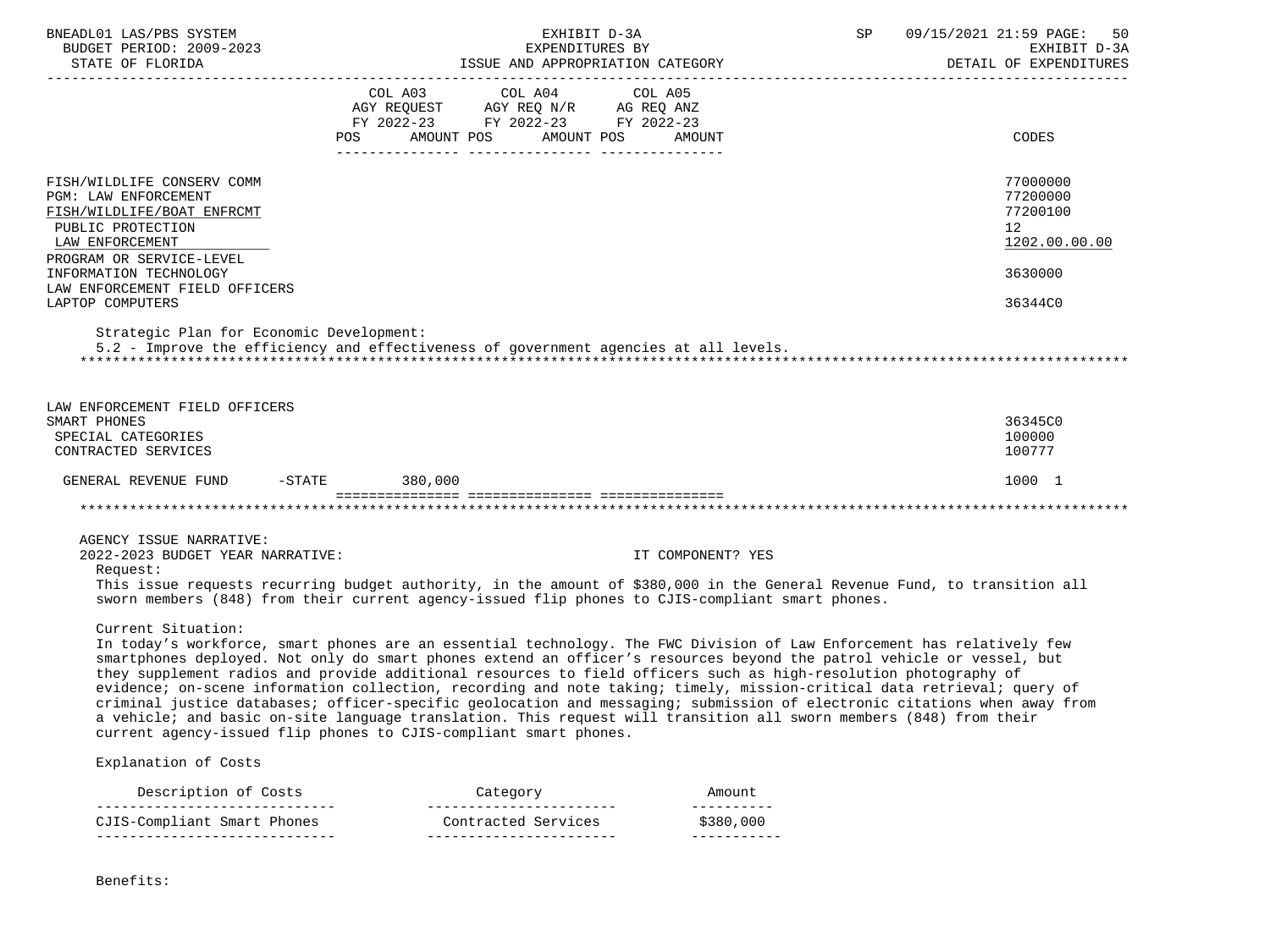| BNEADL01 LAS/PBS SYSTEM                                                                                                                                                                                                                                                                                                                                                                                                                                                                                                                  |                                    | EXHIBIT D-3A    |                              | SP | 09/15/2021 21:59 PAGE:<br>51 |
|------------------------------------------------------------------------------------------------------------------------------------------------------------------------------------------------------------------------------------------------------------------------------------------------------------------------------------------------------------------------------------------------------------------------------------------------------------------------------------------------------------------------------------------|------------------------------------|-----------------|------------------------------|----|------------------------------|
| BUDGET PERIOD: 2009-2023                                                                                                                                                                                                                                                                                                                                                                                                                                                                                                                 |                                    | EXPENDITURES BY |                              |    | EXHIBIT D-3A                 |
| EXERCIT OF THE SERVITIONED BY THE SERVITION OF THE PERIOD BALL OF EXPENDITURES<br>STATE OF FLORIDA TSSUE AND APPROPRIATION CATEGORY DETAIL OF EXPENDITURES                                                                                                                                                                                                                                                                                                                                                                               |                                    |                 |                              |    | DETAIL OF EXPENDITURES       |
|                                                                                                                                                                                                                                                                                                                                                                                                                                                                                                                                          | COL A03                            | COL A04 COL A05 |                              |    |                              |
|                                                                                                                                                                                                                                                                                                                                                                                                                                                                                                                                          | AGY REQUEST AGY REQ N/R AG REQ ANZ |                 |                              |    |                              |
|                                                                                                                                                                                                                                                                                                                                                                                                                                                                                                                                          | FY 2022-23 FY 2022-23 FY 2022-23   |                 |                              |    |                              |
|                                                                                                                                                                                                                                                                                                                                                                                                                                                                                                                                          | POS                                |                 | AMOUNT POS AMOUNT POS AMOUNT |    | CODES                        |
|                                                                                                                                                                                                                                                                                                                                                                                                                                                                                                                                          |                                    |                 |                              |    |                              |
| FISH/WILDLIFE CONSERV COMM                                                                                                                                                                                                                                                                                                                                                                                                                                                                                                               |                                    |                 |                              |    | 77000000                     |
| PGM: LAW ENFORCEMENT                                                                                                                                                                                                                                                                                                                                                                                                                                                                                                                     |                                    |                 |                              |    | 77200000                     |
| FISH/WILDLIFE/BOAT ENFRCMT                                                                                                                                                                                                                                                                                                                                                                                                                                                                                                               |                                    |                 |                              |    | 77200100                     |
| PUBLIC PROTECTION                                                                                                                                                                                                                                                                                                                                                                                                                                                                                                                        |                                    |                 |                              |    | 12 <sup>°</sup>              |
| LAW ENFORCEMENT                                                                                                                                                                                                                                                                                                                                                                                                                                                                                                                          |                                    |                 |                              |    | 1202.00.00.00                |
| PROGRAM OR SERVICE-LEVEL                                                                                                                                                                                                                                                                                                                                                                                                                                                                                                                 |                                    |                 |                              |    |                              |
| INFORMATION TECHNOLOGY                                                                                                                                                                                                                                                                                                                                                                                                                                                                                                                   |                                    |                 |                              |    | 3630000                      |
| LAW ENFORCEMENT FIELD OFFICERS                                                                                                                                                                                                                                                                                                                                                                                                                                                                                                           |                                    |                 |                              |    |                              |
| SMART PHONES                                                                                                                                                                                                                                                                                                                                                                                                                                                                                                                             |                                    |                 |                              |    | 36345C0                      |
| The funding of this issue would extend an officer's resources beyond the patrol vehicle or vessel, but they supplement<br>radios and provide additional resources to field officers such as high-resolution photography of evidence; on-scene<br>information collection, recording and note taking; timely, mission-critical data retrieval; query of criminal justice<br>databases; officer-specific geolocation and messaging; submission of electronic citations when away from a vehicle; and<br>basic on-site language translation. |                                    |                 |                              |    |                              |
| Activity:<br>ACT2010 - Uniform Patrol and Investigations                                                                                                                                                                                                                                                                                                                                                                                                                                                                                 |                                    |                 |                              |    |                              |
| Strategic Plan for Economic Development:<br>6.1 - Create and sustain vibrant, safe, healthy and resilient communities that attract workers, residents, businesses and<br>visitors.                                                                                                                                                                                                                                                                                                                                                       |                                    |                 |                              |    |                              |
| PROTECTION OF NATURAL SYSTEMS<br>HURRICANE IRMA MARINE DEBRIS                                                                                                                                                                                                                                                                                                                                                                                                                                                                            |                                    |                 |                              |    | 4400000                      |
| REMOVAL                                                                                                                                                                                                                                                                                                                                                                                                                                                                                                                                  |                                    |                 |                              |    | 4400550                      |
| OTHER PERSONAL SERVICES                                                                                                                                                                                                                                                                                                                                                                                                                                                                                                                  |                                    |                 |                              |    | 030000                       |
|                                                                                                                                                                                                                                                                                                                                                                                                                                                                                                                                          |                                    |                 |                              |    |                              |
| FEDERAL GRANTS TRUST FUND -FEDERL 100,000 100,000                                                                                                                                                                                                                                                                                                                                                                                                                                                                                        |                                    |                 |                              |    | 2261 3                       |
|                                                                                                                                                                                                                                                                                                                                                                                                                                                                                                                                          |                                    |                 |                              |    |                              |
| <b>EXPENSES</b>                                                                                                                                                                                                                                                                                                                                                                                                                                                                                                                          |                                    |                 |                              |    | 040000                       |
|                                                                                                                                                                                                                                                                                                                                                                                                                                                                                                                                          |                                    |                 |                              |    |                              |
| FEDERAL GRANTS TRUST FUND -FEDERL 30,000                                                                                                                                                                                                                                                                                                                                                                                                                                                                                                 |                                    | 30,000          |                              |    | 2261 3                       |
|                                                                                                                                                                                                                                                                                                                                                                                                                                                                                                                                          |                                    |                 |                              |    |                              |
| SPECIAL CATEGORIES<br>CONTRACTED SERVICES                                                                                                                                                                                                                                                                                                                                                                                                                                                                                                |                                    |                 |                              |    | 100000<br>100777             |
| FEDERAL GRANTS TRUST FUND -FEDERL                                                                                                                                                                                                                                                                                                                                                                                                                                                                                                        | 1,720,000                          | 1,720,000       |                              |    | 2261 3                       |
| TOTAL: HURRICANE IRMA MARINE DEBRIS<br>REMOVAL                                                                                                                                                                                                                                                                                                                                                                                                                                                                                           |                                    |                 |                              |    | 4400550                      |
| TOTAL ISSUE                                                                                                                                                                                                                                                                                                                                                                                                                                                                                                                              | 1,850,000                          | 1,850,000       |                              |    |                              |
|                                                                                                                                                                                                                                                                                                                                                                                                                                                                                                                                          |                                    |                 |                              |    |                              |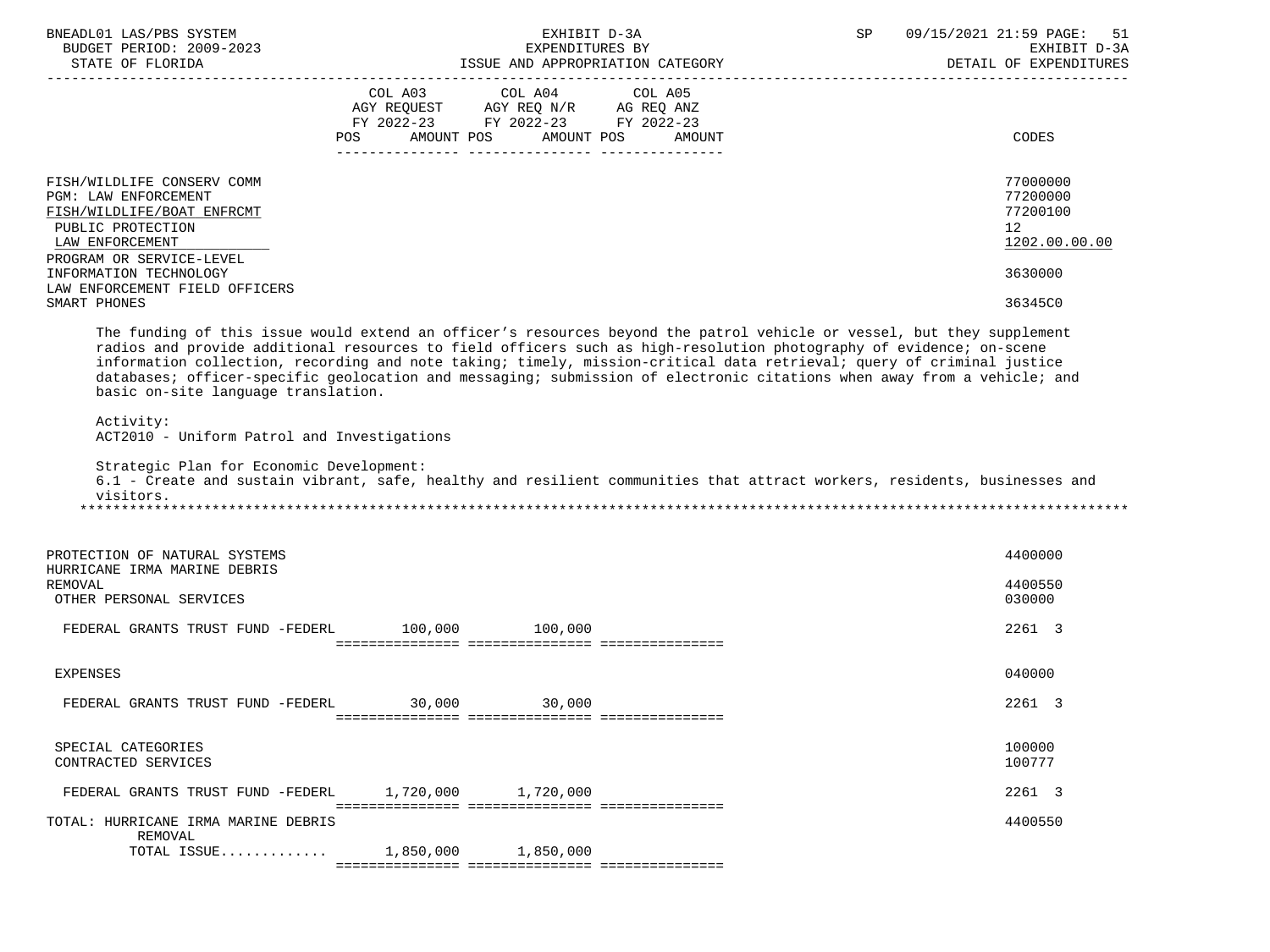| BNEADL01 LAS/PBS SYSTEM<br>BUDGET PERIOD: 2009-2023<br>STATE OF FLORIDA                                                                                                                              | EXHIBIT D-3A<br>EXPENDITURES BY<br>ISSUE AND APPROPRIATION CATEGORY                                                                               | 52<br><b>SP</b><br>09/15/2021 21:59 PAGE:<br>EXHIBIT D-3A<br>DETAIL OF EXPENDITURES |
|------------------------------------------------------------------------------------------------------------------------------------------------------------------------------------------------------|---------------------------------------------------------------------------------------------------------------------------------------------------|-------------------------------------------------------------------------------------|
|                                                                                                                                                                                                      | COL A03<br>COL A04 COL A05<br>AGY REQUEST AGY REQ N/R<br>AG REQ ANZ<br>FY 2022-23 FY 2022-23 FY 2022-23<br>AMOUNT POS AMOUNT POS<br>POS<br>AMOUNT | CODES                                                                               |
| FISH/WILDLIFE CONSERV COMM<br>PGM: LAW ENFORCEMENT<br>FISH/WILDLIFE/BOAT ENFRCMT<br>PUBLIC PROTECTION<br>LAW ENFORCEMENT<br>PROTECTION OF NATURAL SYSTEMS<br>HURRICANE IRMA MARINE DEBRIS<br>REMOVAL |                                                                                                                                                   | 77000000<br>77200000<br>77200100<br>12<br>1202.00.00.00<br>4400000<br>4400550       |

AGENCY ISSUE NARRATIVE:

2022-2023 BUDGET YEAR NARRATIVE: IT COMPONENT? NO

Request:

 This request is for \$1,850,000 in spending authority from Federal Grant Trust Fund (FGTF). These funds will be used for a project coordinator (OPS), to continue the creation of a derelict vessel database, to assist with marine debris assessment, and to facilitate the removal of trap debris, displaced and derelict vessels, and other marine debris currently representing a hazard to the health of Florida's marine aquatic habitat post Hurricane Irma.

Current Situation:

 In November 2018 and in response to Hurricane Irma, the National Oceanic and Atmospheric Administration (NOAA) approved a \$4.5 million grant to FWC to be used to facilitate the removal of marine debris. This request is for authority to spend \$1,850,000 of this grant in non-recurring (NR) funds. These funds will be used for a project coordinator (OPS), to continue the creation of a derelict vessel database, to assist with marine debris assessment, and to facilitate the removal of trap debris, displaced and derelict vessels, and other marine debris currently representing a hazard to the health of Florida's marine aquatic habitat post Hurricane Irma.

Explanation of Costs:

| Description of Cost                     | Category                | Amount      | Non-Recurring |
|-----------------------------------------|-------------------------|-------------|---------------|
| Program Administration                  | Other Personal Services | 100,000     | 100,000       |
| Travel and Project Management           | Expenses                | 30,000      | 30,000        |
| Marine Debris Removal Efforts           | Contracted Services     | \$1,720,000 | \$1,720,000   |
| Total Issue (Federal Grants Trust Fund) |                         | \$1,850,000 | \$1,850,000   |

Benefits:

 Approval of this issue will provide funding to reduce impacts of Hurricane Irma related marine debris to fish and wildlife and habitats in Florida. As an agency, FWC possesses the expertise to identify, evaluate, and execute marine debris removal projects as well as manage impacts to fish and wildlife resources and sensitive coastal and marine habitats. The coordination of marine debris removal, prevention, and facilitation efforts within FWC will allow for the creation of long-term, quantifiable ecological improvements for numerous NOAA trust resources including endangered and threatened marine species managed by FWC (such as the Florida manatee and five species of sea turtles), economically important fisheries, and numerous coastal habitats. This will be primarily accomplished through establishment of dedicated efforts within the agencies focused on marine debris and documenting and managing the impacts of marine debris to Florida's wildlife and habitats. Debris removal will occur along the Florida Reef Tract and other marine debris hot spots.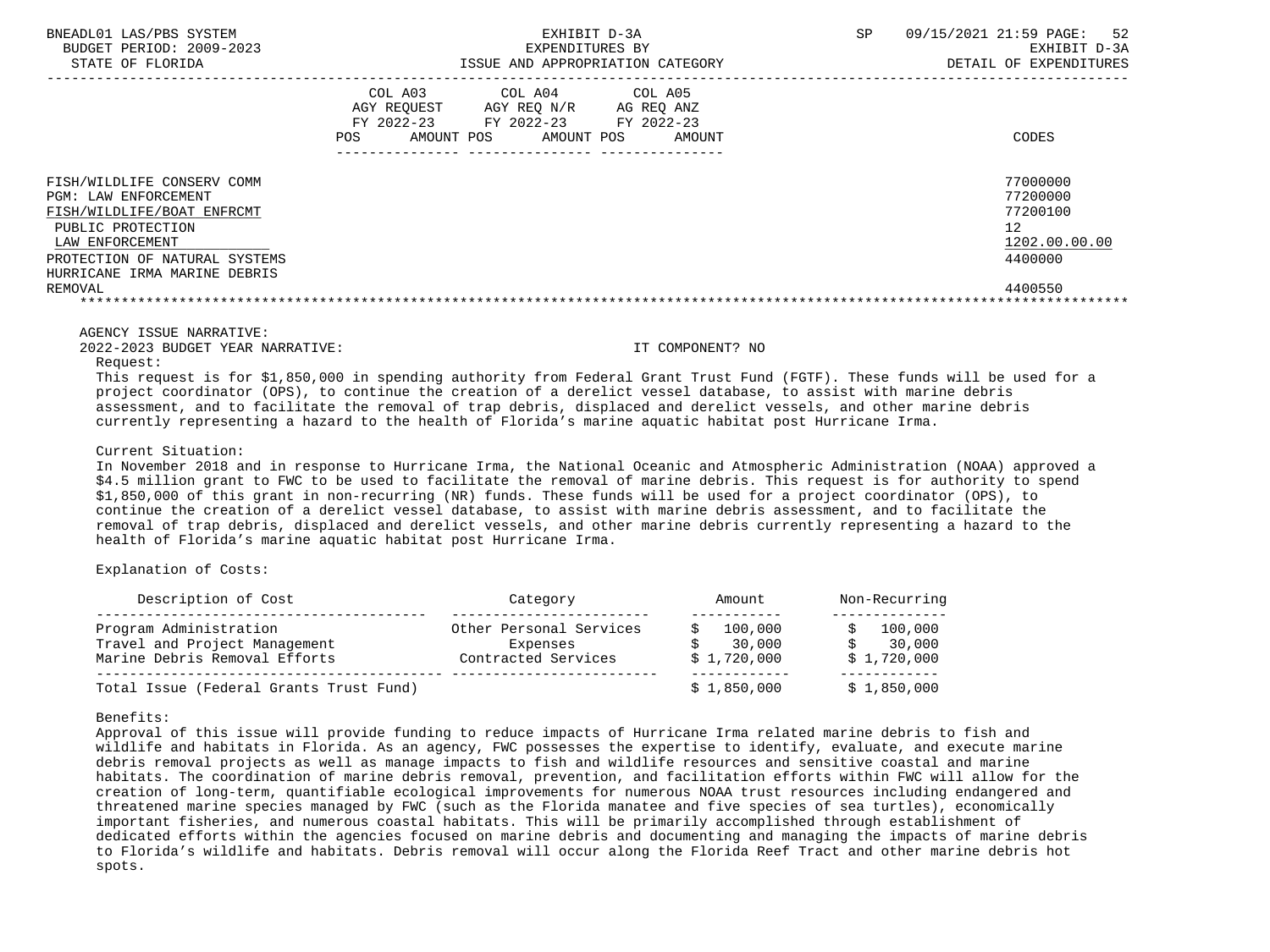| BNEADL01 LAS/PBS SYSTEM                               | EXHIBIT D-3A                                                                                                                                                                                                                                                                                                                                                                                                                                                                                                                                                                                              | SP | 09/15/2021 21:59 PAGE:<br>53           |
|-------------------------------------------------------|-----------------------------------------------------------------------------------------------------------------------------------------------------------------------------------------------------------------------------------------------------------------------------------------------------------------------------------------------------------------------------------------------------------------------------------------------------------------------------------------------------------------------------------------------------------------------------------------------------------|----|----------------------------------------|
| BUDGET PERIOD: 2009-2023<br>STATE OF FLORIDA          | EXPENDITURES BY<br>ISSUE AND APPROPRIATION CATEGORY                                                                                                                                                                                                                                                                                                                                                                                                                                                                                                                                                       |    | EXHIBIT D-3A<br>DETAIL OF EXPENDITURES |
| --------------------------------------                |                                                                                                                                                                                                                                                                                                                                                                                                                                                                                                                                                                                                           |    |                                        |
|                                                       | COL A03 COL A04 COL A05                                                                                                                                                                                                                                                                                                                                                                                                                                                                                                                                                                                   |    |                                        |
|                                                       | AGY REQUEST AGY REQ N/R AG REQ ANZ<br>FY 2022-23 FY 2022-23 FY 2022-23                                                                                                                                                                                                                                                                                                                                                                                                                                                                                                                                    |    |                                        |
|                                                       |                                                                                                                                                                                                                                                                                                                                                                                                                                                                                                                                                                                                           |    |                                        |
|                                                       | POS AMOUNT POS AMOUNT POS AMOUNT                                                                                                                                                                                                                                                                                                                                                                                                                                                                                                                                                                          |    | CODES                                  |
|                                                       |                                                                                                                                                                                                                                                                                                                                                                                                                                                                                                                                                                                                           |    |                                        |
| FISH/WILDLIFE CONSERV COMM                            |                                                                                                                                                                                                                                                                                                                                                                                                                                                                                                                                                                                                           |    | 77000000                               |
| PGM: LAW ENFORCEMENT                                  |                                                                                                                                                                                                                                                                                                                                                                                                                                                                                                                                                                                                           |    | 77200000<br>77200100                   |
| FISH/WILDLIFE/BOAT ENFRCMT                            |                                                                                                                                                                                                                                                                                                                                                                                                                                                                                                                                                                                                           |    |                                        |
| PUBLIC PROTECTION                                     |                                                                                                                                                                                                                                                                                                                                                                                                                                                                                                                                                                                                           |    | 12 <sup>°</sup>                        |
| LAW ENFORCEMENT<br>PROTECTION OF NATURAL SYSTEMS      |                                                                                                                                                                                                                                                                                                                                                                                                                                                                                                                                                                                                           |    | 1202.00.00.00<br>4400000               |
| HURRICANE IRMA MARINE DEBRIS                          |                                                                                                                                                                                                                                                                                                                                                                                                                                                                                                                                                                                                           |    |                                        |
| <b>REMOVAL</b>                                        |                                                                                                                                                                                                                                                                                                                                                                                                                                                                                                                                                                                                           |    | 4400550                                |
|                                                       |                                                                                                                                                                                                                                                                                                                                                                                                                                                                                                                                                                                                           |    |                                        |
| Activity: ACT2410 - Boating and Waterways             |                                                                                                                                                                                                                                                                                                                                                                                                                                                                                                                                                                                                           |    |                                        |
|                                                       |                                                                                                                                                                                                                                                                                                                                                                                                                                                                                                                                                                                                           |    |                                        |
| Strategic Plan for Economic Development:<br>visitors. | 6.1 - Create and sustain vibrant, safe, healthy and resilient communities that attract workers, residents, businesses and                                                                                                                                                                                                                                                                                                                                                                                                                                                                                 |    |                                        |
| HURRICANE IRMA MARINE FISHERIES                       |                                                                                                                                                                                                                                                                                                                                                                                                                                                                                                                                                                                                           |    |                                        |
| DISASTER RECOVERY                                     |                                                                                                                                                                                                                                                                                                                                                                                                                                                                                                                                                                                                           |    | 4400560                                |
| SPECIAL CATEGORIES                                    |                                                                                                                                                                                                                                                                                                                                                                                                                                                                                                                                                                                                           |    | 100000                                 |
| MARINE DISASTER RECOVERY                              |                                                                                                                                                                                                                                                                                                                                                                                                                                                                                                                                                                                                           |    | 101080                                 |
|                                                       |                                                                                                                                                                                                                                                                                                                                                                                                                                                                                                                                                                                                           |    |                                        |
| FEDERAL GRANTS TRUST FUND -FEDERL 62,289 62,289       |                                                                                                                                                                                                                                                                                                                                                                                                                                                                                                                                                                                                           |    | 2261 3                                 |
|                                                       |                                                                                                                                                                                                                                                                                                                                                                                                                                                                                                                                                                                                           |    |                                        |
| AGENCY ISSUE NARRATIVE:                               |                                                                                                                                                                                                                                                                                                                                                                                                                                                                                                                                                                                                           |    |                                        |
| 2022-2023 BUDGET YEAR NARRATIVE:                      | IT COMPONENT? NO                                                                                                                                                                                                                                                                                                                                                                                                                                                                                                                                                                                          |    |                                        |
| Request:                                              |                                                                                                                                                                                                                                                                                                                                                                                                                                                                                                                                                                                                           |    |                                        |
|                                                       | This issue requests \$62,289 in spending authority from the Federal Grant Trust Fund (FGTF) to cover expenditures<br>associated with the Hurricane Irma Fishery Disaster Funding award for the Division of Law Enforcement. The expenditures<br>will be salary for OPS Grant Coordinator position, travel, supplies and Fixed Capital Outlay (FCO) grants from the<br>Florida Marine Fisheries Infrastructure Grant Program. This available funding is 100% reimbursable from the National<br>Oceanic and Atmospheric Administration (NOAA). See corresponding FCO issue #990S000-140082 for \$2,500,000. |    |                                        |
| Current Situation:                                    |                                                                                                                                                                                                                                                                                                                                                                                                                                                                                                                                                                                                           |    |                                        |
|                                                       | In 2018, Congress appropriated approximately \$44.6 million to respond to the declared Hurricane Irma Fishery Disaster                                                                                                                                                                                                                                                                                                                                                                                                                                                                                    |    |                                        |

 that impacted Florida in 2017. A 4-year spend plan was approved by the National Oceanic and Atmospheric Administration in June 2019. This request is for budget authority for a portion of this federal funding. Specifically, the request is for \$62,289 in budget authority for non-recurring OPS funds and \$2,500,000 in budget authority for fixed capital outlay (FCO) funds to address impacts to marine access infrastructure damaged during Hurricane Irma.

Explanation of Costs:

 Additional budget authority would support personnel, supplies, and travel costs related to the OPS grant coordinator within the DLE.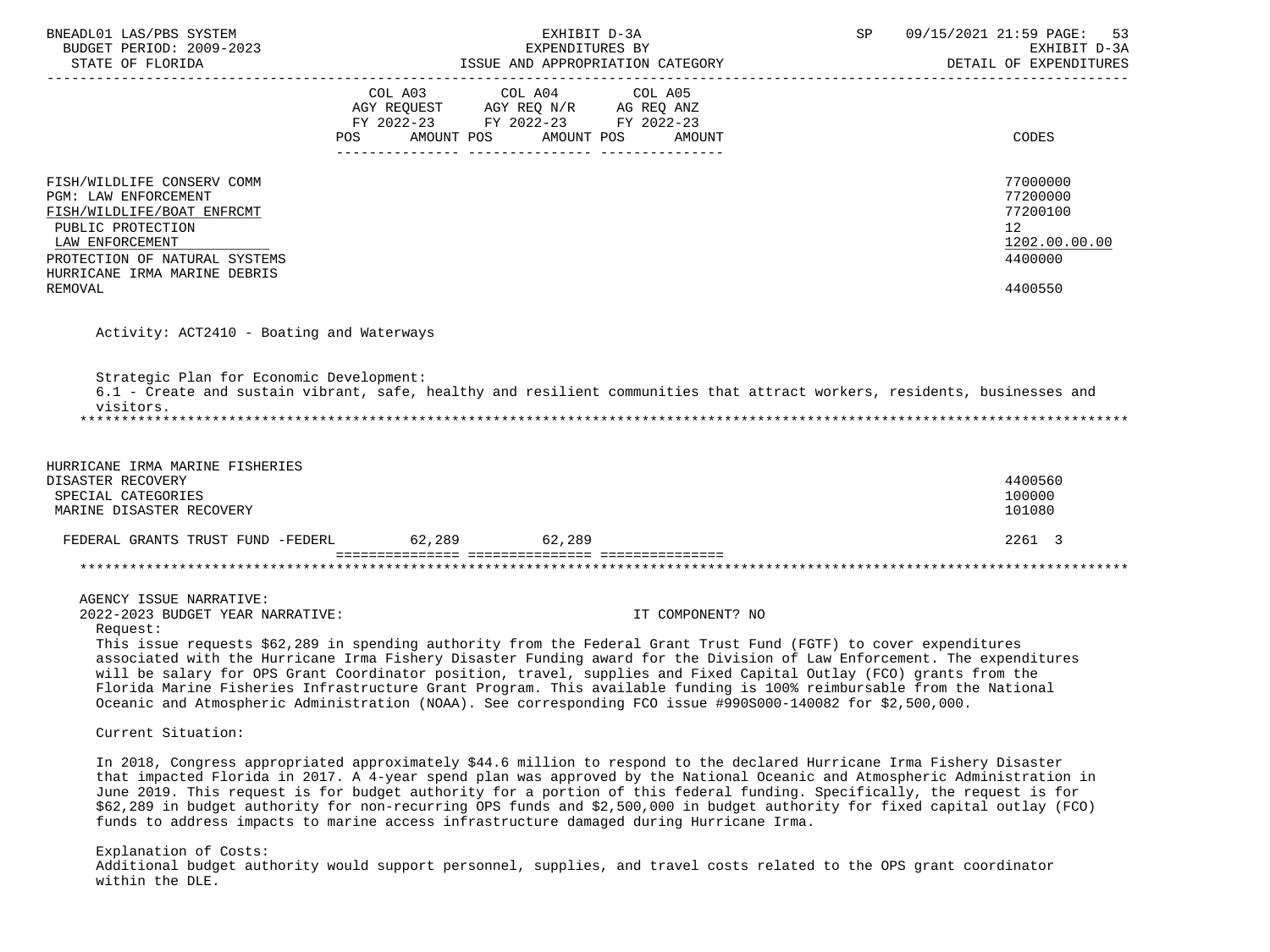| BNEADL01 LAS/PBS SYSTEM<br>BUDGET PERIOD: 2009-2023<br>STATE OF FLORIDA                                                                                                                      | EXHIBIT D-3A<br>EXPENDITURES BY<br>ISSUE AND APPROPRIATION CATEGORY                                                               | 09/15/2021 21:59 PAGE: 54<br>SP<br>EXHIBIT D-3A<br>DETAIL OF EXPENDITURES        |
|----------------------------------------------------------------------------------------------------------------------------------------------------------------------------------------------|-----------------------------------------------------------------------------------------------------------------------------------|----------------------------------------------------------------------------------|
|                                                                                                                                                                                              | COL A03 COL A04 COL A05<br>AGY REOUEST AGY REO N/R AG REO ANZ<br>FY 2022-23 FY 2022-23 FY 2022-23<br>AMOUNT POS AMOUNT POS AMOUNT | CODES                                                                            |
| FISH/WILDLIFE CONSERV COMM<br>PGM: LAW ENFORCEMENT<br>FISH/WILDLIFE/BOAT ENFRCMT<br>PUBLIC PROTECTION<br>LAW ENFORCEMENT<br>PROTECTION OF NATURAL SYSTEMS<br>HURRICANE IRMA MARINE FISHERIES |                                                                                                                                   | 77000000<br>77200000<br>77200100<br>12 <sup>12</sup><br>1202.00.00.00<br>4400000 |
| DISASTER RECOVERY                                                                                                                                                                            |                                                                                                                                   | 4400560                                                                          |

| Description of Cost                                   |                                    |          |
|-------------------------------------------------------|------------------------------------|----------|
| Marine Fisheries Disaster Recovery Grant Coordination | Marine Fisheries Disaster Recovery | \$62.289 |

Benefits:

 Approval of this issue will provide grant funding to county, municipal governments and private commercial businesses with damage cause directly from Hurricane Irma to marine fisheries infrastructure. This will help with the effort to recover, repair and sustain the health of Florida's marine fisheries and associated economics. Most projects take more than one year to complete due to permit requirements, environmental issues, and other delays, therefore fixed capital outlay funding will allow for these projects to be completed without a delay in appropriations.

 Activity: ACT0190 - Grants Management

 Strategic Plan for Economic Development: 6.1 - Create and sustain vibrant, safe, healthy and resilient communities that attract workers, residents, businesses and visitors. \*\*\*\*\*\*\*\*\*\*\*\*\*\*\*\*\*\*\*\*\*\*\*\*\*\*\*\*\*\*\*\*\*\*\*\*\*\*\*\*\*\*\*\*\*\*\*\*\*\*\*\*\*\*\*\*\*\*\*\*\*\*\*\*\*\*\*\*\*\*\*\*\*\*\*\*\*\*\*\*\*\*\*\*\*\*\*\*\*\*\*\*\*\*\*\*\*\*\*\*\*\*\*\*\*\*\*\*\*\*\*\*\*\*\*\*\*\*\*\*\*\*\*\*\*\*\*

| CRITICAL CLASS ADJUSTMENT<br>LAW ENFORCEMENT RECRUITMENT AND |           |                                  | 4700000           |
|--------------------------------------------------------------|-----------|----------------------------------|-------------------|
| RETENTION<br>SALARIES AND BENEFITS                           |           |                                  | 4700A10<br>010000 |
| GENERAL REVENUE FUND                                         | $-$ STATE | 7,014,451                        | 1000 1            |
|                                                              |           | ---------------- --------------- |                   |
| AGENCY ISSUE NARRATIVE:                                      |           |                                  |                   |

2022-2023 BUDGET YEAR NARRATIVE: IT COMPONENT? NO

Request:

 The Florida Fish and Wildlife Conservation Commission (FWC) Division of Law Enforcement (DLE) is requesting \$7,014,451 from the General Revenue Fund to address the pay parity between the starting salaries of sworn officers in FWC compared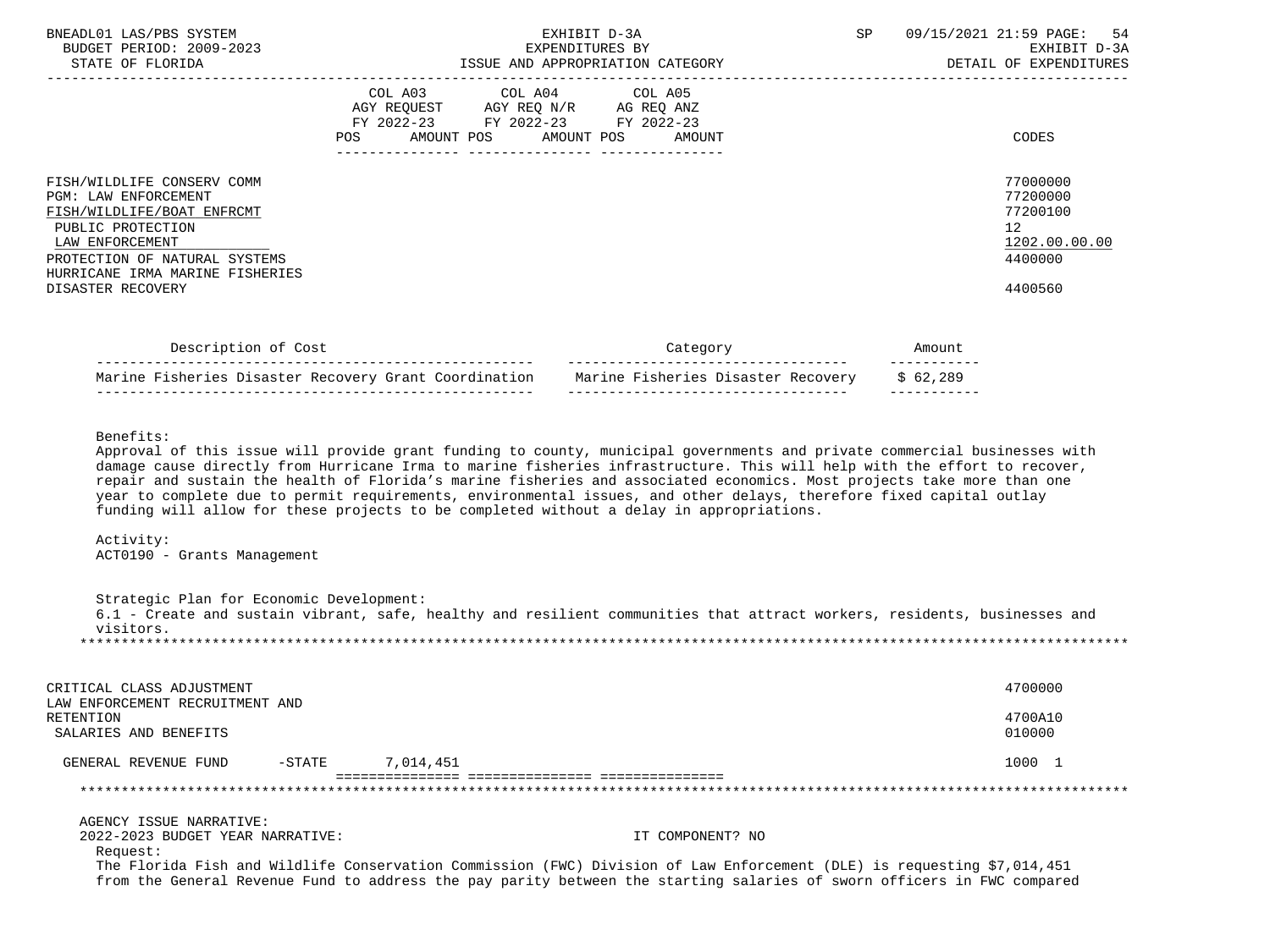| BNEADL01 LAS/PBS SYSTEM<br>BUDGET PERIOD: 2009-2023<br>STATE OF FLORIDA                                                                                                                         | EXHIBIT D-3A<br>EXPENDITURES BY<br>ISSUE AND APPROPRIATION CATEGORY                                                                      | 09/15/2021 21:59 PAGE: 55<br><b>SP</b><br>EXHIBIT D-3A<br>DETAIL OF EXPENDITURES |
|-------------------------------------------------------------------------------------------------------------------------------------------------------------------------------------------------|------------------------------------------------------------------------------------------------------------------------------------------|----------------------------------------------------------------------------------|
|                                                                                                                                                                                                 | COL A03 COL A04 COL A05<br>AGY REQUEST AGY REQ N/R AG REQ ANZ<br>FY 2022-23 FY 2022-23 FY 2022-23<br>AMOUNT POS AMOUNT POS AMOUNT<br>POS | CODES                                                                            |
| FISH/WILDLIFE CONSERV COMM<br><b>PGM: LAW ENFORCEMENT</b><br>FISH/WILDLIFE/BOAT ENFRCMT<br>PUBLIC PROTECTION<br>LAW ENFORCEMENT<br>CRITICAL CLASS ADJUSTMENT<br>LAW ENFORCEMENT RECRUITMENT AND |                                                                                                                                          | 77000000<br>77200000<br>77200100<br>12<br>1202.00.00.00<br>4700000               |
| RETENTION                                                                                                                                                                                       |                                                                                                                                          | 4700A10                                                                          |

to other sworn state law enforcement.

Current Situation:

 In 2018, sworn law enforcement officers within the Florida Highway Patrol (FHP) received a 5% pay increase. Other state law enforcement officers, including FWC officers, did not receive a similar salary increase, although the duties, dangers and responsibilities of state sworn law enforcement officers are equal. This request would increase the starting salaries from \$36,222 to \$46,109 and cost \$2,940,862.

 Increasing starting salaries necessarily causes compression issues within the officer corps. Therefore, this issue also includes a requested 10% increase for other sworn classes. The amount necessary to address compression created by achieving parity is \$4,073,589.

Explanation of Costs:

|                                          | $- - -$<br>____       | $- -$                                           |      |
|------------------------------------------|-----------------------|-------------------------------------------------|------|
| 77 د 0<br>⊥aw<br>Domi<br>ra.<br>1 ui 1 u | Fund<br>Tanar:        | <b>Banc</b><br>and<br>$\cdot$ i $+$ c<br>$\cap$ |      |
| ___                                      | --------------------- | -----------------------                         | ____ |
|                                          | 'uno                  |                                                 |      |

Benefits:

 The funding of this issue will address the disparity between starting sworn officer pay within the state system and assist the FWC in maintaining an adequate workforce to enforce the conservation laws of the state.

 Activity: ACT2010 - Uniform Patrol and Investigations

 Strategic Plan for Economic Development: 6.1 - Create and sustain vibrant, safe, healthy and resilient communities that attract workers, residents, businesses and visitors. \*\*\*\*\*\*\*\*\*\*\*\*\*\*\*\*\*\*\*\*\*\*\*\*\*\*\*\*\*\*\*\*\*\*\*\*\*\*\*\*\*\*\*\*\*\*\*\*\*\*\*\*\*\*\*\*\*\*\*\*\*\*\*\*\*\*\*\*\*\*\*\*\*\*\*\*\*\*\*\*\*\*\*\*\*\*\*\*\*\*\*\*\*\*\*\*\*\*\*\*\*\*\*\*\*\*\*\*\*\*\*\*\*\*\*\*\*\*\*\*\*\*\*\*\*\*\*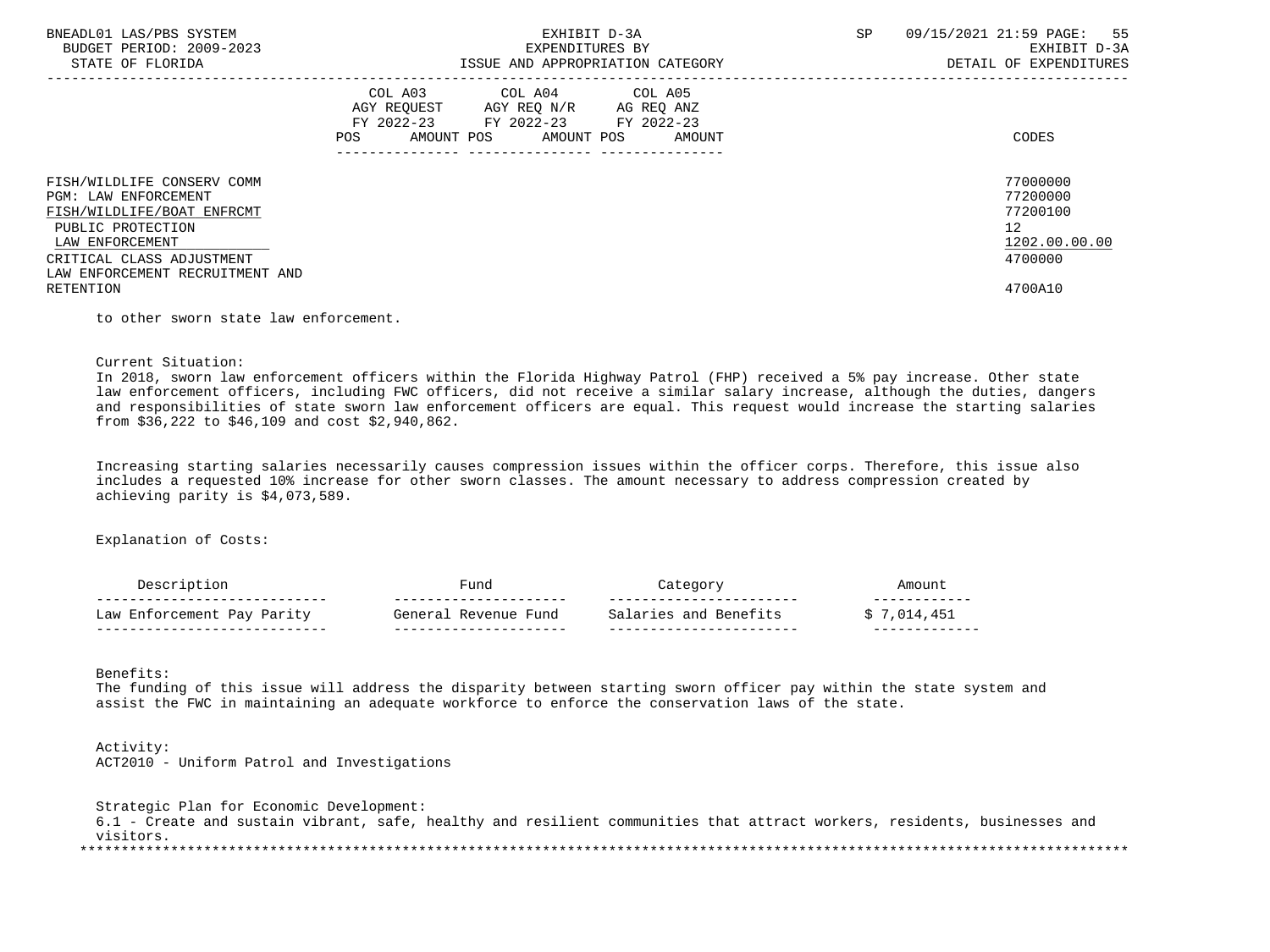| BNEADL01 LAS/PBS SYSTEM<br>BUDGET PERIOD: 2009-2023<br>STATE OF FLORIDA                                                                                                                                                                                                                                                                                                                                                                              |     | ISSUE AND APPROPRIATION CATEGORY                                                                                                      | EXHIBIT D-3A<br>EXPENDITURES BY |          |  | SP 09/15/2021 21:59 PAGE:<br>56<br>EXHIBIT D-3A<br>DETAIL OF EXPENDITURES     |
|------------------------------------------------------------------------------------------------------------------------------------------------------------------------------------------------------------------------------------------------------------------------------------------------------------------------------------------------------------------------------------------------------------------------------------------------------|-----|---------------------------------------------------------------------------------------------------------------------------------------|---------------------------------|----------|--|-------------------------------------------------------------------------------|
|                                                                                                                                                                                                                                                                                                                                                                                                                                                      |     | COL A03 COL A04 COL A05<br>AGY REQUEST AGY REQ N/R AG REQ ANZ<br>FY 2022-23 FY 2022-23 FY 2022-23<br>POS AMOUNT POS AMOUNT POS AMOUNT |                                 |          |  | CODES                                                                         |
| FISH/WILDLIFE CONSERV COMM<br>PGM: LAW ENFORCEMENT<br>FISH/WILDLIFE/BOAT ENFRCMT<br>PUBLIC PROTECTION<br>LAW ENFORCEMENT<br>CRITICAL CLASS ADJUSTMENT<br>LAW ENFORCEMENT RECRUITMENT AND<br><b>RETENTION</b>                                                                                                                                                                                                                                         |     |                                                                                                                                       |                                 |          |  | 77000000<br>77200000<br>77200100<br>12<br>1202.00.00.00<br>4700000<br>4700A10 |
|                                                                                                                                                                                                                                                                                                                                                                                                                                                      |     |                                                                                                                                       |                                 |          |  |                                                                               |
| POSITION DETAIL OF SALARIES AND BENEFITS:                                                                                                                                                                                                                                                                                                                                                                                                            | FTE | BASE RATE ADDITIVES                                                                                                                   |                                 | BENEFITS |  | LAPSE LAPSED SALARIES<br>SUBTOTAL % AND BENEFITS                              |
| A03 - AGY REQUEST FY 2022-23                                                                                                                                                                                                                                                                                                                                                                                                                         |     |                                                                                                                                       |                                 |          |  |                                                                               |
| CHANGES TO CURRENTLY AUTHORIZED POSITIONS<br>OTHER SALARY AMOUNT<br>1000 GENERAL REVENUE FUND                                                                                                                                                                                                                                                                                                                                                        |     |                                                                                                                                       |                                 |          |  | 7,014,451<br>--------------                                                   |
|                                                                                                                                                                                                                                                                                                                                                                                                                                                      |     |                                                                                                                                       |                                 |          |  | 7,014,451<br>==============                                                   |
|                                                                                                                                                                                                                                                                                                                                                                                                                                                      |     |                                                                                                                                       |                                 |          |  |                                                                               |
| INCREASE FUNDING FOR CRIMINAL<br>JUSTICE INCENTIVE PAY<br>SPECIAL CATEGORIES<br>SALARY INCENTIVE PAYMENTS                                                                                                                                                                                                                                                                                                                                            |     |                                                                                                                                       |                                 |          |  | 4700A30<br>100000<br>103290                                                   |
| GENERAL REVENUE FUND -STATE 100,000                                                                                                                                                                                                                                                                                                                                                                                                                  |     |                                                                                                                                       |                                 |          |  | 1000 1                                                                        |
|                                                                                                                                                                                                                                                                                                                                                                                                                                                      |     |                                                                                                                                       |                                 |          |  |                                                                               |
| AGENCY ISSUE NARRATIVE:<br>2022-2023 BUDGET YEAR NARRATIVE:<br>Request:<br>This issue requests additional recurring budget authority, in the amount of \$100,000 in the General Revenue Fund, to<br>provide for Criminal Justice Incentive Payments (CJIP) in support of on-going shortfalls in this appropriation category<br>within the Florida Fish and Wildlife Conservation Commission's (FWC) Division of Law Enforcement (DLE) budget entity. |     |                                                                                                                                       | IT COMPONENT? NO                |          |  |                                                                               |

Current Situation:

 Section 943.22, Florida Statutes, directs law enforcement agencies to compensate their officers monthly based on certain educational benchmarks, as outlined in a program administered by the Florida Department of Law Enforcement. These benchmarks include college education credits and specific in-service training classes above the minimum required for maintaining law enforcement certification. Sworn employees can earn up to \$130 per month through these payments. Over the past five years, the DLE has experienced an increase in new employees that have college degrees in addition to an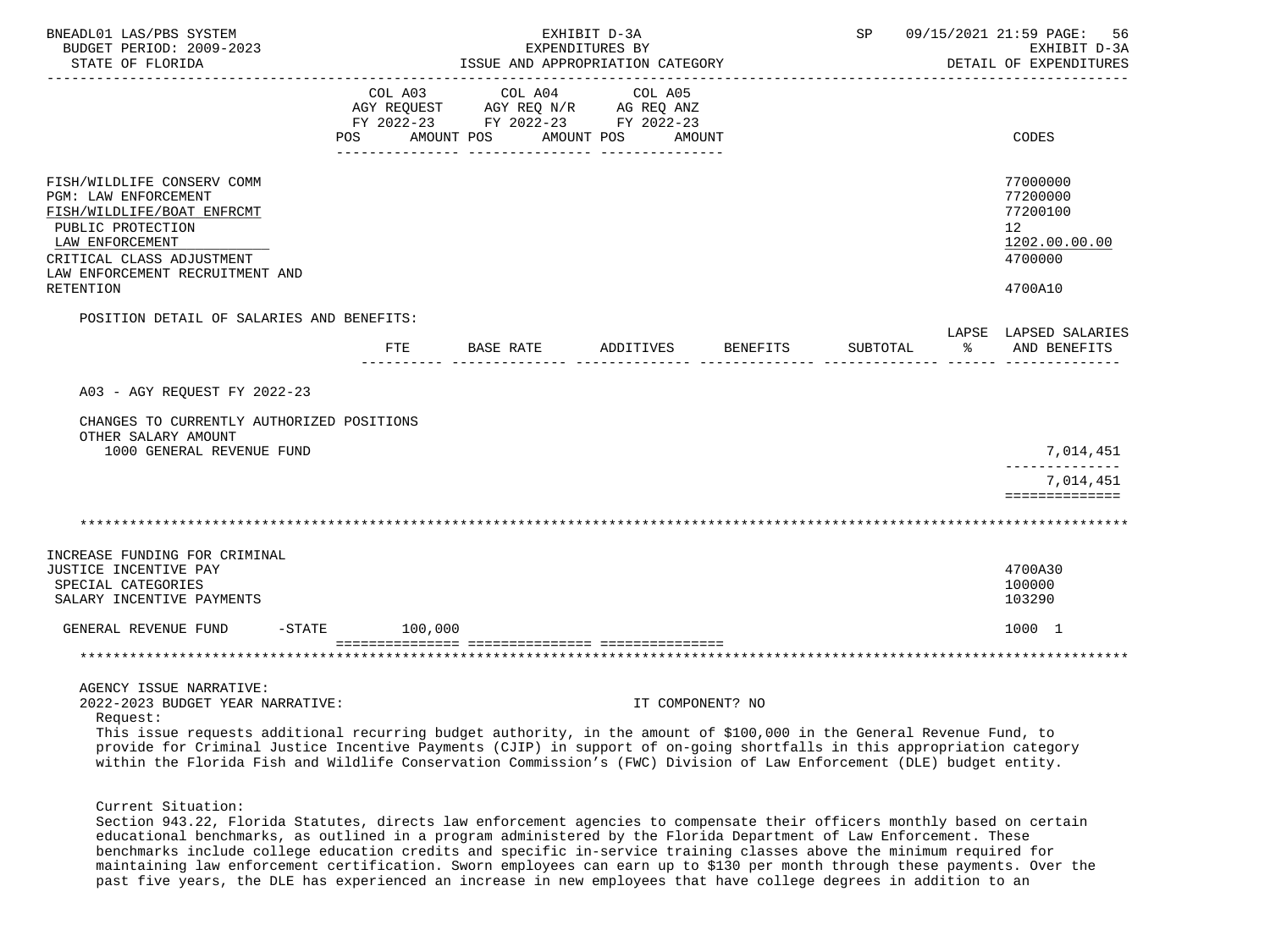| BNEADL01 LAS/PBS SYSTEM<br>BUDGET PERIOD: 2009-2023<br>STATE OF FLORIDA                 | EXHIBIT D-3A<br>EXPENDITURES BY<br>ISSUE AND APPROPRIATION CATEGORY                                                                               | SP. | 57<br>09/15/2021 21:59 PAGE:<br>EXHIBIT D-3A<br>DETAIL OF EXPENDITURES |
|-----------------------------------------------------------------------------------------|---------------------------------------------------------------------------------------------------------------------------------------------------|-----|------------------------------------------------------------------------|
|                                                                                         | COL A04 COL A05<br>COL A03<br>AGY REQUEST AGY REQ N/R<br>AG REQ ANZ<br>FY 2022-23 FY 2022-23 FY 2022-23<br>AMOUNT POS AMOUNT POS<br>POS<br>AMOUNT |     | CODES                                                                  |
| FISH/WILDLIFE CONSERV COMM<br><b>PGM: LAW ENFORCEMENT</b><br>FISH/WILDLIFE/BOAT ENFRCMT |                                                                                                                                                   |     | 77000000<br>77200000<br>77200100                                       |
| PUBLIC PROTECTION<br>LAW ENFORCEMENT                                                    |                                                                                                                                                   |     | 12 <sup>°</sup><br>1202.00.00.00                                       |
| CRITICAL CLASS ADJUSTMENT<br>INCREASE FUNDING FOR CRIMINAL<br>JUSTICE INCENTIVE PAY     |                                                                                                                                                   |     | 4700000<br>4700A30                                                     |

 increase in employees that are earning college degrees and are currently enrolled in degree-seeking courses. Officers are also actively seeking out advanced training. These factors have resulted in a forecasted budget shortfall in the Criminal Justice Incentive Payment appropriation category. In FY 2021-22, the d received an increase in non-recurring appropriation for these payments. This request is for recurring budget to support a forecasted budget shortfall.

Explanation of Costs:

Activity:

 The forecasted budget shortfall amount is based on an estimated increase of approximately 100 sworn employees that will become eligible for CJIP and will be compensated with additional disbursements from the Salary Incentive Payments appropriation category on an average basis of approximately \$40 per bi-weekly salary warrant.

| Fund                 | Category                  | Amount    |
|----------------------|---------------------------|-----------|
| General Revenue Fund | Salary Incentive Payments | \$100.000 |
|                      |                           |           |

 Benefits: Additional budget authority would allow for the DLE to appropriately compensate law enforcement officers who have completed advanced training or have met the necessary requirements and earned additional incentive payments and will help to address forecasted budget shortfalls in the CJIP appropriation category.

| ACT2010 - Uniform Patrol and Investigations                                                                                                                                        |          |         |  |  |                   |  |
|------------------------------------------------------------------------------------------------------------------------------------------------------------------------------------|----------|---------|--|--|-------------------|--|
| Strategic Plan for Economic Development:<br>6.1 - Create and sustain vibrant, safe, healthy and resilient communities that attract workers, residents, businesses and<br>visitors. |          |         |  |  |                   |  |
|                                                                                                                                                                                    |          |         |  |  |                   |  |
| INCREASE FUNDING FOR DIVISION OF<br>LAW ENFORCEMENT LEAVE PAYOUTS<br>SALARIES AND BENEFITS                                                                                         |          |         |  |  | 4700A40<br>010000 |  |
| GENERAL REVENUE FUND                                                                                                                                                               | $-STATE$ | 500,000 |  |  | 1000 7            |  |
|                                                                                                                                                                                    |          |         |  |  |                   |  |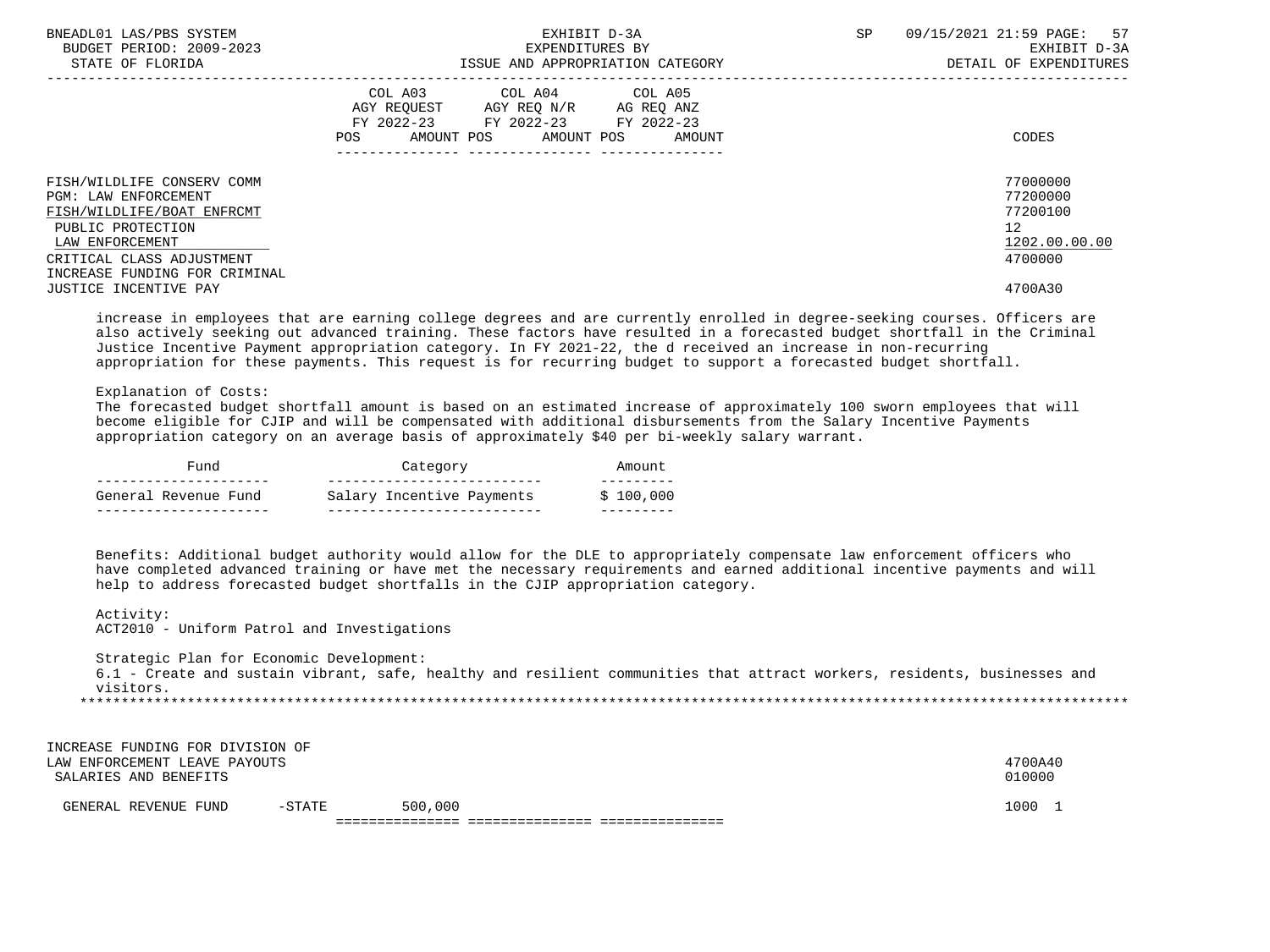| BNEADL01 LAS/PBS SYSTEM<br>BUDGET PERIOD: 2009-2023<br>STATE OF FLORIDA                                                                                                                                                    |                                                                                                          | EXHIBIT D-3A<br>EXPENDITURES BY<br>ISSUE AND APPROPRIATION CATEGORY | SP<br>09/15/2021 21:59 PAGE:<br>DETAIL OF EXPENDITURES                        | 58<br>EXHIBIT D-3A |
|----------------------------------------------------------------------------------------------------------------------------------------------------------------------------------------------------------------------------|----------------------------------------------------------------------------------------------------------|---------------------------------------------------------------------|-------------------------------------------------------------------------------|--------------------|
|                                                                                                                                                                                                                            | COL A03 COL A04 COL A05<br>AGY REQUEST AGY REQ N/R AG REQ ANZ<br>FY 2022-23 FY 2022-23 FY 2022-23<br>POS | AMOUNT POS AMOUNT POS AMOUNT                                        | CODES                                                                         |                    |
| FISH/WILDLIFE CONSERV COMM<br>PGM: LAW ENFORCEMENT<br>FISH/WILDLIFE/BOAT ENFRCMT<br>PUBLIC PROTECTION<br>LAW ENFORCEMENT<br>CRITICAL CLASS ADJUSTMENT<br>INCREASE FUNDING FOR DIVISION OF<br>LAW ENFORCEMENT LEAVE PAYOUTS |                                                                                                          |                                                                     | 77000000<br>77200000<br>77200100<br>12<br>1202.00.00.00<br>4700000<br>4700A40 |                    |
| AGENCY ISSUE NARRATIVE:                                                                                                                                                                                                    |                                                                                                          |                                                                     |                                                                               |                    |

2022-2023 BUDGET YEAR NARRATIVE: IT COMPONENT? NO

Request:

 This issue requests additional recurring budget authority, in the amount of \$500,000 in the General Revenue Fund, to provide for anticipated leave payouts associated with personnel in the Florida Fish and Wildlife Conservation Commission's (FWC) Division of Law Enforcement (DLE) budget entity.

Current Situation:

 Employees separating from the agency receive compensation via a direct payout for unused leave that has accrued over the duration of their employment with the State. While leave payouts for retiring officers can be planned for, leave payouts associated with employees who depart from the agency to work elsewhere without indicating any such departure cannot be predicted. Unanticipated leave payouts are causing difficulties in planning and utilizing the DLE's salaries and benefits budget, over the last three fiscal years, the leave payouts for the division of law enforcement have grown dramatically (FY 2018/19 = \$525,484.59; FY 2019/20 = \$749,419.20; and FY 2020/21 = \$1,029,635.92) with the trend to be on the increase.

Explanation of Costs:

 The costs reflected in the table below represent the estimated shortfall based on historical averages associated with leave payouts relative to the available budget within the GR.

| Fund            | Category              | Amount    |
|-----------------|-----------------------|-----------|
|                 |                       |           |
| General Revenue | Salaries and Benefits | \$500.000 |
|                 |                       |           |

Benefits:

 Additional budget authority will provide for budget stabilization in the DLE Salaries and Benefits appropriation category and will prevent budget shortfalls resulting from forecasted leave payouts.

 Activity: ACT2010 - Uniform Patrol and Investigations

Strategic Plan for Economic Development: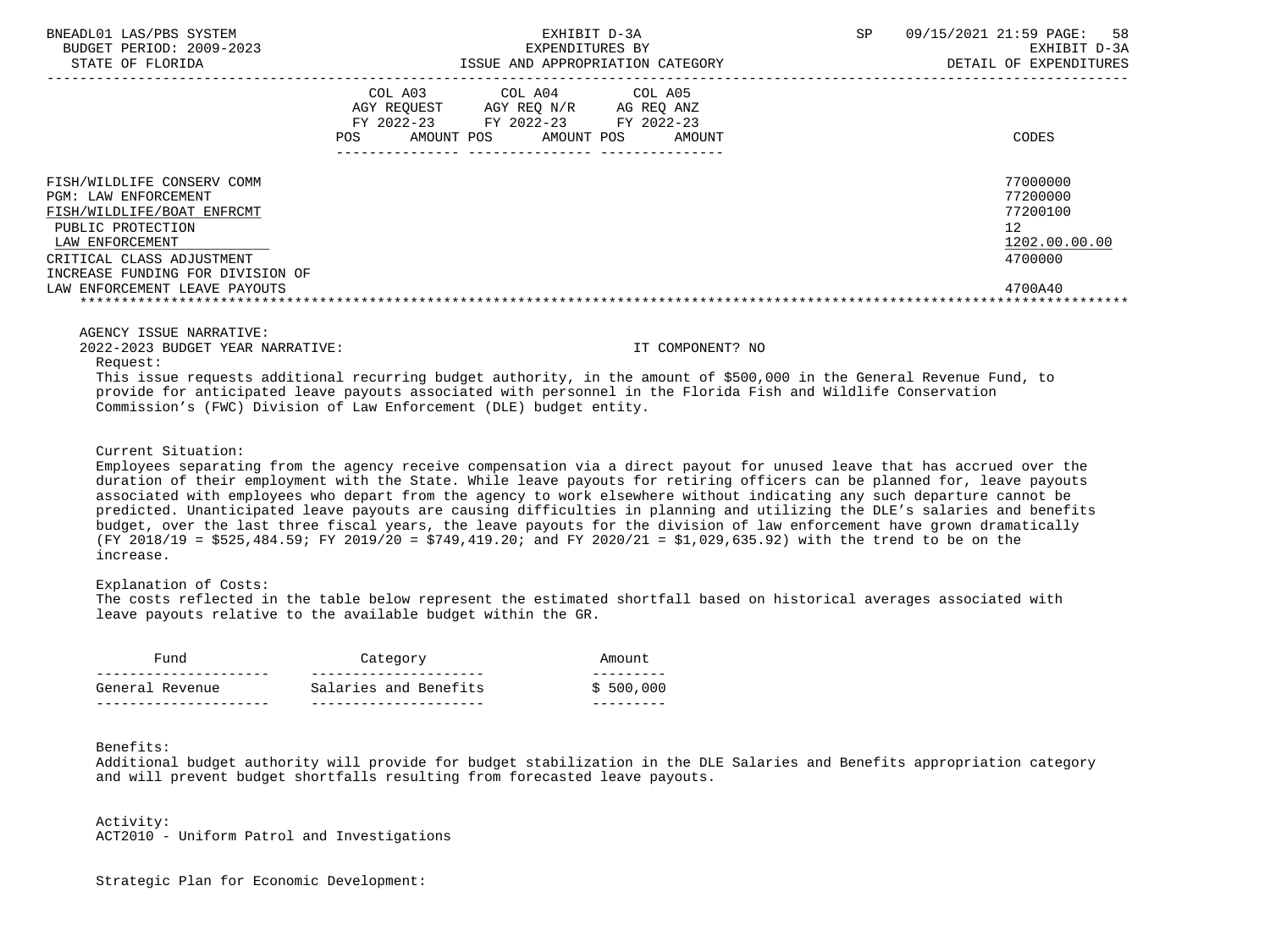| BNEADL01 LAS/PBS SYSTEM                                                                                                                                                                                                                     |                    |                                    | EXHIBIT D-3A         |                  |          | SP 09/15/2021 21:59 PAGE:<br>59        |
|---------------------------------------------------------------------------------------------------------------------------------------------------------------------------------------------------------------------------------------------|--------------------|------------------------------------|----------------------|------------------|----------|----------------------------------------|
| BUDGET PERIOD: 2009-2023<br>STATE OF FLORIDA                                                                                                                                                                                                |                    | ISSUE AND APPROPRIATION CATEGORY   | EXPENDITURES BY      |                  |          | EXHIBIT D-3A<br>DETAIL OF EXPENDITURES |
|                                                                                                                                                                                                                                             |                    | COL A03 COL A04                    | COL A05              |                  |          |                                        |
|                                                                                                                                                                                                                                             |                    | AGY REQUEST AGY REQ N/R AG REQ ANZ |                      |                  |          |                                        |
|                                                                                                                                                                                                                                             |                    | FY 2022-23 FY 2022-23 FY 2022-23   |                      |                  |          |                                        |
|                                                                                                                                                                                                                                             | POS                | AMOUNT POS                         | AMOUNT POS<br>AMOUNT |                  |          | CODES                                  |
| FISH/WILDLIFE CONSERV COMM                                                                                                                                                                                                                  |                    |                                    |                      |                  |          | 77000000                               |
| PGM: LAW ENFORCEMENT                                                                                                                                                                                                                        |                    |                                    |                      |                  |          | 77200000                               |
| FISH/WILDLIFE/BOAT ENFRCMT                                                                                                                                                                                                                  |                    |                                    |                      |                  |          | 77200100                               |
| PUBLIC PROTECTION                                                                                                                                                                                                                           |                    |                                    |                      |                  |          | 12                                     |
| LAW ENFORCEMENT                                                                                                                                                                                                                             |                    |                                    |                      |                  |          | 1202.00.00.00                          |
| CRITICAL CLASS ADJUSTMENT                                                                                                                                                                                                                   |                    |                                    |                      |                  |          | 4700000                                |
| INCREASE FUNDING FOR DIVISION OF                                                                                                                                                                                                            |                    |                                    |                      |                  |          |                                        |
| LAW ENFORCEMENT LEAVE PAYOUTS                                                                                                                                                                                                               |                    |                                    |                      |                  |          | 4700A40                                |
| 6.1 - Create and sustain vibrant, safe, healthy and resilient communities that attract workers, residents, businesses and                                                                                                                   |                    |                                    |                      |                  |          |                                        |
| visitors.                                                                                                                                                                                                                                   |                    |                                    |                      |                  |          |                                        |
|                                                                                                                                                                                                                                             |                    |                                    |                      |                  |          |                                        |
| POSITION DETAIL OF SALARIES AND BENEFITS:                                                                                                                                                                                                   |                    |                                    |                      |                  |          |                                        |
|                                                                                                                                                                                                                                             |                    |                                    |                      |                  |          | LAPSE LAPSED SALARIES                  |
|                                                                                                                                                                                                                                             | FTE                | BASE RATE                          | ADDITIVES            | BENEFITS         | SUBTOTAL | $\sim$ $\approx$<br>AND BENEFITS       |
| A03 - AGY REOUEST FY 2022-23<br>CHANGES TO CURRENTLY AUTHORIZED POSITIONS<br>OTHER SALARY AMOUNT<br>1000 GENERAL REVENUE FUND                                                                                                               |                    |                                    |                      |                  |          | 500,000                                |
|                                                                                                                                                                                                                                             |                    |                                    |                      |                  |          | --------------<br>500,000              |
|                                                                                                                                                                                                                                             |                    |                                    |                      |                  |          | ==============                         |
|                                                                                                                                                                                                                                             |                    |                                    |                      |                  |          |                                        |
|                                                                                                                                                                                                                                             |                    |                                    |                      |                  |          |                                        |
| LAW ENFORCEMENT PROGRAM                                                                                                                                                                                                                     |                    |                                    |                      |                  |          | 6500000                                |
| AVIATION OPERATIONS                                                                                                                                                                                                                         |                    |                                    |                      |                  |          | 6502140                                |
| SPECIAL CATEGORIES                                                                                                                                                                                                                          |                    |                                    |                      |                  |          | 100000                                 |
| AIRCRAFT MAINT/REPAIR                                                                                                                                                                                                                       |                    |                                    |                      |                  |          | 104512                                 |
| GENERAL REVENUE FUND                                                                                                                                                                                                                        | $-STATE$ 1,984,311 | 215,000                            |                      |                  |          | 1000 1                                 |
|                                                                                                                                                                                                                                             |                    |                                    |                      |                  |          |                                        |
|                                                                                                                                                                                                                                             |                    |                                    |                      |                  |          |                                        |
| AGENCY ISSUE NARRATIVE:                                                                                                                                                                                                                     |                    |                                    |                      |                  |          |                                        |
| 2022-2023 BUDGET YEAR NARRATIVE:<br>Request:                                                                                                                                                                                                |                    |                                    |                      | IT COMPONENT? NO |          |                                        |
| This issue requests budget authority, in the amount of \$1,984,311 in the General Revenue Fund (GR), to provide for<br>operation and maintenance costs related to the Division of Law Enforcement's (DLE) aviation program.                 |                    |                                    |                      |                  |          |                                        |
| Current Situation:                                                                                                                                                                                                                          |                    |                                    |                      |                  |          |                                        |
| The Fish and Wildlife Conservation Commission (FWC) DLE is one of only two governmental entities responsible for<br>responding to an event when human life is endangered due to an accident or mishap at sea. When people are lost in rural |                    |                                    |                      |                  |          |                                        |
|                                                                                                                                                                                                                                             |                    |                                    |                      |                  |          |                                        |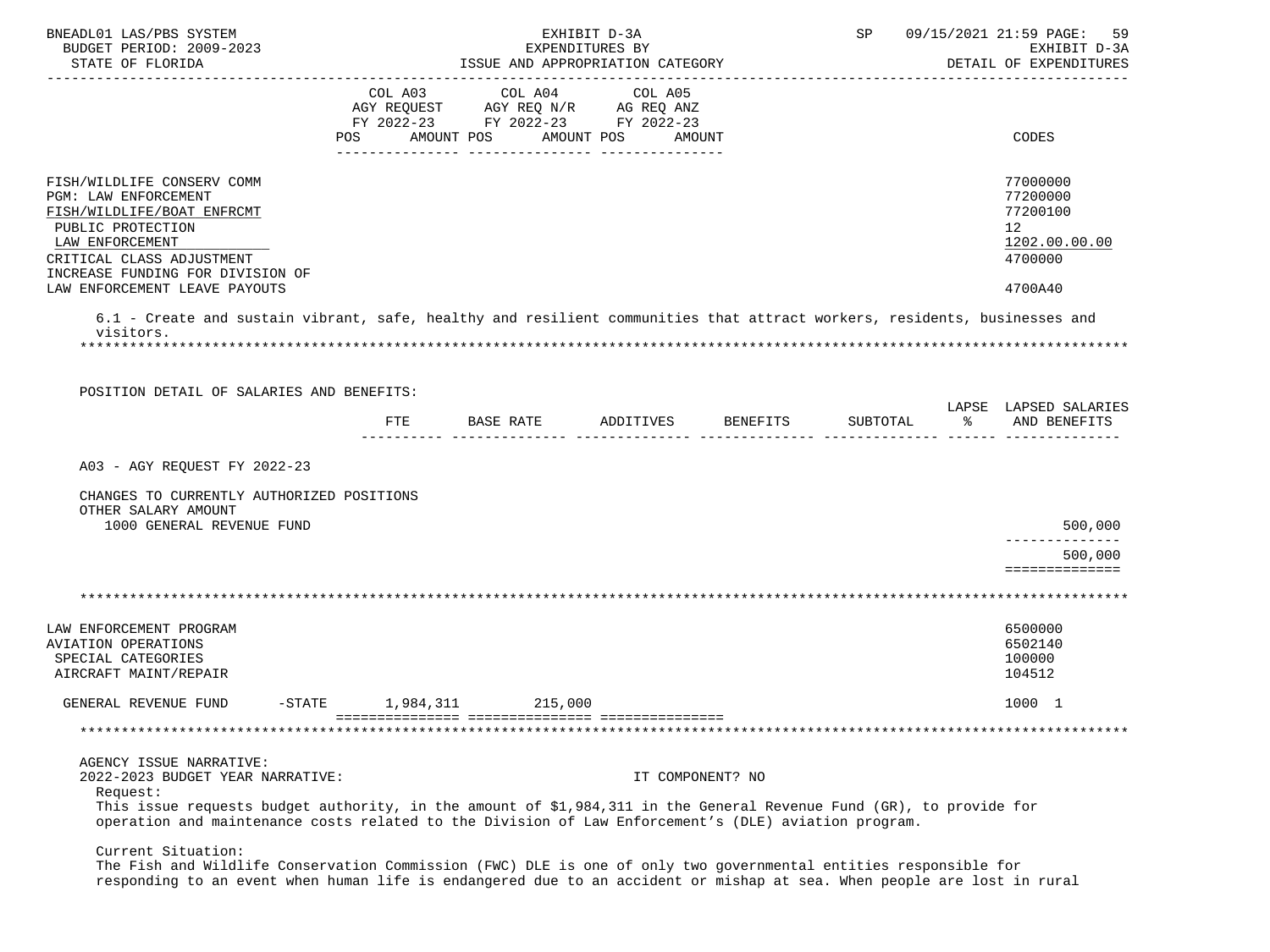| BNEADL01 LAS/PBS SYSTEM<br>BUDGET PERIOD: 2009-2023<br>STATE OF FLORIDA                                              | EXHIBIT D-3A<br>EXPENDITURES BY<br>ISSUE AND APPROPRIATION CATEGORY                                                                                  | 09/15/2021 21:59 PAGE:<br>-60<br>SP<br>EXHIBIT D-3A<br>DETAIL OF EXPENDITURES |
|----------------------------------------------------------------------------------------------------------------------|------------------------------------------------------------------------------------------------------------------------------------------------------|-------------------------------------------------------------------------------|
|                                                                                                                      | COL A03 COL A04 COL A05<br>AGY REOUEST<br>AGY REO N/R<br>AG REQ ANZ<br>FY 2022-23 FY 2022-23 FY 2022-23<br>AMOUNT POS<br>AMOUNT POS<br>POS<br>AMOUNT | CODES                                                                         |
| FISH/WILDLIFE CONSERV COMM<br><b>PGM: LAW ENFORCEMENT</b>                                                            |                                                                                                                                                      | 77000000<br>77200000                                                          |
| FISH/WILDLIFE/BOAT ENFRCMT<br>PUBLIC PROTECTION<br>LAW ENFORCEMENT<br>LAW ENFORCEMENT PROGRAM<br>AVIATION OPERATIONS |                                                                                                                                                      | 77200100<br>12<br>1202.00.00.00<br>6500000<br>6502140                         |

 areas, wildlife management areas, federal parks, or state parks, the FWC is also the primary entity responsible for responding. Aviation plays a vital role in FWC's efforts to enforce conservation and boating laws, is essential for the protection of endangered and threatened species, fish and wildlife resources and is often a key lifesaving factor in safeguarding the public using Florida's woods and waters. Aircraft are strategically placed around the state and are instrumental in many of the approximately 1,000 rescues the FWC Division of Law Enforcement performs each year. In addition, FWC participates in wide-area searches and situational awareness during natural disasters such as hurricanes for incident commanders and first responders. While FWC recently added two used multi-engine aircraft to replace one single engine aircraft that had outlived its useful life, the remaining aviation equipment still requires updating to keep aircraft safe and effective. The division is requesting \$1,984,311 for aircraft maintenance (includes a digital maintenance program to track aircraft maintenance more efficiently), fuel, hangar leases, pilot training (to maintain current certifications), and avionics and night vision goggle modifications to aircraft to meet FAA regulations.

Explanation of Costs:

| Description of Cost                              |                                                         | Amount | Non-Red |
|--------------------------------------------------|---------------------------------------------------------|--------|---------|
| Fuel, Maintenance, Training, and Recertification | Aircraft Maintenance and Repair \$ 1,984,311 \$ 215,000 |        |         |

Benefits:

 This issue would allow for the improvement of aircraft air worthiness, operational readiness, and pilot safety, increasing the coverage area and response capabilities of search and rescue missions for lost or missing boaters. Additional budget authority would also allow the DLE's aviation section to increase its abilities in helping to protect Florida's commercial fishing fleet and resources.

 Activity: ACT2350 - Aviation

 Strategic Plan for Economic Development: 6.1 - Create and sustain vibrant, safe, healthy and resilient communities that attract workers, residents, businesses and visitors.

\*\*\*\*\*\*\*\*\*\*\*\*\*\*\*\*\*\*\*\*\*\*\*\*\*\*\*\*\*\*\*\*\*\*\*\*\*\*\*\*\*\*\*\*\*\*\*\*\*\*\*\*\*\*\*\*\*\*\*\*\*\*\*\*\*\*\*\*\*\*\*\*\*\*\*\*\*\*\*\*\*\*\*\*\*\*\*\*\*\*\*\*\*\*\*\*\*\*\*\*\*\*\*\*\*\*\*\*\*\*\*\*\*\*\*\*\*\*\*\*\*\*\*\*\*\*\*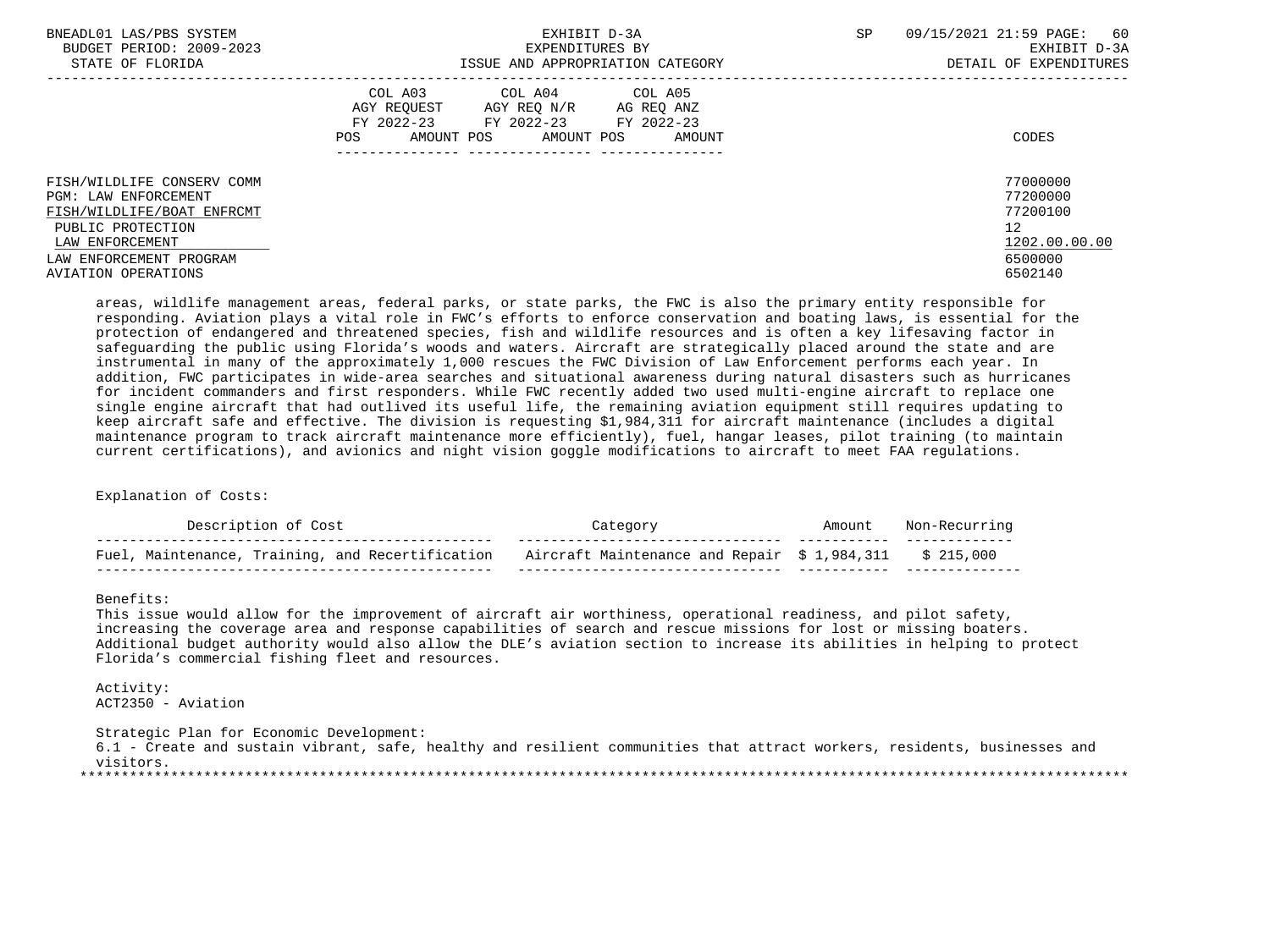| BNEADL01 LAS/PBS SYSTEM<br>BUDGET PERIOD: 2009-2023<br>STATE OF FLORIDA                                                                                                                                                    |                                                                                                                                                                                                                                       | EXHIBIT D-3A<br>EXPENDITURES BY<br>EXPENDITURES BY<br>ISSUE AND APPROPRIATION CATEGORY                                                                                                                                         | SP 09/15/2021 21:59 PAGE: 61<br>EXHIBIT D-3A<br>DETAIL OF EXPENDITURES                               |
|----------------------------------------------------------------------------------------------------------------------------------------------------------------------------------------------------------------------------|---------------------------------------------------------------------------------------------------------------------------------------------------------------------------------------------------------------------------------------|--------------------------------------------------------------------------------------------------------------------------------------------------------------------------------------------------------------------------------|------------------------------------------------------------------------------------------------------|
|                                                                                                                                                                                                                            | COL A03 COL A04 COL A05<br>$\begin{tabular}{lllllll} AGY & \texttt{REQUEST} & \texttt{AGY REQ} & \texttt{N/R} & \texttt{AG REQ} & \texttt{ANZ} \end{tabular}$<br>FY 2022-23 FY 2022-23 FY 2022-23<br>POS AMOUNT POS AMOUNT POS AMOUNT |                                                                                                                                                                                                                                | CODES                                                                                                |
| FISH/WILDLIFE CONSERV COMM<br><b>PGM: LAW ENFORCEMENT</b><br>FISH/WILDLIFE/BOAT ENFRCMT<br>PUBLIC PROTECTION<br>LAW ENFORCEMENT<br>LAW ENFORCEMENT PROGRAM<br>LAW ENFORCEMENT BODY WORN CAMERAS<br>OTHER PERSONAL SERVICES |                                                                                                                                                                                                                                       |                                                                                                                                                                                                                                | 77000000<br>77200000<br>77200100<br>12 <sup>°</sup><br>1202.00.00.00<br>6500000<br>6503700<br>030000 |
| GENERAL REVENUE FUND -STATE 111.327                                                                                                                                                                                        |                                                                                                                                                                                                                                       |                                                                                                                                                                                                                                | 1000 1                                                                                               |
|                                                                                                                                                                                                                            |                                                                                                                                                                                                                                       |                                                                                                                                                                                                                                |                                                                                                      |
| AGENCY ISSUE NARRATIVE:<br>2022-2023 BUDGET YEAR NARRATIVE:<br>Request:                                                                                                                                                    |                                                                                                                                                                                                                                       | IT COMPONENT? NO                                                                                                                                                                                                               |                                                                                                      |
| This issue requests recurring budget authority, in the amount of \$111,327 in the General Revenue Fund, to provide timely<br>processing of the high number of public record requests for camera footage.                   |                                                                                                                                                                                                                                       |                                                                                                                                                                                                                                |                                                                                                      |
| Current Situation:                                                                                                                                                                                                         |                                                                                                                                                                                                                                       | المعتصر والمتار المستنب والمتناقص والمترافع والمتعاون والمستنب والمستنب والمستنب والمستنب والمستنب والمستنب والمستنب والمستنب والمستنب والمستنب والمستنب والمستنب والمستنب والمستنب والمستنب والمستنب والمستنب والمستنب والمست |                                                                                                      |

 In 2018, FWC implemented a body camera program for all law enforcement officers and has been a great success. While FWC has recurring funding to operate the cameras on an ongoing basis, we do not have recurring funding to manage and redact the video records. Since implementing this program, the number of public record request for camera footage have increased substantially. Timely processing these requests represent a significant workload. In addition, providing technical assistance to nearly 800 body cameras is also a substantial undertaking. This request provides for one(1) OPS positions to support the body camera program.

| Category                | Amount    |
|-------------------------|-----------|
|                         |           |
| Other Personal Services | \$111.327 |
|                         |           |

Benefits:

 If approved, the funding requested would provide for the cost of staff required for support of the cameras and for the increase in public records requests for videos. The public records staff is also responsible for redacting portions of the videos that contain confidential and exempt information, which is a time-consuming task.

 Activity: ACT2010 - Uniform Patrol and Investigations

 Strategic Plan for Economic Development: 5.2 - Improve the efficiency and effectiveness of government agencies at all levels.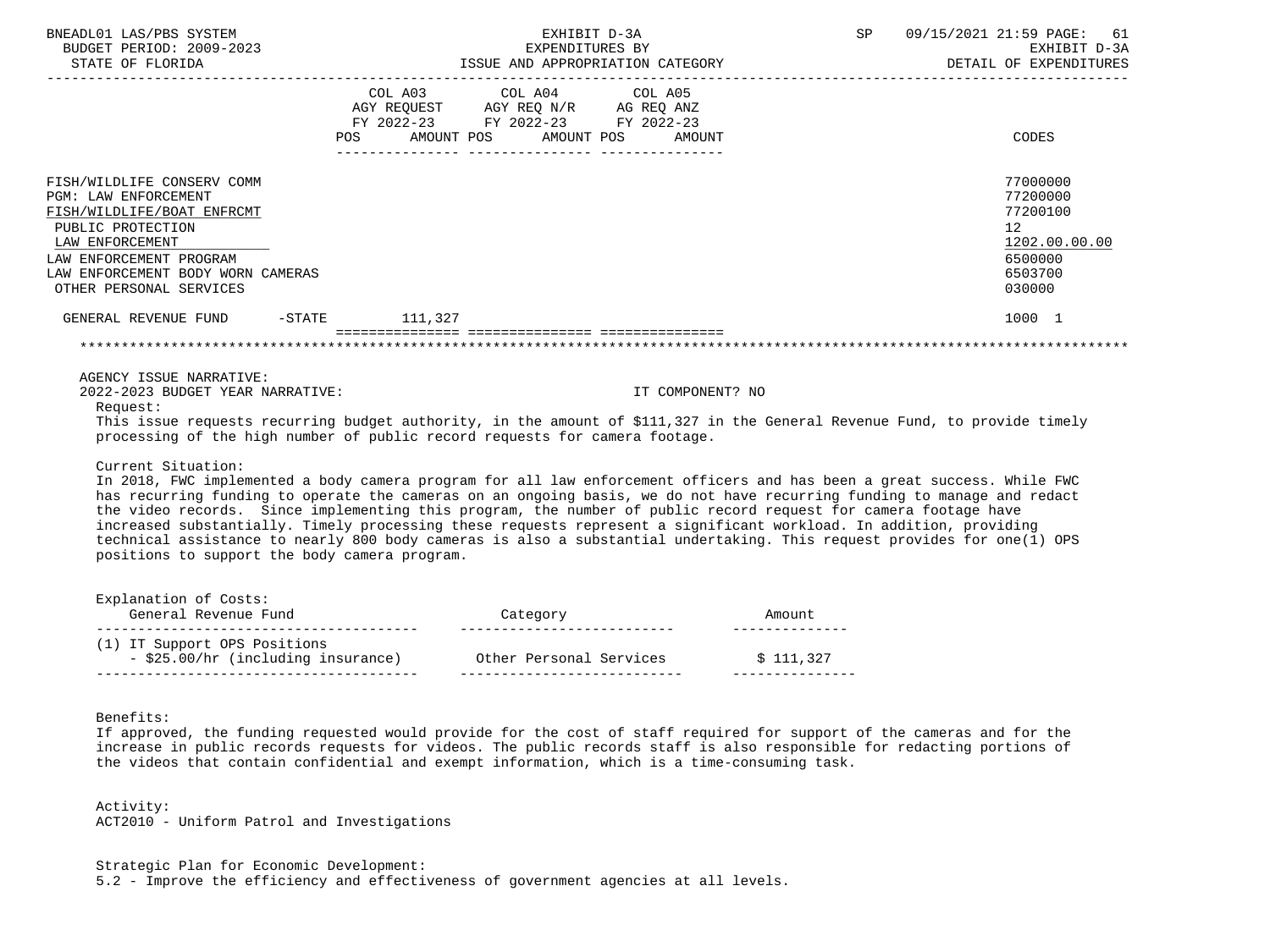| BNEADL01 LAS/PBS SYSTEM<br>BUDGET PERIOD: 2009-2023<br>STATE OF FLORIDA                                                                                                                               | EXHIBIT D-3A<br>EXPENDITURES BY<br>ISSUE AND APPROPRIATION CATEGORY                                                                                      | SP<br>09/15/2021 21:59 PAGE:<br>62<br>EXHIBIT D-3A<br>DETAIL OF EXPENDITURES                 |
|-------------------------------------------------------------------------------------------------------------------------------------------------------------------------------------------------------|----------------------------------------------------------------------------------------------------------------------------------------------------------|----------------------------------------------------------------------------------------------|
|                                                                                                                                                                                                       | COL A03 COL A04<br>COL A05<br>AGY REQUEST AGY REQ N/R AG REQ ANZ<br>FY 2022-23 FY 2022-23 FY 2022-23<br><b>POS</b><br>AMOUNT POS<br>AMOUNT POS<br>AMOUNT | CODES                                                                                        |
| FISH/WILDLIFE CONSERV COMM<br>PGM: LAW ENFORCEMENT<br>FISH/WILDLIFE/BOAT ENFRCMT<br>PUBLIC PROTECTION<br>LAW ENFORCEMENT<br>LAW ENFORCEMENT PROGRAM<br>LAW ENFORCEMENT BODY WORN CAMERAS<br>visitors. | 6.1 - Create and sustain vibrant, safe, healthy and resilient communities that attract workers, residents, businesses and                                | 77000000<br>77200000<br>77200100<br>$12 \overline{ }$<br>1202.00.00.00<br>6500000<br>6503700 |
| LAW ENFORCEMENT ENHANCED PATROL AND<br>SUPPORT<br>SALARY RATE<br>SALARY RATE 1,104,100                                                                                                                |                                                                                                                                                          | 6503800<br>000000                                                                            |
| SALARIES AND BENEFITS                                                                                                                                                                                 |                                                                                                                                                          | 010000                                                                                       |
| GENERAL REVENUE FUND<br>$-$ STATE                                                                                                                                                                     | 24.00<br>1,813,933                                                                                                                                       | 1000 1                                                                                       |
| <b>EXPENSES</b>                                                                                                                                                                                       |                                                                                                                                                          | 040000                                                                                       |
| GENERAL REVENUE FUND                                                                                                                                                                                  | -STATE 1,442,150 667,035                                                                                                                                 | 1000 1                                                                                       |
| OPERATING CAPITAL OUTLAY                                                                                                                                                                              |                                                                                                                                                          | 060000                                                                                       |
| GENERAL REVENUE FUND<br>$-$ STATE                                                                                                                                                                     | 57,552<br>57,552                                                                                                                                         | 1000 1                                                                                       |
| SPECIAL CATEGORIES<br>ACQ & REPLACE PATROL VEH                                                                                                                                                        |                                                                                                                                                          | 100000<br>100014                                                                             |
| $-$ STATE<br>GENERAL REVENUE FUND                                                                                                                                                                     | 376,000<br>376,000                                                                                                                                       | 1000 1                                                                                       |
| ACQ & REPL BOAT/MOT/TRAIL                                                                                                                                                                             |                                                                                                                                                          | 100052                                                                                       |
| GENERAL REVENUE FUND<br>$-$ STATE                                                                                                                                                                     | 930,000<br>930,000                                                                                                                                       | 1000 1                                                                                       |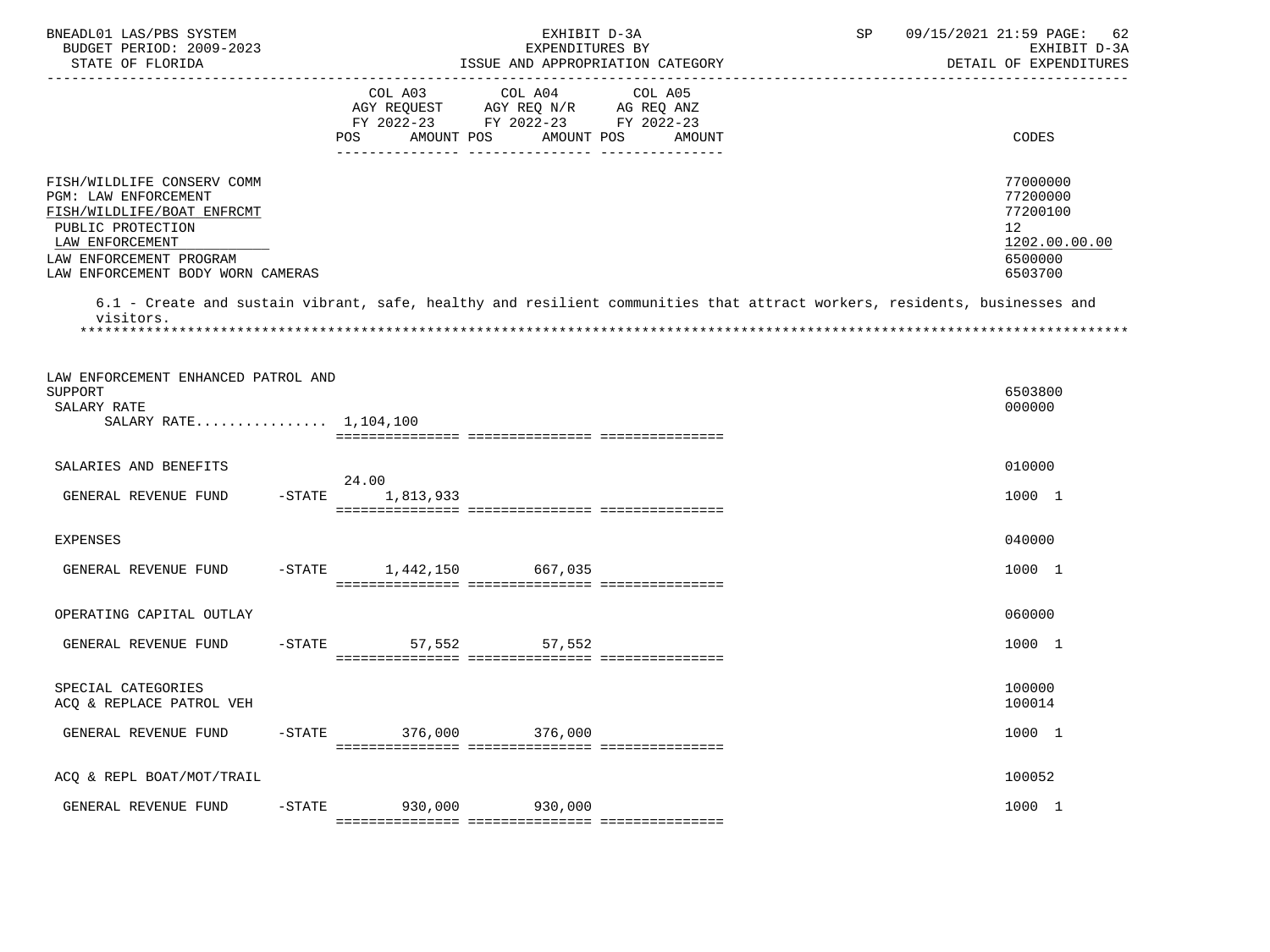| BNEADL01 LAS/PBS SYSTEM<br>BUDGET PERIOD: 2009-2023<br>STATE OF FLORIDA                                                                                                                                                                                     |           |                           | EXHIBIT D-3A<br>EXPENDITURES BY                                                                     | ISSUE AND APPROPRIATION CATEGORY | SP | 09/15/2021 21:59 PAGE:<br>63<br>EXHIBIT D-3A<br>DETAIL OF EXPENDITURES |
|-------------------------------------------------------------------------------------------------------------------------------------------------------------------------------------------------------------------------------------------------------------|-----------|---------------------------|-----------------------------------------------------------------------------------------------------|----------------------------------|----|------------------------------------------------------------------------|
|                                                                                                                                                                                                                                                             | POS.      | AGY REOUEST<br>AMOUNT POS | COL A03 COL A04 COL A05<br>AGY REQ N/R AG REQ ANZ<br>FY 2022-23 FY 2022-23 FY 2022-23<br>AMOUNT POS | AMOUNT                           |    | CODES                                                                  |
| FISH/WILDLIFE CONSERV COMM<br>PGM: LAW ENFORCEMENT<br>FISH/WILDLIFE/BOAT ENFRCMT<br>PUBLIC PROTECTION<br>LAW ENFORCEMENT<br>LAW ENFORCEMENT PROGRAM<br>LAW ENFORCEMENT ENHANCED PATROL AND                                                                  |           |                           |                                                                                                     |                                  |    | 77000000<br>77200000<br>77200100<br>12<br>1202.00.00.00<br>6500000     |
| SUPPORT<br>SPECIAL CATEGORIES<br>CONTRACTED SERVICES                                                                                                                                                                                                        |           |                           |                                                                                                     |                                  |    | 6503800<br>100000<br>100777                                            |
| GENERAL REVENUE FUND                                                                                                                                                                                                                                        |           |                           | -STATE 434, 214 362, 214                                                                            |                                  |    | 1000 1                                                                 |
| OVERTIME                                                                                                                                                                                                                                                    |           |                           |                                                                                                     |                                  |    | 102331                                                                 |
| GENERAL REVENUE FUND                                                                                                                                                                                                                                        | $-STATE$  | 83,804                    |                                                                                                     |                                  |    | 1000 1                                                                 |
| SALARY INCENTIVE PAYMENTS                                                                                                                                                                                                                                   |           |                           |                                                                                                     |                                  |    | 103290                                                                 |
| GENERAL REVENUE FUND                                                                                                                                                                                                                                        | $-$ STATE | 45,690                    |                                                                                                     |                                  |    | 1000 1                                                                 |
| TOTAL: LAW ENFORCEMENT ENHANCED PATROL AND<br>SUPPORT<br>TOTAL POSITIONS 24.00<br>TOTAL ISSUE<br>TOTAL SALARY RATE $1,104,100$                                                                                                                              |           |                           | 5, 183, 343 2, 392, 801                                                                             |                                  |    | 6503800                                                                |
|                                                                                                                                                                                                                                                             |           |                           |                                                                                                     |                                  |    |                                                                        |
| AGENCY ISSUE NARRATIVE:<br>2022-2023 BUDGET YEAR NARRATIVE:<br>Request:<br>The Florida Fish and Wildlife Conservation Commission (FWC) Division of Law Enforcement (DLE) is requesting \$5,183,3430                                                         |           |                           |                                                                                                     | IT COMPONENT? NO                 |    |                                                                        |
| (\$2,392,801 NR) from the General Revenue for additional FTE resources to be added in locations across the state where the<br>division is facing staffing shortfalls due to increased calls for service, population, visitors, and other<br>considerations. |           |                           |                                                                                                     |                                  |    |                                                                        |
| Current Situation:<br>The FWC Division of Law Enforcement's 1,043 members, including 848 sworn law enforcement officers, operate throughout the                                                                                                             |           |                           |                                                                                                     |                                  |    |                                                                        |

 state. FWC officers are responsible for uniformed patrol and investigative law enforcement services on more than 8,400 miles of coastline, 13,200 square miles of offshore waters, and more than 34 million acres of land encompassing a variety of habitats including private lands, wildlife management areas, state parks and forests. The number of sworn law enforcement positions has not measurably changed in nearly 10 years. In that same time, Florida's population has grown by more than 2,000,000 and the number of visitors coming to Florida has increased by more than 20,000,000. In addition, Florida has the largest number of registered vessels of any state in the nation, at nearly 1,000,000, and since FWC assumed state park patrol responsibilities, state park system visitation has grown by nearly 7,000,000 visitors per year.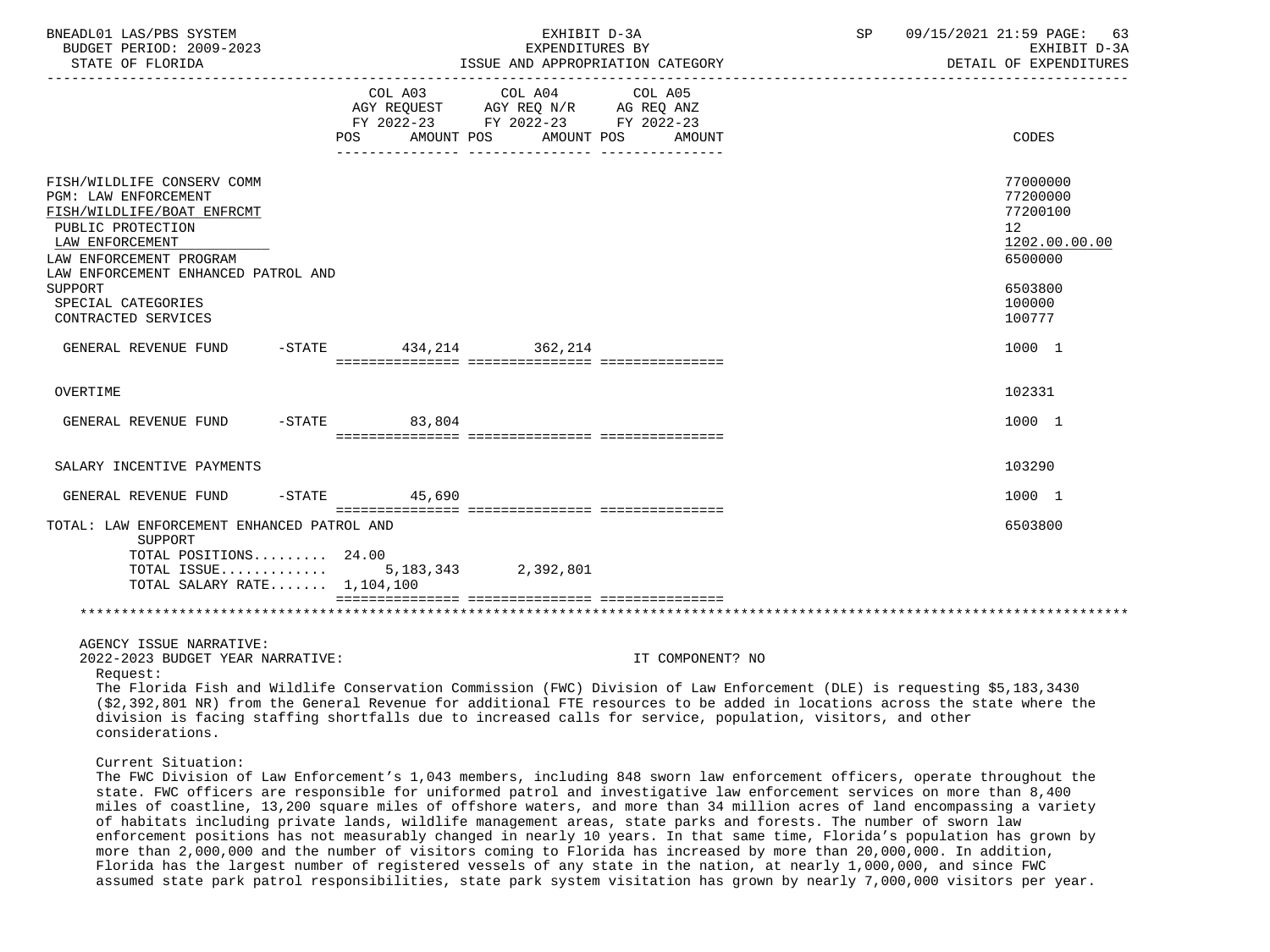| BNEADL01 LAS/PBS SYSTEM<br>BUDGET PERIOD: 2009-2023<br>STATE OF FLORIDA |                    | EXHIBIT D-3A<br>EXPENDITURES BY<br>ISSUE AND APPROPRIATION CATEGORY        | SP                                         | 09/15/2021 21:59 PAGE:<br>64<br>EXHIBIT D-3A<br>DETAIL OF EXPENDITURES |                      |
|-------------------------------------------------------------------------|--------------------|----------------------------------------------------------------------------|--------------------------------------------|------------------------------------------------------------------------|----------------------|
|                                                                         | AGY REOUEST<br>POS | COL A03 COL A04 COL A05<br>AGY REQ N/R<br>FY 2022-23 FY 2022-23 FY 2022-23 | AG REQ ANZ<br>AMOUNT POS AMOUNT POS AMOUNT |                                                                        | CODES                |
| FISH/WILDLIFE CONSERV COMM<br>PGM: LAW ENFORCEMENT                      |                    |                                                                            |                                            |                                                                        | 77000000<br>77200000 |
| FISH/WILDLIFE/BOAT ENFRCMT                                              |                    |                                                                            |                                            |                                                                        | 77200100             |
| PUBLIC PROTECTION                                                       |                    |                                                                            |                                            |                                                                        | $12 \overline{ }$    |
| LAW ENFORCEMENT                                                         |                    |                                                                            |                                            |                                                                        | 1202.00.00.00        |
| LAW ENFORCEMENT PROGRAM                                                 |                    |                                                                            |                                            |                                                                        | 6500000              |
| LAW ENFORCEMENT ENHANCED PATROL AND                                     |                    |                                                                            |                                            |                                                                        |                      |
| SUPPORT                                                                 |                    |                                                                            |                                            |                                                                        | 6503800              |

These factors have led to increased calls for service and stretched the Division's workforce.

 This request is to fund 22 new sworn law enforcement officer positions and the necessary non-sworn support positions two (2) duty officer positions. These positions would be added in locations across the state where the division is facing staffing shortfalls due to increased calls for service, population, visitors and other considerations.

## Explanation of Costs:

| General Revenue                            | Amount.          | Non-Recurring   |  |  |
|--------------------------------------------|------------------|-----------------|--|--|
| Salaries and Benefits *                    | 1,813,933        | $-0 -$          |  |  |
| Expenses                                   | 1,442,150        | 667,035         |  |  |
| Operation Capital Outlay                   | 57,552           | 57,552          |  |  |
| Acquis./Replace of Patrol Vehicles         | 930,000          | 930,000         |  |  |
| Acquis./Replace of Boats, Motors, Trailers | 434,214          | 434,214         |  |  |
| Contracted Services                        | 434,214          | 362,214         |  |  |
| Salary Incentive Payments                  | 83,804           | $-0 -$          |  |  |
| Overtime                                   | 45,690           | $-0 -$          |  |  |
| Total Issue Request                        | 5, 183, 343<br>Ŝ | 2,392,801<br>Ŝ. |  |  |
|                                            |                  |                 |  |  |

 \* Sworn Law Enforcement positions are requested at \$46,109 to be consistent with Law Enforcement pay parity issue #4700A10.

Benefits:

 The additional sworn law enforcement officer positions will allow for high-visibility patrols in state parks, wildlife management areas and popular boating and fishing areas.

 Activity: ACT2010 - Uniform Patrol and Investigations

 Strategic Plan for Economic Development: 5.2 - Improve the efficiency and effectiveness of government agencies at all levels. 6.1 - Create and sustain vibrant, safe, healthy and resilient communities that attract workers, residents, businesses and visitors. \*\*\*\*\*\*\*\*\*\*\*\*\*\*\*\*\*\*\*\*\*\*\*\*\*\*\*\*\*\*\*\*\*\*\*\*\*\*\*\*\*\*\*\*\*\*\*\*\*\*\*\*\*\*\*\*\*\*\*\*\*\*\*\*\*\*\*\*\*\*\*\*\*\*\*\*\*\*\*\*\*\*\*\*\*\*\*\*\*\*\*\*\*\*\*\*\*\*\*\*\*\*\*\*\*\*\*\*\*\*\*\*\*\*\*\*\*\*\*\*\*\*\*\*\*\*\*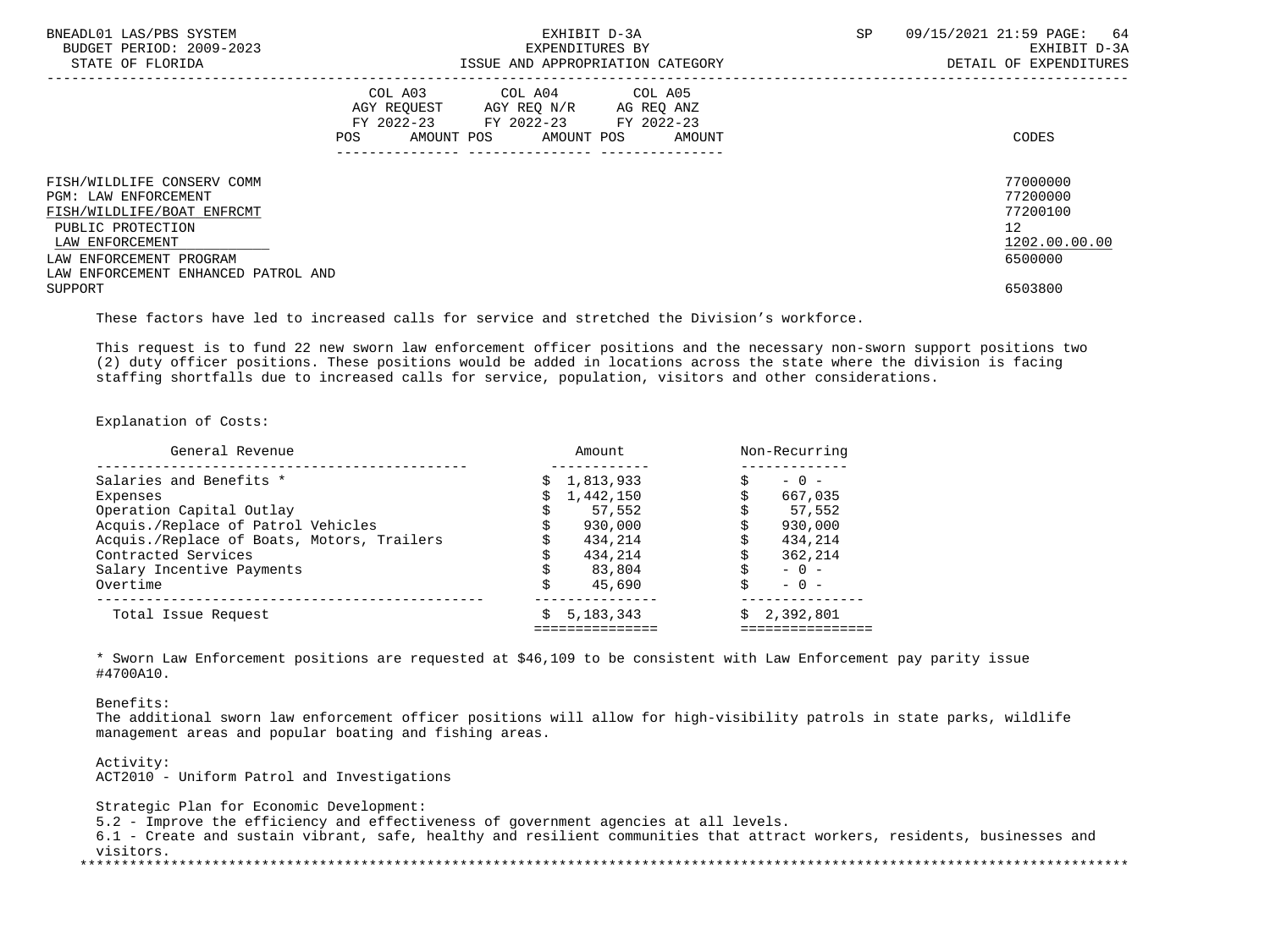| BNEADL01 LAS/PBS SYSTEM<br>BUDGET PERIOD: 2009-2023<br>STATE OF FLORIDA                                                                                                                    | EXHIBIT D-3A<br>EXPENDITURES BY<br>ISSUE AND APPROPRIATION CATEGORY<br>_________________________________ |                                                                                   |                                 |                 |                   |      | 09/15/2021 21:59 PAGE: 65<br>EXHIBIT D-3A<br>DETAIL OF EXPENDITURES |
|--------------------------------------------------------------------------------------------------------------------------------------------------------------------------------------------|----------------------------------------------------------------------------------------------------------|-----------------------------------------------------------------------------------|---------------------------------|-----------------|-------------------|------|---------------------------------------------------------------------|
|                                                                                                                                                                                            | COL A03<br>POS AMOUNT POS                                                                                | COL A04<br>AGY REQUEST AGY REQ N/R AG REQ ANZ<br>FY 2022-23 FY 2022-23 FY 2022-23 | COL A05<br>AMOUNT POS<br>AMOUNT |                 |                   |      | CODES                                                               |
| FISH/WILDLIFE CONSERV COMM<br>PGM: LAW ENFORCEMENT<br>FISH/WILDLIFE/BOAT ENFRCMT<br>PUBLIC PROTECTION<br>LAW ENFORCEMENT<br>LAW ENFORCEMENT PROGRAM<br>LAW ENFORCEMENT ENHANCED PATROL AND |                                                                                                          |                                                                                   |                                 |                 |                   |      | 77000000<br>77200000<br>77200100<br>12<br>1202.00.00.00<br>6500000  |
| SUPPORT                                                                                                                                                                                    |                                                                                                          |                                                                                   |                                 |                 |                   |      | 6503800                                                             |
| POSITION DETAIL OF SALARIES AND BENEFITS:                                                                                                                                                  | FTE                                                                                                      | BASE RATE                                                                         | ADDITIVES                       | <b>BENEFITS</b> | SUBTOTAL          | န္   | LAPSE LAPSED SALARIES<br>AND BENEFITS                               |
| A03 - AGY REOUEST FY 2022-23                                                                                                                                                               |                                                                                                          |                                                                                   |                                 |                 |                   |      |                                                                     |
| NEW POSITIONS<br>8410 DUTY OFFICER<br>N2506 001                                                                                                                                            |                                                                                                          | 2.00 61,058                                                                       |                                 |                 |                   |      | 40,337 101,395 0.00 101,395                                         |
| 8515 LAW ENFORCEMENT OFFICER<br>N2505 001                                                                                                                                                  | 12.00                                                                                                    | 553,308                                                                           |                                 | 359,939         | 913,247           |      | 0.00<br>913,247                                                     |
| 8522 LAW ENFORCEMENT LIEUTENANT<br>N2513 001                                                                                                                                               | 2.00                                                                                                     | 116,666                                                                           |                                 | 68,190          | 184,856           | 0.00 | 184,856                                                             |
| 8540 LAW ENFORCEMENT INVESTIGATOR I<br>N2511 001                                                                                                                                           | 2.00                                                                                                     | 86,760                                                                            |                                 | 58,159          | 144,919           | 0.00 | 144,919                                                             |
| 8541 LAW ENFORCEMENT INVESTIGATOR II<br>N2512 001                                                                                                                                          | 6.00                                                                                                     | 286,308                                                                           |                                 | 183,208         | 469,516           | 0.00 | 469,516                                                             |
| TOTALS FOR ISSUE BY FUND<br>1000 GENERAL REVENUE FUND                                                                                                                                      |                                                                                                          |                                                                                   |                                 |                 |                   |      | 1,813,933                                                           |
|                                                                                                                                                                                            |                                                                                                          | 24.00 1,104,100                                                                   |                                 |                 | 709,833 1,813,933 |      | ______________<br>1,813,933                                         |
| REGIONAL COMMUNICATION CENTERS<br><b>EXPENSES</b>                                                                                                                                          |                                                                                                          |                                                                                   |                                 |                 |                   |      | ==============<br>6503830<br>040000                                 |
| $-$ STATE<br>GENERAL REVENUE FUND                                                                                                                                                          |                                                                                                          | $51,020$ $51,020$                                                                 |                                 |                 |                   |      | 1000 1                                                              |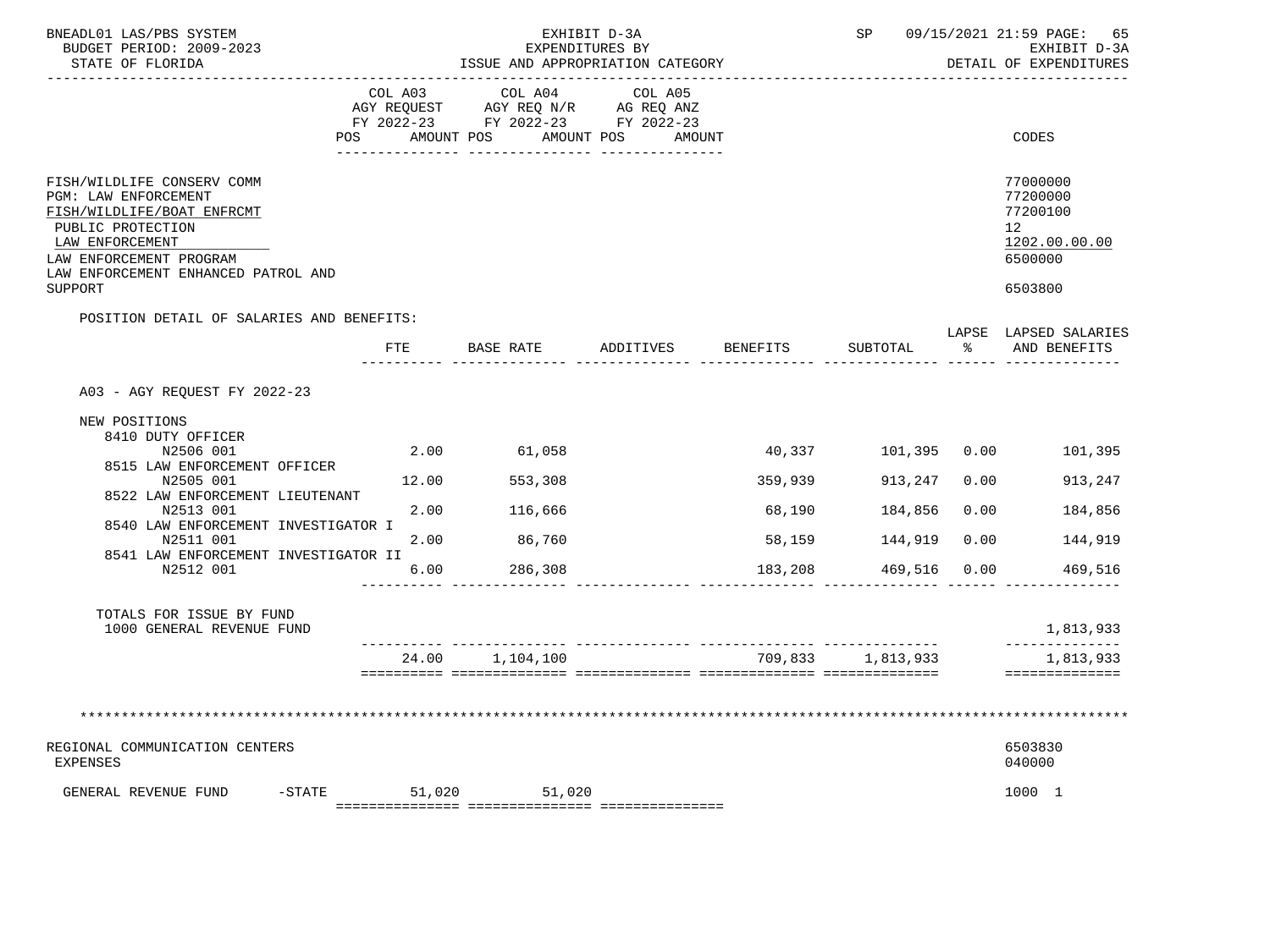|                                       | EXHIBIT D-3A<br>EXPENDITURES BY | SP                                                                         | 09/15/2021 21:59 PAGE: 66<br>EXHIBIT D-3A<br>DETAIL OF EXPENDITURES                                                                                                       |
|---------------------------------------|---------------------------------|----------------------------------------------------------------------------|---------------------------------------------------------------------------------------------------------------------------------------------------------------------------|
|                                       |                                 |                                                                            | CODES                                                                                                                                                                     |
|                                       |                                 |                                                                            | 77000000<br>77200000<br>77200100<br>12 <sup>°</sup><br>1202.00.00.00<br>6500000<br>6503830<br>100000<br>100777                                                            |
|                                       |                                 |                                                                            | 1000 1                                                                                                                                                                    |
| TOTAL: REGIONAL COMMUNICATION CENTERS |                                 |                                                                            | 6503830                                                                                                                                                                   |
|                                       |                                 | GENERAL REVENUE FUND -STATE 276,595 124,291<br>TOTAL ISSUE 327,615 175,311 | ISSUE AND APPROPRIATION CATEGORY<br>COL A03 COL A04 COL A05<br>AGY REQUEST AGY REQ N/R AG REQ ANZ<br>FY 2022-23 FY 2022-23 FY 2022-23<br>POS AMOUNT POS AMOUNT POS AMOUNT |

AGENCY ISSUE NARRATIVE:

2022-2023 BUDGET YEAR NARRATIVE: IT COMPONENT? NO

Request:

 This issue requests recurring and non-recurring budget authority, in the amount of \$327,615 in the General Revenue Fund, to transition the FWC regional communication center to an FWC maintained network, phone and software platform

Current Situation:

 Currently FWC is collocated with the Florida Highway Patrol (FHP) in four Regional Communications Centers (RCCs) throughout the state. FWC staff are on the FHP network, use their phone system and Computer Aided Dispatch (CAD) system. Because FWC's RCCs are not on an FWC-maintained network, phone and software platform, staff are unable to access important electronic resources housed on the FWC network. They cannot upload new, mission-specific maps to the system. Transitioning to an FWC-supported network environment would address these problems and allow the RCCs to more easily communicate and transfer calls within the agency and better track calls in and out of the center, ultimately providing better service to the public and law enforcement officers in the field.

| Description of Costs:     | Category            | Amount    | Non-Recurring |  |  |
|---------------------------|---------------------|-----------|---------------|--|--|
| Switch Costs              | Expense             | 6,400     | \$<br>6,400   |  |  |
| WAP                       | Expense             | 4,800     | 4,800         |  |  |
| Firewall                  | Expense             | 4,000     | 4,000         |  |  |
| Phone w/sidecar Costs     | Expense             | 12,040    | 12,040        |  |  |
| Standard Phone Costs      | Expense             | 1,500     | 1,500         |  |  |
| Phone Recording Interface | Expense             | 2,280     | 2,280         |  |  |
| SOL License               | Expense             | 20,000    | 20,000        |  |  |
| CAD Install/Configuration | Contracted Services | \$120,000 | 120,000<br>Ŝ. |  |  |
| Phone Install Costs       | Contracted Services | 2,291     | 2,291         |  |  |
| Network Install Costs     | Contracted Services | 2,000     | 2,000         |  |  |
| Network Costs             | Contracted Services | 70,584    | $-0 -$        |  |  |
| Phone Costs               | Contracted Services | 36,720    | $- 0 -$       |  |  |
| Server Costs              | Contracted Services | 25,000    | - 0 -         |  |  |
| Software Maintenance      | Contracted Services | 20,000    | $-$           |  |  |
|                           |                     |           |               |  |  |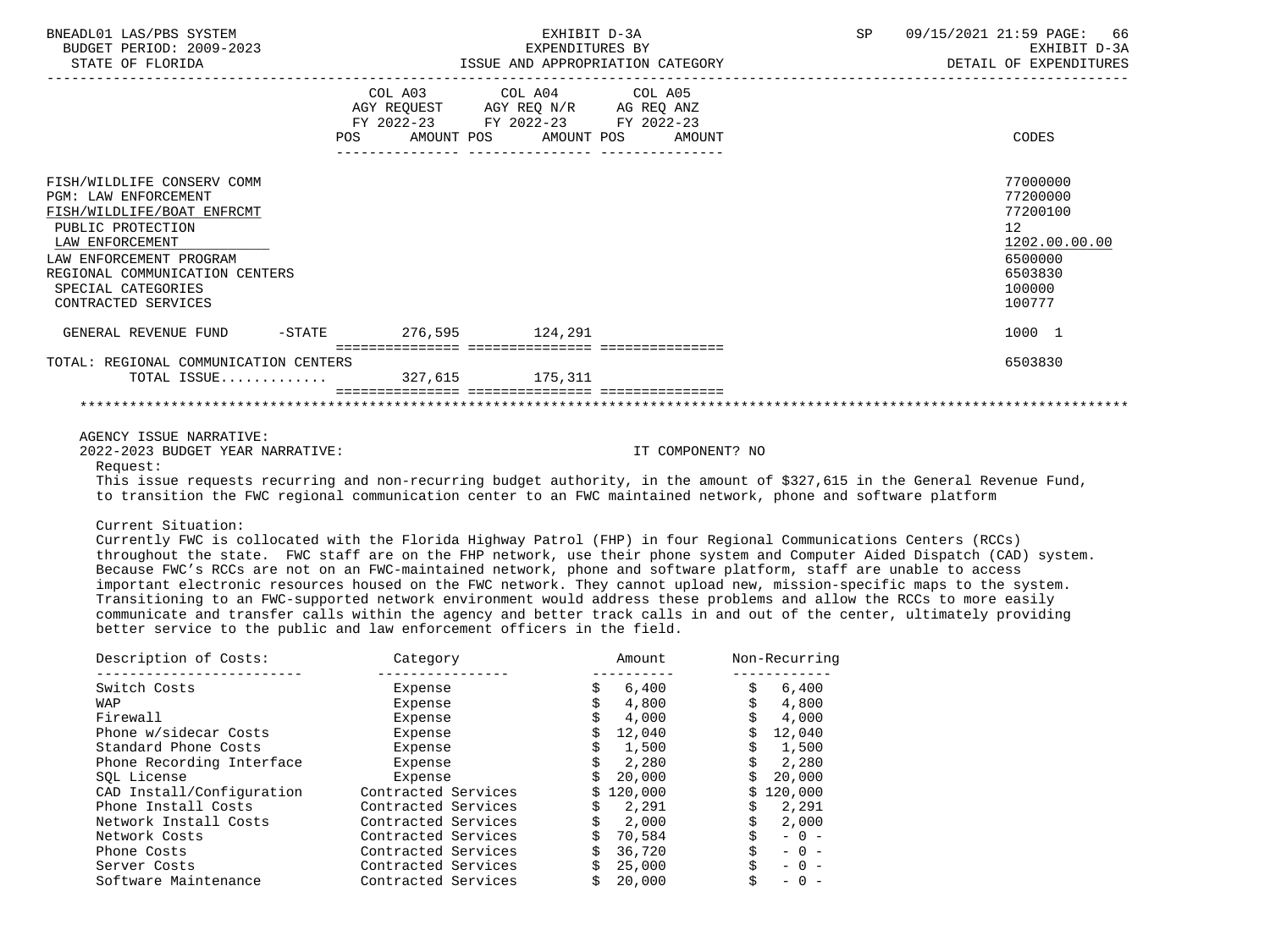| BNEADL01 LAS/PBS SYSTEM<br>BUDGET PERIOD: 2009-2023<br>STATE OF FLORIDA                                                                                                               | EXHIBIT D-3A<br>EXPENDITURES BY<br>ISSUE AND APPROPRIATION CATEGORY                                                                         | 09/15/2021 21:59 PAGE:<br>SP<br>DETAIL OF EXPENDITURES                        | 67<br>EXHIBIT D-3A |
|---------------------------------------------------------------------------------------------------------------------------------------------------------------------------------------|---------------------------------------------------------------------------------------------------------------------------------------------|-------------------------------------------------------------------------------|--------------------|
|                                                                                                                                                                                       | COL A03 COL A04 COL A05<br>AGY REQUEST AGY REQ N/R AG REQ ANZ FY 2022-23 FY 2022-23 FY 2022-23<br>AMOUNT POS<br>AMOUNT POS<br>AMOUNT<br>POS | CODES                                                                         |                    |
| FISH/WILDLIFE CONSERV COMM<br>PGM: LAW ENFORCEMENT<br>FISH/WILDLIFE/BOAT ENFRCMT<br>PUBLIC PROTECTION<br>LAW ENFORCEMENT<br>LAW ENFORCEMENT PROGRAM<br>REGIONAL COMMUNICATION CENTERS |                                                                                                                                             | 77000000<br>77200000<br>77200100<br>12<br>1202.00.00.00<br>6500000<br>6503830 |                    |
| ----------------------------<br>Total Issue                                                                                                                                           | __________________<br>$$327,615$ $$175,311$                                                                                                 |                                                                               |                    |
| Activity:<br>ACT2600 - Uniform Patrol and Investigations<br>Strategic Plan for Economic Development:                                                                                  | 5.2 - Improve the efficiency and effectiveness of government agencies at all levels.                                                        |                                                                               |                    |
| REGIONAL COMMUNICATION CENTERS<br>STAFFING<br>SALARY RATE<br>SALARY RATE 150,756                                                                                                      |                                                                                                                                             | 6503840<br>000000                                                             |                    |
| SALARIES AND BENEFITS                                                                                                                                                                 | 6.00                                                                                                                                        | 010000                                                                        |                    |
| GENERAL REVENUE FUND<br>$-$ STATE                                                                                                                                                     | 269,262                                                                                                                                     | 1000 1                                                                        |                    |
| OTHER PERSONAL SERVICES                                                                                                                                                               |                                                                                                                                             | 030000                                                                        |                    |
| GENERAL REVENUE FUND<br>$-$ STATE                                                                                                                                                     | 189,075                                                                                                                                     | 1000 1                                                                        |                    |
| EXPENSES                                                                                                                                                                              |                                                                                                                                             | 040000                                                                        |                    |
| $-$ STATE<br>GENERAL REVENUE FUND                                                                                                                                                     | 149,157<br>57,591                                                                                                                           | 1000 1                                                                        |                    |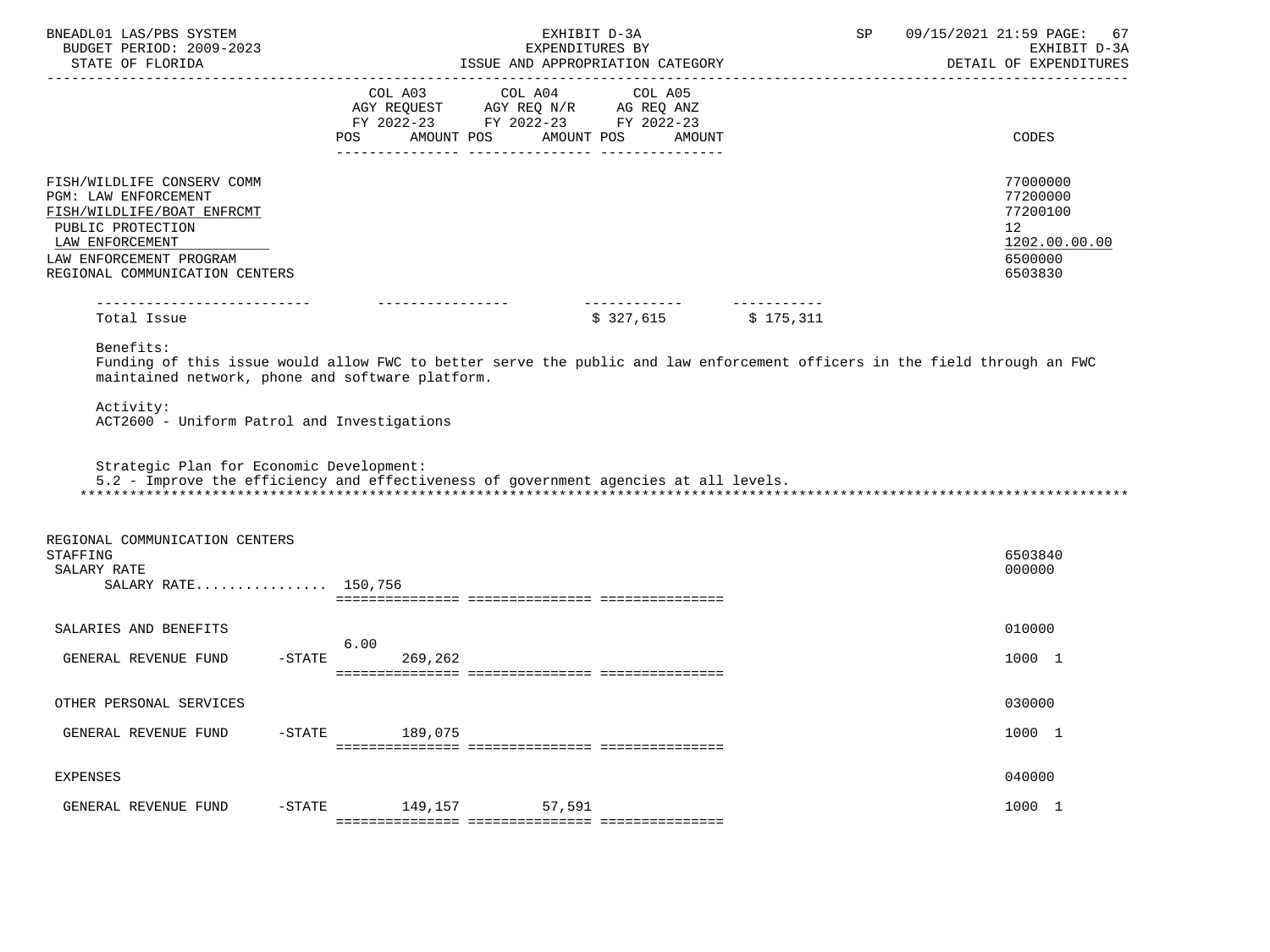| BNEADL01 LAS/PBS SYSTEM                               |      | EXHIBIT D-3A                                                  |                      |                     | SP 09/15/2021 21:59 PAGE: 68           |
|-------------------------------------------------------|------|---------------------------------------------------------------|----------------------|---------------------|----------------------------------------|
| BUDGET PERIOD: 2009-2023<br>STATE OF FLORIDA          |      | EXPENDITURES BY<br>ISSUE AND APPROPRIATION CATEGORY           |                      |                     | EXHIBIT D-3A<br>DETAIL OF EXPENDITURES |
| ______________________________                        |      |                                                               |                      |                     |                                        |
|                                                       |      | COL A03 COL A04 COL A05<br>AGY REQUEST AGY REQ N/R AG REQ ANZ |                      |                     |                                        |
|                                                       |      | FY 2022-23 FY 2022-23 FY 2022-23                              |                      |                     |                                        |
|                                                       |      | POS AMOUNT POS                                                | AMOUNT POS<br>AMOUNT |                     | CODES                                  |
|                                                       |      |                                                               |                      |                     |                                        |
| FISH/WILDLIFE CONSERV COMM                            |      |                                                               |                      |                     | 77000000                               |
| PGM: LAW ENFORCEMENT<br>FISH/WILDLIFE/BOAT ENFRCMT    |      |                                                               |                      |                     | 77200000<br>77200100                   |
| PUBLIC PROTECTION                                     |      |                                                               |                      |                     | 12 <sup>12</sup>                       |
| LAW ENFORCEMENT                                       |      |                                                               |                      |                     | 1202.00.00.00                          |
| LAW ENFORCEMENT PROGRAM                               |      |                                                               |                      |                     | 6500000                                |
| REGIONAL COMMUNICATION CENTERS                        |      |                                                               |                      |                     |                                        |
| STAFFING<br>SPECIAL CATEGORIES                        |      |                                                               |                      |                     | 6503840<br>100000                      |
| CONTRACTED SERVICES                                   |      |                                                               |                      |                     | 100777                                 |
|                                                       |      |                                                               |                      |                     |                                        |
| GENERAL REVENUE FUND -STATE 18,000                    |      |                                                               |                      |                     | 1000 1                                 |
| TOTAL: REGIONAL COMMUNICATION CENTERS<br>STAFFING     |      |                                                               |                      |                     | 6503840                                |
| TOTAL POSITIONS 6.00                                  |      |                                                               |                      |                     |                                        |
| TOTAL ISSUE 625,494 57,591                            |      |                                                               |                      |                     |                                        |
| TOTAL SALARY RATE 150,756                             |      |                                                               |                      |                     |                                        |
|                                                       |      |                                                               |                      |                     |                                        |
| POSITION DETAIL OF SALARIES AND BENEFITS:             |      |                                                               |                      |                     |                                        |
|                                                       |      |                                                               |                      | SUBTOTAL            | LAPSE LAPSED SALARIES                  |
|                                                       |      |                                                               |                      |                     | % AND BENEFITS                         |
| A03 - AGY REQUEST FY 2022-23                          |      |                                                               |                      |                     |                                        |
|                                                       |      |                                                               |                      |                     |                                        |
| NEW POSITIONS                                         |      |                                                               |                      |                     |                                        |
| 8410 DUTY OFFICER<br>N2515 001                        |      | $3.00$ $74.025$                                               |                      |                     | 57,263 131,288 0.00 131,288            |
| 8411 DUTY OFFICER SUPERVISOR - SES                    |      |                                                               |                      |                     |                                        |
| N2504 001                                             |      | 3.00 76,731                                                   |                      | 61,243 137,974 0.00 | 137,974                                |
|                                                       |      |                                                               |                      |                     |                                        |
|                                                       |      |                                                               |                      |                     |                                        |
| TOTALS FOR ISSUE BY FUND<br>1000 GENERAL REVENUE FUND |      |                                                               |                      |                     | 269,262                                |
|                                                       | 6.00 | 150,756                                                       |                      | 118,506 269,262     | --------------<br>269,262              |
|                                                       |      |                                                               |                      |                     |                                        |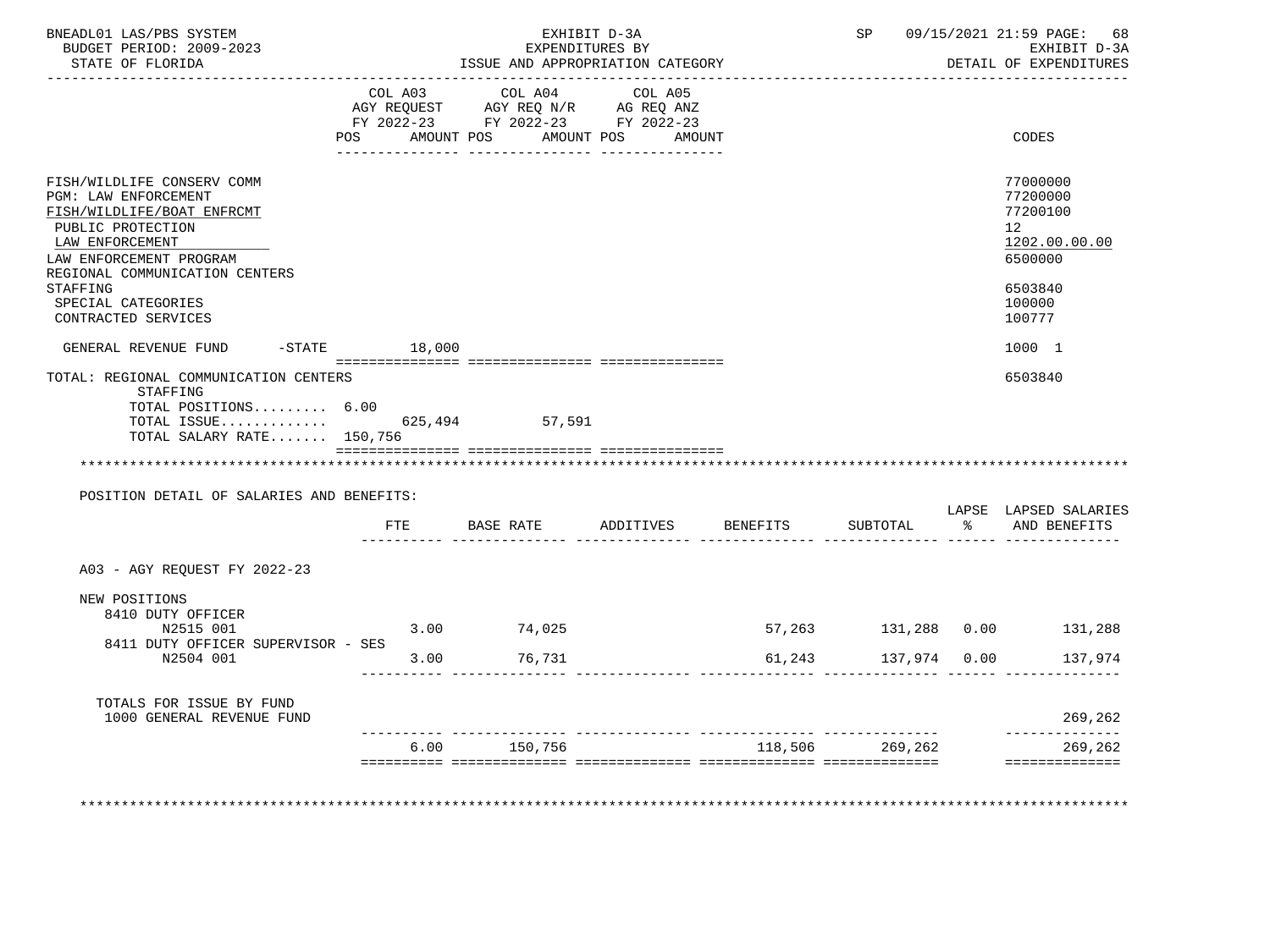| BNEADL01 LAS/PBS SYSTEM<br>BUDGET PERIOD: 2009-2023<br>STATE OF FLORIDA                                                                                                                                                                                                                                                                                                                                                                                                                                                                                                                                                                                                                                                                                                                                                                                                                                                                                                                                                             | EXHIBIT D-3A<br>EXPENDITURES BY                                                                           |                       |                   | SP | 09/15/2021 21:59 PAGE: 69<br>EXHIBIT D-3A<br>DETAIL OF EXPENDITURES                                            |
|-------------------------------------------------------------------------------------------------------------------------------------------------------------------------------------------------------------------------------------------------------------------------------------------------------------------------------------------------------------------------------------------------------------------------------------------------------------------------------------------------------------------------------------------------------------------------------------------------------------------------------------------------------------------------------------------------------------------------------------------------------------------------------------------------------------------------------------------------------------------------------------------------------------------------------------------------------------------------------------------------------------------------------------|-----------------------------------------------------------------------------------------------------------|-----------------------|-------------------|----|----------------------------------------------------------------------------------------------------------------|
|                                                                                                                                                                                                                                                                                                                                                                                                                                                                                                                                                                                                                                                                                                                                                                                                                                                                                                                                                                                                                                     | COL A03<br>AGY REQUEST AGY REQ N/R AG REQ ANZ<br>FY 2022-23 FY 2022-23 FY 2022-23<br>AMOUNT POS<br>POS DO | COL A04<br>AMOUNT POS | COL A05<br>AMOUNT |    | CODES                                                                                                          |
| FISH/WILDLIFE CONSERV COMM<br>PGM: LAW ENFORCEMENT<br>FISH/WILDLIFE/BOAT ENFRCMT<br>PUBLIC PROTECTION<br>LAW ENFORCEMENT<br>REIMBURSEMENT CONTRACTS AND GRANTS<br>NATURAL RESOURCE DAMAGE ASSESSMENT<br>- DEEPWATER HORIZON OIL SPILL<br>SPECIAL CATEGORIES<br>FINAL NRDR-DWH OIL SPILL                                                                                                                                                                                                                                                                                                                                                                                                                                                                                                                                                                                                                                                                                                                                             |                                                                                                           |                       |                   |    | 77000000<br>77200000<br>77200100<br>12 <sup>°</sup><br>1202.00.00.00<br>8100000<br>8105800<br>100000<br>105030 |
| GRANTS AND DONATIONS TF -STATE 193,000 193,000                                                                                                                                                                                                                                                                                                                                                                                                                                                                                                                                                                                                                                                                                                                                                                                                                                                                                                                                                                                      |                                                                                                           |                       |                   |    | 2339 1                                                                                                         |
|                                                                                                                                                                                                                                                                                                                                                                                                                                                                                                                                                                                                                                                                                                                                                                                                                                                                                                                                                                                                                                     |                                                                                                           |                       |                   |    |                                                                                                                |
| AGENCY ISSUE NARRATIVE:<br>2022-2023 BUDGET YEAR NARRATIVE:<br>Request:<br>This issue requests \$193,000 in spending authority from Grants and Donations Trust Fund (GDTF) to cover expenditures for<br>the administration of The Deepwater Horizon (DWH) Natural Resource Damage Assessment (NRDA)boating access and marine<br>debris projects. The projects are approved by The Deepwater Horizon (DWH) Natural Resource Damage Assessment (NRDA)<br>Trustees and funded from the DOI Restoration Trust Account. The funds will be used to cover personnel costs, travel,<br>expenses, engineering review costs, and marine debris removal costs as approved per each project.<br>Current Situation:                                                                                                                                                                                                                                                                                                                              |                                                                                                           |                       | IT COMPONENT? NO  |    |                                                                                                                |
| The Deepwater Horizon (DWH) Natural Resource Damage Assessment (NRDA) Trustees are charged under the Oil Pollution Act of<br>1990 to use the restoration funding being provided by BP to address the natural resource injuries caused by the Deepwater<br>Horizon oil spill. FWC and the other NRDA Trustees have selected a number of projects for implementation that will help<br>partially address the injuries that the State of Florida received from the oil spill. The US Department of the Interior<br>will be providing FWC with the necessary funding for project implementation from the DOI Restoration Trust Account, which<br>it maintains on behalf of all the DWH NRDA Trustees. This request is for budget authority for the administration of the<br>boating access and marine debris projects. Specifically, this request is to fund personnel costs, travel, expenses,<br>engineering review costs, and marine debris removal costs as approved per each project, for the second year of the grant<br>projects |                                                                                                           |                       |                   |    |                                                                                                                |
| Explanation of Costs:<br>The total budget authority requested to provide for Fiscal Year 2022-2023 costs is \$193,000. This budget will be used to<br>support personnel costs, travel, expenses, engineering review costs, and marine debris removal costs as approved by each                                                                                                                                                                                                                                                                                                                                                                                                                                                                                                                                                                                                                                                                                                                                                      |                                                                                                           |                       |                   |    |                                                                                                                |

 support personnel costs, travel, expenses, engineering review costs, and marine debris removal costs as approved by each project.

| Project Title                                                                                                       | Fund                 | Category                                                                                                                         | Amount | Non-Recurring                    |
|---------------------------------------------------------------------------------------------------------------------|----------------------|----------------------------------------------------------------------------------------------------------------------------------|--------|----------------------------------|
| NRDA DWH Boating Access Project Admin*<br>Reducing Threats to Sea Turtles**<br>Reducing Marine Debris Impacts to*** | GDTF<br>GDTF<br>GDTF | Final NRDA - Deepwater Horizon $$75,000$<br>Final NRDA - Deepwater Horizon \$ 71,500<br>Final NRDA - Deepwater Horizon \$ 46,500 |        | \$75,000<br>\$71,500<br>\$46,500 |
| Total Budget Entity                                                                                                 |                      |                                                                                                                                  |        | $$193,000$ $$193,000$            |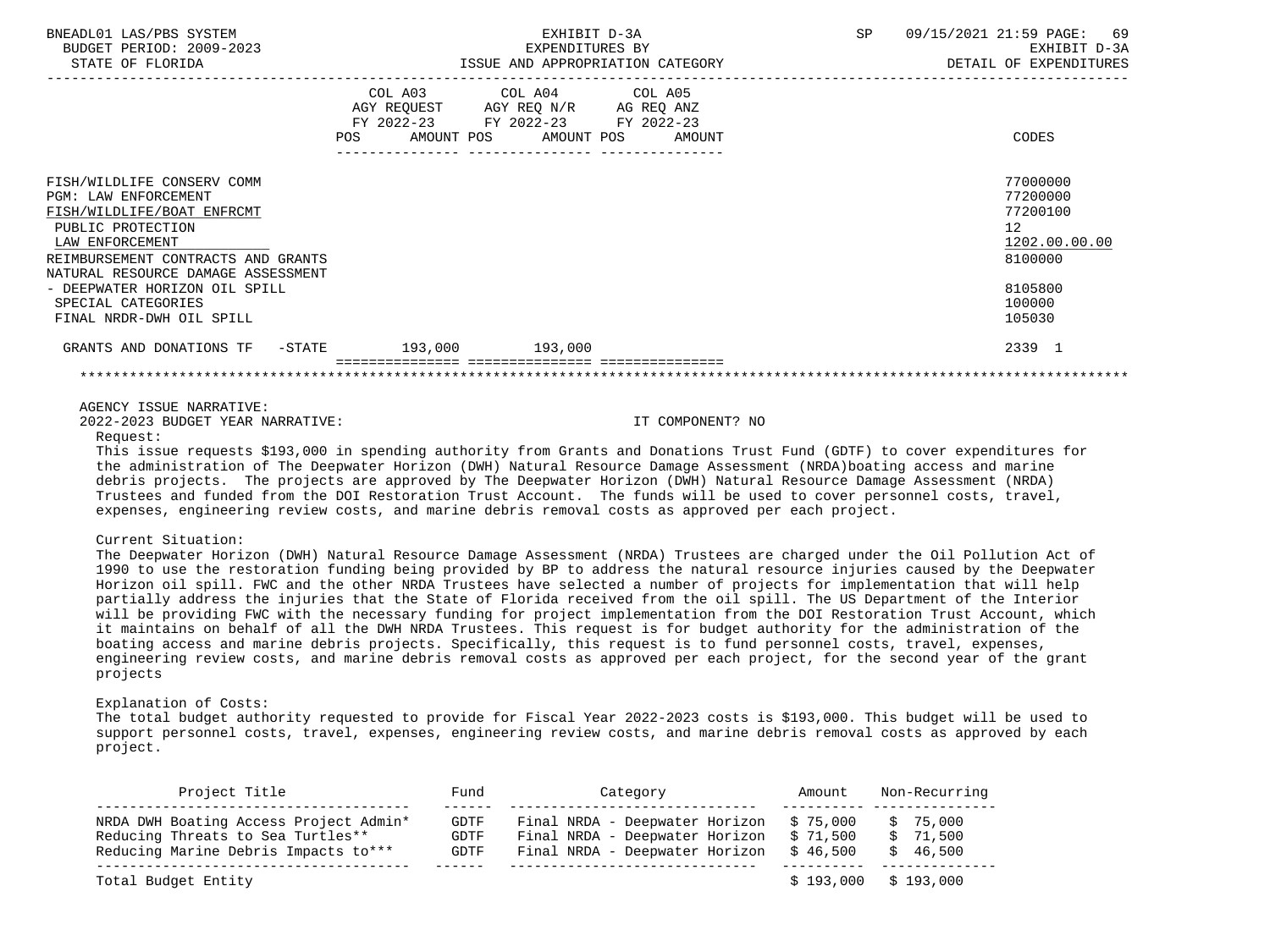| BNEADL01 LAS/PBS SYSTEM<br>BUDGET PERIOD: 2009-2023<br>STATE OF FLORIDA                                                                                                                                                               | EXHIBIT D-3A<br>EXPENDITURES BY<br>ISSUE AND APPROPRIATION CATEGORY                                                                                                                                                                                                                                                                                                                                                                                                                                                                                                                                                                                                                                                                                                                                                                                                                                                                                                                                                                                                                                          | SP                       | 09/15/2021 21:59 PAGE: 70<br>EXHIBIT D-3A<br>DETAIL OF EXPENDITURES           |
|---------------------------------------------------------------------------------------------------------------------------------------------------------------------------------------------------------------------------------------|--------------------------------------------------------------------------------------------------------------------------------------------------------------------------------------------------------------------------------------------------------------------------------------------------------------------------------------------------------------------------------------------------------------------------------------------------------------------------------------------------------------------------------------------------------------------------------------------------------------------------------------------------------------------------------------------------------------------------------------------------------------------------------------------------------------------------------------------------------------------------------------------------------------------------------------------------------------------------------------------------------------------------------------------------------------------------------------------------------------|--------------------------|-------------------------------------------------------------------------------|
|                                                                                                                                                                                                                                       | COL A03 COL A04 COL A05<br>$\begin{tabular}{lllllll} \bf AGY & \bf REQUEST & \bf AGY & \bf REQ & \tt N/R & \bf AG & \bf REQ & \tt ANZ \\ \bf FY & \tt 2022-23 & \tt FY & \tt 2022-23 & \tt FY & \tt 2022-23 \\ \end{tabular}$<br>AMOUNT POS<br>AMOUNT POS<br>POS<br><b>AMOUNT</b>                                                                                                                                                                                                                                                                                                                                                                                                                                                                                                                                                                                                                                                                                                                                                                                                                            |                          | CODES                                                                         |
| FISH/WILDLIFE CONSERV COMM<br>PGM: LAW ENFORCEMENT<br>FISH/WILDLIFE/BOAT ENFRCMT<br>PUBLIC PROTECTION<br>LAW ENFORCEMENT<br>REIMBURSEMENT CONTRACTS AND GRANTS<br>NATURAL RESOURCE DAMAGE ASSESSMENT<br>- DEEPWATER HORIZON OIL SPILL |                                                                                                                                                                                                                                                                                                                                                                                                                                                                                                                                                                                                                                                                                                                                                                                                                                                                                                                                                                                                                                                                                                              |                          | 77000000<br>77200000<br>77200100<br>12<br>1202.00.00.00<br>8100000<br>8105800 |
|                                                                                                                                                                                                                                       |                                                                                                                                                                                                                                                                                                                                                                                                                                                                                                                                                                                                                                                                                                                                                                                                                                                                                                                                                                                                                                                                                                              | ======================== |                                                                               |
| Gulf Coast."<br>Benefits:<br>Activity:<br>ACT2410 - Boating and Waterways<br>Strategic Plan for Economic Development:                                                                                                                 | * Refers to a project administration costs related to four NRDA DWH boating access projects titled, "Gulf Breeze Parks<br>Boating and Fishing Access Upgrades", "Lincoln Park Boat Ramp and Dock Improvements", "Pensacola Maritime Park Public<br>Fishing Marina", "Baars Park and Sanders Beach Kayak Fishing Trail Access Upgrades."<br>** Refers to a project titled, "Reducing Threats to Sea Turtles through Removal of In-water Marine Debris along Florida's<br>*** Refers to a project titled, "Reducing Marine Debris Impacts to Sea Turtles and Birds Gulfwide."<br>If approved, this issue will provide for FWC's implementation of these projects, on behalf of the DWH NRDA Trustees, to<br>help restore the natural resources and/or the services provided by these natural resource in the State of Florida back to<br>baseline (i.e., the state of the natural resources if the oil spill never occurred). These projects will enhance<br>recreational boating facilities and remove marine debris.<br>5.2 - Improve the efficiency and effectiveness of government agencies at all levels. |                          |                                                                               |
| CAPITAL IMPROVEMENT PLAN<br>GRANTS AND AIDS - FIXED CAPITAL                                                                                                                                                                           |                                                                                                                                                                                                                                                                                                                                                                                                                                                                                                                                                                                                                                                                                                                                                                                                                                                                                                                                                                                                                                                                                                              |                          | 9900000                                                                       |
| <b>OUTLAY</b><br>FIXED CAPITAL OUTLAY<br>BOATING INFRASTRUCTURE                                                                                                                                                                       |                                                                                                                                                                                                                                                                                                                                                                                                                                                                                                                                                                                                                                                                                                                                                                                                                                                                                                                                                                                                                                                                                                              |                          | 990G000<br>080000<br>082800                                                   |
| FEDERAL GRANTS TRUST FUND -FEDERL                                                                                                                                                                                                     | 5,200,000<br>5,200,000                                                                                                                                                                                                                                                                                                                                                                                                                                                                                                                                                                                                                                                                                                                                                                                                                                                                                                                                                                                                                                                                                       |                          | 2261 3                                                                        |
|                                                                                                                                                                                                                                       |                                                                                                                                                                                                                                                                                                                                                                                                                                                                                                                                                                                                                                                                                                                                                                                                                                                                                                                                                                                                                                                                                                              |                          |                                                                               |
| <b>AGENCY NARRATIVE:</b><br>2022-2023 BUDGET YEAR NARRATIVE:<br>Request:                                                                                                                                                              | BOATING INFRASTRUCTURE<br>IT COMPONENT? NO<br>The Division of Law Enforcement requests \$5,200,000 in non-recurring fixed capital outlay budget authority in the Federal<br>Grants Trust Fund for grant opportunities associated with the Wildlife & Sport Fish Restoration Program (WSFR). This                                                                                                                                                                                                                                                                                                                                                                                                                                                                                                                                                                                                                                                                                                                                                                                                             |                          |                                                                               |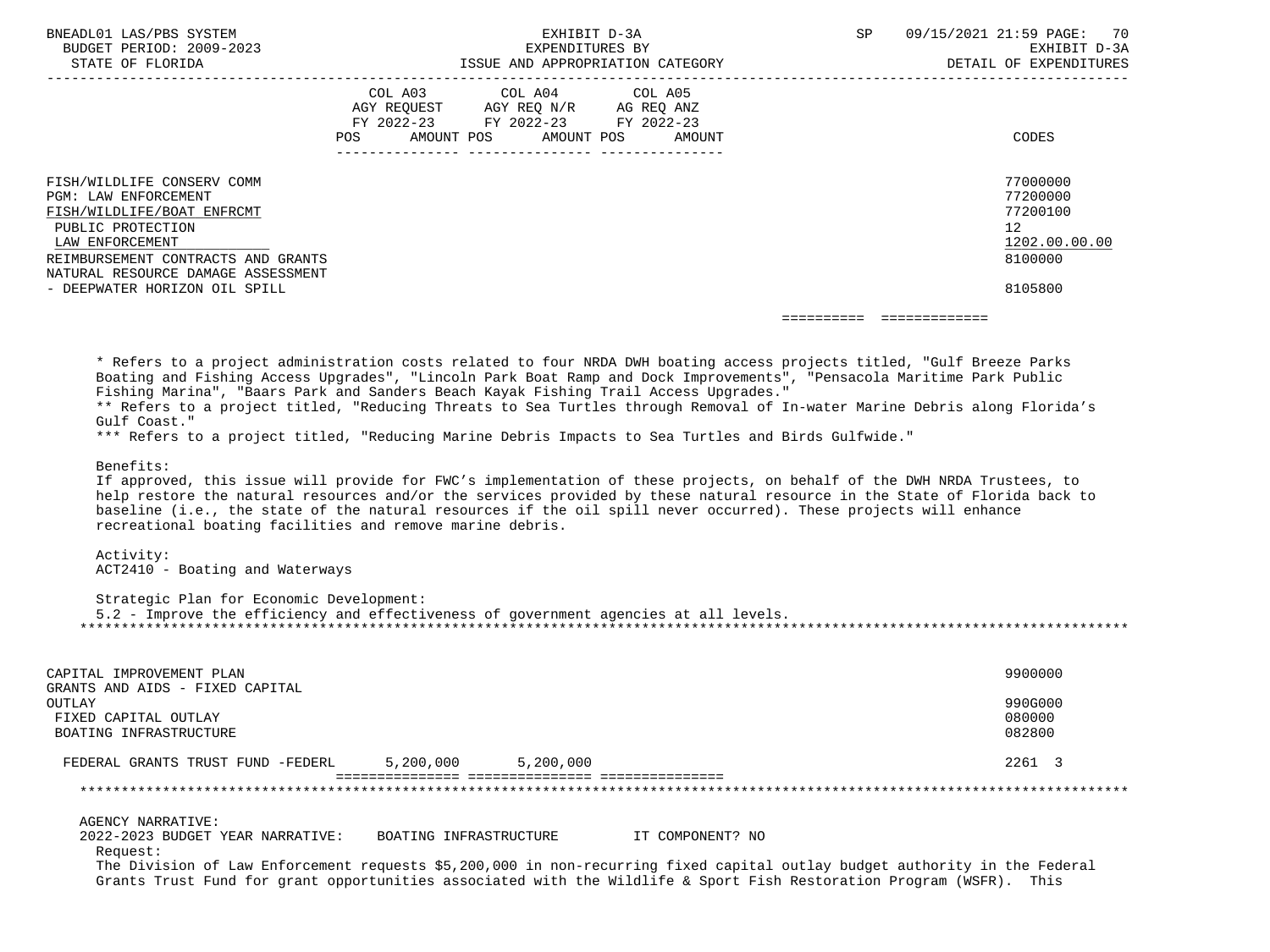| BNEADL01 LAS/PBS SYSTEM<br>BUDGET PERIOD: 2009-2023<br>STATE OF FLORIDA                                                                                                                 | EXHIBIT D-3A<br>EXPENDITURES BY<br>ISSUE AND APPROPRIATION CATEGORY                                                                         | 09/15/2021 21:59 PAGE: 71<br>SP.<br>EXHIBIT D-3A<br>DETAIL OF EXPENDITURES      |
|-----------------------------------------------------------------------------------------------------------------------------------------------------------------------------------------|---------------------------------------------------------------------------------------------------------------------------------------------|---------------------------------------------------------------------------------|
|                                                                                                                                                                                         | COL A03 COL A04 COL A05<br>AGY REQUEST AGY REQ N/R AG REQ ANZ<br>FY 2022-23 FY 2022-23 FY 2022-23<br>AMOUNT POS AMOUNT POS<br>POS<br>AMOUNT | CODES                                                                           |
| FISH/WILDLIFE CONSERV COMM<br>PGM: LAW ENFORCEMENT<br>FISH/WILDLIFE/BOAT ENFRCMT<br>PUBLIC PROTECTION<br>LAW ENFORCEMENT<br>CAPITAL IMPROVEMENT PLAN<br>GRANTS AND AIDS - FIXED CAPITAL |                                                                                                                                             | 77000000<br>77200000<br>77200100<br>12 <sup>°</sup><br>1202.00.00.00<br>9900000 |
| OUTLAY                                                                                                                                                                                  |                                                                                                                                             | 990G000                                                                         |

 request is for funding for two established programs that help improve boating access to Florida's waters: the Boating Access (BA) program and the Boating Infrastructure Grant Program (BIGP). These programs operate with federal funds derived from the Wildlife & Sportfish Restoration Program (WSFR). Annual apportionments to the states through the WSFR program are based on a federally approved formula consisting of land size and paid license sales. It is anticipated that the BIGP will receive \$3,000,000 in federal funds and the BA program will receive \$2,200,000 in federal funds.

# Current Situation:

 The Commission receives federal funds from the US Department of Interior, US Fish and Wildlife Service (USFWS) Sport Fish Restoration Act. Funds are apportioned each year to the State of Florida from the US Fish and Wildlife Service pursuant to the Dingell-Johnson Sport Fish Restoration Act that provides access to Florida waters by developing new access facilities and renovating or improving existing facilities. The SFR Boating Access apportionment for 2020 is over \$1.9 Million (DLE).

 The Florida Fish and Wildlife Conservation Commission (FWC) is Florida's State Administrative Agency (SAA) for BIGP. The BIGP is a competitive grant program open to local governments for facilities that support transient boaters in vessels 26 feet or more in length and with transient defined as 10 days stay or less. BIGP provides that at least \$200,000 will be granted to each SAA for one project or a maximum of two (2) projects that cost \$200,000 or less. Projects that request more than \$200,000 are submitted to USFWS and compete on a national basis.

## Explanation of Costs

| Federal Grants Trust Fund                                                                                                   | Amount                     | Non-Recurring              |
|-----------------------------------------------------------------------------------------------------------------------------|----------------------------|----------------------------|
| Sport Fish Restoration - Boating Access (apportioned funds)<br>Boating Infrastructure Grant Program Awards (Tiers I and II) | \$2,200,000<br>\$3,000,000 | \$2,200,000<br>\$3,000,000 |
| Total Issue                                                                                                                 | \$5,200,000                | \$5,200,000                |

## Benefits:

 This spending authority will allow the Office of Boating and Waterways to request funding from US Fish and Wildlife Service through Sport Fish Restoration Act and utilize funds that have been apportioned to Florida. If these apportioned funds are not spent, the unobligated funds will be reallocated to other states and future Sport Fish apportionments will be reduced in the State of Florida. This increased spending authority will provide funding for the extensive maintenance and repairs of 248 boat ramps operated and maintained by the Florida Fish and Wildlife Conservation Commission,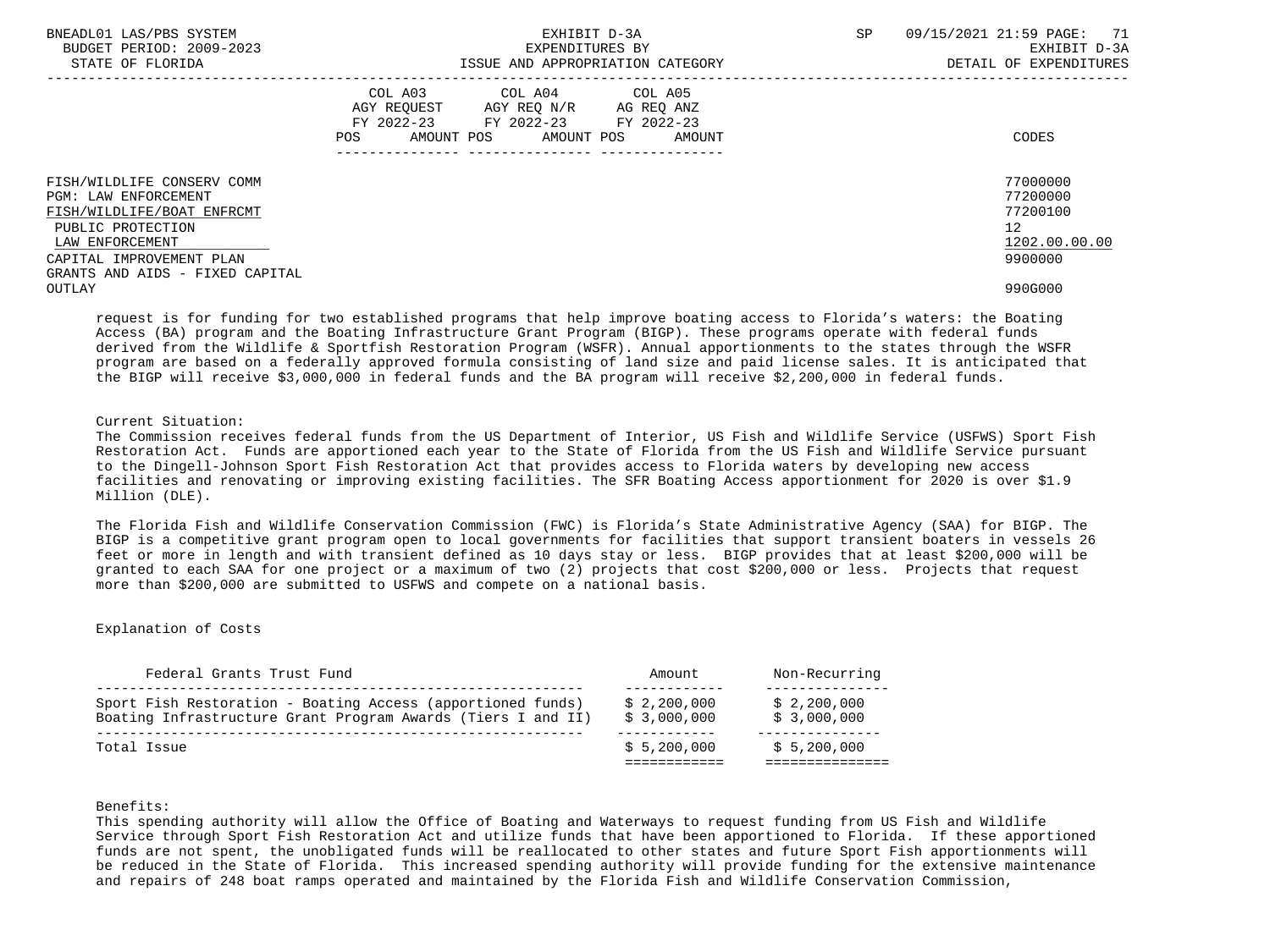| BNEADL01 LAS/PBS SYSTEM<br>BUDGET PERIOD: 2009-2023<br>STATE OF FLORIDA                                                                                                                           | EXHIBIT D-3A<br>EXPENDITURES BY<br>ISSUE AND APPROPRIATION CATEGORY                                                                                                                                                                                                                                                                                                                                                                                                                                                                                                                                                                                                                                                                                                                                  | SP<br>09/15/2021 21:59 PAGE: 72<br>EXHIBIT D-3A<br>DETAIL OF EXPENDITURES     |
|---------------------------------------------------------------------------------------------------------------------------------------------------------------------------------------------------|------------------------------------------------------------------------------------------------------------------------------------------------------------------------------------------------------------------------------------------------------------------------------------------------------------------------------------------------------------------------------------------------------------------------------------------------------------------------------------------------------------------------------------------------------------------------------------------------------------------------------------------------------------------------------------------------------------------------------------------------------------------------------------------------------|-------------------------------------------------------------------------------|
|                                                                                                                                                                                                   | COL A03 COL A04 COL A05<br>AGY REQUEST AGY REQ N/R AG REQ ANZ FY 2022-23 FY 2022-23 FY 2022-23<br>AMOUNT POS<br>AMOUNT POS<br>POS<br>AMOUNT                                                                                                                                                                                                                                                                                                                                                                                                                                                                                                                                                                                                                                                          | CODES                                                                         |
| FISH/WILDLIFE CONSERV COMM<br>PGM: LAW ENFORCEMENT<br>FISH/WILDLIFE/BOAT ENFRCMT<br>PUBLIC PROTECTION<br>LAW ENFORCEMENT<br>CAPITAL IMPROVEMENT PLAN<br>GRANTS AND AIDS - FIXED CAPITAL<br>OUTLAY |                                                                                                                                                                                                                                                                                                                                                                                                                                                                                                                                                                                                                                                                                                                                                                                                      | 77000000<br>77200000<br>77200100<br>12<br>1202.00.00.00<br>9900000<br>990G000 |
|                                                                                                                                                                                                   | construction of new boat ramps, assistance with the increased responsibility for oversight of waterway markers in<br>Florida, and joint boat access partners on public lands, such as Dept. of Environmental Protection, Dept. of Agriculture<br>and Consumer Services, Water Management Districts, and other governmental entities.                                                                                                                                                                                                                                                                                                                                                                                                                                                                 |                                                                               |
| Activity:<br>ACT0210 - Fixed Capital Outlay<br>ACT2410 - Boating and Waterways                                                                                                                    |                                                                                                                                                                                                                                                                                                                                                                                                                                                                                                                                                                                                                                                                                                                                                                                                      |                                                                               |
| Strategic Plan for Economic Development:                                                                                                                                                          | 5.2 - Improve the efficiency and effectiveness of government agencies at all levels.<br>6.4 - Promote, protect and preserve Florida's rich historical and cultural heritage                                                                                                                                                                                                                                                                                                                                                                                                                                                                                                                                                                                                                          |                                                                               |
| G/A-LOC GOV/NONST ENT-FCO<br>FL BOATING IMPROVEMENT PRG                                                                                                                                           |                                                                                                                                                                                                                                                                                                                                                                                                                                                                                                                                                                                                                                                                                                                                                                                                      | 140000<br>140270                                                              |
|                                                                                                                                                                                                   | MARINE RESOURCES CONSV TF -STATE 793,704 793,704<br>STATE GAME TRUST FUND -STATE 1,250,000 1,250,000                                                                                                                                                                                                                                                                                                                                                                                                                                                                                                                                                                                                                                                                                                 | 2467 1<br>2672 1                                                              |
| TOTAL APPRO                                                                                                                                                                                       | 2,043,704 2,043,704                                                                                                                                                                                                                                                                                                                                                                                                                                                                                                                                                                                                                                                                                                                                                                                  |                                                                               |
| AGENCY NARRATIVE:<br>2022-2023 BUDGET YEAR NARRATIVE:<br>Request:<br>for boating improvements.<br>Current Situation:                                                                              | FL BOATING IMPROVEMENT PRG<br>IT COMPONENT? NO<br>This issue requests \$793,704 in spending authority from the Marine Resources Conservation Trust Fund (MRCTF) and<br>\$1,250,000 from the State Game Trust Fund (SGTF) to continue a long term program of providing grants to local governments<br>Section 328.72(15), F.S., provides vessel registration revenues to FWC to fund a competitive grant program for public<br>boat launching facilities, giving priority consideration to counties with more than 35,000 registered vessels. In<br>addition, section 206.606(1)(b)1, F.S., provides that \$1.25 million annually from fuel tax revenues are to be used to<br>fund local projects that provide for recreational channel marking, public launching facilities, derelict vessel removal |                                                                               |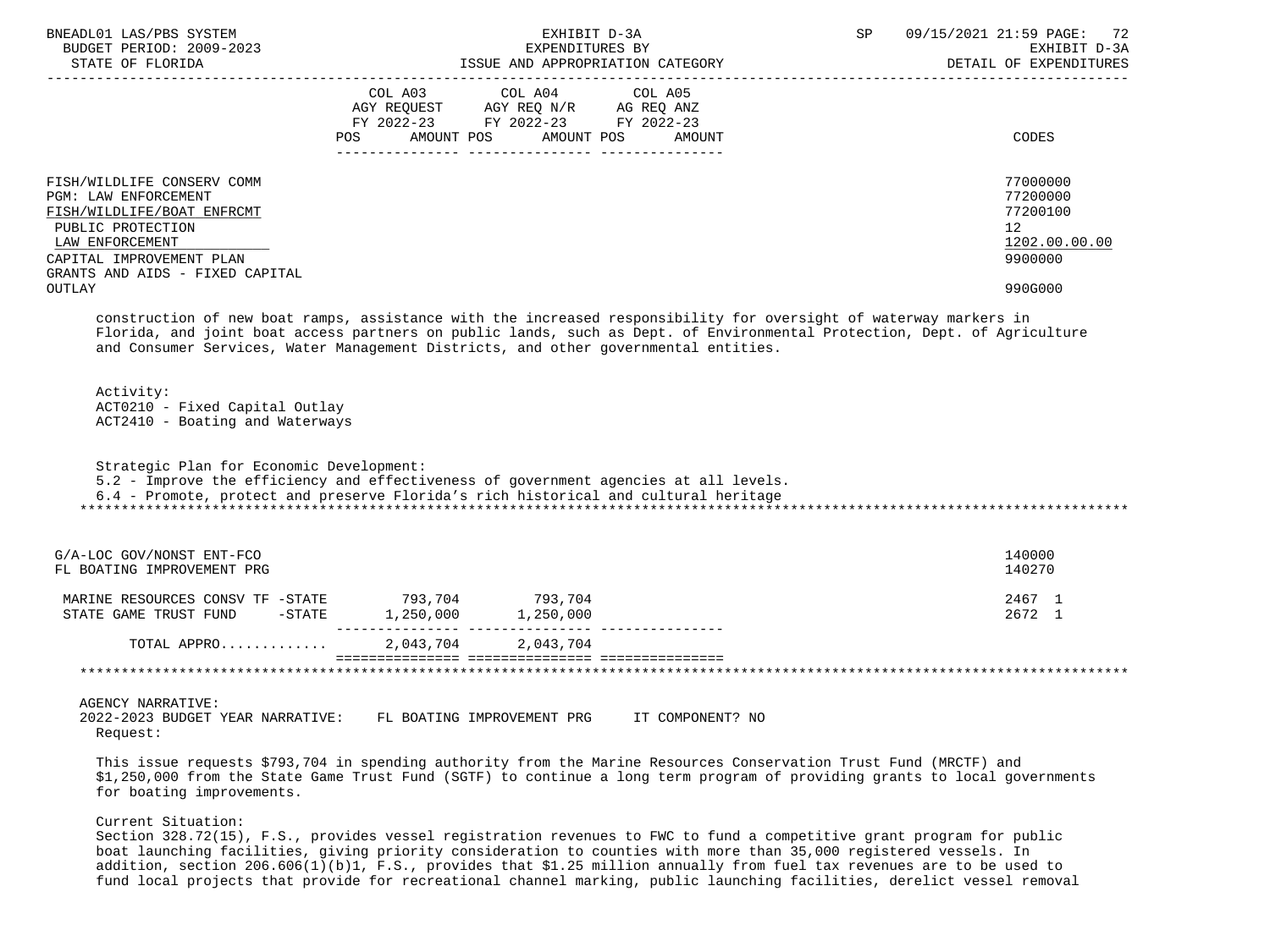| BNEADL01 LAS/PBS SYSTEM<br>BUDGET PERIOD: 2009-2023<br>STATE OF FLORIDA                                                                                                                        | EXHIBIT D-3A<br>EXPENDITURES BY<br>ISSUE AND APPROPRIATION CATEGORY                                                                         | SP<br>09/15/2021 21:59 PAGE: 73<br>EXHIBIT D-3A<br>DETAIL OF EXPENDITURES       |
|------------------------------------------------------------------------------------------------------------------------------------------------------------------------------------------------|---------------------------------------------------------------------------------------------------------------------------------------------|---------------------------------------------------------------------------------|
|                                                                                                                                                                                                | COL A03 COL A04 COL A05<br>AGY REOUEST AGY REO N/R AG REO ANZ<br>FY 2022-23 FY 2022-23 FY 2022-23<br>AMOUNT POS AMOUNT POS<br>POS<br>AMOUNT | CODES                                                                           |
| FISH/WILDLIFE CONSERV COMM<br><b>PGM: LAW ENFORCEMENT</b><br>FISH/WILDLIFE/BOAT ENFRCMT<br>PUBLIC PROTECTION<br>LAW ENFORCEMENT<br>CAPITAL IMPROVEMENT PLAN<br>GRANTS AND AIDS - FIXED CAPITAL |                                                                                                                                             | 77000000<br>77200000<br>77200100<br>12 <sup>°</sup><br>1202.00.00.00<br>9900000 |
| OUTLAY                                                                                                                                                                                         |                                                                                                                                             | 990G000                                                                         |

 and other local boating related activities. This request will implement these two statutory provisions and will continue a long-term grant program providing funding to local governments for boating improvement projects. The amount of the request based on vessel registrations (\$793,704) is based on official estimates from the Department of Highway Safety and Motor Vehicles for FY 22/23.

| Total Issue                                                    | \$2.043.704            | \$2.043.704            |                                                    |
|----------------------------------------------------------------|------------------------|------------------------|----------------------------------------------------|
|                                                                |                        |                        |                                                    |
| Vessel Registration Fees<br>Recreational Boating Grant Program | 793,704<br>\$1,250,000 | 793.704<br>\$1,250,000 | Marine Resources Consy TF<br>State Game Trust Fund |
| Explanation of Costs:<br>Florida Boating Improvement Program   | Amount                 | Non-Recurring          | Fund                                               |

## Benefits:

 Approval of this issue will provide grant funding to counties, municipalities, and other governmental agencies from funds transferred from the Fuel Tax Collection Trust Fund and from county vessel registration fees. Projects that meet the criteria under the Florida Boating Improvement Program (FBIP) include recreational channel marking, public launching facilities, derelict vessel removal, and other boating related activities that enhance boating access for recreational boaters. Most projects take more than one year to complete due to permit requirements, environmental issues, and other delays, therefore fixed capital outlay funding will allow for these projects to be completed without a delay in appropriations.

 Activity: ACT0210 - Fixed Capital Outlay ACT2410 - Boating and Waterways

 Strategic Plan for Economic Development: 5.2 - Improve the efficiency and effectiveness of government agencies at all levels. 6.4 - Promote, protect and preserve Florida's rich historical and cultural heritage. \*\*\*\*\*\*\*\*\*\*\*\*\*\*\*\*\*\*\*\*\*\*\*\*\*\*\*\*\*\*\*\*\*\*\*\*\*\*\*\*\*\*\*\*\*\*\*\*\*\*\*\*\*\*\*\*\*\*\*\*\*\*\*\*\*\*\*\*\*\*\*\*\*\*\*\*\*\*\*\*\*\*\*\*\*\*\*\*\*\*\*\*\*\*\*\*\*\*\*\*\*\*\*\*\*\*\*\*\*\*\*\*\*\*\*\*\*\*\*\*\*\*\*\*\*\*\* TOTAL: GRANTS AND AIDS - FIXED CAPITAL 990G000 OUTLAY

 TOTAL ISSUE............. 7,243,704 7,243,704 =============== =============== ===============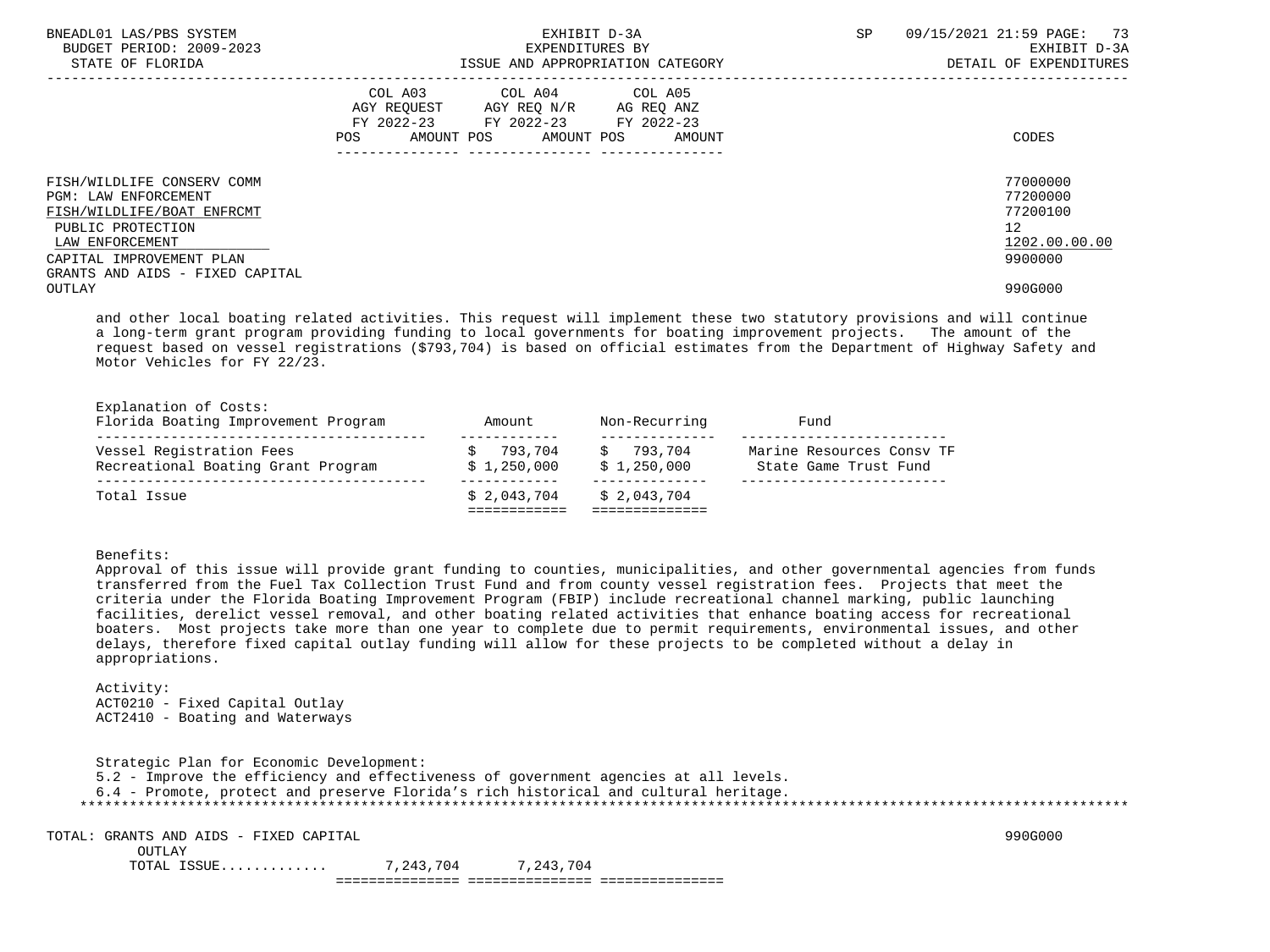| BNEADL01 LAS/PBS SYSTEM<br>BUDGET PERIOD: 2009-2023<br>STATE OF FLORIDA                                                                                                                                                                                                                                                                                                                                                                                                                                                                                                                                                                               | EXHIBIT D-3A<br>EXPENDITURES BY<br>ISSUE AND APPROPRIATION CATEGORY |                                                                                                                            |        | SP | 09/15/2021 21:59 PAGE: 74<br>EXHIBIT D-3A<br>DETAIL OF EXPENDITURES                                            |
|-------------------------------------------------------------------------------------------------------------------------------------------------------------------------------------------------------------------------------------------------------------------------------------------------------------------------------------------------------------------------------------------------------------------------------------------------------------------------------------------------------------------------------------------------------------------------------------------------------------------------------------------------------|---------------------------------------------------------------------|----------------------------------------------------------------------------------------------------------------------------|--------|----|----------------------------------------------------------------------------------------------------------------|
|                                                                                                                                                                                                                                                                                                                                                                                                                                                                                                                                                                                                                                                       | POS                                                                 | COL A03 COL A04 COL A05<br>AGY REQUEST AGY REQ N/R AG REQ ANZ<br>FY 2022-23 FY 2022-23 FY 2022-23<br>AMOUNT POS AMOUNT POS | AMOUNT |    | CODES                                                                                                          |
| FISH/WILDLIFE CONSERV COMM<br>PGM: LAW ENFORCEMENT<br>FISH/WILDLIFE/BOAT ENFRCMT<br>PUBLIC PROTECTION<br>LAW ENFORCEMENT<br>CAPITAL IMPROVEMENT PLAN<br>SPECIAL PURPOSE<br>FIXED CAPITAL OUTLAY<br>DERELICT VESSEL REMOVAL PG                                                                                                                                                                                                                                                                                                                                                                                                                         |                                                                     |                                                                                                                            |        |    | 77000000<br>77200000<br>77200100<br>12 <sup>°</sup><br>1202.00.00.00<br>9900000<br>990S000<br>080000<br>080064 |
| MARINE RESOURCES CONSV TF -STATE 500.468 500.468                                                                                                                                                                                                                                                                                                                                                                                                                                                                                                                                                                                                      |                                                                     |                                                                                                                            |        |    | 2467 1                                                                                                         |
| <b>AGENCY NARRATIVE:</b><br>2022-2023 BUDGET YEAR NARRATIVE: DERELICT VESSEL REMOVAL PG TT COMPONENT? NO<br>Request:<br>The Florida Fish and Wildlife Conservation Commission (FWC) Division of Law Enforcement (DLE) is requesting \$2,001,873 in<br>Marine Resource Conservation Trust Fund, non-recurring fixed capital outlay appropriation to fund the Derelict Vessel<br>Removal Program, CAT 140060 and CAT 080064. This request is for budget authority to continue derelict vessel removal<br>operations and is based upon official vessel registration estimates from the Department of Highway Safety and Motor<br>Vehicles, for FY 22/23. |                                                                     |                                                                                                                            |        |    |                                                                                                                |
| Current Situation:<br>Section 328.72, F.S, provides that from the vessel registration fees designated for use by the counties, a specified<br>amount from each vessel class registration shall be remitted to the state for deposit into the Marine Resources<br>Conservation Trust Fund to fund derelict vessel removal grants. This request is for budget authority to continue derelict<br>vessel removal operations and is based upon official vessel registration estimates from the Department of Highway Safety<br>and Motor Vehicles, for FY 22/23.                                                                                           |                                                                     |                                                                                                                            |        |    |                                                                                                                |

| Description of Costs:<br>Marine Resources Conservation Trust Fund | Amount.     | Non-Recurring |
|-------------------------------------------------------------------|-------------|---------------|
|                                                                   |             |               |
| Derelict Vessel Removal Program                                   | \$2.001.873 | \$2.001.873   |

# Benefits:

 The funding of this request will allow the program to provide a mechanism for the removal of derelict vessels from the waterways of the state, helping to maintain a safe and healthy environment for commercial and recreational users of these waterways and assuring safe access to these waterways. These vessels often sink, creating underwater safety hazards and/or become sources for waterway pollutants. Over time, these vessels often deteriorate and further release both debris and pollutants, which are disbursed and scattered by normal water flow, wind and wave action. Additional damage is caused by storms which tend to move sunken boats and destroy habitat, damage other boats and affect maritime infrastructure. The financial cost of cleanup increases as does the risk of physical injury and increased health risk to those using the waterways the longer derelict vessels remain in state waters. With their removal, Florida's waterways can continue to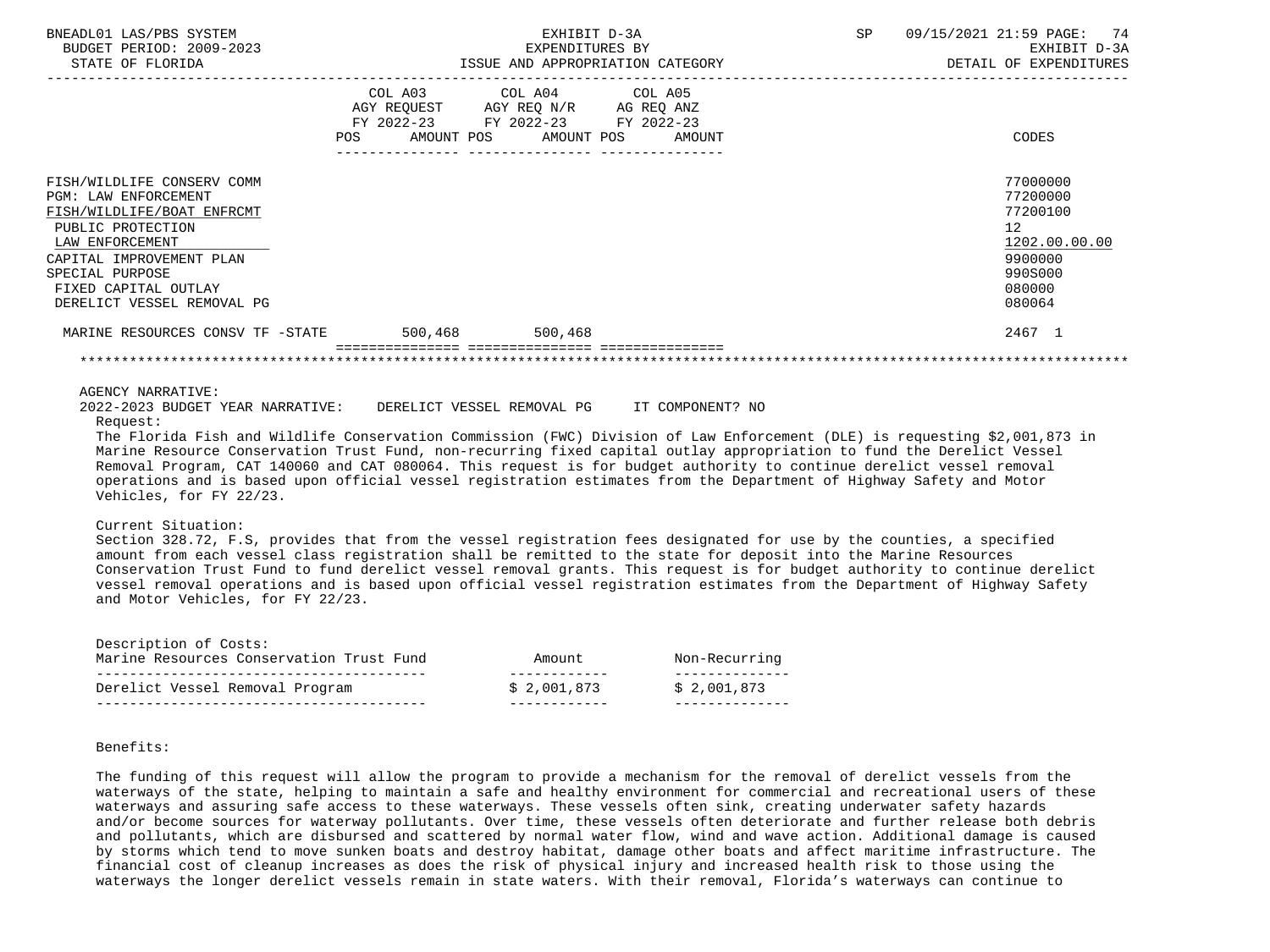| BNEADL01 LAS/PBS SYSTEM<br>BUDGET PERIOD: 2009-2023<br>STATE OF FLORIDA                                                                                                                                                                                                                                                                                                                                                                                                                                                       |                   | EXHIBIT D-3A<br>EXPENDITURES BY<br>ISSUE AND APPROPRIATION CATEGORY    |                  | SP | 09/15/2021 21:59 PAGE: 75<br>EXHIBIT D-3A<br>DETAIL OF EXPENDITURES |
|-------------------------------------------------------------------------------------------------------------------------------------------------------------------------------------------------------------------------------------------------------------------------------------------------------------------------------------------------------------------------------------------------------------------------------------------------------------------------------------------------------------------------------|-------------------|------------------------------------------------------------------------|------------------|----|---------------------------------------------------------------------|
|                                                                                                                                                                                                                                                                                                                                                                                                                                                                                                                               | COL A03           | COL A04                                                                | COL A05          |    |                                                                     |
|                                                                                                                                                                                                                                                                                                                                                                                                                                                                                                                               |                   | AGY REQUEST AGY REQ N/R AG REQ ANZ<br>FY 2022-23 FY 2022-23 FY 2022-23 |                  |    |                                                                     |
|                                                                                                                                                                                                                                                                                                                                                                                                                                                                                                                               | AMOUNT POS<br>POS | AMOUNT POS                                                             | AMOUNT           |    | CODES                                                               |
| FISH/WILDLIFE CONSERV COMM                                                                                                                                                                                                                                                                                                                                                                                                                                                                                                    |                   |                                                                        |                  |    | 77000000                                                            |
| <b>PGM: LAW ENFORCEMENT</b>                                                                                                                                                                                                                                                                                                                                                                                                                                                                                                   |                   |                                                                        |                  |    | 77200000                                                            |
| FISH/WILDLIFE/BOAT ENFRCMT                                                                                                                                                                                                                                                                                                                                                                                                                                                                                                    |                   |                                                                        |                  |    | 77200100                                                            |
| PUBLIC PROTECTION                                                                                                                                                                                                                                                                                                                                                                                                                                                                                                             |                   |                                                                        |                  |    | 12                                                                  |
| LAW ENFORCEMENT<br>CAPITAL IMPROVEMENT PLAN                                                                                                                                                                                                                                                                                                                                                                                                                                                                                   |                   |                                                                        |                  |    | 1202.00.00.00<br>9900000                                            |
| SPECIAL PURPOSE                                                                                                                                                                                                                                                                                                                                                                                                                                                                                                               |                   |                                                                        |                  |    | 990S000                                                             |
| attract boaters and maintain the environmental quality, assuring a clear, safe and healthy waterway free of dangerous<br>debris and hazards from illegal dumping.                                                                                                                                                                                                                                                                                                                                                             |                   |                                                                        |                  |    |                                                                     |
| Activity:<br>ACT0210 - Fixed Capital Outlay<br>ACT2410 - Boating and Waterways                                                                                                                                                                                                                                                                                                                                                                                                                                                |                   |                                                                        |                  |    |                                                                     |
| Strategic Plan for Economic Development:<br>5.2 - Improve the efficiency and effectiveness of government agencies at all levels. 6.4 - Promote, protect and preserve<br>Florida's rich historical and cultural heritage.                                                                                                                                                                                                                                                                                                      |                   |                                                                        |                  |    |                                                                     |
| G/A-LOC GOV/NONST ENT-FCO<br>DERELICT VESSEL REMOVAL PG                                                                                                                                                                                                                                                                                                                                                                                                                                                                       |                   |                                                                        |                  |    | 140000<br>140060                                                    |
| MARINE RESOURCES CONSV TF -STATE                                                                                                                                                                                                                                                                                                                                                                                                                                                                                              |                   | 1,501,405 1,501,405                                                    |                  |    | 2467 1                                                              |
|                                                                                                                                                                                                                                                                                                                                                                                                                                                                                                                               |                   |                                                                        |                  |    |                                                                     |
| <b>AGENCY NARRATIVE:</b><br>2022-2023 BUDGET YEAR NARRATIVE:<br>Request:                                                                                                                                                                                                                                                                                                                                                                                                                                                      |                   | DERELICT VESSEL REMOVAL PG                                             | IT COMPONENT? NO |    |                                                                     |
| The Florida Fish and Wildlife Conservation Commission (FWC) Division of Law Enforcement (DLE) is requesting \$2,001,873 in<br>Marine Resource Conservation Trust Fund, non-recurring fixed capital outlay appropriation to fund the Derelict Vessel<br>Removal Program, CAT 140060 and CAT 080064. This request is for budget authority to continue derelict vessel removal<br>operations and is based upon official vessel registration estimates from the Department of Highway Safety and Motor<br>Vehicles, for FY 22/23. |                   |                                                                        |                  |    |                                                                     |
| Current Situation:<br>Section 328.72, F.S, provides that from the vessel registration fees designated for use by the counties, a specified<br>amount from each vessel class registration shall be remitted to the state for deposit into the Marine Resources<br>Conservation Trust Fund to fund dereligt vessel removal grants. This request is for budget authority to continue dereligt                                                                                                                                    |                   |                                                                        |                  |    |                                                                     |

 Conservation Trust Fund to fund derelict vessel removal grants. This request is for budget authority to continue derelict vessel removal operations and is based upon official vessel registration estimates from the Department of Highway Safety and Motor Vehicles, for FY 22/23.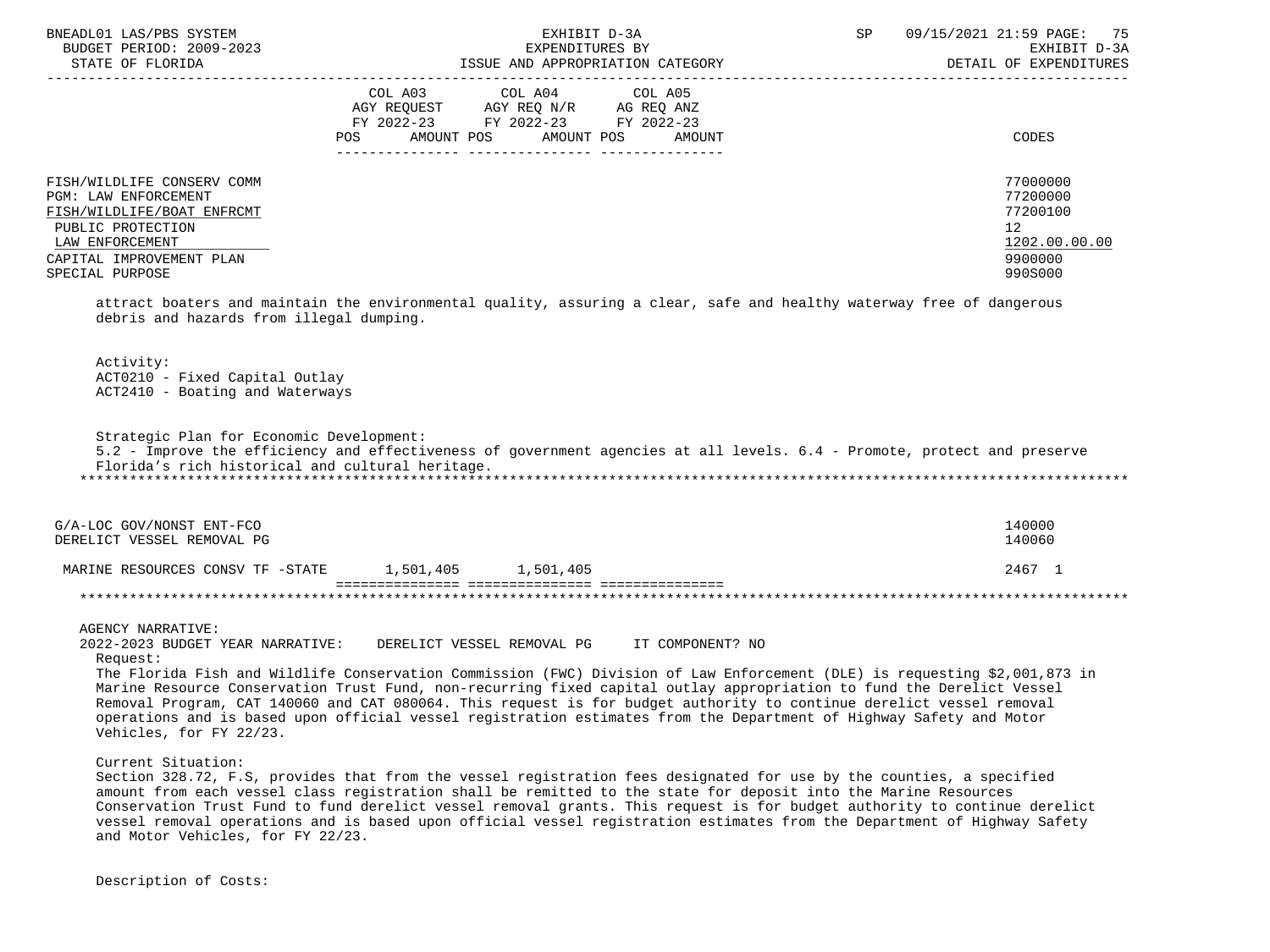| BNEADL01 LAS/PBS SYSTEM<br>BUDGET PERIOD: 2009-2023<br>STATE OF FLORIDA                                                                                                 |     | EXHIBIT D-3A<br>EXPENDITURES BY<br>ISSUE AND APPROPRIATION CATEGORY                                                        |               | SP | 76<br>09/15/2021 21:59 PAGE:<br>EXHIBIT D-3A<br>DETAIL OF EXPENDITURES                     |
|-------------------------------------------------------------------------------------------------------------------------------------------------------------------------|-----|----------------------------------------------------------------------------------------------------------------------------|---------------|----|--------------------------------------------------------------------------------------------|
|                                                                                                                                                                         | POS | COL A03 COL A04 COL A05<br>AGY REQUEST AGY REQ N/R AG REQ ANZ<br>FY 2022-23 FY 2022-23 FY 2022-23<br>AMOUNT POS AMOUNT POS | AMOUNT        |    | CODES                                                                                      |
| FISH/WILDLIFE CONSERV COMM<br>PGM: LAW ENFORCEMENT<br>FISH/WILDLIFE/BOAT ENFRCMT<br>PUBLIC PROTECTION<br>LAW ENFORCEMENT<br>CAPITAL IMPROVEMENT PLAN<br>SPECIAL PURPOSE |     |                                                                                                                            |               |    | 77000000<br>77200000<br>77200100<br>12 <sup>°</sup><br>1202.00.00.00<br>9900000<br>990S000 |
| Marine Resources Conservation Trust Fund                                                                                                                                |     | Amount<br>------------                                                                                                     | Non-Recurring |    |                                                                                            |
| Derelict Vessel Removal Program                                                                                                                                         |     | \$2,001,873                                                                                                                | \$2,001,873   |    |                                                                                            |

---------------------------------------- ------------ --------------

Benefits:

 The funding of this request will allow the program to provide a mechanism for the removal of derelict vessels from the waterways of the state, helping to maintain a safe and healthy environment for commercial and recreational users of these waterways and assuring safe access to these waterways. These vessels often sink, creating underwater safety hazards and/or become sources for waterway pollutants. Over time, these vessels often deteriorate and further release both debris and pollutants, which are disbursed and scattered by normal water flow, wind and wave action. Additional damage is caused by storms which tend to move sunken boats and destroy habitat, damage other boats and affect maritime infrastructure. The financial cost of cleanup increases as does the risk of physical injury and increased health risk to those using the waterways the longer derelict vessels remain in state waters. With their removal, Florida's waterways can continue to attract boaters and maintain the environmental quality, assuring a clear, safe and healthy waterway free of dangerous debris and hazards from illegal dumping.

 Activity: ACT0210 - Fixed Capital Outlay ACT2410 - Boating and Waterways

 Strategic Plan for Economic Development: 5.2 - Improve the efficiency and effectiveness of government agencies at all levels. 6.4 - Promote, protect and preserve Florida's rich historical and cultural heritage. \*\*\*\*\*\*\*\*\*\*\*\*\*\*\*\*\*\*\*\*\*\*\*\*\*\*\*\*\*\*\*\*\*\*\*\*\*\*\*\*\*\*\*\*\*\*\*\*\*\*\*\*\*\*\*\*\*\*\*\*\*\*\*\*\*\*\*\*\*\*\*\*\*\*\*\*\*\*\*\*\*\*\*\*\*\*\*\*\*\*\*\*\*\*\*\*\*\*\*\*\*\*\*\*\*\*\*\*\*\*\*\*\*\*\*\*\*\*\*\*\*\*\*\*\*\*\* G/A-MARINE RECOVERY PROG 140082 FEDERAL GRANTS TRUST FUND -FEDERL 2,500,000 2,500,000 2261 3 =============== =============== =============== \*\*\*\*\*\*\*\*\*\*\*\*\*\*\*\*\*\*\*\*\*\*\*\*\*\*\*\*\*\*\*\*\*\*\*\*\*\*\*\*\*\*\*\*\*\*\*\*\*\*\*\*\*\*\*\*\*\*\*\*\*\*\*\*\*\*\*\*\*\*\*\*\*\*\*\*\*\*\*\*\*\*\*\*\*\*\*\*\*\*\*\*\*\*\*\*\*\*\*\*\*\*\*\*\*\*\*\*\*\*\*\*\*\*\*\*\*\*\*\*\*\*\*\*\*\*\* AGENCY NARRATIVE: 2022-2023 BUDGET YEAR NARRATIVE: G/A-MARINE RECOVERY PROG IT COMPONENT? NO Request: This issue requests \$2,500,000 in spending authority from the Federal Grant Trust Fund (FGTF) to cover expenditures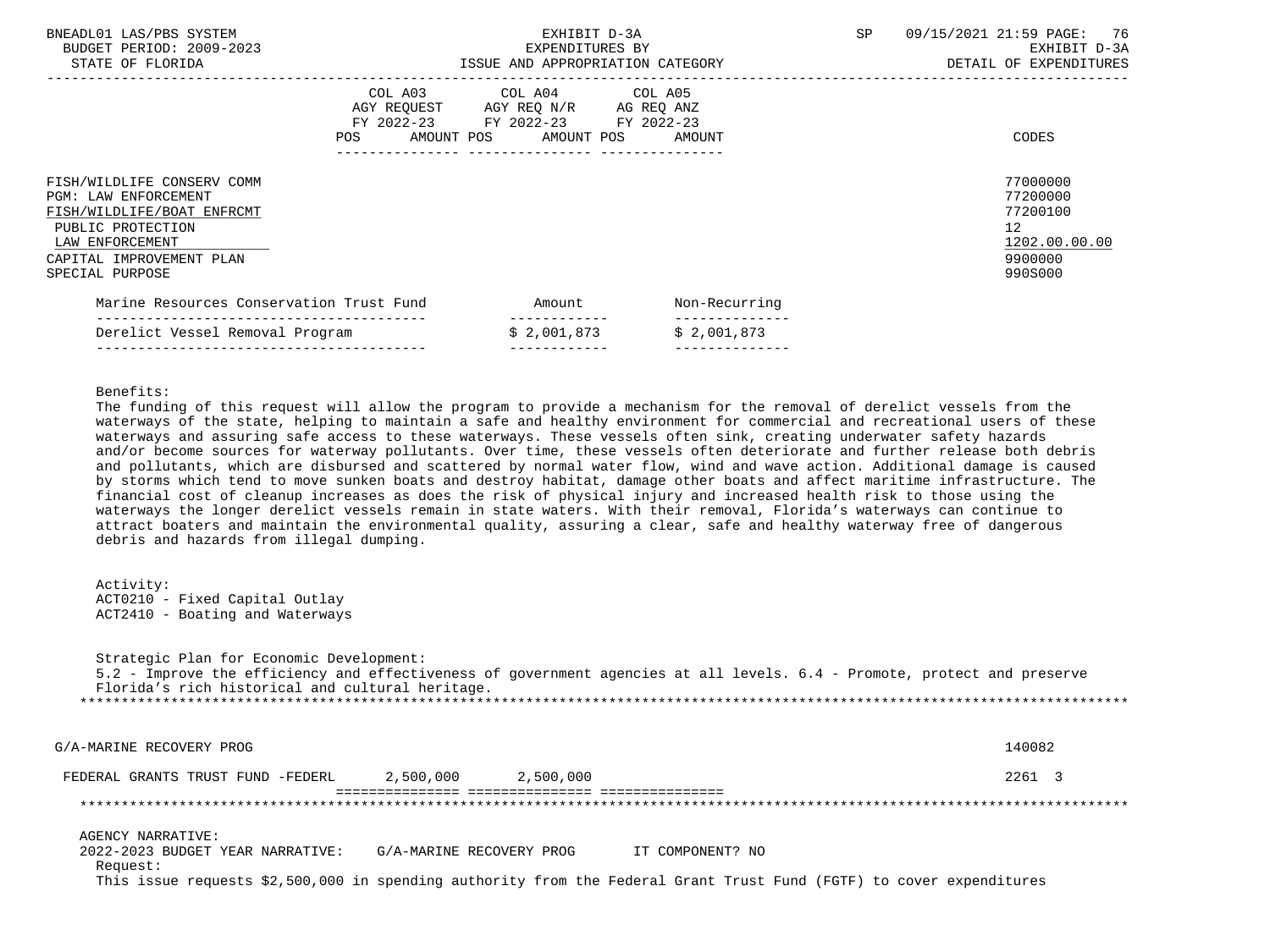| BNEADL01 LAS/PBS SYSTEM<br>BUDGET PERIOD: 2009-2023                                                                                                  | EXHIBIT D-3A<br>EXPENDITURES BY                                                                                                                         | SP<br>09/15/2021 21:59 PAGE: 77<br>EXHIBIT D-3A                    |
|------------------------------------------------------------------------------------------------------------------------------------------------------|---------------------------------------------------------------------------------------------------------------------------------------------------------|--------------------------------------------------------------------|
| STATE OF FLORIDA                                                                                                                                     | ISSUE AND APPROPRIATION CATEGORY                                                                                                                        | DETAIL OF EXPENDITURES                                             |
|                                                                                                                                                      | COL A03 COL A04 COL A05<br>AGY REOUEST<br>AGY REQ N/R<br>AG REO ANZ<br>FY 2022-23<br>FY 2022-23 FY 2022-23<br>AMOUNT POS<br>AMOUNT POS<br>POS<br>AMOUNT | CODES                                                              |
| FISH/WILDLIFE CONSERV COMM<br>PGM: LAW ENFORCEMENT<br>FISH/WILDLIFE/BOAT ENFRCMT<br>PUBLIC PROTECTION<br>LAW ENFORCEMENT<br>CAPITAL IMPROVEMENT PLAN |                                                                                                                                                         | 77000000<br>77200000<br>77200100<br>12<br>1202.00.00.00<br>9900000 |
| SPECIAL PURPOSE                                                                                                                                      |                                                                                                                                                         | 990S000                                                            |

 associated with the Hurricane Irma Fishery Disaster Funding award for the Division of Law Enforcement. The expenditures will be salary for OPS Grant Coordinator position, travel, supplies and Fixed Capital Outlay (FCO) grants from the Florida Marine Fisheries Infrastructure Grant Program. This available funding is 100% reimbursable from the National Oceanic and Atmospheric Administration (NOAA). Please reference corresponding issue #4400560 reflects the operating category portion of this DLE's Request.

# Current Situation:

 In 2018, Congress appropriated approximately \$44.6 million to respond to the declared Hurricane Irma Fishery Disaster that impacted Florida in 2017. A 4-year spend plan was approved by the National Oceanic and Atmospheric Administration in June 2019. This request is for budget authority for a portion of this federal funding. Specifically, the request is for \$62,289 in budget authority for non-recurring OPS funds and \$2,500,000 in budget authority for fixed capital outlay (FCO) funds to address impacts to marine access infrastructure damaged during Hurricane Irma.

## Explanation of Costs:

 Additional budget authority would support personnel, supplies, and travel costs related to the OPS grant coordinator within the DLE.

| Description of Cost                                   |                                    |         |  |
|-------------------------------------------------------|------------------------------------|---------|--|
| Marine Fisheries Infrastructure Recover Grant Program | G/A - MR Infrastructure Grant Prog | \$2.500 |  |

# Benefits:

 Approval of this issue will provide grant funding to county, municipal governments and private commercial businesses with damage cause directly from Hurricane Irma to marine fisheries infrastructure. This will help with the effort to recover, repair and sustain the health of Florida's marine fisheries and associated economics. Most projects take more than one year to complete due to permit requirements, environmental issues, and other delays, therefore fixed capital outlay funding will allow for these projects to be completed without a delay in appropriations.

Please reference corresponding issue #4400560 reflects the Operating portion of this DLE's Request.

 Activity: ACT0190 - Grants Management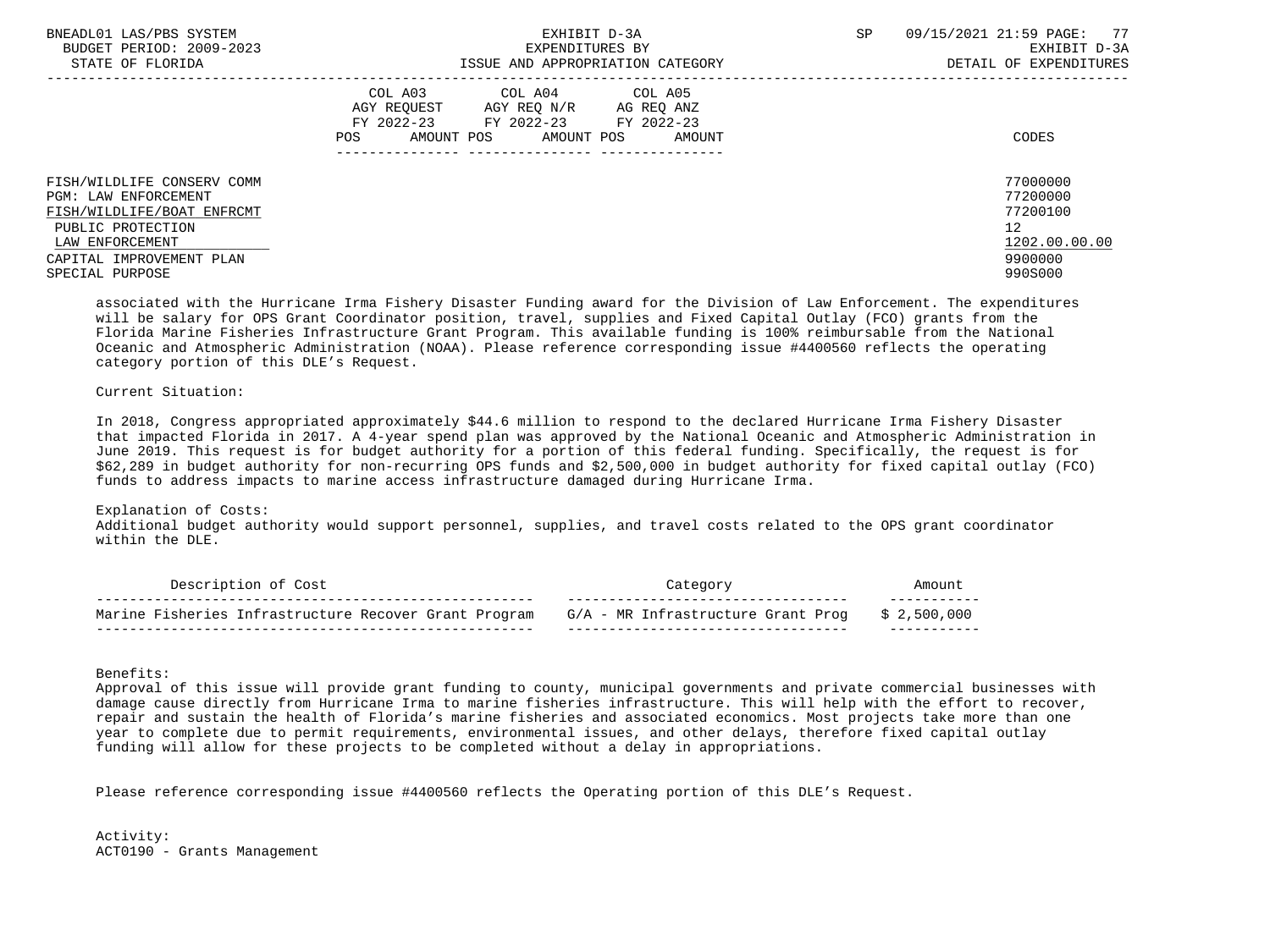|                                                                                                                                                                                |                   | EXHIBIT D-3A                                                                                                                                                                                                                                                                                                                                                                                                                                                                                                                                                                                                                                                                                                                                                                                                                                                                        | SP | 09/15/2021 21:59 PAGE: 78<br>EXHIBIT D-3A<br>DETAIL OF EXPENDITURES           |
|--------------------------------------------------------------------------------------------------------------------------------------------------------------------------------|-------------------|-------------------------------------------------------------------------------------------------------------------------------------------------------------------------------------------------------------------------------------------------------------------------------------------------------------------------------------------------------------------------------------------------------------------------------------------------------------------------------------------------------------------------------------------------------------------------------------------------------------------------------------------------------------------------------------------------------------------------------------------------------------------------------------------------------------------------------------------------------------------------------------|----|-------------------------------------------------------------------------------|
|                                                                                                                                                                                |                   | COL A03 COL A04 COL A05<br>AGY REQUEST AGY REQ N/R AG REQ ANZ FY 2022-23 FY 2022-23 FY 2022-23                                                                                                                                                                                                                                                                                                                                                                                                                                                                                                                                                                                                                                                                                                                                                                                      |    |                                                                               |
|                                                                                                                                                                                | AMOUNT POS<br>POS | AMOUNT POS<br>AMOUNT                                                                                                                                                                                                                                                                                                                                                                                                                                                                                                                                                                                                                                                                                                                                                                                                                                                                |    | CODES                                                                         |
| FISH/WILDLIFE CONSERV COMM<br><b>PGM: LAW ENFORCEMENT</b><br>FISH/WILDLIFE/BOAT ENFRCMT<br>PUBLIC PROTECTION<br>LAW ENFORCEMENT<br>CAPITAL IMPROVEMENT PLAN<br>SPECIAL PURPOSE |                   |                                                                                                                                                                                                                                                                                                                                                                                                                                                                                                                                                                                                                                                                                                                                                                                                                                                                                     |    | 77000000<br>77200000<br>77200100<br>12<br>1202.00.00.00<br>9900000<br>990S000 |
| Strategic Plan for Economic Development:<br>visitors.                                                                                                                          |                   | 6.1 - Create and sustain vibrant, safe, healthy and resilient communities that attract workers, residents, businesses and                                                                                                                                                                                                                                                                                                                                                                                                                                                                                                                                                                                                                                                                                                                                                           |    |                                                                               |
|                                                                                                                                                                                |                   |                                                                                                                                                                                                                                                                                                                                                                                                                                                                                                                                                                                                                                                                                                                                                                                                                                                                                     |    |                                                                               |
| $G/A$ - FINAL NRDR - DWH FCO                                                                                                                                                   |                   |                                                                                                                                                                                                                                                                                                                                                                                                                                                                                                                                                                                                                                                                                                                                                                                                                                                                                     |    | 141113                                                                        |
|                                                                                                                                                                                |                   |                                                                                                                                                                                                                                                                                                                                                                                                                                                                                                                                                                                                                                                                                                                                                                                                                                                                                     |    |                                                                               |
| GRANTS AND DONATIONS TF -STATE 1,148,210 1,148,210                                                                                                                             |                   |                                                                                                                                                                                                                                                                                                                                                                                                                                                                                                                                                                                                                                                                                                                                                                                                                                                                                     |    | 2339 1                                                                        |
|                                                                                                                                                                                |                   |                                                                                                                                                                                                                                                                                                                                                                                                                                                                                                                                                                                                                                                                                                                                                                                                                                                                                     |    |                                                                               |
| <b>AGENCY NARRATIVE:</b><br>2022-2023 BUDGET YEAR NARRATIVE: G/A - FINAL NRDR - DWH FCO IT COMPONENT? NO<br>Request:<br>the DOI Restoration Trust Account.                     |                   | This issue requests \$1,148,210 in spending authority from Grants and Donations Trust Fund (GDTF) to cover expenditures on<br>the boating access projects to be awarded by grants to the specific local governmental entities and municipalities. The<br>projects are approved by The Deepwater Horizon (DWH) Natural Resource Damage Assessment (NRDA) Trustees and funded from                                                                                                                                                                                                                                                                                                                                                                                                                                                                                                    |    |                                                                               |
| Current Situation:<br>municipalities.                                                                                                                                          |                   | The Deepwater Horizon (DWH) Natural Resource Damage Assessment (NRDA) Trustees are charged under the Oil Pollution Act of<br>1990 to use the restoration funding being provided by BP to address the natural resource injuries caused by the Deepwater<br>Horizon oil spill. FWC and the other NRDA Trustees have selected several projects for implementation that will help<br>partially address the injuries that the State of Florida received from the oil spill. The US Department of the Interior<br>will be providing FWC with the necessary funding for project implementation from the DOI Restoration Trust Account, which<br>it maintains on behalf of all the DWH NRDA Trustees. This request is for budget authority to cover expenditures of four<br>fixed capital outlay boating access project to be awarded by grants to specific local governmental entities and |    |                                                                               |
| Explanation of Costs:                                                                                                                                                          |                   |                                                                                                                                                                                                                                                                                                                                                                                                                                                                                                                                                                                                                                                                                                                                                                                                                                                                                     |    |                                                                               |

 Fishing Access Updates Grants and Donations Trust Fund \$ 1,148,210 \$ 1,148,210 -------------------------------- -------------------------------- -------------- ----------------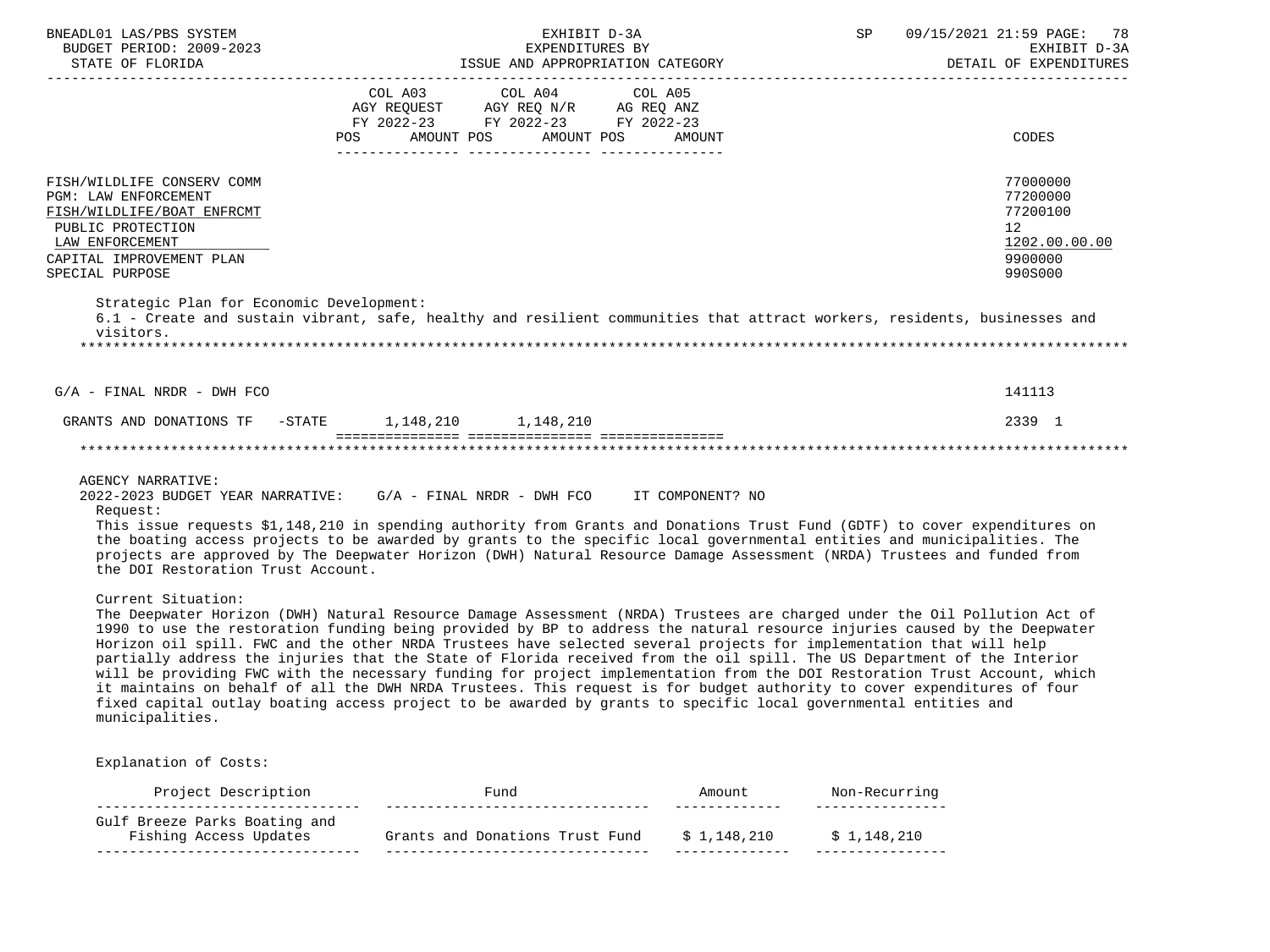|                                                                                                                                                                                                                                                |                                                                                                                                                                                                               | EXHIBIT D-3A    |                     | SP     | 09/15/2021 21:59 PAGE: 79 |
|------------------------------------------------------------------------------------------------------------------------------------------------------------------------------------------------------------------------------------------------|---------------------------------------------------------------------------------------------------------------------------------------------------------------------------------------------------------------|-----------------|---------------------|--------|---------------------------|
| BUDGET PERIOD: 2009-2023                                                                                                                                                                                                                       |                                                                                                                                                                                                               | EXPENDITURES BY |                     |        | EXHIBIT D-3A              |
|                                                                                                                                                                                                                                                |                                                                                                                                                                                                               |                 |                     |        | DETAIL OF EXPENDITURES    |
|                                                                                                                                                                                                                                                |                                                                                                                                                                                                               |                 |                     |        |                           |
|                                                                                                                                                                                                                                                | $\begin{tabular}{lllllllll} COL & A03 & \multicolumn{4}{l} COL & A04 & \multicolumn{4}{l} COL & A05 \\ AGY & REQUEST & \multicolumn{4}{l}AGY & REQ & N/R & \multicolumn{4}{l}AG & REQ & ANZ \\ \end{tabular}$ |                 |                     |        |                           |
|                                                                                                                                                                                                                                                | FY 2022-23 FY 2022-23 FY 2022-23                                                                                                                                                                              |                 |                     |        |                           |
|                                                                                                                                                                                                                                                | POS AMOUNT POS AMOUNT POS AMOUNT                                                                                                                                                                              |                 |                     |        | <b>CODES</b>              |
|                                                                                                                                                                                                                                                |                                                                                                                                                                                                               |                 |                     |        |                           |
| FISH/WILDLIFE CONSERV COMM                                                                                                                                                                                                                     |                                                                                                                                                                                                               |                 |                     |        | 77000000                  |
| PGM: LAW ENFORCEMENT                                                                                                                                                                                                                           |                                                                                                                                                                                                               |                 |                     |        | 77200000                  |
| FISH/WILDLIFE/BOAT ENFRCMT                                                                                                                                                                                                                     |                                                                                                                                                                                                               |                 |                     |        | 77200100                  |
| PUBLIC PROTECTION                                                                                                                                                                                                                              |                                                                                                                                                                                                               |                 |                     |        | 12                        |
| LAW ENFORCEMENT<br>CAPITAL IMPROVEMENT PLAN                                                                                                                                                                                                    |                                                                                                                                                                                                               |                 |                     |        | 1202.00.00.00<br>9900000  |
| SPECIAL PURPOSE                                                                                                                                                                                                                                |                                                                                                                                                                                                               |                 |                     |        | 990S000                   |
|                                                                                                                                                                                                                                                |                                                                                                                                                                                                               |                 |                     |        |                           |
| Benefits:                                                                                                                                                                                                                                      |                                                                                                                                                                                                               |                 |                     |        |                           |
| By funding and implementing these projects, FWC, on behalf on the DWH NRDA Trustees, will be helping to restore the                                                                                                                            |                                                                                                                                                                                                               |                 |                     |        |                           |
| natural resources and/or the services provided by these natural resources in the State of Florida back to baseline (i.e.<br>the state of the natural resources as if the spill never occurred). This project will enhance recreational boating |                                                                                                                                                                                                               |                 |                     |        |                           |
| facilities in these areas.                                                                                                                                                                                                                     |                                                                                                                                                                                                               |                 |                     |        |                           |
|                                                                                                                                                                                                                                                |                                                                                                                                                                                                               |                 |                     |        |                           |
| Activity:                                                                                                                                                                                                                                      |                                                                                                                                                                                                               |                 |                     |        |                           |
| ACT2410 - Boating and Waterways                                                                                                                                                                                                                |                                                                                                                                                                                                               |                 |                     |        |                           |
| Strategic Plan for Economic Development:                                                                                                                                                                                                       |                                                                                                                                                                                                               |                 |                     |        |                           |
| 5.2 - Improve the efficiency and effectiveness of government agencies at all levels.                                                                                                                                                           |                                                                                                                                                                                                               |                 |                     |        |                           |
|                                                                                                                                                                                                                                                |                                                                                                                                                                                                               |                 |                     |        |                           |
|                                                                                                                                                                                                                                                |                                                                                                                                                                                                               |                 |                     |        |                           |
|                                                                                                                                                                                                                                                |                                                                                                                                                                                                               |                 |                     |        |                           |
| TOTAL: SPECIAL PURPOSE<br>TOTAL ISSUE 5,650,083 5,650,083                                                                                                                                                                                      |                                                                                                                                                                                                               |                 |                     |        | 990S000                   |
|                                                                                                                                                                                                                                                |                                                                                                                                                                                                               |                 |                     |        |                           |
|                                                                                                                                                                                                                                                |                                                                                                                                                                                                               |                 |                     |        |                           |
| DEFERRED BUILDING MAINTENANCE                                                                                                                                                                                                                  |                                                                                                                                                                                                               |                 |                     |        | 990Z000                   |
| FIXED CAPITAL OUTLAY                                                                                                                                                                                                                           |                                                                                                                                                                                                               |                 |                     |        | 080000<br>080956          |
| FACILITIES REPAIR & MAINT                                                                                                                                                                                                                      |                                                                                                                                                                                                               |                 |                     |        |                           |
| GENERAL REVENUE FUND                                                                                                                                                                                                                           | -STATE 18,500 18,500                                                                                                                                                                                          |                 |                     |        | 1000 1                    |
|                                                                                                                                                                                                                                                |                                                                                                                                                                                                               |                 |                     |        |                           |
|                                                                                                                                                                                                                                                |                                                                                                                                                                                                               |                 |                     |        |                           |
| AGENCY NARRATIVE:                                                                                                                                                                                                                              |                                                                                                                                                                                                               |                 |                     |        |                           |
| 2022-2023 BUDGET YEAR NARRATIVE: FACILITIES REPAIR & MAINT TT COMPONENT? NO                                                                                                                                                                    |                                                                                                                                                                                                               |                 |                     |        |                           |
| Request:                                                                                                                                                                                                                                       |                                                                                                                                                                                                               |                 |                     |        |                           |
| This is a request for \$18,500 in General Revenue Fund Fund, non-recurring fixed capital outlay appropriation to fund this                                                                                                                     |                                                                                                                                                                                                               |                 |                     |        |                           |
| project for the Titusville office to update and replace the current water system.                                                                                                                                                              |                                                                                                                                                                                                               |                 |                     |        |                           |
| Current Situation:                                                                                                                                                                                                                             |                                                                                                                                                                                                               |                 |                     |        |                           |
| The Titusville Office operates on a desalinization/purification water system. The current system is outdated and                                                                                                                               |                                                                                                                                                                                                               |                 |                     |        |                           |
| insufficient. The system provides the office's only potable water supply. There are currently no other water sources are                                                                                                                       |                                                                                                                                                                                                               |                 |                     |        |                           |
| available for the office to use.                                                                                                                                                                                                               |                                                                                                                                                                                                               |                 |                     |        |                           |
| Explanation of Costs:                                                                                                                                                                                                                          |                                                                                                                                                                                                               |                 |                     |        |                           |
| Location                                                                                                                                                                                                                                       | Fund                                                                                                                                                                                                          |                 | Project Description | Amount |                           |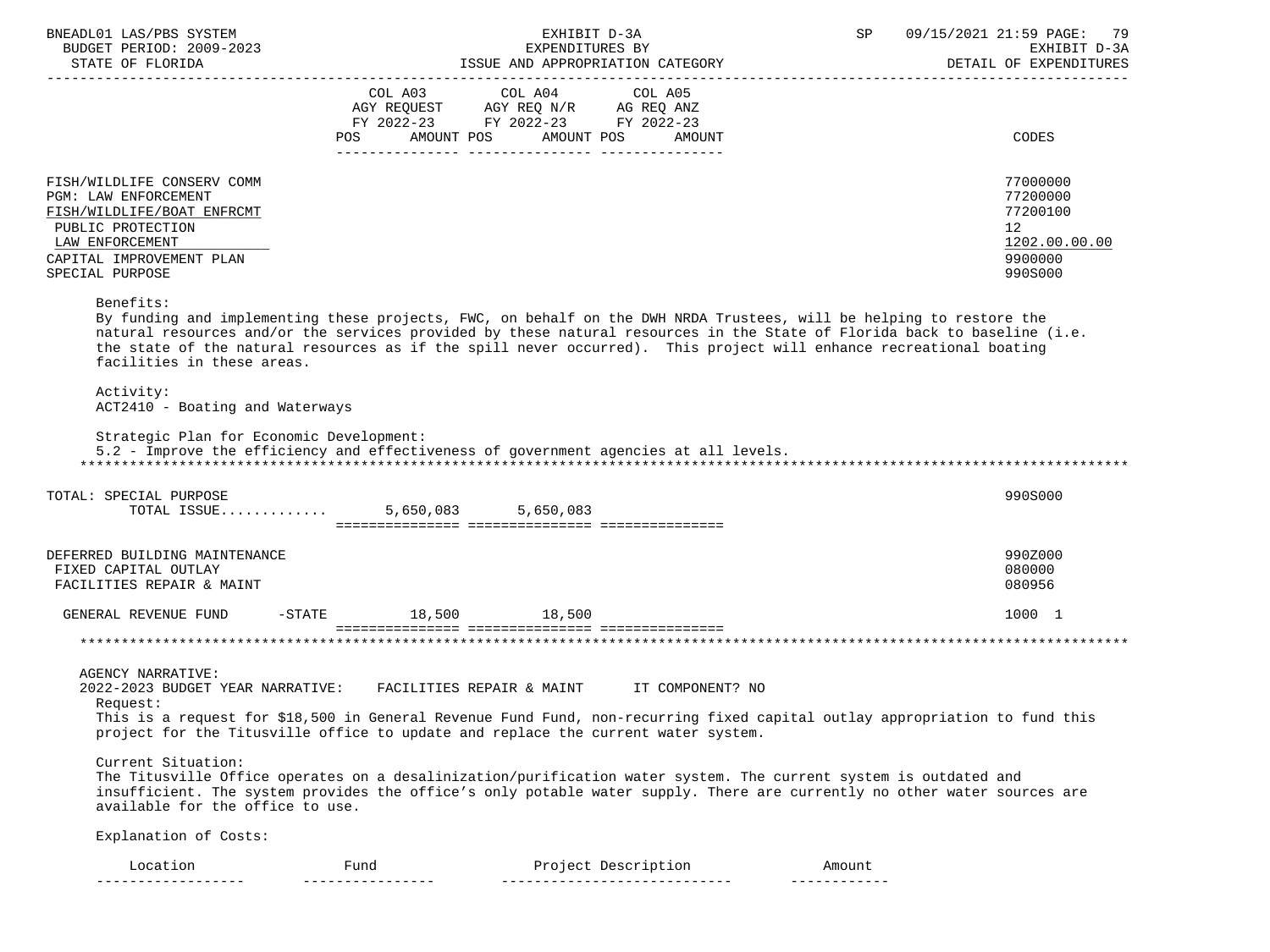| BNEADL01 LAS/PBS SYSTEM<br>BUDGET PERIOD: 2009-2023<br>STATE OF FLORIDA                                                                                                               |                        | EXHIBIT D-3A<br>EXPENDITURES BY<br>ISSUE AND APPROPRIATION CATEGORY                                                                                                                                                                                                                                                                                                                                                                                                                                                                                                                                                                                                                                                                                            | SP          | 09/15/2021 21:59 PAGE:<br>80<br>EXHIBIT D-3A<br>DETAIL OF EXPENDITURES        |
|---------------------------------------------------------------------------------------------------------------------------------------------------------------------------------------|------------------------|----------------------------------------------------------------------------------------------------------------------------------------------------------------------------------------------------------------------------------------------------------------------------------------------------------------------------------------------------------------------------------------------------------------------------------------------------------------------------------------------------------------------------------------------------------------------------------------------------------------------------------------------------------------------------------------------------------------------------------------------------------------|-------------|-------------------------------------------------------------------------------|
|                                                                                                                                                                                       | COL A03                | COL A04<br>COL A05<br>FY 2022-23 FY 2022-23 FY 2022-23<br>POS AMOUNT POS AMOUNT POS AMOUNT                                                                                                                                                                                                                                                                                                                                                                                                                                                                                                                                                                                                                                                                     |             | CODES                                                                         |
| FISH/WILDLIFE CONSERV COMM<br>PGM: LAW ENFORCEMENT<br>FISH/WILDLIFE/BOAT ENFRCMT<br>PUBLIC PROTECTION<br>LAW ENFORCEMENT<br>CAPITAL IMPROVEMENT PLAN<br>DEFERRED BUILDING MAINTENANCE |                        |                                                                                                                                                                                                                                                                                                                                                                                                                                                                                                                                                                                                                                                                                                                                                                |             | 77000000<br>77200000<br>77200100<br>12<br>1202.00.00.00<br>9900000<br>990Z000 |
| ____________________                                                                                                                                                                  | _________________      | Titusville Office General Revenue Replacement of Water System \$ 18,500<br>_________________________________                                                                                                                                                                                                                                                                                                                                                                                                                                                                                                                                                                                                                                                   | ___________ |                                                                               |
| Activity:<br>ACT0210 - Fixed Capital Outlay<br>ACT2410 - Boating and Waterways<br>Strategic Plan for Economic Development:                                                            |                        | purification water system. This will continue to provide Titusville office with safe potable water. This will improve<br>the water and sewer infrastructure for the facility that service the officers and general public.<br>5.2 - Improve the efficiency and effectiveness of government agencies at all levels.                                                                                                                                                                                                                                                                                                                                                                                                                                             |             |                                                                               |
| FACILITY CONSTRUCTN & REPR                                                                                                                                                            |                        |                                                                                                                                                                                                                                                                                                                                                                                                                                                                                                                                                                                                                                                                                                                                                                |             | 083648                                                                        |
| GENERAL REVENUE FUND                                                                                                                                                                  | -STATE 117,000 117,000 |                                                                                                                                                                                                                                                                                                                                                                                                                                                                                                                                                                                                                                                                                                                                                                |             | 1000 1                                                                        |
| AGENCY NARRATIVE:<br>2022-2023 BUDGET YEAR NARRATIVE:<br>Request:<br>and level and stabilize settling foundation.<br>Current Situation:                                               |                        | FACILITY CONSTRUCTN & REPR<br>IT COMPONENT? NO<br>This is a request for \$117,000 in General Revenue Fund, non-recurring fixed capital outlay appropriation to fund the this<br>project; to repair the Crystal River Office Facility, to include the installation of a balanced air conditioning system,<br>replace rotting facia boards, replace deteriorating steel roof, replace rotting support pillars around exterior porch,<br>The Crystal River Office needs multiple repairs including the installation of a balanced air conditioning system,<br>replacement of rotting facia board, replacement of deteriorating steel roof, replacement of rotting support pillars<br>around exterior porch, and leveling and stabilizing the settling foundation. |             |                                                                               |

Explanation of Costs: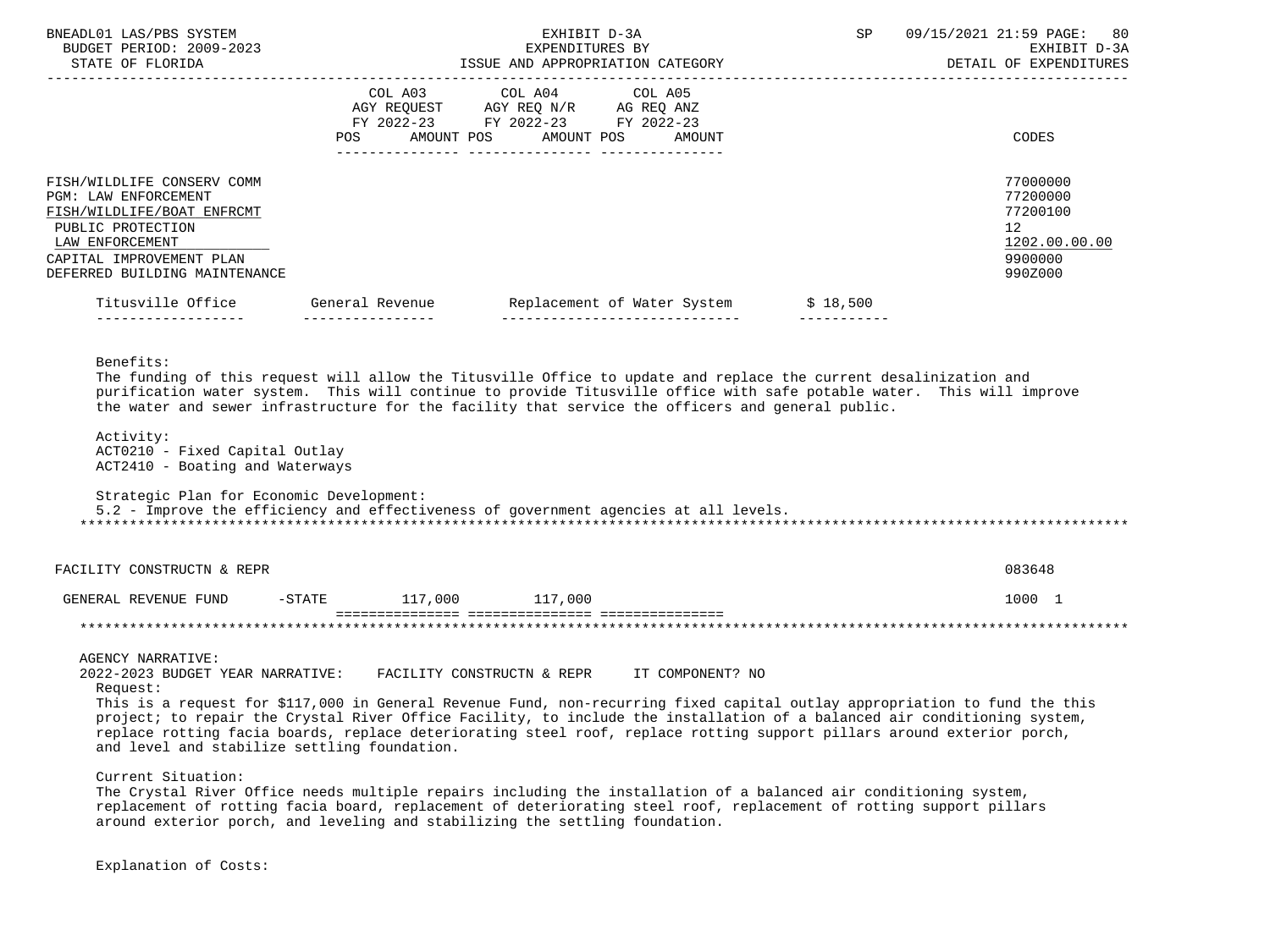| BNEADL01 LAS/PBS SYSTEM<br>BUDGET PERIOD: 2009-2023<br>STATE OF FLORIDA                                                                                                               | EXHIBIT D-3A<br>EXPENDITURES BY<br>ISSUE AND APPROPRIATION CATEGORY                                                               | SP        | 09/15/2021 21:59 PAGE: 81<br>EXHIBIT D-3A<br>DETAIL OF EXPENDITURES |                                                                                            |
|---------------------------------------------------------------------------------------------------------------------------------------------------------------------------------------|-----------------------------------------------------------------------------------------------------------------------------------|-----------|---------------------------------------------------------------------|--------------------------------------------------------------------------------------------|
|                                                                                                                                                                                       | COL A03 COL A04 COL A05<br>AGY REQUEST AGY REQ N/R AG REQ ANZ<br>FY 2022-23 FY 2022-23 FY 2022-23<br>AMOUNT POS AMOUNT POS<br>POS | AMOUNT    |                                                                     | CODES                                                                                      |
| FISH/WILDLIFE CONSERV COMM<br>PGM: LAW ENFORCEMENT<br>FISH/WILDLIFE/BOAT ENFRCMT<br>PUBLIC PROTECTION<br>LAW ENFORCEMENT<br>CAPITAL IMPROVEMENT PLAN<br>DEFERRED BUILDING MAINTENANCE |                                                                                                                                   |           |                                                                     | 77000000<br>77200000<br>77200100<br>12 <sup>°</sup><br>1202.00.00.00<br>9900000<br>990Z000 |
| Location                                                                                                                                                                              | Fund                                                                                                                              | Amount    |                                                                     |                                                                                            |
| ---------------------<br>Crystal River Office Facility                                                                                                                                | General Revenue                                                                                                                   | \$117,000 |                                                                     |                                                                                            |

Benefits:

 The funding of this request will allow the Crystal River office repairs to be completed and improve the overall air quality to reduce the risk of viral and environmental health hazards and ensure compliance with building codes. This would allow the building to continue to operate as a public safety facility that service both officers and general public.

------------------------------ ----------------- ------------

 Activity: ACT0210 - Fixed Capital Outlay ACT2410 - Boating and Waterways

 Strategic Plan for Economic Development: 5.2 - Improve the efficiency and effectiveness of government agencies at all levels. \*\*\*\*\*\*\*\*\*\*\*\*\*\*\*\*\*\*\*\*\*\*\*\*\*\*\*\*\*\*\*\*\*\*\*\*\*\*\*\*\*\*\*\*\*\*\*\*\*\*\*\*\*\*\*\*\*\*\*\*\*\*\*\*\*\*\*\*\*\*\*\*\*\*\*\*\*\*\*\*\*\*\*\*\*\*\*\*\*\*\*\*\*\*\*\*\*\*\*\*\*\*\*\*\*\*\*\*\*\*\*\*\*\*\*\*\*\*\*\*\*\*\*\*\*\*\*

| TOTAL: DEFERRED BUILDING MAINTENANCE |             |            | 990Z000       |
|--------------------------------------|-------------|------------|---------------|
| TOTAL ISSUE                          | 135,500     | 135,500    |               |
|                                      |             |            |               |
| TOTAL: LAW ENFORCEMENT               |             |            | 1202.00.00.00 |
| BY FUND TYPE                         |             |            |               |
| GENERAL REVENUE FUND                 | 61,270,357  | 12,375,186 | 1000          |
| TRUST FUNDS                          | 103,491,229 | 14,999,076 | 2000          |
| TOTAL POSITIONS $1,073.00$           |             |            |               |
| TOTAL PROG COMP $164,761,586$        |             | 27,374,262 |               |
| TOTAL SALARY RATE 57,739,322         |             |            |               |
|                                      |             |            |               |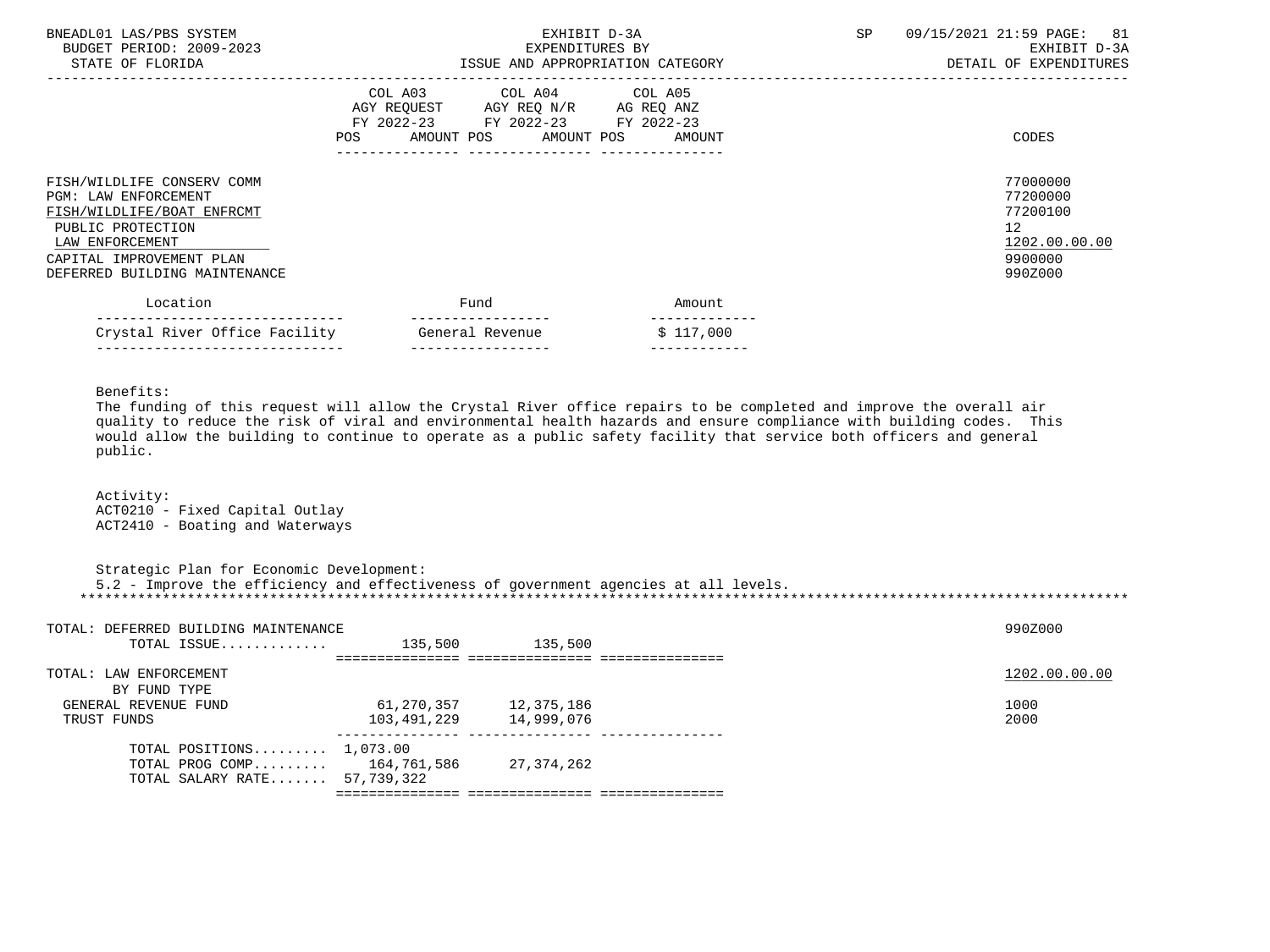| BNEADL01 LAS/PBS SYSTEM |                  |                          | EXHIBIT D-3A                     |  |
|-------------------------|------------------|--------------------------|----------------------------------|--|
|                         |                  | BUDGET PERIOD: 2009-2023 | EXPENDITURES BY                  |  |
|                         | STATE OF FLORIDA |                          | ISSUE AND APPROPRIATION CATEGORY |  |

BUDGET PERIOD: 2009-2023 EXPENDITURES BY EXHIBIT D-3A

|                                                                                                                                                                                                                                          | COL A03<br>AMOUNT POS<br>POS | COL A04<br>AGY REQUEST AGY REQ N/R AG REQ ANZ<br>FY 2022-23 FY 2022-23 FY 2022-23<br>AMOUNT POS | COL A05<br>AMOUNT | CODES                                                                                   |
|------------------------------------------------------------------------------------------------------------------------------------------------------------------------------------------------------------------------------------------|------------------------------|-------------------------------------------------------------------------------------------------|-------------------|-----------------------------------------------------------------------------------------|
|                                                                                                                                                                                                                                          |                              |                                                                                                 |                   |                                                                                         |
| FISH/WILDLIFE CONSERV COMM<br>PGM: WILDLIFE<br>HUNTING & GAME MANAGEMENT<br>NATURAL RESOURCES/ENVIRON<br>BIOLOGICAL RESOURCES<br>ESTIMATED EXPENDITURES<br>ESTIMATED EXPENDITURES - OPERATIONS<br>SALARY RATE<br>SALARY RATE 2, 233, 332 |                              |                                                                                                 |                   | 77000000<br>77300000<br>77300200<br>14<br>1406.00.00.00<br>1000000<br>1001000<br>000000 |
|                                                                                                                                                                                                                                          |                              |                                                                                                 |                   |                                                                                         |
| SALARIES AND BENEFITS                                                                                                                                                                                                                    |                              |                                                                                                 |                   | 010000                                                                                  |
| FEDERAL GRANTS TRUST FUND -FEDERL                                                                                                                                                                                                        | 767,465                      |                                                                                                 |                   | 2261 3                                                                                  |
| LAND ACQUISITION TF<br>$-$ STATE                                                                                                                                                                                                         | 556,020                      |                                                                                                 |                   | 2423 1                                                                                  |
| $-$ STATE<br>STATE GAME TRUST FUND<br>$-MATCH$                                                                                                                                                                                           | 1,821,372<br>19,028          |                                                                                                 |                   | 2672 1<br>2672 2                                                                        |
| TOTAL STATE GAME TRUST FUND                                                                                                                                                                                                              | 1,840,400                    |                                                                                                 |                   | 2672                                                                                    |
| TOTAL POSITIONS 45.00<br>TOTAL APPRO                                                                                                                                                                                                     | 3, 163, 885                  |                                                                                                 |                   |                                                                                         |
| OTHER PERSONAL SERVICES                                                                                                                                                                                                                  |                              |                                                                                                 |                   | 030000                                                                                  |
| STATE GAME TRUST FUND -STATE 336,218                                                                                                                                                                                                     |                              |                                                                                                 |                   | 2672 1                                                                                  |
| EXPENSES                                                                                                                                                                                                                                 |                              |                                                                                                 |                   | 040000                                                                                  |
| STATE GAME TRUST FUND                                                                                                                                                                                                                    | -STATE 393,985               |                                                                                                 |                   | 2672 1                                                                                  |
| OPERATING CAPITAL OUTLAY                                                                                                                                                                                                                 |                              |                                                                                                 |                   | 060000                                                                                  |
| STATE GAME TRUST FUND                                                                                                                                                                                                                    | $-STATE$<br>5,638            |                                                                                                 |                   | 2672 1                                                                                  |
| SPECIAL CATEGORIES<br>ENHANCED WILDLIFE MGMT                                                                                                                                                                                             |                              |                                                                                                 |                   | 100000<br>100228                                                                        |
| LAND ACQUISITION TF                                                                                                                                                                                                                      | $-STATE$ 22,079              |                                                                                                 |                   | 2423 1                                                                                  |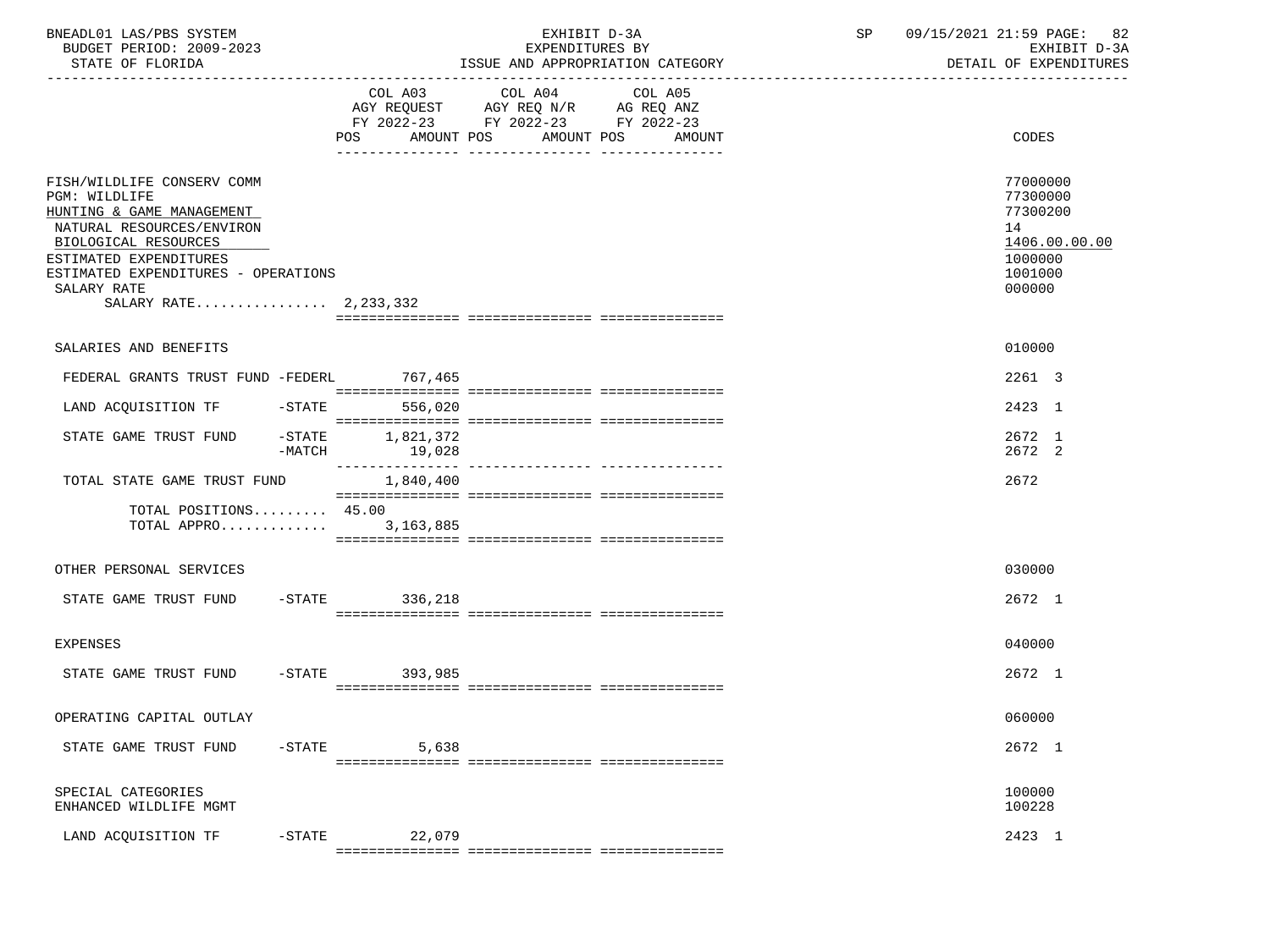| BNEADL01 LAS/PBS SYSTEM<br>BUDGET PERIOD: 2009-2023<br>STATE OF FLORIDA                                                                                                                                                                        |                        |                   | EXHIBIT D-3A<br>EXPENDITURES BY<br>ISSUE AND APPROPRIATION CATEGORY | SP 09/15/2021 21:59 PAGE: 83<br>EXHIBIT D-3A<br>DETAIL OF EXPENDITURES                            |
|------------------------------------------------------------------------------------------------------------------------------------------------------------------------------------------------------------------------------------------------|------------------------|-------------------|---------------------------------------------------------------------|---------------------------------------------------------------------------------------------------|
|                                                                                                                                                                                                                                                |                        | AMOUNT POS<br>POS | COL A03 COL A04 COL A05<br>AMOUNT POS AMOUNT                        | <b>CODES</b>                                                                                      |
| FISH/WILDLIFE CONSERV COMM<br>PGM: WILDLIFE<br>HUNTING & GAME MANAGEMENT<br>NATURAL RESOURCES/ENVIRON<br>BIOLOGICAL RESOURCES<br>ESTIMATED EXPENDITURES<br>ESTIMATED EXPENDITURES - OPERATIONS<br>SPECIAL CATEGORIES<br>NON-CARL WILDLIFE MGMT |                        |                   |                                                                     | 77000000<br>77300000<br>77300200<br>14<br>1406.00.00.00<br>1000000<br>1001000<br>100000<br>100340 |
| LAND ACOUISITION TF -STATE 80,315                                                                                                                                                                                                              |                        |                   |                                                                     | 2423 1                                                                                            |
| DEER MANAGEMENT PROGRAM                                                                                                                                                                                                                        |                        |                   |                                                                     | 100470                                                                                            |
| STATE GAME TRUST FUND                                                                                                                                                                                                                          |                        | $-STATE$ 400,000  |                                                                     | 2672 1                                                                                            |
| CONTRACTED SERVICES                                                                                                                                                                                                                            |                        |                   |                                                                     | 100777                                                                                            |
| STATE GAME TRUST FUND -STATE 255,710                                                                                                                                                                                                           |                        |                   |                                                                     | 2672 1                                                                                            |
| PUBLIC DOVE FIELD DEVELOP                                                                                                                                                                                                                      |                        |                   |                                                                     | 102865                                                                                            |
| STATE GAME TRUST FUND -STATE 49,000                                                                                                                                                                                                            |                        |                   |                                                                     | 2672 1                                                                                            |
| RISK MANAGEMENT INSURANCE                                                                                                                                                                                                                      |                        |                   |                                                                     | 103241                                                                                            |
| LAND ACQUISITION TF -STATE 8,584<br>STATE GAME TRUST FUND -STATE 69,268                                                                                                                                                                        |                        |                   |                                                                     | 2423 1<br>2672 1                                                                                  |
| TOTAL APPRO                                                                                                                                                                                                                                    |                        | 77,852            |                                                                     |                                                                                                   |
| WILDLIFE MGT AREA USER PAY                                                                                                                                                                                                                     |                        |                   |                                                                     | 107010                                                                                            |
| STATE GAME TRUST FUND                                                                                                                                                                                                                          | $-$ STATE              | 436,325           |                                                                     | 2672 1                                                                                            |
|                                                                                                                                                                                                                                                |                        |                   |                                                                     |                                                                                                   |
| TR/DMS/HR SVCS/STW CONTRCT                                                                                                                                                                                                                     |                        |                   |                                                                     | 107040                                                                                            |
| LAND ACQUISITION TF<br>STATE GAME TRUST FUND                                                                                                                                                                                                   | $-$ STATE<br>$-$ STATE | 2,983<br>13,852   | --------------- ---------------                                     | 2423 1<br>2672 1                                                                                  |
| TOTAL APPRO                                                                                                                                                                                                                                    |                        | 16,835            |                                                                     |                                                                                                   |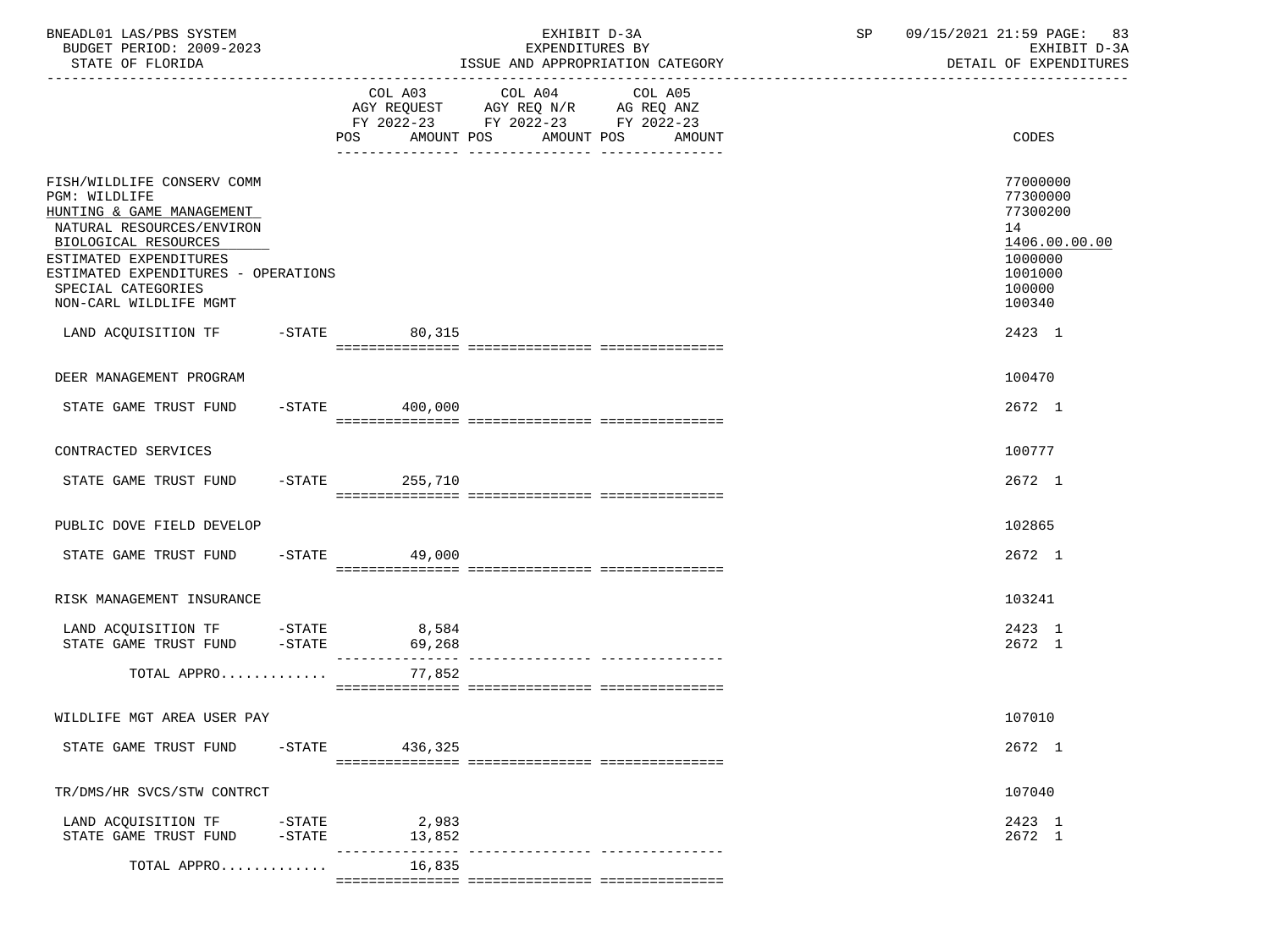| BNEADL01 LAS/PBS SYSTEM |                  |                          | EXHIBIT D-3A                     |  |
|-------------------------|------------------|--------------------------|----------------------------------|--|
|                         |                  | BUDGET PERIOD: 2009-2023 | EXPENDITURES BY                  |  |
|                         | STATE OF FLORIDA |                          | ISSUE AND APPROPRIATION CATEGORY |  |

|                                                                                                                     |                               | COL A03 COL A04 COL A05<br>AGY REQUEST AGY REQ N/R AG REQ ANZ |                                |                                                         |
|---------------------------------------------------------------------------------------------------------------------|-------------------------------|---------------------------------------------------------------|--------------------------------|---------------------------------------------------------|
|                                                                                                                     |                               | FY 2022-23 FY 2022-23 FY 2022-23                              |                                |                                                         |
|                                                                                                                     | POS<br>AMOUNT POS             |                                                               | AMOUNT POS<br>AMOUNT           | CODES                                                   |
|                                                                                                                     |                               |                                                               |                                |                                                         |
| FISH/WILDLIFE CONSERV COMM<br>PGM: WILDLIFE<br>HUNTING & GAME MANAGEMENT<br>NATURAL RESOURCES/ENVIRON               |                               |                                                               |                                | 77000000<br>77300000<br>77300200<br>14<br>1406.00.00.00 |
| BIOLOGICAL RESOURCES<br>ESTIMATED EXPENDITURES                                                                      |                               |                                                               |                                | 1000000                                                 |
| ESTIMATED EXPENDITURES - OPERATIONS                                                                                 |                               |                                                               |                                | 1001000                                                 |
| SPECIAL CATEGORIES                                                                                                  |                               |                                                               |                                | 100000                                                  |
| CONTRACT & GRANT REIMB ACT                                                                                          |                               |                                                               |                                | 109940                                                  |
| FEDERAL GRANTS TRUST FUND -STATE 120,000                                                                            | 1,556,384<br>$-FEDERL$        |                                                               |                                | 2261 1<br>2261 3                                        |
| TOTAL FEDERAL GRANTS TRUST FUND                                                                                     | ----------------<br>1,676,384 |                                                               |                                | 2261                                                    |
|                                                                                                                     |                               |                                                               |                                |                                                         |
| GRANTS AND DONATIONS TF -STATE                                                                                      | 38,017                        |                                                               |                                | 2339 1                                                  |
| STATE GAME TRUST FUND<br>$-$ STATE                                                                                  | 25,000                        |                                                               |                                | 2672 1                                                  |
|                                                                                                                     |                               |                                                               |                                |                                                         |
| TOTAL APPRO                                                                                                         | 1,739,401                     |                                                               |                                |                                                         |
|                                                                                                                     |                               |                                                               |                                |                                                         |
| WILD TURKEY PROJECTS                                                                                                |                               |                                                               |                                | 109960                                                  |
| STATE GAME TRUST FUND -STATE                                                                                        | 500,000                       |                                                               |                                | 2672 1                                                  |
| TOTAL: ESTIMATED EXPENDITURES - OPERATIONS<br>TOTAL POSITIONS 45.00<br>TOTAL ISSUE<br>TOTAL SALARY RATE $2,233,332$ | 7,477,243                     |                                                               |                                | 1001000                                                 |
|                                                                                                                     |                               |                                                               |                                |                                                         |
| SALARY INCREASES FOR FY 2021-22 -<br>STATE EMPLOYEE MINIMUM WAGE<br>INCREASE - EFFECTIVE 7/1/2021<br>SALARY RATE    |                               |                                                               |                                | 1001030<br>000000                                       |
| SALARY RATE 992                                                                                                     |                               |                                                               |                                |                                                         |
|                                                                                                                     |                               |                                                               |                                |                                                         |
| SALARIES AND BENEFITS                                                                                               |                               |                                                               |                                | 010000                                                  |
| FEDERAL GRANTS TRUST FUND -FEDERL                                                                                   | 286                           |                                                               |                                | 2261 3                                                  |
| LAND ACQUISITION TF<br>$-STATE$                                                                                     | 206                           |                                                               |                                | 2423 1                                                  |
| STATE GAME TRUST FUND<br>$-$ STATE                                                                                  | 676                           |                                                               |                                | 2672 1                                                  |
| $-MATCH$                                                                                                            | -7                            |                                                               |                                | 2672 2                                                  |
|                                                                                                                     | --------------- - -<br>683    |                                                               | ------------- ---------------- |                                                         |
| TOTAL STATE GAME TRUST FUND                                                                                         |                               |                                                               |                                | 2672                                                    |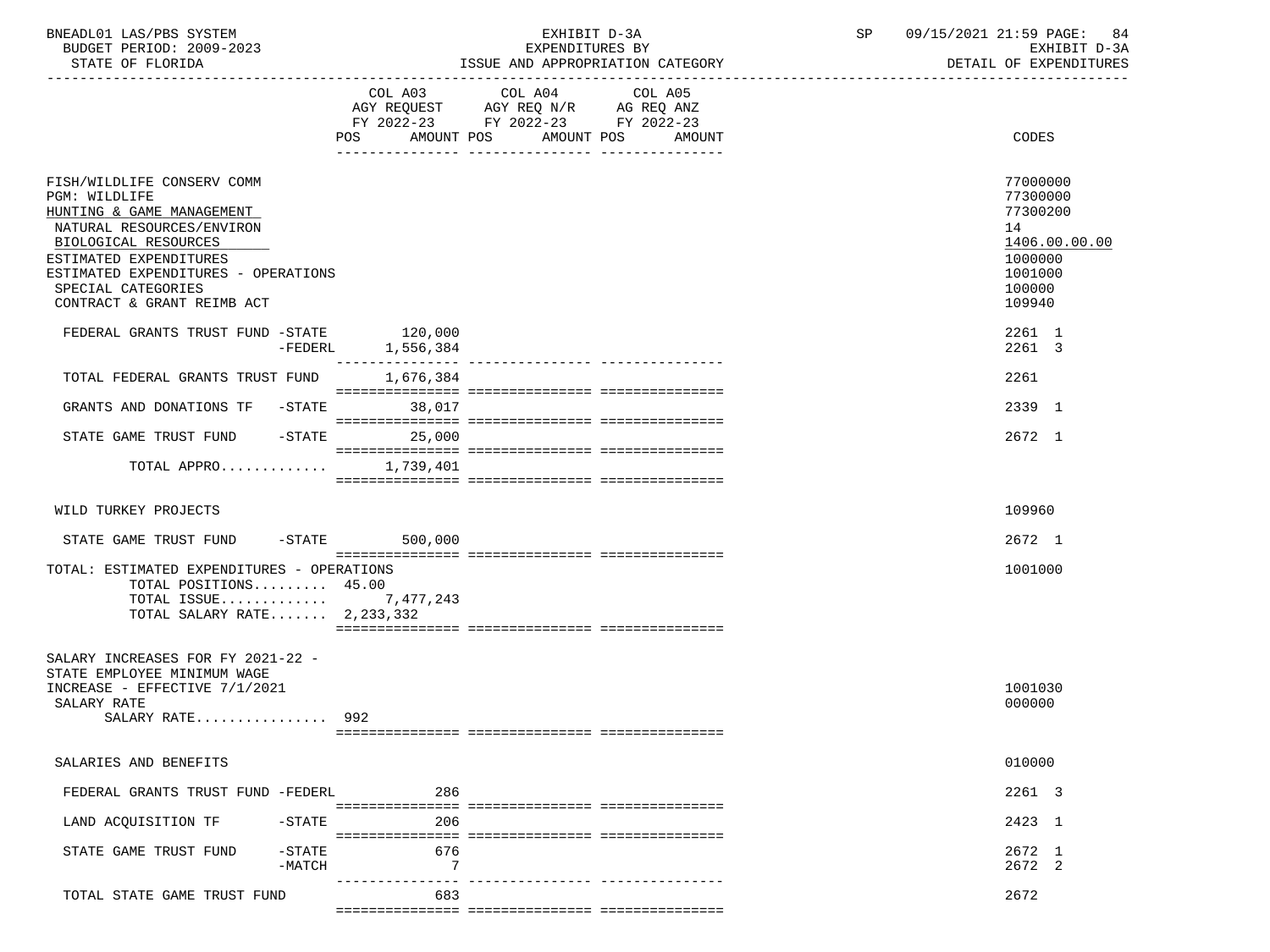| BNEADL01 LAS/PBS SYSTEM<br>BUDGET PERIOD: 2009-2023<br>STATE OF FLORIDA                                                                                                                                                     |                          | EXHIBIT D-3A<br>EXPENDITURES BY<br>ISSUE AND APPROPRIATION CATEGORY                                                          | SP | 09/15/2021 21:59 PAGE:<br>85<br>EXHIBIT D-3A<br>DETAIL OF EXPENDITURES |  |
|-----------------------------------------------------------------------------------------------------------------------------------------------------------------------------------------------------------------------------|--------------------------|------------------------------------------------------------------------------------------------------------------------------|----|------------------------------------------------------------------------|--|
|                                                                                                                                                                                                                             | <b>POS</b><br>AMOUNT POS | COL A03 COL A04<br>COL A05<br>AGY REQUEST AGY REQ N/R AG REQ ANZ<br>FY 2022-23 FY 2022-23 FY 2022-23<br>AMOUNT POS<br>AMOUNT |    | CODES                                                                  |  |
| FISH/WILDLIFE CONSERV COMM<br>PGM: WILDLIFE<br>HUNTING & GAME MANAGEMENT<br>NATURAL RESOURCES/ENVIRON<br>BIOLOGICAL RESOURCES<br>ESTIMATED EXPENDITURES<br>SALARY INCREASES FOR FY 2021-22 -<br>STATE EMPLOYEE MINIMUM WAGE |                          |                                                                                                                              |    | 77000000<br>77300000<br>77300200<br>14<br>1406.00.00.00<br>1000000     |  |
| INCREASE - EFFECTIVE 7/1/2021<br>SALARIES AND BENEFITS<br>TOTAL APPRO                                                                                                                                                       | 1,175                    |                                                                                                                              |    | 1001030<br>010000                                                      |  |
| OTHER PERSONAL SERVICES                                                                                                                                                                                                     |                          |                                                                                                                              |    | 030000                                                                 |  |
| STATE GAME TRUST FUND                                                                                                                                                                                                       | -STATE 19,609            |                                                                                                                              |    | 2672 1                                                                 |  |
| TOTAL: SALARY INCREASES FOR FY 2021-22 -<br>STATE EMPLOYEE MINIMUM WAGE<br>INCREASE - EFFECTIVE 7/1/2021<br>TOTAL ISSUE 20,784<br>TOTAL SALARY RATE 992                                                                     |                          |                                                                                                                              |    | 1001030                                                                |  |
| FLORIDA RETIREMENT SYSTEM<br>ADJUSTMENT - FY 2021-22 - NORMAL<br>COST AND UNFUNDED ACTUARIAL<br>LIABILITY<br>SALARIES AND BENEFITS                                                                                          |                          |                                                                                                                              |    | 1001070<br>010000                                                      |  |
| FEDERAL GRANTS TRUST FUND -FEDERL                                                                                                                                                                                           | 4,777                    |                                                                                                                              |    | 2261 3                                                                 |  |
| LAND ACQUISITION TF<br>$-$ STATE                                                                                                                                                                                            | 3,459                    |                                                                                                                              |    | 2423 1                                                                 |  |
| $-$ STATE<br>STATE GAME TRUST FUND<br>$-MATCH$                                                                                                                                                                              | 11,335<br>118            |                                                                                                                              |    | 2672 1<br>2672 2                                                       |  |
| TOTAL STATE GAME TRUST FUND                                                                                                                                                                                                 | 11,453                   |                                                                                                                              |    | 2672                                                                   |  |
| TOTAL APPRO                                                                                                                                                                                                                 | 19,689                   |                                                                                                                              |    |                                                                        |  |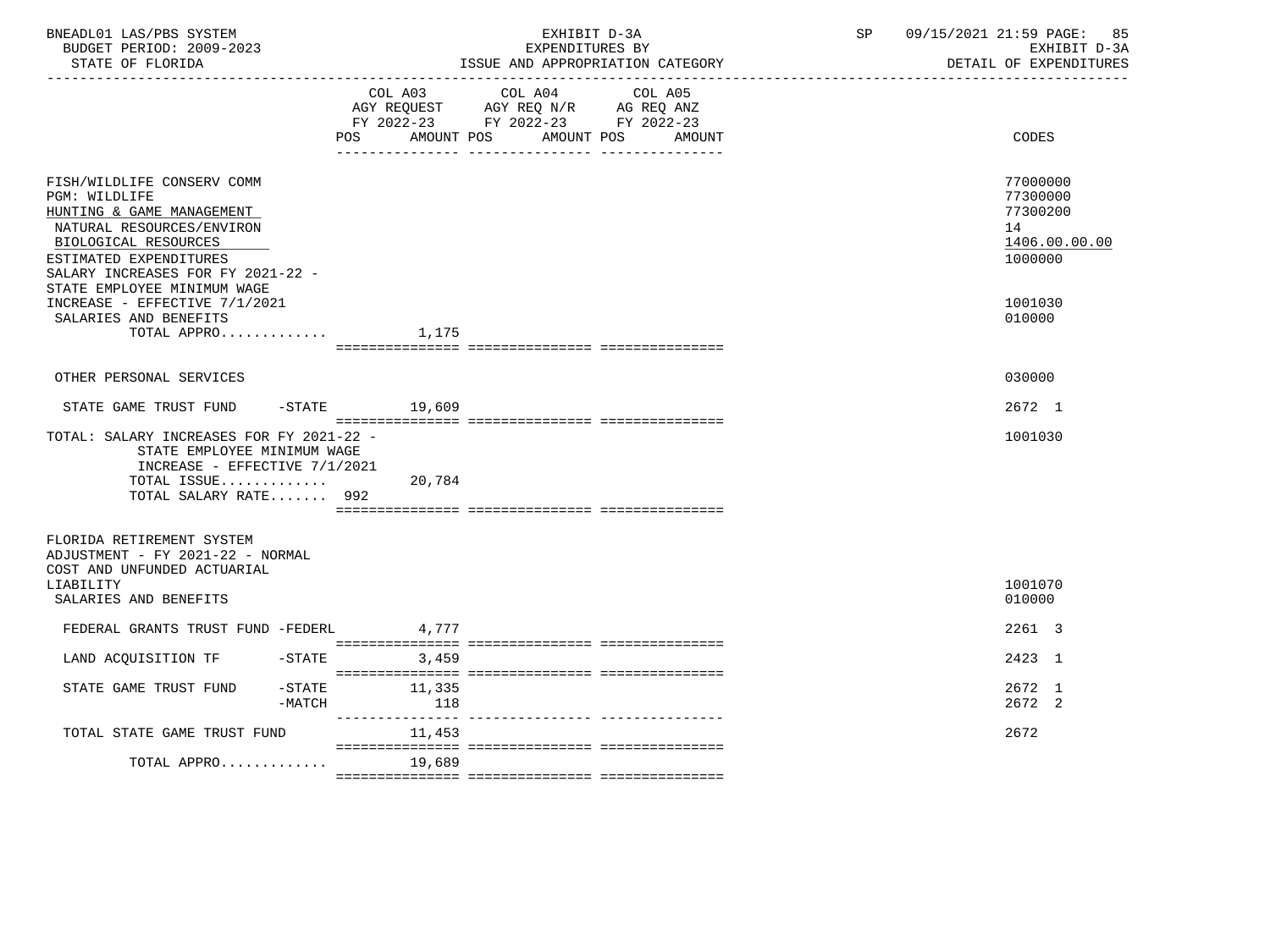| BNEADL01 LAS/PBS SYSTEM<br>BUDGET PERIOD: 2009-2023<br>STATE OF FLORIDA                                                                                                                                                                                |  |  | EXHIBIT D-3A<br>EXPENDITURES BY<br>ISSUE AND APPROPRIATION CATEGORY                                                                   |  |  |  | 09/15/2021 21:59 PAGE: 86<br>SP<br>EXHIBIT D-3A<br>DETAIL OF EXPENDITURES |  |                                                                                                   |
|--------------------------------------------------------------------------------------------------------------------------------------------------------------------------------------------------------------------------------------------------------|--|--|---------------------------------------------------------------------------------------------------------------------------------------|--|--|--|---------------------------------------------------------------------------|--|---------------------------------------------------------------------------------------------------|
|                                                                                                                                                                                                                                                        |  |  | COL A03 COL A04 COL A05<br>AGY REQUEST AGY REQ N/R AG REQ ANZ<br>FY 2022-23 FY 2022-23 FY 2022-23<br>POS AMOUNT POS AMOUNT POS AMOUNT |  |  |  |                                                                           |  | CODES                                                                                             |
| FISH/WILDLIFE CONSERV COMM<br>PGM: WILDLIFE<br>HUNTING & GAME MANAGEMENT<br>NATURAL RESOURCES/ENVIRON<br>BIOLOGICAL RESOURCES<br>ESTIMATED EXPENDITURES<br>CASUALTY INSURANCE PREMIUM<br>ADJUSTMENT<br>SPECIAL CATEGORIES<br>RISK MANAGEMENT INSURANCE |  |  |                                                                                                                                       |  |  |  |                                                                           |  | 77000000<br>77300000<br>77300200<br>14<br>1406.00.00.00<br>1000000<br>1001090<br>100000<br>103241 |
| STATE GAME TRUST FUND -STATE                                                                                                                                                                                                                           |  |  | 31,799                                                                                                                                |  |  |  |                                                                           |  | 2672 1                                                                                            |
| REALLOCATION OF HUMAN RESOURCES<br>OUTSOURCING<br>SPECIAL CATEGORIES<br>TR/DMS/HR SVCS/STW CONTRCT                                                                                                                                                     |  |  |                                                                                                                                       |  |  |  |                                                                           |  | 1005900<br>100000<br>107040                                                                       |
| LAND ACQUISITION TF -STATE<br>STATE GAME TRUST FUND - STATE                                                                                                                                                                                            |  |  | $537 -$<br>$2,496-$                                                                                                                   |  |  |  |                                                                           |  | 2423 1<br>2672 1                                                                                  |
| TOTAL APPRO                                                                                                                                                                                                                                            |  |  | $3.033 -$                                                                                                                             |  |  |  |                                                                           |  |                                                                                                   |
| EOUIPMENT NEEDS<br>REPLACEMENT OF MOTOR VEHICLES<br>SPECIAL CATEGORIES<br>ACQUISITION/MOTOR VEHICLES                                                                                                                                                   |  |  |                                                                                                                                       |  |  |  |                                                                           |  | 2400000<br>2401500<br>100000<br>100021                                                            |
| STATE GAME TRUST FUND -STATE 163,800 163,800                                                                                                                                                                                                           |  |  |                                                                                                                                       |  |  |  |                                                                           |  | 2672 1                                                                                            |
|                                                                                                                                                                                                                                                        |  |  |                                                                                                                                       |  |  |  |                                                                           |  |                                                                                                   |
|                                                                                                                                                                                                                                                        |  |  |                                                                                                                                       |  |  |  |                                                                           |  |                                                                                                   |

AGENCY ISSUE NARRATIVE:

2022-2023 BUDGET YEAR NARRATIVE: IT COMPONENT? NO

 The Division of Hunting and Game Management is requesting six (6) vehicles for replacement that are projected to exceed DMS replacement criteria and are cost prohibitive to repair. These vehicles are critical to the division's mission and are used to conduct hunter safety programs in the Southwest and Northwest regions, alligator management in the South and Northeast regions, and waterfowl and small game management throughout Florida. Vehicles are detailed below in the Cost Summary that are in critical need of replacement in FY 2022-23 based on the following criteria:

- a. It has been wrecked or become otherwise inoperable, or
- b. It has a history of chronic and costly repair problems, or
- c. It is unsafe to operate and requires major costly repairs, or
- d. It is a vehicle with over 150,000 miles and shows signs of needing costly repairs very soon.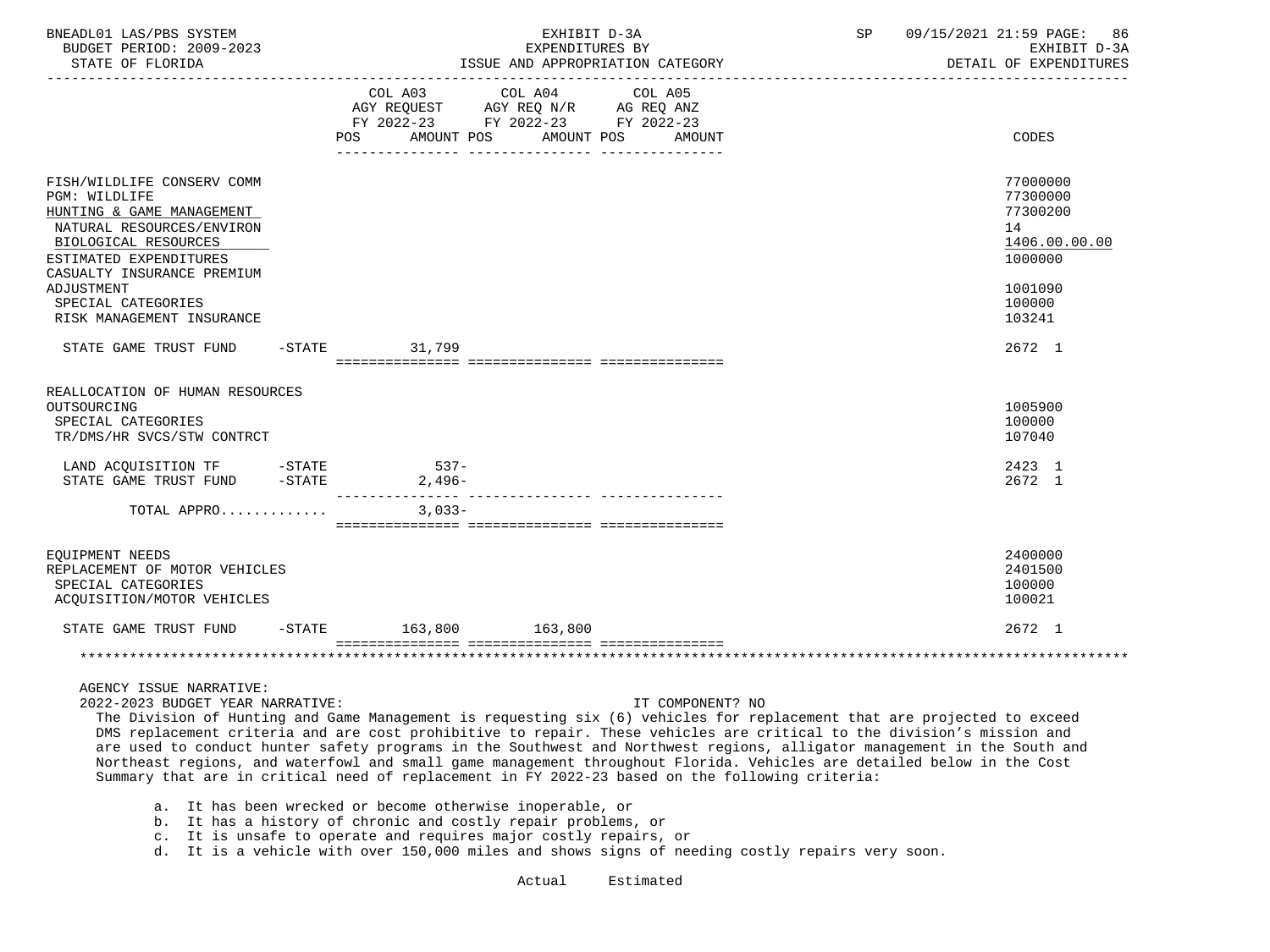| BNEADL01 LAS/PBS SYSTEM<br>BUDGET PERIOD: 2009-2023<br>STATE OF FLORIDA                                                                                                                                                                                                                                                                |                                 |                                                                                                                                                                                                                                                                                                                                                                                                                                                                                                                                | EXHIBIT D-3A<br>EXPENDITURES BY<br>ISSUE AND APPROPRIATION CATEGORY      |                                  |                                                                                                                         | SP                                                   |                                        | 09/15/2021 21:59 PAGE:<br>87<br>EXHIBIT D-3A<br>DETAIL OF EXPENDITURES        |
|----------------------------------------------------------------------------------------------------------------------------------------------------------------------------------------------------------------------------------------------------------------------------------------------------------------------------------------|---------------------------------|--------------------------------------------------------------------------------------------------------------------------------------------------------------------------------------------------------------------------------------------------------------------------------------------------------------------------------------------------------------------------------------------------------------------------------------------------------------------------------------------------------------------------------|--------------------------------------------------------------------------|----------------------------------|-------------------------------------------------------------------------------------------------------------------------|------------------------------------------------------|----------------------------------------|-------------------------------------------------------------------------------|
|                                                                                                                                                                                                                                                                                                                                        | POS                             | AMOUNT POS                                                                                                                                                                                                                                                                                                                                                                                                                                                                                                                     | COL A03 COL A04<br>FY 2022-23 FY 2022-23 FY 2022-23<br>AMOUNT POS        | COL A05                          | AMOUNT                                                                                                                  |                                                      |                                        | CODES                                                                         |
| FISH/WILDLIFE CONSERV COMM<br>PGM: WILDLIFE<br>HUNTING & GAME MANAGEMENT<br>NATURAL RESOURCES/ENVIRON<br>BIOLOGICAL RESOURCES<br>EQUIPMENT NEEDS<br>REPLACEMENT OF MOTOR VEHICLES                                                                                                                                                      |                                 |                                                                                                                                                                                                                                                                                                                                                                                                                                                                                                                                |                                                                          |                                  |                                                                                                                         |                                                      |                                        | 77000000<br>77300000<br>77300200<br>14<br>1406.00.00.00<br>2400000<br>2401500 |
| Description                                                                                                                                                                                                                                                                                                                            | Property<br>Number<br>--------- | Model<br>Year                                                                                                                                                                                                                                                                                                                                                                                                                                                                                                                  | 6/30/21<br>Mileage                                                       | 6/30/22<br>Mileage               | Replacement<br>Cost                                                                                                     | Fund                                                 | Criteria                               |                                                                               |
| ------------------------<br>Chevrolet C2500 4x4 PU<br>Ford F150 4x4 PU<br>132850<br>Ford F150 PU<br>Ford Explorer SUV 115052                                                                                                                                                                                                           | 045341<br>110416                | $\begin{array}{cccccccccc} \multicolumn{2}{c} & \multicolumn{2}{c} & \multicolumn{2}{c} & \multicolumn{2}{c} & \multicolumn{2}{c} & \multicolumn{2}{c} & \multicolumn{2}{c} & \multicolumn{2}{c} & \multicolumn{2}{c} & \multicolumn{2}{c} & \multicolumn{2}{c} & \multicolumn{2}{c} & \multicolumn{2}{c} & \multicolumn{2}{c} & \multicolumn{2}{c} & \multicolumn{2}{c} & \multicolumn{2}{c} & \multicolumn{2}{c} & \multicolumn{2}{c} & \multicolumn{2}{c} & \multicolumn{2}{c} & \$<br>1999<br>2003<br>2013<br>1999<br>2005 | _________<br>154,136<br>235,553<br>180,121<br>124,978<br>120,456 125,719 | ----------<br>156,423<br>235,553 | ------------<br>\$29,100<br>\$27,400<br>191,992 \$ 26,000<br>132,487 \$ 27,000<br>128,295 133,650 \$ 27,400<br>\$26,900 | SGTF<br>SGTF<br>SGTF<br>SGTF<br>SGTF<br>SGTF<br>SGTF | b,d<br>a<br>d<br>b<br>$\mathbf b$<br>b |                                                                               |
| Total SGTF (6 vehicles)                                                                                                                                                                                                                                                                                                                |                                 |                                                                                                                                                                                                                                                                                                                                                                                                                                                                                                                                |                                                                          |                                  | \$163,800                                                                                                               |                                                      | -------------------------              |                                                                               |
| Activity:<br>ACT1235 - Hunter Safety and Ranges<br>ACT3150 - Game Management-Hunting Opportunities                                                                                                                                                                                                                                     |                                 |                                                                                                                                                                                                                                                                                                                                                                                                                                                                                                                                |                                                                          |                                  |                                                                                                                         |                                                      |                                        |                                                                               |
| Strategic Plan for Economic Development:<br>6.3 - Ensure Florida's fish, wildlife, natural resources and environment are sustained and enhanced as a component of<br>future growth plans and development decisions                                                                                                                     |                                 |                                                                                                                                                                                                                                                                                                                                                                                                                                                                                                                                |                                                                          |                                  |                                                                                                                         |                                                      |                                        |                                                                               |
| REPLACEMENT EQUIPMENT - BOATS,<br>MOTORS, AND TRAILERS<br>SPECIAL CATEGORIES<br>ACQ & REPL BOAT/MOT/TRAIL                                                                                                                                                                                                                              |                                 |                                                                                                                                                                                                                                                                                                                                                                                                                                                                                                                                |                                                                          |                                  |                                                                                                                         |                                                      |                                        | 2402500<br>100000<br>100052                                                   |
| STATE GAME TRUST FUND<br>$-STATE$                                                                                                                                                                                                                                                                                                      |                                 | 43,840                                                                                                                                                                                                                                                                                                                                                                                                                                                                                                                         | 43,840                                                                   |                                  |                                                                                                                         |                                                      |                                        | 2672 1                                                                        |
|                                                                                                                                                                                                                                                                                                                                        |                                 |                                                                                                                                                                                                                                                                                                                                                                                                                                                                                                                                |                                                                          |                                  |                                                                                                                         |                                                      |                                        |                                                                               |
| AGENCY ISSUE NARRATIVE:<br>2022-2023 BUDGET YEAR NARRATIVE:<br>Request:<br>This issue requests non-recurring budget authority, in the amount of \$43,840 in the State Game Trust Fund (SGTF), to<br>provide for the replacement of boats, motors, and trailers in the Division of Hunting and Game Management (DHGM) budget<br>entity. |                                 |                                                                                                                                                                                                                                                                                                                                                                                                                                                                                                                                |                                                                          |                                  | IT COMPONENT? NO                                                                                                        |                                                      |                                        |                                                                               |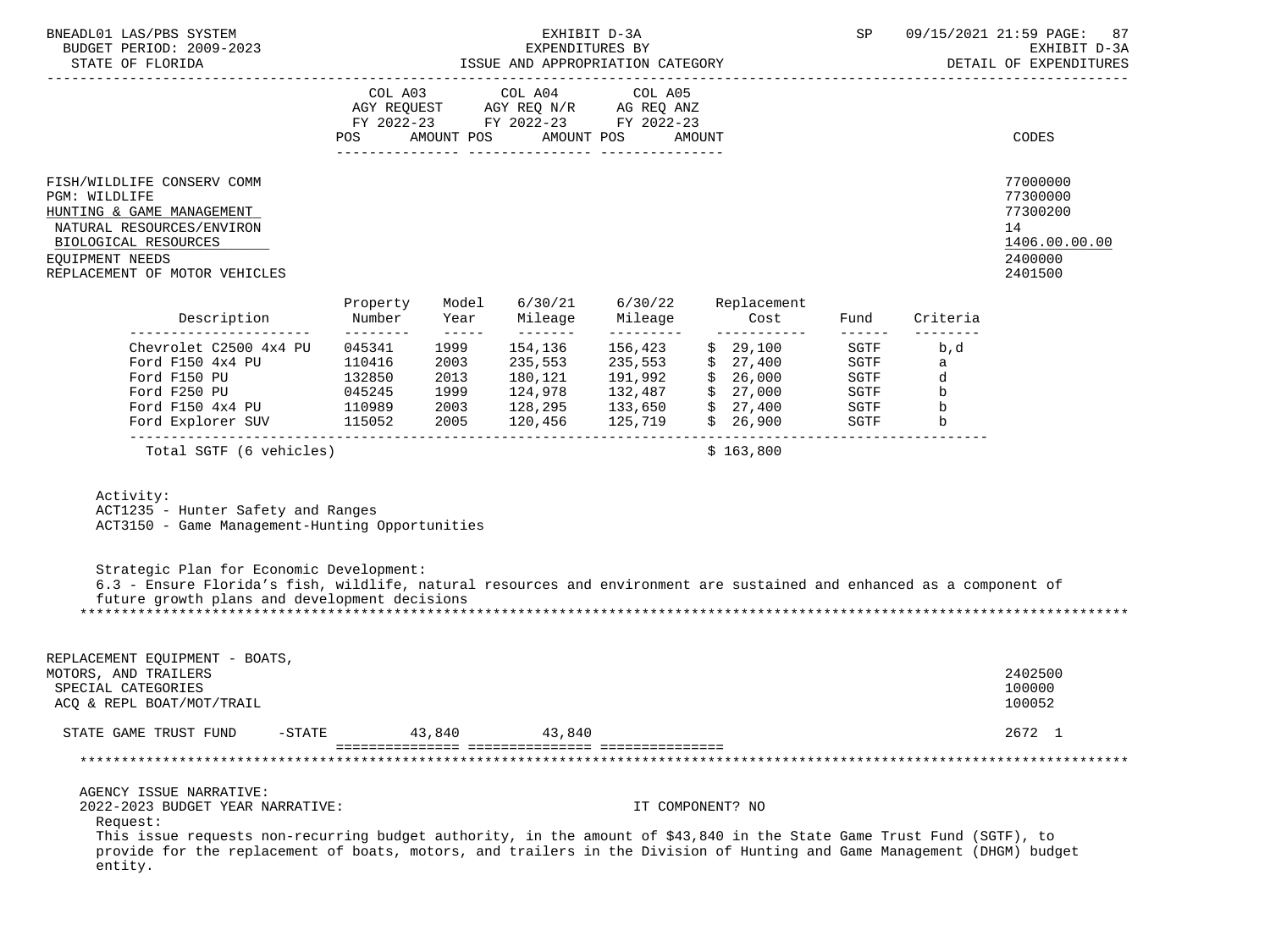| BNEADL01 LAS/PBS SYSTEM<br>BUDGET PERIOD: 2009-2023 | EXHIBIT D-3A<br>EXPENDITURES BY        | 09/15/2021 21:59 PAGE: 88<br><b>SP</b><br>EXHIBIT D-3A |
|-----------------------------------------------------|----------------------------------------|--------------------------------------------------------|
| STATE OF FLORIDA                                    | ISSUE AND APPROPRIATION CATEGORY       | DETAIL OF EXPENDITURES                                 |
|                                                     | COL A03 COL A04 COL A05                |                                                        |
|                                                     | AGY REQUEST AGY REQ N/R AG REQ ANZ     |                                                        |
|                                                     | FY 2022-23 FY 2022-23 FY 2022-23       |                                                        |
|                                                     | AMOUNT POS AMOUNT POS<br>POS<br>AMOUNT | CODES                                                  |
|                                                     |                                        |                                                        |
| FISH/WILDLIFE CONSERV COMM                          |                                        | 77000000                                               |
| PGM: WILDLIFE                                       |                                        | 77300000                                               |
| HUNTING & GAME MANAGEMENT                           |                                        | 77300200                                               |
| NATURAL RESOURCES/ENVIRON                           |                                        | 14                                                     |
| BIOLOGICAL RESOURCES                                |                                        | 1406.00.00.00                                          |
| EOUIPMENT NEEDS                                     |                                        | 2400000                                                |
| REPLACEMENT EOUIPMENT - BOATS,                      |                                        |                                                        |
| MOTORS, AND TRAILERS                                |                                        | 2402500                                                |

Current Situation:

 The DHGM is requesting the replacement of two airboats that are critical to the DHGM's mission and were stolen last fiscal year. Property numbers 48153, 48154, and 48155 were stolen in August 2018 and property numbers 45481, 31200, and 31202 were stolen in May 2019. These airboat hulls, trailers, and engines are essential for conducting alligator management related fieldwork in aquatic and wetland habitats statewide. Airboat hulls, trailers, and engines that are in critical need of replacement in Fiscal Year 2020-21 are detailed below and based on the following criteria:

a. It has been wrecked or become otherwise inoperable, or

b. It has a history of chronic and costly repair problems, or

c. It is unsafe to operate and requires major costly repairs.

|                             | Property | Model | Replacement |      |          |
|-----------------------------|----------|-------|-------------|------|----------|
| Description                 | Number   | Year  | Cost        | Fund | Criteria |
| 12' Aluminum Airboat Hull   | 48153    | 2000  | 5,715       | SGTF |          |
|                             |          |       |             |      | a        |
| 12' Aluminum Airboat Hull   | 45481    | 1999  | 5,715       | SGTF | a        |
| 18' Airboat Trailer         | 31201    | 1988  | 2,920       | SGTF | a        |
| 18' Airboat Trailer         | 48155    | 2000  | 2,920       | SGTF | a        |
| Airboat Engine Lycoming 260 | 31200    | 1988  | 13,285      | SGTF | a        |
| Airboat Engine Lycoming 540 | 48154    | 2000  | 13,285      | SGTF | a        |
|                             |          |       |             |      |          |
| Total DHGM (6 Units)        |          |       | 43,840      |      |          |

| Activity: |                                                 |  |
|-----------|-------------------------------------------------|--|
|           | ACT3150 - Game Management-Hunting Opportunities |  |

 Strategic Plan for Economic Development: 5.2 - Improve the efficiency and effectiveness of government agencies at all levels. 6.3 - Ensure Florida's fish, wildlife, natural resources and environment are sustained and enhanced as a component of future growth plans and development decisions \*\*\*\*\*\*\*\*\*\*\*\*\*\*\*\*\*\*\*\*\*\*\*\*\*\*\*\*\*\*\*\*\*\*\*\*\*\*\*\*\*\*\*\*\*\*\*\*\*\*\*\*\*\*\*\*\*\*\*\*\*\*\*\*\*\*\*\*\*\*\*\*\*\*\*\*\*\*\*\*\*\*\*\*\*\*\*\*\*\*\*\*\*\*\*\*\*\*\*\*\*\*\*\*\*\*\*\*\*\*\*\*\*\*\*\*\*\*\*\*\*\*\*\*\*\*\*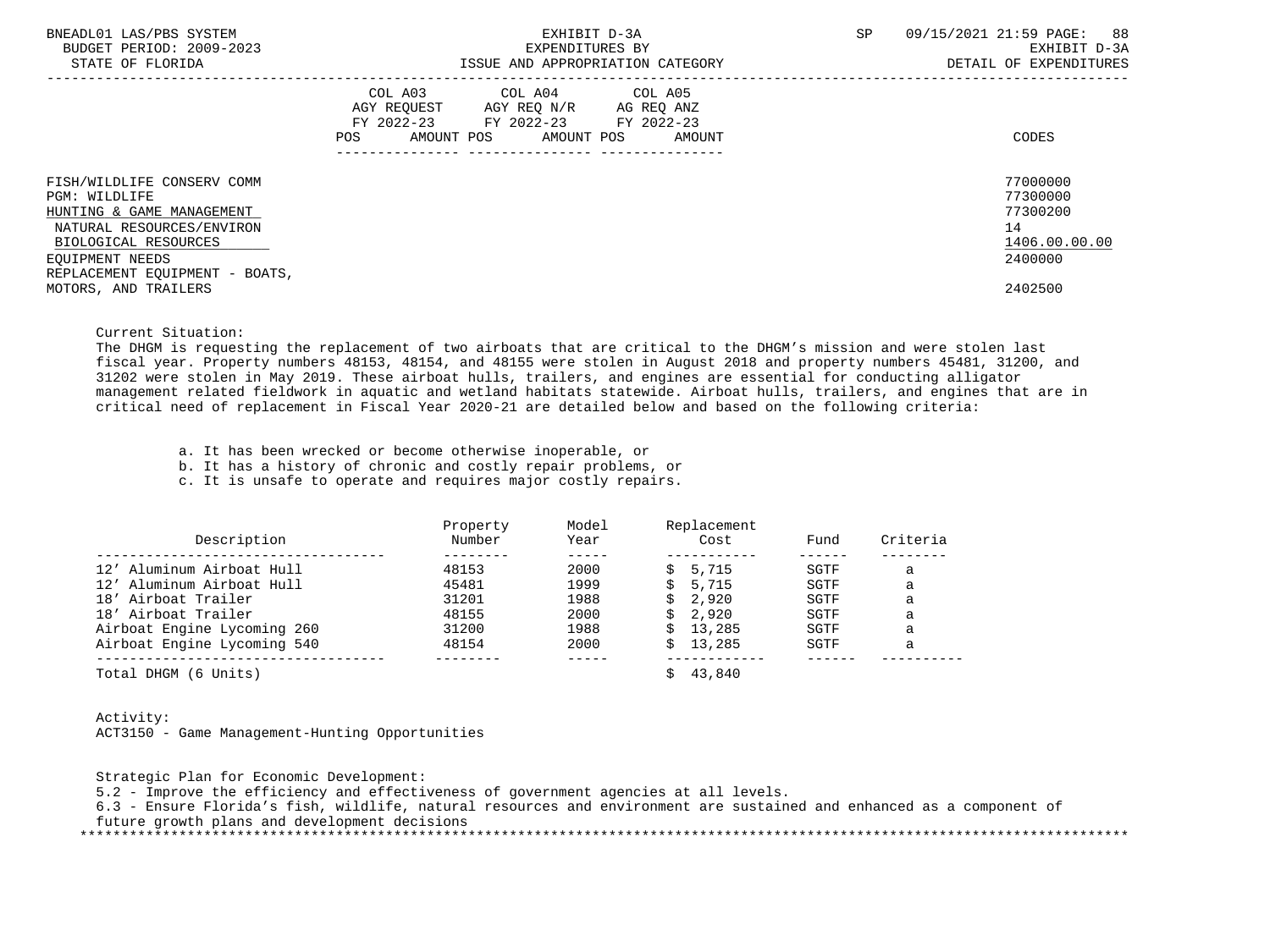| BNEADL01 LAS/PBS SYSTEM<br>BUDGET PERIOD: 2009-2023<br>STATE OF FLORIDA                                                                                                                                  |        | EXHIBIT D-3A<br>EXPENDITURES BY<br>ISSUE AND APPROPRIATION CATEGORY                                                                  | SP | 09/15/2021 21:59 PAGE: 89<br>EXHIBIT D-3A<br>DETAIL OF EXPENDITURES |
|----------------------------------------------------------------------------------------------------------------------------------------------------------------------------------------------------------|--------|--------------------------------------------------------------------------------------------------------------------------------------|----|---------------------------------------------------------------------|
|                                                                                                                                                                                                          | POS    | COL A03 COL A04 COL A05<br>AGY REQUEST AGY REQ N/R AG REQ ANZ<br>FY 2022-23 FY 2022-23 FY 2022-23<br>AMOUNT POS AMOUNT POS<br>AMOUNT |    | CODES                                                               |
| FISH/WILDLIFE CONSERV COMM<br>PGM: WILDLIFE<br>HUNTING & GAME MANAGEMENT<br>NATURAL RESOURCES/ENVIRON<br>BIOLOGICAL RESOURCES<br>REIMBURSEMENT CONTRACTS AND GRANTS<br>HUNTER SAFETY AND PUBLIC SHOOTING |        |                                                                                                                                      |    | 77000000<br>77300000<br>77300200<br>14<br>1406.00.00.00<br>8100000  |
| RANGE PROGRAM<br>SALARIES AND BENEFITS                                                                                                                                                                   |        |                                                                                                                                      |    | 8105100<br>010000                                                   |
| FEDERAL GRANTS TRUST FUND -FEDERL                                                                                                                                                                        | 57,000 |                                                                                                                                      |    | 2261 3                                                              |
|                                                                                                                                                                                                          |        |                                                                                                                                      |    |                                                                     |

AGENCY ISSUE NARRATIVE:

2022-2023 BUDGET YEAR NARRATIVE: IT COMPONENT? NO

## Request:

 The Commission and the U.S. Fish and Wildlife Service (FWS) share, based on a long-established Cooperative Agreement, an advocacy for hunter education. The FWS provides the Commission with on-going grant-in-aid for hunter education provided under Section 4 of the Wildlife Restoration Act. This is a request to fund a salary budget shortfall in the division's federal grant trust fund spending authority. For each of the last three years the salary share authorized under the hunter education grant has exceeded the division's allocation of salary spending authority in the trust fund. This request remedies that shortfall and provides the necessary support for the division's grant-in-aid personnel in the hunter safety program. Funding this request helps ensure that federal funds are utilized to fullest extent permitted under the grant-in-aid and reimbursed to the agency in support of hunter education.

# Current Situation:

 Each year the division receives an award from USFWS under Section 4 of the hunter education grant-in-aid. Beginning in FY 2019-20 the amount awarded to the division under this grant has been \$1.7 million, an increase from the award in prior years of \$1.5 million. Of the increased amount of \$200,000 approximately \$57,000 is approved for salaries of FTE personnel. This request provides the spending authority necessary to support the division's 14 FTE positions funded under the Section 4 grant-in-aid.

### Explanation of Costs:

| Trust Fund                | Category            | Amount   |
|---------------------------|---------------------|----------|
|                           |                     |          |
| Federal Grants Trust Fund | Salary and Benefits | \$57,000 |
|                           |                     |          |

# Benefits:

 Additional spending authority will enable the FWC to utilize federal FWS grant-in-aid funds obligated to the Commission under the recurring Hunter Education Grant. These federal funds pay for necessary and vital public safety programs. Use of federal funds saves state dollars and extends the ability of the FWC to efficiently manage Florida's hunter safety programs, directly benefitting the state of Florida. Funding this request helps ensure that federal funds are utilized to the fullest extent permitted under the grant and reimbursed to the agency in support of hunter education.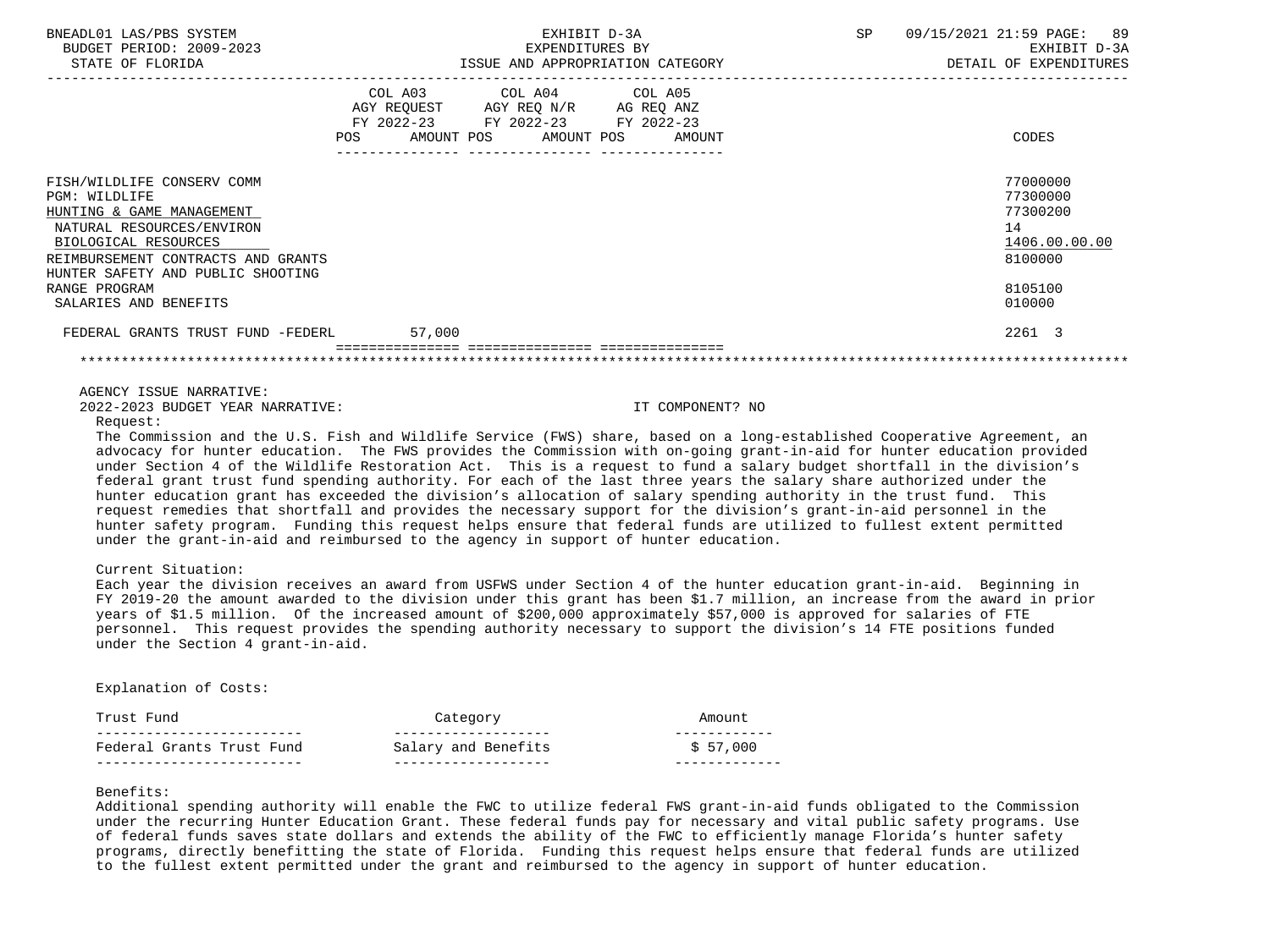| BNEADL01 LAS/PBS SYSTEM<br>BUDGET PERIOD: 2009-2023<br>STATE OF FLORIDA                                                                                                                                                   |                                             | ISSUE AND APPROPRIATION CATEGORY                                                  | EXHIBIT D-3A<br>EXPENDITURES BY |                                                                      | SP | 09/15/2021 21:59 PAGE:<br>-90<br>EXHIBIT D-3A<br>DETAIL OF EXPENDITURES       |
|---------------------------------------------------------------------------------------------------------------------------------------------------------------------------------------------------------------------------|---------------------------------------------|-----------------------------------------------------------------------------------|---------------------------------|----------------------------------------------------------------------|----|-------------------------------------------------------------------------------|
|                                                                                                                                                                                                                           | COL A03<br>POS AMOUNT POS AMOUNT POS AMOUNT | COL A04<br>AGY REQUEST AGY REQ N/R AG REQ ANZ<br>FY 2022-23 FY 2022-23 FY 2022-23 | COL A05                         |                                                                      |    | CODES                                                                         |
|                                                                                                                                                                                                                           |                                             |                                                                                   |                                 |                                                                      |    |                                                                               |
| FISH/WILDLIFE CONSERV COMM<br>PGM: WILDLIFE<br>HUNTING & GAME MANAGEMENT<br>NATURAL RESOURCES/ENVIRON<br>BIOLOGICAL RESOURCES<br>REIMBURSEMENT CONTRACTS AND GRANTS<br>HUNTER SAFETY AND PUBLIC SHOOTING<br>RANGE PROGRAM |                                             |                                                                                   |                                 |                                                                      |    | 77000000<br>77300000<br>77300200<br>14<br>1406.00.00.00<br>8100000<br>8105100 |
| Activity:                                                                                                                                                                                                                 |                                             |                                                                                   |                                 |                                                                      |    |                                                                               |
| ACT0545 - Habitat Monitoring and Assessment                                                                                                                                                                               |                                             |                                                                                   |                                 |                                                                      |    |                                                                               |
| Strategic Plan for Economic Development:<br>5.2 - Improve the efficiency and effectiveness of government agencies at all levels.                                                                                          |                                             |                                                                                   |                                 |                                                                      |    |                                                                               |
| POSITION DETAIL OF SALARIES AND BENEFITS:                                                                                                                                                                                 |                                             |                                                                                   |                                 |                                                                      |    | LAPSE LAPSED SALARIES                                                         |
|                                                                                                                                                                                                                           |                                             |                                                                                   |                                 | FTE BASE RATE ADDITIVES BENEFITS SUBTOTAL $\frac{1}{2}$ and benefits |    |                                                                               |
| A03 - AGY REOUEST FY 2022-23                                                                                                                                                                                              |                                             |                                                                                   |                                 |                                                                      |    |                                                                               |
| CHANGES TO CURRENTLY AUTHORIZED POSITIONS<br>OTHER SALARY AMOUNT<br>2261 FEDERAL GRANTS TRUST FUND                                                                                                                        |                                             |                                                                                   |                                 |                                                                      |    | 57,000                                                                        |
|                                                                                                                                                                                                                           |                                             |                                                                                   |                                 |                                                                      |    | --------------                                                                |
|                                                                                                                                                                                                                           |                                             |                                                                                   |                                 |                                                                      |    | 57,000<br>==============                                                      |
|                                                                                                                                                                                                                           |                                             |                                                                                   |                                 |                                                                      |    |                                                                               |
| TOTAL: BIOLOGICAL RESOURCES<br>BY FUND TYPE                                                                                                                                                                               |                                             |                                                                                   |                                 |                                                                      |    | 1406.00.00.00                                                                 |
| TRUST FUNDS<br>SALARY RATE 2.234.324                                                                                                                                                                                      | 45.00                                       | 7,811,122 207,640                                                                 |                                 |                                                                      |    | 2000                                                                          |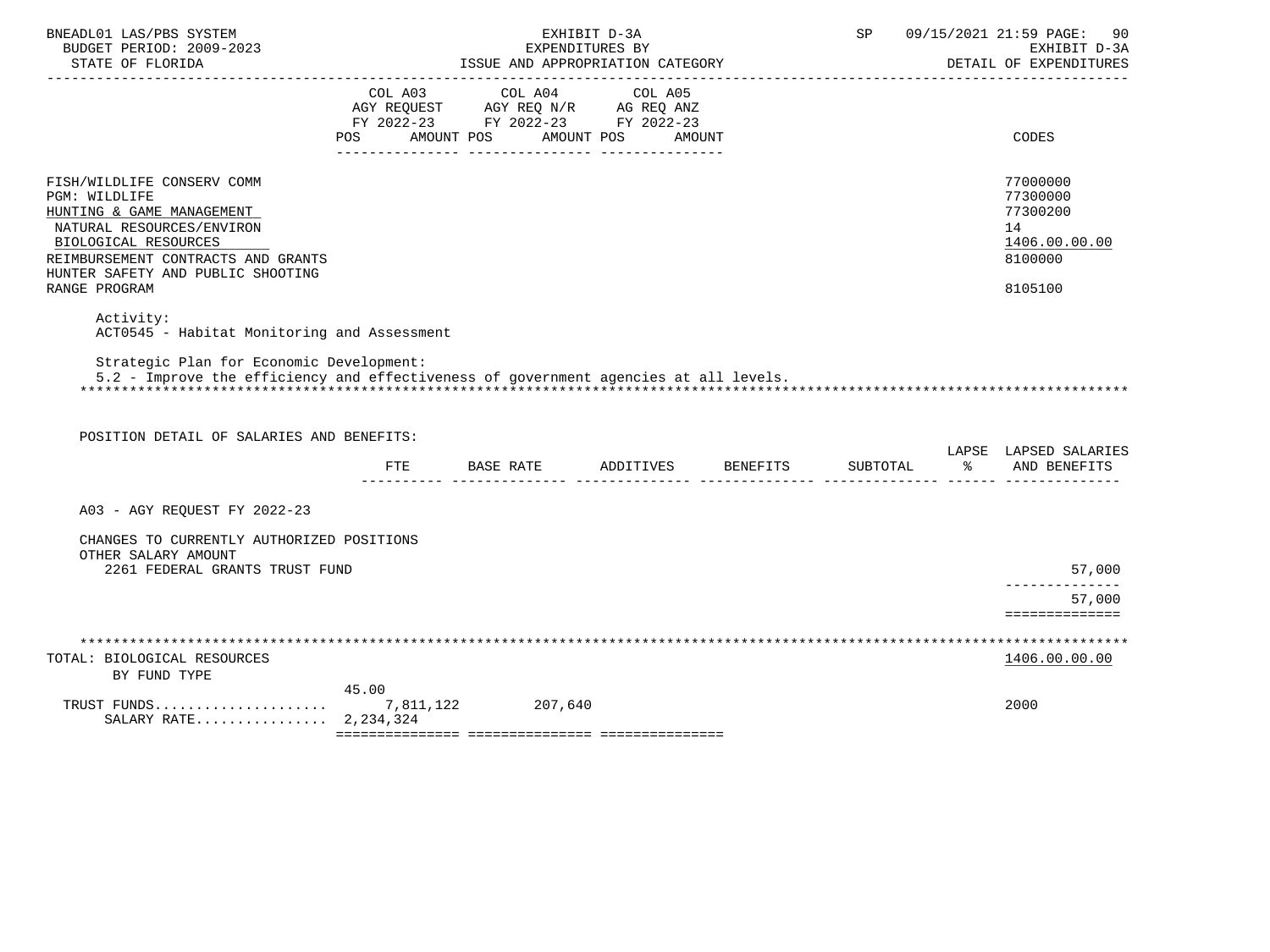| BNEADL01 LAS/PBS SYSTEM |                  |                          | EXHIBIT D-3A                     |  |
|-------------------------|------------------|--------------------------|----------------------------------|--|
|                         |                  | BUDGET PERIOD: 2009-2023 | EXPENDITURES BY                  |  |
|                         | STATE OF FLORIDA |                          | ISSUE AND APPROPRIATION CATEGORY |  |

BUDGET PERIOD: 2009-2023 EXPENDITURES BY EXHIBIT D-3A

|                                                                                                                                                                                                                                                       |           | AMOUNT POS<br>POS              | COL A03 COL A04<br>$\begin{tabular}{lllllll} AGY & \texttt{REQUEST} & \texttt{AGY REQ} & \texttt{N/R} & \texttt{AG REQ} & \texttt{ANZ} \end{tabular}$<br>FY 2022-23 FY 2022-23 FY 2022-23 | COL A05<br>AMOUNT POS AMOUNT |  | CODES                                                                  |               |
|-------------------------------------------------------------------------------------------------------------------------------------------------------------------------------------------------------------------------------------------------------|-----------|--------------------------------|-------------------------------------------------------------------------------------------------------------------------------------------------------------------------------------------|------------------------------|--|------------------------------------------------------------------------|---------------|
| FISH/WILDLIFE CONSERV COMM<br>PGM: HABITAT/SPECIES CONSR<br>HABITAT/SPECIES CONSERVATN<br>NATURAL RESOURCES/ENVIRON<br>BIOLOGICAL RESOURCES<br>ESTIMATED EXPENDITURES<br>ESTIMATED EXPENDITURES - OPERATIONS<br>SALARY RATE<br>SALARY RATE 17,247,758 |           |                                |                                                                                                                                                                                           |                              |  | 77000000<br>77350000<br>77350200<br>14<br>1000000<br>1001000<br>000000 | 1406.00.00.00 |
|                                                                                                                                                                                                                                                       |           |                                |                                                                                                                                                                                           |                              |  |                                                                        |               |
| SALARIES AND BENEFITS                                                                                                                                                                                                                                 |           |                                |                                                                                                                                                                                           |                              |  | 010000                                                                 |               |
| INVASIVE PLANT CONTROL TF -STATE                                                                                                                                                                                                                      |           | 2,488,682                      |                                                                                                                                                                                           |                              |  | 2030 1                                                                 |               |
| FEDERAL GRANTS TRUST FUND -STATE                                                                                                                                                                                                                      | $-FEDERL$ | 414,889<br>4,084,750           |                                                                                                                                                                                           |                              |  | 2261 1<br>2261 3                                                       |               |
| TOTAL FEDERAL GRANTS TRUST FUND                                                                                                                                                                                                                       |           | 4,499,639                      |                                                                                                                                                                                           |                              |  | 2261                                                                   |               |
| FL.PANTHER RESCH & MAN TF -STATE                                                                                                                                                                                                                      |           | 262,702                        |                                                                                                                                                                                           |                              |  | 2299 1                                                                 |               |
| GRANTS AND DONATIONS TF -STATE                                                                                                                                                                                                                        |           | 556,026                        |                                                                                                                                                                                           |                              |  | 2339 1                                                                 |               |
| LAND ACOUISITION TF                                                                                                                                                                                                                                   | -MATCH    | -STATE 8,259,427<br>1,196,864  |                                                                                                                                                                                           |                              |  | 2423 1<br>2423 2                                                       |               |
| TOTAL LAND ACQUISITION TF                                                                                                                                                                                                                             |           | 9,456,291                      |                                                                                                                                                                                           |                              |  | 2423                                                                   |               |
| MARINE RESOURCES CONSV TF -STATE                                                                                                                                                                                                                      |           | 666,321                        |                                                                                                                                                                                           |                              |  | 2467 1                                                                 |               |
| NON-GAME WILDLIFE TF -STATE 1,913,076                                                                                                                                                                                                                 | -MATCH    | 351,955                        |                                                                                                                                                                                           |                              |  | 2504 1<br>2504 2                                                       |               |
| TOTAL NON-GAME WILDLIFE TF                                                                                                                                                                                                                            |           | 2,265,031                      |                                                                                                                                                                                           |                              |  | 2504                                                                   |               |
| SAVE THE MANATEE TF                                                                                                                                                                                                                                   | $-$ STATE | 955,502                        |                                                                                                                                                                                           |                              |  | 2611 1                                                                 |               |
| STATE GAME TRUST FUND                                                                                                                                                                                                                                 | -MATCH    | $-$ STATE 4,081,105<br>423,443 |                                                                                                                                                                                           |                              |  | 2672 1<br>2672 2                                                       |               |
| TOTAL STATE GAME TRUST FUND                                                                                                                                                                                                                           |           | 4,504,548                      |                                                                                                                                                                                           |                              |  | 2672                                                                   |               |
| TOTAL POSITIONS 374.50<br>TOTAL APPRO 25,654,742                                                                                                                                                                                                      |           |                                |                                                                                                                                                                                           |                              |  |                                                                        |               |
|                                                                                                                                                                                                                                                       |           |                                |                                                                                                                                                                                           |                              |  |                                                                        |               |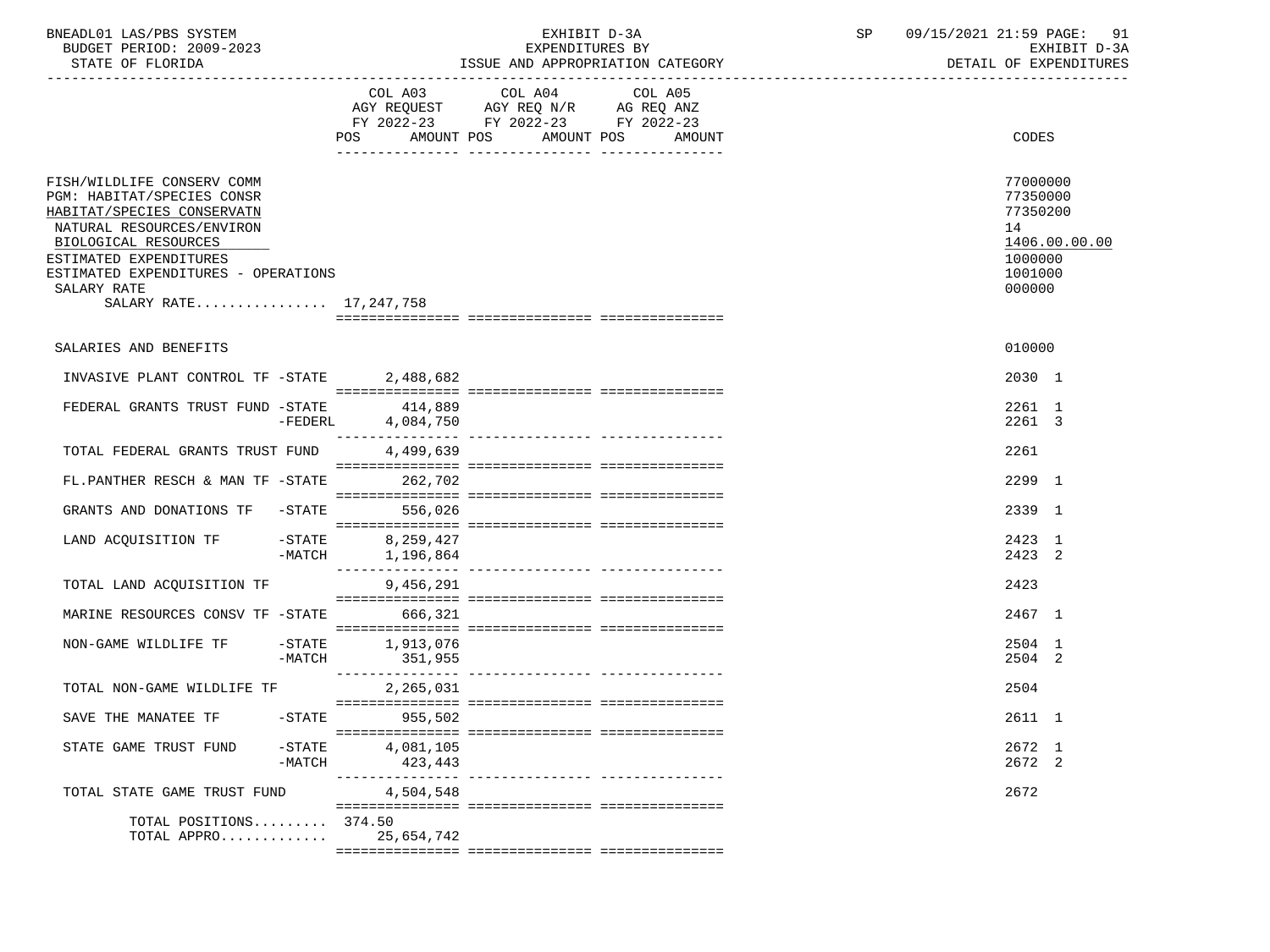| BNEADL01 LAS/PBS SYSTEM  | "XHIBIT D-3A                           | 92<br>09/15/2021 21:59 PAGE: |
|--------------------------|----------------------------------------|------------------------------|
| BUDGET PERIOD: 2009-2023 | EXPENDITURES BY                        | EXHIBIT D-3A                 |
| STATE OF FLORIDA         | A AND APPROPRIATION CATEGORY<br>"SSIIE | DETAIL OF EXPENDITURES       |

-----------------------------------------------------------------------------------------------------------------------------------

|                                                                                                                                                                                                                                         |                       | COL A03<br>AGY REQUEST<br>FY 2022-23<br>AMOUNT POS<br>POS                         | COL A04<br>AGY REQ N/R<br>FY 2022-23 | AMOUNT POS | COL A05<br>AG REQ ANZ<br>FY 2022-23<br>AMOUNT | <b>CODES</b>                                                                 |               |
|-----------------------------------------------------------------------------------------------------------------------------------------------------------------------------------------------------------------------------------------|-----------------------|-----------------------------------------------------------------------------------|--------------------------------------|------------|-----------------------------------------------|------------------------------------------------------------------------------|---------------|
| FISH/WILDLIFE CONSERV COMM<br>PGM: HABITAT/SPECIES CONSR<br>HABITAT/SPECIES CONSERVATN<br>NATURAL RESOURCES/ENVIRON<br>BIOLOGICAL RESOURCES<br>ESTIMATED EXPENDITURES<br>ESTIMATED EXPENDITURES - OPERATIONS<br>OTHER PERSONAL SERVICES |                       |                                                                                   |                                      |            |                                               | 77000000<br>77350000<br>77350200<br>14<br>1000000<br>1001000<br>030000       | 1406.00.00.00 |
| INVASIVE PLANT CONTROL TF -STATE<br>FL.PANTHER RESCH & MAN TF -STATE<br>GRANTS AND DONATIONS TF -STATE<br>LAND ACQUISITION TF -STATE<br>MARINE RESOURCES CONSV TF -STATE<br>STATE GAME TRUST FUND -STATE                                |                       | 568,713<br>58,503<br>150,987<br>98,911<br>130,051<br>996,496<br>44,044<br>392,642 |                                      |            |                                               | 2030 1<br>2299 1<br>2339 1<br>2423 1<br>2467 1<br>2504 1<br>2611 1<br>2672 1 |               |
| TOTAL APPRO                                                                                                                                                                                                                             |                       | 2,440,347                                                                         |                                      |            |                                               |                                                                              |               |
| <b>EXPENSES</b>                                                                                                                                                                                                                         |                       |                                                                                   |                                      |            |                                               | 040000                                                                       |               |
| INVASIVE PLANT CONTROL TF -STATE 695,224                                                                                                                                                                                                |                       |                                                                                   |                                      |            |                                               | 2030 1                                                                       |               |
| FL.PANTHER RESCH & MAN TF -STATE                                                                                                                                                                                                        |                       | 99,912                                                                            |                                      |            |                                               | 2299 1                                                                       |               |
| GRANTS AND DONATIONS TF                                                                                                                                                                                                                 | $-$ STATE             | 89,831                                                                            |                                      |            |                                               | 2339 1                                                                       |               |
| LAND ACQUISITION TF                                                                                                                                                                                                                     | $-$ STATE<br>$-MATCH$ | 510,137<br>687,500                                                                |                                      |            |                                               | 2423 1<br>2423 2                                                             |               |
| TOTAL LAND ACQUISITION TF                                                                                                                                                                                                               |                       | 1,197,637                                                                         |                                      |            |                                               | 2423                                                                         |               |
| MARINE RESOURCES CONSV TF -STATE                                                                                                                                                                                                        |                       | 113,840                                                                           |                                      |            |                                               | 2467 1                                                                       |               |
| NON-GAME WILDLIFE TF                                                                                                                                                                                                                    | $-STATE$              | 485,213                                                                           |                                      |            |                                               | 2504 1                                                                       |               |
| SAVE THE MANATEE TF                                                                                                                                                                                                                     | $-$ STATE             | 93,072                                                                            |                                      |            |                                               | 2611 1                                                                       |               |
| STATE GAME TRUST FUND                                                                                                                                                                                                                   | $-$ STATE<br>$-MATCH$ | 155,612<br>751,737                                                                |                                      |            |                                               | 2672 1<br>2672 2                                                             |               |
| TOTAL STATE GAME TRUST FUND                                                                                                                                                                                                             |                       | 907,349                                                                           |                                      |            |                                               | 2672                                                                         |               |
| TOTAL APPRO                                                                                                                                                                                                                             |                       | 3,682,078                                                                         |                                      |            |                                               |                                                                              |               |
|                                                                                                                                                                                                                                         |                       |                                                                                   |                                      |            |                                               |                                                                              |               |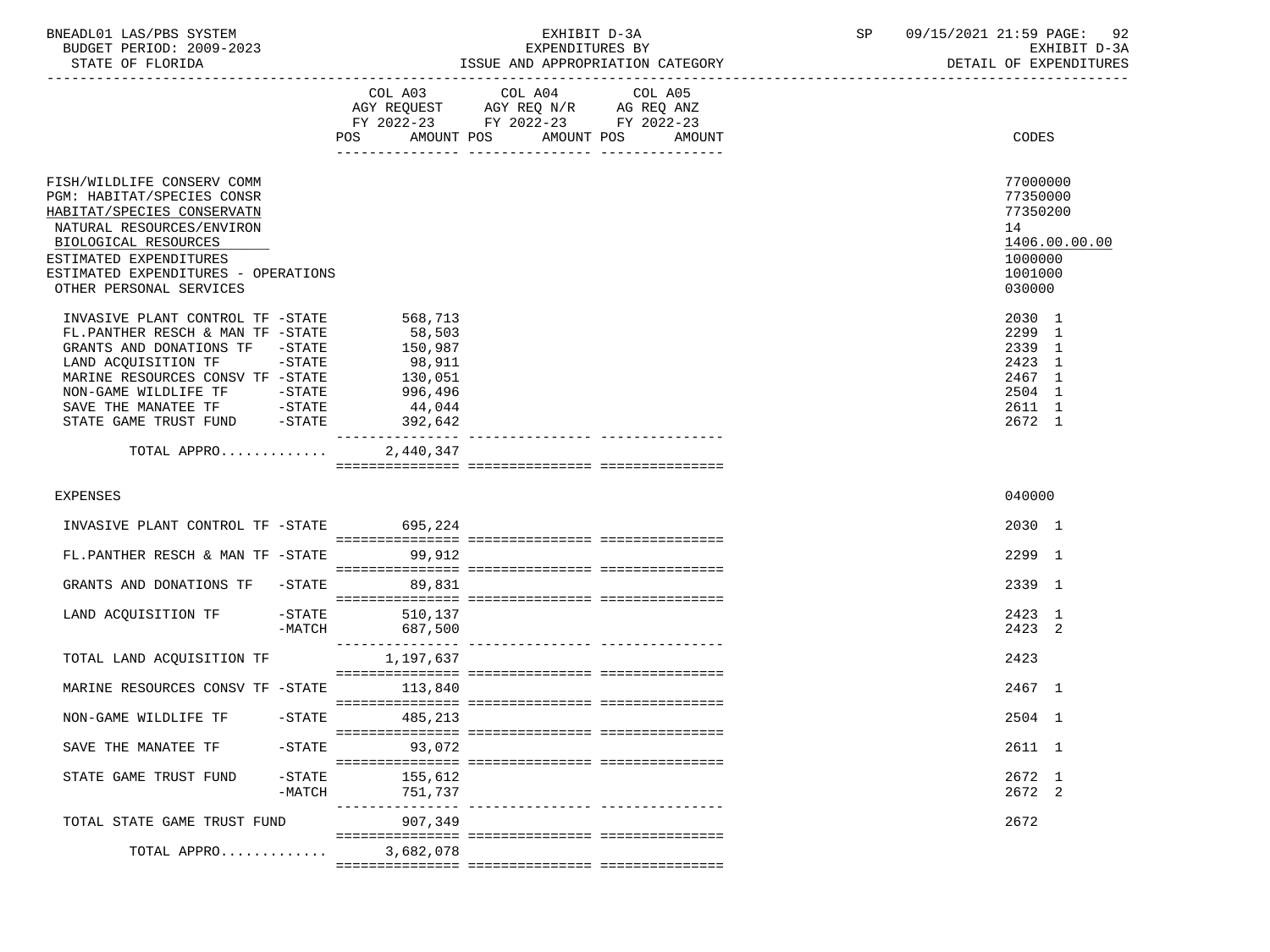| BNEADL01 LAS/PBS SYSTEM<br>BUDGET PERIOD: 2009-2023<br>STATE OF FLORIDA                                                                                                                                                                  |                                    |                                 | EXHIBIT D-3A<br>EXPENDITURES BY<br>ISSUE AND APPROPRIATION CATEGORY                                                            | SP     | 09/15/2021 21:59 PAGE:<br>93<br>EXHIBIT D-3A<br>DETAIL OF EXPENDITURES                  |
|------------------------------------------------------------------------------------------------------------------------------------------------------------------------------------------------------------------------------------------|------------------------------------|---------------------------------|--------------------------------------------------------------------------------------------------------------------------------|--------|-----------------------------------------------------------------------------------------|
|                                                                                                                                                                                                                                          |                                    |                                 | COL A03 COL A04 COL A05<br>AGY REQUEST AGY REQ N/R AG REQ ANZ<br>FY 2022-23 FY 2022-23 FY 2022-23<br>POS AMOUNT POS AMOUNT POS | AMOUNT | CODES                                                                                   |
| FISH/WILDLIFE CONSERV COMM<br>PGM: HABITAT/SPECIES CONSR<br>HABITAT/SPECIES CONSERVATN<br>NATURAL RESOURCES/ENVIRON<br>BIOLOGICAL RESOURCES<br>ESTIMATED EXPENDITURES<br>ESTIMATED EXPENDITURES - OPERATIONS<br>OPERATING CAPITAL OUTLAY |                                    |                                 |                                                                                                                                |        | 77000000<br>77350000<br>77350200<br>14<br>1406.00.00.00<br>1000000<br>1001000<br>060000 |
| LAND ACQUISITION TF -STATE 10,625<br>STATE GAME TRUST FUND -STATE                                                                                                                                                                        |                                    | 55,922                          |                                                                                                                                |        | 2423 1<br>2672 1                                                                        |
| TOTAL APPRO 66,547                                                                                                                                                                                                                       |                                    |                                 |                                                                                                                                |        |                                                                                         |
| SPECIAL CATEGORIES<br>ACOUISITION/MOTOR VEHICLES                                                                                                                                                                                         |                                    |                                 |                                                                                                                                |        | 100000<br>100021                                                                        |
| LAND ACQUISITION TF -STATE 790,000                                                                                                                                                                                                       |                                    |                                 |                                                                                                                                |        | 2423 1                                                                                  |
| ENHANCED WILDLIFE MGMT                                                                                                                                                                                                                   |                                    |                                 |                                                                                                                                |        | 100228                                                                                  |
| LAND ACQUISITION TF -STATE 8,876,690                                                                                                                                                                                                     |                                    |                                 |                                                                                                                                |        | 2423 1                                                                                  |
| NON-CARL WILDLIFE MGMT                                                                                                                                                                                                                   |                                    |                                 |                                                                                                                                |        | 100340                                                                                  |
| LAND ACQUISITION TF -STATE 17,537,096                                                                                                                                                                                                    | $-MATCH$                           | 70,000                          |                                                                                                                                |        | 2423 1<br>2423 2                                                                        |
| TOTAL LAND ACQUISITION TF                                                                                                                                                                                                                |                                    | 17,607,096                      |                                                                                                                                |        | 2423                                                                                    |
| STATE GAME TRUST FUND -STATE 411, 412                                                                                                                                                                                                    |                                    |                                 |                                                                                                                                |        | 2672 1                                                                                  |
| TOTAL APPRO 18,018,508                                                                                                                                                                                                                   |                                    |                                 |                                                                                                                                |        |                                                                                         |
| NUISANCE WILDLIFE CONTROL                                                                                                                                                                                                                |                                    |                                 |                                                                                                                                |        | 100406                                                                                  |
| LAND ACQUISITION TF<br>NON-GAME WILDLIFE TF<br>STATE GAME TRUST FUND                                                                                                                                                                     | $-$ STATE<br>$-$ STATE<br>$-STATE$ | 1,883,115<br>384,309<br>347,947 |                                                                                                                                |        | 2423 1<br>2504 1<br>2672 1                                                              |
| TOTAL APPRO                                                                                                                                                                                                                              |                                    | 2,615,371                       |                                                                                                                                |        |                                                                                         |
|                                                                                                                                                                                                                                          |                                    |                                 |                                                                                                                                |        |                                                                                         |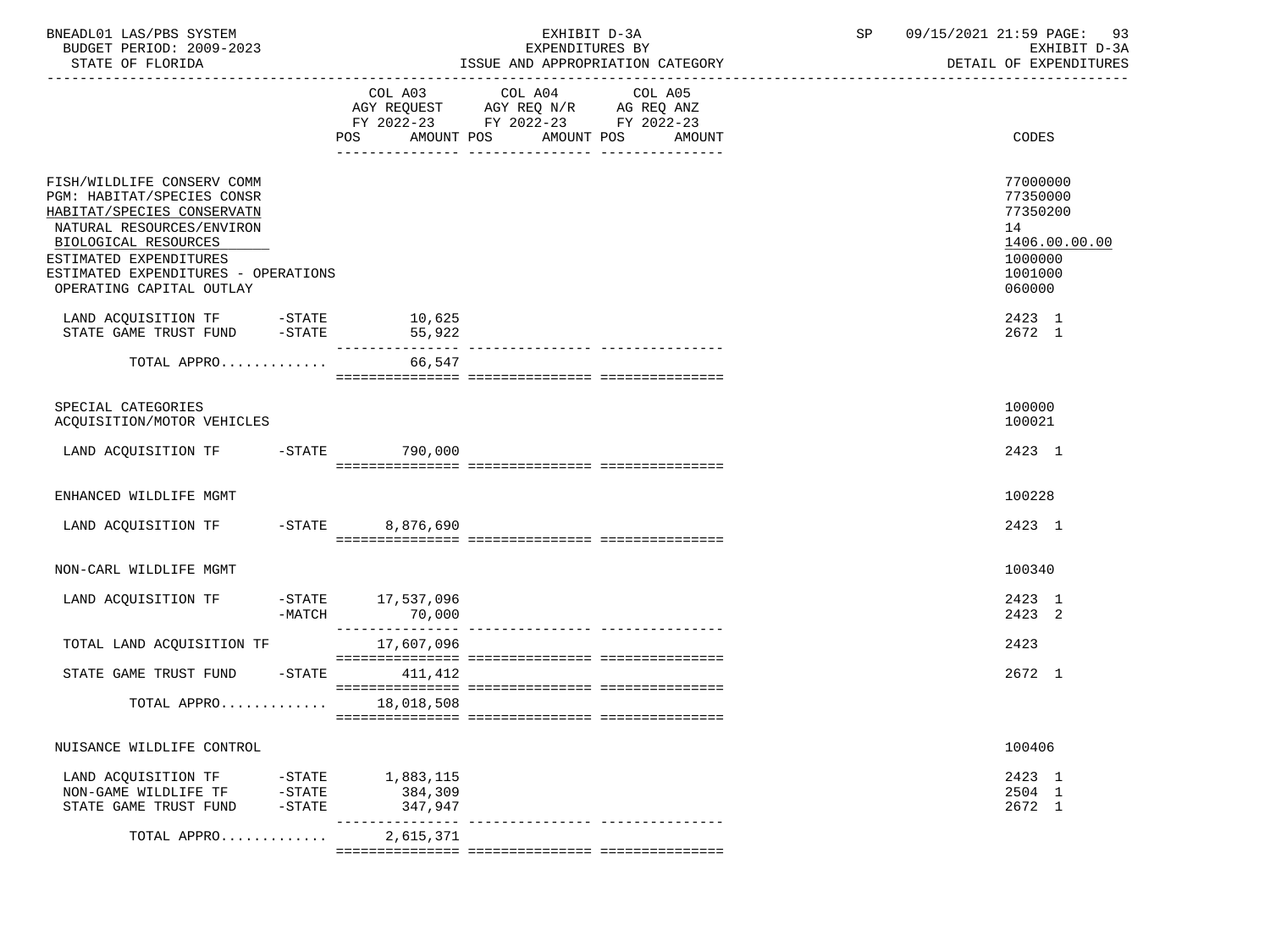| BNEADL01 LAS/PBS SYSTEM  | TRTT<br>CXH.               | SΡ | 09/15/2021 21:59 PAGE:<br>94 |
|--------------------------|----------------------------|----|------------------------------|
| BUDGET PERIOD: 2009-2023 | EXPENDITURES BY            |    | EXHIBIT D-3A                 |
| STATE OF FLORIDA         | AND APPROPRIATION CATEGORY |    | DETAIL OF EXPENDITURES       |

# ${\small \begin{array}{l} \texttt{EXHIBIT D-3A} \\ \texttt{EXPENDITURES BY} \end{array} \begin{array}{l} \texttt{BY} \end{array} \begin{array}{l} \texttt{SP} \end{array} \begin{array}{l} \texttt{09/15/2021 21:59 PAGE:} \end{array} \begin{array}{l} \texttt{PAGE:} \\ \texttt{EXHIBIT D-3A} \end{array} \end{array}$ ISSUE AND APPROPRIATION CATEGORY

|                                                                                                                                                                                                                                                           | COL A03<br>AMOUNT POS<br>POS                                                   | COL A04<br>$\begin{tabular}{lllllll} \bf AGY & \bf REQUEST & \bf AGY & \bf REQ & \bf N/R & \bf AG & \bf REQ & \bf ANZ \\ \end{tabular}$<br>FY 2022-23 FY 2022-23 FY 2022-23 | COL A05<br>AMOUNT POS AMOUNT | CODES                                                                                             |
|-----------------------------------------------------------------------------------------------------------------------------------------------------------------------------------------------------------------------------------------------------------|--------------------------------------------------------------------------------|-----------------------------------------------------------------------------------------------------------------------------------------------------------------------------|------------------------------|---------------------------------------------------------------------------------------------------|
| FISH/WILDLIFE CONSERV COMM<br>PGM: HABITAT/SPECIES CONSR<br>HABITAT/SPECIES CONSERVATN<br>NATURAL RESOURCES/ENVIRON<br>BIOLOGICAL RESOURCES<br>ESTIMATED EXPENDITURES<br>ESTIMATED EXPENDITURES - OPERATIONS<br>SPECIAL CATEGORIES<br>CONTRACTED SERVICES |                                                                                |                                                                                                                                                                             |                              | 77000000<br>77350000<br>77350200<br>14<br>1406.00.00.00<br>1000000<br>1001000<br>100000<br>100777 |
| INVASIVE PLANT CONTROL TF -STATE<br>FL.PANTHER RESCH & MAN TF -STATE<br>GRANTS AND DONATIONS TF -STATE<br>LAND ACOUISITION TF -STATE<br>MARINE RESOURCES CONSV TF -STATE                                                                                  | 204,250<br>124,000<br>35,844<br>65,196<br>37,000<br>40,270<br>10,771<br>34,182 |                                                                                                                                                                             |                              | 2030 1<br>2299 1<br>2339 1<br>2423 1<br>2467 1<br>2504 1<br>2611 1<br>2672 1                      |
| TOTAL APPRO                                                                                                                                                                                                                                               | 551,513                                                                        |                                                                                                                                                                             |                              |                                                                                                   |
| LAKE RESTORATION                                                                                                                                                                                                                                          |                                                                                |                                                                                                                                                                             |                              | 101012                                                                                            |
| LAND ACQUISITION TF -STATE 5,181,904                                                                                                                                                                                                                      |                                                                                |                                                                                                                                                                             |                              | 2423 1                                                                                            |
| MARINE DISASTER RECOVERY                                                                                                                                                                                                                                  |                                                                                |                                                                                                                                                                             |                              | 101080                                                                                            |
| FEDERAL GRANTS TRUST FUND -FEDERL                                                                                                                                                                                                                         | 99,135                                                                         |                                                                                                                                                                             |                              | 2261 3                                                                                            |
| G/A-FED ENDGD SPECIES                                                                                                                                                                                                                                     |                                                                                |                                                                                                                                                                             |                              | 101130                                                                                            |
| FEDERAL GRANTS TRUST FUND -FEDERL 311,758                                                                                                                                                                                                                 |                                                                                |                                                                                                                                                                             |                              | 2261 3                                                                                            |
| LAND MGMT/SAVE OUR RIVERS                                                                                                                                                                                                                                 |                                                                                |                                                                                                                                                                             |                              | 101920                                                                                            |
| STATE GAME TRUST FUND                                                                                                                                                                                                                                     | -STATE 273,187                                                                 |                                                                                                                                                                             |                              | 2672 1                                                                                            |
| DUCKS UNLIMITED MARSH PROJ                                                                                                                                                                                                                                |                                                                                |                                                                                                                                                                             |                              | 102229                                                                                            |
| STATE GAME TRUST FUND -STATE                                                                                                                                                                                                                              | 106,792                                                                        |                                                                                                                                                                             |                              | 2672 1                                                                                            |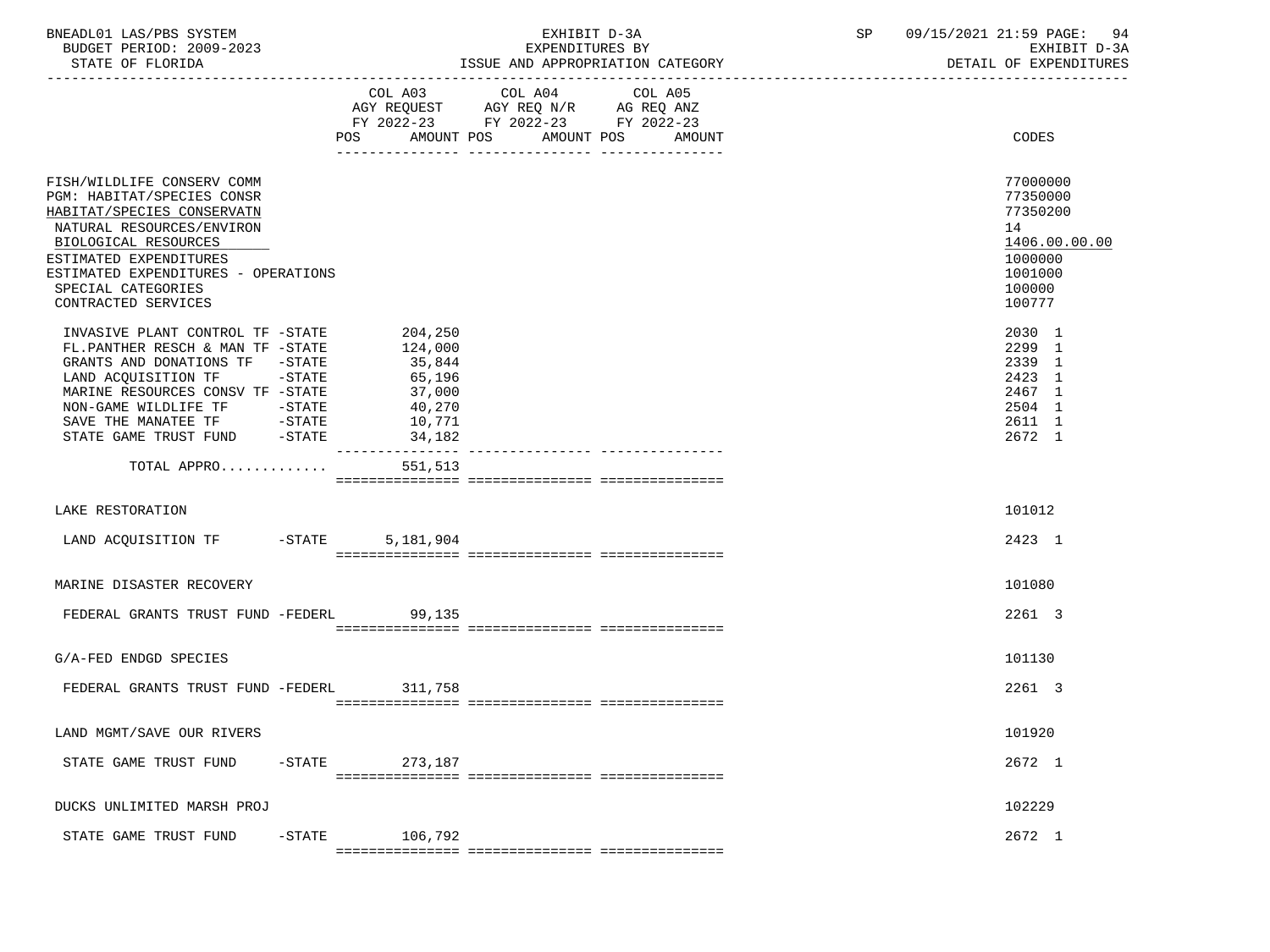| BNEADL01 LAS/PBS SYSTEM |                  |                          |  | EXHIBIT D-3A                     |  |
|-------------------------|------------------|--------------------------|--|----------------------------------|--|
|                         |                  | BUDGET PERIOD: 2009-2023 |  | EXPENDITURES BY                  |  |
|                         | STATE OF FLORIDA |                          |  | ISSUE AND APPROPRIATION CATEGORY |  |

# BXHIBIT D-3A SP  $09/15/2021$   $21:59$  PAGE: 95<br>EXPENDITURES BY SP  $\overline{X}$ BUDGET PERIOD: 2009-2023 EXPENDITURES BY EXHIBIT D-3A

|                                                                                                                                                                                                                                                                                                        | COL A03<br>POS<br>AMOUNT POS                                                   | COL A04<br>AGY REQUEST AGY REQ N/R AG REQ ANZ<br>FY 2022-23 FY 2022-23 FY 2022-23 | COL A05<br>AMOUNT POS AMOUNT      | CODES                                                                                             |
|--------------------------------------------------------------------------------------------------------------------------------------------------------------------------------------------------------------------------------------------------------------------------------------------------------|--------------------------------------------------------------------------------|-----------------------------------------------------------------------------------|-----------------------------------|---------------------------------------------------------------------------------------------------|
| FISH/WILDLIFE CONSERV COMM<br>PGM: HABITAT/SPECIES CONSR<br>HABITAT/SPECIES CONSERVATN<br>NATURAL RESOURCES/ENVIRON<br>BIOLOGICAL RESOURCES<br>ESTIMATED EXPENDITURES<br>ESTIMATED EXPENDITURES - OPERATIONS<br>SPECIAL CATEGORIES<br>CONTRL OF INVASIVE EXOTICS                                       |                                                                                |                                                                                   |                                   | 77000000<br>77350000<br>77350200<br>14<br>1406.00.00.00<br>1000000<br>1001000<br>100000<br>102334 |
| INVASIVE PLANT CONTROL TF -STATE 2,497,751                                                                                                                                                                                                                                                             |                                                                                |                                                                                   |                                   | 2030 1                                                                                            |
| LAND ACQUISITION TF -STATE 31,735,280                                                                                                                                                                                                                                                                  |                                                                                |                                                                                   |                                   | 2423 1                                                                                            |
| TOTAL APPRO                                                                                                                                                                                                                                                                                            | ________________<br>34, 233, 031                                               |                                                                                   | ---------------- ---------------- |                                                                                                   |
| RISK MANAGEMENT INSURANCE                                                                                                                                                                                                                                                                              |                                                                                |                                                                                   |                                   | 103241                                                                                            |
| INVASIVE PLANT CONTROL TF -STATE<br>FL.PANTHER RESCH & MAN TF -STATE<br>GRANTS AND DONATIONS TF -STATE<br>LAND ACQUISITION TF -STATE<br>MARINE RESOURCES CONSV TF -STATE<br>NON-GAME WILDLIFE TF            -STATE<br>SAVE THE MANATEE TF              -STATE<br>STATE GAME TRUST FUND          -STATE | 752,126<br>4,055<br>15,863<br>133,787<br>10,080<br>51,405<br>11,565<br>121,501 |                                                                                   |                                   | 2030 1<br>2299 1<br>2339 1<br>2423 1<br>2467 1<br>2504 1<br>2611 1<br>2672 1                      |
| TOTAL APPRO                                                                                                                                                                                                                                                                                            | 1,100,382                                                                      |                                                                                   |                                   |                                                                                                   |
| HABITAT RESTORATION                                                                                                                                                                                                                                                                                    |                                                                                |                                                                                   |                                   | 104070                                                                                            |
| GRANTS AND DONATIONS TF<br>$-$ STATE                                                                                                                                                                                                                                                                   | 1,361,980                                                                      |                                                                                   |                                   | 2339 1                                                                                            |
| MARINE RESOURCES CONSV TF -STATE<br>$-MATCH$                                                                                                                                                                                                                                                           | 181,833<br>100,000                                                             |                                                                                   |                                   | 2467 1<br>2467 2                                                                                  |
| TOTAL MARINE RESOURCES CONSV TF                                                                                                                                                                                                                                                                        | 281,833                                                                        |                                                                                   |                                   | 2467                                                                                              |
| TOTAL APPRO                                                                                                                                                                                                                                                                                            | 1,643,813                                                                      |                                                                                   |                                   |                                                                                                   |
| FINAL NRDR-DWH OIL SPILL                                                                                                                                                                                                                                                                               |                                                                                |                                                                                   |                                   | 105030                                                                                            |
| -STATE<br>GRANTS AND DONATIONS TF                                                                                                                                                                                                                                                                      | 300,000                                                                        |                                                                                   |                                   | 2339 1                                                                                            |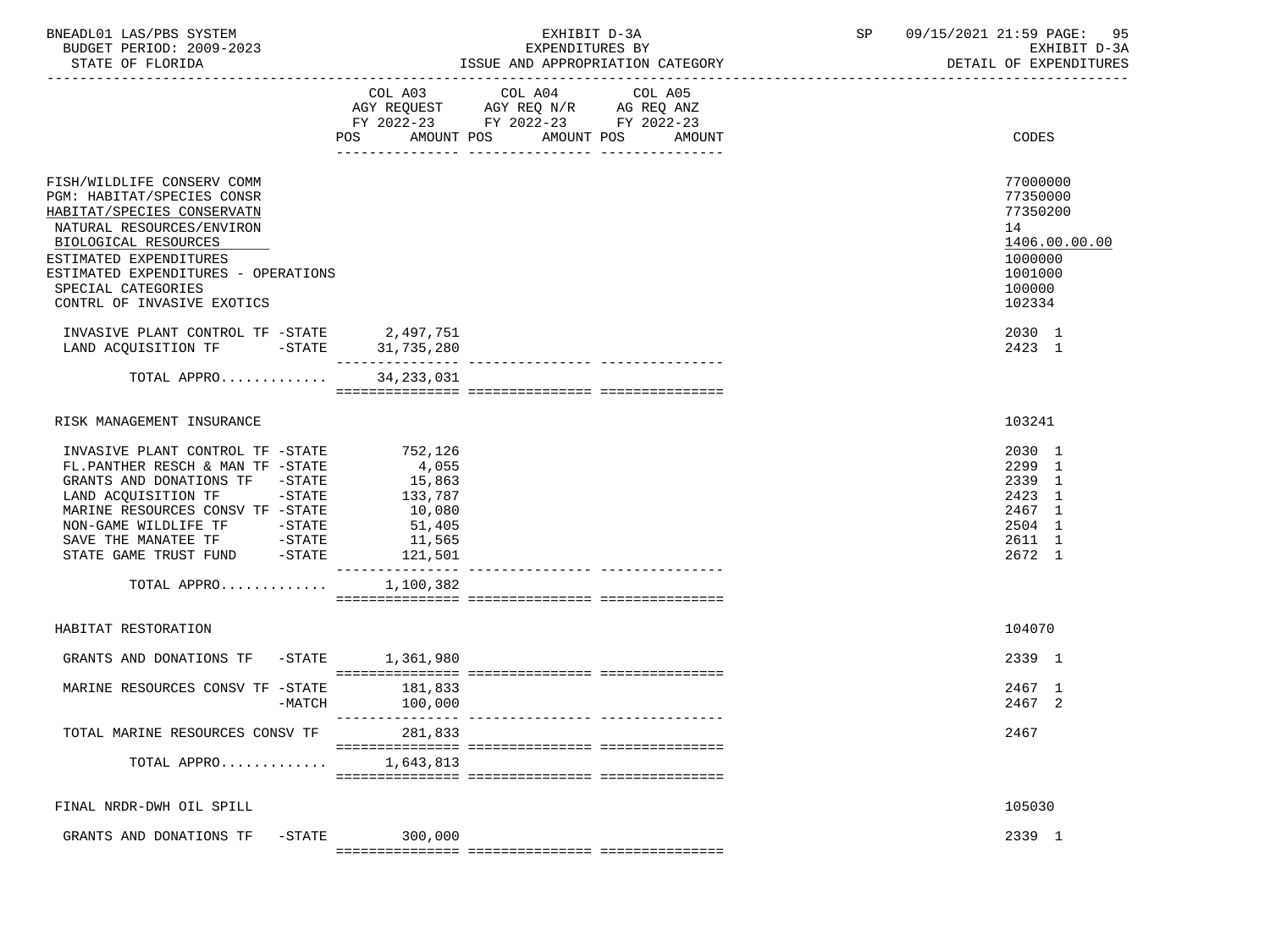| BNEADL01 LAS/PBS SYSTEM<br>BUDGET PERIOD: 2009-2023<br>STATE OF FLORIDA                                                                                                                                                                                                                                      |                                     |                                                                                   |                                                                                                                 | EXHIBIT D-3A<br>EXPENDITURES BY<br>ISSUE AND APPROPRIATION CATEGORY | SP 09/15/2021 21:59 PAGE: 96<br>EXHIBIT D-3A<br>DETAIL OF EXPENDITURES                                      |
|--------------------------------------------------------------------------------------------------------------------------------------------------------------------------------------------------------------------------------------------------------------------------------------------------------------|-------------------------------------|-----------------------------------------------------------------------------------|-----------------------------------------------------------------------------------------------------------------|---------------------------------------------------------------------|-------------------------------------------------------------------------------------------------------------|
|                                                                                                                                                                                                                                                                                                              |                                     | POS<br>AMOUNT POS                                                                 | COL A03 COL A04 COL A05<br>AGY REQUEST AGY REQ N/R AG REQ ANZ<br>FY 2022-23 FY 2022-23 FY 2022-23<br>AMOUNT POS | AMOUNT                                                              | <b>CODES</b>                                                                                                |
| FISH/WILDLIFE CONSERV COMM<br>PGM: HABITAT/SPECIES CONSR<br>HABITAT/SPECIES CONSERVATN<br>NATURAL RESOURCES/ENVIRON<br>BIOLOGICAL RESOURCES<br>ESTIMATED EXPENDITURES<br>ESTIMATED EXPENDITURES - OPERATIONS<br>SPECIAL CATEGORIES<br>TR/IFAS/INV EXOTIC PLANT R<br>INVASIVE PLANT CONTROL TF -STATE 633,128 |                                     |                                                                                   |                                                                                                                 |                                                                     | 77000000<br>77350000<br>77350200<br>14<br>1406.00.00.00<br>1000000<br>1001000<br>100000<br>105569<br>2030 1 |
|                                                                                                                                                                                                                                                                                                              |                                     |                                                                                   |                                                                                                                 |                                                                     |                                                                                                             |
| GULF COAST RESTORATION                                                                                                                                                                                                                                                                                       |                                     |                                                                                   |                                                                                                                 |                                                                     | 106020                                                                                                      |
| GRANTS AND DONATIONS TF -STATE 1,557,504                                                                                                                                                                                                                                                                     |                                     |                                                                                   |                                                                                                                 |                                                                     | 2339 1                                                                                                      |
| TR/DMS/HR SVCS/STW CONTRCT                                                                                                                                                                                                                                                                                   |                                     |                                                                                   |                                                                                                                 |                                                                     | 107040                                                                                                      |
| INVASIVE PLANT CONTROL TF -STATE<br>FEDERAL GRANTS TRUST FUND -FEDERL<br>FL.PANTHER RESCH & MAN TF -STATE<br>GRANTS AND DONATIONS TF -STATE<br>LAND ACQUISITION TF -STATE<br>MARINE RESOURCES CONSV TF -STATE<br>NON-GAME WILDLIFE TF -STATE<br>SAVE THE MANATEE TF -STATE<br>STATE GAME TRUST FUND -STATE   |                                     | 11,174<br>4,959<br>1,644<br>2,726<br>48,510<br>1,770<br>17,838<br>6,014<br>56,089 |                                                                                                                 |                                                                     | 2030 1<br>2261 3<br>2299 1<br>2339 1<br>2423 1<br>2467 1<br>2504 1<br>2611 1<br>2672 1                      |
| TOTAL APPRO                                                                                                                                                                                                                                                                                                  |                                     | 150,724                                                                           |                                                                                                                 |                                                                     |                                                                                                             |
| HABITAT CONSERV/LAND ACQ                                                                                                                                                                                                                                                                                     |                                     |                                                                                   |                                                                                                                 |                                                                     | 108010                                                                                                      |
| FEDERAL GRANTS TRUST FUND -FEDERL 1,000,000                                                                                                                                                                                                                                                                  |                                     |                                                                                   |                                                                                                                 |                                                                     | 2261 3                                                                                                      |
| G/A-DEEPWATER HORIZON/SO                                                                                                                                                                                                                                                                                     |                                     |                                                                                   |                                                                                                                 |                                                                     | 108037                                                                                                      |
| GRANTS AND DONATIONS TF                                                                                                                                                                                                                                                                                      | $-$ STATE                           | 273,347                                                                           |                                                                                                                 |                                                                     | 2339 1                                                                                                      |
| CONTRACT & GRANT REIMB ACT                                                                                                                                                                                                                                                                                   |                                     |                                                                                   |                                                                                                                 |                                                                     | 109940                                                                                                      |
| FEDERAL GRANTS TRUST FUND -FEDERL<br>GRANTS AND DONATIONS TF<br>NON-GAME WILDLIFE TF<br>STATE GAME TRUST FUND                                                                                                                                                                                                | $-$ STATE<br>$-$ STATE<br>$-$ STATE | 11,746,187<br>168,510<br>292,809<br>30,201                                        |                                                                                                                 |                                                                     | 2261 3<br>2339 1<br>2504 1<br>2672 1                                                                        |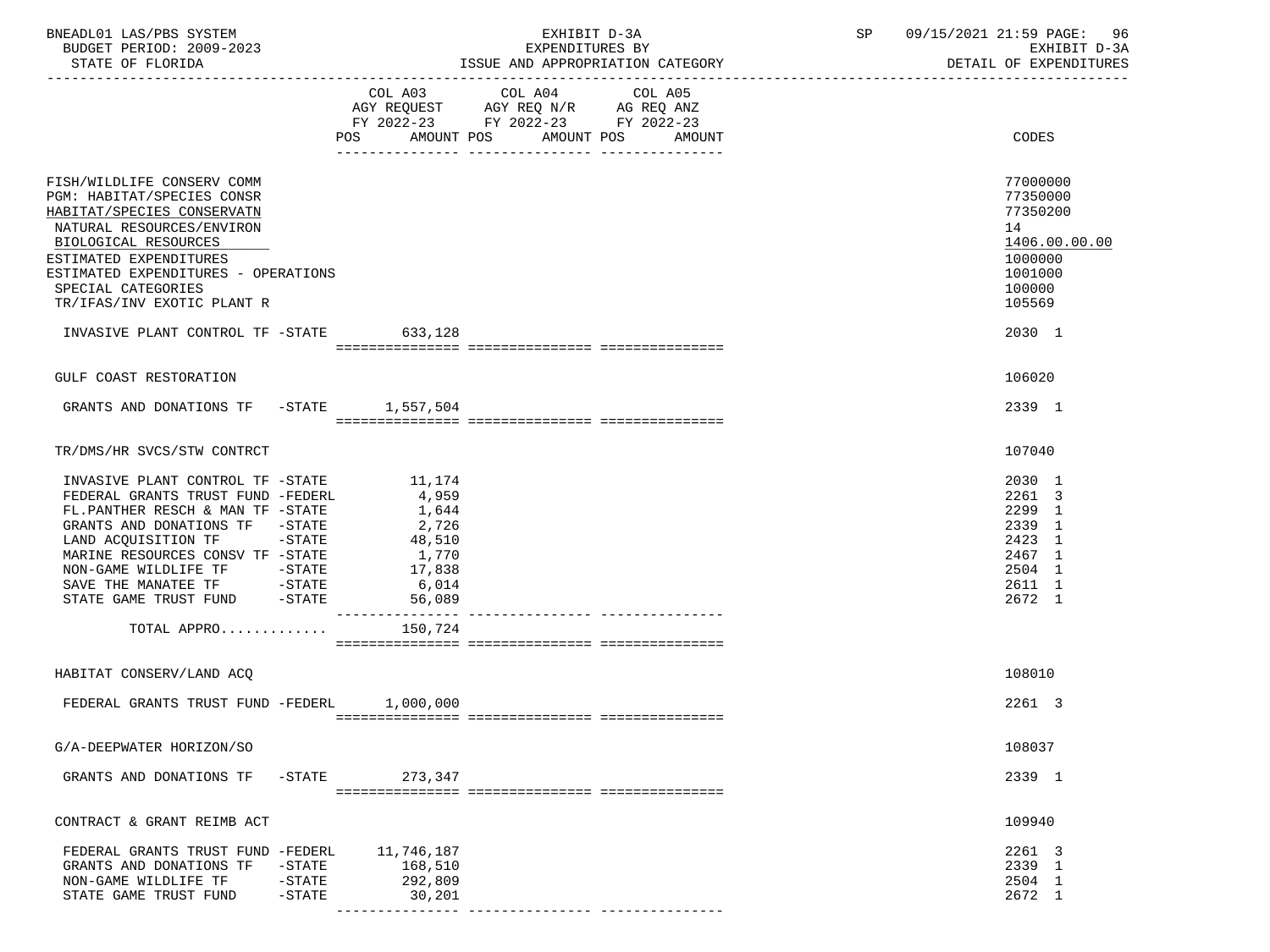| BNEADL01 LAS/PBS SYSTEM<br>BUDGET PERIOD: 2009-2023<br>STATE OF FLORIDA                                                                                                                                                                                                                           | EXHIBIT D-3A<br>EXPENDITURES BY<br>ISSUE AND APPROPRIATION CATEGORY                                                                                   | 97<br>SP<br>09/15/2021 21:59 PAGE:<br>EXHIBIT D-3A<br>DETAIL OF EXPENDITURES                      |
|---------------------------------------------------------------------------------------------------------------------------------------------------------------------------------------------------------------------------------------------------------------------------------------------------|-------------------------------------------------------------------------------------------------------------------------------------------------------|---------------------------------------------------------------------------------------------------|
|                                                                                                                                                                                                                                                                                                   | COL A03<br>COL A04 COL A05<br>AGY REQUEST AGY REQ N/R AG REQ ANZ<br>FY 2022-23 FY 2022-23 FY 2022-23<br>POS<br>AMOUNT POS AMOUNT POS<br><b>AMOUNT</b> | CODES                                                                                             |
| FISH/WILDLIFE CONSERV COMM<br><b>PGM: HABITAT/SPECIES CONSR</b><br>HABITAT/SPECIES CONSERVATN<br>NATURAL RESOURCES/ENVIRON<br>BIOLOGICAL RESOURCES<br>ESTIMATED EXPENDITURES<br>ESTIMATED EXPENDITURES - OPERATIONS<br>SPECIAL CATEGORIES<br>CONTRACT & GRANT REIMB ACT<br>TOTAL APPRO 12,237,707 |                                                                                                                                                       | 77000000<br>77350000<br>77350200<br>14<br>1406.00.00.00<br>1000000<br>1001000<br>100000<br>109940 |
| TOTAL: ESTIMATED EXPENDITURES - OPERATIONS<br>TOTAL POSITIONS 374.50<br>TOTAL ISSUE $121,798,208$<br>TOTAL SALARY RATE 17,247,758                                                                                                                                                                 |                                                                                                                                                       | 1001000                                                                                           |

AGENCY ISSUE NARRATIVE:

 2022-2023 BUDGET YEAR NARRATIVE: IT COMPONENT? NO Special Categories: Enhanced Wildlife Management (100228) and Non-CARL Wildlife Management (100340)

 The funds in these special categories are used to cover expenditures strictly for activities related to enhanced wildlife management and/or authorized in the Water and Land Conservation constitutional amendment 1 that includes among other things, restoration and improvement of conservation lands including wetlands and forests, fish and wildlife habitat, lands protecting significant water resources, and outdoor recreational lands. Types of expenditures include OPS, Expense, OCO, Acquisition and/or Replacement of Motor Vehicles, Acquisition and/or Replacement of Boats, Motors and Trailers, and Contracted Services. Purchases from this special category may include motor vehicles, ATV's, swamp buggies, heavy equipment (such as tractors, backhoes, brush trucks, dump trucks, etc.), boats, motors, and trailers. Expenditures may also include prescribed burning, exotic vegetation control, plant and animal surveys, wildlife food plot plantings, check stations, road maintenance, wildlife viewing facilities, bridges, culverts, signage, habitat improvements projects, public recreation access improvement, site security, and trail development.

## Special Category: Nuisance Wildlife Control (100406)

 The funds in this special category are used to cover expenditures related to nuisance and invasive conflict wildlife including but not limited to contract with animal control specialists, gather habitat data from academic institutions and other government agencies, and hire OPS staff to handle the increasing volume of calls regarding nuisance animals. Expenditures include OPS, Expense, OCO, Acquisition and/or Replacement of Motor Vehicles, Acquisition and/or Replacement of Boats, Motors and Trailers, and Contracted Services. Purchases from this special category may include motor vehicles, ATV's, swamp buggies, heavy equipment (such as tractors, backhoes, dump trucks, etc.), boats, motors, and trailers.

Special Category: Final Natural Resource Damage Restoration - Deepwater Horizon Oil Spill (105030)

 The funds in this special category are used to cover expenditures strictly for contracts and grants for which 100% reimbursement will be received from the Final Settlement for the Deepwater Horizon oil spill Natural Resource Damage Assessment. Expenditures may include OPS, Expense, OCO, Acquisition and Replacement of Motor Vehicles, Acquisition and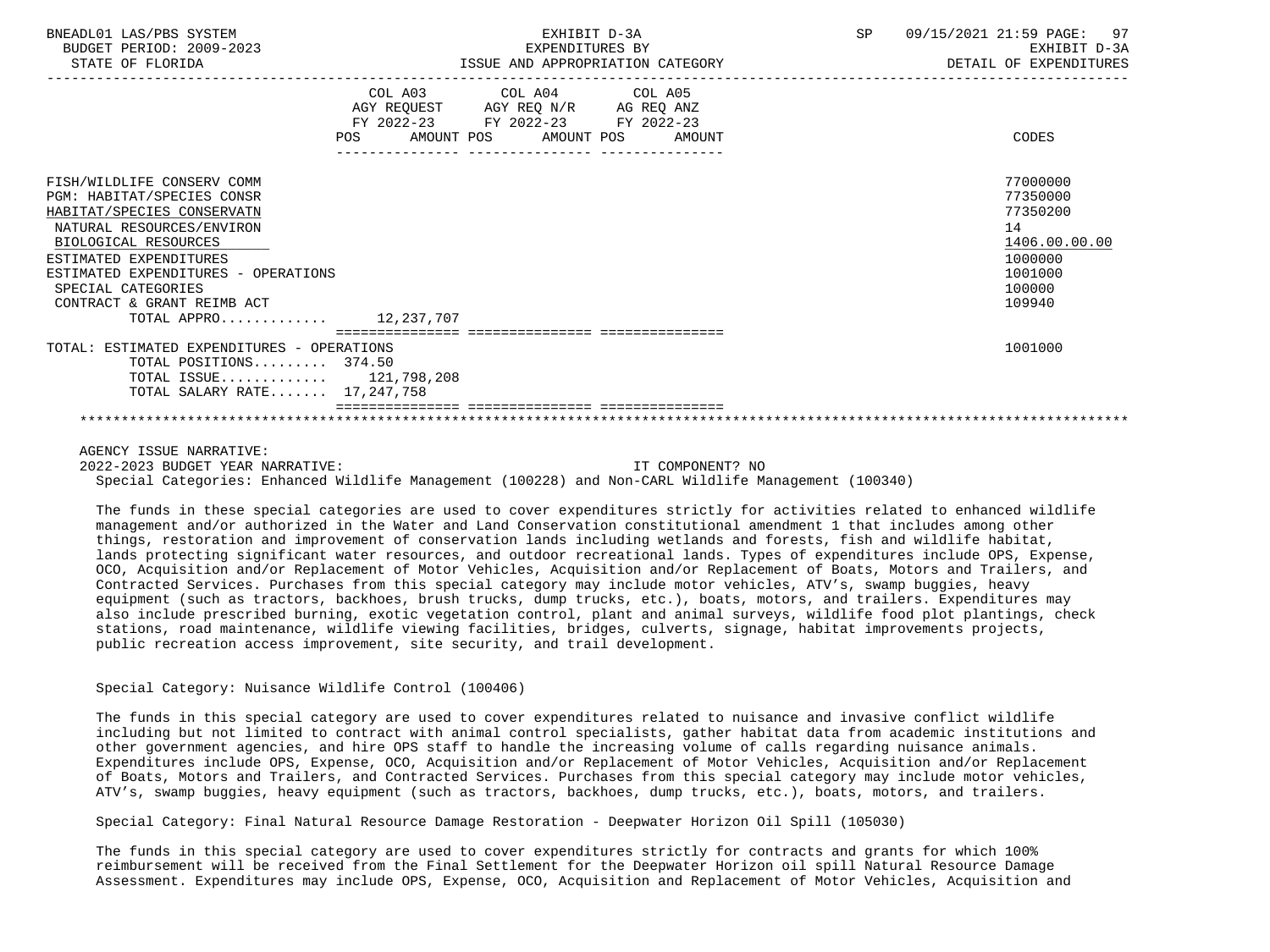| BNEADL01 LAS/PBS SYSTEM             | EXHIBIT D-3A              |                                                                 |                                  | SP | 98<br>09/15/2021 21:59 PAGE: |
|-------------------------------------|---------------------------|-----------------------------------------------------------------|----------------------------------|----|------------------------------|
| BUDGET PERIOD: 2009-2023            |                           | EXPENDITURES BY                                                 |                                  |    | EXHIBIT D-3A                 |
| STATE OF FLORIDA                    |                           |                                                                 | ISSUE AND APPROPRIATION CATEGORY |    | DETAIL OF EXPENDITURES       |
|                                     | AGY REOUEST<br>FY 2022-23 | COL A03 COL A04 COL A05<br>AGY REO N/R<br>FY 2022-23 FY 2022-23 | AG REO ANZ                       |    |                              |
|                                     | AMOUNT POS<br>POS         | AMOUNT POS                                                      | AMOUNT                           |    | CODES                        |
|                                     |                           |                                                                 |                                  |    |                              |
| FISH/WILDLIFE CONSERV COMM          |                           |                                                                 |                                  |    | 77000000                     |
| PGM: HABITAT/SPECIES CONSR          |                           |                                                                 |                                  |    | 77350000                     |
| HABITAT/SPECIES CONSERVATN          |                           |                                                                 |                                  |    | 77350200                     |
| NATURAL RESOURCES/ENVIRON           |                           |                                                                 |                                  |    | 14                           |
| BIOLOGICAL RESOURCES                |                           |                                                                 |                                  |    | 1406.00.00.00                |
| ESTIMATED EXPENDITURES              |                           |                                                                 |                                  |    | 1000000                      |
| ESTIMATED EXPENDITURES - OPERATIONS |                           |                                                                 |                                  |    | 1001000                      |

 Replacement of Boats, Motors and Trailers, and Contracted Services. Purchases from this special category may include motor vehicles, ATV's, swamp buggies, heavy equipment (such as tractors, backhoes, dump trucks, etc.), boats, motors, and trailers. Special Category: Gulf Coast Restoration (106020) The funds in this special category are used to cover expenditures strictly for contracts and grants for which 100% reimbursement will be received from the National Fish and Wildlife Foundation/Deepwater Horizon oil spill settlement. Expenditures may include OPS, Expense, OCO, Acquisition and Replacement of Motor Vehicles, Acquisition and Replacement of Boats, Motors and Trailers, and Contracted Services. Purchases from this special category may include motor vehicles, ATV's, swamp buggies, heavy equipment (such as tractors, backhoes, dump trucks, etc.), boats, motors, and trailers.

Special Category: Lake Restoration Projects (101012)

 The funds in this special category are used to cover expenditures for freshwater and marine aquatic habitat enhancement/restoration activities which include OPS, Expense, OCO, Acquisition and/or Replacement of Motor Vehicles, Acquisition and/or Replacement of Boats, Motors and Trailers, and Contracted Services. Purchases from this special category may include motor vehicles, ATV's, swamp buggies, heavy equipment (such as tractors, backhoes, dump trucks, etc.), boats, motors, and trailers.

## Special Category: Hurricane Irma Marine Fisheries Disaster Recovery (101080)

 The funds in this special category are used to cover expenditures strictly for the NOAA Hurricane Irma Marine Fisheries Disaster Recovery grant for which 100% reimbursement will be received. Expenditures may include OPS, Expense, OCO, Acquisition and/or Replacement of Boats, Motors and Trailers, and Contracted Services. Purchases from this special category may include ATV's swamp buggies, heavy equipment (such as tractors, backhoes, dump truck, etc.) boats, motors, and trailers, and may support other costs identified in the grant's outline of activities.

Special Category: Grants and Aids - Federal Endangered Species (101130)

 The funds in this special category are used to cover expenditures for threatened and endangered species management and conservation. The U.S. Fish and Wildlife Service provides endangered species grant-and-aid funds (Section 6) to the Fish and Wildlife Conservation Commission for endangered species recovery efforts. The expenditures include OPS, Expense, OCO, Acquisition and/or Replacement of Motor Vehicles, Acquisition and/or Replacement of Boats, Motors and Trailers, and Contracted Services. Purchases from this special category may include motor vehicles, ATV's, boats, motors and trailers.

Special Category: Land Management-Save our Rivers (101920)

 The funds in this special category are used to cover expenditures strictly for management of wildlife environmental areas (WEA) and wildlife management areas (WMA) which have been acquired through the Save Our Rivers (SOR) acquisition program. The Florida Water Management Districts provide funding to the Fish and Wildlife Conservation Commission for land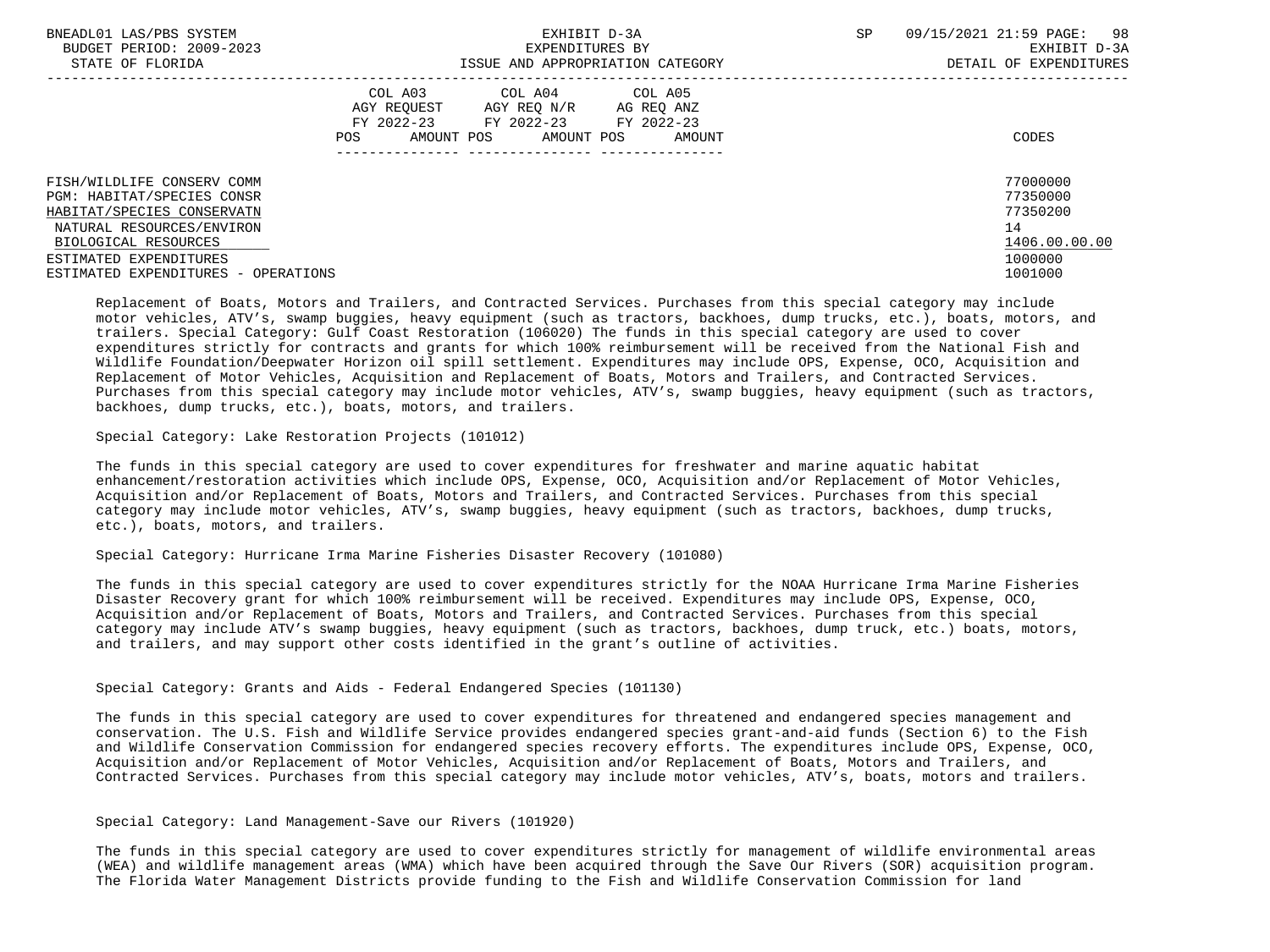| BNEADL01 LAS/PBS SYSTEM<br>BUDGET PERIOD: 2009-2023<br>STATE OF FLORIDA | EXHIBIT D-3A<br>EXPENDITURES BY<br>ISSUE AND APPROPRIATION CATEGORY |                                                |            | SP. | 09/15/2021 21:59 PAGE: 99<br>EXHIBIT D-3A<br>DETAIL OF EXPENDITURES |
|-------------------------------------------------------------------------|---------------------------------------------------------------------|------------------------------------------------|------------|-----|---------------------------------------------------------------------|
|                                                                         |                                                                     | COL A03 COL A04 COL A05                        |            |     |                                                                     |
|                                                                         | AGY REOUEST                                                         | AGY REO N/R                                    | AG REQ ANZ |     |                                                                     |
|                                                                         | AMOUNT POS<br>POS.                                                  | FY 2022-23 FY 2022-23 FY 2022-23<br>AMOUNT POS | AMOUNT     |     | CODES                                                               |
|                                                                         |                                                                     |                                                |            |     |                                                                     |
| FISH/WILDLIFE CONSERV COMM                                              |                                                                     |                                                |            |     | 77000000                                                            |
| PGM: HABITAT/SPECIES CONSR                                              |                                                                     |                                                |            |     | 77350000                                                            |
| HABITAT/SPECIES CONSERVATN                                              |                                                                     |                                                |            |     | 77350200                                                            |
| NATURAL RESOURCES/ENVIRON                                               |                                                                     |                                                |            |     | 14                                                                  |
| BIOLOGICAL RESOURCES                                                    |                                                                     |                                                |            |     | 1406.00.00.00                                                       |
| ESTIMATED EXPENDITURES                                                  |                                                                     |                                                |            |     | 1000000                                                             |
| ESTIMATED EXPENDITURES - OPERATIONS                                     |                                                                     |                                                |            |     | 1001000                                                             |

 management activities. Expenditures may include OPS, Expense, OCO, Acquisition and/or Replacement of Motor Vehicles, Acquisition and/or Replacement of Boats, Motors and Trailers, and Contracted Services. Purchases from this special category may include motor vehicles, ATV's, swamp buggies, heavy equipment (such as tractors, backhoes, dump trucks, etc.), boats, motors, and trailers.

## Special Category: Ducks Unlimited Marsh Projects (102229)

 The funds in this special category are used to cover expenditures strictly for development and management of Ducks Unlimited Marsh habitat enhancement projects which include OPS, Expense, and OCO, Acquisition and/or Replacement of Motor Vehicles, Acquisition and/or Replacement of Boats, Motors and Trailers, and Contracted Services. Purchases from this special category may include motor vehicles, ATV's, swamp buggies, heavy equipment (such as tractors, backhoes, dump trucks, etc.), boats, motors, and trailers.

## Special Category: Control of Invasive Exotics (102334)

 The funds in this special category are used to cover expenditures for the management of aquatic plants in public water bodies and the control of invasive exotic upland plants on public conservation lands which include OPS, Expense, OCO, Acquisition and/or Replacement of Motor Vehicles, Acquisition and/or Replacement of Boats, Motors and Trailers, and Contracted Services. Purchases from this special category may include motor vehicles, ATV's, boats, motors and trailers, and other equipment necessary to implement the related statutory responsibilities.

# Special Category: Habitat Restoration (104070)

 The funds in this special category are used to cover expenditures for wildlife and marine habitat conservation (which includes the gopher tortoise, listed as threatened) in accordance with Chapter 379.206, Florida Statutes. Conservation measures may include restoration and enhancement activities in marine/estuarine habitats, activities associated with permitting of incidental take or relocation of gopher tortoises, population and habitat surveys, evaluation of habitats proposed for gopher tortoise relocation, surveys of proposed areas for land use change and areas proposed as mitigation or recipient sites. Expenditures may include OPS, local government contracts, acquisition and/or replacement of motor vehicles, ATV's, boats, motors, and trailers, and Contracted Services, as well as other costs associated with the conservation plan. Purchases from this special category may include motor vehicles, ATV's, boats, motors, and trailers.

## Special Category: Gulf Coast Restoration (106020)

 The funds in this special category are used to cover expenditures strictly for contracts and grants for which 100% reimbursement will be received from the National Fish and Wildlife Foundation/Deepwater Horizon oil spill settlement.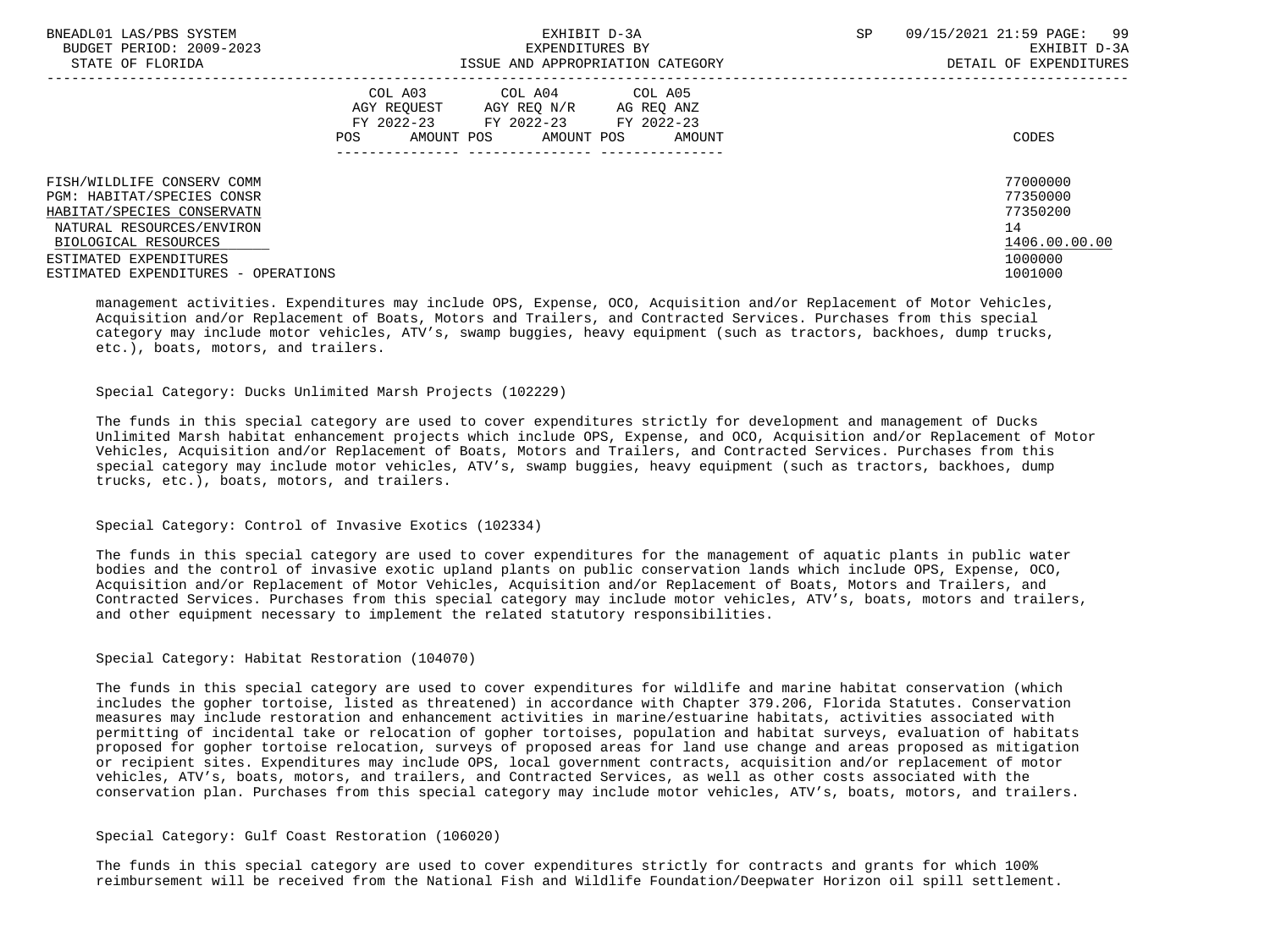| BNEADL01 LAS/PBS SYSTEM<br>BUDGET PERIOD: 2009-2023<br>STATE OF FLORIDA | EXHIBIT D-3A<br>EXPENDITURES BY<br>ISSUE AND APPROPRIATION CATEGORY |                                                                                          |                      | <b>SP</b> | 09/15/2021 21:59 PAGE: 100<br>EXHIBIT D-3A<br>DETAIL OF EXPENDITURES |
|-------------------------------------------------------------------------|---------------------------------------------------------------------|------------------------------------------------------------------------------------------|----------------------|-----------|----------------------------------------------------------------------|
|                                                                         | AGY REOUEST<br>POS<br>AMOUNT POS                                    | COL A03 COL A04 COL A05<br>AGY REO N/R<br>FY 2022-23 FY 2022-23 FY 2022-23<br>AMOUNT POS | AG REQ ANZ<br>AMOUNT |           | CODES                                                                |
| FISH/WILDLIFE CONSERV COMM<br><b>PGM: HABITAT/SPECIES CONSR</b>         |                                                                     |                                                                                          |                      |           | 77000000<br>77350000                                                 |
| HABITAT/SPECIES CONSERVATN                                              |                                                                     |                                                                                          |                      |           | 77350200                                                             |
| NATURAL RESOURCES/ENVIRON                                               |                                                                     |                                                                                          |                      |           | 14                                                                   |
| BIOLOGICAL RESOURCES                                                    |                                                                     |                                                                                          |                      |           | 1406.00.00.00                                                        |
| ESTIMATED EXPENDITURES                                                  |                                                                     |                                                                                          |                      |           | 1000000                                                              |
| ESTIMATED EXPENDITURES - OPERATIONS                                     |                                                                     |                                                                                          |                      |           | 1001000                                                              |

 Expenditures may include OPS, Expense, OCO, Acquisition and/or Replacement of Motor Vehicles, Acquisition and/or Replacement of Boats, Motors and Trailers, and Contracted Services. Purchases from this special category may include motor vehicles, ATV's, swamp buggies, heavy equipment (such as tractors, backhoes, dump trucks, etc.), boats, motors, and trailers.

Special Category: Habitat Conservation Plan Lands Acquisition Program (108010)

 The funds in this special category are used to cover expenditures associated with endangered species grants provided to the Commission from the U.S. Fish and Wildlife Service for recovery efforts, including the development and implementation of Habitat Conservation Plans (HCPs) and land acquisitions to support HCPs or other recovery efforts. The expenditures include OPS, Expense, OCO, Acquisition and/or Replacement of Motor Vehicles, Acquisition and/or Replacement of Boats, Motors, and Trailers, and Contracted Services. Purchases from this special category may include motor vehicles, ATV's, boats, motors and trailers.

Special Category: Grants and Aids - Deepwater Horizon (108037)

 The funds in this special category are used to cover expenditures strictly for contracts and grants for which 100% reimbursement will be received from the NOAA/Natural Resource Damage Assessment/Deepwater Horizon oil spill. Expenditures may include OPS, Expense, OCO, Acquisition and/or Replacement of Motor Vehicles, Acquisition and/or Replacement of Boats, Motors and Trailers, and Contracted Services. Purchases from this special category may include motor vehicles, ATV's, swamp buggies, heavy equipment (such as tractors, backhoes, dump trucks, etc.), boats, motors, and trailers.

Special Category: Contract and Grant Reimbursed Activities (109940)

 The funds in this special category are used to cover expenditures strictly for contracts and grants for which 100% reimbursement will be received. Expenditures may include OPS, Expense, OCO, Acquisition and/or Replacement of Motor Vehicles, Acquisition and/or Replacement of Boats, Motors and Trailers, and Contracted Services. Purchases from this special category may include motor vehicles, ATV's, swamp buggies, heavy equipment (such as tractors, backhoes, dump trucks, etc.), boats, motors, and trailers.

 Pursuant to section 11.061, Florida Statutes, position #00199, Director of Habitat and Species Conservation is designated as being used during a portion of the fiscal year for lobbying. \*\*\*\*\*\*\*\*\*\*\*\*\*\*\*\*\*\*\*\*\*\*\*\*\*\*\*\*\*\*\*\*\*\*\*\*\*\*\*\*\*\*\*\*\*\*\*\*\*\*\*\*\*\*\*\*\*\*\*\*\*\*\*\*\*\*\*\*\*\*\*\*\*\*\*\*\*\*\*\*\*\*\*\*\*\*\*\*\*\*\*\*\*\*\*\*\*\*\*\*\*\*\*\*\*\*\*\*\*\*\*\*\*\*\*\*\*\*\*\*\*\*\*\*\*\*\*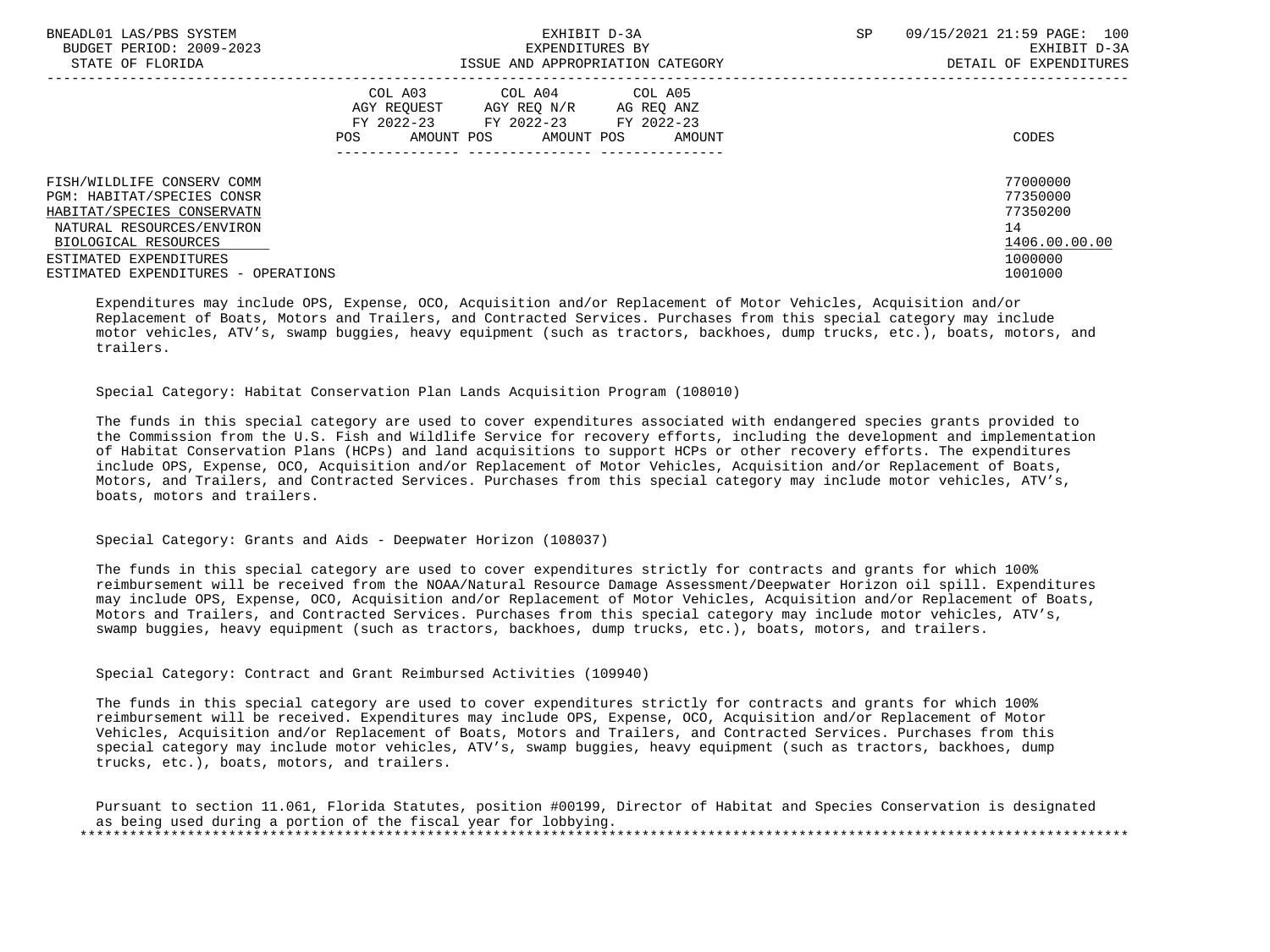| BNEADL01 LAS/PBS SYSTEM<br>BUDGET PERIOD: 2009-2023<br>STATE OF FLORIDA                                                                                                                                                                   |                                  | EXHIBIT D-3A<br>EXPENDITURES BY<br>ISSUE AND APPROPRIATION CATEGORY                                                                      | SP 09/15/2021 21:59 PAGE: 101<br>EXHIBIT D-3A<br>DETAIL OF EXPENDITURES |
|-------------------------------------------------------------------------------------------------------------------------------------------------------------------------------------------------------------------------------------------|----------------------------------|------------------------------------------------------------------------------------------------------------------------------------------|-------------------------------------------------------------------------|
|                                                                                                                                                                                                                                           |                                  | COL A03 COL A04<br>COL A05<br>AGY REQUEST AGY REQ N/R AG REQ ANZ<br>FY 2022-23 FY 2022-23 FY 2022-23<br>POS AMOUNT POS AMOUNT POS AMOUNT | CODES                                                                   |
| FISH/WILDLIFE CONSERV COMM<br>PGM: HABITAT/SPECIES CONSR<br>HABITAT/SPECIES CONSERVATN<br>NATURAL RESOURCES/ENVIRON<br>BIOLOGICAL RESOURCES<br>ESTIMATED EXPENDITURES<br>SALARY INCREASES FOR FY 2021-22 -<br>STATE EMPLOYEE MINIMUM WAGE |                                  |                                                                                                                                          | 77000000<br>77350000<br>77350200<br>14<br>1406.00.00.00<br>1000000      |
| INCREASE - EFFECTIVE 7/1/2021<br>SALARY RATE<br>SALARY RATE 11,298                                                                                                                                                                        |                                  |                                                                                                                                          | 1001030<br>000000                                                       |
| SALARIES AND BENEFITS                                                                                                                                                                                                                     |                                  |                                                                                                                                          | 010000                                                                  |
| INVASIVE PLANT CONTROL TF -STATE 1,299                                                                                                                                                                                                    |                                  |                                                                                                                                          | 2030 1                                                                  |
| FEDERAL GRANTS TRUST FUND -STATE                                                                                                                                                                                                          | 217<br>$-FEDERL$<br>2,132        |                                                                                                                                          | 2261 1<br>2261 3                                                        |
| TOTAL FEDERAL GRANTS TRUST FUND 2,349                                                                                                                                                                                                     |                                  |                                                                                                                                          | 2261                                                                    |
| FL.PANTHER RESCH & MAN TF -STATE 137                                                                                                                                                                                                      |                                  |                                                                                                                                          | 2299 1                                                                  |
| GRANTS AND DONATIONS TF -STATE 291                                                                                                                                                                                                        |                                  |                                                                                                                                          | 2339 1                                                                  |
| LAND ACQUISITION TF -STATE<br>-MATCH                                                                                                                                                                                                      | 4,311<br>625                     |                                                                                                                                          | 2423 1<br>2423 2                                                        |
| TOTAL LAND ACQUISITION TF                                                                                                                                                                                                                 | 4,936                            |                                                                                                                                          | 2423                                                                    |
| MARINE RESOURCES CONSV TF -STATE                                                                                                                                                                                                          | 348                              |                                                                                                                                          | 2467 1                                                                  |
| NON-GAME WILDLIFE TF -STATE 998<br>$-MATCH$                                                                                                                                                                                               | 184                              |                                                                                                                                          | 2504 1<br>2504 2                                                        |
| TOTAL NON-GAME WILDLIFE TF                                                                                                                                                                                                                | 1,182                            |                                                                                                                                          | 2504                                                                    |
| SAVE THE MANATEE TF<br>$-$ STATE                                                                                                                                                                                                          | 498                              |                                                                                                                                          | 2611 1                                                                  |
| $-$ STATE<br>STATE GAME TRUST FUND<br>$-MATCH$                                                                                                                                                                                            | 2,130<br>221<br>---------------- | -------------- ----------------                                                                                                          | 2672 1<br>2672 2                                                        |
| TOTAL STATE GAME TRUST FUND                                                                                                                                                                                                               | 2,351                            |                                                                                                                                          | 2672                                                                    |
| TOTAL APPRO                                                                                                                                                                                                                               | 13,391                           |                                                                                                                                          |                                                                         |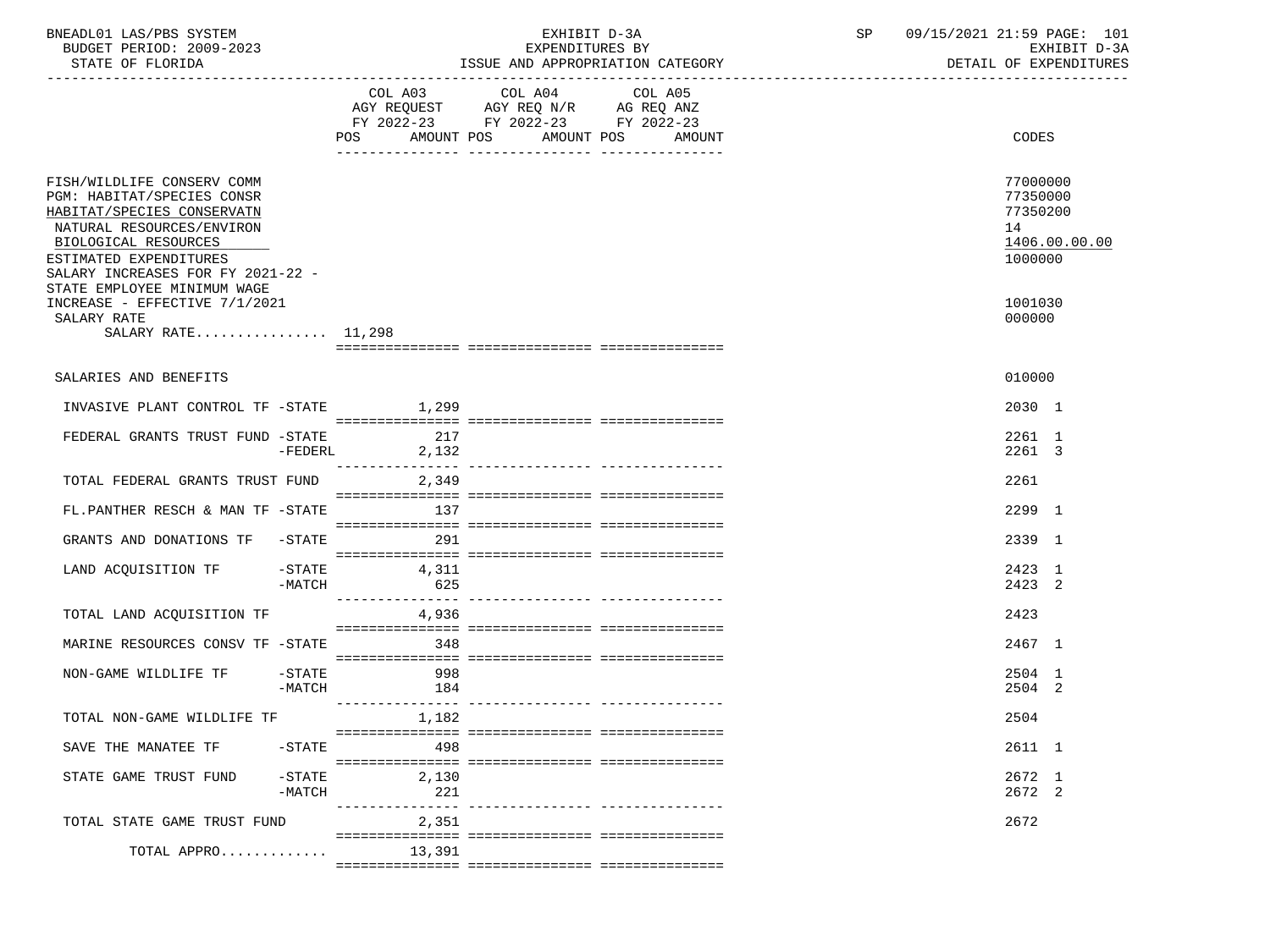| BNEADL01 LAS/PBS SYSTEM  | EXHIBIT D-3A                     | 09/15/2021 21:59 PAGE: 102 |
|--------------------------|----------------------------------|----------------------------|
| BUDGET PERIOD: 2009-2023 | EXPENDITURES BY                  | EXHIBIT D-3A               |
| STATE OF FLORIDA         | ISSUE AND APPROPRIATION CATEGORY | DETAIL OF EXPENDITURES     |

|                                                                                                                                                                                                                                                                                                        | POS AMOUNT POS                                                          | COL A03 COL A04 COL A05<br>AGY REQUEST AGY REQ N/R AG REQ ANZ FY 2022-23 FY 2022-23 FY 2022-23 | AMOUNT POS<br>AMOUNT | CODES                                                                        |
|--------------------------------------------------------------------------------------------------------------------------------------------------------------------------------------------------------------------------------------------------------------------------------------------------------|-------------------------------------------------------------------------|------------------------------------------------------------------------------------------------|----------------------|------------------------------------------------------------------------------|
| FISH/WILDLIFE CONSERV COMM<br>PGM: HABITAT/SPECIES CONSR<br>HABITAT/SPECIES CONSERVATN<br>NATURAL RESOURCES/ENVIRON<br>BIOLOGICAL RESOURCES<br>ESTIMATED EXPENDITURES<br>SALARY INCREASES FOR FY 2021-22 -                                                                                             |                                                                         |                                                                                                |                      | 77000000<br>77350000<br>77350200<br>14<br>1406.00.00.00<br>1000000           |
| STATE EMPLOYEE MINIMUM WAGE<br>INCREASE - EFFECTIVE 7/1/2021<br>OTHER PERSONAL SERVICES                                                                                                                                                                                                                |                                                                         |                                                                                                |                      | 1001030<br>030000                                                            |
| INVASIVE PLANT CONTROL TF -STATE<br>FL.PANTHER RESCH & MAN TF -STATE<br>GRANTS AND DONATIONS TF -STATE<br>$-STATE$<br>LAND ACQUISITION TF<br>MARINE RESOURCES CONSV TF -STATE<br>NON-GAME WILDLIFE TF           -STATE<br>SAVE THE MANATEE TF            -STATE<br>STATE GAME TRUST FUND        -STATE | 33,168<br>3,412<br>8,805<br>5,768<br>7,584<br>58,118<br>2,568<br>22,899 |                                                                                                |                      | 2030 1<br>2299 1<br>2339 1<br>2423 1<br>2467 1<br>2504 1<br>2611 1<br>2672 1 |
| TOTAL APPRO                                                                                                                                                                                                                                                                                            | 142,322                                                                 |                                                                                                |                      |                                                                              |
| TOTAL: SALARY INCREASES FOR FY 2021-22 -<br>STATE EMPLOYEE MINIMUM WAGE<br>INCREASE - EFFECTIVE $7/1/2021$<br>TOTAL ISSUE 155,713<br>TOTAL SALARY RATE 11,298                                                                                                                                          |                                                                         |                                                                                                |                      | 1001030                                                                      |
| FLORIDA RETIREMENT SYSTEM<br>ADJUSTMENT - FY 2021-22 - NORMAL<br>COST AND UNFUNDED ACTUARIAL                                                                                                                                                                                                           |                                                                         |                                                                                                |                      |                                                                              |
| LIABILITY<br>SALARIES AND BENEFITS                                                                                                                                                                                                                                                                     |                                                                         |                                                                                                |                      | 1001070<br>010000                                                            |
| INVASIVE PLANT CONTROL TF -STATE                                                                                                                                                                                                                                                                       | 14,294                                                                  |                                                                                                |                      | 2030 1                                                                       |
| FEDERAL GRANTS TRUST FUND -STATE<br>$-FEDERL$                                                                                                                                                                                                                                                          | 2,383<br>23,462                                                         |                                                                                                |                      | 2261 1<br>2261 3                                                             |
| TOTAL FEDERAL GRANTS TRUST FUND                                                                                                                                                                                                                                                                        | 25,845                                                                  |                                                                                                |                      | 2261                                                                         |
| FL.PANTHER RESCH & MAN TF -STATE                                                                                                                                                                                                                                                                       | 1,503                                                                   |                                                                                                |                      | 2299 1                                                                       |
| $-$ STATE<br>GRANTS AND DONATIONS TF                                                                                                                                                                                                                                                                   | 3,197                                                                   |                                                                                                |                      | 2339 1                                                                       |
| $-$ STATE<br>LAND ACQUISITION TF<br>$-MATCH$                                                                                                                                                                                                                                                           | 47,437<br>6,876                                                         |                                                                                                |                      | 2423 1<br>2423 2                                                             |

--------------- --------------- ---------------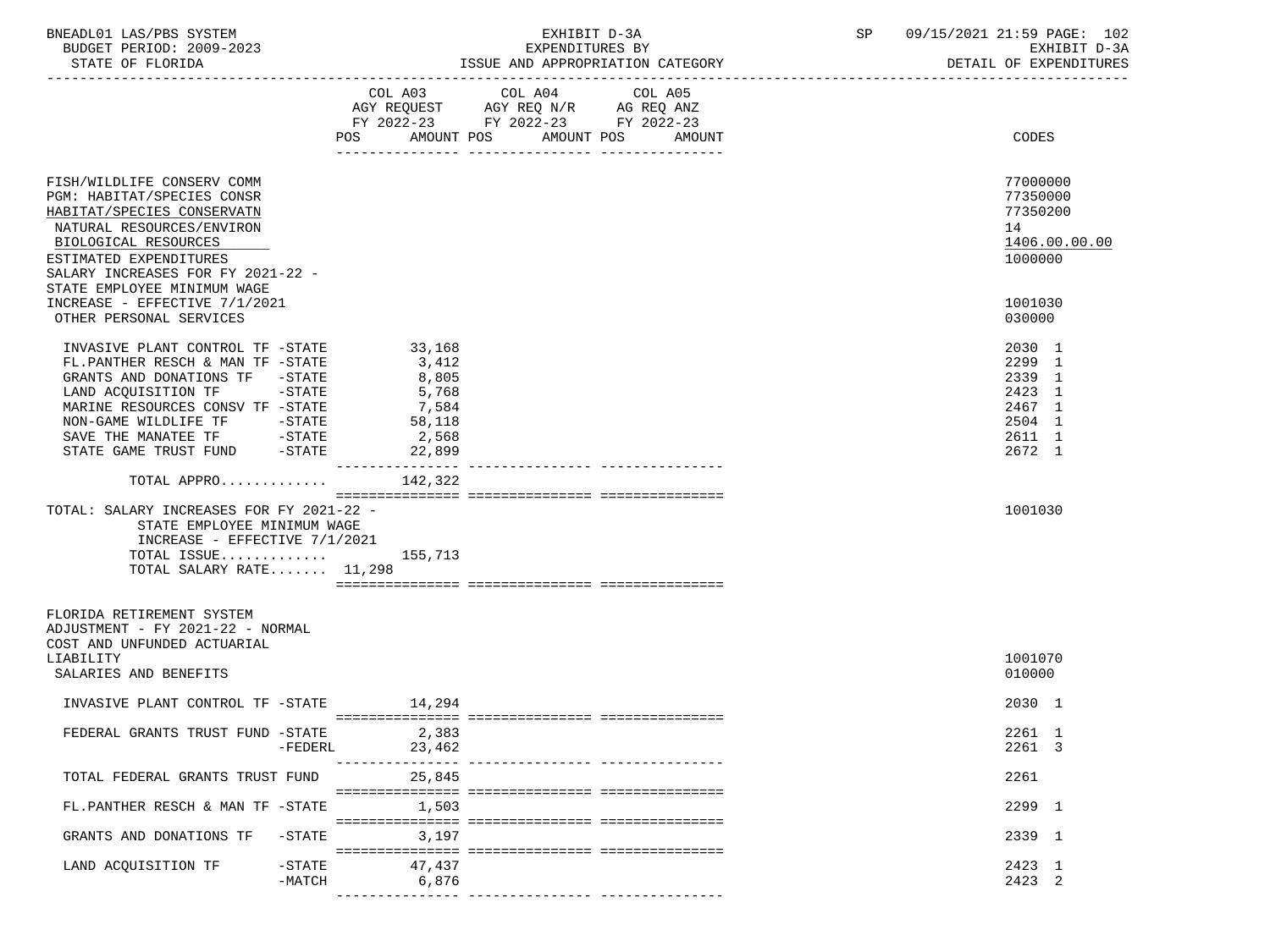| BNEADL01 LAS/PBS SYSTEM<br>BUDGET PERIOD: 2009-2023<br>ISSUE AND APPROPRIATION CATEGORY<br>STATE OF FLORIDA                                                                                                                            |        |                              | 09/15/2021 21:59 PAGE: 103<br>SP<br>EXHIBIT D-3A<br>EXPENDITURES BY<br>EXHIBIT D-3A<br>DETAIL OF EXPENDITURES              |                                   |  |  |                                                                    |
|----------------------------------------------------------------------------------------------------------------------------------------------------------------------------------------------------------------------------------------|--------|------------------------------|----------------------------------------------------------------------------------------------------------------------------|-----------------------------------|--|--|--------------------------------------------------------------------|
|                                                                                                                                                                                                                                        |        | POS                          | COL A03 COL A04 COL A05<br>AGY REQUEST AGY REQ N/R AG REQ ANZ<br>FY 2022-23 FY 2022-23 FY 2022-23<br>AMOUNT POS AMOUNT POS | AMOUNT                            |  |  | CODES                                                              |
| FISH/WILDLIFE CONSERV COMM<br>PGM: HABITAT/SPECIES CONSR<br>HABITAT/SPECIES CONSERVATN<br>NATURAL RESOURCES/ENVIRON<br>BIOLOGICAL RESOURCES<br>ESTIMATED EXPENDITURES<br>FLORIDA RETIREMENT SYSTEM<br>ADJUSTMENT - FY 2021-22 - NORMAL |        |                              |                                                                                                                            |                                   |  |  | 77000000<br>77350000<br>77350200<br>14<br>1406.00.00.00<br>1000000 |
| COST AND UNFUNDED ACTUARIAL<br>LIABILITY                                                                                                                                                                                               |        |                              |                                                                                                                            |                                   |  |  | 1001070                                                            |
| SALARIES AND BENEFITS                                                                                                                                                                                                                  |        |                              |                                                                                                                            |                                   |  |  | 010000                                                             |
| TOTAL LAND ACQUISITION TF                                                                                                                                                                                                              |        | 54,313                       |                                                                                                                            |                                   |  |  | 2423                                                               |
| MARINE RESOURCES CONSV TF -STATE 3,831                                                                                                                                                                                                 |        |                              |                                                                                                                            |                                   |  |  | 2467 1                                                             |
| NON-GAME WILDLIFE TF -STATE 10,989                                                                                                                                                                                                     | -MATCH | 2,022                        |                                                                                                                            |                                   |  |  | 2504 1<br>2504 2                                                   |
| TOTAL NON-GAME WILDLIFE TF                                                                                                                                                                                                             |        | _______________<br>13,011    |                                                                                                                            | ---------------- ---------------- |  |  | 2504                                                               |
| SAVE THE MANATEE TF                                                                                                                                                                                                                    |        | $-$ STATE 5,481              |                                                                                                                            |                                   |  |  | 2611 1                                                             |
| STATE GAME TRUST FUND                                                                                                                                                                                                                  | -MATCH | $-STATE$ 23,442<br>2,432     |                                                                                                                            |                                   |  |  | 2672 1<br>2672 2                                                   |
| TOTAL STATE GAME TRUST FUND                                                                                                                                                                                                            |        | 25,874                       |                                                                                                                            |                                   |  |  | 2672                                                               |
| TOTAL APPRO $147,349$                                                                                                                                                                                                                  |        |                              |                                                                                                                            |                                   |  |  |                                                                    |
| CASUALTY INSURANCE PREMIUM<br>ADJUSTMENT<br>SPECIAL CATEGORIES<br>RISK MANAGEMENT INSURANCE                                                                                                                                            |        |                              |                                                                                                                            |                                   |  |  | 1001090<br>100000<br>103241                                        |
| INVASIVE PLANT CONTROL TF -STATE 260,000-<br>STATE GAME TRUST FUND -STATE                                                                                                                                                              |        | 53,125-                      |                                                                                                                            |                                   |  |  | 2030 1<br>2672 1                                                   |
| TOTAL APPRO                                                                                                                                                                                                                            |        | ________________<br>313,125- |                                                                                                                            |                                   |  |  |                                                                    |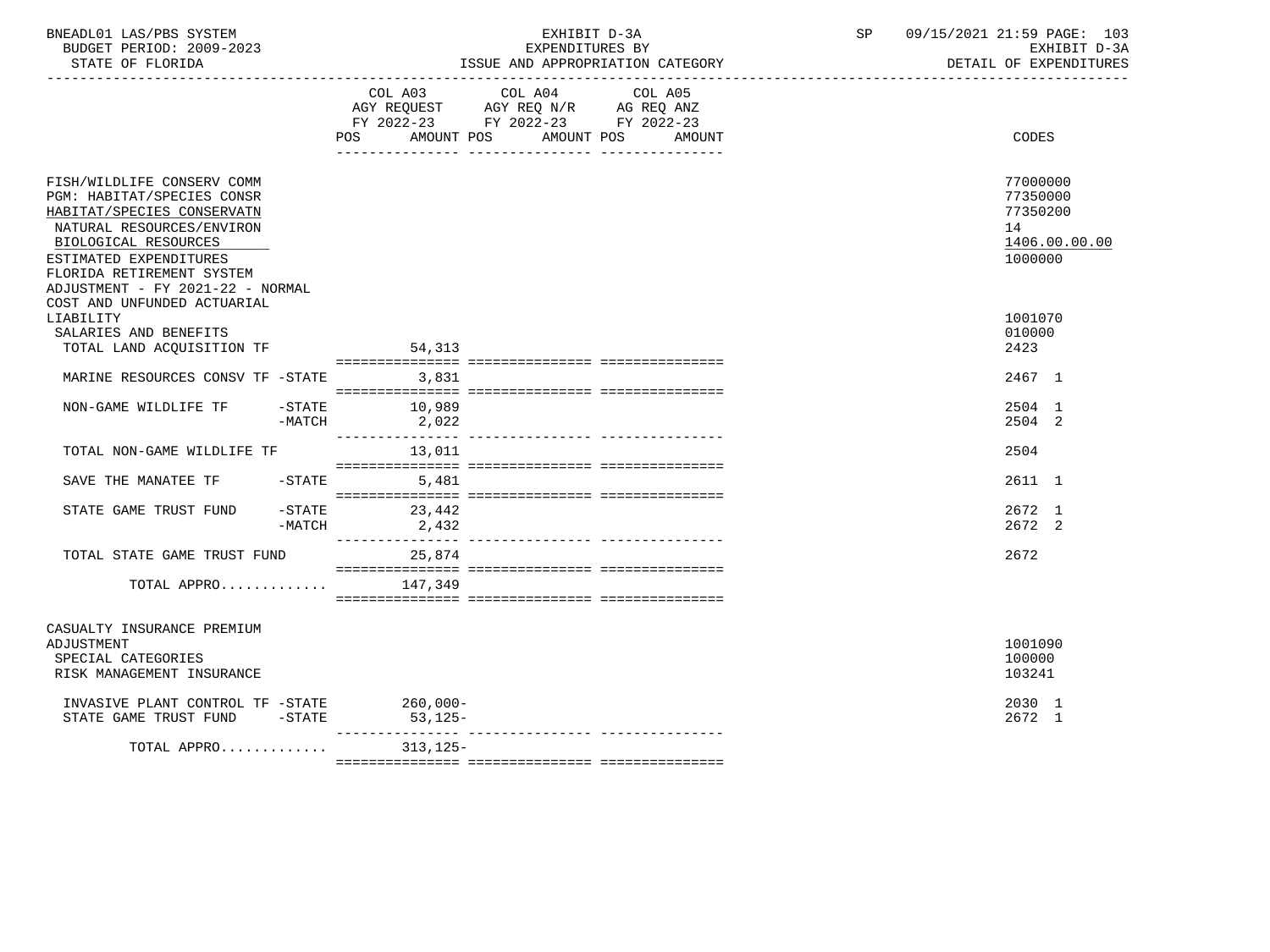| BNEADL01<br>$T \Delta C / D R C$<br>SYSTEM<br>1⁄2 تەك | ---------<br>EXH 1<br>د ک               | 09/15/2021<br><b>DACT.</b><br>PAGE.<br>$\sim$<br>the contract of the contract of the contract of the contract of the contract of the contract of the contract of | 104             |
|-------------------------------------------------------|-----------------------------------------|------------------------------------------------------------------------------------------------------------------------------------------------------------------|-----------------|
| 2009-2023<br>BUDGET PERIOD:                           | EXPENDITURES<br><b>RY</b><br><u>ـ ب</u> | חדם דשעת<br>- ⊶                                                                                                                                                  | $ -$<br>$1 - 1$ |

STATE OF FLORIDA **ISSUE AND APPROPRIATION CATEGORY ISSUE AND APPROPRIATION CATEGORY DETAIL OF EXPENDITURES** 

|                                                                                                                                                                                                                                                                                                                                                    | AGY REQUEST AGY REQ N/R AG REQ ANZ<br>FY 2022-23 FY 2022-23 FY 2022-23<br>AMOUNT POS<br><b>POS</b> | COL A03 COL A04 | COL A05<br>AMOUNT POS | AMOUNT           | CODES            |
|----------------------------------------------------------------------------------------------------------------------------------------------------------------------------------------------------------------------------------------------------------------------------------------------------------------------------------------------------|----------------------------------------------------------------------------------------------------|-----------------|-----------------------|------------------|------------------|
|                                                                                                                                                                                                                                                                                                                                                    |                                                                                                    |                 |                       |                  |                  |
| FISH/WILDLIFE CONSERV COMM                                                                                                                                                                                                                                                                                                                         |                                                                                                    |                 |                       |                  | 77000000         |
| PGM: HABITAT/SPECIES CONSR                                                                                                                                                                                                                                                                                                                         |                                                                                                    |                 |                       |                  | 77350000         |
| HABITAT/SPECIES CONSERVATN                                                                                                                                                                                                                                                                                                                         |                                                                                                    |                 |                       |                  | 77350200         |
| NATURAL RESOURCES/ENVIRON                                                                                                                                                                                                                                                                                                                          |                                                                                                    |                 |                       |                  | 14               |
| BIOLOGICAL RESOURCES                                                                                                                                                                                                                                                                                                                               |                                                                                                    |                 |                       |                  | 1406.00.00.00    |
| ESTIMATED EXPENDITURES                                                                                                                                                                                                                                                                                                                             |                                                                                                    |                 |                       |                  | 1000000          |
| REALLOCATION OF HUMAN RESOURCES                                                                                                                                                                                                                                                                                                                    |                                                                                                    |                 |                       |                  |                  |
| OUTSOURCING                                                                                                                                                                                                                                                                                                                                        |                                                                                                    |                 |                       |                  | 1005900          |
| SPECIAL CATEGORIES                                                                                                                                                                                                                                                                                                                                 |                                                                                                    |                 |                       |                  | 100000           |
| TR/DMS/HR SVCS/STW CONTRCT                                                                                                                                                                                                                                                                                                                         |                                                                                                    |                 |                       |                  | 107040           |
| INVASIVE PLANT CONTROL TF -STATE                                                                                                                                                                                                                                                                                                                   | $2,013-$                                                                                           |                 |                       |                  | 2030 1           |
| FEDERAL GRANTS TRUST FUND -FEDERL                                                                                                                                                                                                                                                                                                                  | 894-                                                                                               |                 |                       |                  | 2261 3           |
| FL.PANTHER RESCH & MAN TF -STATE                                                                                                                                                                                                                                                                                                                   | $296-$                                                                                             |                 |                       |                  | 2299 1           |
| GRANTS AND DONATIONS TF -STATE                                                                                                                                                                                                                                                                                                                     | $491 -$                                                                                            |                 |                       |                  | 2339 1           |
| $-STATE$                                                                                                                                                                                                                                                                                                                                           | $8,741-$                                                                                           |                 |                       |                  | 2423 1           |
| LAND ACQUISITION TF<br>MARINE RESOURCES CONSV TF -STATE                                                                                                                                                                                                                                                                                            | $319-$                                                                                             |                 |                       |                  | 2467 1           |
|                                                                                                                                                                                                                                                                                                                                                    |                                                                                                    |                 |                       |                  | 2504 1           |
| NON-GAME WILDLIFE TF -STATE                                                                                                                                                                                                                                                                                                                        | $3,214-$                                                                                           |                 |                       |                  |                  |
| $\begin{tabular}{lllllll} \bf SAVE & \bf THE & \bf MANATEE & \bf TF & \bf \hspace{3.5cm} & \bf \hspace{3.5cm} & \bf \hspace{3.5cm} & \bf \hspace{3.5cm} & \bf \hspace{3.5cm} & \bf \hspace{3.5cm} & \bf \hspace{3.5cm} & \bf \hspace{3.5cm} & \bf \hspace{3.5cm} & \bf \hspace{3.5cm} & \bf \end{tabular}$<br>STATE GAME TRUST FUND -STATE 10,107- | 1,084-                                                                                             |                 |                       |                  | 2611 1<br>2672 1 |
|                                                                                                                                                                                                                                                                                                                                                    |                                                                                                    |                 |                       |                  |                  |
| TOTAL APPRO $27,159-$                                                                                                                                                                                                                                                                                                                              |                                                                                                    |                 |                       |                  |                  |
|                                                                                                                                                                                                                                                                                                                                                    |                                                                                                    |                 |                       |                  |                  |
| INTRA-AGENCY REORGANIZATIONS                                                                                                                                                                                                                                                                                                                       |                                                                                                    |                 |                       |                  | 1800000          |
| TRANSFER ONE FULL TIME EOUIVALENT                                                                                                                                                                                                                                                                                                                  |                                                                                                    |                 |                       |                  |                  |
| (FTE) FROM THE OFFICE OF EXECUTIVE                                                                                                                                                                                                                                                                                                                 |                                                                                                    |                 |                       |                  |                  |
| DIRECTION TO HABITAT AND SPECIES                                                                                                                                                                                                                                                                                                                   |                                                                                                    |                 |                       |                  |                  |
| CONSERVATION - ADD BACK                                                                                                                                                                                                                                                                                                                            |                                                                                                    |                 |                       |                  | 1800030          |
| SALARIES AND BENEFITS                                                                                                                                                                                                                                                                                                                              | 1.00                                                                                               |                 |                       |                  | 010000           |
|                                                                                                                                                                                                                                                                                                                                                    |                                                                                                    |                 |                       |                  |                  |
|                                                                                                                                                                                                                                                                                                                                                    |                                                                                                    |                 |                       |                  |                  |
|                                                                                                                                                                                                                                                                                                                                                    |                                                                                                    |                 |                       |                  |                  |
| AGENCY ISSUE NARRATIVE:                                                                                                                                                                                                                                                                                                                            |                                                                                                    |                 |                       |                  |                  |
| 2022-2023 BUDGET YEAR NARRATIVE:                                                                                                                                                                                                                                                                                                                   |                                                                                                    |                 |                       | IT COMPONENT? NO |                  |
| Request:                                                                                                                                                                                                                                                                                                                                           |                                                                                                    |                 |                       |                  |                  |
| This issue request to transfer one (1) full time equivalent position from the Office of Executive Direction to the                                                                                                                                                                                                                                 |                                                                                                    |                 |                       |                  |                  |
| Division of Habitat and Species Conservation.                                                                                                                                                                                                                                                                                                      |                                                                                                    |                 |                       |                  |                  |
| Current Situation:                                                                                                                                                                                                                                                                                                                                 |                                                                                                    |                 |                       |                  |                  |
|                                                                                                                                                                                                                                                                                                                                                    |                                                                                                    |                 |                       |                  |                  |
| The current classification, annual salary and responsibilities for this position, we were unable to fill it because of                                                                                                                                                                                                                             |                                                                                                    |                 |                       |                  |                  |

 Office of Licensing and Permitting. This has provided the agency with the opportunity to address another high priority agency need by transferring the position to a division that has available grant funding.

This position would be used to support, coordinate, guide, and expand the FWC Climate Change Adaptation Program (CCAP) in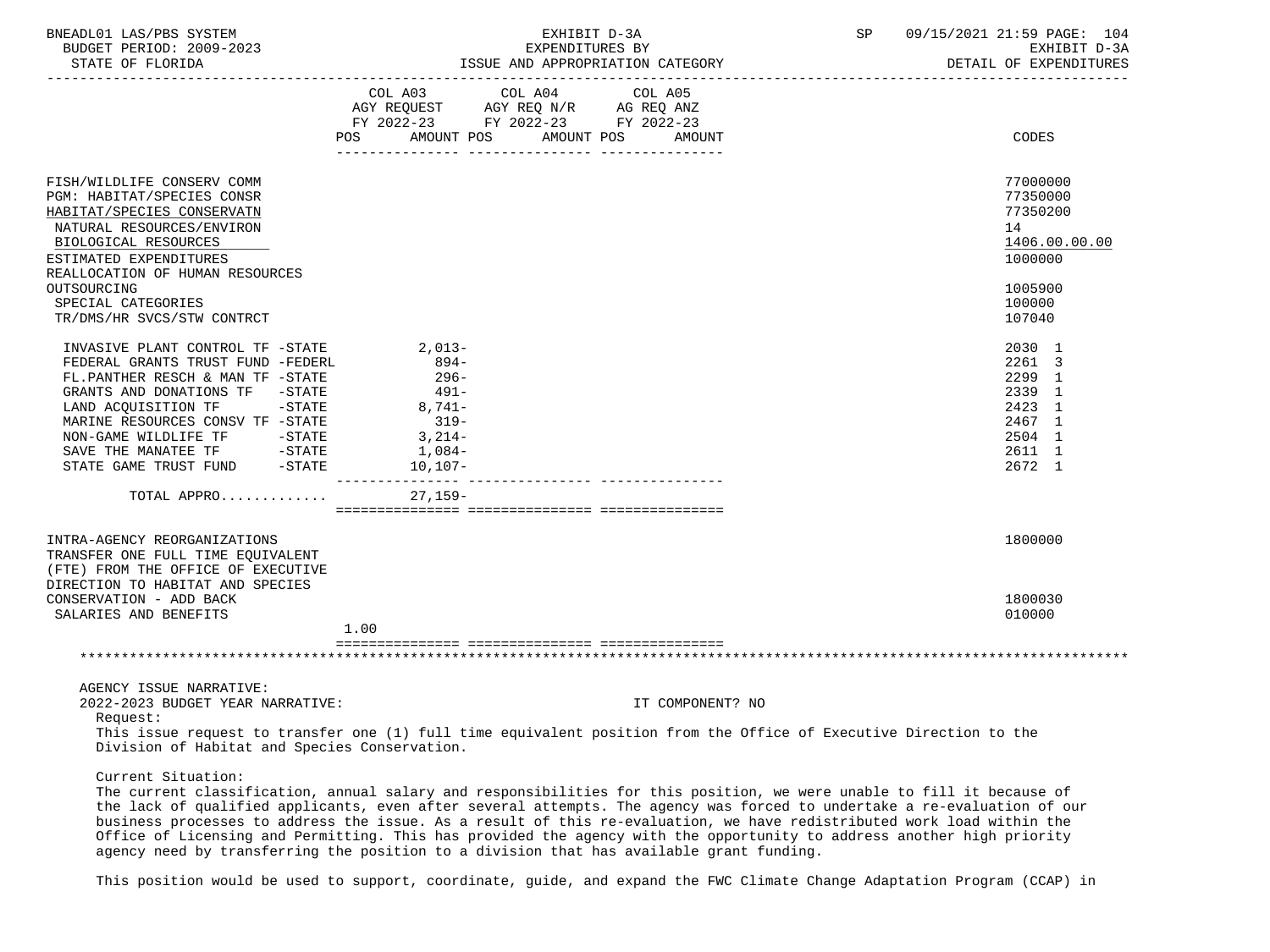| BNEADL01 LAS/PBS SYSTEM<br>BUDGET PERIOD: 2009-2023<br>STATE OF FLORIDA                                                                                                                                                                                                                    | EXHIBIT D-3A<br>EXPENDITURES BY<br>ISSUE AND APPROPRIATION CATEGORY                                                                      | SP<br>09/15/2021 21:59 PAGE: 105<br>EXHIBIT D-3A<br>DETAIL OF EXPENDITURES |
|--------------------------------------------------------------------------------------------------------------------------------------------------------------------------------------------------------------------------------------------------------------------------------------------|------------------------------------------------------------------------------------------------------------------------------------------|----------------------------------------------------------------------------|
|                                                                                                                                                                                                                                                                                            | COL A03 COL A04 COL A05<br>AGY REQUEST AGY REQ N/R AG REQ ANZ<br>FY 2022-23 FY 2022-23 FY 2022-23<br>AMOUNT POS AMOUNT POS AMOUNT<br>POS | CODES                                                                      |
| FISH/WILDLIFE CONSERV COMM<br>PGM: HABITAT/SPECIES CONSR<br>HABITAT/SPECIES CONSERVATN<br>NATURAL RESOURCES/ENVIRON<br>BIOLOGICAL RESOURCES<br>INTRA-AGENCY REORGANIZATIONS<br>TRANSFER ONE FULL TIME EOUIVALENT<br>(FTE) FROM THE OFFICE OF EXECUTIVE<br>DIRECTION TO HABITAT AND SPECIES |                                                                                                                                          | 77000000<br>77350000<br>77350200<br>14<br>1406.00.00.00<br>1800000         |
| CONSERVATION - ADD BACK                                                                                                                                                                                                                                                                    |                                                                                                                                          | 1800030                                                                    |

 close coordination with the Landscape Conservation Strategic Initiative (LCSI). This position would function as an Adaptation & Landscape Specialist and will incorporate components of the CCAP and LCSI into ongoing agency programs for long-range strategic planning for resiliency and future conditions, and build external partnerships for resiliency and landscape planning to support the agency's mission.

Explanation of Costs:

| Division                                     | Position    |
|----------------------------------------------|-------------|
| Office of Executive Direction                | $(1.0$ FTE) |
| Division of Habitat and Species Conservation | $1.0$ FTE   |

 Please reference corresponding issue #1800040 in the Office of Executive Direction budget entity associated with this request.

 Activity: Activity: ACT3550 - Habitat and Species Conservation Administration

 Strategic Plan for Economic Development: 6.1 - Create and sustain vibrant, safe, healthy and resilient communities that attract workers, residents, businesses and visitors. \*\*\*\*\*\*\*\*\*\*\*\*\*\*\*\*\*\*\*\*\*\*\*\*\*\*\*\*\*\*\*\*\*\*\*\*\*\*\*\*\*\*\*\*\*\*\*\*\*\*\*\*\*\*\*\*\*\*\*\*\*\*\*\*\*\*\*\*\*\*\*\*\*\*\*\*\*\*\*\*\*\*\*\*\*\*\*\*\*\*\*\*\*\*\*\*\*\*\*\*\*\*\*\*\*\*\*\*\*\*\*\*\*\*\*\*\*\*\*\*\*\*\*\*\*\*\*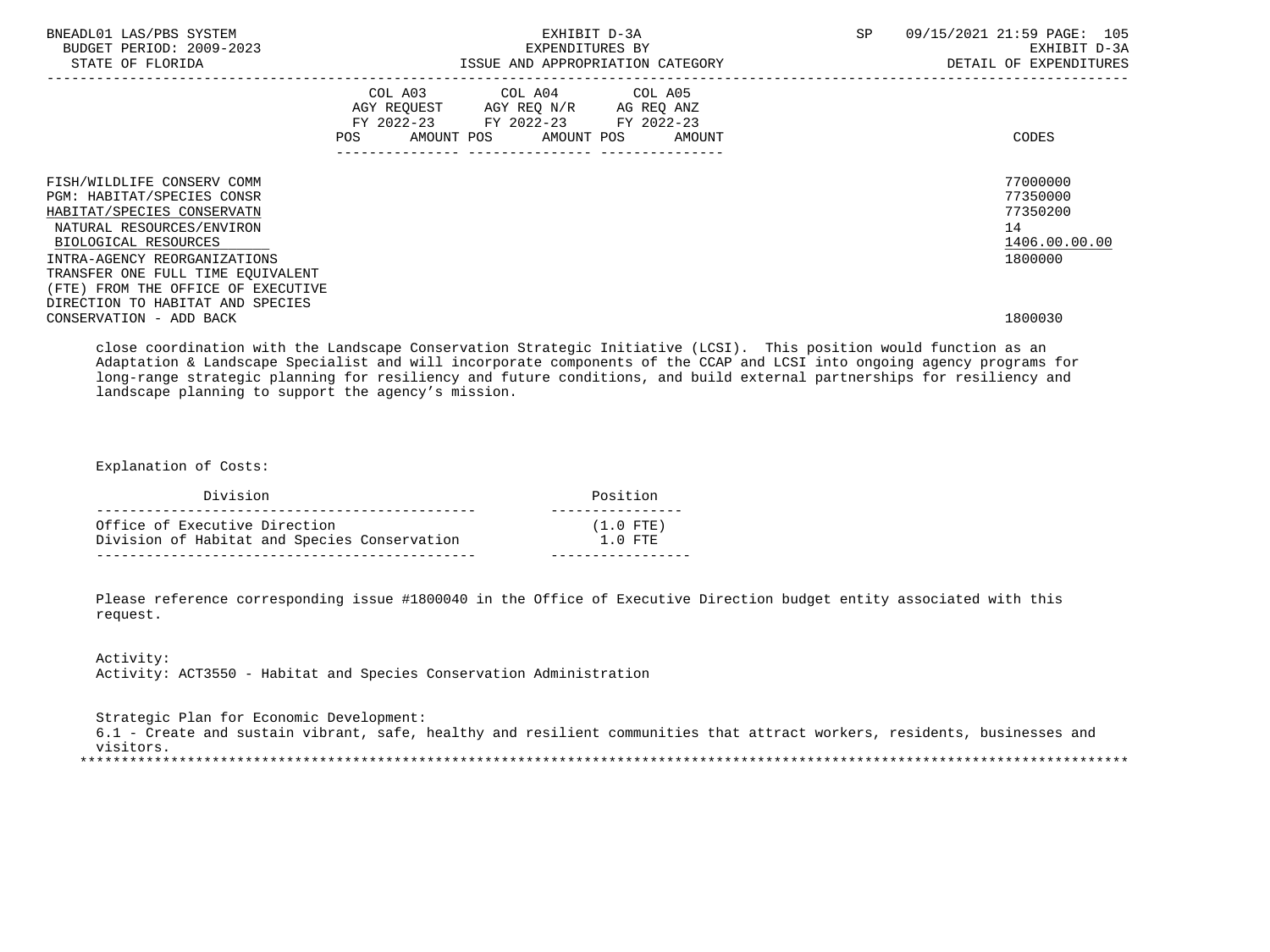| BNEADL01 LAS/PBS SYSTEM<br>BUDGET PERIOD: 2009-2023<br>STATE OF FLORIDA                                                                                                                                                                                                                                               | EXHIBIT D-3A<br>EXPENDITURES BY<br>ISSUE AND APPROPRIATION CATEGORY<br>-------------------------------- |           |                                                                                                        | SP 09/15/2021 21:59 PAGE: 106<br>EXHIBIT D-3A<br>DETAIL OF EXPENDITURES |          |                      |                                                                               |
|-----------------------------------------------------------------------------------------------------------------------------------------------------------------------------------------------------------------------------------------------------------------------------------------------------------------------|---------------------------------------------------------------------------------------------------------|-----------|--------------------------------------------------------------------------------------------------------|-------------------------------------------------------------------------|----------|----------------------|-------------------------------------------------------------------------------|
|                                                                                                                                                                                                                                                                                                                       | COL A03<br>POS AMOUNT POS                                                                               | COL A04   | COL A05<br>AGY REQUEST AGY REQ N/R AG REQ ANZ<br>FY 2022-23 FY 2022-23 FY 2022-23<br>AMOUNT POS AMOUNT |                                                                         |          |                      | CODES                                                                         |
| FISH/WILDLIFE CONSERV COMM<br>PGM: HABITAT/SPECIES CONSR<br>HABITAT/SPECIES CONSERVATN<br>NATURAL RESOURCES/ENVIRON<br>BIOLOGICAL RESOURCES<br>INTRA-AGENCY REORGANIZATIONS<br>TRANSFER ONE FULL TIME EOUIVALENT<br>(FTE) FROM THE OFFICE OF EXECUTIVE<br>DIRECTION TO HABITAT AND SPECIES<br>CONSERVATION - ADD BACK |                                                                                                         |           |                                                                                                        |                                                                         |          |                      | 77000000<br>77350000<br>77350200<br>14<br>1406.00.00.00<br>1800000<br>1800030 |
| POSITION DETAIL OF SALARIES AND BENEFITS:                                                                                                                                                                                                                                                                             |                                                                                                         |           |                                                                                                        |                                                                         |          |                      | LAPSE LAPSED SALARIES                                                         |
|                                                                                                                                                                                                                                                                                                                       | FTE                                                                                                     | BASE RATE | ADDITIVES                                                                                              | BENEFITS                                                                | SUBTOTAL | - 2010년 - 2010년 - 3월 | AND BENEFITS                                                                  |
| A03 - AGY REOUEST FY 2022-23                                                                                                                                                                                                                                                                                          |                                                                                                         |           |                                                                                                        |                                                                         |          |                      |                                                                               |
| CHANGES TO CURRENTLY AUTHORIZED POSITIONS<br>2209 OPERATIONS ANALYST I<br>01117 001                                                                                                                                                                                                                                   | 1.00                                                                                                    |           |                                                                                                        |                                                                         |          | 0.00                 |                                                                               |
| TOTALS FOR ISSUE BY FUND                                                                                                                                                                                                                                                                                              |                                                                                                         |           |                                                                                                        |                                                                         |          |                      |                                                                               |
|                                                                                                                                                                                                                                                                                                                       | 1.00                                                                                                    |           |                                                                                                        |                                                                         |          |                      | ==============                                                                |
|                                                                                                                                                                                                                                                                                                                       |                                                                                                         |           |                                                                                                        |                                                                         |          |                      |                                                                               |
| NONRECURRING EXPENDITURES                                                                                                                                                                                                                                                                                             |                                                                                                         |           |                                                                                                        |                                                                         |          |                      | 2100000                                                                       |
| HURRICANE IRMA MARINE FISHERIES<br>DISASTER RECOVERY<br>SPECIAL CATEGORIES<br>MARINE DISASTER RECOVERY                                                                                                                                                                                                                |                                                                                                         |           |                                                                                                        |                                                                         |          |                      | 2103031<br>100000<br>101080                                                   |
| FEDERAL GRANTS TRUST FUND -FEDERL                                                                                                                                                                                                                                                                                     | $99,135-$                                                                                               |           |                                                                                                        |                                                                         |          |                      | 2261 3                                                                        |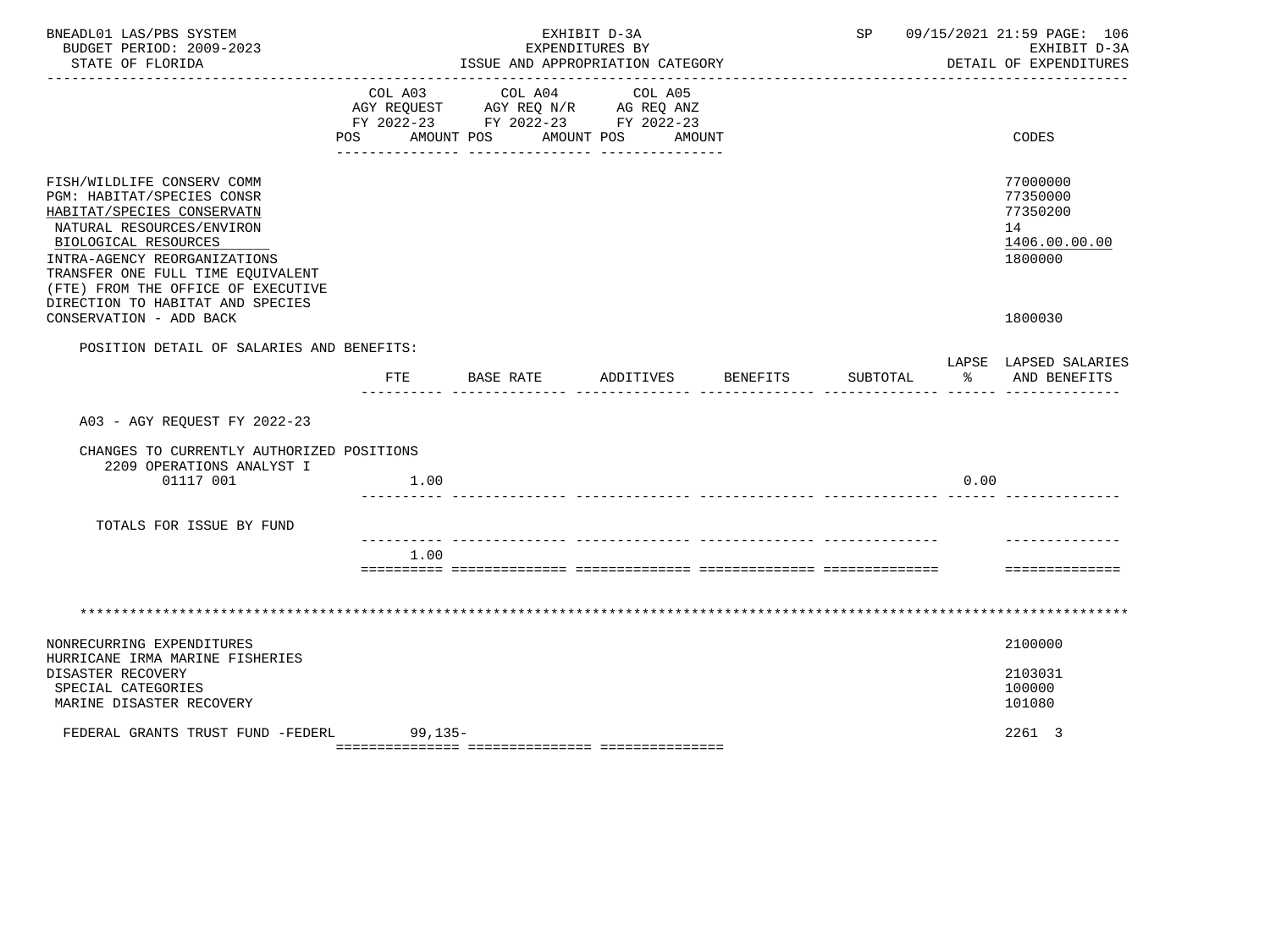| BNEADL01 LAS/PBS SYSTEM<br>BUDGET PERIOD: 2009-2023<br>STATE OF FLORIDA                                                                                                                                                                   | EXHIBIT D-3A<br>EXPENDITURES BY<br>ISSUE AND APPROPRIATION CATEGORY                                                                   | 09/15/2021 21:59 PAGE: 107<br>SP<br>EXHIBIT D-3A<br>DETAIL OF EXPENDITURES |
|-------------------------------------------------------------------------------------------------------------------------------------------------------------------------------------------------------------------------------------------|---------------------------------------------------------------------------------------------------------------------------------------|----------------------------------------------------------------------------|
|                                                                                                                                                                                                                                           | COL A03 COL A04 COL A05<br>AGY REQUEST AGY REQ N/R AG REQ ANZ<br>FY 2022-23 FY 2022-23 FY 2022-23<br>POS AMOUNT POS AMOUNT POS AMOUNT | CODES                                                                      |
| FISH/WILDLIFE CONSERV COMM<br>PGM: HABITAT/SPECIES CONSR<br>HABITAT/SPECIES CONSERVATN<br>NATURAL RESOURCES/ENVIRON<br>BIOLOGICAL RESOURCES<br>NONRECURRING EXPENDITURES<br>NATIONAL FISH AND WILDLIFE<br>FOUNDATION PROJECTS - DEEPWATER |                                                                                                                                       | 77000000<br>77350000<br>77350200<br>14<br>1406.00.00.00<br>2100000         |
| HORIZON OIL SPILL<br>SPECIAL CATEGORIES<br>GULF COAST RESTORATION                                                                                                                                                                         |                                                                                                                                       | 2103046<br>100000<br>106020                                                |
| GRANTS AND DONATIONS TF -STATE 404,986-                                                                                                                                                                                                   |                                                                                                                                       | 2339 1                                                                     |
| REPLACEMENT EOUIPMENT - HEAVY DUTY<br>MOTOR VEHICLES<br>SPECIAL CATEGORIES<br>ACQUISITION/MOTOR VEHICLES                                                                                                                                  |                                                                                                                                       | 2103078<br>100000<br>100021                                                |
| LAND ACQUISITION TF -STATE 790,000-                                                                                                                                                                                                       |                                                                                                                                       | 2423 1                                                                     |
| FINAL NATURAL RESOURCE DAMAGE<br>RESTORATION - DEEPWATER HORIZON OIL<br>SPILL<br>SPECIAL CATEGORIES<br>FINAL NRDR-DWH OIL SPILL<br>GRANTS AND DONATIONS TF -STATE                                                                         | $300,000 -$                                                                                                                           | 2103103<br>100000<br>105030<br>2339 1                                      |
|                                                                                                                                                                                                                                           |                                                                                                                                       |                                                                            |
| BEAR RESISTANT TRASH CAN STRAP<br>PROGRAM<br>SPECIAL CATEGORIES<br>NUISANCE WILDLIFE CONTROL                                                                                                                                              |                                                                                                                                       | 2103104<br>100000<br>100406                                                |
| GENERAL REVENUE FUND<br>$-$ STATE                                                                                                                                                                                                         | $200,000-$                                                                                                                            | 1000 1                                                                     |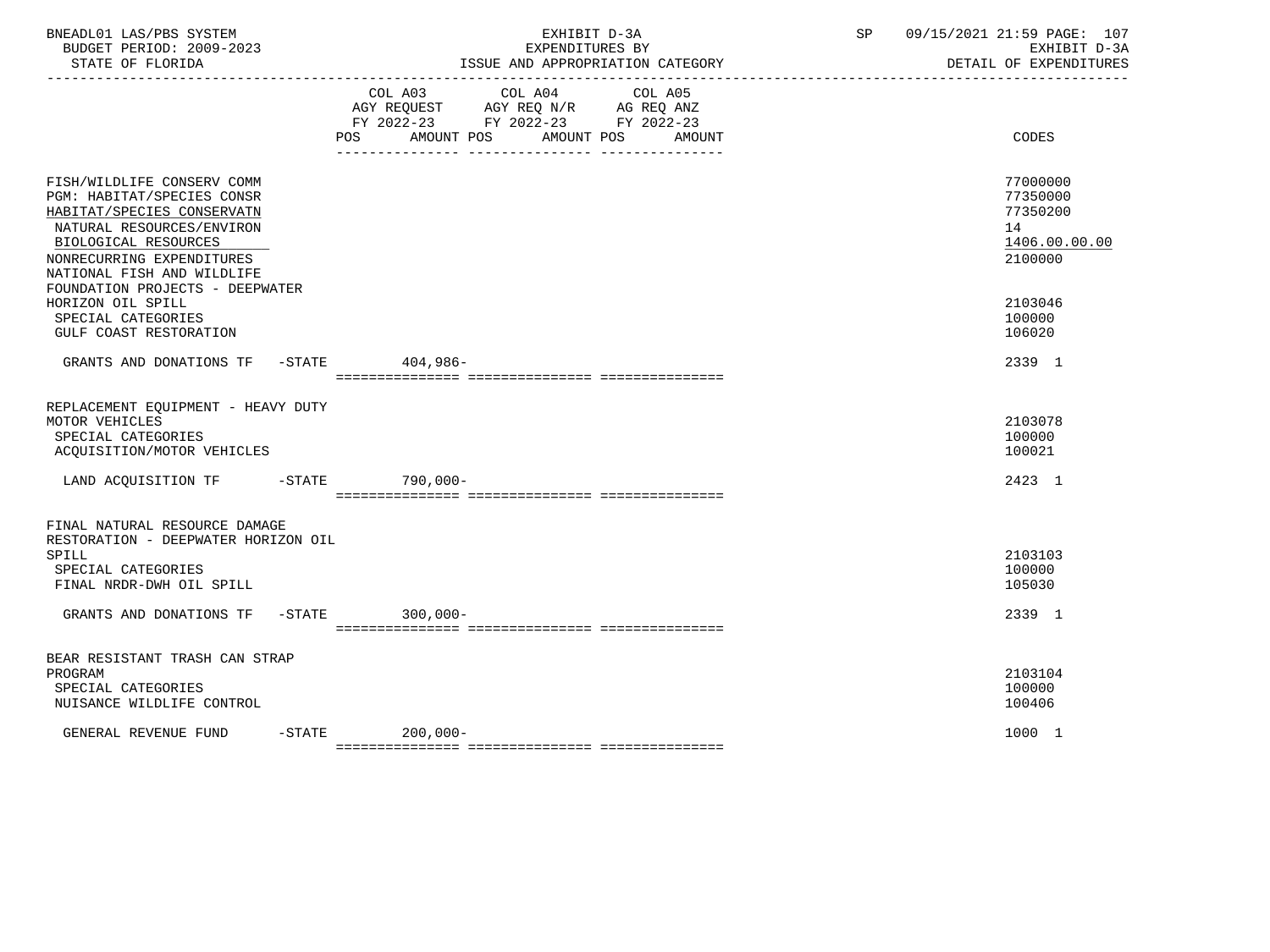| BNEADL01 LAS/PBS SYSTEM<br>BUDGET PERIOD: 2009-2023<br>STATE OF FLORIDA                                                                                                                                                                                                                                                                                                                                                                                                                                                                                                                                                                                                                                                                                                                                                                                                                                                                                                                                                   |                           | EXHIBIT D-3A<br>EXPENDITURES BY<br>ISSUE AND APPROPRIATION CATEGORY                       | SP                | 09/15/2021 21:59 PAGE: 108<br>EXHIBIT D-3A<br>DETAIL OF EXPENDITURES |                                                                    |
|---------------------------------------------------------------------------------------------------------------------------------------------------------------------------------------------------------------------------------------------------------------------------------------------------------------------------------------------------------------------------------------------------------------------------------------------------------------------------------------------------------------------------------------------------------------------------------------------------------------------------------------------------------------------------------------------------------------------------------------------------------------------------------------------------------------------------------------------------------------------------------------------------------------------------------------------------------------------------------------------------------------------------|---------------------------|-------------------------------------------------------------------------------------------|-------------------|----------------------------------------------------------------------|--------------------------------------------------------------------|
|                                                                                                                                                                                                                                                                                                                                                                                                                                                                                                                                                                                                                                                                                                                                                                                                                                                                                                                                                                                                                           | POS AMOUNT POS AMOUNT POS | COL A03 COL A04<br>AGY REQUEST AGY REQ N/R AG REQ ANZ<br>FY 2022-23 FY 2022-23 FY 2022-23 | COL A05<br>AMOUNT |                                                                      | CODES                                                              |
|                                                                                                                                                                                                                                                                                                                                                                                                                                                                                                                                                                                                                                                                                                                                                                                                                                                                                                                                                                                                                           |                           |                                                                                           |                   |                                                                      |                                                                    |
| FISH/WILDLIFE CONSERV COMM<br>PGM: HABITAT/SPECIES CONSR<br>HABITAT/SPECIES CONSERVATN<br>NATURAL RESOURCES/ENVIRON<br>BIOLOGICAL RESOURCES<br>NONRECURRING EXPENDITURES<br>VETO BEAR RESISTANT TRASH CAN STRAP                                                                                                                                                                                                                                                                                                                                                                                                                                                                                                                                                                                                                                                                                                                                                                                                           |                           |                                                                                           |                   |                                                                      | 77000000<br>77350000<br>77350200<br>14<br>1406.00.00.00<br>2100000 |
| PROGRAM (SENATE FORM 2011) (HB<br>4029)                                                                                                                                                                                                                                                                                                                                                                                                                                                                                                                                                                                                                                                                                                                                                                                                                                                                                                                                                                                   |                           |                                                                                           |                   |                                                                      | 2103105                                                            |
| SPECIAL CATEGORIES<br>NUISANCE WILDLIFE CONTROL                                                                                                                                                                                                                                                                                                                                                                                                                                                                                                                                                                                                                                                                                                                                                                                                                                                                                                                                                                           |                           |                                                                                           |                   |                                                                      | 100000<br>100406                                                   |
| GENERAL REVENUE FUND -STATE                                                                                                                                                                                                                                                                                                                                                                                                                                                                                                                                                                                                                                                                                                                                                                                                                                                                                                                                                                                               | 200,000                   |                                                                                           |                   |                                                                      | 1000 1                                                             |
| EQUIPMENT NEEDS<br>REPLACEMENT OF MOTOR VEHICLES<br>SPECIAL CATEGORIES<br>ACQUISITION/MOTOR VEHICLES                                                                                                                                                                                                                                                                                                                                                                                                                                                                                                                                                                                                                                                                                                                                                                                                                                                                                                                      |                           |                                                                                           |                   |                                                                      | 2400000<br>2401500<br>100000<br>100021                             |
| INVASIVE PLANT CONTROL TF -STATE<br>GRANTS AND DONATIONS TF -STATE                                                                                                                                                                                                                                                                                                                                                                                                                                                                                                                                                                                                                                                                                                                                                                                                                                                                                                                                                        | 29,000<br>25,000          | 29,000<br>25,000<br>339,500<br>230,000<br>61,500                                          |                   |                                                                      | 2030 1<br>2339 1<br>2423 1<br>2504 1<br>2672 1                     |
| TOTAL APPRO                                                                                                                                                                                                                                                                                                                                                                                                                                                                                                                                                                                                                                                                                                                                                                                                                                                                                                                                                                                                               |                           | 685,000 685,000                                                                           |                   |                                                                      |                                                                    |
|                                                                                                                                                                                                                                                                                                                                                                                                                                                                                                                                                                                                                                                                                                                                                                                                                                                                                                                                                                                                                           |                           |                                                                                           |                   |                                                                      |                                                                    |
| AGENCY ISSUE NARRATIVE:<br>2022-2023 BUDGET YEAR NARRATIVE:                                                                                                                                                                                                                                                                                                                                                                                                                                                                                                                                                                                                                                                                                                                                                                                                                                                                                                                                                               |                           |                                                                                           | IT COMPONENT? NO  |                                                                      |                                                                    |
| Request:<br>This issue requests non-recurring budget authority in the amount of \$339,500 in the Land Acquisition Trust Fund (LATF),<br>\$25,000 in the Grants and Donations Trust Fund (GDTF), \$61,500 in State Game Trust Fund (SGTF), \$29,000 in the Invasive<br>Plant Management Trust Fund (IPMTF), and \$230,000 in the Non-Game Wildlife Trust Fund (NWTF), to provide for the<br>replacement of vehicles in the Division of Habitat and Species Conservation (DHSC) budget entity.<br>Current Situation:<br>The DHSC is requesting 21 vehicles for replacement that exceed or are projected to exceed the Department of Management<br>Services (DMS) replacement criteria by June 30, 2022. These vehicles are critical to the DHSC's mission. The DHSC has<br>attempted to alleviate some of these needs by reviewing vehicle utilization rates and moving underutilized vehicles to<br>programs with significant vehicle replacement needs. These vehicles are detailed below in the cost summary that are in |                           |                                                                                           |                   |                                                                      |                                                                    |
| critical need of replacement in FY 2022-23 based on the following criteria:                                                                                                                                                                                                                                                                                                                                                                                                                                                                                                                                                                                                                                                                                                                                                                                                                                                                                                                                               |                           |                                                                                           |                   |                                                                      |                                                                    |

- a. It has been wrecked or become otherwise inoperable, or
- b. It is a vehicle exceeding DMS mileage criteria and is showing signs of needing costly repairs.
- c. It is more than 12 years old and is showing signs of needing costly repairs.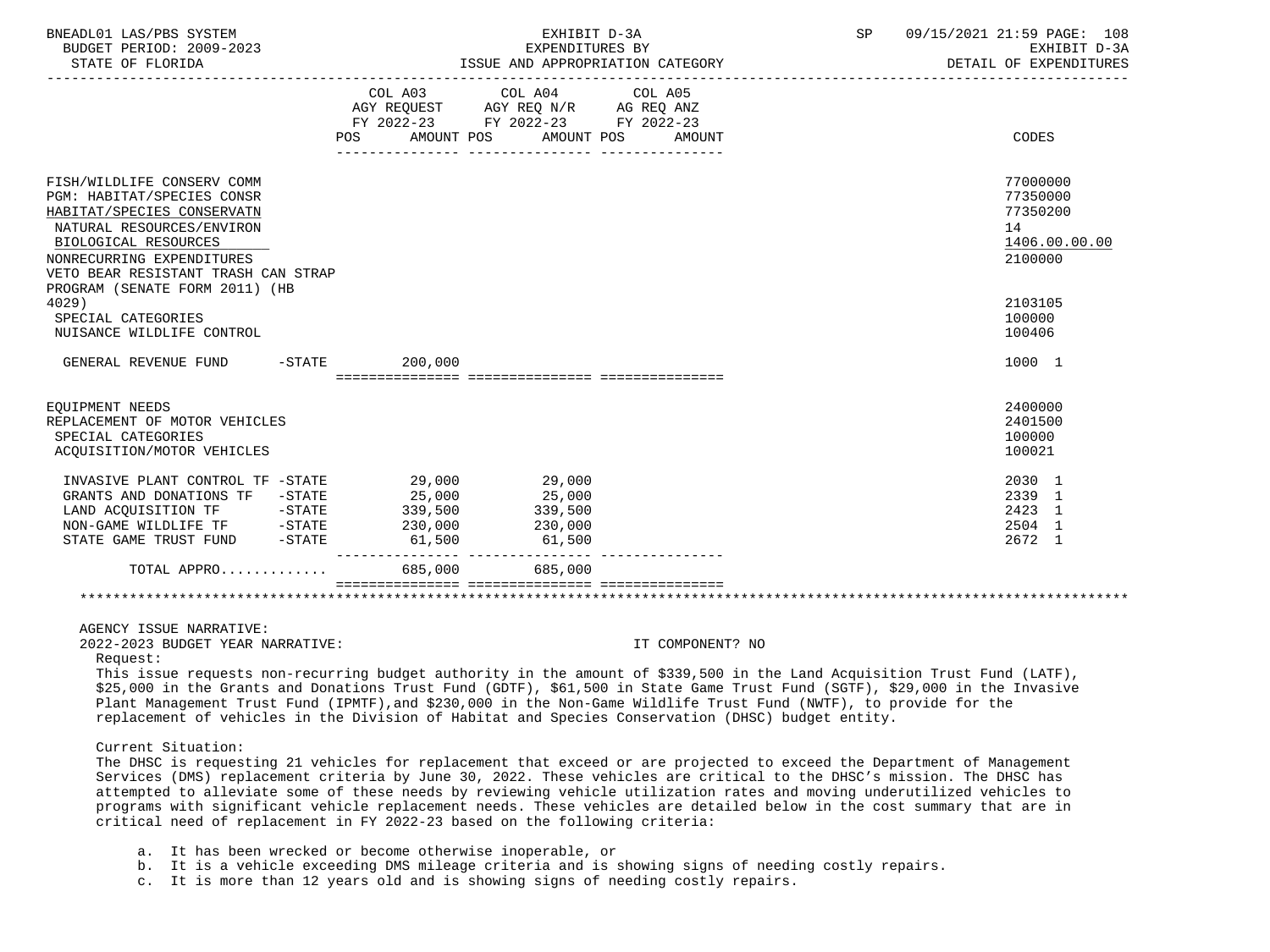| BNEADL01 LAS/PBS SYSTEM  | EXHIBIT D-3A                     | 09/15/2021 21:59 PAGE: 109 |
|--------------------------|----------------------------------|----------------------------|
| BUDGET PERIOD: 2009-2023 | EXPENDITURES BY                  | RXHIRIT D-3A               |
| STATE OF FLORIDA         | ISSUE AND APPROPRIATION CATEGORY | DETAIL OF EXPENDITURES     |

|                                                                                        | COL A03<br>COL A04<br>COL A05<br>AGY REQ N/R<br>AGY REQUEST<br>AG REO ANZ<br>FY 2022-23<br>FY 2022-23<br>FY 2022-23<br>AMOUNT POS<br><b>POS</b><br>AMOUNT POS<br>AMOUNT | CODES                            |
|----------------------------------------------------------------------------------------|-------------------------------------------------------------------------------------------------------------------------------------------------------------------------|----------------------------------|
| FISH/WILDLIFE CONSERV COMM<br>PGM: HABITAT/SPECIES CONSR<br>HABITAT/SPECIES CONSERVATN |                                                                                                                                                                         | 77000000<br>77350000<br>77350200 |
| NATURAL RESOURCES/ENVIRON                                                              |                                                                                                                                                                         | 14                               |
| BIOLOGICAL RESOURCES                                                                   |                                                                                                                                                                         | 1406.00.00.00                    |
| EOUIPMENT NEEDS                                                                        |                                                                                                                                                                         | 2400000                          |
| REPLACEMENT OF MOTOR VEHICLES                                                          |                                                                                                                                                                         | 2401500                          |

| Property<br>Number       | Model<br>Year                                                                                           | 5/31/21                                                                                   | Estimated<br>6/30/22<br>Mileage                              | Replacement<br>Cost                                                                                                                            | Fund                                                                                                                                                                                                                                                                    | Criteria                                                                                                                                                           |
|--------------------------|---------------------------------------------------------------------------------------------------------|-------------------------------------------------------------------------------------------|--------------------------------------------------------------|------------------------------------------------------------------------------------------------------------------------------------------------|-------------------------------------------------------------------------------------------------------------------------------------------------------------------------------------------------------------------------------------------------------------------------|--------------------------------------------------------------------------------------------------------------------------------------------------------------------|
| 129735                   | 2005                                                                                                    | 210,735                                                                                   | 223,735                                                      | \$44,000                                                                                                                                       | <b>NWTF</b>                                                                                                                                                                                                                                                             | b&c                                                                                                                                                                |
| 129672                   | 2005                                                                                                    | 193,637                                                                                   |                                                              |                                                                                                                                                | NWTF                                                                                                                                                                                                                                                                    | $b$ & $c$                                                                                                                                                          |
|                          |                                                                                                         |                                                                                           |                                                              |                                                                                                                                                |                                                                                                                                                                                                                                                                         | $b$ & $c$                                                                                                                                                          |
|                          |                                                                                                         |                                                                                           |                                                              |                                                                                                                                                |                                                                                                                                                                                                                                                                         | $b$ & $c$                                                                                                                                                          |
|                          |                                                                                                         |                                                                                           |                                                              |                                                                                                                                                |                                                                                                                                                                                                                                                                         | $b$ & $c$                                                                                                                                                          |
|                          |                                                                                                         |                                                                                           |                                                              |                                                                                                                                                |                                                                                                                                                                                                                                                                         | $b$ & $c$                                                                                                                                                          |
|                          |                                                                                                         |                                                                                           |                                                              |                                                                                                                                                |                                                                                                                                                                                                                                                                         | a, b&c                                                                                                                                                             |
| TOTAL NWTF (7 Vehicles): |                                                                                                         |                                                                                           |                                                              | \$230,000                                                                                                                                      |                                                                                                                                                                                                                                                                         |                                                                                                                                                                    |
|                          |                                                                                                         |                                                                                           |                                                              |                                                                                                                                                |                                                                                                                                                                                                                                                                         | b&c                                                                                                                                                                |
| TOTAL GDTF (1 Vehicle)   |                                                                                                         |                                                                                           |                                                              | \$25,000                                                                                                                                       |                                                                                                                                                                                                                                                                         |                                                                                                                                                                    |
|                          |                                                                                                         |                                                                                           |                                                              |                                                                                                                                                |                                                                                                                                                                                                                                                                         | b&c                                                                                                                                                                |
| TOTAL IPCTF (1 Vehicle)  |                                                                                                         |                                                                                           |                                                              | \$29,000                                                                                                                                       |                                                                                                                                                                                                                                                                         |                                                                                                                                                                    |
|                          |                                                                                                         |                                                                                           |                                                              |                                                                                                                                                |                                                                                                                                                                                                                                                                         |                                                                                                                                                                    |
|                          |                                                                                                         |                                                                                           |                                                              |                                                                                                                                                |                                                                                                                                                                                                                                                                         | $\mathbf b$                                                                                                                                                        |
| TOTAL SGTF (2 Vehicles)  |                                                                                                         |                                                                                           |                                                              | \$61,500                                                                                                                                       |                                                                                                                                                                                                                                                                         |                                                                                                                                                                    |
|                          |                                                                                                         |                                                                                           |                                                              |                                                                                                                                                |                                                                                                                                                                                                                                                                         |                                                                                                                                                                    |
|                          |                                                                                                         |                                                                                           |                                                              |                                                                                                                                                |                                                                                                                                                                                                                                                                         | $b$ & $c$                                                                                                                                                          |
|                          |                                                                                                         |                                                                                           |                                                              |                                                                                                                                                |                                                                                                                                                                                                                                                                         | $b$ & $c$                                                                                                                                                          |
|                          |                                                                                                         |                                                                                           |                                                              |                                                                                                                                                |                                                                                                                                                                                                                                                                         | b<br>$b$ & $c$                                                                                                                                                     |
|                          |                                                                                                         |                                                                                           |                                                              |                                                                                                                                                |                                                                                                                                                                                                                                                                         | $a\&b$                                                                                                                                                             |
|                          | _____________________<br>--------<br>115399<br>106267<br>120048<br>121988<br>117920<br>133356<br>116699 | $- - - - -$<br>2005<br>2001<br>2007<br>119283 2007<br>111982 2003<br>2007<br>2014<br>2006 | --------<br>180,611<br>184,718<br>172,832<br>2009<br>161,553 | Mileage<br>----------<br>205,252<br>195,611<br>198,718<br>185,832<br>162,532 175,532<br>178,828 188,828<br>90,819 INOPERABLE<br>132791<br>2014 | \$29,000<br>\$32,000<br>\$29,000<br>\$32,000<br>177,569 190,569<br>\$32,000<br>133,950 INOPERABLE<br>\$32,000<br>-----------<br>Chevrolet Equinox 131926 2013 168,712 181,712<br>\$32,000<br>165,730 177,730<br>\$40,000<br>\$34,000<br>\$30,500<br>\$40,000<br>183,553 | $- - - -$<br>NWTF<br>NWTF<br>NWTF<br>NWTF<br>NWTF<br>123025 2010 167,321 180,321 \$29,000 IPCTF<br><b>SGTF</b><br>LATF<br>LATF<br>LATF<br>LATF<br>\$34,000<br>LATF |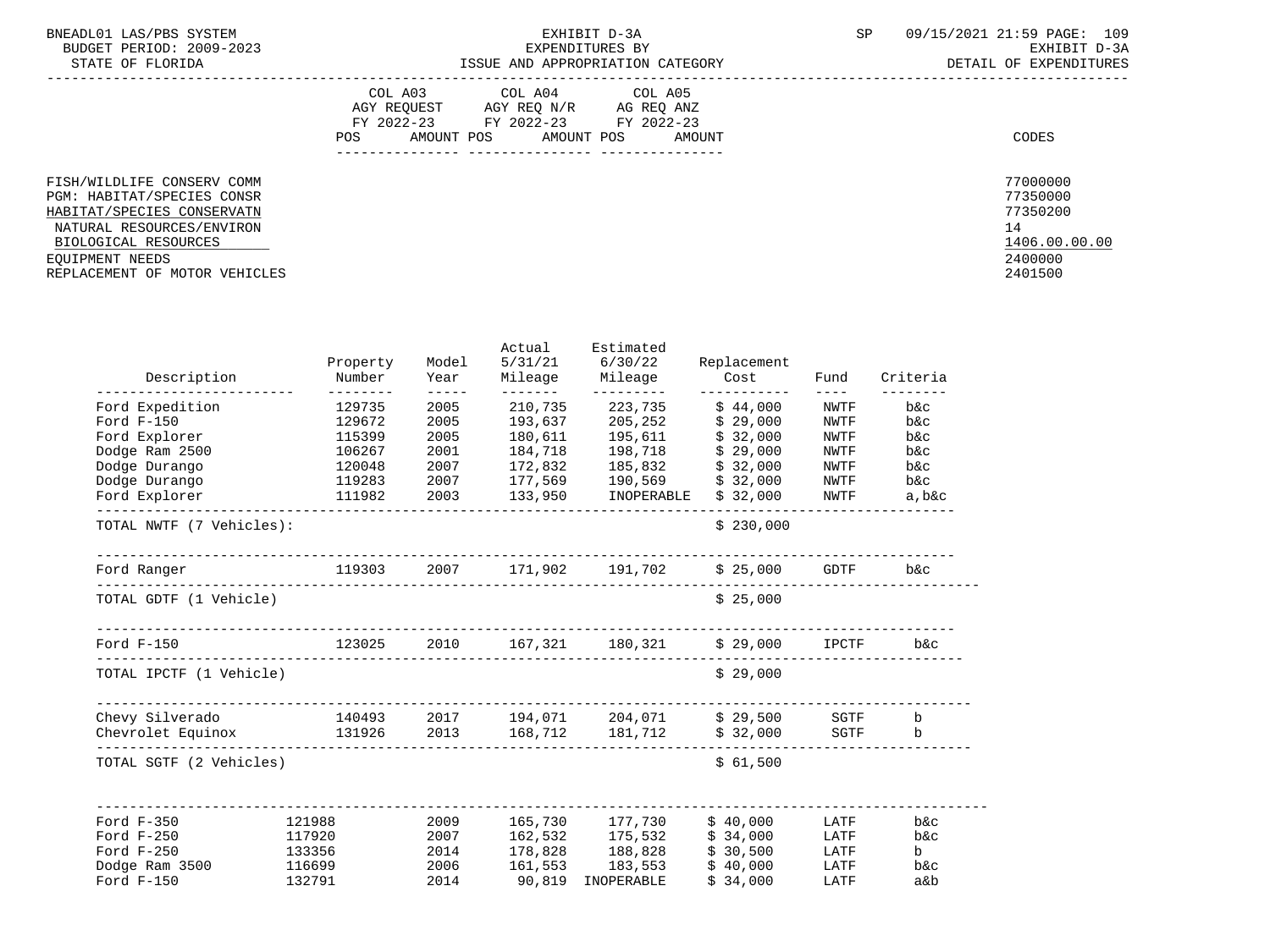| COL A03 COL A04 COL A05<br>AGY REQUEST AGY REQ N/R AG REQ ANZ<br>FY 2022-23 FY 2022-23 FY 2022-23<br>POS AMOUNT POS AMOUNT POS AMOUNT<br>CODES<br>77000000<br>FISH/WILDLIFE CONSERV COMM<br>77350000<br>PGM: HABITAT/SPECIES CONSR<br>77350200<br>HABITAT/SPECIES CONSERVATN<br>14<br>NATURAL RESOURCES/ENVIRON<br>BIOLOGICAL RESOURCES<br>2400000<br>EOUIPMENT NEEDS<br>2401500<br>REPLACEMENT OF MOTOR VEHICLES<br>LATF<br>a&b<br>Ford F-250 111068 2003 114,467 125,467 \$29,000<br>Chevy Silverado 121992 2009 93,686 INOPERABLE \$29,000<br>Ford F-250 132122 2013 168,683 181,683 \$29,000<br>LATF<br><b>b</b> &c<br>$b$ & $c$<br>LATF<br>b<br>LATF<br>164,175 174,175 \$34,000<br>Ford F-350 132145<br>2013<br>LATF<br>$\mathbf b$<br>TOTAL LATF (10 Vehicles)<br>\$339,500<br>Vehicle Request NWTF (7)<br>230,000<br>Vehicle Request GDTF (1)<br>25,000<br>\$<br>Vehicle Request IPCTF (1)<br>\$29,000<br>Vehicle Request SGTF (2)<br>\$61,500<br>Vehicle Request LATF (10)<br>339,500<br>-----------<br>\$685,000<br>Total Request 21 Vehicles | BNEADL01 LAS/PBS SYSTEM<br>BUDGET PERIOD: 2009-2023<br>STATE OF FLORIDA |  |  | EXHIBIT D-3A<br>EXPENDITURES BY |  | SP | 09/15/2021 21:59 PAGE: 110<br>EXHIBIT D-3A<br>ISSUE AND APPROPRIATION CATEGORY <b>Extracted TEST AND APPROPRIATION</b> CATEGORY |
|---------------------------------------------------------------------------------------------------------------------------------------------------------------------------------------------------------------------------------------------------------------------------------------------------------------------------------------------------------------------------------------------------------------------------------------------------------------------------------------------------------------------------------------------------------------------------------------------------------------------------------------------------------------------------------------------------------------------------------------------------------------------------------------------------------------------------------------------------------------------------------------------------------------------------------------------------------------------------------------------------------------------------------------------------------|-------------------------------------------------------------------------|--|--|---------------------------------|--|----|---------------------------------------------------------------------------------------------------------------------------------|
|                                                                                                                                                                                                                                                                                                                                                                                                                                                                                                                                                                                                                                                                                                                                                                                                                                                                                                                                                                                                                                                         |                                                                         |  |  |                                 |  |    |                                                                                                                                 |
|                                                                                                                                                                                                                                                                                                                                                                                                                                                                                                                                                                                                                                                                                                                                                                                                                                                                                                                                                                                                                                                         |                                                                         |  |  |                                 |  |    | 1406.00.00.00                                                                                                                   |
|                                                                                                                                                                                                                                                                                                                                                                                                                                                                                                                                                                                                                                                                                                                                                                                                                                                                                                                                                                                                                                                         |                                                                         |  |  |                                 |  |    |                                                                                                                                 |
|                                                                                                                                                                                                                                                                                                                                                                                                                                                                                                                                                                                                                                                                                                                                                                                                                                                                                                                                                                                                                                                         |                                                                         |  |  |                                 |  |    |                                                                                                                                 |
|                                                                                                                                                                                                                                                                                                                                                                                                                                                                                                                                                                                                                                                                                                                                                                                                                                                                                                                                                                                                                                                         |                                                                         |  |  |                                 |  |    |                                                                                                                                 |
|                                                                                                                                                                                                                                                                                                                                                                                                                                                                                                                                                                                                                                                                                                                                                                                                                                                                                                                                                                                                                                                         |                                                                         |  |  |                                 |  |    |                                                                                                                                 |

| Activity: |                                                           |
|-----------|-----------------------------------------------------------|
|           | ACT3550 - Habitat and Species Conservation Administration |
|           | ACT0545 - Habitat Monitoring and Assessment               |
|           | ACT3050 - Manage and Restore Public Lands                 |
|           |                                                           |

ACT3810 - Manage Invasive Exotic Upland Plants on Public Conservation Lands

Strategic Plan for Economic Development:

5.2 - Improve the efficiency and effectiveness of government agencies at all levels.

 6.1 - Create and sustain vibrant, safe, healthy and resilient communities that attract workers, residents, businesses and visitors.

 6.3 - Ensure Florida's fish, wildlife, natural resources and environment are sustained and enhanced as a component of future growth plans and development decisions.

\*\*\*\*\*\*\*\*\*\*\*\*\*\*\*\*\*\*\*\*\*\*\*\*\*\*\*\*\*\*\*\*\*\*\*\*\*\*\*\*\*\*\*\*\*\*\*\*\*\*\*\*\*\*\*\*\*\*\*\*\*\*\*\*\*\*\*\*\*\*\*\*\*\*\*\*\*\*\*\*\*\*\*\*\*\*\*\*\*\*\*\*\*\*\*\*\*\*\*\*\*\*\*\*\*\*\*\*\*\*\*\*\*\*\*\*\*\*\*\*\*\*\*\*\*\*\*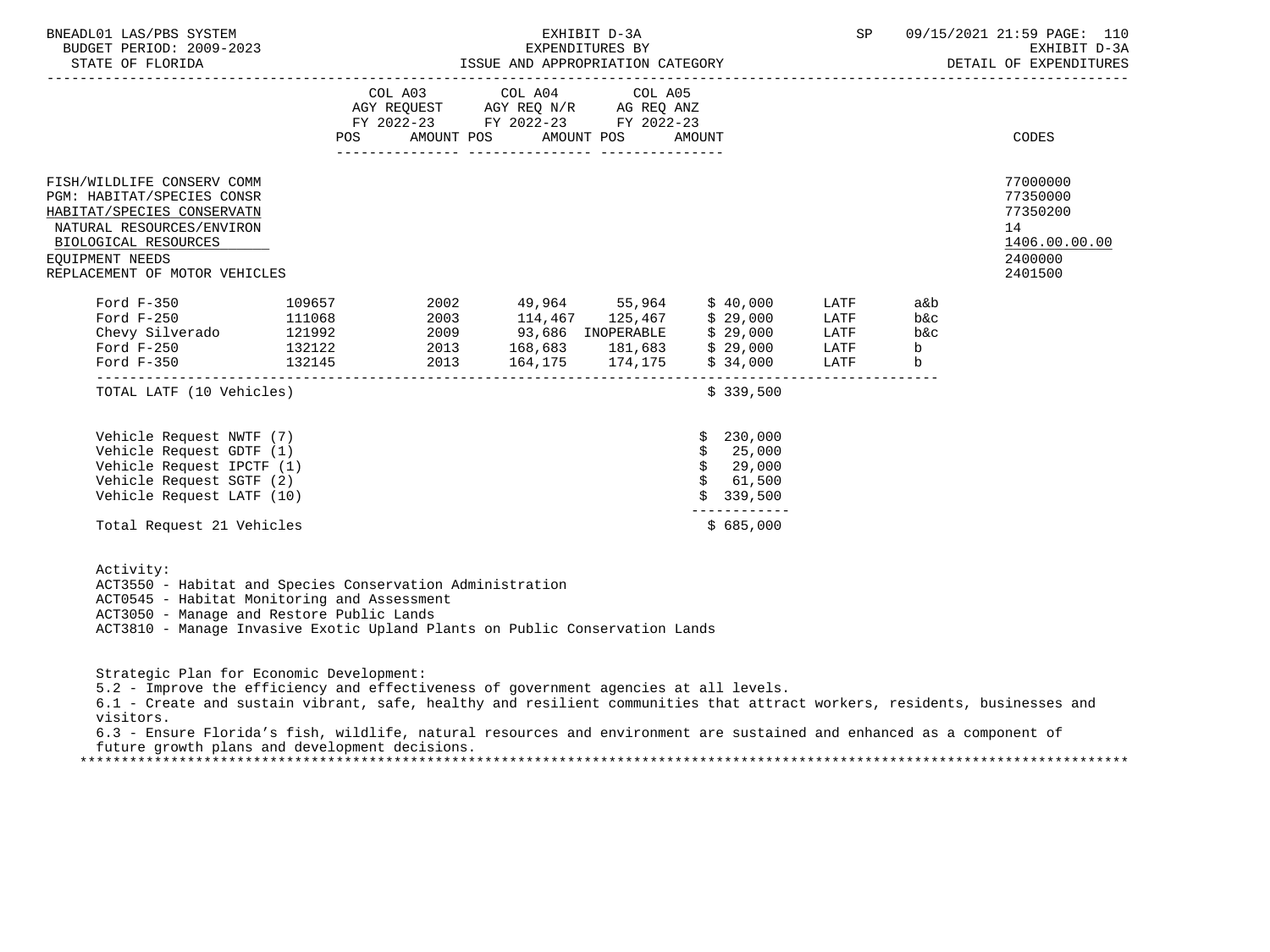| BNEADL01 LAS/PBS SYSTEM<br>BUDGET PERIOD: 2009-2023<br>STATE OF FLORIDA                                                                                                                              |                                  | EXHIBIT D-3A<br>EXPENDITURES BY<br>ISSUE AND APPROPRIATION CATEGORY                                                                   | 09/15/2021 21:59 PAGE: 111<br>SP<br>EXHIBIT D-3A<br>DETAIL OF EXPENDITURES |
|------------------------------------------------------------------------------------------------------------------------------------------------------------------------------------------------------|----------------------------------|---------------------------------------------------------------------------------------------------------------------------------------|----------------------------------------------------------------------------|
|                                                                                                                                                                                                      | --------------- ---------------- | COL A03 COL A04 COL A05<br>AGY REQUEST AGY REQ N/R AG REQ ANZ<br>FY 2022-23 FY 2022-23 FY 2022-23<br>POS AMOUNT POS AMOUNT POS AMOUNT | CODES                                                                      |
| FISH/WILDLIFE CONSERV COMM<br>PGM: HABITAT/SPECIES CONSR<br>HABITAT/SPECIES CONSERVATN<br>NATURAL RESOURCES/ENVIRON<br>BIOLOGICAL RESOURCES<br>EOUIPMENT NEEDS<br>REPLACEMENT EQUIPMENT - HEAVY DUTY |                                  |                                                                                                                                       | 77000000<br>77350000<br>77350200<br>14<br>1406.00.00.00<br>2400000         |
| MOTOR VEHICLES<br>SPECIAL CATEGORIES<br>ACOUISITION/MOTOR VEHICLES                                                                                                                                   |                                  |                                                                                                                                       | 2401510<br>100000<br>100021                                                |
| LAND ACOUISITION TF -STATE 1,685,000 1,685,000                                                                                                                                                       |                                  |                                                                                                                                       | 2423 1                                                                     |
|                                                                                                                                                                                                      |                                  |                                                                                                                                       |                                                                            |

2022-2023 BUDGET YEAR NARRATIVE: IT COMPONENT? NO

Request:

 This issue requests non-recurring budget authority in the amount of \$1,685,000 in the Land Acquisition Trust Fund (LATF), to provide for the acquisition and replacement of heavy-duty trucks for the Division of Habitat and Species Conservation.

# Current Situation:

 Appropriate management of state-owned lands is critically important to maintain the characteristics for which the land was purchased while providing public access. This often includes the use of prescribed burning and the repair and maintenance of access roads; both activities requiring heavy duty equipment. This request is for the replacement and acquisition of thirteen (13) pieces of heavy equipment. The equipment will be used to increase safety during prescribed burns on over 1.5 million acres of land managed by FWC, repair and maintain 2,150 miles of roads in the Wildlife Management Area system, and to transport equipment needed for effectively managing state lands and provide public access.

 The Department of Management Services replacement criteria for this type of equipment is 10 years or older; all equipment being replaced meets DMS criteria. Specifically, FWC requests to replace three Type VI wildland fire engines, two dump trucks, and one transport truck. In addition to these replacements, FWC needs to acquire four additional Type VI wildland fire engines, one dump truck, and two transport trucks to provide necessary management on our growing Wildlife Management System. Depending on the type of equipment, the cost ranges from \$65,000 to \$140,000 for each unit.

 Included in this request is also the acquisition of a 4 x 4 utility tractor, 100 HP 120 HP for the lake restoration program. This equipment will be used to accomplish several tasks: conducting moist soil management activities to promote production of herbaceous plants that are extremely beneficial to fish and wildlife for foraging, nesting, and protective cover; disking to reduce coverage of low-quality habitat which will reduce the use of aquatic herbicides; establishing and maintaining firebreak lines necessary to conduct prescribed fire management activities; and, assisting in emergency response to wildfires.

## Explanation of Costs:

| Description                     | Property Number<br>Number | Model<br>Year | Replacement<br>Costs | Fund |
|---------------------------------|---------------------------|---------------|----------------------|------|
|                                 |                           |               |                      |      |
| Ford F-550 Wildland Fire Engine | 111050                    | 2003          | \$140.000            | LATF |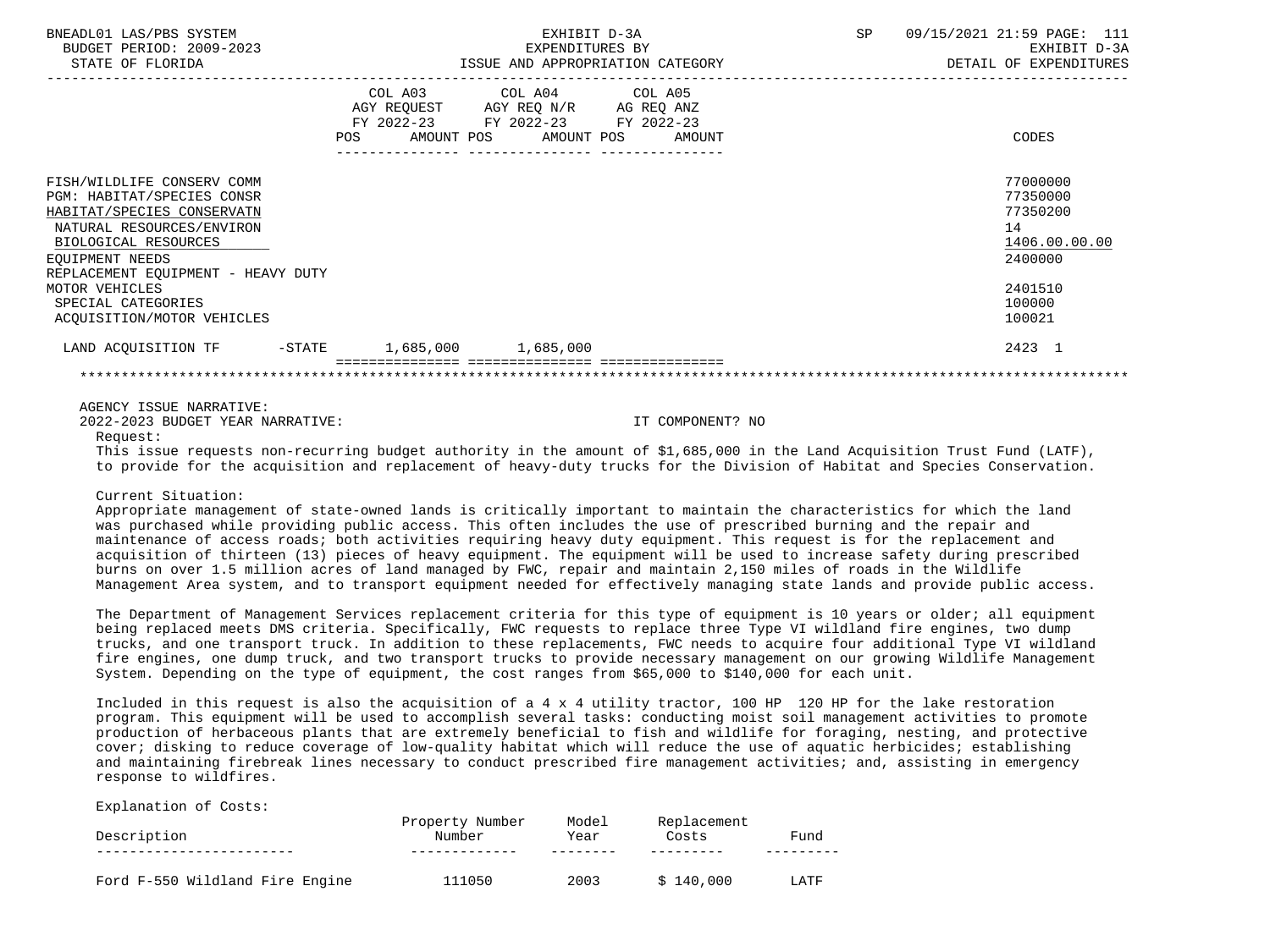| BNEADL01<br>LAS/PBS SYSTEM     | EX.H.I                              | SD | 09/15/2021<br>$\mathtt{PAGE}$ :<br>21:59                                                                                                                                                                                      | - - -<br>⊥⊥∠ |
|--------------------------------|-------------------------------------|----|-------------------------------------------------------------------------------------------------------------------------------------------------------------------------------------------------------------------------------|--------------|
| 2009-2023<br>PERIOD:<br>BUDGET | EXPENDITURES BY                     |    | EXHIBIT                                                                                                                                                                                                                       | $D - 3D$     |
| $27.777$ $27.777$ $27.777$     | $    -$<br>$\overline{\phantom{a}}$ |    | post the only published property of the state of the state of the state of the state of the state of the state of the state of the state of the state of the state of the state of the state of the state of the state of the |              |

STATE OF FLORIDA STATE OF STATE OF EXPENDITURES ISSUE AND APPROPRIATION CATEGORY STATE OF EXPENDITURES

| <b>POS</b>                                                                                                                                                                                                                                                                                                                                                                   | COL A03 COL A04 COL A05<br>AGY REQUEST AGY REQ N/R AG REQ ANZ<br>FY 2022-23 FY 2022-23 FY 2022-23<br>AMOUNT POS AMOUNT POS |                                                                                              | AMOUNT                                                                                                                                                             |                                                                                                      | CODES                                                              |
|------------------------------------------------------------------------------------------------------------------------------------------------------------------------------------------------------------------------------------------------------------------------------------------------------------------------------------------------------------------------------|----------------------------------------------------------------------------------------------------------------------------|----------------------------------------------------------------------------------------------|--------------------------------------------------------------------------------------------------------------------------------------------------------------------|------------------------------------------------------------------------------------------------------|--------------------------------------------------------------------|
|                                                                                                                                                                                                                                                                                                                                                                              |                                                                                                                            |                                                                                              |                                                                                                                                                                    |                                                                                                      |                                                                    |
| FISH/WILDLIFE CONSERV COMM<br>PGM: HABITAT/SPECIES CONSR<br>HABITAT/SPECIES CONSERVATN<br>NATURAL RESOURCES/ENVIRON<br>BIOLOGICAL RESOURCES<br>EOUIPMENT NEEDS                                                                                                                                                                                                               |                                                                                                                            |                                                                                              |                                                                                                                                                                    |                                                                                                      | 77000000<br>77350000<br>77350200<br>14<br>1406.00.00.00<br>2400000 |
| REPLACEMENT EQUIPMENT - HEAVY DUTY<br>MOTOR VEHICLES                                                                                                                                                                                                                                                                                                                         |                                                                                                                            |                                                                                              |                                                                                                                                                                    |                                                                                                      | 2401510                                                            |
|                                                                                                                                                                                                                                                                                                                                                                              |                                                                                                                            |                                                                                              |                                                                                                                                                                    |                                                                                                      |                                                                    |
| Ford F-550 Wildland Fire Engine<br>Ford F-550 Wildland Fire Engine<br>Ford F-550 Wildland Fire Engine<br>Ford F-550 Wildland Fire Engine<br>Ford F-550 Wildland Fire Engine<br>Ford F-550 Wildland Fire Engine<br>International 2674<br>Transport and Bed<br>Sterling Dump Truck<br>Ford F-700 Dump Truck<br>Dump Truck<br>Ford F-650 Transport Truck<br>4X4 Utility Tractor | 112551<br>112508<br>New<br>New<br>New<br>New<br>109973<br>New<br>116316<br>39240<br>New<br>New<br>New                      | 2004<br>2003<br>New<br>New<br>New<br>New<br>2003<br>New<br>2006<br>1995<br>New<br>New<br>New | \$140,000<br>\$140,000<br>\$140,000<br>\$140,000<br>\$140,000<br>\$140,000<br>\$130,000<br>\$130,000<br>\$100,000<br>\$115,000<br>\$80,000<br>\$65,000<br>\$85,000 | LATF<br>LATF<br>LATF<br>LATF<br>LATF<br>LATF<br>LATF<br>LATF<br>LATF<br>LATF<br>LATF<br>LATF<br>LATF |                                                                    |
| Issue Total                                                                                                                                                                                                                                                                                                                                                                  |                                                                                                                            |                                                                                              | \$1.685.000<br>============                                                                                                                                        |                                                                                                      |                                                                    |

Benefits:

 Purchase of this equipment will allow FWC to effectively conduct land management activities such as prescribed burning and public access improvement that provide benefit to Florida's native plants and wildlife, as well as benefit the citizens of the State of Florida and visitors by providing enhanced access to our public lands

# Activity:

ACT3600- Manage and Restore Freshwater and Marine Habitats

Strategic Plan for Economic Development:

5.2 - Improve the efficiency and effectiveness of government agencies at all levels.

 6.1 - Create and sustain vibrant, safe, healthy and resilient communities that attract workers, residents, businesses and visitors.

\*\*\*\*\*\*\*\*\*\*\*\*\*\*\*\*\*\*\*\*\*\*\*\*\*\*\*\*\*\*\*\*\*\*\*\*\*\*\*\*\*\*\*\*\*\*\*\*\*\*\*\*\*\*\*\*\*\*\*\*\*\*\*\*\*\*\*\*\*\*\*\*\*\*\*\*\*\*\*\*\*\*\*\*\*\*\*\*\*\*\*\*\*\*\*\*\*\*\*\*\*\*\*\*\*\*\*\*\*\*\*\*\*\*\*\*\*\*\*\*\*\*\*\*\*\*\*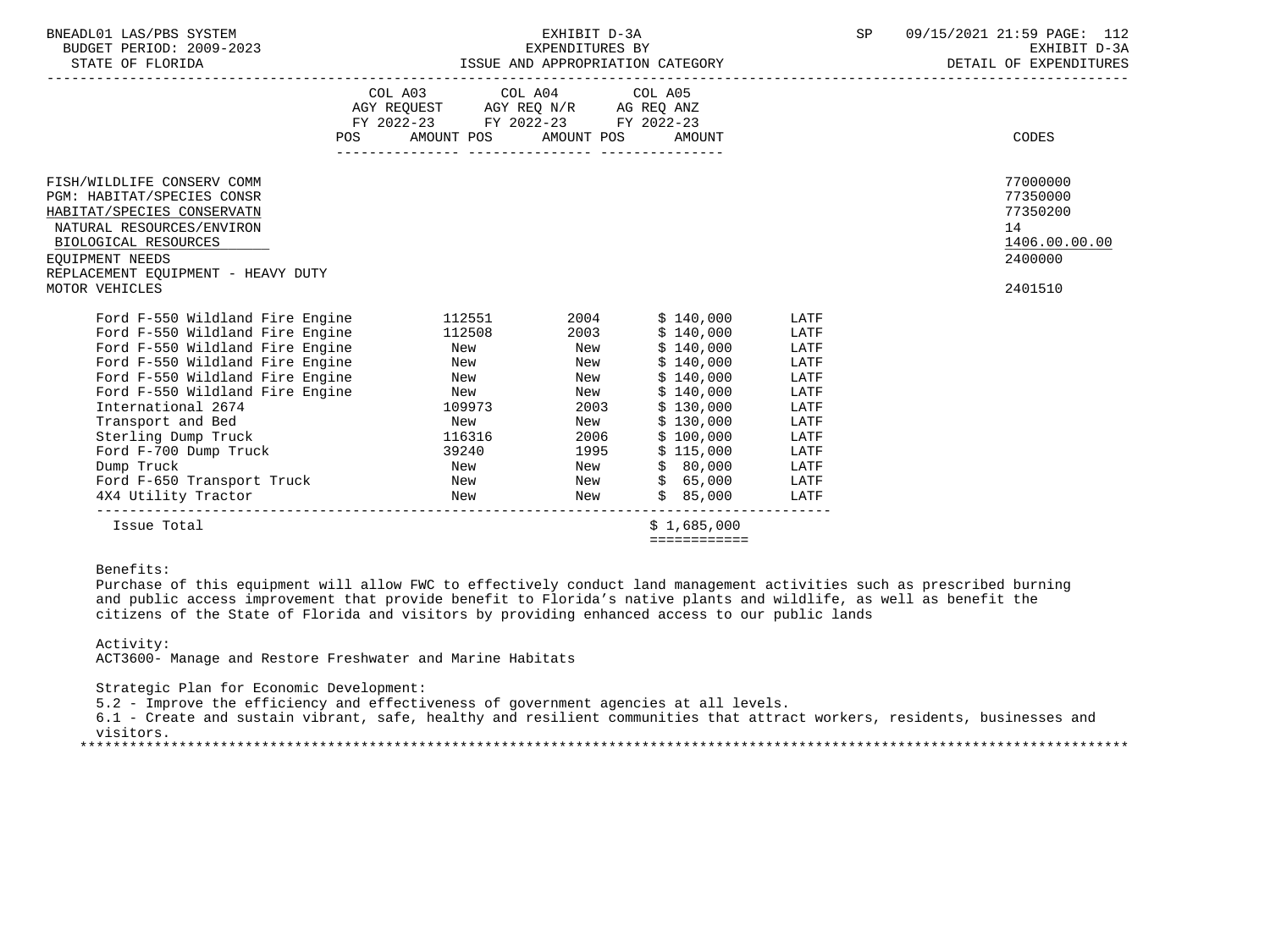| BNEADL01 LAS/PBS SYSTEM<br>BUDGET PERIOD: 2009-2023<br>STATE OF FLORIDA                                                                                                                                                                                                                                                                                                                                                                              | EXHIBIT D-3A<br>EXPENDITURES BY<br>ISSUE AND APPROPRIATION CATEGORY |                                                                                                                 |      |            | SP<br>09/15/2021 21:59 PAGE: 113<br>EXHIBIT D-3A<br>DETAIL OF EXPENDITURES |        |                                                                    |
|------------------------------------------------------------------------------------------------------------------------------------------------------------------------------------------------------------------------------------------------------------------------------------------------------------------------------------------------------------------------------------------------------------------------------------------------------|---------------------------------------------------------------------|-----------------------------------------------------------------------------------------------------------------|------|------------|----------------------------------------------------------------------------|--------|--------------------------------------------------------------------|
|                                                                                                                                                                                                                                                                                                                                                                                                                                                      | POS                                                                 | COL A03 COL A04 COL A05<br>AGY REQUEST AGY REQ N/R AG REQ ANZ<br>FY 2022-23 FY 2022-23 FY 2022-23<br>AMOUNT POS |      | AMOUNT POS | AMOUNT                                                                     |        | CODES                                                              |
| FISH/WILDLIFE CONSERV COMM<br>PGM: HABITAT/SPECIES CONSR<br>HABITAT/SPECIES CONSERVATN<br>NATURAL RESOURCES/ENVIRON<br>BIOLOGICAL RESOURCES<br>FUND SHIFT<br>FUND SHIFT FROM DIV HABITAT AND<br>SPECIES CONS TO FISH AND WILDLIFE                                                                                                                                                                                                                    |                                                                     |                                                                                                                 |      |            |                                                                            |        | 77000000<br>77350000<br>77350200<br>14<br>1406.00.00.00<br>3400000 |
| RESERACH INSTITUTE FOR EUSTIS LAB -<br>BACK OUT<br>EXPENSES                                                                                                                                                                                                                                                                                                                                                                                          |                                                                     |                                                                                                                 |      |            |                                                                            |        | 3400500<br>040000                                                  |
| STATE GAME TRUST FUND -STATE                                                                                                                                                                                                                                                                                                                                                                                                                         |                                                                     | $55,000-$                                                                                                       |      |            |                                                                            |        | 2672 1                                                             |
|                                                                                                                                                                                                                                                                                                                                                                                                                                                      |                                                                     |                                                                                                                 |      |            |                                                                            |        |                                                                    |
| AGENCY ISSUE NARRATIVE:<br>2022-2023 BUDGET YEAR NARRATIVE:<br>Request:                                                                                                                                                                                                                                                                                                                                                                              |                                                                     |                                                                                                                 |      |            | IT COMPONENT? NO                                                           |        |                                                                    |
| This issue requests a recurring fund shift of \$55,000 within the State Game Trust Fund from the Division of Habitat and<br>Species Conservation (DHSC) to the Fish & Wildlife Research Institute (FWRI) to provide operating expenses for the Eustis<br>office.                                                                                                                                                                                     |                                                                     |                                                                                                                 |      |            |                                                                            |        |                                                                    |
| Current Situation:<br>Historically, DHSC administration was located at this facility and had been overseeing the management of the Eustis<br>office. In 2020, FWRI took over management and daily operations of the facility from DHSC since they now have the<br>majority of staff utilizing the facility. Moving the funds to FWRI will consolidate funding in one budget to provide for<br>operational expenditures related to the Eustis office. |                                                                     |                                                                                                                 |      |            |                                                                            |        |                                                                    |
| Explanation of Costs:                                                                                                                                                                                                                                                                                                                                                                                                                                |                                                                     |                                                                                                                 |      |            |                                                                            |        |                                                                    |
| Division                                                                                                                                                                                                                                                                                                                                                                                                                                             |                                                                     |                                                                                                                 | Fund |            | Category                                                                   | Amount |                                                                    |

| <b>DIVIDIUI</b>                                                                      | r unu                                          | Caccyory           | AIIIU UII L            |
|--------------------------------------------------------------------------------------|------------------------------------------------|--------------------|------------------------|
| Division of Habitat and Species Conservation<br>Fish and Wildlife Research Institute | State Game Trust Fund<br>State Game Trust Fund | Expense<br>Expense | (S 55.000)<br>\$55.000 |
| Total Issue                                                                          |                                                |                    | $-0 -$                 |

Benefit:

 This transfer will make administering and tracking the budget for the Eustis office operations funding more streamlined and efficient.

Please reference corresponding issue #3400510 in the FWRI budget entity.

Activity: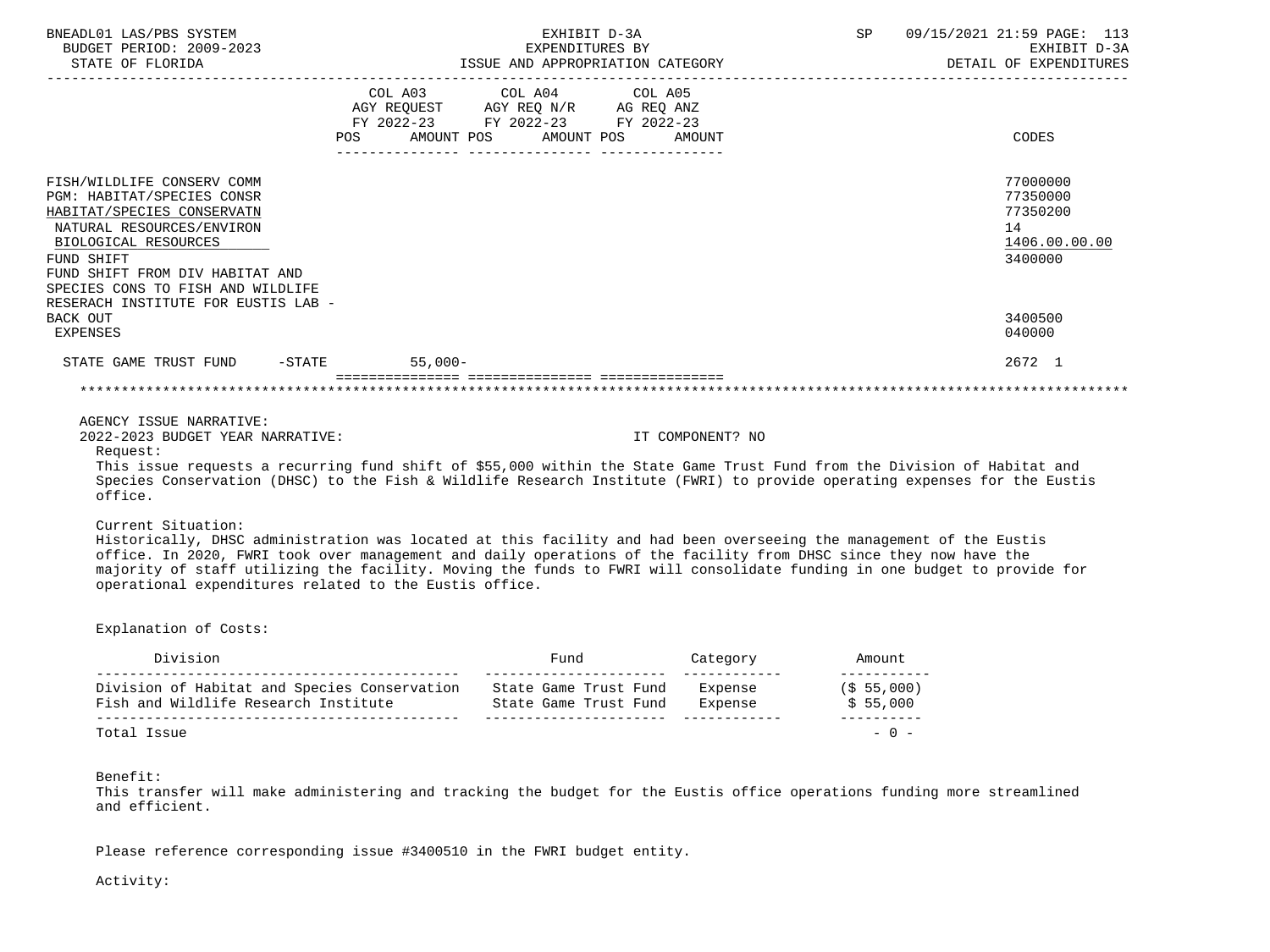| BNEADL01 LAS/PBS SYSTEM<br>BUDGET PERIOD: 2009-2023<br>STATE OF FLORIDA                                                                                                                                                           | EXHIBIT D-3A<br>EXPENDITURES BY<br>ISSUE AND APPROPRIATION CATEGORY                                                                                                                                                                                                                                                                                                                                                                                                                                                             | 09/15/2021 21:59 PAGE: 114<br>SP<br>EXHIBIT D-3A<br>DETAIL OF EXPENDITURES |
|-----------------------------------------------------------------------------------------------------------------------------------------------------------------------------------------------------------------------------------|---------------------------------------------------------------------------------------------------------------------------------------------------------------------------------------------------------------------------------------------------------------------------------------------------------------------------------------------------------------------------------------------------------------------------------------------------------------------------------------------------------------------------------|----------------------------------------------------------------------------|
|                                                                                                                                                                                                                                   | COL A03 COL A04 COL A05<br>AGY REQUEST AGY REQ N/R AG REQ ANZ<br>FY 2022-23 FY 2022-23 FY 2022-23<br>AMOUNT POS<br>AMOUNT POS<br>POS<br>AMOUNT                                                                                                                                                                                                                                                                                                                                                                                  | CODES                                                                      |
| FISH/WILDLIFE CONSERV COMM<br>PGM: HABITAT/SPECIES CONSR<br>HABITAT/SPECIES CONSERVATN<br>NATURAL RESOURCES/ENVIRON<br>BIOLOGICAL RESOURCES<br>FUND SHIFT<br>FUND SHIFT FROM DIV HABITAT AND<br>SPECIES CONS TO FISH AND WILDLIFE |                                                                                                                                                                                                                                                                                                                                                                                                                                                                                                                                 | 77000000<br>77350000<br>77350200<br>14<br>1406.00.00.00<br>3400000         |
| RESERACH INSTITUTE FOR EUSTIS LAB -<br>BACK OUT                                                                                                                                                                                   |                                                                                                                                                                                                                                                                                                                                                                                                                                                                                                                                 | 3400500                                                                    |
|                                                                                                                                                                                                                                   | ACT3600 - Manage and Restore Freshwater and Marine Habitats                                                                                                                                                                                                                                                                                                                                                                                                                                                                     |                                                                            |
| Strategic Plan for Economic Development:<br>visitors.<br>Summary:<br>This is an new issue                                                                                                                                         | 6.1 - Create and sustain vibrant, safe, healthy and resilient communities that attract workers, residents, businesses and                                                                                                                                                                                                                                                                                                                                                                                                       |                                                                            |
| PROTECTION OF NATURAL SYSTEMS<br>RESTORATION AND ENHANCEMENT OF                                                                                                                                                                   |                                                                                                                                                                                                                                                                                                                                                                                                                                                                                                                                 | 4400000                                                                    |
| LAKES RIVERS SPRINGS AND ESTUARINE<br>HABITATS PROJECTS<br>SPECIAL CATEGORIES<br>LAKE RESTORATION                                                                                                                                 |                                                                                                                                                                                                                                                                                                                                                                                                                                                                                                                                 | 4400110<br>100000<br>101012                                                |
| LAND ACQUISITION TF -STATE 3,000,000                                                                                                                                                                                              |                                                                                                                                                                                                                                                                                                                                                                                                                                                                                                                                 | 2423 1                                                                     |
|                                                                                                                                                                                                                                   |                                                                                                                                                                                                                                                                                                                                                                                                                                                                                                                                 |                                                                            |
| AGENCY ISSUE NARRATIVE:<br>2022-2023 BUDGET YEAR NARRATIVE:<br>Request:<br>and private contractors.                                                                                                                               | IT COMPONENT? NO<br>This issue requests recurring budget authority, in the amount of \$3,000,000 in the Land Acquisition Trust Fund (LATF)<br>from available revenues dedicated to land management activities pursuant to s.379.212, Florida Statutes, to provide for<br>the Aquatic Habitat Conservation and Restoration Program. This budget authority will be used on publicly owned freshwater<br>aquatic habitats to fund restoration and enhancement projects using Fish and Wildlife Conservation Commission (FWC) staff |                                                                            |
| Current Situation:                                                                                                                                                                                                                | Florida's aquatic resources are increasingly being threatened by water level stabilization, nutrient loading and sediment<br>input from agricultural, industrial and urban runoff resulting in impacted habitat for fish and wildlife. Improvement<br>projects provide important habitat restoration for many wildlife species, including manatees and wading birds.                                                                                                                                                            |                                                                            |

 Improvement projects also result in expanded and enhanced public recreational opportunities and contribute to economic benefits to local communities.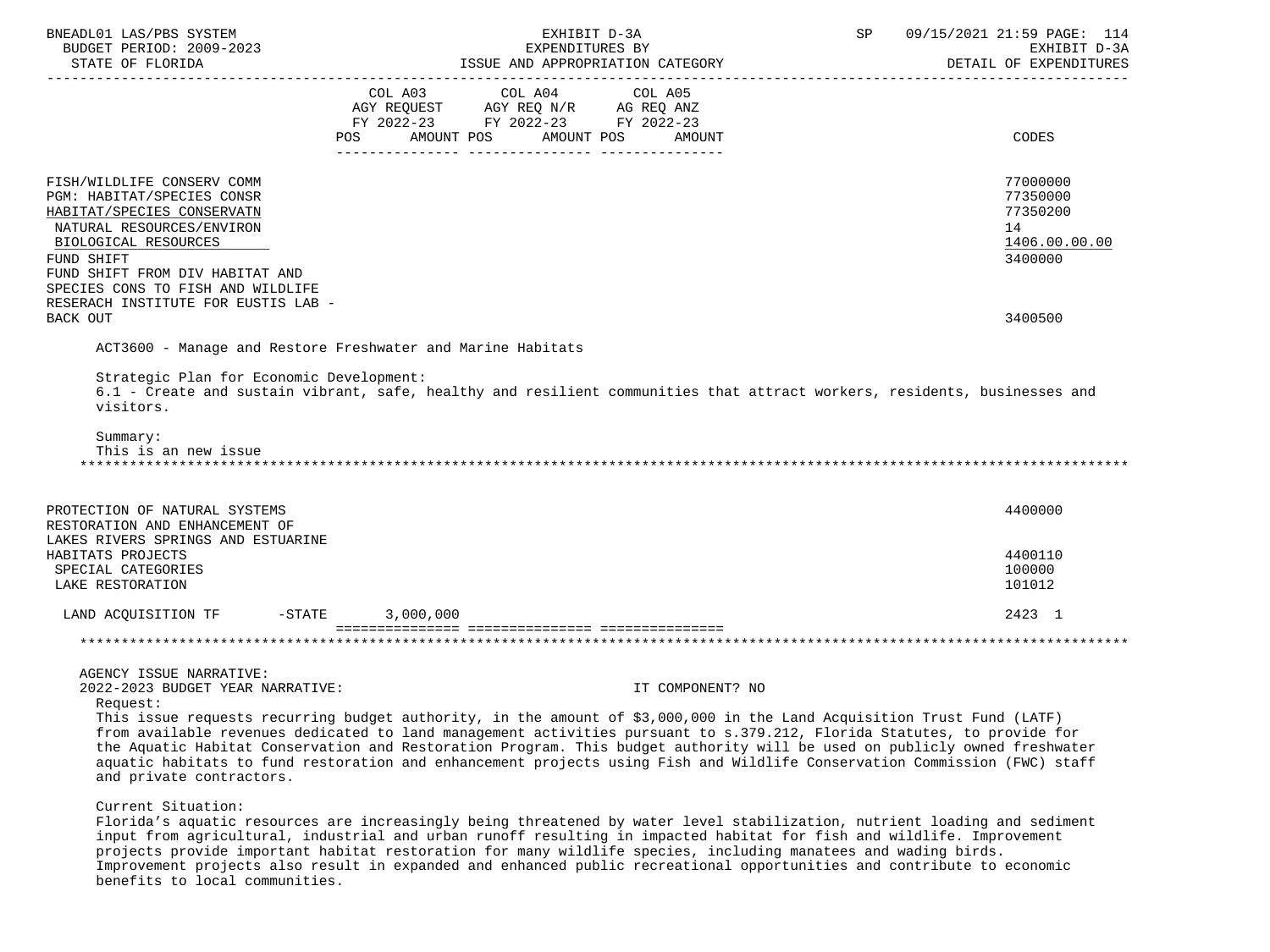| BNEADL01 LAS/PBS SYSTEM<br>BUDGET PERIOD: 2009-2023<br>STATE OF FLORIDA |                              | EXHIBIT D-3A<br>EXPENDITURES BY<br>ISSUE AND APPROPRIATION CATEGORY                                     |        | SP. | 09/15/2021 21:59 PAGE: 115<br>EXHIBIT D-3A<br>DETAIL OF EXPENDITURES |
|-------------------------------------------------------------------------|------------------------------|---------------------------------------------------------------------------------------------------------|--------|-----|----------------------------------------------------------------------|
|                                                                         | COL A03<br>POS<br>AMOUNT POS | COL A04 COL A05<br>AGY REQUEST AGY REO N/R AG REO ANZ<br>FY 2022-23 FY 2022-23 FY 2022-23<br>AMOUNT POS | AMOUNT |     | CODES                                                                |
| FISH/WILDLIFE CONSERV COMM                                              |                              |                                                                                                         |        |     | 77000000                                                             |
| PGM: HABITAT/SPECIES CONSR                                              |                              |                                                                                                         |        |     | 77350000<br>77350200                                                 |
| HABITAT/SPECIES CONSERVATN                                              |                              |                                                                                                         |        |     | 14                                                                   |
| NATURAL RESOURCES/ENVIRON                                               |                              |                                                                                                         |        |     |                                                                      |
| BIOLOGICAL RESOURCES                                                    |                              |                                                                                                         |        |     | 1406.00.00.00                                                        |
| PROTECTION OF NATURAL SYSTEMS                                           |                              |                                                                                                         |        |     | 4400000                                                              |
| RESTORATION AND ENHANCEMENT OF                                          |                              |                                                                                                         |        |     |                                                                      |
| LAKES RIVERS SPRINGS AND ESTUARINE                                      |                              |                                                                                                         |        |     |                                                                      |
| HABITATS PROJECTS                                                       |                              |                                                                                                         |        |     | 4400110                                                              |

 The Lake Restoration Program conducts 80 to 100 restoration and improvement projects in Florida's public waterbodies annually. Many of these projects take several years to complete, requiring funding over multiple fiscal years. Including ongoing projects and the 71 new project proposals received for FY 21/22, the project total is approximately \$6.6 million. Existing funds are often matched with funding or in-kind services from federal, state, and local entities and non-governmental organizations. Partners include the U.S. Fish and Wildlife Service, the U.S. Forest Service, Department of Defense, non-governmental organizations such as Audubon, the Nature Conservancy, and Ducks Unlimited, and many state and local governmental entities (Water Management Districts, Department of Environmental Protection, Florida Forest Service). Typical types of work conducted include: removal of accumulated organic material on lake bottoms and along shorelines; harvesting and removal of nuisance aquatic plants to improve habitat; restoring degraded and eroding river/stream banks, including spring runs, to reduce or minimize sedimentation; vegetative planting projects to improve fish and wildlife habitat; and, hydrological re-connection projects to restore historic flow regimes. A specific example of project types would be planting and spring run restoration for manatee access and habitat. Implementation of enhancement projects are typically contracted through the private sector and increased funding will result in increased private sector job opportunities.

# Explanation of Costs:

 Funding will be used to cover expenditures for restoration and enhancement of lakes, rivers, springs, wetlands and estuarine habitat projects on publicly owned resources that provide public access. This increase in funding will also be used to address critical habitat needs such as the Indian River Lagoon and its tributaries.

| Fund                        | Category         | Amount       |
|-----------------------------|------------------|--------------|
| Land Acquisition Trust Fund | Lake Restoration | \$ 3,000,000 |

# Benefits:

 If approved, this issue will allow the FWC to begin addressing the backlog of priority aquatic habitat needs within the state. This budget will be used to manage existing aquatic habitat resources, restore and enhance priority aquatic habitats identified in the Aquatic Habitat Assessment Plan, and address critical emerging aquatic habitat resource issues. These projects will further enhance FWC efforts to improve user and business-based outdoor recreation by restoring aquatic resources and improving habitat for fish and wildlife and for the benefit of Florida's citizens and its guests. Implementation of enhancement projects are typically contracted through the private sector and increased funding will result in increased private sector job opportunities as well.

#### Activity: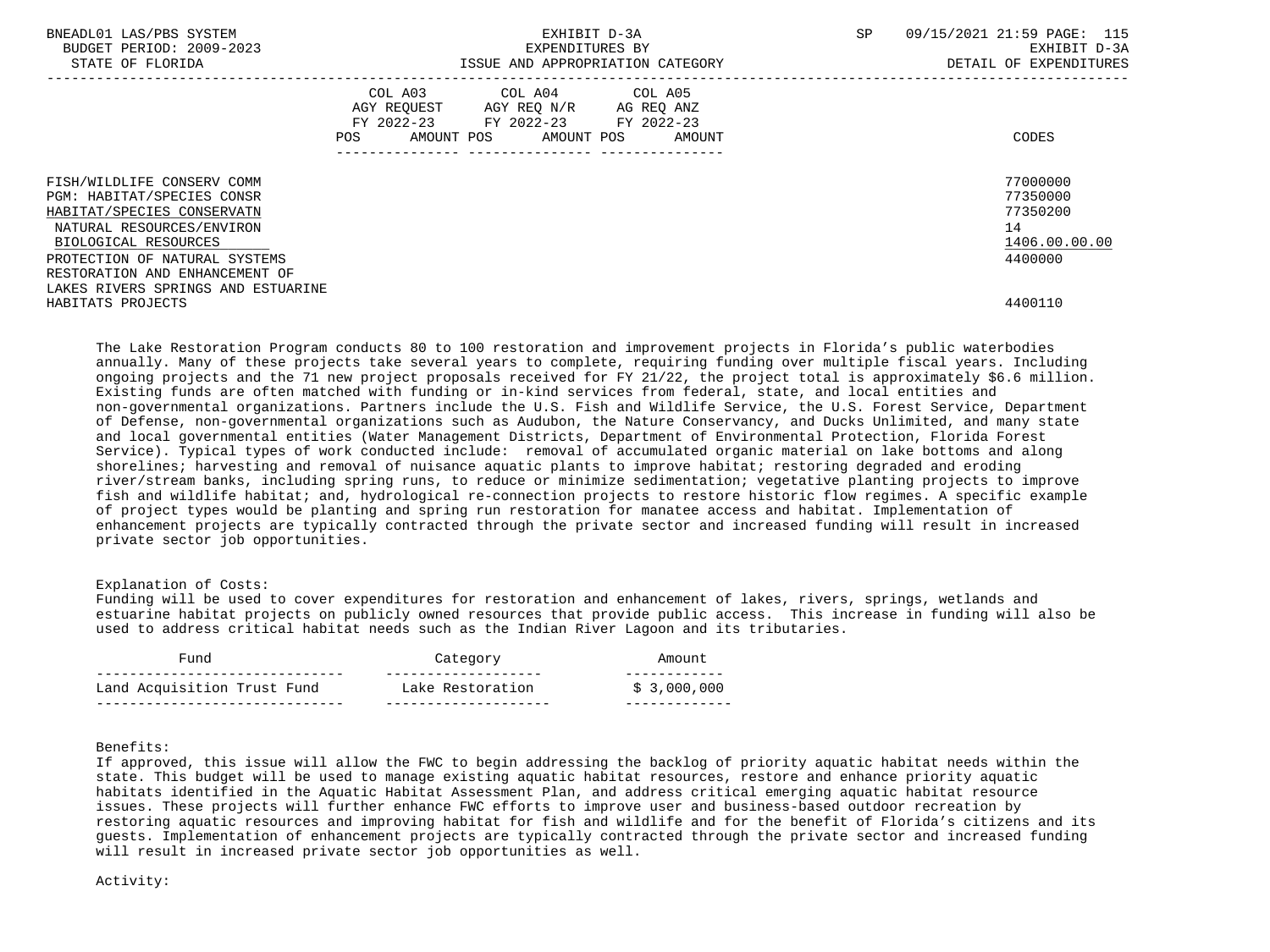| BUDGET PERIOD: 2009-2023<br>EXPENDITURES BY<br>EXHIBIT D-3A<br>ISSUE AND APPROPRIATION CATEGORY<br>DETAIL OF EXPENDITURES<br>STATE OF FLORIDA<br>COL A03<br>COL A04<br>COL A05<br>AGY REQUEST AGY REQ N/R AG REQ ANZ<br>FY 2022-23 FY 2022-23 FY 2022-23<br><b>POS</b><br>AMOUNT POS<br>AMOUNT POS AMOUNT<br>CODES<br>FISH/WILDLIFE CONSERV COMM<br>77000000<br>PGM: HABITAT/SPECIES CONSR<br>77350000<br>77350200<br>HABITAT/SPECIES CONSERVATN<br>NATURAL RESOURCES/ENVIRON<br>14<br>BIOLOGICAL RESOURCES<br>1406.00.00.00<br>PROTECTION OF NATURAL SYSTEMS<br>4400000<br>RESTORATION AND ENHANCEMENT OF<br>LAKES RIVERS SPRINGS AND ESTUARINE<br>HABITATS PROJECTS<br>4400110<br>ACT3600- Manage and Restore Freshwater and Marine Habitats<br>Strategic Plan for Economic Development:<br>6.1 - Create and sustain vibrant, safe, healthy and resilient communities that attract workers, residents, businesses and<br>visitors.<br>Summary:<br>This is a new issue<br>LAND USE PLANNING PROGRAM<br>4400120<br>SALARY RATE<br>000000<br>SALARY RATE 264,935<br>SALARIES AND BENEFITS<br>010000<br>6.00<br>$-$ STATE 402, 218<br>2672 1<br>STATE GAME TRUST FUND<br>040000<br><b>EXPENSES</b><br>-STATE 68,916 30,522<br>STATE GAME TRUST FUND<br>2672 1<br>TOTAL: LAND USE PLANNING PROGRAM<br>4400120<br>TOTAL POSITIONS 6.00<br>TOTAL ISSUE<br>471,134<br>30,522<br>TOTAL SALARY RATE 264,935<br>AGENCY ISSUE NARRATIVE:<br>2022-2023 BUDGET YEAR NARRATIVE:<br>IT COMPONENT? NO<br>Request:<br>This issue requests recurring and non-recurring budget authority in the State Game Trust Fund (SGTF), to provide six (6)<br>new FTE positions to build the necessary capacity to address constituent needs and fulfill our responsibilities to the<br>Florida Department of Environmental Protection (FDEP) and the U.S. Fish and Wildlife Service (USFWS) under the Memorandum | BNEADL01 LAS/PBS SYSTEM | EXHIBIT D-3A | 09/15/2021 21:59 PAGE: 116<br>SP |
|---------------------------------------------------------------------------------------------------------------------------------------------------------------------------------------------------------------------------------------------------------------------------------------------------------------------------------------------------------------------------------------------------------------------------------------------------------------------------------------------------------------------------------------------------------------------------------------------------------------------------------------------------------------------------------------------------------------------------------------------------------------------------------------------------------------------------------------------------------------------------------------------------------------------------------------------------------------------------------------------------------------------------------------------------------------------------------------------------------------------------------------------------------------------------------------------------------------------------------------------------------------------------------------------------------------------------------------------------------------------------------------------------------------------------------------------------------------------------------------------------------------------------------------------------------------------------------------------------------------------------------------------------------------------------------------------------------------------------------------------------------------------------------------------------------------------------------------------------------------------------------------|-------------------------|--------------|----------------------------------|
|                                                                                                                                                                                                                                                                                                                                                                                                                                                                                                                                                                                                                                                                                                                                                                                                                                                                                                                                                                                                                                                                                                                                                                                                                                                                                                                                                                                                                                                                                                                                                                                                                                                                                                                                                                                                                                                                                       |                         |              |                                  |
|                                                                                                                                                                                                                                                                                                                                                                                                                                                                                                                                                                                                                                                                                                                                                                                                                                                                                                                                                                                                                                                                                                                                                                                                                                                                                                                                                                                                                                                                                                                                                                                                                                                                                                                                                                                                                                                                                       |                         |              |                                  |
|                                                                                                                                                                                                                                                                                                                                                                                                                                                                                                                                                                                                                                                                                                                                                                                                                                                                                                                                                                                                                                                                                                                                                                                                                                                                                                                                                                                                                                                                                                                                                                                                                                                                                                                                                                                                                                                                                       |                         |              |                                  |
|                                                                                                                                                                                                                                                                                                                                                                                                                                                                                                                                                                                                                                                                                                                                                                                                                                                                                                                                                                                                                                                                                                                                                                                                                                                                                                                                                                                                                                                                                                                                                                                                                                                                                                                                                                                                                                                                                       |                         |              |                                  |
|                                                                                                                                                                                                                                                                                                                                                                                                                                                                                                                                                                                                                                                                                                                                                                                                                                                                                                                                                                                                                                                                                                                                                                                                                                                                                                                                                                                                                                                                                                                                                                                                                                                                                                                                                                                                                                                                                       |                         |              |                                  |
|                                                                                                                                                                                                                                                                                                                                                                                                                                                                                                                                                                                                                                                                                                                                                                                                                                                                                                                                                                                                                                                                                                                                                                                                                                                                                                                                                                                                                                                                                                                                                                                                                                                                                                                                                                                                                                                                                       |                         |              |                                  |
|                                                                                                                                                                                                                                                                                                                                                                                                                                                                                                                                                                                                                                                                                                                                                                                                                                                                                                                                                                                                                                                                                                                                                                                                                                                                                                                                                                                                                                                                                                                                                                                                                                                                                                                                                                                                                                                                                       |                         |              |                                  |
|                                                                                                                                                                                                                                                                                                                                                                                                                                                                                                                                                                                                                                                                                                                                                                                                                                                                                                                                                                                                                                                                                                                                                                                                                                                                                                                                                                                                                                                                                                                                                                                                                                                                                                                                                                                                                                                                                       |                         |              |                                  |
|                                                                                                                                                                                                                                                                                                                                                                                                                                                                                                                                                                                                                                                                                                                                                                                                                                                                                                                                                                                                                                                                                                                                                                                                                                                                                                                                                                                                                                                                                                                                                                                                                                                                                                                                                                                                                                                                                       |                         |              |                                  |
|                                                                                                                                                                                                                                                                                                                                                                                                                                                                                                                                                                                                                                                                                                                                                                                                                                                                                                                                                                                                                                                                                                                                                                                                                                                                                                                                                                                                                                                                                                                                                                                                                                                                                                                                                                                                                                                                                       |                         |              |                                  |
|                                                                                                                                                                                                                                                                                                                                                                                                                                                                                                                                                                                                                                                                                                                                                                                                                                                                                                                                                                                                                                                                                                                                                                                                                                                                                                                                                                                                                                                                                                                                                                                                                                                                                                                                                                                                                                                                                       |                         |              |                                  |
|                                                                                                                                                                                                                                                                                                                                                                                                                                                                                                                                                                                                                                                                                                                                                                                                                                                                                                                                                                                                                                                                                                                                                                                                                                                                                                                                                                                                                                                                                                                                                                                                                                                                                                                                                                                                                                                                                       |                         |              |                                  |
|                                                                                                                                                                                                                                                                                                                                                                                                                                                                                                                                                                                                                                                                                                                                                                                                                                                                                                                                                                                                                                                                                                                                                                                                                                                                                                                                                                                                                                                                                                                                                                                                                                                                                                                                                                                                                                                                                       |                         |              |                                  |
|                                                                                                                                                                                                                                                                                                                                                                                                                                                                                                                                                                                                                                                                                                                                                                                                                                                                                                                                                                                                                                                                                                                                                                                                                                                                                                                                                                                                                                                                                                                                                                                                                                                                                                                                                                                                                                                                                       |                         |              |                                  |
|                                                                                                                                                                                                                                                                                                                                                                                                                                                                                                                                                                                                                                                                                                                                                                                                                                                                                                                                                                                                                                                                                                                                                                                                                                                                                                                                                                                                                                                                                                                                                                                                                                                                                                                                                                                                                                                                                       |                         |              |                                  |
|                                                                                                                                                                                                                                                                                                                                                                                                                                                                                                                                                                                                                                                                                                                                                                                                                                                                                                                                                                                                                                                                                                                                                                                                                                                                                                                                                                                                                                                                                                                                                                                                                                                                                                                                                                                                                                                                                       |                         |              |                                  |
|                                                                                                                                                                                                                                                                                                                                                                                                                                                                                                                                                                                                                                                                                                                                                                                                                                                                                                                                                                                                                                                                                                                                                                                                                                                                                                                                                                                                                                                                                                                                                                                                                                                                                                                                                                                                                                                                                       |                         |              |                                  |
|                                                                                                                                                                                                                                                                                                                                                                                                                                                                                                                                                                                                                                                                                                                                                                                                                                                                                                                                                                                                                                                                                                                                                                                                                                                                                                                                                                                                                                                                                                                                                                                                                                                                                                                                                                                                                                                                                       |                         |              |                                  |
|                                                                                                                                                                                                                                                                                                                                                                                                                                                                                                                                                                                                                                                                                                                                                                                                                                                                                                                                                                                                                                                                                                                                                                                                                                                                                                                                                                                                                                                                                                                                                                                                                                                                                                                                                                                                                                                                                       |                         |              |                                  |
|                                                                                                                                                                                                                                                                                                                                                                                                                                                                                                                                                                                                                                                                                                                                                                                                                                                                                                                                                                                                                                                                                                                                                                                                                                                                                                                                                                                                                                                                                                                                                                                                                                                                                                                                                                                                                                                                                       |                         |              |                                  |
|                                                                                                                                                                                                                                                                                                                                                                                                                                                                                                                                                                                                                                                                                                                                                                                                                                                                                                                                                                                                                                                                                                                                                                                                                                                                                                                                                                                                                                                                                                                                                                                                                                                                                                                                                                                                                                                                                       |                         |              |                                  |
|                                                                                                                                                                                                                                                                                                                                                                                                                                                                                                                                                                                                                                                                                                                                                                                                                                                                                                                                                                                                                                                                                                                                                                                                                                                                                                                                                                                                                                                                                                                                                                                                                                                                                                                                                                                                                                                                                       |                         |              |                                  |
|                                                                                                                                                                                                                                                                                                                                                                                                                                                                                                                                                                                                                                                                                                                                                                                                                                                                                                                                                                                                                                                                                                                                                                                                                                                                                                                                                                                                                                                                                                                                                                                                                                                                                                                                                                                                                                                                                       |                         |              |                                  |
|                                                                                                                                                                                                                                                                                                                                                                                                                                                                                                                                                                                                                                                                                                                                                                                                                                                                                                                                                                                                                                                                                                                                                                                                                                                                                                                                                                                                                                                                                                                                                                                                                                                                                                                                                                                                                                                                                       |                         |              |                                  |
|                                                                                                                                                                                                                                                                                                                                                                                                                                                                                                                                                                                                                                                                                                                                                                                                                                                                                                                                                                                                                                                                                                                                                                                                                                                                                                                                                                                                                                                                                                                                                                                                                                                                                                                                                                                                                                                                                       |                         |              |                                  |
|                                                                                                                                                                                                                                                                                                                                                                                                                                                                                                                                                                                                                                                                                                                                                                                                                                                                                                                                                                                                                                                                                                                                                                                                                                                                                                                                                                                                                                                                                                                                                                                                                                                                                                                                                                                                                                                                                       |                         |              |                                  |
|                                                                                                                                                                                                                                                                                                                                                                                                                                                                                                                                                                                                                                                                                                                                                                                                                                                                                                                                                                                                                                                                                                                                                                                                                                                                                                                                                                                                                                                                                                                                                                                                                                                                                                                                                                                                                                                                                       |                         |              |                                  |
|                                                                                                                                                                                                                                                                                                                                                                                                                                                                                                                                                                                                                                                                                                                                                                                                                                                                                                                                                                                                                                                                                                                                                                                                                                                                                                                                                                                                                                                                                                                                                                                                                                                                                                                                                                                                                                                                                       |                         |              |                                  |
|                                                                                                                                                                                                                                                                                                                                                                                                                                                                                                                                                                                                                                                                                                                                                                                                                                                                                                                                                                                                                                                                                                                                                                                                                                                                                                                                                                                                                                                                                                                                                                                                                                                                                                                                                                                                                                                                                       |                         |              |                                  |
|                                                                                                                                                                                                                                                                                                                                                                                                                                                                                                                                                                                                                                                                                                                                                                                                                                                                                                                                                                                                                                                                                                                                                                                                                                                                                                                                                                                                                                                                                                                                                                                                                                                                                                                                                                                                                                                                                       |                         |              |                                  |
|                                                                                                                                                                                                                                                                                                                                                                                                                                                                                                                                                                                                                                                                                                                                                                                                                                                                                                                                                                                                                                                                                                                                                                                                                                                                                                                                                                                                                                                                                                                                                                                                                                                                                                                                                                                                                                                                                       |                         |              |                                  |
|                                                                                                                                                                                                                                                                                                                                                                                                                                                                                                                                                                                                                                                                                                                                                                                                                                                                                                                                                                                                                                                                                                                                                                                                                                                                                                                                                                                                                                                                                                                                                                                                                                                                                                                                                                                                                                                                                       |                         |              |                                  |
|                                                                                                                                                                                                                                                                                                                                                                                                                                                                                                                                                                                                                                                                                                                                                                                                                                                                                                                                                                                                                                                                                                                                                                                                                                                                                                                                                                                                                                                                                                                                                                                                                                                                                                                                                                                                                                                                                       |                         |              |                                  |
|                                                                                                                                                                                                                                                                                                                                                                                                                                                                                                                                                                                                                                                                                                                                                                                                                                                                                                                                                                                                                                                                                                                                                                                                                                                                                                                                                                                                                                                                                                                                                                                                                                                                                                                                                                                                                                                                                       |                         |              |                                  |
|                                                                                                                                                                                                                                                                                                                                                                                                                                                                                                                                                                                                                                                                                                                                                                                                                                                                                                                                                                                                                                                                                                                                                                                                                                                                                                                                                                                                                                                                                                                                                                                                                                                                                                                                                                                                                                                                                       |                         |              |                                  |
|                                                                                                                                                                                                                                                                                                                                                                                                                                                                                                                                                                                                                                                                                                                                                                                                                                                                                                                                                                                                                                                                                                                                                                                                                                                                                                                                                                                                                                                                                                                                                                                                                                                                                                                                                                                                                                                                                       |                         |              |                                  |
|                                                                                                                                                                                                                                                                                                                                                                                                                                                                                                                                                                                                                                                                                                                                                                                                                                                                                                                                                                                                                                                                                                                                                                                                                                                                                                                                                                                                                                                                                                                                                                                                                                                                                                                                                                                                                                                                                       |                         |              |                                  |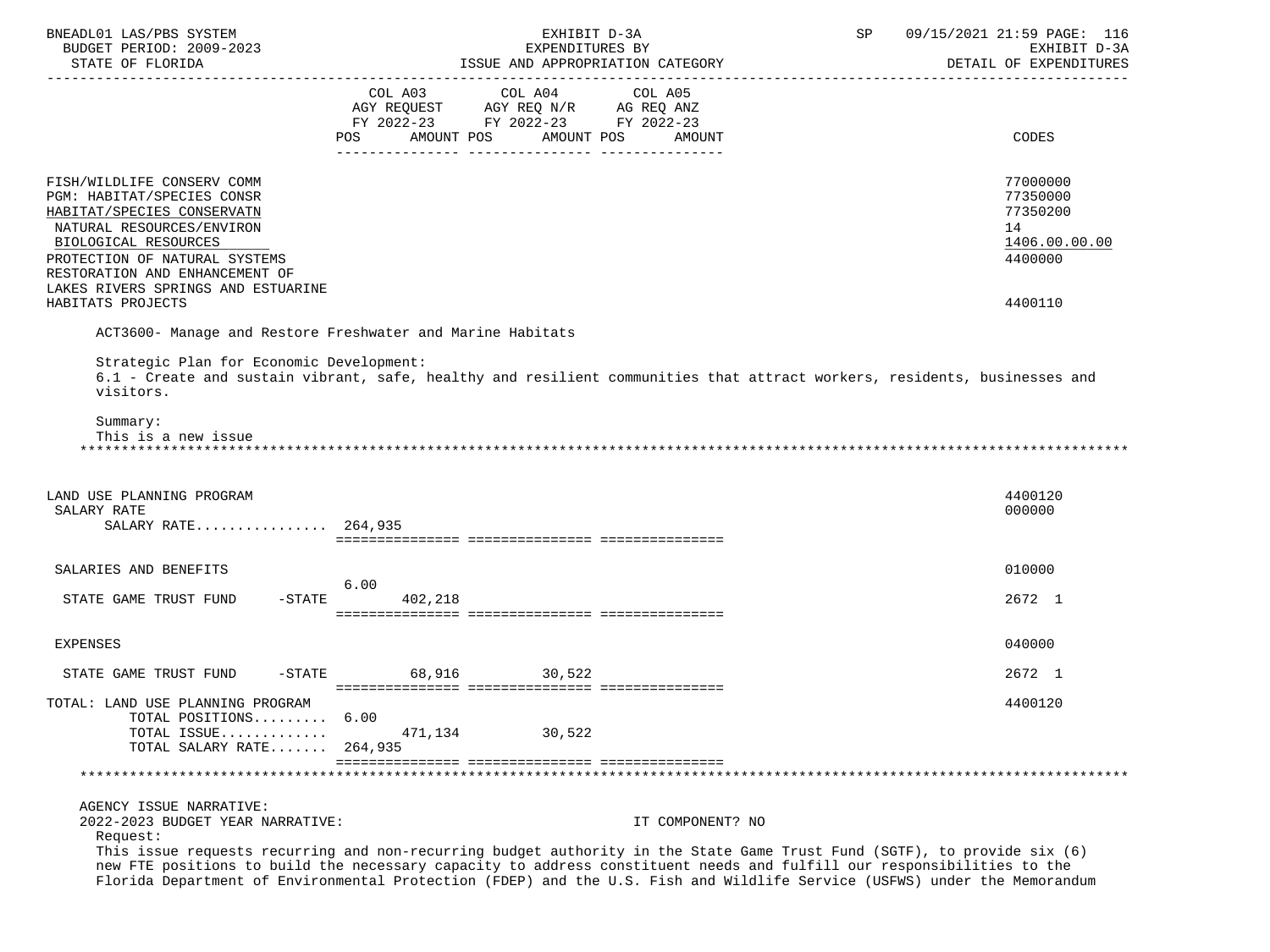| BNEADL01 LAS/PBS SYSTEM<br>BUDGET PERIOD: 2009-2023 | EXHIBIT D-3A<br>EXPENDITURES BY                                  | 09/15/2021 21:59 PAGE: 117<br><b>SP</b><br>EXHIBIT D-3A |
|-----------------------------------------------------|------------------------------------------------------------------|---------------------------------------------------------|
| STATE OF FLORIDA                                    | ISSUE AND APPROPRIATION CATEGORY                                 | DETAIL OF EXPENDITURES                                  |
|                                                     | COL A03 COL A04 COL A05<br>AGY REOUEST AGY REO N/R<br>AG REO ANZ |                                                         |
|                                                     | FY 2022-23 FY 2022-23<br>FY 2022-23                              |                                                         |
|                                                     | AMOUNT POS AMOUNT POS<br>POS<br>AMOUNT                           | CODES                                                   |
|                                                     |                                                                  |                                                         |
| FISH/WILDLIFE CONSERV COMM                          |                                                                  | 77000000                                                |
| PGM: HABITAT/SPECIES CONSR                          |                                                                  | 77350000                                                |
| HABITAT/SPECIES CONSERVATN                          |                                                                  | 77350200                                                |
| NATURAL RESOURCES/ENVIRON                           |                                                                  | 14                                                      |
| BIOLOGICAL RESOURCES                                |                                                                  | 1406.00.00.00                                           |
| PROTECTION OF NATURAL SYSTEMS                       |                                                                  | 4400000                                                 |
| LAND USE PLANNING PROGRAM                           |                                                                  | 4400120                                                 |
|                                                     |                                                                  |                                                         |

 of Understanding (MOU) addressing Florida's Assumption of Section 404 of the Clean Water Act, to resume fulfilling our highest conservation priorities with our local and state partners, and to fulfill our responsibilities to the public for proactive conservation planning.

# Current Situation:

 In the fall of 2020, FWC signed an MOU with FDEP and the USFWS to facilitate Florida's assumption of permitting responsibilities under Section 404 of the Clean Water Act, which regulates the discharge of dredged or fill material into wetlands. The U.S. Environmental Protection Agency approved Florida's request to assume permitting in December of 2020 and the FDEP received the first installment of projects for state review under the newly created State 404 Program on December 28th, 2020. FWC's responsibilities under this program include evaluating project applications for impacts to state and federally listed species, providing appropriate measures to avoid, minimize, or mitigate impacts to imperiled species, and to facilitate USFWS effect determinations and incidental take evaluation for threatened or endangered species affected by these projects.

 While this shift in permitting authority from federal agencies to state agencies is expected to make the permitting process more efficient for applicants seeking approval, FWC staff are committed to ensuring Florida's fish and wildlife resources and freshwater aquatic resources are protected throughout this process. In accordance with our MOU, FWC staff are reviewing these permits on behalf of the USFWS to protect state and federally imperiled fish and wildlife. Actual workload has grossly exceeded the initial analysis for existing staff time and resources necessary to fulfill commitments. State 404 permit applications now constitute 60% of the Land Use Planning program's workload and individual staff workloads have increased by 200%. The new State 404 permitting workload has eliminated proactive conservation and planning work with local governments, developers, and partner organizations which has impacted FWCs ability to implement projects of high conservation value.

# Explanation of Costs:

 This funding would be used for six (6) new FTE positions: five Biological Scientist IV staff reviewers to process incoming State 404 permit applications and one Biological Administrator II position to provide program oversight and coordination along with standard expense packages.

| State Game Trust Fund           | Category            | Recurring | Non-Recurring |
|---------------------------------|---------------------|-----------|---------------|
| (1) Biological Administrator II | Salary and Benefits | \$70,859  | $S - 0 -$     |
| (5) Biological Scientist IV     | Salary and Benefits | \$331,359 | $S - 0 -$     |
| Standard Expense Package        | Expenses            | \$68.916  | \$30.522      |
| Total Issue                     |                     | \$471,134 | \$30,522      |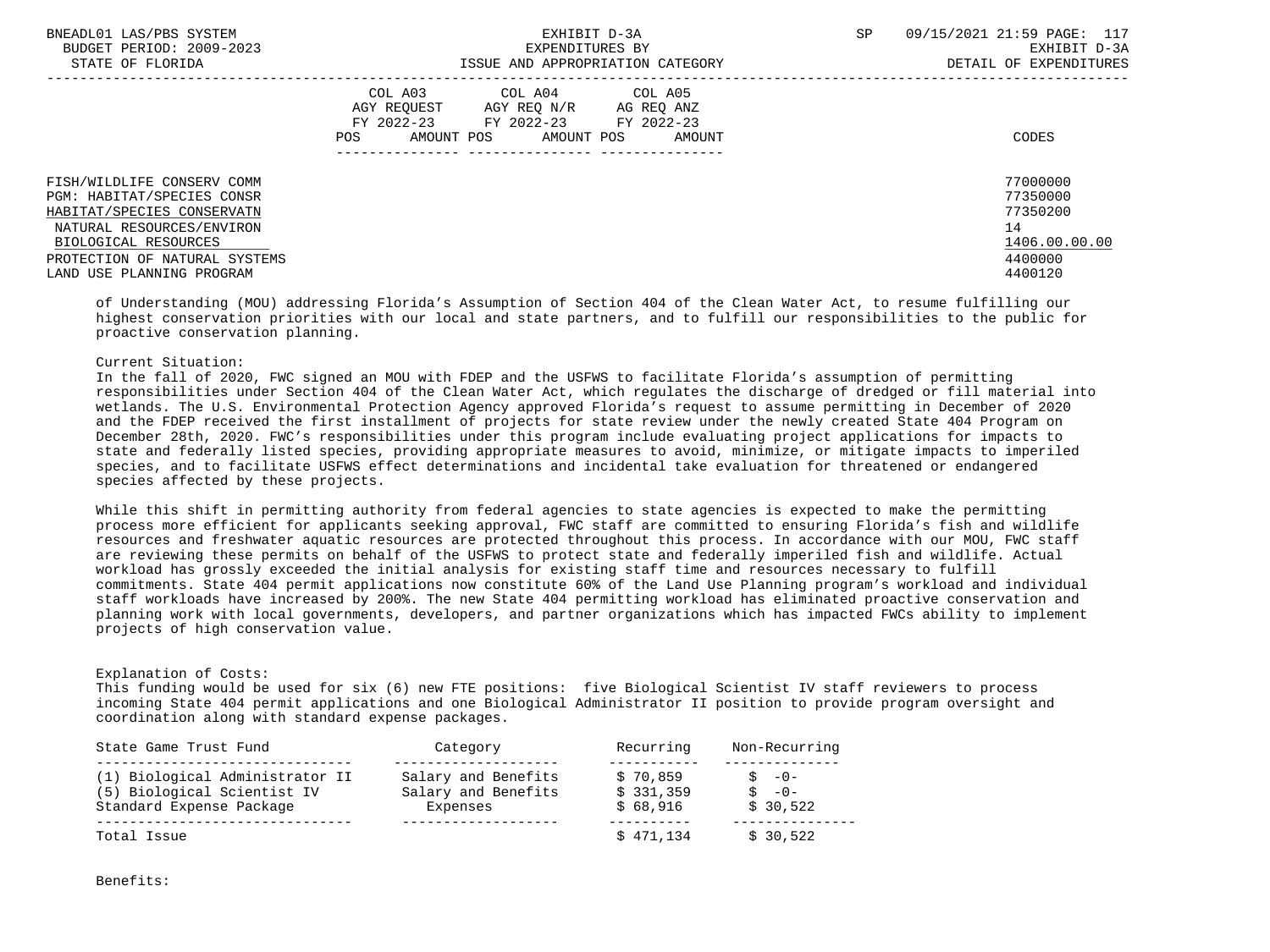| BNEADL01 LAS/PBS SYSTEM<br>BUDGET PERIOD: 2009-2023                                                                                                                                                                    |                                                                                                                |                                                               | EXHIBIT D-3A<br>EXPENDITURES BY |         |                 | SP 09/15/2021 21:59 PAGE: 118                             |
|------------------------------------------------------------------------------------------------------------------------------------------------------------------------------------------------------------------------|----------------------------------------------------------------------------------------------------------------|---------------------------------------------------------------|---------------------------------|---------|-----------------|-----------------------------------------------------------|
|                                                                                                                                                                                                                        |                                                                                                                |                                                               |                                 |         |                 | EXHIBIT D-3A<br>DETAIL OF EXPENDITURES                    |
|                                                                                                                                                                                                                        |                                                                                                                |                                                               |                                 |         |                 |                                                           |
|                                                                                                                                                                                                                        |                                                                                                                | COL A03 COL A04 COL A05<br>AGY REQUEST AGY REQ N/R AG REQ ANZ |                                 |         |                 |                                                           |
|                                                                                                                                                                                                                        |                                                                                                                | FY 2022-23 FY 2022-23 FY 2022-23                              |                                 |         |                 |                                                           |
|                                                                                                                                                                                                                        | POS FOR THE POST OF THE STATE STATE STATE STATE STATE STATE STATE STATE STATE STATE STATE STATE STATE STATE ST | AMOUNT POS AMOUNT POS AMOUNT                                  |                                 |         |                 | CODES                                                     |
|                                                                                                                                                                                                                        |                                                                                                                |                                                               |                                 |         |                 |                                                           |
| FISH/WILDLIFE CONSERV COMM                                                                                                                                                                                             |                                                                                                                |                                                               |                                 |         |                 | 77000000                                                  |
| PGM: HABITAT/SPECIES CONSR                                                                                                                                                                                             |                                                                                                                |                                                               |                                 |         |                 | 77350000                                                  |
| HABITAT/SPECIES CONSERVATN                                                                                                                                                                                             |                                                                                                                |                                                               |                                 |         |                 | 77350200                                                  |
| NATURAL RESOURCES/ENVIRON                                                                                                                                                                                              |                                                                                                                |                                                               |                                 |         |                 | 14                                                        |
| BIOLOGICAL RESOURCES                                                                                                                                                                                                   |                                                                                                                |                                                               |                                 |         |                 | 1406.00.00.00                                             |
| PROTECTION OF NATURAL SYSTEMS                                                                                                                                                                                          |                                                                                                                |                                                               |                                 |         |                 | 4400000                                                   |
| LAND USE PLANNING PROGRAM                                                                                                                                                                                              |                                                                                                                |                                                               |                                 |         |                 | 4400120                                                   |
| Activity:<br>ACT3350 - Plan and Coordinate Habitat and Land Use                                                                                                                                                        |                                                                                                                |                                                               |                                 |         |                 |                                                           |
| Strategic Plan for Economic Development:<br>6.1 - Create and sustain vibrant, safe, healthy and resilient communities that attract workers, residents, businesses and<br>visitors.<br>Summary:<br>This is an new issue |                                                                                                                |                                                               |                                 |         |                 |                                                           |
| POSITION DETAIL OF SALARIES AND BENEFITS:                                                                                                                                                                              |                                                                                                                | FTE BASE RATE ADDITIVES BENEFITS                              |                                 |         | SUBTOTAL        | LAPSE LAPSED SALARIES<br>% AND BENEFITS                   |
|                                                                                                                                                                                                                        |                                                                                                                |                                                               |                                 |         |                 |                                                           |
| A03 - AGY REQUEST FY 2022-23                                                                                                                                                                                           |                                                                                                                |                                                               |                                 |         |                 |                                                           |
|                                                                                                                                                                                                                        |                                                                                                                |                                                               |                                 |         |                 |                                                           |
| NEW POSITIONS                                                                                                                                                                                                          |                                                                                                                |                                                               |                                 |         |                 |                                                           |
| 5075 FISHERIES & WILDLIFE BIO SCIENTIST IV                                                                                                                                                                             |                                                                                                                |                                                               |                                 |         |                 |                                                           |
| N3501 001                                                                                                                                                                                                              | 5.00                                                                                                           | 218,375                                                       |                                 | 112,984 | 331,359 0.00    |                                                           |
| 5040 BIOLOGICAL ADMINISTRATOR II - SES<br>N3500 001                                                                                                                                                                    | 1.00                                                                                                           | 46,560                                                        |                                 | 24,299  | 70,859 0.00     |                                                           |
|                                                                                                                                                                                                                        |                                                                                                                |                                                               |                                 |         |                 |                                                           |
| TOTALS FOR ISSUE BY FUND<br>2672 STATE GAME TRUST FUND                                                                                                                                                                 |                                                                                                                |                                                               |                                 |         |                 |                                                           |
|                                                                                                                                                                                                                        |                                                                                                                |                                                               |                                 |         |                 |                                                           |
|                                                                                                                                                                                                                        |                                                                                                                | $6.00$ 264,935                                                |                                 |         | 137,283 402,218 | 331,359<br>70,859<br>402,218<br>402,218<br>============== |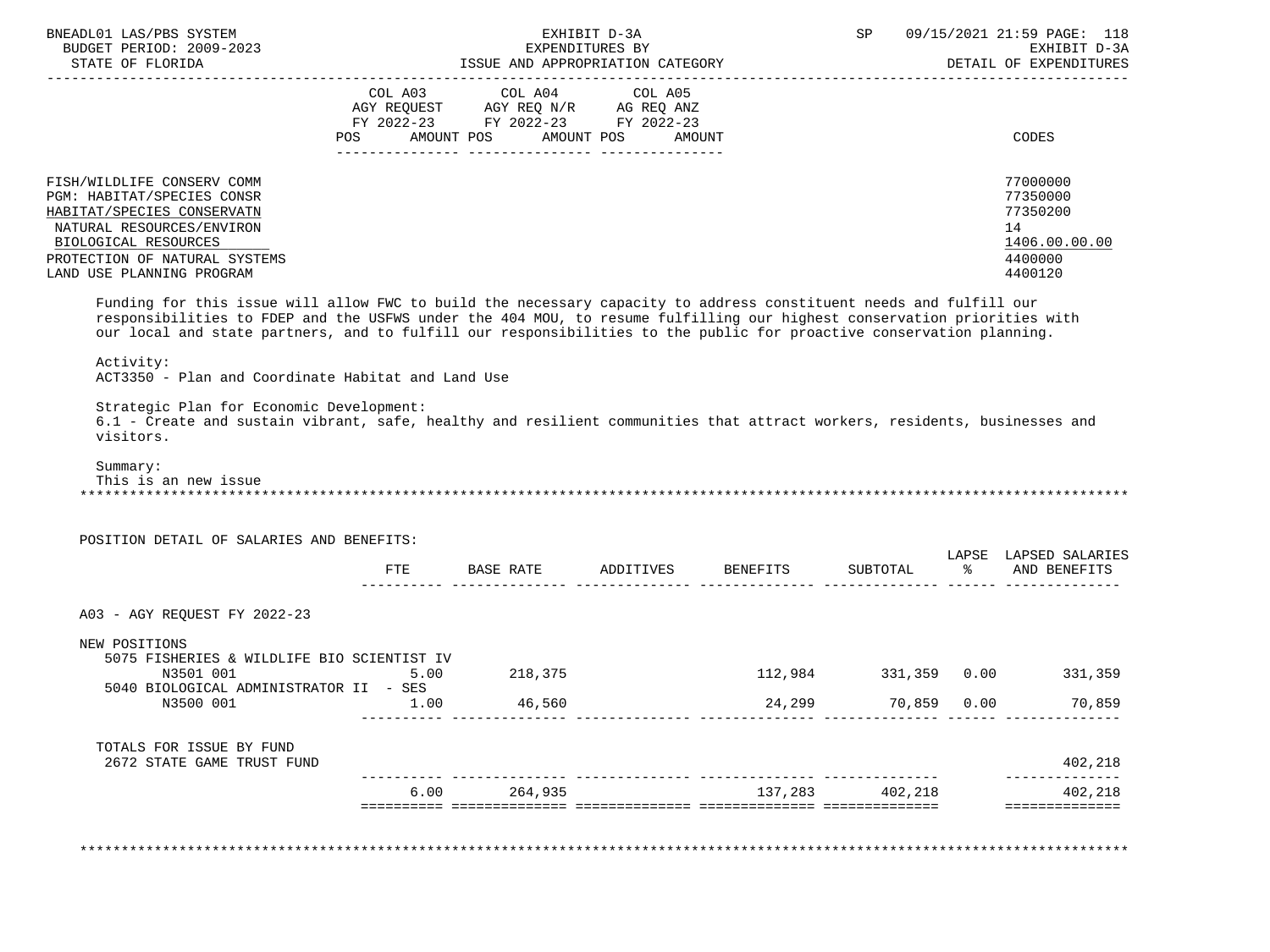| BNEADL01 LAS/PBS SYSTEM<br>BUDGET PERIOD: 2009-2023<br>STATE OF FLORIDA                                                                                                                                                                       | EXHIBIT D-3A<br>EXPENDITURES BY<br>ISSUE AND APPROPRIATION CATEGORY                                                                   | 09/15/2021 21:59 PAGE: 119<br>SP<br>EXHIBIT D-3A<br>DETAIL OF EXPENDITURES |
|-----------------------------------------------------------------------------------------------------------------------------------------------------------------------------------------------------------------------------------------------|---------------------------------------------------------------------------------------------------------------------------------------|----------------------------------------------------------------------------|
|                                                                                                                                                                                                                                               | COL A03 COL A04 COL A05<br>AGY REQUEST AGY REQ N/R AG REQ ANZ<br>FY 2022-23 FY 2022-23 FY 2022-23<br>POS AMOUNT POS AMOUNT POS AMOUNT | CODES                                                                      |
| FISH/WILDLIFE CONSERV COMM<br>PGM: HABITAT/SPECIES CONSR<br>HABITAT/SPECIES CONSERVATN<br>NATURAL RESOURCES/ENVIRON<br>BIOLOGICAL RESOURCES<br>PROTECTION OF NATURAL SYSTEMS<br>EXPANDING MECHANICAL CONTROL<br>TECHNOLOGY FOR INVASIVE PLANT |                                                                                                                                       | 77000000<br>77350000<br>77350200<br>14<br>1406.00.00.00<br>4400000         |
| MANAGEMENT<br>SPECIAL CATEGORIES<br>CONTRL OF INVASIVE EXOTICS                                                                                                                                                                                |                                                                                                                                       | 4400530<br>100000<br>102334                                                |
| LAND ACQUISITION TF -STATE 4,000,000                                                                                                                                                                                                          |                                                                                                                                       | 2423 1                                                                     |
|                                                                                                                                                                                                                                               |                                                                                                                                       |                                                                            |

2022-2023 BUDGET YEAR NARRATIVE: IT COMPONENT? NO

Request:

 This issue requests recurring budget authority, in the amount of \$4,000,000 in the Land Acquisition Trust Fund (LATF) for expanded use of mechanical control in management of invasive plants.

Current Situation:

 Invasive plants impact native habitats that are critical to the proper management of fish and wildlife resources. They also can have negative impacts on recreation (fishing, hunting, boating, swimming), business (marinas, ecotourism), navigation, and flood control. Stakeholders around the state have requested that FWC implement more mechanical harvesting activities as an alternative to herbicide applications. Mechanical harvesting has traditionally been more expensive and less selective than other management strategies. This request would provide funds to expand mechanical control actions and allow FWC to explore new technologies and further evaluate how we can more efficiently and effectively use mechanical methods and reduce the use of herbicides. Systems like the Harris and Kissimmee Chain of Lakes have experienced an increased abundance of invasive hydrilla, and many citizens have requested additional control efforts be directed to this problem. Invasive plants also pose a significant risk to upland public conservation lands including forests, swamps, mangroves and mashes.

Explanation of Costs:

 The following costs are associated with invasive plant management activities on publicly owned aquatic and upland areas utilizing government cooperators and private sector contractors. Funding would be used to expand mechanical control actions and allow FWC to explore new technologies and further evaluate how we can more efficiently and effectively use mechanical methods.

| Fund                        | Category                    | Amouni      |
|-----------------------------|-----------------------------|-------------|
| Land Acquisition Trust Fund | Control of Invasive Exotics | \$4,000,000 |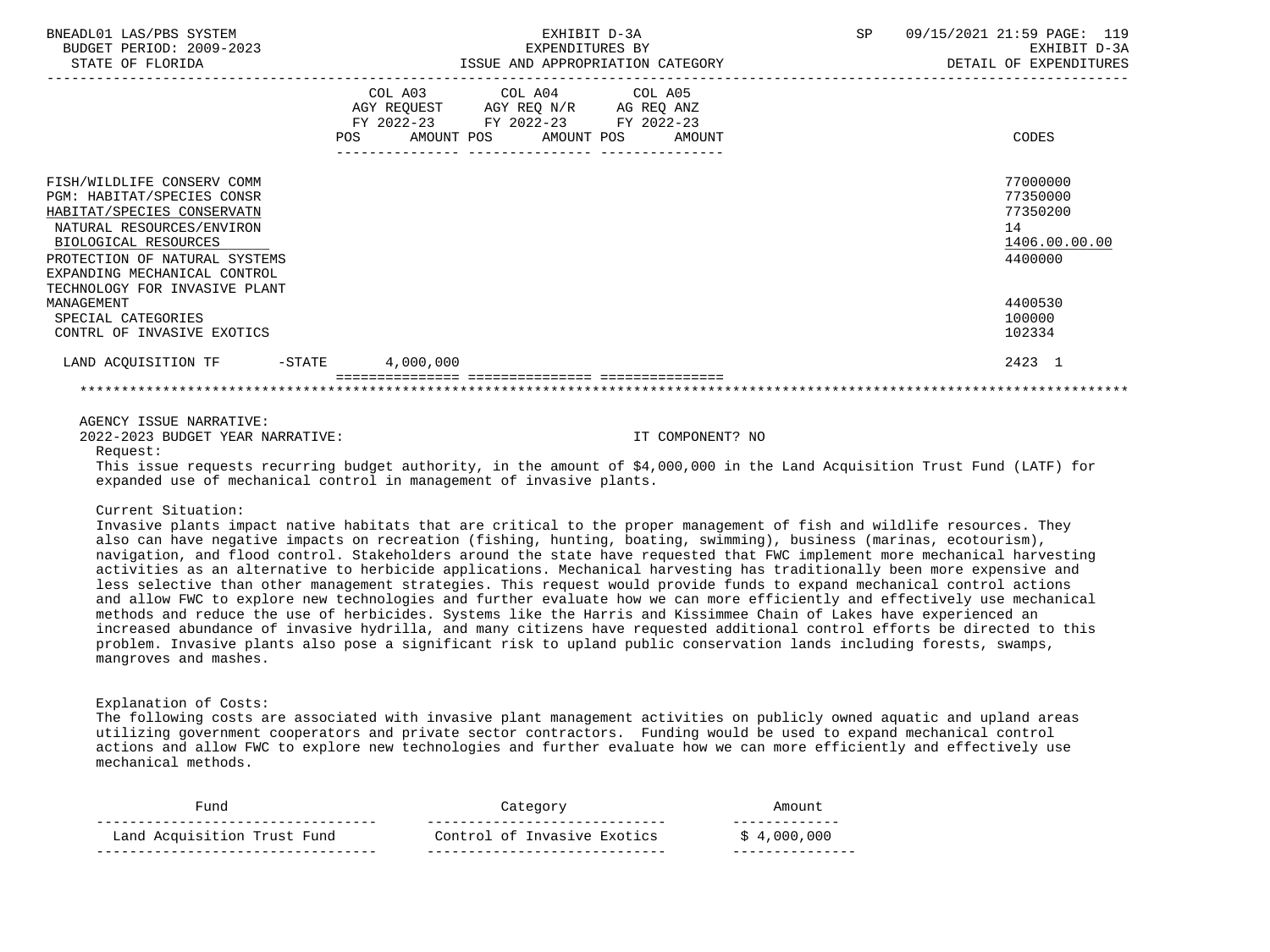| BNEADL01 LAS/PBS SYSTEM<br>BUDGET PERIOD: 2009-2023<br>STATE OF FLORIDA                                                                                                                                                                       | EXHIBIT D-3A<br>EXPENDITURES BY<br>ISSUE AND APPROPRIATION CATEGORY                                                                            | 09/15/2021 21:59 PAGE: 120<br>SP<br>EXHIBIT D-3A<br>DETAIL OF EXPENDITURES |
|-----------------------------------------------------------------------------------------------------------------------------------------------------------------------------------------------------------------------------------------------|------------------------------------------------------------------------------------------------------------------------------------------------|----------------------------------------------------------------------------|
|                                                                                                                                                                                                                                               | COL A03<br>COL A04 COL A05<br>AGY REQUEST AGY REQ N/R AG REQ ANZ<br>FY 2022-23 FY 2022-23 FY 2022-23<br>AMOUNT POS AMOUNT POS<br>POS<br>AMOUNT | CODES                                                                      |
| FISH/WILDLIFE CONSERV COMM<br>PGM: HABITAT/SPECIES CONSR<br>HABITAT/SPECIES CONSERVATN<br>NATURAL RESOURCES/ENVIRON<br>BIOLOGICAL RESOURCES<br>PROTECTION OF NATURAL SYSTEMS<br>EXPANDING MECHANICAL CONTROL<br>TECHNOLOGY FOR INVASIVE PLANT |                                                                                                                                                | 77000000<br>77350000<br>77350200<br>14<br>1406.00.00.00<br>4400000         |
| MANAGEMENT                                                                                                                                                                                                                                    |                                                                                                                                                | 4400530                                                                    |

#### Benefits:

 Additional funds will allow for expanded treatments of invasive plants that threaten the hydrological integrity of the Everglades ecosystem. Their control is an important component of the Comprehensive Everglades Restoration Plan (CERP). Much of the work in both the aquatic and upland habitats is contracted through small business owners, and increased funding will result in increased private sector job opportunities. Any investments made in reducing the overall invasive plant species in the state will reduce the total amount of dollars that are spent in future years. The FWC Invasive Plant Management program will be able to address expanding invasive plant problems and implement more invasive plant management projects in public lakes, rivers and public conservation areas. These projects will allow follow up maintenance control in areas previously managed to prevent "losing ground" to invading species ensuring that previous investments will not go to waste. Additional funds will result in more areas managed for the protection of fish and wildlife habitat and ensure more fishing, hunting, boating, swimming and ecotourism activities are available for the residents and visitors of Florida. Getting more of the state into a maintenance condition will also decrease the amount of management dollars needed in the long run. Additional funding will put more private contractors to work thus helping stimulate Florida's economy.

#### Activity:

|  | ACT3810 - Manage Invasive Aquatic Plants in Public Waterways |  |  |  |                                                                             |  |
|--|--------------------------------------------------------------|--|--|--|-----------------------------------------------------------------------------|--|
|  |                                                              |  |  |  | ACT3820 - Manage Invasive Exotic Upland Plants on Public Conservation Lands |  |

 Strategic Plan for Economic Development: 6.1 - Create and sustain vibrant, safe, healthy and resilient communities that attract workers, residents, businesses and visitors. \*\*\*\*\*\*\*\*\*\*\*\*\*\*\*\*\*\*\*\*\*\*\*\*\*\*\*\*\*\*\*\*\*\*\*\*\*\*\*\*\*\*\*\*\*\*\*\*\*\*\*\*\*\*\*\*\*\*\*\*\*\*\*\*\*\*\*\*\*\*\*\*\*\*\*\*\*\*\*\*\*\*\*\*\*\*\*\*\*\*\*\*\*\*\*\*\*\*\*\*\*\*\*\*\*\*\*\*\*\*\*\*\*\*\*\*\*\*\*\*\*\*\*\*\*\*\*

| EXOTIC AND NUISANCE WILDLIFE RAPID |           |         |         |
|------------------------------------|-----------|---------|---------|
| RESPONSE AND MANAGEMENT            |           |         | 4402500 |
| SPECIAL CATEGORIES                 |           |         | 100000  |
| NUISANCE WILDLIFE CONTROL          |           |         | 100406  |
| STATE GAME TRUST FUND              | $-$ STATE | 200,000 | 2672 1  |
|                                    |           |         |         |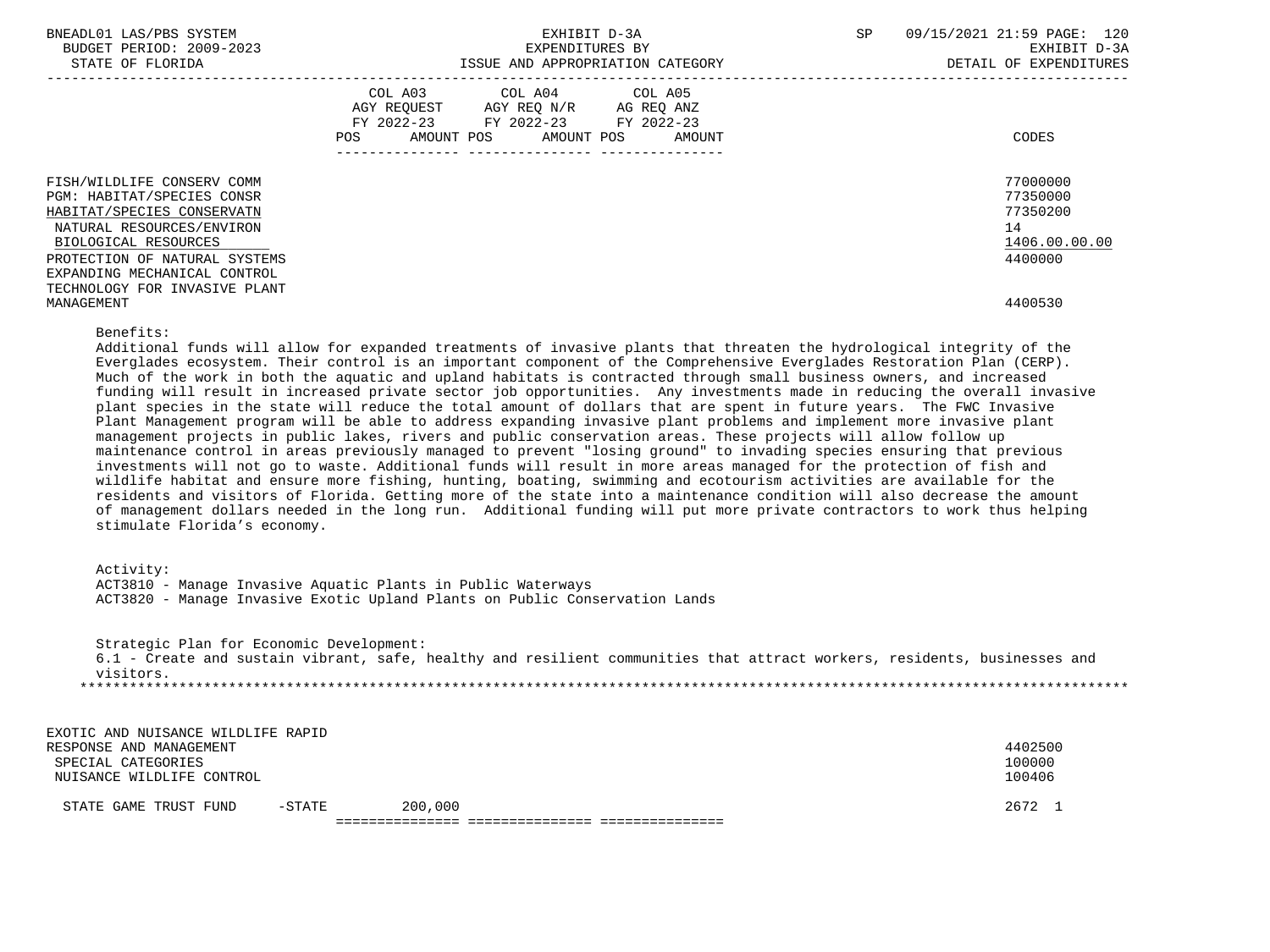| BNEADL01 LAS/PBS SYSTEM |                  |                          | EXHIBIT D-3A                     | 09/15/2021 21:59 PAGE: 121 |              |
|-------------------------|------------------|--------------------------|----------------------------------|----------------------------|--------------|
|                         |                  | BUDGET PERIOD: 2009-2023 | EXPENDITURES BY                  |                            | EXHIBIT D-3A |
|                         | STATE OF FLORIDA |                          | ISSUE AND APPROPRIATION CATEGORY | DETAIL OF EXPENDITURES     |              |

|                                                                                                                                                                                                                                                      | COL A03<br>AGY REOUEST<br>$FY$ 2022-23<br>AMOUNT POS<br>POS. | COL A04<br>AGY REO N/R<br>FY 2022-23<br>AMOUNT POS | COL A05<br>AG REO ANZ<br>FY 2022-23<br>AMOUNT | CODES                                                                         |
|------------------------------------------------------------------------------------------------------------------------------------------------------------------------------------------------------------------------------------------------------|--------------------------------------------------------------|----------------------------------------------------|-----------------------------------------------|-------------------------------------------------------------------------------|
| FISH/WILDLIFE CONSERV COMM<br><b>PGM: HABITAT/SPECIES CONSR</b><br>HABITAT/SPECIES CONSERVATN<br>NATURAL RESOURCES/ENVIRON<br>BIOLOGICAL RESOURCES<br>PROTECTION OF NATURAL SYSTEMS<br>EXOTIC AND NUISANCE WILDLIFE RAPID<br>RESPONSE AND MANAGEMENT |                                                              |                                                    |                                               | 77000000<br>77350000<br>77350200<br>14<br>1406.00.00.00<br>4400000<br>4402500 |

2022-2023 BUDGET YEAR NARRATIVE: IT COMPONENT? NO

Request:

 This issue requests recurring budget authority in the amount of \$200,000 in the State Game Trust Fund (SGTF), to support increased efforts to mitigate human-wildlife conflicts in Florida through contracts, agreements, and other programs with partners and the private sector.

Current Situation:

 As Florida's population grows, human-wildlife interactions are also increasing that many times become problematic and create conflicts. Human-wildlife conflicts range from general negative interactions between humans and wildlife which can result in property damage or injury to pets, to significant public safety threats which potentially could lead to human injury or death. FWC is contacted by members of the public to help address these interactions and those conflicts are increasing and becoming more complex in Florida.

 Expectations by the public for management action are increasing and people's tolerances for wildlife conflict vary. Specifically, this request will fund the use of contractors for field response to conflict wildlife situations that pose a public safety threat, to augment agency staff efforts, and increase capacity for the types of conflicts that FWC responds to. Examples include responding to diseased or injured wildlife in commercial, public, or residential areas where there is a potential public safety threat; habituated wildlife acting aggressively towards people; potentially dangerous wildlife inside of living spaces; and, rapidly responding to priority nonnative wildlife, or other situations in which the level of conflict can rapidly escalate.

# Explanation of Costs:

| Fund                  | Category                  |           |
|-----------------------|---------------------------|-----------|
| State Game Trust Fund | Nuisance Wildlife Control | \$200,000 |
|                       |                           |           |

# Benefits:

 Additional legislative funding will enable the FWC to keep pace with the increasing public demand for assistance with human-wildlife conflicts by expanding the current contractor programs.

Activity:

ACT3800 - Prevent Introduction of and Eliminate Undesirable Exotic Species

Strategic Plan for Economic Development: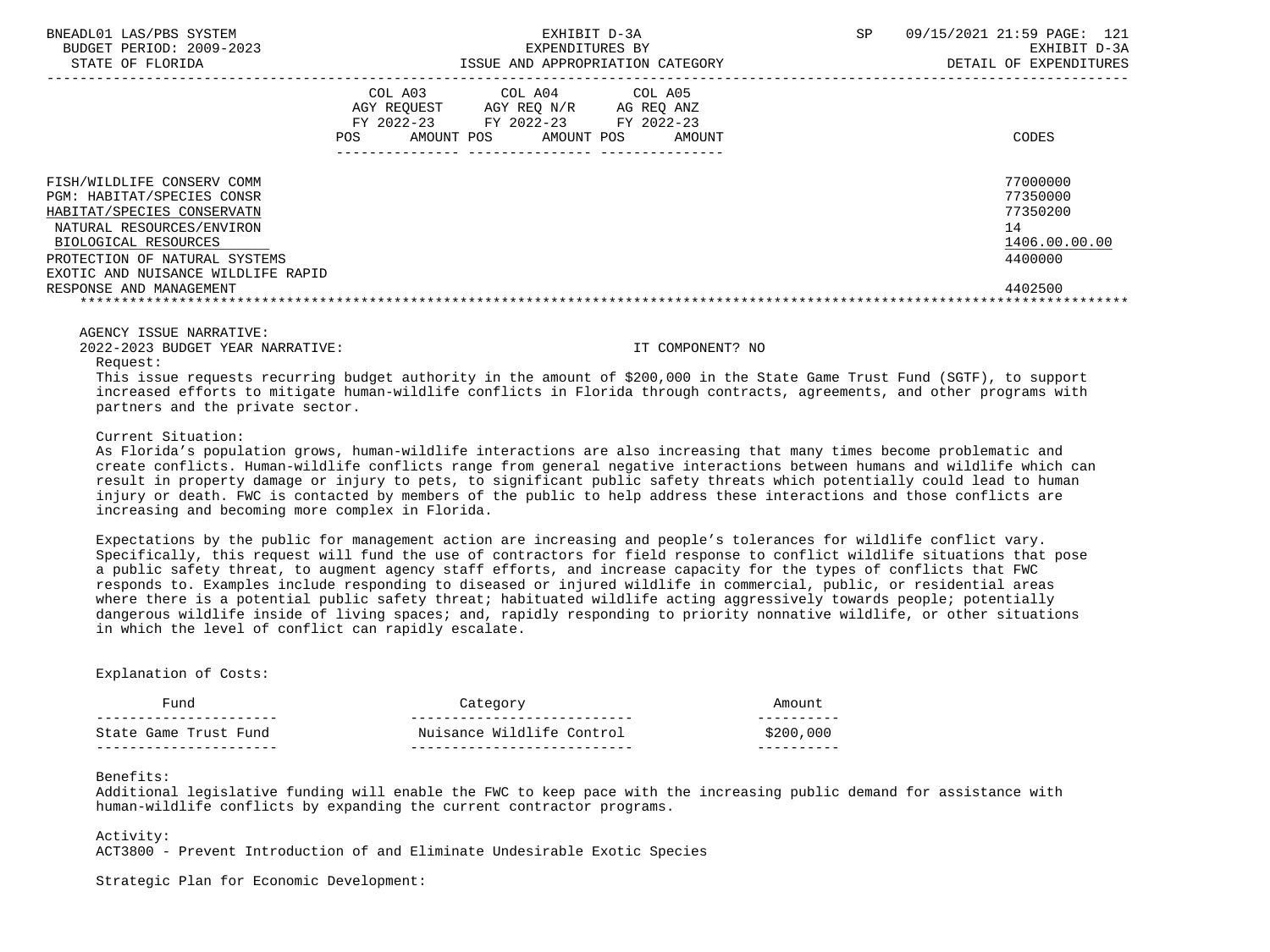| BNEADL01 LAS/PBS SYSTEM<br>BUDGET PERIOD: 2009-2023                                                                                                                                                                                           | EXHIBIT D-3A<br>EXPENDITURES BY<br>ISSUE AND APPROPRIATION CATEGORY                                                                                                                                                                                                                                                                                                                                                                                                                                                                                                                                                                                                                                                  | SP | 09/15/2021 21:59 PAGE: 122<br>EXHIBIT D-3A                                    |
|-----------------------------------------------------------------------------------------------------------------------------------------------------------------------------------------------------------------------------------------------|----------------------------------------------------------------------------------------------------------------------------------------------------------------------------------------------------------------------------------------------------------------------------------------------------------------------------------------------------------------------------------------------------------------------------------------------------------------------------------------------------------------------------------------------------------------------------------------------------------------------------------------------------------------------------------------------------------------------|----|-------------------------------------------------------------------------------|
| STATE OF FLORIDA                                                                                                                                                                                                                              |                                                                                                                                                                                                                                                                                                                                                                                                                                                                                                                                                                                                                                                                                                                      |    | DETAIL OF EXPENDITURES                                                        |
|                                                                                                                                                                                                                                               | COL A03 COL A04<br>COL A05<br>AGY REQUEST AGY REQ N/R AG REQ ANZ<br>FY 2022-23 FY 2022-23 FY 2022-23<br>POS AMOUNT POS AMOUNT POS<br>AMOUNT                                                                                                                                                                                                                                                                                                                                                                                                                                                                                                                                                                          |    | <b>CODES</b>                                                                  |
| FISH/WILDLIFE CONSERV COMM<br>PGM: HABITAT/SPECIES CONSR<br>HABITAT/SPECIES CONSERVATN<br>NATURAL RESOURCES/ENVIRON<br>BIOLOGICAL RESOURCES<br>PROTECTION OF NATURAL SYSTEMS<br>EXOTIC AND NUISANCE WILDLIFE RAPID<br>RESPONSE AND MANAGEMENT |                                                                                                                                                                                                                                                                                                                                                                                                                                                                                                                                                                                                                                                                                                                      |    | 77000000<br>77350000<br>77350200<br>14<br>1406.00.00.00<br>4400000<br>4402500 |
| visitors.                                                                                                                                                                                                                                     | 6.1 - Create and sustain vibrant, safe, healthy and resilient communities that attract workers, residents, businesses and                                                                                                                                                                                                                                                                                                                                                                                                                                                                                                                                                                                            |    |                                                                               |
| WORKING TO KEEP FLORIDA NATIVE<br>SPECIAL CATEGORIES<br>NUISANCE WILDLIFE CONTROL                                                                                                                                                             |                                                                                                                                                                                                                                                                                                                                                                                                                                                                                                                                                                                                                                                                                                                      |    | 4404280<br>100000<br>100406                                                   |
| LAND ACQUISITION TF                                                                                                                                                                                                                           | $-STATE$ 1,000,000                                                                                                                                                                                                                                                                                                                                                                                                                                                                                                                                                                                                                                                                                                   |    | 2423 1                                                                        |
|                                                                                                                                                                                                                                               |                                                                                                                                                                                                                                                                                                                                                                                                                                                                                                                                                                                                                                                                                                                      |    |                                                                               |
| AGENCY ISSUE NARRATIVE:<br>2022-2023 BUDGET YEAR NARRATIVE:                                                                                                                                                                                   | IT COMPONENT? NO                                                                                                                                                                                                                                                                                                                                                                                                                                                                                                                                                                                                                                                                                                     |    |                                                                               |
| Request:                                                                                                                                                                                                                                      | This issue requests recurring budget authority, in the amount of \$1,000,000 in the Land Acquisition Trust Fund (LATF), to<br>allow FWC to expand contracted removal of priority nonnative fish and wildlife from Florida. Projects will target<br>natural areas where impacts from invasive species are known or are likely to occur. Funds would also allow FWC to<br>determine the effectiveness of removal efforts of high priority species. Additionally, these funds will provide<br>opportunity for FWC to develop, refine, and evaluate effectiveness of new or existing tools and technologies to improve<br>our ability to detect and remove nonnative fish and wildlife by working with private industry. |    |                                                                               |
| Current Situation:<br>access to areas for python removal.                                                                                                                                                                                     | Burmese pythons pose a significant ecological threat to Florida, preying upon native mammals, birds and reptiles. Pythons<br>are well-established across many natural areas in south Florida and have adversely impacted native wildlife in multiple<br>areas. FWC has been working to control pythons for the past 9 years. Since 2017, FWC and our partners have increased<br>python removal statewide by nearly 300%. This increase has been due to the use of paid python hunters and increased                                                                                                                                                                                                                  |    |                                                                               |
|                                                                                                                                                                                                                                               | In 2017, FWC developed the Python Action Team and began paying qualified individuals to remove pythons. Paid python<br>hunters survey for and remove pythons and other nonnative constrictors on public conservation lands where they have been                                                                                                                                                                                                                                                                                                                                                                                                                                                                      |    |                                                                               |

 reported. Currently, this program has nearly 50 participants. As of May 2021, over 2,500 pythons have been removed by FWC's paid python hunters. Similarly, removal of tegus, green iguanas and other invasive fish and wildlife by paid contractors have proven effective.

Explanation of Costs: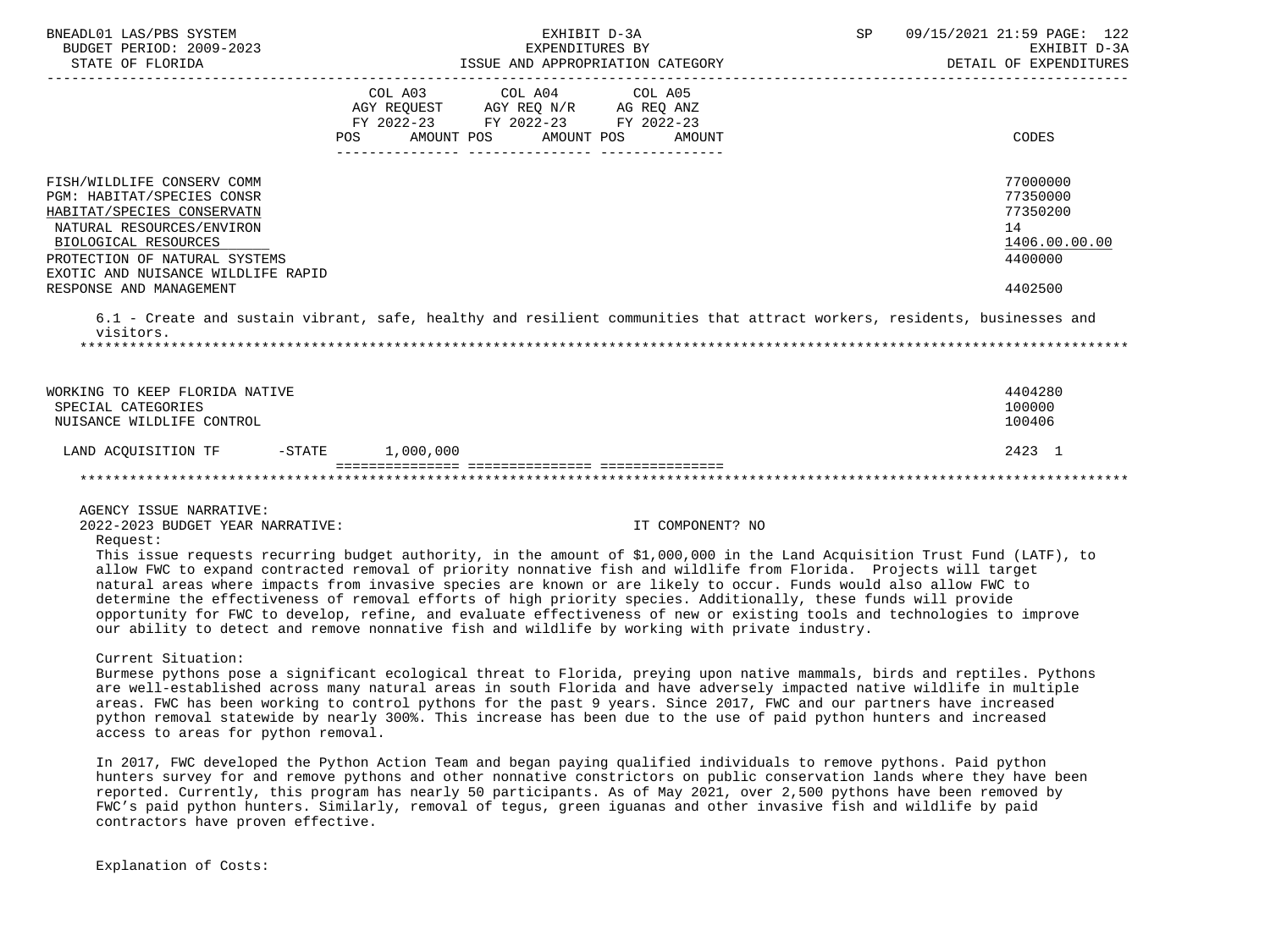| BNEADL01 LAS/PBS SYSTEM<br>BUDGET PERIOD: 2009-2023<br>STATE OF FLORIDA                                                                                                                                        | EXHIBIT D-3A<br>EXPENDITURES BY<br>ISSUE AND APPROPRIATION CATEGORY                                                                                                                                                                                                                                                                                                                                                                                                                                                                                                                                                                                                                                    | SP                           | 09/15/2021 21:59 PAGE: 123<br>EXHIBIT D-3A<br>DETAIL OF EXPENDITURES          |
|----------------------------------------------------------------------------------------------------------------------------------------------------------------------------------------------------------------|--------------------------------------------------------------------------------------------------------------------------------------------------------------------------------------------------------------------------------------------------------------------------------------------------------------------------------------------------------------------------------------------------------------------------------------------------------------------------------------------------------------------------------------------------------------------------------------------------------------------------------------------------------------------------------------------------------|------------------------------|-------------------------------------------------------------------------------|
|                                                                                                                                                                                                                | COL A03 COL A04<br>COL A05<br>AGY REQUEST AGY REQ N/R AG REQ ANZ<br>FY 2022-23 FY 2022-23 FY 2022-23<br>POS AMOUNT POS AMOUNT POS<br>AMOUNT                                                                                                                                                                                                                                                                                                                                                                                                                                                                                                                                                            |                              | CODES                                                                         |
| FISH/WILDLIFE CONSERV COMM<br>PGM: HABITAT/SPECIES CONSR<br>HABITAT/SPECIES CONSERVATN<br>NATURAL RESOURCES/ENVIRON<br>BIOLOGICAL RESOURCES<br>PROTECTION OF NATURAL SYSTEMS<br>WORKING TO KEEP FLORIDA NATIVE |                                                                                                                                                                                                                                                                                                                                                                                                                                                                                                                                                                                                                                                                                                        |                              | 77000000<br>77350000<br>77350200<br>14<br>1406.00.00.00<br>4400000<br>4404280 |
| Fund<br>------------------------------                                                                                                                                                                         | Category<br>______________________________                                                                                                                                                                                                                                                                                                                                                                                                                                                                                                                                                                                                                                                             | Amount<br>____________       |                                                                               |
| Land Acquisition Trust Fund<br>______________________________                                                                                                                                                  | Nuisance Wildlife Control<br>_____________________________                                                                                                                                                                                                                                                                                                                                                                                                                                                                                                                                                                                                                                             | \$1,000,000<br>_____________ |                                                                               |
| businesses.<br>Activity:<br>Strategic Plan for Economic Development:<br>visitors.                                                                                                                              | If approved, this issue will enable the FWC to increase current efforts to address the continued threat that invasive<br>fish and wildlife have on Florida's ecosystems. Additional budget authority will support the expansion of detection and<br>removal programs through the development and use of new technology, expansion of existing programs that compensate<br>individuals for invasive fish and wildlife removal, and increased partnerships with other government agencies and<br>ACT3800 - Prevent Introduction of and Eliminate Undesirable Exotic Species<br>6.1 - Create and sustain vibrant, safe, healthy and resilient communities that attract workers, residents, businesses and |                              |                                                                               |
| WILDLIFE MANAGEMENT AREA ADDITIONS<br>SALARY RATE<br>SALARY RATE 67,718                                                                                                                                        |                                                                                                                                                                                                                                                                                                                                                                                                                                                                                                                                                                                                                                                                                                        |                              | 4404300<br>000000                                                             |
| SALARIES AND BENEFITS                                                                                                                                                                                          |                                                                                                                                                                                                                                                                                                                                                                                                                                                                                                                                                                                                                                                                                                        |                              | 010000                                                                        |
| LAND ACQUISITION TF<br>$-$ STATE                                                                                                                                                                               | 2.00<br>109,286                                                                                                                                                                                                                                                                                                                                                                                                                                                                                                                                                                                                                                                                                        |                              | 2423 1                                                                        |
| SPECIAL CATEGORIES<br>ACOUISITION/MOTOR VEHICLES                                                                                                                                                               |                                                                                                                                                                                                                                                                                                                                                                                                                                                                                                                                                                                                                                                                                                        |                              | 100000<br>100021                                                              |

| LAND<br>$\overline{m}$<br>~ | m.<br>$\overline{\phantom{0}}$<br>--- | nnr.      | 000                                                                     | $\cdots$ |
|-----------------------------|---------------------------------------|-----------|-------------------------------------------------------------------------|----------|
|                             | $- - -$<br>---                        | _________ | _______<br>. _ _ _ _ _ _ _ _ _ _ _<br>___<br>_ _ _ _ _ _ _ _ _ _<br>___ |          |

ACQUISITION/MOTOR VEHICLES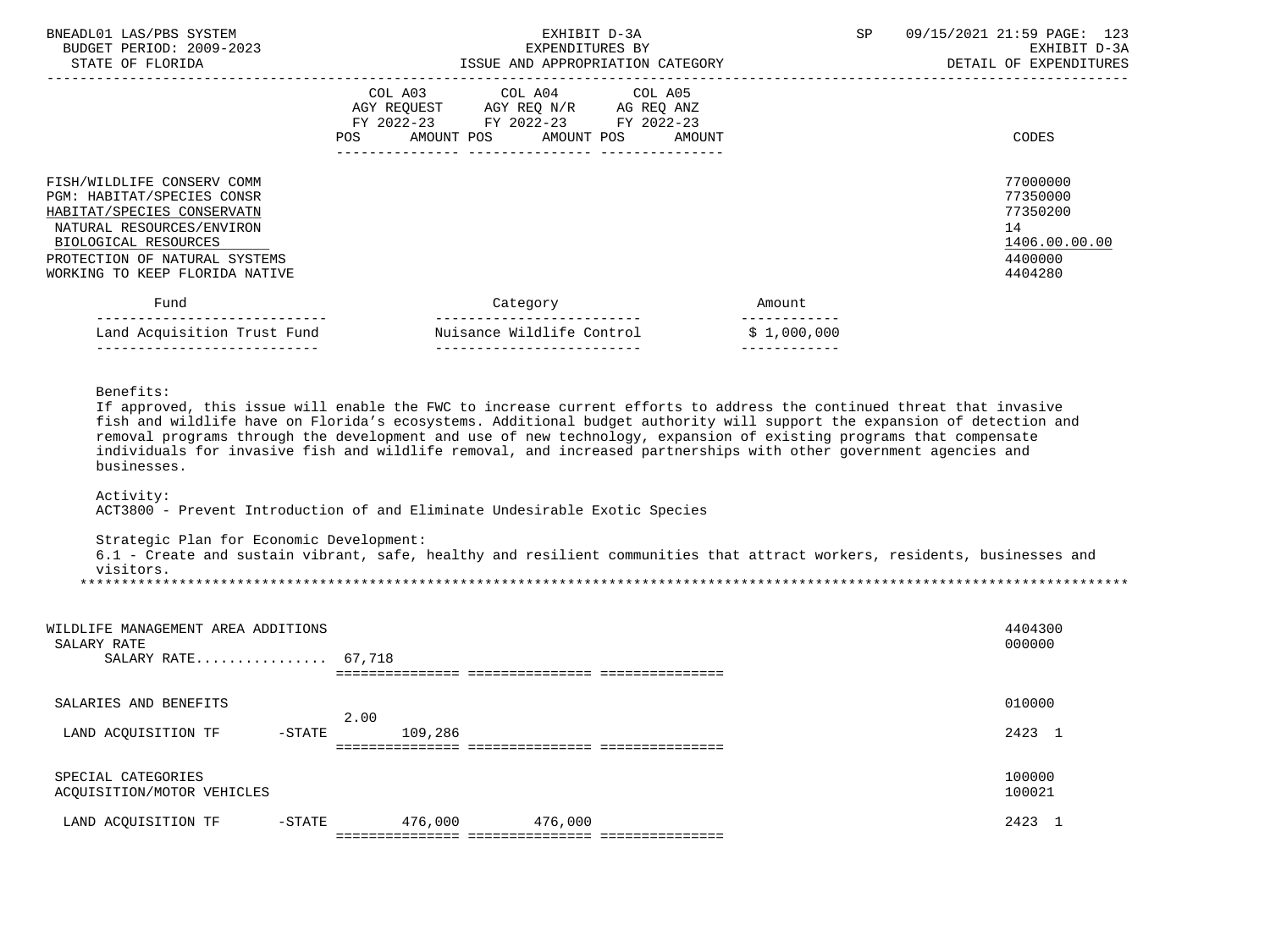| COL A03 COL A04<br>AGY REQUEST AGY REQ N/R AG REQ ANZ<br>FY 2022-23 FY 2022-23 FY 2022-23<br>AMOUNT POS<br>POS DO                                                                                                                                                                                                                                                                                                                                                                                                                                                                                                                                                                                                                                                                                                                                                                                                                                                                                                                                      | COL A05<br>AMOUNT POS<br>AMOUNT | CODES                                                                                             |
|--------------------------------------------------------------------------------------------------------------------------------------------------------------------------------------------------------------------------------------------------------------------------------------------------------------------------------------------------------------------------------------------------------------------------------------------------------------------------------------------------------------------------------------------------------------------------------------------------------------------------------------------------------------------------------------------------------------------------------------------------------------------------------------------------------------------------------------------------------------------------------------------------------------------------------------------------------------------------------------------------------------------------------------------------------|---------------------------------|---------------------------------------------------------------------------------------------------|
|                                                                                                                                                                                                                                                                                                                                                                                                                                                                                                                                                                                                                                                                                                                                                                                                                                                                                                                                                                                                                                                        |                                 |                                                                                                   |
| FISH/WILDLIFE CONSERV COMM<br>PGM: HABITAT/SPECIES CONSR<br>HABITAT/SPECIES CONSERVATN<br>NATURAL RESOURCES/ENVIRON<br>BIOLOGICAL RESOURCES<br>PROTECTION OF NATURAL SYSTEMS<br>WILDLIFE MANAGEMENT AREA ADDITIONS<br>SPECIAL CATEGORIES<br>NON-CARL WILDLIFE MGMT                                                                                                                                                                                                                                                                                                                                                                                                                                                                                                                                                                                                                                                                                                                                                                                     |                                 | 77000000<br>77350000<br>77350200<br>14<br>1406.00.00.00<br>4400000<br>4404300<br>100000<br>100340 |
| LAND ACQUISITION TF -STATE 2,101,382 20,348                                                                                                                                                                                                                                                                                                                                                                                                                                                                                                                                                                                                                                                                                                                                                                                                                                                                                                                                                                                                            |                                 | 2423 1                                                                                            |
| TOTAL: WILDLIFE MANAGEMENT AREA ADDITIONS<br>TOTAL POSITIONS $2.00$<br>TOTAL SALARY RATE 67,718                                                                                                                                                                                                                                                                                                                                                                                                                                                                                                                                                                                                                                                                                                                                                                                                                                                                                                                                                        |                                 | 4404300                                                                                           |
| AGENCY ISSUE NARRATIVE:<br>2022-2023 BUDGET YEAR NARRATIVE:<br>Request:<br>This issue requests recurring and non-recurring budget authority in the Land Acquisition Trust Fund (LATF) from available<br>revenues dedicated to land management activities pursuant to s.379.212, Florida Statutes, to provide 3 FTE's and land<br>management funding for recent wildlife management area acquisitions.                                                                                                                                                                                                                                                                                                                                                                                                                                                                                                                                                                                                                                                  | IT COMPONENT? NO                |                                                                                                   |
| Current Situation:<br>Recent land acquisitions by the state have added over 51,000 acres to the Wildlife Management Area (WMA) system. As more<br>lands are acquired, management needs are necessarily increased. Additional staff are critical for ongoing wildlife and<br>habitat management efforts, as well as public access enhancements and management for these newly acquired acres.                                                                                                                                                                                                                                                                                                                                                                                                                                                                                                                                                                                                                                                           |                                 |                                                                                                   |
| This request includes one (1) Fisheries and Wildlife Biological Scientist III, and one (1) Fisheries and Wildlife<br>Biological Scientist II. These positions will undertake activities such as wildlife monitoring, prescribed burning,<br>mechanical vegetation control, invasive plant management, hydrological restoration, road improvements, and the<br>construction and maintenance of public use facilities. The non-recurring request is to purchase equipment to manage the<br>newly acquired Orange Hammock Wildlife Management Area in Sarasota County; purchased by the State of Florida as part of a<br>conservation corridor that protects a matrix of environmentally sensitive land situated between the Peace and Myakka<br>Rivers and Charlotte Harbor. Management of this 5,777-acre tract will include prescribed burning, invasive plant control,<br>and providing wildlife-centric public use. To accomplish this management, the FWC requests to purchase two pickup trucks,<br>a tractor, and a Type VI wildland fire engine. |                                 |                                                                                                   |

Explanation of Costs:

| Land Acquisition Trust Fund                            |                       | Amount |                   |
|--------------------------------------------------------|-----------------------|--------|-------------------|
| (1) FTE Fisheries and Wildlife Biologist Scientist III | Salaries and Benefits |        | $57.901$ \$ - 0 - |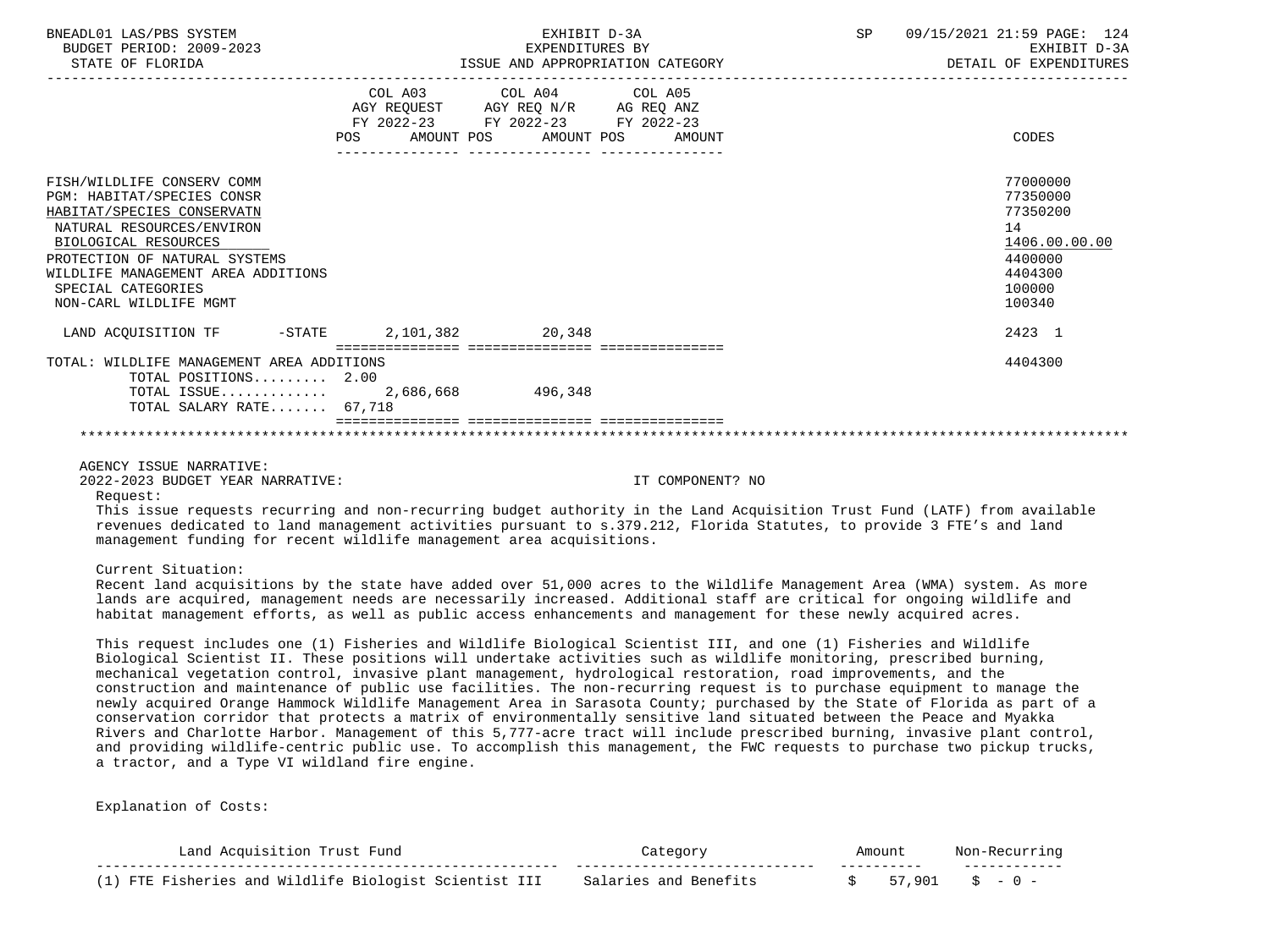| BNEADL01 LAS/PBS SYSTEM<br>BUDGET PERIOD: 2009-2023<br>STATE OF FLORIDA                                                                                                                                            |                                                                                                                                                                                                                                                                   | EXHIBIT D-3A<br>EXPENDITURES BY<br>ISSUE AND APPROPRIATION CATEGORY                                                                                                                                                                                                                                                                                                         |             | SP 09/15/2021 21:59 PAGE: 125<br>EXHIBIT D-3A<br>DETAIL OF EXPENDITURES       |
|--------------------------------------------------------------------------------------------------------------------------------------------------------------------------------------------------------------------|-------------------------------------------------------------------------------------------------------------------------------------------------------------------------------------------------------------------------------------------------------------------|-----------------------------------------------------------------------------------------------------------------------------------------------------------------------------------------------------------------------------------------------------------------------------------------------------------------------------------------------------------------------------|-------------|-------------------------------------------------------------------------------|
|                                                                                                                                                                                                                    | COL A03 COL A04 COL A05<br>$\begin{tabular}{lllllll} \bf AGY & \bf REQUEST & \bf AGY & \bf REQ & \tt N/R & \tt AG & \tt REQ & \tt ANZ \\ \bf FY & \tt 2022-23 & \tt FY & \tt 2022-23 & \tt FY & \tt 2022-23 \\ \end{tabular}$<br>POS AMOUNT POS AMOUNT POS AMOUNT |                                                                                                                                                                                                                                                                                                                                                                             |             | <b>CODES</b>                                                                  |
| FISH/WILDLIFE CONSERV COMM<br>PGM: HABITAT/SPECIES CONSR<br>HABITAT/SPECIES CONSERVATN<br>NATURAL RESOURCES/ENVIRON<br>BIOLOGICAL RESOURCES<br>PROTECTION OF NATURAL SYSTEMS<br>WILDLIFE MANAGEMENT AREA ADDITIONS |                                                                                                                                                                                                                                                                   |                                                                                                                                                                                                                                                                                                                                                                             |             | 77000000<br>77350000<br>77350200<br>14<br>1406.00.00.00<br>4400000<br>4404300 |
| Land Management                                                                                                                                                                                                    |                                                                                                                                                                                                                                                                   | (1) FTE Fisheries and Wildlife Biologist Scientist II Salaries and Benefits \$ 51,385<br>(2) Pickup Trucks, Tractor, Type VI Wildland Fire Engine Acquisition of Motor Vehicles \$ 476,000<br>Non-Carl Wildlife Management                                                                                                                                                  | \$2,101,382 | $$ - 0 -$<br>\$476,000<br>\$20,348                                            |
| Total Issue                                                                                                                                                                                                        |                                                                                                                                                                                                                                                                   | ______________________________                                                                                                                                                                                                                                                                                                                                              | \$2,686,668 | ------------<br>\$496,348                                                     |
| Benefits:<br>Activity:<br>ACT3050 - Manage and Restore Public Lands<br>Strategic Plan for Economic Development:<br>visitors.                                                                                       | plants and animals and provide for wildlife-centric outdoor public recreation.                                                                                                                                                                                    | Funding for this issue will allow FWC to purchase land and wildlife management equipment, and fund wildlife management<br>and public access improvements, to effectively manage newly acquired State-owned parcels to benefit Florida's native<br>6.1 - Create and sustain vibrant, safe, healthy and resilient communities that attract workers, residents, businesses and |             |                                                                               |
| Summary:<br>This is an new issue<br>POSITION DETAIL OF SALARIES AND BENEFITS:                                                                                                                                      |                                                                                                                                                                                                                                                                   |                                                                                                                                                                                                                                                                                                                                                                             |             |                                                                               |

|                                            | FTE                                         | BASE RATE | ADDITIVES | BENEFITS | SUBTOTAL | LAPSE<br>ిన | LAPSED SALARIES<br>AND BENEFITS |
|--------------------------------------------|---------------------------------------------|-----------|-----------|----------|----------|-------------|---------------------------------|
| A03 - AGY REQUEST FY 2022-23               |                                             |           |           |          |          |             |                                 |
| NEW POSITIONS                              |                                             |           |           |          |          |             |                                 |
| 5028 FISHERIES & WILDLIFE BIO SCIENTIST II |                                             |           |           |          |          |             |                                 |
| N3504 001                                  | L.OO                                        | 31,109    |           | 20,276   | 51,385   | 0.00        | 51,385                          |
|                                            | 5074 FISHERIES & WILDLIFE BIO SCIENTIST III |           |           |          |          |             |                                 |
| N3503 001                                  | 1.00                                        | 36,609    |           | 21,292   | 57,901   | 0.00        | 57,901                          |
|                                            |                                             |           |           |          |          |             |                                 |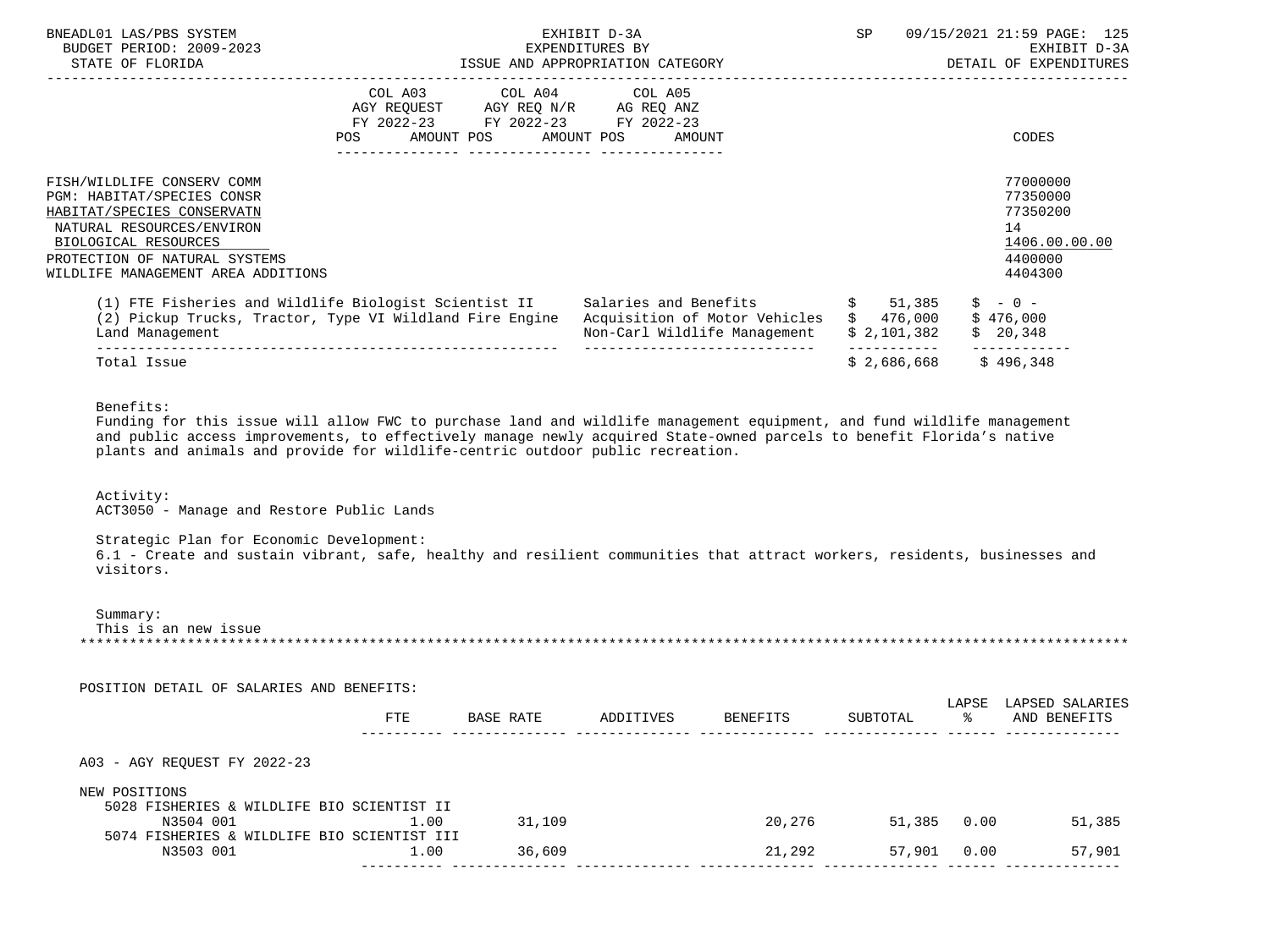| BNEADL01 LAS/PBS SYSTEM<br>BUDGET PERIOD: 2009-2023<br>STATE OF FLORIDA                                                                                                                                            |              | ISSUE AND APPROPRIATION CATEGORY                                                                        | EXHIBIT D-3A<br>EXPENDITURES BY |          |                |                      | SP 09/15/2021 21:59 PAGE: 126<br>EXHIBIT D-3A<br>DETAIL OF EXPENDITURES       |
|--------------------------------------------------------------------------------------------------------------------------------------------------------------------------------------------------------------------|--------------|---------------------------------------------------------------------------------------------------------|---------------------------------|----------|----------------|----------------------|-------------------------------------------------------------------------------|
|                                                                                                                                                                                                                    | POS          | COL A03 COL A04<br>AGY REQUEST AGY REQ N/R AG REQ ANZ<br>FY 2022-23 FY 2022-23 FY 2022-23<br>AMOUNT POS | COL A05<br>AMOUNT POS AMOUNT    |          |                |                      | CODES                                                                         |
| FISH/WILDLIFE CONSERV COMM<br>PGM: HABITAT/SPECIES CONSR<br>HABITAT/SPECIES CONSERVATN<br>NATURAL RESOURCES/ENVIRON<br>BIOLOGICAL RESOURCES<br>PROTECTION OF NATURAL SYSTEMS<br>WILDLIFE MANAGEMENT AREA ADDITIONS |              |                                                                                                         |                                 |          |                |                      | 77000000<br>77350000<br>77350200<br>14<br>1406.00.00.00<br>4400000<br>4404300 |
| POSITION DETAIL OF SALARIES AND BENEFITS:                                                                                                                                                                          | $_{\rm FTE}$ | BASE RATE                                                                                               | ADDITIVES                       | BENEFITS | SUBTOTAL       | $\sim$ $\sim$ $\sim$ | LAPSE LAPSED SALARIES<br>AND BENEFITS                                         |
| A03 - AGY REQUEST FY 2022-23                                                                                                                                                                                       |              |                                                                                                         |                                 |          |                |                      |                                                                               |
| NEW POSITIONS                                                                                                                                                                                                      |              |                                                                                                         |                                 |          |                |                      |                                                                               |
| TOTALS FOR ISSUE BY FUND<br>2423 LAND ACQUISITION TF                                                                                                                                                               |              |                                                                                                         |                                 |          |                |                      | 109,286                                                                       |
|                                                                                                                                                                                                                    |              | 2.00 67,718                                                                                             |                                 |          | 41,568 109,286 |                      | --------------<br>109,286<br>==============                                   |
|                                                                                                                                                                                                                    |              |                                                                                                         |                                 |          |                |                      |                                                                               |
| PROTECTED SPECIES MANAGEMENT<br>MANATEE MANAGEMENT<br>OTHER PERSONAL SERVICES                                                                                                                                      |              |                                                                                                         |                                 |          |                |                      | 4600000<br>4601100<br>030000                                                  |
| MARINE RESOURCES CONSV TF -STATE 35,000                                                                                                                                                                            |              |                                                                                                         |                                 |          |                |                      | 2467 1                                                                        |
| SPECIAL CATEGORIES<br>CONTRACTED SERVICES                                                                                                                                                                          |              |                                                                                                         |                                 |          |                |                      | 100000<br>100777                                                              |
| MARINE RESOURCES CONSV TF -STATE                                                                                                                                                                                   | 25,000       |                                                                                                         |                                 |          |                |                      | 2467 1                                                                        |
| HABITAT RESTORATION                                                                                                                                                                                                |              |                                                                                                         |                                 |          |                |                      | 104070                                                                        |
| MARINE RESOURCES CONSV TF -STATE                                                                                                                                                                                   | 100,000      |                                                                                                         |                                 |          |                |                      | 2467 1                                                                        |
| TOTAL: MANATEE MANAGEMENT<br>TOTAL ISSUE                                                                                                                                                                           | 160,000      |                                                                                                         |                                 |          |                |                      | 4601100                                                                       |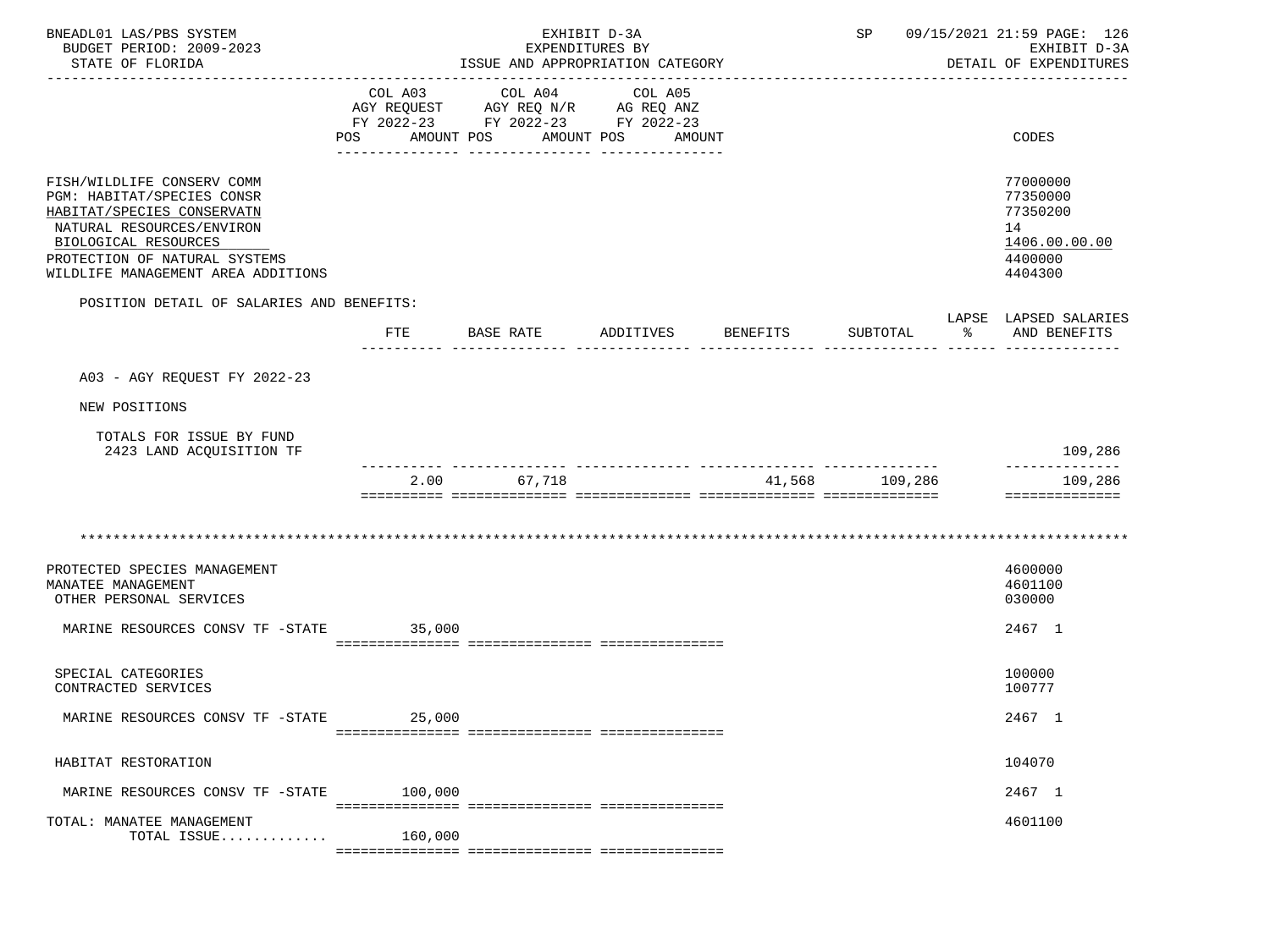|                                                                                                                                                                                                   | COL A03<br>AGY REQUEST<br>FY 2022-23<br>POS.<br>AMOUNT POS | COL A04<br>AGY REO N/R<br>FY 2022-23<br>AMOUNT POS | COL A05<br>AG REO ANZ<br>FY 2022-23<br>AMOUNT | CODES                                                                         |
|---------------------------------------------------------------------------------------------------------------------------------------------------------------------------------------------------|------------------------------------------------------------|----------------------------------------------------|-----------------------------------------------|-------------------------------------------------------------------------------|
| FISH/WILDLIFE CONSERV COMM<br>PGM: HABITAT/SPECIES CONSR<br>HABITAT/SPECIES CONSERVATN<br>NATURAL RESOURCES/ENVIRON<br>BIOLOGICAL RESOURCES<br>PROTECTED SPECIES MANAGEMENT<br>MANATEE MANAGEMENT |                                                            |                                                    |                                               | 77000000<br>77350000<br>77350200<br>14<br>1406.00.00.00<br>4600000<br>4601100 |

2022-2023 BUDGET YEAR NARRATIVE: IT COMPONENT? NO

Request:

 This issue requests recurring budget authority in the amount of \$160,000 in the Marine Resources Conservation Trust Fund (MRCTF), to provide for additional manatee management including aerial surveys to study and document aquatic systems where manatee presence is either not well understood or there is a need for documented expansion of their range.

# Current Situation:

 The Florida Manatee Sanctuary Act (s. 379.2431(2), F.S.) directs the FWC to protect manatees from harmful impacts by managing operation and siting of vessels and their facilities in locations where the best available scientific data supports these decisions. In 1989, the Florida Governor and Cabinet directed local governments in 13 "Key" counties to develop Manatee Protection Plans (MPP), a directive eventually required by law in 2002 (s. 379.2431(2)(t), F.S.). These plans are used by FWC and regulatory agencies when reviewing permit applications for new or expanding boat facilities. By 2007, all 13 "Key" counties had FWC-approved MPPs, but many of the MPPs data sources are now considered outdated. To properly update these planning documents and maintain them over time, current manatee and vessel data are needed. Additionally, since 2007, manatee habitat (seagrass beds in estuaries, primarily) has been degrading, leading to a shortage of food in some areas of the state this additional information will also enhance our knowledge and conservation efforts for this important resource.

# Explanation of Costs:

 Funding will be used for additional aerial surveys to study aquatic systems where manatee presence is either not well understood or there is a need for documented expansion of their range; additional staff to contribute to these survey and data evaluation efforts, including planning for protection of critical habitat and the manatee protection zone compliance data collection, warm-water contingency planning, and manatee outreach efforts; and, submerged aquatic vegetation, warm-water habitat restoration efforts and the overall management of habitat resources for their long-term well-being and the benefit of people.

|  | Fund                                     | Category                | Amount    |
|--|------------------------------------------|-------------------------|-----------|
|  | Marine Resources Conservation Trust Fund | Other Personal Services | \$35,000  |
|  | Marine Resources Conservation Trust Fund | Contracted Services     | \$25.000  |
|  | Marine Resources Conservation Trust Fund | Habitat Restoration     | \$100.000 |

## Benefits:

An ongoing understanding of manatee presence/absence will better allow the FWC to focus conservation efforts in existing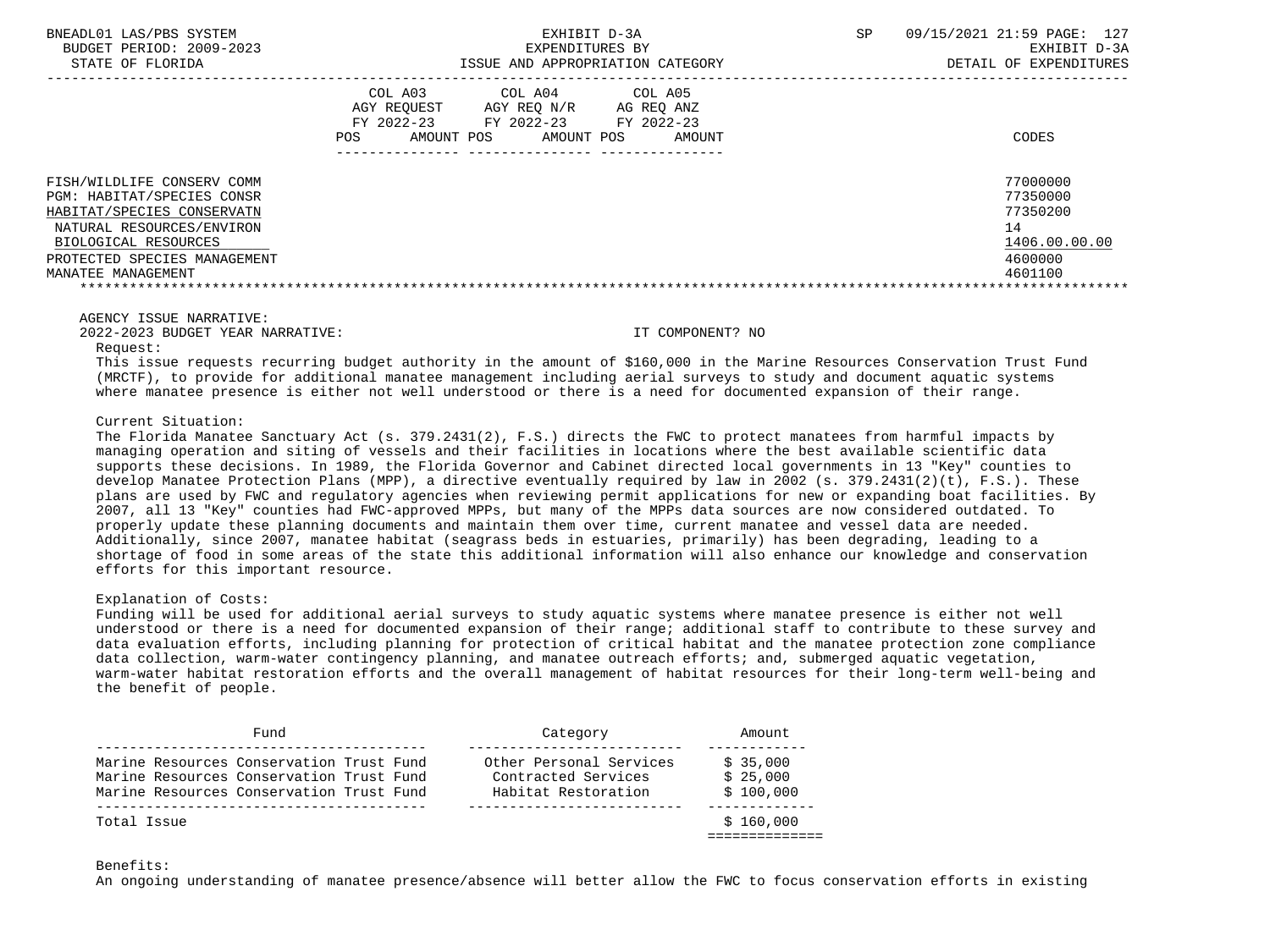| BNEADL01 LAS/PBS SYSTEM<br>BUDGET PERIOD: 2009-2023                                                                                                                                               | EXHIBIT D-3A<br>EXPENDITURES BY                                                                                                                                                                                                                  | 09/15/2021 21:59 PAGE: 128<br>SP<br>EXHIBIT D-3A                              |
|---------------------------------------------------------------------------------------------------------------------------------------------------------------------------------------------------|--------------------------------------------------------------------------------------------------------------------------------------------------------------------------------------------------------------------------------------------------|-------------------------------------------------------------------------------|
|                                                                                                                                                                                                   | STATE OF FLORIDA PERIODA ESSUE AND APPROPRIATION CATEGORY PERIODA DETAIL OF EXPENDITURES                                                                                                                                                         | DETAIL OF EXPENDITURES                                                        |
|                                                                                                                                                                                                   | COL A03<br>COL A04<br>COL A05<br>AGY REQUEST AGY REQ N/R AG REQ ANZ<br>FY 2022-23 FY 2022-23 FY 2022-23<br>AMOUNT POS AMOUNT POS<br>POS<br>AMOUNT                                                                                                | CODES                                                                         |
| FISH/WILDLIFE CONSERV COMM<br>PGM: HABITAT/SPECIES CONSR<br>HABITAT/SPECIES CONSERVATN<br>NATURAL RESOURCES/ENVIRON<br>BIOLOGICAL RESOURCES<br>PROTECTED SPECIES MANAGEMENT<br>MANATEE MANAGEMENT |                                                                                                                                                                                                                                                  | 77000000<br>77350000<br>77350200<br>14<br>1406.00.00.00<br>4600000<br>4601100 |
| coastal communities.                                                                                                                                                                              | and emerging areas to ensure the long-term survival of manatee and their related aquatic habitats. Estuarine and marine<br>habitat restoration supports populations of aquatic fish and wildlife, including listed species, and the economies of |                                                                               |
| Activity:<br>ACT3700 - Protect Nongame Fish and Wildlife                                                                                                                                          | ACT3570 - Protect Manatees, Sea Turtles, Panthers, and Black Bears                                                                                                                                                                               |                                                                               |
| Strategic Plan for Economic Development:                                                                                                                                                          | 5.2 - Improve the efficiency and effectiveness of government agencies at all levels.                                                                                                                                                             |                                                                               |
| Summary: This is a new issue.                                                                                                                                                                     |                                                                                                                                                                                                                                                  |                                                                               |
| MARINE TURTLE RESEARCH AND<br>MANAGEMENT<br>SALARY RATE<br>SALARY RATE 43,675                                                                                                                     |                                                                                                                                                                                                                                                  | 4601200<br>000000                                                             |
| SALARIES AND BENEFITS                                                                                                                                                                             |                                                                                                                                                                                                                                                  | 010000                                                                        |
| MARINE RESOURCES CONSV TF -STATE                                                                                                                                                                  | 1.00<br>66,272                                                                                                                                                                                                                                   | 2467 1                                                                        |
| <b>EXPENSES</b>                                                                                                                                                                                   |                                                                                                                                                                                                                                                  | 040000                                                                        |
| MARINE RESOURCES CONSV TF -STATE                                                                                                                                                                  | 50,000                                                                                                                                                                                                                                           | 2467 1                                                                        |
| TOTAL: MARINE TURTLE RESEARCH AND<br>MANAGEMENT                                                                                                                                                   |                                                                                                                                                                                                                                                  | 4601200                                                                       |
| TOTAL POSITIONS 1.00<br>TOTAL ISSUE<br>TOTAL SALARY RATE 43,675                                                                                                                                   | 116,272                                                                                                                                                                                                                                          |                                                                               |
|                                                                                                                                                                                                   |                                                                                                                                                                                                                                                  |                                                                               |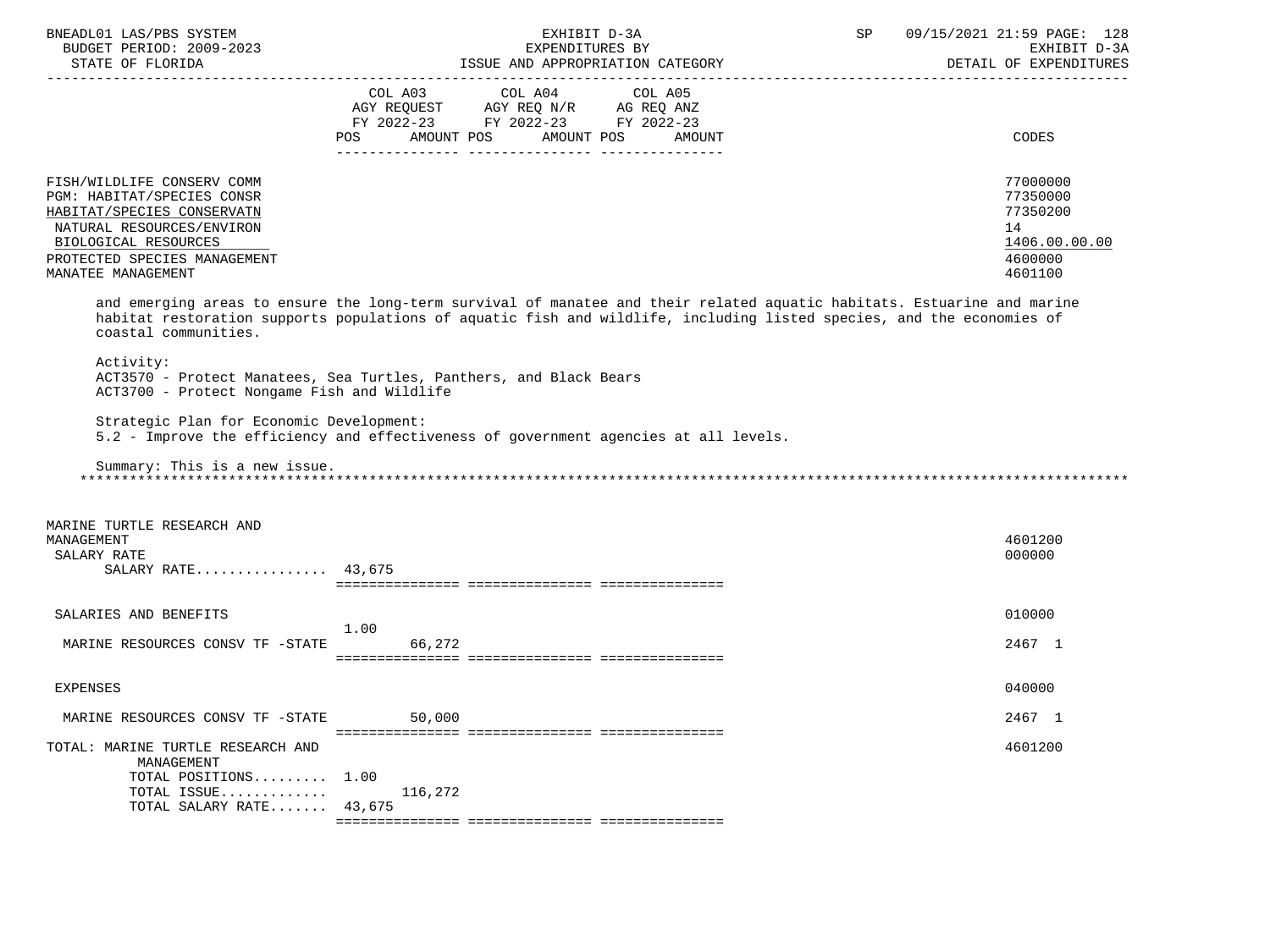| BUDGET PERIOD: 2009-2023<br>EXPENDITURES BY<br>STATE OF FLORIDA<br>ISSUE AND APPROPRIATION CATEGORY                                                                                                       | EXHIBIT D-3A<br>DETAIL OF EXPENDITURES                                        |
|-----------------------------------------------------------------------------------------------------------------------------------------------------------------------------------------------------------|-------------------------------------------------------------------------------|
| COL A03<br>COL A05<br>COL A04<br>AGY REQUEST AGY REQ N/R AG REQ ANZ<br>FY 2022-23 FY 2022-23 FY 2022-23<br><b>POS</b><br>AMOUNT POS<br>AMOUNT POS<br>AMOUNT                                               | CODES                                                                         |
| FISH/WILDLIFE CONSERV COMM<br>PGM: HABITAT/SPECIES CONSR<br>HABITAT/SPECIES CONSERVATN<br>NATURAL RESOURCES/ENVIRON<br>BIOLOGICAL RESOURCES<br>PROTECTED SPECIES MANAGEMENT<br>MARINE TURTLE RESEARCH AND | 77000000<br>77350000<br>77350200<br>14<br>1406.00.00.00<br>4600000<br>4601200 |
| MANAGEMENT                                                                                                                                                                                                |                                                                               |

2022-2023 BUDGET YEAR NARRATIVE: IT COMPONENT? NO

Request:

 This issue requests one FTE (Fish and Wildlife Biological Scientist IV) and recurring expense budget authority in the Marine Resources Conservation Trust Fund to support the Marine Turtle Management Program within the Division of Habitat and Species Conservation. This position would serve as the primary point of contact for beachfront lighting issues, manage FWC's disorientation and obstructed nesting attempt databases and coordinate with FWC's partners on post-beach nourishment lighting surveys, lighting inspections and pre-construction meetings. An additional \$50,000 in expense is requested to assist with increasing demands for travel, training, equipment, fuel, and other tasks associated with this position and other program staff involved in implementing the agency's responsibilities for management and protection of marine turtles.

## Current Situation:

 Five species of marine turtles occur in Florida, all of which are protected under state statutes and federally listed under the Endangered Species Act. Florida's beaches are critically important nesting grounds for marine turtles and as activity increases along Florida's beaches, marine turtle management efforts have increased to minimize associated impacts to marine turtle nesting habitat. To maintain FWC's management of Florida's protected marine turtles we are requesting an increase in the current allotment from the Marine Turtle Trust Fund. Most of the funding for FWC's marine turtle programs comes from the sea turtle specialty license plate, which was established in 1997. Since its establishment, sales of this specialty tag have steadily increased and in 2020 it was the third most popular of the 120 specialty tags available in Florida. This FTE position would provide additional support to the agency's marine turtle management efforts by responding to key issues impacting marine turtle populations including serving as the primary point of contact for other agencies and stakeholders on beachfront lighting issues. This position would also assist permitting agencies and property/project representatives to resolve marine turtle lighting issues, evaluate existing and emerging lighting technologies, develop and present educational and training workshops on the effects of artificial lighting on sea turtle behavior, manage FWC's disorientation and obstructed nesting attempt databases and coordinate with FWC's partners on post-beach nourishment lighting surveys, lighting inspections and pre-construction meetings with DEP and agency stakeholders.

Explanation of Costs:

| Marine Resources Conservation Trust Fund       | Category              | Amount   |
|------------------------------------------------|-----------------------|----------|
| (1) Biological Scientist IV                    | Salaries and Benefits | 66,272   |
| Travel, Fuel, Equipment, Training and Supplies | Expense               | \$50,000 |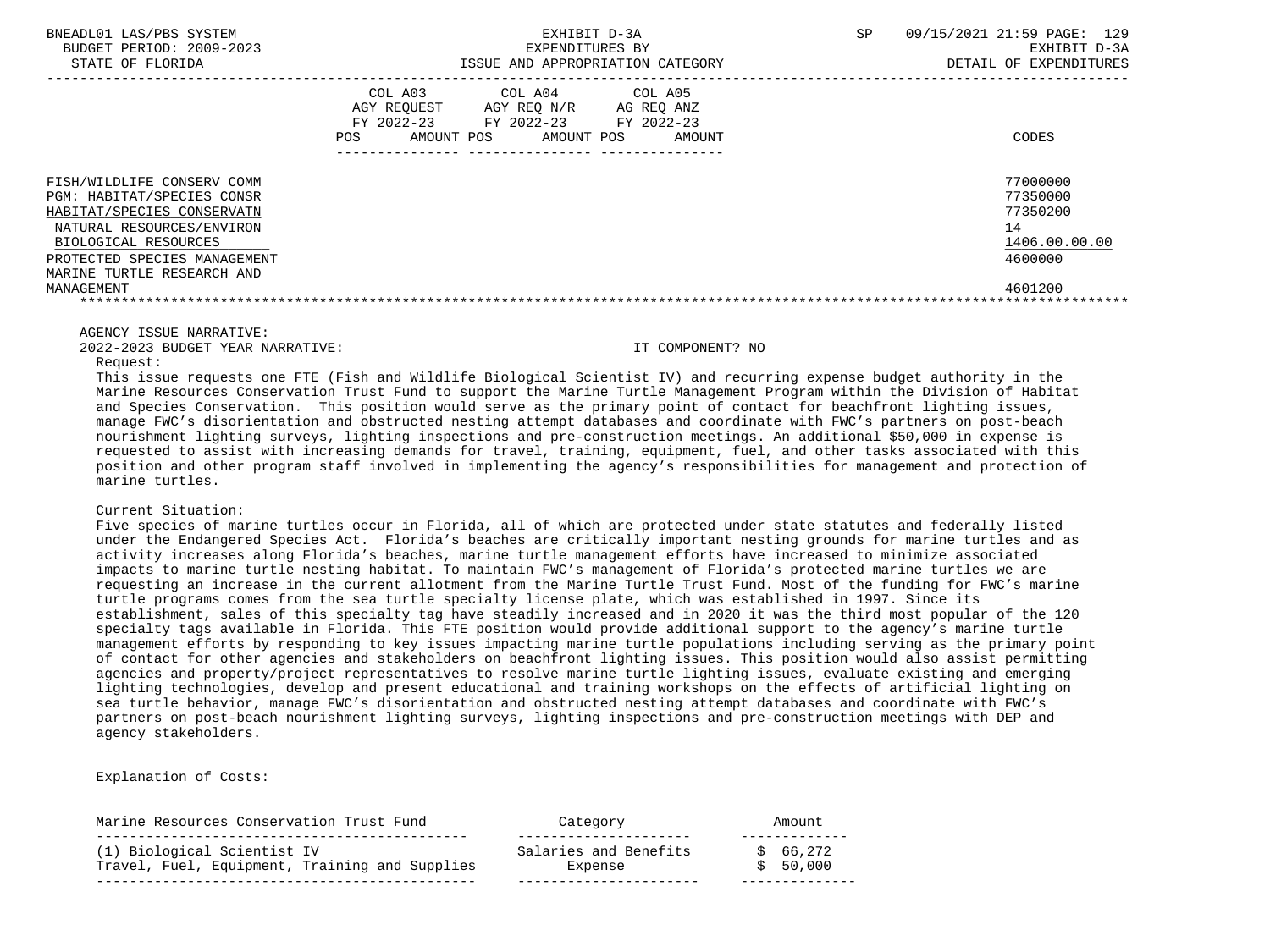| BNEADL01 LAS/PBS SYSTEM<br>BUDGET PERIOD: 2009-2023<br>STATE OF FLORIDA                                                                                                                                                        | EXHIBIT D-3A<br>SP<br>EXPENDITURES BY<br>ISSUE AND APPROPRIATION CATEGORY                                                                                                                                                                          | 09/15/2021 21:59 PAGE: 130<br>EXHIBIT D-3A<br>DETAIL OF EXPENDITURES          |
|--------------------------------------------------------------------------------------------------------------------------------------------------------------------------------------------------------------------------------|----------------------------------------------------------------------------------------------------------------------------------------------------------------------------------------------------------------------------------------------------|-------------------------------------------------------------------------------|
|                                                                                                                                                                                                                                | COL A03 COL A04 COL A05<br>AGY REQUEST AGY REQ N/R AG REQ ANZ<br>FY 2022-23 FY 2022-23 FY 2022-23<br>AMOUNT POS AMOUNT POS<br>POS<br>AMOUNT                                                                                                        | CODES                                                                         |
| FISH/WILDLIFE CONSERV COMM<br><b>PGM: HABITAT/SPECIES CONSR</b><br>HABITAT/SPECIES CONSERVATN<br>NATURAL RESOURCES/ENVIRON<br>BIOLOGICAL RESOURCES<br>PROTECTED SPECIES MANAGEMENT<br>MARINE TURTLE RESEARCH AND<br>MANAGEMENT |                                                                                                                                                                                                                                                    | 77000000<br>77350000<br>77350200<br>14<br>1406.00.00.00<br>4600000<br>4601200 |
| Total Issue                                                                                                                                                                                                                    | \$116,272                                                                                                                                                                                                                                          |                                                                               |
|                                                                                                                                                                                                                                | Please reference corresponding issue #4601200 in Fish and Wildlife Research Institute budget entity.                                                                                                                                               |                                                                               |
| Benefits:                                                                                                                                                                                                                      | This request aligns the priorities and scope of FWC's marine turtle programs with available dedicated revenue to meet the<br>demand for timely and accurate information regarding the status of marine turtles and the need for focused management |                                                                               |

actions to protect them.

Activity:

ACT3570 - Protect Manatees, Sea Turtles, Panthers, and Black Bears

Strategic Plan for Economic Development:

5.2 - Improve the efficiency and effectiveness of government agencies at all levels.

 Summary: This is a new issue. \*\*\*\*\*\*\*\*\*\*\*\*\*\*\*\*\*\*\*\*\*\*\*\*\*\*\*\*\*\*\*\*\*\*\*\*\*\*\*\*\*\*\*\*\*\*\*\*\*\*\*\*\*\*\*\*\*\*\*\*\*\*\*\*\*\*\*\*\*\*\*\*\*\*\*\*\*\*\*\*\*\*\*\*\*\*\*\*\*\*\*\*\*\*\*\*\*\*\*\*\*\*\*\*\*\*\*\*\*\*\*\*\*\*\*\*\*\*\*\*\*\*\*\*\*\*\*

| POSITION DETAIL OF SALARIES AND BENEFITS:                   |      |           |           |          |             |           | LAPSE LAPSED SALARIES |
|-------------------------------------------------------------|------|-----------|-----------|----------|-------------|-----------|-----------------------|
|                                                             | FTE  | BASE RATE | ADDITIVES | BENEFITS | SUBTOTAL    | $\approx$ | AND BENEFITS          |
| A03 - AGY REOUEST FY 2022-23                                |      |           |           |          |             |           |                       |
| NEW POSITIONS<br>5075 FISHERIES & WILDLIFE BIO SCIENTIST IV |      |           |           |          |             |           |                       |
| N3502 001                                                   | 1.00 | 43,675    |           | 22,597   | 66,272 0.00 |           | 66,272                |
| TOTALS FOR ISSUE BY FUND                                    |      |           |           |          |             |           |                       |
| 2467 MARINE RESOURCES CONSV TF                              |      |           |           |          |             |           | 66,272                |
|                                                             | 1.00 | 43,675    |           | 22,597   | 66,272      |           | 66,272                |

\*\*\*\*\*\*\*\*\*\*\*\*\*\*\*\*\*\*\*\*\*\*\*\*\*\*\*\*\*\*\*\*\*\*\*\*\*\*\*\*\*\*\*\*\*\*\*\*\*\*\*\*\*\*\*\*\*\*\*\*\*\*\*\*\*\*\*\*\*\*\*\*\*\*\*\*\*\*\*\*\*\*\*\*\*\*\*\*\*\*\*\*\*\*\*\*\*\*\*\*\*\*\*\*\*\*\*\*\*\*\*\*\*\*\*\*\*\*\*\*\*\*\*\*\*\*\*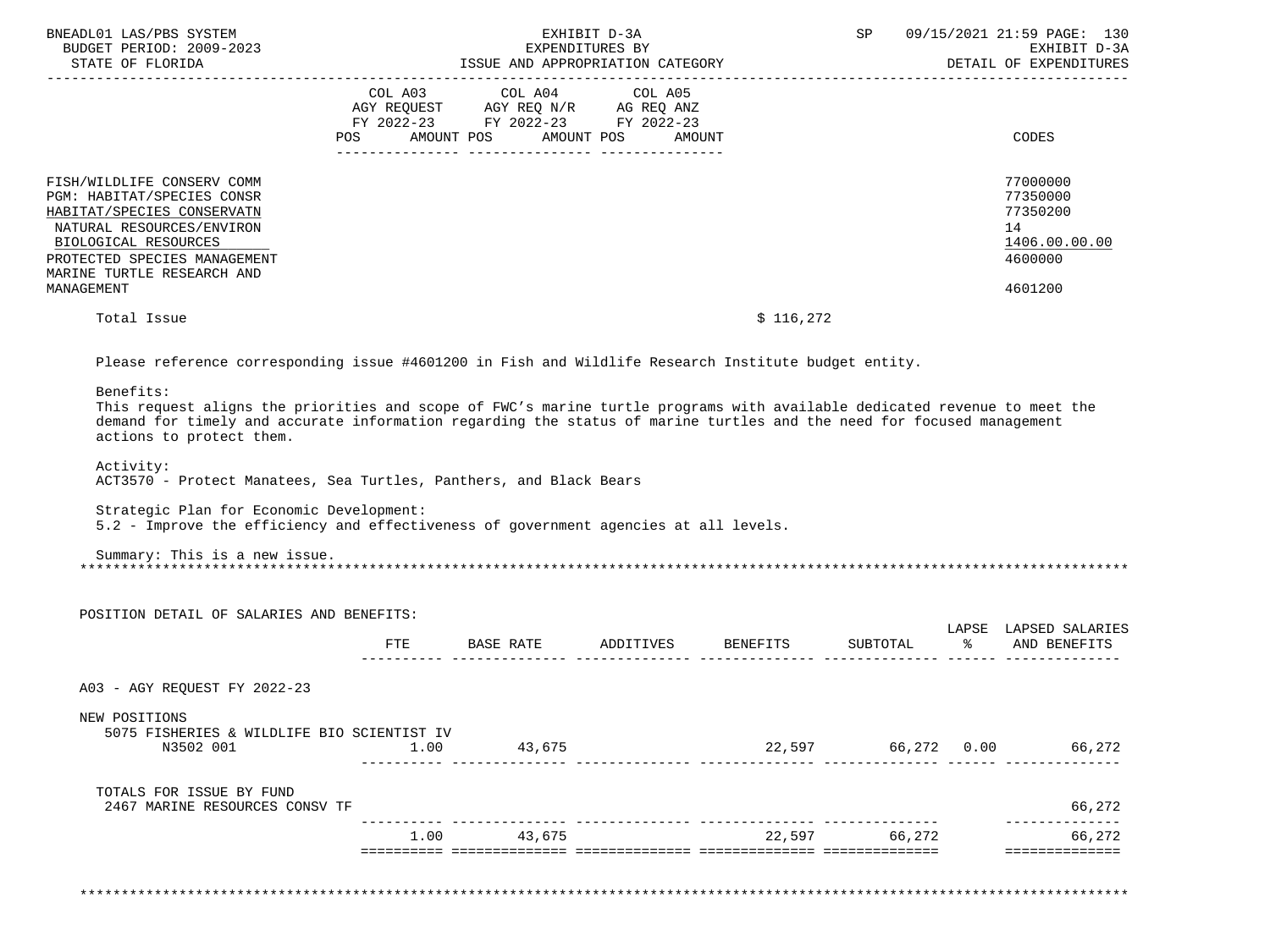| BNEADL01 LAS/PBS SYSTEM<br>BUDGET PERIOD: 2009-2023<br>STATE OF FLORIDA                                                                                                                                                 |         | EXHIBIT D-3A<br>EXPENDITURES BY<br>ISSUE AND APPROPRIATION CATEGORY                                                                                       | SP<br>09/15/2021 21:59 PAGE: 131<br>EXHIBIT D-3A<br>DETAIL OF EXPENDITURES |  |
|-------------------------------------------------------------------------------------------------------------------------------------------------------------------------------------------------------------------------|---------|-----------------------------------------------------------------------------------------------------------------------------------------------------------|----------------------------------------------------------------------------|--|
|                                                                                                                                                                                                                         |         | COL A03 COL A04 COL A05<br>AGY REQUEST AGY REQ N/R AG REQ ANZ<br>FY 2022-23 FY 2022-23 FY 2022-23<br>POS AMOUNT POS AMOUNT POS AMOUNT<br>---------------- | CODES                                                                      |  |
| FISH/WILDLIFE CONSERV COMM<br>PGM: HABITAT/SPECIES CONSR<br>HABITAT/SPECIES CONSERVATN<br>NATURAL RESOURCES/ENVIRON<br>BIOLOGICAL RESOURCES<br>REIMBURSEMENT CONTRACTS AND GRANTS<br>NATURAL RESOURCE DAMAGE ASSESSMENT |         |                                                                                                                                                           | 77000000<br>77350000<br>77350200<br>14<br>1406.00.00.00<br>8100000         |  |
| - DEEPWATER HORIZON OIL SPILL<br>SPECIAL CATEGORIES<br>FINAL NRDR-DWH OIL SPILL                                                                                                                                         |         |                                                                                                                                                           | 8105800<br>100000<br>105030                                                |  |
| GRANTS AND DONATIONS TF -STATE                                                                                                                                                                                          | 290.000 | 290.000                                                                                                                                                   | 2339 1                                                                     |  |
|                                                                                                                                                                                                                         |         |                                                                                                                                                           |                                                                            |  |

2022-2023 BUDGET YEAR NARRATIVE: IT COMPONENT? NO

Request:

 This issue requests non-recurring budget authority in the amount of \$290,000 in the Grants and Donations Trust Fund (GDTF) to provide for grants awarded to the Division of Habitat and Species Conservation (DHSC) by the Deepwater Horizon (DWH) Natural Resources Damage Assessment (NRDA) Florida and Region Wide Trustees Implementation Groups (FL and RW TIG). Project costs are 100% funded by FL and RW TIG.

Current Situation:

 The Deepwater Horizon (DWH) Natural Resource Damage Assessment (NRDA) Trustees are charged under the Oil Pollution Act of 1990 to use the restoration funding being provided by BP to address the natural resource injuries caused by the Deepwater Horizon oil spill. FWC and the other NRDA Trustees have selected several projects for implementation that will help partially address the injuries that the State of Florida received from the oil spill. This is a request for recurring budget authority for current NRDA Florida and Region Wide Trustee Implementation Group awarded grant projects: (1) Increased Observers and Outreach to Reduce Incidental Hooking of Sea Turtles in Recreational Fisheries along Florida's Gulf Coast, (2) Northeast Florida Coastal Predation Management, (3) Florida Shorebird and Seabird Stewardship and Habitat Management, (4) Reducing Sea Turtle Bycatch at Recreational Fishing Sites, (5) Restore and Enhance Sea Turtle Nest Productivity on Gulf of Mexico Beaches and (6) Regionwide Bird Nesting and Foraging Area Stewardship. Specifically, this funding will provide OPS salaries, travel, equipment usage and other expenditures associated with grant project activities.

Explanation of Costs:

| FL TIG Projects                                                                                                                      | Amount    | Non-Recurring |
|--------------------------------------------------------------------------------------------------------------------------------------|-----------|---------------|
| Northeast Florida Coastal Predation Management                                                                                       | \$90,000  | \$90,000      |
| Increased Observers and Outreach to Reduce Incidental Hooking of<br>Sea Turtles in Recreational Fisheries along Florida's Gulf Coast | \$200.000 | \$200,000     |
|                                                                                                                                      |           |               |
| Total Budget                                                                                                                         | \$290.000 | \$290.000     |
|                                                                                                                                      |           |               |

Benefits: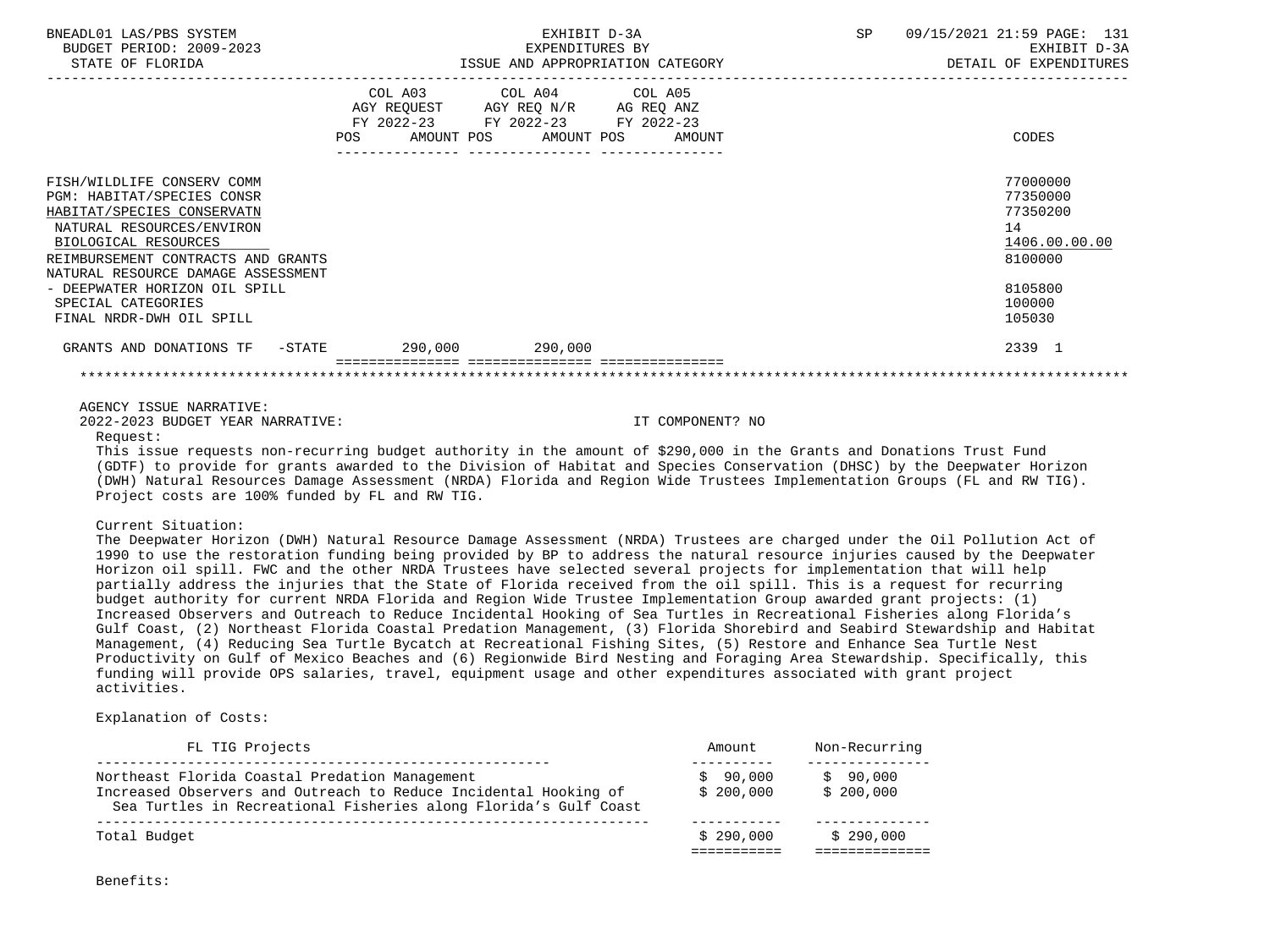| BNEADL01 LAS/PBS SYSTEM                                                  | EXHIBIT D-3A                                                                                                                                                                                                                                                                                                                                 | 09/15/2021 21:59 PAGE: 132<br>SP       |
|--------------------------------------------------------------------------|----------------------------------------------------------------------------------------------------------------------------------------------------------------------------------------------------------------------------------------------------------------------------------------------------------------------------------------------|----------------------------------------|
| BUDGET PERIOD: 2009-2023<br>STATE OF FLORIDA                             | EXPENDITURES BY<br>ISSUE AND APPROPRIATION CATEGORY                                                                                                                                                                                                                                                                                          | EXHIBIT D-3A<br>DETAIL OF EXPENDITURES |
|                                                                          |                                                                                                                                                                                                                                                                                                                                              |                                        |
|                                                                          | COL A03<br>COL A04<br>COL A05<br>AGY REQUEST AGY REQ N/R AG REQ ANZ                                                                                                                                                                                                                                                                          |                                        |
|                                                                          | FY 2022-23 FY 2022-23 FY 2022-23                                                                                                                                                                                                                                                                                                             |                                        |
|                                                                          | POS AMOUNT POS AMOUNT POS AMOUNT                                                                                                                                                                                                                                                                                                             | CODES                                  |
|                                                                          |                                                                                                                                                                                                                                                                                                                                              |                                        |
| FISH/WILDLIFE CONSERV COMM<br>PGM: HABITAT/SPECIES CONSR                 |                                                                                                                                                                                                                                                                                                                                              | 77000000<br>77350000                   |
| HABITAT/SPECIES CONSERVATN                                               |                                                                                                                                                                                                                                                                                                                                              | 77350200                               |
| NATURAL RESOURCES/ENVIRON                                                |                                                                                                                                                                                                                                                                                                                                              | 14                                     |
| BIOLOGICAL RESOURCES                                                     |                                                                                                                                                                                                                                                                                                                                              | 1406.00.00.00                          |
| REIMBURSEMENT CONTRACTS AND GRANTS<br>NATURAL RESOURCE DAMAGE ASSESSMENT |                                                                                                                                                                                                                                                                                                                                              | 8100000                                |
| - DEEPWATER HORIZON OIL SPILL                                            |                                                                                                                                                                                                                                                                                                                                              | 8105800                                |
|                                                                          | If approved, this issue will provide for FWC's implementation of these projects, on behalf of the DWH NRDA Trustees, to<br>help restore the natural resources and/or the services provided by these natural resources in the State of Florida back<br>to baseline (i.e., the state of the natural resources as if the spill never occurred). |                                        |
| Activity:<br>ACT3700 - Protect Nongame Fish and Wildlife                 | ACT3570 - Protect Manatees, Sea Turtles, Panthers, and Black Bears                                                                                                                                                                                                                                                                           |                                        |
| Strategic Plan for Economic Development:                                 | 5.2 - Improve the efficiency and effectiveness of government agencies at all levels.                                                                                                                                                                                                                                                         |                                        |
| Summary: This is a new issue.                                            |                                                                                                                                                                                                                                                                                                                                              |                                        |
| NATIONAL FISH AND WILDLIFE                                               |                                                                                                                                                                                                                                                                                                                                              |                                        |
| FOUNDATION PROJECTS - DEEPWATER                                          |                                                                                                                                                                                                                                                                                                                                              |                                        |
| HORIZON OIL SPILL                                                        |                                                                                                                                                                                                                                                                                                                                              | 8106200                                |
| SPECIAL CATEGORIES                                                       |                                                                                                                                                                                                                                                                                                                                              | 100000                                 |
| ACQUISITION/MOTOR VEHICLES                                               |                                                                                                                                                                                                                                                                                                                                              | 100021                                 |
| GRANTS AND DONATIONS TF                                                  | $-STATE$ 116,000 116,000                                                                                                                                                                                                                                                                                                                     | 2339 1                                 |
|                                                                          |                                                                                                                                                                                                                                                                                                                                              |                                        |
| GULF COAST RESTORATION                                                   |                                                                                                                                                                                                                                                                                                                                              | 106020                                 |
| GRANTS AND DONATIONS TF -STATE                                           | 1,007,400<br>1,007,400                                                                                                                                                                                                                                                                                                                       | 2339 1                                 |
| TOTAL: NATIONAL FISH AND WILDLIFE                                        |                                                                                                                                                                                                                                                                                                                                              | 8106200                                |
| FOUNDATION PROJECTS - DEEPWATER<br>HORIZON OIL SPILL                     |                                                                                                                                                                                                                                                                                                                                              |                                        |
| TOTAL ISSUE                                                              | 1, 123, 400 1, 123, 400                                                                                                                                                                                                                                                                                                                      |                                        |
|                                                                          |                                                                                                                                                                                                                                                                                                                                              |                                        |
| AGENCY ISSUE NARRATIVE:                                                  |                                                                                                                                                                                                                                                                                                                                              |                                        |
| 2022-2023 BUDGET YEAR NARRATIVE:<br>Request:                             | IT COMPONENT? NO                                                                                                                                                                                                                                                                                                                             |                                        |
|                                                                          | This issue requests non-recurring budget authority in the Division of Habitat and Species Conservation (DHSC) budget                                                                                                                                                                                                                         |                                        |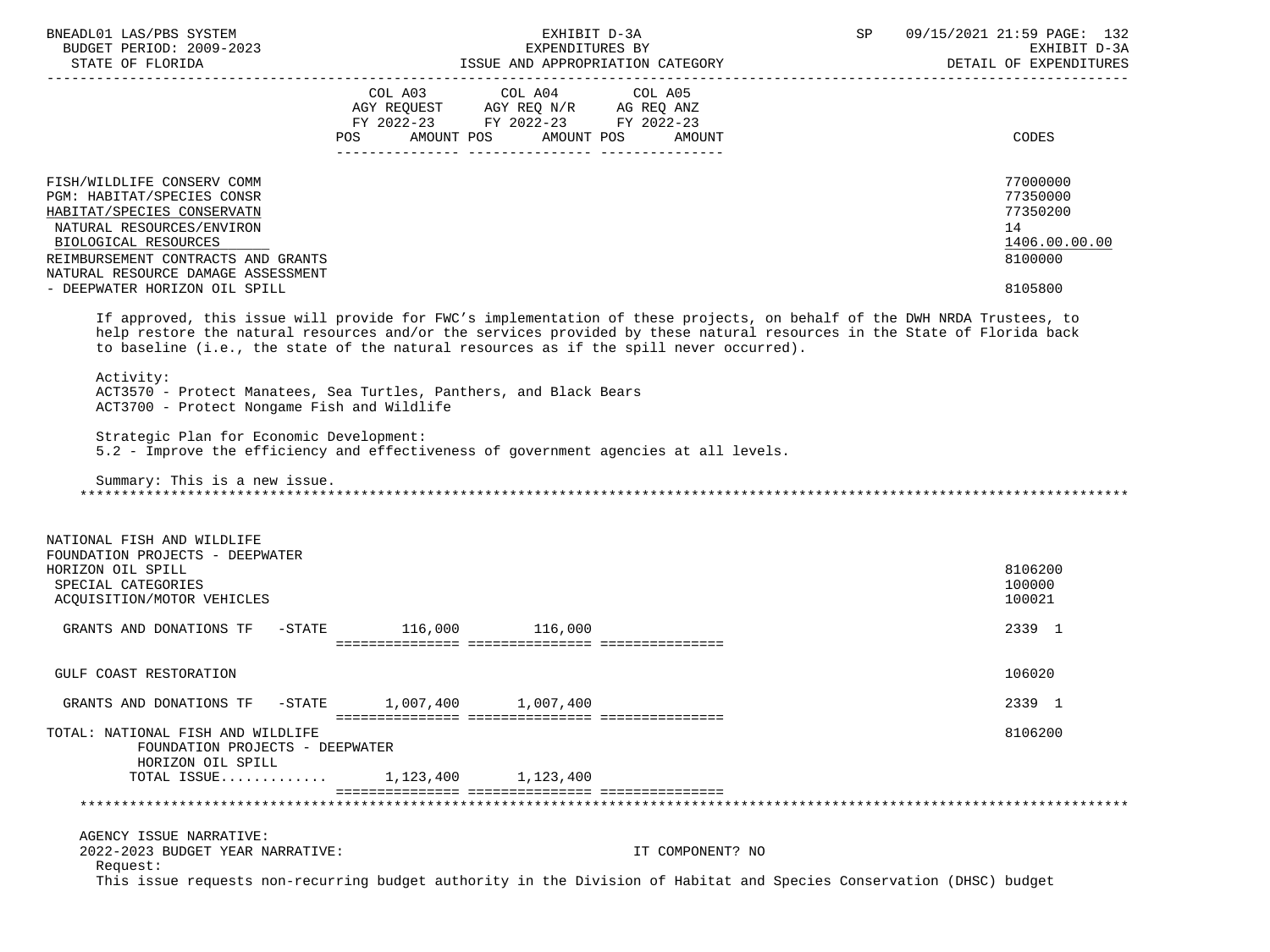| BNEADL01 LAS/PBS SYSTEM<br>BUDGET PERIOD: 2009-2023<br>STATE OF FLORIDA |                | EXHIBIT D-3A<br>EXPENDITURES BY<br>ISSUE AND APPROPRIATION CATEGORY                                                |        | <b>SP</b> | 09/15/2021 21:59 PAGE: 133<br>EXHIBIT D-3A<br>DETAIL OF EXPENDITURES |
|-------------------------------------------------------------------------|----------------|--------------------------------------------------------------------------------------------------------------------|--------|-----------|----------------------------------------------------------------------|
|                                                                         | COL A03<br>POS | COL A04 COL A05<br>AGY REOUEST AGY REO N/R AG REO ANZ<br>FY 2022-23 FY 2022-23 FY 2022-23<br>AMOUNT POS AMOUNT POS | AMOUNT |           | CODES                                                                |
| FISH/WILDLIFE CONSERV COMM<br>PGM: HABITAT/SPECIES CONSR                |                |                                                                                                                    |        |           | 77000000<br>77350000                                                 |
| HABITAT/SPECIES CONSERVATN                                              |                |                                                                                                                    |        |           | 77350200                                                             |
| NATURAL RESOURCES/ENVIRON                                               |                |                                                                                                                    |        |           | 14                                                                   |
| BIOLOGICAL RESOURCES                                                    |                |                                                                                                                    |        |           | 1406.00.00.00                                                        |
| REIMBURSEMENT CONTRACTS AND GRANTS                                      |                |                                                                                                                    |        |           | 8100000                                                              |
| NATIONAL FISH AND WILDLIFE                                              |                |                                                                                                                    |        |           |                                                                      |
| FOUNDATION PROJECTS - DEEPWATER                                         |                |                                                                                                                    |        |           |                                                                      |
| HORIZON OIL SPILL                                                       |                |                                                                                                                    |        |           | 8106200                                                              |

 entity, in the amount of \$1,123,400 in the Grants and Donations Trust Fund (GDTF), to provide for costs related the Restoring Florida's Shorebird and Seabird Populations - Phase II, Coastal Dune Restoration, and the Lake Wimico Land Management projects for which funding has been awarded by the National Fish and Wildlife Foundation (NFWF).

# Current Situation:

 In 2013, a federal court approved two plea agreements resolving certain criminal cases against BP and Transocean which arose from the 2010 Deepwater Horizon oil spill. The agreements directed approximately \$2.5 billion to the National Fish and Wildlife Foundation (NFWF) to fund projects benefitting the natural resources of the Gulf Coast that were impacted by the oil spill. This request is for recurring budget authority for the NFWF awarded grant project Restoring Florida's Shorebird & Seabird Populations- Phase II (FL). This is a three-year project totaling \$1,961,518 with the goal to increase the population level of five focal beach-nesting bird species (American oystercatcher, black skimmer, least tern, Wilson's plover, snowy plover). This project expands upon the foundational work in Phase I and will employ five strategies to meet the goal: reduce human disturbance; habitat management; predation management; address data gaps/information needs; and improve regulatory coordination. Specifically, this request will provide OPS salaries, travel, equipment use, contractual services, (1) new vehicle to support a new OPS biologist position, and other expenditures associated with grant project activities.

 In addition, this request includes the purchase of three (3) new vehicles which are included in NFWF grant awards. Two (2) vehicles will support the Lake Wimico Land Management project to facilitate movement of equipment when needed for prescribed burning, timber management, hydrology restoration, and other management as required. One (1) vehicle will support the Coastal Dune Restoration project and provide transport to field sites to monitor the restoration and enhancement of degraded dune habitats along the Florida Panhandle.

# Explanation of Costs:

| Grants and Donations Trust Fund                                                       | Category                                                                          | Amount                                      | Non-Recurring                                 |  |
|---------------------------------------------------------------------------------------|-----------------------------------------------------------------------------------|---------------------------------------------|-----------------------------------------------|--|
| Fiscal Year 2023-23 Project Costs<br>Less: Recurring Base Budget<br>Four New vehicles | Gulf Coast Restoration<br>Gulf Coast Restoration<br>Acquisition of Motor Vehicles | \$2,159,918<br>$(S_1, 152, 518)$<br>116,000 | \$2,159,918<br>$(S_1, 152, 518)$<br>\$116.000 |  |
| Total Issue Costs                                                                     |                                                                                   | \$1,123,400                                 | \$1,123,400                                   |  |

#### Benefit:

This issue will provide for implementation of these projects and will help to restore the natural resources and services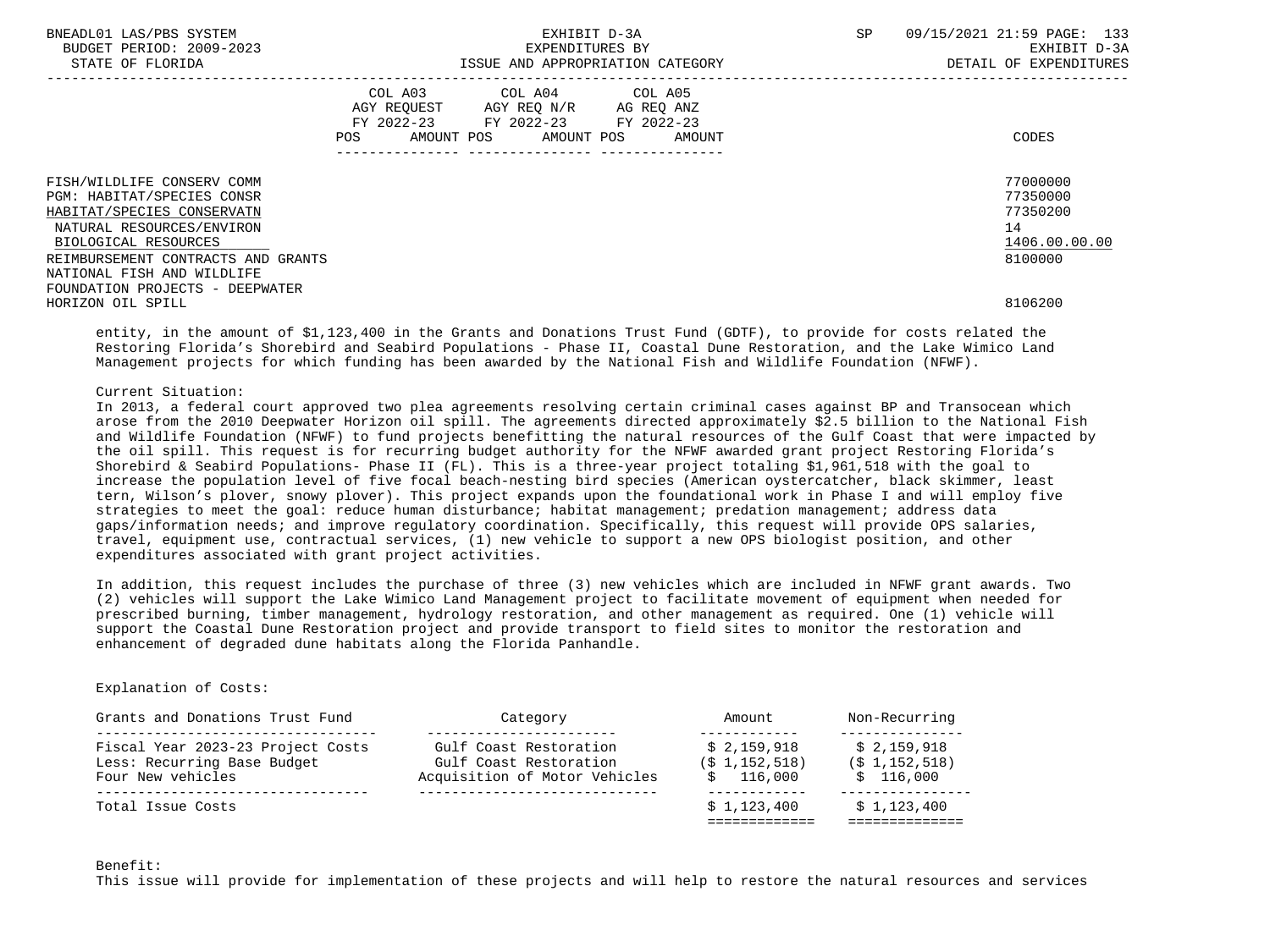| BNEADL01 LAS/PBS SYSTEM<br>BUDGET PERIOD: 2009-2023<br>STATE OF FLORIDA                                                                                                                                                                                                 | EXHIBIT D-3A<br>EXPENDITURES BY<br>ISSUE AND APPROPRIATION CATEGORY |                                                                                                   | SP                 | 09/15/2021 21:59 PAGE: 134<br>EXHIBIT D-3A<br>DETAIL OF EXPENDITURES |                                                                               |
|-------------------------------------------------------------------------------------------------------------------------------------------------------------------------------------------------------------------------------------------------------------------------|---------------------------------------------------------------------|---------------------------------------------------------------------------------------------------|--------------------|----------------------------------------------------------------------|-------------------------------------------------------------------------------|
|                                                                                                                                                                                                                                                                         | POS AMOUNT POS                                                      | COL A03 COL A04 COL A05<br>AGY REQUEST AGY REQ N/R AG REQ ANZ<br>FY 2022-23 FY 2022-23 FY 2022-23 | AMOUNT POS AMOUNT  |                                                                      | CODES                                                                         |
| FISH/WILDLIFE CONSERV COMM<br>PGM: HABITAT/SPECIES CONSR<br>HABITAT/SPECIES CONSERVATN<br>NATURAL RESOURCES/ENVIRON<br>BIOLOGICAL RESOURCES<br>REIMBURSEMENT CONTRACTS AND GRANTS<br>NATIONAL FISH AND WILDLIFE<br>FOUNDATION PROJECTS - DEEPWATER<br>HORIZON OIL SPILL |                                                                     |                                                                                                   |                    |                                                                      | 77000000<br>77350000<br>77350200<br>14<br>1406.00.00.00<br>8100000<br>8106200 |
| provided by these natural resources in the State of Florida back to baseline (i.e., the state of the natural resources as<br>if the spill never occurred).<br>Activity:                                                                                                 |                                                                     |                                                                                                   |                    |                                                                      |                                                                               |
| ACT3700 - Protect Nongame Fish and Wildlife                                                                                                                                                                                                                             |                                                                     |                                                                                                   |                    |                                                                      |                                                                               |
| Strategic Plan for Economic Development:<br>5.2 - Improve the efficiency and effectiveness of government agencies at all levels.                                                                                                                                        |                                                                     |                                                                                                   |                    |                                                                      |                                                                               |
| CAPITAL IMPROVEMENT PLAN<br>DEFERRED BUILDING MAINTENANCE<br>FIXED CAPITAL OUTLAY<br>MAIN/REP/CONST-STATEWIDE                                                                                                                                                           |                                                                     |                                                                                                   |                    |                                                                      | 9900000<br>990Z000<br>080000<br>083643                                        |
| GENERAL REVENUE FUND                                                                                                                                                                                                                                                    | $-STATE$ 1,700,000 1,700,000                                        |                                                                                                   |                    |                                                                      | 1000 1                                                                        |
|                                                                                                                                                                                                                                                                         |                                                                     |                                                                                                   |                    |                                                                      |                                                                               |
| AGENCY NARRATIVE:                                                                                                                                                                                                                                                       |                                                                     |                                                                                                   | TEL COMPONIBUTO NO |                                                                      |                                                                               |

2022-2023 BUDGET YEAR NARRATIVE: MAIN/REP/CONST-STATEWIDE IT COMPONENT? NO

 Request: This issue requests Fixed Capital Outlay budget authority, in the amount of \$1,700,000 from the General Revenue Fund, for "Deferred Building Maintenance funding" that was appropriated this year from American Recovery Plan (ARP) Funds. This funding will be used to perform repairs to structures and systems of 25 workforce housing units on FWC-managed public lands.

Current Situation:

 The American Recovery Plan (ARP) appropriated funding for "Deferred Building Maintenance funding". Twentyfive (25) units of FWC Wildlife Management Area workforce housing were inspected by a licensed inspector recently. The average age of the buildings is 46 years, most have original windows and electrical systems. Many do not meet current codes. Some deficiencies, primarily electrical repairs, present potential safety risks and require attention to prevent fires and other dangers. Repairs will correct deficiencies and improve the energy efficiency and resiliency of the housing.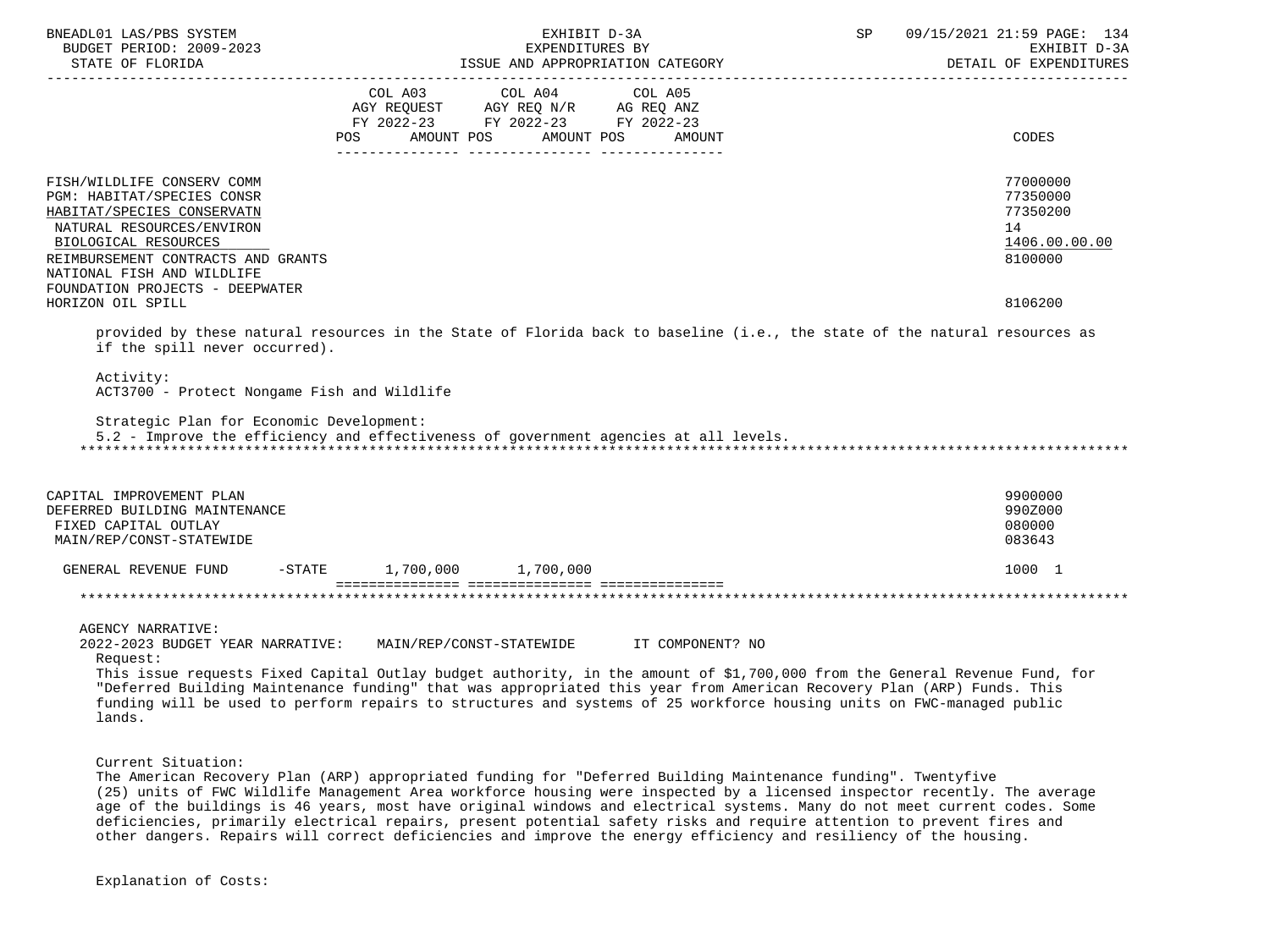| BNEADL01 LAS/PBS SYSTEM<br>BUDGET PERIOD: 2009-2023<br>STATE OF FLORIDA                                                                                                                                  | EXHIBIT D-3A<br>EXPENDITURES BY<br>ISSUE AND APPROPRIATION CATEGORY                                                                      | SP<br>09/15/2021 21:59 PAGE: 135<br>EXHIBIT D-3A<br>DETAIL OF EXPENDITURES             |
|----------------------------------------------------------------------------------------------------------------------------------------------------------------------------------------------------------|------------------------------------------------------------------------------------------------------------------------------------------|----------------------------------------------------------------------------------------|
| FISH/WILDLIFE CONSERV COMM<br>PGM: HABITAT/SPECIES CONSR<br>HABITAT/SPECIES CONSERVATN<br>NATURAL RESOURCES/ENVIRON<br>BIOLOGICAL RESOURCES<br>CAPITAL IMPROVEMENT PLAN<br>DEFERRED BUILDING MAINTENANCE | COL A03 COL A04 COL A05<br>AGY REOUEST AGY REO N/R AG REO ANZ<br>FY 2022-23 FY 2022-23 FY 2022-23<br>POS<br>AMOUNT POS AMOUNT POS AMOUNT | CODES<br>77000000<br>77350000<br>77350200<br>14<br>1406.00.00.00<br>9900000<br>990Z000 |

| Description                   | Fund               | Amour       | Non-Recurri |  |
|-------------------------------|--------------------|-------------|-------------|--|
| WMA Workforce Housing Repairs | Revenue<br>General | \$1,700,000 | \$1,700,00  |  |

Benefits:

 Funding for this issue will allow FWC to perform repairs on workforce housing structures at Wildlife Management Area's that will: 1) Improve air quality to reduce the risk of viral and environmental health hazards; 2) Correct critical life safety issues; 3) Improve water and sewer infrastructure; 4) Mitigate environmental deficiencies; and 6) Ensure compliance with building codes.

 Activity: ACT0210 - Fixed Capital Outlay

 Strategic Plan for Economic Development: 6.1 - Create and sustain vibrant, safe, healthy and resilient communities that attract workers, residents, businesses and visitors. \*\*\*\*\*\*\*\*\*\*\*\*\*\*\*\*\*\*\*\*\*\*\*\*\*\*\*\*\*\*\*\*\*\*\*\*\*\*\*\*\*\*\*\*\*\*\*\*\*\*\*\*\*\*\*\*\*\*\*\*\*\*\*\*\*\*\*\*\*\*\*\*\*\*\*\*\*\*\*\*\*\*\*\*\*\*\*\*\*\*\*\*\*\*\*\*\*\*\*\*\*\*\*\*\*\*\*\*\*\*\*\*\*\*\*\*\*\*\*\*\*\*\*\*\*\*\*

| 2000                  |
|-----------------------|
| 1406.00.00.00<br>1000 |
|                       |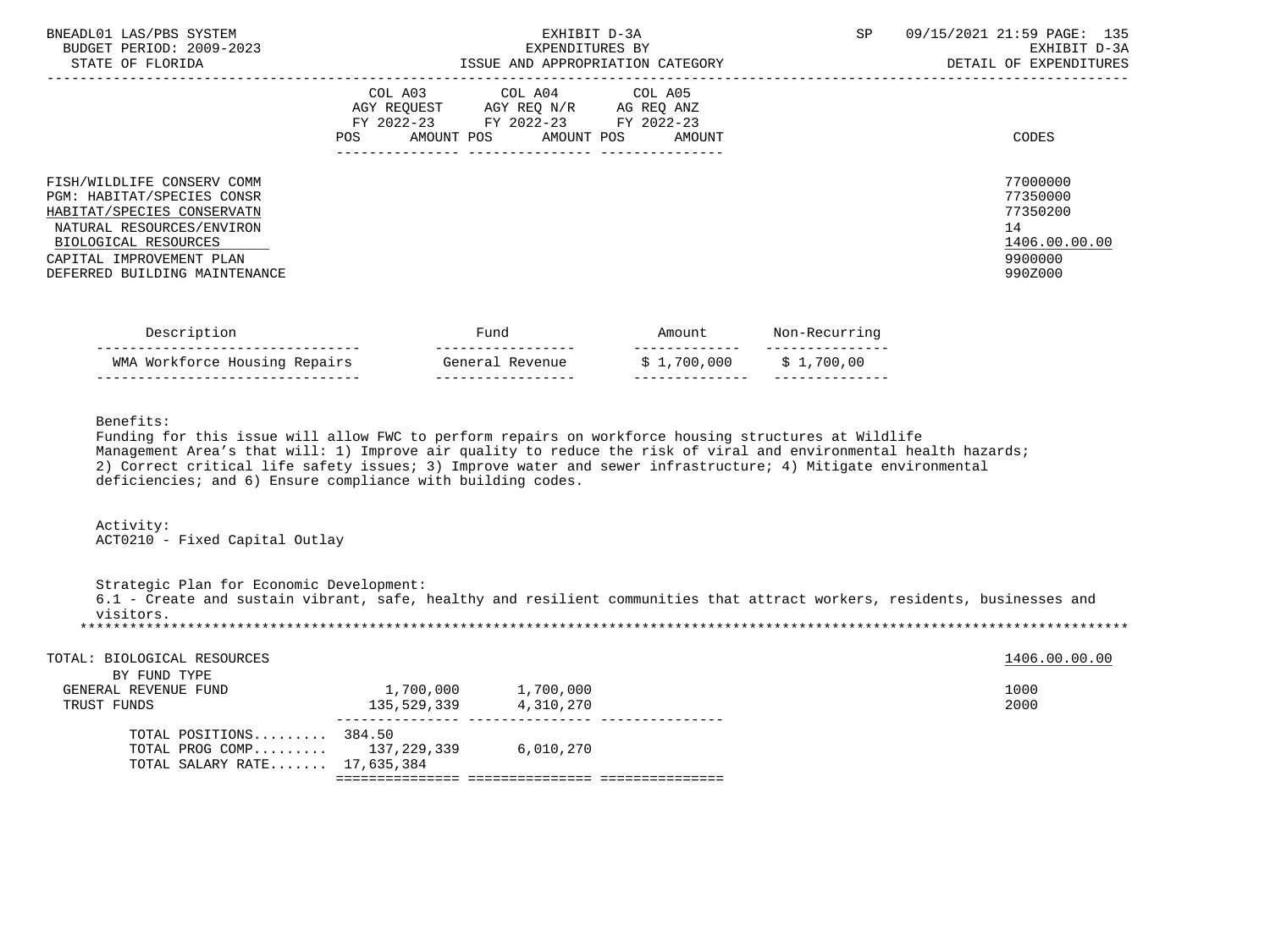| BNEADL01 LAS/PBS SYSTEM  | EXHIBIT D-3A                     | SP | 09/15/2021 21:59 PAGE: 136 |
|--------------------------|----------------------------------|----|----------------------------|
| BUDGET PERIOD: 2009-2023 | EXPENDITURES BY                  |    | EXHIBIT D-3A               |
| STATE OF FLORIDA         | ISSUE AND APPROPRIATION CATEGORY |    | DETAIL OF EXPENDITURES     |

| STATE OF FLORIDA                                                                                                                                                                                                                             |                       |                    | ISSUE AND APPROPRIATION CATEGORY | DETAIL OF EXPENDITURES           |                                                                                         |  |
|----------------------------------------------------------------------------------------------------------------------------------------------------------------------------------------------------------------------------------------------|-----------------------|--------------------|----------------------------------|----------------------------------|-----------------------------------------------------------------------------------------|--|
|                                                                                                                                                                                                                                              |                       |                    | FY 2022-23 FY 2022-23 FY 2022-23 | POS AMOUNT POS AMOUNT POS AMOUNT | CODES                                                                                   |  |
| FISH/WILDLIFE CONSERV COMM<br>PGM: FRESHWATER FISH<br>FRESHWATER FISHERIES MGT<br>NATURAL RESOURCES/ENVIRON<br>BIOLOGICAL RESOURCES<br>ESTIMATED EXPENDITURES<br>ESTIMATED EXPENDITURES - OPERATIONS<br>SALARY RATE<br>SALARY RATE 2,661,731 |                       |                    |                                  |                                  | 77000000<br>77400000<br>77400200<br>14<br>1406.00.00.00<br>1000000<br>1001000<br>000000 |  |
| SALARIES AND BENEFITS                                                                                                                                                                                                                        |                       |                    |                                  |                                  | 010000                                                                                  |  |
| FEDERAL GRANTS TRUST FUND -FEDERL 2,194,689                                                                                                                                                                                                  |                       |                    |                                  |                                  | 2261 3                                                                                  |  |
| LAND ACQUISITION TF -STATE 33,836                                                                                                                                                                                                            | -MATCH                | 53,760             |                                  |                                  | 2423 1<br>2423 2                                                                        |  |
| TOTAL LAND ACQUISITION TF                                                                                                                                                                                                                    |                       | 87,596             |                                  |                                  | 2423                                                                                    |  |
| STATE GAME TRUST FUND -STATE 880,804                                                                                                                                                                                                         | -MATCH                | 640,340            |                                  |                                  | 2672 1<br>2672 2                                                                        |  |
| TOTAL STATE GAME TRUST FUND                                                                                                                                                                                                                  |                       | 1,521,144          |                                  |                                  | 2672                                                                                    |  |
| TOTAL POSITIONS 59.00<br>TOTAL APPRO 3,803,429                                                                                                                                                                                               |                       |                    |                                  |                                  |                                                                                         |  |
| OTHER PERSONAL SERVICES                                                                                                                                                                                                                      |                       |                    |                                  |                                  | 030000                                                                                  |  |
| FEDERAL GRANTS TRUST FUND -FEDERL 49,774                                                                                                                                                                                                     |                       |                    |                                  |                                  | 2261 3                                                                                  |  |
| STATE GAME TRUST FUND -STATE 29,898                                                                                                                                                                                                          | -MATCH                | 13,687             |                                  |                                  | 2672 1<br>2672 2                                                                        |  |
| TOTAL STATE GAME TRUST FUND                                                                                                                                                                                                                  |                       | 43,585             |                                  |                                  | 2672                                                                                    |  |
| TOTAL APPRO                                                                                                                                                                                                                                  |                       | 93,359             |                                  |                                  |                                                                                         |  |
| <b>EXPENSES</b>                                                                                                                                                                                                                              |                       |                    |                                  |                                  | 040000                                                                                  |  |
| FEDERAL GRANTS TRUST FUND -FEDERL                                                                                                                                                                                                            |                       | 387,680            |                                  |                                  | 2261 3                                                                                  |  |
| LAND ACQUISITION TF                                                                                                                                                                                                                          | $-MATCH$              | 20,000             |                                  |                                  | 2423 2                                                                                  |  |
| STATE GAME TRUST FUND                                                                                                                                                                                                                        | $-$ STATE<br>$-MATCH$ | 104,744<br>170,577 |                                  |                                  | 2672 1<br>2672 2                                                                        |  |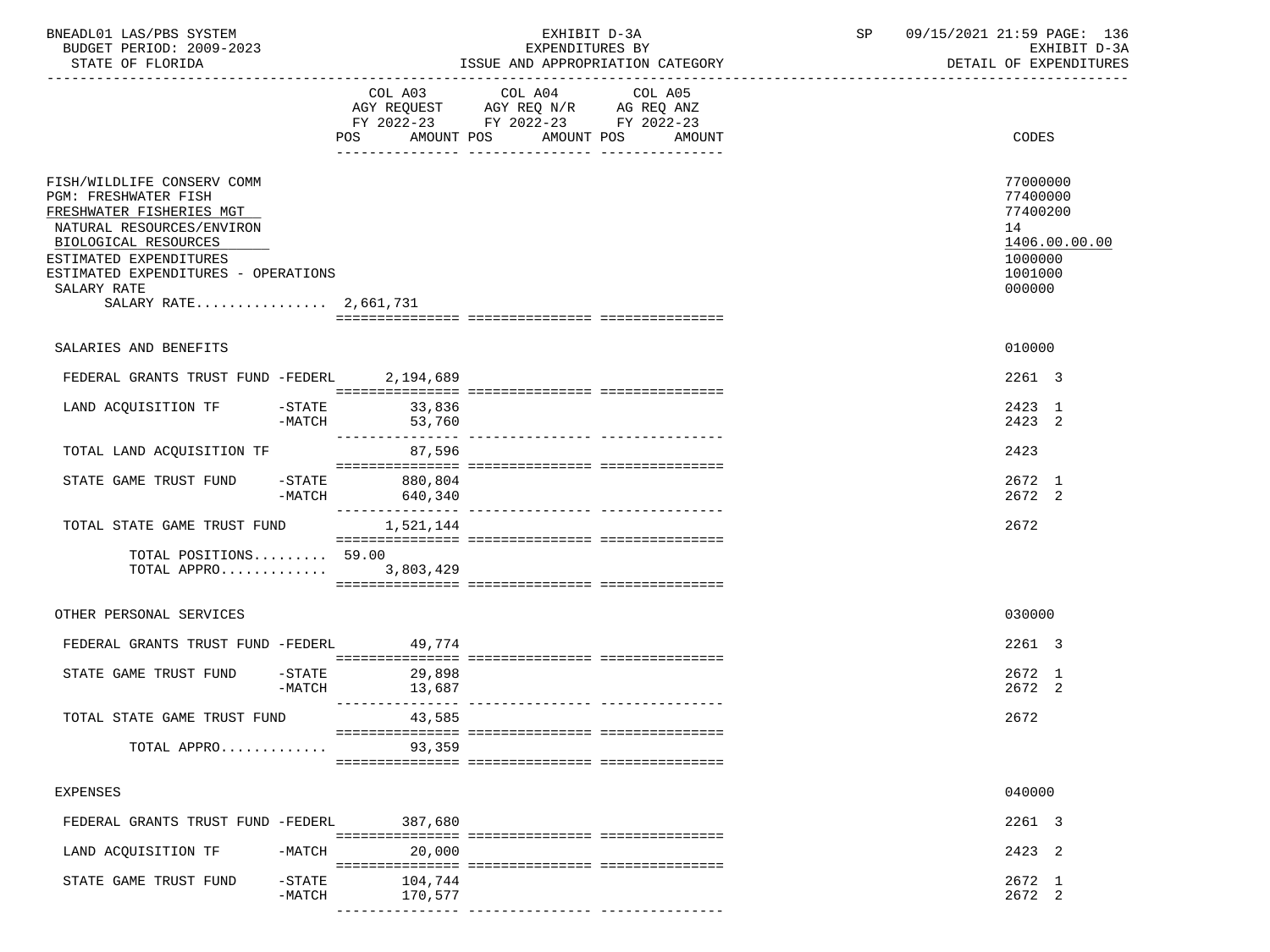| BNEADL01 LAS/PBS SYSTEM<br>BUDGET PERIOD: 2009-2023<br>STATE OF FLORIDA                                                                                                                                                                                               |                           | EXHIBIT D-3A<br>EXPENDITURES BY<br>ISSUE AND APPROPRIATION CATEGORY                                                                        | SP 09/15/2021 21:59 PAGE: 137 | EXHIBIT D-3A<br>DETAIL OF EXPENDITURES                                                          |  |
|-----------------------------------------------------------------------------------------------------------------------------------------------------------------------------------------------------------------------------------------------------------------------|---------------------------|--------------------------------------------------------------------------------------------------------------------------------------------|-------------------------------|-------------------------------------------------------------------------------------------------|--|
|                                                                                                                                                                                                                                                                       | POS                       | COL A03 COL A04<br>COL A05<br>AGY REQUEST AGY REQ N/R AG REQ ANZ<br>FY 2022-23 FY 2022-23 FY 2022-23<br>AMOUNT POS<br>AMOUNT POS<br>AMOUNT |                               | CODES                                                                                           |  |
| FISH/WILDLIFE CONSERV COMM<br>PGM: FRESHWATER FISH<br>FRESHWATER FISHERIES MGT<br>NATURAL RESOURCES/ENVIRON<br>BIOLOGICAL RESOURCES<br>ESTIMATED EXPENDITURES<br>ESTIMATED EXPENDITURES - OPERATIONS<br><b>EXPENSES</b><br>TOTAL STATE GAME TRUST FUND<br>TOTAL APPRO | 275, 321<br>683,001       |                                                                                                                                            |                               | 77000000<br>77400000<br>77400200<br>14<br>1406.00.00.00<br>1000000<br>1001000<br>040000<br>2672 |  |
| OPERATING CAPITAL OUTLAY                                                                                                                                                                                                                                              |                           |                                                                                                                                            |                               | 060000                                                                                          |  |
| FEDERAL GRANTS TRUST FUND -FEDERL 15,625<br>STATE GAME TRUST FUND<br>TOTAL APPRO                                                                                                                                                                                      | $-MATCH$ 15,914<br>31,539 |                                                                                                                                            |                               | 2261 3<br>2672 2                                                                                |  |
| SPECIAL CATEGORIES<br>ENHANCED WILDLIFE MGMT                                                                                                                                                                                                                          |                           |                                                                                                                                            |                               | 100000<br>100228                                                                                |  |
| LAND ACQUISITION TF -MATCH 40,800                                                                                                                                                                                                                                     |                           |                                                                                                                                            |                               | 2423 2                                                                                          |  |
| CONTRACTED SERVICES                                                                                                                                                                                                                                                   |                           |                                                                                                                                            |                               | 100777                                                                                          |  |
| FEDERAL GRANTS TRUST FUND -FEDERL 37,553                                                                                                                                                                                                                              |                           |                                                                                                                                            |                               | 2261 3                                                                                          |  |
| STATE GAME TRUST FUND<br>$-$ STATE<br>-MATCH                                                                                                                                                                                                                          | 21,644<br>10,352          |                                                                                                                                            |                               | 2672 1<br>2672 2                                                                                |  |
| TOTAL STATE GAME TRUST FUND<br>TOTAL APPRO                                                                                                                                                                                                                            | 31,996<br>69,549          |                                                                                                                                            |                               | 2672                                                                                            |  |
|                                                                                                                                                                                                                                                                       |                           |                                                                                                                                            |                               |                                                                                                 |  |
| LAKE RESTORATION<br>LAND ACQUISITION TF                                                                                                                                                                                                                               | -STATE 695,000            |                                                                                                                                            |                               | 101012<br>2423 1                                                                                |  |
| RISK MANAGEMENT INSURANCE                                                                                                                                                                                                                                             |                           |                                                                                                                                            |                               | 103241                                                                                          |  |
| LAND ACQUISITION TF<br>$-$ STATE<br>STATE GAME TRUST FUND<br>$-$ STATE                                                                                                                                                                                                | 21,204<br>18,710          |                                                                                                                                            |                               | 2423 1<br>2672 1                                                                                |  |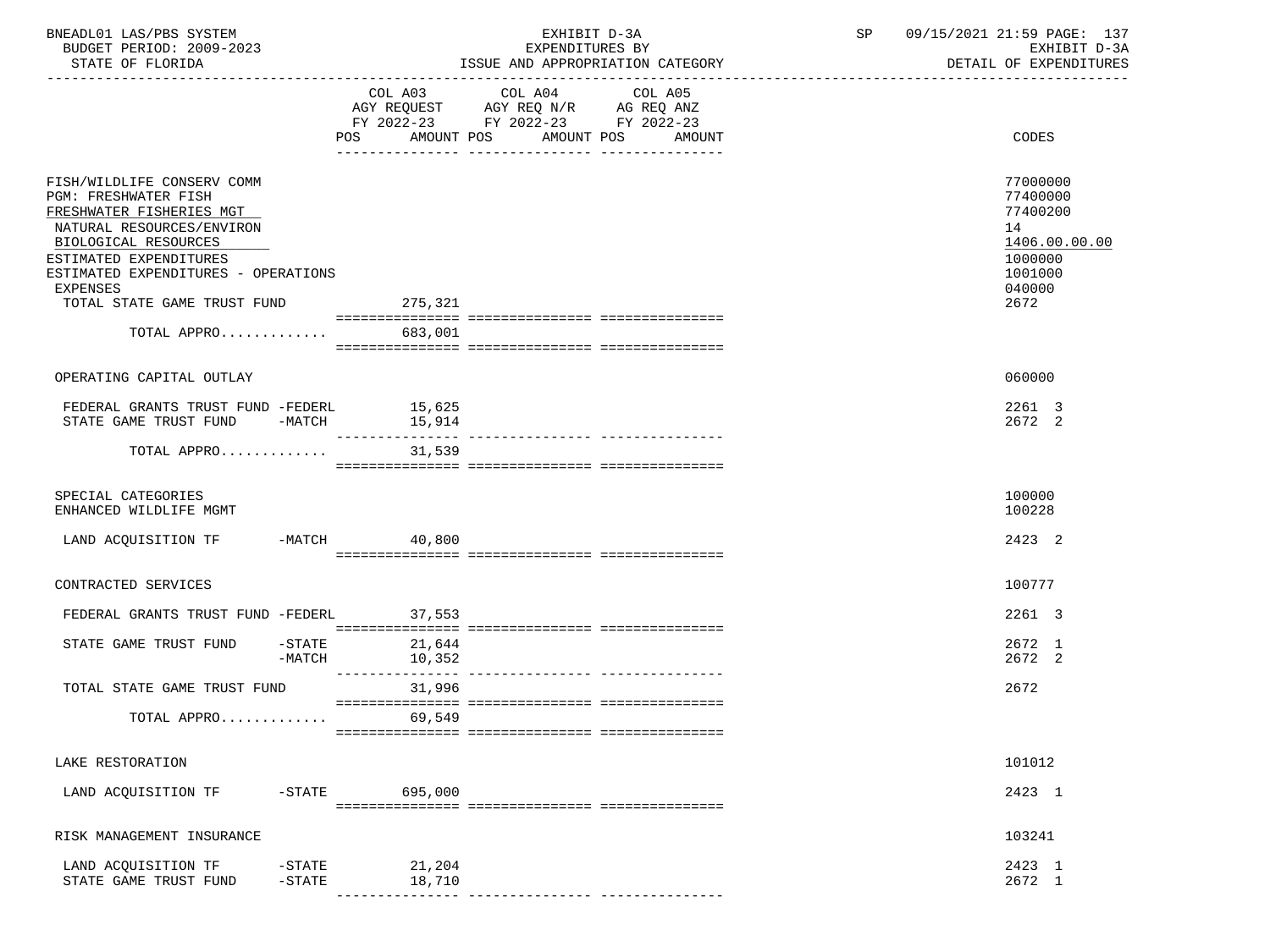| BNEADL01 LAS/PBS SYSTEM<br>BUDGET PERIOD: 2009-2023<br>STATE OF FLORIDA                                                                                                                                                                                                |                   | EXHIBIT D-3A<br>EXPENDITURES BY<br>ISSUE AND APPROPRIATION CATEGORY                                                                     | SP | 09/15/2021 21:59 PAGE: 138<br>EXHIBIT D-3A<br>DETAIL OF EXPENDITURES                              |
|------------------------------------------------------------------------------------------------------------------------------------------------------------------------------------------------------------------------------------------------------------------------|-------------------|-----------------------------------------------------------------------------------------------------------------------------------------|----|---------------------------------------------------------------------------------------------------|
|                                                                                                                                                                                                                                                                        | POS FOR           | COL A03 COL A04<br>COL A05<br>AGY REQUEST AGY REQ N/R AG REQ ANZ<br>FY 2022-23 FY 2022-23 FY 2022-23<br>AMOUNT POS AMOUNT POS<br>AMOUNT |    | CODES                                                                                             |
| FISH/WILDLIFE CONSERV COMM<br>PGM: FRESHWATER FISH<br>FRESHWATER FISHERIES MGT<br>NATURAL RESOURCES/ENVIRON<br>BIOLOGICAL RESOURCES<br>ESTIMATED EXPENDITURES<br>ESTIMATED EXPENDITURES - OPERATIONS<br>SPECIAL CATEGORIES<br>RISK MANAGEMENT INSURANCE<br>TOTAL APPRO | 39,914            |                                                                                                                                         |    | 77000000<br>77400000<br>77400200<br>14<br>1406.00.00.00<br>1000000<br>1001000<br>100000<br>103241 |
| LAND USE PROCEEDS DISBURSE                                                                                                                                                                                                                                             |                   |                                                                                                                                         |    | 105006                                                                                            |
| STATE GAME TRUST FUND -STATE 4,612                                                                                                                                                                                                                                     |                   |                                                                                                                                         |    | 2672 1                                                                                            |
| TR/DMS/HR SVCS/STW CONTRCT                                                                                                                                                                                                                                             |                   |                                                                                                                                         |    | 107040                                                                                            |
| STATE GAME TRUST FUND                                                                                                                                                                                                                                                  | $-$ STATE 25, 282 |                                                                                                                                         |    | 2672 1                                                                                            |
| CONTRACT & GRANT REIMB ACT                                                                                                                                                                                                                                             |                   |                                                                                                                                         |    | 109940                                                                                            |
| FEDERAL GRANTS TRUST FUND -FEDERL 529,391<br>GRANTS AND DONATIONS TF -STATE 138,926                                                                                                                                                                                    |                   |                                                                                                                                         |    | 2261 3<br>2339 1                                                                                  |
| TOTAL APPRO                                                                                                                                                                                                                                                            | 668,317           |                                                                                                                                         |    |                                                                                                   |
| TOTAL: ESTIMATED EXPENDITURES - OPERATIONS<br>TOTAL POSITIONS $59.00$<br>TOTAL ISSUE $6,154,802$<br>TOTAL SALARY RATE $2,661,731$                                                                                                                                      |                   |                                                                                                                                         |    | 1001000                                                                                           |
|                                                                                                                                                                                                                                                                        |                   |                                                                                                                                         |    |                                                                                                   |
| AGENCY ISSUE NARRATIVE:                                                                                                                                                                                                                                                |                   |                                                                                                                                         |    |                                                                                                   |

 2022-2023 BUDGET YEAR NARRATIVE: IT COMPONENT? NO Special Category: Enhanced Wildlife Management (100228)

 The funds in this special category are used to cover expenditures strictly for enhanced wildlife management or freshwater fisheries management activities, and/or authorized in the Water and Land Conservation constitutional amendment 1 that includes among other things, restoration and improvement of conservation lands including wetlands and forests, fish and wildlife habitat and resources, lands protecting significant water resources, and outdoor recreational lands. Types of expenditures include OPS, Expense, OCO, Acquisition and Replacement of Motor Vehicles, Acquisition and Replacement of Boats, Motors and Trailers, and Contracted Services. Purchases from this special category may include motor vehicles, ATV's, swamp buggies, heavy equipment (such as tractors, backhoes, dump trucks, etc.), boats, motors, and trailers. Expenditures may also include prescribed burning, exotic vegetation control, plant and animal surveys, wildlife food plot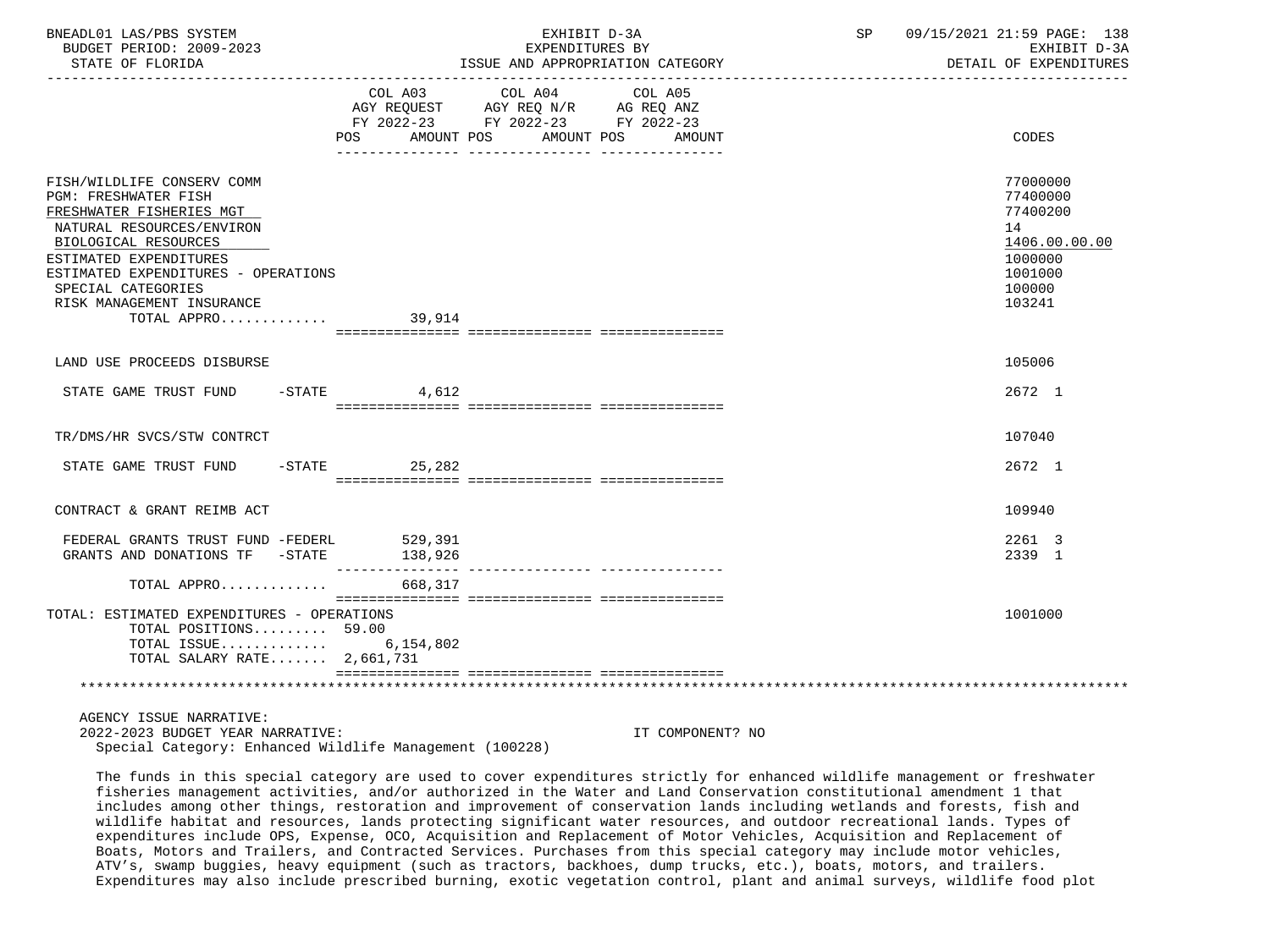| BNEADL01 LAS/PBS SYSTEM<br>EXHIBIT D-3A<br>BUDGET PERIOD: 2009-2023<br>EXPENDITURES BY |                                                                                      |                           |                                    | SP | 09/15/2021 21:59 PAGE: 139<br>EXHIBIT D-3A |
|----------------------------------------------------------------------------------------|--------------------------------------------------------------------------------------|---------------------------|------------------------------------|----|--------------------------------------------|
| STATE OF FLORIDA                                                                       | ISSUE AND APPROPRIATION CATEGORY                                                     |                           |                                    |    | DETAIL OF EXPENDITURES                     |
|                                                                                        | COL A03 COL A04 COL A05<br>AGY REOUEST<br>FY 2022-23 FY 2022-23<br>AMOUNT POS<br>POS | AGY REO N/R<br>AMOUNT POS | AG REO ANZ<br>FY 2022-23<br>AMOUNT |    | CODES                                      |
| FISH/WILDLIFE CONSERV COMM                                                             |                                                                                      |                           |                                    |    | 77000000                                   |
| <b>PGM: FRESHWATER FISH</b>                                                            |                                                                                      |                           |                                    |    | 77400000                                   |
| FRESHWATER FISHERIES MGT                                                               |                                                                                      |                           |                                    |    | 77400200                                   |
| NATURAL RESOURCES/ENVIRON                                                              |                                                                                      |                           |                                    |    | 14                                         |
| BIOLOGICAL RESOURCES                                                                   |                                                                                      |                           |                                    |    | 1406.00.00.00                              |
| ESTIMATED EXPENDITURES                                                                 |                                                                                      |                           |                                    |    | 1000000                                    |
| ESTIMATED EXPENDITURES - OPERATIONS                                                    |                                                                                      |                           |                                    |    | 1001000                                    |

 plantings, check stations, road maintenance, wildlife viewing facilities, bridges, culverts, signage, habitat improvements projects, public recreation access improvement, site security, trail development, and freshwater fish production.

#### Special Category: Lake Restoration Projects (101012)

 The funds in this special category are used to cover expenditures for freshwater aquatic habitat enhancement/restoration activities which include OPS, Expense, OCO, Acquisition and Replacement of Motor Vehicles, Acquisition and Replacement of Boats, Motors and Trailers, and Contracted Services. Purchases from this special category may include motor vehicles, ATV's, swamp buggies, heavy equipment (such as tractors, backhoes, dump trucks, etc.), boats, motors, and trailers.

# Special Category: Land Use Proceeds Disbursements (105006)

 Pursuant to s.259.032(9)(c), Florida Statutes, the funds in this special category are used to expend revenues received from land management activities and shall be used to pay for management activities on conservation, preservation, and recreation lands under the agency's jurisdiction. Expenditures include OPS, Expense, OCO, Acquisition and Replacement of Motor Vehicles, Acquisition and Replacement of Boats, Motors and Trailers, and Contracted Services. Purchases from this special category may include motor vehicles, ATV's, swamp buggies, heavy equipment (such as tractors, backhoes, dump trucks, etc.), boats, motors, and trailers.

#### Special Category: Contract and Grant Reimbursed Activities (109940)

 The funds in this special category are used to cover expenditures strictly for contracts and grants for which 100% reimbursement will be received. Expenditures may include OPS, Expense, OCO, Acquisition and Replacement of Motor Vehicles, Acquisition and Replacement of Boats, Motors and Trailers, and Contracted Services. Purchases from this special category may include motor vehicles, ATV's, swamp buggies, heavy equipment (such as tractors, backhoes, dump trucks, etc.), boats, motors, and trailers.

 Pursuant to section 11.061, Florida Statutes, position #00082, Director of Freshwater Fisheries Management is designated as being used during a portion of the fiscal year for lobbying. \*\*\*\*\*\*\*\*\*\*\*\*\*\*\*\*\*\*\*\*\*\*\*\*\*\*\*\*\*\*\*\*\*\*\*\*\*\*\*\*\*\*\*\*\*\*\*\*\*\*\*\*\*\*\*\*\*\*\*\*\*\*\*\*\*\*\*\*\*\*\*\*\*\*\*\*\*\*\*\*\*\*\*\*\*\*\*\*\*\*\*\*\*\*\*\*\*\*\*\*\*\*\*\*\*\*\*\*\*\*\*\*\*\*\*\*\*\*\*\*\*\*\*\*\*\*\*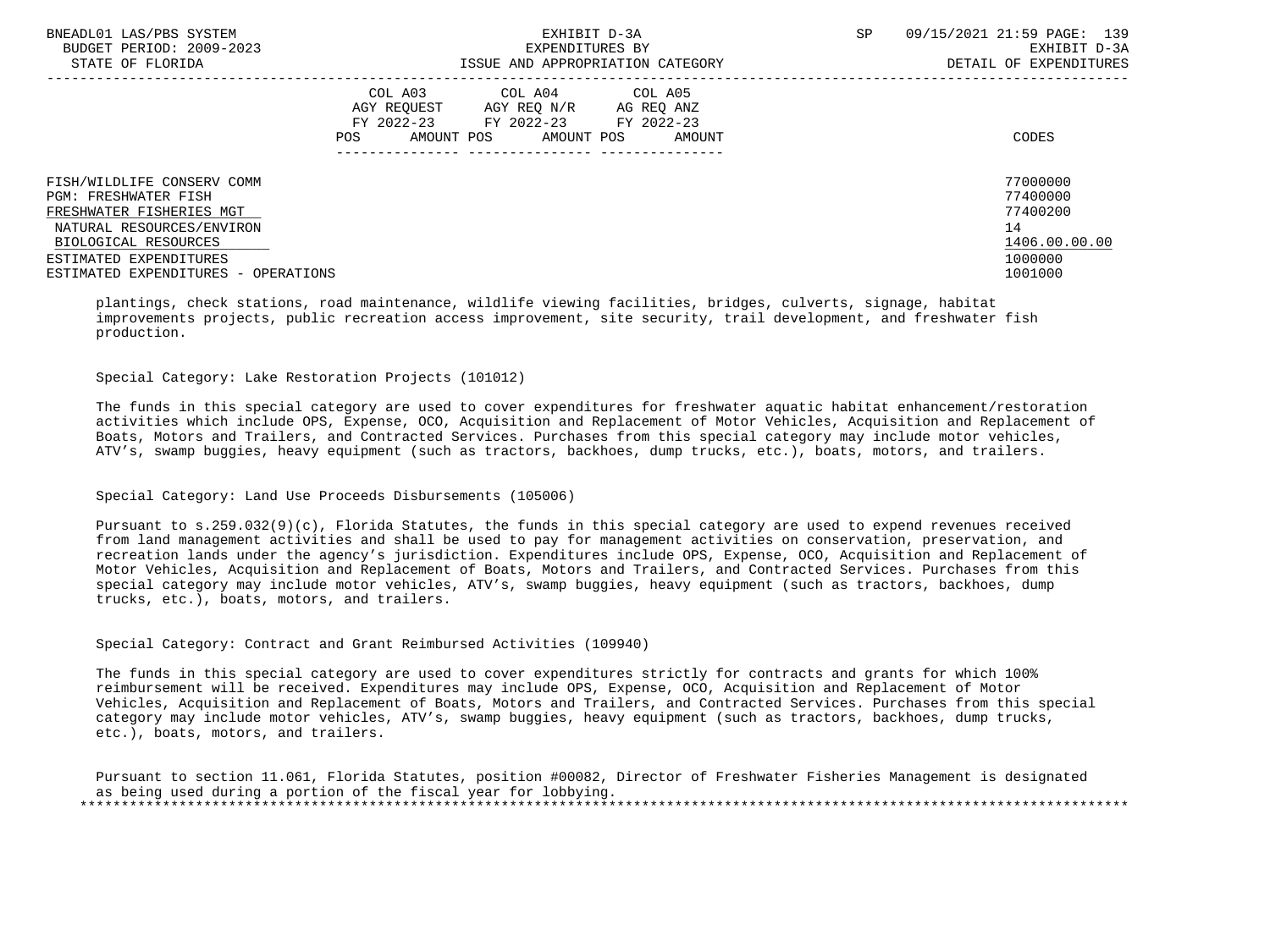| BNEADL01 LAS/PBS SYSTEM<br>BUDGET PERIOD: 2009-2023<br>STATE OF FLORIDA                                                                                                                                                                  | EXHIBIT D-3A<br>EXPENDITURES BY<br>ISSUE AND APPROPRIATION CATEGORY |                                                                                   |         | SP | 09/15/2021 21:59 PAGE: 140<br>EXHIBIT D-3A<br>DETAIL OF EXPENDITURES |
|------------------------------------------------------------------------------------------------------------------------------------------------------------------------------------------------------------------------------------------|---------------------------------------------------------------------|-----------------------------------------------------------------------------------|---------|----|----------------------------------------------------------------------|
|                                                                                                                                                                                                                                          | COL A03<br>POS AMOUNT POS AMOUNT POS AMOUNT                         | COL A04<br>AGY REQUEST AGY REQ N/R AG REQ ANZ<br>FY 2022-23 FY 2022-23 FY 2022-23 | COL A05 |    | CODES                                                                |
| FISH/WILDLIFE CONSERV COMM<br><b>PGM: FRESHWATER FISH</b><br>FRESHWATER FISHERIES MGT<br>NATURAL RESOURCES/ENVIRON<br>BIOLOGICAL RESOURCES<br>ESTIMATED EXPENDITURES<br>SALARY INCREASES FOR FY 2021-22 -<br>STATE EMPLOYEE MINIMUM WAGE |                                                                     |                                                                                   |         |    | 77000000<br>77400000<br>77400200<br>14<br>1406.00.00.00<br>1000000   |
| INCREASE - EFFECTIVE 7/1/2021<br>SALARY RATE<br>SALARY RATE $3,467$                                                                                                                                                                      |                                                                     |                                                                                   |         |    | 1001030<br>000000                                                    |
| SALARIES AND BENEFITS                                                                                                                                                                                                                    |                                                                     |                                                                                   |         |    | 010000                                                               |
| FEDERAL GRANTS TRUST FUND -FEDERL                                                                                                                                                                                                        | 2,371                                                               |                                                                                   |         |    | 2261 3                                                               |
| LAND ACQUISITION TF -STATE 36<br>-MATCH                                                                                                                                                                                                  | 58                                                                  |                                                                                   |         |    | 2423 1<br>2423 2                                                     |
| TOTAL LAND ACQUISITION TF                                                                                                                                                                                                                | 94                                                                  |                                                                                   |         |    | 2423                                                                 |
| STATE GAME TRUST FUND -STATE<br>-MATCH                                                                                                                                                                                                   | 951<br>692                                                          |                                                                                   |         |    | 2672 1<br>2672 2                                                     |
| TOTAL STATE GAME TRUST FUND 1,643                                                                                                                                                                                                        |                                                                     |                                                                                   |         |    | 2672                                                                 |
| TOTAL APPRO                                                                                                                                                                                                                              | 4,108                                                               |                                                                                   |         |    |                                                                      |
| OTHER PERSONAL SERVICES                                                                                                                                                                                                                  |                                                                     |                                                                                   |         |    | 030000                                                               |
| FEDERAL GRANTS TRUST FUND -FEDERL 2,902                                                                                                                                                                                                  |                                                                     |                                                                                   |         |    | 2261 3                                                               |
| STATE GAME TRUST FUND<br>$-STATE$<br>$-MATCH$                                                                                                                                                                                            | 1,743<br>798                                                        |                                                                                   |         |    | 2672 1<br>2672 2                                                     |
| TOTAL STATE GAME TRUST FUND                                                                                                                                                                                                              | 2,541                                                               |                                                                                   |         |    | 2672                                                                 |
| TOTAL APPRO                                                                                                                                                                                                                              | 5,443                                                               |                                                                                   |         |    |                                                                      |
| TOTAL: SALARY INCREASES FOR FY 2021-22 -<br>STATE EMPLOYEE MINIMUM WAGE<br>INCREASE - EFFECTIVE 7/1/2021<br>TOTAL ISSUE<br>TOTAL SALARY RATE 3,467                                                                                       | 9,551                                                               |                                                                                   |         |    | 1001030                                                              |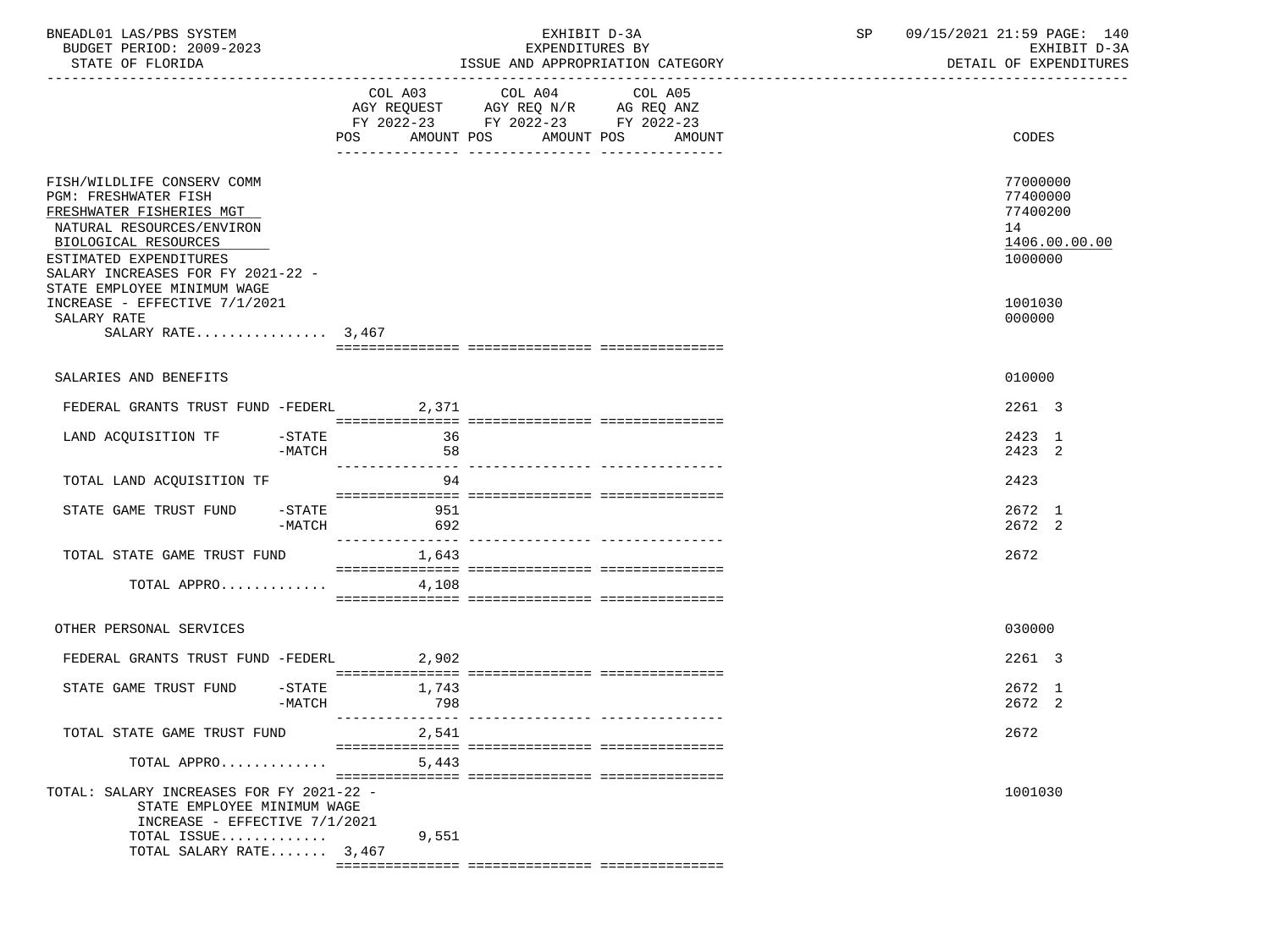| BNEADL01 LAS/PBS SYSTEM<br>BUDGET PERIOD: 2009-2023<br>STATE OF FLORIDA<br>. _ _ _ _ _ _ _ _ _ _ _ _ _ _ _ _                                                                                                                                                         |                       |                    | EXHIBIT D-3A<br>EXPENDITURES BY<br>ISSUE AND APPROPRIATION CATEGORY                       | SP and the set of the set of the set of the set of the set of the set of the set of the set of the set of the set of the set of the set of the set of the set of the set of the set of the set of the set of the set of the se | 09/15/2021 21:59 PAGE: 141<br>EXHIBIT D-3A<br>DETAIL OF EXPENDITURES |                                                                    |  |
|----------------------------------------------------------------------------------------------------------------------------------------------------------------------------------------------------------------------------------------------------------------------|-----------------------|--------------------|-------------------------------------------------------------------------------------------|--------------------------------------------------------------------------------------------------------------------------------------------------------------------------------------------------------------------------------|----------------------------------------------------------------------|--------------------------------------------------------------------|--|
|                                                                                                                                                                                                                                                                      |                       | AMOUNT POS<br>POS. | COL A03 COL A04<br>AGY REQUEST AGY REQ N/R AG REQ ANZ<br>FY 2022-23 FY 2022-23 FY 2022-23 | COL A05<br>AMOUNT POS<br>AMOUNT                                                                                                                                                                                                |                                                                      | CODES                                                              |  |
| FISH/WILDLIFE CONSERV COMM<br><b>PGM: FRESHWATER FISH</b><br>FRESHWATER FISHERIES MGT<br>NATURAL RESOURCES/ENVIRON<br>BIOLOGICAL RESOURCES<br>ESTIMATED EXPENDITURES<br>FLORIDA RETIREMENT SYSTEM<br>ADJUSTMENT - FY 2021-22 - NORMAL<br>COST AND UNFUNDED ACTUARIAL |                       |                    |                                                                                           |                                                                                                                                                                                                                                |                                                                      | 77000000<br>77400000<br>77400200<br>14<br>1406.00.00.00<br>1000000 |  |
| LIABILITY<br>SALARIES AND BENEFITS                                                                                                                                                                                                                                   |                       |                    |                                                                                           |                                                                                                                                                                                                                                |                                                                      | 1001070<br>010000                                                  |  |
| FEDERAL GRANTS TRUST FUND -FEDERL 13,201                                                                                                                                                                                                                             |                       |                    |                                                                                           |                                                                                                                                                                                                                                |                                                                      | 2261 3                                                             |  |
| LAND ACQUISITION TF                                                                                                                                                                                                                                                  | -STATE<br>$-MATCH$    | 203<br>323         |                                                                                           |                                                                                                                                                                                                                                |                                                                      | 2423 1<br>2423 2                                                   |  |
| TOTAL LAND ACQUISITION TF                                                                                                                                                                                                                                            |                       | 526                |                                                                                           |                                                                                                                                                                                                                                |                                                                      | 2423                                                               |  |
| STATE GAME TRUST FUND                                                                                                                                                                                                                                                | $-$ STATE<br>$-MATCH$ | 5,296<br>3,851     |                                                                                           |                                                                                                                                                                                                                                |                                                                      | 2672 1<br>2672 2                                                   |  |
| TOTAL STATE GAME TRUST FUND                                                                                                                                                                                                                                          |                       | 9,147              |                                                                                           |                                                                                                                                                                                                                                |                                                                      | 2672                                                               |  |
| TOTAL APPRO                                                                                                                                                                                                                                                          |                       | 22,874             |                                                                                           |                                                                                                                                                                                                                                |                                                                      |                                                                    |  |
| CASUALTY INSURANCE PREMIUM<br>ADJUSTMENT<br>SPECIAL CATEGORIES<br>RISK MANAGEMENT INSURANCE                                                                                                                                                                          |                       |                    |                                                                                           |                                                                                                                                                                                                                                |                                                                      | 1001090<br>100000<br>103241                                        |  |
| STATE GAME TRUST FUND                                                                                                                                                                                                                                                |                       | $-STATE$<br>2,866- |                                                                                           |                                                                                                                                                                                                                                |                                                                      | 2672 1                                                             |  |
| REALLOCATION OF HUMAN RESOURCES<br>OUTSOURCING<br>SPECIAL CATEGORIES<br>TR/DMS/HR SVCS/STW CONTRCT<br>STATE GAME TRUST FUND -STATE 4,555-                                                                                                                            |                       |                    |                                                                                           |                                                                                                                                                                                                                                |                                                                      | 1005900<br>100000<br>107040<br>2672 1                              |  |
|                                                                                                                                                                                                                                                                      |                       |                    |                                                                                           |                                                                                                                                                                                                                                |                                                                      |                                                                    |  |

=============== =============== ===============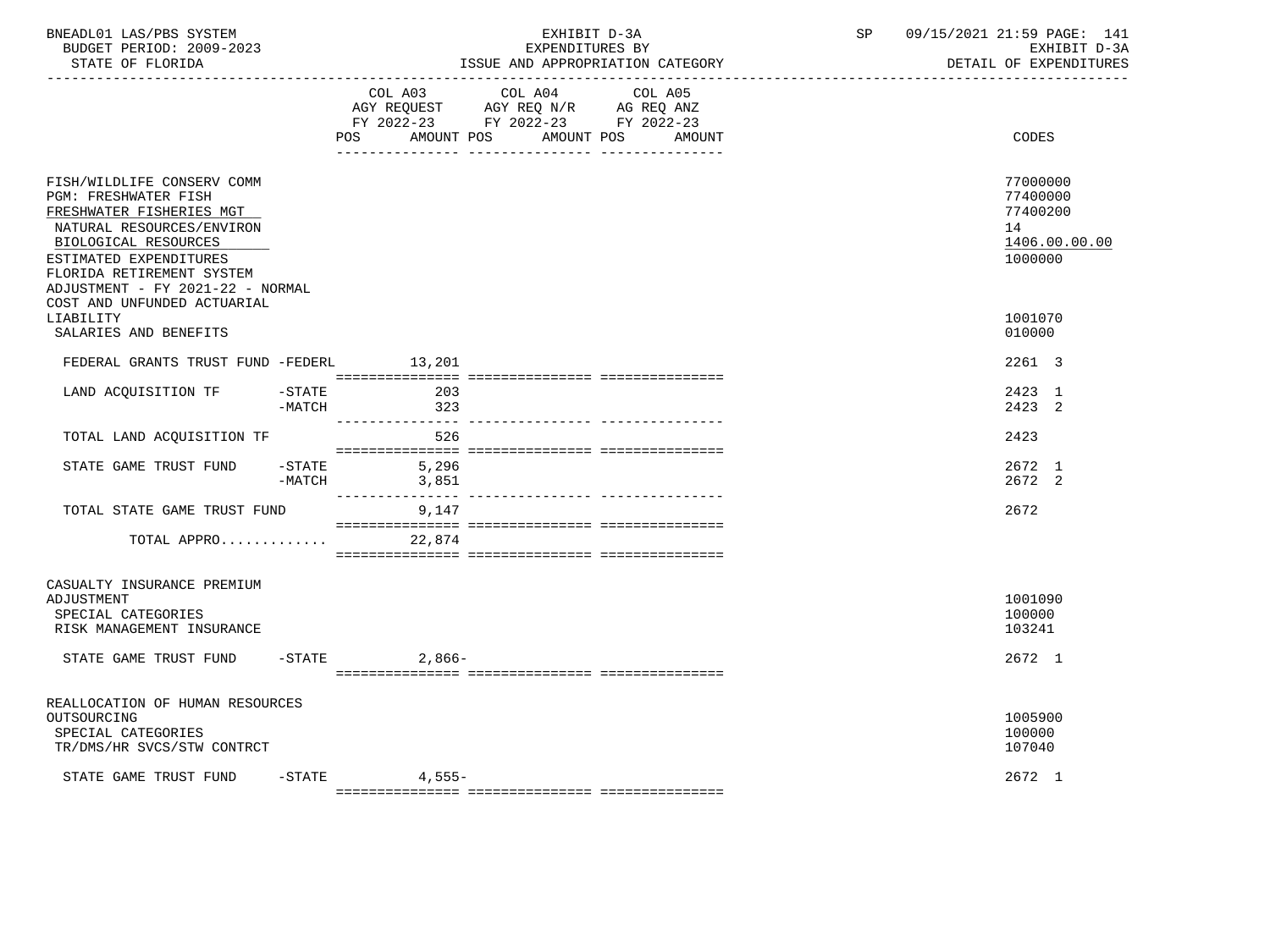| BNEADL01 LAS/PBS SYSTEM<br>BUDGET PERIOD: 2009-2023<br>STATE OF FLORIDA                                                                                                                                                                                                                                     | EXHIBIT D-3A<br>EXPENDITURES BY                                                                                                       | EXPENDITURES BY<br>ISSUE AND APPROPRIATION CATEGORY | SP | 09/15/2021 21:59 PAGE: 142<br>EXHIBIT D-3A<br>DETAIL OF EXPENDITURES                              |
|-------------------------------------------------------------------------------------------------------------------------------------------------------------------------------------------------------------------------------------------------------------------------------------------------------------|---------------------------------------------------------------------------------------------------------------------------------------|-----------------------------------------------------|----|---------------------------------------------------------------------------------------------------|
|                                                                                                                                                                                                                                                                                                             | COL A03 COL A04 COL A05<br>AGY REQUEST AGY REQ N/R AG REQ ANZ<br>FY 2022-23 FY 2022-23 FY 2022-23<br>POS AMOUNT POS AMOUNT POS AMOUNT |                                                     |    | CODES                                                                                             |
| FISH/WILDLIFE CONSERV COMM<br><b>PGM: FRESHWATER FISH</b><br>FRESHWATER FISHERIES MGT<br>NATURAL RESOURCES/ENVIRON<br>BIOLOGICAL RESOURCES<br>EOUIPMENT NEEDS<br>REPLACEMENT OF MOTOR VEHICLES<br>SPECIAL CATEGORIES<br>ACOUISITION/MOTOR VEHICLES                                                          |                                                                                                                                       |                                                     |    | 77000000<br>77400000<br>77400200<br>14<br>1406.00.00.00<br>2400000<br>2401500<br>100000<br>100021 |
| STATE GAME TRUST FUND -STATE 397,000 397,000                                                                                                                                                                                                                                                                |                                                                                                                                       |                                                     |    | 2672 1                                                                                            |
| AGENCY ISSUE NARRATIVE:<br>2022-2023 BUDGET YEAR NARRATIVE:<br>Request:<br>This issue requests non-recurring budget authority in the amount of \$397,000 in the State Game Trust Fund (SGTF), to<br>provide for the replacement of nine vehicles in the Division of Freshwater Fisheries Management (DFFM). |                                                                                                                                       | IT COMPONENT? NO                                    |    |                                                                                                   |

Current Situation:

 The Division of Freshwater Fisheries Management is requesting twelve (12) vehicles for replacement that are projected to exceed DMS replacement criteria or are inoperable and cost prohibitive to prohibitive to repair. Seven (7) are unsafe with a history of chronic and costly repair problems. Seven (7) have already been identified as surplus because they were considered unsafe to operate, and the cost of repair problems exceeded the vehicle value. All twelve (12) of these vehicles are more than fifteen (15) years old. These vehicles are critical to the Division's mission and are used by the Regional Fisheries Management Section to enhance and conserve Florida's freshwater aquatic life for public benefit. Vehicles are used to conduct such field work as fish species population sampling in lakes and rivers, aquatic habitat enhancement projects, stocking native fish, and outreach. The division has attempted to alleviate some of these needs by reviewing vehicle utilization rates and moving underutilized vehicles to programs with significant vehicle replacement needs. Despite these successes, there still remains a need to replace certain vehicles within the division. These vehicles are detailed below in the Cost Summary that are in critical need of replacement in FY 2021-2022 based on the following criteria:

- a. It has been wrecked or become otherwise inoperable, or
- b. It has a history of chronic and costly repair problems, or
- c. It is unsafe to operate and requires major costly repairs, or
- d. It is a vehicle with over 150,000 miles and is showing signs of needing costly repairs.
- e. It is more than 12 years old and is showing signs of needing costly repairs.

| Description       | Property<br>Number | Model<br>Year | Actual<br>5/31/21<br>Mileage | Estimated<br>6/30/22<br>Mileage | Replacement<br>Cost | Fund | Criteria  |
|-------------------|--------------------|---------------|------------------------------|---------------------------------|---------------------|------|-----------|
|                   |                    |               |                              |                                 |                     |      |           |
| Ford Escape SUV   | 118086             | 2007          | 289,849                      | INOPERABLE                      | \$32,000            | SGTF | a,b,d,e   |
| Ford F-250 PU     | 43953              | 1998          | 190,707                      | INOPERABLE                      | \$32,000            | SGTF | a,b,c,d,e |
| Ford F-250 4X4 PU | 114310             | 2005          | 203,114                      | 209,114                         | \$32,000            | SGTF | d,e       |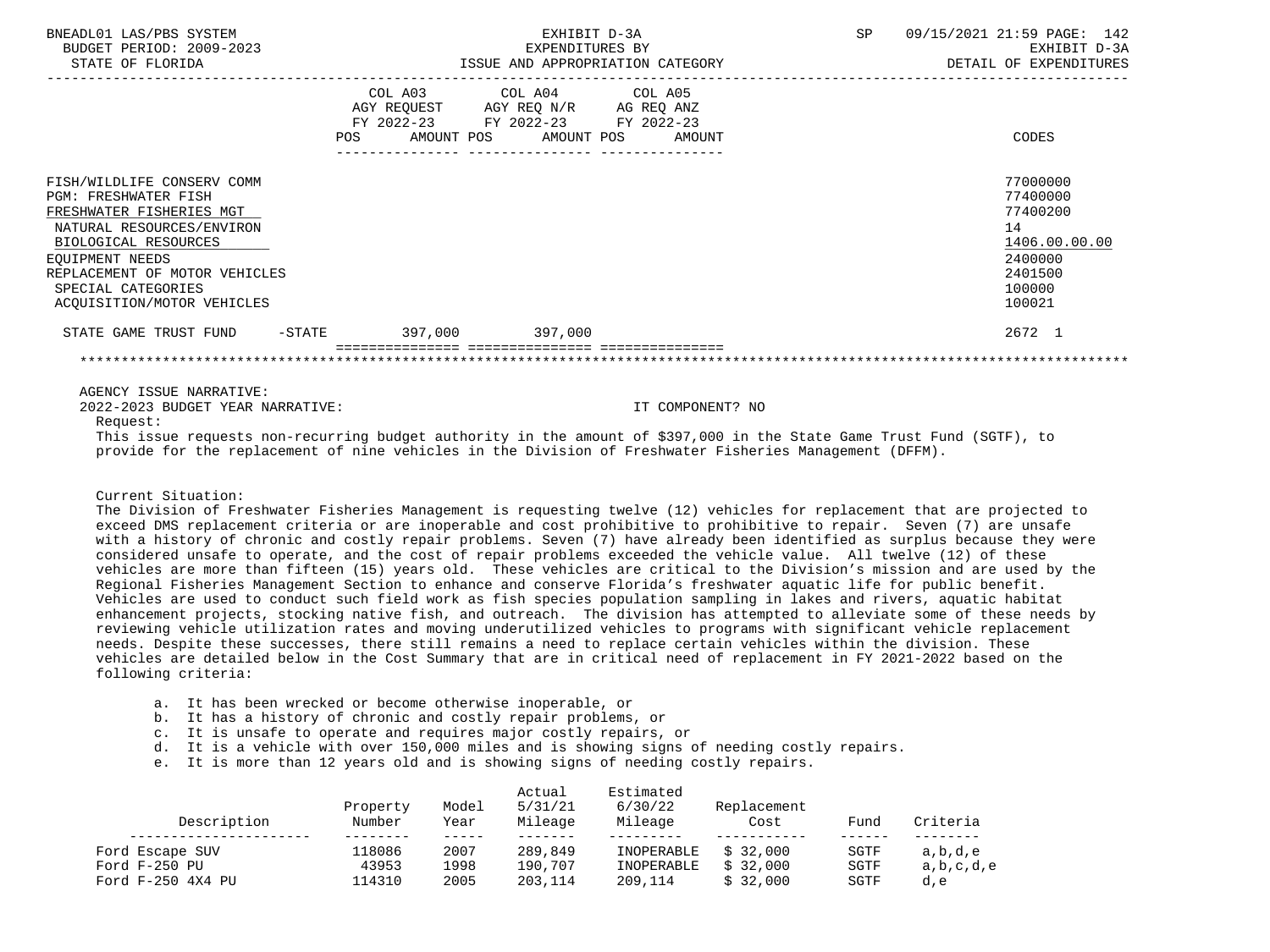| BNEADL01 LAS/PBS SYSTEM<br>BUDGET PERIOD: 2009-2023<br>STATE OF FLORIDA                                                                                                                        | EXHIBIT D-3A<br>EXPENDITURES BY<br>ISSUE AND APPROPRIATION CATEGORY              |                                                                      |                                                                |                                                                                                                        |                                                                               | SP                                                                   |                                                                                     | 09/15/2021 21:59 PAGE: 143<br>EXHIBIT D-3A<br>DETAIL OF EXPENDITURES          |
|------------------------------------------------------------------------------------------------------------------------------------------------------------------------------------------------|----------------------------------------------------------------------------------|----------------------------------------------------------------------|----------------------------------------------------------------|------------------------------------------------------------------------------------------------------------------------|-------------------------------------------------------------------------------|----------------------------------------------------------------------|-------------------------------------------------------------------------------------|-------------------------------------------------------------------------------|
|                                                                                                                                                                                                | <b>POS</b>                                                                       |                                                                      | COL A03 COL A04 COL A05<br>AMOUNT POS AMOUNT POS               | AGY REQUEST AGY REQ N/R AG REQ ANZ<br>FY 2022-23 FY 2022-23 FY 2022-23<br>AMOUNT                                       |                                                                               |                                                                      |                                                                                     | CODES                                                                         |
| FISH/WILDLIFE CONSERV COMM<br><b>PGM: FRESHWATER FISH</b><br>FRESHWATER FISHERIES MGT<br>NATURAL RESOURCES/ENVIRON<br>BIOLOGICAL RESOURCES<br>EOUIPMENT NEEDS<br>REPLACEMENT OF MOTOR VEHICLES |                                                                                  |                                                                      |                                                                |                                                                                                                        |                                                                               |                                                                      |                                                                                     | 77000000<br>77400000<br>77400200<br>14<br>1406.00.00.00<br>2400000<br>2401500 |
| Dodge Ram 2500 PU<br>Ford F-250 4X4 PU<br>Dodge Ram 1500 4X4 PU<br>Jeep Cherokee SUV<br>Ford F-350 PU<br>Ford F-150 4X4 PU<br>Dodge Ram 2500 PU<br>Ford F-250 4X4 PU<br>Dodge Ram 2500         | 44853<br>114351<br>47537<br>43201<br>120095<br>44759<br>44835<br>43013<br>106276 | 1999<br>2005<br>2001<br>1998<br>2001<br>1999<br>1999<br>1997<br>2001 | 158,031<br>210,000<br>143,929<br>166,165<br>173,122<br>146,979 | 161,031 \$ 32,000<br>INOPERABLE<br>146,929<br>178,165<br>INOPERABLE<br>138,725 INOPERABLE \$ 32,000<br>146,249 151,249 | \$32,000<br>\$32,000<br>\$45,000<br>178,122 \$ 32,000<br>\$32,000<br>\$32,000 | SGTF<br>SGTF<br>SGTF<br>SGTF<br>SGTF<br>SGTF<br>SGTF<br>SGTF<br>SGTF | c, e<br>d,e<br>b, c, d, e<br>b, c, e<br>c,d,e<br>b,d,e<br>a,b,c,e<br>a, c, e<br>b,e |                                                                               |
| Total DFFM (12 vehicles)                                                                                                                                                                       |                                                                                  |                                                                      |                                                                |                                                                                                                        | \$397.000<br>=========                                                        |                                                                      |                                                                                     |                                                                               |

Activity:

ACT4300 - Freshwater Fish Stocking

ACT4500 - Freshwater Fisheries Administration

Strategic Plan for Economic Development:

5.2 - Improve the efficiency and effectiveness of government agencies at all levels.

 6.1 - Create and sustain vibrant, safe, healthy and resilient communities that attract workers, residents, businesses and visitors.

 6.3 - Ensure Florida's fish, wildlife, natural resources and environment are sustained and enhanced as a component of future growth plans and development decisions.

\*\*\*\*\*\*\*\*\*\*\*\*\*\*\*\*\*\*\*\*\*\*\*\*\*\*\*\*\*\*\*\*\*\*\*\*\*\*\*\*\*\*\*\*\*\*\*\*\*\*\*\*\*\*\*\*\*\*\*\*\*\*\*\*\*\*\*\*\*\*\*\*\*\*\*\*\*\*\*\*\*\*\*\*\*\*\*\*\*\*\*\*\*\*\*\*\*\*\*\*\*\*\*\*\*\*\*\*\*\*\*\*\*\*\*\*\*\*\*\*\*\*\*\*\*\*\*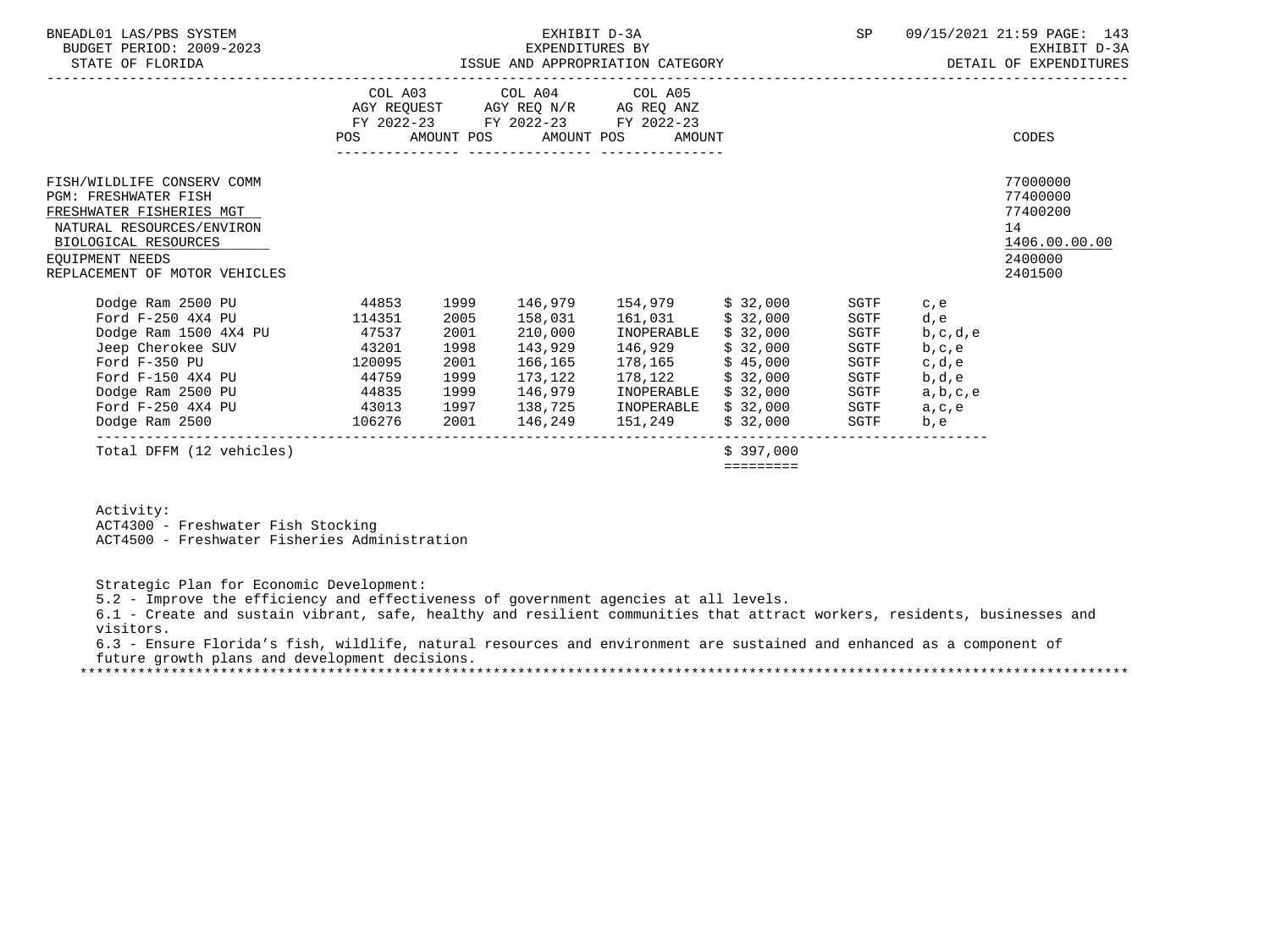| BNEADL01 LAS/PBS SYSTEM<br>BUDGET PERIOD: 2009-2023<br>STATE OF FLORIDA                                                                                                                                                                               | EXHIBIT D-3A<br>ISSUE AND APPROPRIATION CATEGORY |                                                                                                                              | SP                                                                                                | 09/15/2021 21:59 PAGE: 144<br>EXHIBIT D-3A<br>DETAIL OF EXPENDITURES |  |
|-------------------------------------------------------------------------------------------------------------------------------------------------------------------------------------------------------------------------------------------------------|--------------------------------------------------|------------------------------------------------------------------------------------------------------------------------------|---------------------------------------------------------------------------------------------------|----------------------------------------------------------------------|--|
|                                                                                                                                                                                                                                                       | COL A03<br>POS                                   | COL A04 COL A05<br>AGY REQUEST AGY REQ N/R AG REQ ANZ<br>FY 2022-23 FY 2022-23 FY 2022-23<br>AMOUNT POS AMOUNT POS<br>AMOUNT | CODES                                                                                             |                                                                      |  |
| FISH/WILDLIFE CONSERV COMM<br><b>PGM: FRESHWATER FISH</b><br>FRESHWATER FISHERIES MGT<br>NATURAL RESOURCES/ENVIRON<br>BIOLOGICAL RESOURCES<br>CAPITAL IMPROVEMENT PLAN<br>MAINTENANCE AND REPAIR<br>FIXED CAPITAL OUTLAY<br>BLACKWATER RDC RENOVATION |                                                  |                                                                                                                              | 77000000<br>77400000<br>77400200<br>14<br>1406.00.00.00<br>9900000<br>990M000<br>080000<br>084362 |                                                                      |  |
| FEDERAL GRANTS TRUST FUND -FEDERL                                                                                                                                                                                                                     | $1,490,000$ $1,490,000$                          |                                                                                                                              | 2261 3                                                                                            |                                                                      |  |
|                                                                                                                                                                                                                                                       |                                                  |                                                                                                                              |                                                                                                   |                                                                      |  |

# AGENCY NARRATIVE:

 2022-2023 BUDGET YEAR NARRATIVE: BLACKWATER RDC RENOVATION IT COMPONENT? NO Request:

 This issue requests Fixed Capital Outlay budget authority, in the amount of \$1,490,000 in the Federal Grants Trust Fund (FGTF), to renovate four fish production ponds and construct a raceway pavilion at the Blackwater Fisheries Research and Development Center (Blackwater) facility located in Santa Rosa County. The funding for this new project has already been approved by the U.S. Fish and Wildlife Service as part of our dedicated federal apportionment under the Sportfish Restoration Grant.

# Current Situation:

 The Blackwater Hatchery in Holt, Florida produces approximately 1 million largemouth bass, bluegill, catfish, crappie, striped bass, and hybrid striped bass, annually. These fish are stocked in public water bodies throughout North Florida to meet the needs of stakeholders and the goals of restoration and conservation initiatives. The hatchery also serves as the research center for much of the Panhandle, focused on the conservation of imperiled aquatic species such as freshwater mussels and shoal bass. This priority research uses pond and tank space previously allocated for fish production and without the construction of an outdoor pavilion and renovations to the ponds, the Division will not have sufficient space to meet increasing stocking needs.

 Six of the production ponds at the hatchery are 1.75-acre earthen ponds that were constructed in the 1940's and have not undergone any major renovations or repairs since that time. Significant erosion has occurred along the pond banks causing destabilization and excessive water seepage. Erosion has caused pond bottoms to fill with silt resulting in the loss of pond area suitable for fish and has led to increasing water quality problems. The Division is requesting \$540,000 in Fixed Capital Outlay budget authority to re-sculpt the bottoms and re-stabilize the banks of four production ponds.

 The Division is also requesting \$950,000 in budget authority to construct a fish harvest pavilion and raceways. Fish hatchery operations involve managing fish during multiple life stages and requires a variety of separate holding tanks, ponds, and raceways for each. Raceways are long, narrow, and shallow above ground tanks used to hold fish and can be used to simulate riverine systems. This cannot be done with existing tanks and ponds. Additionally, this construction will be used as holding tanks for fish prior to transport. A proper harvesting area increases operational efficiency, decreases handling time, and reduces fish mortality.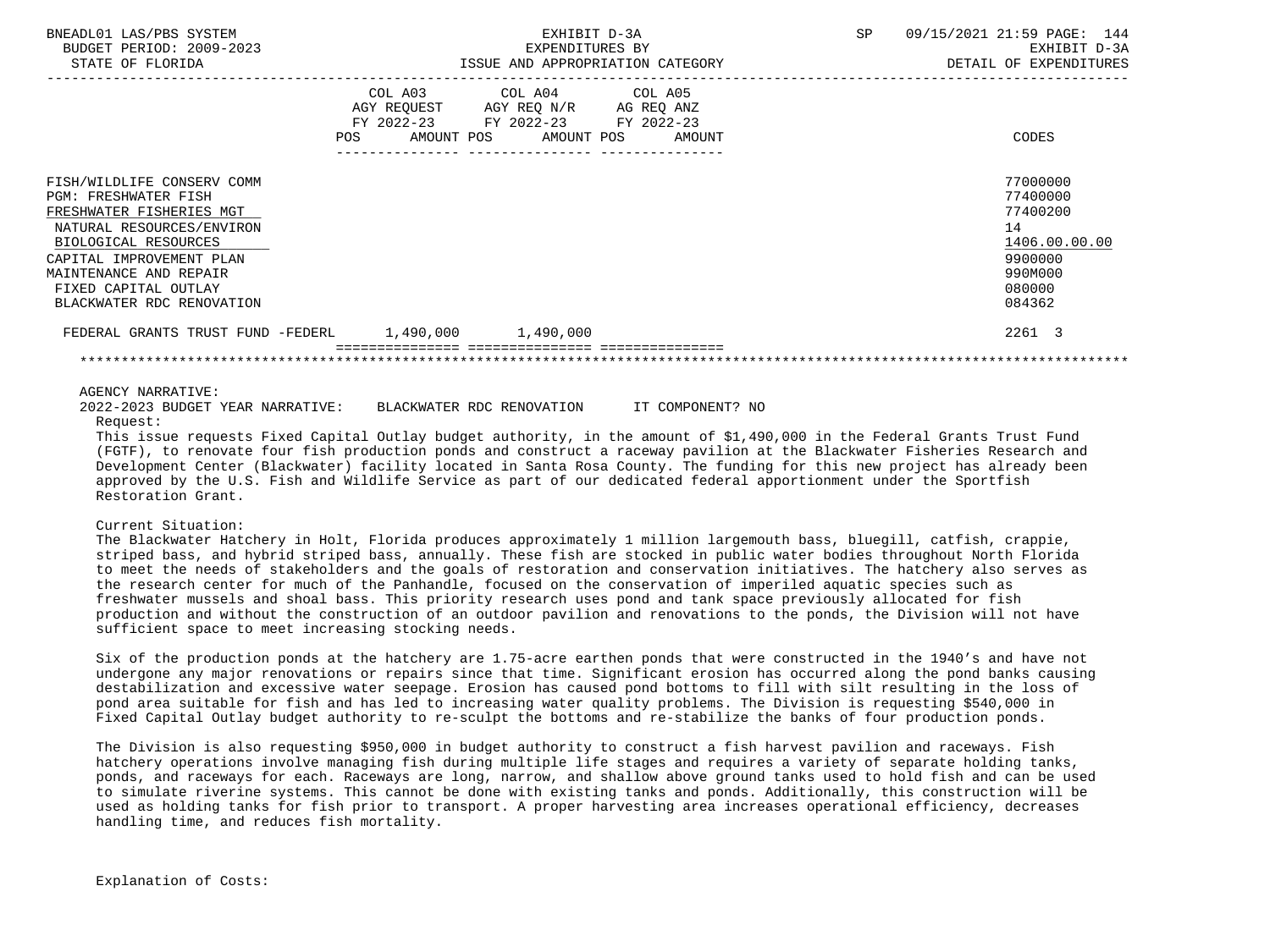| BNEADL01 LAS/PBS SYSTEM<br>BUDGET PERIOD: 2009-2023<br>STATE OF FLORIDA                                                                                                                          | EXHIBIT D-3A<br>EXPENDITURES BY<br>ISSUE AND APPROPRIATION CATEGORY                                                                      | SP.<br>09/15/2021 21:59 PAGE: 145<br>EXHIBIT D-3A<br>DETAIL OF EXPENDITURES   |
|--------------------------------------------------------------------------------------------------------------------------------------------------------------------------------------------------|------------------------------------------------------------------------------------------------------------------------------------------|-------------------------------------------------------------------------------|
|                                                                                                                                                                                                  | COL A03 COL A04 COL A05<br>AGY REQUEST AGY REQ N/R AG REQ ANZ<br>FY 2022-23 FY 2022-23 FY 2022-23<br>POS<br>AMOUNT POS AMOUNT POS AMOUNT | CODES                                                                         |
| FISH/WILDLIFE CONSERV COMM<br><b>PGM: FRESHWATER FISH</b><br>FRESHWATER FISHERIES MGT<br>NATURAL RESOURCES/ENVIRON<br>BIOLOGICAL RESOURCES<br>CAPITAL IMPROVEMENT PLAN<br>MAINTENANCE AND REPAIR |                                                                                                                                          | 77000000<br>77400000<br>77400200<br>14<br>1406.00.00.00<br>9900000<br>990M000 |

| Project                                                                              | Fund                                                   | Amount               | Non-Recurring      |  |
|--------------------------------------------------------------------------------------|--------------------------------------------------------|----------------------|--------------------|--|
| Renovation for Fish Production Ponds<br>Fish Harvest Pavilion & Raceway Construction | Federal Grants Trust Fund<br>Federal Grants Trust Fund | 540,000<br>\$950.000 | 540,000<br>950,000 |  |
| Total Issue                                                                          |                                                        | \$1.490.000          | \$1,490,000        |  |

Benefits:

 This request will allow for the hatchery to meet the increasing fish production and research needs by restoring the outdoor ponds and constructing an outdoor fish harvest and raceway area. Renovation of the ponds would extend their life and return them to their proper depths, thus providing a healthier environment for fish and increased production of multiple sportfish species. The construction of an outdoor fish harvest pavilion will allow space for holding, quarantine and transport purposes. This enhancement would increase operational efficiency, decrease handling time of fish, reduce the risk of pathogen introduction, and ultimately reduce fish mortality.

 Activity: ACT0210 - Fixed Capital Outlay ACT4300 - Freshwater Fish Production and Stocking

 Strategic Plan for Economic Development: 6.3 - Ensure Florida's fish, wildlife, natural resources and environment are sustained and enhanced as a component of future growth plans and development decisions. \*\*\*\*\*\*\*\*\*\*\*\*\*\*\*\*\*\*\*\*\*\*\*\*\*\*\*\*\*\*\*\*\*\*\*\*\*\*\*\*\*\*\*\*\*\*\*\*\*\*\*\*\*\*\*\*\*\*\*\*\*\*\*\*\*\*\*\*\*\*\*\*\*\*\*\*\*\*\*\*\*\*\*\*\*\*\*\*\*\*\*\*\*\*\*\*\*\*\*\*\*\*\*\*\*\*\*\*\*\*\*\*\*\*\*\*\*\*\*\*\*\*\*\*\*\*\*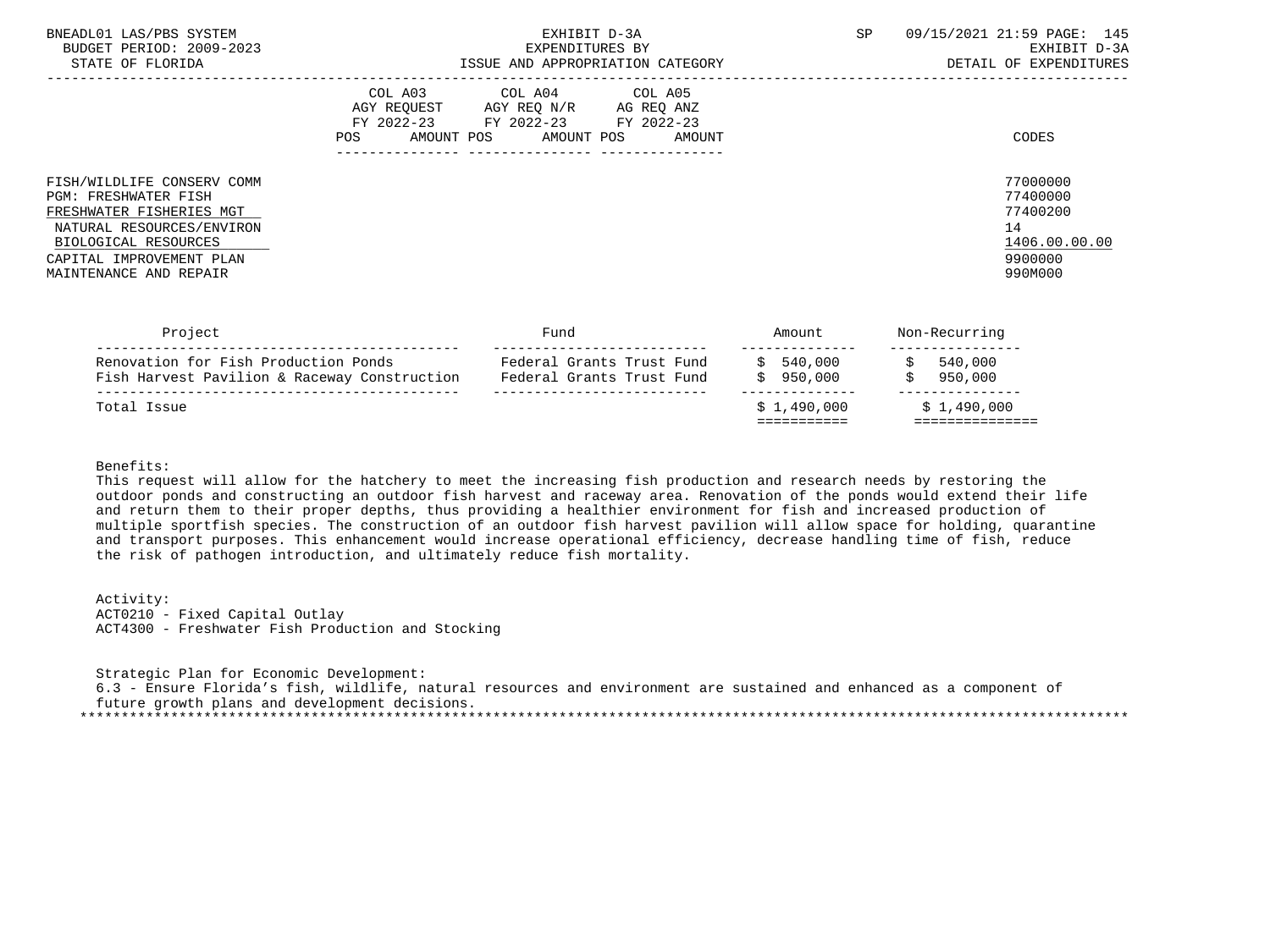| BNEADL01 LAS/PBS SYSTEM<br>BUDGET PERIOD: 2009-2023<br>STATE OF FLORIDA                |     | EXHIBIT D-3A<br>EXPENDITURES BY<br>ISSUE AND APPROPRIATION CATEGORY                               |                       |  |        | SP 09/15/2021 21:59 PAGE: 146<br>EXHIBIT D-3A<br>DETAIL OF EXPENDITURES |                                                                                                                            |
|----------------------------------------------------------------------------------------|-----|---------------------------------------------------------------------------------------------------|-----------------------|--|--------|-------------------------------------------------------------------------|----------------------------------------------------------------------------------------------------------------------------|
|                                                                                        | POS | COL A03 COL A04 COL A05<br>AGY REQUEST AGY REQ N/R AG REQ ANZ<br>FY 2022-23 FY 2022-23 FY 2022-23 | AMOUNT POS AMOUNT POS |  | AMOUNT |                                                                         | CODES                                                                                                                      |
| FISH/WILDLIFE CONSERV COMM                                                             |     |                                                                                                   |                       |  |        |                                                                         | 77000000                                                                                                                   |
| <b>PGM: FRESHWATER FISH</b>                                                            |     |                                                                                                   |                       |  |        |                                                                         | 77400000                                                                                                                   |
| FRESHWATER FISHERIES MGT<br>NATURAL RESOURCES/ENVIRON                                  |     |                                                                                                   |                       |  |        |                                                                         | 77400200<br>14                                                                                                             |
| BIOLOGICAL RESOURCES                                                                   |     |                                                                                                   |                       |  |        |                                                                         | 1406.00.00.00                                                                                                              |
| CAPITAL IMPROVEMENT PLAN                                                               |     |                                                                                                   |                       |  |        |                                                                         | 9900000                                                                                                                    |
| DEFERRED BUILDING MAINTENANCE                                                          |     |                                                                                                   |                       |  |        |                                                                         | 990Z000                                                                                                                    |
| FIXED CAPITAL OUTLAY                                                                   |     |                                                                                                   |                       |  |        |                                                                         | 080000                                                                                                                     |
| FISHING PIER PROGRAM                                                                   |     |                                                                                                   |                       |  |        |                                                                         | 080059                                                                                                                     |
| GENERAL REVENUE FUND -STATE 500,000 500,000                                            |     |                                                                                                   |                       |  |        |                                                                         | 1000 1                                                                                                                     |
|                                                                                        |     |                                                                                                   |                       |  |        |                                                                         |                                                                                                                            |
| AGENCY NARRATIVE:                                                                      |     |                                                                                                   |                       |  |        |                                                                         |                                                                                                                            |
| 2022-2023 BUDGET YEAR NARRATIVE: FISHING PIER PROGRAM THE COMPONENT? NO<br>Request:    |     |                                                                                                   |                       |  |        |                                                                         |                                                                                                                            |
|                                                                                        |     |                                                                                                   |                       |  |        |                                                                         |                                                                                                                            |
| up to three fishing piers that are currently closed due to structural safety concerns. |     |                                                                                                   |                       |  |        |                                                                         | This issue requests Fixed Capital Outlay appropriation, in the amount of \$500,000 in the General Revenue Fund, to replace |

# Current Situation:

 The Division of Freshwater Fisheries Management received funding up until 2005 that supported the construction of fishing piers and improved bank access at FWC Fish Management Areas (FMA's). Since that time, the Division has not received any dedicated state funding to support the maintenance of these piers. Many of them are now at least several decades old and while some have received very basic maintenance, most need significant repairs to be reopened to the public. The three with the highest need are unsafe, are a liability to FWC, and pose a risk to the public. Reopening fishing piers would allow fishing access to populations that may not have access to boats. These funds would provide the Division with dedicated funding to replace or renovate up to three existing piers that pose the highest risk of failure.

#### Explanation of Costs:

|                               |                               | $m \cap 11$    |         |
|-------------------------------|-------------------------------|----------------|---------|
| Renovation of 3 fishing piers | <sup>n</sup> evenue<br>Genera | 500<br>000     | 500,000 |
| $ -$<br>----                  |                               | -------------- |         |

# Benefits:

 Funding this request will allow the Division to renovate or replace fishing piers that are a liability to FWC and a public safety threat. In addition, reopening fishing piers will allow fishing access to populations that may not have access to boats. Increasing fishing access for these communities is a priority for stakeholders and the Division.

 Activity: ACT0210 - Fixed Capital Outlay ACT4300 - Freshwater Fish Production and Stocking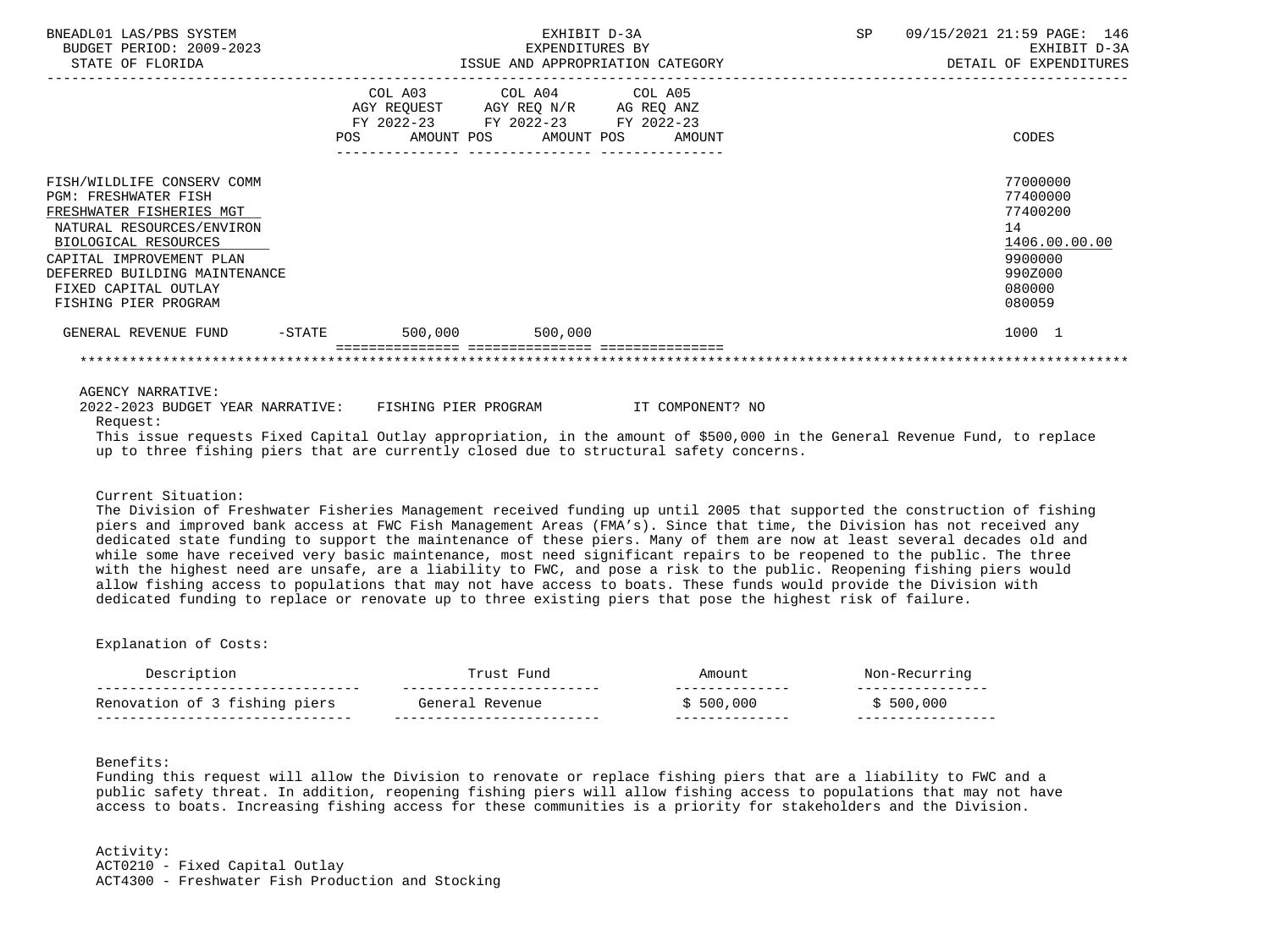| BNEADL01 LAS/PBS SYSTEM<br>BUDGET PERIOD: 2009-2023<br>STATE OF FLORIDA                                                                                                                                 |                   | EXHIBIT D-3A<br>EXPENDITURES BY<br>ISSUE AND APPROPRIATION CATEGORY                                                       | SP                                                                                                                    | 09/15/2021 21:59 PAGE: 147<br>EXHIBIT D-3A<br>DETAIL OF EXPENDITURES          |
|---------------------------------------------------------------------------------------------------------------------------------------------------------------------------------------------------------|-------------------|---------------------------------------------------------------------------------------------------------------------------|-----------------------------------------------------------------------------------------------------------------------|-------------------------------------------------------------------------------|
|                                                                                                                                                                                                         | AMOUNT POS<br>POS | COL A03 COL A04 COL A05<br>AGY REQUEST AGY REQ N/R AG REQ ANZ<br>FY 2022-23 FY 2022-23 FY 2022-23<br>AMOUNT POS<br>AMOUNT |                                                                                                                       | CODES                                                                         |
| FISH/WILDLIFE CONSERV COMM<br><b>PGM: FRESHWATER FISH</b><br>FRESHWATER FISHERIES MGT<br>NATURAL RESOURCES/ENVIRON<br>BIOLOGICAL RESOURCES<br>CAPITAL IMPROVEMENT PLAN<br>DEFERRED BUILDING MAINTENANCE |                   |                                                                                                                           |                                                                                                                       | 77000000<br>77400000<br>77400200<br>14<br>1406.00.00.00<br>9900000<br>990Z000 |
| Strategic Plan for Economic Development:<br>future growth plans and development decisions.                                                                                                              |                   |                                                                                                                           | 6.3 - Ensure Florida's fish, wildlife, natural resources and environment are sustained and enhanced as a component of |                                                                               |
| TOTAL: BIOLOGICAL RESOURCES<br>BY FUND TYPE<br>GENERAL REVENUE FUND<br>TRUST FUNDS                                                                                                                      | 500,000 500,000   | 8,066,806 1,887,000                                                                                                       |                                                                                                                       | 1406.00.00.00<br>1000<br>2000                                                 |
|                                                                                                                                                                                                         |                   |                                                                                                                           |                                                                                                                       |                                                                               |

| TOTAL SALARY RATE 2,665,198 |           |  |
|-----------------------------|-----------|--|
| TOTAL PROG COMP  8,566,806  | 2,387,000 |  |
| $TOTAL$ $POSTTIONS$ $59.00$ |           |  |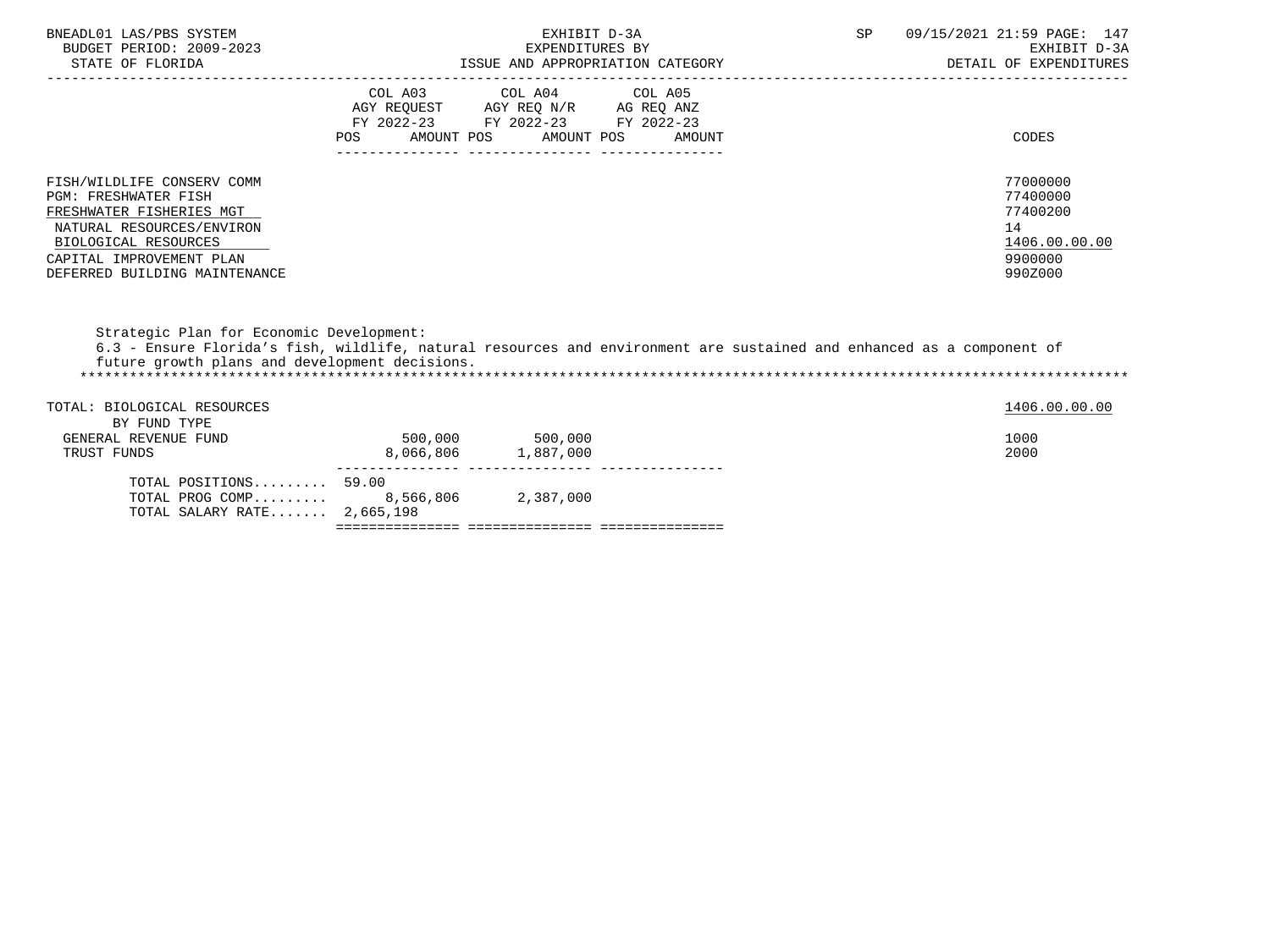| BNEADL01 LAS/PBS SYSTEM |                  |                          | EXHIBIT D-3A                     |  |
|-------------------------|------------------|--------------------------|----------------------------------|--|
|                         |                  | BUDGET PERIOD: 2009-2023 | EXPENDITURES BY                  |  |
|                         | STATE OF FLORIDA |                          | ISSUE AND APPROPRIATION CATEGORY |  |

BUDGET PERIOD: 2009-2023 EXPENDITURES BY EXHIBIT D-3A

|                                                                                                                                                                                                                                           | POS AMOUNT POS AMOUNT POS | COL A03 COL A04<br>AGY REQUEST AGY REQ N/R AG REQ ANZ<br>FY 2022-23 FY 2022-23 FY 2022-23 | COL A05<br>AMOUNT | CODES                                                                                   |
|-------------------------------------------------------------------------------------------------------------------------------------------------------------------------------------------------------------------------------------------|---------------------------|-------------------------------------------------------------------------------------------|-------------------|-----------------------------------------------------------------------------------------|
| FISH/WILDLIFE CONSERV COMM<br>PGM: MARINE FISHERIES<br>MARINE FISHERIES MGT<br>NATURAL RESOURCES/ENVIRON<br>BIOLOGICAL RESOURCES<br>ESTIMATED EXPENDITURES<br>ESTIMATED EXPENDITURES - OPERATIONS<br>SALARY RATE<br>SALARY RATE 1,760,693 |                           |                                                                                           |                   | 77000000<br>77500000<br>77500200<br>14<br>1406.00.00.00<br>1000000<br>1001000<br>000000 |
| SALARIES AND BENEFITS                                                                                                                                                                                                                     |                           |                                                                                           |                   | 010000                                                                                  |
| FEDERAL GRANTS TRUST FUND -FEDERL 659,986                                                                                                                                                                                                 |                           |                                                                                           |                   | 2261 3                                                                                  |
| MARINE RESOURCES CONSV TF -STATE<br>$-MATCH$                                                                                                                                                                                              | 1,909,690<br>18,423       |                                                                                           |                   | 2467 1<br>2467 2                                                                        |
| TOTAL MARINE RESOURCES CONSV TF 1,928,113                                                                                                                                                                                                 |                           |                                                                                           |                   | 2467                                                                                    |
| TOTAL POSITIONS $34.00$<br>TOTAL APPRO 2,588,099                                                                                                                                                                                          |                           |                                                                                           |                   |                                                                                         |
| OTHER PERSONAL SERVICES                                                                                                                                                                                                                   |                           |                                                                                           |                   | 030000                                                                                  |
| GRANTS AND DONATIONS TF -STATE<br>MARINE RESOURCES CONSV TF -STATE                                                                                                                                                                        | 21,181<br>76,822          |                                                                                           |                   | 2339 1<br>2467 1                                                                        |
| TOTAL APPRO                                                                                                                                                                                                                               | 98,003                    |                                                                                           |                   |                                                                                         |
| <b>EXPENSES</b>                                                                                                                                                                                                                           |                           |                                                                                           |                   | 040000                                                                                  |
| MARINE RESOURCES CONSV TF -STATE                                                                                                                                                                                                          | 302,357                   |                                                                                           |                   | 2467 1                                                                                  |
| SPECIAL CATEGORIES<br>YOUTH HUNTING/FISHING PROG                                                                                                                                                                                          |                           |                                                                                           |                   | 100000<br>100105                                                                        |
| MARINE RESOURCES CONSV TF -STATE                                                                                                                                                                                                          | 25,000                    |                                                                                           |                   | 2467 1                                                                                  |
| AQUATIC RESOURCES ED                                                                                                                                                                                                                      |                           |                                                                                           |                   | 100136                                                                                  |
| MARINE RESOURCES CONSV TF -STATE<br>-MATCH                                                                                                                                                                                                | 338,416<br>214,412        |                                                                                           |                   | 2467 1<br>2467 2                                                                        |
| TOTAL MARINE RESOURCES CONSV TF                                                                                                                                                                                                           | 552,828                   |                                                                                           |                   | 2467                                                                                    |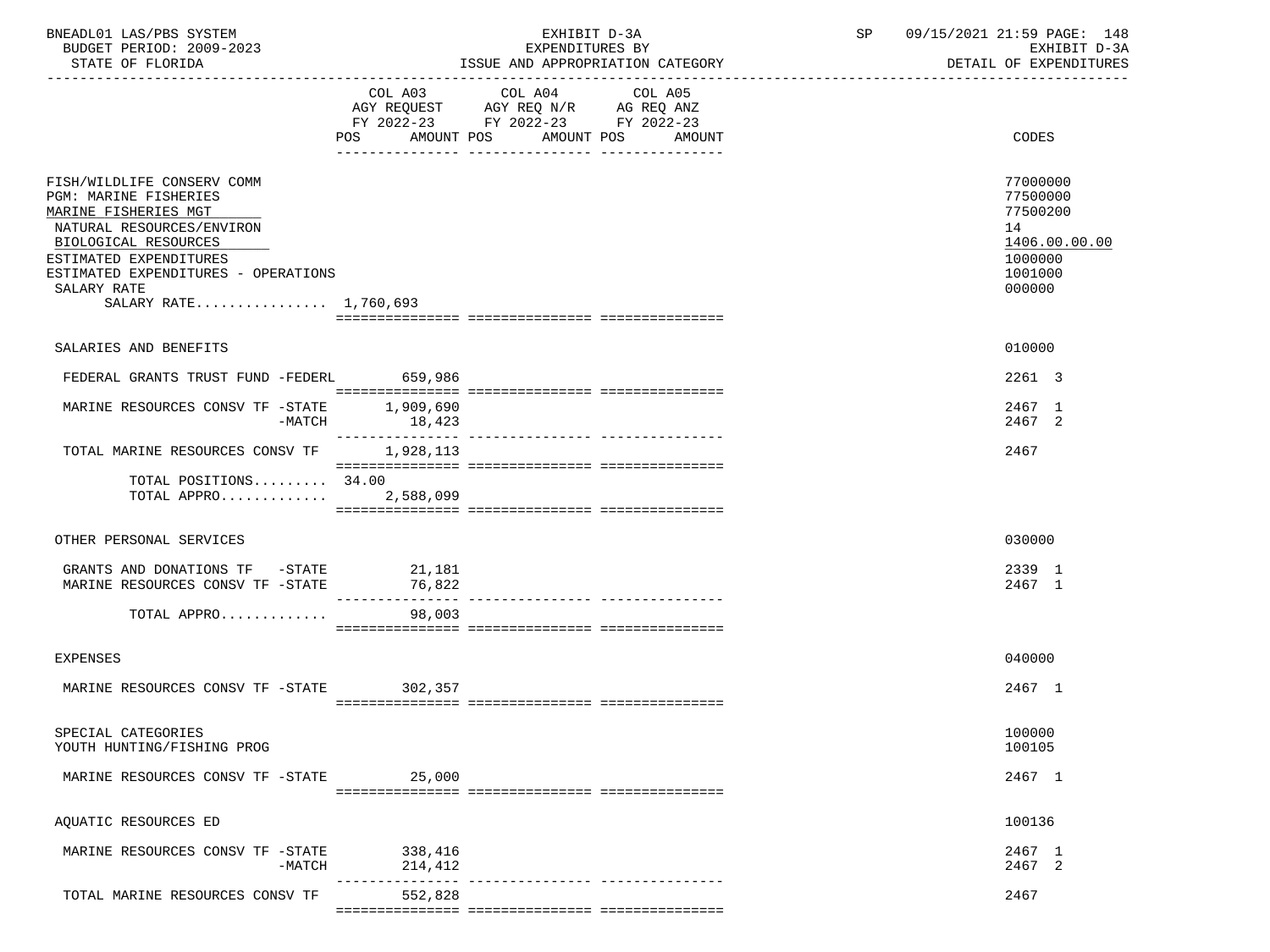| BNEADL01 LAS/PBS SYSTEM |                  |                          |  | EXHIBIT D-3A                     |  |
|-------------------------|------------------|--------------------------|--|----------------------------------|--|
|                         |                  | BUDGET PERIOD: 2009-2023 |  | EXPENDITURES BY                  |  |
|                         | STATE OF FLORIDA |                          |  | ISSUE AND APPROPRIATION CATEGORY |  |

|                                                                                     | COL A03<br>FY 2022-23 FY 2022-23 FY 2022-23<br>POS AMOUNT POS | COL A04<br>$\begin{tabular}{lllllll} \bf AGY & \bf REQUEST & \bf AGY & \bf REQ & \bf N/R & \bf AG & \bf REQ & \bf ANZ \\ \end{tabular}$ | COL A05<br>AMOUNT POS AMOUNT | CODES                        |
|-------------------------------------------------------------------------------------|---------------------------------------------------------------|-----------------------------------------------------------------------------------------------------------------------------------------|------------------------------|------------------------------|
| FISH/WILDLIFE CONSERV COMM                                                          |                                                               |                                                                                                                                         |                              | 77000000                     |
| PGM: MARINE FISHERIES<br>MARINE FISHERIES MGT                                       |                                                               |                                                                                                                                         |                              | 77500000<br>77500200         |
| NATURAL RESOURCES/ENVIRON<br>BIOLOGICAL RESOURCES                                   |                                                               |                                                                                                                                         |                              | 14<br>1406.00.00.00          |
| ESTIMATED EXPENDITURES<br>ESTIMATED EXPENDITURES - OPERATIONS<br>SPECIAL CATEGORIES |                                                               |                                                                                                                                         |                              | 1000000<br>1001000<br>100000 |
| AQUATIC RESOURCES ED<br>TOTAL APPRO $552,828$                                       |                                                               |                                                                                                                                         |                              | 100136                       |
|                                                                                     |                                                               |                                                                                                                                         |                              |                              |
| CONTRACTED SERVICES                                                                 |                                                               |                                                                                                                                         |                              | 100777                       |
| MARINE RESOURCES CONSV TF -STATE 170,987                                            |                                                               |                                                                                                                                         |                              | 2467 1                       |
| MARINE DISASTER RECOVERY                                                            |                                                               |                                                                                                                                         |                              | 101080                       |
| FEDERAL GRANTS TRUST FUND -FEDERL                                                   | 589,228                                                       |                                                                                                                                         |                              | 2261 3                       |
| GULF ST MARINE FISHERIES                                                            |                                                               |                                                                                                                                         |                              | 101491                       |
| MARINE RESOURCES CONSV TF -STATE 22,500                                             |                                                               |                                                                                                                                         |                              | 2467 1                       |
|                                                                                     |                                                               |                                                                                                                                         |                              |                              |
| RISK MANAGEMENT INSURANCE                                                           |                                                               |                                                                                                                                         |                              | 103241                       |
| MARINE RESOURCES CONSV TF -STATE                                                    | 53,982                                                        |                                                                                                                                         |                              | 2467 1                       |
| FINAL NRDR-DWH OIL SPILL                                                            |                                                               |                                                                                                                                         |                              | 105030                       |
| GRANTS AND DONATIONS TF -STATE 182,000                                              |                                                               |                                                                                                                                         |                              | 2339 1                       |
|                                                                                     |                                                               |                                                                                                                                         |                              |                              |
| GULF COAST RESTORATION                                                              |                                                               |                                                                                                                                         |                              | 106020                       |
| GRANTS AND DONATIONS TF -STATE 343,017                                              |                                                               |                                                                                                                                         |                              | 2339 1                       |
| TR/DMS/HR SVCS/STW CONTRCT                                                          |                                                               |                                                                                                                                         |                              | 107040                       |
| FEDERAL GRANTS TRUST FUND -FEDERL<br>MARINE RESOURCES CONSV TF -STATE               | 1,375<br>10,423                                               |                                                                                                                                         |                              | 2261 3<br>2467 1             |

--------------- --------------- ---------------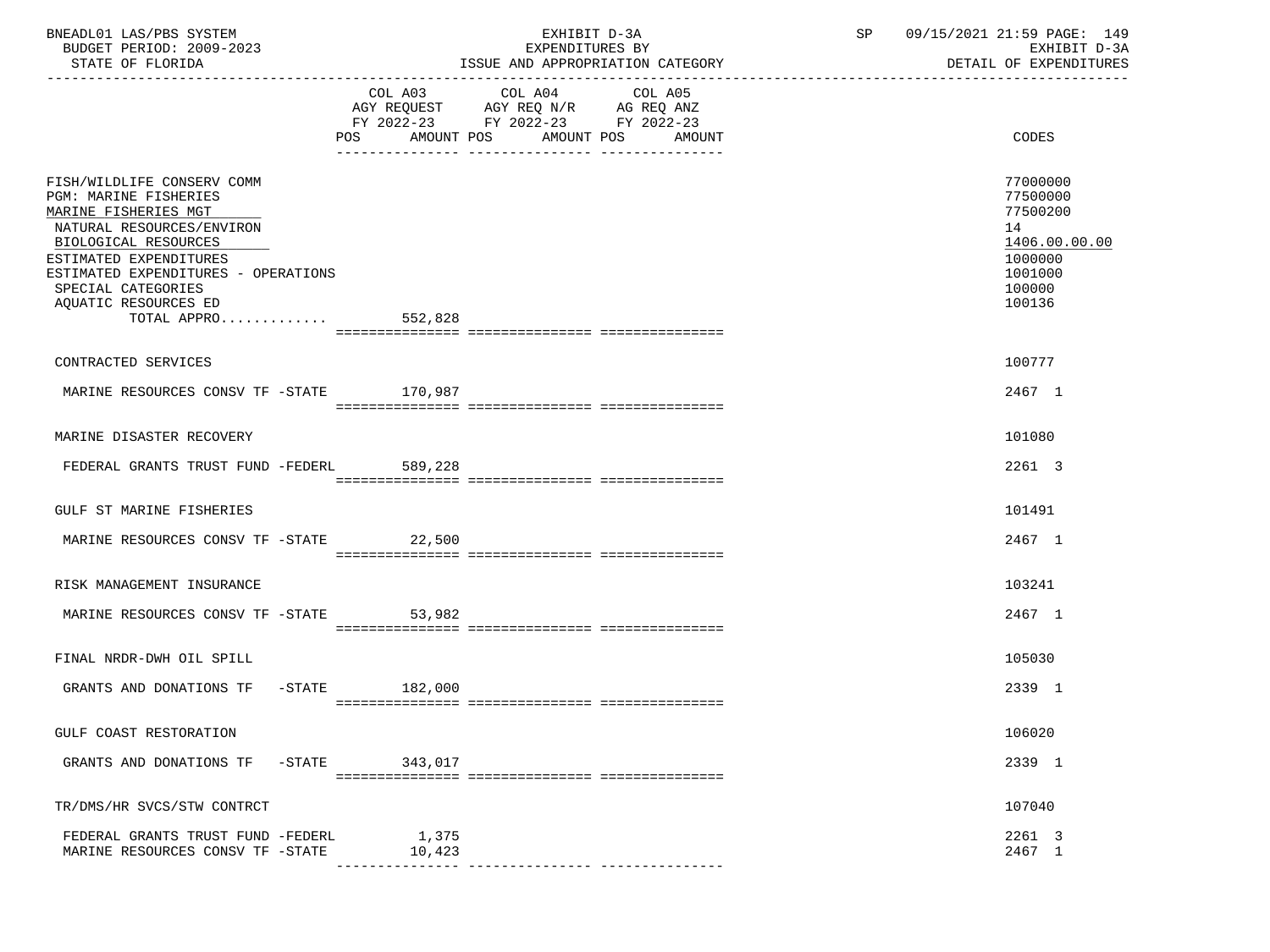| BNEADL01 LAS/PBS SYSTEM<br>BUDGET PERIOD: 2009-2023 |                            | EXHIBIT D-3A<br>EXPENDITURES BY                                        |        | SP and the set of the set of the set of the set of the set of the set of the set of the set of the set of the set of the set of the set of the set of the set of the set of the set of the set of the set of the set of the se | 09/15/2021 21:59 PAGE: 150<br>EXHIBIT D-3A |
|-----------------------------------------------------|----------------------------|------------------------------------------------------------------------|--------|--------------------------------------------------------------------------------------------------------------------------------------------------------------------------------------------------------------------------------|--------------------------------------------|
| STATE OF FLORIDA                                    |                            | ISSUE AND APPROPRIATION CATEGORY                                       |        |                                                                                                                                                                                                                                | DETAIL OF EXPENDITURES                     |
|                                                     |                            | COL A03 COL A04 COL A05                                                |        |                                                                                                                                                                                                                                |                                            |
|                                                     |                            | AGY REQUEST AGY REQ N/R AG REQ ANZ<br>FY 2022-23 FY 2022-23 FY 2022-23 |        |                                                                                                                                                                                                                                |                                            |
|                                                     |                            | POS AMOUNT POS AMOUNT POS                                              | AMOUNT |                                                                                                                                                                                                                                | CODES                                      |
|                                                     |                            |                                                                        |        |                                                                                                                                                                                                                                |                                            |
| FISH/WILDLIFE CONSERV COMM                          |                            |                                                                        |        |                                                                                                                                                                                                                                | 77000000                                   |
| <b>PGM: MARINE FISHERIES</b>                        |                            |                                                                        |        |                                                                                                                                                                                                                                | 77500000                                   |
| MARINE FISHERIES MGT                                |                            |                                                                        |        |                                                                                                                                                                                                                                | 77500200                                   |
| NATURAL RESOURCES/ENVIRON                           |                            |                                                                        |        |                                                                                                                                                                                                                                | 14                                         |
| BIOLOGICAL RESOURCES                                |                            |                                                                        |        |                                                                                                                                                                                                                                | 1406.00.00.00                              |
| ESTIMATED EXPENDITURES                              |                            |                                                                        |        |                                                                                                                                                                                                                                | 1000000                                    |
| ESTIMATED EXPENDITURES - OPERATIONS                 |                            |                                                                        |        |                                                                                                                                                                                                                                | 1001000                                    |
| SPECIAL CATEGORIES<br>TR/DMS/HR SVCS/STW CONTRCT    |                            |                                                                        |        |                                                                                                                                                                                                                                | 100000<br>107040                           |
| TOTAL APPRO                                         | 11,798                     |                                                                        |        |                                                                                                                                                                                                                                |                                            |
|                                                     |                            |                                                                        |        |                                                                                                                                                                                                                                |                                            |
| G/A-DEEPWATER HORIZON/SO                            |                            |                                                                        |        |                                                                                                                                                                                                                                | 108037                                     |
| GRANTS AND DONATIONS TF -STATE 178,362              |                            |                                                                        |        |                                                                                                                                                                                                                                | 2339 1                                     |
|                                                     |                            |                                                                        |        |                                                                                                                                                                                                                                |                                            |
| CONTRACT & GRANT REIMB ACT                          |                            |                                                                        |        |                                                                                                                                                                                                                                | 109940                                     |
| FEDERAL GRANTS TRUST FUND -FEDERL 353,963           |                            |                                                                        |        |                                                                                                                                                                                                                                | 2261 3                                     |
| GRANTS AND DONATIONS TF -STATE                      | 10,000                     |                                                                        |        |                                                                                                                                                                                                                                | 2339 1                                     |
| MARINE RESOURCES CONSV TF -STATE                    | 73,750<br>---------------- |                                                                        |        |                                                                                                                                                                                                                                | 2467 1                                     |
| TOTAL APPRO 437,713                                 |                            |                                                                        |        |                                                                                                                                                                                                                                |                                            |
| TOTAL: ESTIMATED EXPENDITURES - OPERATIONS          |                            |                                                                        |        |                                                                                                                                                                                                                                | 1001000                                    |
| TOTAL POSITIONS 34.00                               |                            |                                                                        |        |                                                                                                                                                                                                                                |                                            |
| TOTAL ISSUE                                         | 5,555,874                  |                                                                        |        |                                                                                                                                                                                                                                |                                            |
| TOTAL SALARY RATE 1,760,693                         |                            |                                                                        |        |                                                                                                                                                                                                                                |                                            |
|                                                     |                            |                                                                        |        |                                                                                                                                                                                                                                |                                            |
|                                                     |                            |                                                                        |        |                                                                                                                                                                                                                                |                                            |

AGENCY ISSUE NARRATIVE:

 2022-2023 BUDGET YEAR NARRATIVE: IT COMPONENT? NO Special Category: FWC Youth Hunting and Fishing Programs (100105)

 The funds in this special category are used for expenditures associated with youth hunting and fishing programs in coordination with other government, non-government, university, private and commercial groups that have similar interests in achieving these public benefits which include OPS, Expense, OCO, Acquisition of Boats, Motors, and Trailers, and Contracted Services.

Special Category: Aquatic Resources Education (100136)

 The funds in this special category are used for expenditures related to marine aquatic resource education and information, including match to the Aquatic Education and Outreach Sport Fish Restoration grants. It also covers non-grant allowed aquatic education/outreach activities such as outreach, development and distribution costs associated with Saltwater Fishing Regulations (English and Spanish versions), and lionfish outreach and control. Expenditures may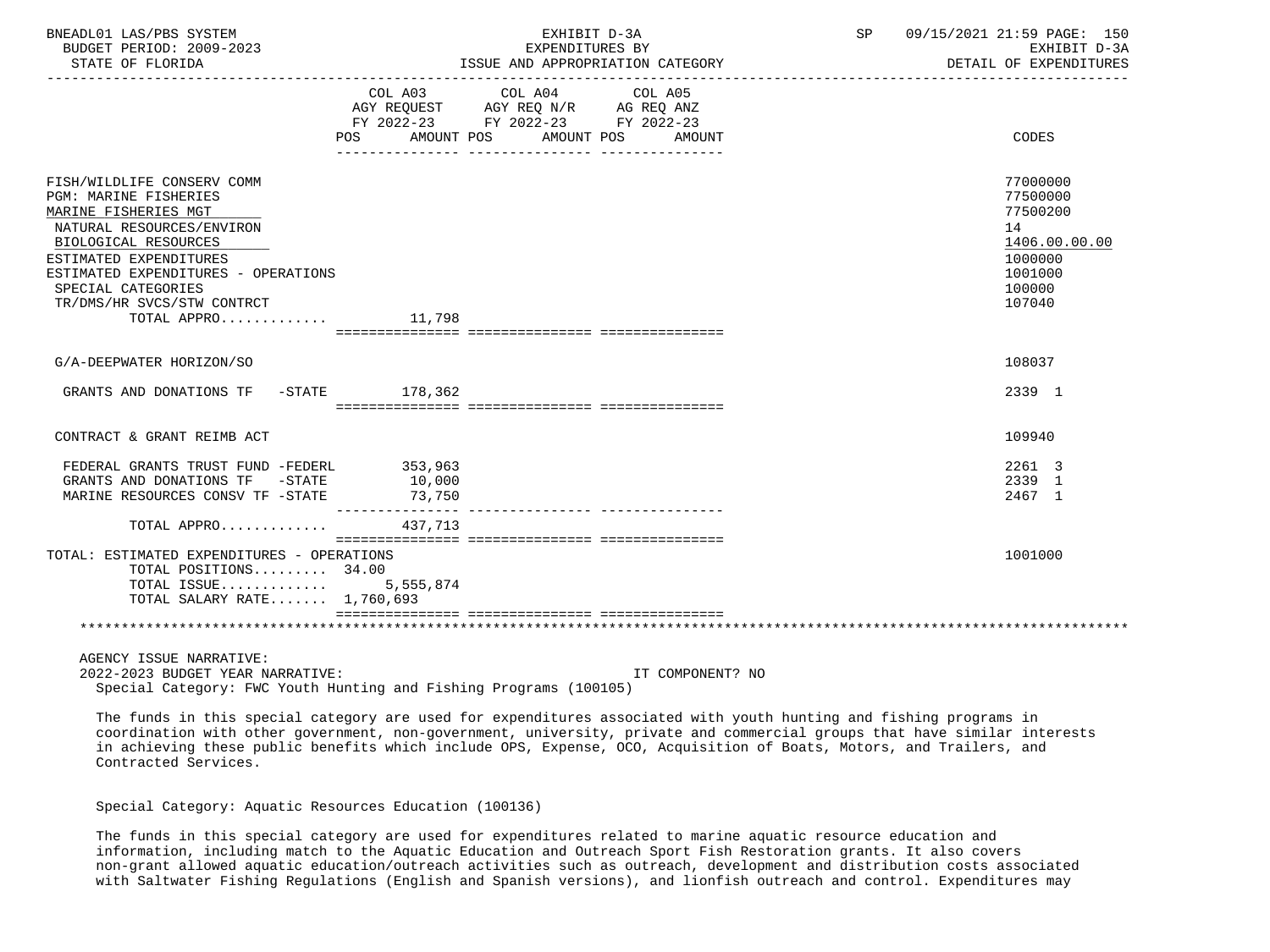| BNEADL01 LAS/PBS SYSTEM             | EXHIBIT D-3A      |                                  | SP | 09/15/2021 21:59 PAGE: 151 |
|-------------------------------------|-------------------|----------------------------------|----|----------------------------|
| BUDGET PERIOD: 2009-2023            |                   | EXPENDITURES BY                  |    | EXHIBIT D-3A               |
| STATE OF FLORIDA                    |                   | ISSUE AND APPROPRIATION CATEGORY |    | DETAIL OF EXPENDITURES     |
|                                     |                   | COL A03 COL A04 COL A05          |    |                            |
|                                     |                   |                                  |    |                            |
|                                     | AGY REOUEST       | AGY REO N/R<br>AG REO ANZ        |    |                            |
|                                     |                   | FY 2022-23 FY 2022-23 FY 2022-23 |    |                            |
|                                     | AMOUNT POS<br>POS | AMOUNT POS<br>AMOUNT             |    | CODES                      |
|                                     |                   |                                  |    |                            |
| FISH/WILDLIFE CONSERV COMM          |                   |                                  |    | 77000000                   |
| <b>PGM: MARINE FISHERIES</b>        |                   |                                  |    | 77500000                   |
| MARINE FISHERIES MGT                |                   |                                  |    | 77500200                   |
| NATURAL RESOURCES/ENVIRON           |                   |                                  |    | 14                         |
| BIOLOGICAL RESOURCES                |                   |                                  |    | 1406.00.00.00              |
| ESTIMATED EXPENDITURES              |                   |                                  |    | 1000000                    |
| ESTIMATED EXPENDITURES - OPERATIONS |                   |                                  |    | 1001000                    |

 include OPS, Expense, OCO, Acquisition and Replacement of Boats, Motors and Trailers, and Contracted Services. Purchases from this special category may include ATV's, swamp buggies, heavy equipment (such as tractors, backhoes, dump trucks, etc.), boats, motors, and trailers.

Special Category: Grants and Aids - Deepwater Horizon (108037)

 The funds in this special category are used to cover expenditures strictly for contracts and grants for which 100% reimbursement will be received from the NOAA/Natural Resource Damage Assessment/Deepwater Horizon oil spill. Expenditures may include OPS, Expense, OCO, Acquisition and Replacement of Boats, Motors and Trailers, and Contracted Services. Purchases from this special category may include ATV's, swamp buggies, heavy equipment (such as tractors, backhoes, dump trucks, etc.), boats, motors, and trailers. Special Category: Contract and Grant Reimbursed Activities (109940) The funds in this special category are used for expenditures strictly for contracts and grants for which 100% reimbursement will be received. Expenditures may include OPS, Expense, OCO, Acquisition and Replacement of Boats, Motors and Trailers, and Contracted Services. Purchases from this special category ATV's, swamp buggies, heavy equipment (such as tractors, backhoes, dump trucks, etc.), boats, motors, and trailers.

Special Category: Nuisance Wildlife Control (100406)

 The funds in this special category are used to cover expenditures related to invasive lionfish including but not limited to contracts with lionfish control specialists, academic research institutions, marketing and advertising agencies, government agencies, and non-governmental organizations to support applied research projects, marketing and educational campaigns, invasive lionfish control programs, outreach and educational programs, and hire OPS staff. Expenditures and purchases from this special category include Contracted Services, OPS, Expense, OCO, Boats, Motors, Trailers, Marine Equipment, Electronics, Promotional Items, and Educational Displays.

Special Category: Hurricane Irma Marine Fisheries Disaster Recovery (101080)

 The funds in this special category are used to cover expenditures strictly for the NOAA Hurricane Irma Marine Fisheries Disaster Recovery grant for which 100% reimbursement will be received. Expenditures may include OPS, Expense, OCO, Acquisition and Replacement of Boats, Motors and Trailers, and Contracted Services. Purchases from this special category may include ATV's swamp buggies, heavy equipment (such as tractors, backhoes, dump truck, etc.) boats, motors, and trailers, and may support other costs identified in the grant's outline of activities.

 Pursuant to section 11.061, Florida Statutes, position #71720, Director of Marine Fisheries Management and position #71734, Deputy Director of Marine Fisheries Management are designated as being used during a portion of the fiscal year for lobbying.<br>\*\*\*\*\*\*\*\*\*\*\*\*\*\*\*\*\* \*\*\*\*\*\*\*\*\*\*\*\*\*\*\*\*\*\*\*\*\*\*\*\*\*\*\*\*\*\*\*\*\*\*\*\*\*\*\*\*\*\*\*\*\*\*\*\*\*\*\*\*\*\*\*\*\*\*\*\*\*\*\*\*\*\*\*\*\*\*\*\*\*\*\*\*\*\*\*\*\*\*\*\*\*\*\*\*\*\*\*\*\*\*\*\*\*\*\*\*\*\*\*\*\*\*\*\*\*\*\*\*\*\*\*\*\*\*\*\*\*\*\*\*\*\*\*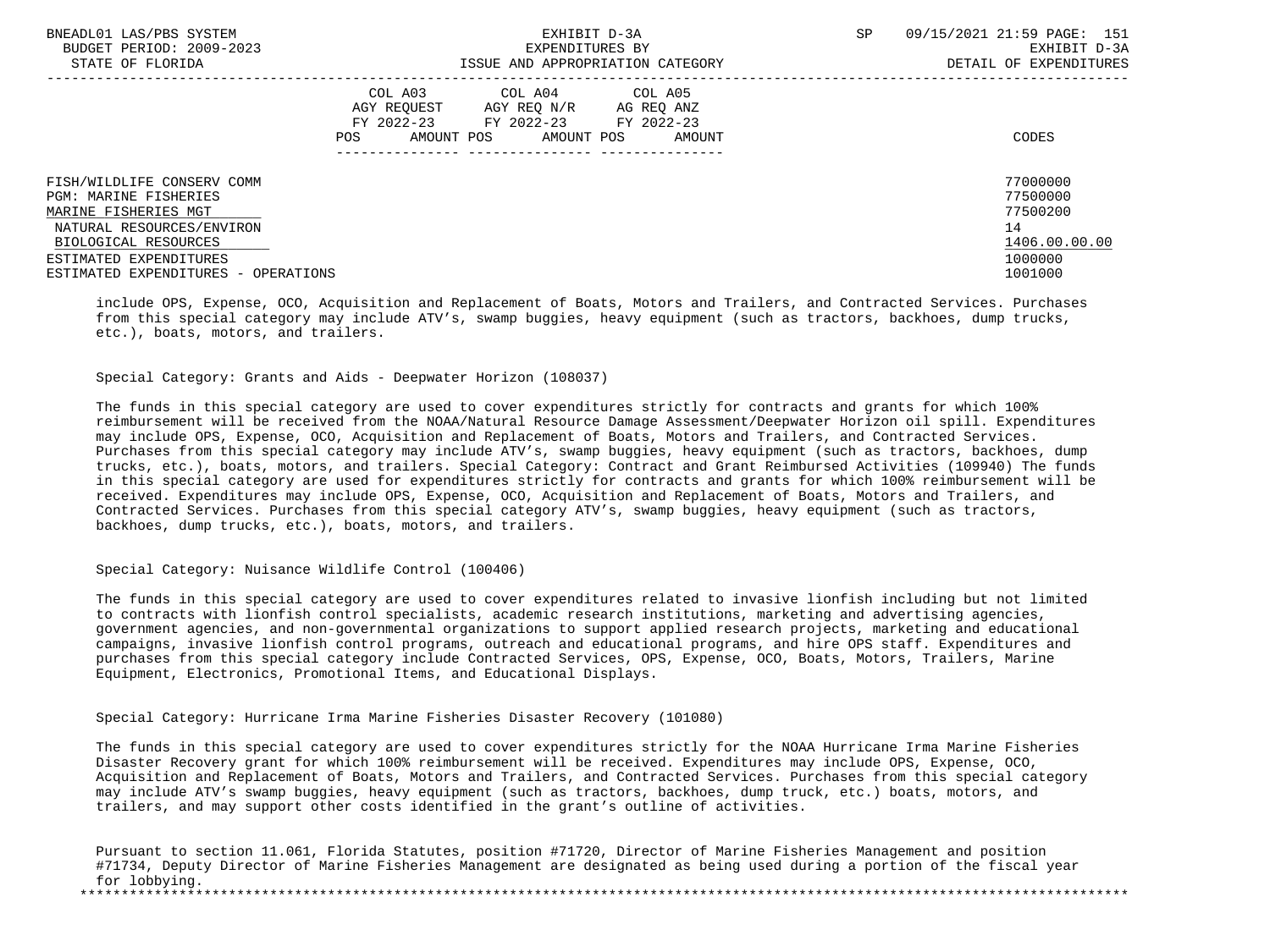| BNEADL01 LAS/PBS SYSTEM<br>BUDGET PERIOD: 2009-2023<br>STATE OF FLORIDA                                                                                                                                                                                                                    |                | EXHIBIT D-3A<br>EXPENDITURES BY<br>ISSUE AND APPROPRIATION CATEGORY                                                          | SP 09/15/2021 21:59 PAGE: 152<br>EXHIBIT D-3A<br>DETAIL OF EXPENDITURES                 |
|--------------------------------------------------------------------------------------------------------------------------------------------------------------------------------------------------------------------------------------------------------------------------------------------|----------------|------------------------------------------------------------------------------------------------------------------------------|-----------------------------------------------------------------------------------------|
|                                                                                                                                                                                                                                                                                            | COL A03<br>POS | COL A04<br>COL A05<br>AGY REQUEST AGY REQ N/R AG REQ ANZ<br>FY 2022-23 FY 2022-23 FY 2022-23<br>AMOUNT POS AMOUNT POS AMOUNT | CODES                                                                                   |
| FISH/WILDLIFE CONSERV COMM<br>PGM: MARINE FISHERIES<br>MARINE FISHERIES MGT<br>NATURAL RESOURCES/ENVIRON<br>BIOLOGICAL RESOURCES<br>ESTIMATED EXPENDITURES<br>SALARY INCREASES FOR FY 2021-22 -<br>STATE EMPLOYEE MINIMUM WAGE<br>INCREASE - EFFECTIVE 7/1/2021<br>OTHER PERSONAL SERVICES |                |                                                                                                                              | 77000000<br>77500000<br>77500200<br>14<br>1406.00.00.00<br>1000000<br>1001030<br>030000 |
| GRANTS AND DONATIONS TF -STATE<br>MARINE RESOURCES CONSV TF -STATE                                                                                                                                                                                                                         | 1,235<br>4,480 |                                                                                                                              | 2339 1<br>2467 1                                                                        |
| TOTAL APPRO                                                                                                                                                                                                                                                                                | 5,715          |                                                                                                                              |                                                                                         |
| FLORIDA RETIREMENT SYSTEM<br>ADJUSTMENT - FY 2021-22 - NORMAL<br>COST AND UNFUNDED ACTUARIAL<br>LIABILITY<br>SALARIES AND BENEFITS                                                                                                                                                         |                |                                                                                                                              | 1001070<br>010000                                                                       |
| FEDERAL GRANTS TRUST FUND -FEDERL 3,895                                                                                                                                                                                                                                                    |                |                                                                                                                              | 2261 3                                                                                  |
| MARINE RESOURCES CONSV TF -STATE<br>$-MATCH$                                                                                                                                                                                                                                               | 11,270<br>109  |                                                                                                                              | 2467 1<br>2467 2                                                                        |
| TOTAL MARINE RESOURCES CONSV TF 11,379                                                                                                                                                                                                                                                     |                |                                                                                                                              | 2467                                                                                    |
| TOTAL APPRO                                                                                                                                                                                                                                                                                | 15,274         |                                                                                                                              |                                                                                         |
| CASUALTY INSURANCE PREMIUM<br>ADJUSTMENT<br>SPECIAL CATEGORIES<br>RISK MANAGEMENT INSURANCE<br>MARINE RESOURCES CONSV TF -STATE                                                                                                                                                            | 21,525-        |                                                                                                                              | 1001090<br>100000<br>103241<br>2467 1                                                   |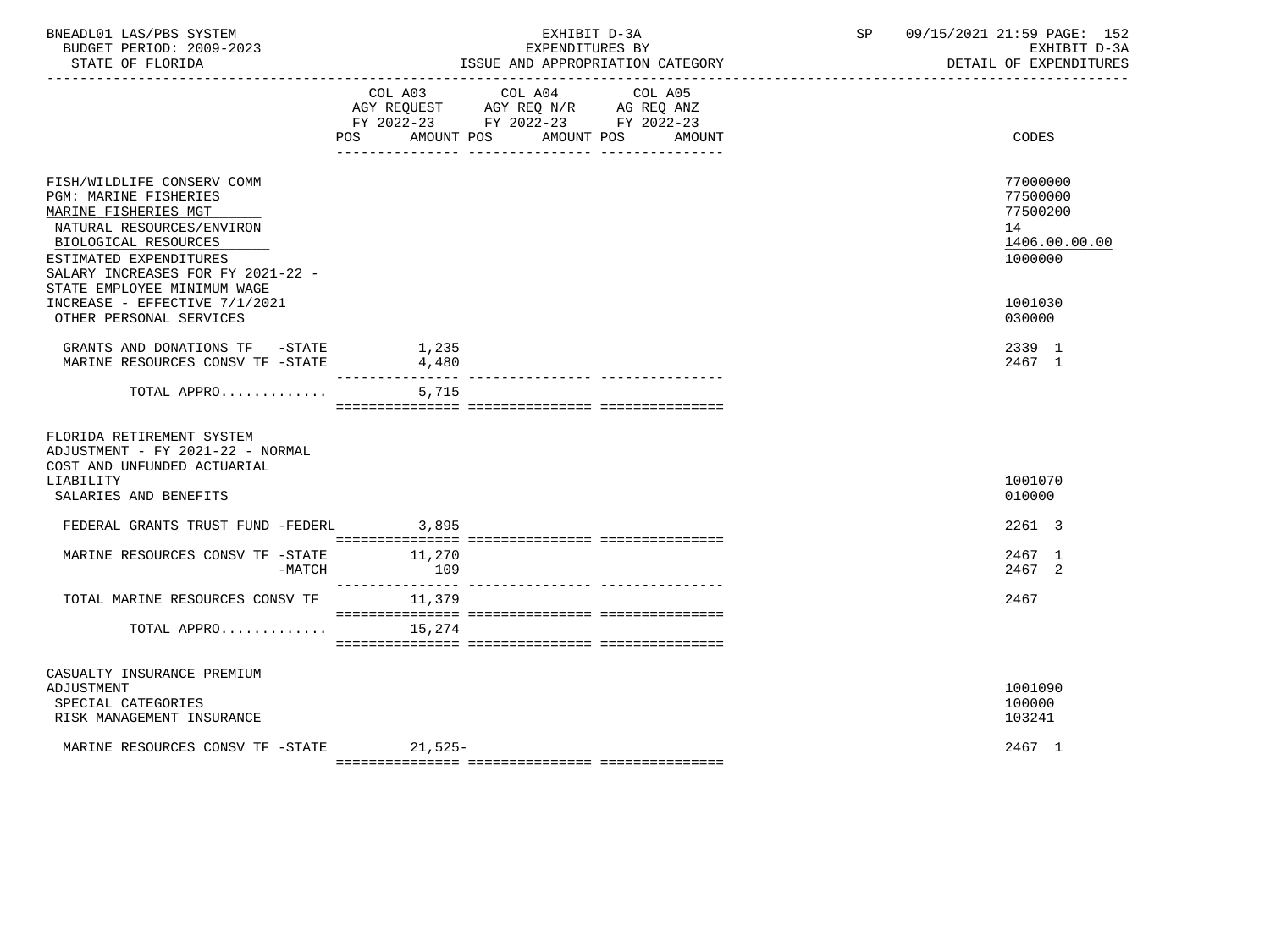| BNEADL01 LAS/PBS SYSTEM<br>BUDGET PERIOD: 2009-2023                                                                                                                                                                                                                                                                                                                                                                                                                                                                  |        | EXHIBIT D-3A<br>EXPENDITURES BY                           |                  | SP 09/15/2021 21:59 PAGE: 153<br>EXHIBIT D-3A<br>DETAIL OF EXPENDITURES       |
|----------------------------------------------------------------------------------------------------------------------------------------------------------------------------------------------------------------------------------------------------------------------------------------------------------------------------------------------------------------------------------------------------------------------------------------------------------------------------------------------------------------------|--------|-----------------------------------------------------------|------------------|-------------------------------------------------------------------------------|
|                                                                                                                                                                                                                                                                                                                                                                                                                                                                                                                      | POS    | FY 2022-23 FY 2022-23 FY 2022-23<br>AMOUNT POS AMOUNT POS | AMOUNT           | CODES                                                                         |
| FISH/WILDLIFE CONSERV COMM<br>PGM: MARINE FISHERIES<br>MARINE FISHERIES MGT<br>NATURAL RESOURCES/ENVIRON<br>BIOLOGICAL RESOURCES<br>ESTIMATED EXPENDITURES<br>REALLOCATION OF HUMAN RESOURCES<br>OUTSOURCING                                                                                                                                                                                                                                                                                                         |        |                                                           |                  | 77000000<br>77500000<br>77500200<br>14<br>1406.00.00.00<br>1000000<br>1005900 |
| SPECIAL CATEGORIES<br>TR/DMS/HR SVCS/STW CONTRCT                                                                                                                                                                                                                                                                                                                                                                                                                                                                     |        |                                                           |                  | 100000<br>107040                                                              |
| FEDERAL GRANTS TRUST FUND -FEDERL<br>MARINE RESOURCES CONSV TF -STATE 1,878-                                                                                                                                                                                                                                                                                                                                                                                                                                         | $248-$ |                                                           |                  | 2261 3<br>2467 1                                                              |
| TOTAL APPRO                                                                                                                                                                                                                                                                                                                                                                                                                                                                                                          | 2,126- |                                                           |                  |                                                                               |
| INTRA-AGENCY REORGANIZATIONS<br>REALLOCATE SPECIAL CATEGORY BUDGET<br>FOR YOUTH HUNTING AND FISHING<br>PROGRAMS - BACK OUT<br>SPECIAL CATEGORIES<br>YOUTH HUNTING/FISHING PROG                                                                                                                                                                                                                                                                                                                                       |        |                                                           |                  | 1800000<br>1800300<br>100000<br>100105                                        |
| MARINE RESOURCES CONSV TF -STATE 25,000-                                                                                                                                                                                                                                                                                                                                                                                                                                                                             |        |                                                           |                  | 2467 1                                                                        |
|                                                                                                                                                                                                                                                                                                                                                                                                                                                                                                                      |        |                                                           |                  |                                                                               |
| AGENCY ISSUE NARRATIVE:<br>2022-2023 BUDGET YEAR NARRATIVE:<br>Request:<br>This request is to transfer Marine Resource Conservation Trust Fund Category 100105 (Youth Hunt/Fishing Program)<br>appropriation in the amount of \$25,000 from the Division of Marine Fisheries Management (DMFM) to the Office of Executive<br>Direction (OED). The funds are dedicated to the funding of a full-time OPS position at Suncoast Youth Conservation Center<br>(SYCC). This request is recurring.                         |        |                                                           | IT COMPONENT? NO |                                                                               |
| Current Situation:<br>Currently the full-time OPS employee at SYCC is working under the supervision of an OED supervisor and is paid out of<br>DMFM's budget in MRCTF Category 100105. Moving the funds to the Florida Youth Conservation Centers Network will make<br>administering this position and tracking the budget for this funding more streamlined and efficient, as well as provide<br>in-person marine resource conservation and saltwater fishing programs to Florida's youth.<br>Explanation of Costs: |        |                                                           |                  |                                                                               |

| Fund                                     | Category                                | Amount        |
|------------------------------------------|-----------------------------------------|---------------|
| Marine Resources Conservation Trust Fund | FWCC Youth Hunting and Fishing Programs | $(5\ 25.000)$ |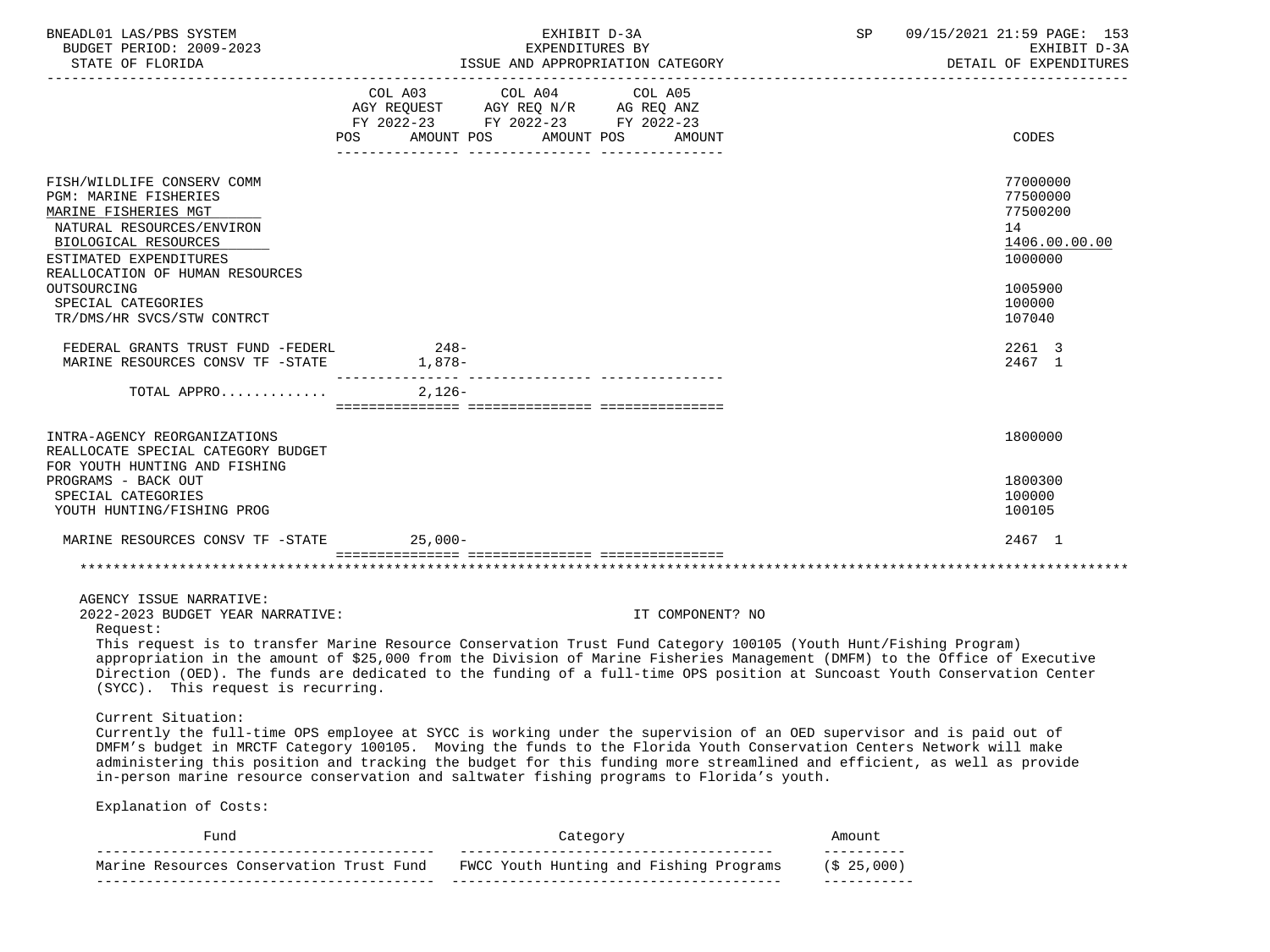| BNEADL01 LAS/PBS SYSTEM<br>BUDGET PERIOD: 2009-2023<br>STATE OF FLORIDA                                                                                                                                                                                               | EXHIBIT D-3A<br>EXPENDITURES BY<br>ISSUE AND APPROPRIATION CATEGORY |                                                                                                                                   | SP | 09/15/2021 21:59 PAGE: 154<br>EXHIBIT D-3A<br>DETAIL OF EXPENDITURES |                                                                               |
|-----------------------------------------------------------------------------------------------------------------------------------------------------------------------------------------------------------------------------------------------------------------------|---------------------------------------------------------------------|-----------------------------------------------------------------------------------------------------------------------------------|----|----------------------------------------------------------------------|-------------------------------------------------------------------------------|
|                                                                                                                                                                                                                                                                       | <b>POS</b>                                                          | COL A03 COL A04 COL A05<br>AGY REQUEST AGY REQ N/R AG REQ ANZ<br>FY 2022-23 FY 2022-23 FY 2022-23<br>AMOUNT POS AMOUNT POS AMOUNT |    |                                                                      | CODES                                                                         |
| FISH/WILDLIFE CONSERV COMM<br><b>PGM: MARINE FISHERIES</b><br>MARINE FISHERIES MGT<br>NATURAL RESOURCES/ENVIRON<br>BIOLOGICAL RESOURCES<br>INTRA-AGENCY REORGANIZATIONS<br>REALLOCATE SPECIAL CATEGORY BUDGET<br>FOR YOUTH HUNTING AND FISHING<br>PROGRAMS - BACK OUT |                                                                     |                                                                                                                                   |    |                                                                      | 77000000<br>77500000<br>77500200<br>14<br>1406.00.00.00<br>1800000<br>1800300 |
| Please reference corresponding issue #1800200 in the Office of Executive Direction budget entity associated with this<br>request.                                                                                                                                     |                                                                     |                                                                                                                                   |    |                                                                      |                                                                               |
| Activity:<br>ACT5000 - Marine Fisheries Management                                                                                                                                                                                                                    |                                                                     |                                                                                                                                   |    |                                                                      |                                                                               |
| Strategic Plan for Economic Development:<br>6.1 - Create and sustain vibrant, safe, healthy and resilient communities that attract workers, residents, businesses and<br>visitors.                                                                                    |                                                                     |                                                                                                                                   |    |                                                                      |                                                                               |

| NONRECURRING EXPENDITURES<br>HURRICANE IRMA MARINE FISHERIES |            | 2100000 |
|--------------------------------------------------------------|------------|---------|
| DISASTER RECOVERY                                            |            | 2103031 |
| SPECIAL CATEGORIES                                           |            | 100000  |
| MARINE DISASTER RECOVERY                                     |            | 101080  |
| FEDERAL GRANTS TRUST FUND -FEDERL                            | $589,228-$ | 2261 3  |
|                                                              |            |         |
| FINAL NATURAL RESOURCE DAMAGE                                |            |         |
| RESTORATION - DEEPWATER HORIZON OIL                          |            |         |
| SPILL                                                        |            | 2103103 |
| SPECIAL CATEGORIES                                           |            | 100000  |
| FINAL NRDR-DWH OIL SPILL                                     |            | 105030  |
| GRANTS AND DONATIONS TF<br>$-$ STATE                         | $182,000-$ | 2339 1  |
|                                                              |            |         |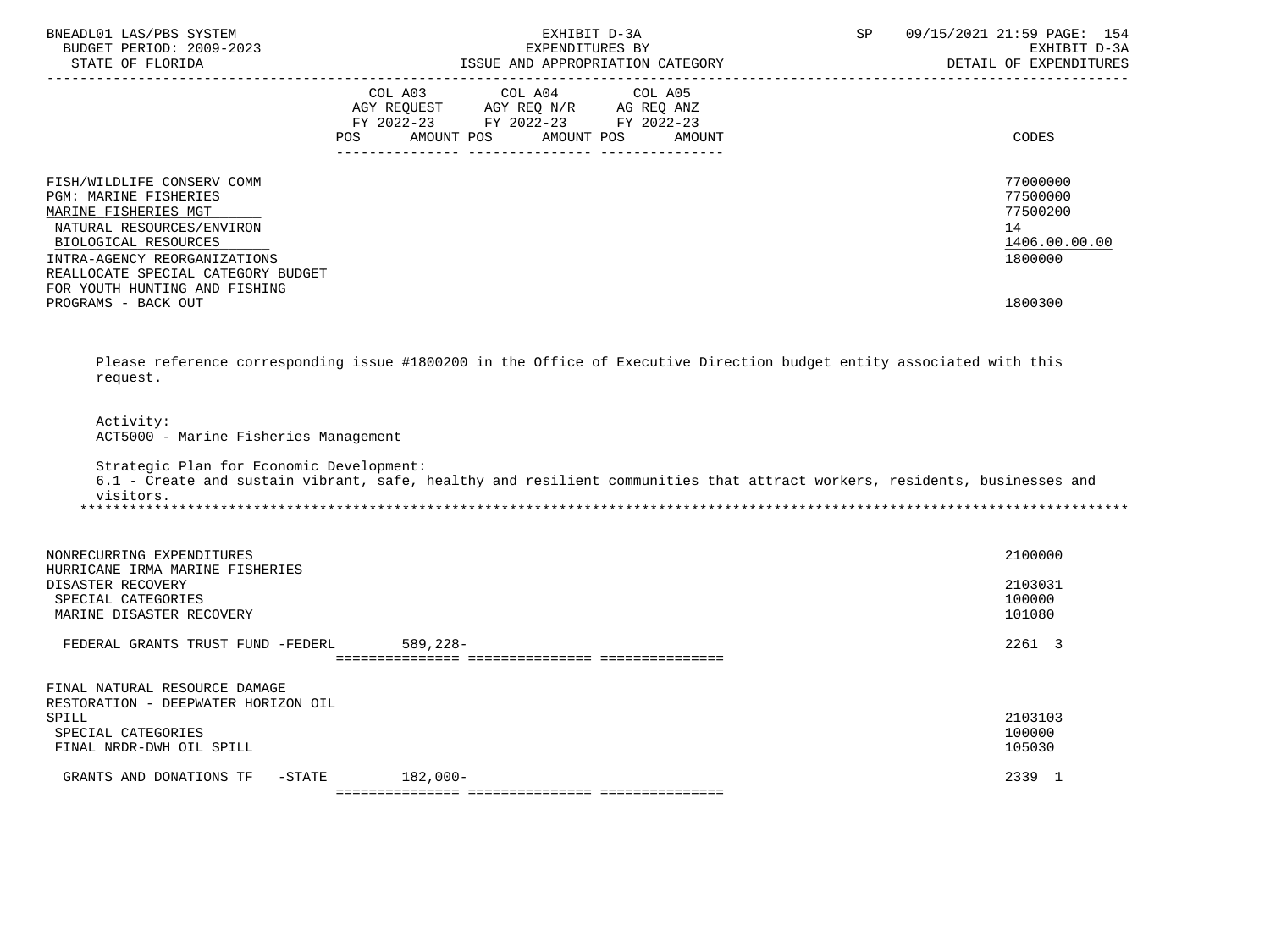| BNEADL01 LAS/PBS SYSTEM<br>BUDGET PERIOD: 2009-2023<br>STATE OF FLORIDA                                                                                                                                                                                                                                                |                 | EXHIBIT D-3A<br>EXPENDITURES BY<br>ISSUE AND APPROPRIATION CATEGORY                                                        |                  | SP and the set of the set of the set of the set of the set of the set of the set of the set of the set of the s | 09/15/2021 21:59 PAGE: 155<br>EXHIBIT D-3A<br>DETAIL OF EXPENDITURES          |
|------------------------------------------------------------------------------------------------------------------------------------------------------------------------------------------------------------------------------------------------------------------------------------------------------------------------|-----------------|----------------------------------------------------------------------------------------------------------------------------|------------------|-----------------------------------------------------------------------------------------------------------------|-------------------------------------------------------------------------------|
|                                                                                                                                                                                                                                                                                                                        | POS             | COL A03 COL A04 COL A05<br>AGY REQUEST AGY REQ N/R AG REQ ANZ<br>FY 2022-23 FY 2022-23 FY 2022-23<br>AMOUNT POS AMOUNT POS | AMOUNT           |                                                                                                                 | CODES                                                                         |
| FISH/WILDLIFE CONSERV COMM<br>PGM: MARINE FISHERIES<br>MARINE FISHERIES MGT<br>NATURAL RESOURCES/ENVIRON<br>BIOLOGICAL RESOURCES<br>NONRECURRING EXPENDITURES<br>NATIONAL FISH AND WILDLIFE<br>FOUNDATION PROJECTS - APALACHICOLA<br>BAY OYSTER RESTORATION                                                            |                 |                                                                                                                            |                  |                                                                                                                 | 77000000<br>77500000<br>77500200<br>14<br>1406.00.00.00<br>2100000<br>2103128 |
| OTHER PERSONAL SERVICES<br>GRANTS AND DONATIONS TF -STATE 21,181-                                                                                                                                                                                                                                                      |                 |                                                                                                                            |                  |                                                                                                                 | 030000<br>2339 1                                                              |
| SPECIAL CATEGORIES<br>GULF COAST RESTORATION                                                                                                                                                                                                                                                                           |                 |                                                                                                                            |                  |                                                                                                                 | 100000<br>106020                                                              |
| GRANTS AND DONATIONS TF                                                                                                                                                                                                                                                                                                | -STATE 343,017- |                                                                                                                            |                  |                                                                                                                 | 2339 1                                                                        |
| TOTAL: NATIONAL FISH AND WILDLIFE<br>FOUNDATION PROJECTS - APALACHICOLA<br>BAY OYSTER RESTORATION<br>TOTAL ISSUE                                                                                                                                                                                                       | 364,198-        |                                                                                                                            |                  |                                                                                                                 | 2103128                                                                       |
| EOUIPMENT NEEDS<br>REPLACEMENT OF MOTOR VEHICLES<br>SPECIAL CATEGORIES<br>ACQUISITION/MOTOR VEHICLES                                                                                                                                                                                                                   |                 |                                                                                                                            |                  |                                                                                                                 | 2400000<br>2401500<br>100000<br>100021                                        |
| MARINE RESOURCES CONSV TF -STATE 37,168 37,168                                                                                                                                                                                                                                                                         |                 |                                                                                                                            |                  |                                                                                                                 | 2467 1                                                                        |
|                                                                                                                                                                                                                                                                                                                        |                 |                                                                                                                            |                  |                                                                                                                 |                                                                               |
| AGENCY ISSUE NARRATIVE:<br>2022-2023 BUDGET YEAR NARRATIVE:<br>Request:<br>This issue requests non-recurring budget authority, in the amount of \$37,168 in the Marine Resources Conservation Trust<br>Fund (MRCTF), to provide for the replacement of vehicles in the Division of Marine Fisheries Management (DMFM). |                 |                                                                                                                            | IT COMPONENT? NO |                                                                                                                 |                                                                               |

Current Situation:

 The Division of Marine Fisheries Management is requesting one (1) vehicle for replacement that are projected to exceed DMS replacement criteria or are inoperable. This vehicle is over 12 years old and they are starting to have a history of chronic costly repairs and problems. This vehicle are critical to the Division's mission, and is used by the Division of Marine Fisheries Management to conduct workshops, attend Commission Meetings, saltwater fishing clinics, and attend education and outreach events around the state of Florida. These vehicles are detailed below in the Cost Summary and are in critical need of replacement in FY 2022-23 based on the following criteria: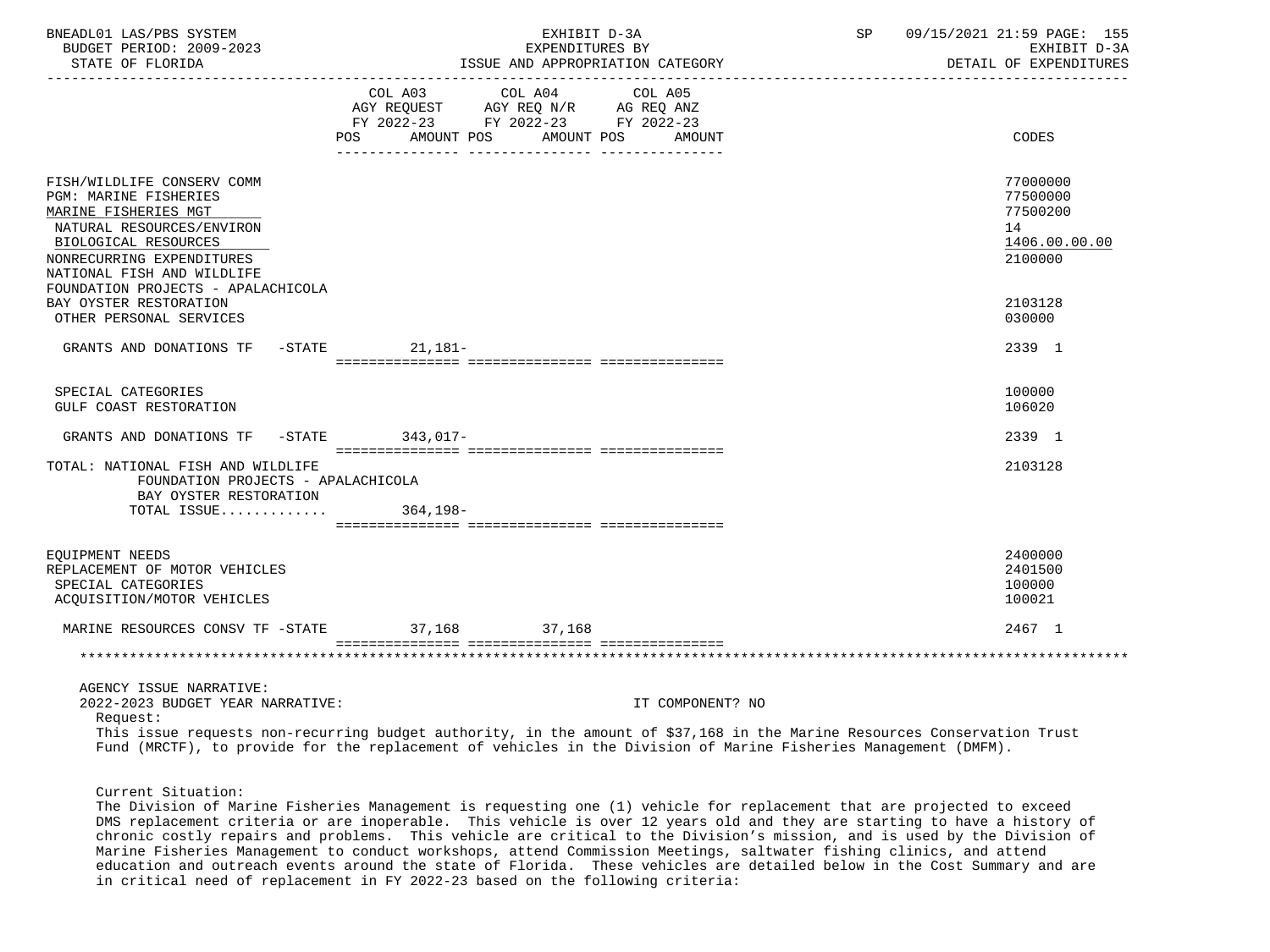| BNEADL01 LAS/PBS SYSTEM<br>BUDGET PERIOD: 2009-2023<br>STATE OF FLORIDA                                                                                                                     | EXHIBIT D-3A<br>EXPENDITURES BY<br>ISSUE AND APPROPRIATION CATEGORY                                                                                        | <b>SP</b><br>09/15/2021 21:59 PAGE: 156<br>EXHIBIT D-3A<br>DETAIL OF EXPENDITURES |
|---------------------------------------------------------------------------------------------------------------------------------------------------------------------------------------------|------------------------------------------------------------------------------------------------------------------------------------------------------------|-----------------------------------------------------------------------------------|
|                                                                                                                                                                                             | COL A03<br>COL A04<br>COL A05<br>AGY REOUEST<br>AGY REQ N/R AG REQ ANZ<br>FY 2022-23 FY 2022-23<br>FY 2022-23<br>AMOUNT POS<br>POS<br>AMOUNT POS<br>AMOUNT | CODES                                                                             |
| FISH/WILDLIFE CONSERV COMM<br><b>PGM: MARINE FISHERIES</b><br>MARINE FISHERIES MGT<br>NATURAL RESOURCES/ENVIRON<br>BIOLOGICAL RESOURCES<br>EOUIPMENT NEEDS<br>REPLACEMENT OF MOTOR VEHICLES |                                                                                                                                                            | 77000000<br>77500000<br>77500200<br>14<br>1406.00.00.00<br>2400000<br>2401500     |

- a. It has been wrecked or become otherwise inoperable, or
- b. It has a history of chronic and costly repair problems, or
- c. It is unsafe to operate and requires major costly repairs, or
- d. It is a vehicle with over 150,000 miles and is showing signs of needing costly repairs.
- e. It is more than 12 years old and is showing signs of needing costly repairs.

| Description               | Property<br>Number | Model<br>Year | Actual<br>6/30/21<br>Mileage | Estimated<br>6/30/22<br>Mileage | Replacement<br>Cost | Fund            | Criteria |
|---------------------------|--------------------|---------------|------------------------------|---------------------------------|---------------------|-----------------|----------|
| Ford $F-350$              | 119556             | 2008          | 122,180                      | 122,580                         | \$37.168            | ------<br>MRCTF | b        |
| Total Request (1) vehicle |                    |               |                              |                                 | \$37.168            |                 |          |

 Activity: ACT5000 - Marine Fisheries Management

 Strategic Plan for Economic Development: 6.3 - Ensure Florida's fish, wildlife, natural resources and environment are sustained and enhanced as a component of future growth plans and development decisions. \*\*\*\*\*\*\*\*\*\*\*\*\*\*\*\*\*\*\*\*\*\*\*\*\*\*\*\*\*\*\*\*\*\*\*\*\*\*\*\*\*\*\*\*\*\*\*\*\*\*\*\*\*\*\*\*\*\*\*\*\*\*\*\*\*\*\*\*\*\*\*\*\*\*\*\*\*\*\*\*\*\*\*\*\*\*\*\*\*\*\*\*\*\*\*\*\*\*\*\*\*\*\*\*\*\*\*\*\*\*\*\*\*\*\*\*\*\*\*\*\*\*\*\*\*\*\*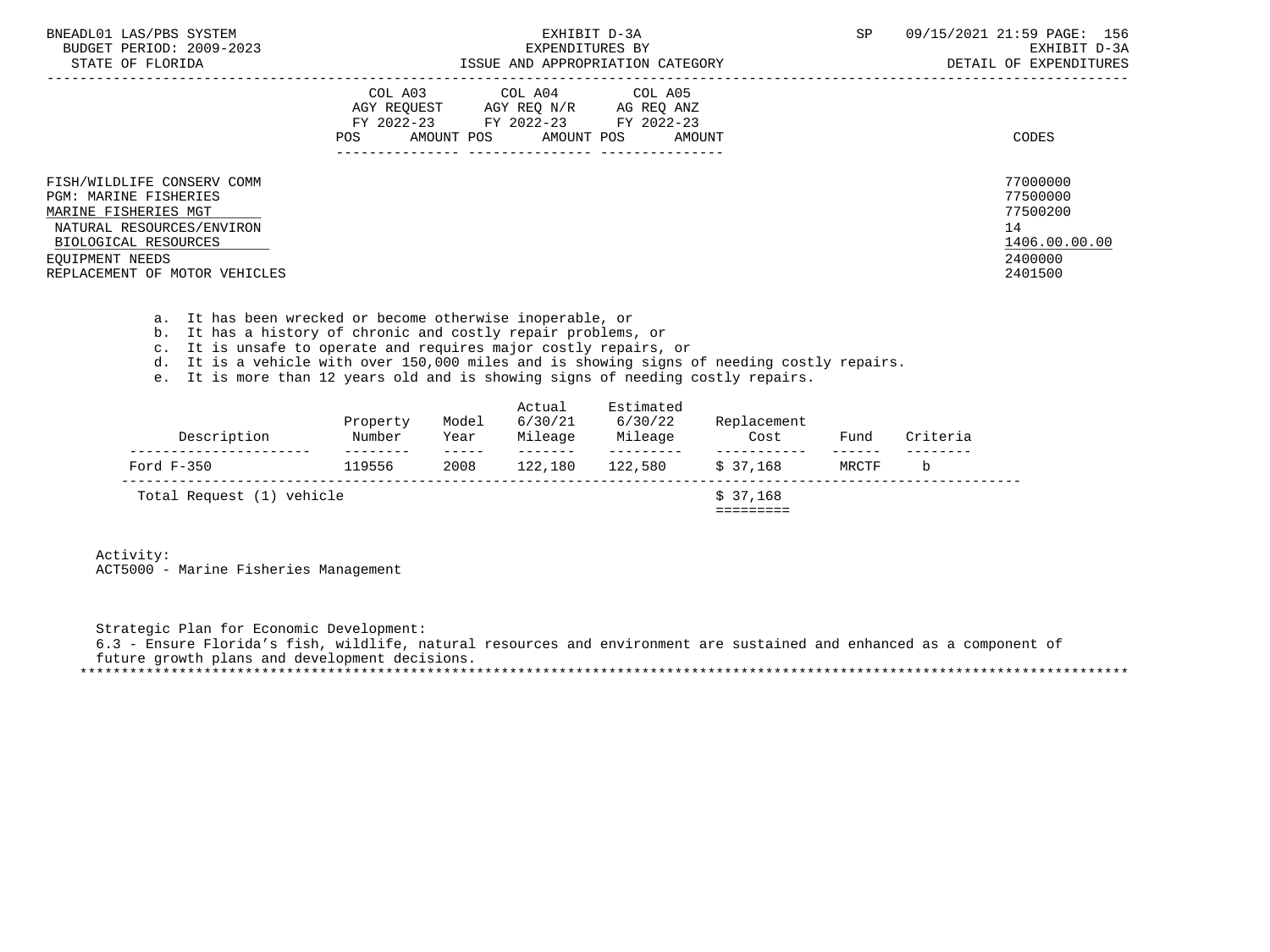| BNEADL01 LAS/PBS SYSTEM<br>BUDGET PERIOD: 2009-2023                                                                        | EXHIBIT D-3A<br>EXPENDITURES BY |                                                                                                                                                                                     |                                  | SP                      | 09/15/2021 21:59 PAGE: 157<br>EXHIBIT D-3A |
|----------------------------------------------------------------------------------------------------------------------------|---------------------------------|-------------------------------------------------------------------------------------------------------------------------------------------------------------------------------------|----------------------------------|-------------------------|--------------------------------------------|
|                                                                                                                            |                                 |                                                                                                                                                                                     |                                  |                         | DETAIL OF EXPENDITURES                     |
|                                                                                                                            |                                 | $\begin{tabular}{lllllllllll} COL & A03 & \multicolumn{2}{l}COL & A04 & \multicolumn{2}{l}COL & A05 \\ AGY & REQUEST & AGY REQ N/R & \multicolumn{2}{l}AG REQ ANZ \\ \end{tabular}$ |                                  |                         |                                            |
|                                                                                                                            |                                 | FY 2022-23 FY 2022-23 FY 2022-23                                                                                                                                                    |                                  |                         |                                            |
|                                                                                                                            |                                 |                                                                                                                                                                                     | POS AMOUNT POS AMOUNT POS AMOUNT |                         | CODES                                      |
| FISH/WILDLIFE CONSERV COMM                                                                                                 |                                 |                                                                                                                                                                                     |                                  |                         | 77000000                                   |
| <b>PGM: MARINE FISHERIES</b>                                                                                               |                                 |                                                                                                                                                                                     |                                  |                         | 77500000                                   |
| MARINE FISHERIES MGT                                                                                                       |                                 |                                                                                                                                                                                     |                                  |                         | 77500200                                   |
| NATURAL RESOURCES/ENVIRON                                                                                                  |                                 |                                                                                                                                                                                     |                                  |                         | 14                                         |
| BIOLOGICAL RESOURCES                                                                                                       |                                 |                                                                                                                                                                                     |                                  |                         | 1406.00.00.00                              |
| FUND SHIFT<br>MARINE ACTIVITIES TO FEDERAL GRANTS                                                                          |                                 |                                                                                                                                                                                     |                                  |                         | 3400000                                    |
| TRUST FUND - ADD                                                                                                           |                                 |                                                                                                                                                                                     |                                  |                         | 3409900                                    |
| SPECIAL CATEGORIES                                                                                                         |                                 |                                                                                                                                                                                     |                                  |                         | 100000                                     |
| CONTRACT & GRANT REIMB ACT                                                                                                 |                                 |                                                                                                                                                                                     |                                  |                         | 109940                                     |
| FEDERAL GRANTS TRUST FUND -FEDERL 73,750                                                                                   |                                 |                                                                                                                                                                                     |                                  |                         | 2261 3                                     |
|                                                                                                                            |                                 |                                                                                                                                                                                     |                                  |                         |                                            |
|                                                                                                                            |                                 |                                                                                                                                                                                     |                                  |                         |                                            |
| AGENCY ISSUE NARRATIVE:                                                                                                    |                                 |                                                                                                                                                                                     |                                  |                         |                                            |
| 2022-2023 BUDGET YEAR NARRATIVE:<br>Request:                                                                               |                                 |                                                                                                                                                                                     | IT COMPONENT? NO                 |                         |                                            |
| This issue request to transfer budget authority from the Marine Resources Conservation Trust Fund (MRCTF) to the Federal   |                                 |                                                                                                                                                                                     |                                  |                         |                                            |
| Grants Trust Fund (FGTF) to support reimbursable funding that will be used to pay for expenses incurred by the Division    |                                 |                                                                                                                                                                                     |                                  |                         |                                            |
| of Marine Fisheries Management's (DMFM) Federal Fisheries Section while working on on fishery management council issues.   |                                 |                                                                                                                                                                                     |                                  |                         |                                            |
| Current Situation:                                                                                                         |                                 |                                                                                                                                                                                     |                                  |                         |                                            |
| During Fiscal Year 2020-21, recurring funding was requested and received in the amount of \$73,750 in the MRCTF to support |                                 |                                                                                                                                                                                     |                                  |                         |                                            |
| Federal Fisheries work for both the Gulf of Mexico and Atlantic Fishery Management Councils. These funds appropriately     |                                 |                                                                                                                                                                                     |                                  |                         |                                            |
| belong in the FGTF. This issue provides for that fund shift.                                                               |                                 |                                                                                                                                                                                     |                                  |                         |                                            |
| Explanation of Costs:                                                                                                      |                                 |                                                                                                                                                                                     |                                  |                         |                                            |
|                                                                                                                            |                                 |                                                                                                                                                                                     |                                  |                         |                                            |
|                                                                                                                            |                                 |                                                                                                                                                                                     |                                  | Amount<br>_____________ |                                            |
| Contract and Grants Reimbursed Activities Federal Grants Trust Fund                                                        |                                 |                                                                                                                                                                                     |                                  | \$73,750                |                                            |
| Contract and Grants Reimbursed Activities Grants and Donations Trust Fund                                                  |                                 |                                                                                                                                                                                     |                                  | (S 73, 750)             |                                            |
|                                                                                                                            |                                 |                                                                                                                                                                                     |                                  | ______________          |                                            |

Please reference corresponding issue #3409910 associated with this request.

Benefits:

 If approved this issue will enable the FWC to utilize Council revenues to reimburse costs incurred by the DMFM. Utilization of these funds will help ensure that Florida Fishers and other stakeholders have a voice in the federal management of federal fisheries off the Florida Gulf and Atlantic costs.

 Activity: ACT0190 - Grant Management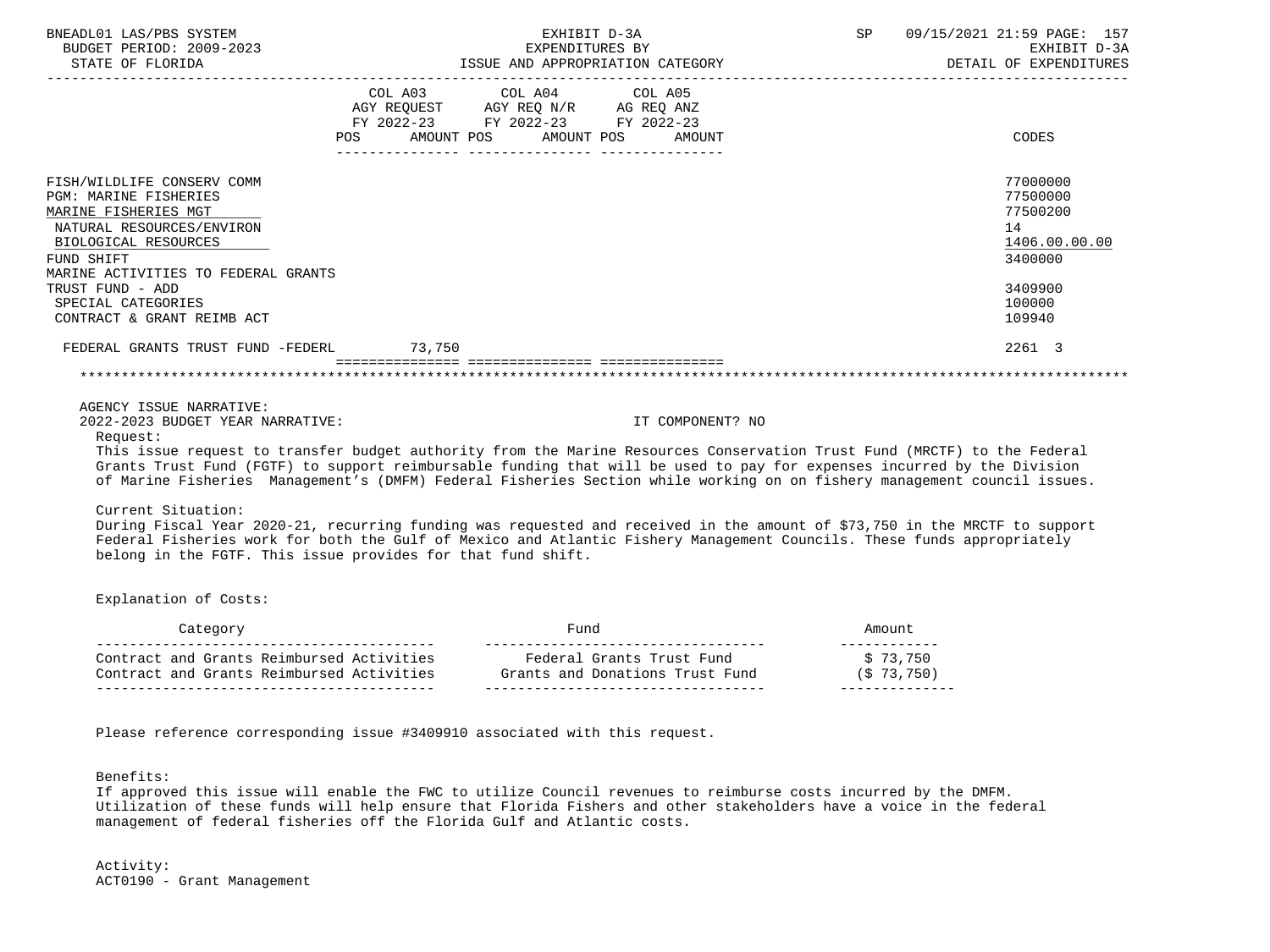| BNEADL01 LAS/PBS SYSTEM<br>BUDGET PERIOD: 2009-2023<br>STATE OF FLORIDA                                     | EXHIBIT D-3A<br>EXPENDITURES BY<br>ISSUE AND APPROPRIATION CATEGORY                                                                                                                                                                                                                                                                                                             | SP | 09/15/2021 21:59 PAGE: 158<br>EXHIBIT D-3A<br>DETAIL OF EXPENDITURES |
|-------------------------------------------------------------------------------------------------------------|---------------------------------------------------------------------------------------------------------------------------------------------------------------------------------------------------------------------------------------------------------------------------------------------------------------------------------------------------------------------------------|----|----------------------------------------------------------------------|
|                                                                                                             | COL A03 COL A04 COL A05                                                                                                                                                                                                                                                                                                                                                         |    |                                                                      |
|                                                                                                             | AGY REQUEST AGY REQ N/R AG REQ ANZ<br>FY 2022-23 FY 2022-23 FY 2022-23                                                                                                                                                                                                                                                                                                          |    |                                                                      |
|                                                                                                             | POS AMOUNT POS<br>AMOUNT POS<br>AMOUNT                                                                                                                                                                                                                                                                                                                                          |    | CODES                                                                |
|                                                                                                             |                                                                                                                                                                                                                                                                                                                                                                                 |    |                                                                      |
| FISH/WILDLIFE CONSERV COMM                                                                                  |                                                                                                                                                                                                                                                                                                                                                                                 |    | 77000000                                                             |
| PGM: MARINE FISHERIES                                                                                       |                                                                                                                                                                                                                                                                                                                                                                                 |    | 77500000                                                             |
| MARINE FISHERIES MGT                                                                                        |                                                                                                                                                                                                                                                                                                                                                                                 |    | 77500200                                                             |
| NATURAL RESOURCES/ENVIRON                                                                                   |                                                                                                                                                                                                                                                                                                                                                                                 |    | 14                                                                   |
| BIOLOGICAL RESOURCES                                                                                        |                                                                                                                                                                                                                                                                                                                                                                                 |    | 1406.00.00.00                                                        |
| FUND SHIFT                                                                                                  |                                                                                                                                                                                                                                                                                                                                                                                 |    | 3400000                                                              |
| MARINE ACTIVITIES TO FEDERAL GRANTS                                                                         |                                                                                                                                                                                                                                                                                                                                                                                 |    |                                                                      |
| TRUST FUND - ADD                                                                                            |                                                                                                                                                                                                                                                                                                                                                                                 |    | 3409900                                                              |
| ACT5000 - Marine Fisheries Management                                                                       |                                                                                                                                                                                                                                                                                                                                                                                 |    |                                                                      |
| MARINE ACTIVITIES FROM MARINE<br>RESOURCES CONSERVATION TRUST FUND -<br><b>DEDUCT</b><br>SPECIAL CATEGORIES |                                                                                                                                                                                                                                                                                                                                                                                 |    | 3409910<br>100000                                                    |
| CONTRACT & GRANT REIMB ACT                                                                                  |                                                                                                                                                                                                                                                                                                                                                                                 |    | 109940                                                               |
| MARINE RESOURCES CONSV TF -STATE 73,750-                                                                    |                                                                                                                                                                                                                                                                                                                                                                                 |    | 2467 1                                                               |
|                                                                                                             |                                                                                                                                                                                                                                                                                                                                                                                 |    |                                                                      |
| AGENCY ISSUE NARRATIVE:                                                                                     |                                                                                                                                                                                                                                                                                                                                                                                 |    |                                                                      |
| 2022-2023 BUDGET YEAR NARRATIVE:<br>Request:                                                                | IT COMPONENT? NO                                                                                                                                                                                                                                                                                                                                                                |    |                                                                      |
|                                                                                                             | This issue request to transfer budget authority from the Marine Resources Conservation Trust Fund (MRCTF) to the Federal<br>Grants Trust Fund (FGTF) to support reimbursable funding that will be used to pay for expenses incurred by the Division<br>of Marine Fisheries Management's (DMFM) Federal Fisheries Section while working on on fishery management council issues. |    |                                                                      |
| Current Situation:                                                                                          |                                                                                                                                                                                                                                                                                                                                                                                 |    |                                                                      |
|                                                                                                             | During Fiscal Year 2020-21, recurring funding was requested and received in the amount of \$73,750 in the MRCTF to support<br>Federal Fisheries work for both the Gulf of Mexico and Atlantic Fishery Management Councils. These funds appropriately<br>belong in the FGTF. This issue provides for that fund shift.                                                            |    |                                                                      |
| — 1 · 1 · 6 · 1 ·                                                                                           |                                                                                                                                                                                                                                                                                                                                                                                 |    |                                                                      |

Explanation of Costs:

| Category                                                                               | Fund                                                         | Amount                   |
|----------------------------------------------------------------------------------------|--------------------------------------------------------------|--------------------------|
| Contract and Grants Reimbursed Activities<br>Contract and Grants Reimbursed Activities | Federal Grants Trust Fund<br>Grants and Donations Trust Fund | \$73.750<br>$(S$ 73,750) |
|                                                                                        |                                                              |                          |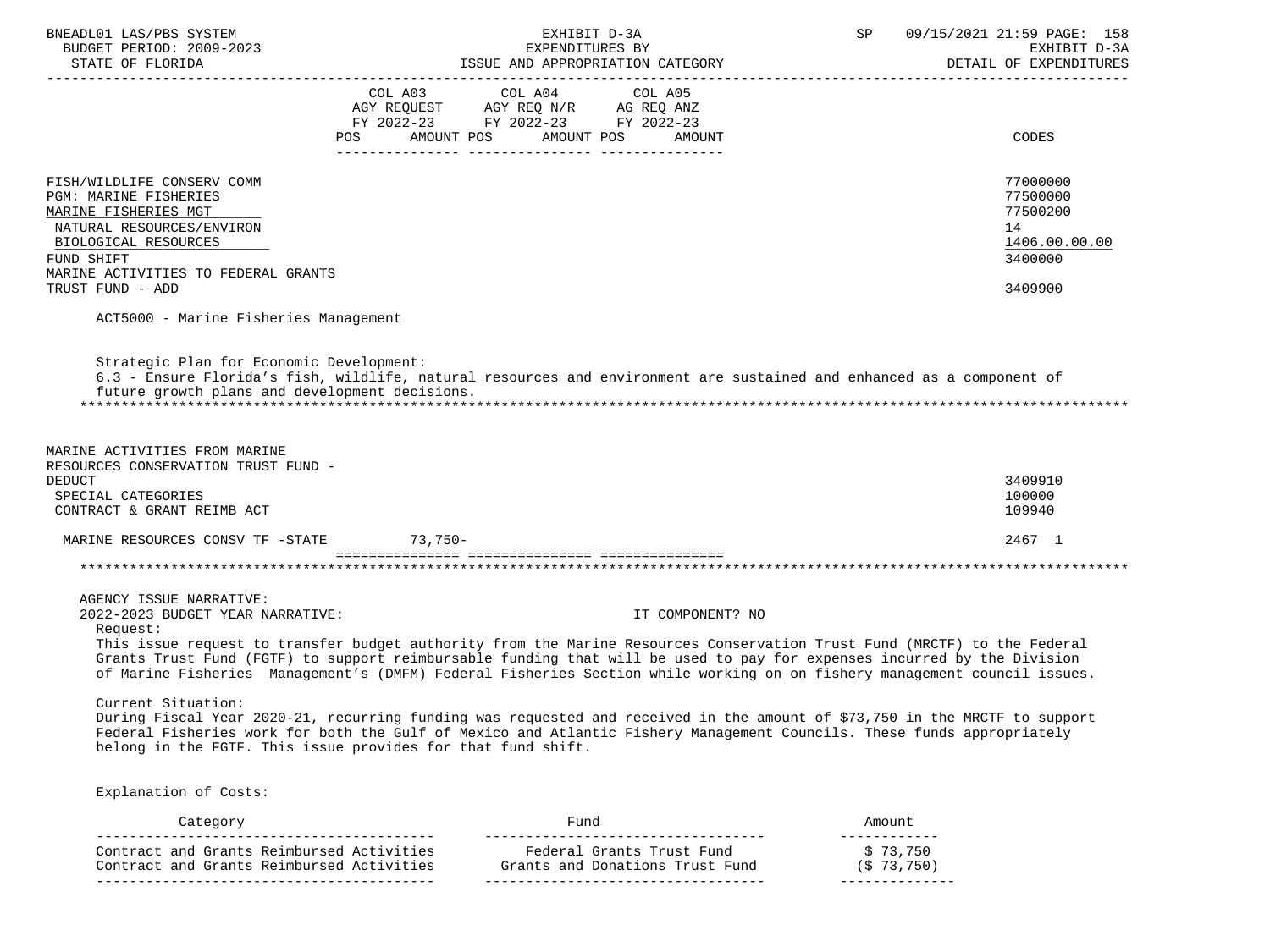| BNEADL01 LAS/PBS SYSTEM<br>BUDGET PERIOD: 2009-2023<br>STATE OF FLORIDA                                                                                                                                                                 | EXHIBIT D-3A<br>EXPENDITURES BY<br>ISSUE AND APPROPRIATION CATEGORY                                                                                | SP<br>09/15/2021 21:59 PAGE: 159<br>EXHIBIT D-3A<br>DETAIL OF EXPENDITURES    |
|-----------------------------------------------------------------------------------------------------------------------------------------------------------------------------------------------------------------------------------------|----------------------------------------------------------------------------------------------------------------------------------------------------|-------------------------------------------------------------------------------|
|                                                                                                                                                                                                                                         | COL A03 COL A04 COL A05<br>AGY REQUEST AGY REQ N/R AG REQ ANZ<br>FY 2022-23 FY 2022-23 FY 2022-23<br><b>POS</b><br>AMOUNT POS AMOUNT POS<br>AMOUNT | CODES                                                                         |
| FISH/WILDLIFE CONSERV COMM<br><b>PGM: MARINE FISHERIES</b><br>MARINE FISHERIES MGT<br>NATURAL RESOURCES/ENVIRON<br>BIOLOGICAL RESOURCES<br>FUND SHIFT<br>MARINE ACTIVITIES FROM MARINE<br>RESOURCES CONSERVATION TRUST FUND -<br>DEDUCT |                                                                                                                                                    | 77000000<br>77500000<br>77500200<br>14<br>1406.00.00.00<br>3400000<br>3409910 |

Please reference corresponding issue #3409900 associated with this request.

Benefits:

 If approved this issue will enable the FWC to utilize Council revenues to reimburse costs incurred by the DMFM. Utilization of these funds will help ensure that Florida Fishers and other stakeholders have a voice in the federal management of federal fisheries off the Florida Gulf and Atlantic costs.

 Activity: ACT0190 - Grant Management ACT5000 - Marine Fisheries Management

 Strategic Plan for Economic Development: 6.3 - Ensure Florida's fish, wildlife, natural resources and environment are sustained and enhanced as a component of future growth plans and development decisions. \*\*\*\*\*\*\*\*\*\*\*\*\*\*\*\*\*\*\*\*\*\*\*\*\*\*\*\*\*\*\*\*\*\*\*\*\*\*\*\*\*\*\*\*\*\*\*\*\*\*\*\*\*\*\*\*\*\*\*\*\*\*\*\*\*\*\*\*\*\*\*\*\*\*\*\*\*\*\*\*\*\*\*\*\*\*\*\*\*\*\*\*\*\*\*\*\*\*\*\*\*\*\*\*\*\*\*\*\*\*\*\*\*\*\*\*\*\*\*\*\*\*\*\*\*\*\*

| MARINE FISHERIES MANAGEMENT<br>SUPPORT GULF OF MEXICO AND SOUTH                                    |        |                                                                                                                                                                                                                                          | 5000000                     |
|----------------------------------------------------------------------------------------------------|--------|------------------------------------------------------------------------------------------------------------------------------------------------------------------------------------------------------------------------------------------|-----------------------------|
| ATLANTIC FISHERY MANAGEMENT COUNCIL<br>FUNDING<br>SPECIAL CATEGORIES<br>CONTRACT & GRANT REIMB ACT |        |                                                                                                                                                                                                                                          | 5000900<br>100000<br>109940 |
|                                                                                                    |        |                                                                                                                                                                                                                                          |                             |
| FEDERAL GRANTS TRUST FUND -FEDERL                                                                  | 30,000 |                                                                                                                                                                                                                                          | 2261 3                      |
|                                                                                                    |        |                                                                                                                                                                                                                                          |                             |
| AGENCY ISSUE NARRATIVE:                                                                            |        |                                                                                                                                                                                                                                          |                             |
| 2022-2023 BUDGET YEAR NARRATIVE:                                                                   |        | IT COMPONENT? NO                                                                                                                                                                                                                         |                             |
| Request:                                                                                           |        |                                                                                                                                                                                                                                          |                             |
|                                                                                                    |        | This request is for additional recurring spending authority in the Federal Grants Trust Fund (FGTF) in the amount of<br>\$30,000. This additional reimbursable funds will be used to pay for expenses incurred by the Division of Marine |                             |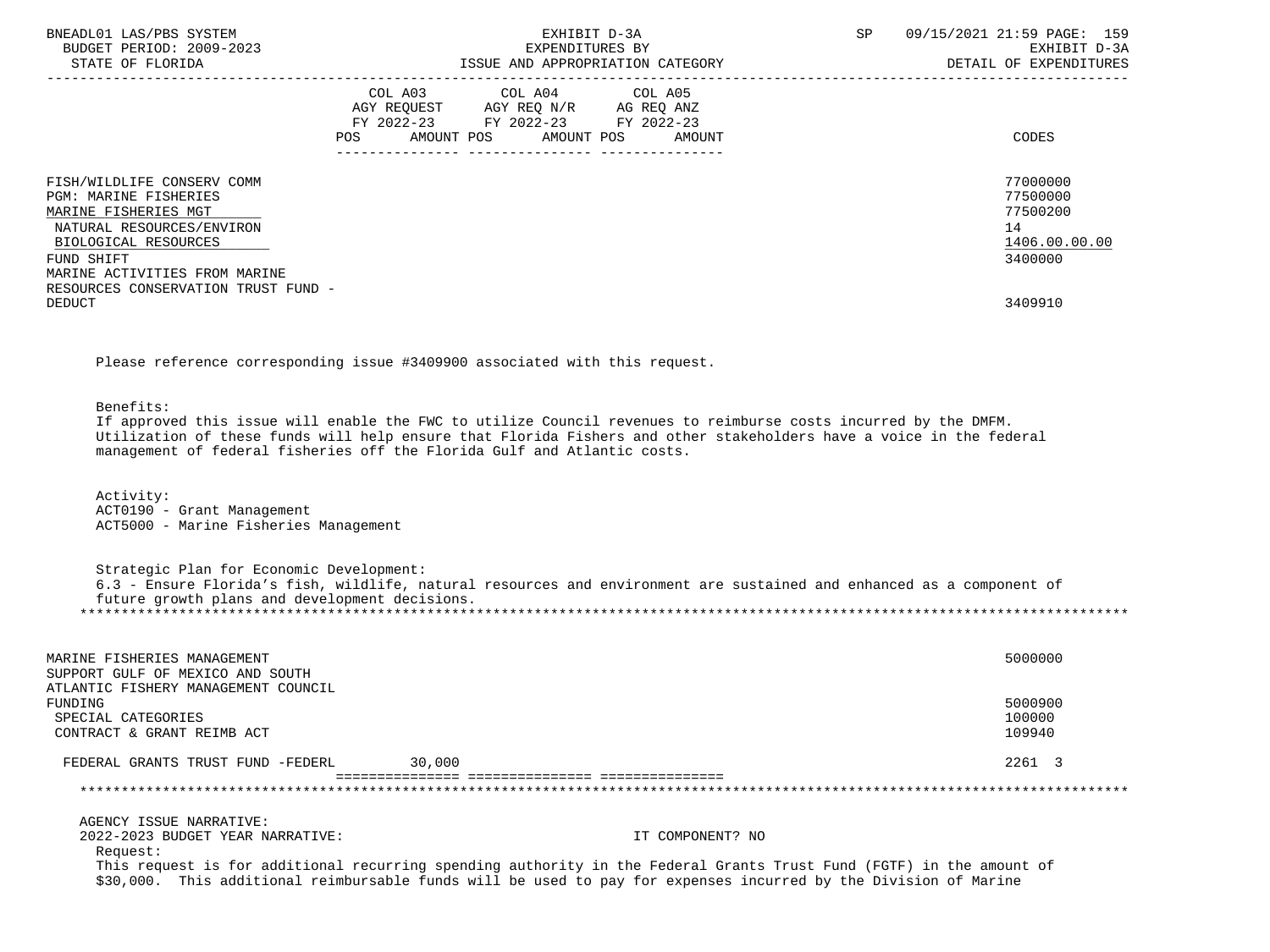| BNEADL01 LAS/PBS SYSTEM<br>BUDGET PERIOD: 2009-2023<br>STATE OF FLORIDA |                | EXHIBIT D-3A<br>EXPENDITURES BY                                                                                    | ISSUE AND APPROPRIATION CATEGORY | <b>SP</b> | 09/15/2021 21:59 PAGE: 160<br>EXHIBIT D-3A<br>DETAIL OF EXPENDITURES |
|-------------------------------------------------------------------------|----------------|--------------------------------------------------------------------------------------------------------------------|----------------------------------|-----------|----------------------------------------------------------------------|
|                                                                         | COL A03<br>POS | COL A04 COL A05<br>AGY REOUEST AGY REO N/R AG REO ANZ<br>FY 2022-23 FY 2022-23 FY 2022-23<br>AMOUNT POS AMOUNT POS | AMOUNT                           |           | CODES                                                                |
| FISH/WILDLIFE CONSERV COMM<br><b>PGM: MARINE FISHERIES</b>              |                |                                                                                                                    |                                  |           | 77000000<br>77500000                                                 |
| MARINE FISHERIES MGT                                                    |                |                                                                                                                    |                                  |           | 77500200                                                             |
| NATURAL RESOURCES/ENVIRON                                               |                |                                                                                                                    |                                  |           | 14                                                                   |
| BIOLOGICAL RESOURCES                                                    |                |                                                                                                                    |                                  |           | 1406.00.00.00                                                        |
| MARINE FISHERIES MANAGEMENT                                             |                |                                                                                                                    |                                  |           | 5000000                                                              |
| SUPPORT GULF OF MEXICO AND SOUTH                                        |                |                                                                                                                    |                                  |           |                                                                      |
| ATLANTIC FISHERY MANAGEMENT COUNCIL                                     |                |                                                                                                                    |                                  |           |                                                                      |
| FUNDING                                                                 |                |                                                                                                                    |                                  |           | 5000900                                                              |

 Fisheries Management's Federal Fisheries Section while working on fishery management council issues. Currently, Florida Fish and Wildlife Conservation Commission annually receives funds from the Gulf of Mexico Fisheries Management Council and funds from the South Atlantic Fisheries Management Council. The Division's Federal Fisheries Section works on Council issues statewide. The additional \$30,000 will cover the tasks set forth by the two councils. Due to the increasing costs of the assigned tasks, the Division of Marine Fisheries Management is requesting appropriations to utilize the additional \$30,000 in revenues.

# Current Situation:

 Regional fishery management councils were created in 1976 in order to manage US fisheries in the Economic Exclusive Zone (EEZ). Florida serves on both the Gulf of Mexico and South Atlantic Fishery Management Councils. These two councils create management plans for a variety of marine fish and invertebrate species and recommend rules to manage these fisheries to the National Marine Fisheries Service. The fishery management plans and rules can greatly affect Florida marine fisheries stakeholders both positively and negatively. The Councils have provided funds for a number of years to reimburse to the states for expenses incurred while serving on the councils as well as providing scientific advice and interacting with stakeholders. In recent years, the marine fisheries issues that need attention in Florida have increased, especially relative to federal fisheries. Currently, Florida Fish and Wildlife Conservation Commission annually receives funds from the Gulf of Mexico Fisheries Management Council and funds from the South Atlantic Fisheries Management Council.

#### Explanation of Costs

| מוות                                                  |                                             |     |
|-------------------------------------------------------|---------------------------------------------|-----|
| Fund<br>''rante<br>$\blacksquare$ True $\blacksquare$ | and Grant Reimbursed Activities<br>Contract | າ ເ |
|                                                       | $- -$                                       |     |

# Benefits:

 Federal fisheries management has become more complex and the impacts of management can affect stakeholders differently, depending on the region. The complexity of enforcing regulations in federal waters off of Florida has also become more complicated. In order to serve an increasing number of anglers within the constraints of the federal fisheries management system, reimbursable funding is needed within the Division of Marine Fisheries Management to work with stakeholders on a regional basis.

# Activity: ACT5000 - Marine Fisheries Management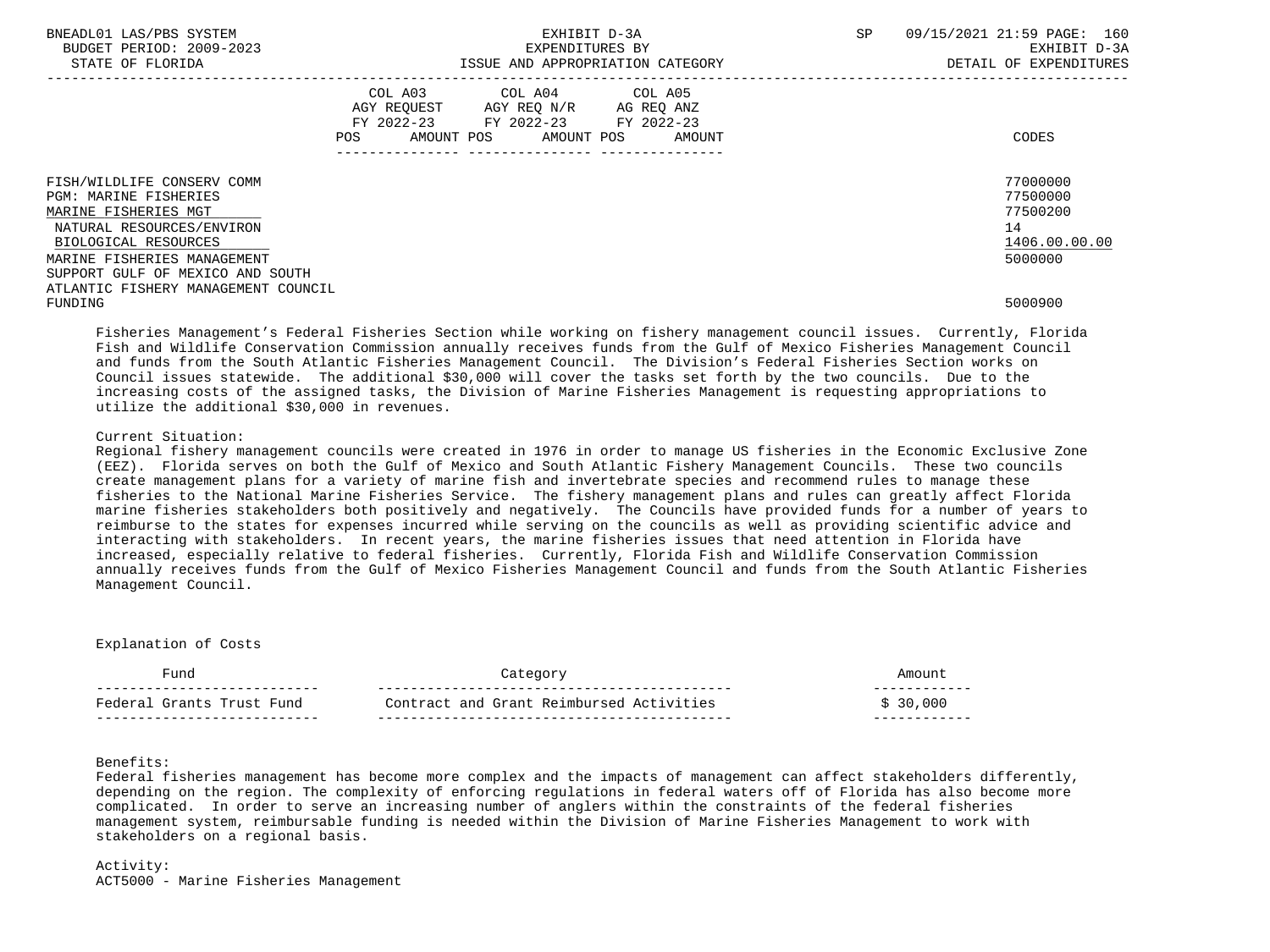| BNEADL01 LAS/PBS SYSTEM<br>BUDGET PERIOD: 2009-2023<br>STATE OF FLORIDA                                                                                                                                                                                                                                                                                                                                                                                                                                                                                                                                                                                                                                                                                                                                                                                                                            |                                                                                                                | EXPENDITURES BY | EXHIBIT D-3A<br>EXPENDITURES BY<br>ISSUE AND APPROPRIATION CATEGORY | SP | 09/15/2021 21:59 PAGE: 161<br>EXHIBIT D-3A<br>DETAIL OF EXPENDITURES<br>______________________________ |
|----------------------------------------------------------------------------------------------------------------------------------------------------------------------------------------------------------------------------------------------------------------------------------------------------------------------------------------------------------------------------------------------------------------------------------------------------------------------------------------------------------------------------------------------------------------------------------------------------------------------------------------------------------------------------------------------------------------------------------------------------------------------------------------------------------------------------------------------------------------------------------------------------|----------------------------------------------------------------------------------------------------------------|-----------------|---------------------------------------------------------------------|----|--------------------------------------------------------------------------------------------------------|
|                                                                                                                                                                                                                                                                                                                                                                                                                                                                                                                                                                                                                                                                                                                                                                                                                                                                                                    | COL A03 COL A04<br>AGY REQUEST AGY REQ N/R AG REQ ANZ<br>FY 2022-23 FY 2022-23 FY 2022-23<br>AMOUNT POS<br>POS | AMOUNT POS      | COL A05<br>AMOUNT                                                   |    | CODES                                                                                                  |
| FISH/WILDLIFE CONSERV COMM<br>PGM: MARINE FISHERIES<br>MARINE FISHERIES MGT<br>NATURAL RESOURCES/ENVIRON<br>BIOLOGICAL RESOURCES<br>MARINE FISHERIES MANAGEMENT<br>SUPPORT GULF OF MEXICO AND SOUTH                                                                                                                                                                                                                                                                                                                                                                                                                                                                                                                                                                                                                                                                                                |                                                                                                                |                 |                                                                     |    | 77000000<br>77500000<br>77500200<br>14<br>1406.00.00.00<br>5000000                                     |
| ATLANTIC FISHERY MANAGEMENT COUNCIL<br>FUNDING                                                                                                                                                                                                                                                                                                                                                                                                                                                                                                                                                                                                                                                                                                                                                                                                                                                     |                                                                                                                |                 |                                                                     |    | 5000900                                                                                                |
| Strategic Plan for Economic Development:<br>6.3 - Ensure Florida's fish, wildlife, natural resources and environment are sustained and enhanced as a component of<br>future growth plans and development decisions.                                                                                                                                                                                                                                                                                                                                                                                                                                                                                                                                                                                                                                                                                |                                                                                                                |                 |                                                                     |    |                                                                                                        |
| REIMBURSEMENT CONTRACTS AND GRANTS<br>FINAL NATURAL RESOURCE DAMAGE                                                                                                                                                                                                                                                                                                                                                                                                                                                                                                                                                                                                                                                                                                                                                                                                                                |                                                                                                                |                 |                                                                     |    | 8100000                                                                                                |
| RESTORATION - DEEPWATER HORIZON OIL<br>SPILL<br>SPECIAL CATEGORIES<br>FINAL NRDR-DWH OIL SPILL                                                                                                                                                                                                                                                                                                                                                                                                                                                                                                                                                                                                                                                                                                                                                                                                     |                                                                                                                |                 |                                                                     |    | 8106000<br>100000<br>105030                                                                            |
| GRANTS AND DONATIONS TF -STATE 117,000 117,000                                                                                                                                                                                                                                                                                                                                                                                                                                                                                                                                                                                                                                                                                                                                                                                                                                                     |                                                                                                                |                 |                                                                     |    | 2339 1                                                                                                 |
|                                                                                                                                                                                                                                                                                                                                                                                                                                                                                                                                                                                                                                                                                                                                                                                                                                                                                                    |                                                                                                                |                 |                                                                     |    |                                                                                                        |
| AGENCY ISSUE NARRATIVE:<br>2022-2023 BUDGET YEAR NARRATIVE:<br>Request:<br>This issue is for spending authority in the amount of \$117,000 in non-recurring funds from the Grants and Donations Trust<br>Fund for year two of a five-year grant - Phase II of the Deepwater Horizon Florida Trustee Implementation Group (FL TIG)<br>project titled "FL TIG Artificial Reef Creation and Restoration Phase II. The Florida Artificial Reef Creation and<br>Restoration project received \$9,850,000. Out of the \$9,850,000, \$9,200,000 has been allocated toward Fixed Capital<br>Outlay for construction of artificial reefs. The remaining funds \$650,000 will cover expenses related to the<br>construction and monitoring of the artificial reefs over the five-year grant period. Please reference corresponding issue<br>#990G000-141113 in the DMFM budget entity.<br>Current Situation: |                                                                                                                |                 | IT COMPONENT? NO                                                    |    |                                                                                                        |
| The Deepwater Horizon (DWH) Natural Resource Damage Assessment (NRDA) Trustees are charged under the Oil Pollution Act of<br>1990 to utilize the restoration funding being provided by British Petroleum to address the natural resource injuries<br>caused by the DWH oil spill. Florida Fish and Wildlife Conservation Commission and the other NRDA Trustees have selected                                                                                                                                                                                                                                                                                                                                                                                                                                                                                                                      |                                                                                                                |                 |                                                                     |    |                                                                                                        |

 a number of projects for implementation that will help partially address the injuries that the State of Florida received from the DWH oil spill. Department of Interior (DOI) will be providing FWC with the necessary funding for project implementation from the DOI Restoration Trust Account, which it maintains on behalf of all the DWH NRDA Trustees. FWC currently doesn't have sufficient budget authority to implement these DWH NRDA restoration projects.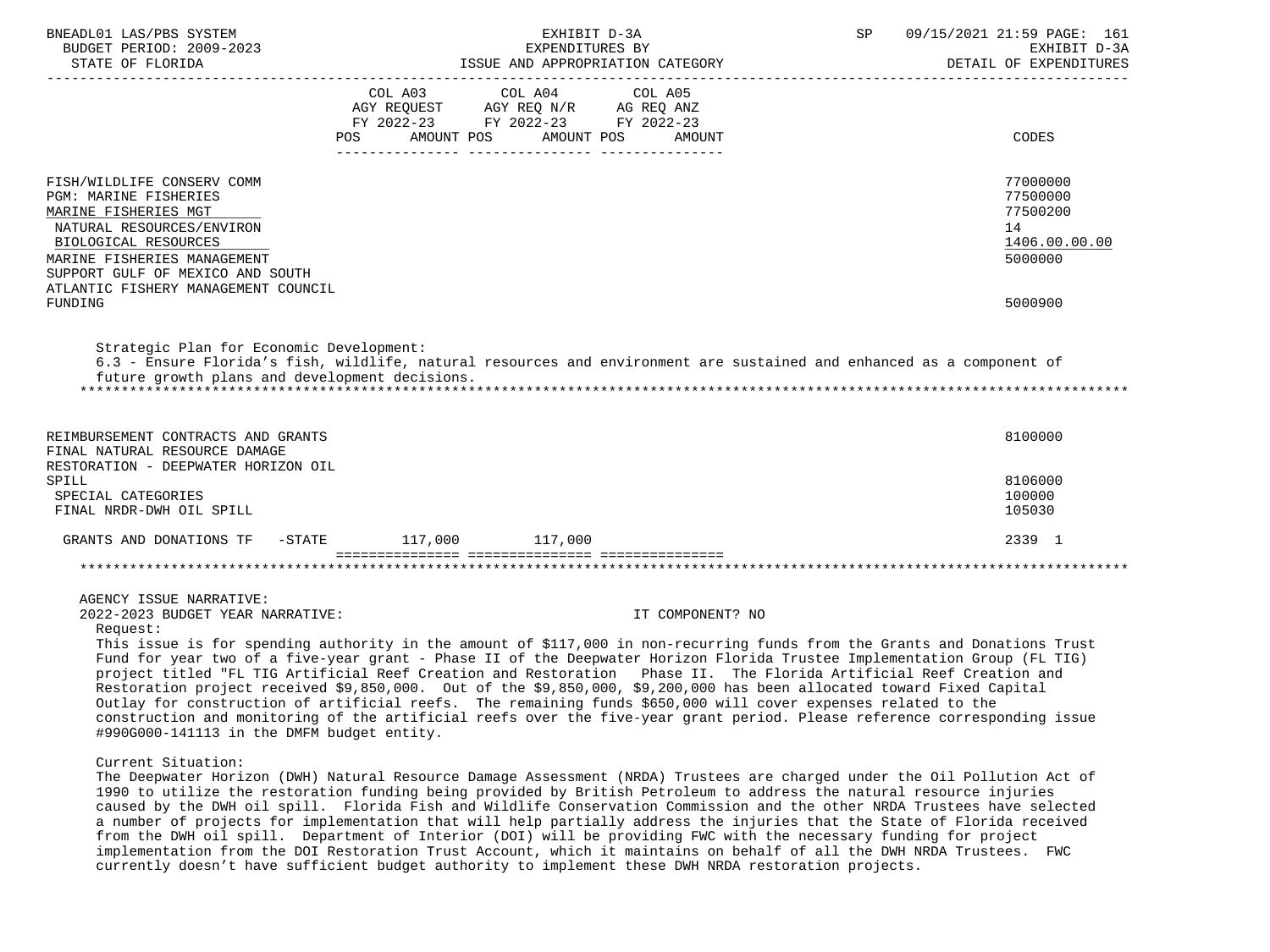| BNEADL01 LAS/PBS SYSTEM<br>BUDGET PERIOD: 2009-2023<br>STATE OF FLORIDA |     | EXHIBIT D-3A<br>EXPENDITURES BY                                                                                            | ISSUE AND APPROPRIATION CATEGORY | <b>SP</b> | 09/15/2021 21:59 PAGE: 162<br>EXHIBIT D-3A<br>DETAIL OF EXPENDITURES |
|-------------------------------------------------------------------------|-----|----------------------------------------------------------------------------------------------------------------------------|----------------------------------|-----------|----------------------------------------------------------------------|
|                                                                         | POS | COL A03 COL A04 COL A05<br>AGY REQUEST AGY REO N/R AG REO ANZ<br>FY 2022-23 FY 2022-23 FY 2022-23<br>AMOUNT POS AMOUNT POS | AMOUNT                           |           | CODES                                                                |
| FISH/WILDLIFE CONSERV COMM                                              |     |                                                                                                                            |                                  |           | 77000000                                                             |
| PGM: MARINE FISHERIES                                                   |     |                                                                                                                            |                                  |           | 77500000                                                             |
| MARINE FISHERIES MGT                                                    |     |                                                                                                                            |                                  |           | 77500200                                                             |
| NATURAL RESOURCES/ENVIRON                                               |     |                                                                                                                            |                                  |           | 14                                                                   |
| BIOLOGICAL RESOURCES                                                    |     |                                                                                                                            |                                  |           | 1406.00.00.00                                                        |
| REIMBURSEMENT CONTRACTS AND GRANTS                                      |     |                                                                                                                            |                                  |           | 8100000                                                              |
| FINAL NATURAL RESOURCE DAMAGE                                           |     |                                                                                                                            |                                  |           |                                                                      |
| RESTORATION - DEEPWATER HORIZON OIL                                     |     |                                                                                                                            |                                  |           |                                                                      |
| SPILL                                                                   |     |                                                                                                                            |                                  |           | 8106000                                                              |

 The Florida Artificial Reef Creation and Restoration project received \$10,342,500. The purpose of this project is to establish grant agreements through partnerships with local coastal governments for project implementation off the Gulf of Mexico (federal and state waters) adjacent to Escambia, Santa Rosa, Okaloosa, Walton, Bay, Gulf, Franklin, and Wakulla counties. Project will also include post-construction monitoring of the recreational use by FWC. Phase II of the project will implement artificial reef development across Northwest Florida, creating new marine recreational fishing and diving opportunities for residents and visitors across the region.

Explanation of Costs:

| Description of Costs                 | Fund       | Category                 | Amount    | Non-Recurring |
|--------------------------------------|------------|--------------------------|-----------|---------------|
|                                      |            |                          |           |               |
| Other Personal Services (full-time)* | GDTF Final | NRDA - Deepwater Horizon | \$66.458  | \$66.458      |
| Field Supplies                       | GDTF Final | NRDA - Deepwater Horizon | \$5,180   | \$5,180       |
| Rent                                 | GDTF Final | NRDA - Deepwater Horizon | \$20.000  | \$20,000      |
| Travel                               | GDTF Final | NRDA - Deepwater Horizon | \$22.440  | \$22.440      |
| Vehicle and Vessel Repairs           | GDTF Final | NRDA - Deepwater Horizon | \$3.000   | \$3,000       |
| Total                                |            |                          | \$117.000 | \$117.000     |
|                                      |            |                          |           |               |

 \* The budget requested for a full-time Other Personal Services position was calculated using an hourly pay rate of \$21 per hour and includes a total of 2,080 hours annually. Estimated costs for insurance and other benefits have been included and were calculated using 45 percent of the anticipated annual salary cost for the position.

Benefits:

 If approved, this issue will enable FWC to contracted with vendors with a focus on natural resources restoration efforts on the marine environments that were impacted by the DWH oil spill. The focus will be on increasing the number of artificial reefs in state and federal waters at different depths across the participating counties.

 Activity: ACT5200 - Artificial Reef Management

 Strategic Plan for Economic Development: 5.2 - Improve the efficiency and effectiveness of government agencies at all levels. \*\*\*\*\*\*\*\*\*\*\*\*\*\*\*\*\*\*\*\*\*\*\*\*\*\*\*\*\*\*\*\*\*\*\*\*\*\*\*\*\*\*\*\*\*\*\*\*\*\*\*\*\*\*\*\*\*\*\*\*\*\*\*\*\*\*\*\*\*\*\*\*\*\*\*\*\*\*\*\*\*\*\*\*\*\*\*\*\*\*\*\*\*\*\*\*\*\*\*\*\*\*\*\*\*\*\*\*\*\*\*\*\*\*\*\*\*\*\*\*\*\*\*\*\*\*\*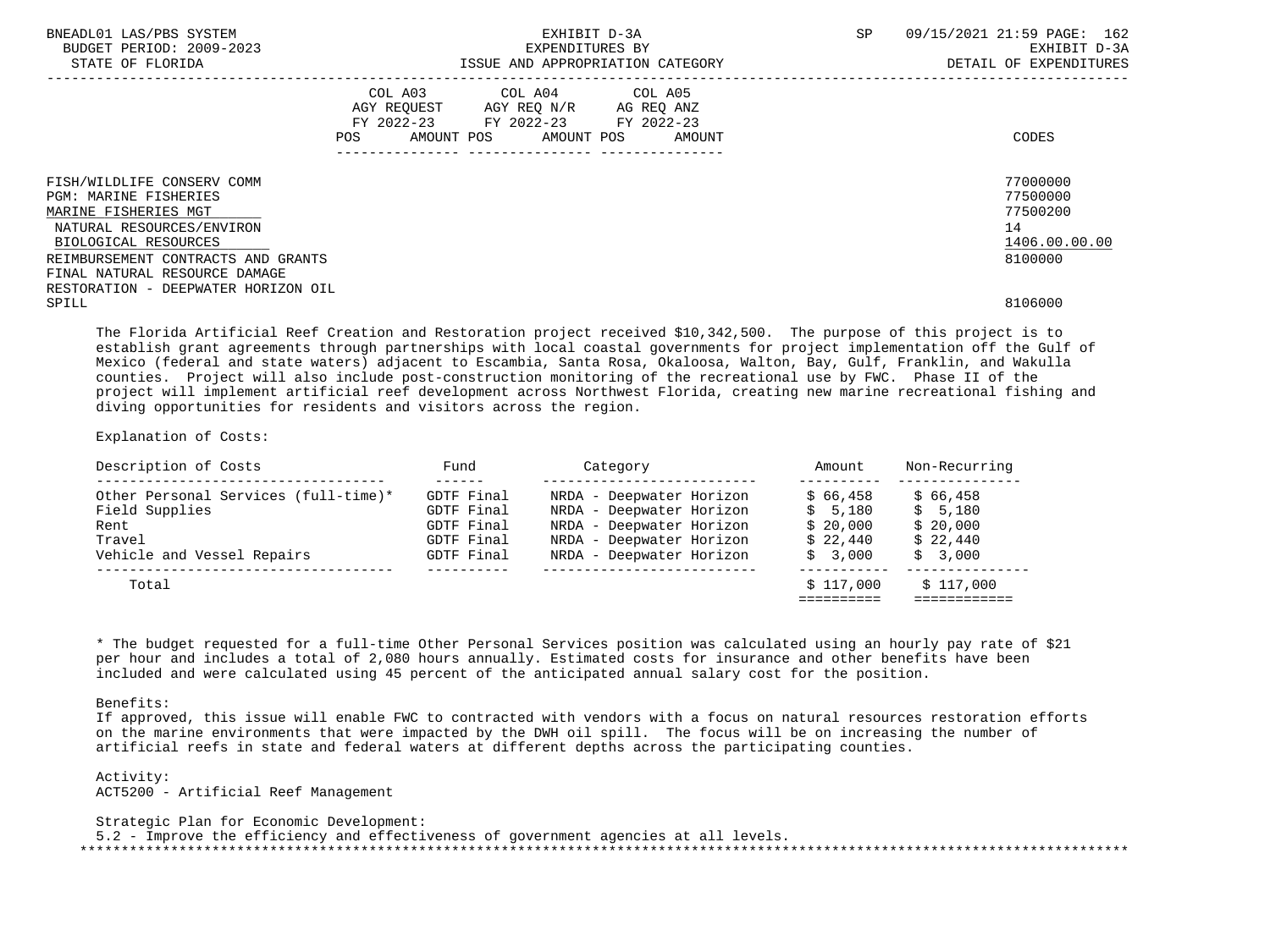| BNEADL01 LAS/PBS SYSTEM<br>BUDGET PERIOD: 2009-2023<br>STATE OF FLORIDA                                                                                                                                                                                                                                                     |                                  | EXHIBIT D-3A<br>EXPENDITURES BY                                                                   | ISSUE AND APPROPRIATION CATEGORY | SP | 09/15/2021 21:59 PAGE: 163<br>EXHIBIT D-3A<br>DETAIL OF EXPENDITURES                              |
|-----------------------------------------------------------------------------------------------------------------------------------------------------------------------------------------------------------------------------------------------------------------------------------------------------------------------------|----------------------------------|---------------------------------------------------------------------------------------------------|----------------------------------|----|---------------------------------------------------------------------------------------------------|
|                                                                                                                                                                                                                                                                                                                             | POS AMOUNT POS AMOUNT POS AMOUNT | COL A03 COL A04 COL A05<br>AGY REQUEST AGY REQ N/R AG REQ ANZ<br>FY 2022-23 FY 2022-23 FY 2022-23 |                                  |    | CODES                                                                                             |
| FISH/WILDLIFE CONSERV COMM<br><b>PGM: MARINE FISHERIES</b><br>MARINE FISHERIES MGT<br>NATURAL RESOURCES/ENVIRON<br>BIOLOGICAL RESOURCES<br>REIMBURSEMENT CONTRACTS AND GRANTS<br>NATIONAL FISH AND WILDLIFE<br>FOUNDATION PROJECTS - APALACHICOLA<br>BAY OYSTER RESTORATION<br>SPECIAL CATEGORIES<br>GULF COAST RESTORATION |                                  |                                                                                                   |                                  |    | 77000000<br>77500000<br>77500200<br>14<br>1406.00.00.00<br>8100000<br>8106210<br>100000<br>106020 |
| GRANTS AND DONATIONS TF -FEDERL 3, 200, 618 3, 200, 618                                                                                                                                                                                                                                                                     | ---------------- --------------- |                                                                                                   |                                  |    | 2339 3                                                                                            |
| AGENCY ISSUE NARRATIVE:<br>2022-2023 BUDGET YEAR NARRATIVE:<br>Request:                                                                                                                                                                                                                                                     |                                  |                                                                                                   | IT COMPONENT? NO                 |    |                                                                                                   |

 This issue requests non-recurring budget authority in the Division of Marine Fisheries Management (DMFM) budget entity, in the amount of \$3,200,618 in the Grants and Donations Trust Fund (GDTF), to provide for costs related to activities associated with the Apalachicola Bay Oyster Restoration - Phase II (FL) project for which funding has been awarded by the National Fish and Wildlife Foundation (NFWF).

# Current Situation:

 In 2013, a federal court approved two plea agreements resolving certain criminal cases against BP and Transocean which arose from the 2010 Deepwater Horizon oil spill. The agreements directed approximately \$2.5 billion to the National Fish and Wildlife Foundation (NFWF) to fund projects benefitting the natural resources of the Gulf Coast that were impacted by the oil spill. In 2019, FWC received a \$20,049,030 grant from NFWF to restore oysters in Apalachicola Bay. The restoration will take place in two phases. FWC and NFWF have executed a contract for the first phase, which includes data collection, analyses, and the development of an oyster management strategy that will be deployed after restoration has been completed. Phase one of the restoration is currently ongoing. This request is to fund Phase II of the project. The funding will be used for the restoration of oyster bars by application of clutch material. Clutching will rebuild up to 1000 acres of selected reefs in the central eastern region of the bay's reef system. The clutched reefs in the core of the bay system are intended to support the recovery of the bay-wide resource.

#### Explanation of Costs:

| Grants and Donations Trust Fund | Category | Amount      | Non-Recurring |
|---------------------------------|----------|-------------|---------------|
| Gulf Coast Restoration          | 106020   | \$3,200,618 | \$3,200,618   |

#### Benefits:

 The intention of the grant is to restore oyster beds, develop stakeholder informed harvest management options, mapping, planning, research, and monitoring of oyster beds to prevent further loss. Funding of this issue will restore the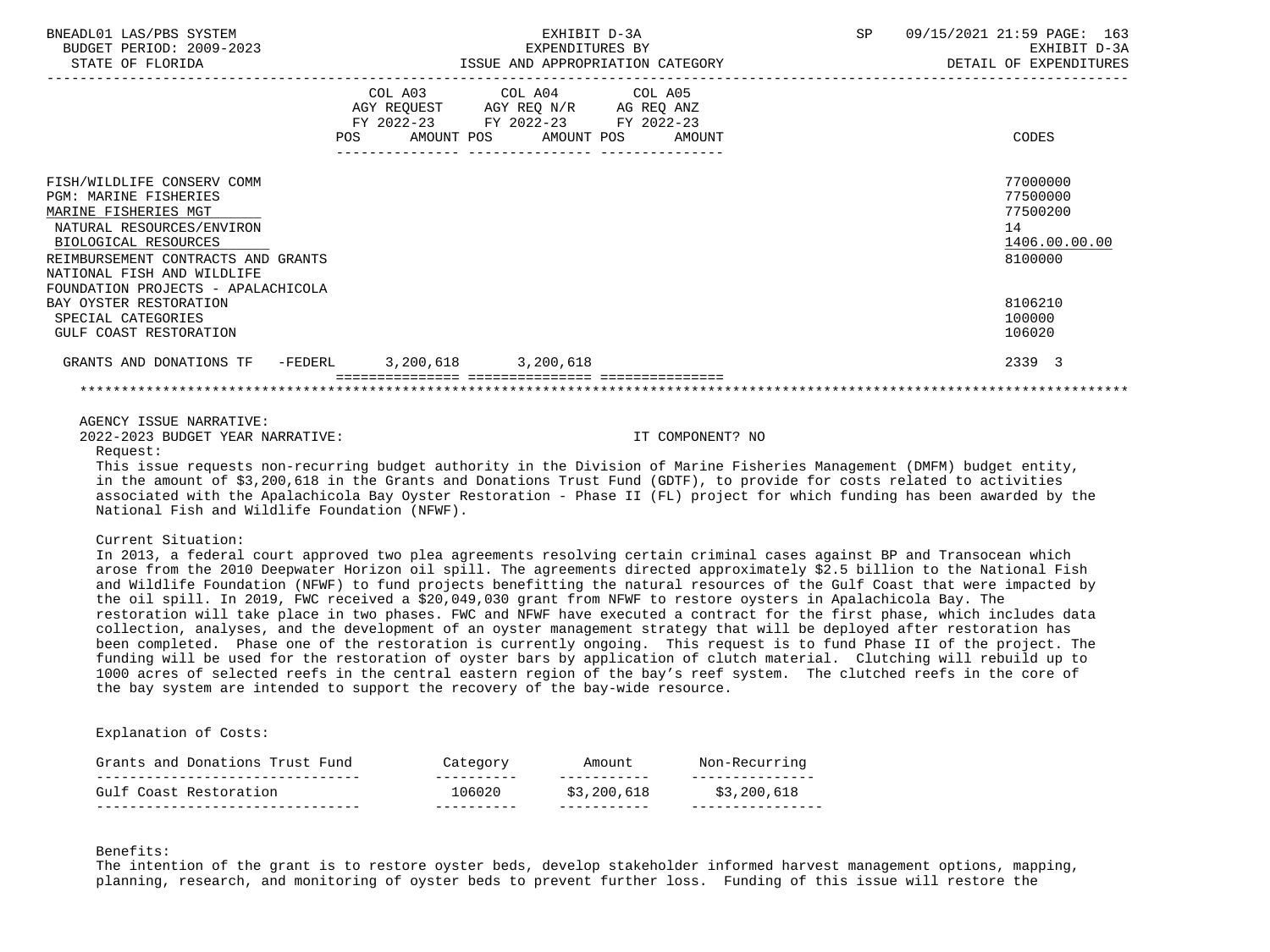| BNEADL01 LAS/PBS SYSTEM<br>BUDGET PERIOD: 2009-2023                                                                                                                                                                                                                                                                                                                                                           |                                                                                                                                                                                                                                                    | EXHIBIT D-3A<br>EXPENDITURES BY |                  | SP | 09/15/2021 21:59 PAGE: 164<br>EXHIBIT D-3A<br>DETAIL OF EXPENDITURES |
|---------------------------------------------------------------------------------------------------------------------------------------------------------------------------------------------------------------------------------------------------------------------------------------------------------------------------------------------------------------------------------------------------------------|----------------------------------------------------------------------------------------------------------------------------------------------------------------------------------------------------------------------------------------------------|---------------------------------|------------------|----|----------------------------------------------------------------------|
|                                                                                                                                                                                                                                                                                                                                                                                                               | COL A03 COL A04 COL A05<br>$\begin{tabular}{lllllll} \bf AGY & \bf REQUEST & \bf AGY & \bf REQ & \tt N/R & \tt AG & \tt REQ & \tt ANZ \\ \bf FY & \tt 2022-23 & \tt FY & \tt 2022-23 & \tt FY & \tt 2022-23 \\ \end{tabular}$<br>AMOUNT POS<br>POS | AMOUNT POS                      | AMOUNT           |    | CODES                                                                |
|                                                                                                                                                                                                                                                                                                                                                                                                               |                                                                                                                                                                                                                                                    |                                 |                  |    |                                                                      |
| FISH/WILDLIFE CONSERV COMM<br><b>PGM: MARINE FISHERIES</b><br>MARINE FISHERIES MGT<br>NATURAL RESOURCES/ENVIRON<br>BIOLOGICAL RESOURCES<br>REIMBURSEMENT CONTRACTS AND GRANTS<br>NATIONAL FISH AND WILDLIFE                                                                                                                                                                                                   |                                                                                                                                                                                                                                                    |                                 |                  |    | 77000000<br>77500000<br>77500200<br>14<br>1406.00.00.00<br>8100000   |
| FOUNDATION PROJECTS - APALACHICOLA<br>BAY OYSTER RESTORATION                                                                                                                                                                                                                                                                                                                                                  |                                                                                                                                                                                                                                                    |                                 |                  |    | 8106210                                                              |
| decimated wild oyster fishery and restore loss of key ecosystem services.                                                                                                                                                                                                                                                                                                                                     |                                                                                                                                                                                                                                                    |                                 |                  |    |                                                                      |
| Activity:<br>ACT5000 - Marine Fisheries Management<br>Strategic Plan for Economic Development:<br>6.3 - Ensure Florida's fish, wildlife, natural resources and environment are sustained and enhanced as a component of<br>future growth plans and development decisions.                                                                                                                                     |                                                                                                                                                                                                                                                    |                                 |                  |    |                                                                      |
| CAPITAL IMPROVEMENT PLAN<br>GRANTS AND AIDS - FIXED CAPITAL                                                                                                                                                                                                                                                                                                                                                   |                                                                                                                                                                                                                                                    |                                 |                  |    | 9900000                                                              |
| OUTLAY<br>G/A-LOC GOV/NONST ENT-FCO<br>ART FISH REEF CONST PROG                                                                                                                                                                                                                                                                                                                                               |                                                                                                                                                                                                                                                    |                                 |                  |    | 990G000<br>140000<br>140004                                          |
| FEDERAL GRANTS TRUST FUND -FEDERL 300,000 300,000                                                                                                                                                                                                                                                                                                                                                             |                                                                                                                                                                                                                                                    |                                 |                  |    | 2261 3                                                               |
| MARINE RESOURCES CONSV TF -STATE<br>-MATCH                                                                                                                                                                                                                                                                                                                                                                    | 133,333<br>166,667 166,667                                                                                                                                                                                                                         |                                 |                  |    | 2467 1<br>2467 2                                                     |
| TOTAL MARINE RESOURCES CONSV TF                                                                                                                                                                                                                                                                                                                                                                               |                                                                                                                                                                                                                                                    | 300,000 300,000                 |                  |    | 2467                                                                 |
| TOTAL APPRO                                                                                                                                                                                                                                                                                                                                                                                                   | 600,000                                                                                                                                                                                                                                            | 600.000                         |                  |    |                                                                      |
|                                                                                                                                                                                                                                                                                                                                                                                                               |                                                                                                                                                                                                                                                    |                                 |                  |    |                                                                      |
| <b>AGENCY NARRATIVE:</b><br>2022-2023 BUDGET YEAR NARRATIVE:<br>Request:<br>This issue requests Fixed Capital Outlay budget authority for grants and aid to local governments, qualified nonprofit<br>entities, and state universities for local artificial reef planning, development, assessment and management pursuant to<br>s. 379.249, Florida Statutes, and Chapter 68E-9 Florida Administrative Code. | ART FISH REEF CONST PROG                                                                                                                                                                                                                           |                                 | IT COMPONENT? NO |    |                                                                      |

Current Situation:

Program funding is received from two sources: Federal Aid in Sport Fish Restoration grants from the U.S. Fish and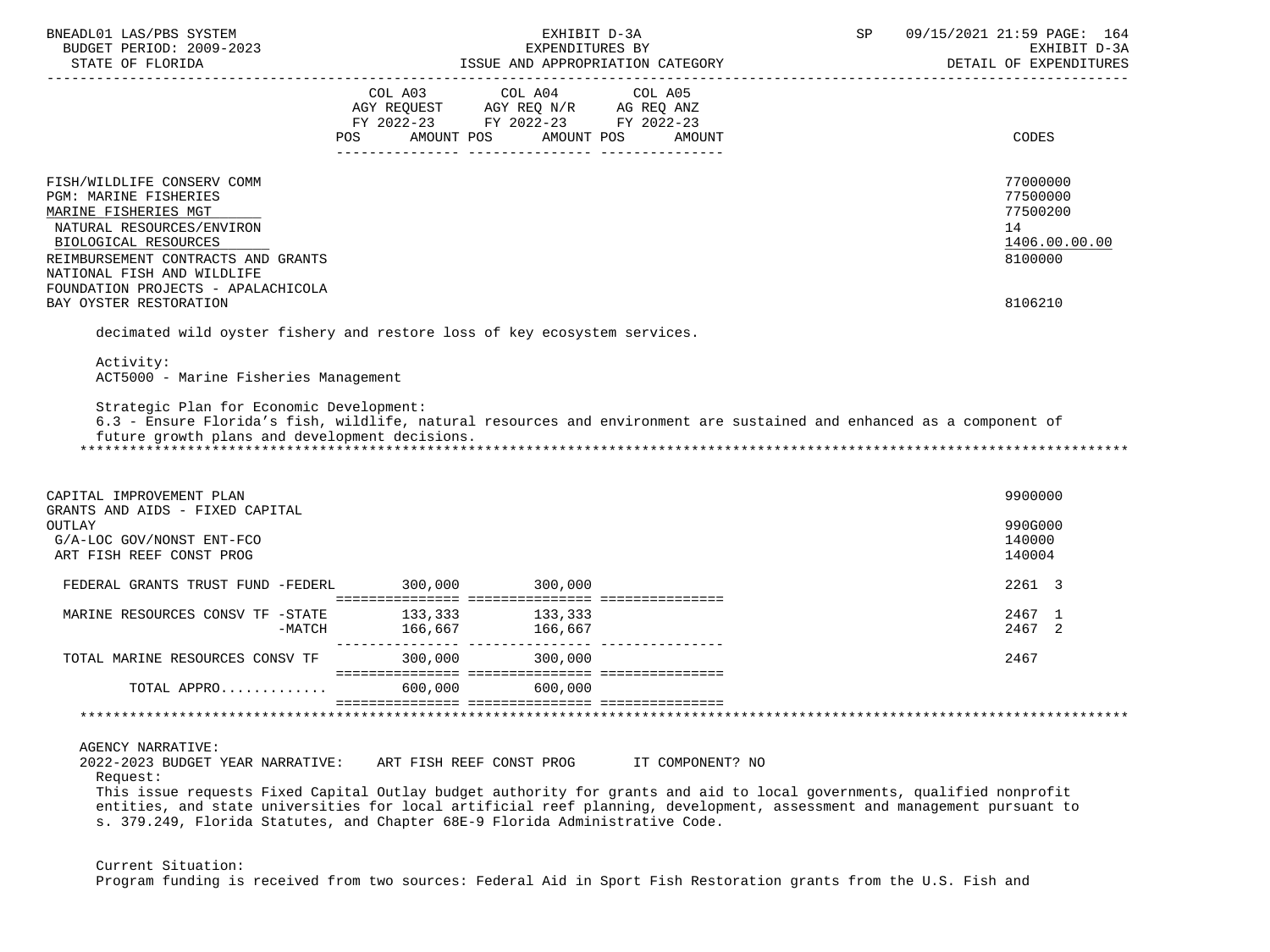| BNEADL01 LAS/PBS SYSTEM<br>BUDGET PERIOD: 2009-2023<br>STATE OF FLORIDA     | EXHIBIT D-3A<br>EXPENDITURES BY<br>ISSUE AND APPROPRIATION CATEGORY                                                                            | 09/15/2021 21:59 PAGE: 165<br><b>SP</b><br>EXHIBIT D-3A<br>DETAIL OF EXPENDITURES |
|-----------------------------------------------------------------------------|------------------------------------------------------------------------------------------------------------------------------------------------|-----------------------------------------------------------------------------------|
|                                                                             | COL A03 COL A04 COL A05<br>AGY REOUEST AGY REO N/R<br>AG REO ANZ<br>FY 2022-23 FY 2022-23 FY 2022-23<br>AMOUNT POS AMOUNT POS<br>POS<br>AMOUNT | CODES                                                                             |
| FISH/WILDLIFE CONSERV COMM<br>PGM: MARINE FISHERIES<br>MARINE FISHERIES MGT |                                                                                                                                                | 77000000<br>77500000<br>77500200                                                  |
| NATURAL RESOURCES/ENVIRON                                                   |                                                                                                                                                | 14                                                                                |
| BIOLOGICAL RESOURCES                                                        |                                                                                                                                                | 1406.00.00.00                                                                     |
| CAPITAL IMPROVEMENT PLAN                                                    |                                                                                                                                                | 9900000                                                                           |
| GRANTS AND AIDS - FIXED CAPITAL                                             |                                                                                                                                                |                                                                                   |
| OUTLAY                                                                      |                                                                                                                                                | 990G000                                                                           |

 Wildlife Service, and Florida Saltwater Recreational Fishing License revenues; a portion of which serves as the match required to receive the federal funds. According to socioeconomic studies conducted from 1998 to 2011, for every dollar spent on artificial reef construction, an average of \$261 is spent annually by those that use artificial reefs. The program has a history of over 25 years working in partnership with local coastal governments, recreational fishing interests, and state universities. Funds are allocated to projects in compliance with federal regulations governing state use of federal aid funds, state procurement regulations and appropriate division rules. Statewide artificial reef development and assessment is accomplished through contracts with local coastal governments, qualified  $501(c)(3)$  non-profit corporations, and state universities for local reef development and assessment. There are three existing positions that have provided support to the artificial reef program for over 15 years. One position, the state artificial reef program administrator (Biological Administrator II), is 50 percent supported with federal funds. In addition, two Biological Scientist IV positions spend the entirety of their time on artificial reef issues and are 100 percent federally funded. Both Biological Scientist IV's perform statewide reef compliance and performance monitoring of reefs. All three positions provide technical assistance to local coastal governments and other agencies on artificial reef issues.

# Explanation of Costs:

| Federal Grants Trust Fund                                                                  | Amount    | Non-Recurring |
|--------------------------------------------------------------------------------------------|-----------|---------------|
| US Fish and Wildlife Service Reimbursable<br>(Federal Aid in Sport Fish Restoration Grant) | \$300.000 | \$300.000     |
|                                                                                            |           |               |
| Marine Resources Conservation Trust Fund                                                   | Amount    | Non-Recurring |
| State Match to Federal Funds                                                               | \$166.667 | \$166.667     |
| State Funded Reef Development and Assessment Projects                                      | \$133.333 | \$133,333     |
| Total Issue                                                                                | \$600.000 | \$600.000     |
|                                                                                            |           |               |

#### Benefits:

 This request supports the Governor's Strategic Plan for Economic Development (Quality of Life and Quality Places) by helping to create and sustain vibrant healthy communities that attract workers, businesses, residents and visitors. Development of artificial reefs, either on new sites or to enhance existing sites, provides additional habitat area to benefit important recreational fishing stocks, increases recreational fishing and diving opportunities for state residents and visitors, and enhances coastal community economies. Assessment or monitoring of artificial reefs is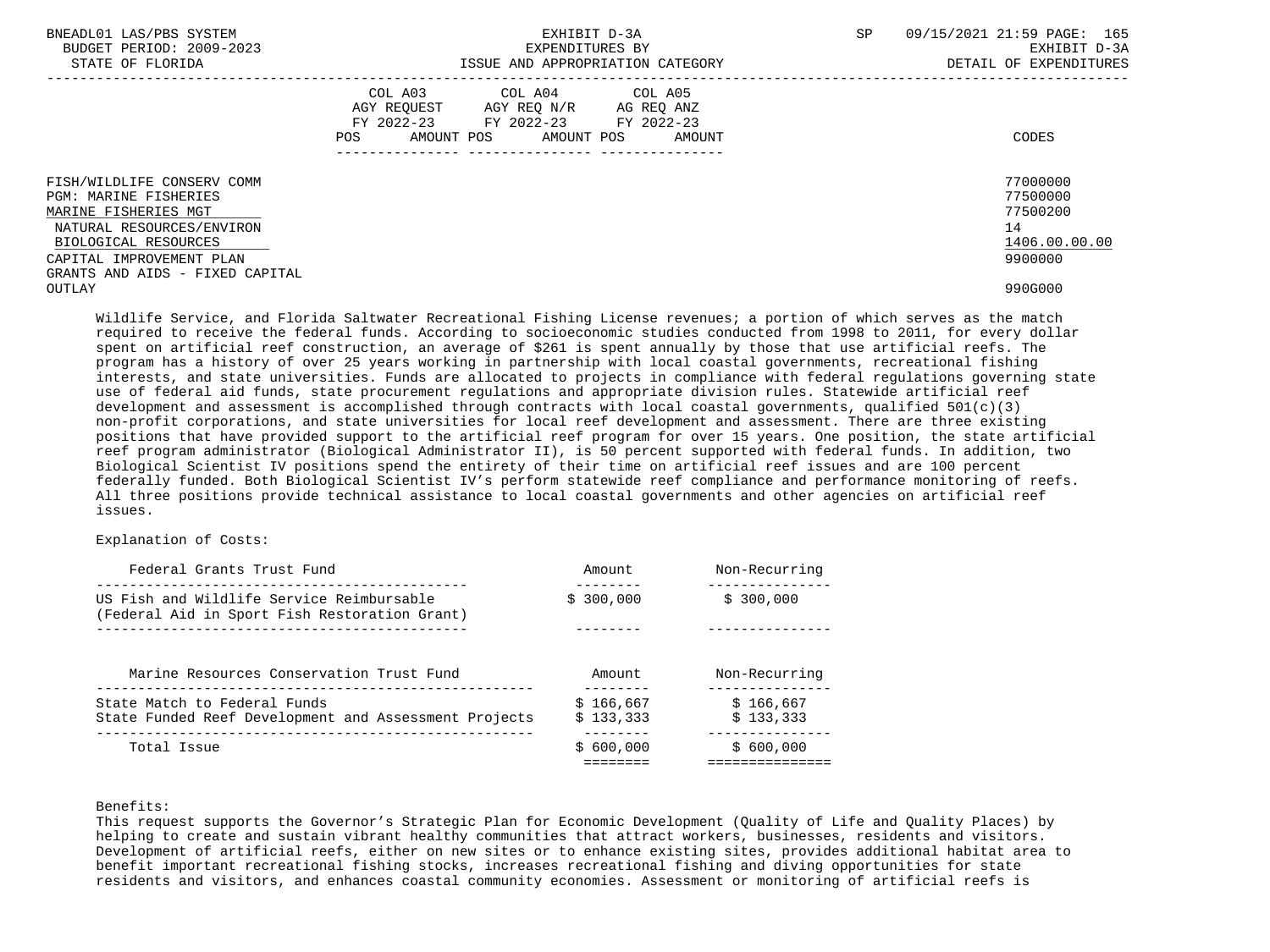| BNEADL01 LAS/PBS SYSTEM<br>BUDGET PERIOD: 2009-2023<br>STATE OF FLORIDA                                                                                                                                          | EXHIBIT D-3A<br>EXPENDITURES BY<br>ISSUE AND APPROPRIATION CATEGORY                                                                                                                                                                                                                                                                                                                                                                                                                                                                                                                                                                                                                                            | SP<br>09/15/2021 21:59 PAGE: 166<br>EXHIBIT D-3A<br>DETAIL OF EXPENDITURES    |
|------------------------------------------------------------------------------------------------------------------------------------------------------------------------------------------------------------------|----------------------------------------------------------------------------------------------------------------------------------------------------------------------------------------------------------------------------------------------------------------------------------------------------------------------------------------------------------------------------------------------------------------------------------------------------------------------------------------------------------------------------------------------------------------------------------------------------------------------------------------------------------------------------------------------------------------|-------------------------------------------------------------------------------|
|                                                                                                                                                                                                                  | COL A03 COL A04 COL A05<br>AGY REQUEST AGY REQ N/R AG REQ ANZ<br>FY 2022-23 FY 2022-23 FY 2022-23<br>AMOUNT POS<br>AMOUNT POS<br>AMOUNT<br>POS                                                                                                                                                                                                                                                                                                                                                                                                                                                                                                                                                                 | CODES                                                                         |
| FISH/WILDLIFE CONSERV COMM<br><b>PGM: MARINE FISHERIES</b><br>MARINE FISHERIES MGT<br>NATURAL RESOURCES/ENVIRON<br>BIOLOGICAL RESOURCES<br>CAPITAL IMPROVEMENT PLAN<br>GRANTS AND AIDS - FIXED CAPITAL<br>OUTLAY |                                                                                                                                                                                                                                                                                                                                                                                                                                                                                                                                                                                                                                                                                                                | 77000000<br>77500000<br>77500200<br>14<br>1406.00.00.00<br>9900000<br>990G000 |
|                                                                                                                                                                                                                  | essential to understanding the effectiveness of reef design, material, location and use patterns in achieving the<br>objectives for which the reefs were built. Assessment data will guide future reef development efforts. This capability<br>more effectively brings the Division into compliance with its charge to wisely manage and protect marine reef fish<br>resources associated with artificial reefs, while causing no harm to the marine environment.                                                                                                                                                                                                                                              |                                                                               |
| Activity: ACT0210 - Fixed Capital Outlay<br>ACT5200 - Artificial Reef Management                                                                                                                                 |                                                                                                                                                                                                                                                                                                                                                                                                                                                                                                                                                                                                                                                                                                                |                                                                               |
| Strategic Plan for Economic Development:<br>visitors.                                                                                                                                                            | 6.1 - Create and sustain vibrant, safe, healthy and resilient communities that attract workers, residents, businesses and                                                                                                                                                                                                                                                                                                                                                                                                                                                                                                                                                                                      |                                                                               |
| $G/A$ - FINAL NRDR - DWH FCO                                                                                                                                                                                     |                                                                                                                                                                                                                                                                                                                                                                                                                                                                                                                                                                                                                                                                                                                | 141113                                                                        |
|                                                                                                                                                                                                                  | GRANTS AND DONATIONS TF $-$ STATE 2,400,000 2,400,000                                                                                                                                                                                                                                                                                                                                                                                                                                                                                                                                                                                                                                                          | 2339 1                                                                        |
|                                                                                                                                                                                                                  |                                                                                                                                                                                                                                                                                                                                                                                                                                                                                                                                                                                                                                                                                                                |                                                                               |
| <b>AGENCY NARRATIVE:</b><br>Request:<br>#8106000 in the DMFM budget entity.                                                                                                                                      | 2022-2023 BUDGET YEAR NARRATIVE: G/A - FINAL NRDR - DWH FCO IT COMPONENT? NO<br>This issue is for spending authority for Fixed Capital Outlay (FCO) in the amount of \$2,400,000 from the Grants and<br>Donations Trust Fund for year two of a five-year grant Florida Trustee Implementation Group (FL TIG) Artificial Reef<br>Creation and Restoration Phase II. The overall amount of the grant including Operating Costs is \$9,850,000. Out of<br>the 9,850,000, \$9,200,000 was allocated to FCO projects out of which \$6,800,000 was allocated in year one. The remaining<br>balance of FCO funding, \$2,400,000 is being requested during year two of the grant. Please reference corresponding issue |                                                                               |
| Current Situation:                                                                                                                                                                                               | The Deepwater Horizon (DWH) Natural Resource Damage Assessment (NRDA) Trustees are charged under the Oil Pollution Act of<br>1990 to utilize the restoration funding being provided by British Petroleum to address the natural resource injuries<br>caused by the DWH oil spill. Florida Fish and Wildlife Conservation Commission and the other NRDA Trustees have selected<br>a number of projects for implementation that will help partially address the injuries that the State of Florida received                                                                                                                                                                                                      |                                                                               |

 from the DWH oil spill. Department of Interior (DOI) will be providing FWC with the necessary funding for project implementation from the DOI Restoration Trust Account, which it maintains on behalf of all the DWH NRDA Trustees. FWC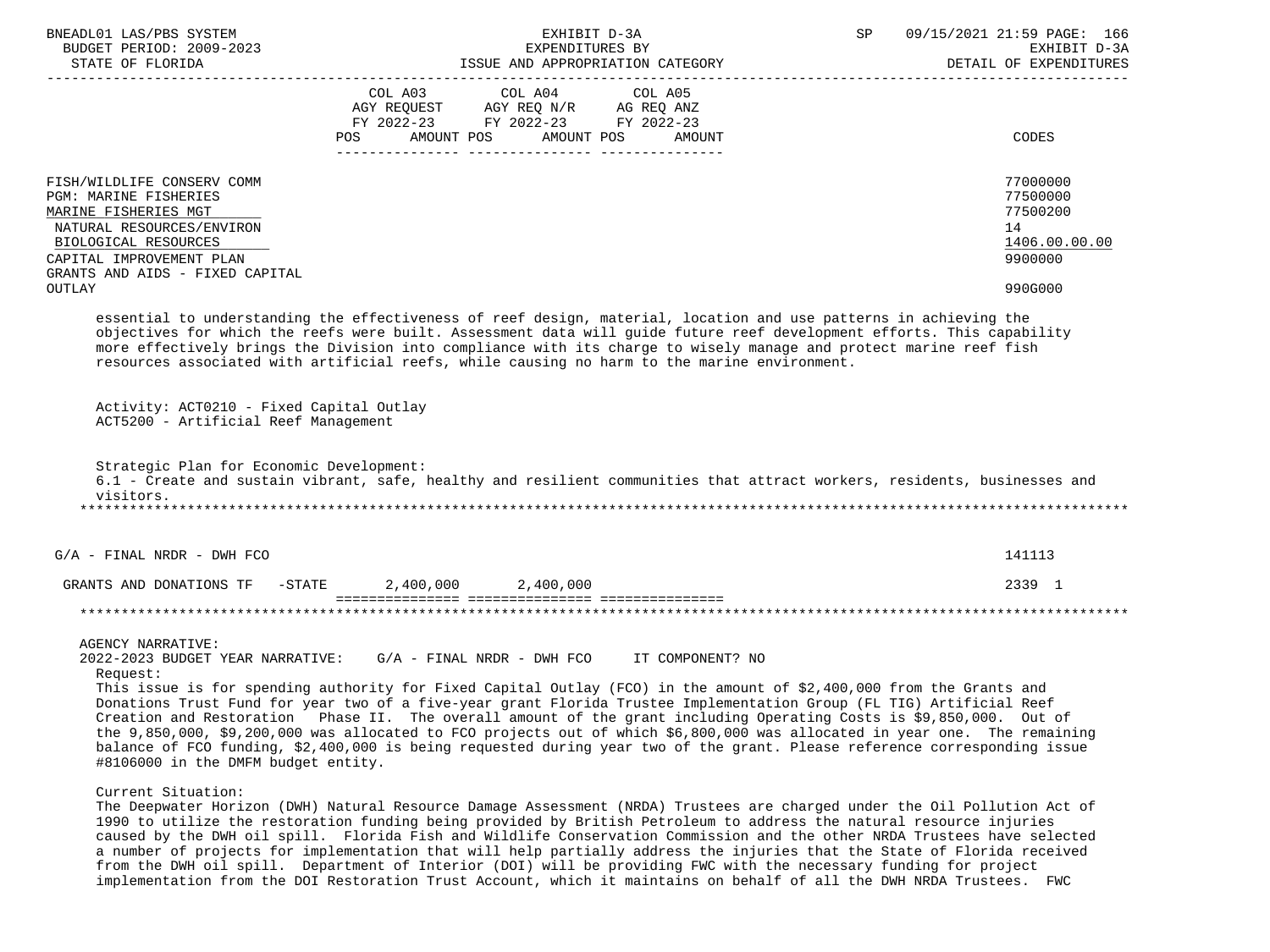| BNEADL01 LAS/PBS SYSTEM<br>BUDGET PERIOD: 2009-2023<br>STATE OF FLORIDA |                                         | EXHIBIT D-3A<br>EXPENDITURES BY<br>ISSUE AND APPROPRIATION CATEGORY | SP         | 09/15/2021 21:59 PAGE: 167<br>EXHIBIT D-3A<br>DETAIL OF EXPENDITURES |               |
|-------------------------------------------------------------------------|-----------------------------------------|---------------------------------------------------------------------|------------|----------------------------------------------------------------------|---------------|
|                                                                         |                                         |                                                                     |            |                                                                      |               |
|                                                                         |                                         | COL A03 COL A04 COL A05                                             |            |                                                                      |               |
|                                                                         | AGY REOUEST AGY REO N/R                 |                                                                     | AG REQ ANZ |                                                                      |               |
|                                                                         | FY 2022-23 FY 2022-23 FY 2022-23<br>POS | AMOUNT POS AMOUNT POS                                               | AMOUNT     |                                                                      | CODES         |
| FISH/WILDLIFE CONSERV COMM                                              |                                         |                                                                     |            |                                                                      | 77000000      |
| PGM: MARINE FISHERIES                                                   |                                         |                                                                     |            |                                                                      | 77500000      |
| MARINE FISHERIES MGT                                                    |                                         |                                                                     |            |                                                                      | 77500200      |
| NATURAL RESOURCES/ENVIRON                                               |                                         |                                                                     |            |                                                                      | 14            |
| BIOLOGICAL RESOURCES                                                    |                                         |                                                                     |            |                                                                      | 1406.00.00.00 |
| CAPITAL IMPROVEMENT PLAN                                                |                                         |                                                                     |            |                                                                      | 9900000       |
| GRANTS AND AIDS - FIXED CAPITAL                                         |                                         |                                                                     |            |                                                                      |               |
| OUTLAY                                                                  |                                         |                                                                     |            |                                                                      | 990G000       |

currently doesn't have sufficient budget authority to implement these DWH NRDA restoration projects.

 FWC will contract with vendors and coordinate with Gulf, Franklin, and Wakulla counties and cities to obtain permits and provide administration and oversite of this project which is to create artificial reefs out of stone, concrete, or permissible materials in the Gulf of Mexico (federal and state waters) adjacent to Gulf, Franklin and Wakulla counties. Building upon the interagency partnerships, developed during the Deepwater Horizon Natural Resource Damage Assessment (NRDA) Florida Artificial Reef Creation and Restoration project Phase I, the project would implement Phase II of artificial reef development across Northwest Florida, creating new marine recreational fishing and diving opportunities for residents and visitors across the region.

Explanation of Costs:

| Grants and Donations Trust Fund                            | Amount      | Non-Recurring |
|------------------------------------------------------------|-------------|---------------|
| Grants and Aid - Final Natural Resource Damage Restoration | \$2,400,000 | \$2,400,000   |
|                                                            |             |               |

Benefits:

 If approved, this issue will enable FWC to contract with vendors with a focus on natural resources restoration efforts on the marine environments that were impacted by the DWH oil spill. The focus will be on increasing the number of artificial reefs in state and federal waters at different depths across participating counties.

 Activity: ACT0210 - Fixed Capital Outlay ACT5200 - Artificial Reef Management

 Strategic Plan for Economic Development: 6.3 - Ensure Florida's fish, wildlife, natural resources and environment are sustained and enhanced as a component of future growth plans and development decisions. \*\*\*\*\*\*\*\*\*\*\*\*\*\*\*\*\*\*\*\*\*\*\*\*\*\*\*\*\*\*\*\*\*\*\*\*\*\*\*\*\*\*\*\*\*\*\*\*\*\*\*\*\*\*\*\*\*\*\*\*\*\*\*\*\*\*\*\*\*\*\*\*\*\*\*\*\*\*\*\*\*\*\*\*\*\*\*\*\*\*\*\*\*\*\*\*\*\*\*\*\*\*\*\*\*\*\*\*\*\*\*\*\*\*\*\*\*\*\*\*\*\*\*\*\*\*\*

 TOTAL: GRANTS AND AIDS - FIXED CAPITAL 990G000 OUTLAY TOTAL ISSUE............. 3,000,000 3,000,000 =============== =============== ===============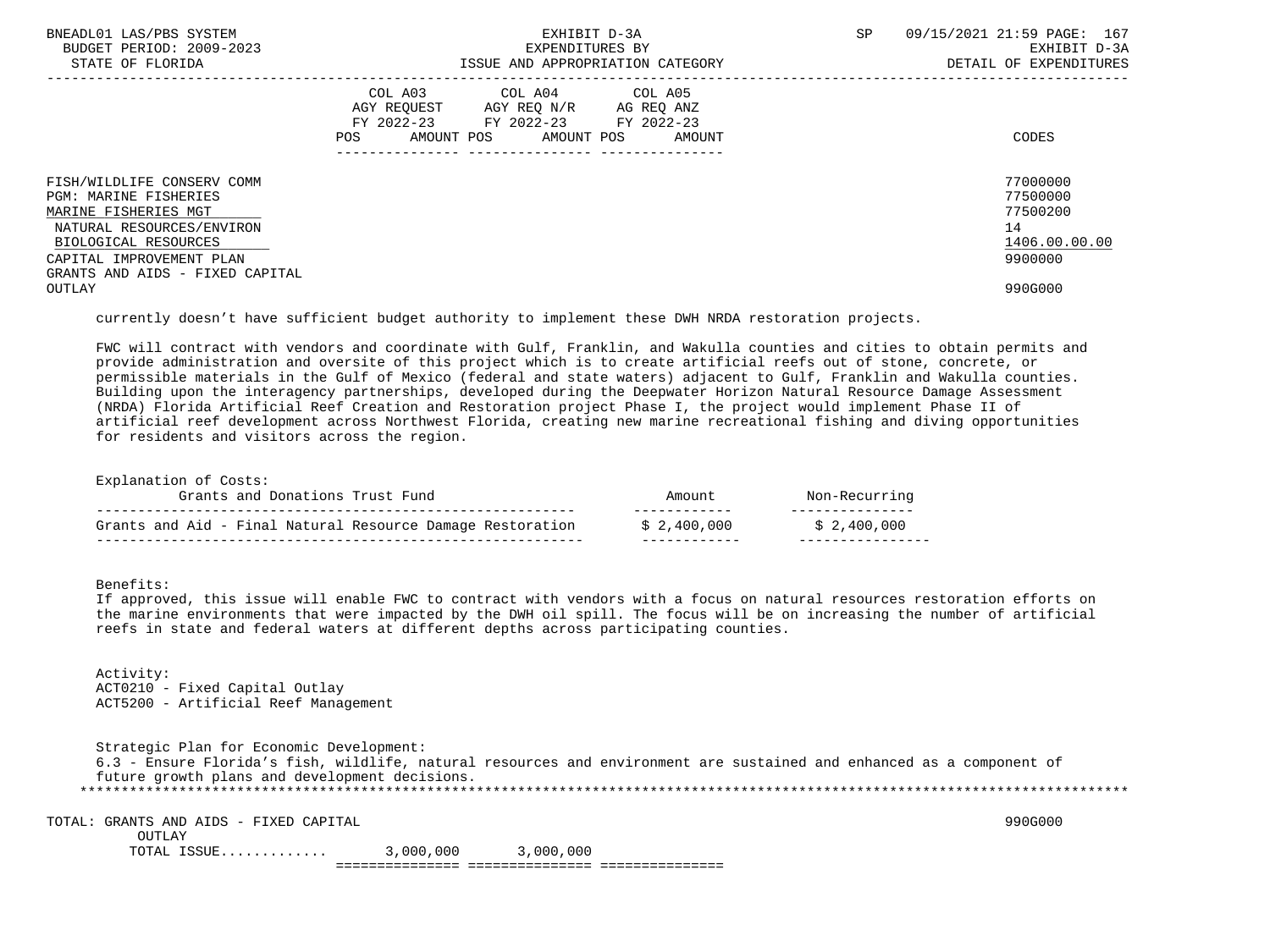| BNEADL01 LAS/PBS SYSTEM                                                            | EXHIBIT D-3A                  |                                                                                                                  |  | SP | 09/15/2021 21:59 PAGE: 168       |
|------------------------------------------------------------------------------------|-------------------------------|------------------------------------------------------------------------------------------------------------------|--|----|----------------------------------|
| BUDGET PERIOD: 2009-2023                                                           |                               | EXPENDITURES BY                                                                                                  |  |    | EXHIBIT D-3A                     |
| STATE OF FLORIDA                                                                   |                               | ISSUE AND APPROPRIATION CATEGORY                                                                                 |  |    | DETAIL OF EXPENDITURES           |
|                                                                                    | COL A03<br>AGY REOUEST<br>POS | COL A04 COL A05<br>AGY REQ N/R<br>AG REQ ANZ<br>FY 2022-23 FY 2022-23 FY 2022-23<br>AMOUNT POS AMOUNT POS AMOUNT |  |    | CODES                            |
| FISH/WILDLIFE CONSERV COMM<br><b>PGM: MARINE FISHERIES</b><br>MARINE FISHERIES MGT |                               |                                                                                                                  |  |    | 77000000<br>77500000<br>77500200 |
| NATURAL RESOURCES/ENVIRON<br>BIOLOGICAL RESOURCES                                  |                               |                                                                                                                  |  |    | 14<br>1406.00.00.00              |
| TOTAL: BIOLOGICAL RESOURCES<br>BY FUND TYPE                                        |                               |                                                                                                                  |  |    | 1406.00.00.00                    |
|                                                                                    | 34.00                         |                                                                                                                  |  |    |                                  |
| SALARY RATE 1,760,693                                                              |                               | 6,354,786                                                                                                        |  |    | 2000                             |
|                                                                                    |                               |                                                                                                                  |  |    |                                  |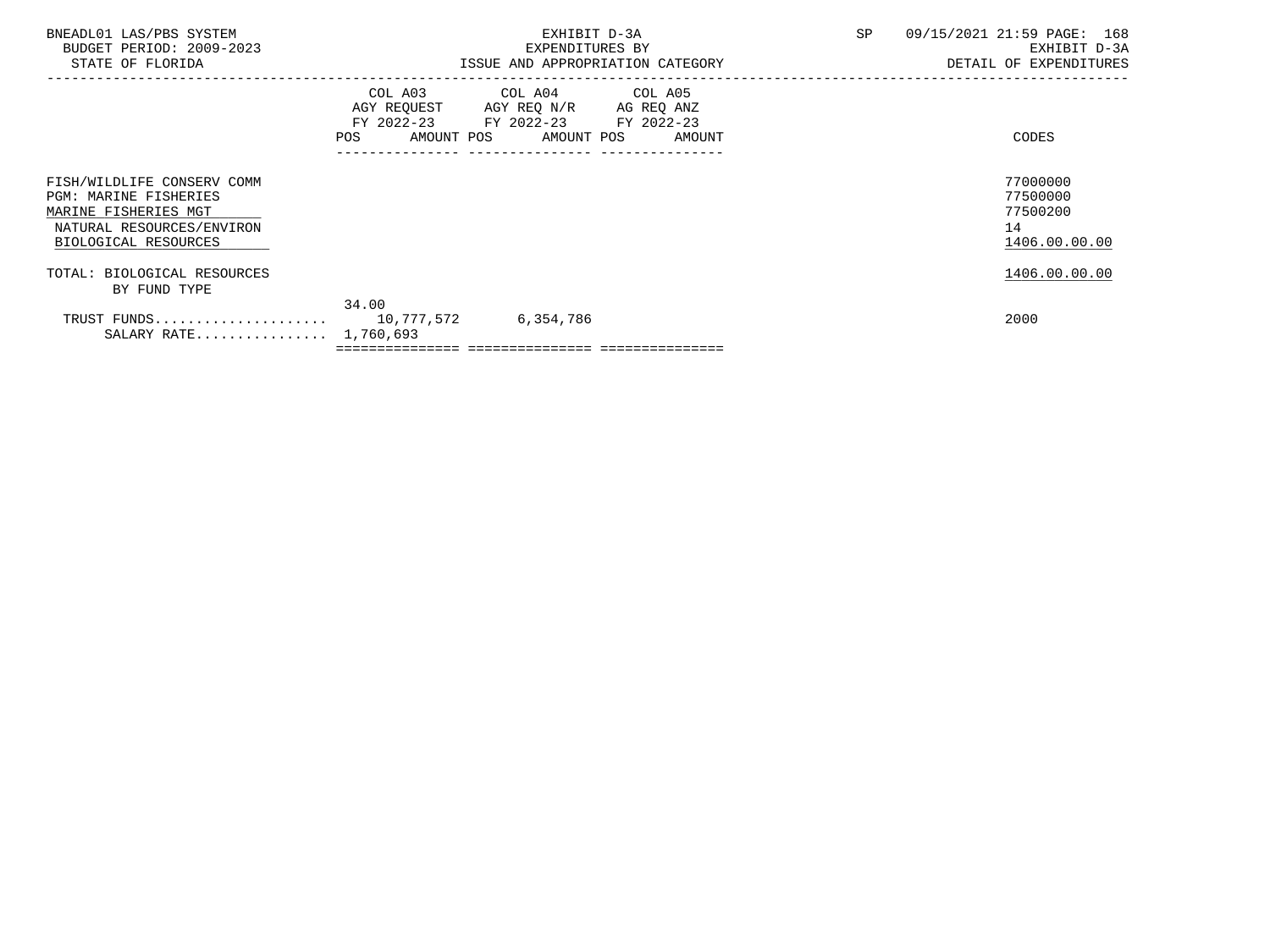| BNEADL01 LAS/PBS SYSTEM |                  |                          | EXHIBIT D-3A                     |  |
|-------------------------|------------------|--------------------------|----------------------------------|--|
|                         |                  | BUDGET PERIOD: 2009-2023 | EXPENDITURES BY                  |  |
|                         | STATE OF FLORIDA |                          | ISSUE AND APPROPRIATION CATEGORY |  |

|                                                                                                                                                                                                                                                |                     | AMOUNT POS<br>POS    | COL A03 COL A04<br>AGY REQUEST AGY REQ N/R AG REQ ANZ<br>FY 2022-23 FY 2022-23 FY 2022-23 | COL A05<br>AMOUNT POS | AMOUNT | CODES                                                                  |               |
|------------------------------------------------------------------------------------------------------------------------------------------------------------------------------------------------------------------------------------------------|---------------------|----------------------|-------------------------------------------------------------------------------------------|-----------------------|--------|------------------------------------------------------------------------|---------------|
|                                                                                                                                                                                                                                                |                     |                      |                                                                                           |                       |        |                                                                        |               |
| FISH/WILDLIFE CONSERV COMM<br><b>PGM: RESEARCH</b><br>FISH/WILDLIFE RESRCH INST<br>NATURAL RESOURCES/ENVIRON<br>BIOLOGICAL RESOURCES<br>ESTIMATED EXPENDITURES<br>ESTIMATED EXPENDITURES - OPERATIONS<br>SALARY RATE<br>SALARY RATE 16,622,861 |                     |                      |                                                                                           |                       |        | 77000000<br>77650000<br>77650200<br>14<br>1000000<br>1001000<br>000000 | 1406.00.00.00 |
|                                                                                                                                                                                                                                                |                     |                      |                                                                                           |                       |        |                                                                        |               |
| SALARIES AND BENEFITS                                                                                                                                                                                                                          |                     |                      |                                                                                           |                       |        | 010000                                                                 |               |
| GENERAL REVENUE FUND                                                                                                                                                                                                                           |                     | $-$ STATE 188,340    |                                                                                           |                       |        | 1000 1                                                                 |               |
| FEDERAL GRANTS TRUST FUND -FEDERL                                                                                                                                                                                                              |                     | 5,549,932            |                                                                                           |                       |        | 2261 3                                                                 |               |
| FL.PANTHER RESCH & MAN TF -STATE                                                                                                                                                                                                               |                     | 252,580              |                                                                                           |                       |        | 2299 1                                                                 |               |
| GRANTS AND DONATIONS TF -STATE                                                                                                                                                                                                                 |                     | 342,218              |                                                                                           |                       |        | 2339 1                                                                 |               |
| LAND ACQUISITION TF -STATE 197,641                                                                                                                                                                                                             | -MATCH              | 74                   |                                                                                           |                       |        | 2423 1<br>2423 2                                                       |               |
| TOTAL LAND ACQUISITION TF                                                                                                                                                                                                                      |                     | 197,715              |                                                                                           |                       |        | 2423                                                                   |               |
| MARINE RESOURCES CONSV TF -STATE 9,184,674                                                                                                                                                                                                     |                     |                      |                                                                                           |                       |        | 2467 1                                                                 |               |
|                                                                                                                                                                                                                                                | $-MATCH$            | 1,868,196            |                                                                                           |                       |        | 2467 2                                                                 |               |
|                                                                                                                                                                                                                                                | -FEDERL             | 494,464              |                                                                                           |                       |        | 2467 3                                                                 |               |
| TOTAL MARINE RESOURCES CONSV TF                                                                                                                                                                                                                |                     | 11,547,334           |                                                                                           |                       |        | 2467                                                                   |               |
| NON-GAME WILDLIFE TF                                                                                                                                                                                                                           | $-$ STATE<br>-MATCH | 1,108,132<br>171,265 |                                                                                           |                       |        | 2504 1<br>2504 2                                                       |               |
|                                                                                                                                                                                                                                                |                     |                      |                                                                                           |                       |        | 2504                                                                   |               |
|                                                                                                                                                                                                                                                |                     |                      |                                                                                           |                       |        |                                                                        |               |
| SAVE THE MANATEE TF                                                                                                                                                                                                                            | $-$ STATE<br>-MATCH | 1,084,645<br>74,477  |                                                                                           |                       |        | 2611 1<br>2611 2                                                       |               |
|                                                                                                                                                                                                                                                |                     |                      |                                                                                           |                       |        |                                                                        |               |
| TOTAL SAVE THE MANATEE TF                                                                                                                                                                                                                      |                     | 1,159,122            |                                                                                           |                       |        | 2611                                                                   |               |
| STATE GAME TRUST FUND                                                                                                                                                                                                                          | $-$ STATE           | 2,084,630            |                                                                                           |                       |        | 2672 1                                                                 |               |
|                                                                                                                                                                                                                                                | -MATCH              | 1,519,346            |                                                                                           |                       |        | 2672 2                                                                 |               |
| TOTAL STATE GAME TRUST FUND                                                                                                                                                                                                                    |                     | 3,603,976            |                                                                                           |                       |        | 2672                                                                   |               |

 $=$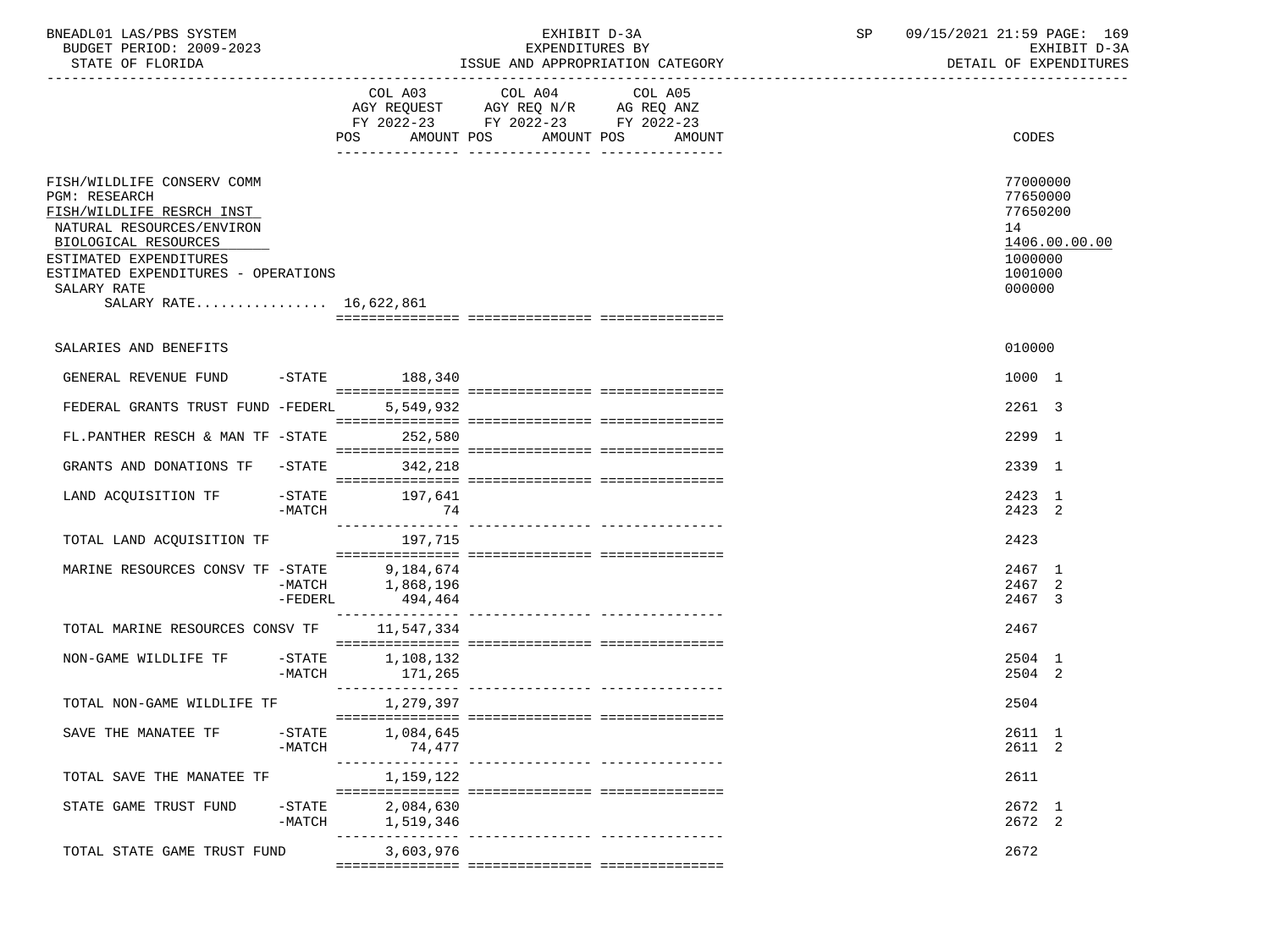|  | BNEADL01 LAS/PBS SYSTEM |                          |
|--|-------------------------|--------------------------|
|  |                         | BUDGET PERIOD: 2009-2023 |
|  | גתדכת זה הם היהיה       |                          |

| STATE OF FLORIDA                                                                                                                                                                                                                                                                     |           |                                                                                  | ISSUE AND APPROPRIATION CATEGORY | DETAIL OF EXPENDITURES                  |                                                                                         |  |
|--------------------------------------------------------------------------------------------------------------------------------------------------------------------------------------------------------------------------------------------------------------------------------------|-----------|----------------------------------------------------------------------------------|----------------------------------|-----------------------------------------|-----------------------------------------------------------------------------------------|--|
|                                                                                                                                                                                                                                                                                      |           | AGY REQUEST AGY REQ N/R AG REQ ANZ<br>FY 2022-23 FY 2022-23 FY 2022-23<br>POS DO | COL A03 COL A04                  | COL A05<br>AMOUNT POS AMOUNT POS AMOUNT | CODES                                                                                   |  |
| FISH/WILDLIFE CONSERV COMM<br><b>PGM: RESEARCH</b><br>FISH/WILDLIFE RESRCH INST<br>NATURAL RESOURCES/ENVIRON<br>BIOLOGICAL RESOURCES<br>ESTIMATED EXPENDITURES<br>ESTIMATED EXPENDITURES - OPERATIONS<br>SALARIES AND BENEFITS<br>TOTAL POSITIONS 341.00<br>TOTAL APPRO 24, 120, 614 |           |                                                                                  |                                  |                                         | 77000000<br>77650000<br>77650200<br>14<br>1406.00.00.00<br>1000000<br>1001000<br>010000 |  |
|                                                                                                                                                                                                                                                                                      |           |                                                                                  |                                  |                                         |                                                                                         |  |
| OTHER PERSONAL SERVICES                                                                                                                                                                                                                                                              |           |                                                                                  |                                  |                                         | 030000                                                                                  |  |
| GENERAL REVENUE FUND -STATE 2,194,952                                                                                                                                                                                                                                                |           |                                                                                  |                                  |                                         | 1000 1                                                                                  |  |
| FL.PANTHER RESCH & MAN TF -STATE                                                                                                                                                                                                                                                     |           | 94,122                                                                           |                                  |                                         | 2299 1                                                                                  |  |
| GRANTS AND DONATIONS TF -STATE 92,757                                                                                                                                                                                                                                                |           |                                                                                  |                                  |                                         | 2339 1                                                                                  |  |
| MARINE RESOURCES CONSV TF -STATE                                                                                                                                                                                                                                                     | $-MATCH$  | 3,229,729<br>368,366                                                             |                                  |                                         | 2467 1<br>2467 2                                                                        |  |
| TOTAL MARINE RESOURCES CONSV TF 3,598,095                                                                                                                                                                                                                                            |           |                                                                                  |                                  |                                         | 2467                                                                                    |  |
| NON-GAME WILDLIFE TF                                                                                                                                                                                                                                                                 | $-$ STATE | 741,031<br>-MATCH 92,323                                                         |                                  |                                         | 2504 1<br>2504 2                                                                        |  |
| TOTAL NON-GAME WILDLIFE TF                                                                                                                                                                                                                                                           |           | 833,354                                                                          |                                  |                                         | 2504                                                                                    |  |
| SAVE THE MANATEE TF CONTRACTE CAST A 469,066                                                                                                                                                                                                                                         |           |                                                                                  |                                  |                                         | 2611 1                                                                                  |  |
| STATE GAME TRUST FUND                                                                                                                                                                                                                                                                | $-MATCH$  | $-STATE$ 300,235<br>97,271                                                       |                                  |                                         | 2672 1<br>2672 2                                                                        |  |
| TOTAL STATE GAME TRUST FUND                                                                                                                                                                                                                                                          |           | 397,506                                                                          |                                  |                                         | 2672                                                                                    |  |
| TOTAL APPRO 7.679.852                                                                                                                                                                                                                                                                |           |                                                                                  |                                  |                                         |                                                                                         |  |
| EXPENSES                                                                                                                                                                                                                                                                             |           |                                                                                  |                                  |                                         | 040000                                                                                  |  |
| GENERAL REVENUE FUND                                                                                                                                                                                                                                                                 |           | $-$ STATE 755,452                                                                |                                  |                                         | 1000 1                                                                                  |  |
| FL.PANTHER RESCH & MAN TF -STATE 72,241                                                                                                                                                                                                                                              |           |                                                                                  |                                  |                                         | 2299 1                                                                                  |  |

|                                     |        | ---       |     |
|-------------------------------------|--------|-----------|-----|
| ACOUISITION TF<br>∟AND              | $\sim$ | QF        |     |
|                                     |        |           |     |
| RESOURCES CONSV TF -STATE<br>MARINE |        | 2,910,261 | ノムト |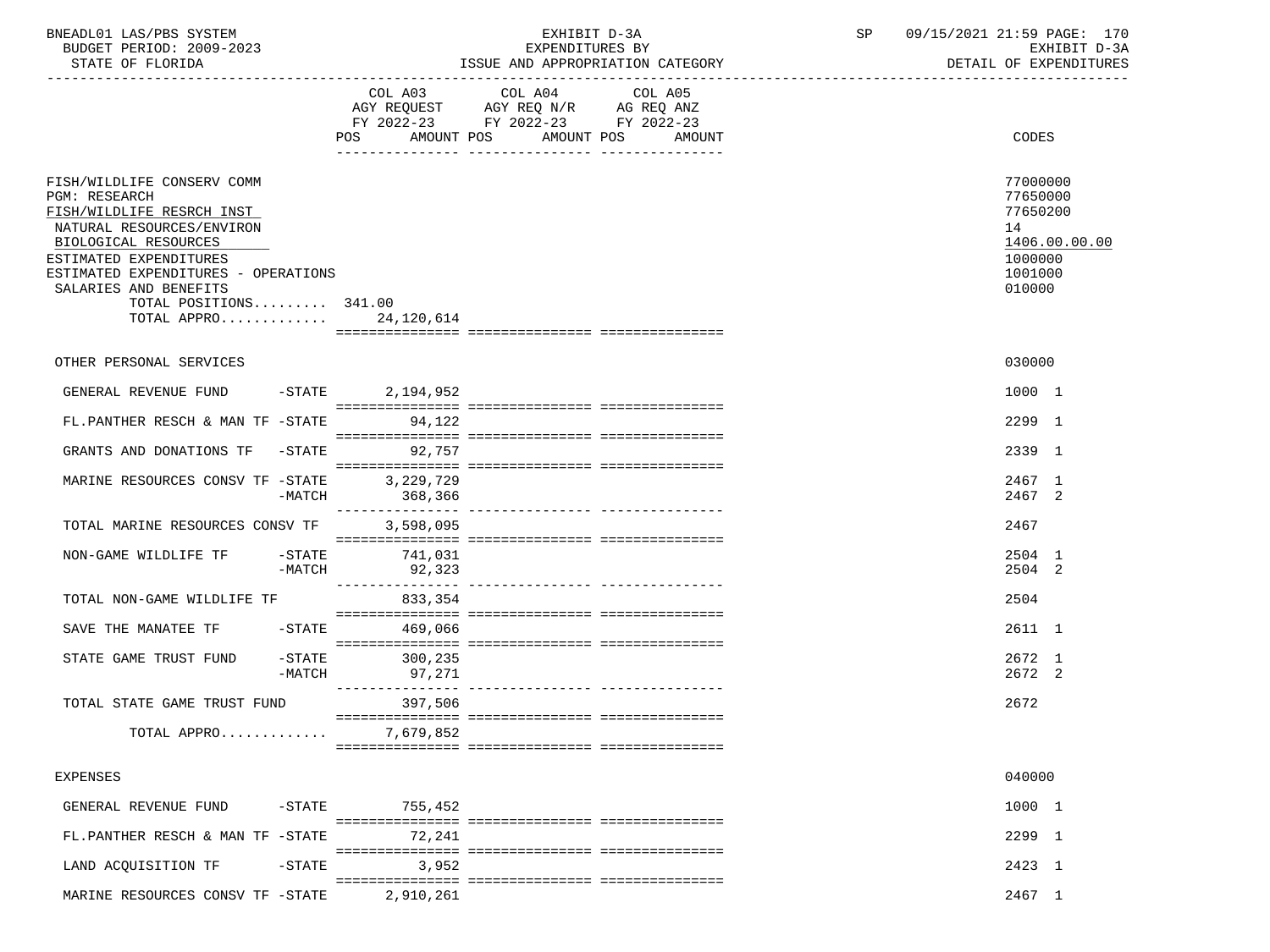BNEADL01 LAS/PBS SYSTEM EXHIBIT D-3A SP 09/15/2021 21:59 PAGE: 171 BUDGET PERIOD: 2009-2023 EXPENDITURES BY EXHIBIT D-3A

ISSUE AND APPROPRIATION CATEGORY

|                                                                                                                                                                                                                                                       | POS<br>AMOUNT POS          | FY 2022-23 FY 2022-23 FY 2022-23 | AMOUNT POS<br>AMOUNT | CODES                                                                                             |
|-------------------------------------------------------------------------------------------------------------------------------------------------------------------------------------------------------------------------------------------------------|----------------------------|----------------------------------|----------------------|---------------------------------------------------------------------------------------------------|
|                                                                                                                                                                                                                                                       |                            |                                  |                      |                                                                                                   |
| FISH/WILDLIFE CONSERV COMM<br><b>PGM: RESEARCH</b><br>FISH/WILDLIFE RESRCH INST<br>NATURAL RESOURCES/ENVIRON<br>BIOLOGICAL RESOURCES<br>ESTIMATED EXPENDITURES<br>ESTIMATED EXPENDITURES - OPERATIONS<br>EXPENSES<br>MARINE RESOURCES CONSV TF -MATCH | 11,633                     |                                  |                      | 77000000<br>77650000<br>77650200<br>14<br>1406.00.00.00<br>1000000<br>1001000<br>040000<br>2467 2 |
| TOTAL MARINE RESOURCES CONSV TF                                                                                                                                                                                                                       | 2,921,894                  |                                  |                      | 2467                                                                                              |
|                                                                                                                                                                                                                                                       |                            |                                  |                      |                                                                                                   |
| $-STATE$<br>NON-GAME WILDLIFE TF<br>-MATCH                                                                                                                                                                                                            | 366,295<br>136,628         |                                  |                      | 2504 1<br>2504 2                                                                                  |
| TOTAL NON-GAME WILDLIFE TF                                                                                                                                                                                                                            | 502,923                    |                                  |                      | 2504                                                                                              |
| SAVE THE MANATEE TF<br>-STATE                                                                                                                                                                                                                         | 275,100                    |                                  |                      | 2611 1                                                                                            |
| $-$ STATE<br>STATE GAME TRUST FUND<br>$-MATCH$                                                                                                                                                                                                        | 439,300<br>48,561          |                                  |                      | 2672 1<br>2672 2                                                                                  |
| TOTAL STATE GAME TRUST FUND                                                                                                                                                                                                                           | 487,861                    |                                  |                      | 2672                                                                                              |
| TOTAL APPRO                                                                                                                                                                                                                                           | 5,019,423                  |                                  |                      |                                                                                                   |
|                                                                                                                                                                                                                                                       |                            |                                  |                      |                                                                                                   |
| AID TO LOCAL GOVERNMENTS<br>MOTE MARINE LABORATORY                                                                                                                                                                                                    |                            |                                  |                      | 050000<br>050113                                                                                  |
| GENERAL REVENUE FUND -STATE 1,000,000                                                                                                                                                                                                                 |                            |                                  |                      | 1000 1                                                                                            |
| OPERATING CAPITAL OUTLAY                                                                                                                                                                                                                              |                            |                                  |                      | 060000                                                                                            |
| MARINE RESOURCES CONSV TF -STATE                                                                                                                                                                                                                      | 149,539                    |                                  |                      | 2467 1                                                                                            |
| $-MATCH$                                                                                                                                                                                                                                              | 1,700                      |                                  |                      | 2467 2                                                                                            |
| TOTAL MARINE RESOURCES CONSV TF                                                                                                                                                                                                                       | ---------------<br>151,239 |                                  |                      | 2467                                                                                              |
| NON-GAME WILDLIFE TF<br>$-$ STATE                                                                                                                                                                                                                     | 5,649                      |                                  |                      | 2504 1                                                                                            |
| $-MATCH$                                                                                                                                                                                                                                              | 1,686<br>-----------       |                                  |                      | 2504 2                                                                                            |
| TOTAL NON-GAME WILDLIFE TF                                                                                                                                                                                                                            | 7,335                      |                                  |                      | 2504                                                                                              |
| STATE GAME TRUST FUND<br>$-STATE$                                                                                                                                                                                                                     | 35,372                     |                                  |                      | 2672 1                                                                                            |
| $-MATCH$                                                                                                                                                                                                                                              | 1,560                      |                                  |                      | 2672 2                                                                                            |
| TOTAL STATE GAME TRUST FUND                                                                                                                                                                                                                           | 36,932                     |                                  |                      | 2672                                                                                              |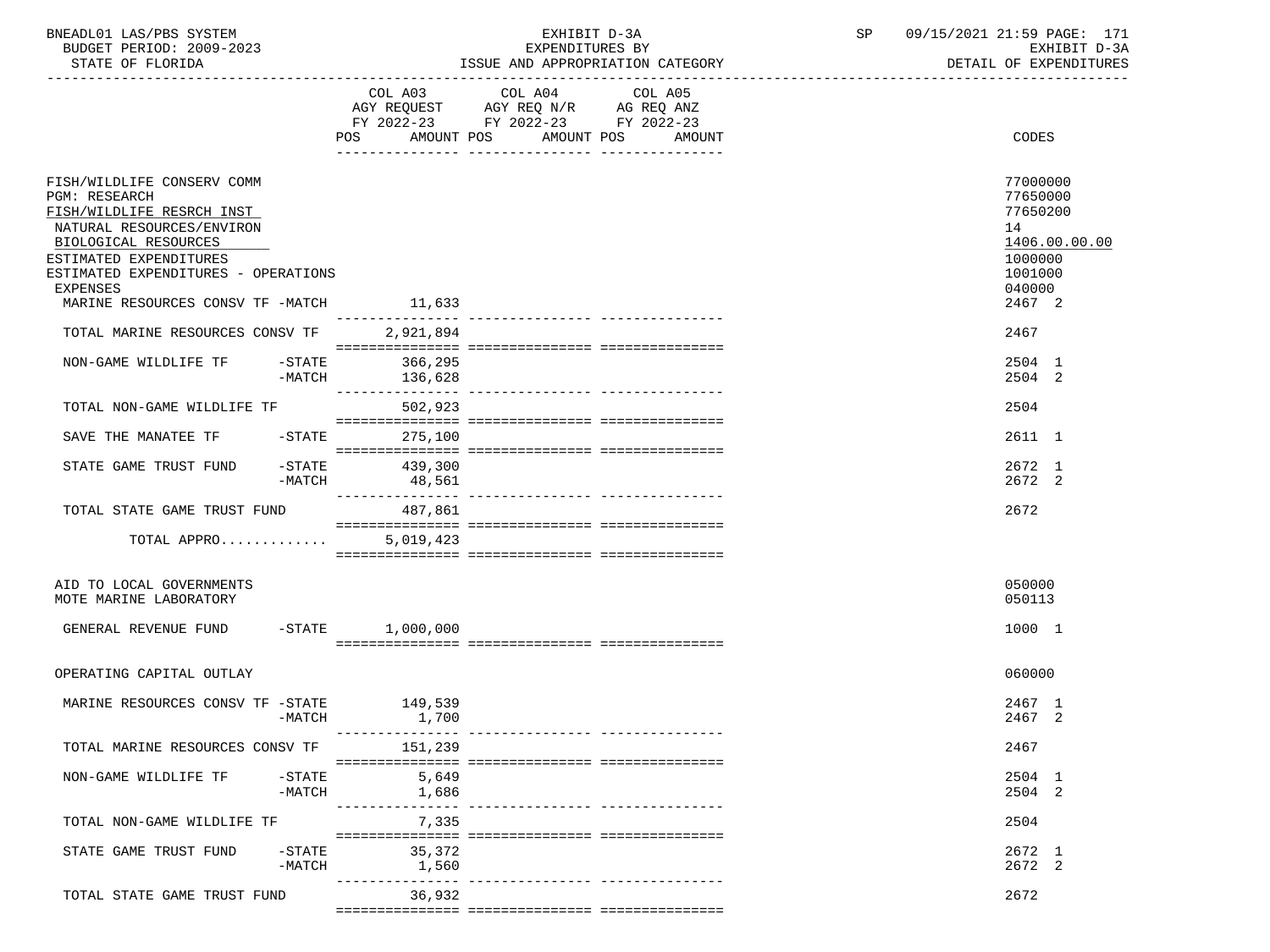| BNEADL01 LAS/PBS SYSTEM |                  |                          | EXHIBIT D-3A                     |  |
|-------------------------|------------------|--------------------------|----------------------------------|--|
|                         |                  | BUDGET PERIOD: 2009-2023 | EXPENDITURES BY                  |  |
|                         | STATE OF FLORIDA |                          | ISSUE AND APPROPRIATION CATEGORY |  |

BUDGET PERIOD: 2009-2023 EXPENDITURES BY EXHIBIT D-3A

|                                                                                                                                                                                                                                                          |                     | COL A03 COL A04<br>AGY REQUEST AGY REQ N/R AG REQ ANZ<br>FY 2022-23 FY 2022-23 FY 2022-23 | COL A05<br>POS AMOUNT POS AMOUNT POS AMOUNT | CODES                                                                                   |
|----------------------------------------------------------------------------------------------------------------------------------------------------------------------------------------------------------------------------------------------------------|---------------------|-------------------------------------------------------------------------------------------|---------------------------------------------|-----------------------------------------------------------------------------------------|
| FISH/WILDLIFE CONSERV COMM<br><b>PGM: RESEARCH</b><br>FISH/WILDLIFE RESRCH INST<br>NATURAL RESOURCES/ENVIRON<br>BIOLOGICAL RESOURCES<br>ESTIMATED EXPENDITURES<br>ESTIMATED EXPENDITURES - OPERATIONS<br>OPERATING CAPITAL OUTLAY<br>TOTAL APPRO 195,506 |                     |                                                                                           |                                             | 77000000<br>77650000<br>77650200<br>14<br>1406.00.00.00<br>1000000<br>1001000<br>060000 |
| SPECIAL CATEGORIES<br>ACQUISITION/MOTOR VEHICLES                                                                                                                                                                                                         |                     |                                                                                           |                                             | 100000<br>100021                                                                        |
| FEDERAL GRANTS TRUST FUND -FEDERL<br>GRANTS AND DONATIONS TF -STATE                                                                                                                                                                                      | 459,861<br>35,000   |                                                                                           |                                             | 2261 3<br>2339 1                                                                        |
| TOTAL APPRO $494,861$                                                                                                                                                                                                                                    |                     |                                                                                           |                                             |                                                                                         |
| ACQ & REPL BOAT/MOT/TRAIL                                                                                                                                                                                                                                |                     |                                                                                           |                                             | 100052                                                                                  |
| GRANTS AND DONATIONS TF -STATE                                                                                                                                                                                                                           | 67,000              |                                                                                           |                                             | 2339 1                                                                                  |
| ENHANCED WILDLIFE MGMT                                                                                                                                                                                                                                   |                     |                                                                                           |                                             | 100228                                                                                  |
| LAND ACQUISITION TF -STATE 80,576                                                                                                                                                                                                                        |                     |                                                                                           |                                             | 2423 1                                                                                  |
| NUISANCE WILDLIFE CONTROL                                                                                                                                                                                                                                |                     |                                                                                           |                                             | 100406                                                                                  |
| STATE GAME TRUST FUND                                                                                                                                                                                                                                    | $-STATE$ 147,280    |                                                                                           |                                             | 2672 1                                                                                  |
| CONTRACTED SERVICES                                                                                                                                                                                                                                      |                     |                                                                                           |                                             | 100777                                                                                  |
| GENERAL REVENUE FUND                                                                                                                                                                                                                                     | $-STATE$ 1,062,942  |                                                                                           |                                             | 1000 1                                                                                  |
| FL.PANTHER RESCH & MAN TF -STATE                                                                                                                                                                                                                         | 24,105              |                                                                                           |                                             | 2299 1                                                                                  |
| MARINE RESOURCES CONSV TF -STATE<br>$-MATCH$                                                                                                                                                                                                             | 3,686,530<br>94,050 |                                                                                           |                                             | 2467 1<br>2467 2                                                                        |
| TOTAL MARINE RESOURCES CONSV TF                                                                                                                                                                                                                          | 3,780,580           |                                                                                           |                                             | 2467                                                                                    |
| NON-GAME WILDLIFE TF<br>$-STATE$<br>$-MATCH$                                                                                                                                                                                                             | 208,376<br>29,513   |                                                                                           |                                             | 2504 1<br>2504 2                                                                        |
|                                                                                                                                                                                                                                                          |                     |                                                                                           |                                             |                                                                                         |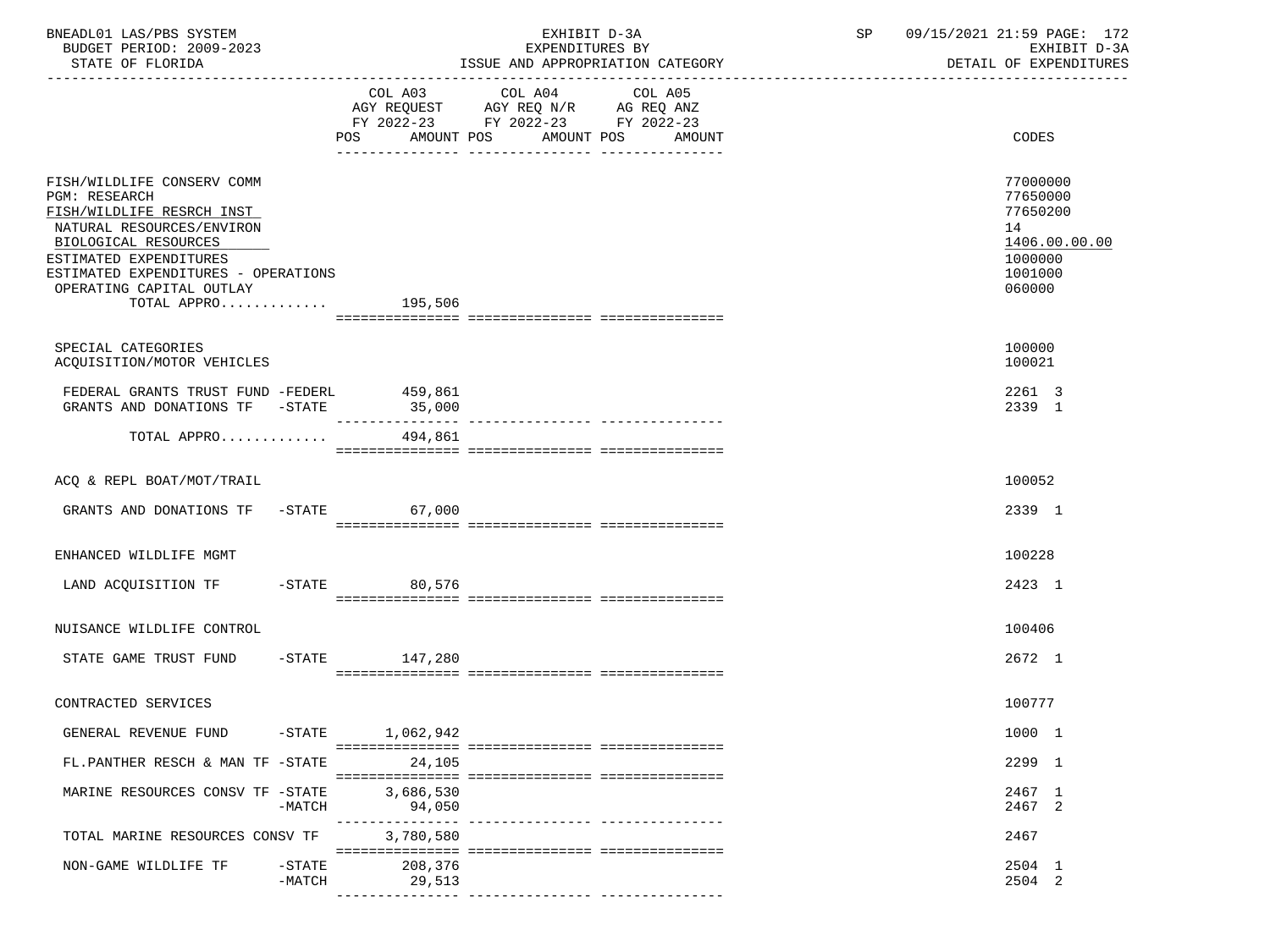| BNEADL01 LAS/PBS SYSTEM |                  |                          | EXHIBIT D-3A                     |  |
|-------------------------|------------------|--------------------------|----------------------------------|--|
|                         |                  | BUDGET PERIOD: 2009-2023 | EXPENDITURES BY                  |  |
|                         | STATE OF FLORIDA |                          | ISSUE AND APPROPRIATION CATEGORY |  |

BUDGET PERIOD: 2009-2023 EXPENDITURES BY EXHIBIT D-3A

|                                                                                                                                                                                                                                                                                                                      | COL A03<br>AMOUNT POS<br>POS                             | COL A04<br>AGY REQUEST AGY REQ N/R AG REQ ANZ<br>FY 2022-23 FY 2022-23 FY 2022-23 | COL A05<br>AMOUNT POS AMOUNT | <b>CODES</b>                                                                                                        |
|----------------------------------------------------------------------------------------------------------------------------------------------------------------------------------------------------------------------------------------------------------------------------------------------------------------------|----------------------------------------------------------|-----------------------------------------------------------------------------------|------------------------------|---------------------------------------------------------------------------------------------------------------------|
| FISH/WILDLIFE CONSERV COMM<br><b>PGM: RESEARCH</b><br>FISH/WILDLIFE RESRCH INST<br>NATURAL RESOURCES/ENVIRON<br>BIOLOGICAL RESOURCES<br>ESTIMATED EXPENDITURES<br>ESTIMATED EXPENDITURES - OPERATIONS<br>SPECIAL CATEGORIES<br>CONTRACTED SERVICES<br>TOTAL NON-GAME WILDLIFE TF<br>SAVE THE MANATEE TF<br>$-$ STATE | 237,889<br>358,310                                       |                                                                                   |                              | 77000000<br>77650000<br>77650200<br>14<br>1406.00.00.00<br>1000000<br>1001000<br>100000<br>100777<br>2504<br>2611 1 |
|                                                                                                                                                                                                                                                                                                                      |                                                          |                                                                                   |                              |                                                                                                                     |
| STATE GAME TRUST FUND -STATE<br>-MATCH                                                                                                                                                                                                                                                                               | 32,243<br>18,258<br>________________                     |                                                                                   |                              | 2672 1<br>2672 2                                                                                                    |
| TOTAL STATE GAME TRUST FUND                                                                                                                                                                                                                                                                                          | 50,501                                                   |                                                                                   |                              | 2672                                                                                                                |
| TOTAL APPRO                                                                                                                                                                                                                                                                                                          | 5,514,327                                                |                                                                                   |                              |                                                                                                                     |
| MARINE DISASTER RECOVERY<br>FEDERAL GRANTS TRUST FUND -FEDERL 2,238,846                                                                                                                                                                                                                                              |                                                          |                                                                                   |                              | 101080<br>2261 3                                                                                                    |
| RISK MANAGEMENT INSURANCE                                                                                                                                                                                                                                                                                            |                                                          |                                                                                   |                              | 103241                                                                                                              |
| FL.PANTHER RESCH & MAN TF -STATE<br>LAND ACQUISITION TF -STATE<br>MARINE RESOURCES CONSV TF -STATE<br>NON-GAME WILDLIFE TF - STATE<br>SAVE THE MANATEE TF - STATE<br>$-$ STATE<br>STATE GAME TRUST FUND                                                                                                              | 4,404<br>3,670<br>579,213<br>48,264<br>21,537<br>245,306 |                                                                                   |                              | 2299 1<br>2423 1<br>2467 1<br>2504 1<br>2611 1<br>2672 1                                                            |
| TOTAL APPRO                                                                                                                                                                                                                                                                                                          | 902,394                                                  |                                                                                   |                              |                                                                                                                     |
| FINAL NRDR-DWH OIL SPILL                                                                                                                                                                                                                                                                                             |                                                          |                                                                                   |                              | 105030                                                                                                              |
| GRANTS AND DONATIONS TF -STATE 1,264,038                                                                                                                                                                                                                                                                             |                                                          |                                                                                   |                              | 2339 1                                                                                                              |
| DEFERRED-PAY COM CONTRACTS                                                                                                                                                                                                                                                                                           |                                                          |                                                                                   |                              | 105280                                                                                                              |
| MARINE RESOURCES CONSV TF -STATE                                                                                                                                                                                                                                                                                     | 325,945                                                  |                                                                                   |                              | 2467 1                                                                                                              |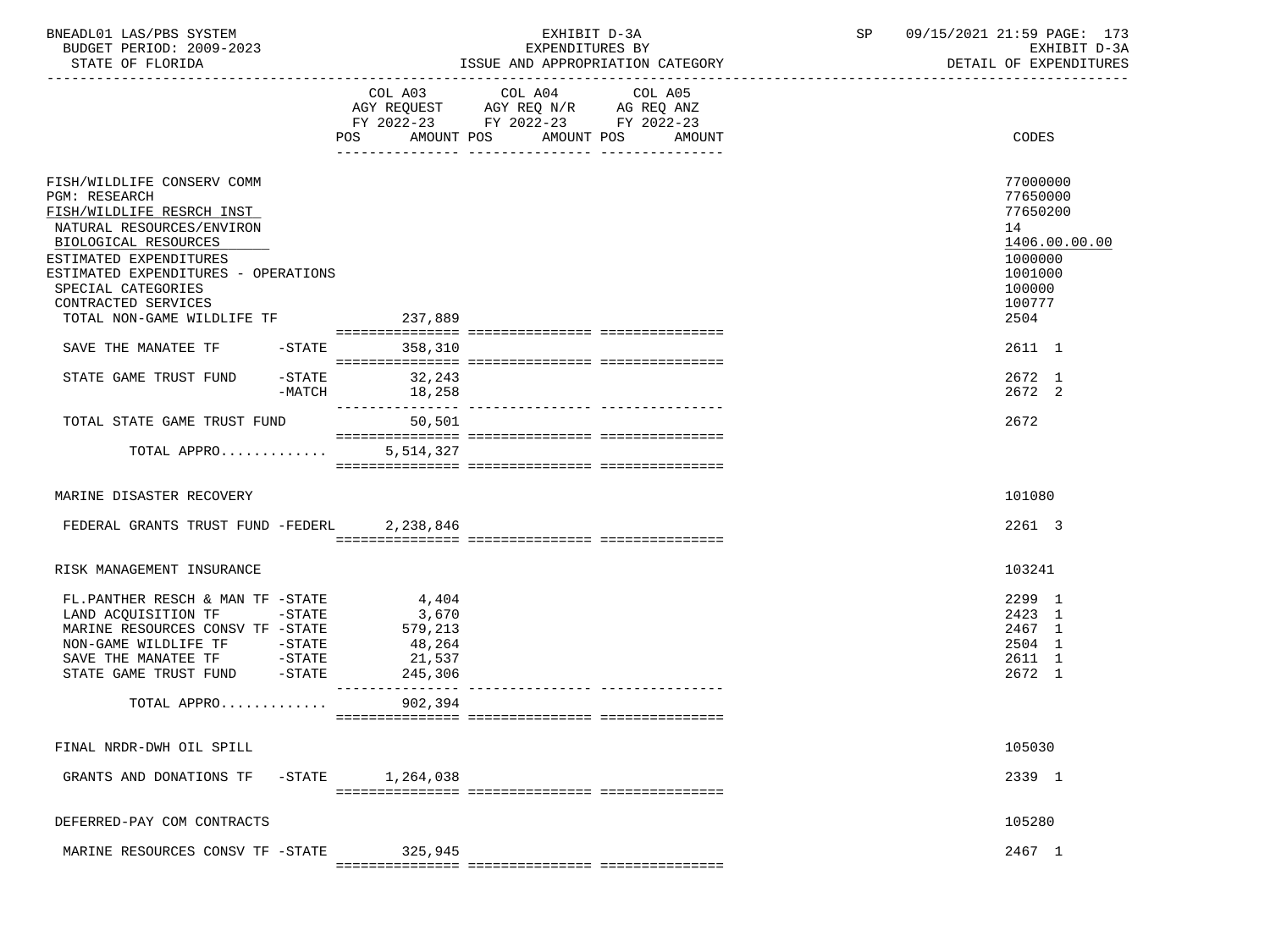| BNEADL01 LAS/PBS SYSTEM<br>BUDGET PERIOD: 2009-2023<br>STATE OF FLORIDA                                                                                                                                                                                                                                             |        |                                                                                                    | EXHIBIT D-3A<br>EXPENDITURES BY<br>ISSUE AND APPROPRIATION CATEGORY                               |                   |  | SP 09/15/2021 21:59 PAGE: 174<br>EXHIBIT D-3A<br>DETAIL OF EXPENDITURES                           |
|---------------------------------------------------------------------------------------------------------------------------------------------------------------------------------------------------------------------------------------------------------------------------------------------------------------------|--------|----------------------------------------------------------------------------------------------------|---------------------------------------------------------------------------------------------------|-------------------|--|---------------------------------------------------------------------------------------------------|
|                                                                                                                                                                                                                                                                                                                     |        | POS AMOUNT POS                                                                                     | COL A03 COL A04 COL A05<br>AGY REQUEST AGY REQ N/R AG REQ ANZ<br>FY 2022-23 FY 2022-23 FY 2022-23 | AMOUNT POS AMOUNT |  | CODES                                                                                             |
| FISH/WILDLIFE CONSERV COMM<br>PGM: RESEARCH<br>FISH/WILDLIFE RESRCH INST<br>NATURAL RESOURCES/ENVIRON<br>BIOLOGICAL RESOURCES<br>ESTIMATED EXPENDITURES<br>ESTIMATED EXPENDITURES - OPERATIONS<br>SPECIAL CATEGORIES<br>GULF COAST RESTORATION                                                                      |        |                                                                                                    |                                                                                                   |                   |  | 77000000<br>77650000<br>77650200<br>14<br>1406.00.00.00<br>1000000<br>1001000<br>100000<br>106020 |
| GRANTS AND DONATIONS TF -STATE 7,441,989                                                                                                                                                                                                                                                                            |        |                                                                                                    |                                                                                                   |                   |  | 2339 1                                                                                            |
| RESTORE/DEEPWATER HORIZON                                                                                                                                                                                                                                                                                           |        |                                                                                                    |                                                                                                   |                   |  | 107030                                                                                            |
| FEDERAL GRANTS TRUST FUND -FEDERL 943,585                                                                                                                                                                                                                                                                           |        |                                                                                                    |                                                                                                   |                   |  | 2261 3                                                                                            |
| TR/DMS/HR SVCS/STW CONTRCT                                                                                                                                                                                                                                                                                          |        |                                                                                                    |                                                                                                   |                   |  | 107040                                                                                            |
| GENERAL REVENUE FUND -STATE<br>FEDERAL GRANTS TRUST FUND -FEDERL<br>FL.PANTHER RESCH & MAN TF -STATE<br>LAND ACQUISITION TF -STATE<br>MARINE RESOURCES CONSV TF -STATE<br>NON-GAME WILDLIFE TF            -STATE<br>SAVE THE MANATEE TF              -STATE<br>STATE GAME TRUST FUND          -STATE<br>TOTAL APPRO |        | 873<br>4,685<br>1,426<br>1,213<br>97,000<br>9,183<br>7,027<br>22,988<br>_______________<br>144,395 |                                                                                                   |                   |  | 1000 1<br>2261 3<br>2299 1<br>2423 1<br>2467 1<br>2504 1<br>2611 1<br>2672 1                      |
| G/A-DEEPWATER HORIZON/SO                                                                                                                                                                                                                                                                                            |        |                                                                                                    |                                                                                                   |                   |  | 108037                                                                                            |
| GRANTS AND DONATIONS TF -STATE 565,203                                                                                                                                                                                                                                                                              |        |                                                                                                    |                                                                                                   |                   |  | 2339 1                                                                                            |
| RED TIDE RESEARCH                                                                                                                                                                                                                                                                                                   |        |                                                                                                    |                                                                                                   |                   |  | 108886                                                                                            |
| GENERAL REVENUE FUND<br>MARINE RESOURCES CONSV TF -STATE                                                                                                                                                                                                                                                            | -STATE | 2,240,000<br>640,993                                                                               |                                                                                                   |                   |  | 1000 1<br>2467 1                                                                                  |
| TOTAL APPRO                                                                                                                                                                                                                                                                                                         |        | 2,880,993                                                                                          |                                                                                                   |                   |  |                                                                                                   |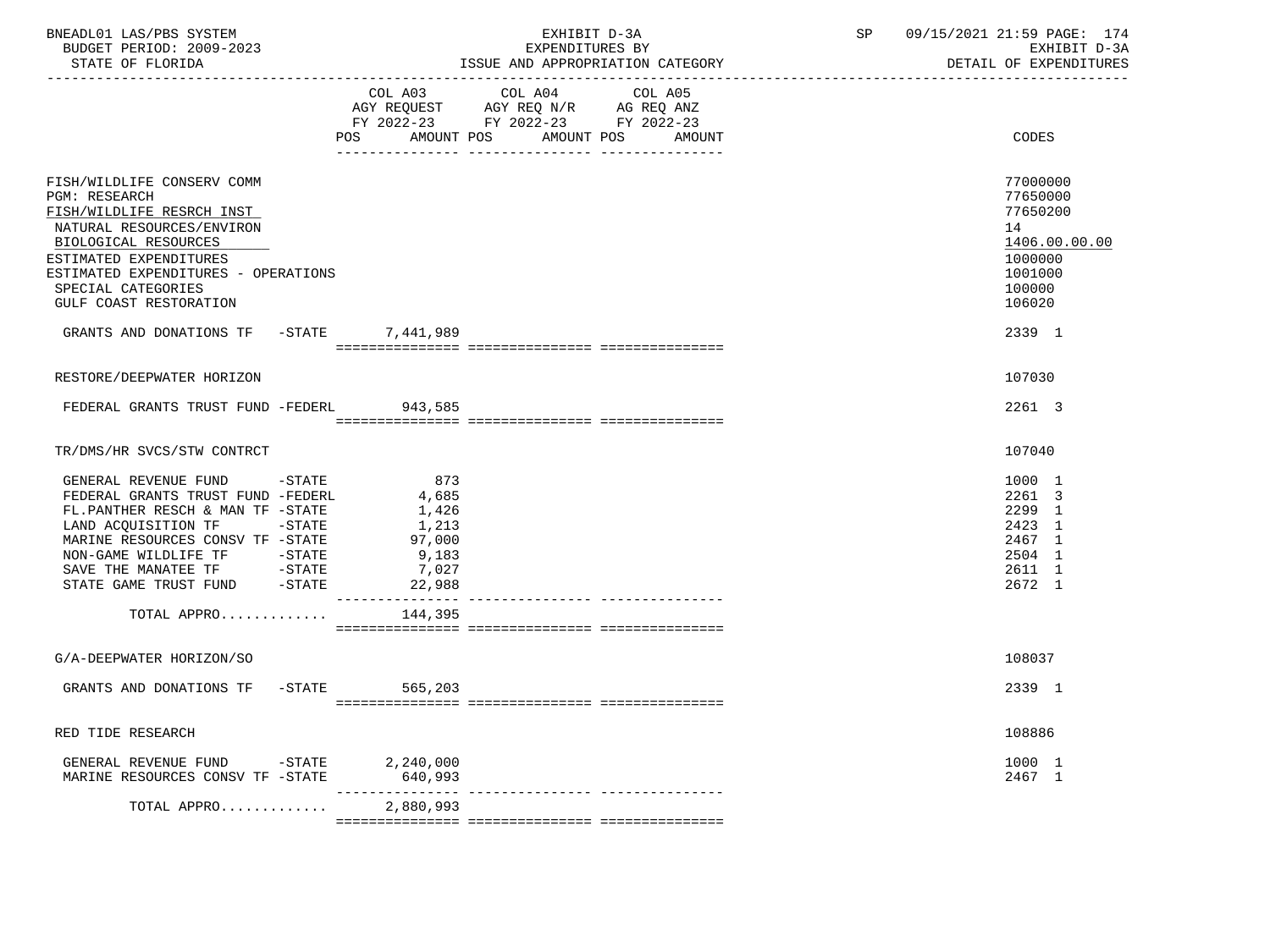| BNEADL01 LAS/PBS SYSTEM  | EXHIBIT D-3A                     | 09/15/2021 21:59 PAGE: 175 |
|--------------------------|----------------------------------|----------------------------|
| BUDGET PERIOD: 2009-2023 | EXPENDITURES BY                  | EXHIBIT D-3A               |
| STATE OF FLORIDA         | ISSUE AND APPROPRIATION CATEGORY | DETAIL OF EXPENDITURES     |

|                                                                                                                                                                                                                                                        | COL A03<br>AMOUNT POS<br>POS. | COL A04 COL A05<br>AGY REQUEST AGY REQ N/R AG REQ ANZ<br>FY 2022-23 FY 2022-23 FY 2022-23<br>AMOUNT POS | AMOUNT | CODES                                                                                             |
|--------------------------------------------------------------------------------------------------------------------------------------------------------------------------------------------------------------------------------------------------------|-------------------------------|---------------------------------------------------------------------------------------------------------|--------|---------------------------------------------------------------------------------------------------|
|                                                                                                                                                                                                                                                        |                               | ____ _______________ ___________                                                                        |        |                                                                                                   |
| FISH/WILDLIFE CONSERV COMM<br><b>PGM: RESEARCH</b><br>FISH/WILDLIFE RESRCH INST<br>NATURAL RESOURCES/ENVIRON<br>BIOLOGICAL RESOURCES<br>ESTIMATED EXPENDITURES<br>ESTIMATED EXPENDITURES - OPERATIONS<br>SPECIAL CATEGORIES<br>G/A-RED TIDE MITIGATION |                               |                                                                                                         |        | 77000000<br>77650000<br>77650200<br>14<br>1406.00.00.00<br>1000000<br>1001000<br>100000<br>108887 |
| GENERAL REVENUE FUND -STATE                                                                                                                                                                                                                            | 3,000,000                     |                                                                                                         |        | 1000 1                                                                                            |
|                                                                                                                                                                                                                                                        |                               |                                                                                                         |        |                                                                                                   |
| G/A-HARM ALGAL BLOOM GRANT                                                                                                                                                                                                                             |                               |                                                                                                         |        | 108889                                                                                            |
| GENERAL REVENUE FUND -STATE 600,000                                                                                                                                                                                                                    |                               |                                                                                                         |        | 1000 1                                                                                            |
| CONTRACT & GRANT REIMB ACT                                                                                                                                                                                                                             |                               |                                                                                                         |        | 109940                                                                                            |
| FEDERAL GRANTS TRUST FUND -FEDERL 7,735,253                                                                                                                                                                                                            |                               |                                                                                                         |        | 2261 3                                                                                            |
| GRANTS AND DONATIONS TF -STATE                                                                                                                                                                                                                         | 1,294,114                     |                                                                                                         |        | 2339 1                                                                                            |
| MARINE RESOURCES CONSV TF -STATE<br>$-FEDERL$                                                                                                                                                                                                          | 1,044,479<br>1,450,000        |                                                                                                         |        | 2467 1<br>2467 3                                                                                  |
| TOTAL MARINE RESOURCES CONSV TF                                                                                                                                                                                                                        | 2,494,479                     |                                                                                                         |        | 2467                                                                                              |
| STATE GAME TRUST FUND                                                                                                                                                                                                                                  | $-STATE$ 80.000               |                                                                                                         |        | 2672 1                                                                                            |
| TOTAL APPRO 11,603,846                                                                                                                                                                                                                                 |                               |                                                                                                         |        |                                                                                                   |
| TOTAL: ESTIMATED EXPENDITURES - OPERATIONS<br>TOTAL POSITIONS 341.00<br>TOTAL ISSUE 76,230,673<br>TOTAL SALARY RATE 16,622,861                                                                                                                         |                               |                                                                                                         |        | 1001000                                                                                           |
|                                                                                                                                                                                                                                                        |                               |                                                                                                         |        |                                                                                                   |
| AGENCY ISSUE NARRATIVE:                                                                                                                                                                                                                                |                               |                                                                                                         |        |                                                                                                   |

 2022-2023 BUDGET YEAR NARRATIVE: IT COMPONENT? NO Special Category: Enhanced Wildlife Management (100228)

 The funds in this special category are used to cover expenditures strictly for enhanced wildlife management activities which include OPS, Expense, OCO, Acquisition and Replacement of Motor Vehicles, Acquisition and Replacement of Boats, Motors and Trailers, and Contracted Services. Purchases from this special category may include motor vehicles, ATV's, swamp buggies, boats, motors, and trailers. Expenditures may also include prescribed burning, exotic vegetation control,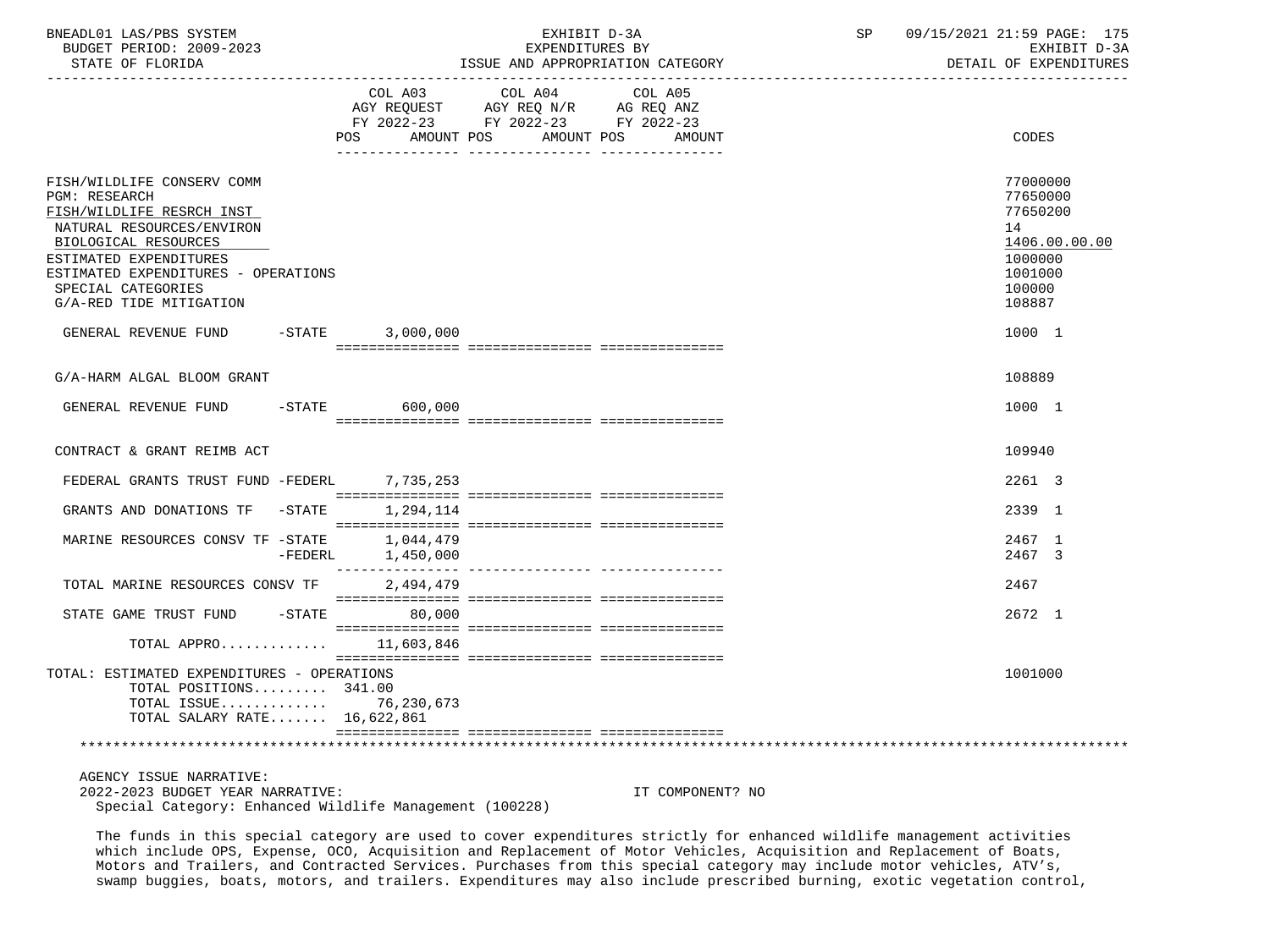| BNEADL01 LAS/PBS SYSTEM<br>BUDGET PERIOD: 2009-2023 | EXHIBIT D-3A<br>EXPENDITURES BY |                                                                                          |                                    | 09/15/2021 21:59 PAGE: 176<br>SP.<br>EXHIBIT D-3A |                        |  |
|-----------------------------------------------------|---------------------------------|------------------------------------------------------------------------------------------|------------------------------------|---------------------------------------------------|------------------------|--|
| STATE OF FLORIDA                                    |                                 |                                                                                          | ISSUE AND APPROPRIATION CATEGORY   |                                                   | DETAIL OF EXPENDITURES |  |
|                                                     | AGY REOUEST<br>POS              | COL A03 COL A04 COL A05<br>AGY REO N/R<br>FY 2022-23 FY 2022-23<br>AMOUNT POS AMOUNT POS | AG REO ANZ<br>FY 2022-23<br>AMOUNT |                                                   | CODES                  |  |
| FISH/WILDLIFE CONSERV COMM                          |                                 |                                                                                          |                                    |                                                   | 77000000               |  |
| <b>PGM: RESEARCH</b>                                |                                 |                                                                                          |                                    |                                                   | 77650000               |  |
| FISH/WILDLIFE RESRCH INST                           |                                 |                                                                                          |                                    |                                                   | 77650200               |  |
| NATURAL RESOURCES/ENVIRON                           |                                 |                                                                                          |                                    |                                                   | 14                     |  |
| BIOLOGICAL RESOURCES                                |                                 |                                                                                          |                                    |                                                   | 1406.00.00.00          |  |
| ESTIMATED EXPENDITURES                              |                                 |                                                                                          |                                    |                                                   | 1000000                |  |
| ESTIMATED EXPENDITURES - OPERATIONS                 |                                 |                                                                                          |                                    |                                                   | 1001000                |  |

 plant and animal surveys, wildlife food plot plantings, check stations, road maintenance, wildlife viewing facilities, bridges, culverts, signage, habitat improvements projects, public recreation access improvement, site security, and trail development.

Special Category: Hurricane Irma Marine Fisheries Disaster Recovery (101080)

 The funds in this special category are used to cover expenditures strictly for the NOAA Hurricane Irma Marine Fisheries Disaster Recovery grant for which 100% reimbursement will be received. Expenditures may include OPS, Expense, OCO, Acquisition and Replacement of Boats, Motors and Trailers, and Contracted Services. Purchases from this special category may include ATV's swamp buggies, heavy equipment (such as tractors, backhoes, dump truck, etc.) boats, motors, and trailers, and may support other costs identified in the grant's outline of activities.

# Special Category: Nuisance Wildlife Control (100406)

 The funds in this special category are used to cover expenditures strictly for Florida black bear conflict assistance/nuisance wildlife control activities which include OPS, Expense, OCO, Acquisition and Replacement of Motor Vehicles, Acquisition and Replacement of Boats, Motors and Trailers, and Contracted Services. Purchases from this special category may include motor vehicles, ATV's, swamp buggies, boats, motors, and trailers. Expenditures may also include signage and habitat improvements projects.

Special Category: Grants and Aids -Deepwater Horizon (105030)

 The funds in this special category are used to cover expenditures strictly for contracts and grants for which 100% reimbursement will be received from the Region-Wide Trustee Implementation Group (TIG) approved Resolution #RW-2016-003 as part of the final Natural Resource Damage Restoration/Consent Decree/Deepwater Horizon oil spill. Expenditures may include OPS, Expense, OCO, Acquisition and Replacement of Motor Vehicles, Acquisition and Replacement of Boats, Motors and Trailers, and Contracted Services. Purchases from this special category may include motor vehicles, ATV's, swamp buggies, heavy equipment (such as tractors, backhoes, dump trucks, etc.), boats, motors, and trailers. Special

#### Category: Gulf Coast Restoration (106020)

 The funds in this special category are used to cover expenditures strictly for contracts and grants for which 100% reimbursement will be received from the National Fish and Wildlife Foundation/Deepwater Horizon oil spill settlement. Expenditures may include OPS, Expense, OCO, Acquisition and Replacement of Motor Vehicles, Acquisition and Replacement of Boats, Motors and Trailers, and Contracted Services. Purchases from this special category may include motor vehicles,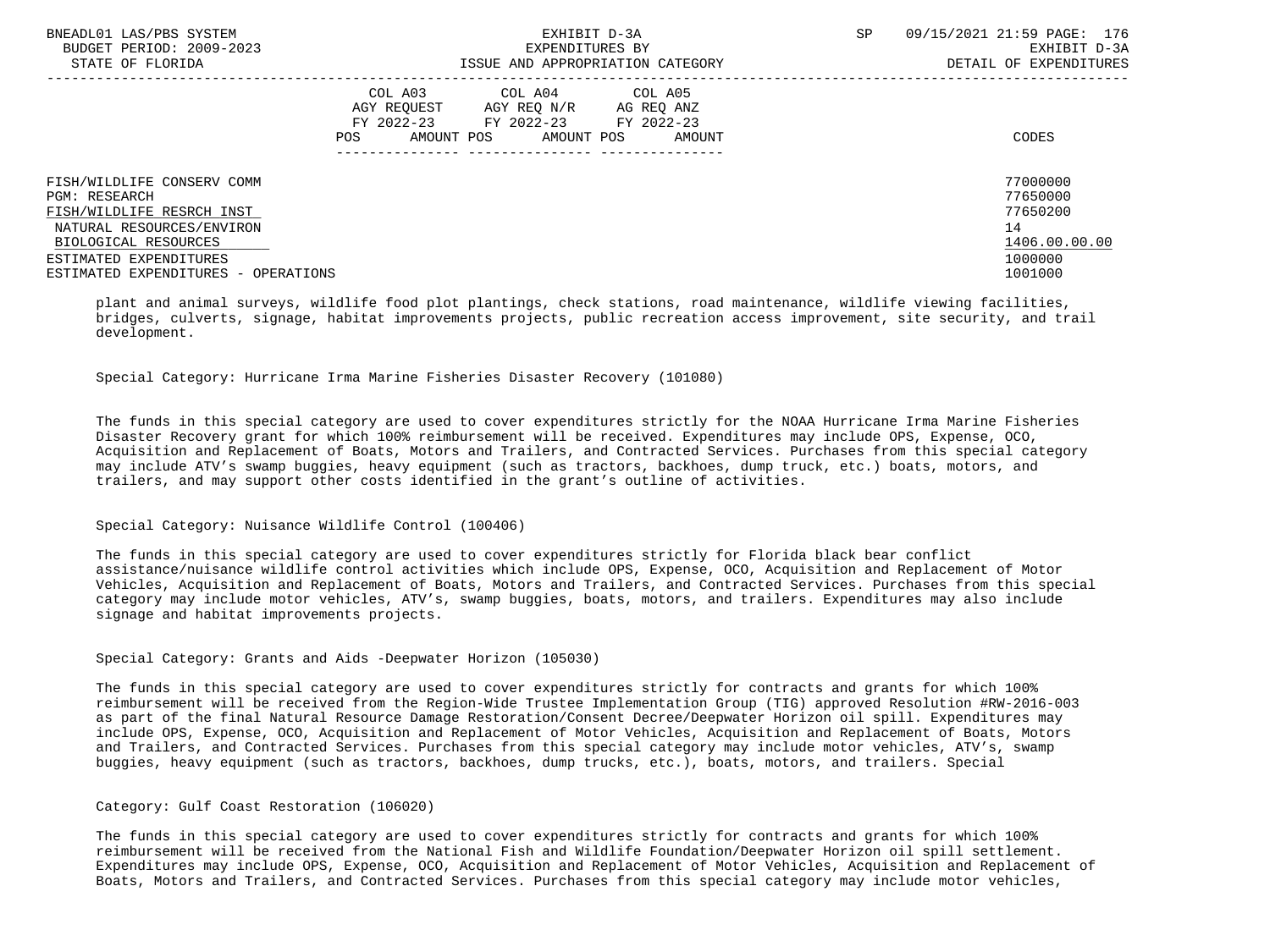| BNEADL01 LAS/PBS SYSTEM<br>BUDGET PERIOD: 2009-2023 | EXHIBIT D-3A<br>EXPENDITURES BY                                                                                |                                    |  | 09/15/2021 21:59 PAGE: 177<br>EXHIBIT D-3A |
|-----------------------------------------------------|----------------------------------------------------------------------------------------------------------------|------------------------------------|--|--------------------------------------------|
| STATE OF FLORIDA                                    |                                                                                                                | ISSUE AND APPROPRIATION CATEGORY   |  | DETAIL OF EXPENDITURES                     |
|                                                     | COL A03 COL A04 COL A05<br>AGY REOUEST<br>AGY REO N/R<br>FY 2022-23 FY 2022-23 FY 2022-23<br>AMOUNT POS<br>POS | AG REO ANZ<br>AMOUNT POS<br>AMOUNT |  | CODES                                      |
| FISH/WILDLIFE CONSERV COMM                          |                                                                                                                |                                    |  | 77000000                                   |
| <b>PGM: RESEARCH</b>                                |                                                                                                                |                                    |  | 77650000                                   |
| FISH/WILDLIFE RESRCH INST                           |                                                                                                                |                                    |  | 77650200                                   |
| NATURAL RESOURCES/ENVIRON                           |                                                                                                                |                                    |  | 14                                         |
| BIOLOGICAL RESOURCES                                |                                                                                                                |                                    |  | 1406.00.00.00                              |
| ESTIMATED EXPENDITURES                              |                                                                                                                |                                    |  | 1000000                                    |
| ESTIMATED EXPENDITURES - OPERATIONS                 |                                                                                                                |                                    |  | 1001000                                    |

ATV's, swamp buggies, heavy equipment (such as tractors, backhoes, dump trucks, etc.), boats, motors, and trailers.

# Special Category: Grants and Aids Restore/Deepwater Horizon (107030)

 The funds in this special category are used to cover expenditures strictly for contracts and grants for which 100% reimbursement will be received through the RESTORE Act and administered by NOAA, the Treasury, and the Gulf Coast Ecosystem Restoration Council. Expenditures may include OPS, Expense, OCO, Acquisition and Replacement of Motor Vehicles, Acquisition and Replacement of Boats, Motors and Trailers, and Contracted Services. Purchases from this special category may include motor vehicles, ATV's, swamp buggies, heavy equipment (such as tractors, backhoes, dump trucks, etc.), boats, motors, and trailers.

# Special Category: Grants and Aids -Deepwater Horizon (108037)

 The funds in this special category are used to cover expenditures strictly for contracts and grants for which 100% reimbursement will be received from the NOAA/Natural Resource Damage Assessment/Deepwater Horizon oil spill. Expenditures may include OPS, Expense, OCO, Acquisition and Replacement of Motor Vehicles, Acquisition and Replacement of Boats, Motors and Trailers, and Contracted Services. Purchases from this special category may include motor vehicles, ATV's, swamp buggies, heavy equipment (such as tractors, backhoes, dump trucks, etc.), boats, motors, and trailers.

#### Special Category: Red Tide Research (108886)

 The funds in this special category are used to cover expenditures for red tide research, control, mitigation, and education - either in-house, via contracts, or noncompetitive and competitive grant awards. Expenditures from this special category may include OPS, Expense, OCO, Acquisition and Replacement of Motor Vehicles, Acquisition and Replacement of Boats, Motors and Trailers, and Contracted Services. Purchases from this special category may include motor vehicles, ATV's, heavy mechanized or industrial equipment, nets, boats, boat motors, laboratory and field equipment or instruments, and remote hydrological or biological sensors.

#### Special Category: (108887)

 The funds in this special category are used to cover expenditures for red tide mitigation and Technology created in Senate Bill 1552. Expenditures from this special category may include OPS, Expense, OCO, Acquisition and Replacement of Boats, Motors and Trailers, and Contracted Services. Purchases from this special category may include travel expenditures, office furniture, supplies and equipment, heavy mechanized or industrial equipment, nets, boats, boat motors, laboratory and field equipment or instruments, remote hydrological or biological sensors, and capital improvements.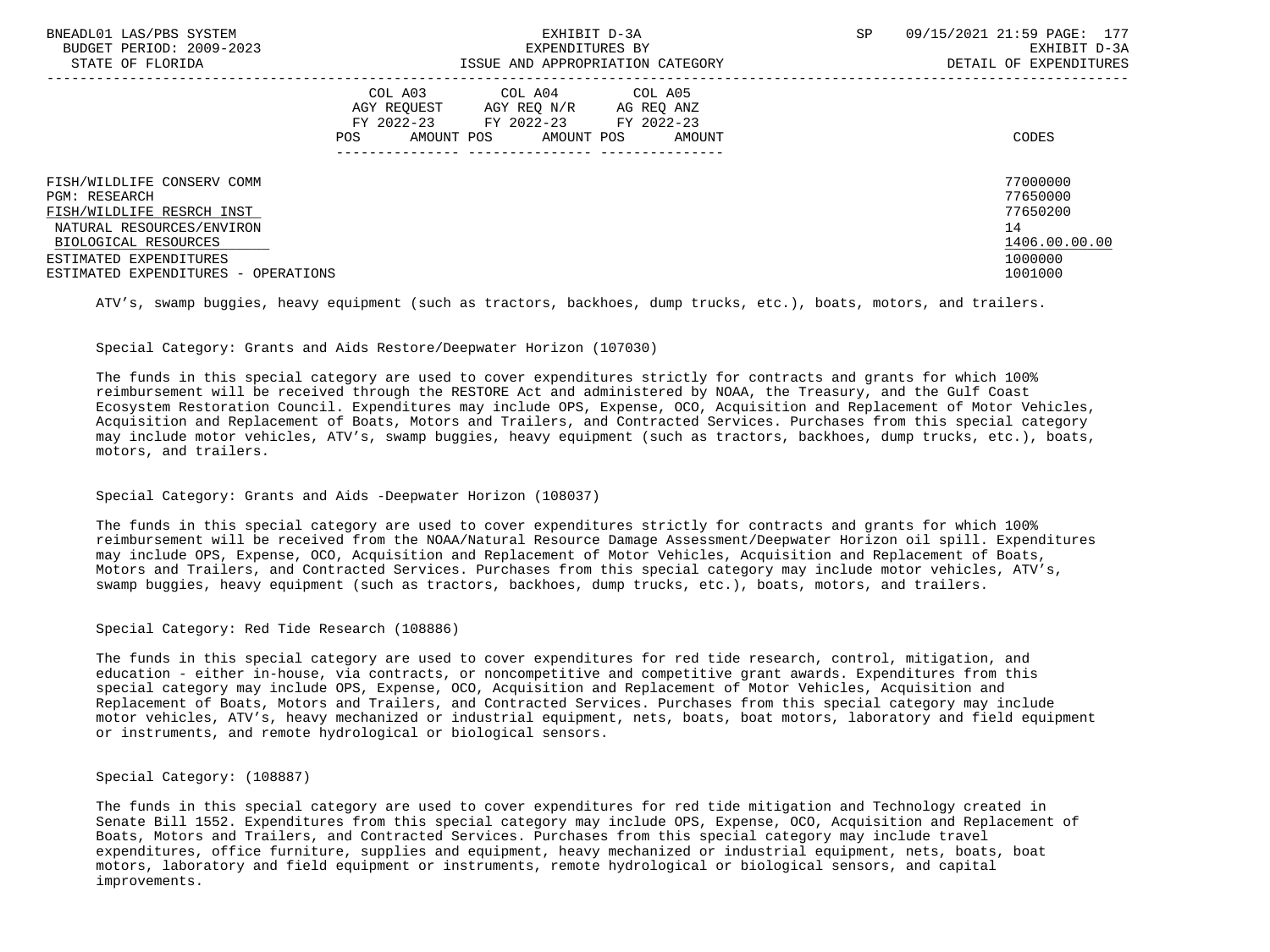| BNEADL01 LAS/PBS SYSTEM<br>BUDGET PERIOD: 2009-2023<br>STATE OF FLORIDA                                                                                                                        | EXHIBIT D-3A<br>EXPENDITURES BY<br>ISSUE AND APPROPRIATION CATEGORY |                                                                                                     |        | 09/15/2021 21:59 PAGE: 178<br>SP<br>EXHIBIT D-3A<br>DETAIL OF EXPENDITURES |                                                                               |  |
|------------------------------------------------------------------------------------------------------------------------------------------------------------------------------------------------|---------------------------------------------------------------------|-----------------------------------------------------------------------------------------------------|--------|----------------------------------------------------------------------------|-------------------------------------------------------------------------------|--|
|                                                                                                                                                                                                | AGY REOUEST<br>POS<br>AMOUNT POS                                    | COL A03 COL A04 COL A05<br>AGY REO N/R AG REO ANZ<br>FY 2022-23 FY 2022-23 FY 2022-23<br>AMOUNT POS | AMOUNT |                                                                            | CODES                                                                         |  |
| FISH/WILDLIFE CONSERV COMM<br>PGM: RESEARCH<br>FISH/WILDLIFE RESRCH INST<br>NATURAL RESOURCES/ENVIRON<br>BIOLOGICAL RESOURCES<br>ESTIMATED EXPENDITURES<br>ESTIMATED EXPENDITURES - OPERATIONS |                                                                     |                                                                                                     |        |                                                                            | 77000000<br>77650000<br>77650200<br>14<br>1406.00.00.00<br>1000000<br>1001000 |  |

#### Special Category: (108889)

 The funds in this special category are used to cover expenditures for the Center for Red Tide Research's competitive grant program. Expenditures from this special category may include... OPS, Expense, OCO, Acquisition and Replacement of Boats, Motors and Trailers, and Contracted Services. Purchases from this special category may include travel expenditures, office supplies and equipment, heavy mechanized or industrial equipment, nets, boats, boat motors, laboratory and field equipment or instruments, and remote hydrological or biological sensors.

Special Category: Contract and Grant Reimbursed Activities (109940)

 The funds in this special category are used to cover expenditures strictly for contracts and grants for which 100% reimbursement will be received. Contracts and grants include, but are not limited to, revenue contracts, research grants, and any other types of awards where reimbursement of expenditures is received. Expenditures may include OPS, Expense, OCO, Acquisition and Replacement of Motor Vehicles, Acquisition and Replacement of Boats, Motors and Trailers, and Contracted Services. Purchases from this special category may include motor vehicles, ATV's, swamp buggies, heavy equipment (such as tractors, backhoes, dump trucks, etc.), boats, motors, and trailers.

 Pursuant to section 11.061, Florida Statutes, position #70332, Director of Fish and Wildlife Research Institute is designated as being used during a portion of the fiscal year for lobbying. \*\*\*\*\*\*\*\*\*\*\*\*\*\*\*\*\*\*\*\*\*\*\*\*\*\*\*\*\*\*\*\*\*\*\*\*\*\*\*\*\*\*\*\*\*\*\*\*\*\*\*\*\*\*\*\*\*\*\*\*\*\*\*\*\*\*\*\*\*\*\*\*\*\*\*\*\*\*\*\*\*\*\*\*\*\*\*\*\*\*\*\*\*\*\*\*\*\*\*\*\*\*\*\*\*\*\*\*\*\*\*\*\*\*\*\*\*\*\*\*\*\*\*\*\*\*\*

| SALARY INCREASES FOR FY 2021-22 -<br>STATE EMPLOYEE MINIMUM WAGE<br>INCREASE - EFFECTIVE 7/1/2021<br>SALARY RATE<br>SALARY RATE $5,170$ |       | 1001030<br>000000 |  |
|-----------------------------------------------------------------------------------------------------------------------------------------|-------|-------------------|--|
| SALARIES AND BENEFITS                                                                                                                   |       | 010000            |  |
| GENERAL REVENUE FUND<br>$-$ STATE                                                                                                       | 49    | 1000              |  |
| FEDERAL GRANTS TRUST FUND -FEDERL                                                                                                       | 1.438 | 2261 3            |  |
| FL.PANTHER RESCH & MAN TF -STATE                                                                                                        | 66    | 2299 1            |  |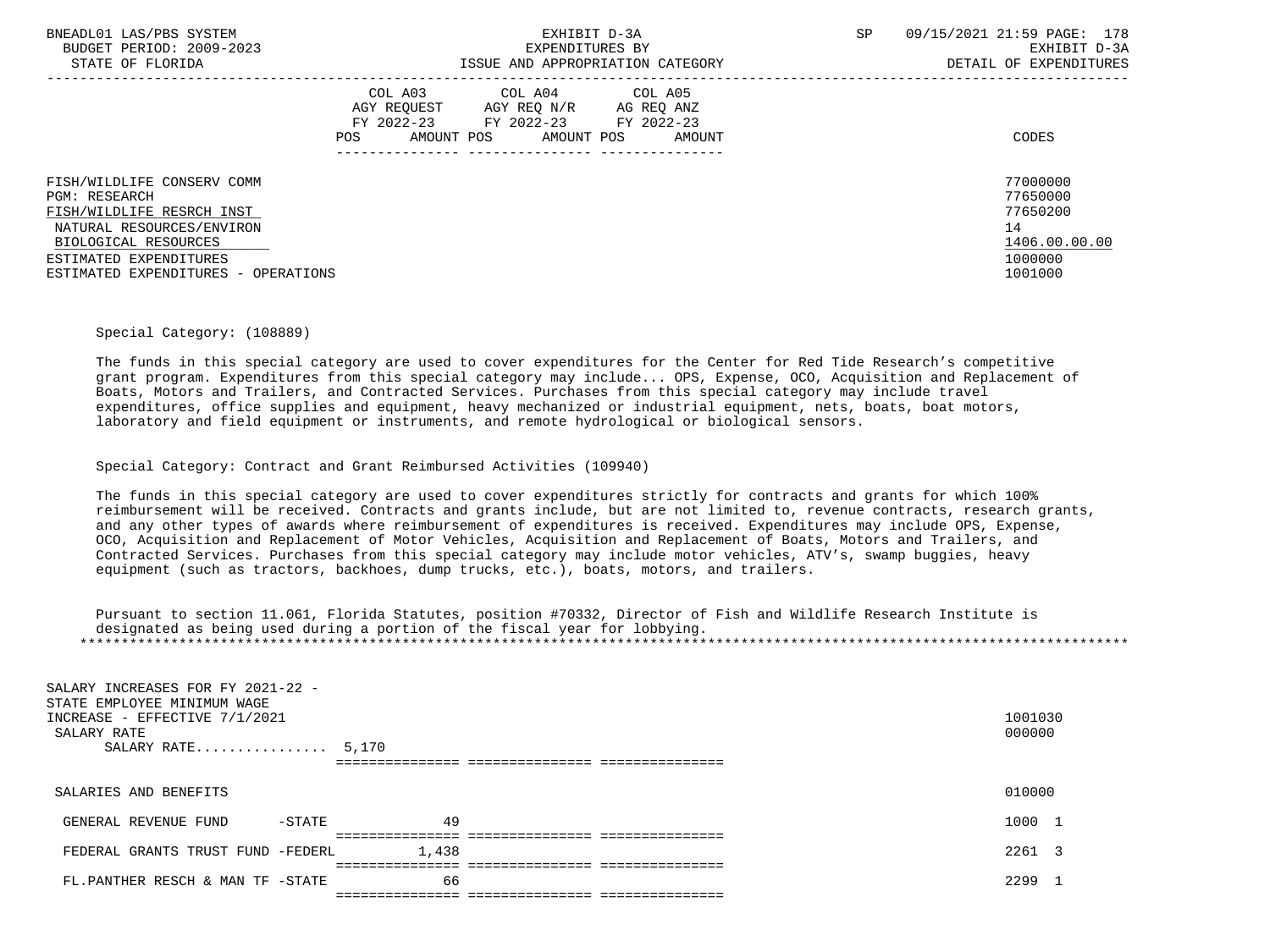| BNEADL01 LAS/PBS SYSTEM |                          |
|-------------------------|--------------------------|
|                         | BUDGET PERIOD: 2009-2023 |
|                         |                          |

BUDGET PERIOD: 2009-2023 EXPENDITURES BY EXHIBIT D-3A

| STATE OF FLORIDA                                                                                                            |                       |                              | ISSUE AND APPROPRIATION CATEGORY                                                                |                   | DETAIL OF EXPENDITURES           |
|-----------------------------------------------------------------------------------------------------------------------------|-----------------------|------------------------------|-------------------------------------------------------------------------------------------------|-------------------|----------------------------------|
|                                                                                                                             |                       | COL A03<br>AMOUNT POS<br>POS | COL A04<br>AGY REQUEST AGY REQ N/R AG REQ ANZ<br>FY 2022-23 FY 2022-23 FY 2022-23<br>AMOUNT POS | COL A05<br>AMOUNT | CODES                            |
|                                                                                                                             |                       |                              |                                                                                                 |                   |                                  |
| FISH/WILDLIFE CONSERV COMM<br><b>PGM: RESEARCH</b><br>FISH/WILDLIFE RESRCH INST                                             |                       |                              |                                                                                                 |                   | 77000000<br>77650000<br>77650200 |
| NATURAL RESOURCES/ENVIRON                                                                                                   |                       |                              |                                                                                                 |                   | 14                               |
| BIOLOGICAL RESOURCES                                                                                                        |                       |                              |                                                                                                 |                   | 1406.00.00.00                    |
| ESTIMATED EXPENDITURES<br>SALARY INCREASES FOR FY 2021-22 -<br>STATE EMPLOYEE MINIMUM WAGE<br>INCREASE - EFFECTIVE 7/1/2021 |                       |                              |                                                                                                 |                   | 1000000<br>1001030               |
| SALARIES AND BENEFITS                                                                                                       |                       |                              |                                                                                                 |                   | 010000                           |
| GRANTS AND DONATIONS TF -STATE                                                                                              |                       | 89                           |                                                                                                 |                   | 2339 1                           |
|                                                                                                                             |                       |                              |                                                                                                 |                   |                                  |
| LAND ACQUISITION TF                                                                                                         | $-$ STATE             | 51                           |                                                                                                 |                   | 2423 1                           |
|                                                                                                                             |                       |                              |                                                                                                 |                   |                                  |
| MARINE RESOURCES CONSV TF -STATE                                                                                            |                       | 2,379                        |                                                                                                 |                   | 2467 1                           |
|                                                                                                                             | -MATCH                | 484                          |                                                                                                 |                   | 2467 2                           |
|                                                                                                                             | -FEDERL               | 128                          |                                                                                                 |                   | 2467 3                           |
| TOTAL MARINE RESOURCES CONSV TF                                                                                             |                       | 2,991                        |                                                                                                 |                   | 2467                             |
|                                                                                                                             |                       |                              |                                                                                                 |                   |                                  |
| NON-GAME WILDLIFE TF                                                                                                        | $-$ STATE             | 286                          |                                                                                                 |                   | 2504 1                           |
|                                                                                                                             | $-MATCH$              | 44                           |                                                                                                 |                   | 2504 2                           |
|                                                                                                                             |                       | ----------------             |                                                                                                 |                   |                                  |
| TOTAL NON-GAME WILDLIFE TF                                                                                                  |                       | 330                          |                                                                                                 |                   | 2504                             |
|                                                                                                                             |                       |                              |                                                                                                 |                   |                                  |
| SAVE THE MANATEE TF                                                                                                         | $-$ STATE<br>$-MATCH$ | 281<br>20                    |                                                                                                 |                   | 2611 1<br>2611 2                 |
|                                                                                                                             |                       | ________________             |                                                                                                 |                   |                                  |
| TOTAL SAVE THE MANATEE TF                                                                                                   |                       | 301                          |                                                                                                 |                   | 2611                             |
|                                                                                                                             |                       |                              |                                                                                                 |                   |                                  |
| STATE GAME TRUST FUND                                                                                                       | $-\mathtt{STATE}$     | 540                          |                                                                                                 |                   | 2672 1                           |
|                                                                                                                             | $-MATCH$              | 393                          |                                                                                                 |                   | 2672 2                           |
|                                                                                                                             |                       |                              |                                                                                                 |                   |                                  |
| TOTAL STATE GAME TRUST FUND                                                                                                 |                       | 933                          |                                                                                                 |                   | 2672                             |
| TOTAL APPRO                                                                                                                 |                       | 6,248                        |                                                                                                 |                   |                                  |
|                                                                                                                             |                       |                              |                                                                                                 |                   |                                  |
|                                                                                                                             |                       |                              |                                                                                                 |                   |                                  |
| OTHER PERSONAL SERVICES                                                                                                     |                       |                              |                                                                                                 |                   | 030000                           |
|                                                                                                                             |                       |                              |                                                                                                 |                   |                                  |
| GENERAL REVENUE FUND                                                                                                        | $-$ STATE             | 128,015                      |                                                                                                 |                   | 1000 1                           |
| FL.PANTHER RESCH & MAN TF -STATE                                                                                            |                       | 5,489                        |                                                                                                 |                   | 2299 1                           |
|                                                                                                                             |                       |                              |                                                                                                 |                   |                                  |
| GRANTS AND DONATIONS TF                                                                                                     | $-$ STATE             | 5,409                        |                                                                                                 |                   | 2339 1                           |
|                                                                                                                             |                       |                              |                                                                                                 |                   |                                  |
| MARINE RESOURCES CONSV TF -STATE                                                                                            |                       | 188,366                      |                                                                                                 |                   | 2467 1                           |
|                                                                                                                             | $-MATCH$              | 21,484                       |                                                                                                 |                   | 2467 2                           |
|                                                                                                                             |                       |                              |                                                                                                 |                   |                                  |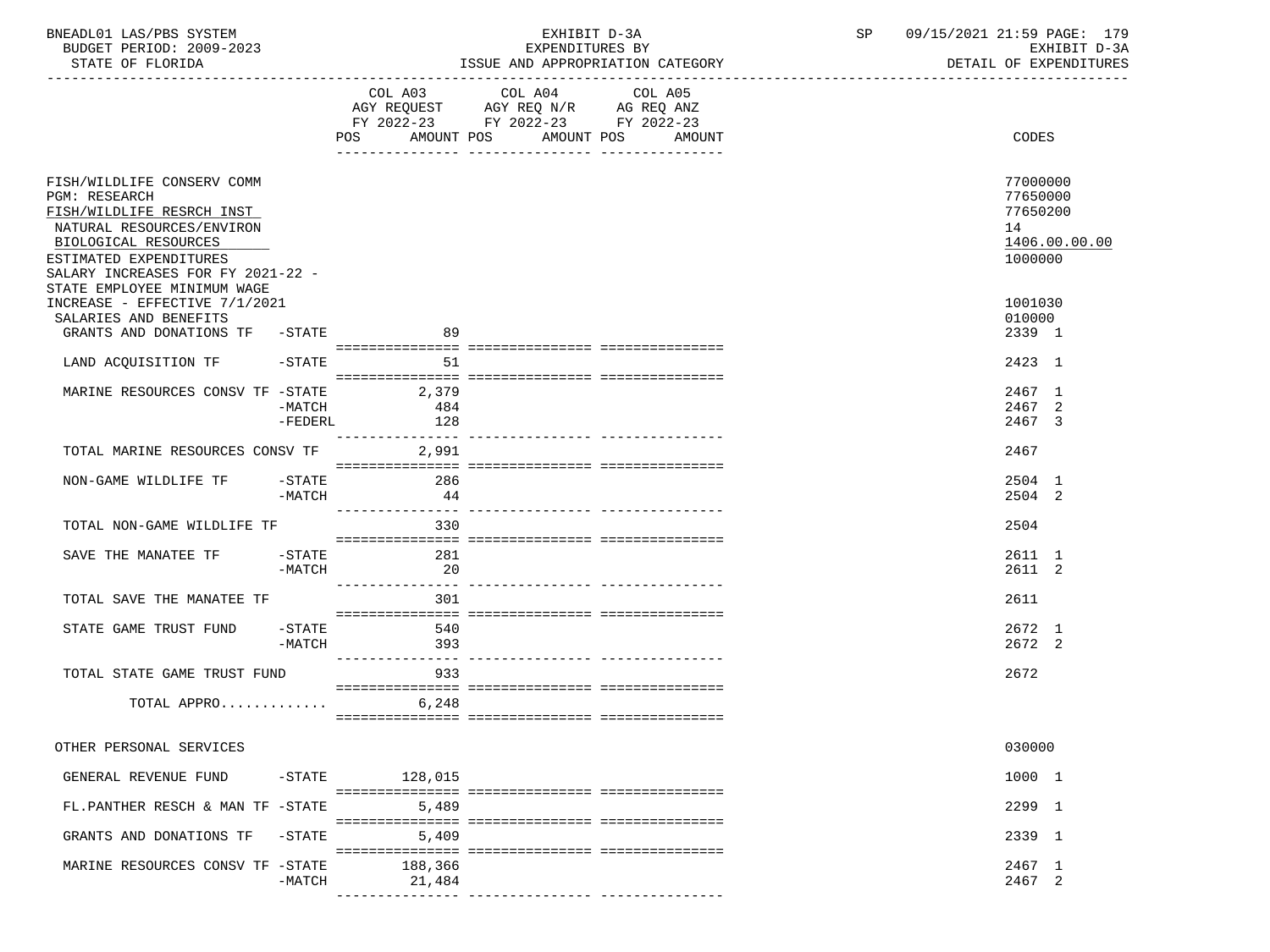| BNEADL01 LAS/PBS SYSTEM |                          |
|-------------------------|--------------------------|
|                         | BUDGET PERIOD: 2009-2023 |
|                         |                          |

BUDGET PERIOD: 2009-2023 EXPENDITURES BY EXHIBIT D-3A

| STATE OF FLORIDA                                                                                                                                                                                                            |                       |                           |                                                                                                         | ISSUE AND APPROPRIATION CATEGORY | DETAIL OF EXPENDITURES                                             |
|-----------------------------------------------------------------------------------------------------------------------------------------------------------------------------------------------------------------------------|-----------------------|---------------------------|---------------------------------------------------------------------------------------------------------|----------------------------------|--------------------------------------------------------------------|
|                                                                                                                                                                                                                             |                       | POS<br>AMOUNT POS         | COL A03 COL A04<br>AGY REQUEST AGY REQ N/R AG REQ ANZ<br>FY 2022-23 FY 2022-23 FY 2022-23<br>AMOUNT POS | COL A05<br>AMOUNT                | CODES                                                              |
| FISH/WILDLIFE CONSERV COMM<br>PGM: RESEARCH<br>FISH/WILDLIFE RESRCH INST<br>NATURAL RESOURCES/ENVIRON<br>BIOLOGICAL RESOURCES<br>ESTIMATED EXPENDITURES<br>SALARY INCREASES FOR FY 2021-22 -<br>STATE EMPLOYEE MINIMUM WAGE |                       |                           |                                                                                                         |                                  | 77000000<br>77650000<br>77650200<br>14<br>1406.00.00.00<br>1000000 |
| INCREASE - EFFECTIVE 7/1/2021<br>OTHER PERSONAL SERVICES<br>TOTAL MARINE RESOURCES CONSV TF 209,850                                                                                                                         |                       |                           |                                                                                                         |                                  | 1001030<br>030000<br>2467                                          |
| NON-GAME WILDLIFE TF                                                                                                                                                                                                        | $-$ STATE<br>$-MATCH$ | 43,218<br>5,384           |                                                                                                         |                                  | 2504 1<br>2504 2                                                   |
| TOTAL NON-GAME WILDLIFE TF                                                                                                                                                                                                  |                       | 48,602                    |                                                                                                         |                                  | 2504                                                               |
| SAVE THE MANATEE TF                                                                                                                                                                                                         | $-STATE$              | 27,357                    |                                                                                                         |                                  | 2611 1                                                             |
| STATE GAME TRUST FUND                                                                                                                                                                                                       | -STATE<br>-MATCH      | 17,510<br>5,673           |                                                                                                         |                                  | 2672 1<br>2672 2                                                   |
| TOTAL STATE GAME TRUST FUND                                                                                                                                                                                                 |                       | ---------------<br>23,183 |                                                                                                         |                                  | 2672                                                               |
| TOTAL APPRO                                                                                                                                                                                                                 |                       | 447,905                   |                                                                                                         |                                  |                                                                    |
| TOTAL: SALARY INCREASES FOR FY 2021-22 -<br>STATE EMPLOYEE MINIMUM WAGE<br>INCREASE - EFFECTIVE 7/1/2021<br>TOTAL ISSUE<br>TOTAL SALARY RATE 5,170                                                                          |                       | 454,153                   |                                                                                                         |                                  | 1001030                                                            |
| FLORIDA RETIREMENT SYSTEM<br>ADJUSTMENT - FY 2021-22 - NORMAL<br>COST AND UNFUNDED ACTUARIAL<br>LIABILITY                                                                                                                   |                       |                           |                                                                                                         |                                  | 1001070                                                            |
| SALARIES AND BENEFITS                                                                                                                                                                                                       |                       |                           |                                                                                                         |                                  | 010000                                                             |
| GENERAL REVENUE FUND                                                                                                                                                                                                        | $-$ STATE             | 1,129                     |                                                                                                         |                                  | 1000 1                                                             |
| FEDERAL GRANTS TRUST FUND -FEDERL                                                                                                                                                                                           |                       | 33,324                    |                                                                                                         |                                  | 2261 3                                                             |
| FL.PANTHER RESCH & MAN TF -STATE                                                                                                                                                                                            |                       | 1,521                     |                                                                                                         |                                  | 2299 1                                                             |
| GRANTS AND DONATIONS TF                                                                                                                                                                                                     | $-STATE$              | 2,057                     |                                                                                                         |                                  | 2339 1                                                             |
| LAND ACQUISITION TF                                                                                                                                                                                                         | $-$ STATE             | 1,188                     |                                                                                                         |                                  | 2423 1                                                             |
|                                                                                                                                                                                                                             |                       |                           |                                                                                                         |                                  |                                                                    |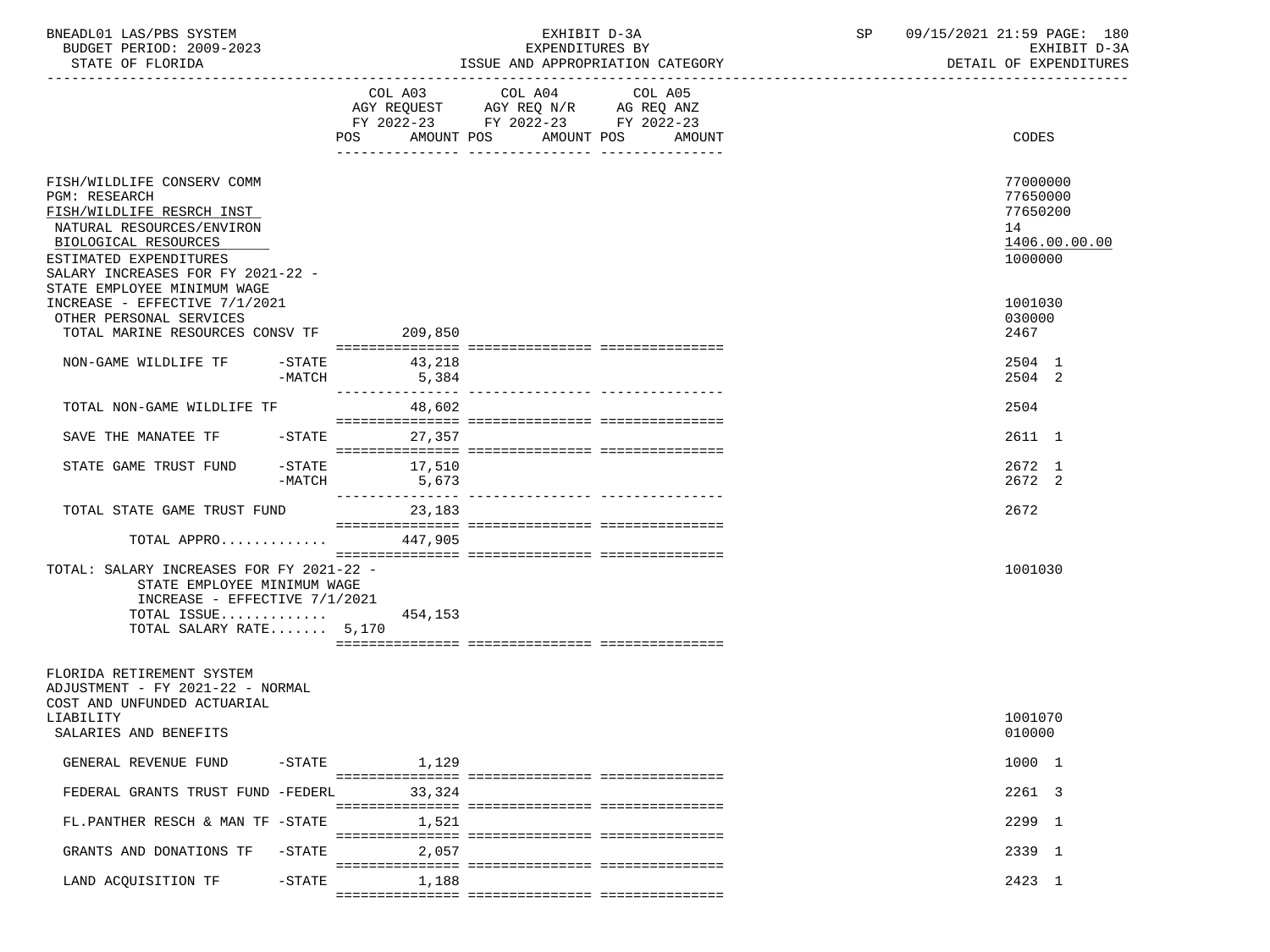| BNEADL01 LAS/PBS SYSTEM<br>BUDGET PERIOD: 2009-2023<br>STATE OF FLORIDA<br>-----------------                                                                                                                                    |                     |                           | EXHIBIT D-3A<br>EXPENDITURES BY                                                                   | ISSUE AND APPROPRIATION CATEGORY | SP | 09/15/2021 21:59 PAGE: 181<br>EXHIBIT D-3A<br>DETAIL OF EXPENDITURES |
|---------------------------------------------------------------------------------------------------------------------------------------------------------------------------------------------------------------------------------|---------------------|---------------------------|---------------------------------------------------------------------------------------------------|----------------------------------|----|----------------------------------------------------------------------|
|                                                                                                                                                                                                                                 |                     | AMOUNT POS<br>POS         | COL A03 COL A04 COL A05<br>AGY REQUEST AGY REQ N/R AG REQ ANZ<br>FY 2022-23 FY 2022-23 FY 2022-23 | AMOUNT POS<br>AMOUNT             |    | CODES                                                                |
| FISH/WILDLIFE CONSERV COMM<br><b>PGM: RESEARCH</b><br>FISH/WILDLIFE RESRCH INST<br>NATURAL RESOURCES/ENVIRON<br>BIOLOGICAL RESOURCES<br>ESTIMATED EXPENDITURES<br>FLORIDA RETIREMENT SYSTEM<br>ADJUSTMENT - FY 2021-22 - NORMAL |                     |                           |                                                                                                   |                                  |    | 77000000<br>77650000<br>77650200<br>14<br>1406.00.00.00<br>1000000   |
| COST AND UNFUNDED ACTUARIAL<br>LIABILITY<br>SALARIES AND BENEFITS<br>MARINE RESOURCES CONSV TF -STATE                                                                                                                           | -MATCH<br>$-FEDERL$ | 55,144<br>11,217<br>2,967 |                                                                                                   |                                  |    | 1001070<br>010000<br>2467 1<br>2467 2<br>2467 3                      |
| TOTAL MARINE RESOURCES CONSV TF                                                                                                                                                                                                 |                     | 69,328                    |                                                                                                   |                                  |    | 2467                                                                 |
| NON-GAME WILDLIFE TF -STATE                                                                                                                                                                                                     |                     | 6,648<br>$-MATCH$ 1,028   |                                                                                                   |                                  |    | 2504 1<br>2504 2                                                     |
| TOTAL NON-GAME WILDLIFE TF                                                                                                                                                                                                      |                     | 7,676                     |                                                                                                   |                                  |    | 2504                                                                 |
| SAVE THE MANATEE TF                                                                                                                                                                                                             | $-MATCH$            | $-$ STATE 6,518<br>448    |                                                                                                   |                                  |    | 2611 1<br>2611 2                                                     |
| TOTAL SAVE THE MANATEE TF                                                                                                                                                                                                       |                     | 6,966                     |                                                                                                   |                                  |    | 2611                                                                 |
| STATE GAME TRUST FUND                                                                                                                                                                                                           | $-MATCH$            | -STATE 12,515<br>9,122    |                                                                                                   |                                  |    | 2672 1<br>2672 2                                                     |
| TOTAL STATE GAME TRUST FUND                                                                                                                                                                                                     |                     | 21,637                    |                                                                                                   |                                  |    | 2672                                                                 |
| TOTAL APPRO                                                                                                                                                                                                                     |                     | 144,826                   |                                                                                                   |                                  |    |                                                                      |
| CASUALTY INSURANCE PREMIUM<br>ADJUSTMENT<br>SPECIAL CATEGORIES<br>RISK MANAGEMENT INSURANCE                                                                                                                                     |                     |                           |                                                                                                   |                                  |    | 1001090<br>100000<br>103241                                          |
| MARINE RESOURCES CONSV TF -STATE 72,716-                                                                                                                                                                                        |                     |                           |                                                                                                   |                                  |    | 2467 1                                                               |

 $=$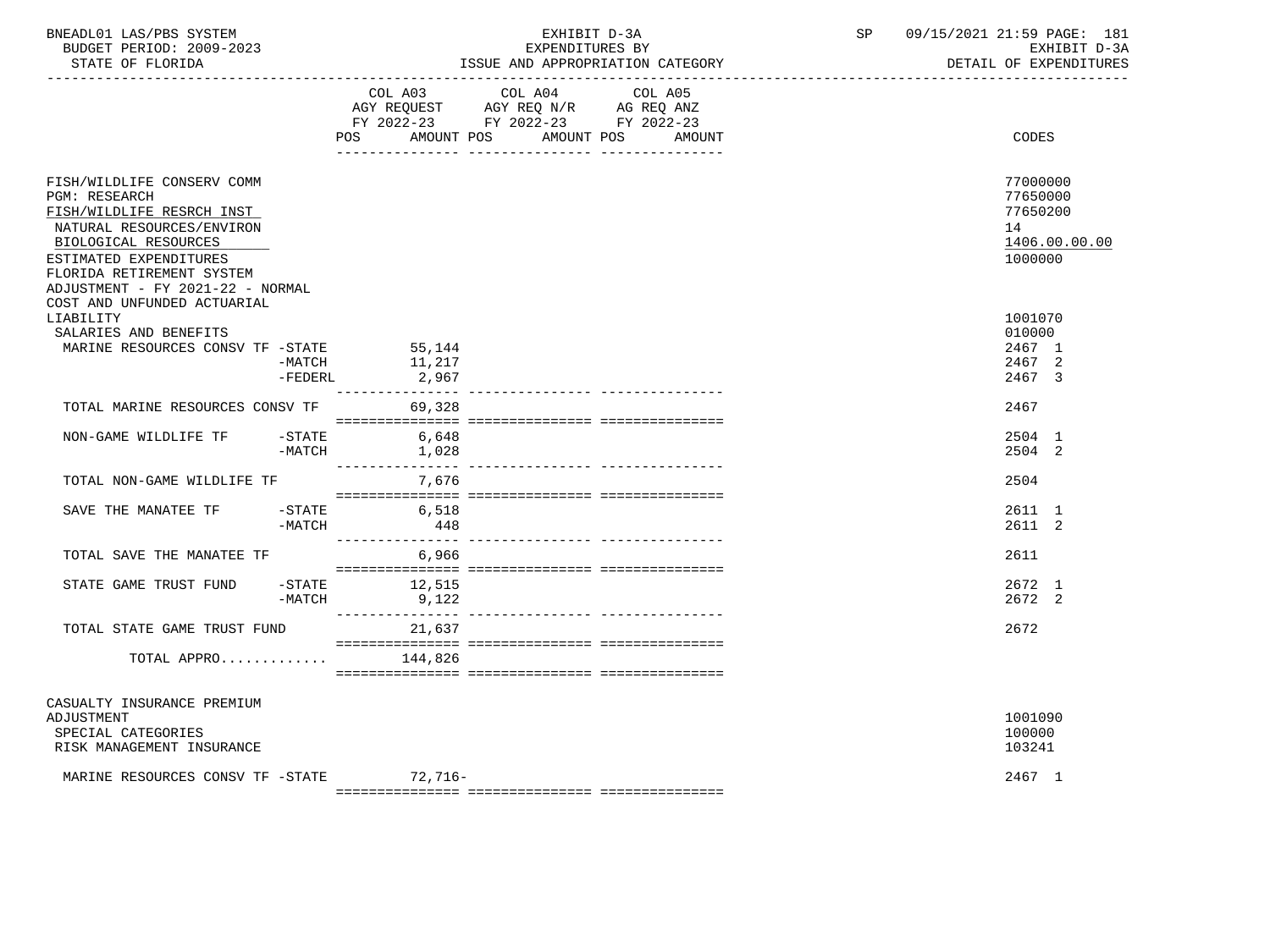BUDGET PERIOD: 2009-2023 EXPENDITURES BY EXHIBIT D-3A STATE OF FLORIDA **ISSUE AND APPROPRIATION CATEGORY ISSUE AND APPROPRIATION** CATEGORY

BNEADL01 LAS/PBS SYSTEM EXHIBIT D-3A SP 09/15/2021 21:59 PAGE: 182

|                                                                                                                                                                                                                                                                                                                                                                                                                                                                      | AGY REQUEST AGY REQ N/R AG REQ ANZ<br>FY 2022-23 FY 2022-23 FY 2022-23<br>POS AMOUNT POS                           | COL A03 COL A04 COL A05 | AMOUNT POS<br>AMOUNT | CODES                                                                                             |
|----------------------------------------------------------------------------------------------------------------------------------------------------------------------------------------------------------------------------------------------------------------------------------------------------------------------------------------------------------------------------------------------------------------------------------------------------------------------|--------------------------------------------------------------------------------------------------------------------|-------------------------|----------------------|---------------------------------------------------------------------------------------------------|
| FISH/WILDLIFE CONSERV COMM<br>PGM: RESEARCH<br>FISH/WILDLIFE RESRCH INST<br>NATURAL RESOURCES/ENVIRON<br>BIOLOGICAL RESOURCES<br>ESTIMATED EXPENDITURES<br>REALLOCATION OF HUMAN RESOURCES<br>OUTSOURCING<br>SPECIAL CATEGORIES<br>TR/DMS/HR SVCS/STW CONTRCT                                                                                                                                                                                                        |                                                                                                                    |                         |                      | 77000000<br>77650000<br>77650200<br>14<br>1406.00.00.00<br>1000000<br>1005900<br>100000<br>107040 |
| GENERAL REVENUE FUND<br>$-$ STATE<br>FEDERAL GRANTS TRUST FUND -FEDERL<br>FL.PANTHER RESCH & MAN TF -STATE<br>$-$ STATE<br>LAND ACQUISITION TF<br>MARINE RESOURCES CONSV TF -STATE<br>NON-GAME WILDLIFE TF -STATE<br>$\begin{tabular}{lllllllll} \multicolumn{2}{c}{\textbf{SAVE THE MANATEE TF}} & $\multicolumn{2}{c}{\textbf{-STATE}}\\ \multicolumn{2}{c}{\textbf{STATE GAME TRUST FUND}} & $\multicolumn{2}{c}{\textbf{-STATE}}\\ \end{tabular}$<br>TOTAL APPRO | $157-$<br>844-<br>$257-$<br>$219-$<br>$17,478-$<br>$1,655-$<br>1,266-<br>$4,142-$<br>________________<br>$26,018-$ |                         |                      | 1000 1<br>2261 3<br>2299 1<br>2423 1<br>2467 1<br>2504 1<br>2611 1<br>2672 1                      |
| NONRECURRING EXPENDITURES<br>HURRICANE IRMA MARINE FISHERIES<br>DISASTER RECOVERY<br>SPECIAL CATEGORIES<br>MARINE DISASTER RECOVERY<br>FEDERAL GRANTS TRUST FUND -FEDERL                                                                                                                                                                                                                                                                                             | $2,238,846-$                                                                                                       |                         |                      | 2100000<br>2103031<br>100000<br>101080<br>2261 3                                                  |
| ADDITIONAL EQUIPMENT - MOTOR<br>VEHICLES<br>SPECIAL CATEGORIES<br>ACOUISITION/MOTOR VEHICLES<br>FEDERAL GRANTS TRUST FUND -FEDERL                                                                                                                                                                                                                                                                                                                                    | 459,861-                                                                                                           |                         |                      | 2103079<br>100000<br>100021<br>2261 3                                                             |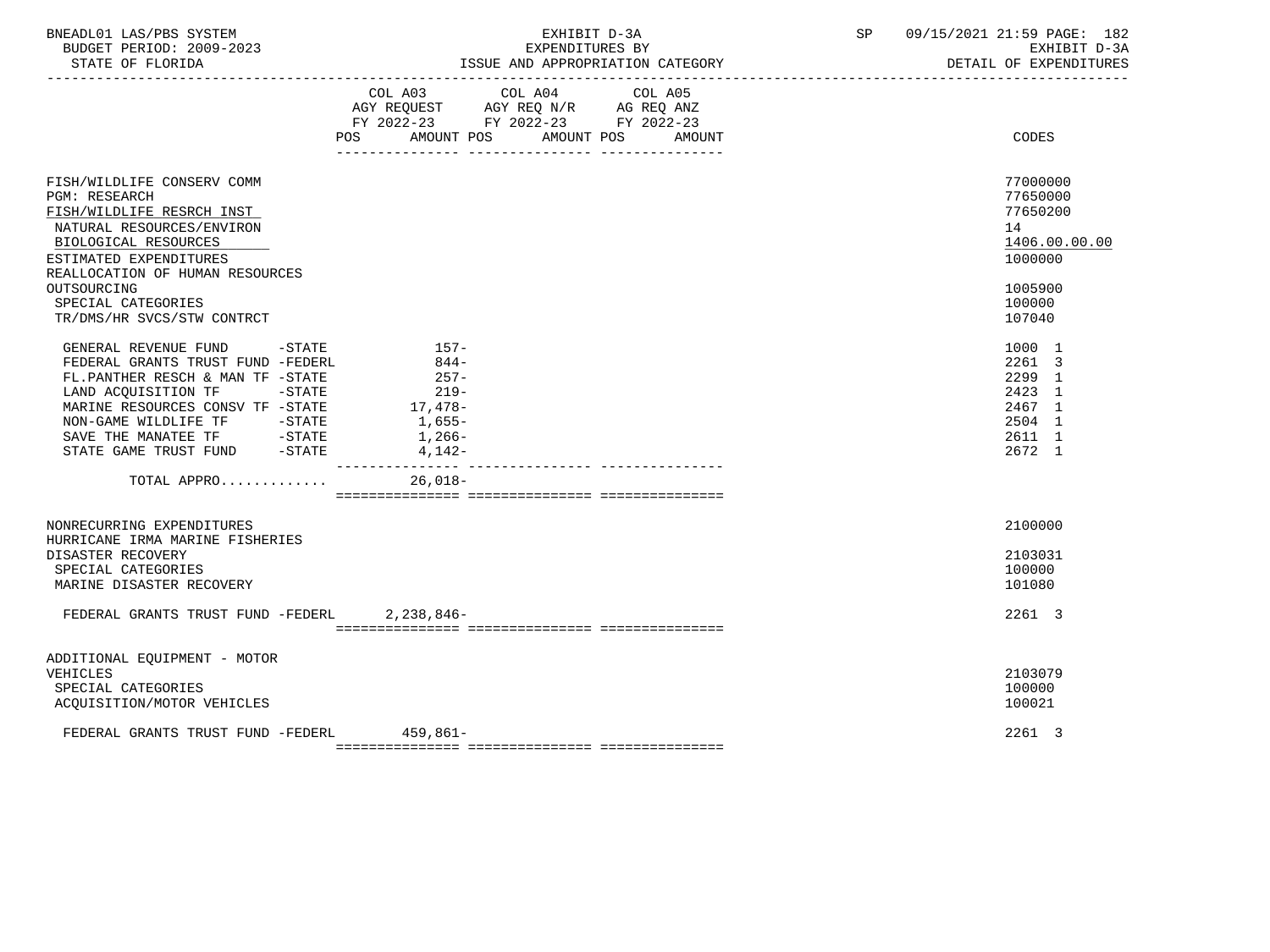| BNEADL01 LAS/PBS SYSTEM<br>BUDGET PERIOD: 2009-2023<br>STATE OF FLORIDA                                                                                                                            |           |                                                                                                                | EXHIBIT D-3A<br>EXPENDITURES BY | ISSUE AND APPROPRIATION CATEGORY | SP | 09/15/2021 21:59 PAGE: 183<br>EXHIBIT D-3A<br>DETAIL OF EXPENDITURES |
|----------------------------------------------------------------------------------------------------------------------------------------------------------------------------------------------------|-----------|----------------------------------------------------------------------------------------------------------------|---------------------------------|----------------------------------|----|----------------------------------------------------------------------|
|                                                                                                                                                                                                    |           | COL A03 COL A04<br>AGY REQUEST AGY REQ N/R AG REQ ANZ<br>FY 2022-23 FY 2022-23 FY 2022-23<br>AMOUNT POS<br>POS | AMOUNT POS                      | COL A05<br>AMOUNT                |    | CODES                                                                |
| FISH/WILDLIFE CONSERV COMM<br><b>PGM: RESEARCH</b><br>FISH/WILDLIFE RESRCH INST<br>NATURAL RESOURCES/ENVIRON<br>BIOLOGICAL RESOURCES<br>NONRECURRING EXPENDITURES<br>FINAL NATURAL RESOURCE DAMAGE |           |                                                                                                                |                                 |                                  |    | 77000000<br>77650000<br>77650200<br>14<br>1406.00.00.00<br>2100000   |
| RESTORATION - DEEPWATER HORIZON OIL<br>SPILL<br>SPECIAL CATEGORIES<br>ACQUISITION/MOTOR VEHICLES                                                                                                   |           |                                                                                                                |                                 |                                  |    | 2103103<br>100000<br>100021                                          |
| GRANTS AND DONATIONS TF -STATE 35,000-                                                                                                                                                             |           |                                                                                                                |                                 |                                  |    | 2339 1                                                               |
| ACO & REPL BOAT/MOT/TRAIL                                                                                                                                                                          |           |                                                                                                                |                                 |                                  |    | 100052                                                               |
| GRANTS AND DONATIONS TF                                                                                                                                                                            |           | $-STATE$<br>$67,000-$                                                                                          |                                 |                                  |    | 2339 1                                                               |
|                                                                                                                                                                                                    |           |                                                                                                                |                                 |                                  |    |                                                                      |
| FINAL NRDR-DWH OIL SPILL                                                                                                                                                                           |           |                                                                                                                |                                 |                                  |    | 105030                                                               |
| GRANTS AND DONATIONS TF                                                                                                                                                                            |           | -STATE 1,174,278-                                                                                              |                                 |                                  |    | 2339 1                                                               |
| TOTAL: FINAL NATURAL RESOURCE DAMAGE<br>RESTORATION - DEEPWATER HORIZON OIL                                                                                                                        |           |                                                                                                                |                                 |                                  |    | 2103103                                                              |
| SPILL<br>TOTAL ISSUE                                                                                                                                                                               |           | 1,276,278-                                                                                                     |                                 |                                  |    |                                                                      |
| MOTE MARINE CRITICAL MARINE HABITAT<br>RESTORATION<br>AID TO LOCAL GOVERNMENTS<br>MOTE MARINE LABORATORY                                                                                           |           |                                                                                                                |                                 |                                  |    | 2103126<br>050000<br>050113                                          |
| GENERAL REVENUE FUND                                                                                                                                                                               | $-$ STATE | $1,000,000-$                                                                                                   |                                 |                                  |    | 1000 1                                                               |
| NATIONAL FISH AND WILDLIFE<br>FOUNDATION PROJECTS - APALACHICOLA<br>BAY OYSTER RESTORATION<br>OTHER PERSONAL SERVICES                                                                              |           |                                                                                                                |                                 |                                  |    | 2103128<br>030000                                                    |
| GRANTS AND DONATIONS TF                                                                                                                                                                            | $-$ STATE | $92,757-$                                                                                                      |                                 |                                  |    | 2339 1                                                               |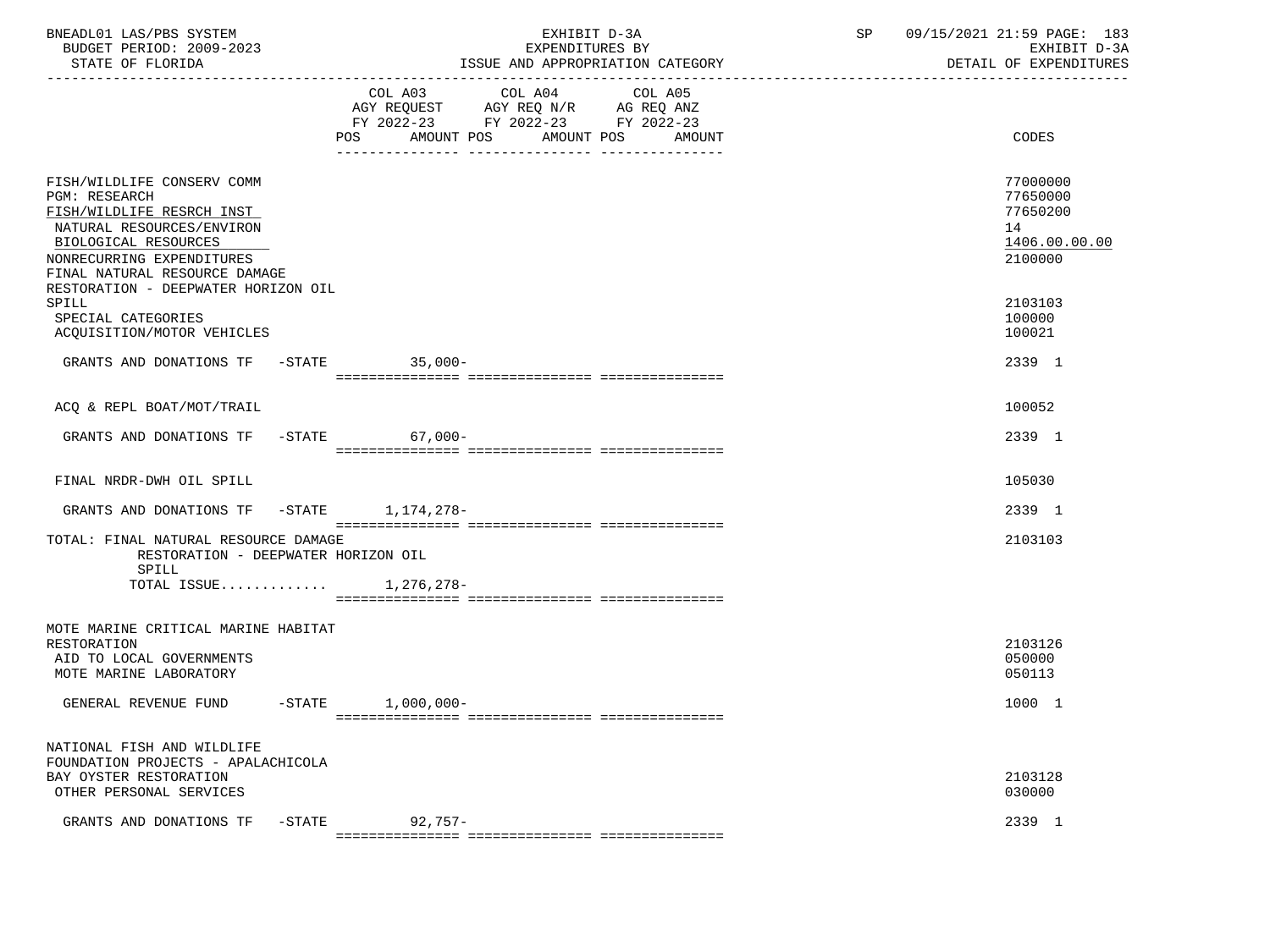| BNEADL01 LAS/PBS SYSTEM |                  |                          | EXHIBIT D-3A                     |  |
|-------------------------|------------------|--------------------------|----------------------------------|--|
|                         |                  | BUDGET PERIOD: 2009-2023 | EXPENDITURES BY                  |  |
|                         | STATE OF FLORIDA |                          | ISSUE AND APPROPRIATION CATEGORY |  |

BUDGET PERIOD: 2009-2023 EXPENDITURES BY EXHIBIT D-3A

|                                                                                                                                                                                                                                       | COL A03<br>AGY REQUEST AGY REQ N/R AG REQ ANZ<br>FY 2022-23 FY 2022-23 FY 2022-23 | COL A04                                                        | COL A05 |                                                          |               |
|---------------------------------------------------------------------------------------------------------------------------------------------------------------------------------------------------------------------------------------|-----------------------------------------------------------------------------------|----------------------------------------------------------------|---------|----------------------------------------------------------|---------------|
|                                                                                                                                                                                                                                       | AMOUNT POS<br>POS                                                                 | AMOUNT POS                                                     | AMOUNT  | CODES                                                    |               |
| FISH/WILDLIFE CONSERV COMM<br><b>PGM: RESEARCH</b><br>FISH/WILDLIFE RESRCH INST<br>NATURAL RESOURCES/ENVIRON<br>BIOLOGICAL RESOURCES<br>NONRECURRING EXPENDITURES<br>NATIONAL FISH AND WILDLIFE<br>FOUNDATION PROJECTS - APALACHICOLA |                                                                                   |                                                                |         | 77000000<br>77650000<br>77650200<br>14<br>2100000        | 1406.00.00.00 |
| BAY OYSTER RESTORATION<br>SPECIAL CATEGORIES<br>GULF COAST RESTORATION                                                                                                                                                                |                                                                                   |                                                                |         | 2103128<br>100000<br>106020                              |               |
| GRANTS AND DONATIONS TF -STATE 717,000-                                                                                                                                                                                               |                                                                                   |                                                                |         | 2339 1                                                   |               |
| TOTAL: NATIONAL FISH AND WILDLIFE<br>FOUNDATION PROJECTS - APALACHICOLA<br>BAY OYSTER RESTORATION                                                                                                                                     |                                                                                   |                                                                |         | 2103128                                                  |               |
| TOTAL ISSUE                                                                                                                                                                                                                           | $809,757-$                                                                        |                                                                |         |                                                          |               |
| FISH AND WILDLIFE RESEARCH<br>INSTITUTE CONTRACTS AND GRANTS<br>SPECIAL CATEGORIES<br>CONTRACT & GRANT REIMB ACT                                                                                                                      |                                                                                   |                                                                |         | 2103129<br>100000<br>109940                              |               |
| FEDERAL GRANTS TRUST FUND -FEDERL<br>GRANTS AND DONATIONS TF -STATE                                                                                                                                                                   | 768,672-<br>228,624-                                                              |                                                                |         | 2261 3<br>2339 1                                         |               |
| TOTAL APPRO                                                                                                                                                                                                                           | $997, 296 -$                                                                      |                                                                |         |                                                          |               |
| EOUIPMENT NEEDS<br>REPLACEMENT OF MOTOR VEHICLES<br>SPECIAL CATEGORIES<br>ACQUISITION/MOTOR VEHICLES                                                                                                                                  |                                                                                   |                                                                |         | 2400000<br>2401500<br>100000<br>100021                   |               |
| FEDERAL GRANTS TRUST FUND -STATE<br>FL.PANTHER RESCH & MAN TF -STATE<br>MARINE RESOURCES CONSV TF -STATE<br>STATE GAME TRUST FUND -STATE                                                                                              | 36,500<br>37,000<br>1,076,500<br>291,348<br>144,741<br>111,788                    | 36,500<br>37,000<br>1,076,500<br>291,348<br>144,741<br>111,788 |         | 2261 1<br>2299 1<br>2467 1<br>2504 1<br>2611 1<br>2672 1 |               |
| TOTAL APPRO                                                                                                                                                                                                                           |                                                                                   | 1,697,877 1,697,877                                            |         |                                                          |               |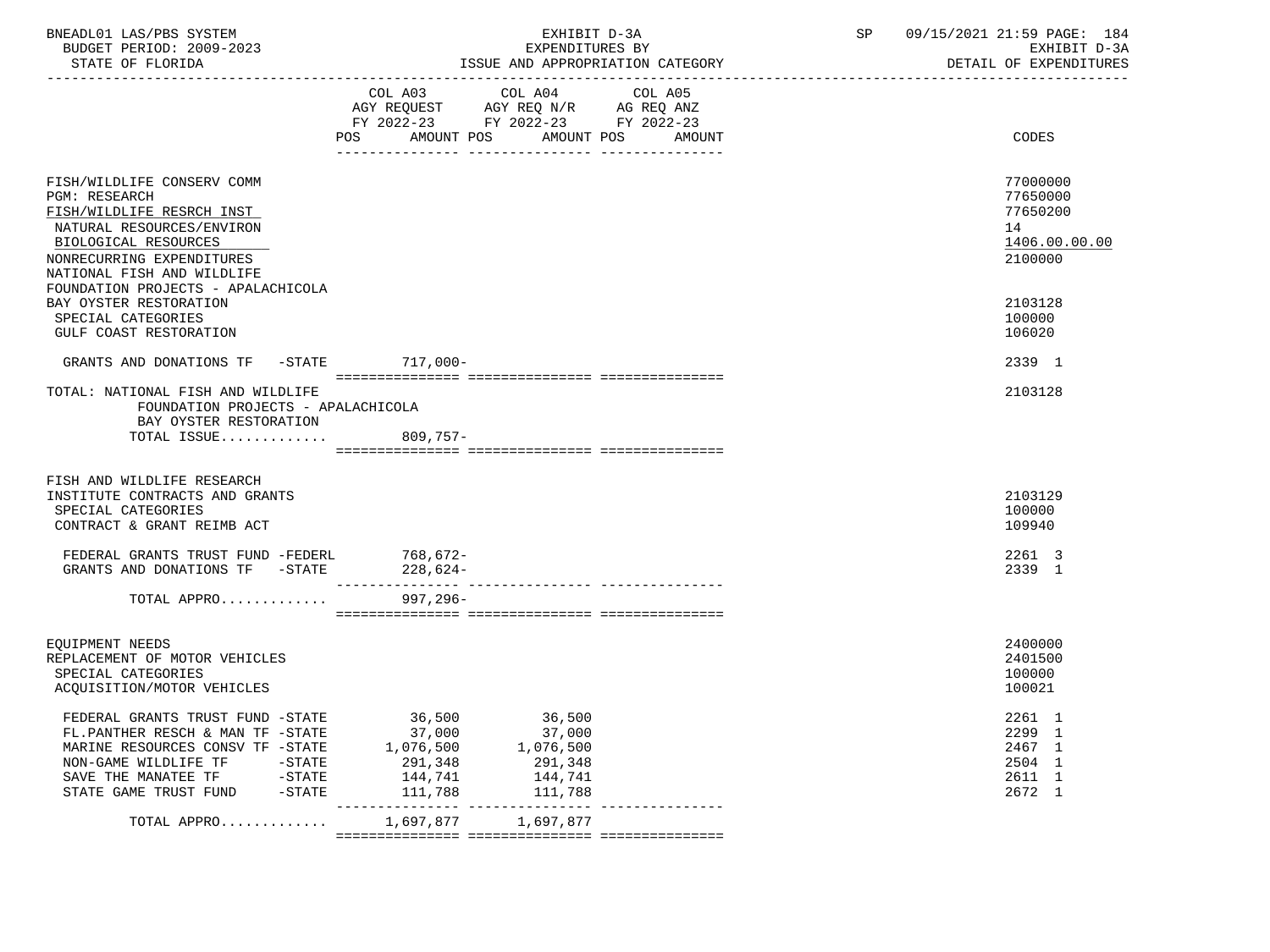| BNEADL01 LAS/PBS SYSTEM<br>BUDGET PERIOD: 2009-2023<br>STATE OF FLORIDA                                                                                                                  | EXHIBIT D-3A<br>EXPENDITURES BY<br>ISSUE AND APPROPRIATION CATEGORY                                                                                              | 09/15/2021 21:59 PAGE: 185<br><b>SP</b><br>EXHIBIT D-3A<br>DETAIL OF EXPENDITURES |
|------------------------------------------------------------------------------------------------------------------------------------------------------------------------------------------|------------------------------------------------------------------------------------------------------------------------------------------------------------------|-----------------------------------------------------------------------------------|
|                                                                                                                                                                                          | COL A03<br>COL A04<br>COL A05<br>AGY REOUEST<br>AGY REO N/R<br>AG REO ANZ<br>FY 2022-23<br>FY 2022-23<br>FY 2022-23<br>AMOUNT POS<br>AMOUNT POS<br>AMOUNT<br>POS | CODES                                                                             |
| FISH/WILDLIFE CONSERV COMM<br><b>PGM: RESEARCH</b><br>FISH/WILDLIFE RESRCH INST<br>NATURAL RESOURCES/ENVIRON<br>BIOLOGICAL RESOURCES<br>EOUIPMENT NEEDS<br>REPLACEMENT OF MOTOR VEHICLES |                                                                                                                                                                  | 77000000<br>77650000<br>77650200<br>14<br>1406.00.00.00<br>2400000<br>2401500     |

AGENCY ISSUE NARRATIVE:

2022-2023 BUDGET YEAR NARRATIVE: IT COMPONENT? NO

Request:

 This issue requests non-recurring budget authority in the amount of \$1,076,500 in the Marine Resources Conservation Trust Fund (MRCTF), \$144,741 in Save the Manatee Trust Fund (STMTF), \$291,348 in the Non-Game Wildlife Trust Fund (NWTF), \$37,000 in the Florida Panther Management Trust Fund, \$36,500 in the Federal Grants Trust Fund (FGTF) and \$111,788 in the State Game Trust Fund (SGTF), to provide for the replacement of vehicles in the Fish and Wildlife Research Institute (FWRI) budget entity.

Current Situation:

 The FWRI is requesting 41 vehicles for replacement that exceed or are projected to exceed the Department of Management Services (DMS) replacement criteria. These vehicles are critical to the FWRI's mission. FWRI has attempted to alleviate some of these needs by reviewing vehicle utilization rates and moving underutilized vehicles to programs with significant vehicle replacement needs. Despite these successes, there still remains a need to replace certain vehicles within the division. These vehicles are detailed below in the cost summary that are in critical need of replacement in Fiscal Year 2022-23 based on the following criteria:

| Description           | Property<br>Number | Model<br>Year | Actual<br>6/30/21<br>Mileage | Estimated<br>6/30/22<br>Mileage | Replacement<br>Cost | Fund  | Criteria |
|-----------------------|--------------------|---------------|------------------------------|---------------------------------|---------------------|-------|----------|
| Ford 1 Ton PU         | 46231              | 1997          | 84,963                       | 84,863                          | \$47.850            | MRCTF | a        |
| Chevrolet Astro Van   | 47430              | 2000          | 133,431                      | 133,431                         | \$35,000            | MRCTF | a&c      |
| GMC 1 Ton PU 4X4      | 47546              | 2000          | 97,012                       | 97,012                          | 47,850<br>Ŝ.        | MRCTF | a        |
| Dodge PU 4X4          | 47649              | 2001          | 101,733                      | 101,733                         | \$47,850            | MRCTF | a&c      |
| Ford $F-350$          | 105737             | 2001          | 87,674                       | 87.674                          | \$48,000            | MRCTF | a&c      |
| Ford Expedition       | 106388             | 2001          | 173,552                      | 173,552                         | \$47,850            | MRCTF | a&c      |
| Ford F250 3/4 Ton PU  | 106541             | 2001          | 91,146                       | 91,146                          | 41,000<br>Ŝ.        | MRCTF | a&c      |
| Ford Expedition       | 107567             | 2001          | 141,688                      | 141,688                         | \$47,850            | MRCTF | a        |
| Ford Excursion        | 109000             | 2002          | 121,537                      | 121,537                         | \$47.850            | MRCTF | a        |
| Ford Excursion        | 109118             | 2002          | 109,765                      | 109,765                         | \$47,850            | MRCTF | a        |
| Chevrolet Blazer      | 110272             | 2003          | 153,430                      | 153,430                         | 46,815<br>Ŝ.        | MRCTF | a        |
| Ford F-250 3/4 Ton PU | 110966             | 2003          | 152,662                      | 152,662                         | 47,850<br>Ŝ.        | MRCTF | a&c      |
| Ford Expedition       | 110970             | 2003          | 137,570                      | 137,570                         | 46,815<br>S.        | MRCTF | a        |
| Ford Expedition       | 111006             | 2003          | 104,204                      | 104,204                         | \$47,850            | MRCTF | a&c      |
| Ford Expedition       | 111012             | 2003          | 137,428                      | 137,428                         | 47,850<br>Ŝ         | MRCTF | a        |
| Ford Expedition       | 112874             | 2004          | 103,784                      | 103,784                         | \$47,850            | MRCTF | a        |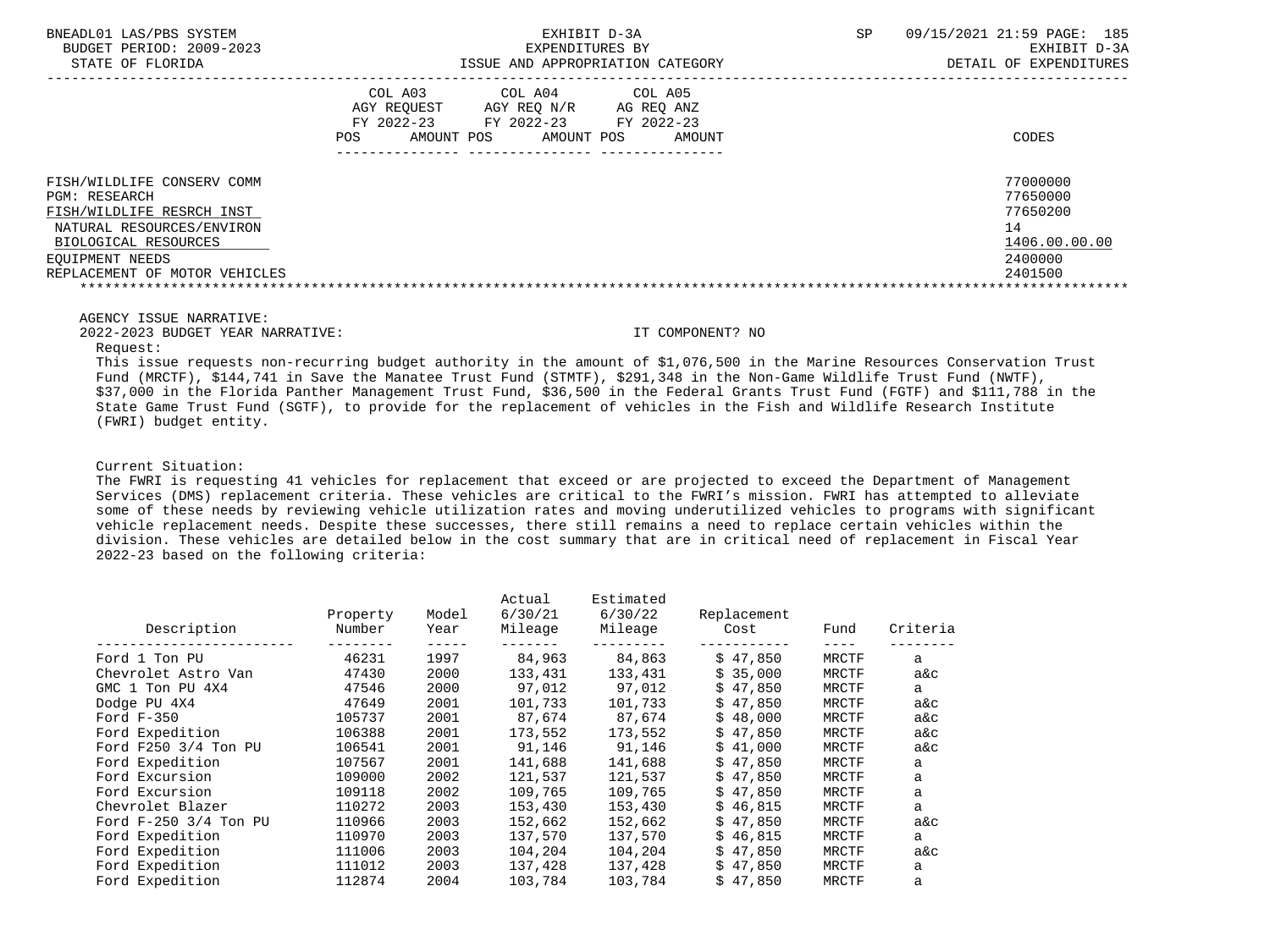| BNEADL01 LAS/PBS SYSTEM                                                                                                                                                                                                                                                                                                                     |                                                |                                      |                                                                                                                                |                                                     |                                                                                                               | SP                                                           |                                                          | 09/15/2021 21:59 PAGE: 186<br>EXHIBIT D-3A<br>DETAIL OF EXPENDITURES          |
|---------------------------------------------------------------------------------------------------------------------------------------------------------------------------------------------------------------------------------------------------------------------------------------------------------------------------------------------|------------------------------------------------|--------------------------------------|--------------------------------------------------------------------------------------------------------------------------------|-----------------------------------------------------|---------------------------------------------------------------------------------------------------------------|--------------------------------------------------------------|----------------------------------------------------------|-------------------------------------------------------------------------------|
|                                                                                                                                                                                                                                                                                                                                             |                                                |                                      | COL A03 COL A04 COL A05<br>AGY REQUEST AGY REQ N/R AG REQ ANZ<br>FY 2022-23 FY 2022-23 FY 2022-23<br>POS AMOUNT POS AMOUNT POS |                                                     | AMOUNT                                                                                                        |                                                              |                                                          | CODES                                                                         |
| FISH/WILDLIFE CONSERV COMM<br><b>PGM: RESEARCH</b><br>FISH/WILDLIFE RESRCH INST<br>NATURAL RESOURCES/ENVIRON<br>BIOLOGICAL RESOURCES<br>EQUIPMENT NEEDS<br>REPLACEMENT OF MOTOR VEHICLES                                                                                                                                                    |                                                |                                      |                                                                                                                                |                                                     |                                                                                                               |                                                              |                                                          | 77000000<br>77650000<br>77650200<br>14<br>1406.00.00.00<br>2400000<br>2401500 |
| Ford F-150 1/2 Ton PU 115291<br>Chevrolet Colorado<br>Ford Expedition<br>Ford $F-150$ 1/2 Ton PU<br>ATV Honda TRX 350 FM $116057$ 2006 $xxxx$ $57,148$ MRCTF<br>Ford F-150 1/2 Ton $120241$ 2008 134,664 150,000 \$36,000 MRCTF d<br>Nissan Pathfinder 123453 2009 163,435 173,435 \$30,000 MRCTF d<br>Ford F-150 3/4 Ton PU 128891 2012 17 | 115292<br>115354<br>115355                     | 2005<br>2005<br>2005                 | 2005 160,189 160,189 \$28,063<br>156,496<br>156,818                                                                            | 170,000<br>161,818                                  | \$ 46,815<br>\$ 48,000<br>174,961 179,721 \$40,000                                                            | MRCTF<br>MRCTF<br>MRCTF<br>MRCTF                             | a<br>d<br>d<br>d                                         |                                                                               |
| Total MRCTF (24 vehicles 1 ATV)                                                                                                                                                                                                                                                                                                             |                                                |                                      |                                                                                                                                |                                                     | \$1,076,500                                                                                                   |                                                              |                                                          |                                                                               |
|                                                                                                                                                                                                                                                                                                                                             |                                                |                                      |                                                                                                                                |                                                     |                                                                                                               |                                                              |                                                          |                                                                               |
| Total STMTF (3 vehicles)                                                                                                                                                                                                                                                                                                                    |                                                |                                      |                                                                                                                                |                                                     | \$144,741                                                                                                     |                                                              |                                                          |                                                                               |
| Ford F-150 1/2 Ton PU 108690 2002 132,187 137,000<br>GMC Sierra<br>Ford F-150 1/2 Ton PU<br>Ford F-150 1/2 Ton PU<br>Ford F-150 1/2 Ton PU<br>Ford $F-150$ 1/2 Ton PU<br>Ford F-150 1/2 Ton PU<br>Ford $F-150$ 1/2 Ton PU                                                                                                                   | 123531<br>129740<br>129783<br>130626<br>134316 | 2010<br>2007<br>2006<br>2013<br>2014 | 199,850<br>197,909<br>200,064<br>137,881<br>163,834                                                                            | 210,000<br>205,000<br>200,064<br>152,000<br>190,000 | \$37,400<br>\$37,400<br>177,129 187,000 \$ 42,000<br>\$42,000<br>\$36,300<br>\$30,999<br>\$34,700<br>\$30,549 | NGTF<br>NGTF<br>NGTF<br>NGTF<br>NGTF<br>NGTF<br>NGTF<br>NGTF | $\mathbf C$<br>a<br>d<br>d<br>d<br>$\mathsf a$<br>d<br>d |                                                                               |
| --------------<br>Total NGTF (8 vehicles)                                                                                                                                                                                                                                                                                                   |                                                |                                      |                                                                                                                                |                                                     | \$291,348                                                                                                     |                                                              |                                                          |                                                                               |
| Dodge Ram $2500$ $3/4$ Ton<br>Ford F-150 Truck<br>Ford F-150 Super crew                                                                                                                                                                                                                                                                     | 106751<br>129771<br>129798                     | 2001<br>2007<br>2000                 | 152,266<br>168,385 176,385<br>193,472                                                                                          | 162,266<br>193,472                                  | \$40,000<br>\$35,288<br>\$36,500                                                                              | SGTF<br>SGTF<br>SGTF                                         | d<br>c,d<br>а                                            |                                                                               |
| Total SGTF (3 vehicles)                                                                                                                                                                                                                                                                                                                     |                                                |                                      |                                                                                                                                |                                                     | \$111,788                                                                                                     |                                                              |                                                          |                                                                               |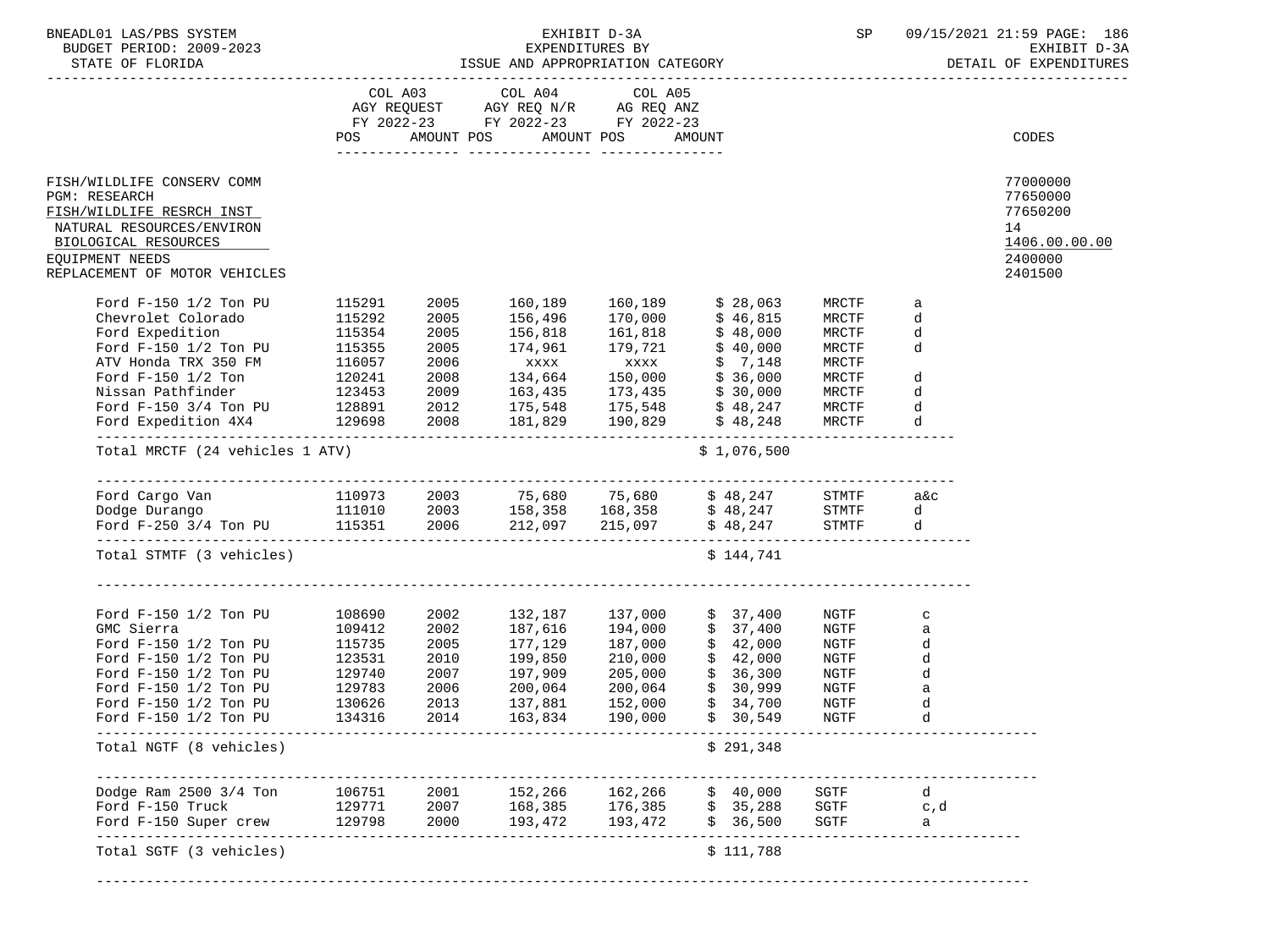| BNEADL01 LAS/PBS SYSTEM<br>BUDGET PERIOD: 2009-2023<br>STATE OF FLORIDA                                                                                                                                                                                                                                                                                                                                                                               |  |                                                                                                                                                                                                                                                           | EXHIBIT D-3A | SP                                                                                                                              |  | 09/15/2021 21:59 PAGE: 187<br>EXHIBIT D-3A<br>DETAIL OF EXPENDITURES          |
|-------------------------------------------------------------------------------------------------------------------------------------------------------------------------------------------------------------------------------------------------------------------------------------------------------------------------------------------------------------------------------------------------------------------------------------------------------|--|-----------------------------------------------------------------------------------------------------------------------------------------------------------------------------------------------------------------------------------------------------------|--------------|---------------------------------------------------------------------------------------------------------------------------------|--|-------------------------------------------------------------------------------|
|                                                                                                                                                                                                                                                                                                                                                                                                                                                       |  | $\begin{tabular}{lllllllll} COL & A03 & \quad COL & A04 & \quad COL & A05 \\ AGY & REQUEST & \quad AGY & REQ & N/R & \quad AG & REQ & ANZ \\ FY & 2022-23 & \quad FY & 2022-23 & \quad FY & 2022-23 \\ \end{tabular}$<br>POS AMOUNT POS AMOUNT POS AMOUNT |              |                                                                                                                                 |  | CODES                                                                         |
| FISH/WILDLIFE CONSERV COMM<br>PGM: RESEARCH<br>FISH/WILDLIFE RESRCH INST<br>NATURAL RESOURCES/ENVIRON<br>BIOLOGICAL RESOURCES<br>EQUIPMENT NEEDS<br>REPLACEMENT OF MOTOR VEHICLES                                                                                                                                                                                                                                                                     |  |                                                                                                                                                                                                                                                           |              |                                                                                                                                 |  | 77000000<br>77650000<br>77650200<br>14<br>1406.00.00.00<br>2400000<br>2401500 |
| Chevrolet Tahoe 131446 2013 123,042 150,000 \$37,000 PRMTF d                                                                                                                                                                                                                                                                                                                                                                                          |  |                                                                                                                                                                                                                                                           |              |                                                                                                                                 |  |                                                                               |
| Total PRMTF (1 vehicle)                                                                                                                                                                                                                                                                                                                                                                                                                               |  |                                                                                                                                                                                                                                                           |              | \$37,000                                                                                                                        |  |                                                                               |
|                                                                                                                                                                                                                                                                                                                                                                                                                                                       |  |                                                                                                                                                                                                                                                           |              |                                                                                                                                 |  |                                                                               |
| Total FGTF (1 vehicles)                                                                                                                                                                                                                                                                                                                                                                                                                               |  |                                                                                                                                                                                                                                                           |              | \$36,500                                                                                                                        |  |                                                                               |
| Vehicle Request MRCTF (24) vehicles, (1) ATV<br>Vehicle Request STMTF (3) vehicle<br>Vehicle Request NGTF (8) vehicles<br>Vehicle Request SGTF (3) vehicles<br>Vehicle Request PRMTF (1) vehicle<br>Vehicle Request FGTF (1) vehicle<br>Total request (40 vehicles, 1 ATV)                                                                                                                                                                            |  |                                                                                                                                                                                                                                                           |              | \$1,076,500<br>\$144,741<br>\$291,348<br>\$37,000<br>\$36,500<br>\$111,788<br>_______________<br>\$1,697,877<br><b>EEEEEEEE</b> |  |                                                                               |
| Activity:<br>ACT0500 - Fisheries Assessment<br>ACT0650 - FWRI Administrative Services and Facilities Management<br>ACT0530 - Harmful Algal Bloom and Aquatic Health Monitoring and Assessment<br>ACT0585 - Manatee Rehabilitation<br>ACT3700 - Protect Non-Game Fish and Wildlife                                                                                                                                                                     |  |                                                                                                                                                                                                                                                           |              |                                                                                                                                 |  |                                                                               |
| Strategic Plan for Economic Development:<br>5.2 - Improve the efficiency and effectiveness of government agencies at all levels.<br>6.1 - Create and sustain vibrant, safe, healthy and resilient communities that attract workers, residents, businesses and<br>visitors.<br>6.3 - Ensure Florida's fish, wildlife, natural resources and environment are sustained and enhanced as a component of<br>future growth plans and development decisions. |  |                                                                                                                                                                                                                                                           |              |                                                                                                                                 |  |                                                                               |

\*\*\*\*\*\*\*\*\*\*\*\*\*\*\*\*\*\*\*\*\*\*\*\*\*\*\*\*\*\*\*\*\*\*\*\*\*\*\*\*\*\*\*\*\*\*\*\*\*\*\*\*\*\*\*\*\*\*\*\*\*\*\*\*\*\*\*\*\*\*\*\*\*\*\*\*\*\*\*\*\*\*\*\*\*\*\*\*\*\*\*\*\*\*\*\*\*\*\*\*\*\*\*\*\*\*\*\*\*\*\*\*\*\*\*\*\*\*\*\*\*\*\*\*\*\*\*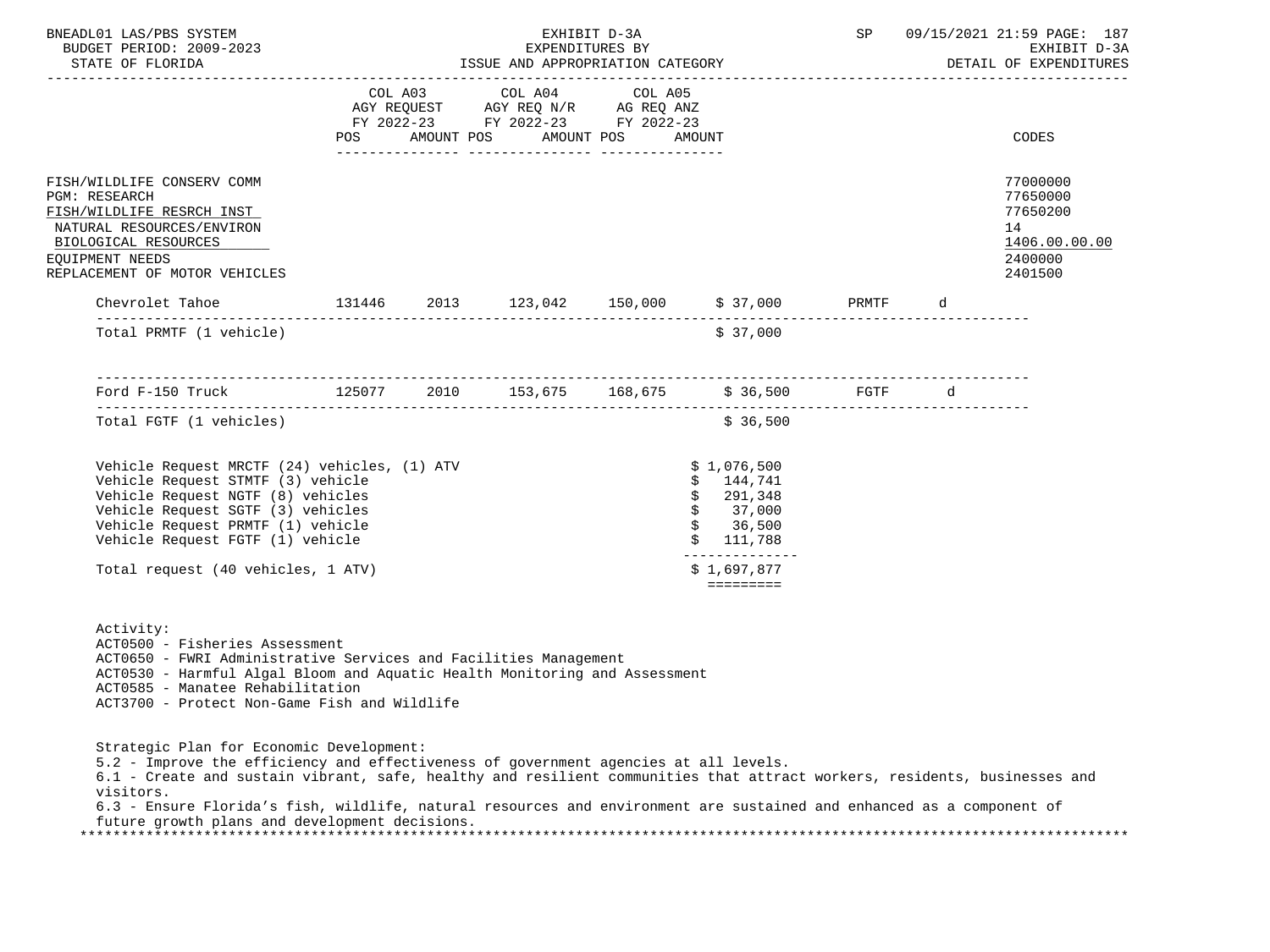| BNEADL01 LAS/PBS SYSTEM<br>BUDGET PERIOD: 2009-2023<br>STATE OF FLORIDA                                                                                                                                                                         |                                                                                                                                                                                                                                 | EXHIBIT D-3A<br>EXPENDITURES BY                                                                                            | ISSUE AND APPROPRIATION CATEGORY | SP 09/15/2021 21:59 PAGE: 188<br>EXHIBIT D-3A<br>DETAIL OF EXPENDITURES                                                        |
|-------------------------------------------------------------------------------------------------------------------------------------------------------------------------------------------------------------------------------------------------|---------------------------------------------------------------------------------------------------------------------------------------------------------------------------------------------------------------------------------|----------------------------------------------------------------------------------------------------------------------------|----------------------------------|--------------------------------------------------------------------------------------------------------------------------------|
|                                                                                                                                                                                                                                                 | POS FOR                                                                                                                                                                                                                         | COL A03 COL A04 COL A05<br>AGY REQUEST AGY REQ N/R AG REQ ANZ<br>FY 2022-23 FY 2022-23 FY 2022-23<br>AMOUNT POS AMOUNT POS | AMOUNT                           | CODES                                                                                                                          |
| FISH/WILDLIFE CONSERV COMM<br><b>PGM: RESEARCH</b><br>FISH/WILDLIFE RESRCH INST<br>NATURAL RESOURCES/ENVIRON<br>BIOLOGICAL RESOURCES<br>EOUIPMENT NEEDS<br>NEW EQUIPTMENT FOR GRANT SUPPORT<br>SPECIAL CATEGORIES<br>ACOUISITION/MOTOR VEHICLES |                                                                                                                                                                                                                                 |                                                                                                                            |                                  | 77000000<br>77650000<br>77650200<br>14<br>1406.00.00.00<br>2400000<br>2402610<br>100000<br>100021                              |
| FEDERAL GRANTS TRUST FUND -FEDERL 194,850 194,850                                                                                                                                                                                               |                                                                                                                                                                                                                                 |                                                                                                                            |                                  | 2261 3                                                                                                                         |
| ACO & REPL BOAT/MOT/TRAIL                                                                                                                                                                                                                       |                                                                                                                                                                                                                                 |                                                                                                                            |                                  | 100052                                                                                                                         |
| FEDERAL GRANTS TRUST FUND -FEDERL 339,850 339,850<br>GRANTS AND DONATIONS TF -STATE 20,000                                                                                                                                                      |                                                                                                                                                                                                                                 | 20,000                                                                                                                     |                                  | 2261 3<br>2339 1                                                                                                               |
| TOTAL APPRO 359,850 359,850                                                                                                                                                                                                                     |                                                                                                                                                                                                                                 |                                                                                                                            |                                  |                                                                                                                                |
| TOTAL: NEW EOUIPTMENT FOR GRANT SUPPORT<br>TOTAL ISSUE                                                                                                                                                                                          | 554,700                                                                                                                                                                                                                         | 554,700                                                                                                                    |                                  | 2402610                                                                                                                        |
| AGENCY ISSUE NARRATIVE:<br>2022-2023 BUDGET YEAR NARRATIVE:<br>Request:                                                                                                                                                                         | $\sim$ . The contract of the contract of the contract of the contract of the contract of the contract of the contract of the contract of the contract of the contract of the contract of the contract of the contract of the co |                                                                                                                            | IT COMPONENT? NO                 | $\mathbf{a}$ , and $\mathbf{a}$ , and $\mathbf{a}$ , and $\mathbf{a}$ , and $\mathbf{a}$ , and $\mathbf{a}$ , and $\mathbf{a}$ |

 This is a request to purchase 5 new vehicles, 3 new vessels, 9 new motors, and 3 new trailers for Federal Grant projects in the Federal Grants Trust Fund (FGTF) in the amount of \$534,700 and 2 new motors for County Grant projects in the Grants and Donations Trust fund for \$20,000. This purchase will be in FGTF category 100021 for \$194,850 for vehicles, in FGTF category 100052 for \$339,850 for boats, motors, and trailers, and in the GDTF category 100052 for \$20,000.

#### Current Situation:

 This is a request to purchase a Ford F-150 SuperCab 4WD with Towing Package, a Chevrolet Silverado Crew Cab 1500 4WD with Towing Package, and a Ford Super Duty F-250 SuperCab 4WD with Towing Package as well as with power windows & door locks, and spray-in-bedlinens for \$100,000 to be funded from the US Fish &Wildlife Service Sports Fish Restoration grant award # F20AF11324-00 for freshwater fisheries research data acquisition. The freshwater fisheries research project funded by Sport Fish Restoration covers state-wide research and monitoring activities across 6 offices including Garcon Point, Joe Budd, Gainesville, DeLeon Springs, Eustis, and Palm Bay. Pick-up trucks are crucial pieces of equipment for hauling boats on trailers to collect freshwater fisheries data necessary to fulfill grant obligations and the FWC mission. The USFWS financially supports the purchase of new equipment, including new vehicles to the fleet for its sports fish restoration program and therefore spending authority is requested to support these purchases.

 This request is to purchase one new Ford F-250 Diesel Super Duty Truck at \$47,850 and two new 115 hp Yamaha engines at \$21,000 from a long-term recurring DOI US Fish & Wildlife Service grant fund (award #FL-F-F20AF00167). This Federal Grant Award was approved Feb 29, 2020 with a performance period for this award from April 1, 2020 through March 31, 2023.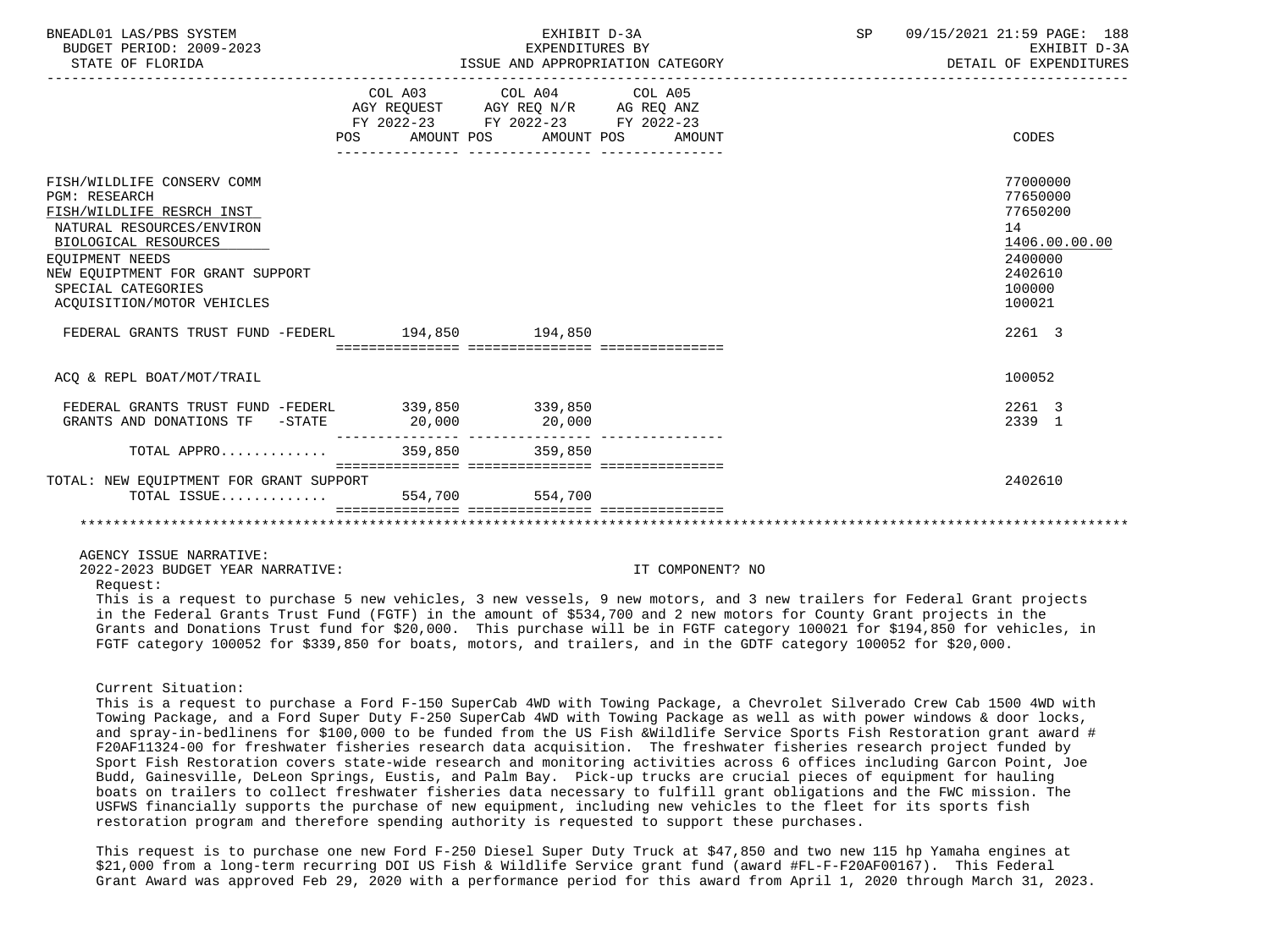| BNEADL01 LAS/PBS SYSTEM<br>BUDGET PERIOD: 2009-2023<br>STATE OF FLORIDA | EXHIBIT D-3A<br>EXPENDITURES BY<br>ISSUE AND APPROPRIATION CATEGORY                                                                                     | 09/15/2021 21:59 PAGE: 189<br><b>SP</b><br>EXHIBIT D-3A<br>DETAIL OF EXPENDITURES |
|-------------------------------------------------------------------------|---------------------------------------------------------------------------------------------------------------------------------------------------------|-----------------------------------------------------------------------------------|
|                                                                         | COL A04 COL A05<br>COL A03<br>AGY REOUEST<br>AGY REO N/R AG REO ANZ<br>FY 2022-23<br>FY 2022-23 FY 2022-23<br>AMOUNT POS<br>AMOUNT POS<br>POS<br>AMOUNT | CODES                                                                             |
| FISH/WILDLIFE CONSERV COMM<br>PGM: RESEARCH                             |                                                                                                                                                         | 77000000<br>77650000                                                              |
| FISH/WILDLIFE RESRCH INST                                               |                                                                                                                                                         | 77650200                                                                          |
| NATURAL RESOURCES/ENVIRON                                               |                                                                                                                                                         | 14                                                                                |
| BIOLOGICAL RESOURCES                                                    |                                                                                                                                                         | 1406.00.00.00                                                                     |
| EOUIPMENT NEEDS                                                         |                                                                                                                                                         | 2400000                                                                           |
| NEW EOUIPTMENT FOR GRANT SUPPORT                                        |                                                                                                                                                         | 2402610                                                                           |

 FWRI is requesting one new truck to be purchased to support a 30+ year statewide, long-term fisheries independent monitoring program. This new vehicle is needed to tow large vessels and safely transport four to five FWC/FWRI staff to numerous boat ramps statewide to complete necessary fisheries surveys. These data are needed to estimate the status of the fishable recreational stock, providing early warning signs of problems or impacts of natural (cold kill, red tide) or anthropogenic stressors (acid spills), and/or recent management decisions on marine/estuarine recreational fisheries. The new vehicle is needed to continue supporting State and grant-funded fisheries work to conduct the statewide sampling effort needed to provide the necessary long-term standardized fisheries data to ensure recreational fisheries in Florida are managed at a healthy and sustainable level. Deb

 This request is to purchase a new Ford Expedition 4WD XL with tow package for \$47,000 with Section 6 grant funds from the National Oceanic and Atmospheric Administration (NOAA Fisheries) #SE-2021-2006927 to support FWRI's long-term North Atlantic right whale monitoring project. FWRI expects NOAA Fisheries to request a proposal from FWRI in May 2022 and expects funds to be awarded in September 2022, which would result in the vehicle being purchased in fiscal year 2022-2023. FWRI has developed a strong partnership with NOAA Fisheries and has received multiple recurring grants to conduct right research and conservation for over a decade; thus, FWRI expects to be a strong candidate for this funding. This new vehicle is needed to transport staff and equipment (including towing capacity) to conduct field work, respond to stranding events, provide education and outreach, and to support the implementation of recovery activities (e.g., meetings with partners and trainings). Research and conservation activities are outlined and required by the scopes of work of the Section 6 grant and a NOAA right whale aerial survey contract. Andrea

 This request is to purchase a new Zodiac Milpro 750 vessel with folding drive tower with bow pulpit, chart plotter/radar and VHF radio; 2 Yamaha 150 horsepower motors; and a Boatmaster double-axle trailer for a total of \$225,000 with Section 6 grant funds from the National Oceanic and Atmospheric Administration (NOAA Fisheries - funding opportunity: NOAA-NMFS-SE-2021-2006927) to support FWRI's long-term North Atlantic right whale disentanglement operations and population monitoring project. FWRI submitted a proposal to NOAA Fisheries in June 2021 and expects to receive funding starting in September 2021. FWRI has developed a strong partnership with NOAA Fisheries and has received multiple recurring grants to respond to entangled or injured right whales and conduct right whale research and conservation for over a decade. This mission is a priority for FWC and NOAA Fisheries because the Florida northeast region is the only known calving ground for the North Atlantic right whale, a critically endangered species with approximately 350 individuals. The requested vessel will be used to carry out offshore field work aimed at responding to distressed or dead whales, monitoring population status, reproduction, habitat use, and threats as required by the grant scope of work. Activities will include genetic sampling, collection of photo-identification and visual health assessment data, dead and injured whale assessments, and large whale disentanglement response efforts. Efficient and safe completion of these activities requires a specialized rigid hull inflatable boat with a driving and observation tower and a bow pulpit. These vessel specifications will provide the maneuverability, visibility, and platform needed to maximize staff safety while operating in close proximity to endangered right whales. Andrea

 This request is to purchase a 24 ft Mullet skiff built to specs, one Yamaha boat engine, and associated 24 ft tandem axle aluminum boat trailer with welded body at a total cost of \$40,850 from a five-year grant award (award #W912EP21A0003) from the US Army Corp of Engineers (USACE). This Federal Grant Award was approved April 28, 2021 with a performance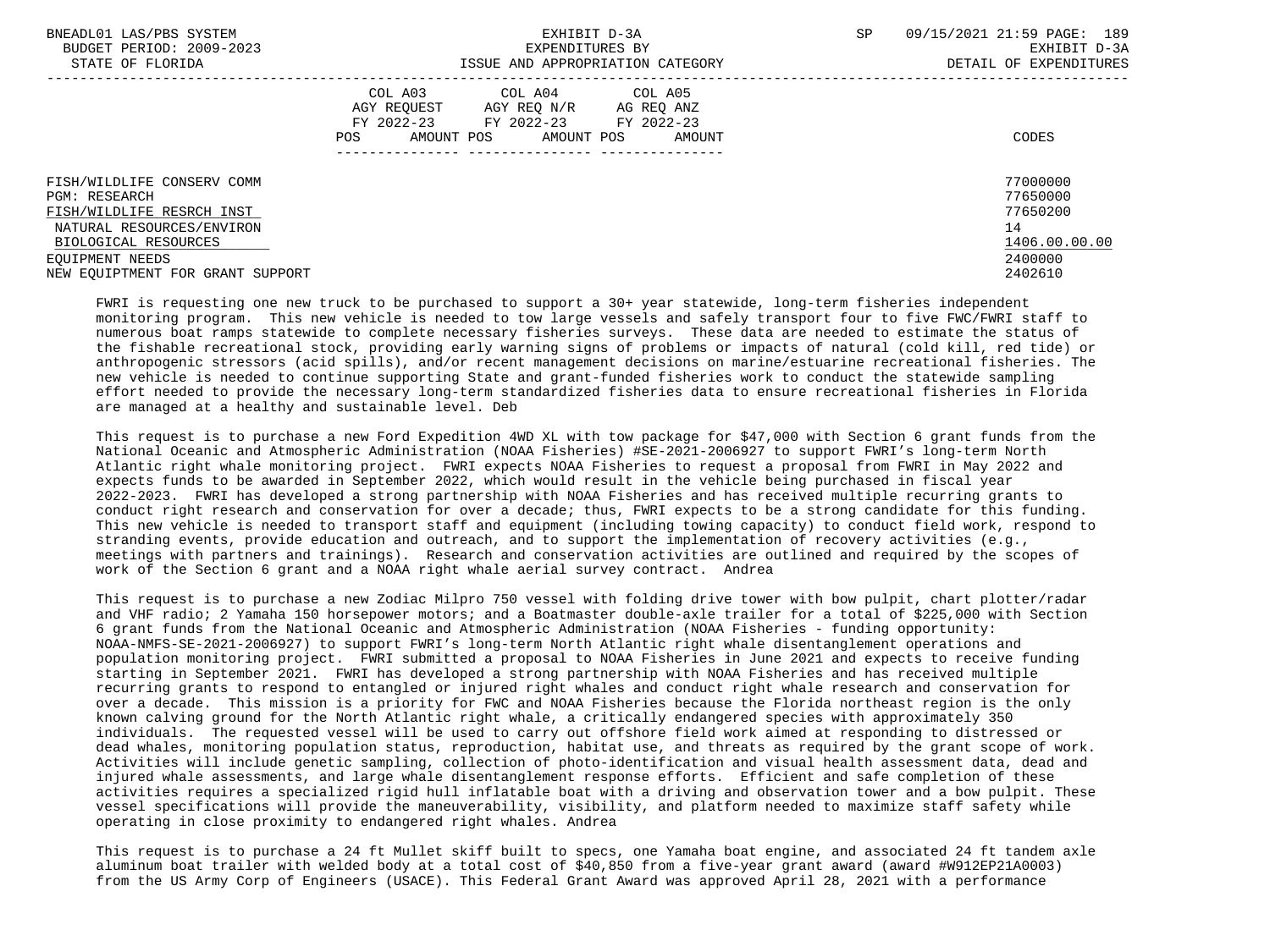| BNEADL01 LAS/PBS SYSTEM<br>BUDGET PERIOD: 2009-2023 | EXHIBIT D-3A<br>EXPENDITURES BY                                  | <b>SP</b> | 09/15/2021 21:59 PAGE: 190<br>EXHIBIT D-3A |
|-----------------------------------------------------|------------------------------------------------------------------|-----------|--------------------------------------------|
| STATE OF FLORIDA                                    | ISSUE AND APPROPRIATION CATEGORY                                 |           | DETAIL OF EXPENDITURES                     |
|                                                     | COL A03 COL A04 COL A05<br>AGY REOUEST AGY REO N/R<br>AG REQ ANZ |           |                                            |
|                                                     | FY 2022-23 FY 2022-23 FY 2022-23                                 |           |                                            |
|                                                     | AMOUNT POS<br>AMOUNT POS<br>POS<br>AMOUNT                        |           | CODES                                      |
|                                                     |                                                                  |           |                                            |
| FISH/WILDLIFE CONSERV COMM                          |                                                                  |           | 77000000                                   |
| PGM: RESEARCH                                       |                                                                  |           | 77650000                                   |
| FISH/WILDLIFE RESRCH INST                           |                                                                  |           | 77650200                                   |
| NATURAL RESOURCES/ENVIRON                           |                                                                  |           | 14                                         |
| BIOLOGICAL RESOURCES                                |                                                                  |           | 1406.00.00.00                              |
| EOUIPMENT NEEDS                                     |                                                                  |           | 2400000                                    |
| NEW EOUIPTMENT FOR GRANT SUPPORT                    |                                                                  |           | 2402610                                    |

 period for this award from May 1, 2021 through April 30, 2026. FWRI is requesting one new research vessel, engine, and boat trailer to be purchased to support an anticipated 15+ year fisheries independent monitoring project entitled Fish and Macroinvertebrate (Nekton) Monitoring in Support of Jacksonville Harbor Navigation (Deepening) Project, Lower St. Johns River Basin, Florida. This long-term project supports the USACE efforts to monitor the potential ecological impacts to the lower St. Johns River from channel dredging/deepening operations within the first 13 miles of the river. The new 24' research vessel, boat engine, and associated boat trailer is needed to ensure that the Fisheries-Independent Monitoring (FIM) program can successfully complete the required monthly fisheries sampling (68 sites/month) as outlined in the grant agreement. The ability of the FIM program to successfully complete its primary objective of monitoring fisheries throughout the State relies heavily on its infrastructure (research vessels, motors, and trailers) to carry out the required field sampling activities. The purchase of a reliable and safe research vessel, engine, and trailer would ensure that the program can fulfill the sampling obligations of the long-term project. In addition, this purchase would reduce the programs need to expend funds on the high costs of repairs and maintenance associated with an ageing fleet and reduce the chance of vessel/engine failure preventing the successful completion of the required field sampling activities. Deb

 This is a request to purchase a SeaArc 1872 MV 18' Jon Boat, an Aluminum, LoadMaster Tandem axle trailer, and 4 Yamaha 90 hp Outboard Motors, to be funded from the US Fish &Wildlife Service Sport Fish Restoration grant in the amount \$50,000 for freshwater fisheries research data acquisition. The freshwater fisheries research project funded by Sport Fish Restoration covers state-wide research and monitoring activities across 6 offices including Garcon Point, Joe Budd, Gainesville, DeLeon Springs, Eustis, and Palm Bay. Vessels, trailers, and outboard motors are crucial pieces of equipment needed to collect freshwater fisheries data necessary to fulfill grant obligations and the FWC mission. The USFWS financially supports the purchase of new equipment, including vessels, trailers, and outboard motors for its sports fish restoration program and therefore spending authority is requested to support these purchases. We are requesting appropriation authority to be established in category 100052 within the FGTF to support this program's equipment purchase needs. Jason

 This request is to purchase two new Yamaha engines at \$20,000 (One 115 hp motor and one 90 hp motor) from a long-term Sarasota Bay Program Agreement #2009SBP02 is designed to assess changes in fish population in Sarasota Bay over time. This grant has been ongoing over the past 10 years. FWRI is requesting two new engines to be purchased to support a 10+ year, long-term fisheries independent monitoring program project. These new outboard motors are crucial pieces of equipment needed to collect estuarine fisheries data necessary to fulfill grant obligations and the FWC mission. The Sarasota Bay estuarine system has endured several years of red tide impacts and these fisheries data are needed to estimate the status of the fishable recreational stock, providing early warning signs of problems or impacts of natural (cold kill, red tide) or anthropogenic stressors (acid spills), and/or recent management decisions on marine/estuarine recreational fisheries. These two new engines are needed to continue supporting this grant-funded fisheries work needed to provide the necessary long-term standardized fisheries data to ensure recreational fisheries in Florida are managed at a healthy and sustainable level.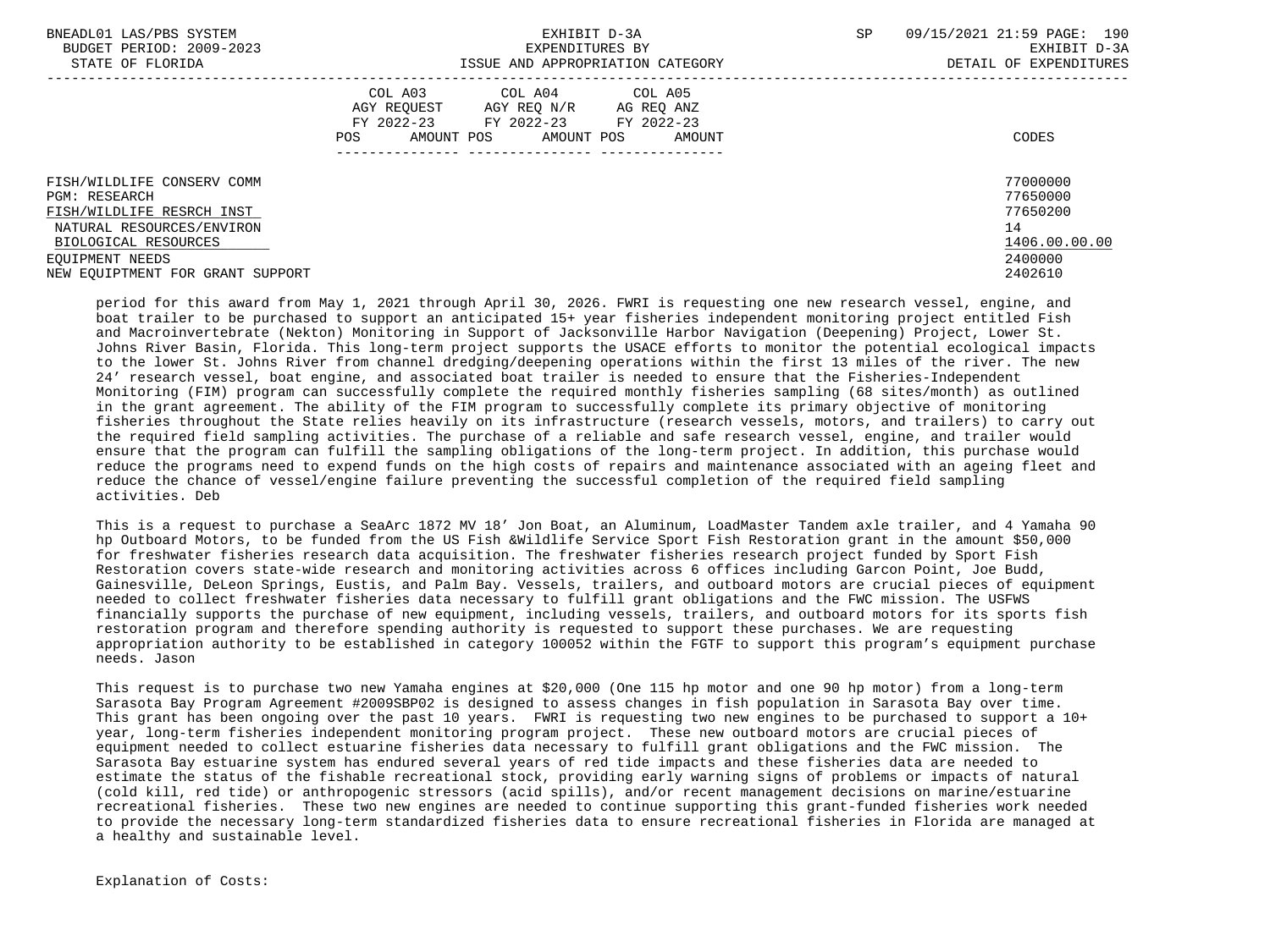| BNEADL01 LAS/PBS SYSTEM     |                                           | CΕ | . 21:59 PAGE:<br>09/15/2021<br>191 |
|-----------------------------|-------------------------------------------|----|------------------------------------|
| 2009-2023<br>BUDGET PERIOD: | 'XPENDI'<br>ITURES BY                     |    | $D - 3D$<br>EXHI<br>1 R L          |
| FLORIDA<br>STATE OF         | AND<br>CATEGORY<br>ISSUE<br>APPROPRIATION |    | EXPENDITURES<br>OF<br>DETAIL       |

|                                                                                                                                      | COL A03<br>AGY REOUEST<br>FY 2022-23<br>AMOUNT POS<br>POS. | COL A04<br>AGY REO N/R<br>FY 2022-23<br>AMOUNT POS | COL A05<br>AG REO ANZ<br>FY 2022-23<br>AMOUNT | CODES                                                   |
|--------------------------------------------------------------------------------------------------------------------------------------|------------------------------------------------------------|----------------------------------------------------|-----------------------------------------------|---------------------------------------------------------|
| FISH/WILDLIFE CONSERV COMM<br><b>PGM: RESEARCH</b><br>FISH/WILDLIFE RESRCH INST<br>NATURAL RESOURCES/ENVIRON<br>BIOLOGICAL RESOURCES |                                                            |                                                    |                                               | 77000000<br>77650000<br>77650200<br>14<br>1406.00.00.00 |
| EOUIPMENT NEEDS<br>NEW EOUIPTMENT FOR GRANT SUPPORT                                                                                  |                                                            |                                                    |                                               | 2400000<br>2402610                                      |

Federal Grants Trust Fund - Acquisition/Motor Vehicles

| Grant and Items to be Purchased                           | Amount    | Non-Recurring |
|-----------------------------------------------------------|-----------|---------------|
| USFWS # F20AF11324-00                                     |           |               |
| Ford F-150 SuperCab 4WD with Towing Package               | \$31,000  | \$31,000      |
| Chevrolet Silverado Crew Cab 1500 4WD with Towing Package | \$34,000  | \$34,000      |
| Ford Super Duty F-250 SuperCab 4WD with Towing Package    | \$35,000  | \$35,000      |
| USFWS #FL-F-F20AF00167                                    |           |               |
| 1 Ford F-250 Diesel Super Duty Truck                      | \$47,850  | \$47,850      |
| NOAA #SE-2021-2006927                                     |           |               |
| 1 Ford Expedition 4WD XL with tow package                 | \$47,000  | \$47.000      |
| Total                                                     | \$194,850 | \$194,850     |
|                                                           |           |               |

Federal Grants Trust Fund - Acquisition and Replacement Boat/Motor/Trailer

| Grant and Items to be Purchased                    | Amount    | Non-Recurring |
|----------------------------------------------------|-----------|---------------|
| NOAA Section 6 grant #SE-2021202106927             |           |               |
| Zodiac Milpro 750 vessel with folding drive tower, |           |               |
| bow pulpit, chart plotter/radar, VHF radio;        | \$193,500 | \$193,000     |
| 2 Yamaha 150 horsepower motors (2 X \$12,500)      | \$25,000  | \$25,000      |
| Boatmaster double-axle trailer                     | 6,500     | 6,500         |
| USACE award #W912EP21A0003                         |           |               |
| 24 ft Mullet Skiff (built to specs)                | 28,000    | \$28,000      |
| Yamaha Boat Engine                                 | \$8,900   | \$8,900       |
| 24 ft Tandem Axle Aluminum Trailer w/welded body   | 6,950     | 6,950         |
| USFWS award #F20AF11324-00                         |           |               |
| SeaArc 1872 MV 18' Jon Boat, Aluminum              | \$10,000  | \$10,000      |
| 4 Yamaha Outboard Motors, 90HP, (4 at \$8,750)     | \$35,000  | \$35,000      |
| LoadMaster Tandem axle trailer                     | 5,000     | 5,000         |
| USFWS #FL-F-F20AF00167                             |           |               |
| 115 hp Yamaha Motors (2 at \$10,500)               | \$21,000  | \$21,000      |
| Total                                              | \$339,850 | \$339,850     |
|                                                    |           |               |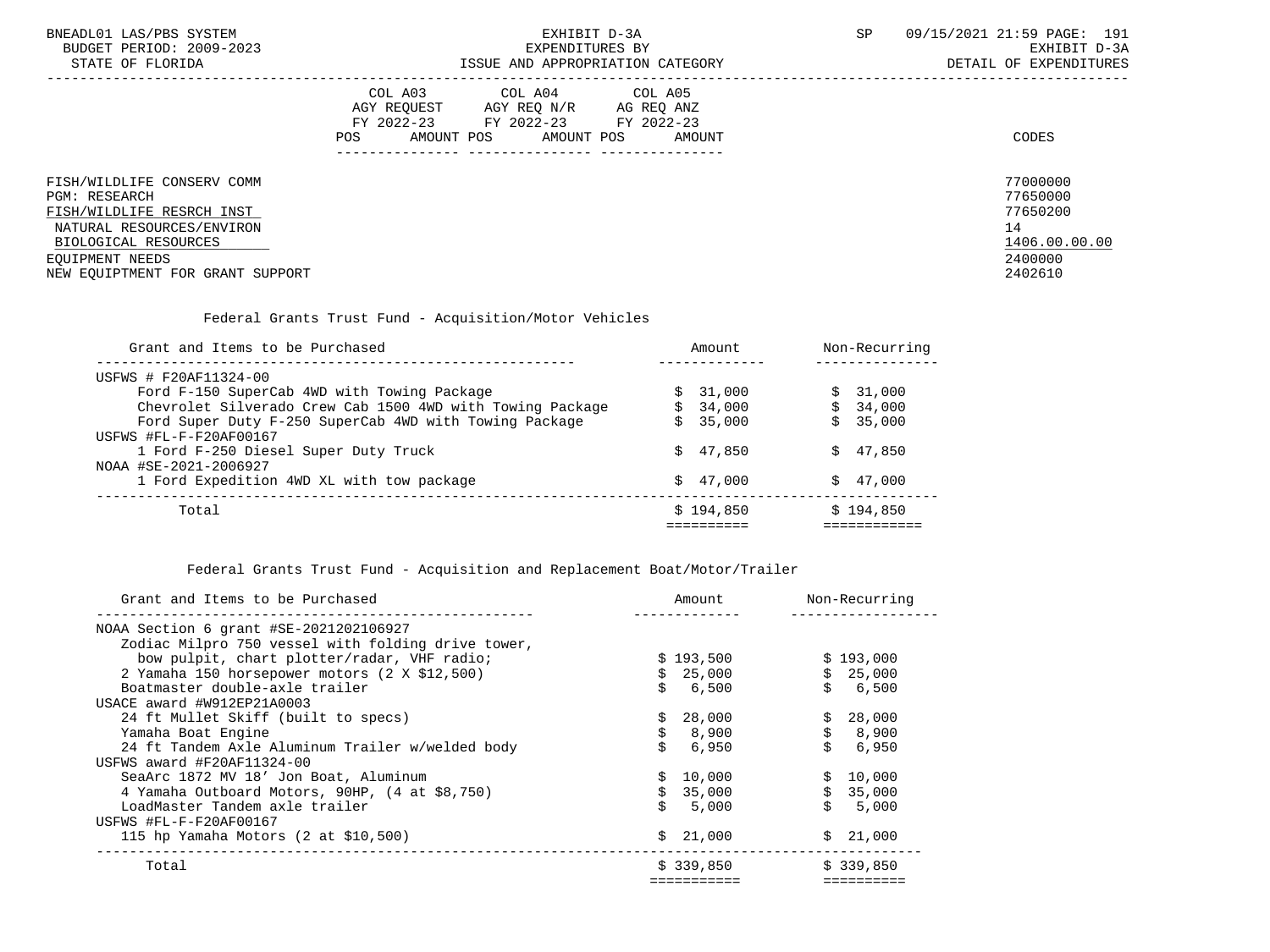| BNEADL01 LAS/PBS SYSTEM<br>BUDGET PERIOD: 2009-2023<br>STATE OF FLORIDA        | EXHIBIT D-3A<br>EXPENDITURES BY<br>ISSUE AND APPROPRIATION CATEGORY                                                                                  | 09/15/2021 21:59 PAGE: 192<br><b>SP</b><br>EXHIBIT D-3A<br>DETAIL OF EXPENDITURES |  |  |
|--------------------------------------------------------------------------------|------------------------------------------------------------------------------------------------------------------------------------------------------|-----------------------------------------------------------------------------------|--|--|
|                                                                                | COL A03 COL A04 COL A05<br>AGY REOUEST<br>AGY REO N/R<br>AG REQ ANZ<br>FY 2022-23 FY 2022-23 FY 2022-23<br>AMOUNT POS<br>AMOUNT POS<br>POS<br>AMOUNT | CODES                                                                             |  |  |
| FISH/WILDLIFE CONSERV COMM<br><b>PGM: RESEARCH</b>                             |                                                                                                                                                      | 77000000<br>77650000<br>77650200                                                  |  |  |
| FISH/WILDLIFE RESRCH INST<br>NATURAL RESOURCES/ENVIRON<br>BIOLOGICAL RESOURCES |                                                                                                                                                      | 14<br>1406.00.00.00                                                               |  |  |
| EOUIPMENT NEEDS<br>NEW EOUIPTMENT FOR GRANT SUPPORT                            |                                                                                                                                                      | 2400000<br>2402610                                                                |  |  |

Grants and Donations - Acquisition and Replacement Boat/Motor/Trailer

| Grant and Items to be Purchased           | Amount   | Non-Recurring |
|-------------------------------------------|----------|---------------|
|                                           |          |               |
| Sarasota Bay Program Agreement #2009SBP02 |          |               |
| 15 hp Yamaha motor                        | \$10,500 | \$10,500      |
| 90 hp Yamaha motor                        | \$9.500  | \$9.500       |
| Total                                     | \$20.000 | \$20.000      |
|                                           |          |               |

Benefits:

If approved, this issue will ensure that the goals of these grants are met.

 Activity: ACT0500 - Fisheries Assessment

 Strategic Plan for Economic Development: 6.3 - Ensure Florida's fish, wildlife, natural resources and environment are sustained and enhanced as a component of future growth plans and development decisions.

 Summary: This is a new issue \*\*\*\*\*\*\*\*\*\*\*\*\*\*\*\*\*\*\*\*\*\*\*\*\*\*\*\*\*\*\*\*\*\*\*\*\*\*\*\*\*\*\*\*\*\*\*\*\*\*\*\*\*\*\*\*\*\*\*\*\*\*\*\*\*\*\*\*\*\*\*\*\*\*\*\*\*\*\*\*\*\*\*\*\*\*\*\*\*\*\*\*\*\*\*\*\*\*\*\*\*\*\*\*\*\*\*\*\*\*\*\*\*\*\*\*\*\*\*\*\*\*\*\*\*\*\*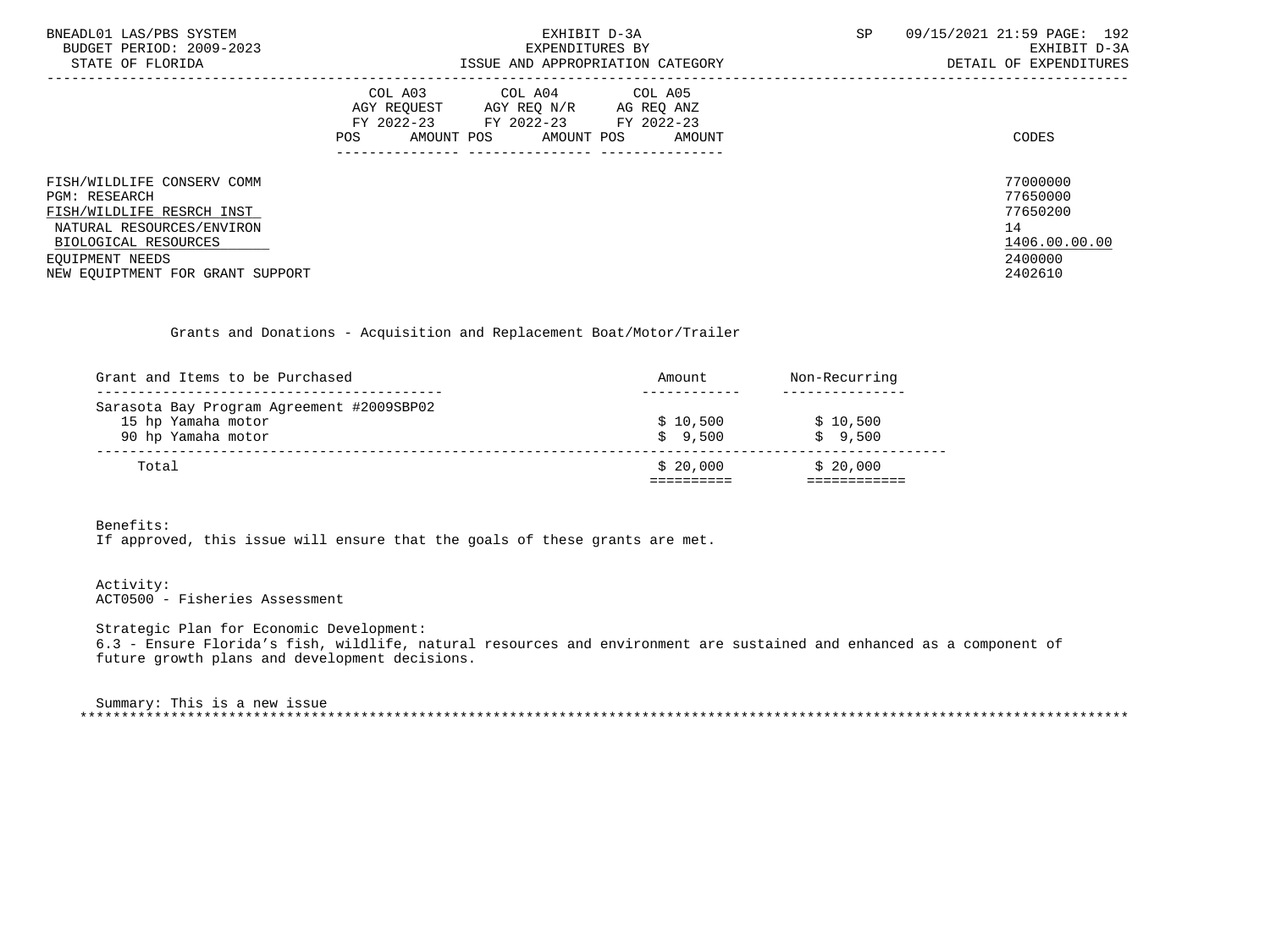| BNEADL01 LAS/PBS SYSTEM<br>BUDGET PERIOD: 2009-2023<br>STATE OF FLORIDA<br>-----------------                                                                                                                                                                                                                                                                                                                                                                                                                                                                                                                                                                                                                                                                                                                                         | EXHIBIT D-3A<br>EXPENDITURES BY<br>ISSUE AND APPROPRIATION CATEGORY                                                                                                                                                                                                  |                                    | SP<br>09/15/2021 21:59 PAGE: 193<br>EXHIBIT D-3A<br>DETAIL OF EXPENDITURES<br>_______________________________ |
|--------------------------------------------------------------------------------------------------------------------------------------------------------------------------------------------------------------------------------------------------------------------------------------------------------------------------------------------------------------------------------------------------------------------------------------------------------------------------------------------------------------------------------------------------------------------------------------------------------------------------------------------------------------------------------------------------------------------------------------------------------------------------------------------------------------------------------------|----------------------------------------------------------------------------------------------------------------------------------------------------------------------------------------------------------------------------------------------------------------------|------------------------------------|---------------------------------------------------------------------------------------------------------------|
|                                                                                                                                                                                                                                                                                                                                                                                                                                                                                                                                                                                                                                                                                                                                                                                                                                      | COL A03 COL A04 COL A05<br>$\begin{tabular}{lllllll} \bf AGY & \bf REQUEST & \bf AGY & \bf REQ & \tt N/R & \tt AG & \tt REQ & \tt ANZ \\ \bf FY & \tt 2022-23 & \tt FY & \tt 2022-23 & \tt FY & \tt 2022-23 \\ \end{tabular}$<br>POS AMOUNT POS AMOUNT POS<br>AMOUNT |                                    | CODES                                                                                                         |
| FISH/WILDLIFE CONSERV COMM<br><b>PGM: RESEARCH</b><br>FISH/WILDLIFE RESRCH INST<br>NATURAL RESOURCES/ENVIRON<br>BIOLOGICAL RESOURCES<br>WORKLOAD<br>SUPPORT FOR FIXED CAPITAL OUTLAY<br>PROJECTS                                                                                                                                                                                                                                                                                                                                                                                                                                                                                                                                                                                                                                     |                                                                                                                                                                                                                                                                      |                                    | 77000000<br>77650000<br>77650200<br>14<br>1406.00.00.00<br>3000000<br>3006700                                 |
| OTHER PERSONAL SERVICES                                                                                                                                                                                                                                                                                                                                                                                                                                                                                                                                                                                                                                                                                                                                                                                                              |                                                                                                                                                                                                                                                                      |                                    | 030000                                                                                                        |
| STATE GAME TRUST FUND -STATE 47,000 47,000                                                                                                                                                                                                                                                                                                                                                                                                                                                                                                                                                                                                                                                                                                                                                                                           |                                                                                                                                                                                                                                                                      |                                    | 2672 1                                                                                                        |
|                                                                                                                                                                                                                                                                                                                                                                                                                                                                                                                                                                                                                                                                                                                                                                                                                                      |                                                                                                                                                                                                                                                                      |                                    |                                                                                                               |
| AGENCY ISSUE NARRATIVE:<br>2022-2023 BUDGET YEAR NARRATIVE:<br>Request:<br>This issue request \$47,000 of Other Personal Services funding for project oversite on two Fixed Capital Outlay (FCO)<br>projects in the Fish and Wildlife Research Institute (FWRI) budget entity.<br>Current Situation:<br>The FWRI has two sperate FCO projects that require project oversite. The first project issue code #990S000-080956 related<br>to the FWC/FWRI Gainesville Freshwater Fisheries Research Lab, which is located on University of Florida property is<br>requesting \$7,000 in the Other Personal Services category. The second project issue code 990P000-4601300 related to the<br>Manatee Acute Care Network Expansion, is requesting \$40,000 in Other Personal Services for its project management.<br>Explanation of Costs | IT COMPONENT? NO                                                                                                                                                                                                                                                     |                                    |                                                                                                               |
| Facility                                                                                                                                                                                                                                                                                                                                                                                                                                                                                                                                                                                                                                                                                                                                                                                                                             | Category<br>-----------------------                                                                                                                                                                                                                                  | Amount Non-Recurring<br>---------- |                                                                                                               |
| Gainesville Freshwater Fisheries Research Lab Other Personal Services<br>Manatee Acute Care Network Expansion<br>Cher Personal Services 5 40,000 \$ 40,000 \$ 40,000 \$ 40,000 \$ 40,000 \$ 40,000 \$ 40,000 \$ 40,000 \$ 40,000 \$ 40,000 \$ 40,000 \$ 40,000 \$ 40,000 \$ 40,000 \$ 40,000 \$ 40,000 \$ 40,000 \$ 40,000                                                                                                                                                                                                                                                                                                                                                                                                                                                                                                           |                                                                                                                                                                                                                                                                      | \$7,000                            | \$7,000                                                                                                       |
| Total                                                                                                                                                                                                                                                                                                                                                                                                                                                                                                                                                                                                                                                                                                                                                                                                                                |                                                                                                                                                                                                                                                                      |                                    | $$47,000$ $$47,000$<br>--------------                                                                         |
| Benefits:<br>This funding will provide for the project management of these two FCO projects in the FWRI budget entity.<br>Activity:<br>ACT0650 - FWRI-Administration Services and Facilities Management<br>Strategic Plan for Economic Development:<br>6.3 - Ensure Florida's fish, wildlife, natural resources and environment are sustained and enhanced as a component of<br>future growth plans and development decisions.<br>************************************                                                                                                                                                                                                                                                                                                                                                               |                                                                                                                                                                                                                                                                      |                                    |                                                                                                               |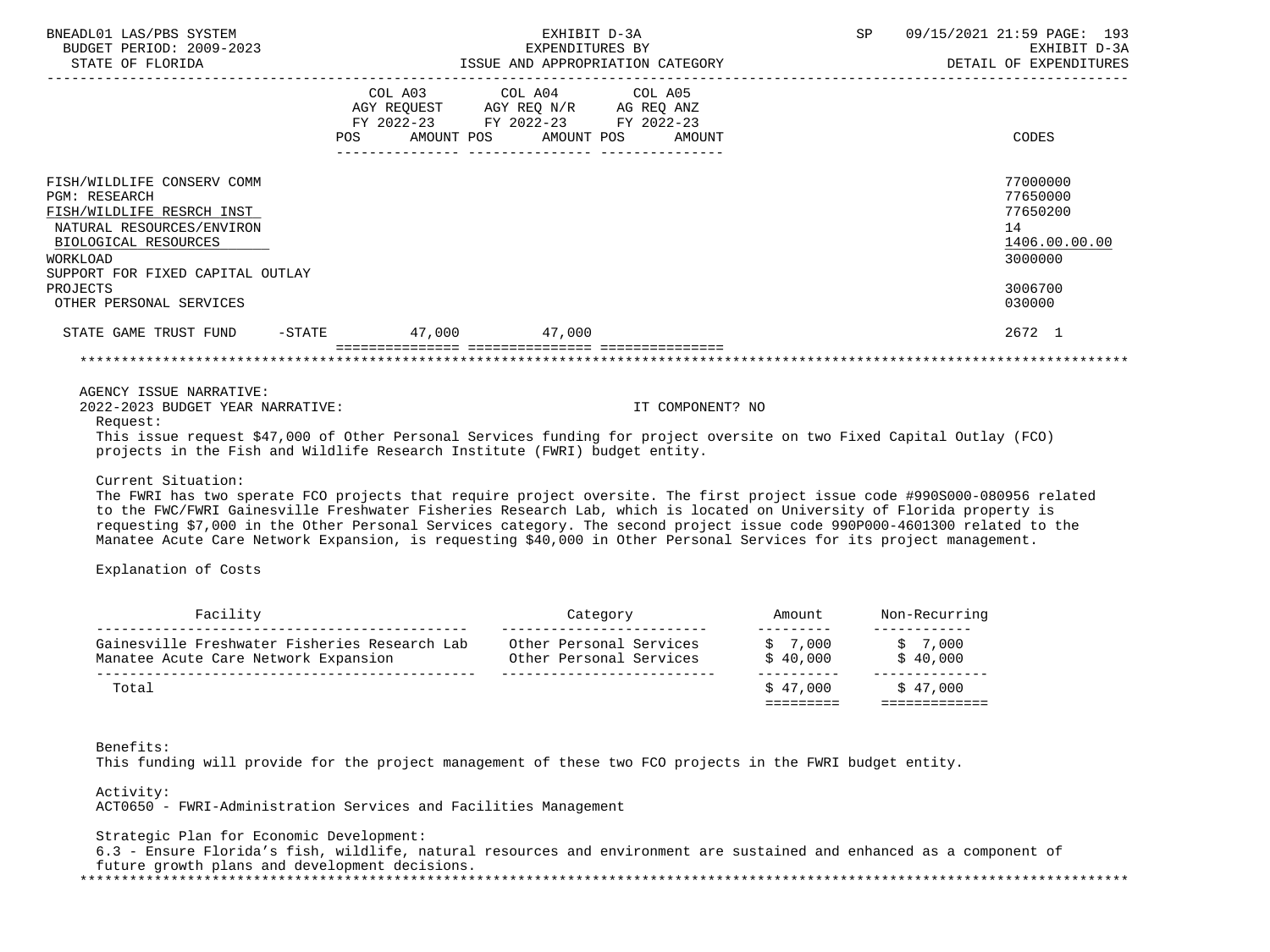| BNEADL01 LAS/PBS SYSTEM<br>BUDGET PERIOD: 2009-2023<br>STATE OF FLORIDA                                                                                                                                                                                                                                                                                                                                                                              |                                                                                                                                                                                                                                                                                                                                                 | EXHIBIT D-3A<br>EXPENDITURES BY |                  | SP<br>ISSUE AND APPROPRIATION CATEGORY | 09/15/2021 21:59 PAGE: 194<br>EXHIBIT D-3A<br>DETAIL OF EXPENDITURES |
|------------------------------------------------------------------------------------------------------------------------------------------------------------------------------------------------------------------------------------------------------------------------------------------------------------------------------------------------------------------------------------------------------------------------------------------------------|-------------------------------------------------------------------------------------------------------------------------------------------------------------------------------------------------------------------------------------------------------------------------------------------------------------------------------------------------|---------------------------------|------------------|----------------------------------------|----------------------------------------------------------------------|
|                                                                                                                                                                                                                                                                                                                                                                                                                                                      | $\begin{tabular}{lllllllllll} &\multicolumn{4}{c}{\text{COL A03}} &\multicolumn{4}{c}{\text{COL A04}} &\multicolumn{4}{c}{\text{COL A05}} \\ \multicolumn{4}{c}{\text{AGY REQUEST}} &\multicolumn{4}{c}{\text{AGY REQ ANZ}} &\multicolumn{4}{c}{\text{COL A06}} \end{tabular}$<br>FY 2022-23 FY 2022-23 FY 2022-23<br>POS AMOUNT POS AMOUNT POS |                                 | AMOUNT           |                                        | CODES                                                                |
| FISH/WILDLIFE CONSERV COMM<br><b>PGM: RESEARCH</b><br>FISH/WILDLIFE RESRCH INST<br>NATURAL RESOURCES/ENVIRON<br>BIOLOGICAL RESOURCES<br>FUND SHIFT<br>FUND SHIFT FROM DIV HABITAT AND<br>SPECIES CONS TO FISH AND WILDLIFE                                                                                                                                                                                                                           |                                                                                                                                                                                                                                                                                                                                                 |                                 |                  |                                        | 77000000<br>77650000<br>77650200<br>14<br>1406.00.00.00<br>3400000   |
| RESEARCH INSTITUTE FOR EUSTIS LAB -<br>ADD BACK<br>EXPENSES                                                                                                                                                                                                                                                                                                                                                                                          |                                                                                                                                                                                                                                                                                                                                                 |                                 |                  |                                        | 3400510<br>040000                                                    |
| STATE GAME TRUST FUND -STATE 55,000                                                                                                                                                                                                                                                                                                                                                                                                                  |                                                                                                                                                                                                                                                                                                                                                 |                                 |                  |                                        | 2672 1                                                               |
|                                                                                                                                                                                                                                                                                                                                                                                                                                                      |                                                                                                                                                                                                                                                                                                                                                 |                                 |                  |                                        |                                                                      |
| AGENCY ISSUE NARRATIVE:<br>2022-2023 BUDGET YEAR NARRATIVE:<br>Request:                                                                                                                                                                                                                                                                                                                                                                              |                                                                                                                                                                                                                                                                                                                                                 |                                 | IT COMPONENT? NO |                                        |                                                                      |
| This issue requests a recurring fund shift of \$55,000 within the State Game Trust Fund from the Division of Habitat and<br>Species Conservation (DHSC) to the Fish & Wildlife Research Institute (FWRI) to provide operating expenses for the Eustis<br>office.                                                                                                                                                                                     |                                                                                                                                                                                                                                                                                                                                                 |                                 |                  |                                        |                                                                      |
| Current Situation:<br>Historically, DHSC administration was located at this facility and had been overseeing the management of the Eustis<br>office. In 2020, FWRI took over management and daily operations of the facility from DHSC since they now have the<br>majority of staff utilizing the facility. Moving the funds to FWRI will consolidate funding in one budget to provide for<br>operational expenditures related to the Eustis office. |                                                                                                                                                                                                                                                                                                                                                 |                                 |                  |                                        |                                                                      |
| Explanation of Costs:                                                                                                                                                                                                                                                                                                                                                                                                                                |                                                                                                                                                                                                                                                                                                                                                 |                                 |                  |                                        |                                                                      |
| State Game Trust Fund                                                                                                                                                                                                                                                                                                                                                                                                                                |                                                                                                                                                                                                                                                                                                                                                 | Category                        |                  | Amount                                 |                                                                      |

| DCUCC OUTS IINDC INIU                                                                |                    |                        |
|--------------------------------------------------------------------------------------|--------------------|------------------------|
| Division of Habitat and Species Conservation<br>Fish and Wildlife Research Institute | Expense<br>Expense | (\$55,000)<br>\$55,000 |
| Total Issue                                                                          |                    | $-0$ $-$               |

Benefit:

 This transfer will make administering and tracking the budget for the Eustis office operations funding more streamlined and efficient.

Please reference corresponding issue #3400500 in the Division of Habitat and Species Conservation budget entity.

Activity: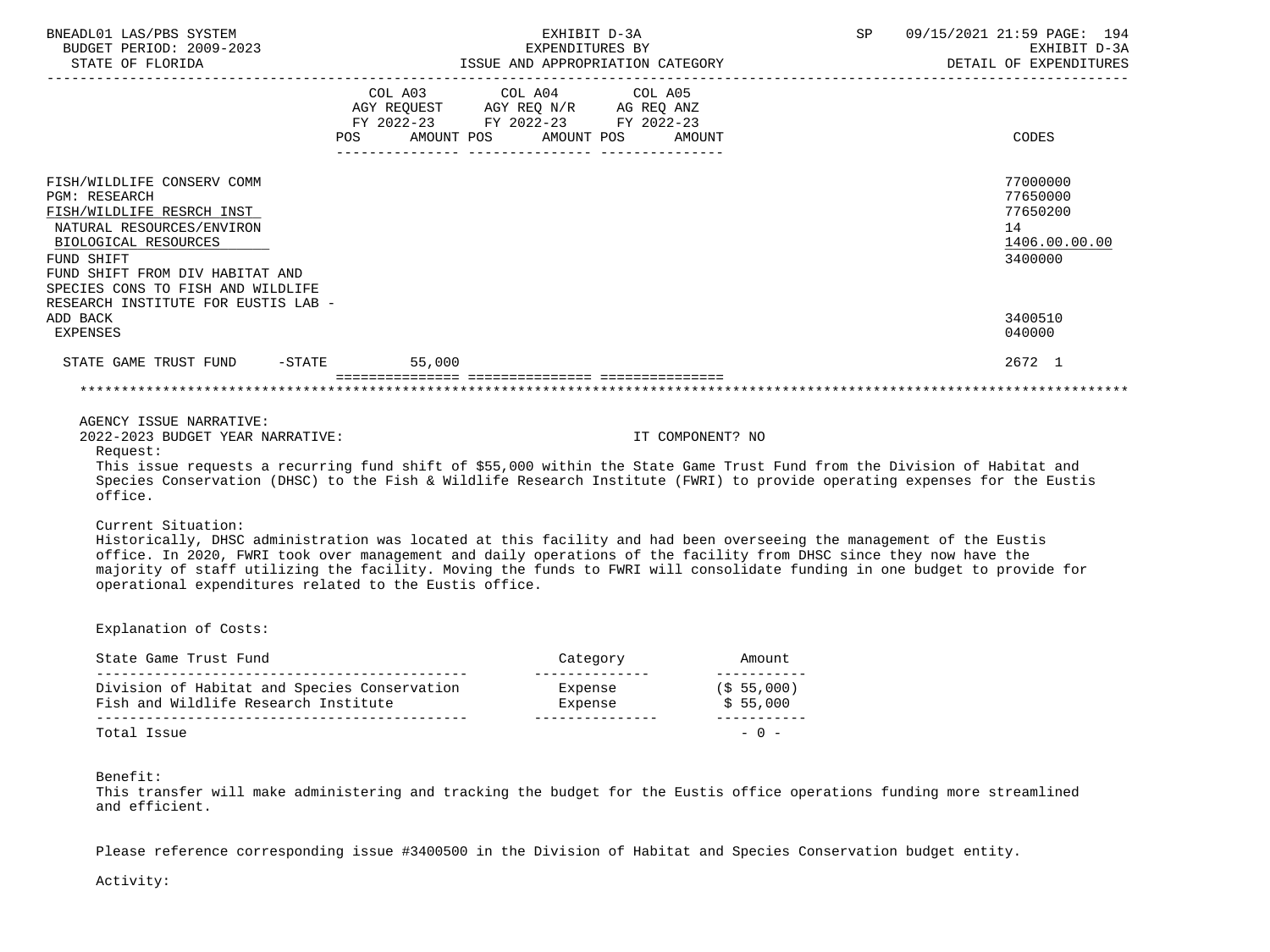| BNEADL01 LAS/PBS SYSTEM<br>BUDGET PERIOD: 2009-2023<br>STATE OF FLORIDA                                                                                                                                                    | EXHIBIT D-3A<br>EXPENDITURES BY<br>ISSUE AND APPROPRIATION CATEGORY                                                                                                                                                                                                                                                                                                                                                                                                                                                                                                                                                                                                                                                                                                                                                                                                                                                                                                                                                               | SP | 09/15/2021 21:59 PAGE: 195<br>EXHIBIT D-3A<br>DETAIL OF EXPENDITURES |
|----------------------------------------------------------------------------------------------------------------------------------------------------------------------------------------------------------------------------|-----------------------------------------------------------------------------------------------------------------------------------------------------------------------------------------------------------------------------------------------------------------------------------------------------------------------------------------------------------------------------------------------------------------------------------------------------------------------------------------------------------------------------------------------------------------------------------------------------------------------------------------------------------------------------------------------------------------------------------------------------------------------------------------------------------------------------------------------------------------------------------------------------------------------------------------------------------------------------------------------------------------------------------|----|----------------------------------------------------------------------|
|                                                                                                                                                                                                                            | COL A03 COL A04 COL A05<br>FY 2022-23 FY 2022-23 FY 2022-23<br>AMOUNT POS<br>AMOUNT POS<br>POS<br>AMOUNT                                                                                                                                                                                                                                                                                                                                                                                                                                                                                                                                                                                                                                                                                                                                                                                                                                                                                                                          |    | CODES                                                                |
| FISH/WILDLIFE CONSERV COMM<br><b>PGM: RESEARCH</b><br>FISH/WILDLIFE RESRCH INST<br>NATURAL RESOURCES/ENVIRON<br>BIOLOGICAL RESOURCES<br>FUND SHIFT<br>FUND SHIFT FROM DIV HABITAT AND<br>SPECIES CONS TO FISH AND WILDLIFE |                                                                                                                                                                                                                                                                                                                                                                                                                                                                                                                                                                                                                                                                                                                                                                                                                                                                                                                                                                                                                                   |    | 77000000<br>77650000<br>77650200<br>14<br>1406.00.00.00<br>3400000   |
| RESEARCH INSTITUTE FOR EUSTIS LAB -<br>ADD BACK                                                                                                                                                                            |                                                                                                                                                                                                                                                                                                                                                                                                                                                                                                                                                                                                                                                                                                                                                                                                                                                                                                                                                                                                                                   |    | 3400510                                                              |
| Strategic Plan for Economic Development:<br>visitors.<br>Summary:<br>This is an new issue                                                                                                                                  | 6.1 - Create and sustain vibrant, safe, healthy and resilient communities that attract workers, residents, businesses and                                                                                                                                                                                                                                                                                                                                                                                                                                                                                                                                                                                                                                                                                                                                                                                                                                                                                                         |    |                                                                      |
| OPERATIONAL REQUIREMENTS<br>CATEGORY SHIFT TO ACQUIRE EQUIPMENT                                                                                                                                                            |                                                                                                                                                                                                                                                                                                                                                                                                                                                                                                                                                                                                                                                                                                                                                                                                                                                                                                                                                                                                                                   |    | 4100000                                                              |
| FOR RED TIDE RESPONSE - BACK OUT<br>SPECIAL CATEGORIES<br>RED TIDE RESEARCH                                                                                                                                                |                                                                                                                                                                                                                                                                                                                                                                                                                                                                                                                                                                                                                                                                                                                                                                                                                                                                                                                                                                                                                                   |    | 4100100<br>100000<br>108886                                          |
| GENERAL REVENUE FUND -STATE 272,000-                                                                                                                                                                                       |                                                                                                                                                                                                                                                                                                                                                                                                                                                                                                                                                                                                                                                                                                                                                                                                                                                                                                                                                                                                                                   |    | 1000 1                                                               |
| AGENCY ISSUE NARRATIVE:                                                                                                                                                                                                    |                                                                                                                                                                                                                                                                                                                                                                                                                                                                                                                                                                                                                                                                                                                                                                                                                                                                                                                                                                                                                                   |    |                                                                      |
| 2022-2023 BUDGET YEAR NARRATIVE:<br>Request:<br>by land or in a larger vessel.                                                                                                                                             | IT COMPONENT? NO<br>This is a request for a non-recurring move of \$272,000 in funds from Red Tide Research General Revenue Special Category<br>108886 to Categories 100021 (vehicles) and 100052 (boats, motors, trailers). This shift in Red Tide Research funds is<br>needed to purchase one new vehicle and two new vessels including motors and trailers. Shifting \$35,000 into Category<br>100021 is needed to purchase an SUV to accommodate increasing staff and workload associated with enhanced response to red<br>tide and other harmful algal blooms. Bloom response often creates an urgent need for multiple vehicles capable of<br>transporting staff and field equipment. Shifting \$237,000 into Category 100052 is requested to purchase 1) a 31' Twin Vee<br>research vessel to support offshore activities (up to 100 miles offshore) conducted within FWC's Center for Red Tide<br>Research and 2) an 18' SeaArk shallow draft vessel to respond to inshore and nearshore fish kills that are inaccessible |    |                                                                      |

 Current Situation: This shift in Red Tide Research funds is needed to purchase one new vehicle and two new vessels including motors and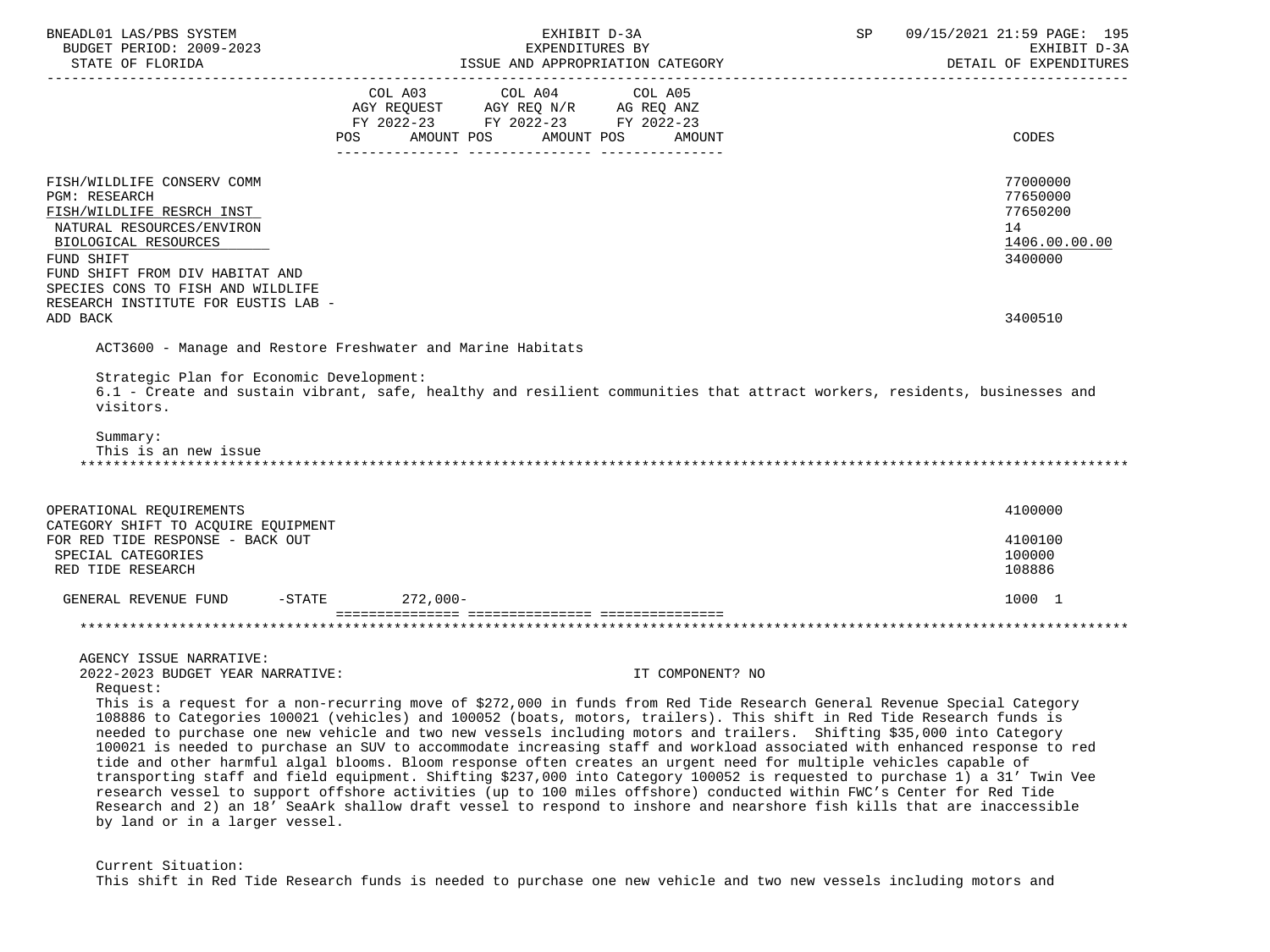| BNEADL01 LAS/PBS SYSTEM<br>BUDGET PERIOD: 2009-2023<br>STATE OF FLORIDA |                   | EXHIBIT D-3A<br>EXPENDITURES BY                                                                                 | ISSUE AND APPROPRIATION CATEGORY | 09/15/2021 21:59 PAGE: 196<br>SP.<br>EXHIBIT D-3A<br>DETAIL OF EXPENDITURES |                      |  |
|-------------------------------------------------------------------------|-------------------|-----------------------------------------------------------------------------------------------------------------|----------------------------------|-----------------------------------------------------------------------------|----------------------|--|
|                                                                         | AMOUNT POS<br>POS | COL A03 COL A04 COL A05<br>AGY REQUEST AGY REQ N/R AG REQ ANZ<br>FY 2022-23 FY 2022-23 FY 2022-23<br>AMOUNT POS | AMOUNT                           |                                                                             | CODES                |  |
| FISH/WILDLIFE CONSERV COMM<br>PGM: RESEARCH                             |                   |                                                                                                                 |                                  |                                                                             | 77000000<br>77650000 |  |
| FISH/WILDLIFE RESRCH INST                                               |                   |                                                                                                                 |                                  |                                                                             | 77650200             |  |
| NATURAL RESOURCES/ENVIRON<br>BIOLOGICAL RESOURCES                       |                   |                                                                                                                 |                                  |                                                                             | 14<br>1406.00.00.00  |  |
| OPERATIONAL REOUIREMENTS<br>CATEGORY SHIFT TO ACOUIRE EOUIPMENT         |                   |                                                                                                                 |                                  |                                                                             | 4100000              |  |
| FOR RED TIDE RESPONSE - BACK OUT                                        |                   |                                                                                                                 |                                  |                                                                             | 4100100              |  |

 trailers in order to accommodate increasing staff and workload associated with enhanced response to red tide and other harmful algal blooms.

 FWC is the state lead for monitoring and research activities associated with red tides and other harmful algal blooms. The scope and scale of recent bloom events have highlighted significant gaps in our ability to monitor and respond to red tide and other harmful algal blooms. Non-recurring funds appropriated in FY 2019-20 established the Center for Red Tide Research and the Harmful Algal Bloom (HAB) Task Force and allowed FWC and its partners to procure state-of-the-art technology to collect information in a more timely and efficient manner during bloom events. Recurring funds appropriated in FY 2020-21 have enabled us to enhance our collaborative research and monitoring activities by building on long term partnerships among FWC, the University of South Florida, and Mote Marine Laboratory; expand the Center for Red Tide Research; support activities of the HAB Task Force; and maintain investments in technology. Due to these enhanced activities as well as for the potential for large red tides to affect multiple counties simultaneously or for multiple HAB event to occur concurrently, increased capacity to transport staff for field efforts is needed.

 A shift of \$35,000 into Category 100021 is needed to purchase an SUV (V6 Jeep Grand Cherokee Laredo 4x4). This vehicle is needed to transport staff and field equipment and to tow a vessel. Current research efforts require the transportation of scientists and large, sensitive equipment and instruments that require special care and climate-controlled environments. In some cases, high clearance and off-roading capabilities are needed to access field sites as part of timely response. An SUV is the most practical method for transporting multiple staff (up to 5) and expensive sampling technology that may need to be locked up safely while staff are sampling.

 A shift of \$237,000 into Category 100052 is requested to purchase two vessels (with trailers and motors) to support harmful algal bloom and fish kill response efforts. A 31' Twin Vee research vessel is needed to support offshore activities (up to 100 miles offshore) conducted within FWC's Center for Red Tide Research including deployment and recovery of autonomous gliders, installation and maintenance of moored sensors, and routine and bloom response surveys in locations where blooms initiate and routinely occur. The vessel must be able to transport up to five crew members (including captain) as well as various oceanographic instruments and collection devices. An 18' SeaArk shallow draft vessel is needed for response to inshore and nearshore fish kills that are inaccessible by land or in a larger vessel.

Explanation of Costs:

| Description                                                             | Category                    | Amount      | Non-Recurring |  |
|-------------------------------------------------------------------------|-----------------------------|-------------|---------------|--|
| Reduce Appropriation                                                    | Red Tide Research           | (S 272,000) | (S 272,000)   |  |
| Jeep Grand Cherokee Laredo 4x4 (V6)<br>31 foot Twin Vee research vessel | Acq. of Motor Vehicles      | \$35,000    | \$35.000      |  |
| Includes Trailer<br>18 foot Sea Ark Shallow Draft vessel                | Acq. & Repl Boats/Mot/Trail | \$160,000   | \$160,000     |  |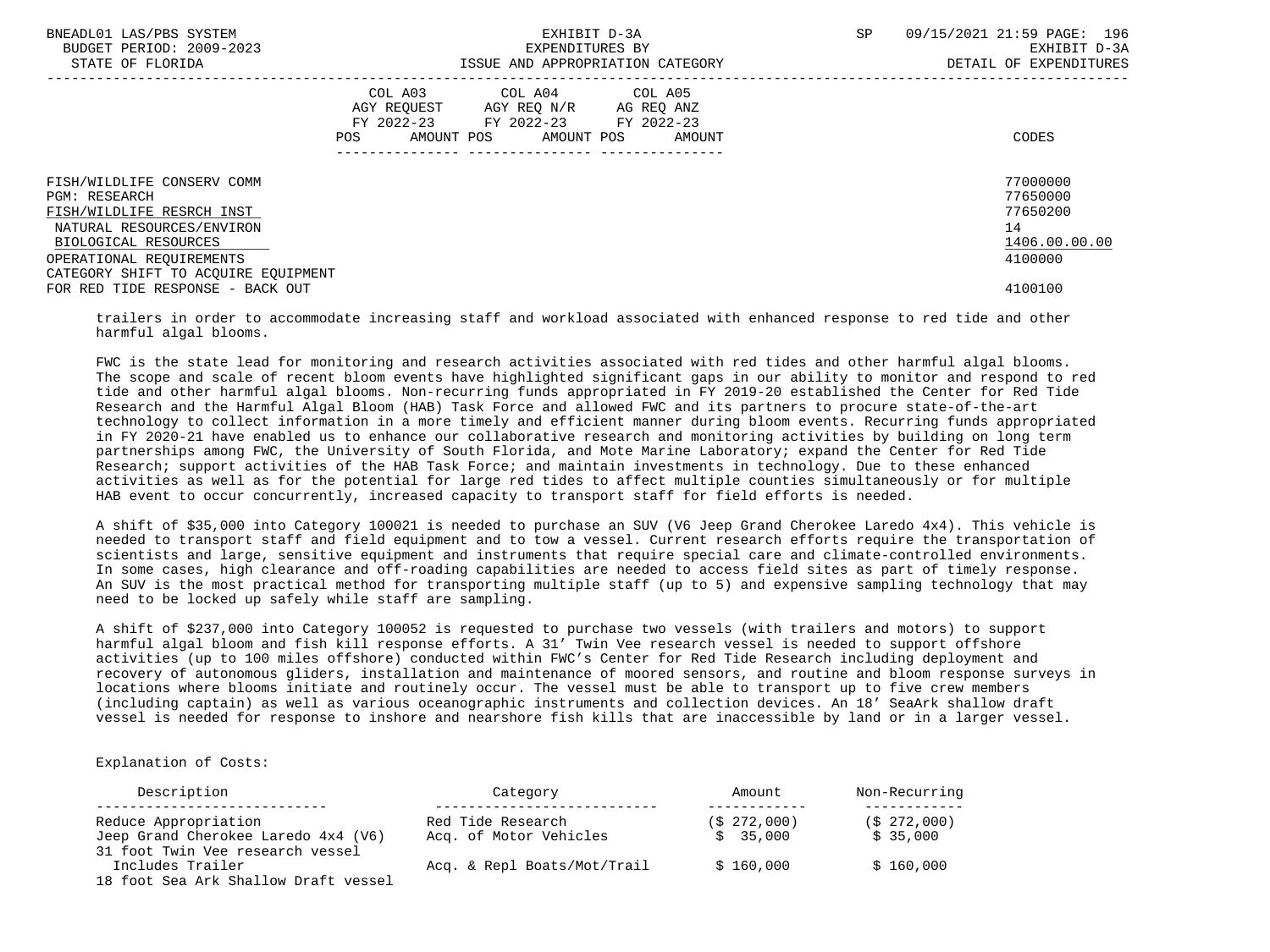| BNEADL01 LAS/PBS SYSTEM<br>BUDGET PERIOD: 2009-2023<br>STATE OF FLORIDA                                                                                                                                                                     | EXHIBIT D-3A<br>EXPENDITURES BY<br>ISSUE AND APPROPRIATION CATEGORY                                                                                                                                                                     |                          |                                  | 09/15/2021 21:59 PAGE: 197<br>EXHIBIT D-3A<br>DETAIL OF EXPENDITURES          |
|---------------------------------------------------------------------------------------------------------------------------------------------------------------------------------------------------------------------------------------------|-----------------------------------------------------------------------------------------------------------------------------------------------------------------------------------------------------------------------------------------|--------------------------|----------------------------------|-------------------------------------------------------------------------------|
| POS FOR THE POST OF THE STATE STATE STATE STATE STATE STATE STATE STATE STATE STATE STATE STATE STATE STATE ST                                                                                                                              | COL A03 COL A04 COL A05<br>AGY REQUEST AGY REQ N/R AG REQ ANZ<br>FY 2022-23 FY 2022-23 FY 2022-23<br>AMOUNT POS AMOUNT POS AMOUNT                                                                                                       |                          |                                  | CODES                                                                         |
| FISH/WILDLIFE CONSERV COMM<br><b>PGM: RESEARCH</b><br>FISH/WILDLIFE RESRCH INST<br>NATURAL RESOURCES/ENVIRON<br>BIOLOGICAL RESOURCES<br>OPERATIONAL REOUIREMENTS<br>CATEGORY SHIFT TO ACQUIRE EQUIPMENT<br>FOR RED TIDE RESPONSE - BACK OUT |                                                                                                                                                                                                                                         |                          |                                  | 77000000<br>77650000<br>77650200<br>14<br>1406.00.00.00<br>4100000<br>4100100 |
|                                                                                                                                                                                                                                             | Includes Trailer The Req. & Repl Boats/Mot/Trail \$19,000<br>Yamaha Outboard                                   Acq. & Repl Boats/Mot/Trail         \$ 12,000<br>300 HP Yamaha Outboard $(2 \times $23,000)$ Acq. & Repl Boats/Mot/Trail | \$46,000                 | \$19,000<br>\$12,000<br>\$46,000 |                                                                               |
| Total Issue                                                                                                                                                                                                                                 | ______________________________                                                                                                                                                                                                          | -----------<br>$$ - 0 -$ | $S - 0 -$                        |                                                                               |

Please see corresponding issue #4100200 in the FWRI budget entity.

### Benefits:

 The workload associated with responding to large-scale red tide events and multiple ongoing harmful algal blooms response has been created an urgent need for an additional vessels and field-capable vehicles. This funding shift will provide a much-needed increase in field capacity and improve our ability to monitor, respond to, and mitigate the effects of red tide and other harmful algal blooms in a timely manner.

#### Activity:

ACT0530 - Harmful Algal Bloom and Aquatic Health Monitoring and Assessment

Strategic Plan for Economic Development:

 6.1 - Create and sustain vibrant, safe, healthy and resilient communities that attract workers, residents, businesses and visitors.

### Summary:

 This is a new issue. \*\*\*\*\*\*\*\*\*\*\*\*\*\*\*\*\*\*\*\*\*\*\*\*\*\*\*\*\*\*\*\*\*\*\*\*\*\*\*\*\*\*\*\*\*\*\*\*\*\*\*\*\*\*\*\*\*\*\*\*\*\*\*\*\*\*\*\*\*\*\*\*\*\*\*\*\*\*\*\*\*\*\*\*\*\*\*\*\*\*\*\*\*\*\*\*\*\*\*\*\*\*\*\*\*\*\*\*\*\*\*\*\*\*\*\*\*\*\*\*\*\*\*\*\*\*\*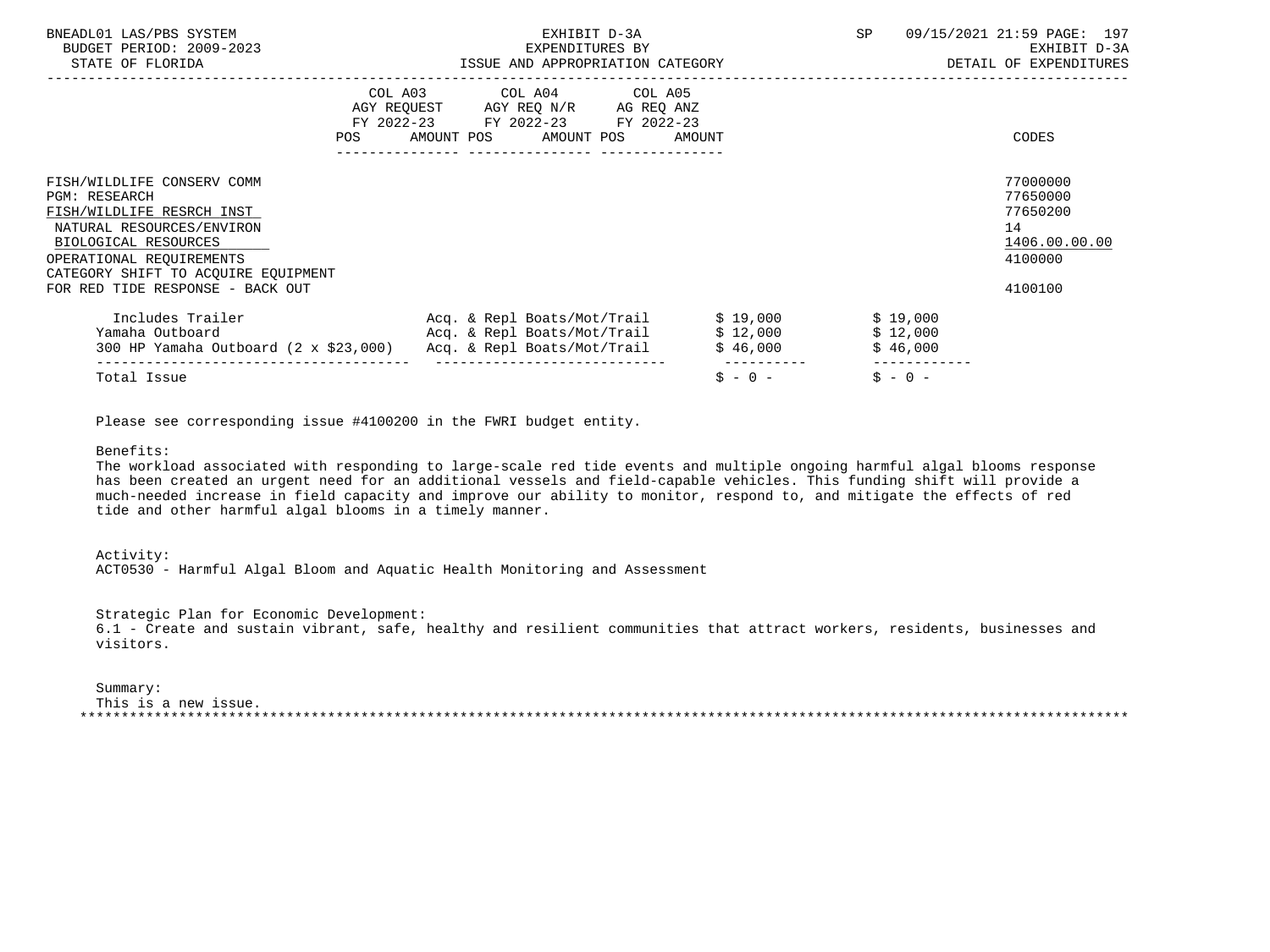| BNEADL01 LAS/PBS SYSTEM |                  |                          |  | EXHIBIT D-3A                     |  |
|-------------------------|------------------|--------------------------|--|----------------------------------|--|
|                         |                  | BUDGET PERIOD: 2009-2023 |  | EXPENDITURES BY                  |  |
|                         | STATE OF FLORIDA |                          |  | ISSUE AND APPROPRIATION CATEGORY |  |

|                                                                                                                                                                                                         | POS AMOUNT POS | COL A03 COL A04 COL A05<br>AGY REQUEST AGY REQ N/R AG REQ ANZ<br>FY 2022-23 FY 2022-23 FY 2022-23<br>AMOUNT POS | AMOUNT           | CODES                                                                                                                   |
|---------------------------------------------------------------------------------------------------------------------------------------------------------------------------------------------------------|----------------|-----------------------------------------------------------------------------------------------------------------|------------------|-------------------------------------------------------------------------------------------------------------------------|
|                                                                                                                                                                                                         |                | _______________                                                                                                 | ---------------  |                                                                                                                         |
| FISH/WILDLIFE CONSERV COMM<br><b>PGM: RESEARCH</b><br>FISH/WILDLIFE RESRCH INST<br>NATURAL RESOURCES/ENVIRON<br>BIOLOGICAL RESOURCES<br>OPERATIONAL REQUIREMENTS<br>CATEGORY SHIFT TO ACQUIRE EQUIPMENT |                |                                                                                                                 |                  | 77000000<br>77650000<br>77650200<br>14<br>1406.00.00.00<br>4100000                                                      |
| FOR RED TIDE RESPONSE - ADD BACK<br>SPECIAL CATEGORIES<br>ACQUISITION/MOTOR VEHICLES                                                                                                                    |                |                                                                                                                 |                  | 4100200<br>100000<br>100021                                                                                             |
| GENERAL REVENUE FUND<br>$-$ STATE                                                                                                                                                                       | 35,000         |                                                                                                                 |                  | 1000 1                                                                                                                  |
|                                                                                                                                                                                                         |                |                                                                                                                 |                  |                                                                                                                         |
| ACO & REPL BOAT/MOT/TRAIL                                                                                                                                                                               |                |                                                                                                                 |                  | 100052                                                                                                                  |
| $-$ STATE<br>GENERAL REVENUE FUND                                                                                                                                                                       | 237,000        |                                                                                                                 |                  | 1000 1                                                                                                                  |
| TOTAL: CATEGORY SHIFT TO ACOUIRE EOUIPMENT<br>FOR RED TIDE RESPONSE - ADD BACK<br>TOTAL ISSUE                                                                                                           | 272,000        |                                                                                                                 |                  | 4100200                                                                                                                 |
| PROTECTION OF NATURAL SYSTEMS                                                                                                                                                                           |                |                                                                                                                 |                  | 4400000                                                                                                                 |
| HURRICANE IRMA MARINE FISHERIES<br>DISASTER RECOVERY<br>SPECIAL CATEGORIES<br>ACQUISITION/MOTOR VEHICLES                                                                                                |                |                                                                                                                 |                  | 4400560<br>100000<br>100021                                                                                             |
| FEDERAL GRANTS TRUST FUND -FEDERL                                                                                                                                                                       | 40,000         | 40,000                                                                                                          |                  | 2261 3                                                                                                                  |
| MARINE DISASTER RECOVERY                                                                                                                                                                                |                |                                                                                                                 |                  | 101080                                                                                                                  |
| FEDERAL GRANTS TRUST FUND -FEDERL                                                                                                                                                                       |                | 1, 215, 167 1, 215, 167                                                                                         |                  | 2261 3                                                                                                                  |
| TOTAL: HURRICANE IRMA MARINE FISHERIES<br>DISASTER RECOVERY                                                                                                                                             |                |                                                                                                                 |                  | 4400560                                                                                                                 |
| TOTAL ISSUE 1,255,167 1,255,167                                                                                                                                                                         |                |                                                                                                                 |                  |                                                                                                                         |
|                                                                                                                                                                                                         |                |                                                                                                                 |                  |                                                                                                                         |
| AGENCY ISSUE NARRATIVE:<br>2022-2023 BUDGET YEAR NARRATIVE:<br>Request:<br>the amount of \$1,245,024 in the Federal Grants Trust Fund (FGTF) in Marine Fisheries Disaster Recovery Category 101080      |                |                                                                                                                 | IT COMPONENT? NO | This issue requests non-recurring budget authority in the Fish and Wildlife Research Institute (FWRI) budget entity, in |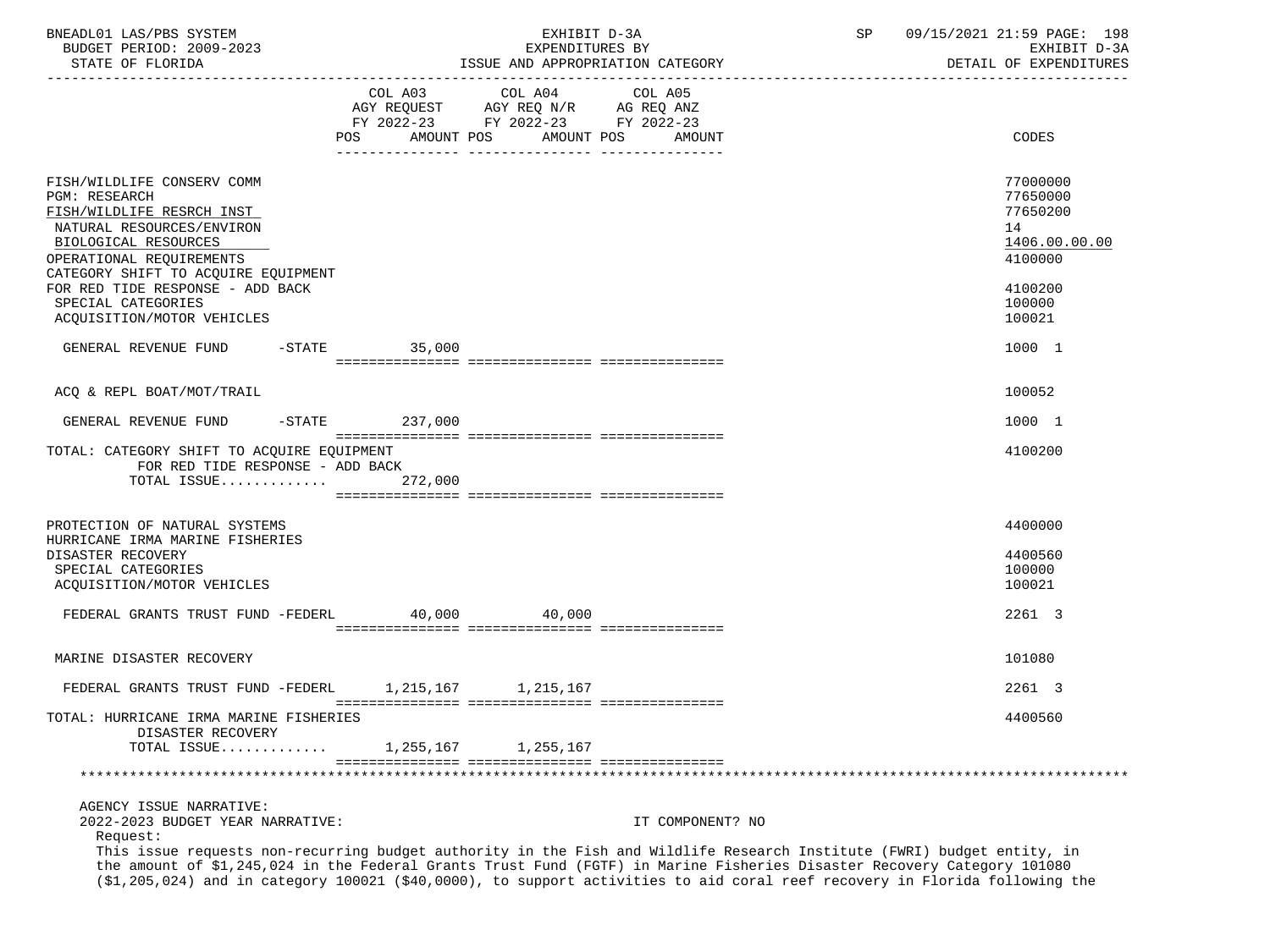| BNEADL01 LAS/PBS SYSTEM<br>BUDGET PERIOD: 2009-2023<br>STATE OF FLORIDA | EXHIBIT D-3A<br>EXPENDITURES BY<br>ISSUE AND APPROPRIATION CATEGORY                                                                         | 09/15/2021 21:59 PAGE: 199<br><b>SP</b><br>EXHIBIT D-3A<br>DETAIL OF EXPENDITURES |
|-------------------------------------------------------------------------|---------------------------------------------------------------------------------------------------------------------------------------------|-----------------------------------------------------------------------------------|
|                                                                         | COL A03 COL A04 COL A05<br>AGY REQUEST AGY REQ N/R AG REQ ANZ<br>FY 2022-23 FY 2022-23 FY 2022-23<br>AMOUNT POS AMOUNT POS<br>POS<br>AMOUNT | CODES                                                                             |
| FISH/WILDLIFE CONSERV COMM                                              |                                                                                                                                             | 77000000                                                                          |
| PGM: RESEARCH                                                           |                                                                                                                                             | 77650000                                                                          |
| FISH/WILDLIFE RESRCH INST                                               |                                                                                                                                             | 77650200                                                                          |
| NATURAL RESOURCES/ENVIRON                                               |                                                                                                                                             | 14                                                                                |
| BIOLOGICAL RESOURCES                                                    |                                                                                                                                             | 1406.00.00.00                                                                     |
| PROTECTION OF NATURAL SYSTEMS                                           |                                                                                                                                             | 4400000                                                                           |
| HURRICANE IRMA MARINE FISHERIES                                         |                                                                                                                                             |                                                                                   |
| DISASTER RECOVERY                                                       |                                                                                                                                             | 4400560                                                                           |

 catastrophic losses caused by Hurricane Irma and Stony Coral Tissue Loss Disease. These activities will include continued operational support of the Coral Rescue Project and genetic research needed to fulfill the objectives of the Fish and Wildlife Conservation Commission (FWC) genetic management plan for corals to successfully begin restoration of the Florida Reef Tract. The additional genetic information will be incorporated into the coral on-line genetic registry database that was completed during the first two years of this project

# Current Situation:

 Since the beginning of the Coral Rescue Project in 2018, 2,216 corals from 19 species have been rescued from 59 reef sites including a diverse range of habitats. To provide for long-term care for these corals, assistance from facilities accredited by the Association of Zoos and Aquariums (AZA) has been arranged and corals have been shipped via air cargo to zoos and aquariums around the country. To date, 20 AZA facilities have received corals and additional facilities have requested to join the effort to care for corals. Genetic samples have been taken from all rescue corals and genetic markers are being developed to allow for the genotyping of each rescued coral. Corals will be part of captive breeding programs to help increase the genetic diversity of corals from Florida and increase the number of corals available for future outplantings on the Florida Reef Tract. Budget requested in this issue will support operational expenses for the Coral Rescue Project. This includes the transfer of corals from Coral Rescue Project partners from around the United States (e.g., AZA facilities and non-AZA, FWC approved facilities like universities and non-profits) to The Florida Aquarium and other coral breeding facilities in Florida participating in the project.

 It will also include expenses related to relocating corals reared in captivity at these breeding facilities back to the wild, as well as meeting-relate travel to support coral restoration collaboration and implementation to restore Florida's reefs. Service costs (e.g., the collection of maintenance animals or aquacultured rock) needed to maintain optimal conditions for rescued corals being held in captivity at partnering institutions of the Coral Rescue Project. This budget would also support three Other Personal Service (OPS) positions needed to carry out Coral Rescue Project activities. Additionally, this budget will support the genetic research needed for the FWC genetic management plan to establish the genetic objectives for outplanting and restoring corals to the wild. This research is essential because it will guide the repopulation of the corals propagated in captivity as part of the Coral Rescue Project to the Florida Reef Tract. Budget will also support three OPS positions to perform the genetic research, account for the time needed for sample collection, analyses and partner collaboration, and travel associated with these activities. The online coral genetic registry database created in previous fiscal years as part of this project will be used to track the success of outplanting and restoration efforts.

 Coral Rescue Project components include the care of Florida's wild broodstock coral and their offspring at holding facilities in Florida and across the country (i.e., American Association of Zoological Parks and Aquarium and affiliated facilities, universities, private and non-profit institutions), transfers of corals between Coral Rescue Project partner facilities nationwide (including nurseries in Florida), and transplanting corals reared in captivity back to the wild for restoration. Operational costs needed to maintain optimal conditions for rescued corals being cared for in captivity are included in this funding request; however, this funding does not provide the entirety of the funds necessary to care for the more than 2,000 corals and their offspring that are part of the Coral Rescue Project. A heavy-duty diesel truck is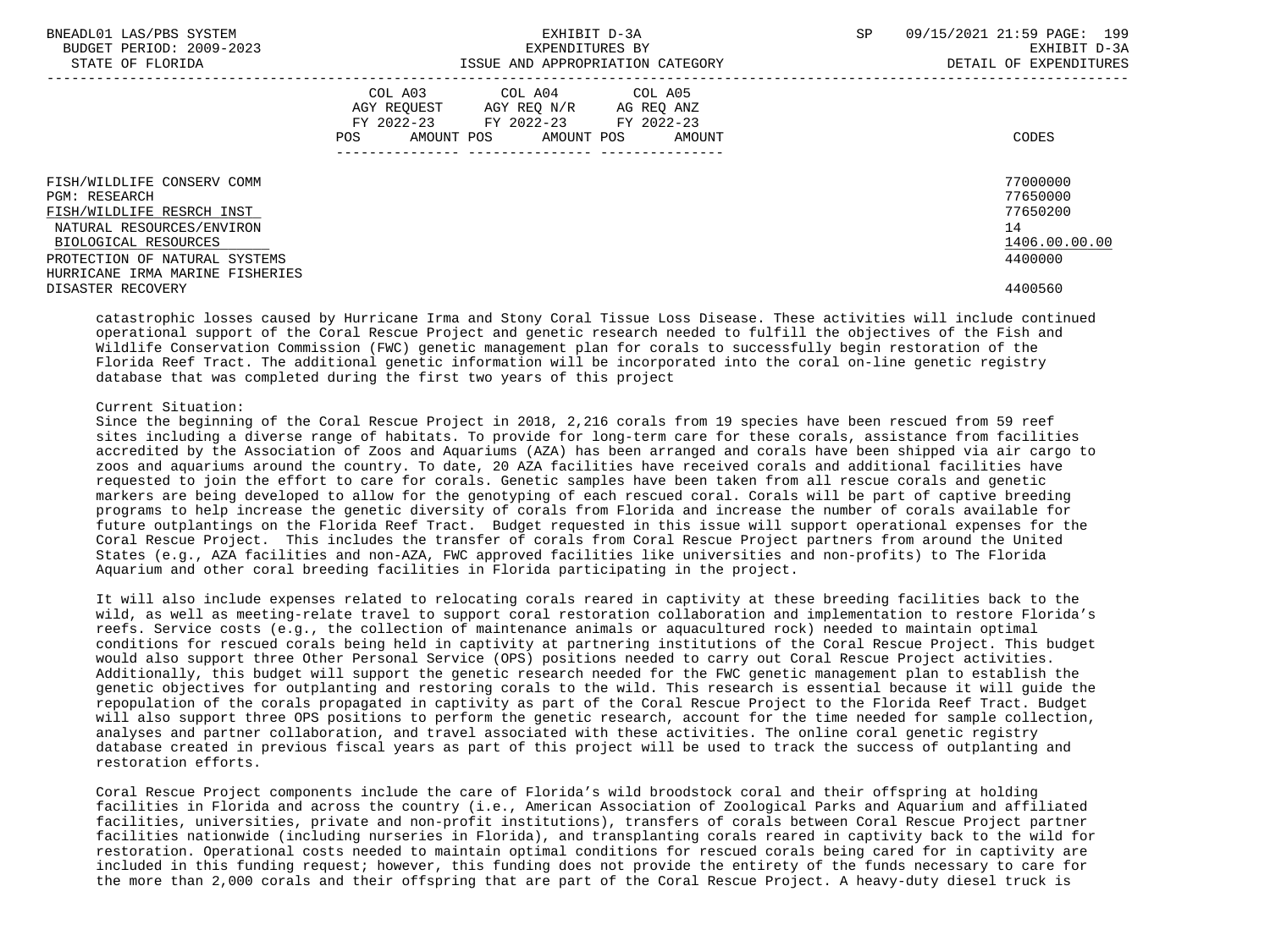| BNEADL01 LAS/PBS SYSTEM<br>BUDGET PERIOD: 2009-2023<br>STATE OF FLORIDA |     | EXHIBIT D-3A<br>EXPENDITURES BY                                                                   | ISSUE AND APPROPRIATION CATEGORY | <b>SP</b> | 09/15/2021 21:59 PAGE: 200<br>EXHIBIT D-3A<br>DETAIL OF EXPENDITURES |
|-------------------------------------------------------------------------|-----|---------------------------------------------------------------------------------------------------|----------------------------------|-----------|----------------------------------------------------------------------|
|                                                                         | POS | COL A03 COL A04 COL A05<br>AGY REQUEST AGY REQ N/R AG REQ ANZ<br>FY 2022-23 FY 2022-23 FY 2022-23 | AMOUNT POS AMOUNT POS AMOUNT     |           | CODES                                                                |
| FISH/WILDLIFE CONSERV COMM                                              |     |                                                                                                   |                                  |           | 77000000                                                             |
| PGM: RESEARCH                                                           |     |                                                                                                   |                                  |           | 77650000                                                             |
| FISH/WILDLIFE RESRCH INST                                               |     |                                                                                                   |                                  |           | 77650200                                                             |
| NATURAL RESOURCES/ENVIRON                                               |     |                                                                                                   |                                  |           | 14                                                                   |
| BIOLOGICAL RESOURCES                                                    |     |                                                                                                   |                                  |           | 1406.00.00.00                                                        |
| PROTECTION OF NATURAL SYSTEMS                                           |     |                                                                                                   |                                  |           | 4400000                                                              |
| HURRICANE IRMA MARINE FISHERIES                                         |     |                                                                                                   |                                  |           |                                                                      |
| DISASTER RECOVERY                                                       |     |                                                                                                   |                                  |           | 4400560                                                              |

 requested to support outplanting & restoration operations. This additional vehicle is required to support transport of corals due to GVWR limitations and because projected planning includes the transport of thousands of corals during the next two years. The transport of just 50 to 100 corals requires multiple FWC vehicles while larger volumes employ the use of commercial truck rentals. Additionally, this vehicle is needed to tow 26' vessels that will be used for the outplanting operations. Multiple vessels (already currently in the FWC fleet) will be used for outplanting and restoration activities. This vehicle will replace FWC2465 property #106537 2001 Ford '3/4 ton pickup. This request also supports ongoing genetic research needed for the FWC genetic management plan to establish the genetic requirements for outplanting and restoring corals to the reef. This research is essential to successfully repopulate corals on Florida's Coral Reef that were propagated in captivity as part of the Coral Rescue Project. The funds support FWRI personnel to perform the genetic research and provide operational expenses for sample collection and analyses.

| Explanation of Costs                | Category                           | Amount      |
|-------------------------------------|------------------------------------|-------------|
| Ford F-250 6.7I V8 Diesel Truck     | Acquisition of Motor Vehicles      | \$40.000    |
| Personal Costs *                    | Marine Fisheries Disaster Recovery | \$227,286   |
| Personal Costs **                   | Marine Fisheries Disaster Recovery | \$37,881    |
| Supplies, Travel, Sample Collection | Marine Fisheries Disaster Recovery | \$150,000   |
| Other Costs ***                     | Marine Fisheries Disaster Recovery | \$800,000   |
| Issue Total                         |                                    | \$1,255,167 |

 \* Other Personal Services costs are computed using three full time employees paid at a rate of \$23 per hour for an estimated 6,960 aggregate hours including overtime. Benefits costs have been estimated and are included in this calculation.

 \*\* Other Personal Services costs are computed using one part time employee paid at a rate of \$23 per hour for an estimated 3,480 aggregate hours including overtime. Benefits costs have been estimated and are included in this calculation.

 \*\*\* Other Costs Include contractual services, American Association of Zoolical Parks and Aquariums Facilities (coral broodstock care), Florida Sea Grant (coral restoration services), and center for aquaculture Technologies (genetic research services).

Benefits:

 Funds directly support the coral disease response objectives to rescue corals, house them, and manage coral genetic information for future restoration efforts. Florida's coral reefs are a vital part of Florida's economy as they support fisheries, tourism and coastal protection. Please reference corresponding issue #4400560 in the Division of Habitat and Species Conservation related to this request.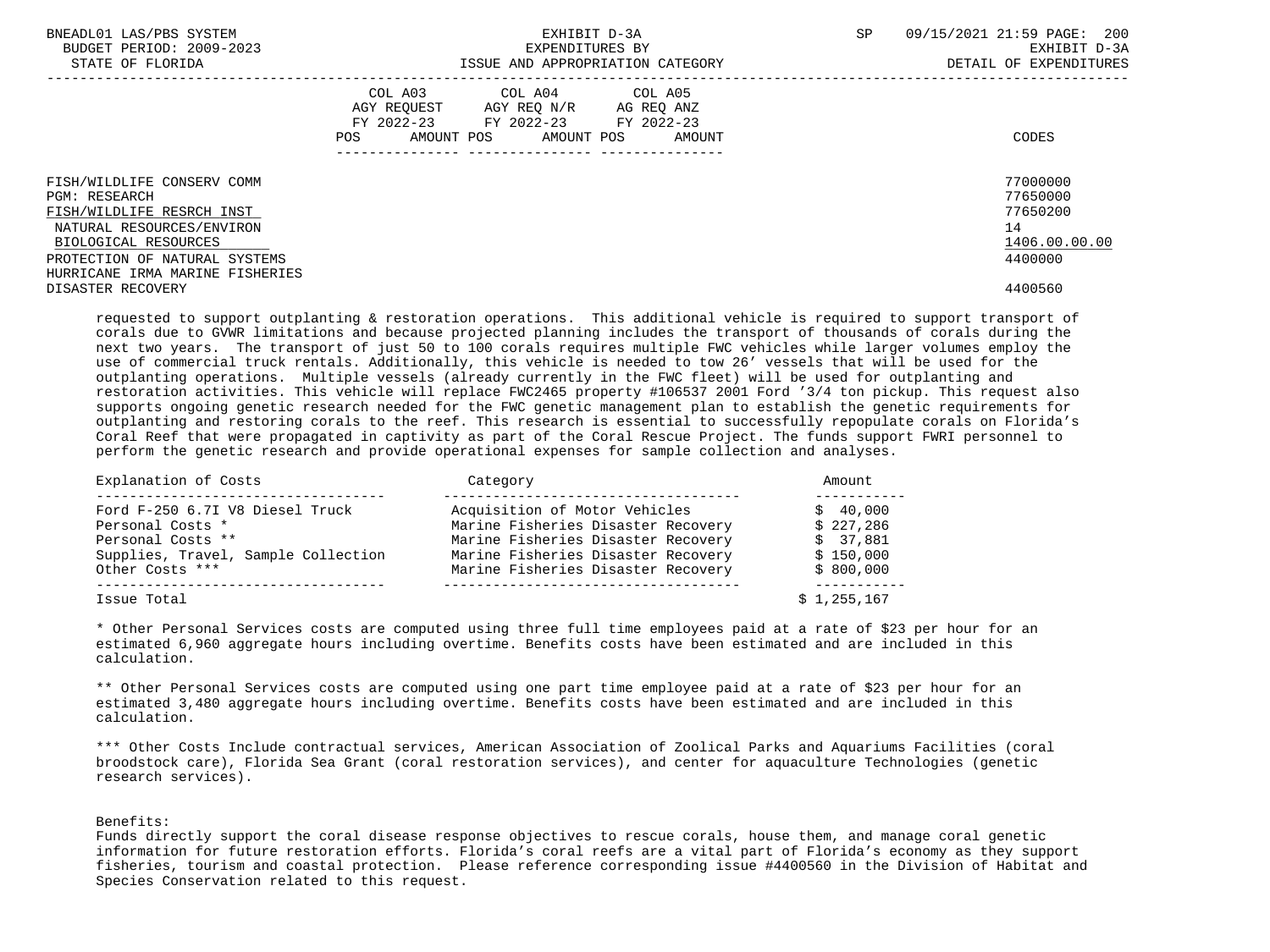| BNEADL01 LAS/PBS SYSTEM<br>BUDGET PERIOD: 2009-2023                                                                                                                                                                    | EXHIBIT D-3A<br>EXPENDITURES BY                                                                                                                                                                                                                                                                                                                                                                                                                                                                                                                                                                                                                                                                                                                                                                                                                                                                                                                                                      | 09/15/2021 21:59 PAGE: 201<br>SP <sub>3</sub><br>EXHIBIT D-3A<br>DETAIL OF EXPENDITURES |
|------------------------------------------------------------------------------------------------------------------------------------------------------------------------------------------------------------------------|--------------------------------------------------------------------------------------------------------------------------------------------------------------------------------------------------------------------------------------------------------------------------------------------------------------------------------------------------------------------------------------------------------------------------------------------------------------------------------------------------------------------------------------------------------------------------------------------------------------------------------------------------------------------------------------------------------------------------------------------------------------------------------------------------------------------------------------------------------------------------------------------------------------------------------------------------------------------------------------|-----------------------------------------------------------------------------------------|
|                                                                                                                                                                                                                        | FY 2022-23 FY 2022-23 FY 2022-23<br>POS AMOUNT POS AMOUNT POS AMOUNT                                                                                                                                                                                                                                                                                                                                                                                                                                                                                                                                                                                                                                                                                                                                                                                                                                                                                                                 | CODES                                                                                   |
| FISH/WILDLIFE CONSERV COMM<br>PGM: RESEARCH<br>FISH/WILDLIFE RESRCH INST<br>NATURAL RESOURCES/ENVIRON<br>BIOLOGICAL RESOURCES<br>PROTECTION OF NATURAL SYSTEMS<br>HURRICANE IRMA MARINE FISHERIES<br>DISASTER RECOVERY |                                                                                                                                                                                                                                                                                                                                                                                                                                                                                                                                                                                                                                                                                                                                                                                                                                                                                                                                                                                      | 77000000<br>77650000<br>77650200<br>14<br>1406.00.00.00<br>4400000<br>4400560           |
| Activity:<br>Strategic Plan for Economic Development:<br>visitors.                                                                                                                                                     | ACT0530 - Harmful Algal Bloom and Aquatic Health Monitoring and Assessment<br>6.1 - Create and sustain vibrant, safe, healthy and resilient communities that attract workers, residents, businesses and                                                                                                                                                                                                                                                                                                                                                                                                                                                                                                                                                                                                                                                                                                                                                                              |                                                                                         |
| CORAL REEF RESTORATION PROJECT<br>SPECIAL CATEGORIES<br>CONTRACT & GRANT REIMB ACT                                                                                                                                     |                                                                                                                                                                                                                                                                                                                                                                                                                                                                                                                                                                                                                                                                                                                                                                                                                                                                                                                                                                                      | 4400810<br>100000<br>109940                                                             |
|                                                                                                                                                                                                                        | GRANTS AND DONATIONS TF -STATE 750,000 750,000                                                                                                                                                                                                                                                                                                                                                                                                                                                                                                                                                                                                                                                                                                                                                                                                                                                                                                                                       | 2339 1                                                                                  |
| AGENCY ISSUE NARRATIVE:<br>2022-2023 BUDGET YEAR NARRATIVE:<br>Request:<br>Florida's coral reefs.                                                                                                                      | IT COMPONENT? NO<br>This request is for \$750,000 in budget authority in the Grants and Donations Trust Fund Contracts and Grants<br>Reimbursement category 109940. FWRI has received a grant award from the Florida Department of Environmental Protection's<br>(DEP) that funds a study through FY 22/23 to conduct a coral reef restoration project to allow state's resource managers<br>to develop a strategy to address the effects of the stony coral tissue loss disease that has extensively damaged                                                                                                                                                                                                                                                                                                                                                                                                                                                                        |                                                                                         |
| Current Situation:                                                                                                                                                                                                     | This request is for \$750,000 in budget authority in the Grants and Donations Trust Fund Contracts and Grants<br>Reimbursement category 109940. FWRI has received a grant award from the Florida Department of Environmental Protection's<br>(DEP) that funds a study through FY 22/23 to conduct a coral reef restoration project to allow state's resource managers<br>to develop a strategy to address the effects of the stony coral tissue loss disease that has extensively damaged<br>Florida's coral reefs. This project has transplanted new coral colonies along the Florida Reef Tract from Martin County<br>to the lower Florida Keys and will fund an ongoing multi-organizational effort to monitor them through FY 22/23.<br>Florida's coral reefs support an incredibly diverse ecosystem that includes thousands of organisms including<br>reef-building corals, gorgonians, sponges, fish, algae, and invertebrates. Spanning over 350 miles from the Dry Tortugas |                                                                                         |

 to St. Lucie Inlet in Martin County, it is the only coral reef that you can drive to in the continental U.S., making it a national treasure. The Florida Reef Tract (FRT) is currently experiencing a multi-year coral mortality event due to the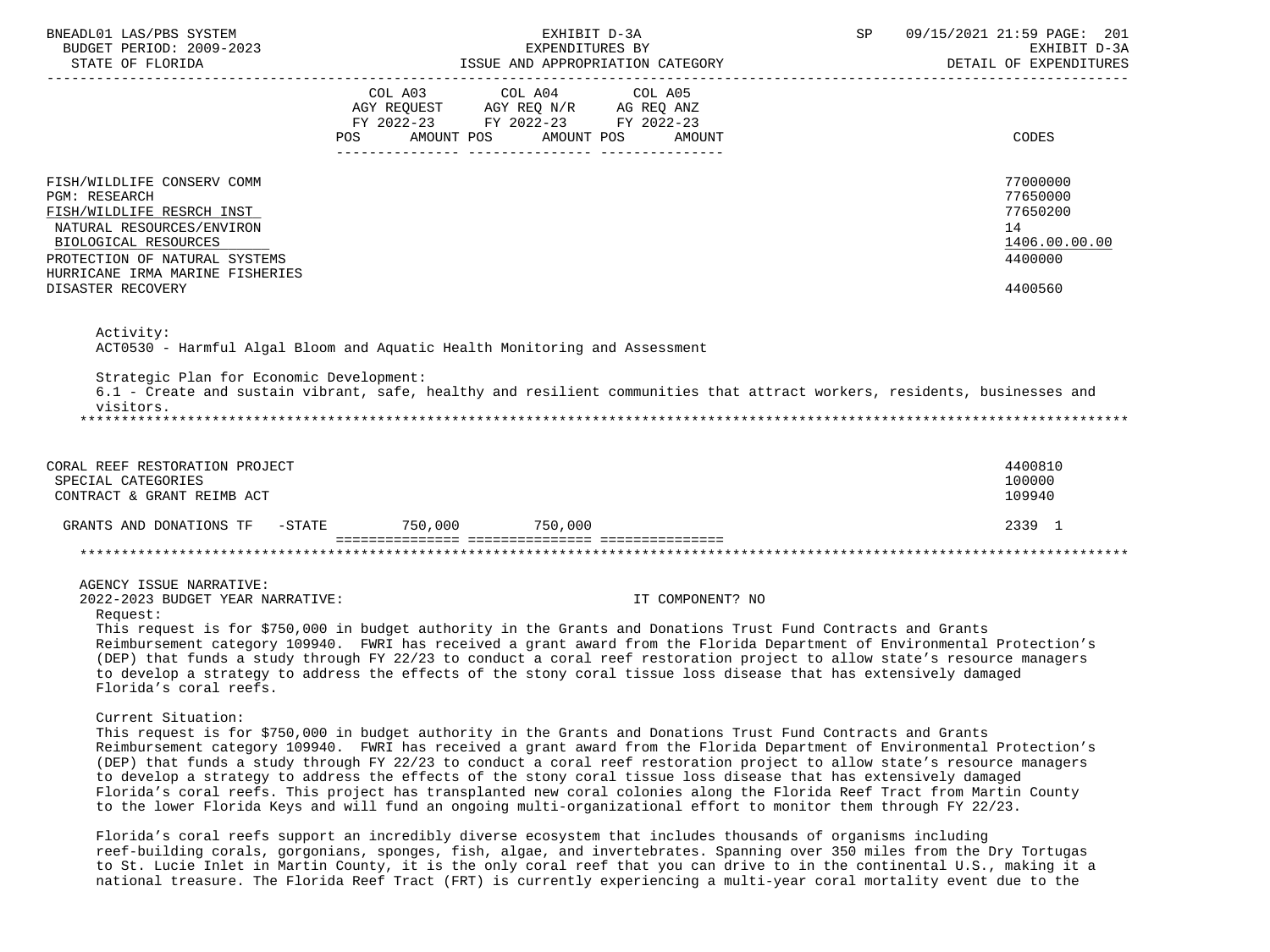| BNEADL01 LAS/PBS SYSTEM<br>BUDGET PERIOD: 2009-2023<br>STATE OF FLORIDA | EXHIBIT D-3A<br>EXPENDITURES BY<br>ISSUE AND APPROPRIATION CATEGORY                                                                                        | <b>SP</b> | 09/15/2021 21:59 PAGE: 202<br>EXHIBIT D-3A<br>DETAIL OF EXPENDITURES |
|-------------------------------------------------------------------------|------------------------------------------------------------------------------------------------------------------------------------------------------------|-----------|----------------------------------------------------------------------|
|                                                                         | COL A03<br>COL A04 COL A05<br>AGY REOUEST<br>AGY REQ N/R<br>AG REQ ANZ<br>FY 2022-23<br>FY 2022-23 FY 2022-23<br>AMOUNT POS<br>AMOUNT POS<br>POS<br>AMOUNT |           | CODES                                                                |
| FISH/WILDLIFE CONSERV COMM                                              |                                                                                                                                                            |           | 77000000                                                             |
| <b>PGM: RESEARCH</b><br>FISH/WILDLIFE RESRCH INST                       |                                                                                                                                                            |           | 77650000<br>77650200                                                 |
| NATURAL RESOURCES/ENVIRON                                               |                                                                                                                                                            |           | 14                                                                   |
| BIOLOGICAL RESOURCES                                                    |                                                                                                                                                            |           | 1406.00.00.00                                                        |
| PROTECTION OF NATURAL SYSTEMS                                           |                                                                                                                                                            |           | 4400000                                                              |
| CORAL REEF RESTORATION PROJECT                                          |                                                                                                                                                            |           | 4400810                                                              |

 stony coral tissue loss disease (SCTLD) that has resulted in massive die-offs in multiple coral species. The research being conducted through this grant award supports experimental-scale outplanting of SCTLD-susceptible nursery-propagated coral species to evaluate the consequences and outcomes of outplanting these species under the chronic persistence of the disease. This study will provide key information to resource managers charged with managing coral restoration activities by determining geographical and species-specific SCTLD incidence rates of susceptible coral species outplanted along the FRT and assessing whether the outplanting effort affects the SCTLD prevalence in the neighboring wild coral communities.

Explanation of Costs:

| ∠ Truct<br>and Donations<br>Fund<br>Grants |                                   | Amount                | na      |
|--------------------------------------------|-----------------------------------|-----------------------|---------|
| New Contract with DEP                      | Contract and Grants Reimbursement | ____<br>.000<br>\$750 | 750,000 |

Benefits:

 If approved, this issue will bring in grant funding from DEP that will be spent on a coral reef restoration project to address the effects of the stony coral tissue loss disease that has extensively damaged Florida's coral reefs and is intended to benefit Florida's diverse fish and wildlife, as well as the tourism and fishing industries in Florida. Additionally, If approved, this issue will allow for funding approved and awarded by federal agencies to be spent on various projects intended to benefit Florida's diverse fish and wildlife, as well as the tourism and fishing industries in Florida.

 Activity: ACT0500 - Fisheries Assessment

 Strategic Plan for Economic Development: 6.3 - Ensure Florida's fish, wildlife, natural resources and environment are sustained and enhanced as a component of future growth plans and development decisions.

 Summary: This is a new issue \*\*\*\*\*\*\*\*\*\*\*\*\*\*\*\*\*\*\*\*\*\*\*\*\*\*\*\*\*\*\*\*\*\*\*\*\*\*\*\*\*\*\*\*\*\*\*\*\*\*\*\*\*\*\*\*\*\*\*\*\*\*\*\*\*\*\*\*\*\*\*\*\*\*\*\*\*\*\*\*\*\*\*\*\*\*\*\*\*\*\*\*\*\*\*\*\*\*\*\*\*\*\*\*\*\*\*\*\*\*\*\*\*\*\*\*\*\*\*\*\*\*\*\*\*\*\*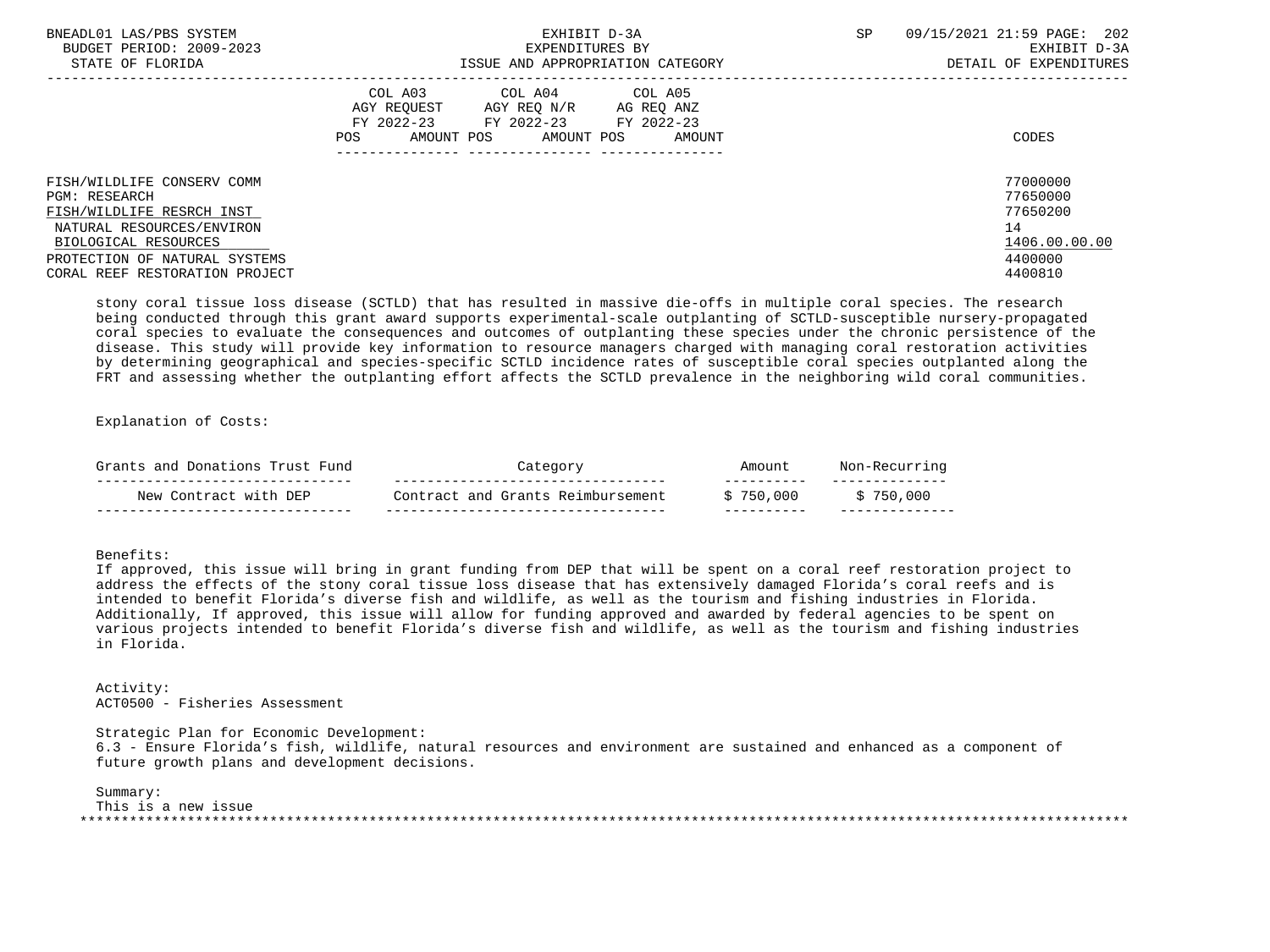| BNEADL01 LAS/PBS SYSTEM<br>BUDGET PERIOD: 2009-2023<br>STATE OF FLORIDA<br>__________________                                                                                                                                          |                                                    | EXHIBIT D-3A<br>EXPENDITURES BY<br>ISSUE AND APPROPRIATION CATEGORY                                                                 | SP<br>09/15/2021 21:59 PAGE: 203<br>EXHIBIT D-3A<br>DETAIL OF EXPENDITURES                                                                                                                                                                              |  |
|----------------------------------------------------------------------------------------------------------------------------------------------------------------------------------------------------------------------------------------|----------------------------------------------------|-------------------------------------------------------------------------------------------------------------------------------------|---------------------------------------------------------------------------------------------------------------------------------------------------------------------------------------------------------------------------------------------------------|--|
|                                                                                                                                                                                                                                        | COL A03<br>AGY REQUEST<br><b>POS</b><br>AMOUNT POS | COL A04<br>COL A05<br>AGY REQ N/R AG REQ ANZ<br>FY 2022-23 FY 2022-23 FY 2022-23<br>AMOUNT POS<br>AMOUNT                            | CODES                                                                                                                                                                                                                                                   |  |
| FISH/WILDLIFE CONSERV COMM<br><b>PGM: RESEARCH</b><br>FISH/WILDLIFE RESRCH INST<br>NATURAL RESOURCES/ENVIRON<br>BIOLOGICAL RESOURCES<br>PROTECTION OF NATURAL SYSTEMS<br>ENHANCED WILDLIFE DISEASE RESPONSE<br>OTHER PERSONAL SERVICES |                                                    |                                                                                                                                     | 77000000<br>77650000<br>77650200<br>14<br>1406.00.00.00<br>4400000<br>4402310<br>030000<br>2672 1                                                                                                                                                       |  |
| STATE GAME TRUST FUND                                                                                                                                                                                                                  | -STATE 138,675                                     |                                                                                                                                     |                                                                                                                                                                                                                                                         |  |
| <b>EXPENSES</b>                                                                                                                                                                                                                        |                                                    |                                                                                                                                     | 040000                                                                                                                                                                                                                                                  |  |
| STATE GAME TRUST FUND<br>$-$ STATE                                                                                                                                                                                                     | 60,966                                             |                                                                                                                                     | 2672 1                                                                                                                                                                                                                                                  |  |
| SPECIAL CATEGORIES<br>ACQUISITION/MOTOR VEHICLES                                                                                                                                                                                       |                                                    |                                                                                                                                     | 100000<br>100021                                                                                                                                                                                                                                        |  |
| STATE GAME TRUST FUND                                                                                                                                                                                                                  | $-STATE$ 35,000 35,000                             |                                                                                                                                     | 2672 1                                                                                                                                                                                                                                                  |  |
| CONTRACTED SERVICES                                                                                                                                                                                                                    |                                                    |                                                                                                                                     | 100777                                                                                                                                                                                                                                                  |  |
| STATE GAME TRUST FUND                                                                                                                                                                                                                  | $-STATE$<br>80,119                                 |                                                                                                                                     | 2672 1                                                                                                                                                                                                                                                  |  |
| TR/DMS/HR SVCS/STW CONTRCT                                                                                                                                                                                                             |                                                    |                                                                                                                                     | 107040                                                                                                                                                                                                                                                  |  |
| $-STATE$<br>STATE GAME TRUST FUND                                                                                                                                                                                                      | 240                                                |                                                                                                                                     | 2672 1                                                                                                                                                                                                                                                  |  |
| TOTAL: ENHANCED WILDLIFE DISEASE RESPONSE<br>TOTAL ISSUE                                                                                                                                                                               | 315,000                                            | 35,000                                                                                                                              | 4402310                                                                                                                                                                                                                                                 |  |
|                                                                                                                                                                                                                                        |                                                    |                                                                                                                                     |                                                                                                                                                                                                                                                         |  |
| AGENCY ISSUE NARRATIVE:<br>2022-2023 BUDGET YEAR NARRATIVE:<br>Request:                                                                                                                                                                |                                                    | IT COMPONENT? NO<br>time OPS Biological Scientist III positions. Funding will also be used for equipment maintenance, travel, fuel, | This issue requests \$315,000 (\$35,000 in non-recurring) spending authority from the State Game Trust Fund to increase the<br>capacity of FWC to conduct surveillance for and respond to emerging wildlife diseases. These funds will support two full |  |

laboratory and field supplies, computers, diagnostic testing fees, and one vehicle.

Current Situation:

 Infectious diseases and exposure to environmental toxins are increasingly a threat to fish and wildlife, domestic animals, and people, and they can have significant economic impacts on the agricultural, recreational, and commercial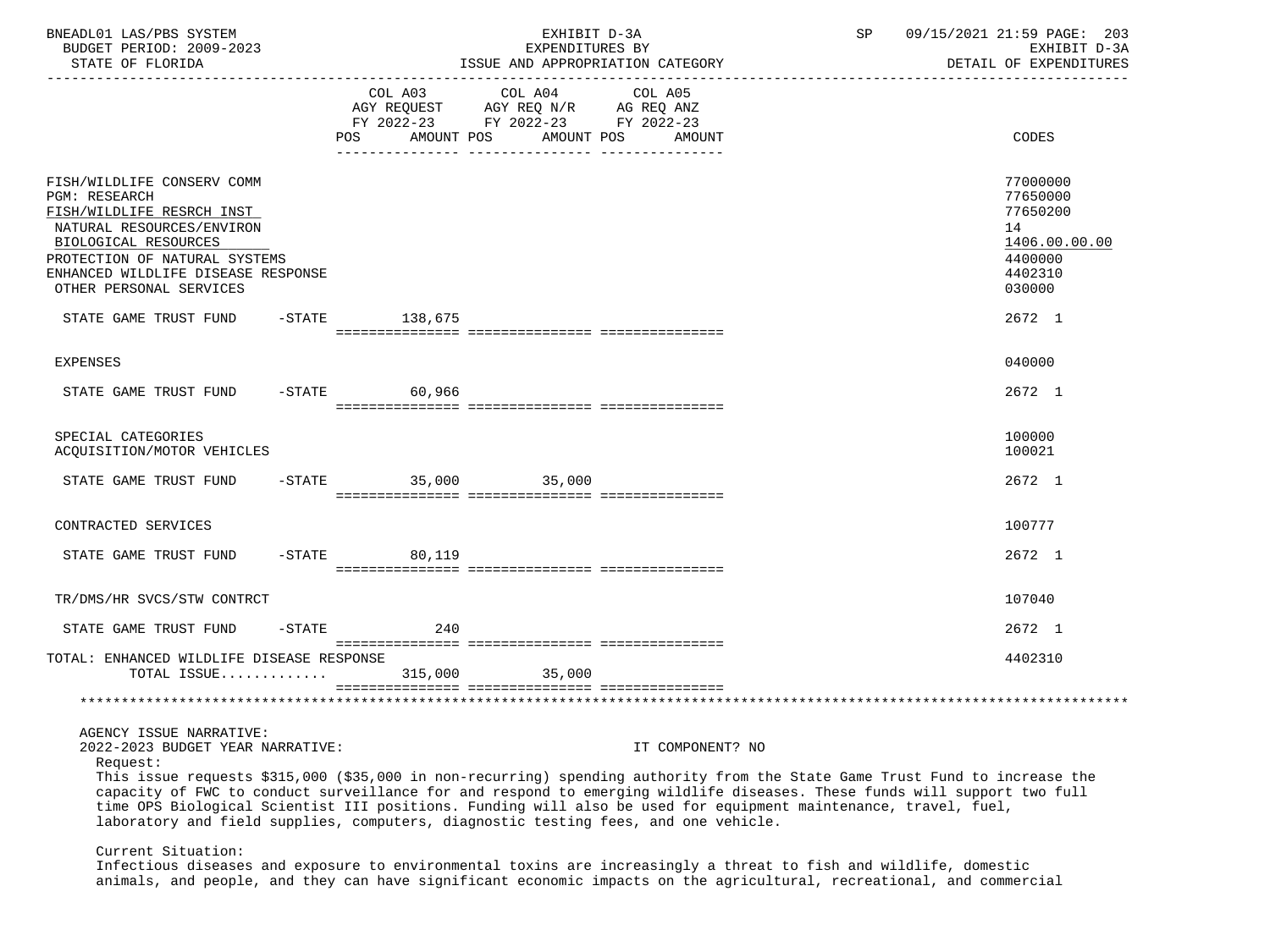| BNEADL01 LAS/PBS SYSTEM<br>BUDGET PERIOD: 2009-2023<br>STATE OF FLORIDA |                                                                                      | EXHIBIT D-3A<br>EXPENDITURES BY<br>ISSUE AND APPROPRIATION CATEGORY | SP<br>09/15/2021 21:59 PAGE: 204<br>EXHIBIT D-3A<br>DETAIL OF EXPENDITURES |               |
|-------------------------------------------------------------------------|--------------------------------------------------------------------------------------|---------------------------------------------------------------------|----------------------------------------------------------------------------|---------------|
|                                                                         | COL A03 COL A04 COL A05<br>AGY REOUEST<br>FY 2022-23 FY 2022-23<br>AMOUNT POS<br>POS | AGY REQ N/R AG REQ ANZ<br>FY 2022-23<br>AMOUNT POS<br>AMOUNT        |                                                                            | CODES         |
| FISH/WILDLIFE CONSERV COMM                                              |                                                                                      |                                                                     |                                                                            | 77000000      |
| PGM: RESEARCH                                                           |                                                                                      |                                                                     |                                                                            | 77650000      |
| FISH/WILDLIFE RESRCH INST                                               |                                                                                      |                                                                     |                                                                            | 77650200      |
| NATURAL RESOURCES/ENVIRON                                               |                                                                                      |                                                                     |                                                                            | 14            |
| BIOLOGICAL RESOURCES                                                    |                                                                                      |                                                                     |                                                                            | 1406.00.00.00 |
| PROTECTION OF NATURAL SYSTEMS                                           |                                                                                      |                                                                     |                                                                            | 4400000       |
| ENHANCED WILDLIFE DISEASE RESPONSE                                      |                                                                                      |                                                                     |                                                                            | 4402310       |

 sectors. Florida is especially at risk for infectious disease introduction due to its geographic location, subtropical climate, and large human population. Emerging diseases are currently impacting Florida's wildlife and could have a significant impact to susceptible species. Examples of emerging diseases include COVID-19, rabbit hemorrhagic disease virus (RHDV-2), a recently discovered virus (bunyavirus) of soft-shelled turtles and other turtle species, highly pathogenic avian influenza, Newcastle disease virus, and many others. Some emerging diseases have yet to be diagnosed. For example, FLM (feline leukomyelopathy) is a neurological disease of unknown cause affecting bobcats and panthers that emerged in 2017; and within the last few months an unknown neurologic songbird disease has emerged in the eastern US, including Florida. Other diseases with the potential to affect wildlife in Florida include African swine fever (recently detected in the Dominican Republic) and White-nose syndrome in bats. These diseases not only pose a significant threat to wildlife populations but also can impact human and/or domestic livestock health. The Wildlife Health team lacks the resources to adequately address these threats. Therefore, we are requesting \$350,000 in recurring funds and \$35,000 in non-recurring funds. These funds will support an FTE Biological Scientist II and two full time OPS Biological Scientist III positions who will assist Wildlife Health veterinarians with the investigations of emerging disease threats and response to mortality events. These positions will be based in Naples and Gainesville to maximize geographic coverage. This issue was included as a partially recurring funding request for FY 20/21 but was funded as non-recurring.

### Explanation of Costs:

| State Game Trust Fund                  | Category                   | Amount    | Non-Recurring |
|----------------------------------------|----------------------------|-----------|---------------|
| 2 Other Personal Services (full-time)* | Other Personal Services    | \$138.675 | $S - 0 -$     |
| Field Equipment                        | Expense                    | 19,766    | $S - 0 -$     |
| Necropsy Lab Equipment and Supplies    | Expense                    | 25,000    | $S - 0 -$     |
| 2 Laptop Computers                     | Expense                    | 3,000     | $S - 0 -$     |
| Vehicle Repairs and Gas                | Expense                    | 10,000    | $S - 0 -$     |
| Travel (\$80 per day x 40 days)        | Expense                    | 3,200     | $S - 0 -$     |
| Southern Cooperative Disease           |                            |           |               |
| Study Membership                       | Contracted Service         | 22,500    | $S - 0 -$     |
| Diagnostic Testing, carcass disposal   | Contracted Services        | 57,619    | $S - 0 -$     |
| Ford F-250 Crew Cab 4WD                | Acquisition/Motor Vehicles | 35,000    | \$35,000      |
| Human Resources Assessment Fee 2 OPS   | TR/DMS/HR SVC/STW Contract | 240       | $S - 0 -$     |
| Total Issue                            |                            | \$315,000 | \$35,000      |

 \* The budget requested for a two full-time Other Personal Services position was calculated using an hourly pay rate of \$22 per hour and includes a total of 2,080 hours annually. Estimated costs for insurance and other benefits have been included and were calculated using 45 percent of the anticipated annual salary cost for the position.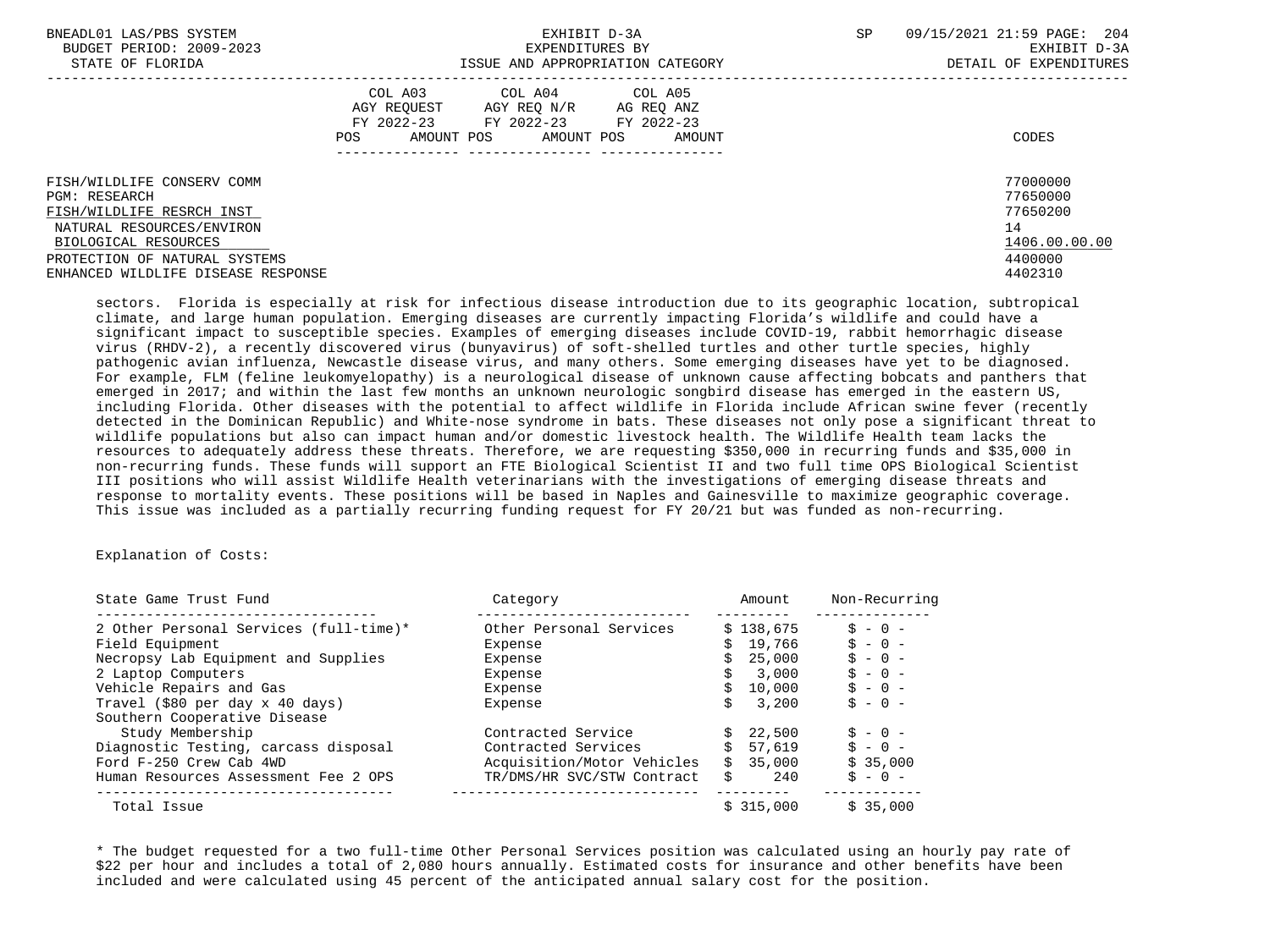| BNEADL01 LAS/PBS SYSTEM<br>BUDGET PERIOD: 2009-2023<br>STATE OF FLORIDA                                                                                                                                     | EXHIBIT D-3A<br>EXPENDITURES BY<br>ISSUE AND APPROPRIATION CATEGORY                                                                                                                                                                                                                                                           | SP | 09/15/2021 21:59 PAGE: 205<br>EXHIBIT D-3A<br>DETAIL OF EXPENDITURES          |
|-------------------------------------------------------------------------------------------------------------------------------------------------------------------------------------------------------------|-------------------------------------------------------------------------------------------------------------------------------------------------------------------------------------------------------------------------------------------------------------------------------------------------------------------------------|----|-------------------------------------------------------------------------------|
|                                                                                                                                                                                                             | COL A03 COL A04 COL A05<br>AGY REQUEST AGY REQ N/R AG REQ ANZ<br>FY 2022-23 FY 2022-23 FY 2022-23<br><b>POS</b><br>AMOUNT POS AMOUNT POS<br>AMOUNT                                                                                                                                                                            |    | <b>CODES</b>                                                                  |
| FISH/WILDLIFE CONSERV COMM<br><b>PGM: RESEARCH</b><br>FISH/WILDLIFE RESRCH INST<br>NATURAL RESOURCES/ENVIRON<br>BIOLOGICAL RESOURCES<br>PROTECTION OF NATURAL SYSTEMS<br>ENHANCED WILDLIFE DISEASE RESPONSE |                                                                                                                                                                                                                                                                                                                               |    | 77000000<br>77650000<br>77650200<br>14<br>1406.00.00.00<br>4400000<br>4402310 |
| Benefits:                                                                                                                                                                                                   | The current funding and staffing for the Wildlife Health program are insufficient to meet the real and immediate threat<br>of emerging wildlife diseases in Florida's wildlife. With additional sustained funding, FWC can address current threats<br>and build capacity to detect and respond to fish and wildlife diseases. |    |                                                                               |

Activity:

ACT0530 - Harmful Algal Bloom and Aquatic Health Monitoring and Assessment

Strategic Plan for Economic Development:

 6.1 - Create and sustain vibrant, safe, healthy and resilient communities that attract workers, residents, businesses and visitors.

Summary:

 This is a new issue \*\*\*\*\*\*\*\*\*\*\*\*\*\*\*\*\*\*\*\*\*\*\*\*\*\*\*\*\*\*\*\*\*\*\*\*\*\*\*\*\*\*\*\*\*\*\*\*\*\*\*\*\*\*\*\*\*\*\*\*\*\*\*\*\*\*\*\*\*\*\*\*\*\*\*\*\*\*\*\*\*\*\*\*\*\*\*\*\*\*\*\*\*\*\*\*\*\*\*\*\*\*\*\*\*\*\*\*\*\*\*\*\*\*\*\*\*\*\*\*\*\*\*\*\*\*\*

| PROTECTED SPECIES MANAGEMENT<br>MARINE TURTLE RESEARCH AND |         | 4600000           |
|------------------------------------------------------------|---------|-------------------|
| MANAGEMENT<br>SALARY RATE                                  |         | 4601200<br>000000 |
| SALARY RATE 133,493                                        |         |                   |
|                                                            |         |                   |
| SALARIES AND BENEFITS                                      | 4.00    | 010000            |
| MARINE RESOURCES CONSV TF -STATE                           | 217,434 | 2467 1            |
|                                                            |         |                   |
| OTHER PERSONAL SERVICES                                    |         | 030000            |
| MARINE RESOURCES CONSV TF -STATE                           | 104,007 | 2467              |
|                                                            |         |                   |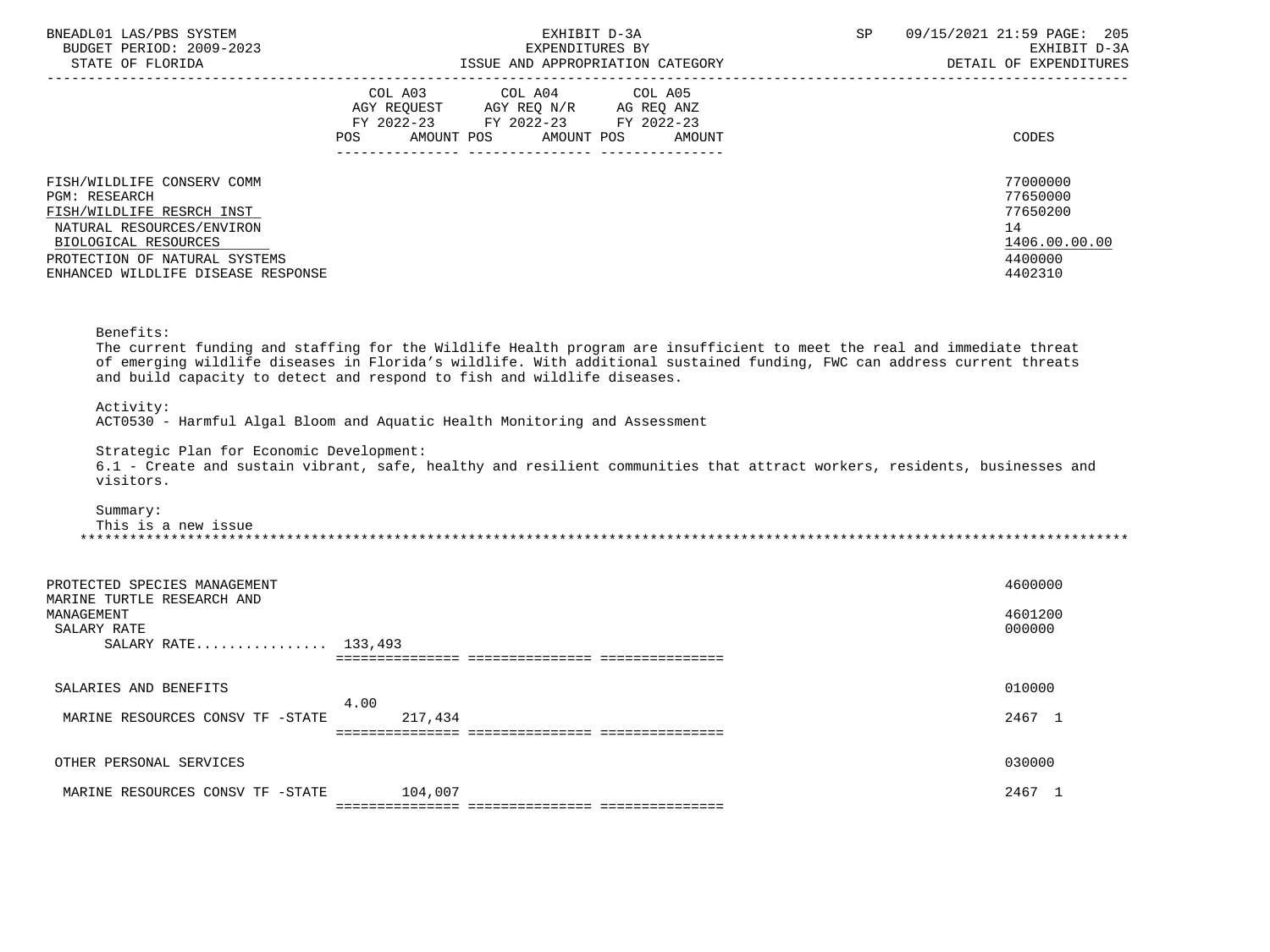| BNEADL01 LAS/PBS SYSTEM<br>BUDGET PERIOD: 2009-2023<br>STATE OF FLORIDA                                                                                                                                                             |                       | EXHIBIT D-3A<br>EXPENDITURES BY<br>ISSUE AND APPROPRIATION CATEGORY                                                                        | 09/15/2021 21:59 PAGE: 206<br>SP<br>EXHIBIT D-3A<br>DETAIL OF EXPENDITURES                                                                                                                                                                                                                                                                                                             |
|-------------------------------------------------------------------------------------------------------------------------------------------------------------------------------------------------------------------------------------|-----------------------|--------------------------------------------------------------------------------------------------------------------------------------------|----------------------------------------------------------------------------------------------------------------------------------------------------------------------------------------------------------------------------------------------------------------------------------------------------------------------------------------------------------------------------------------|
|                                                                                                                                                                                                                                     | AMOUNT POS<br>POS FOR | COL A03 COL A04 COL A05<br>FY 2022-23 FY 2022-23 FY 2022-23<br>AMOUNT POS<br>AMOUNT                                                        | CODES                                                                                                                                                                                                                                                                                                                                                                                  |
| FISH/WILDLIFE CONSERV COMM<br><b>PGM: RESEARCH</b><br>FISH/WILDLIFE RESRCH INST<br>NATURAL RESOURCES/ENVIRON<br>BIOLOGICAL RESOURCES<br>PROTECTED SPECIES MANAGEMENT<br>MARINE TURTLE RESEARCH AND<br>MANAGEMENT<br><b>EXPENSES</b> |                       |                                                                                                                                            | 77000000<br>77650000<br>77650200<br>14<br>1406.00.00.00<br>4600000<br>4601200<br>040000                                                                                                                                                                                                                                                                                                |
| MARINE RESOURCES CONSV TF -STATE                                                                                                                                                                                                    | 25,000                |                                                                                                                                            | 2467 1                                                                                                                                                                                                                                                                                                                                                                                 |
| SPECIAL CATEGORIES<br>ACQUISITION/MOTOR VEHICLES                                                                                                                                                                                    |                       |                                                                                                                                            | 100000<br>100021                                                                                                                                                                                                                                                                                                                                                                       |
| MARINE RESOURCES CONSV TF -STATE                                                                                                                                                                                                    |                       | 7,500 7,500                                                                                                                                | 2467 1                                                                                                                                                                                                                                                                                                                                                                                 |
| TR/DMS/HR SVCS/STW CONTRCT                                                                                                                                                                                                          |                       |                                                                                                                                            | 107040                                                                                                                                                                                                                                                                                                                                                                                 |
| MARINE RESOURCES CONSV TF -STATE                                                                                                                                                                                                    | 1.616                 |                                                                                                                                            | 2467 1                                                                                                                                                                                                                                                                                                                                                                                 |
| TOTAL: MARINE TURTLE RESEARCH AND<br>MANAGEMENT<br>TOTAL POSITIONS 4.00<br>TOTAL ISSUE<br>TOTAL SALARY RATE 133,493                                                                                                                 |                       | 355,557 7,500                                                                                                                              | 4601200                                                                                                                                                                                                                                                                                                                                                                                |
|                                                                                                                                                                                                                                     |                       |                                                                                                                                            |                                                                                                                                                                                                                                                                                                                                                                                        |
| AGENCY ISSUE NARRATIVE:<br>2022-2023 BUDGET YEAR NARRATIVE:<br>Request:<br>for Human Resources/People First Contract.                                                                                                               |                       | IT COMPONENT? NO<br>be used by FWRI's Marine Turtle Program. The amount of \$217,434 is being requested in category 010000 to support four | This is a request for an increased allotment from Marine Resources Conservation Trust Fund in the amount of \$355,557 to<br>additional FTEs; \$104,007 in category 030000 to support two additional OPS staff; \$25,000 in category 040000 for Expense;<br>and \$7,500 in category 100021 to purchase one new ATV needed for turtle nesting beach work; and \$1,616 in category 107040 |
| Current Situation:                                                                                                                                                                                                                  |                       | Five greates of marine turtles equipment in Florida all of which are protected under state statutes and federally listed                   |                                                                                                                                                                                                                                                                                                                                                                                        |

 Five species of marine turtles occur in Florida, all of which are protected under state statutes and federally listed under the Endangered Species Act. Florida's beaches are critically important nesting grounds for marine turtles with well over one hundred thousand nests dug each year. Most of the funding for FWC's marine turtle programs comes from the sea turtle specialty license plate, which was established in 1997. Since its establishment, sales of this specialty tag have steadily increased and in 2020 it was the third most popular of the 120 specialty tags available in Florida. During this same period, sea turtle activity has increased significantly on Florida's beaches and in its coastal waters, while state appropriations for FWC marine turtle programs have remained relatively static. This request from Marine Resources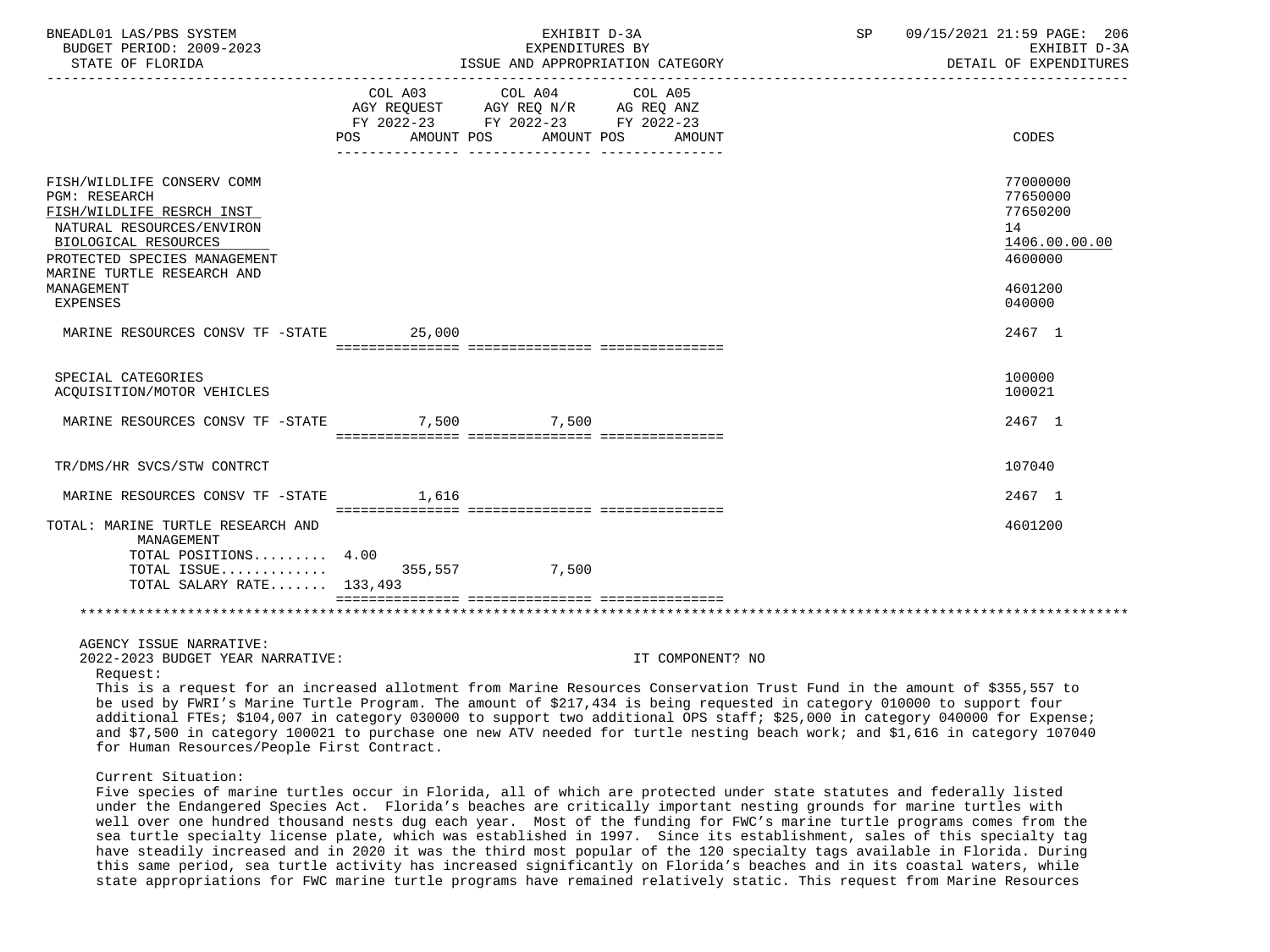| BNEADL01 LAS/PBS SYSTEM<br>BUDGET PERIOD: 2009-2023<br>STATE OF FLORIDA                                                                                                                            | EXHIBIT D-3A<br>EXPENDITURES BY<br>ISSUE AND APPROPRIATION CATEGORY                                                                          | 09/15/2021 21:59 PAGE: 207<br><b>SP</b><br>EXHIBIT D-3A<br>DETAIL OF EXPENDITURES |
|----------------------------------------------------------------------------------------------------------------------------------------------------------------------------------------------------|----------------------------------------------------------------------------------------------------------------------------------------------|-----------------------------------------------------------------------------------|
|                                                                                                                                                                                                    | COL A03 COL A04 COL A05<br>AGY REQUEST AGY REQ N/R AG REQ ANZ<br>FY 2022-23 FY 2022-23 FY 2022-23<br>AMOUNT POS AMOUNT POS AMOUNT<br>POS FOR | CODES                                                                             |
| FISH/WILDLIFE CONSERV COMM<br><b>PGM: RESEARCH</b><br>FISH/WILDLIFE RESRCH INST<br>NATURAL RESOURCES/ENVIRON<br>BIOLOGICAL RESOURCES<br>PROTECTED SPECIES MANAGEMENT<br>MARINE TURTLE RESEARCH AND |                                                                                                                                              | 77000000<br>77650000<br>77650200<br>14<br>1406.00.00.00<br>4600000                |
| MANAGEMENT                                                                                                                                                                                         |                                                                                                                                              | 4601200                                                                           |

 Conservation Trust Fund of \$232,750 would be used to fund the following four additional FTEs: (1) Fish and Wildlife Technician (will serve as the Technical Coordinator of the Florida Sea Turtle Stranding and Savage Network (FLSTSSN) and oversee the day-to-day activities of the FLSTSSN); (1) Data Administration Analyst (will oversee development and management of research databases and data-entry applications for sea turtle nesting and stranding data); (1) Operations and Management Consultant (will oversee the program budget and grant budgets for the research program); (1) Marine Research Assistant ( will assist in coordinating the Florida Sea Turtle Stranding Network and conduct analyses and prepare publications and reports on sea turtle morbidity and mortality data). \$108,983 is being requested to support: (1) OPS Biological Scientist II (will assist in sea turtle mortality investigations including transport of carcasses for detailed study); (1) OPS Biological Scientist I (would assist in the coordination of the Statewide and Index Nesting Beach Programs). In addition to the personnel, this request includes \$25,000 in additional expense to meet increased staff needs for computers, cell phones, and field supplies. Non-recurring funds (\$7500) are requested to purchase one Honda TRX500FM1 FourTrax Foreman (4 X 4) ATV to assist with nesting surveys. The total amount of this request is \$375,849.

# Explanation of Costs:

| Marine Resources Conservation Trust Fund             | Category                   | Amount    | Non-Recurring |
|------------------------------------------------------|----------------------------|-----------|---------------|
| 1 FTE Fish and Wildlife Technician                   | Salaries and Benefits      | \$46.095  | $S - 0 -$     |
| 1 FTE Data Administration Analyst                    | Salaries and Benefits      | \$63.229  | $S - 0 -$     |
| 1 FTE Operations & Management Consultant             | Salaries and Benefits      | \$56.725  | $S - 0 -$     |
| 1 FTE Marine Research Assistant                      | Salaries and Benefits      | \$51.385  | $S - 0 -$     |
| Other Personal Services (full-time)*                 | Other Personal Services    | \$56.731  | $S - 0 -$     |
| Other personal Services (full-time) **               | Other Personal Services    | \$47.276  | $S - 0 -$     |
| Travel, Fuel, Maintenance, Field and Office Supplies | Expense                    | \$25.000  | $S - 0 -$     |
| Honda TRX500FM1 FourTrax Forman (4x4) ATV            | Acquisition/Motor Vehicles | \$7.500   | \$7.500       |
| Annual Human Resources Assessment Fee 4 FTE          | TR/DMS/HR SVC/STW Contract | \$1.376   | $S - 0 -$     |
| Annual Human Resources Assessment Fee 2 OPS          | TR/DMS/HR SVC/STW Contract | Ŝ.<br>240 | $S - 0 -$     |
| Total Budget Issue                                   |                            | \$355,557 | \$7,500       |
|                                                      |                            |           |               |

 \* The budget requested for a full-time Other Personal Services position was calculated using an hourly pay rate of \$18 per hour and includes a total of 2,080 hours annually. Estimated costs for insurance and other benefits have been included and were calculated using 45 percent of the anticipated annual salary cost for the position.

 \*\* The budget requested for a full-time Other Personal Services position was calculated using an hourly pay rate of \$15 per hour and includes a total of 2,080 hours annually. Estimated costs for insurance and other benefits have been included and were calculated using 45 percent of the anticipated annual salary cost for the position.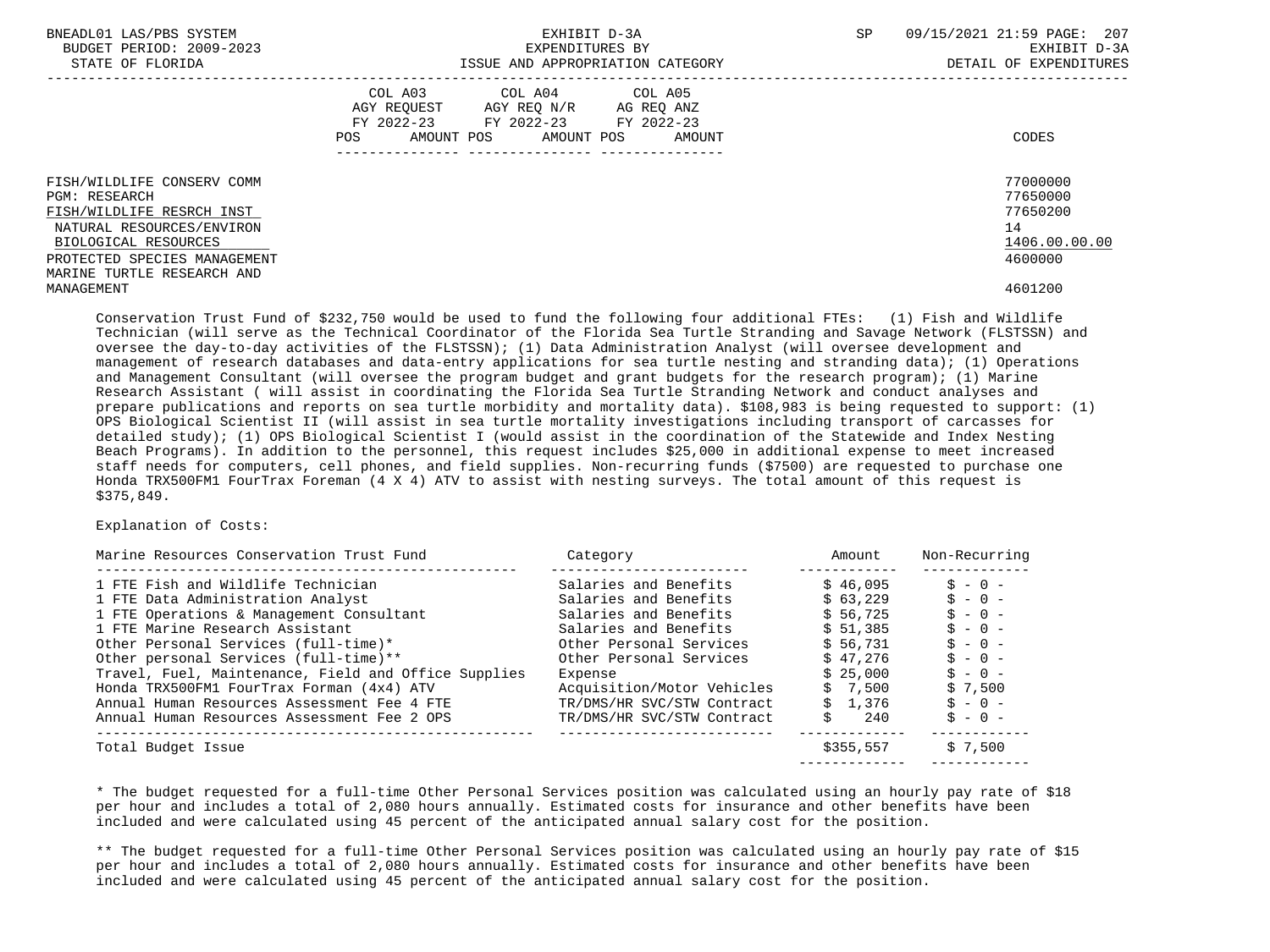| BNEADL01 LAS/PBS SYSTEM<br>BUDGET PERIOD: 2009-2023<br>STATE OF FLORIDA                                                                                                                                   | EXHIBIT D-3A<br>EXPENDITURES BY<br>ISSUE AND APPROPRIATION CATEGORY                                                                         | 09/15/2021 21:59 PAGE: 208<br><b>SP</b><br>EXHIBIT D-3A<br>DETAIL OF EXPENDITURES |
|-----------------------------------------------------------------------------------------------------------------------------------------------------------------------------------------------------------|---------------------------------------------------------------------------------------------------------------------------------------------|-----------------------------------------------------------------------------------|
|                                                                                                                                                                                                           | COL A03 COL A04 COL A05<br>AGY REQUEST AGY REQ N/R AG REQ ANZ<br>FY 2022-23 FY 2022-23 FY 2022-23<br>POS<br>AMOUNT POS AMOUNT POS<br>AMOUNT | CODES                                                                             |
| FISH/WILDLIFE CONSERV COMM<br>PGM: RESEARCH<br>FISH/WILDLIFE RESRCH INST<br>NATURAL RESOURCES/ENVIRON<br>BIOLOGICAL RESOURCES<br>PROTECTED SPECIES MANAGEMENT<br>MARINE TURTLE RESEARCH AND<br>MANAGEMENT |                                                                                                                                             | 77000000<br>77650000<br>77650200<br>14<br>1406.00.00.00<br>4600000<br>4601200     |

# Benefits:

 This request aligns the priorities and scope of FWC's marine turtle programs with available dedicated revenue to meet the demand for timely and accurate information regarding the status of marine turtles and the need for focused management actions to protect them.

Please reference issue #4601200 in the Division of Habitat and Species Conservation budget entity.

 Activity: ACT0545 - Habitat Monitoring and Assessment

Strategic Plan for Economic Development:

 6.3 - Ensure Florida's fish, wildlife, natural resources and environment are sustained and enhanced as a component of future growth plans and development decisions.

Summary:

 This is a new issue. \*\*\*\*\*\*\*\*\*\*\*\*\*\*\*\*\*\*\*\*\*\*\*\*\*\*\*\*\*\*\*\*\*\*\*\*\*\*\*\*\*\*\*\*\*\*\*\*\*\*\*\*\*\*\*\*\*\*\*\*\*\*\*\*\*\*\*\*\*\*\*\*\*\*\*\*\*\*\*\*\*\*\*\*\*\*\*\*\*\*\*\*\*\*\*\*\*\*\*\*\*\*\*\*\*\*\*\*\*\*\*\*\*\*\*\*\*\*\*\*\*\*\*\*\*\*\*

|                                           | <b>FTE</b> | BASE RATE |           |                 |          |      | LAPSED SALARIES |
|-------------------------------------------|------------|-----------|-----------|-----------------|----------|------|-----------------|
|                                           |            |           | ADDITIVES | <b>BENEFITS</b> | SUBTOTAL | °≈   | AND BENEFITS    |
| A03 - AGY REOUEST FY 2022-23              |            |           |           |                 |          |      |                 |
| NEW POSITIONS                             |            |           |           |                 |          |      |                 |
| 2108 DATA ADMINISTRATION ANALYST          |            |           |           |                 |          |      |                 |
| N6502 001                                 | 1.00       | 41,106    |           | 22,123          | 63,229   | 0.00 | 63,229          |
| 5031 FISH/WILDLIFE TECHNICIAN             |            |           |           |                 |          |      |                 |
| N6501 001                                 | 1.00       | 26,644    |           | 19,451          | 46,095   | 0.00 | 46,095          |
| 5061 RESEARCH ASSISTANT-FWC               |            |           |           |                 |          |      |                 |
| N6504 001                                 | 1.00       | 31,109    |           | 20,276          | 51,385   | 0.00 | 51,385          |
| 2234 OPERATIONS & MGMT CONSULTANT I - SES |            |           |           |                 |          |      |                 |
| N6503 001                                 | 1.00       | 34,634    |           | 22,091          | 56,725   | 0.00 | 56,725          |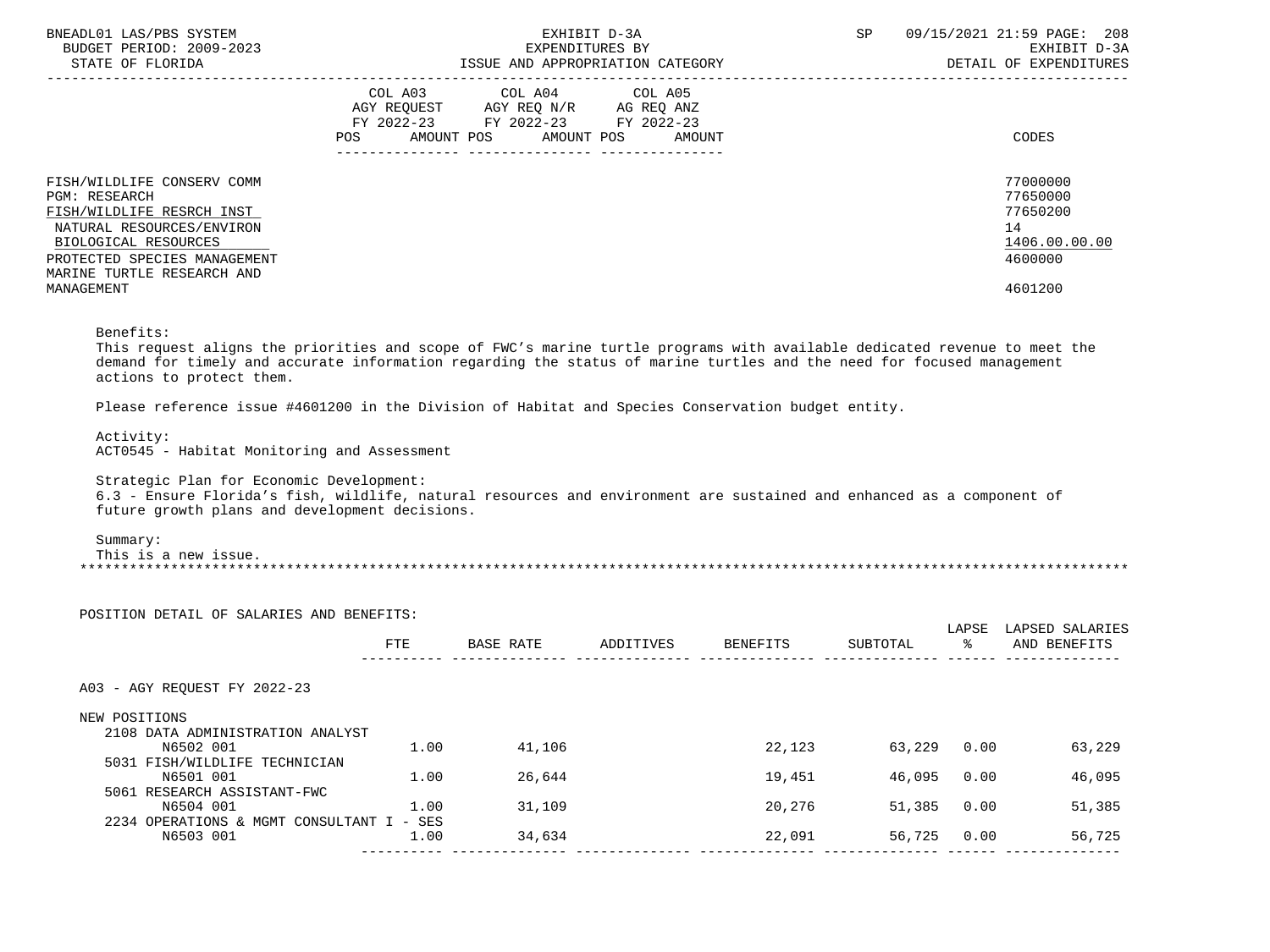| BNEADL01 LAS/PBS SYSTEM<br>BUDGET PERIOD: 2009-2023<br>STATE OF FLORIDA                                                                                                                                          | EXHIBIT D-3A<br>EXPENDITURES BY<br>ISSUE AND APPROPRIATION CATEGORY |                                                                                                         |                       |          | 09/15/2021 21:59 PAGE: 209<br>SP<br>EXHIBIT D-3A<br>DETAIL OF EXPENDITURES |    |                                                                               |
|------------------------------------------------------------------------------------------------------------------------------------------------------------------------------------------------------------------|---------------------------------------------------------------------|---------------------------------------------------------------------------------------------------------|-----------------------|----------|----------------------------------------------------------------------------|----|-------------------------------------------------------------------------------|
|                                                                                                                                                                                                                  | POS FOR                                                             | COL A03 COL A04<br>AGY REQUEST AGY REQ N/R AG REQ ANZ<br>FY 2022-23 FY 2022-23 FY 2022-23<br>AMOUNT POS | COL A05<br>AMOUNT POS | AMOUNT   |                                                                            |    | CODES                                                                         |
| FISH/WILDLIFE CONSERV COMM<br><b>PGM: RESEARCH</b><br>FISH/WILDLIFE RESRCH INST<br>NATURAL RESOURCES/ENVIRON<br>BIOLOGICAL RESOURCES<br>PROTECTED SPECIES MANAGEMENT<br>MARINE TURTLE RESEARCH AND<br>MANAGEMENT |                                                                     |                                                                                                         |                       |          |                                                                            |    | 77000000<br>77650000<br>77650200<br>14<br>1406.00.00.00<br>4600000<br>4601200 |
| POSITION DETAIL OF SALARIES AND BENEFITS:                                                                                                                                                                        |                                                                     |                                                                                                         |                       |          |                                                                            |    |                                                                               |
|                                                                                                                                                                                                                  |                                                                     | FTE BASE RATE ADDITIVES                                                                                 |                       | BENEFITS | SUBTOTAL                                                                   | ႜႂ | LAPSE LAPSED SALARIES<br>AND BENEFITS                                         |
| A03 - AGY REQUEST FY 2022-23                                                                                                                                                                                     |                                                                     |                                                                                                         |                       |          |                                                                            |    |                                                                               |
| NEW POSITIONS                                                                                                                                                                                                    |                                                                     |                                                                                                         |                       |          |                                                                            |    |                                                                               |
| TOTALS FOR ISSUE BY FUND<br>2467 MARINE RESOURCES CONSV TF                                                                                                                                                       |                                                                     |                                                                                                         |                       |          |                                                                            |    | 217,434                                                                       |
|                                                                                                                                                                                                                  | 4.00                                                                | 133,493                                                                                                 |                       |          | 83,941 217,434                                                             |    | ______________<br>217,434<br>==============                                   |
|                                                                                                                                                                                                                  |                                                                     |                                                                                                         |                       |          |                                                                            |    |                                                                               |
| MARINE FISHERIES RESEARCH<br>MANATEE RESCUE AND MORTALITY                                                                                                                                                        |                                                                     |                                                                                                         |                       |          |                                                                            |    | 7000000                                                                       |
| RESPONSE<br>SALARY RATE                                                                                                                                                                                          |                                                                     |                                                                                                         |                       |          |                                                                            |    | 7005800<br>000000                                                             |
| SALARY RATE $62,218$                                                                                                                                                                                             |                                                                     |                                                                                                         |                       |          |                                                                            |    |                                                                               |
| SALARIES AND BENEFITS                                                                                                                                                                                            |                                                                     |                                                                                                         |                       |          |                                                                            |    | 010000                                                                        |
| MARINE RESOURCES CONSV TF -STATE 102,770                                                                                                                                                                         | 2.00                                                                |                                                                                                         |                       |          |                                                                            |    | 2467 1                                                                        |
| OTHER PERSONAL SERVICES                                                                                                                                                                                          |                                                                     |                                                                                                         |                       |          |                                                                            |    | 030000                                                                        |
| MARINE RESOURCES CONSV TF -STATE                                                                                                                                                                                 | 48,216                                                              |                                                                                                         |                       |          |                                                                            |    | 2467 1                                                                        |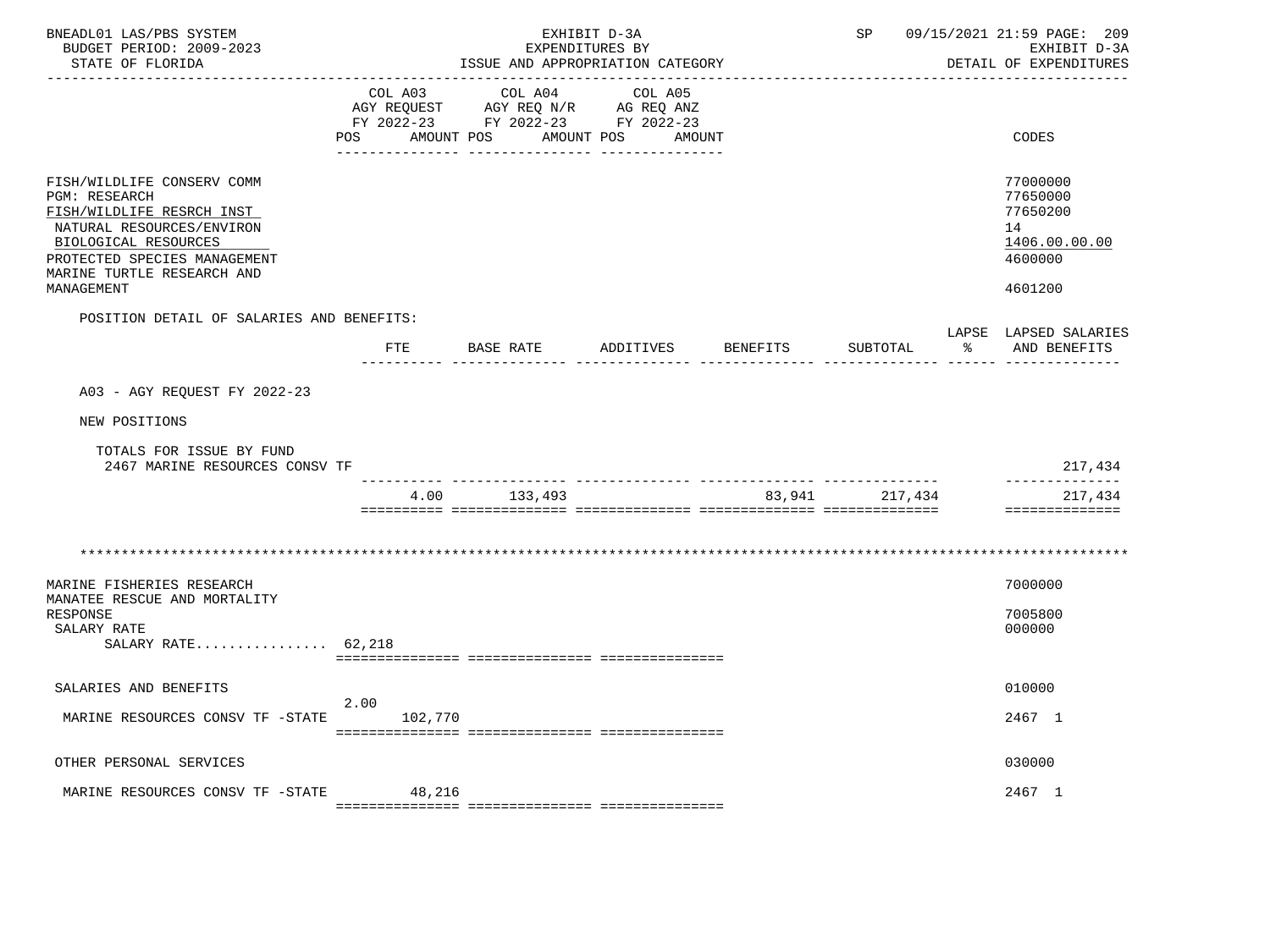| BNEADL01 LAS/PBS SYSTEM<br>BUDGET PERIOD: 2009-2023<br>STATE OF FLORIDA                                                                                                                                                                                                                                                                                                                                                                                                                                             |           |                                      |            | EXHIBIT D-3A<br>EXPENDITURES BY<br>ISSUE AND APPROPRIATION CATEGORY      |                             |                  | SP | 09/15/2021 21:59 PAGE: 210<br>EXHIBIT D-3A<br>DETAIL OF EXPENDITURES |
|---------------------------------------------------------------------------------------------------------------------------------------------------------------------------------------------------------------------------------------------------------------------------------------------------------------------------------------------------------------------------------------------------------------------------------------------------------------------------------------------------------------------|-----------|--------------------------------------|------------|--------------------------------------------------------------------------|-----------------------------|------------------|----|----------------------------------------------------------------------|
|                                                                                                                                                                                                                                                                                                                                                                                                                                                                                                                     |           | COL A03<br>AGY REQUEST<br><b>POS</b> | AMOUNT POS | COL A04<br>AGY REQ N/R<br>FY 2022-23 FY 2022-23 FY 2022-23<br>AMOUNT POS | COL A05<br>AG REQ ANZ       | AMOUNT           |    | <b>CODES</b>                                                         |
| FISH/WILDLIFE CONSERV COMM<br><b>PGM: RESEARCH</b><br>FISH/WILDLIFE RESRCH INST<br>NATURAL RESOURCES/ENVIRON<br>BIOLOGICAL RESOURCES<br>MARINE FISHERIES RESEARCH<br>MANATEE RESCUE AND MORTALITY                                                                                                                                                                                                                                                                                                                   |           |                                      |            |                                                                          |                             |                  |    | 77000000<br>77650000<br>77650200<br>14<br>1406.00.00.00<br>7000000   |
| RESPONSE<br><b>EXPENSES</b>                                                                                                                                                                                                                                                                                                                                                                                                                                                                                         |           |                                      |            |                                                                          |                             |                  |    | 7005800<br>040000                                                    |
| MARINE RESOURCES CONSV TF -STATE                                                                                                                                                                                                                                                                                                                                                                                                                                                                                    |           |                                      | 245,973    |                                                                          |                             |                  |    | 2467 1                                                               |
| SPECIAL CATEGORIES<br>ACQUISITION/MOTOR VEHICLES                                                                                                                                                                                                                                                                                                                                                                                                                                                                    |           |                                      |            |                                                                          |                             |                  |    | 100000<br>100021                                                     |
| SAVE THE MANATEE TF                                                                                                                                                                                                                                                                                                                                                                                                                                                                                                 |           | -STATE 185,000 185,000               |            |                                                                          |                             |                  |    | 2611 1                                                               |
| ACQ & REPL BOAT/MOT/TRAIL                                                                                                                                                                                                                                                                                                                                                                                                                                                                                           |           |                                      |            |                                                                          |                             |                  |    | 100052                                                               |
| SAVE THE MANATEE TF                                                                                                                                                                                                                                                                                                                                                                                                                                                                                                 | $-$ STATE |                                      |            | 135,000 135,000                                                          |                             |                  |    | 2611 1                                                               |
| TR/DMS/HR SVCS/STW CONTRCT                                                                                                                                                                                                                                                                                                                                                                                                                                                                                          |           |                                      |            |                                                                          |                             |                  |    | 107040                                                               |
| MARINE RESOURCES CONSV TF -STATE                                                                                                                                                                                                                                                                                                                                                                                                                                                                                    |           |                                      | 808        |                                                                          |                             |                  |    | 2467 1                                                               |
| TOTAL: MANATEE RESCUE AND MORTALITY<br>RESPONSE                                                                                                                                                                                                                                                                                                                                                                                                                                                                     |           |                                      |            |                                                                          |                             |                  |    | 7005800                                                              |
| TOTAL POSITIONS 2.00<br>TOTAL ISSUE<br>TOTAL SALARY RATE 62,218                                                                                                                                                                                                                                                                                                                                                                                                                                                     |           |                                      |            | 717,767 320,000                                                          |                             |                  |    |                                                                      |
|                                                                                                                                                                                                                                                                                                                                                                                                                                                                                                                     |           |                                      |            |                                                                          |                             |                  |    |                                                                      |
| AGENCY ISSUE NARRATIVE:<br>2022-2023 BUDGET YEAR NARRATIVE:                                                                                                                                                                                                                                                                                                                                                                                                                                                         |           |                                      |            |                                                                          |                             | IT COMPONENT? NO |    |                                                                      |
| Request:<br>This is a request for an increased allotment from Marine Resources Conservation Trust Fund to be used by FWRI's Marine<br>Mammal Program. The amount of \$102,770 is requested in Salaries and Benefits category 010000 to support two additional<br>FTEs; \$48,216 in category 030000 to support one additional OPS staff; \$245,973 in category 040000 for Expense. This<br>request also includes \$808 in category 107040 for the Human Resources/People First Contract on the two FTE positions and |           |                                      |            |                                                                          | $\sim$ $\sim$ $\sim$ $\sim$ |                  |    |                                                                      |

 one OPS position. The non-recurring amount of \$320,000 is requested from the Save The Manatee Trust Fund in category 100052 for two boats, motors and trailers, and \$185,000 in category 100021 to purchase two tow vehicles and one specialized manatee rescue truck. Total request is \$666,382.

Current Situation: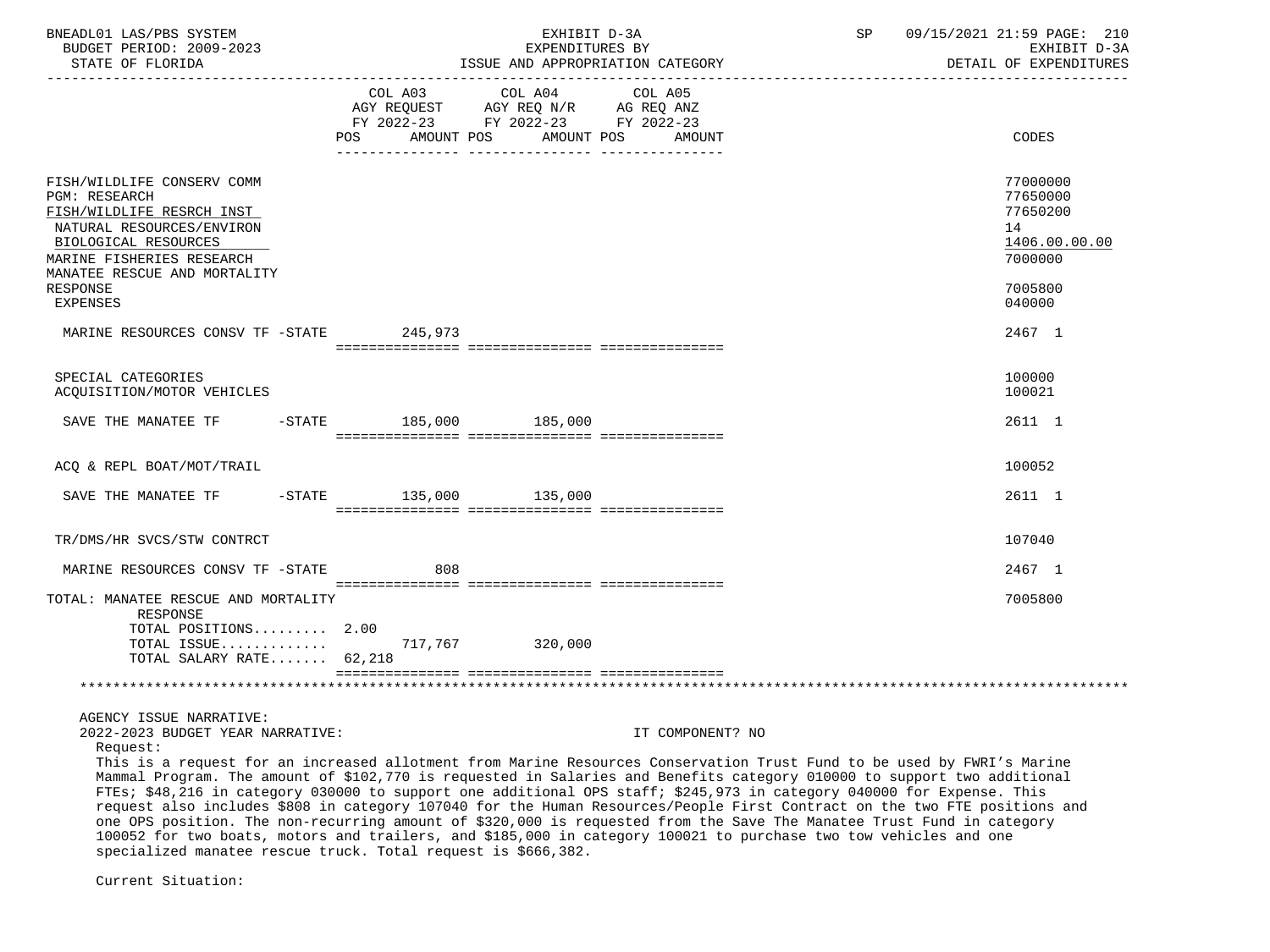| BNEADL01 LAS/PBS SYSTEM<br>BUDGET PERIOD: 2009-2023<br>STATE OF FLORIDA                                                                                                                           | EXHIBIT D-3A<br>EXPENDITURES BY<br>ISSUE AND APPROPRIATION CATEGORY                                                                         | 09/15/2021 21:59 PAGE: 211<br><b>SP</b><br>EXHIBIT D-3A<br>DETAIL OF EXPENDITURES |
|---------------------------------------------------------------------------------------------------------------------------------------------------------------------------------------------------|---------------------------------------------------------------------------------------------------------------------------------------------|-----------------------------------------------------------------------------------|
|                                                                                                                                                                                                   | COL A03 COL A04 COL A05<br>AGY REOUEST AGY REO N/R AG REO ANZ<br>FY 2022-23 FY 2022-23 FY 2022-23<br>AMOUNT POS AMOUNT POS<br>AMOUNT<br>POS | CODES                                                                             |
| FISH/WILDLIFE CONSERV COMM<br><b>PGM: RESEARCH</b><br>FISH/WILDLIFE RESRCH INST<br>NATURAL RESOURCES/ENVIRON<br>BIOLOGICAL RESOURCES<br>MARINE FISHERIES RESEARCH<br>MANATEE RESCUE AND MORTALITY |                                                                                                                                             | 77000000<br>77650000<br>77650200<br>14<br>1406.00.00.00<br>7000000                |
| RESPONSE                                                                                                                                                                                          |                                                                                                                                             | 7005800                                                                           |

 Large scale die-offs threaten the future resiliency of Florida's manatee population. To address this, FWC must reinforce monitoring efforts for multiple aspects of the manatee population including prevalence of certain causes of death and illness, data collection to determine survival and reproductive rates, and GPS tracking to document migration and behavior patterns. Recent reductions to the annual Save the Manatee Trust Fund program allocations have adversely affected monitoring and response capacity at a time when large-scale manatee mortality events have occurred, and partner participation has declined. This funding request is to enhance monitoring and research support in- light of unprecedented levels of manatee mortality and elevated rescues on the Florida Atlantic coast related to long-term habitat decline. Recurring funds are requested (\$394,873) to establish additional personnel: (2) FTE Biological Scientist II (one at a higher rate to be responsible for higher level photo-id analyses and photo-id); funds to support an (1) OPS Biological Scientist Il, plus overtime (emergency manatee rescues may result in overtime hours); and Expense funds to support field operations including fuel, vessel and vehicle maintenance, field supplies, travel for field operations, and laboratory supplies are also included in this request. Non-recurring funds (\$320,000) will be used to purchase two new Key West 210 Bay Reef 22' vessels that will be used for population research and rescues in estuarine waters; two new Chevy Silverado 3500HD 4WD Crew Cab 172" Work Trucks to be used as tow vehicles and transporting field staff to research and rescues, and one custom-built manatee rescue box truck. These specially designed box trucks provide the safest mode of transport by allowing enough floor space to maneuver equipment and to safely restrain the manatee with enough room to stay clear should the manatee become active. Staff accompanying the manatee in transport can safely monitor its vital signs and provide basic care as needed. The truck will also be climate- controlled, which is critical when transporting cold-stressed, pregnant, and/or severely compromised manatees. The purchase of this truck is necessary to safely transport rescued manatees and response staff to rehabilitation facilities and subsequent release operations.

 Marine Resources Conservation Trust Fund (MRCTF) Save the Manatee Trust Fund (STMTF)

| Description of Costs                | Category                   | Fund  | Amount                 | Non-Recurring   |  |
|-------------------------------------|----------------------------|-------|------------------------|-----------------|--|
| 2 FTE Biological Scientist II       | Salaries and Benefits      | MRCTF | \$102,770              | $S - 0 -$       |  |
| 1 OPS - Personnel Costs             | Other Personal Services    | MRCTF | \$48.216               | $S - 0 -$       |  |
| Fuel, Maintenance, Supplies, Travel | Expense                    | MRCTF | \$245,973              | $\dot{S} - 0 -$ |  |
| Human Resources Assessment 2 FTE    | TR/DMS/HR SVC/STW Contract | MRCTF | 688                    | $S - 0 -$       |  |
| Human Resources Assessment 1 OPS    | TR/DMS/HR SVC/STW Contract | MRCTF | 120                    | $\dot{S} - 0 -$ |  |
| 2 Chevy Silverado 3500HD Crew Cab   |                            |       |                        |                 |  |
| 172" Work truck                     | Acquisition/Motor Vehicles | STMTF | 90,000<br>$\mathbf{s}$ | \$90.000        |  |
| Manatee Rescue Truck                | Acquisition/Motor Vehicles | STMTF | \$95,000               | \$95,000        |  |
| 2 22' Key West 210 Bay Reef Vessels | Acq & Rep Boats/Mot/Trail  | STMTF | \$135,000              | \$135,000       |  |
| Total Issue                         |                            |       | \$717.767              | \$320.000       |  |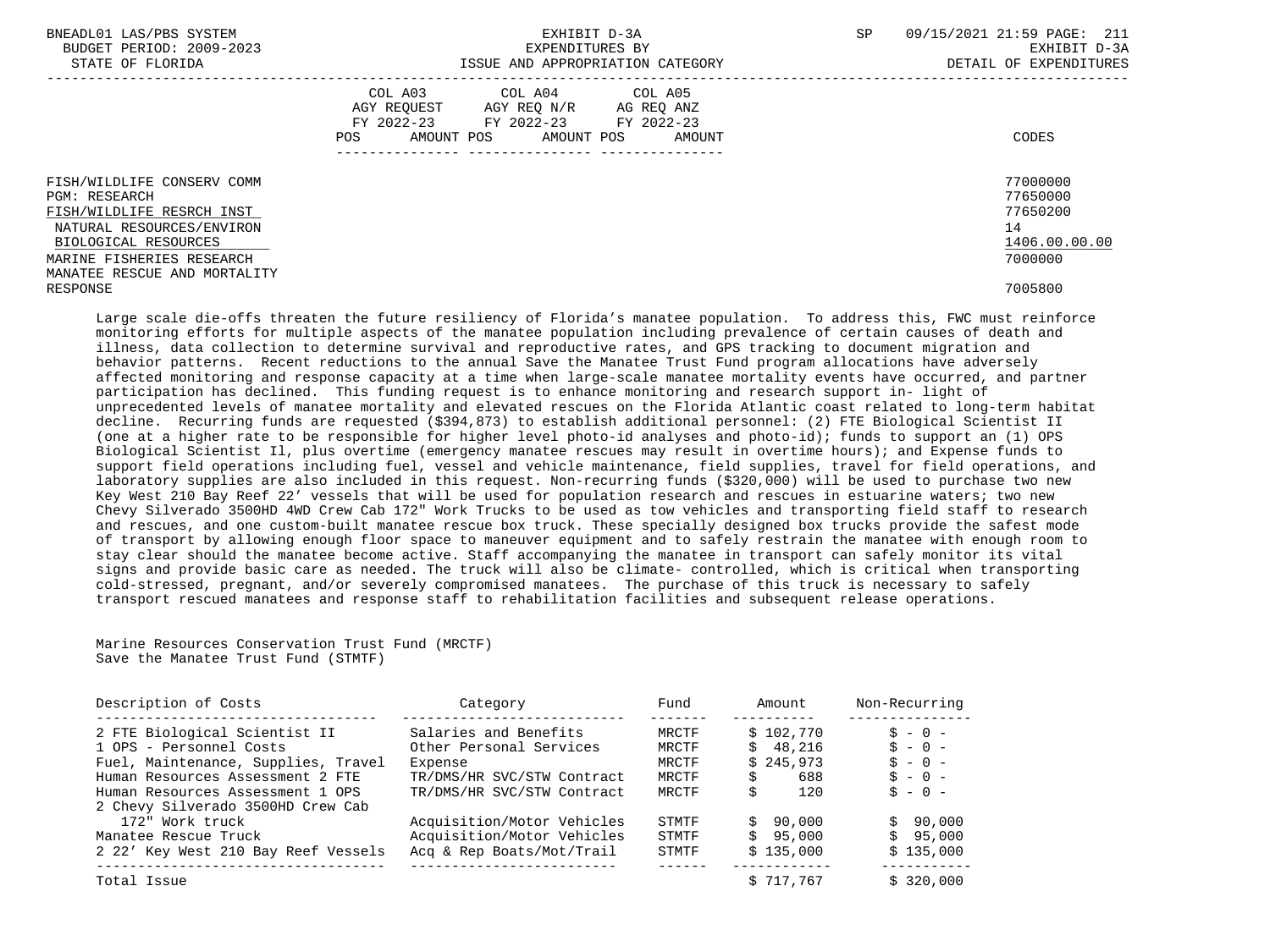| BNEADL01 LAS/PBS SYSTEM<br>BUDGET PERIOD: 2009-2023 | EXHIBIT D-3A<br>EXPENDITURES BY                                                                                                          | 09/15/2021 21:59 PAGE: 212<br>SP<br>EXHIBIT D-3A |
|-----------------------------------------------------|------------------------------------------------------------------------------------------------------------------------------------------|--------------------------------------------------|
| STATE OF FLORIDA                                    | ISSUE AND APPROPRIATION CATEGORY                                                                                                         | DETAIL OF EXPENDITURES                           |
|                                                     | COL A03 COL A04 COL A05<br>AGY REQUEST AGY REQ N/R AG REQ ANZ<br>FY 2022-23 FY 2022-23 FY 2022-23<br>POS<br>AMOUNT POS AMOUNT POS AMOUNT | CODES                                            |
| FISH/WILDLIFE CONSERV COMM<br>PGM: RESEARCH         |                                                                                                                                          | 77000000<br>77650000                             |
| FISH/WILDLIFE RESRCH INST                           |                                                                                                                                          | 77650200                                         |
| NATURAL RESOURCES/ENVIRON                           |                                                                                                                                          | 14                                               |
| BIOLOGICAL RESOURCES                                |                                                                                                                                          | 1406.00.00.00                                    |
| MARINE FISHERIES RESEARCH                           |                                                                                                                                          | 7000000                                          |
| MANATEE RESCUE AND MORTALITY                        |                                                                                                                                          |                                                  |
| RESPONSE                                            |                                                                                                                                          | 7005800                                          |

 \* The budget requested for a full-time Other Personal Services position was calculated using an hourly pay rate of \$15 per hour and includes a total of 2,080 hours annually. Estimated costs for insurance and other benefits have been included and were calculated using 45 percent of the anticipated annual salary cost for the position. Additional, costs for 40 hours of overtime were included in this calculation and the associated benefit costs.

# Benefits:

 These additional data will improve our understanding of population dynamics and threats and assist with the evaluation of planned restoration and mitigation efforts.

# Activity

ACT0515 - Imperiled Species and Wildlife Assessments

Strategic Plan for Economic Development:

5.2 - Improve the efficiency and effectiveness of government agencies at all levels.

 6.3 - Ensure Florida's fish, wildlife, natural resources and environment are sustained and enhanced as a component of future growth plans and development decisions.

\*\*\*\*\*\*\*\*\*\*\*\*\*\*\*\*\*\*\*\*\*\*\*\*\*\*\*\*\*\*\*\*\*\*\*\*\*\*\*\*\*\*\*\*\*\*\*\*\*\*\*\*\*\*\*\*\*\*\*\*\*\*\*\*\*\*\*\*\*\*\*\*\*\*\*\*\*\*\*\*\*\*\*\*\*\*\*\*\*\*\*\*\*\*\*\*\*\*\*\*\*\*\*\*\*\*\*\*\*\*\*\*\*\*\*\*\*\*\*\*\*\*\*\*\*\*\*

|                                               | <b>FTE</b> | BASE RATE | ADDITIVES | BENEFITS | SUBTOTAL     | LAPSE<br>ႜႂ | LAPSED SALARIES<br>AND BENEFITS |
|-----------------------------------------------|------------|-----------|-----------|----------|--------------|-------------|---------------------------------|
|                                               |            |           |           |          |              |             |                                 |
| A03 - AGY REQUEST FY 2022-23                  |            |           |           |          |              |             |                                 |
| NEW POSITIONS<br>5034 BIOLOGICAL SCIENTIST II |            |           |           |          |              |             |                                 |
| N6502 001                                     | 2.00       | 62,218    |           | 40,552   | 102,770 0.00 |             | 102,770                         |
| TOTALS FOR ISSUE BY FUND                      |            |           |           |          |              |             |                                 |
| 2467 MARINE RESOURCES CONSV TF                |            |           |           |          |              |             | 102,770                         |
|                                               | 2.00       | 62,218    |           | 40,552   | 102,770      |             | 102,770                         |
|                                               |            |           |           |          |              |             |                                 |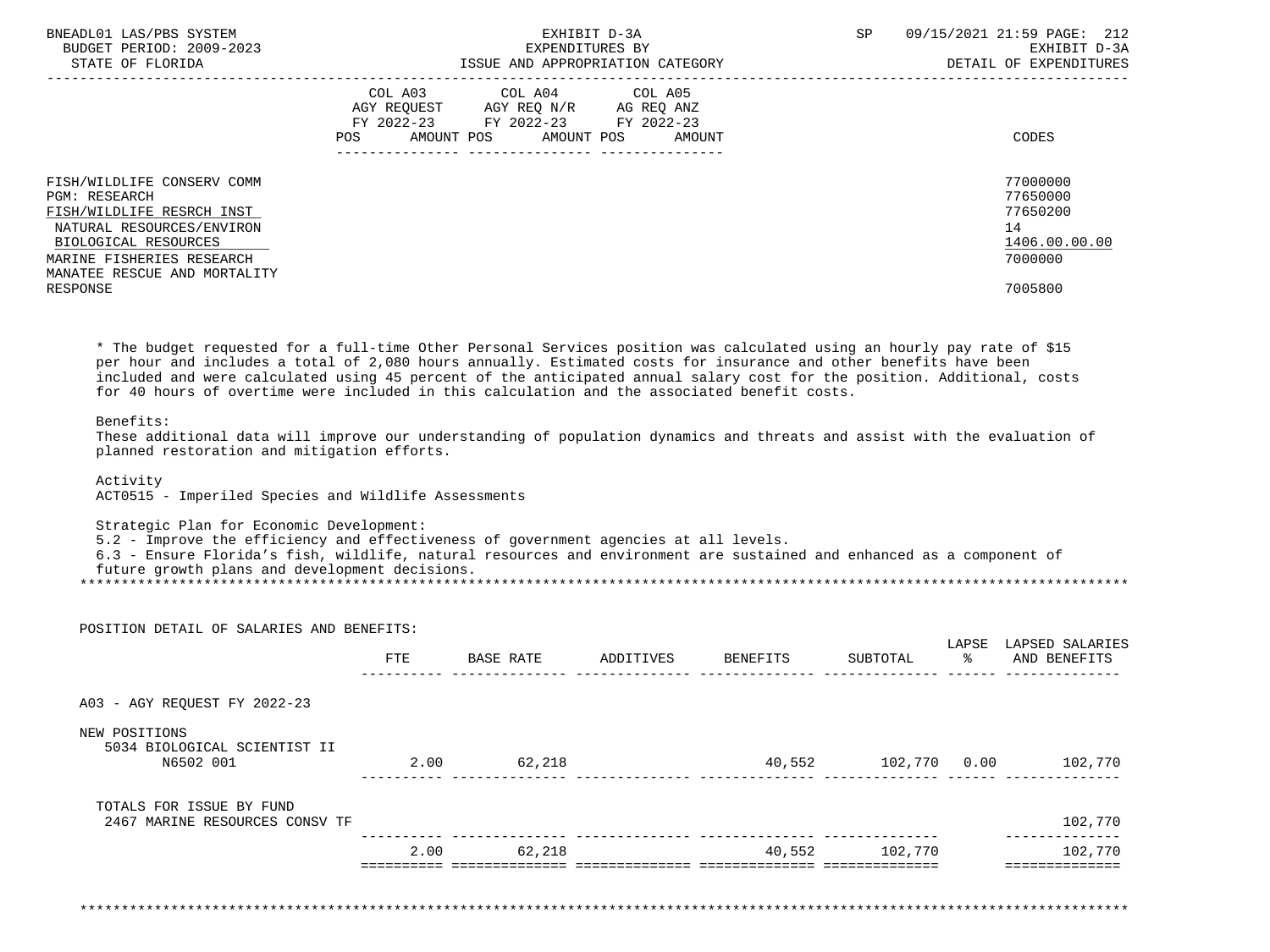| BNEADL01 LAS/PBS SYSTEM<br>BUDGET PERIOD: 2009-2023<br>STATE OF FLORIDA                                                                                                                                   | EXHIBIT D-3A<br>EXPENDITURES BY<br>ISSUE AND APPROPRIATION CATEGORY                                                                                                                                                                                                                                                                                                                                                                                                                                                                                                                                       |                  | SP 09/15/2021 21:59 PAGE: 213<br>EXHIBIT D-3A<br>DETAIL OF EXPENDITURES |
|-----------------------------------------------------------------------------------------------------------------------------------------------------------------------------------------------------------|-----------------------------------------------------------------------------------------------------------------------------------------------------------------------------------------------------------------------------------------------------------------------------------------------------------------------------------------------------------------------------------------------------------------------------------------------------------------------------------------------------------------------------------------------------------------------------------------------------------|------------------|-------------------------------------------------------------------------|
|                                                                                                                                                                                                           | COL A03 COL A04 COL A05<br>FY 2022-23 FY 2022-23 FY 2022-23<br>AMOUNT POS<br>AMOUNT POS<br>POS FOR THE POST OF THE STATE STATE STATE STATE STATE STATE STATE STATE STATE STATE STATE STATE STATE STATE ST                                                                                                                                                                                                                                                                                                                                                                                                 | AMOUNT           | CODES                                                                   |
| FISH/WILDLIFE CONSERV COMM<br><b>PGM: RESEARCH</b><br>FISH/WILDLIFE RESRCH INST<br>NATURAL RESOURCES/ENVIRON<br>BIOLOGICAL RESOURCES<br>REIMBURSEMENT CONTRACTS AND GRANTS<br>TRANSFER GRANTS AND REVENUE |                                                                                                                                                                                                                                                                                                                                                                                                                                                                                                                                                                                                           |                  | 77000000<br>77650000<br>77650200<br>14<br>1406.00.00.00<br>8100000      |
| CONTRACTS - BACK OUT<br>SALARIES AND BENEFITS                                                                                                                                                             |                                                                                                                                                                                                                                                                                                                                                                                                                                                                                                                                                                                                           |                  | 8103300<br>010000                                                       |
| MARINE RESOURCES CONSV TF -STATE 106,999-                                                                                                                                                                 |                                                                                                                                                                                                                                                                                                                                                                                                                                                                                                                                                                                                           |                  | 2467 1                                                                  |
| SPECIAL CATEGORIES<br>TR/DMS/HR SVCS/STW CONTRCT                                                                                                                                                          |                                                                                                                                                                                                                                                                                                                                                                                                                                                                                                                                                                                                           |                  | 100000<br>107040                                                        |
| MARINE RESOURCES CONSV TF -STATE                                                                                                                                                                          | 688-                                                                                                                                                                                                                                                                                                                                                                                                                                                                                                                                                                                                      |                  | 2467 1                                                                  |
| CONTRACT & GRANT REIMB ACT                                                                                                                                                                                |                                                                                                                                                                                                                                                                                                                                                                                                                                                                                                                                                                                                           |                  | 109940                                                                  |
| MARINE RESOURCES CONSV TF -STATE 521,892-<br>STATE GAME TRUST FUND -STATE                                                                                                                                 | $80$ , $000-$                                                                                                                                                                                                                                                                                                                                                                                                                                                                                                                                                                                             |                  | 2467 1<br>2672 1                                                        |
| TOTAL APPRO $601,892-$                                                                                                                                                                                    |                                                                                                                                                                                                                                                                                                                                                                                                                                                                                                                                                                                                           |                  |                                                                         |
| TOTAL: TRANSFER GRANTS AND REVENUE<br>CONTRACTS - BACK OUT<br>TOTAL ISSUE                                                                                                                                 | 709,579-                                                                                                                                                                                                                                                                                                                                                                                                                                                                                                                                                                                                  |                  | 8103300                                                                 |
| AGENCY ISSUE NARRATIVE:<br>2022-2023 BUDGET YEAR NARRATIVE:<br>Request:                                                                                                                                   | This is a request to permanently transfer \$709,579 to the Grants and Donations Trust Fund (GDTF), which includes \$629,579<br>from the Marine Resources Conservation Trust Fund (MRCTF) and \$80,000 from the State Game Trust Fund (SGTF).<br>\$627,579 from the MRCTF includes two FTE positions (#73172 and #73173) currently funded in salary and benefits category<br>010000 (\$106,999), nine grants and/or revenue contracts currently funded in contracts and grants reimbursement category<br>109940 (\$521,892), and Human Resources/People First Contract funding in category 107040 (\$688). | IT COMPONENT? NO | The                                                                     |
| Current Situation:                                                                                                                                                                                        | This is a request to shift the appropriations dedicated to non-federal grants and revenue contracts from the Marine<br>Resources Conservation Trust Fund (MRCTF) and the State Game Trust Fund (SGTF) Contracts and Grants Category 109940 to<br>the Grants and Donations Trust Fund (GDTF) Contracts and Grants Category 109940 as well as the funding for two grant                                                                                                                                                                                                                                     |                  |                                                                         |

 the Grants and Donations Trust Fund (GDTF) Contracts and Grants Category 109940 as well as the funding for two grant funded FTE positions #73172 and #73173, currently funded in Salaries and Benefits category 010000. This action will remove the remaining grants and revenue contracts from MRCTF and SGTF. Putting these revenue contracts in GDTF will better coordinate FWRI grants by having all Federal grants in the Federal Grants Trust Fund (FGTF) and all remaining FWRI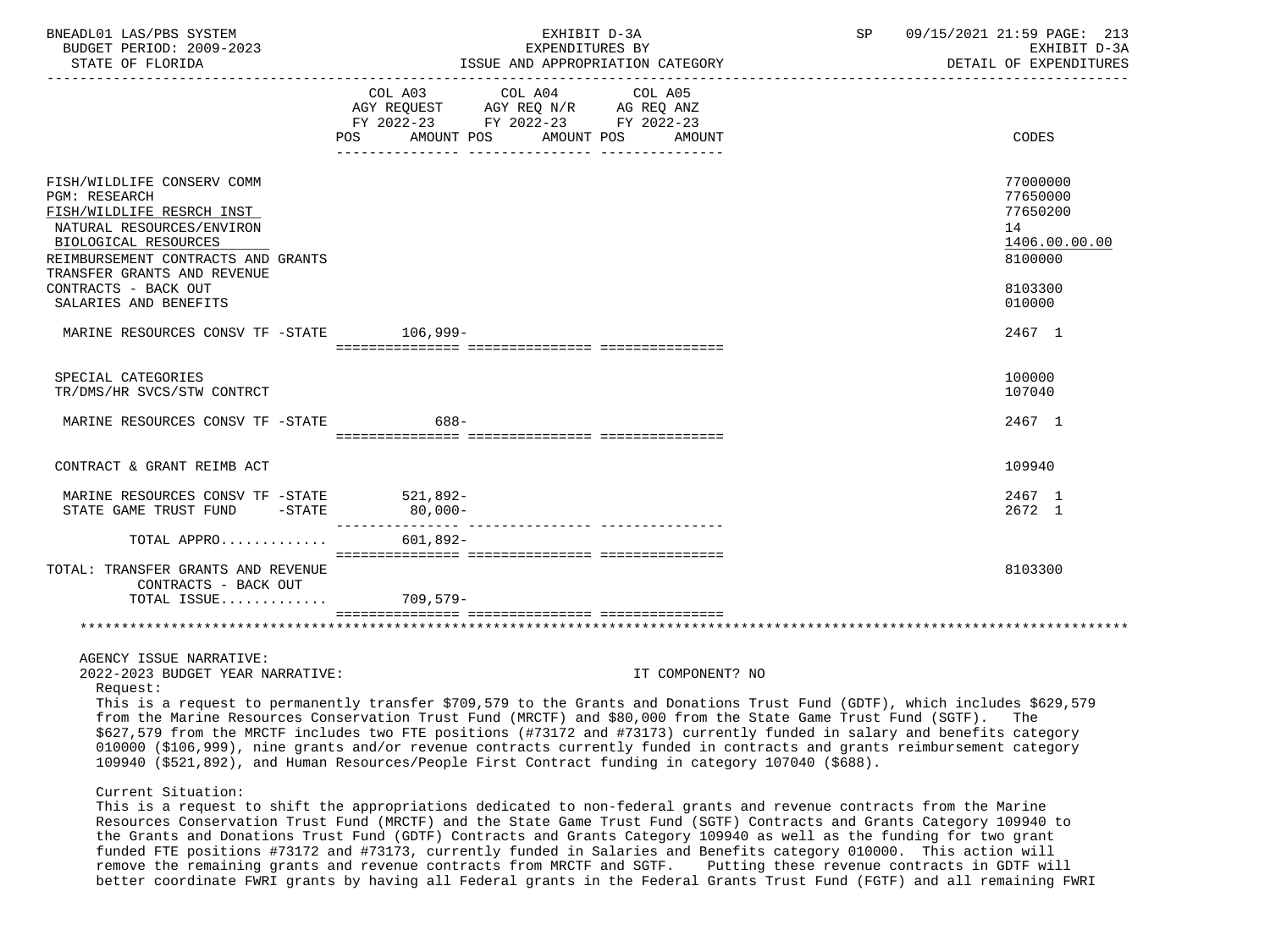| BNEADL01 LAS/PBS SYSTEM<br>BUDGET PERIOD: 2009-2023<br>STATE OF FLORIDA                                                                                                                                   | EXHIBIT D-3A<br>EXPENDITURES BY<br>ISSUE AND APPROPRIATION CATEGORY                                                                         | 09/15/2021 21:59 PAGE: 214<br><b>SP</b><br>EXHIBIT D-3A<br>DETAIL OF EXPENDITURES |
|-----------------------------------------------------------------------------------------------------------------------------------------------------------------------------------------------------------|---------------------------------------------------------------------------------------------------------------------------------------------|-----------------------------------------------------------------------------------|
|                                                                                                                                                                                                           | COL A03 COL A04 COL A05<br>AGY REOUEST AGY REO N/R AG REO ANZ<br>FY 2022-23 FY 2022-23 FY 2022-23<br>AMOUNT POS AMOUNT POS<br>POS<br>AMOUNT | CODES                                                                             |
| FISH/WILDLIFE CONSERV COMM<br><b>PGM: RESEARCH</b><br>FISH/WILDLIFE RESRCH INST<br>NATURAL RESOURCES/ENVIRON<br>BIOLOGICAL RESOURCES<br>REIMBURSEMENT CONTRACTS AND GRANTS<br>TRANSFER GRANTS AND REVENUE |                                                                                                                                             | 77000000<br>77650000<br>77650200<br>14<br>1406.00.00.00<br>8100000                |
| CONTRACTS - BACK OUT                                                                                                                                                                                      |                                                                                                                                             | 8103300                                                                           |

 grants and revenue contracts in the GDTF. This will help to make the FWRI grant program more efficient and help to reduce amendments and 5% transfers between MRCTF, SGTF, and the GDTF.

 There are no current revenue contracts funded with SGTF Contracts and Grants Reimbursements Category 109940. Requesting to move this budget to GDTF to be utilized for new GDTF grant awards.

 Remaining Contracts and Grants Reimbursements Category 109940 in MRCTF is used for the spending of FWRI grant overhead billed on grant and revenue contracts in the FGTF and the GDTF. Overhead is collected as revenues in those funds, then transferred to MRCTF where it is spent on overhead expenditures.

Explanation of Costs:

| Grants and Donations Trust Fund                                                                                                                         | Amount                                  |
|---------------------------------------------------------------------------------------------------------------------------------------------------------|-----------------------------------------|
| Salaries and Benefits Category 010000 (2 FTE)<br>Contracts and Grants Reimbursement Category 109940<br>Human Resource/People First Contract (2 X \$344) | \$106,999<br>\$601.892<br>Ś<br>688      |
| State Game Trust Fund                                                                                                                                   |                                         |
| Contracts and Grants Reimbursement Category 109940                                                                                                      | $($ \$80,000)                           |
|                                                                                                                                                         |                                         |
| Marine Resources Conservation Trust Fund                                                                                                                |                                         |
| Salaries and Benefits Category 010000 (2 FTE)<br>Contracts and Grants Reimbursement Category 109940<br>Human Resource/People First Contract (2 X \$344) | $(S$ 106,999)<br>(S 521, 892)<br>(5688) |

| MRCTF Salaries and Benefits Category 010000                                                                          |                      |
|----------------------------------------------------------------------------------------------------------------------|----------------------|
| Grant #4203 73172 Biological Scientist I Class code 5029<br>Grant #4203 73173 Biological Scientist I Class code 5029 | \$57,283<br>\$49.716 |
| Total Grant 4203 MRCTF Salaries and Benefits Category 010000                                                         | \$106,999            |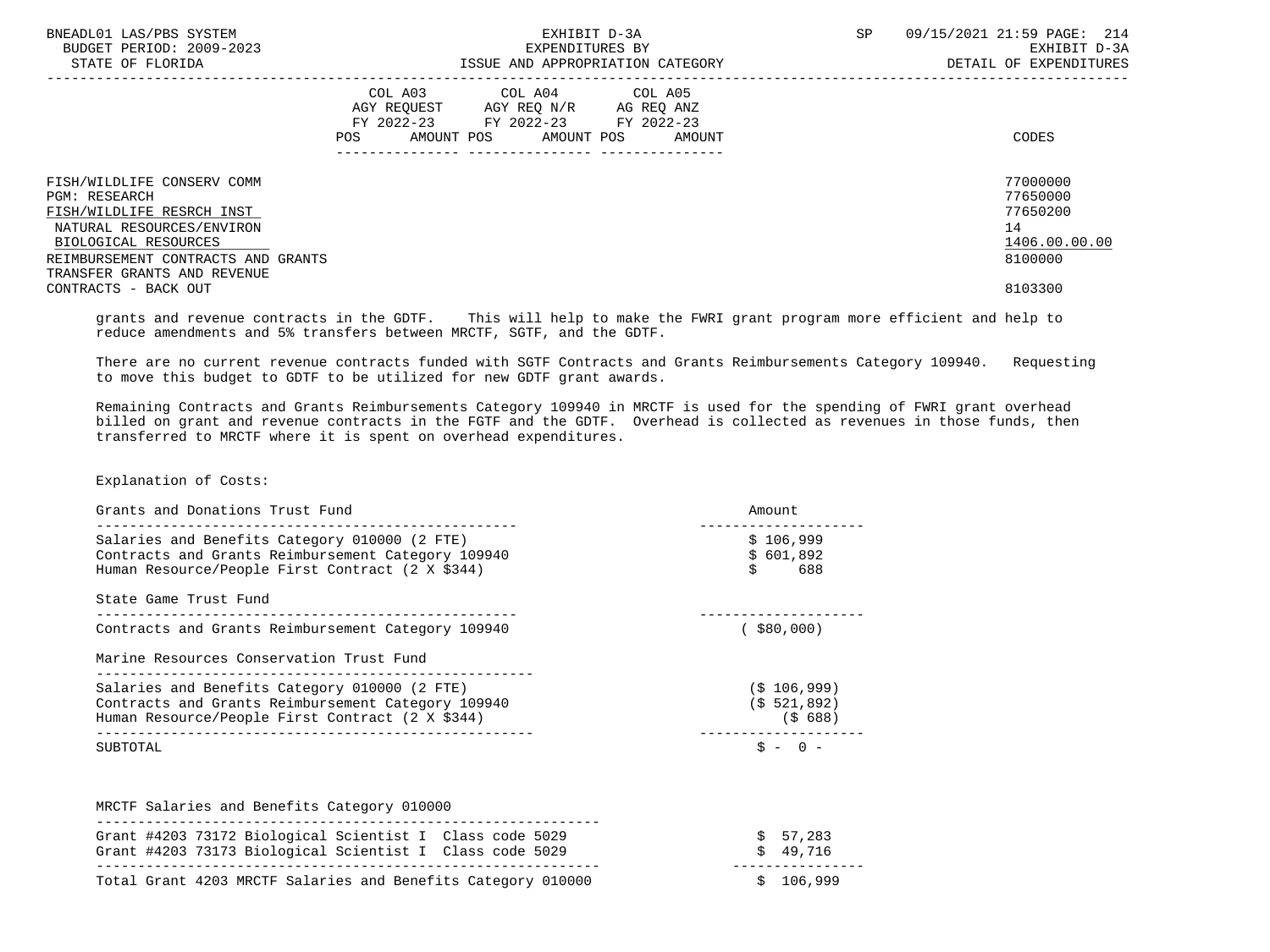| BNEADL01 LAS/PBS SYSTEM |                  |                          |
|-------------------------|------------------|--------------------------|
|                         |                  | BUDGET PERIOD: 2009-2023 |
|                         | STATE OF FLORIDA |                          |

ISSUE AND APPROPRIATION CATEGORY **Expenditures** of the expenditures

|                                                                     | COL A03 COL A04 COL A05                                                                                                                                                                            |                            |               |
|---------------------------------------------------------------------|----------------------------------------------------------------------------------------------------------------------------------------------------------------------------------------------------|----------------------------|---------------|
|                                                                     | $\begin{tabular}{lllllll} \bf AGY & \bf REQUEST & \bf AGY & \bf REQ & \tt N/R & \tt AG & \tt REQ & \tt ANZ \\ \bf FY & \tt 2022-23 & \tt FY & \tt 2022-23 & \tt FY & \tt 2022-23 \\ \end{tabular}$ |                            |               |
|                                                                     |                                                                                                                                                                                                    |                            |               |
|                                                                     | POS AMOUNT POS AMOUNT POS                                                                                                                                                                          | AMOUNT                     | CODES         |
|                                                                     |                                                                                                                                                                                                    |                            |               |
| FISH/WILDLIFE CONSERV COMM                                          |                                                                                                                                                                                                    |                            | 77000000      |
| <b>PGM: RESEARCH</b>                                                |                                                                                                                                                                                                    |                            | 77650000      |
| FISH/WILDLIFE RESRCH INST                                           |                                                                                                                                                                                                    |                            | 77650200      |
| NATURAL RESOURCES/ENVIRON                                           |                                                                                                                                                                                                    |                            | 14            |
| BIOLOGICAL RESOURCES                                                |                                                                                                                                                                                                    |                            | 1406.00.00.00 |
| REIMBURSEMENT CONTRACTS AND GRANTS                                  |                                                                                                                                                                                                    |                            | 8100000       |
| TRANSFER GRANTS AND REVENUE                                         |                                                                                                                                                                                                    |                            |               |
| CONTRACTS - BACK OUT                                                |                                                                                                                                                                                                    |                            | 8103300       |
|                                                                     |                                                                                                                                                                                                    |                            |               |
|                                                                     |                                                                                                                                                                                                    |                            |               |
| MRCTF Contacts and Grants Reimbursed Category 109940                |                                                                                                                                                                                                    |                            |               |
|                                                                     |                                                                                                                                                                                                    |                            |               |
| Grant # 2600 OPS $(1 \times $15 \text{ hour} - 775 \text{ hours})$  |                                                                                                                                                                                                    |                            | \$11,624      |
| Grant # 2600 Supplies, Other Expenses                               |                                                                                                                                                                                                    | \$4,365                    |               |
| Grant # 2802 OPS $(1 \times $20 \text{ hour} - 1600 \text{ hours})$ |                                                                                                                                                                                                    | \$32,000                   |               |
| Grant # 2802 Supplies, Other Expenses                               |                                                                                                                                                                                                    | \$51,907                   |               |
| Grant # 4135 Supplies                                               |                                                                                                                                                                                                    | \$45,821                   |               |
| Grant # 4203 Travel, Supplies, Other Expenses                       |                                                                                                                                                                                                    | \$23,899                   |               |
| Grant # 4420 OPS $(1 \times $20 \text{ hour} - 1616 \text{ hours})$ |                                                                                                                                                                                                    | \$32,320                   |               |
| Grant # 4420 Supplies, Other Expenses                               |                                                                                                                                                                                                    | \$5,000                    |               |
| Grant # 4423 OPS (1 x \$15 hour - 705 hours)                        |                                                                                                                                                                                                    | \$10,575                   |               |
| Grant # 4423 Supplies, Other Expenses                               |                                                                                                                                                                                                    | \$6,800                    |               |
| Grant # 4428 Travel, Other Expenses                                 |                                                                                                                                                                                                    | \$1,591                    |               |
| Grant # 4490 OPS $(1 \times $15 \text{ hour} - 705 \text{ hours})$  |                                                                                                                                                                                                    | \$68,310                   |               |
| Grant # 4490 Supplies, Other Expenses                               |                                                                                                                                                                                                    | \$11,000                   |               |
| Grant # 4491 OPS $(1 \times $15 \text{ hour} - 705 \text{ hours})$  |                                                                                                                                                                                                    | \$106,680                  |               |
| Grant # 4491 OPS $(1 \times $15 \text{ hour} - 705 \text{ hours})$  |                                                                                                                                                                                                    | \$50,000                   |               |
| Grant # 4491 Supplies, Other Expenses                               |                                                                                                                                                                                                    | \$60,000<br>-------------- |               |
|                                                                     | Total MRCTF Contacts and Grants Reimbursements Category 109940                                                                                                                                     | \$521,892                  |               |
|                                                                     |                                                                                                                                                                                                    |                            |               |
|                                                                     | *Grant #2600 refers to a grant titled, "Monitoring Fish and Invertebrates in Florida bay."                                                                                                         |                            |               |
|                                                                     | *Grant #2802 refers to a grant titled, "Sarasota Bay FIM Sampling."                                                                                                                                |                            |               |
|                                                                     | *Grant #4135 refers to a grant titled, "Marine Toxins in Seafood Items use to Feed Aquarium."                                                                                                      |                            |               |
|                                                                     | *Grant #4203 refers to a grant titled, "Oyster Monitoring in the Northern Estuaries on the SE Coast of Florida."                                                                                   |                            |               |

\*Grant #4420 refers to a grant titled, "Monitoring of Restored and Natural Oyster Reefs in Tampa Bay."

\*Grant #4423 refers to a grant titled, "CCHMN Water Quality Monitoring in Upper Charlotte Harbor."

\*Grant #4428 refers to a grant titled, "Lake Worth Lagoon Fisheries Monitoring Program."

\*Grant #4490 refers to a grant titled, "Oyster Monitoring in the Northern Estuaries of the SE and SW Coasts."

\*Grant #4491 refers to a grant titled, "South Florida Fish Habitat Assessment Program - Submerged Aquatic Vegetation."

Please reference corresponding issue #8103400 in the FWRI Budget Entity.

Benefits: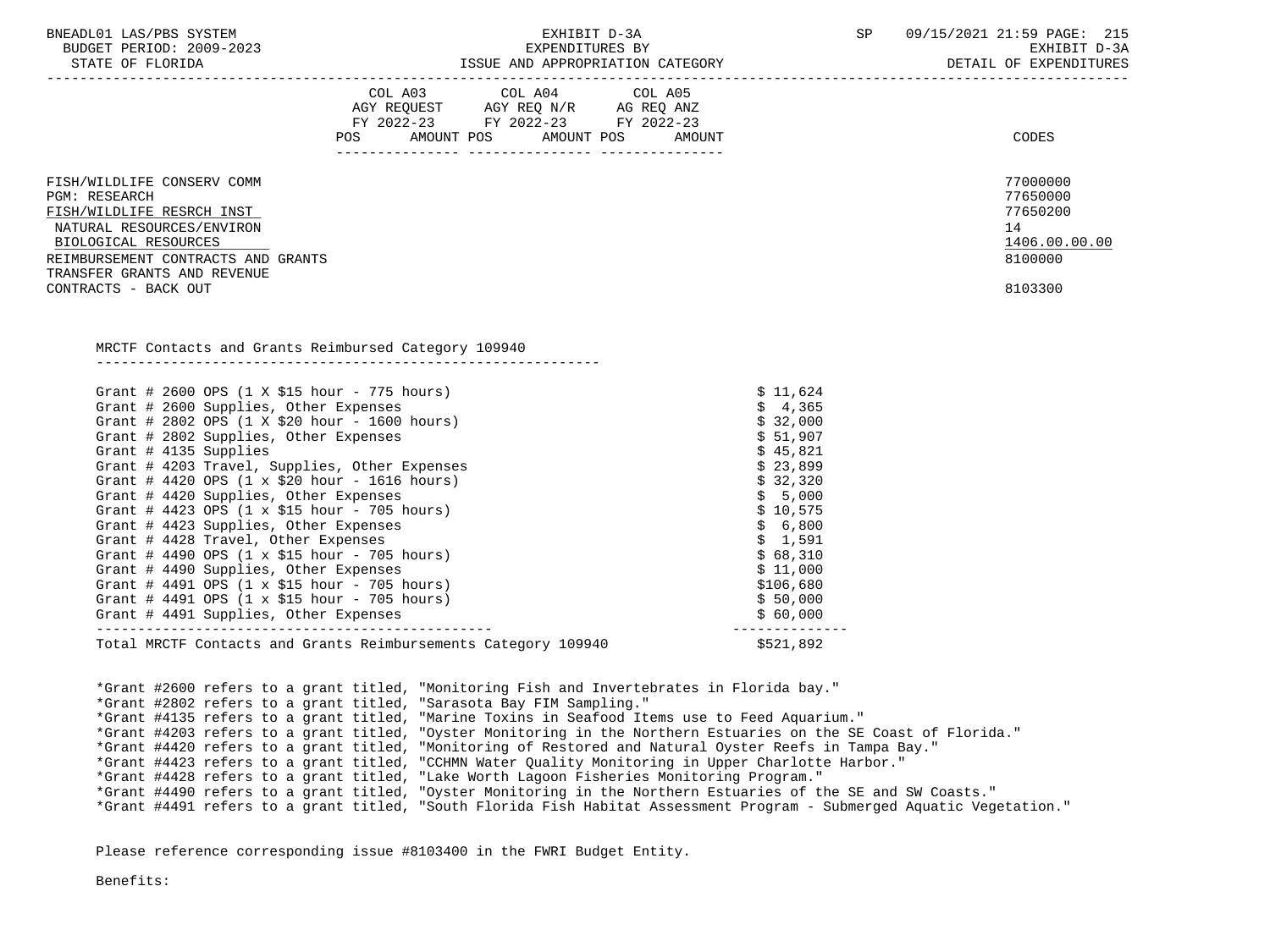| BNEADL01 LAS/PBS SYSTEM<br>BUDGET PERIOD: 2009-2023                                                                                                                                                                                                                                                                                                                                      |     |                                                                        | EXHIBIT D-3A<br>EXPENDITURES BY |               | SP       |               | 09/15/2021 21:59 PAGE: 216<br>EXHIBIT D-3A      |
|------------------------------------------------------------------------------------------------------------------------------------------------------------------------------------------------------------------------------------------------------------------------------------------------------------------------------------------------------------------------------------------|-----|------------------------------------------------------------------------|---------------------------------|---------------|----------|---------------|-------------------------------------------------|
| STATE OF FLORIDA                                                                                                                                                                                                                                                                                                                                                                         |     | ISSUE AND APPROPRIATION CATEGORY                                       |                                 |               |          |               | DETAIL OF EXPENDITURES                          |
|                                                                                                                                                                                                                                                                                                                                                                                          |     | COL A03 COL A04 COL A05                                                |                                 |               |          |               |                                                 |
|                                                                                                                                                                                                                                                                                                                                                                                          |     | AGY REQUEST AGY REQ N/R AG REQ ANZ<br>FY 2022-23 FY 2022-23 FY 2022-23 |                                 |               |          |               |                                                 |
|                                                                                                                                                                                                                                                                                                                                                                                          | POS | AMOUNT POS                                                             | AMOUNT POS                      | <b>AMOUNT</b> |          |               | <b>CODES</b>                                    |
| FISH/WILDLIFE CONSERV COMM                                                                                                                                                                                                                                                                                                                                                               |     |                                                                        |                                 |               |          |               | 77000000                                        |
| <b>PGM: RESEARCH</b>                                                                                                                                                                                                                                                                                                                                                                     |     |                                                                        |                                 |               |          |               | 77650000                                        |
| FISH/WILDLIFE RESRCH INST                                                                                                                                                                                                                                                                                                                                                                |     |                                                                        |                                 |               |          |               | 77650200                                        |
| NATURAL RESOURCES/ENVIRON                                                                                                                                                                                                                                                                                                                                                                |     |                                                                        |                                 |               |          |               | 14                                              |
| BIOLOGICAL RESOURCES<br>REIMBURSEMENT CONTRACTS AND GRANTS                                                                                                                                                                                                                                                                                                                               |     |                                                                        |                                 |               |          |               | 1406.00.00.00<br>8100000                        |
| TRANSFER GRANTS AND REVENUE                                                                                                                                                                                                                                                                                                                                                              |     |                                                                        |                                 |               |          |               |                                                 |
| CONTRACTS - BACK OUT                                                                                                                                                                                                                                                                                                                                                                     |     |                                                                        |                                 |               |          |               | 8103300                                         |
| If approved, this issue will bring small non-federal grant and revenue contract funding together for better efficiencies<br>and allow for funding approved and awarded by state and local governments, counties, business, etc. to be spent on<br>various projects intended to benefit Florida's diverse fish and wildlife, as well as the tourism and fishing industries<br>in Florida. |     |                                                                        |                                 |               |          |               |                                                 |
| Activity:<br>ACT5100 - Marine Fisheries Education and Outreach                                                                                                                                                                                                                                                                                                                           |     |                                                                        |                                 |               |          |               |                                                 |
| Strategic Plan for Economic Development:<br>5.2 - Improve the efficiency and effectiveness of government agencies at all levels.                                                                                                                                                                                                                                                         |     |                                                                        |                                 |               |          |               |                                                 |
| Summary:<br>This is a new issue                                                                                                                                                                                                                                                                                                                                                          |     |                                                                        |                                 |               |          |               |                                                 |
| POSITION DETAIL OF SALARIES AND BENEFITS:                                                                                                                                                                                                                                                                                                                                                |     |                                                                        |                                 |               |          |               |                                                 |
|                                                                                                                                                                                                                                                                                                                                                                                          | ETE | BASE RATE ADDITIVES BENEFITS                                           |                                 |               | SUBTOTAL | $\sim$ $\sim$ | LAPSE LAPSED SALARIES<br>AND BENEFITS           |
| A03 - AGY REQUEST FY 2022-23                                                                                                                                                                                                                                                                                                                                                             |     |                                                                        |                                 |               |          |               |                                                 |
| CHANGES TO CURRENTLY AUTHORIZED POSITIONS                                                                                                                                                                                                                                                                                                                                                |     |                                                                        |                                 |               |          |               |                                                 |
| OTHER SALARY AMOUNT<br>2467 MARINE RESOURCES CONSV TF                                                                                                                                                                                                                                                                                                                                    |     |                                                                        |                                 |               |          |               | 106,999-                                        |
|                                                                                                                                                                                                                                                                                                                                                                                          |     |                                                                        |                                 |               |          |               | ---------------<br>$106,999-$<br>============== |
|                                                                                                                                                                                                                                                                                                                                                                                          |     |                                                                        |                                 |               |          |               |                                                 |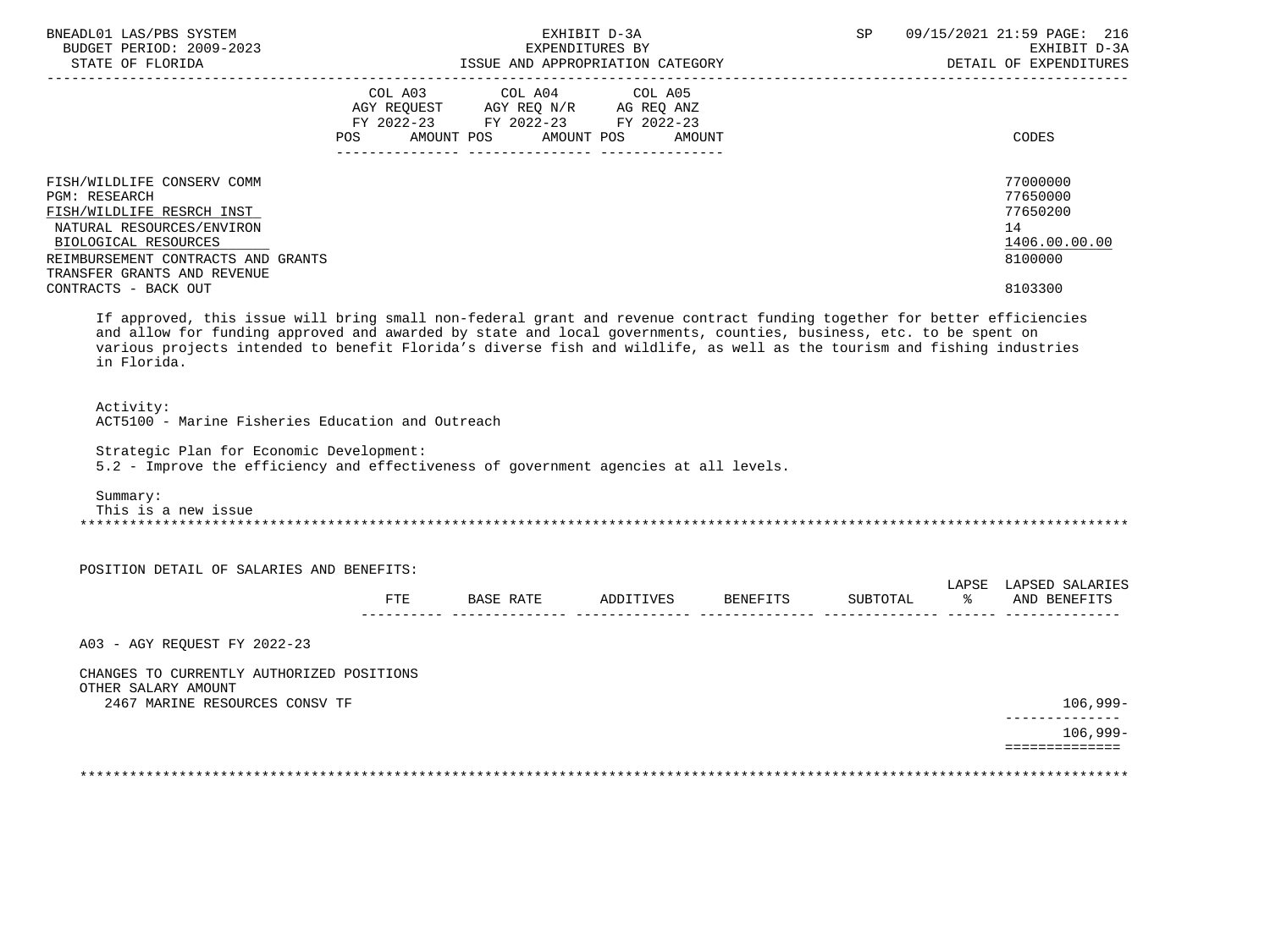| BNEADL01 LAS/PBS SYSTEM<br>BUDGET PERIOD: 2009-2023<br>STATE OF FLORIDA                                                                                                                                   | EXHIBIT D-3A<br>EXPENDITURES BY<br>ISSUE AND APPROPRIATION CATEGORY                                                                                                                                                                                                                                                                                                                                                                                                                                                                                                                                                                                                                                                                                                                                                                                                                                | 09/15/2021 21:59 PAGE: 217<br>SP<br>EXHIBIT D-3A<br>DETAIL OF EXPENDITURES |
|-----------------------------------------------------------------------------------------------------------------------------------------------------------------------------------------------------------|----------------------------------------------------------------------------------------------------------------------------------------------------------------------------------------------------------------------------------------------------------------------------------------------------------------------------------------------------------------------------------------------------------------------------------------------------------------------------------------------------------------------------------------------------------------------------------------------------------------------------------------------------------------------------------------------------------------------------------------------------------------------------------------------------------------------------------------------------------------------------------------------------|----------------------------------------------------------------------------|
|                                                                                                                                                                                                           | COL A03<br>COL A04<br>COL A05<br>AGY REQUEST AGY REQ N/R AG REQ ANZ<br>FY 2022-23 FY 2022-23 FY 2022-23<br>POS AMOUNT POS AMOUNT POS<br>AMOUNT                                                                                                                                                                                                                                                                                                                                                                                                                                                                                                                                                                                                                                                                                                                                                     | CODES                                                                      |
| FISH/WILDLIFE CONSERV COMM<br><b>PGM: RESEARCH</b><br>FISH/WILDLIFE RESRCH INST<br>NATURAL RESOURCES/ENVIRON<br>BIOLOGICAL RESOURCES<br>REIMBURSEMENT CONTRACTS AND GRANTS<br>TRANSFER GRANTS AND REVENUE |                                                                                                                                                                                                                                                                                                                                                                                                                                                                                                                                                                                                                                                                                                                                                                                                                                                                                                    | 77000000<br>77650000<br>77650200<br>14<br>1406.00.00.00<br>8100000         |
| CONTRACTS - ADD BACK<br>SALARIES AND BENEFITS                                                                                                                                                             |                                                                                                                                                                                                                                                                                                                                                                                                                                                                                                                                                                                                                                                                                                                                                                                                                                                                                                    | 8103400<br>010000                                                          |
| GRANTS AND DONATIONS TF -STATE 106,999                                                                                                                                                                    |                                                                                                                                                                                                                                                                                                                                                                                                                                                                                                                                                                                                                                                                                                                                                                                                                                                                                                    | 2339 1                                                                     |
| SPECIAL CATEGORIES<br>TR/DMS/HR SVCS/STW CONTRCT                                                                                                                                                          |                                                                                                                                                                                                                                                                                                                                                                                                                                                                                                                                                                                                                                                                                                                                                                                                                                                                                                    | 100000<br>107040                                                           |
| GRANTS AND DONATIONS TF -STATE 688                                                                                                                                                                        |                                                                                                                                                                                                                                                                                                                                                                                                                                                                                                                                                                                                                                                                                                                                                                                                                                                                                                    | 2339 1                                                                     |
| CONTRACT & GRANT REIMB ACT                                                                                                                                                                                |                                                                                                                                                                                                                                                                                                                                                                                                                                                                                                                                                                                                                                                                                                                                                                                                                                                                                                    | 109940                                                                     |
| GRANTS AND DONATIONS TF -STATE 601,892                                                                                                                                                                    |                                                                                                                                                                                                                                                                                                                                                                                                                                                                                                                                                                                                                                                                                                                                                                                                                                                                                                    | 2339 1                                                                     |
| TOTAL: TRANSFER GRANTS AND REVENUE<br>CONTRACTS - ADD BACK<br>TOTAL ISSUE                                                                                                                                 | 709,579                                                                                                                                                                                                                                                                                                                                                                                                                                                                                                                                                                                                                                                                                                                                                                                                                                                                                            | 8103400                                                                    |
| AGENCY ISSUE NARRATIVE:<br>2022-2023 BUDGET YEAR NARRATIVE:<br>Request:                                                                                                                                   | IT COMPONENT? NO<br>This is a request to permanently transfer \$709,579 to the Grants and Donations Trust Fund (GDTF), which includes \$629,579<br>from the Marine Resources Conservation Trust Fund (MRCTF) and \$80,000 from the State Game Trust Fund (SGTF). The<br>\$627,579 from the MRCTF includes two FTE positions (#73172 and #73173) currently funded in salary and benefits category<br>010000 (\$106,999), nine grants and/or revenue contracts currently funded in contracts and grants reimbursement category<br>109940 (\$521,892), and Human Resources/People First Contract funding in category 107040 (\$688).                                                                                                                                                                                                                                                                  |                                                                            |
| Current Situation:                                                                                                                                                                                        | This is a request to shift the appropriations dedicated to non-federal grants and revenue contracts from the Marine<br>Resources Conservation Trust Fund (MRCTF) and the State Game Trust Fund (SGTF) Contracts and Grants Category 109940 to<br>the Grants and Donations Trust Fund (GDTF) Contracts and Grants Category 109940 as well as the funding for two grant<br>funded FTE positions #73172 and #73173, currently funded in Salaries and Benefits category 010000. This action will<br>remove the remaining grants and revenue contracts from MRCTF and SGTF.<br>better coordinate FWRI grants by having all Federal grants in the Federal Grants Trust Fund (FGTF) and all remaining FWRI<br>grants and revenue contracts in the GDTF. This will help to make the FWRI grant program more efficient and help to<br>reduce amendments and 5% transfers between MRCTF, SGTF, and the GDTF. | Putting these revenue contracts in GDTF will                               |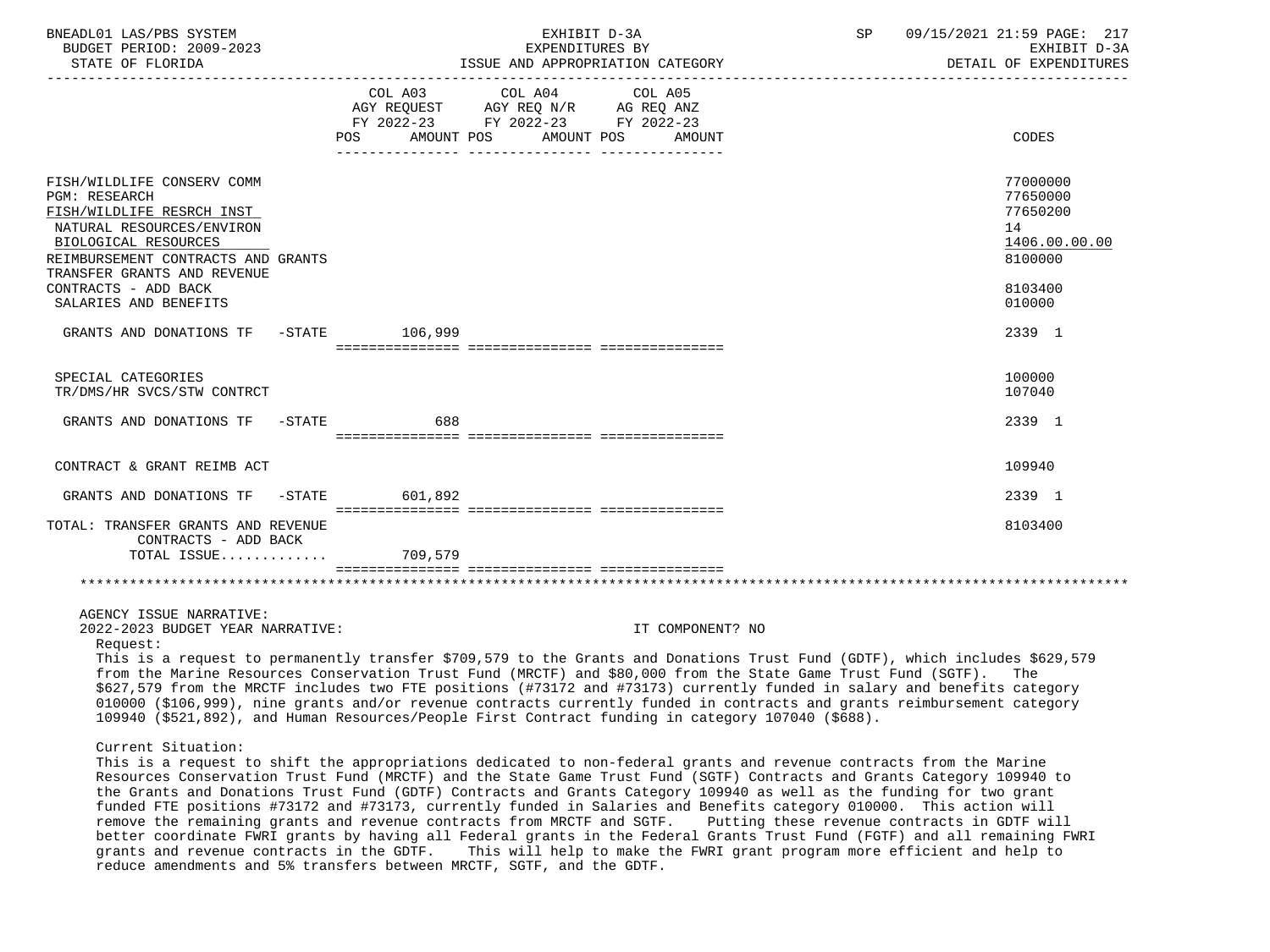| BNEADL01 LAS/PBS SYSTEM<br>BUDGET PERIOD: 2009-2023<br>STATE OF FLORIDA                                                                                                                            | EXHIBIT D-3A<br>EXPENDITURES BY<br>ISSUE AND APPROPRIATION CATEGORY                                                               | <b>SP</b> | 09/15/2021 21:59 PAGE: 218<br>EXHIBIT D-3A<br>DETAIL OF EXPENDITURES |
|----------------------------------------------------------------------------------------------------------------------------------------------------------------------------------------------------|-----------------------------------------------------------------------------------------------------------------------------------|-----------|----------------------------------------------------------------------|
|                                                                                                                                                                                                    | COL A03 COL A04 COL A05<br>AGY REQUEST AGY REO N/R AG REO ANZ<br>FY 2022-23 FY 2022-23 FY 2022-23<br>AMOUNT POS AMOUNT POS AMOUNT |           | CODES                                                                |
| FISH/WILDLIFE CONSERV COMM<br>PGM: RESEARCH<br>FISH/WILDLIFE RESRCH INST<br>NATURAL RESOURCES/ENVIRON<br>BIOLOGICAL RESOURCES<br>REIMBURSEMENT CONTRACTS AND GRANTS<br>TRANSFER GRANTS AND REVENUE |                                                                                                                                   |           | 77000000<br>77650000<br>77650200<br>14<br>1406.00.00.00<br>8100000   |
| CONTRACTS - ADD BACK                                                                                                                                                                               |                                                                                                                                   |           | 8103400                                                              |

 There are no current revenue contracts funded with SGTF Contracts and Grants Reimbursements Category 109940. Requesting to move this budget to GDTF to be utilized for new GDTF grant awards.

 Remaining Contracts and Grants Reimbursements Category 109940 in MRCTF is used for the spending of FWRI grant overhead billed on grant and revenue contracts in the FGTF and the GDTF. Overhead is collected as revenues in those funds, then transferred to MRCTF where it is spent on overhead expenditures.

Explanation of Costs:

| Grants and Donations Trust Fund                                                                                                                         | Amount.                                  |  |
|---------------------------------------------------------------------------------------------------------------------------------------------------------|------------------------------------------|--|
| Salaries and Benefits Category 010000 (2 FTE)<br>Contracts and Grants Reimbursement Category 109940<br>Human Resource/People First Contract (2 X \$344) | \$106,999<br>\$601,892<br>Ś.<br>688      |  |
| State Game Trust Fund                                                                                                                                   | Amount.                                  |  |
| Contracts and Grants Reimbursement Category 109940                                                                                                      | $($ \$80,000)                            |  |
| Marine Resources Conservation Trust Fund                                                                                                                | Amount                                   |  |
| Salaries and Benefits Category 010000 (2 FTE)<br>Contracts and Grants Reimbursement Category 109940<br>Human Resource/People First Contract (2 X \$344) | $(S$ 106,999)<br>(\$521,892)<br>(\$ 688) |  |
| SUBTOTAL                                                                                                                                                | $S -$                                    |  |

| MRCTF Salaries and Benefits Category 010000                                                                          | Amount               |  |
|----------------------------------------------------------------------------------------------------------------------|----------------------|--|
| Grant #4203 73172 Biological Scientist I Class code 5029<br>Grant #4203 73173 Biological Scientist I Class code 5029 | \$57.283<br>\$49.716 |  |
| Total Grant 4203 MRCTF Salaries and Benefits Category 010000                                                         | \$106.999            |  |

MRCTF Contacts and Grants Reimbursed Category 109940 Amount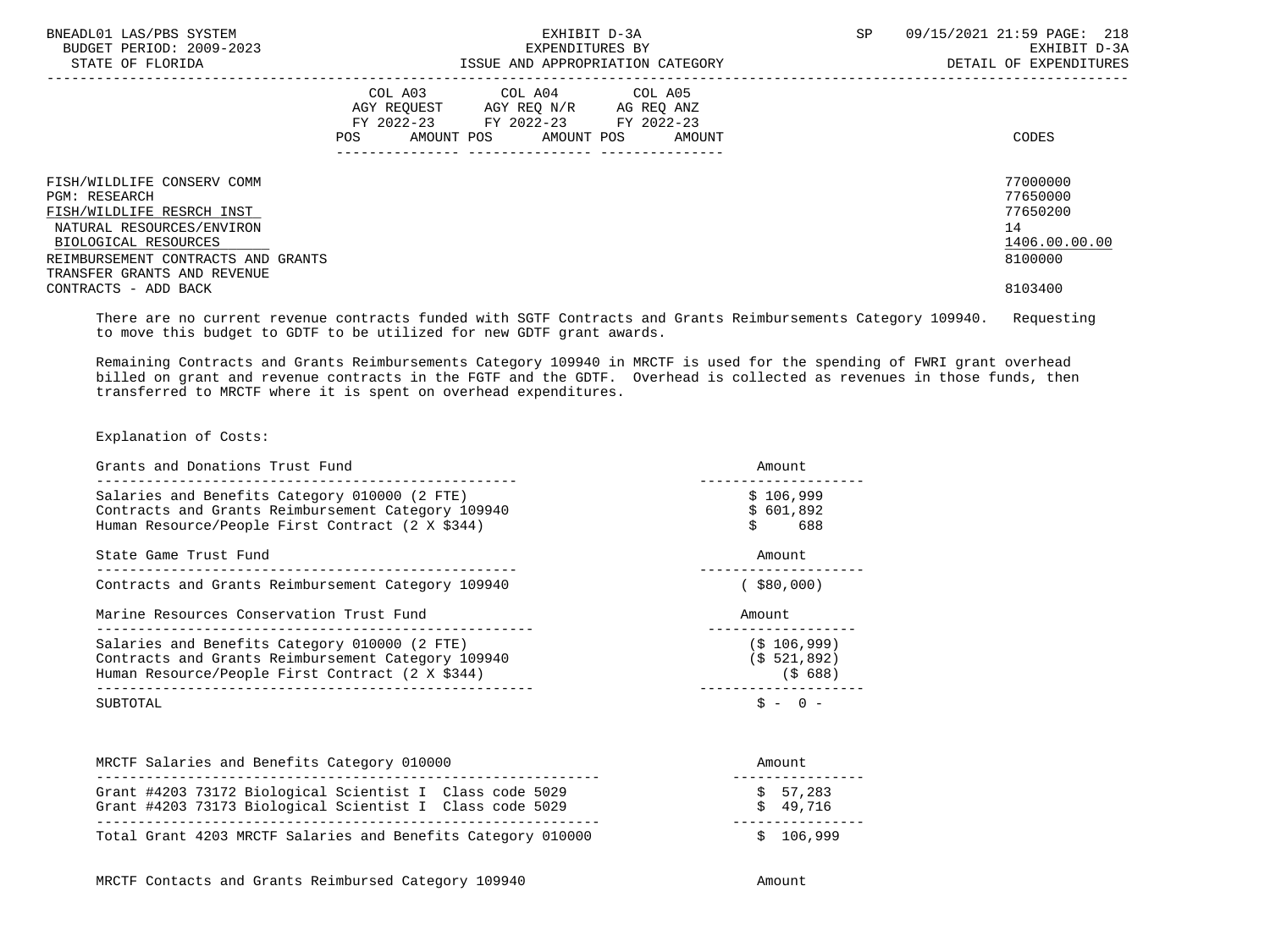| BNEADL01 LAS/PBS SYSTEM  | <b>TRTT</b>                               | SP | 09/15/2021 21:59 PAGE: 219 |
|--------------------------|-------------------------------------------|----|----------------------------|
| BUDGET PERIOD: 2009-2023 | EXPENDITURES BY                           |    | D-3A<br>EXHIBIT            |
| STATE OF FLORIDA         | ISSUE<br>APPROPRIATION<br>CATEGORY<br>AND |    | EXPENDITURES<br>DETAIL     |

-----------------------------------------------------------------------------------------------------------------------------------

| <b>POS</b>                                                                                                                                                                                                                                                                                                                                                                                                                                                                                                                                                                                                                                                                                                                                                                                                                                                | COL A03 COL A04 COL A05<br>AGY REQUEST AGY REQ N/R AG REQ ANZ<br>FY 2022-23 FY 2022-23 FY 2022-23<br>AMOUNT POS AMOUNT POS | AMOUNT |                                                                                                                                                                                           | <b>CODES</b>                                                                  |
|-----------------------------------------------------------------------------------------------------------------------------------------------------------------------------------------------------------------------------------------------------------------------------------------------------------------------------------------------------------------------------------------------------------------------------------------------------------------------------------------------------------------------------------------------------------------------------------------------------------------------------------------------------------------------------------------------------------------------------------------------------------------------------------------------------------------------------------------------------------|----------------------------------------------------------------------------------------------------------------------------|--------|-------------------------------------------------------------------------------------------------------------------------------------------------------------------------------------------|-------------------------------------------------------------------------------|
| FISH/WILDLIFE CONSERV COMM<br><b>PGM: RESEARCH</b><br>FISH/WILDLIFE RESRCH INST<br>NATURAL RESOURCES/ENVIRON<br>BIOLOGICAL RESOURCES<br>REIMBURSEMENT CONTRACTS AND GRANTS<br>TRANSFER GRANTS AND REVENUE<br>CONTRACTS - ADD BACK                                                                                                                                                                                                                                                                                                                                                                                                                                                                                                                                                                                                                         |                                                                                                                            |        |                                                                                                                                                                                           | 77000000<br>77650000<br>77650200<br>14<br>1406.00.00.00<br>8100000<br>8103400 |
| Grant # 2600 OPS $(1 \times $15 \text{ hour} - 775 \text{ hours})$<br>Grant # 2600 Supplies, Other Expenses<br>Grant # 2802 OPS (1 X \$20 hour - 1600 hours)<br>Grant # 2802 Supplies, Other Expenses<br>Grant # 4135 Supplies<br>Grant # 4203 Travel, Supplies, Other Expenses<br>Grant # 4420 OPS $(1 \times $20 \text{ hour} - 1616 \text{ hours})$<br>Grant # 4420 Supplies, Other Expenses<br>Grant # 4423 OPS $(1 \times $15 \text{ hour} - 705 \text{ hours})$<br>Grant # 4423 Supplies, Other Expenses<br>Grant # 4428 Travel, Other Expenses<br>Grant # 4490 OPS $(1 \times $15 \text{ hour} - 705 \text{ hours})$<br>Grant # 4490 Supplies, Other Expenses<br>Grant # 4491 OPS $(1 \times $15 \text{ hour} - 705 \text{ hours})$<br>Grant # 4491 OPS $(1 \times $15 \text{ hour} - 705 \text{ hours})$<br>Grant # 4491 Supplies, Other Expenses |                                                                                                                            |        | \$11,624<br>\$4,365<br>\$32,000<br>\$51,907<br>\$45,821<br>\$23,899<br>\$32,320<br>\$5,000<br>\$10,575<br>\$6,800<br>\$1,591<br>\$68,310<br>\$11,000<br>\$106,680<br>\$50,000<br>\$60,000 |                                                                               |
| Total MRCTF Contacts and Grants Reimbursements Category 109940                                                                                                                                                                                                                                                                                                                                                                                                                                                                                                                                                                                                                                                                                                                                                                                            |                                                                                                                            |        | ---------------<br>\$521,892                                                                                                                                                              |                                                                               |

 \*Grant #2600 refers to a grant titled, "Monitoring Fish and Invertebrates in Florida bay." \*Grant #2802 refers to a grant titled, "Sarasota Bay FIM Sampling." \*Grant #4135 refers to a grant titled, "Marine Toxins in Seafood Items use to Feed Aquarium." \*Grant #4203 refers to a grant titled, "Oyster Monitoring in the Northern Estuaries on the SE Coast of Florida." \*Grant #4420 refers to a grant titled, "Monitoring of Restored and Natural Oyster Reefs in Tampa Bay." \*Grant #4423 refers to a grant titled, "CCHMN Water Quality Monitoring in Upper Charlotte Harbor." \*Grant #4428 refers to a grant titled, "Lake Worth Lagoon Fisheries Monitoring Program." \*Grant #4490 refers to a grant titled, "Oyster Monitoring in the Northern Estuaries of the SE and SW Coasts." \*Grant #4491 refers to a grant titled, "South Florida Fish Habitat Assessment Program - Submerged Aquatic Vegetation."

Please reference corresponding issue #8103300 in the FWRI Budget Entity.

Benefits:

 If approved, this issue will bring small non-federal grant and revenue contract funding together for better efficiencies and allow for funding approved and awarded by state and local governments, counties, business, etc. to be spent on various projects intended to benefit Florida's diverse fish and wildlife, as well as the tourism and fishing industries in Florida.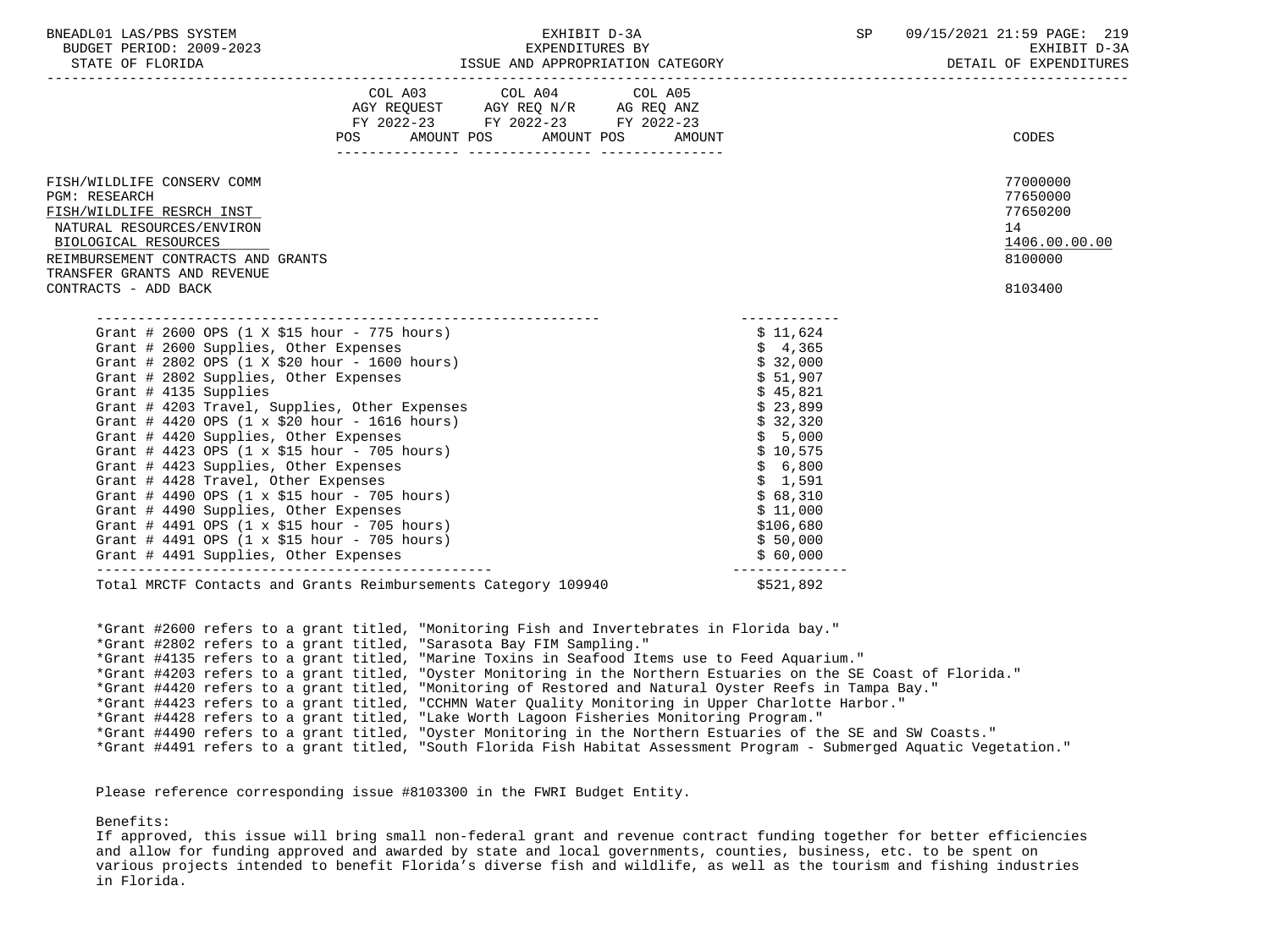| BNEADL01 LAS/PBS SYSTEM<br>BUDGET PERIOD: 2009-2023<br>STATE OF FLORIDA                                                                                                                                                           |        | ISSUE AND APPROPRIATION CATEGORY                               | EXHIBIT D-3A<br>EXPENDITURES BY |  | SP 09/15/2021 21:59 PAGE: 220<br>EXHIBIT D-3A<br>DETAIL OF EXPENDITURES       |
|-----------------------------------------------------------------------------------------------------------------------------------------------------------------------------------------------------------------------------------|--------|----------------------------------------------------------------|---------------------------------|--|-------------------------------------------------------------------------------|
|                                                                                                                                                                                                                                   |        | COL A03 COL A04 COL A05                                        |                                 |  |                                                                               |
|                                                                                                                                                                                                                                   |        | POS AMOUNT POS AMOUNT POS AMOUNT                               |                                 |  | CODES                                                                         |
| FISH/WILDLIFE CONSERV COMM<br><b>PGM: RESEARCH</b><br>FISH/WILDLIFE RESRCH INST<br>NATURAL RESOURCES/ENVIRON<br>BIOLOGICAL RESOURCES<br>REIMBURSEMENT CONTRACTS AND GRANTS<br>TRANSFER GRANTS AND REVENUE<br>CONTRACTS - ADD BACK |        |                                                                |                                 |  | 77000000<br>77650000<br>77650200<br>14<br>1406.00.00.00<br>8100000<br>8103400 |
| Activity:<br>ACT5100 - Marine Fisheries Education and Outreach<br>Strategic Plan for Economic Development:<br>5.2 - Improve the efficiency and effectiveness of government agencies at all levels.                                |        |                                                                |                                 |  |                                                                               |
| Summary:<br>This is a new issue                                                                                                                                                                                                   |        |                                                                |                                 |  |                                                                               |
| POSITION DETAIL OF SALARIES AND BENEFITS:                                                                                                                                                                                         |        |                                                                |                                 |  |                                                                               |
|                                                                                                                                                                                                                                   | FTE    | BASE RATE ADDITIVES BENEFITS SUBTOTAL $\text{\$}$ and benefits |                                 |  | LAPSE LAPSED SALARIES                                                         |
| A03 - AGY REQUEST FY 2022-23                                                                                                                                                                                                      |        |                                                                |                                 |  |                                                                               |
| CHANGES TO CURRENTLY AUTHORIZED POSITIONS<br>OTHER SALARY AMOUNT                                                                                                                                                                  |        |                                                                |                                 |  |                                                                               |
| 2339 GRANTS AND DONATIONS TF                                                                                                                                                                                                      |        |                                                                |                                 |  | 106,999<br>-------------                                                      |
|                                                                                                                                                                                                                                   |        |                                                                |                                 |  | 106,999<br>==============                                                     |
|                                                                                                                                                                                                                                   |        |                                                                |                                 |  |                                                                               |
| FINAL NATURAL RESOURCE DAMAGE                                                                                                                                                                                                     |        |                                                                |                                 |  |                                                                               |
| RESTORATION - DEEPWATER HORIZON OIL<br>SPILL<br>SPECIAL CATEGORIES<br>ACQUISITION/MOTOR VEHICLES                                                                                                                                  |        |                                                                |                                 |  | 8106000<br>100000<br>100021                                                   |
| GRANTS AND DONATIONS TF<br>$-STATE$                                                                                                                                                                                               | 35,000 | 35,000                                                         |                                 |  | 2339 1                                                                        |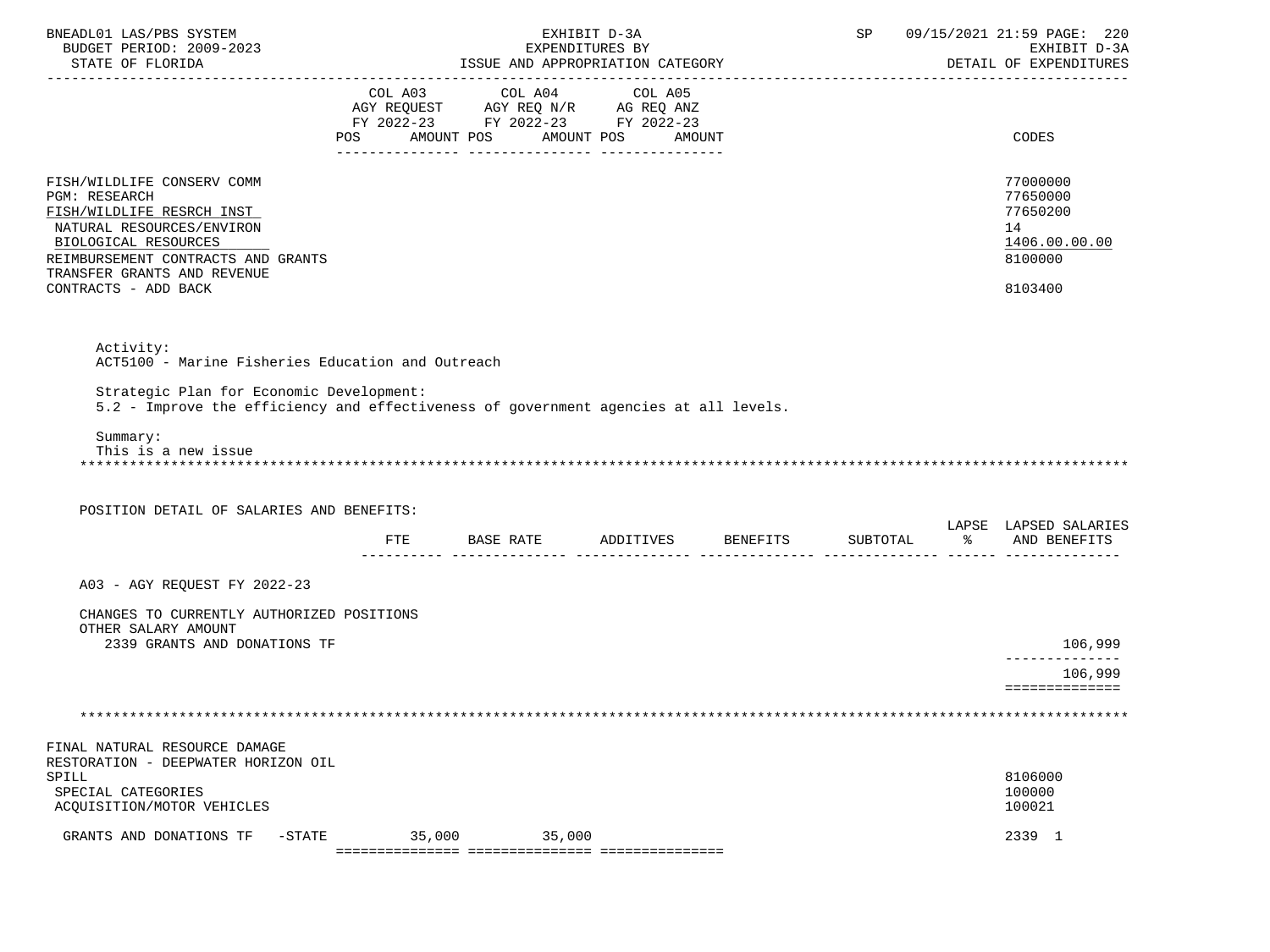| COL A03 COL A04 COL A05<br>AGY REQUEST AGY REQ N/R AG REQ ANZ<br>FY 2022-23 FY 2022-23 FY 2022-23<br>POS<br>AMOUNT POS AMOUNT POS<br>AMOUNT<br>FISH/WILDLIFE CONSERV COMM<br><b>PGM: RESEARCH</b><br>FISH/WILDLIFE RESRCH INST<br>NATURAL RESOURCES/ENVIRON<br>14<br>BIOLOGICAL RESOURCES<br>REIMBURSEMENT CONTRACTS AND GRANTS<br>FINAL NATURAL RESOURCE DAMAGE<br>RESTORATION - DEEPWATER HORIZON OIL<br>SPILL                                                                                                                                                                                                                                                                                                                                                                                                                                                                                                                                                                                                                                                                                                                                                                                                                                                                   | DETAIL OF EXPENDITURES                                       |
|------------------------------------------------------------------------------------------------------------------------------------------------------------------------------------------------------------------------------------------------------------------------------------------------------------------------------------------------------------------------------------------------------------------------------------------------------------------------------------------------------------------------------------------------------------------------------------------------------------------------------------------------------------------------------------------------------------------------------------------------------------------------------------------------------------------------------------------------------------------------------------------------------------------------------------------------------------------------------------------------------------------------------------------------------------------------------------------------------------------------------------------------------------------------------------------------------------------------------------------------------------------------------------|--------------------------------------------------------------|
|                                                                                                                                                                                                                                                                                                                                                                                                                                                                                                                                                                                                                                                                                                                                                                                                                                                                                                                                                                                                                                                                                                                                                                                                                                                                                    |                                                              |
|                                                                                                                                                                                                                                                                                                                                                                                                                                                                                                                                                                                                                                                                                                                                                                                                                                                                                                                                                                                                                                                                                                                                                                                                                                                                                    | CODES                                                        |
|                                                                                                                                                                                                                                                                                                                                                                                                                                                                                                                                                                                                                                                                                                                                                                                                                                                                                                                                                                                                                                                                                                                                                                                                                                                                                    | 77000000<br>77650000<br>77650200<br>1406.00.00.00<br>8100000 |
| SPECIAL CATEGORIES<br>100000<br>ACQ & REPL BOAT/MOT/TRAIL<br>100052                                                                                                                                                                                                                                                                                                                                                                                                                                                                                                                                                                                                                                                                                                                                                                                                                                                                                                                                                                                                                                                                                                                                                                                                                | 8106000                                                      |
| GRANTS AND DONATIONS TF -STATE 67,000 67,000                                                                                                                                                                                                                                                                                                                                                                                                                                                                                                                                                                                                                                                                                                                                                                                                                                                                                                                                                                                                                                                                                                                                                                                                                                       | 2339 1                                                       |
| 105030<br>FINAL NRDR-DWH OIL SPILL                                                                                                                                                                                                                                                                                                                                                                                                                                                                                                                                                                                                                                                                                                                                                                                                                                                                                                                                                                                                                                                                                                                                                                                                                                                 |                                                              |
| GRANTS AND DONATIONS TF $-$ STATE 1, 174, 278 1, 174, 278                                                                                                                                                                                                                                                                                                                                                                                                                                                                                                                                                                                                                                                                                                                                                                                                                                                                                                                                                                                                                                                                                                                                                                                                                          | 2339 1                                                       |
| TOTAL: FINAL NATURAL RESOURCE DAMAGE<br>RESTORATION - DEEPWATER HORIZON OIL<br>SPILL<br>TOTAL ISSUE 1,276,278 1,276,278                                                                                                                                                                                                                                                                                                                                                                                                                                                                                                                                                                                                                                                                                                                                                                                                                                                                                                                                                                                                                                                                                                                                                            | 8106000                                                      |
|                                                                                                                                                                                                                                                                                                                                                                                                                                                                                                                                                                                                                                                                                                                                                                                                                                                                                                                                                                                                                                                                                                                                                                                                                                                                                    |                                                              |
| AGENCY ISSUE NARRATIVE:<br>2022-2023 BUDGET YEAR NARRATIVE:<br>IT COMPONENT? NO<br>Request:                                                                                                                                                                                                                                                                                                                                                                                                                                                                                                                                                                                                                                                                                                                                                                                                                                                                                                                                                                                                                                                                                                                                                                                        |                                                              |
| This issue requests nonrecurring budget authority in the Fish and Wildlife Research Institute (FWRI) budget entity, in<br>the amount of \$1,276,278 in the Grants and Donations Trust Fund (GDTF), to provide for costs related to grants awarded by<br>the Deepwater Horizon (DWH) Natural Resources Damage Assessment (NRDA) Florida and Region Wide Trustee Implementation<br>Groups.                                                                                                                                                                                                                                                                                                                                                                                                                                                                                                                                                                                                                                                                                                                                                                                                                                                                                           |                                                              |
| Current Situation:<br>The DWH NRDA Trustees are charged under the Oil Pollution Act of 1990 to utilize the restoration funding being provided<br>by BP to address the natural resource injuries caused by the Deepwater Horizon oil spill. The Fish and Wildlife<br>Conservation Commission (FWC) and the other NRDA Trustees have selected a number of projects for implementation that will<br>help partially address the injuries that the State of Florida received from the Deepwater Horizon oil spill. The<br>Department of the Interior (DOI) will be providing FWC with the necessary funding for project implementation from the DOI<br>Restoration Trust Account, which it maintains on behalf of all the DWH NRDA Trustees. There is currently insufficient<br>budget authority in the FWRI budget entity to provide for implementation of the following DWH NRDA restoration projects:<br>Conducting Habitat Suitability Measures to Identify Optimal Oyster Restoration Locations Along the Florida Gulf Coast:<br>This is a five-year, \$2,802,812 project. Funding will be used for expenditures associated with restoration planning<br>activities to address critical data gaps to oyster restoration in Florida by assessing habitat suitability for oysters in |                                                              |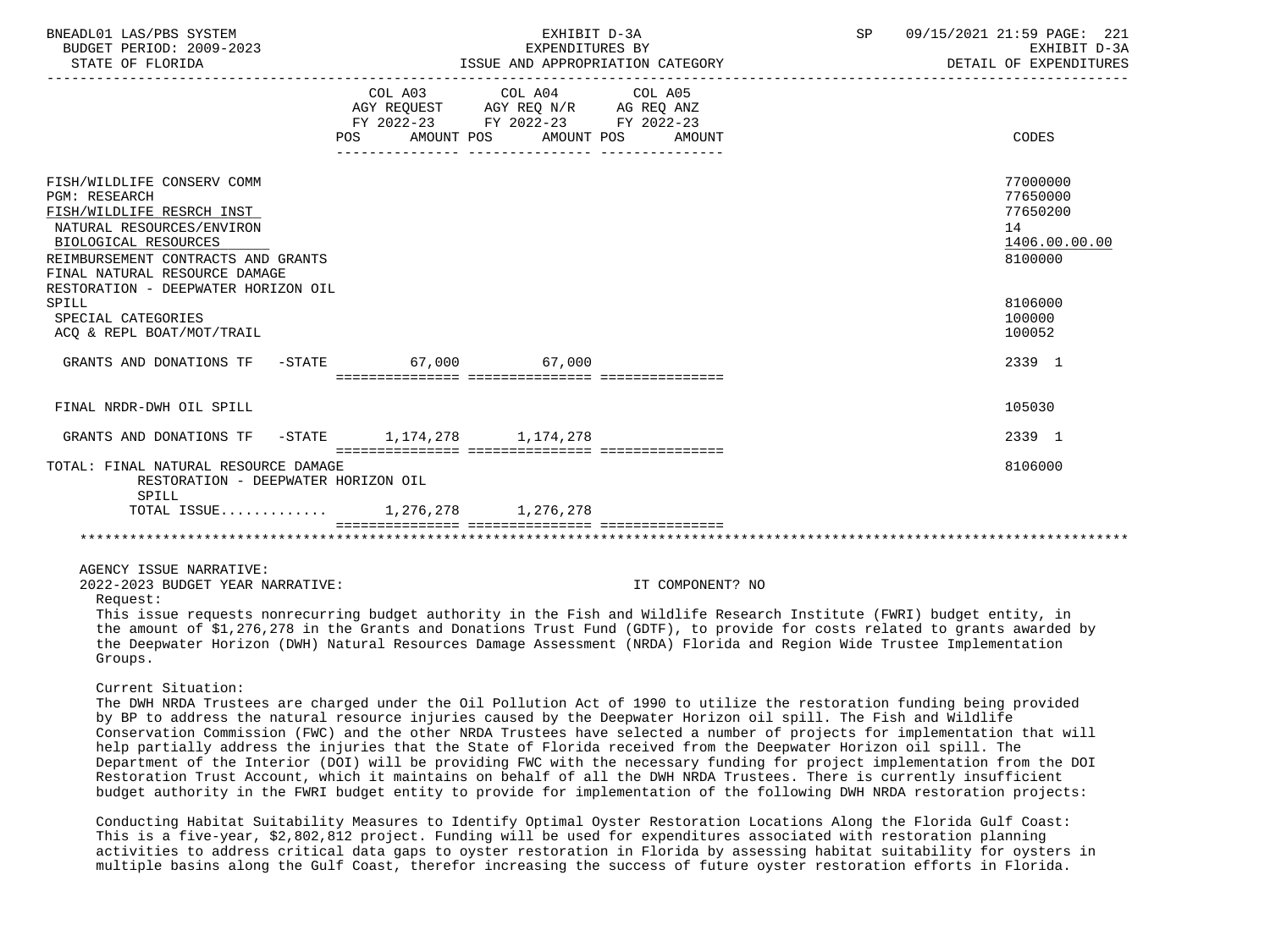| BNEADL01 LAS/PBS SYSTEM<br>BUDGET PERIOD: 2009-2023<br>STATE OF FLORIDA |                   | EXHIBIT D-3A<br>EXPENDITURES BY                                                                                 | ISSUE AND APPROPRIATION CATEGORY | SP | 222<br>09/15/2021 21:59 PAGE:<br>EXHIBIT D-3A<br>DETAIL OF EXPENDITURES |
|-------------------------------------------------------------------------|-------------------|-----------------------------------------------------------------------------------------------------------------|----------------------------------|----|-------------------------------------------------------------------------|
|                                                                         | AMOUNT POS<br>POS | COL A03 COL A04 COL A05<br>AGY REOUEST AGY REO N/R AG REO ANZ<br>FY 2022-23 FY 2022-23 FY 2022-23<br>AMOUNT POS | AMOUNT                           |    | CODES                                                                   |
| FISH/WILDLIFE CONSERV COMM<br><b>PGM: RESEARCH</b>                      |                   |                                                                                                                 |                                  |    | 77000000<br>77650000                                                    |
| FISH/WILDLIFE RESRCH INST                                               |                   |                                                                                                                 |                                  |    | 77650200                                                                |
| NATURAL RESOURCES/ENVIRON                                               |                   |                                                                                                                 |                                  |    | 14                                                                      |
| BIOLOGICAL RESOURCES                                                    |                   |                                                                                                                 |                                  |    | 1406.00.00.00                                                           |
| REIMBURSEMENT CONTRACTS AND GRANTS                                      |                   |                                                                                                                 |                                  |    | 8100000                                                                 |
| FINAL NATURAL RESOURCE DAMAGE                                           |                   |                                                                                                                 |                                  |    |                                                                         |
| RESTORATION - DEEPWATER HORIZON OIL                                     |                   |                                                                                                                 |                                  |    |                                                                         |
| SPILL                                                                   |                   |                                                                                                                 |                                  |    | 8106000                                                                 |

 Sea Turtle Data Gaps: This is a three-year, \$315,000 project. Funding will be used for expenditures associated with the investigation of hatchling orientation response to specific cues related to the physical and biological structure of the beach to inform future conservation and restoration actions of sea turtle nesting habitat along Florida's developed beaches. Budget will provide for one Other Personal Services Research Associated position to conduct the work, travel to cover field work on the beach, and supplies for conducting field work. Equipment and supplies are needed to build a lab optics apparatus for the first-year set-up and include a sensitive radiometer and a specialized camera.

 Assessing Risk of Vessel Strikes on Sea Turtles Along Florida's Gulf Coast and Public Outreach to Reduce Risk: This is a five-year, \$1,155,000 project. This project would be implemented by the FWC Florida Trustee Implementation Group Trustee in partnership with Florida State University. Funding will be used for expenditures associated reducing the mortality of multiple sea turtle species (loggerhead, Kemp's ridley, green, hawksbill, and leatherback) from injuries due to strikes by motorized watercraft. This issue requests budget authority to pay a sub-contract to the Florida State University to assess risk of vessel-strikes on Sea Turtles along Florida's Gulf Coast and provide public outreach to reduce the risk as well as provide for a part-time OPS staff to monitor the contract.

 Gomez Key Oyster Reef Expansion and Breakwaters for American Oystercatchers: This is a five-year, \$1,748,639 project. Funding will be used for expenditures associated with restoration and enhancement of critical nesting and foraging habitat for American oystercatchers on a small island, Gomez Key by integrating a combination of habitat restoration strategies to prevent erosion, increase sedimentation, promote oyster recolonization, and expand and elevate potential American oystercatcher nesting habitat. This project will help Florida meet its recovery objectives for a state-listed species so it can eventually be delisted.

| Total                                                                                               | \$1.276.278                     | \$1,276,278                     |
|-----------------------------------------------------------------------------------------------------|---------------------------------|---------------------------------|
| Acquisition of Motor Vehicles<br>Acquisition of Boats/Motors/Trailers<br>Final NRDA - DWH Oil Spill | 35,000<br>67,000<br>\$1,174,278 | 35,000<br>67,000<br>\$1,174,278 |
| Grants and Donations Trust Fund                                                                     | Amount                          | Non-Recurring                   |

# Benefits:

 If approved, this issue will provide for FWC's implementation of these projects, on behalf of the DWH NRDA Trustees, to help restore the natural resources and/or the services provided by these natural resource in the State of Florida back to baseline (i.e., the state of the natural resources if the oil spill never occurred).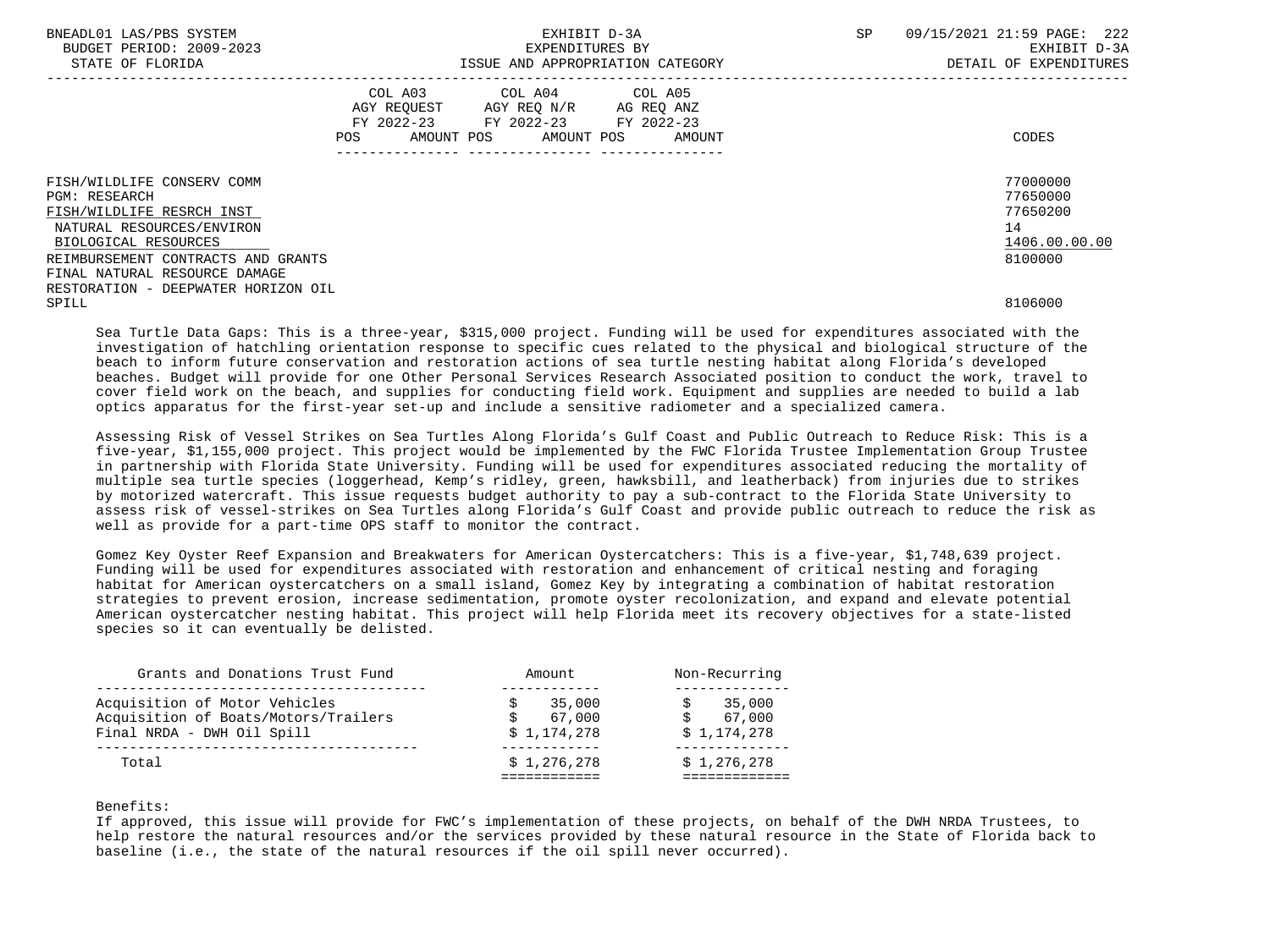| BNEADL01 LAS/PBS SYSTEM<br>BUDGET PERIOD: 2009-2023<br>STATE OF FLORIDA                                                                                                                                                                                                                                                                                                                                                                                                                                                                                                                                                                                                                                                                                               |                   | EXHIBIT D-3A<br>EXPENDITURES BY<br>ISSUE AND APPROPRIATION CATEGORY                               |                  | SP and the set of the set of the set of the set of the set of the set of the set of the set of the set of the set of the set of the set of the set of the set of the set of the set of the set of the set of the set of the se | 09/15/2021 21:59 PAGE: 223<br>EXHIBIT D-3A<br>DETAIL OF EXPENDITURES |
|-----------------------------------------------------------------------------------------------------------------------------------------------------------------------------------------------------------------------------------------------------------------------------------------------------------------------------------------------------------------------------------------------------------------------------------------------------------------------------------------------------------------------------------------------------------------------------------------------------------------------------------------------------------------------------------------------------------------------------------------------------------------------|-------------------|---------------------------------------------------------------------------------------------------|------------------|--------------------------------------------------------------------------------------------------------------------------------------------------------------------------------------------------------------------------------|----------------------------------------------------------------------|
|                                                                                                                                                                                                                                                                                                                                                                                                                                                                                                                                                                                                                                                                                                                                                                       |                   | COL A03 COL A04 COL A05<br>AGY REQUEST AGY REQ N/R AG REQ ANZ<br>FY 2022-23 FY 2022-23 FY 2022-23 |                  |                                                                                                                                                                                                                                |                                                                      |
|                                                                                                                                                                                                                                                                                                                                                                                                                                                                                                                                                                                                                                                                                                                                                                       | AMOUNT POS<br>POS | AMOUNT POS                                                                                        | AMOUNT           |                                                                                                                                                                                                                                | CODES                                                                |
| FISH/WILDLIFE CONSERV COMM<br><b>PGM: RESEARCH</b><br>FISH/WILDLIFE RESRCH INST<br>NATURAL RESOURCES/ENVIRON<br>BIOLOGICAL RESOURCES<br>REIMBURSEMENT CONTRACTS AND GRANTS                                                                                                                                                                                                                                                                                                                                                                                                                                                                                                                                                                                            |                   |                                                                                                   |                  |                                                                                                                                                                                                                                | 77000000<br>77650000<br>77650200<br>14<br>1406.00.00.00<br>8100000   |
| FINAL NATURAL RESOURCE DAMAGE<br>RESTORATION - DEEPWATER HORIZON OIL<br>SPILL                                                                                                                                                                                                                                                                                                                                                                                                                                                                                                                                                                                                                                                                                         |                   |                                                                                                   |                  |                                                                                                                                                                                                                                | 8106000                                                              |
| Activity:<br>ACT0500 - Fisheries Assessment<br>ACT0515 - Wildlife Assessment                                                                                                                                                                                                                                                                                                                                                                                                                                                                                                                                                                                                                                                                                          |                   |                                                                                                   |                  |                                                                                                                                                                                                                                |                                                                      |
| Strategic Plan for Economic Development:<br>6.3 - Ensure Florida's fish, wildlife, natural resources and environment are sustained and enhanced as a component of<br>future growth plans and development decisions.                                                                                                                                                                                                                                                                                                                                                                                                                                                                                                                                                   |                   |                                                                                                   |                  |                                                                                                                                                                                                                                |                                                                      |
| FISH AND WILDLIFE RESEARCH<br>INSTITUTE CONTRACTS AND GRANTS<br>SPECIAL CATEGORIES<br>CONTRACT & GRANT REIMB ACT                                                                                                                                                                                                                                                                                                                                                                                                                                                                                                                                                                                                                                                      |                   |                                                                                                   |                  |                                                                                                                                                                                                                                | 8109000<br>100000<br>109940                                          |
| FEDERAL GRANTS TRUST FUND -FEDERL 719,579 719,579                                                                                                                                                                                                                                                                                                                                                                                                                                                                                                                                                                                                                                                                                                                     |                   |                                                                                                   |                  |                                                                                                                                                                                                                                | 2261 3                                                               |
|                                                                                                                                                                                                                                                                                                                                                                                                                                                                                                                                                                                                                                                                                                                                                                       |                   |                                                                                                   |                  |                                                                                                                                                                                                                                |                                                                      |
| AGENCY ISSUE NARRATIVE:<br>2022-2023 BUDGET YEAR NARRATIVE:<br>Request:<br>This issue requests nonrecurring budget authority in the Fish and Wildlife Research Institute (FWRI) budget entity, in<br>the amount of \$719,579 in the Federal Grants Trust Fund (FGTF) to provide for costs related to new grants awarded by<br>various federal entities.                                                                                                                                                                                                                                                                                                                                                                                                               |                   |                                                                                                   | IT COMPONENT? NO |                                                                                                                                                                                                                                |                                                                      |
| Current Situation:<br>Section 72 from Chapter 2020-111, Laws of Florida, provided for an appropriation in the FWRI to support costs associated<br>with new federal grant awards, received or continued, for a one-year period beginning July 1, 2022 and ending June 30,<br>2023. The funding supported by this budget authority is associated with ongoing grant awards that require activities that<br>are scheduled to be implemented over subsequent fiscal years according to their approved terms. Because the activities<br>associated with these federal grant awards will continue after the date upon which the existing supporting budget<br>authority is scheduled to expire, additional budget authority is needed in the FGTF in Fiscal Year 2022-2023. |                   |                                                                                                   |                  |                                                                                                                                                                                                                                |                                                                      |
| Explanation of Costs:                                                                                                                                                                                                                                                                                                                                                                                                                                                                                                                                                                                                                                                                                                                                                 |                   |                                                                                                   |                  |                                                                                                                                                                                                                                |                                                                      |

Federal Grants Trust Fund and the Category Category Category Amount Non-Recurring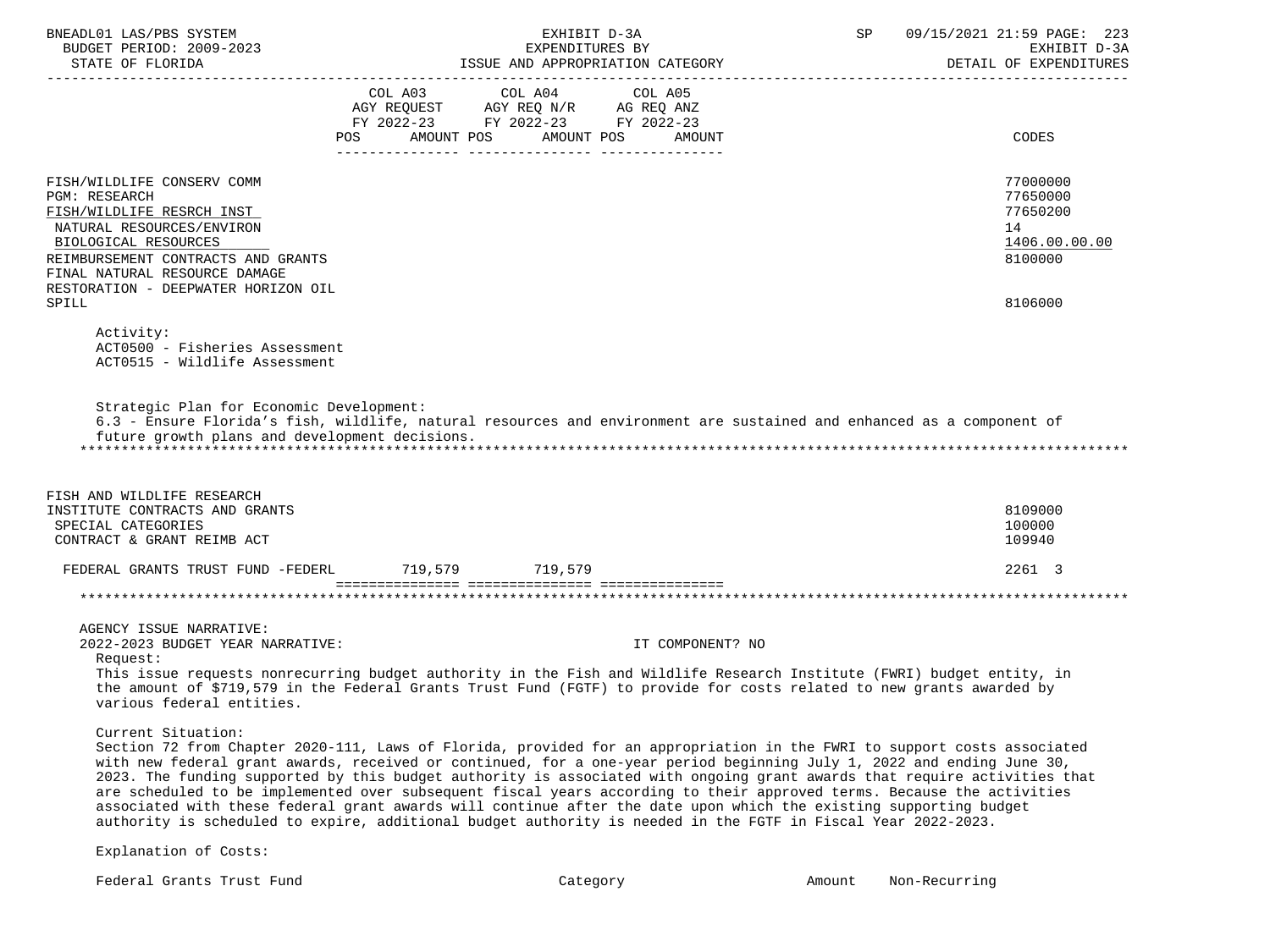BUDGET PERIOD: 2009-2023 EXPENDITURES BY EXHIBIT D-3A STATE OF FLORIDA **ISSUE AND APPROPRIATION CATEGORY** 

|  | DETAIL OF EXPENDITURES |
|--|------------------------|
|  |                        |

|                                                                                                                                     | COL A03 COL A04 COL A05<br>AGY REQUEST AGY REQ N/R AG REQ ANZ<br>FY 2022-23 FY 2022-23 FY 2022-23 |                                   |           |                   |               |
|-------------------------------------------------------------------------------------------------------------------------------------|---------------------------------------------------------------------------------------------------|-----------------------------------|-----------|-------------------|---------------|
|                                                                                                                                     |                                                                                                   |                                   |           |                   |               |
|                                                                                                                                     |                                                                                                   |                                   |           |                   |               |
|                                                                                                                                     | <b>POS</b><br>AMOUNT POS                                                                          | AMOUNT POS<br>AMOUNT              |           |                   | <b>CODES</b>  |
|                                                                                                                                     |                                                                                                   |                                   |           |                   |               |
|                                                                                                                                     |                                                                                                   |                                   |           |                   |               |
| FISH/WILDLIFE CONSERV COMM                                                                                                          |                                                                                                   |                                   |           |                   | 77000000      |
| PGM: RESEARCH                                                                                                                       |                                                                                                   |                                   |           |                   | 77650000      |
| FISH/WILDLIFE RESRCH INST                                                                                                           |                                                                                                   |                                   |           |                   | 77650200      |
| NATURAL RESOURCES/ENVIRON                                                                                                           |                                                                                                   |                                   |           |                   | 14            |
| BIOLOGICAL RESOURCES                                                                                                                |                                                                                                   |                                   |           |                   | 1406.00.00.00 |
| REIMBURSEMENT CONTRACTS AND GRANTS                                                                                                  |                                                                                                   |                                   |           |                   | 8100000       |
| FISH AND WILDLIFE RESEARCH                                                                                                          |                                                                                                   |                                   |           |                   |               |
| INSTITUTE CONTRACTS AND GRANTS                                                                                                      |                                                                                                   |                                   |           |                   | 8109000       |
|                                                                                                                                     |                                                                                                   |                                   |           |                   |               |
| ______________________________________                                                                                              |                                                                                                   |                                   |           |                   |               |
| Grant #4482 1 OPS \$21 hour $x$ 1480 hours                                                                                          |                                                                                                   | Contract and Grants Reimbursement | \$31,080  | \$31,080          |               |
| Grant #4482 Supplies, Travel, Other Expenses Contract and Grants Reimbursement                                                      |                                                                                                   |                                   |           | $$3,999$ $$3,999$ |               |
| Grant #4487 1 OPS \$15 hour $x$ 600 hours                                                                                           |                                                                                                   | Contract and Grants Reimbursement | \$9,000   | \$9,000           |               |
| Grant #4487 Supplies, Travel, Other Expenses Contract and Grants Reimbursement                                                      |                                                                                                   |                                   | \$8,255   | \$8,255           |               |
| Grant #4498 1 OPS \$22 hour $x$ 1202 hours                                                                                          |                                                                                                   | Contract and Grants Reimbursement | \$26,444  | \$26,444          |               |
| Grant #4498 Contractual Services                                                                                                    |                                                                                                   | Contract and Grants Reimbursement | \$8,000   | \$ 8,000          |               |
| Grant #4498 Supplies, Travel, Other Expenses                                                                                        |                                                                                                   | Contract and Grants Reimbursement | \$4,793   | \$4,793           |               |
| Grant #4501 1 OPS \$21 hour $x$ 3562 hours                                                                                          |                                                                                                   | Contract and Grants Reimbursement | \$74,802  | \$74,802          |               |
| Grant #4501 Supplies, Travel, Other Expenses                                                                                        |                                                                                                   | Contract and Grants Reimbursement | \$57,684  | \$57,684          |               |
| Grant #4502 Supplies, Travel                                                                                                        |                                                                                                   | Contract and Grants Reimbursement | \$4,583   | \$4,583           |               |
| Grant #5405 Supplies, Travel                                                                                                        |                                                                                                   | Contract and Grants Reimbursement | \$5,961   | \$5,961           |               |
| Grant #5407 6 OPS \$15 hour x 1630 hours                                                                                            |                                                                                                   | Contract and Grants Reimbursement | \$146,700 | \$146,700         |               |
| Grant #5407 Supplies, Travel, Other Expenses                                                                                        |                                                                                                   | Contract and Grants Reimbursement | \$105,686 | \$105,686         |               |
| Grant #5417 Supplies, Travel                                                                                                        |                                                                                                   | Contract and Grants Reimbursement | \$2,700   | \$2,700           |               |
| Grant #5426 1 OPS \$24 hour x 1040 hours                                                                                            |                                                                                                   | Contract and Grants Reimbursement | \$24,960  | \$24,960          |               |
| Grant #5426 Supplies, Travel, Other Expenses                                                                                        |                                                                                                   | Contract and Grants Reimbursement | \$9,373   | \$9,373           |               |
| Grant #5430 4 OPS \$18 hour $x$ 834 hours                                                                                           |                                                                                                   | Contract and Grants Reimbursement | \$60,048  | \$60,048          |               |
| Grant #5434 1 OPS \$15 hour x 600 hours                                                                                             |                                                                                                   | Contract and Grants Reimbursement | \$12,000  | \$12,000          |               |
| Grant #5434 Travel                                                                                                                  |                                                                                                   | Contract and Grants Reimbursement | \$1,132   | \$1,132           |               |
| Grant #5436 1 OPS \$21 hour x 600 hours                                                                                             |                                                                                                   | Contract and Grants Reimbursement | \$12,600  | \$12,600          |               |
| Grant #5436 Supplies, Other Expenses                                                                                                |                                                                                                   | Contract and Grants Reimbursement | \$532     | \$532             |               |
| Grant #5437 Supplies, Travel, Other Expenses                                                                                        |                                                                                                   | Contract and Grants Reimbursement | \$32,061  | \$32,061          |               |
| Grant #5438 1 OPS \$15 hours x 400 hours                                                                                            |                                                                                                   | Contract and Grants Reimbursement | \$6,000   | \$6,000           |               |
| Grant #5438 Supplies, Travel                                                                                                        |                                                                                                   | Contract and Grants Reimbursement | \$1,425   | \$1,425           |               |
| Grant #5439 2 OPS \$19 hour $x$ 600 hours                                                                                           |                                                                                                   | Contract and Grants Reimbursement | \$11,400  | \$11,400          |               |
| Grant #5439 Supplies, Travel                                                                                                        |                                                                                                   | Contract and Grants Reimbursement | \$2,411   | \$2,411           |               |
| Grant #5460 1 OPS \$15 hour x 1040 hours                                                                                            |                                                                                                   | Contract and Grants Reimbursement | \$15,600  | \$15,600          |               |
| Grant #5460 Supplies, Travel, Other Expenses                                                                                        |                                                                                                   | Contract and Grants Reimbursement | \$3,161   | \$3,161           |               |
| Grant #5465 1 OPS \$23 hour $x$ 100 hours                                                                                           |                                                                                                   | Contract and Grants Reimbursement | \$23,000  | \$23,000          |               |
| Grant #5465 Other Expenses                                                                                                          |                                                                                                   | Contract and Grants Reimbursement | \$2,067   | \$2,067           |               |
| Grant #5467 1 OPS \$26 hour x 460 hours contract and Grants Reimbursement<br>Grant #5467 Supplies contract and Grants Reimbursement |                                                                                                   |                                   | \$11,960  | \$ 11,960         |               |
| Grant #5467 Supplies                                                                                                                |                                                                                                   |                                   | \$162     | \$162             |               |
|                                                                                                                                     |                                                                                                   |                                   |           |                   |               |

Total Federal Grants Trust Fund \$719,579 \$719,579 \$719,579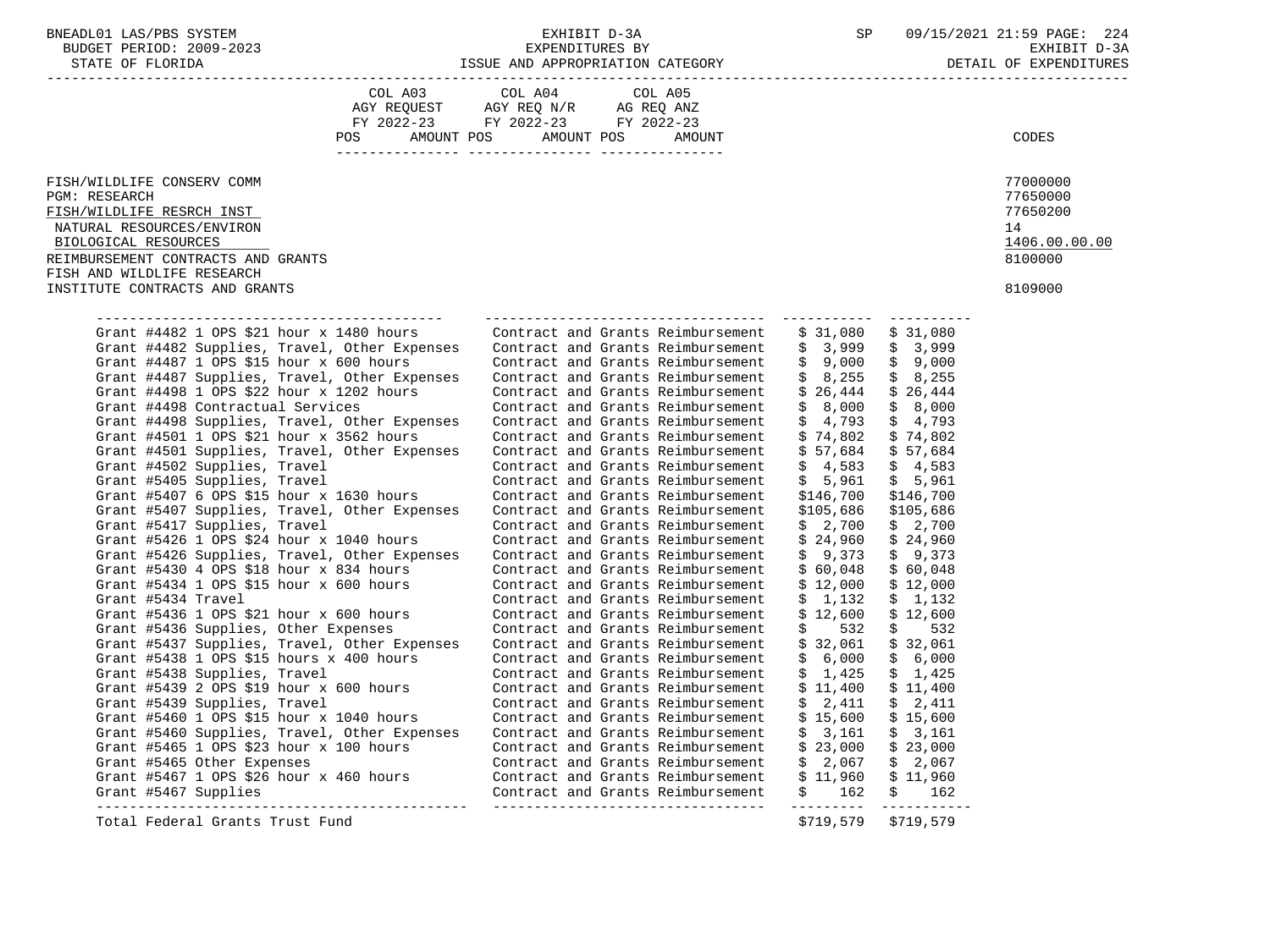|                                                                                                                                                                                                                                            | EXHIBIT D-3A                                                                                                                                                                                                                                                                                                                                                                                                                                                                                                                                                                                                                                                                                                                                                                                                                                                                                                                                                                                                                                                                                                                                                                                                                                                                                                                                                                                                                                                             | 09/15/2021 21:59 PAGE: 225<br>SP<br>EXHIBIT D-3A<br>DETAIL OF EXPENDITURES    |
|--------------------------------------------------------------------------------------------------------------------------------------------------------------------------------------------------------------------------------------------|--------------------------------------------------------------------------------------------------------------------------------------------------------------------------------------------------------------------------------------------------------------------------------------------------------------------------------------------------------------------------------------------------------------------------------------------------------------------------------------------------------------------------------------------------------------------------------------------------------------------------------------------------------------------------------------------------------------------------------------------------------------------------------------------------------------------------------------------------------------------------------------------------------------------------------------------------------------------------------------------------------------------------------------------------------------------------------------------------------------------------------------------------------------------------------------------------------------------------------------------------------------------------------------------------------------------------------------------------------------------------------------------------------------------------------------------------------------------------|-------------------------------------------------------------------------------|
|                                                                                                                                                                                                                                            | COL A03<br>COL A04 COL A05<br>AGY REQUEST AGY REQ N/R AG REQ ANZ<br>FY 2022-23 FY 2022-23 FY 2022-23<br>POS AMOUNT POS AMOUNT POS<br>AMOUNT                                                                                                                                                                                                                                                                                                                                                                                                                                                                                                                                                                                                                                                                                                                                                                                                                                                                                                                                                                                                                                                                                                                                                                                                                                                                                                                              | CODES                                                                         |
| FISH/WILDLIFE CONSERV COMM<br><b>PGM: RESEARCH</b><br>FISH/WILDLIFE RESRCH INST<br>NATURAL RESOURCES/ENVIRON<br>BIOLOGICAL RESOURCES<br>REIMBURSEMENT CONTRACTS AND GRANTS<br>FISH AND WILDLIFE RESEARCH<br>INSTITUTE CONTRACTS AND GRANTS |                                                                                                                                                                                                                                                                                                                                                                                                                                                                                                                                                                                                                                                                                                                                                                                                                                                                                                                                                                                                                                                                                                                                                                                                                                                                                                                                                                                                                                                                          | 77000000<br>77650000<br>77650200<br>14<br>1406.00.00.00<br>8100000<br>8109000 |
| Disease through space and time."<br>Invertebrate Collections."                                                                                                                                                                             | *Grant #4482 refers to a grant titled, "Assessing the efficacy of mobile-and stationary-camera surveys to evaluate reef<br>fish relative abundance and size distributions along with associated habitats on the West Florida Shelf."<br>*Grant #4487 refers to a grant titled, "Park Wide Fishery Independent Monitoring Stock Assessment for Everglades National<br>Park. "*Grant #4498 refers to a grant titled, "Characterization of the microbiome of corals with Stony Coral Tissue Loss<br>*Grant #4501 refers to a grant titled, "Coastal Waters Survey 2020."*Grant #4502 refers to a grant titled, "An adaptive<br>network of in situ sensors for real-time HAB monitoring in the Gulf of Maine."<br>*Grant #5405 refers to a grant titled, "Population Studies of Marine Turtles in Florida Bay."<br>*Grant #5407 refers to a grant titled, "Florida Marine Recreational Fishery Statistical Data Collection."<br>*Grant #5417 refers to a grant titled, "Documentation and Evaluation of Sea Turtle Mortality and Morbidity in Florida."<br>*Grant #5426 refers to a grant titled, "Critical Support for High Level Cetacean Stranding Response, Sample Analyses, and<br>Network Coordination for Large Whale and Mass Stranding's in Southwest Florida."<br>*Grant #5430 refers to a grant titled, "Frosted Flatwooks Salamander Recover."<br>*Grant #5434 refers to a grant titled, "DigIn - Documenting Marine Biodiversity through Digitization of Marine |                                                                               |
| Mexico."<br>Webs."                                                                                                                                                                                                                         | *Grant #5436 refers to a grant titled, "Life History Sampling for Data-Poor US Caribbean Reef Fishes."<br>*Grant #5437 refers to a grant titled, "Implementing Karenia Brevis Respiratory Risk Forecast System in the Gulf of<br>*Grant #5438 refers to a grant titled, "Mobilizing Millions of Marine Mollusks of the Eastern Seaboard."<br>*Grant #5439 refers to a grant titled, "Tropic Transfer and Effects of Harmful Algal Bloom toxins in Alaskan Marine food<br>*Grant #5460 refers to a grant titled, "Support for the Florida Fish and Wildlife Conservation Commission in West Indian<br>Manatee Morbidity and Mortality Investigations and Population Assessments."<br>*Grant #5465 refers to a grant titled, "Florida Scrub-Jay Population Estimate for Ocala National Forest under Different                                                                                                                                                                                                                                                                                                                                                                                                                                                                                                                                                                                                                                                              |                                                                               |

 Activity: ACT0500 - Fisheries Assessment

 Strategic Plan for Economic Development: 6.3 - Ensure Florida's fish, wildlife, natural resources and environment are sustained and enhanced as a component of future growth plans and development decisions.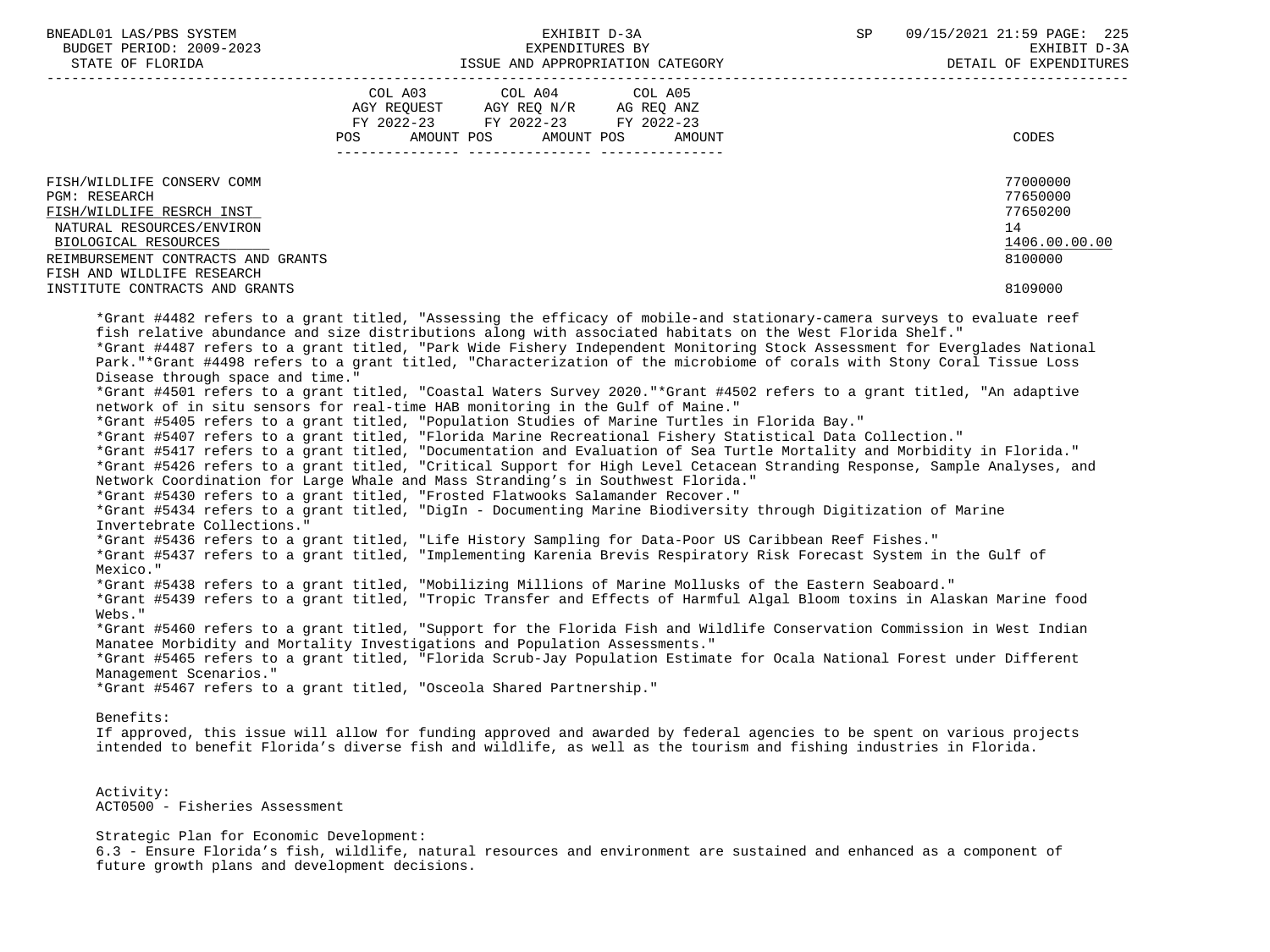| BNEADL01 LAS/PBS SYSTEM<br>BUDGET PERIOD: 2009-2023<br>STATE OF FLORIDA                                                                                                                                                                                                                                                                                                                                                                                                                                                                                                                              |          | EXPENDITURES BY                                                                                                 | EXHIBIT D-3A<br>ISSUE AND APPROPRIATION CATEGORY | SP<br>09/15/2021 21:59 PAGE: 226<br>EXHIBIT D-3A<br>DETAIL OF EXPENDITURES |                                                                    |  |
|------------------------------------------------------------------------------------------------------------------------------------------------------------------------------------------------------------------------------------------------------------------------------------------------------------------------------------------------------------------------------------------------------------------------------------------------------------------------------------------------------------------------------------------------------------------------------------------------------|----------|-----------------------------------------------------------------------------------------------------------------|--------------------------------------------------|----------------------------------------------------------------------------|--------------------------------------------------------------------|--|
|                                                                                                                                                                                                                                                                                                                                                                                                                                                                                                                                                                                                      | POS      | COL A03 COL A04 COL A05<br>AGY REQUEST AGY REQ N/R AG REQ ANZ<br>FY 2022-23 FY 2022-23 FY 2022-23<br>AMOUNT POS | AMOUNT POS<br>AMOUNT                             |                                                                            | CODES                                                              |  |
| FISH/WILDLIFE CONSERV COMM<br><b>PGM: RESEARCH</b><br>FISH/WILDLIFE RESRCH INST<br>NATURAL RESOURCES/ENVIRON<br>BIOLOGICAL RESOURCES<br>REIMBURSEMENT CONTRACTS AND GRANTS<br>FISH AND WILDLIFE RESEARCH                                                                                                                                                                                                                                                                                                                                                                                             |          |                                                                                                                 |                                                  |                                                                            | 77000000<br>77650000<br>77650200<br>14<br>1406.00.00.00<br>8100000 |  |
| INSTITUTE CONTRACTS AND GRANTS<br>Summary:<br>This is a new issue                                                                                                                                                                                                                                                                                                                                                                                                                                                                                                                                    |          |                                                                                                                 |                                                  |                                                                            | 8109000                                                            |  |
| CAPITAL IMPROVEMENT PLAN<br>INCREASED CAPACITY<br>G/A-LOC GOV/NONST ENT-FCO<br>MANATEE ACUTE CARE EXPAN                                                                                                                                                                                                                                                                                                                                                                                                                                                                                              |          |                                                                                                                 |                                                  |                                                                            | 9900000<br>990P000<br>140000<br>141006                             |  |
| GENERAL REVENUE FUND                                                                                                                                                                                                                                                                                                                                                                                                                                                                                                                                                                                 | $-STATE$ | 2,910,000 2,910,000                                                                                             |                                                  |                                                                            | 1000 1                                                             |  |
|                                                                                                                                                                                                                                                                                                                                                                                                                                                                                                                                                                                                      |          |                                                                                                                 |                                                  |                                                                            |                                                                    |  |
| <b>AGENCY NARRATIVE:</b><br>2022-2023 BUDGET YEAR NARRATIVE: MANATEE ACUTE CARE EXPAN<br>Request:<br>This funding request for \$2,910,000 is to enhance and expand the network of specialized acute care facilities to treat<br>injured and distressed manatees. Increasing demand for space at the existing facilities (Homosassa Springs State Park,<br>Jacksonville Zoo, Miami Seaquarium, Sea World and Zoo Tampa) due to recurring large events caused by red tide,<br>exceptionally cold winters, and lack of food in the Indian River Lagoon have resulted in a need for the expansion of the |          |                                                                                                                 | IT COMPONENT? NO                                 |                                                                            |                                                                    |  |

 exceptionally cold winters, and lack of food in the Indian River Lagoon have resulted in a need for the expansion of the manatee acute care network. FWC and its many partner organizations operate a Statewide Manatee Rescue and Rehabilitation Partnership (MRP) that is very effective at rescuing ill and distressed manatees. These rescued animals require specialized care under the supervision of wildlife veterinarians. This request would upgrade facilities to expand capacity at existing facilities and add fund facilities upgrades to add several additional facilities to the acute care network: The Bishop Museum of Science and Nature, Clearwater Marine Aquarium, and The Florida Aquarium.

## Current Situation:

 The Florida manatee was one of the first species placed on the federal endangered species list when the legislation was first enacted in 1966 (later revised as the Endangered Species Act in 1972. Since that time, protective measures and proactive management by FWC and the U.S. Fish and Wildlife Service have allowed the population of manatees to expand significantly. With that expansion came the need to increase the infrastructure available to treat ill or injured manatees. FWC rescues dozens of manatees each year, but does not operate manatee care facilities. This service is more appropriately provided by zoos and aquaria who have the necessary expertise. Many manatees will recover and eventually be released back into the wild given appropriate care under the supervision of trained veterinarians. Five facilities in Florida (listed above) are currently permitted as acute care facilities for manatees.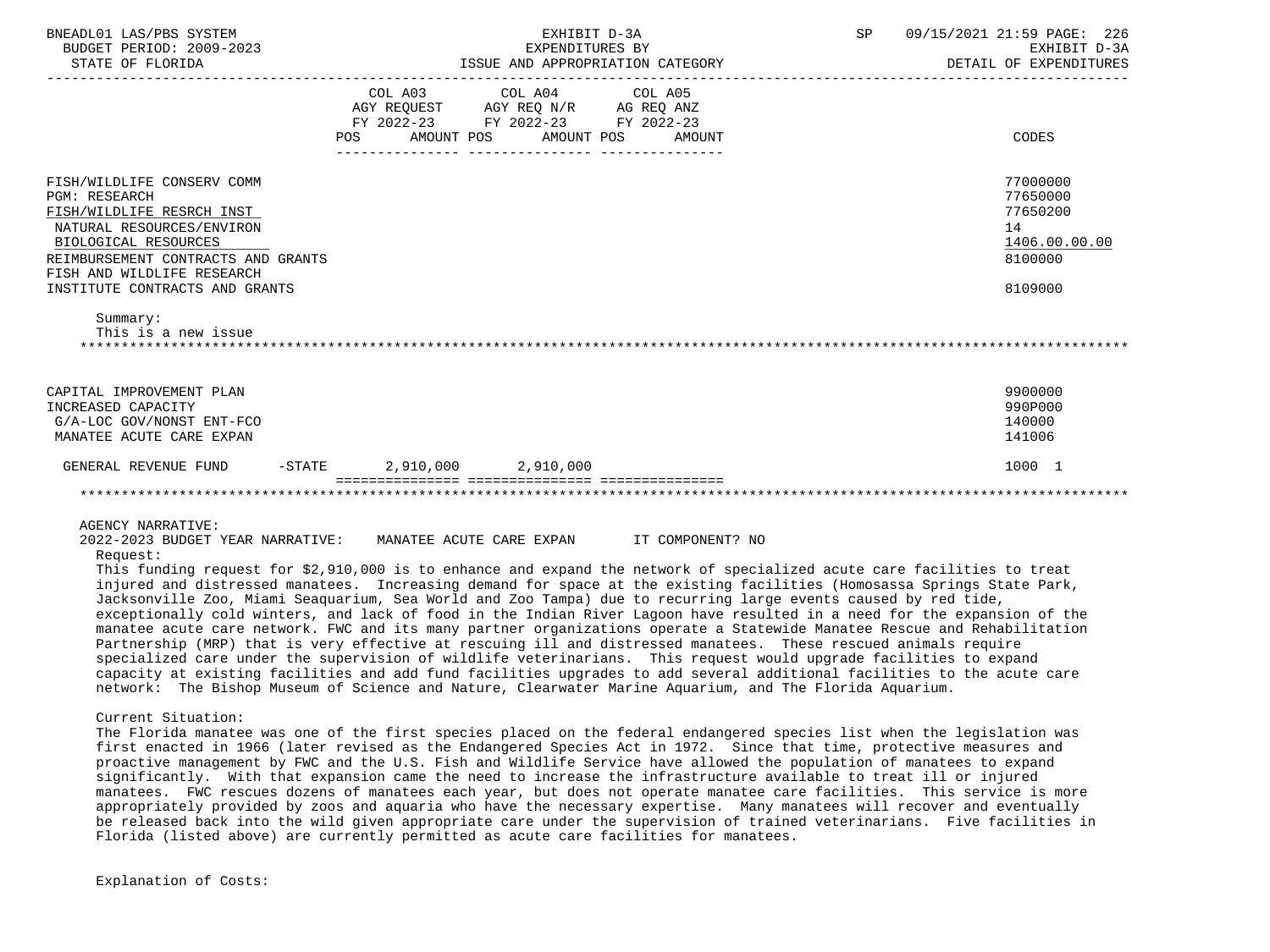| BNEADL01<br>LAS/PBS<br>SYSTEM  |                                                          | 72021<br>$\sim$ $\sim$ $\sim$<br>PAGE:<br>ם ר<br>-447 |
|--------------------------------|----------------------------------------------------------|-------------------------------------------------------|
| 2009-2023<br>PERIOD:<br>BUDGET | ITURES BY<br>EXPENDI                                     | $\sim$ $\sim$<br><u>-n +m</u><br>rvu:<br>- ⊶          |
| חת התמידי<br>ברוד הה. דה       | Ι ΔΡΡΑΠΡΙΣΤΔΤΙΛΝ ΛΔΤΈΚΛΡΥ<br>ידת ה<br><b>ANII</b><br>--- | FYDFNDT                                               |

EXHIBIT D-3A SP  $09/15/2021$   $21:59$  PAGE: 227<br>EXPENDITURES BY

STATE OF FLORIDA GERM ISSUE AND APPROPRIATION CATEGORY STATE OF EXPENDITURES

|                                                                                                                                                                                 | COL A03<br>AGY REOUEST<br>POS | FY 2022-23 FY 2022-23<br>AMOUNT POS AMOUNT POS | COL A04 COL A05<br>AGY REO N/R AG REO ANZ<br>FY 2022-23<br>AMOUNT | CODES                                                                         |
|---------------------------------------------------------------------------------------------------------------------------------------------------------------------------------|-------------------------------|------------------------------------------------|-------------------------------------------------------------------|-------------------------------------------------------------------------------|
| FISH/WILDLIFE CONSERV COMM<br>PGM: RESEARCH<br>FISH/WILDLIFE RESRCH INST<br>NATURAL RESOURCES/ENVIRON<br>BIOLOGICAL RESOURCES<br>CAPITAL IMPROVEMENT PLAN<br>INCREASED CAPACITY |                               |                                                |                                                                   | 77000000<br>77650000<br>77650200<br>14<br>1406.00.00.00<br>9900000<br>990P000 |
| Facility                                                                                                                                                                        |                               | Amount                                         | Work to be Performed                                              |                                                                               |
| Rishop Museum/Sarasota Sea Lion Preserve \$                                                                                                                                     |                               | 50 000                                         | Ingrade filtration nump motors and heaters                        |                                                                               |

| Bishop Museum/Sarasota Sea Lion Preserve \$ | 50,000      | Upgrade filtration, pump motors and heaters                                                                               |
|---------------------------------------------|-------------|---------------------------------------------------------------------------------------------------------------------------|
| Clearwater Marine Aquarium                  | 250,000     | Life support system for 40 ft pool to rehabilitate manatees.                                                              |
| The Florida Aquarium                        | 300,000     | 24 ft pool with filtration and heating to accommodate 12 animals                                                          |
| Homosassa Springs State Park                | 40,000      | Heaters to upgrade capacity of existing infrastructure.                                                                   |
| Jacksonville Zoo                            | 50,000      | Rehabilitation pool for manatee calves.                                                                                   |
| Miami Seaquarium                            | 170,000     | Heaters to upgrade capacity of existing infrastructure.                                                                   |
| Sea World of Florida                        | \$2,000,000 | Add fiberglass pools, plumbing, and filtration to existing<br>system that will increase capacity to more than 50 animals. |
| Zoo Tampa                                   | 50,000      | Rehabilitation pool for manatee calves.                                                                                   |
| Other Personal Services                     | 40,000      | Construction Project Consultant                                                                                           |
| Project Total                               | \$2.910.000 |                                                                                                                           |

### Benefits:

 Recent large scale environmental events, including red tide, very cold winters and loss of seagrass forage on the Atlantic Coast have generated significantly higher numbers of manatee rescues which exceed the capacity of the current network. This budget request expands the capability of existing care facilities and adds additional facilities to allow FWC to rehabilitate and release significantly more manatees and continue conserving this protected species.

 Please reference corresponding issue #3006700 in the Fish and Wildlife Research Institute budget entity related to this request.

 Activity: ACT0210 - Fixed Capital Outlay

 Strategic Plan for Economic Development: 6.3 - Ensure Florida's fish, wildlife, natural resources and environment are sustained and enhanced as a component of future growth plans and development decisions. \*\*\*\*\*\*\*\*\*\*\*\*\*\*\*\*\*\*\*\*\*\*\*\*\*\*\*\*\*\*\*\*\*\*\*\*\*\*\*\*\*\*\*\*\*\*\*\*\*\*\*\*\*\*\*\*\*\*\*\*\*\*\*\*\*\*\*\*\*\*\*\*\*\*\*\*\*\*\*\*\*\*\*\*\*\*\*\*\*\*\*\*\*\*\*\*\*\*\*\*\*\*\*\*\*\*\*\*\*\*\*\*\*\*\*\*\*\*\*\*\*\*\*\*\*\*\*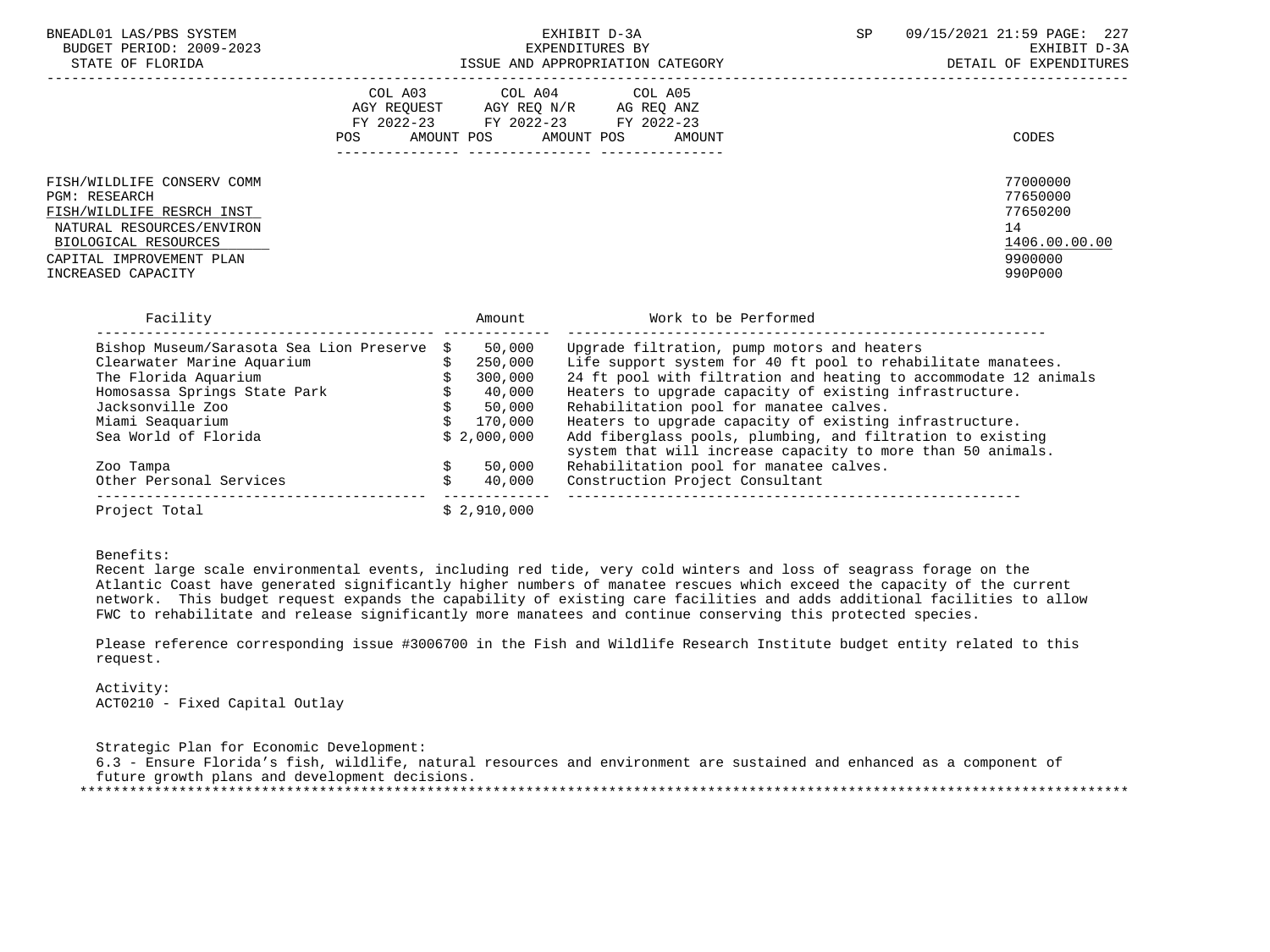| BNEADL01 LAS/PBS SYSTEM<br>BUDGET PERIOD: 2009-2023<br>STATE OF FLORIDA                                                                                                                                                                  |        | EXHIBIT D-3A<br>EXPENDITURES BY<br>ISSUE AND APPROPRIATION CATEGORY |                                                                                                                            |        | SP | 09/15/2021 21:59 PAGE: 228<br>EXHIBIT D-3A<br>DETAIL OF EXPENDITURES                              |
|------------------------------------------------------------------------------------------------------------------------------------------------------------------------------------------------------------------------------------------|--------|---------------------------------------------------------------------|----------------------------------------------------------------------------------------------------------------------------|--------|----|---------------------------------------------------------------------------------------------------|
|                                                                                                                                                                                                                                          | POS    |                                                                     | COL A03 COL A04 COL A05<br>AGY REQUEST AGY REQ N/R AG REQ ANZ<br>FY 2022-23 FY 2022-23 FY 2022-23<br>AMOUNT POS AMOUNT POS | AMOUNT |    | CODES                                                                                             |
| FISH/WILDLIFE CONSERV COMM<br><b>PGM: RESEARCH</b><br>FISH/WILDLIFE RESRCH INST<br>NATURAL RESOURCES/ENVIRON<br>BIOLOGICAL RESOURCES<br>CAPITAL IMPROVEMENT PLAN<br>SPECIAL PURPOSE<br>FIXED CAPITAL OUTLAY<br>FACILITIES REPAIR & MAINT |        |                                                                     |                                                                                                                            |        |    | 77000000<br>77650000<br>77650200<br>14<br>1406.00.00.00<br>9900000<br>990S000<br>080000<br>080956 |
| STATE GAME TRUST FUND                                                                                                                                                                                                                    | -STATE | 743,000                                                             | 743,000                                                                                                                    |        |    | 2672 1                                                                                            |
|                                                                                                                                                                                                                                          |        |                                                                     |                                                                                                                            |        |    |                                                                                                   |

# AGENCY NARRATIVE:

 2022-2023 BUDGET YEAR NARRATIVE: FACILITIES REPAIR & MAINT IT COMPONENT? NO Request:

 This requests \$743,000 in Fixed Capital Outlay funding to replace the existing facility for the FWC/FWRI Gainesville Freshwater Fisheries Research Lab, which is located on University of Florida property. The FWRI FFR is currently occupied by 20 FWC staff from multiple divisions that conduct research, monitoring, and management activities on freshwater fish, invertebrates, and habitat state-wide. This lab serves a critical role regionally and state-wide in fulfilling the Agency Mission of managing fish and wildlife resources for their long-term well-being and the benefit of the people. This request would fund the purchase and installation of a 5,000 sq ft pre-fabricated facility on a concrete foundation, improved parking with rock or shell and at least one asphalt ADA Access Parking with proper signage. The new facility will also require a new septic system with electrical and potable water hook-up. The facility will include a fresh air fume hood system to support research work requiring chemicals in laboratory areas. Additionally, the existing building and septic system will need to be removed and the current property brought to an original state. This project includes OPS funds for project management.

# Current Situation:

 The current modular trailer presents a safety concern for staff due to several factors. The building has poor drainage that has caused substantial erosion that threatens the foundation pads and could lead to collapse. Poor drainage and ongoing roof leaks from inferior construction also presents the risk for mold growth and harmful effects to staff. Additional structural issues include fracturing of the exterior wall seams, separation of floor seams where modular units are connected, separation of ridge beams and trusses, and no anchor straps to support load bearing columns. A professional inspection was completed that determined this building is not rated for hurricane force winds and risks collapse due to structural deficiency.

| Description of Costs                              | Amount    |
|---------------------------------------------------|-----------|
|                                                   |           |
| Purchase of 5,000 sq foot Pre-Fabricated Building | \$500,000 |
| Site Work on New Site                             | \$75,500  |
| Disposal of Existing Modular                      | \$40,000  |
| Returning Old Site to Original Condition          | \$40,000  |
| Design Costs                                      | 27,500    |
| Contingency                                       | \$60,000  |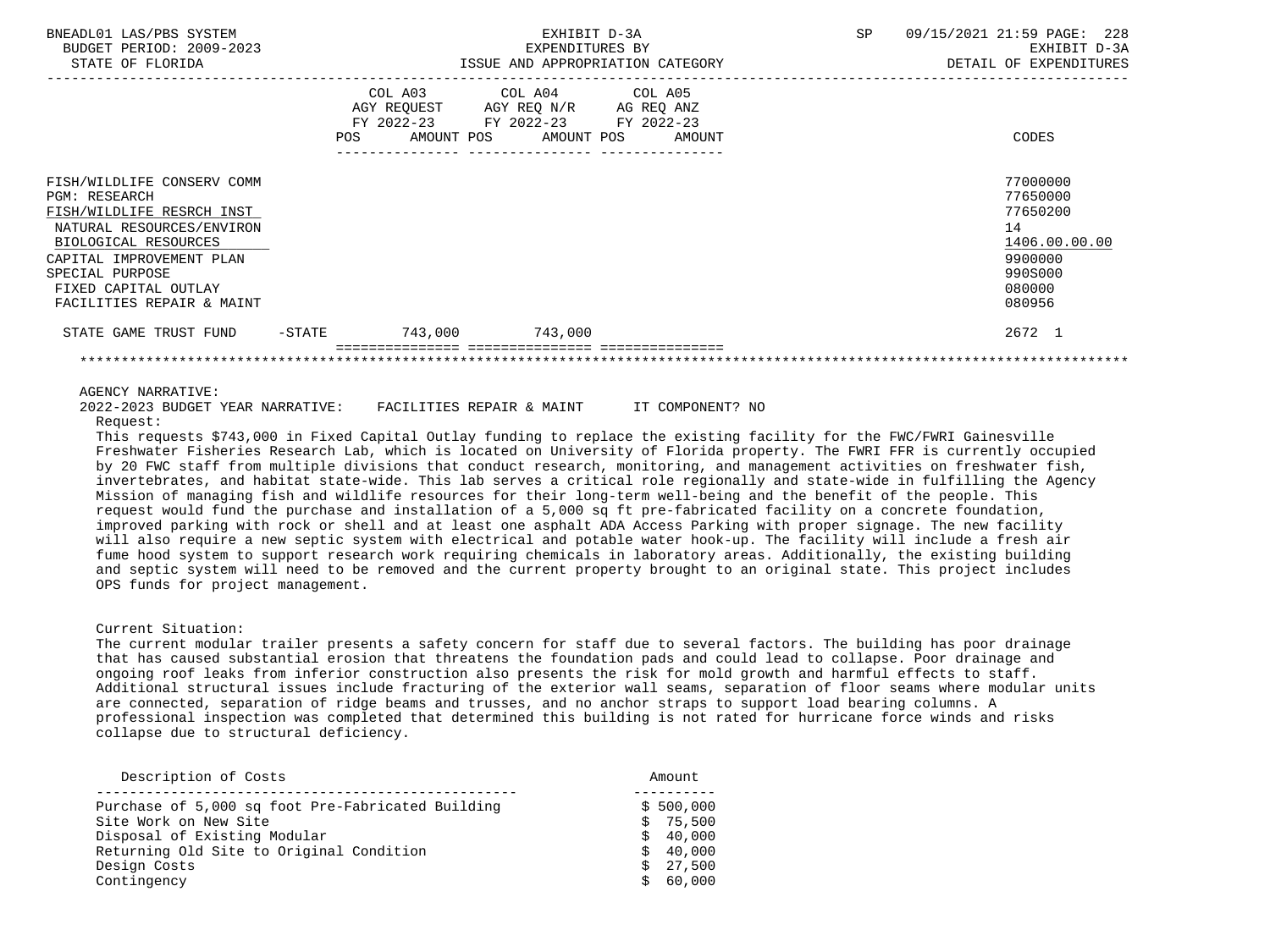| BNEADL01 LAS/PBS SYSTEM<br>BUDGET PERIOD: 2009-2023<br>STATE OF FLORIDA                                                                                                      |                                                                                                                                                                                                                                                                                                                                                                                                      | EXHIBIT D-3A<br>EXPENDITURES BY<br>ISSUE AND APPROPRIATION CATEGORY | SP | 09/15/2021 21:59 PAGE: 229<br>EXHIBIT D-3A<br>DETAIL OF EXPENDITURES          |
|------------------------------------------------------------------------------------------------------------------------------------------------------------------------------|------------------------------------------------------------------------------------------------------------------------------------------------------------------------------------------------------------------------------------------------------------------------------------------------------------------------------------------------------------------------------------------------------|---------------------------------------------------------------------|----|-------------------------------------------------------------------------------|
|                                                                                                                                                                              | COL A03 COL A04 COL A05<br>AGY REQUEST AGY REQ N/R AG REQ ANZ<br>FY 2022-23 FY 2022-23 FY 2022-23<br>POS AMOUNT POS AMOUNT POS                                                                                                                                                                                                                                                                       | AMOUNT                                                              |    | CODES                                                                         |
| FISH/WILDLIFE CONSERV COMM<br>PGM: RESEARCH<br>FISH/WILDLIFE RESRCH INST<br>NATURAL RESOURCES/ENVIRON<br>BIOLOGICAL RESOURCES<br>CAPITAL IMPROVEMENT PLAN<br>SPECIAL PURPOSE |                                                                                                                                                                                                                                                                                                                                                                                                      |                                                                     |    | 77000000<br>77650000<br>77650200<br>14<br>1406.00.00.00<br>9900000<br>990S000 |
| Total FCO Project Costs                                                                                                                                                      |                                                                                                                                                                                                                                                                                                                                                                                                      | -----------<br>\$743.000                                            |    |                                                                               |
|                                                                                                                                                                              |                                                                                                                                                                                                                                                                                                                                                                                                      | ___________<br>\$7,000<br>___________                               |    |                                                                               |
| Total Issue Costs<br>request.<br>Benefits:                                                                                                                                   | Please reference corresponding issue #3006700 in the Fish and Wildlife Research Institute budget entity related to this                                                                                                                                                                                                                                                                              | \$750,000                                                           |    |                                                                               |
| Activity:<br>ACT0500 - Fisheries Assessment                                                                                                                                  | Replacing the existing building, which consists of 4 attached modular units in very poor condition, will improve the<br>health and safety for all staff and substantially improve the research environment.                                                                                                                                                                                          |                                                                     |    |                                                                               |
| Strategic Plan for Economic Development:                                                                                                                                     | 5.2 - Improve the efficiency and effectiveness of government agencies at all levels.                                                                                                                                                                                                                                                                                                                 |                                                                     |    |                                                                               |
| DEFERRED BUILDING MAINTENANCE<br>FIXED CAPITAL OUTLAY<br>FACILITIES REPAIR & MAINT                                                                                           |                                                                                                                                                                                                                                                                                                                                                                                                      |                                                                     |    | 990Z000<br>080000<br>080956                                                   |
| $-STATE$<br>GENERAL REVENUE FUND                                                                                                                                             | 587,500<br>587,500                                                                                                                                                                                                                                                                                                                                                                                   |                                                                     |    | 1000 1                                                                        |
|                                                                                                                                                                              |                                                                                                                                                                                                                                                                                                                                                                                                      |                                                                     |    |                                                                               |
| <b>AGENCY NARRATIVE:</b><br>2022-2023 BUDGET YEAR NARRATIVE:<br>Request:                                                                                                     | FACILITIES REPAIR & MAINT<br>FWRI operates multiple specialized research facilities around the state. Three facilities (Lovett E Williams Jr. Wildlife<br>Research Lab) in Gainesville, (the Senator George G. Kirkpatrick Marine Lab) in Cedar Key, and the (Freshwater Fisheries<br>Lab) in Eustis have critical safety and security needs that cannot be addressed with existing program budgets. | IT COMPONENT? NO                                                    |    |                                                                               |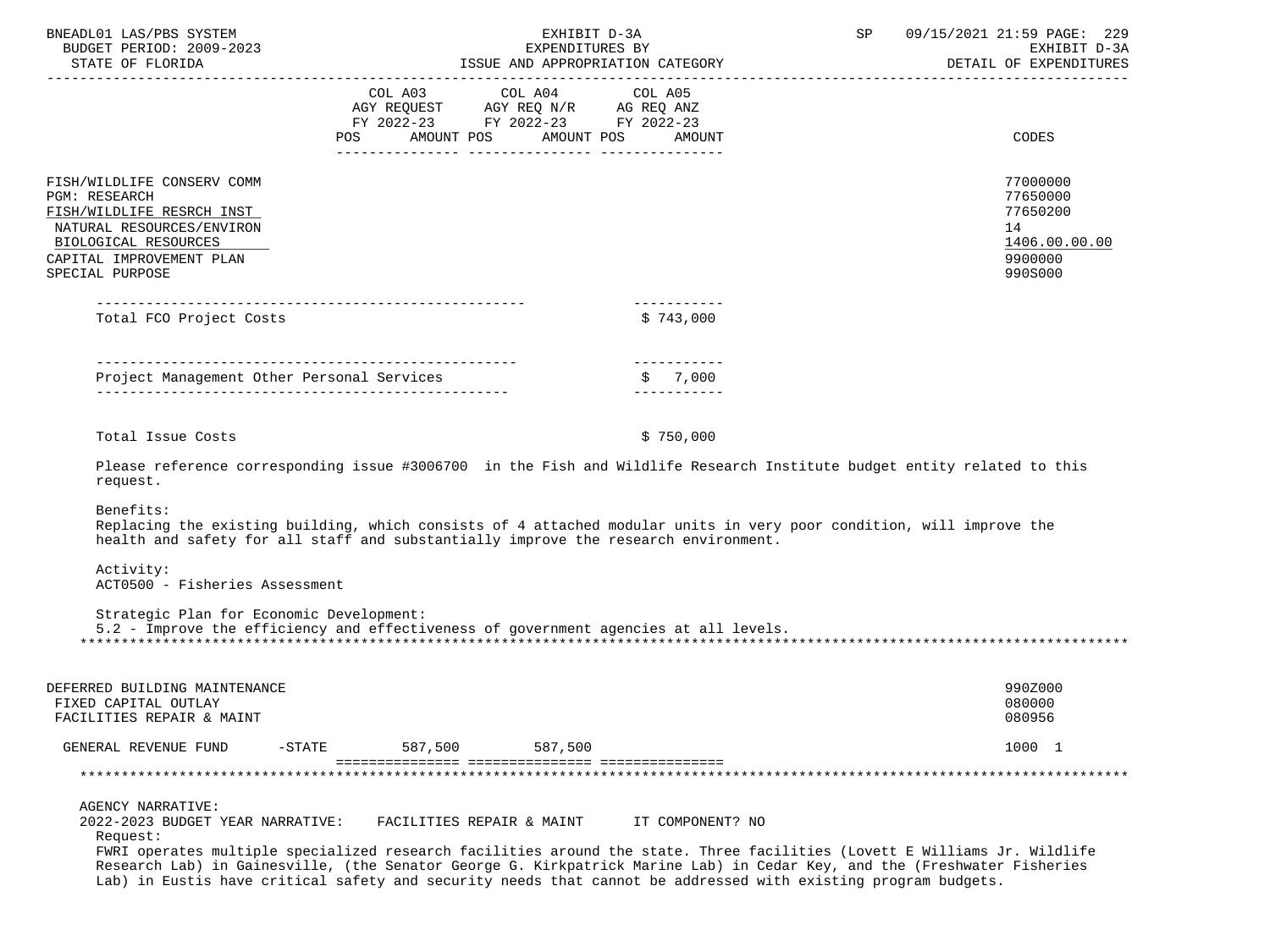| BNEADL01 LAS/PBS SYSTEM<br>BUDGET PERIOD: 2009-2023<br>STATE OF FLORIDA                                                                                                                           | EXHIBIT D-3A<br>EXPENDITURES BY<br>ISSUE AND APPROPRIATION CATEGORY                                                                                  | <b>SP</b> | 09/15/2021 21:59 PAGE: 230<br>EXHIBIT D-3A<br>DETAIL OF EXPENDITURES          |
|---------------------------------------------------------------------------------------------------------------------------------------------------------------------------------------------------|------------------------------------------------------------------------------------------------------------------------------------------------------|-----------|-------------------------------------------------------------------------------|
|                                                                                                                                                                                                   | COL A03 COL A04 COL A05<br>AGY REOUEST<br>AGY REO N/R<br>AG REQ ANZ<br>FY 2022-23 FY 2022-23 FY 2022-23<br>AMOUNT POS<br>POS<br>AMOUNT POS<br>AMOUNT |           | CODES                                                                         |
| FISH/WILDLIFE CONSERV COMM<br><b>PGM: RESEARCH</b><br>FISH/WILDLIFE RESRCH INST<br>NATURAL RESOURCES/ENVIRON<br>BIOLOGICAL RESOURCES<br>CAPITAL IMPROVEMENT PLAN<br>DEFERRED BUILDING MAINTENANCE |                                                                                                                                                      |           | 77000000<br>77650000<br>77650200<br>14<br>1406.00.00.00<br>9900000<br>990Z000 |

 The Gainesville WRL lab houses more than 60 staff and is located on environmentally sensitive lands adjacent to Payne's Prairie State Preserve. Funding is needed (\$188,000) to decommission an inefficient septic system that presents a risk to Payne's Prairie and connect the facility to the city's central sewer system. Additional funds are requested (\$273,000) for the Gainesville lab to bury overhanging powerlines which are often damaged due to the large number of mature trees present in this protected area.

 Funds are requested (\$91,500) to replace an aging elevator at the Cedar Key Lab. This elevator is used to carry heavy gear and environmental samples and has a history of breakdowns and costly repairs.

 Funds are also requested (\$35,000) to construct security fencing and a gate to secure vessels and vehicles at the Eustis facility which is located within a neighborhood where security is an increasing concern.

### Current Situation:

 Gainesville WRL (Lovett E Williams JR) has an aged septic sewer system that could negatively impact the nearby Payne's Prairie State Preserve; and the large number of densely located mature trees will likely damage the overhead electrical lines. Cedar Key (Senator George G Kirkpatrick Lab) has an elevator that is near the end of life, and is needed for moving staff, visitor's samples, and equipment to the upper floor and their critically needed research. The Eustis Fisheries Lab does not have a secure way to protect their needed research equipment.

#### Explanation of Costs:

The cost of these projects was determined by an independent engineering group.

| Description of Costs                                                                                                                                          | Amount                                                     | Non-Recurring                                              |
|---------------------------------------------------------------------------------------------------------------------------------------------------------------|------------------------------------------------------------|------------------------------------------------------------|
| Gainesville WRL Lab - Sewer Upgrade<br>Gainesville WRL Lab - Underground Electrical<br>Cedar Key - Replace Aging Elevator<br>Eustis - Security Fence and Gate | \$142.880<br>\$207.480<br>\$69,540<br>\$26,600<br>\$70.500 | \$142,880<br>\$207.480<br>\$69.540<br>\$26,600<br>\$70.500 |
| Design Costs (12 percent)<br>Contingency Costs (12 percent)<br>Total Project Costs                                                                            | \$70.500<br>\$587,500                                      | \$70.500<br>587,500                                        |
|                                                                                                                                                               |                                                            |                                                            |

## Benefits:

These projects will improve staff health and safety, increase security, and make the labs ecologically sustainable.

# Activity:

ACT0210 - Fixed Capital Outlay

ACT0650 - FWRI-Administration Services and Facilities Management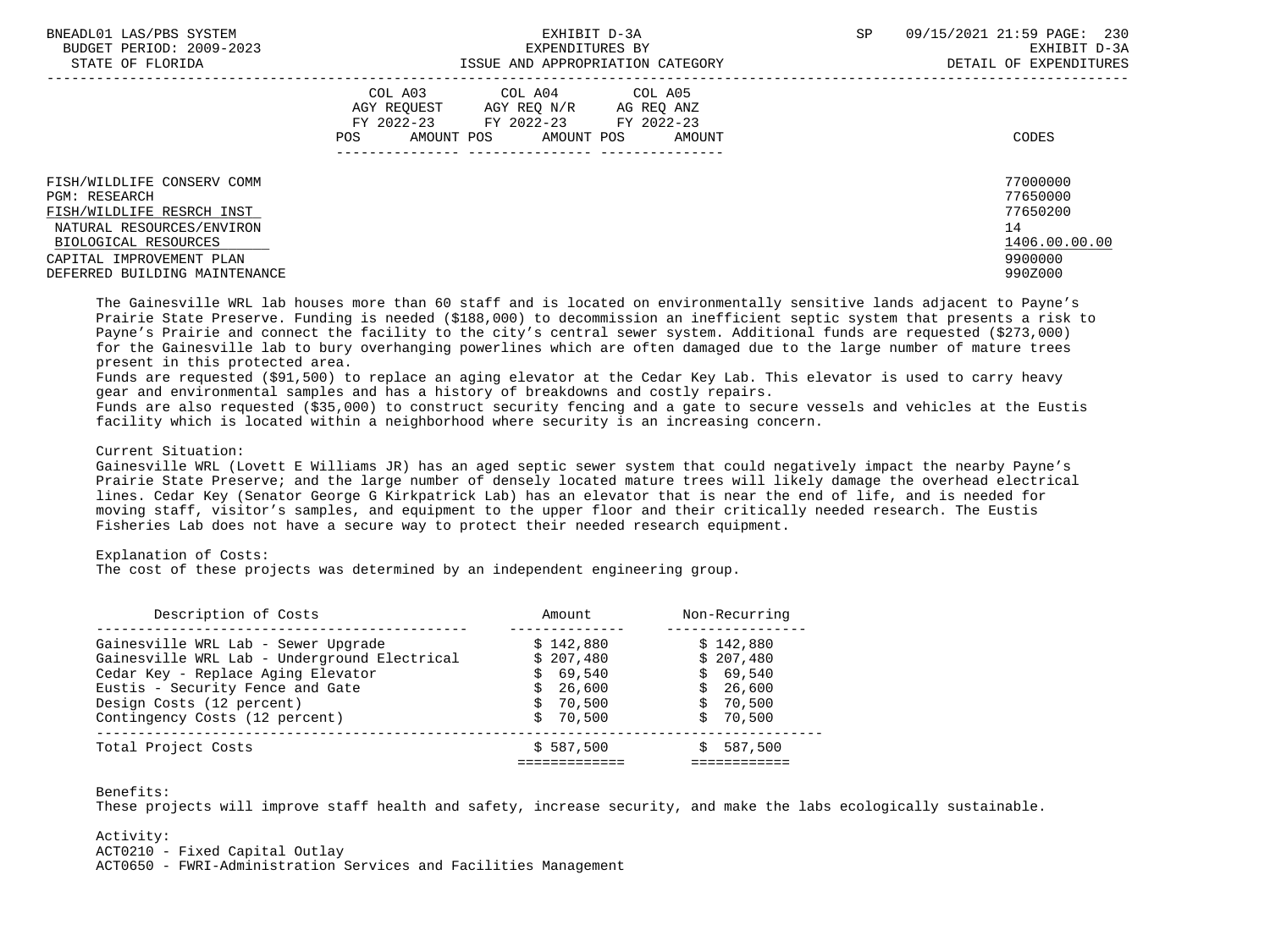| BNEADL01 LAS/PBS SYSTEM<br>BUDGET PERIOD: 2009-2023                                                                                                                                                                                                                                                                                                                                                                                                                                                                                                   |                                  | EXHIBIT D-3A                                                                                      | EXPENDITURES BY<br>ISSUE AND APPROPRIATION CATEGORY | SP | 09/15/2021 21:59 PAGE: 231<br>EXHIBIT D-3A<br>DETAIL OF EXPENDITURES          |
|-------------------------------------------------------------------------------------------------------------------------------------------------------------------------------------------------------------------------------------------------------------------------------------------------------------------------------------------------------------------------------------------------------------------------------------------------------------------------------------------------------------------------------------------------------|----------------------------------|---------------------------------------------------------------------------------------------------|-----------------------------------------------------|----|-------------------------------------------------------------------------------|
|                                                                                                                                                                                                                                                                                                                                                                                                                                                                                                                                                       | POS AMOUNT POS AMOUNT POS AMOUNT | COL A03 COL A04 COL A05<br>AGY REQUEST AGY REQ N/R AG REQ ANZ<br>FY 2022-23 FY 2022-23 FY 2022-23 |                                                     |    | CODES                                                                         |
| FISH/WILDLIFE CONSERV COMM<br><b>PGM: RESEARCH</b><br>FISH/WILDLIFE RESRCH INST<br>NATURAL RESOURCES/ENVIRON<br>BIOLOGICAL RESOURCES<br>CAPITAL IMPROVEMENT PLAN<br>DEFERRED BUILDING MAINTENANCE                                                                                                                                                                                                                                                                                                                                                     |                                  |                                                                                                   |                                                     |    | 77000000<br>77650000<br>77650200<br>14<br>1406.00.00.00<br>9900000<br>990Z000 |
| Strategic Plan for Economic Development:<br>5.2 - Improve the efficiency and effectiveness of government agencies at all levels.                                                                                                                                                                                                                                                                                                                                                                                                                      |                                  |                                                                                                   |                                                     |    |                                                                               |
| MAIN/REP/CONST-STATEWIDE                                                                                                                                                                                                                                                                                                                                                                                                                                                                                                                              |                                  |                                                                                                   |                                                     |    | 083643                                                                        |
| GENERAL REVENUE FUND -STATE 691,000 691,000                                                                                                                                                                                                                                                                                                                                                                                                                                                                                                           |                                  |                                                                                                   |                                                     |    | 1000 1                                                                        |
|                                                                                                                                                                                                                                                                                                                                                                                                                                                                                                                                                       |                                  |                                                                                                   |                                                     |    |                                                                               |
| <b>AGENCY NARRATIVE:</b><br>2022-2023 BUDGET YEAR NARRATIVE: MAIN/REP/CONST-STATEWIDE TT COMPONENT? NO<br>Request:<br>This funding request for \$691,000 is to modernize 4 four-story (5 landings) antiquated elevators located in the Joint Use<br>(JU) and Robert M. Ingle (RMI) buildings at the Fish and Wildlife Research Institute's St Petersburg campus.<br>Three elevators, including one service elevator and two main lobby elevators, are located in the JU building and the 4th<br>is a main lobby elevator located in the RMI building. |                                  |                                                                                                   |                                                     |    |                                                                               |
| Current Situation:<br>The three elevators in the four-story 96,000 sq ft FWRI Joint Use building are over 27 years old and at end of life. One<br>of the elevators is currently inoperable as several control boards have repeatedly failed. This non-working elevator                                                                                                                                                                                                                                                                                |                                  |                                                                                                   |                                                     |    |                                                                               |

 of the elevators is currently inoperable as several control boards have repeatedly failed. This non-working elevator serves as the service elevator used by researchers to bring their field equipment and samples, including red tide, fisheries and marine habitat specimens up to their labs. The elevator service contractor has informed us that parts are no longer readily available and they are forced to cannibalize parts from old systems or purchase after-market parts that are very unreliable. The remaining two main lobby elevators are the same model and age and we expect them to have similar problems at any time.

 The fourth elevator is in the four-story, 36,000 sq ft Robert M. Ingle building, built in 1981, is approaching 40 years of life and has had a history of repairs that, like the elevators in the JU building, is increasingly reliant on older after-market parts that are less reliable and increasingly harder to obtain.

 These two buildings house approximately 350 scientists, administrators ,and support staff, many of whom are dependent on reliable and safe elevator operations.

Explanation of Costs: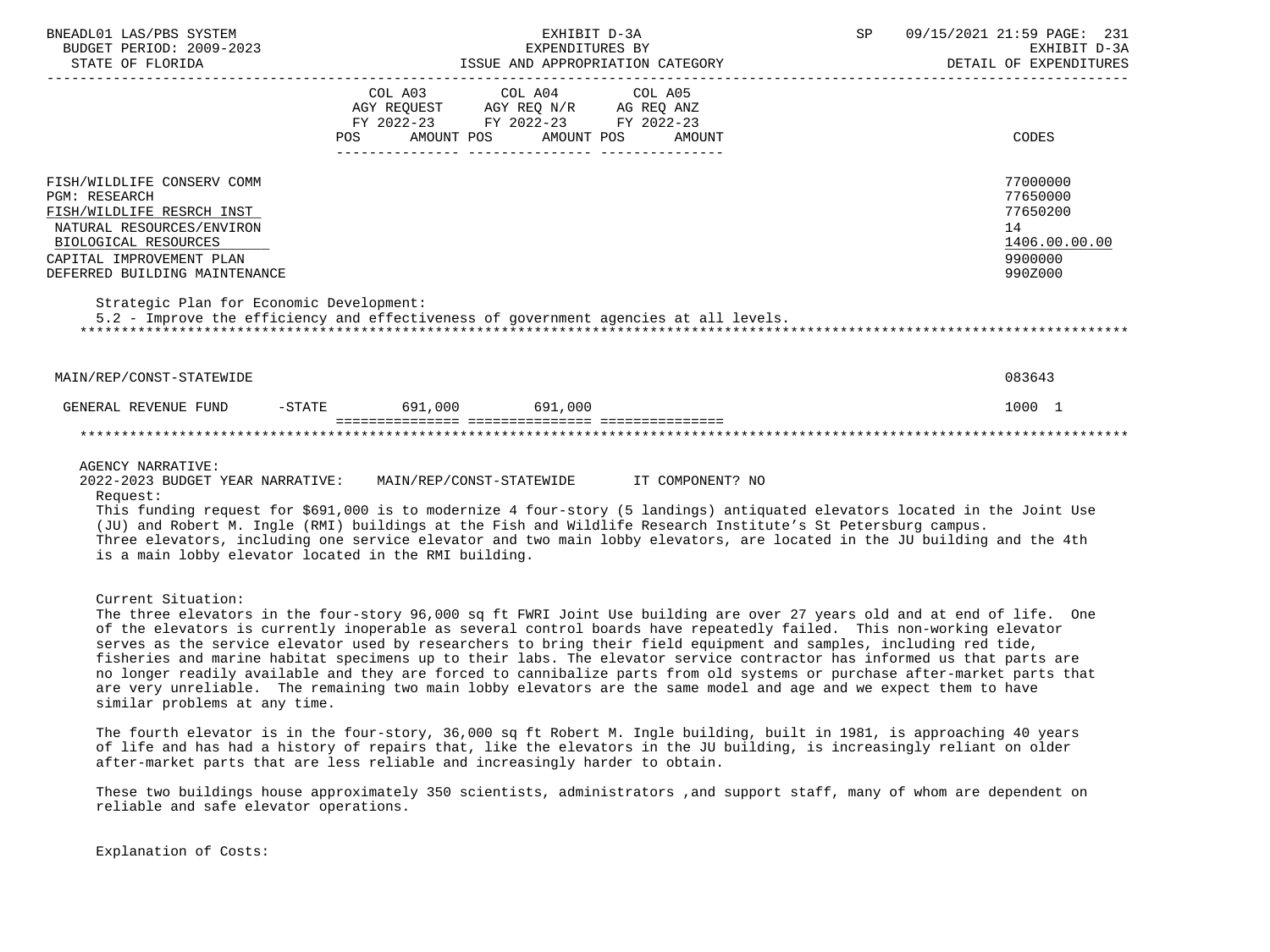| BNEADL01 LAS/PBS SYSTEM<br>BUDGET PERIOD: 2009-2023<br>STATE OF FLORIDA                                                                                                                           | EXHIBIT D-3A<br>EXPENDITURES BY<br>ISSUE AND APPROPRIATION CATEGORY |                                                                                                                                                                           |  |                                                                          | SP                                                                       | 09/15/2021 21:59 PAGE: 232<br>EXHIBIT D-3A<br>DETAIL OF EXPENDITURES          |
|---------------------------------------------------------------------------------------------------------------------------------------------------------------------------------------------------|---------------------------------------------------------------------|---------------------------------------------------------------------------------------------------------------------------------------------------------------------------|--|--------------------------------------------------------------------------|--------------------------------------------------------------------------|-------------------------------------------------------------------------------|
|                                                                                                                                                                                                   |                                                                     | COL A03 COL A04 COL A05<br>AGY REQUEST AGY REQ N/R AG REQ ANZ<br>FY 2022-23 FY 2022-23 FY 2022-23<br>POS AMOUNT POS AMOUNT POS AMOUNT<br>--------------- ---------------- |  |                                                                          |                                                                          | CODES                                                                         |
| FISH/WILDLIFE CONSERV COMM<br><b>PGM: RESEARCH</b><br>FISH/WILDLIFE RESRCH INST<br>NATURAL RESOURCES/ENVIRON<br>BIOLOGICAL RESOURCES<br>CAPITAL IMPROVEMENT PLAN<br>DEFERRED BUILDING MAINTENANCE |                                                                     |                                                                                                                                                                           |  |                                                                          |                                                                          | 77000000<br>77650000<br>77650200<br>14<br>1406.00.00.00<br>9900000<br>990Z000 |
| Description                                                                                                                                                                                       |                                                                     | Fund                                                                                                                                                                      |  | Amount                                                                   | Non-Recurring                                                            |                                                                               |
| JU Building Service Elevator<br>JU Building Main Lobby Elevator 1<br>Ju Building Main Lobby Elevator 2<br>RMI Main Lobby Elevator<br>Architect and Engineering (10 percent)<br>Contingency        |                                                                     | General Revenue<br>General Revenue<br>General Revenue<br>General Revenue<br>General Revenue<br>General Revenue                                                            |  | \$140,000<br>\$160,000<br>\$160,000<br>\$140,000<br>\$60,000<br>\$31,000 | \$140,000<br>\$160,000<br>\$160,000<br>\$140,000<br>\$60,000<br>\$31,000 |                                                                               |
| Total Project Costs                                                                                                                                                                               |                                                                     |                                                                                                                                                                           |  | \$691,000                                                                | \$691.000                                                                |                                                                               |

Benefits:

 Both the JU and RMI four-story buildings comprising 132,000 sq ft of laboratory, office and storage spaces and together house approximately 350 research scientists, administrators and support staff.

Research conducted in the two buildings includes: the monitoring and assessment of coral reefs and other marine habitats; harmful algal blooms, including red tides; both dependent and independent monitoring and assessment of marine fisheries; Geographic Information System support, including oils spill planning, mitigation and response; and also includes backup information technology systems and management for the agency.

 Florida building code requires all buildings over 3 stories to have working elevators. Modernized elevators will ensure a safe operating environment and compliance with building codes.

 Activity: ACT0210 - Fixed Capital Outlay ACT0650 - FWRI-Administration Services and Facilities Management

 Strategic Plan for Economic Development: 5.2 - Improve the efficiency and effectiveness of government agencies at all levels. \*\*\*\*\*\*\*\*\*\*\*\*\*\*\*\*\*\*\*\*\*\*\*\*\*\*\*\*\*\*\*\*\*\*\*\*\*\*\*\*\*\*\*\*\*\*\*\*\*\*\*\*\*\*\*\*\*\*\*\*\*\*\*\*\*\*\*\*\*\*\*\*\*\*\*\*\*\*\*\*\*\*\*\*\*\*\*\*\*\*\*\*\*\*\*\*\*\*\*\*\*\*\*\*\*\*\*\*\*\*\*\*\*\*\*\*\*\*\*\*\*\*\*\*\*\*\*

| GENERAL REVENUE FUND | $-$ STATE | 2,041,031<br>_______________ | 2,041,031 | 1000   |
|----------------------|-----------|------------------------------|-----------|--------|
|                      |           |                              |           |        |
| FWRI REPAIRS         |           |                              |           | 084230 |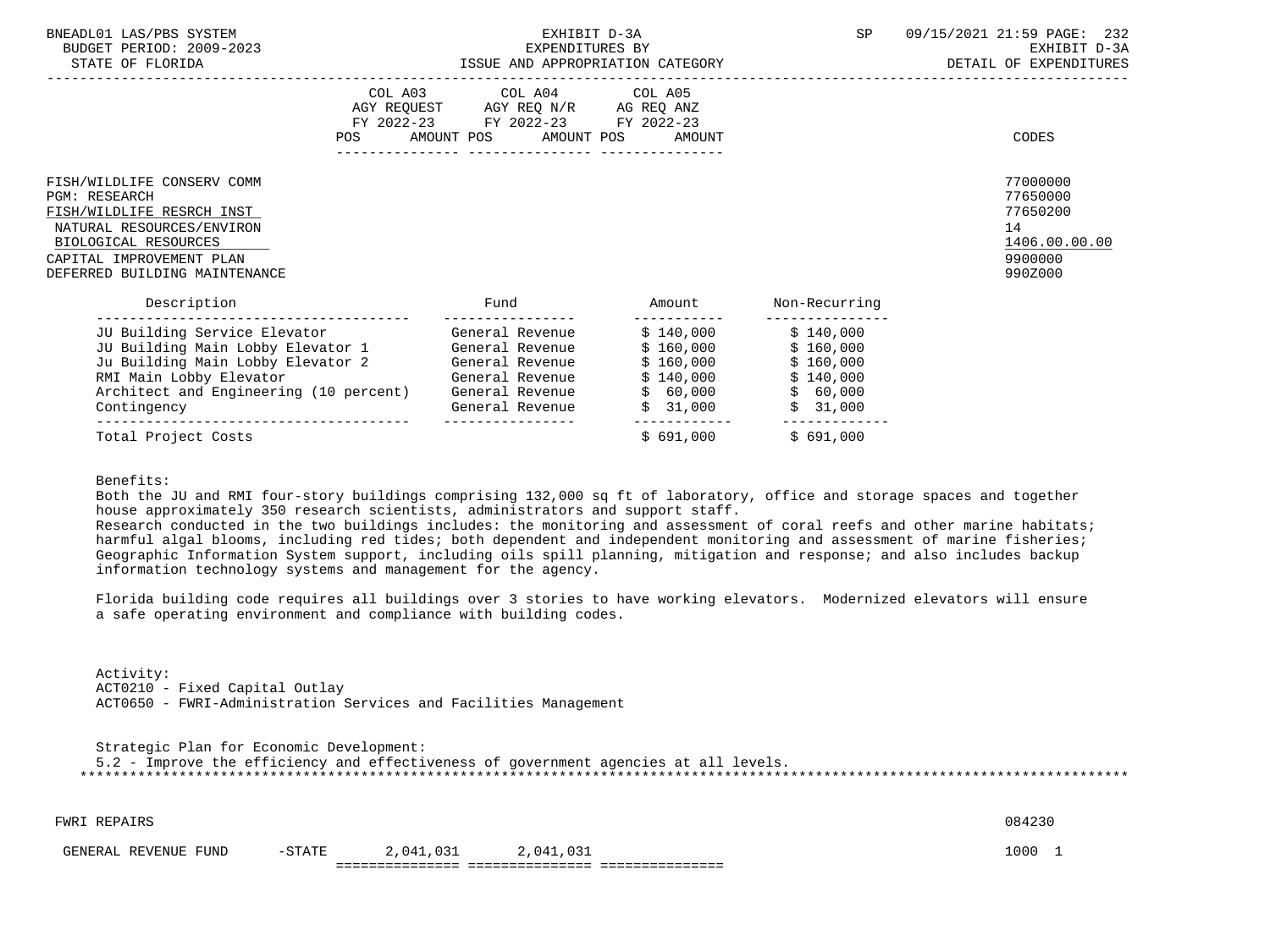| BNEADL01 LAS/PBS SYSTEM<br>BUDGET PERIOD: 2009-2023<br>STATE OF FLORIDA                                                                                                                    | EXHIBIT D-3A<br>EXPENDITURES BY<br>ISSUE AND APPROPRIATION CATEGORY                                                                                           | 09/15/2021 21:59 PAGE: 233<br><b>SP</b><br>EXHIBIT D-3A<br>DETAIL OF EXPENDITURES |
|--------------------------------------------------------------------------------------------------------------------------------------------------------------------------------------------|---------------------------------------------------------------------------------------------------------------------------------------------------------------|-----------------------------------------------------------------------------------|
|                                                                                                                                                                                            | COL A03<br>COL A04 COL A05<br>AGY REOUEST<br>AGY REO N/R<br>AG REO ANZ<br>FY 2022-23<br>FY 2022-23<br>FY 2022-23<br>AMOUNT POS<br>POS<br>AMOUNT POS<br>AMOUNT | CODES                                                                             |
| FISH/WILDLIFE CONSERV COMM<br>PGM: RESEARCH<br>FISH/WILDLIFE RESRCH INST<br>NATURAL RESOURCES/ENVIRON<br>BIOLOGICAL RESOURCES<br>CAPITAL IMPROVEMENT PLAN<br>DEFERRED BUILDING MAINTENANCE |                                                                                                                                                               | 77000000<br>77650000<br>77650200<br>14<br>1406.00.00.00<br>9900000<br>990Z000     |
|                                                                                                                                                                                            |                                                                                                                                                               |                                                                                   |

#### AGENCY NARRATIVE:

 2022-2023 BUDGET YEAR NARRATIVE: FWRI REPAIRS IT COMPONENT? NO Request:

 The St. Pete HVAC system is near the end of life, and we need improved efficiency, improved air quality, improved comfort, and reduced humidity, especially in our labs. This is Phase 2 of four phases. We need to continue to upgrade the building automation system (BAS) as the next step which was started in Phase 1. System upgrades include: Replacing Chiller #3 with the addition of variable speed drives; Replacing building automation controls; Upgrading air handler units 2, 3, 4, and 5 with the addition of heating coils to reduce humidity; Replacing exhaust fans #18 and #19 for the end labs on 2nd and 4th floors to improve lab safety; Replacing the Variable Air Volume (VAV) Units to be controlled by the building automation system.

## Current Situation:

 The FWRI Headquarters Joint Use building in St. Petersburg is 26 years old and its HVAC system is approaching the final stages of its useful service. The facility is 100,000 square feet and houses approximately 300 scientists, administrators, and support staff. Recently, the facility has experienced multiple chiller and boiler failures, which create unworkable conditions during warmer months and result in temperature and humidity fluctuations that cause analytical and monitoring instruments to produce erroneous readings. The annual HVAC maintenance contracts have increased in price due to the age of the system and the difficulty in finding parts for repairs. In addition to being more reliable, upgrading to a modern HVAC system will consume at least 40 percent less electricity than the current system.

 All systems are rapidly moving towards end of life. Additionally, as system failures occur, we are unable to replace parts of the system because some of the equipment is no longer supported by manufacturers and suppliers. We are forced to use after-market equipment resulting in an overall system that does not function as efficiently or as reliably as required

Explanation of Costs:

 These project costs were determined by an independent engineering company with HVAC experience with their opinion of cost.

| Description of Costs                                 | Amount    | Non-Recurring |
|------------------------------------------------------|-----------|---------------|
| Chiller #3 Replacement with Variable Speed Drive     | \$700.000 | \$700.000     |
| Building Automation (Controls) Replacement Step 2    | \$253.000 | \$253.000     |
| Air Handling Units #2, #3, #4, #5, Upgrade including |           |               |
| Heating Coil                                         | \$290.428 | \$290.428     |
| Lab Safety and Exhaust Fans #18 and #19 for 2nd      |           |               |